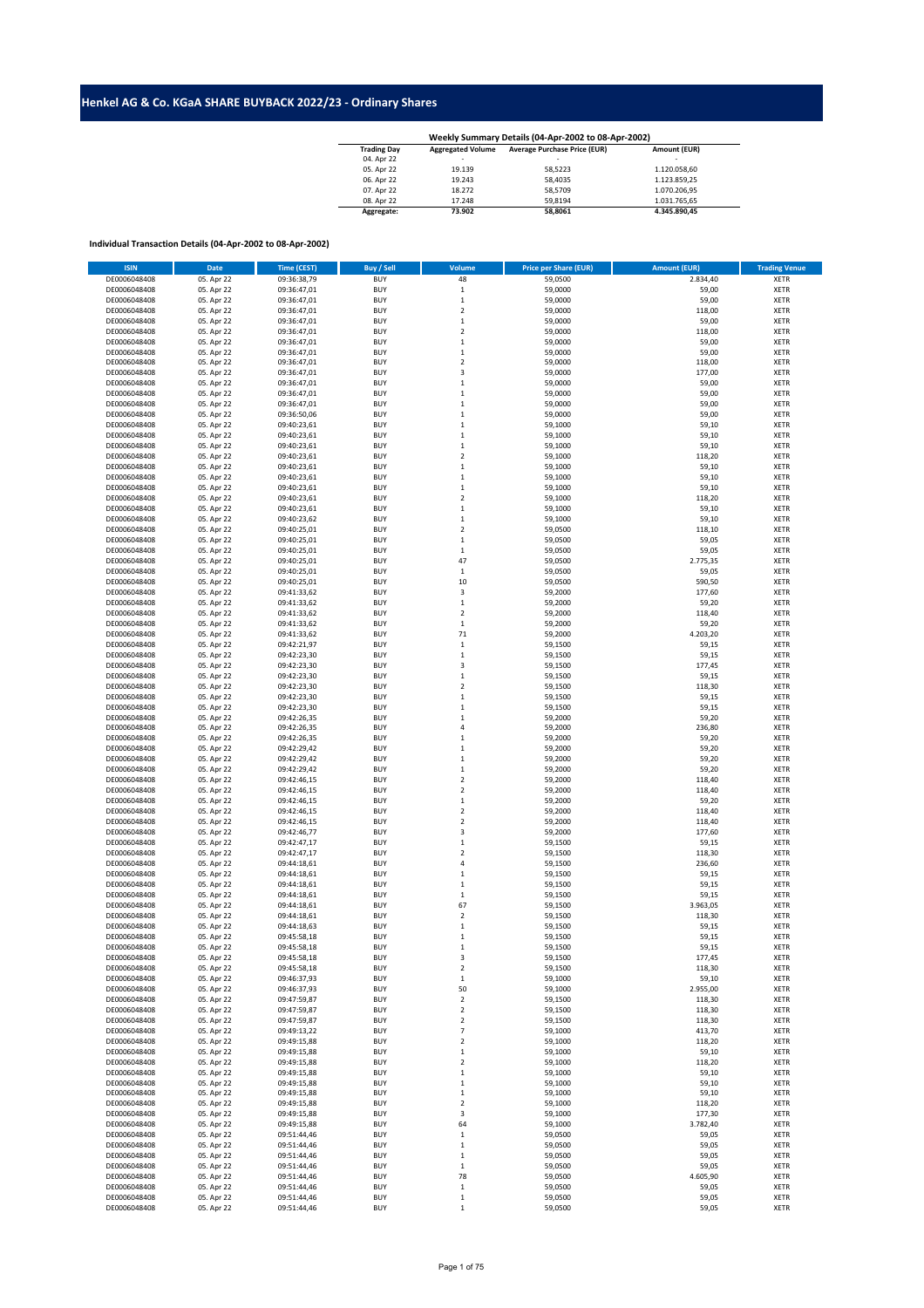| <b>ISIN</b>                  | Date                     | <b>Time (CEST)</b>         | <b>Buy / Sell</b>        | Volume                             | <b>Price per Share (EUR)</b> | <b>Amount (EUR)</b> | <b>Trading Venue</b>       |
|------------------------------|--------------------------|----------------------------|--------------------------|------------------------------------|------------------------------|---------------------|----------------------------|
| DE0006048408                 | 05. Apr 22               | 09:51:47,28                | <b>BUY</b>               | $\,$ 1                             | 59,0000                      | 59,00               | <b>XETR</b>                |
| DE0006048408                 | 05. Apr 22               | 09:51:47,28                | <b>BUY</b>               | 67                                 | 59,0000                      | 3.953,00            | XETR                       |
| DE0006048408                 | 05. Apr 22               | 09:53:36,53                | <b>BUY</b>               | $\boldsymbol{2}$                   | 58,9500                      | 117,90              | XETR                       |
| DE0006048408                 | 05. Apr 22               | 09:53:36,53                | <b>BUY</b>               | $\overline{2}$                     | 58,9500                      | 117,90              | <b>XETR</b>                |
| DE0006048408<br>DE0006048408 | 05. Apr 22<br>05. Apr 22 | 09:53:36,53<br>10:00:43,82 | <b>BUY</b><br><b>BUY</b> | $\boldsymbol{2}$<br>$\mathbf 1$    | 58,9500<br>59,0500           | 117,90<br>59,05     | XETR<br><b>XETR</b>        |
| DE0006048408                 | 05. Apr 22               | 10:00:47,67                | <b>BUY</b>               | $\overline{2}$                     | 59,0500                      | 118,10              | <b>XETR</b>                |
| DE0006048408                 | 05. Apr 22               | 10:00:47,67                | <b>BUY</b>               | 9                                  | 59,0500                      | 531,45              | <b>XETR</b>                |
| DE0006048408                 | 05. Apr 22               | 10:00:47,67                | <b>BUY</b>               | $\,1\,$                            | 59,0500                      | 59,05               | <b>XETR</b>                |
| DE0006048408                 | 05. Apr 22               | 10:00:50,71                | <b>BUY</b>               | 17                                 | 59,0500                      | 1.003,85            | <b>XETR</b>                |
| DE0006048408                 | 05. Apr 22               | 10:00:53,78                | <b>BUY</b><br><b>BUY</b> | 3<br>3                             | 59,0500<br>59,0500           | 177,15<br>177,15    | XETR<br><b>XETR</b>        |
| DE0006048408<br>DE0006048408 | 05. Apr 22<br>05. Apr 22 | 10:00:56,86<br>10:00:56,86 | <b>BUY</b>               | $\boldsymbol{2}$                   | 59,0500                      | 118,10              | XETR                       |
| DE0006048408                 | 05. Apr 22               | 10:00:56,86                | <b>BUY</b>               | $\overline{2}$                     | 59,0500                      | 118,10              | <b>XETR</b>                |
| DE0006048408                 | 05. Apr 22               | 10:00:56,86                | <b>BUY</b>               | $\,1\,$                            | 59,0500                      | 59,05               | <b>XETR</b>                |
| DE0006048408                 | 05. Apr 22               | 10:00:56,86                | <b>BUY</b>               | 4                                  | 59,0500                      | 236,20              | <b>XETR</b>                |
| DE0006048408                 | 05. Apr 22               | 10:00:56,86                | <b>BUY</b>               | $\boldsymbol{2}$                   | 59,0500                      | 118,10              | <b>XETR</b>                |
| DE0006048408<br>DE0006048408 | 05. Apr 22<br>05. Apr 22 | 10:00:56,86<br>10:00:56,86 | <b>BUY</b><br><b>BUY</b> | $\boldsymbol{2}$<br>$\overline{2}$ | 59,0500<br>59,0500           | 118,10<br>118,10    | <b>XETR</b><br><b>XETR</b> |
| DE0006048408                 | 05. Apr 22               | 10:00:56,86                | <b>BUY</b>               | 17                                 | 59,0500                      | 1.003,85            | <b>XETR</b>                |
| DE0006048408                 | 05. Apr 22               | 10:01:23,13                | <b>BUY</b>               | $\sqrt{4}$                         | 59,1000                      | 236,40              | <b>XETR</b>                |
| DE0006048408                 | 05. Apr 22               | 10:01:23,13                | <b>BUY</b>               | 66                                 | 59,1000                      | 3.900,60            | <b>XETR</b>                |
| DE0006048408                 | 05. Apr 22               | 10:01:23,13                | <b>BUY</b>               | $\overline{2}$                     | 59,1000                      | 118,20              | <b>XETR</b>                |
| DE0006048408                 | 05. Apr 22               | 10:02:28,31                | <b>BUY</b>               | 72                                 | 59,1000                      | 4.255,20            | <b>XETR</b>                |
| DE0006048408                 | 05. Apr 22<br>05. Apr 22 | 10:02:28,31                | <b>BUY</b><br><b>BUY</b> | 3<br>3                             | 59,1000                      | 177,30<br>177,45    | <b>XETR</b><br><b>XETR</b> |
| DE0006048408<br>DE0006048408 | 05. Apr 22               | 10:04:51,32<br>10:04:51,32 | <b>BUY</b>               | 3                                  | 59,1500<br>59,1500           | 177,45              | <b>XETR</b>                |
| DE0006048408                 | 05. Apr 22               | 10:04:51,32                | <b>BUY</b>               | 33                                 | 59,1500                      | 1.951,95            | <b>XETR</b>                |
| DE0006048408                 | 05. Apr 22               | 10:04:54,36                | <b>BUY</b>               | $\overline{2}$                     | 59,1500                      | 118,30              | <b>XETR</b>                |
| DE0006048408                 | 05. Apr 22               | 10:04:54,36                | <b>BUY</b>               | $\boldsymbol{2}$                   | 59,1500                      | 118,30              | XETR                       |
| DE0006048408                 | 05. Apr 22               | 10:04:54,36                | <b>BUY</b>               | $\overline{2}$                     | 59,1500                      | 118,30              | <b>XETR</b>                |
| DE0006048408<br>DE0006048408 | 05. Apr 22<br>05. Apr 22 | 10:04:54,36<br>10:04:56,88 | <b>BUY</b><br><b>BUY</b> | $\boldsymbol{2}$<br>$\overline{2}$ | 59,1500<br>59,1500           | 118,30<br>118,30    | XETR<br><b>XETR</b>        |
| DE0006048408                 | 05. Apr 22               | 10:04:56,88                | <b>BUY</b>               | $\,1\,$                            | 59,1500                      | 59,15               | XETR                       |
| DE0006048408                 | 05. Apr 22               | 10:04:56,88                | <b>BUY</b>               | $\overline{2}$                     | 59,1500                      | 118,30              | <b>XETR</b>                |
| DE0006048408                 | 05. Apr 22               | 10:04:56,88                | <b>BUY</b>               | $\boldsymbol{2}$                   | 59,1500                      | 118,30              | XETR                       |
| DE0006048408                 | 05. Apr 22               | 10:04:56,88                | <b>BUY</b>               | $\overline{2}$                     | 59,1500                      | 118,30              | <b>XETR</b>                |
| DE0006048408                 | 05. Apr 22               | 10:04:56,88                | <b>BUY</b>               | 3                                  | 59,1500                      | 177,45              | XETR                       |
| DE0006048408<br>DE0006048408 | 05. Apr 22<br>05. Apr 22 | 10:04:56,88                | <b>BUY</b><br><b>BUY</b> | 56<br>$\overline{2}$               | 59,1500<br>59,1500           | 3.312,40<br>118,30  | <b>XETR</b><br><b>XETR</b> |
| DE0006048408                 | 05. Apr 22               | 10:07:48,90<br>10:07:48.90 | <b>BUY</b>               | $\overline{2}$                     | 59.1500                      | 118,30              | <b>XETR</b>                |
| DE0006048408                 | 05. Apr 22               | 10:10:21,56                | <b>BUY</b>               | $\mathbf 1$                        | 59,1000                      | 59,10               | <b>XETR</b>                |
| DE0006048408                 | 05. Apr 22               | 10:10:21,56                | <b>BUY</b>               | $\mathbf 1$                        | 59,1000                      | 59,10               | <b>XETR</b>                |
| DE0006048408                 | 05. Apr 22               | 10:10:21,56                | <b>BUY</b>               | $\,1\,$                            | 59,1000                      | 59,10               | <b>XETR</b>                |
| DE0006048408                 | 05. Apr 22               | 10:10:21,56                | <b>BUY</b>               | 3                                  | 59,1000                      | 177,30              | <b>XETR</b>                |
| DE0006048408<br>DE0006048408 | 05. Apr 22<br>05. Apr 22 | 10:10:21,56<br>10:10:21,56 | <b>BUY</b><br><b>BUY</b> | $\,$ 1<br>$\,1\,$                  | 59,1000<br>59,1000           | 59,10<br>59,10      | <b>XETR</b><br><b>XETR</b> |
| DE0006048408                 | 05. Apr 22               | 10:10:21,56                | <b>BUY</b>               | $\,$ 1                             | 59,1000                      | 59,10               | <b>XETR</b>                |
| DE0006048408                 | 05. Apr 22               | 10:10:21,56                | <b>BUY</b>               | $\,1\,$                            | 59,1000                      | 59,10               | <b>XETR</b>                |
| DE0006048408                 | 05. Apr 22               | 10:10:21,56                | <b>BUY</b>               | 3                                  | 59,1000                      | 177,30              | XETR                       |
| DE0006048408                 | 05. Apr 22               | 10:10:21,56                | <b>BUY</b>               | 89                                 | 59,1000                      | 5.259,90            | <b>XETR</b>                |
| DE0006048408                 | 05. Apr 22               | 10:10:22,59                | <b>BUY</b>               | $\,$ 1                             | 59,1000                      | 59,10               | <b>XETR</b>                |
| DE0006048408<br>DE0006048408 | 05. Apr 22               | 10:10:22,59<br>10:10:22,59 | <b>BUY</b><br><b>BUY</b> | $\,1\,$<br>$\,$ 1                  | 59,1000<br>59,1000           | 59,10<br>59,10      | <b>XETR</b><br><b>XETR</b> |
| DE0006048408                 | 05. Apr 22<br>05. Apr 22 | 10:10:22,59                | <b>BUY</b>               | $\,1\,$                            | 59,1000                      | 59,10               | <b>XETR</b>                |
| DE0006048408                 | 05. Apr 22               | 10:10:22,59                | <b>BUY</b>               | $\mathbf 1$                        | 59,1000                      | 59,10               | <b>XETR</b>                |
| DE0006048408                 | 05. Apr 22               | 10:11:01,17                | <b>BUY</b>               | $\mathbf{1}$                       | 59,1000                      | 59,10               | <b>XETR</b>                |
| DE0006048408                 | 05. Apr 22               | 10:11:01,17                | <b>BUY</b>               | 3                                  | 59,1000                      | 177,30              | <b>XETR</b>                |
| DE0006048408                 | 05. Apr 22               | 10:11:01,17                | <b>BUY</b>               | $\,1\,$                            | 59,1000                      | 59,10               | XETR                       |
| DE0006048408<br>DE0006048408 | 05. Apr 22<br>05. Apr 22 | 10:11:01,17<br>10:11:01,17 | <b>BUY</b><br><b>BUY</b> | $\mathbf 1$<br>61                  | 59,1000<br>59,1000           | 59,10<br>3.605,10   | <b>XETR</b><br>XETR        |
| DE0006048408                 | 05. Apr 22               | 10:11:01,17                | <b>BUY</b>               | $\mathbf 1$                        | 59,1000                      | 59,10               | <b>XETR</b>                |
| DE0006048408                 | 05. Apr 22               | 10:11:01,17                | <b>BUY</b>               | $\,1\,$                            | 59,1000                      | 59,10               | <b>XETR</b>                |
| DE0006048408                 | 05. Apr 22               | 10:17:55,68                | <b>BUY</b>               | $\mathbf 1$                        | 59,1500                      | 59,15               | <b>XETR</b>                |
| DE0006048408                 | 05. Apr 22               | 10:17:55,68                | <b>BUY</b>               | $\overline{2}$                     | 59,1500                      | 118,30              | <b>XETR</b>                |
| DE0006048408                 | 05. Apr 22               | 10:17:55,68                | <b>BUY</b>               | 4                                  | 59,1500                      | 236,60              | <b>XETR</b>                |
| DE0006048408<br>DE0006048408 | 05. Apr 22<br>05. Apr 22 | 10:17:55,68<br>10:19:33,60 | <b>BUY</b><br><b>BUY</b> | 50<br>$\boldsymbol{2}$             | 59,1500<br>59,1000           | 2.957,50<br>118,20  | <b>XETR</b><br>XETR        |
| DE0006048408                 | 05. Apr 22               | 10:25:13,03                | <b>BUY</b>               | $\,1\,$                            | 59,2000                      | 59,20               | XETR                       |
| DE0006048408                 | 05. Apr 22               | 10:25:40,94                | <b>BUY</b>               | $\,1\,$                            | 59,2500                      | 59,25               | <b>XETR</b>                |
| DE0006048408                 | 05. Apr 22               | 10:25:40,94                | <b>BUY</b>               | $\,$ 1                             | 59,2500                      | 59,25               | XETR                       |
| DE0006048408                 | 05. Apr 22               | 10:25:40,94                | <b>BUY</b>               | $\,1\,$                            | 59,2500                      | 59,25               | <b>XETR</b>                |
| DE0006048408<br>DE0006048408 | 05. Apr 22<br>05. Apr 22 | 10:25:40,94<br>10:25:40,94 | <b>BUY</b><br><b>BUY</b> | 3<br>3                             | 59,2500<br>59,2500           | 177,75<br>177,75    | <b>XETR</b><br><b>XETR</b> |
| DE0006048408                 | 05. Apr 22               | 10:25:40,94                | <b>BUY</b>               | $\,1\,$                            | 59,2500                      | 59,25               | XETR                       |
| DE0006048408                 | 05. Apr 22               | 10:25:40,94                | <b>BUY</b>               | $\,1\,$                            | 59,2500                      | 59,25               | <b>XETR</b>                |
| DE0006048408                 | 05. Apr 22               | 10:25:40,94                | <b>BUY</b>               | 115                                | 59,2500                      | 6.813,75            | XETR                       |
| DE0006048408                 | 05. Apr 22               | 10:25:41,09                | <b>BUY</b>               | $\mathbf 1$                        | 59,2500                      | 59,25               | <b>XETR</b>                |
| DE0006048408                 | 05. Apr 22               | 10:25:41,09                | <b>BUY</b>               | $\boldsymbol{2}$                   | 59,2500                      | 118,50              | XETR                       |
| DE0006048408<br>DE0006048408 | 05. Apr 22<br>05. Apr 22 | 10:27:28,34<br>10:27:28,34 | <b>BUY</b><br><b>BUY</b> | $\,1\,$<br>$\boldsymbol{2}$        | 59,2500<br>59,2500           | 59,25<br>118,50     | <b>XETR</b><br><b>XETR</b> |
| DE0006048408                 | 05. Apr 22               | 10:27:28,34                | <b>BUY</b>               | $\,1\,$                            | 59,2500                      | 59,25               | <b>XETR</b>                |
| DE0006048408                 | 05. Apr 22               | 10:27:28,34                | <b>BUY</b>               | $\overline{2}$                     | 59,2500                      | 118,50              | <b>XETR</b>                |
| DE0006048408                 | 05. Apr 22               | 10:27:28,34                | <b>BUY</b>               | $\overline{\mathbf{2}}$            | 59,2500                      | 118,50              | <b>XETR</b>                |
| DE0006048408                 | 05. Apr 22               | 10:27:28,34                | <b>BUY</b>               | $\mathbf 1$                        | 59,2500                      | 59,25               | <b>XETR</b>                |
| DE0006048408                 | 05. Apr 22               | 10:27:28,34                | <b>BUY</b>               | 95                                 | 59,2500                      | 5.628,75            | <b>XETR</b>                |
| DE0006048408<br>DE0006048408 | 05. Apr 22<br>05. Apr 22 | 10:29:55,55<br>10:29:55,55 | <b>BUY</b><br><b>BUY</b> | $\mathbf 1$<br>3                   | 59,2000<br>59,2000           | 59,20<br>177,60     | <b>XETR</b><br>XETR        |
| DE0006048408                 | 05. Apr 22               | 10:29:55,55                | <b>BUY</b>               | $\overline{2}$                     | 59,2000                      | 118,40              | <b>XETR</b>                |
| DE0006048408                 | 05. Apr 22               | 10:29:55,55                | <b>BUY</b>               | $\,1\,$                            | 59,2000                      | 59,20               | XETR                       |
| DE0006048408                 | 05. Apr 22               | 10:29:55,55                | <b>BUY</b>               | 3                                  | 59,2000                      | 177,60              | <b>XETR</b>                |
| DE0006048408                 | 05. Apr 22               | 10:29:55,55                | <b>BUY</b>               | $\overline{\mathbf{2}}$            | 59,2000                      | 118,40              | XETR                       |
| DE0006048408                 | 05. Apr 22               | 10:29:55,55                | <b>BUY</b>               | $\overline{2}$                     | 59,2000                      | 118,40              | <b>XETR</b>                |
| DE0006048408<br>DE0006048408 | 05. Apr 22<br>05. Apr 22 | 10:29:55,55<br>10:29:55,55 | <b>BUY</b><br><b>BUY</b> | $\,$ 1<br>3                        | 59,2000<br>59,2000           | 59,20<br>177,60     | XETR<br><b>XETR</b>        |
| DE0006048408                 | 05. Apr 22               | 10:29:55,55                | <b>BUY</b>               | $\,$ 1                             | 59,2000                      | 59,20               | XETR                       |
| DE0006048408                 | 05. Apr 22               | 10:29:55,55                | <b>BUY</b>               | $\,1\,$                            | 59,2000                      | 59,20               | <b>XETR</b>                |
| DE0006048408                 | 05. Apr 22               | 10:29:55,55                | <b>BUY</b>               | $\boldsymbol{2}$                   | 59,2000                      | 118,40              | XETR                       |
| DE0006048408                 | 05. Apr 22               | 10:29:55,55                | <b>BUY</b>               | 53                                 | 59,2000                      | 3.137,60            | <b>XETR</b>                |
| DE0006048408                 | 05. Apr 22               | 10:29:56,50                | <b>BUY</b>               | $\overline{\mathbf{2}}$            | 59,1500                      | 118,30              | <b>XETR</b>                |
| DE0006048408<br>DE0006048408 | 05. Apr 22<br>05. Apr 22 | 10:29:56,50<br>10:29:59,58 | <b>BUY</b><br><b>BUY</b> | 54<br>12                           | 59,1500<br>59,1500           | 3.194,10<br>709,80  | <b>XETR</b><br>XETR        |
| DE0006048408                 | 05. Apr 22               | 10:30:02,65                | <b>BUY</b>               | $\mathbf 2$                        | 59,1500                      | 118,30              | <b>XETR</b>                |
| DE0006048408                 | 05. Apr 22               | 10:31:38,99                | <b>BUY</b>               | 63                                 | 59,1500                      | 3.726,45            | XETR                       |
| DE0006048408                 | 05. Apr 22               | 10:43:20,77                | <b>BUY</b>               | 4                                  | 59,2000                      | 236,80              | <b>XETR</b>                |
| DE0006048408                 | 05. Apr 22               | 10:43:20,77                | <b>BUY</b>               | $\boldsymbol{2}$                   | 59,2000                      | 118,40              | XETR                       |
| DE0006048408                 | 05. Apr 22               | 10:43:20,77                | <b>BUY</b>               | 4                                  | 59,2000                      | 236,80              | <b>XETR</b>                |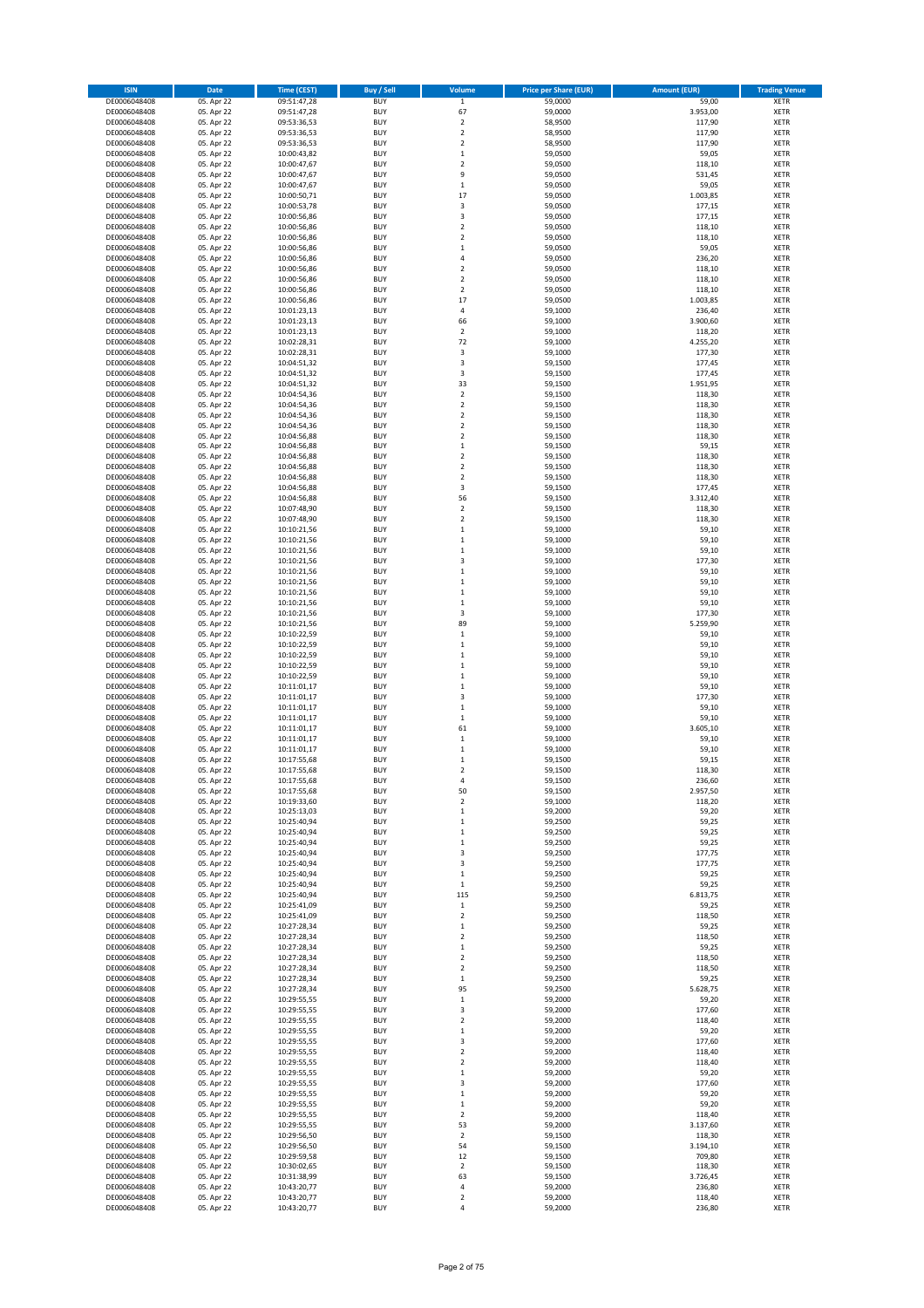| <b>ISIN</b>                  | Date                     | <b>Time (CEST)</b>         | <b>Buy / Sell</b>        | Volume                                    | <b>Price per Share (EUR)</b> | <b>Amount (EUR)</b> | <b>Trading Venue</b>       |
|------------------------------|--------------------------|----------------------------|--------------------------|-------------------------------------------|------------------------------|---------------------|----------------------------|
| DE0006048408                 | 05. Apr 22               | 10:43:20,77                | <b>BUY</b>               | $\,$ 1                                    | 59,2000                      | 59,20               | <b>XETR</b>                |
| DE0006048408                 | 05. Apr 22               | 10:43:20,77                | <b>BUY</b>               | 3                                         | 59,2000                      | 177,60              | XETR                       |
| DE0006048408                 | 05. Apr 22               | 10:43:20,77                | <b>BUY</b>               | 3                                         | 59,2000                      | 177,60              | XETR                       |
| DE0006048408                 | 05. Apr 22               | 10:43:20,77                | <b>BUY</b>               | $\overline{2}$                            | 59,2000                      | 118,40              | <b>XETR</b>                |
| DE0006048408                 | 05. Apr 22               | 10:43:31,39                | <b>BUY</b>               | $\boldsymbol{2}$                          | 59,2000                      | 118,40              | XETR                       |
| DE0006048408                 | 05. Apr 22               | 10:43:31,39                | <b>BUY</b>               | $\sqrt{4}$                                | 59,2000                      | 236,80              | <b>XETR</b>                |
| DE0006048408<br>DE0006048408 | 05. Apr 22               | 10:43:31,39                | <b>BUY</b><br><b>BUY</b> | 3<br>$\overline{2}$                       | 59,2000                      | 177,60              | <b>XETR</b><br><b>XETR</b> |
| DE0006048408                 | 05. Apr 22<br>05. Apr 22 | 10:43:31,39<br>10:43:31,39 | <b>BUY</b>               | 3                                         | 59,2000<br>59,2000           | 118,40<br>177,60    | XETR                       |
| DE0006048408                 | 05. Apr 22               | 10:43:31,39                | <b>BUY</b>               | 102                                       | 59,2000                      | 6.038,40            | <b>XETR</b>                |
| DE0006048408                 | 05. Apr 22               | 10:43:31,39                | <b>BUY</b>               | 48                                        | 59,2000                      | 2.841,60            | XETR                       |
| DE0006048408                 | 05. Apr 22               | 10:43:46,33                | <b>BUY</b>               | $\overline{2}$                            | 59,2000                      | 118,40              | <b>XETR</b>                |
| DE0006048408                 | 05. Apr 22               | 10:43:46,33                | <b>BUY</b>               | $\boldsymbol{2}$                          | 59,2000                      | 118,40              | XETR                       |
| DE0006048408                 | 05. Apr 22               | 10:43:46,33                | <b>BUY</b>               | 3                                         | 59,2000                      | 177,60              | <b>XETR</b>                |
| DE0006048408                 | 05. Apr 22               | 10:43:46,33                | <b>BUY</b>               | $\,$ 1                                    | 59,2000                      | 59,20               | XETR                       |
| DE0006048408                 | 05. Apr 22               | 10:43:46,33                | <b>BUY</b>               | 5                                         | 59,2000                      | 296,00              | <b>XETR</b>                |
| DE0006048408                 | 05. Apr 22               | 10:43:46,33                | <b>BUY</b>               | $\,1\,$                                   | 59,2000                      | 59,20               | <b>XETR</b>                |
| DE0006048408                 | 05. Apr 22               | 10:43:46,33                | <b>BUY</b>               | $\mathbf 1$                               | 59,2000                      | 59,20               | <b>XETR</b>                |
| DE0006048408                 | 05. Apr 22               | 10:43:46,35                | <b>BUY</b><br><b>BUY</b> | $\overline{2}$                            | 59,2000                      | 118,40              | <b>XETR</b>                |
| DE0006048408<br>DE0006048408 | 05. Apr 22<br>05. Apr 22 | 10:43:46,37<br>10:48:10,18 | <b>BUY</b>               | $\,$ 1<br>3                               | 59,2000<br>59,1500           | 59,20<br>177,45     | <b>XETR</b><br><b>XETR</b> |
| DE0006048408                 | 05. Apr 22               | 10:48:10,18                | <b>BUY</b>               | $\,1\,$                                   | 59,1500                      | 59,15               | <b>XETR</b>                |
| DE0006048408                 | 05. Apr 22               | 10:48:10,18                | <b>BUY</b>               | 3                                         | 59,1500                      | 177,45              | <b>XETR</b>                |
| DE0006048408                 | 05. Apr 22               | 10:48:10,18                | <b>BUY</b>               | $\mathbf 1$                               | 59,1500                      | 59,15               | <b>XETR</b>                |
| DE0006048408                 | 05. Apr 22               | 10:48:10,18                | <b>BUY</b>               | $\overline{2}$                            | 59,1500                      | 118,30              | <b>XETR</b>                |
| DE0006048408                 | 05. Apr 22               | 10:48:10,18                | <b>BUY</b>               | $\overline{2}$                            | 59,1500                      | 118,30              | <b>XETR</b>                |
| DE0006048408                 | 05. Apr 22               | 10:48:10,18                | <b>BUY</b>               | $\overline{4}$                            | 59,1500                      | 236,60              | <b>XETR</b>                |
| DE0006048408                 | 05. Apr 22               | 10:48:10,18                | <b>BUY</b>               | $\,1\,$                                   | 59,1500                      | 59,15               | <b>XETR</b>                |
| DE0006048408                 | 05. Apr 22               | 10:48:10,18                | <b>BUY</b>               | 101                                       | 59,1500                      | 5.974,15            | <b>XETR</b>                |
| DE0006048408<br>DE0006048408 | 05. Apr 22<br>05. Apr 22 | 10:48:10,18<br>10:48:10,74 | <b>BUY</b><br><b>BUY</b> | $\boldsymbol{2}$<br>3                     | 59,1500<br>59,1000           | 118,30<br>177,30    | XETR<br><b>XETR</b>        |
| DE0006048408                 | 05. Apr 22               | 10:48:10,74                | <b>BUY</b>               | $\,1\,$                                   | 59,1000                      | 59,10               | XETR                       |
| DE0006048408                 | 05. Apr 22               | 10:48:10,74                | <b>BUY</b>               | $\mathbf 1$                               | 59,1000                      | 59,10               | <b>XETR</b>                |
| DE0006048408                 | 05. Apr 22               | 10:48:10,74                | <b>BUY</b>               | $\,1\,$                                   | 59,1000                      | 59,10               | XETR                       |
| DE0006048408                 | 05. Apr 22               | 10:48:10,74                | <b>BUY</b>               | $\overline{2}$                            | 59,1000                      | 118,20              | <b>XETR</b>                |
| DE0006048408                 | 05. Apr 22               | 10:48:10,74                | <b>BUY</b>               | 3                                         | 59,1000                      | 177,30              | XETR                       |
| DE0006048408                 | 05. Apr 22               | 10:48:10,74                | <b>BUY</b>               | $\,1\,$                                   | 59,1000                      | 59,10               | <b>XETR</b>                |
| DE0006048408                 | 05. Apr 22               | 10:48:10,74                | <b>BUY</b>               | $\boldsymbol{2}$                          | 59,1000                      | 118,20              | XETR                       |
| DE0006048408                 | 05. Apr 22               | 10:48:10,74                | <b>BUY</b>               | $\mathbf 1$                               | 59,1000                      | 59,10               | <b>XETR</b>                |
| DE0006048408                 | 05. Apr 22               | 10:48:10,74                | <b>BUY</b>               | $\,1\,$                                   | 59,1000                      | 59,10               | <b>XETR</b>                |
| DE0006048408                 | 05. Apr 22               | 10:48:10.75                | <b>BUY</b>               | $\overline{2}$                            | 59,1000                      | 118,20              | <b>XETR</b>                |
| DE0006048408<br>DE0006048408 | 05. Apr 22<br>05. Apr 22 | 10:48:10,75<br>10:48:14,32 | <b>BUY</b><br><b>BUY</b> | 140<br>3                                  | 59,1000<br>59,1000           | 8.274,00<br>177,30  | <b>XETR</b><br><b>XETR</b> |
| DE0006048408                 | 05. Apr 22               | 10:48:14,32                | <b>BUY</b>               | 3                                         | 59,1000                      | 177,30              | <b>XETR</b>                |
| DE0006048408                 | 05. Apr 22               | 10:48:14,32                | <b>BUY</b>               | $\boldsymbol{2}$                          | 59,1000                      | 118,20              | <b>XETR</b>                |
| DE0006048408                 | 05. Apr 22               | 10:48:14,32                | <b>BUY</b>               | 3                                         | 59,1000                      | 177,30              | <b>XETR</b>                |
| DE0006048408                 | 05. Apr 22               | 10:48:14,32                | <b>BUY</b>               | 3                                         | 59,1000                      | 177,30              | <b>XETR</b>                |
| DE0006048408                 | 05. Apr 22               | 10:48:14,32                | <b>BUY</b>               | $\,$ 1                                    | 59,1000                      | 59,10               | <b>XETR</b>                |
| DE0006048408                 | 05. Apr 22               | 10:48:14,32                | <b>BUY</b>               | $\boldsymbol{2}$                          | 59,1000                      | 118,20              | <b>XETR</b>                |
| DE0006048408                 | 05. Apr 22               | 10:48:14,32                | <b>BUY</b>               | $\sqrt{4}$                                | 59,1000                      | 236,40              | XETR                       |
| DE0006048408                 | 05. Apr 22               | 10:48:14,32                | <b>BUY</b>               | 67                                        | 59,1000                      | 3.959,70            | <b>XETR</b>                |
| DE0006048408                 | 05. Apr 22               | 10:48:14,32                | <b>BUY</b>               | $\,$ 1                                    | 59,1000                      | 59,10               | <b>XETR</b>                |
| DE0006048408<br>DE0006048408 | 05. Apr 22<br>05. Apr 22 | 10:48:14,32<br>10:48:14,32 | <b>BUY</b><br><b>BUY</b> | 8<br>$\,1\,$                              | 59,1000<br>59,1000           | 472,80<br>59,10     | <b>XETR</b><br><b>XETR</b> |
| DE0006048408                 | 05. Apr 22               | 10:48:17,25                | <b>BUY</b>               | $\,1\,$                                   | 59,1000                      | 59,10               | <b>XETR</b>                |
| DE0006048408                 | 05. Apr 22               | 10:48:17,25                | <b>BUY</b>               | $\overline{2}$                            | 59,1000                      | 118,20              | <b>XETR</b>                |
| DE0006048408                 | 05. Apr 22               | 10:48:20,31                | <b>BUY</b>               | $\mathbf{1}$                              | 59,0500                      | 59,05               | <b>XETR</b>                |
| DE0006048408                 | 05. Apr 22               | 10:48:20,31                | <b>BUY</b>               | $\mathbf 1$                               | 59,0500                      | 59,05               | <b>XETR</b>                |
| DE0006048408                 | 05. Apr 22               | 10:48:20,31                | <b>BUY</b>               | $\,1\,$                                   | 59,0500                      | 59,05               | XETR                       |
| DE0006048408                 | 05. Apr 22               | 10:48:20,31                | <b>BUY</b>               | 76                                        | 59,0500                      | 4.487,80            | <b>XETR</b>                |
| DE0006048408                 | 05. Apr 22               | 10:48:59,79                | <b>BUY</b>               | $\sqrt{4}$                                | 59,0500                      | 236,20              | XETR                       |
| DE0006048408                 | 05. Apr 22               | 10:49:02,85                | <b>BUY</b>               | $\overline{2}$                            | 59,0500                      | 118,10              | <b>XETR</b>                |
| DE0006048408<br>DE0006048408 | 05. Apr 22<br>05. Apr 22 | 10:49:23,84<br>10:53:23,85 | <b>BUY</b><br><b>BUY</b> | $\,1\,$<br>$\overline{2}$                 | 59,1500<br>59,1000           | 59,15<br>118,20     | <b>XETR</b><br><b>XETR</b> |
| DE0006048408                 | 05. Apr 22               | 10:53:23,85                | <b>BUY</b>               | $\overline{2}$                            | 59,1000                      | 118,20              | <b>XETR</b>                |
| DE0006048408                 | 05. Apr 22               | 10:53:23,85                | <b>BUY</b>               | $\overline{\mathbf{2}}$                   | 59,1000                      | 118,20              | <b>XETR</b>                |
| DE0006048408                 | 05. Apr 22               | 10:53:23,85                | <b>BUY</b>               | $\overline{\mathbf{2}}$                   | 59,1000                      | 118,20              | <b>XETR</b>                |
| DE0006048408                 | 05. Apr 22               | 10:53:23,85                | <b>BUY</b>               | $\boldsymbol{2}$                          | 59,1000                      | 118,20              | XETR                       |
| DE0006048408                 | 05. Apr 22               | 10:53:23,85                | <b>BUY</b>               | 3                                         | 59,1000                      | 177,30              | XETR                       |
| DE0006048408                 | 05. Apr 22               | 10:53:23,85                | <b>BUY</b>               | $\mathbf 2$                               | 59,1000                      | 118,20              | <b>XETR</b>                |
| DE0006048408                 | 05. Apr 22               | 10:53:23,85                | <b>BUY</b>               | $\,$ 1                                    | 59,1000                      | 59,10               | XETR                       |
| DE0006048408                 | 05. Apr 22               | 10:53:23,85                | <b>BUY</b>               | 4                                         | 59,1000                      | 236,40              | <b>XETR</b>                |
| DE0006048408<br>DE0006048408 | 05. Apr 22<br>05. Apr 22 | 10:53:23,85<br>10:53:23,85 | <b>BUY</b><br><b>BUY</b> | $\boldsymbol{2}$<br>65                    | 59,1000<br>59,1000           | 118,20<br>3.841,50  | <b>XETR</b><br><b>XETR</b> |
| DE0006048408                 | 05. Apr 22               | 10:54:02,89                | <b>BUY</b>               | 5                                         | 59,0500                      | 295,25              | XETR                       |
| DE0006048408                 | 05. Apr 22               | 10:54:02,89                | <b>BUY</b>               | $\overline{\mathbf{2}}$                   | 59,0500                      | 118,10              | <b>XETR</b>                |
| DE0006048408                 | 05. Apr 22               | 10:54:02,89                | <b>BUY</b>               | $\,1\,$                                   | 59,0500                      | 59,05               | XETR                       |
| DE0006048408                 | 05. Apr 22               | 10:54:02,89                | <b>BUY</b>               | 46                                        | 59,0500                      | 2.716,30            | <b>XETR</b>                |
| DE0006048408                 | 05. Apr 22               | 10:57:16,07                | <b>BUY</b>               | 3                                         | 59,0500                      | 177,15              | XETR                       |
| DE0006048408                 | 05. Apr 22               | 10:57:16,07                | <b>BUY</b>               | 3                                         | 59,0500                      | 177,15              | <b>XETR</b>                |
| DE0006048408                 | 05. Apr 22               | 10:57:21,09                | <b>BUY</b>               | 3                                         | 59,0500                      | 177,15              | <b>XETR</b>                |
| DE0006048408<br>DE0006048408 | 05. Apr 22<br>05. Apr 22 | 10:57:21,09                | <b>BUY</b><br><b>BUY</b> | $\overline{\mathbf{2}}$<br>4              | 59,0500<br>59,0500           | 118,10              | <b>XETR</b><br><b>XETR</b> |
| DE0006048408                 | 05. Apr 22               | 10:57:21,09<br>10:57:21,09 | <b>BUY</b>               | 81                                        | 59,0500                      | 236,20<br>4.783,05  | <b>XETR</b>                |
| DE0006048408                 | 05. Apr 22               | 10:57:22,28                | <b>BUY</b>               | $\overline{\mathbf{2}}$                   | 59,0000                      | 118,00              | <b>XETR</b>                |
| DE0006048408                 | 05. Apr 22               | 10:57:51,86                | <b>BUY</b>               | $\boldsymbol{2}$                          | 59,0000                      | 118,00              | <b>XETR</b>                |
| DE0006048408                 | 05. Apr 22               | 10:57:51,86                | <b>BUY</b>               | $\mathbf 2$                               | 59,0000                      | 118,00              | <b>XETR</b>                |
| DE0006048408                 | 05. Apr 22               | 10:57:51,86                | <b>BUY</b>               | $\overline{\mathbf{2}}$                   | 59,0000                      | 118,00              | XETR                       |
| DE0006048408                 | 05. Apr 22               | 10:57:51,86                | <b>BUY</b>               | 5                                         | 59,0000                      | 295,00              | <b>XETR</b>                |
| DE0006048408                 | 05. Apr 22               | 10:57:51,86                | <b>BUY</b>               | 3                                         | 59,0000                      | 177,00              | <b>XETR</b>                |
| DE0006048408                 | 05. Apr 22               | 10:57:51,86                | <b>BUY</b>               | $\mathbf 1$                               | 59,0000                      | 59,00               | <b>XETR</b>                |
| DE0006048408                 | 05. Apr 22               | 10:57:51,86                | <b>BUY</b>               | $\overline{\mathbf{2}}$<br>$\overline{2}$ | 59,0000                      | 118,00              | XETR<br><b>XETR</b>        |
| DE0006048408<br>DE0006048408 | 05. Apr 22<br>05. Apr 22 | 10:57:51,86<br>10:57:51,86 | <b>BUY</b><br><b>BUY</b> | $\overline{\mathbf{2}}$                   | 59,0000<br>59,0000           | 118,00<br>118,00    | <b>XETR</b>                |
| DE0006048408                 | 05. Apr 22               | 10:57:51,86                | <b>BUY</b>               | $11\,$                                    | 59,0000                      | 649,00              | <b>XETR</b>                |
| DE0006048408                 | 05. Apr 22               | 10:57:51,86                | <b>BUY</b>               | 78                                        | 59,0000                      | 4.602,00            | XETR                       |
| DE0006048408                 | 05. Apr 22               | 10:57:52,05                | <b>BUY</b>               | $\,1\,$                                   | 59,0000                      | 59,00               | <b>XETR</b>                |
| DE0006048408                 | 05. Apr 22               | 10:57:52,05                | <b>BUY</b>               | $\boldsymbol{2}$                          | 59,0000                      | 118,00              | XETR                       |
| DE0006048408                 | 05. Apr 22               | 10:57:52,05                | <b>BUY</b>               | $\overline{\mathbf{2}}$                   | 59,0000                      | 118,00              | <b>XETR</b>                |
| DE0006048408                 | 05. Apr 22               | 10:57:52,05                | <b>BUY</b>               | $\mathbf{1}$                              | 59,0000                      | 59,00               | <b>XETR</b>                |
| DE0006048408                 | 05. Apr 22               | 11:02:04,49                | <b>BUY</b>               | $\overline{\mathbf{2}}$                   | 59,0000                      | 118,00              | <b>XETR</b>                |
| DE0006048408                 | 05. Apr 22               | 11:02:04,49                | <b>BUY</b>               | $\boldsymbol{2}$                          | 59,0000                      | 118,00              | XETR                       |
| DE0006048408<br>DE0006048408 | 05. Apr 22<br>05. Apr 22 | 11:02:04,68<br>11:02:04,68 | <b>BUY</b><br><b>BUY</b> | $\,1\,$                                   | 59,0000<br>59,0000           | 59,00<br>59,00      | <b>XETR</b><br>XETR        |
| DE0006048408                 | 05. Apr 22               | 11:02:07,54                | <b>BUY</b>               | $\,$ 1<br>$\,1\,$                         | 59,0000                      | 59,00               | <b>XETR</b>                |
| DE0006048408                 | 05. Apr 22               | 11:02:39,43                | <b>BUY</b>               | 3                                         | 59,0000                      | 177,00              | XETR                       |
| DE0006048408                 | 05. Apr 22               | 11:02:39,43                | <b>BUY</b>               | 3                                         | 59,0000                      | 177,00              | <b>XETR</b>                |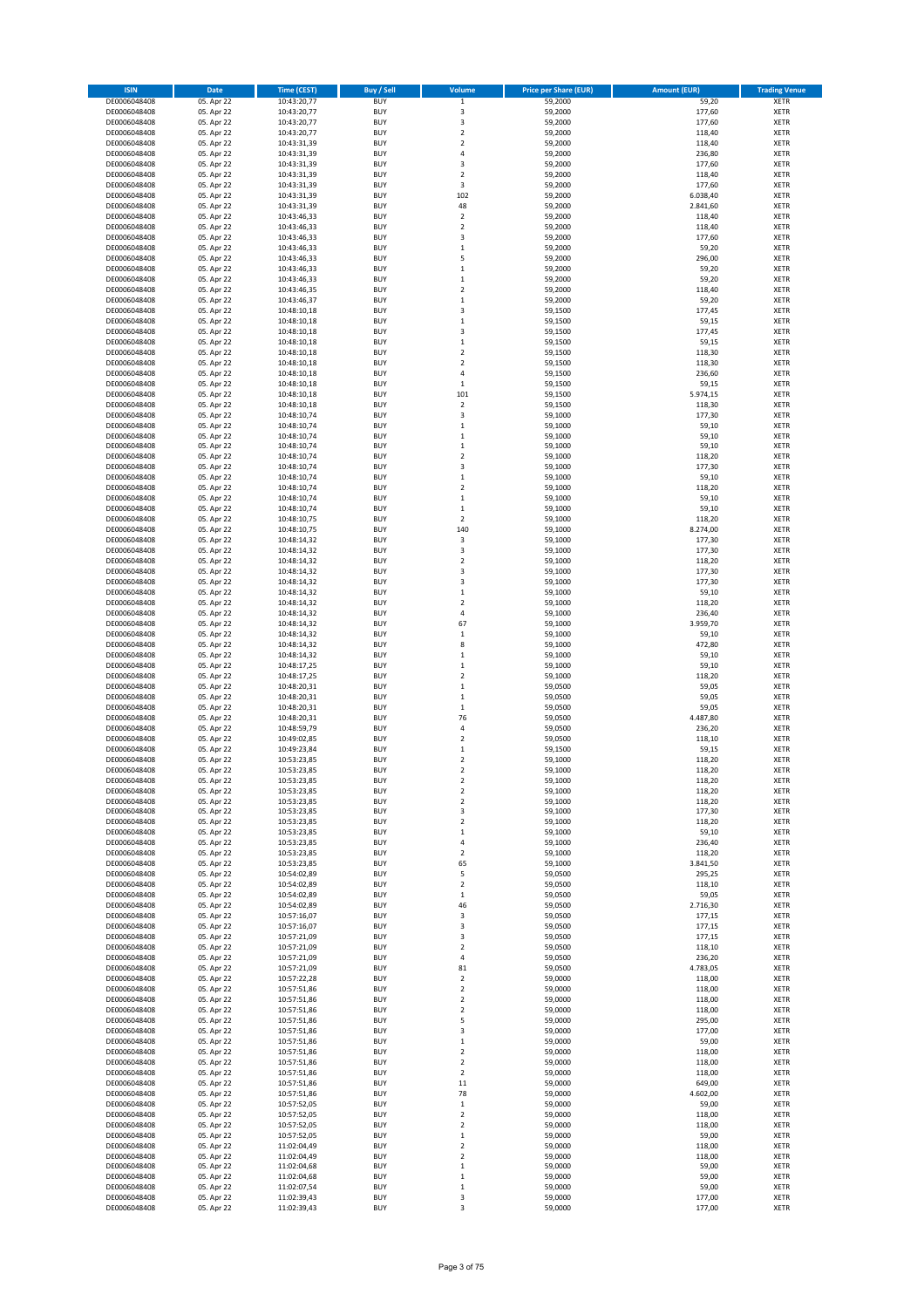| <b>ISIN</b>                  | Date                     | Time (CEST)                | <b>Buy / Sell</b>        | Volume                             | <b>Price per Share (EUR)</b> | <b>Amount (EUR)</b> | <b>Trading Venue</b>       |
|------------------------------|--------------------------|----------------------------|--------------------------|------------------------------------|------------------------------|---------------------|----------------------------|
| DE0006048408                 | 05. Apr 22               | 11:02:39,43                | <b>BUY</b>               | $\mathbf 2$                        | 59,0000                      | 118,00              | <b>XETR</b>                |
| DE0006048408                 | 05. Apr 22               | 11:02:39,43                | <b>BUY</b>               | 3                                  | 59,0000                      | 177,00              | XETR                       |
| DE0006048408                 | 05. Apr 22               | 11:02:39,43                | <b>BUY</b>               | $\,1\,$                            | 59,0000                      | 59,00               | XETR                       |
| DE0006048408                 | 05. Apr 22               | 11:02:39,56                | <b>BUY</b>               | 12                                 | 59,0000                      | 708,00              | <b>XETR</b>                |
| DE0006048408                 | 05. Apr 22               | 11:02:40,11                | <b>BUY</b>               | 43                                 | 59,0000                      | 2.537,00            | <b>XETR</b>                |
| DE0006048408                 | 05. Apr 22               | 11:02:45,17                | <b>BUY</b>               | 23                                 | 59,0000                      | 1.357,00            | <b>XETR</b>                |
| DE0006048408                 | 05. Apr 22               | 11:02:45,37                | BUY                      | 23                                 | 59,0000                      | 1.357,00            | <b>XETR</b>                |
| DE0006048408                 | 05. Apr 22               | 11:02:46,23                | <b>BUY</b>               | $\overline{2}$                     | 59,0000                      | 118,00              | <b>XETR</b>                |
| DE0006048408                 | 05. Apr 22               | 11:02:46,23                | <b>BUY</b>               | $\,1\,$                            | 59,0000                      | 59,00               | <b>XETR</b>                |
| DE0006048408                 | 05. Apr 22               | 11:03:10,93                | <b>BUY</b>               | 3                                  | 59,0000                      | 177,00              | <b>XETR</b>                |
| DE0006048408                 | 05. Apr 22               | 11:03:10,93                | BUY                      | $\overline{2}$                     | 59,0000                      | 118,00              | <b>XETR</b>                |
| DE0006048408                 | 05. Apr 22               | 11:07:19,61                | <b>BUY</b>               | $\overline{2}$                     | 59,0500                      | 118,10              | <b>XETR</b>                |
| DE0006048408                 | 05. Apr 22               | 11:07:19,61                | <b>BUY</b>               | $\boldsymbol{2}$                   | 59,0500                      | 118,10              | XETR                       |
| DE0006048408                 | 05. Apr 22               | 11:07:19,61                | <b>BUY</b>               | $\overline{2}$                     | 59,0500                      | 118,10              | <b>XETR</b>                |
| DE0006048408                 | 05. Apr 22               | 11:07:19,61                | <b>BUY</b>               | $\sqrt{4}$                         | 59,0500                      | 236,20              | <b>XETR</b>                |
| DE0006048408                 | 05. Apr 22               | 11:07:19,61                | <b>BUY</b><br><b>BUY</b> | 3<br>$\overline{2}$                | 59,0500                      | 177,15              | <b>XETR</b><br><b>XETR</b> |
| DE0006048408                 | 05. Apr 22<br>05. Apr 22 | 11:07:19,61                | <b>BUY</b>               | 3                                  | 59,0500                      | 118,10<br>177,15    | <b>XETR</b>                |
| DE0006048408<br>DE0006048408 | 05. Apr 22               | 11:07:19,61<br>11:07:19,61 | <b>BUY</b>               | $\overline{2}$                     | 59,0500<br>59,0500           | 118,10              | <b>XETR</b>                |
| DE0006048408                 | 05. Apr 22               | 11:07:19,61                | <b>BUY</b>               | $\mathbf 2$                        | 59,0500                      | 118,10              | <b>XETR</b>                |
| DE0006048408                 | 05. Apr 22               | 11:07:19,61                | <b>BUY</b>               | $\sqrt{4}$                         | 59,0500                      | 236,20              | <b>XETR</b>                |
| DE0006048408                 | 05. Apr 22               | 11:07:19,61                | <b>BUY</b>               | 3                                  | 59,0500                      | 177,15              | <b>XETR</b>                |
| DE0006048408                 | 05. Apr 22               | 11:07:19,61                | <b>BUY</b>               | $\overline{2}$                     | 59,0500                      | 118,10              | <b>XETR</b>                |
| DE0006048408                 | 05. Apr 22               | 11:07:19,61                | <b>BUY</b>               | 3                                  | 59,0500                      | 177,15              | <b>XETR</b>                |
| DE0006048408                 | 05. Apr 22               | 11:07:19,80                | <b>BUY</b>               | $\sqrt{4}$                         | 59,0500                      | 236,20              | <b>XETR</b>                |
| DE0006048408                 | 05. Apr 22               | 11:07:19,80                | <b>BUY</b>               | $\overline{2}$                     | 59,0500                      | 118,10              | <b>XETR</b>                |
| DE0006048408                 | 05. Apr 22               | 11:07:19,80                | BUY                      | 3                                  | 59,0500                      | 177,15              | <b>XETR</b>                |
| DE0006048408                 | 05. Apr 22               | 11:10:44,71                | <b>BUY</b>               | $\mathbf 2$                        | 59,0500                      | 118,10              | <b>XETR</b>                |
| DE0006048408                 | 05. Apr 22               | 11:10:44,71                | <b>BUY</b>               | $\overline{2}$                     | 59,0500                      | 118,10              | <b>XETR</b>                |
| DE0006048408                 | 05. Apr 22               | 11:10:44,71                | <b>BUY</b>               | $\boldsymbol{2}$                   | 59,0500                      | 118,10              | XETR                       |
| DE0006048408                 | 05. Apr 22               | 11:10:44,71                | <b>BUY</b>               | $\overline{2}$                     | 59,0500                      | 118,10              | <b>XETR</b>                |
| DE0006048408                 | 05. Apr 22               | 11:10:44,71                | <b>BUY</b>               | 3                                  | 59,0500                      | 177,15              | XETR                       |
| DE0006048408                 | 05. Apr 22               | 11:10:44,71                | <b>BUY</b>               | $\overline{2}$                     | 59,0500                      | 118,10              | <b>XETR</b>                |
| DE0006048408                 | 05. Apr 22               | 11:10:44,71                | <b>BUY</b>               | $\,1\,$                            | 59,0500                      | 59,05               | XETR                       |
| DE0006048408                 | 05. Apr 22               | 11:10:44,71                | <b>BUY</b>               | $\mathbf{1}$                       | 59,0500                      | 59,05               | <b>XETR</b>                |
| DE0006048408                 | 05. Apr 22               | 11:10:44,71                | BUY                      | $\mathbf 2$                        | 59,0500                      | 118,10              | XETR                       |
| DE0006048408                 | 05. Apr 22               | 11:10:44,71                | <b>BUY</b>               | $\,1\,$                            | 59,0500                      | 59,05               | <b>XETR</b>                |
| DE0006048408                 | 05. Apr 22               | 11:10:44,71                | <b>BUY</b>               | $\boldsymbol{2}$                   | 59,0500                      | 118,10              | XETR                       |
| DE0006048408                 | 05. Apr 22               | 11:10:45,06                | <b>BUY</b>               | $\,1\,$                            | 59,0000                      | 59,00               | <b>XETR</b>                |
| DE0006048408                 | 05. Apr 22               | 11:13:30,78                | <b>BUY</b>               | $\mathbf 2$                        | 59,0000                      | 118,00              | <b>XETR</b>                |
| DE0006048408                 | 05. Apr 22               | 11:13:30,78                | <b>BUY</b>               | 3                                  | 59,0000                      | 177,00              | <b>XETR</b>                |
| DE0006048408                 | 05. Apr 22               | 11:13:30,78                | <b>BUY</b>               | $\overline{2}$                     | 59,0000                      | 118,00              | <b>XETR</b>                |
| DE0006048408                 | 05. Apr 22               | 11:13:30,78                | <b>BUY</b>               | 3                                  | 59,0000                      | 177,00              | <b>XETR</b>                |
| DE0006048408                 | 05. Apr 22               | 11:13:30,78                | BUY                      | $\overline{2}$                     | 59,0000                      | 118,00              | <b>XETR</b>                |
| DE0006048408                 | 05. Apr 22               | 11:13:30,78                | <b>BUY</b>               | 3                                  | 59,0000                      | 177,00              | <b>XETR</b>                |
| DE0006048408                 | 05. Apr 22               | 11:13:30,78                | <b>BUY</b>               | $\mathbf 2$                        | 59,0000                      | 118,00              | <b>XETR</b>                |
| DE0006048408                 | 05. Apr 22               | 11:13:30,78                | <b>BUY</b>               | 175                                | 59,0000                      | 10.325,00           | <b>XETR</b>                |
| DE0006048408                 | 05. Apr 22               | 11:13:30,78                | <b>BUY</b>               | $\boldsymbol{2}$                   | 59,0000                      | 118,00              | <b>XETR</b>                |
| DE0006048408                 | 05. Apr 22               | 11:13:30,78                | <b>BUY</b>               | $\,1\,$                            | 59,0000                      | 59,00               | <b>XETR</b>                |
| DE0006048408                 | 05. Apr 22               | 11:13:32,11                | <b>BUY</b><br><b>BUY</b> | $\boldsymbol{2}$<br>4              | 58,9500                      | 117,90<br>235,80    | XETR                       |
| DE0006048408<br>DE0006048408 | 05. Apr 22<br>05. Apr 22 | 11:13:32,11<br>11:13:32,11 | <b>BUY</b>               | $\overline{2}$                     | 58,9500<br>58,9500           | 117,90              | <b>XETR</b><br><b>XETR</b> |
| DE0006048408                 | 05. Apr 22               | 11:13:35,16                | <b>BUY</b>               | $\mathbf 2$                        | 58,9500                      | 117,90              | <b>XETR</b>                |
| DE0006048408                 | 05. Apr 22               | 11:13:35,16                | <b>BUY</b>               | $\,$ 1                             | 58,9500                      | 58,95               | <b>XETR</b>                |
| DE0006048408                 | 05. Apr 22               | 11:13:35,16                | <b>BUY</b>               | $\,$ 1                             | 58,9500                      | 58,95               | <b>XETR</b>                |
| DE0006048408                 | 05. Apr 22               | 11:13:35,16                | <b>BUY</b>               | $\,1\,$                            | 58,9500                      | 58,95               | <b>XETR</b>                |
| DE0006048408                 | 05. Apr 22               | 11:13:35,16                | <b>BUY</b>               | $\mathbf{1}$                       | 58,9500                      | 58,95               | <b>XETR</b>                |
| DE0006048408                 | 05. Apr 22               | 11:13:35,16                | <b>BUY</b>               | 195                                | 58,9500                      | 11.495,25           | <b>XETR</b>                |
| DE0006048408                 | 05. Apr 22               | 11:13:38,21                | <b>BUY</b>               | $\,$ 1                             | 58,9500                      | 58,95               | <b>XETR</b>                |
| DE0006048408                 | 05. Apr 22               | 11:13:38,21                | <b>BUY</b>               | $\overline{2}$                     | 58,9500                      | 117,90              | <b>XETR</b>                |
| DE0006048408                 | 05. Apr 22               | 11:13:38,21                | BUY                      | 3                                  | 58,9500                      | 176,85              | XETR                       |
| DE0006048408                 | 05. Apr 22               | 11:13:38,21                | <b>BUY</b>               | $\mathbf 1$                        | 58,9500                      | 58,95               | <b>XETR</b>                |
| DE0006048408                 | 05. Apr 22               | 11:13:38,21                | <b>BUY</b>               | $\,1\,$                            | 58,9500                      | 58,95               | <b>XETR</b>                |
| DE0006048408                 | 05. Apr 22               | 11:13:38,21                | <b>BUY</b>               | 6                                  | 58,9500                      | 353,70              | <b>XETR</b>                |
| DE0006048408                 | 05. Apr 22               | 11:13:38,62                | BUY                      | $\,1\,$                            | 58,9500                      | 58,95               | <b>XETR</b>                |
| DE0006048408                 | 05. Apr 22               | 11:13:38,62                | <b>BUY</b>               | $\overline{\mathbf{2}}$            | 58,9500                      | 117,90              | <b>XETR</b>                |
| DE0006048408                 | 05. Apr 22               | 11:13:38,62                | <b>BUY</b>               | $\boldsymbol{2}$                   | 58,9500                      | 117,90              | <b>XETR</b>                |
| DE0006048408                 | 05. Apr 22               | 11:13:38,62                | <b>BUY</b>               | $\mathbf 1$                        | 58,9500                      | 58,95               | XETR                       |
| DE0006048408                 | 05. Apr 22               | 11:13:38,62                | <b>BUY</b>               | 60                                 | 58,9500                      | 3.537,00            | <b>XETR</b>                |
| DE0006048408                 | 05. Apr 22               | 11:13:38,62                | <b>BUY</b>               | $\overline{\mathbf{2}}$            | 58,9500                      | 117,90              | <b>XETR</b>                |
| DE0006048408                 | 05. Apr 22               | 11:14:34,51                | <b>BUY</b>               | $\boldsymbol{2}$                   | 58,9000                      | 117,80              | <b>XETR</b>                |
| DE0006048408<br>DE0006048408 | 05. Apr 22<br>05. Apr 22 | 11:14:34,51<br>11:14:34,51 | <b>BUY</b><br><b>BUY</b> | $\,1\,$<br>$\,$ 1                  | 58,9000<br>58,9000           | 58,90<br>58,90      | <b>XETR</b><br><b>XETR</b> |
|                              | 05. Apr 22               |                            |                          | $\mathbf 2$                        | 58,9000                      |                     | <b>XETR</b>                |
| DE0006048408<br>DE0006048408 | 05. Apr 22               | 11:14:34,51<br>11:14:34,51 | <b>BUY</b><br><b>BUY</b> | 10                                 | 58,9000                      | 117,80<br>589,00    | <b>XETR</b>                |
| DE0006048408                 | 05. Apr 22               | 11:14:34,51                | <b>BUY</b>               | $\overline{\mathbf{2}}$            | 58,9000                      | 117,80              | <b>XETR</b>                |
| DE0006048408                 | 05. Apr 22               | 11:14:34,51                | <b>BUY</b>               | $\,1\,$                            | 58,9000                      | 58,90               | <b>XETR</b>                |
| DE0006048408                 | 05. Apr 22               | 11:14:34,51                | <b>BUY</b>               | $\,1\,$                            | 58,9000                      | 58,90               | <b>XETR</b>                |
| DE0006048408                 | 05. Apr 22               | 11:14:34,51                | <b>BUY</b>               | 51                                 | 58,9000                      | 3.003,90            | XETR                       |
| DE0006048408                 | 05. Apr 22               | 11:14:34,51                | <b>BUY</b>               | $\overline{\mathbf{2}}$            | 58,9000                      | 117,80              | <b>XETR</b>                |
| DE0006048408                 | 05. Apr 22               | 11:14:35,18                | <b>BUY</b>               | $\,1\,$                            | 58,9000                      | 58,90               | <b>XETR</b>                |
| DE0006048408                 | 05. Apr 22               | 11:14:35,18                | <b>BUY</b>               | $\,1\,$                            | 58,9000                      | 58,90               | <b>XETR</b>                |
| DE0006048408                 | 05. Apr 22               | 11:16:07,56                | <b>BUY</b>               | $\mathbf 1$                        | 58,9500                      | 58,95               | <b>XETR</b>                |
| DE0006048408                 | 05. Apr 22               | 11:16:07,56                | <b>BUY</b>               | 3                                  | 58,9500                      | 176,85              | <b>XETR</b>                |
| DE0006048408                 | 05. Apr 22               | 11:16:07,56                | <b>BUY</b>               | $\mathbf 1$                        | 58,9500                      | 58,95               | <b>XETR</b>                |
| DE0006048408                 | 05. Apr 22               | 11:16:07,56                | <b>BUY</b>               | $\,1\,$                            | 58,9500                      | 58,95               | <b>XETR</b>                |
| DE0006048408                 | 05. Apr 22               | 11:16:07,56                | <b>BUY</b>               | 3                                  | 58,9500                      | 176,85              | <b>XETR</b>                |
| DE0006048408                 | 05. Apr 22               | 11:16:07,90                | <b>BUY</b>               | $\,1\,$                            | 58,9500                      | 58,95               | XETR                       |
| DE0006048408                 | 05. Apr 22               | 11:17:15,74                | <b>BUY</b>               | $\overline{2}$                     | 58,9000                      | 117,80              | <b>XETR</b>                |
| DE0006048408<br>DE0006048408 | 05. Apr 22<br>05. Apr 22 | 11:17:15,74<br>11:17:15,74 | <b>BUY</b><br><b>BUY</b> | $\boldsymbol{2}$<br>$\overline{2}$ | 58,9000<br>58,9000           | 117,80<br>117,80    | <b>XETR</b><br><b>XETR</b> |
| DE0006048408                 | 05. Apr 22               | 11:17:15,74                | <b>BUY</b>               | $\overline{\mathbf{2}}$            | 58,9000                      | 117,80              | XETR                       |
| DE0006048408                 | 05. Apr 22               | 11:17:15,74                | <b>BUY</b>               | $\mathbf 1$                        | 58,9000                      | 58,90               | <b>XETR</b>                |
| DE0006048408                 | 05. Apr 22               | 11:17:15,74                | <b>BUY</b>               | $\boldsymbol{2}$                   | 58,9000                      | 117,80              | <b>XETR</b>                |
| DE0006048408                 | 05. Apr 22               | 11:17:15,74                | <b>BUY</b>               | 5                                  | 58,9000                      | 294,50              | <b>XETR</b>                |
| DE0006048408                 | 05. Apr 22               | 11:17:15,74                | <b>BUY</b>               | $\boldsymbol{2}$                   | 58,9000                      | 117,80              | XETR                       |
| DE0006048408                 | 05. Apr 22               | 11:17:15,74                | <b>BUY</b>               | $\,1\,$                            | 58,9000                      | 58,90               | <b>XETR</b>                |
| DE0006048408                 | 05. Apr 22               | 11:17:15,74                | <b>BUY</b>               | $\,1\,$                            | 58,9000                      | 58,90               | XETR                       |
| DE0006048408                 | 05. Apr 22               | 11:17:15,74                | <b>BUY</b>               | 58                                 | 58,9000                      | 3.416,20            | <b>XETR</b>                |
| DE0006048408                 | 05. Apr 22               | 11:17:15,74                | <b>BUY</b>               | $\overline{\mathbf{2}}$            | 58,9000                      | 117,80              | <b>XETR</b>                |
| DE0006048408                 | 05. Apr 22               | 11:17:20,50                | <b>BUY</b>               | $\,1\,$                            | 58,9000                      | 58,90               | <b>XETR</b>                |
| DE0006048408                 | 05. Apr 22               | 11:17:20,50                | <b>BUY</b>               | $\boldsymbol{2}$                   | 58,9000                      | 117,80              | XETR                       |
| DE0006048408                 | 05. Apr 22               | 11:17:20,50                | <b>BUY</b>               | $\,1\,$                            | 58,9000                      | 58,90               | <b>XETR</b>                |
| DE0006048408                 | 05. Apr 22               | 11:18:18,14                | <b>BUY</b>               | $\boldsymbol{2}$                   | 58,9000                      | 117,80              | XETR                       |
| DE0006048408                 | 05. Apr 22               | 11:18:18,14                | <b>BUY</b>               | $\,1\,$                            | 58,9000                      | 58,90               | <b>XETR</b>                |
| DE0006048408                 | 05. Apr 22               | 11:18:18,14                | <b>BUY</b>               | $\boldsymbol{2}$                   | 58,9000                      | 117,80              | XETR                       |
| DE0006048408                 | 05. Apr 22               | 11:18:18,14                | <b>BUY</b>               | $\sqrt{4}$                         | 58,9000                      | 235,60              | <b>XETR</b>                |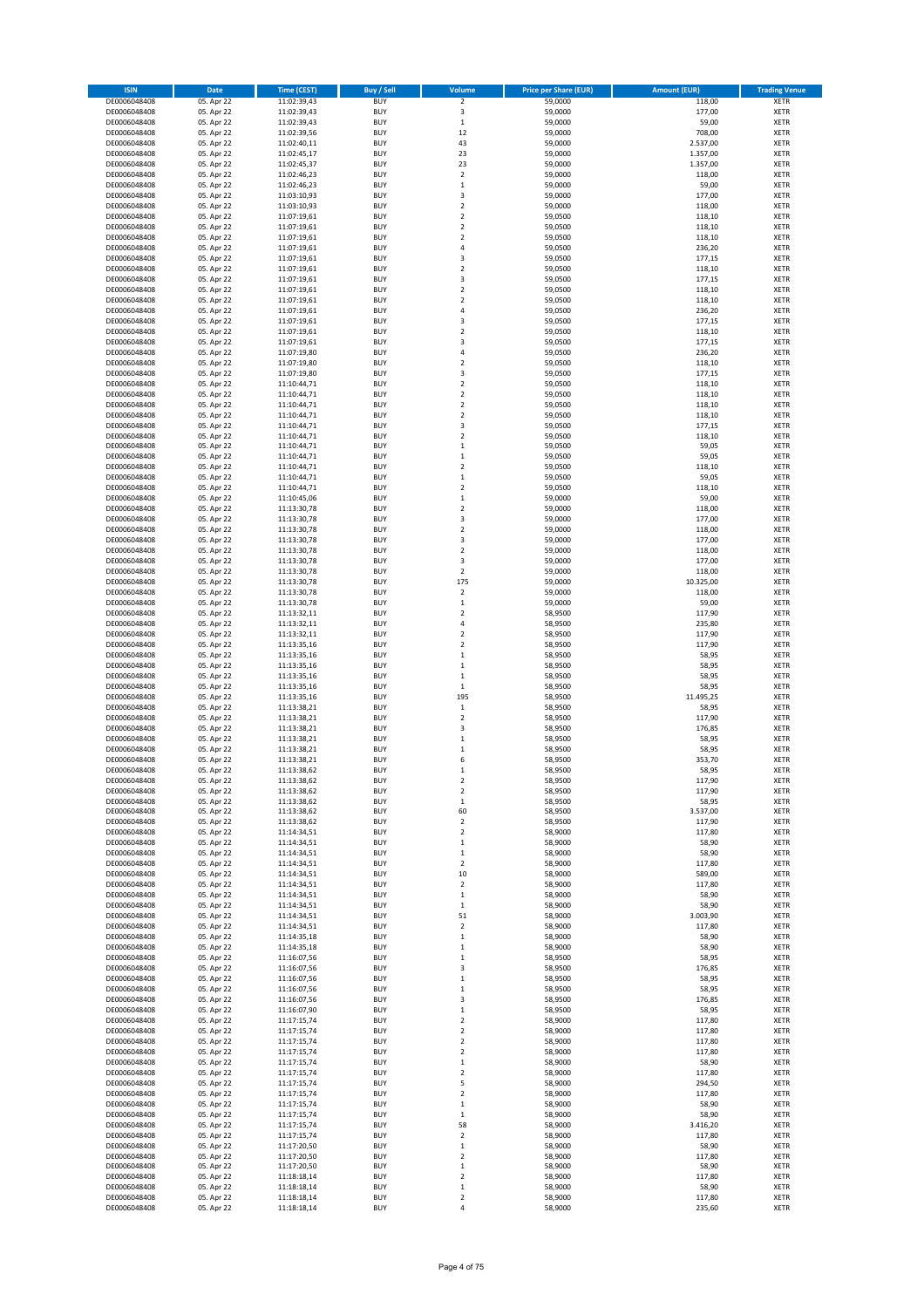| <b>ISIN</b>                  | Date                     | Time (CEST)                | <b>Buy / Sell</b>        | Volume                      | <b>Price per Share (EUR)</b> | <b>Amount (EUR)</b>  | <b>Trading Venue</b>       |
|------------------------------|--------------------------|----------------------------|--------------------------|-----------------------------|------------------------------|----------------------|----------------------------|
| DE0006048408                 | 05. Apr 22               | 11:18:18,14                | <b>BUY</b>               | $\,$ 1                      | 58,9000                      | 58,90                | <b>XETR</b>                |
| DE0006048408                 | 05. Apr 22               | 11:24:16,63                | <b>BUY</b>               | $\overline{2}$              | 58,9000                      | 117,80               | XETR                       |
| DE0006048408                 | 05. Apr 22               | 11:24:16,63                | <b>BUY</b>               | $\,1\,$                     | 58,9000                      | 58,90                | XETR                       |
| DE0006048408                 | 05. Apr 22               | 11:24:16,63                | <b>BUY</b>               | 3                           | 58,9000                      | 176,70               | <b>XETR</b>                |
| DE0006048408                 | 05. Apr 22               | 11:24:16,63                | <b>BUY</b>               | 4                           | 58,9000                      | 235,60               | XETR                       |
| DE0006048408                 | 05. Apr 22               | 11:24:16,63                | <b>BUY</b>               | $\mathbf{1}$                | 58,9000                      | 58,90                | <b>XETR</b>                |
| DE0006048408                 | 05. Apr 22               | 11:24:16,63                | <b>BUY</b>               | $\overline{2}$              | 58,9000                      | 117,80               | <b>XETR</b>                |
| DE0006048408                 | 05. Apr 22               | 11:24:16,63                | <b>BUY</b>               | $\mathbf 1$                 | 58,9000                      | 58,90                | <b>XETR</b>                |
| DE0006048408                 | 05. Apr 22               | 11:24:16,63                | <b>BUY</b>               | $\,1\,$                     | 58,9000                      | 58,90                | XETR                       |
| DE0006048408                 | 05. Apr 22               | 11:24:16,63                | <b>BUY</b>               | 76                          | 58,9000                      | 4.476,40             | <b>XETR</b>                |
| DE0006048408                 | 05. Apr 22               | 11:24:16,86                | <b>BUY</b>               | 3                           | 58,9000                      | 176,70               | XETR                       |
| DE0006048408                 | 05. Apr 22               | 11:25:33,76                | <b>BUY</b>               | 3                           | 58,8500                      | 176,55               | <b>XETR</b>                |
| DE0006048408                 | 05. Apr 22               | 11:25:33,76                | <b>BUY</b>               | $\boldsymbol{2}$            | 58,8500                      | 117,70               | XETR                       |
| DE0006048408                 | 05. Apr 22               | 11:25:33,76<br>11:25:33,76 | <b>BUY</b>               | 3                           | 58,8500                      | 176,55               | <b>XETR</b>                |
| DE0006048408<br>DE0006048408 | 05. Apr 22<br>05. Apr 22 | 11:25:34,56                | <b>BUY</b><br><b>BUY</b> | $\,$ 1<br>$\boldsymbol{2}$  | 58,8500<br>58,8500           | 58,85<br>117,70      | <b>XETR</b><br><b>XETR</b> |
| DE0006048408                 | 05. Apr 22               | 11:25:34,71                | <b>BUY</b>               | $\boldsymbol{2}$            | 58,8500                      | 117,70               | <b>XETR</b>                |
| DE0006048408                 | 05. Apr 22               | 11:25:34,71                | <b>BUY</b>               | $\mathbf 1$                 | 58,8500                      | 58,85                | <b>XETR</b>                |
| DE0006048408                 | 05. Apr 22               | 11:25:34,71                | <b>BUY</b>               | $\,1\,$                     | 58,8500                      | 58,85                | <b>XETR</b>                |
| DE0006048408                 | 05. Apr 22               | 11:25:34,71                | <b>BUY</b>               | $\mathbf 2$                 | 58,8500                      | 117,70               | <b>XETR</b>                |
| DE0006048408                 | 05. Apr 22               | 11:25:34,71                | <b>BUY</b>               | $\,$ 1                      | 58,8500                      | 58,85                | <b>XETR</b>                |
| DE0006048408                 | 05. Apr 22               | 11:25:34,71                | <b>BUY</b>               | 97                          | 58,8500                      | 5.708,45             | <b>XETR</b>                |
| DE0006048408                 | 05. Apr 22               | 11:25:34,71                | <b>BUY</b>               | $\overline{2}$              | 58,8500                      | 117,70               | <b>XETR</b>                |
| DE0006048408                 | 05. Apr 22               | 11:25:34,71                | <b>BUY</b>               | 3                           | 58,8500                      | 176,55               | <b>XETR</b>                |
| DE0006048408                 | 05. Apr 22               | 11:25:34,71                | <b>BUY</b>               | $\overline{2}$              | 58,8500                      | 117,70               | <b>XETR</b>                |
| DE0006048408                 | 05. Apr 22               | 11:25:45,51                | <b>BUY</b>               | $\overline{2}$              | 58,8500                      | 117,70               | <b>XETR</b>                |
| DE0006048408                 | 05. Apr 22               | 11:25:45,51                | <b>BUY</b>               | $\,1\,$                     | 58,8500                      | 58,85                | <b>XETR</b>                |
| DE0006048408                 | 05. Apr 22               | 11:25:45,51                | <b>BUY</b>               | $\mathbf 2$                 | 58,8500                      | 117,70               | <b>XETR</b>                |
| DE0006048408                 | 05. Apr 22               | 11:25:45,51                | <b>BUY</b>               | $\mathbf 1$                 | 58,8500                      | 58,85                | <b>XETR</b>                |
| DE0006048408                 | 05. Apr 22               | 11:25:45,51                | <b>BUY</b>               | 3                           | 58,8500                      | 176,55               | XETR                       |
| DE0006048408                 | 05. Apr 22               | 11:25:45,51                | <b>BUY</b>               | $\mathbf 1$                 | 58,8500                      | 58,85                | <b>XETR</b>                |
| DE0006048408                 | 05. Apr 22               | 11:25:45,51                | <b>BUY</b>               | $\boldsymbol{2}$            | 58,8500                      | 117,70               | XETR                       |
| DE0006048408                 | 05. Apr 22               | 11:25:45,51                | <b>BUY</b>               | $\overline{\mathbf{c}}$     | 58,8500                      | 117,70               | <b>XETR</b>                |
| DE0006048408                 | 05. Apr 22               | 11:25:45,67                | <b>BUY</b>               | $\mathbf{1}$                | 58,8500                      | 58,85                | XETR                       |
| DE0006048408                 | 05. Apr 22               | 11:25:45,67                | <b>BUY</b>               | $\mathbf{1}$                | 58,8500                      | 58,85                | <b>XETR</b>                |
| DE0006048408                 | 05. Apr 22               | 11:27:41,51                | <b>BUY</b><br><b>BUY</b> | $\,$ 1<br>3                 | 58,9500                      | 58,95                | XETR<br><b>XETR</b>        |
| DE0006048408<br>DE0006048408 | 05. Apr 22<br>05. Apr 22 | 11:27:41,51<br>11:27:41,51 | <b>BUY</b>               | $\boldsymbol{2}$            | 58,9500<br>58,9500           | 176,85<br>117,90     | XETR                       |
| DE0006048408                 | 05. Apr 22               | 11:27:41,51                | <b>BUY</b>               | $\,1\,$                     | 58,9500                      | 58,95                | <b>XETR</b>                |
| DE0006048408                 | 05. Apr 22               | 11:27:41,51                | <b>BUY</b>               | 13                          | 58,9500                      | 766,35               | <b>XETR</b>                |
| DE0006048408                 | 05. Apr 22               | 11:27:41,51                | <b>BUY</b>               | 59                          | 58,9500                      | 3.478,05             | <b>XETR</b>                |
| DE0006048408                 | 05. Apr 22               | 11:27:41,51                | <b>BUY</b>               | $\overline{\mathbf{c}}$     | 58,9500                      | 117,90               | <b>XETR</b>                |
| DE0006048408                 | 05. Apr 22               | 11:27:46,80                | <b>BUY</b>               | $\mathbf 1$                 | 58,9000                      | 58,90                | <b>XETR</b>                |
| DE0006048408                 | 05. Apr 22               | 11:27:46,80                | <b>BUY</b>               | $\overline{\mathbf{c}}$     | 58,9000                      | 117,80               | <b>XETR</b>                |
| DE0006048408                 | 05. Apr 22               | 11:27:46,80                | <b>BUY</b>               | $\mathbf 2$                 | 58,9000                      | 117,80               | <b>XETR</b>                |
| DE0006048408                 | 05. Apr 22               | 11:27:46,80                | <b>BUY</b>               | $\boldsymbol{2}$            | 58,9000                      | 117,80               | <b>XETR</b>                |
| DE0006048408                 | 05. Apr 22               | 11:27:46,80                | <b>BUY</b>               | $\,$ 1                      | 58,9000                      | 58,90                | <b>XETR</b>                |
| DE0006048408                 | 05. Apr 22               | 11:27:46,80                | <b>BUY</b>               | $\,$ 1                      | 58,9000                      | 58,90                | <b>XETR</b>                |
| DE0006048408                 | 05. Apr 22               | 11:27:46,80                | <b>BUY</b>               | $\,$ 1                      | 58,9000                      | 58,90                | <b>XETR</b>                |
| DE0006048408                 | 05. Apr 22               | 11:27:46,80                | <b>BUY</b>               | $\boldsymbol{2}$            | 58,9000                      | 117,80               | <b>XETR</b>                |
| DE0006048408                 | 05. Apr 22               | 11:37:28,98                | <b>BUY</b>               | $\mathbf 1$                 | 58,9500                      | 58,95                | <b>XETR</b>                |
| DE0006048408                 | 05. Apr 22               | 11:37:28,98                | <b>BUY</b>               | $\,$ 1                      | 58,9500                      | 58,95                | <b>XETR</b>                |
| DE0006048408                 | 05. Apr 22               | 11:37:28,98                | <b>BUY</b>               | $\,$ 1                      | 58,9500                      | 58,95                | <b>XETR</b>                |
| DE0006048408                 | 05. Apr 22               | 11:37:28,98                | <b>BUY</b>               | $\,$ 1                      | 58,9500                      | 58,95                | <b>XETR</b>                |
| DE0006048408                 | 05. Apr 22               | 11:37:28,98                | <b>BUY</b>               | 3                           | 58,9500                      | 176,85               | <b>XETR</b>                |
| DE0006048408                 | 05. Apr 22               | 11:37:28,98                | <b>BUY</b>               | $\overline{2}$              | 58,9500                      | 117,90               | <b>XETR</b>                |
| DE0006048408                 | 05. Apr 22               | 11:37:28,98                | <b>BUY</b>               | $\mathbf{1}$                | 58,9500                      | 58,95                | <b>XETR</b>                |
| DE0006048408                 | 05. Apr 22               | 11:37:28,98                | <b>BUY</b>               | 59                          | 58,9500                      | 3.478,05             | <b>XETR</b>                |
| DE0006048408                 | 05. Apr 22               | 11:37:28,98                | <b>BUY</b>               | $\,1\,$                     | 58,9500                      | 58,95                | <b>XETR</b>                |
| DE0006048408                 | 05. Apr 22               | 11:37:33,02                | <b>BUY</b><br><b>BUY</b> | $\mathbf{1}$<br>3           | 58,9000<br>58,9000           | 58,90                | <b>XETR</b><br>XETR        |
| DE0006048408<br>DE0006048408 | 05. Apr 22<br>05. Apr 22 | 11:37:33,02<br>11:37:33,02 | <b>BUY</b>               | $\mathbf 1$                 | 58,9000                      | 176,70<br>58,90      | <b>XETR</b>                |
| DE0006048408                 | 05. Apr 22               | 11:37:33,02                | <b>BUY</b>               | $\boldsymbol{2}$            | 58,9000                      | 117,80               | <b>XETR</b>                |
| DE0006048408                 | 05. Apr 22               | 11:37:33,02                | <b>BUY</b>               | $\overline{2}$              | 58,9000                      | 117,80               | <b>XETR</b>                |
| DE0006048408                 | 05. Apr 22               | 11:37:33,02                | <b>BUY</b>               | $\,1\,$                     | 58,9000                      | 58,90                | <b>XETR</b>                |
| DE0006048408                 | 05. Apr 22               | 11:37:33,19                | <b>BUY</b>               | 1                           | 58,9000                      | 58,90                | <b>XETR</b>                |
| DE0006048408                 | 05. Apr 22               | 11:37:33,19                | <b>BUY</b>               | $\boldsymbol{2}$            | 58,9000                      | 117,80               | <b>XETR</b>                |
| DE0006048408                 | 05. Apr 22               | 11:37:33,19                | <b>BUY</b>               | $\mathbf 1$                 | 58,9000                      | 58,90                | XETR                       |
| DE0006048408                 | 05. Apr 22               | 11:37:33,19                | <b>BUY</b>               | $\,1\,$                     | 58,9000                      | 58,90                | XETR                       |
| DE0006048408                 | 05. Apr 22               | 11:41:46,34                | <b>BUY</b>               | $\mathbf 2$                 | 58,9000                      | 117,80               | <b>XETR</b>                |
| DE0006048408                 | 05. Apr 22               | 11:41:46,34                | <b>BUY</b>               | $\boldsymbol{2}$            | 58,9000                      | 117,80               | <b>XETR</b>                |
| DE0006048408                 | 05. Apr 22               | 11:41:46,34                | <b>BUY</b>               | $\,1\,$                     | 58,9000                      | 58,90                | <b>XETR</b>                |
| DE0006048408                 | 05. Apr 22               | 11:41:46,34                | <b>BUY</b>               | $\,$ 1                      | 58,9000                      | 58,90                | <b>XETR</b>                |
| DE0006048408                 | 05. Apr 22               | 11:41:46,34                | <b>BUY</b>               | 3                           | 58,9000                      | 176,70               | <b>XETR</b>                |
| DE0006048408                 | 05. Apr 22               | 11:41:46,34                | <b>BUY</b>               | $\,1\,$                     | 58,9000                      | 58,90                | <b>XETR</b>                |
| DE0006048408<br>DE0006048408 | 05. Apr 22               | 11:41:46,34                | <b>BUY</b>               | 3                           | 58,9000                      | 176,70               | <b>XETR</b>                |
| DE0006048408                 | 05. Apr 22<br>05. Apr 22 | 11:41:46,34<br>11:41:46,34 | <b>BUY</b><br><b>BUY</b> | $\boldsymbol{2}$<br>$\,1\,$ | 58,9000<br>58,9000           | 117,80<br>58,90      | <b>XETR</b><br><b>XETR</b> |
| DE0006048408                 | 05. Apr 22               | 11:41:46,34                | <b>BUY</b>               | 4                           | 58,9000                      | 235,60               | <b>XETR</b>                |
| DE0006048408                 | 05. Apr 22               | 11:41:46,34                | <b>BUY</b>               | $\,1\,$                     | 58,9000                      | 58,90                | <b>XETR</b>                |
| DE0006048408                 | 05. Apr 22               | 11:41:57,03                | <b>BUY</b>               | $\boldsymbol{2}$            | 58,9000                      | 117,80               | <b>XETR</b>                |
| DE0006048408                 | 05. Apr 22               | 11:41:57,03                | <b>BUY</b>               | $\overline{\mathbf{2}}$     | 58,9000                      | 117,80               | <b>XETR</b>                |
| DE0006048408                 | 05. Apr 22               | 11:41:57,03                | <b>BUY</b>               | $\mathbf 1$                 | 58,9000                      | 58,90                | <b>XETR</b>                |
| DE0006048408                 | 05. Apr 22               | 11:41:57,29                | <b>BUY</b>               | $\overline{\mathbf{2}}$     | 58,9000                      | 117,80               | <b>XETR</b>                |
| DE0006048408                 | 05. Apr 22               | 11:41:57,29                | <b>BUY</b>               | $\boldsymbol{2}$            | 58,9000                      | 117,80               | <b>XETR</b>                |
| DE0006048408                 | 05. Apr 22               | 11:41:57,29                | <b>BUY</b>               | $\,1\,$                     | 58,9000                      | 58,90                | <b>XETR</b>                |
| DE0006048408                 | 05. Apr 22               | 11:41:57,29                | <b>BUY</b>               | $\boldsymbol{2}$            | 58,9000                      | 117,80               | <b>XETR</b>                |
| DE0006048408                 | 05. Apr 22               | 11:42:04,19                | <b>BUY</b>               | $\,1\,$                     | 58,8500                      | 58,85                | XETR                       |
| DE0006048408                 | 05. Apr 22               | 11:42:04,19                | <b>BUY</b>               | $\mathbf 1$                 | 58,8500                      | 58,85                | <b>XETR</b>                |
| DE0006048408                 | 05. Apr 22               | 11:42:04,19                | <b>BUY</b>               | $\mathbf{1}$                | 58,8500                      | 58,85                | <b>XETR</b>                |
| DE0006048408                 | 05. Apr 22               | 11:42:04,19                | <b>BUY</b>               | $\mathbf 1$                 | 58,8500                      | 58,85                | <b>XETR</b>                |
| DE0006048408                 | 05. Apr 22               | 11:42:04,19                | <b>BUY</b>               | $\mathbf{1}$                | 58,8500                      | 58,85                | <b>XETR</b>                |
| DE0006048408                 | 05. Apr 22               | 11:42:04,19                | <b>BUY</b>               | $\mathbf 1$                 | 58,8500                      | 58,85                | <b>XETR</b>                |
| DE0006048408                 | 05. Apr 22               | 11:42:04,19                | <b>BUY</b>               | 4                           | 58,8500                      | 235,40               | <b>XETR</b>                |
| DE0006048408<br>DE0006048408 | 05. Apr 22<br>05. Apr 22 | 11:42:04,36<br>11:42:07,25 | <b>BUY</b><br><b>BUY</b> | 17<br>17                    | 58,8500<br>58,8500           | 1.000,45<br>1.000,45 | <b>XETR</b><br>XETR        |
| DE0006048408                 | 05. Apr 22               | 11:42:07,39                | <b>BUY</b>               | 5                           | 58,8500                      | 294,25               | <b>XETR</b>                |
| DE0006048408                 | 05. Apr 22               | 11:42:10,20                | <b>BUY</b>               | 88                          | 58,8500                      | 5.178,80             | <b>XETR</b>                |
| DE0006048408                 | 05. Apr 22               | 11:42:11,32                | <b>BUY</b>               | 58                          | 58,8500                      | 3.413,30             | <b>XETR</b>                |
| DE0006048408                 | 05. Apr 22               | 11:42:34,76                | <b>BUY</b>               | $\overline{\mathbf{2}}$     | 58,9000                      | 117,80               | <b>XETR</b>                |
| DE0006048408                 | 05. Apr 22               | 11:42:34,76                | <b>BUY</b>               | $\overline{\mathbf{2}}$     | 58,9000                      | 117,80               | <b>XETR</b>                |
| DE0006048408                 | 05. Apr 22               | 11:42:34,76                | <b>BUY</b>               | $\,1\,$                     | 58,9000                      | 58,90                | <b>XETR</b>                |
| DE0006048408                 | 05. Apr 22               | 11:42:34,76                | <b>BUY</b>               | $\mathbf 2$                 | 58,9000                      | 117,80               | <b>XETR</b>                |
| DE0006048408                 | 05. Apr 22               | 11:42:34,76                | <b>BUY</b>               | $\,$ 1                      | 58,9000                      | 58,90                | <b>XETR</b>                |
| DE0006048408                 | 05. Apr 22               | 11:42:35,17                | <b>BUY</b>               | 3                           | 58,9000                      | 176,70               | <b>XETR</b>                |
| DE0006048408                 | 05. Apr 22               | 11:42:35,17                | <b>BUY</b>               | $\,$ 1                      | 58,9000                      | 58,90                | XETR                       |
| DE0006048408                 | 05. Apr 22               | 11:42:35,17                | <b>BUY</b>               | $\,1\,$                     | 58,9000                      | 58,90                | <b>XETR</b>                |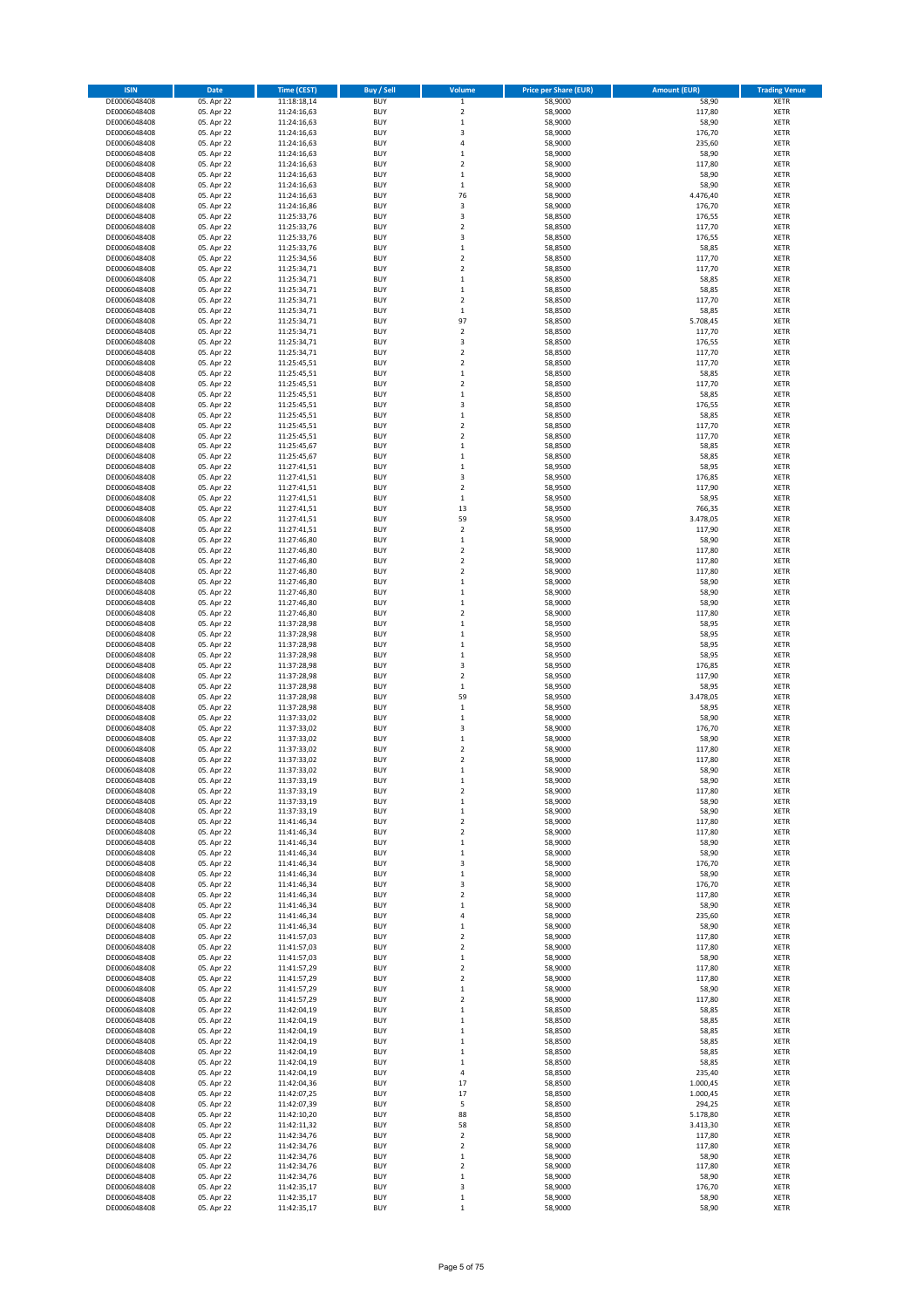| <b>ISIN</b>                  | Date                     | Time (CEST)                | <b>Buy / Sell</b>        | Volume                             | <b>Price per Share (EUR)</b> | <b>Amount (EUR)</b> | <b>Trading Venue</b>       |
|------------------------------|--------------------------|----------------------------|--------------------------|------------------------------------|------------------------------|---------------------|----------------------------|
| DE0006048408                 | 05. Apr 22               | 11:42:35,17                | <b>BUY</b>               | $\mathbf 2$                        | 58,9000                      | 117,80              | <b>XETR</b>                |
| DE0006048408                 | 05. Apr 22               | 11:43:09,24                | <b>BUY</b>               | $\,1\,$                            | 58,9500                      | 58,95               | XETR                       |
| DE0006048408                 | 05. Apr 22               | 11:43:09,24                | <b>BUY</b>               | 3                                  | 58,9500                      | 176,85              | XETR                       |
| DE0006048408                 | 05. Apr 22               | 11:43:09,24                | <b>BUY</b>               | $\,1\,$                            | 58,9500                      | 58,95               | <b>XETR</b>                |
| DE0006048408<br>DE0006048408 | 05. Apr 22<br>05. Apr 22 | 11:43:09,24<br>11:43:09,24 | <b>BUY</b><br><b>BUY</b> | 4<br>$\mathbf{1}$                  | 58,9500<br>58,9500           | 235,80<br>58,95     | XETR<br><b>XETR</b>        |
| DE0006048408                 | 05. Apr 22               | 11:43:09,24                | <b>BUY</b>               | $\mathbf{1}$                       | 58,9500                      | 58,95               | <b>XETR</b>                |
| DE0006048408                 | 05. Apr 22               | 11:43:09,24                | <b>BUY</b>               | 3                                  | 58,9500                      | 176,85              | <b>XETR</b>                |
| DE0006048408                 | 05. Apr 22               | 11:43:09,24                | <b>BUY</b>               | $\,1\,$                            | 58,9500                      | 58,95               | XETR                       |
| DE0006048408                 | 05. Apr 22               | 11:43:09,24                | <b>BUY</b>               | 95                                 | 58,9500                      | 5.600,25            | <b>XETR</b>                |
| DE0006048408                 | 05. Apr 22               | 11:43:09,24                | <b>BUY</b><br><b>BUY</b> | $\,$ 1<br>$\overline{2}$           | 58,9500<br>58,9500           | 58,95<br>117,90     | XETR<br><b>XETR</b>        |
| DE0006048408<br>DE0006048408 | 05. Apr 22<br>05. Apr 22 | 11:43:09,26<br>11:43:35,38 | <b>BUY</b>               | $\boldsymbol{2}$                   | 58,9000                      | 117,80              | XETR                       |
| DE0006048408                 | 05. Apr 22               | 11:43:35,38                | <b>BUY</b>               | $\sqrt{4}$                         | 58,9000                      | 235,60              | <b>XETR</b>                |
| DE0006048408                 | 05. Apr 22               | 11:43:35,38                | <b>BUY</b>               | $\,1\,$                            | 58,9000                      | 58,90               | <b>XETR</b>                |
| DE0006048408                 | 05. Apr 22               | 11:43:35,38                | <b>BUY</b>               | 63                                 | 58,9000                      | 3.710,70            | <b>XETR</b>                |
| DE0006048408                 | 05. Apr 22               | 11:44:54,34                | <b>BUY</b>               | $\boldsymbol{2}$                   | 58,9000                      | 117,80              | <b>XETR</b>                |
| DE0006048408<br>DE0006048408 | 05. Apr 22<br>05. Apr 22 | 11:44:54,34<br>11:44:54,34 | <b>BUY</b><br><b>BUY</b> | $\mathbf 1$<br>$\,1\,$             | 58,9000<br>58,9000           | 58,90<br>58,90      | <b>XETR</b><br><b>XETR</b> |
| DE0006048408                 | 05. Apr 22               | 11:45:00,46                | <b>BUY</b>               | $\,$ 1                             | 58,9000                      | 58,90               | <b>XETR</b>                |
| DE0006048408                 | 05. Apr 22               | 11:45:00,46                | <b>BUY</b>               | $\,$ 1                             | 58,9000                      | 58,90               | <b>XETR</b>                |
| DE0006048408                 | 05. Apr 22               | 11:45:00,46                | <b>BUY</b>               | $\,1\,$                            | 58,9000                      | 58,90               | <b>XETR</b>                |
| DE0006048408                 | 05. Apr 22               | 11:45:00,62                | <b>BUY</b>               | $\,1\,$                            | 58,9000                      | 58,90               | <b>XETR</b>                |
| DE0006048408                 | 05. Apr 22               | 11:45:26,97                | <b>BUY</b>               | $\,1\,$                            | 58,9000                      | 58,90               | <b>XETR</b>                |
| DE0006048408                 | 05. Apr 22<br>05. Apr 22 | 11:45:52,23                | <b>BUY</b><br><b>BUY</b> | $\mathbf 1$<br>$\overline{2}$      | 58,9000                      | 58,90<br>117,80     | <b>XETR</b><br><b>XETR</b> |
| DE0006048408<br>DE0006048408 | 05. Apr 22               | 11:45:52,23<br>11:45:52,23 | <b>BUY</b>               | $\overline{2}$                     | 58,9000<br>58,9000           | 117,80              | <b>XETR</b>                |
| DE0006048408                 | 05. Apr 22               | 11:45:52,40                | <b>BUY</b>               | $\,$ 1                             | 58,9000                      | 58,90               | <b>XETR</b>                |
| DE0006048408                 | 05. Apr 22               | 11:45:58,54                | <b>BUY</b>               | $\overline{2}$                     | 58,8500                      | 117,70              | <b>XETR</b>                |
| DE0006048408                 | 05. Apr 22               | 11:45:58,54                | <b>BUY</b>               | $\boldsymbol{2}$                   | 58,8500                      | 117,70              | XETR                       |
| DE0006048408                 | 05. Apr 22               | 11:45:58,54                | <b>BUY</b>               | $\overline{2}$                     | 58,8500                      | 117,70              | <b>XETR</b>                |
| DE0006048408<br>DE0006048408 | 05. Apr 22<br>05. Apr 22 | 11:45:58,54<br>11:45:58,54 | <b>BUY</b><br><b>BUY</b> | $\boldsymbol{2}$<br>$\overline{2}$ | 58,8500<br>58,8500           | 117,70<br>117,70    | XETR<br><b>XETR</b>        |
| DE0006048408                 | 05. Apr 22               | 11:46:11,77                | <b>BUY</b>               | 3                                  | 58,9000                      | 176,70              | XETR                       |
| DE0006048408                 | 05. Apr 22               | 11:46:18,65                | <b>BUY</b>               | $\mathbf{1}$                       | 58,9000                      | 58,90               | <b>XETR</b>                |
| DE0006048408                 | 05. Apr 22               | 11:46:18,68                | <b>BUY</b>               | $\boldsymbol{2}$                   | 58,9000                      | 117,80              | XETR                       |
| DE0006048408                 | 05. Apr 22               | 11:46:31,11                | <b>BUY</b>               | $\sqrt{4}$                         | 58,9500                      | 235,80              | <b>XETR</b>                |
| DE0006048408                 | 05. Apr 22               | 11:46:31,11                | <b>BUY</b>               | $\,1\,$                            | 58,9500                      | 58,95               | XETR                       |
| DE0006048408                 | 05. Apr 22<br>05. Apr 22 | 11:46:31,11                | <b>BUY</b>               | $\mathbf 1$<br>$\mathbf 2$         | 58,9500                      | 58,95               | <b>XETR</b><br><b>XETR</b> |
| DE0006048408<br>DE0006048408 | 05. Apr 22               | 11:46:31,11<br>11:46:31,11 | <b>BUY</b><br><b>BUY</b> | $\overline{2}$                     | 58,9500<br>58,9500           | 117,90<br>117,90    | <b>XETR</b>                |
| DE0006048408                 | 05. Apr 22               | 11:46:31,11                | <b>BUY</b>               | $\sqrt{4}$                         | 58,9500                      | 235,80              | <b>XETR</b>                |
| DE0006048408                 | 05. Apr 22               | 11:46:31,11                | <b>BUY</b>               | $\mathbf{1}$                       | 58,9500                      | 58,95               | <b>XETR</b>                |
| DE0006048408                 | 05. Apr 22               | 11:46:31,11                | <b>BUY</b>               | $\,1\,$                            | 58,9500                      | 58,95               | <b>XETR</b>                |
| DE0006048408                 | 05. Apr 22               | 11:46:31,11                | <b>BUY</b>               | $\mathbf 2$                        | 58,9500                      | 117,90              | <b>XETR</b>                |
| DE0006048408                 | 05. Apr 22               | 11:46:31,11                | <b>BUY</b><br><b>BUY</b> | 125<br>$\boldsymbol{2}$            | 58,9500                      | 7.368,75            | <b>XETR</b>                |
| DE0006048408<br>DE0006048408 | 05. Apr 22<br>05. Apr 22 | 11:46:31,11<br>11:46:31,32 | <b>BUY</b>               | $\,$ 1                             | 58,9500<br>58,9500           | 117,90<br>58,95     | <b>XETR</b><br><b>XETR</b> |
| DE0006048408                 | 05. Apr 22               | 11:46:31,32                | <b>BUY</b>               | $\boldsymbol{2}$                   | 58,9500                      | 117,90              | <b>XETR</b>                |
| DE0006048408                 | 05. Apr 22               | 11:46:31,32                | <b>BUY</b>               | $\boldsymbol{2}$                   | 58,9500                      | 117,90              | XETR                       |
| DE0006048408                 | 05. Apr 22               | 11:46:31,46                | <b>BUY</b>               | $\,1\,$                            | 58,9500                      | 58,95               | <b>XETR</b>                |
| DE0006048408                 | 05. Apr 22               | 11:46:31,46                | <b>BUY</b>               | 3                                  | 58,9500                      | 176,85              | <b>XETR</b>                |
| DE0006048408<br>DE0006048408 | 05. Apr 22<br>05. Apr 22 | 11:46:31,46<br>11:46:31,46 | <b>BUY</b><br><b>BUY</b> | $\,1\,$<br>$\,$ 1                  | 58,9500<br>58,9500           | 58,95<br>58,95      | <b>XETR</b><br><b>XETR</b> |
| DE0006048408                 | 05. Apr 22               | 11:46:31,46                | <b>BUY</b>               | 15                                 | 58,9500                      | 884,25              | <b>XETR</b>                |
| DE0006048408                 | 05. Apr 22               | 11:46:31,46                | <b>BUY</b>               | $\mathbf 1$                        | 58,9500                      | 58,95               | <b>XETR</b>                |
| DE0006048408                 | 05. Apr 22               | 11:46:33,39                | <b>BUY</b>               | 18                                 | 58,9500                      | 1.061,10            | <b>XETR</b>                |
| DE0006048408                 | 05. Apr 22               | 11:46:35,38                | <b>BUY</b>               | 13                                 | 58,9500                      | 766,35              | <b>XETR</b>                |
| DE0006048408                 | 05. Apr 22               | 11:46:37,24                | <b>BUY</b><br><b>BUY</b> | $\,1\,$<br>57                      | 58,9500                      | 58,95               | XETR<br><b>XETR</b>        |
| DE0006048408<br>DE0006048408 | 05. Apr 22<br>05. Apr 22 | 11:46:37,24<br>11:46:37,60 | <b>BUY</b>               | $\,$ 1                             | 58,9500<br>58,9500           | 3.360,15<br>58,95   | XETR                       |
| DE0006048408                 | 05. Apr 22               | 11:46:37,60                | <b>BUY</b>               | 3                                  | 58,9500                      | 176,85              | <b>XETR</b>                |
| DE0006048408                 | 05. Apr 22               | 11:46:38,99                | <b>BUY</b>               | 3                                  | 58,9500                      | 176,85              | <b>XETR</b>                |
| DE0006048408                 | 05. Apr 22               | 11:46:38,99                | <b>BUY</b>               | $\overline{2}$                     | 58,9500                      | 117,90              | <b>XETR</b>                |
| DE0006048408                 | 05. Apr 22               | 11:46:38,99                | <b>BUY</b>               | $\overline{2}$                     | 58,9500                      | 117,90              | <b>XETR</b>                |
| DE0006048408                 | 05. Apr 22               | 11:46:40,29                | <b>BUY</b>               | $\overline{\mathbf{2}}$            | 58,9500                      | 117,90              | <b>XETR</b>                |
| DE0006048408<br>DE0006048408 | 05. Apr 22<br>05. Apr 22 | 11:46:40,29<br>11:46:40,29 | <b>BUY</b><br><b>BUY</b> | $\boldsymbol{2}$<br>$\mathbf 1$    | 58,9500<br>58,9500           | 117,90<br>58,95     | <b>XETR</b><br>XETR        |
| DE0006048408                 | 05. Apr 22               | 11:46:47,97                | <b>BUY</b>               | 76                                 | 58,9500                      | 4.480,20            | XETR                       |
| DE0006048408                 | 05. Apr 22               | 11:47:32,29                | <b>BUY</b>               | 3                                  | 58,9500                      | 176,85              | <b>XETR</b>                |
| DE0006048408                 | 05. Apr 22               | 11:47:32,29                | <b>BUY</b>               | $\mathbf 1$                        | 58,9500                      | 58,95               | XETR                       |
| DE0006048408                 | 05. Apr 22               | 11:48:02,88                | <b>BUY</b>               | $\,1\,$                            | 58,9500                      | 58,95               | <b>XETR</b>                |
| DE0006048408<br>DE0006048408 | 05. Apr 22<br>05. Apr 22 | 11:48:02,88<br>11:48:02,88 | <b>BUY</b><br><b>BUY</b> | $\boldsymbol{2}$<br>$\,1\,$        | 58,9500<br>58,9500           | 117,90<br>58,95     | <b>XETR</b><br><b>XETR</b> |
| DE0006048408                 | 05. Apr 22               | 11:48:02,88                | <b>BUY</b>               | $\boldsymbol{2}$                   | 58,9500                      | 117,90              | <b>XETR</b>                |
| DE0006048408                 | 05. Apr 22               | 11:48:02,88                | <b>BUY</b>               | $\,1\,$                            | 58,9500                      | 58,95               | <b>XETR</b>                |
| DE0006048408                 | 05. Apr 22               | 11:48:02,88                | <b>BUY</b>               | $\boldsymbol{2}$                   | 58,9500                      | 117,90              | <b>XETR</b>                |
| DE0006048408                 | 05. Apr 22               | 11:48:02,88                | <b>BUY</b>               | $\,1\,$                            | 58,9500                      | 58,95               | <b>XETR</b>                |
| DE0006048408                 | 05. Apr 22               | 11:48:02,88                | <b>BUY</b>               | 46                                 | 58,9500<br>58,9500           | 2.711,70<br>58,95   | XETR                       |
| DE0006048408<br>DE0006048408 | 05. Apr 22<br>05. Apr 22 | 11:48:02,88<br>11:48:03,38 | <b>BUY</b><br><b>BUY</b> | $\,1\,$<br>27                      | 58,9500                      | 1.591,65            | <b>XETR</b><br><b>XETR</b> |
| DE0006048408                 | 05. Apr 22               | 11:48:03,43                | <b>BUY</b>               | 43                                 | 58,9500                      | 2.534,85            | <b>XETR</b>                |
| DE0006048408                 | 05. Apr 22               | 11:50:49,46                | <b>BUY</b>               | $\overline{\mathbf{2}}$            | 58,9500                      | 117,90              | <b>XETR</b>                |
| DE0006048408                 | 05. Apr 22               | 11:50:49,46                | <b>BUY</b>               | $\mathbf{1}$                       | 58,9500                      | 58,95               | <b>XETR</b>                |
| DE0006048408                 | 05. Apr 22               | 11:50:49,46                | <b>BUY</b>               | 3                                  | 58,9500                      | 176,85              | XETR                       |
| DE0006048408<br>DE0006048408 | 05. Apr 22<br>05. Apr 22 | 11:50:49,46<br>11:50:49,46 | <b>BUY</b><br><b>BUY</b> | $\,1\,$<br>$\mathbf 2$             | 58,9500<br>58,9500           | 58,95<br>117,90     | <b>XETR</b><br><b>XETR</b> |
| DE0006048408                 | 05. Apr 22               | 11:50:49,46                | <b>BUY</b>               | 3                                  | 58,9500                      | 176,85              | XETR                       |
| DE0006048408                 | 05. Apr 22               | 11:50:49,46                | <b>BUY</b>               | 4                                  | 58,9500                      | 235,80              | <b>XETR</b>                |
| DE0006048408                 | 05. Apr 22               | 11:50:49,46                | <b>BUY</b>               | $\mathbf{1}$                       | 58,9500                      | 58,95               | <b>XETR</b>                |
| DE0006048408                 | 05. Apr 22               | 11:50:49,46                | <b>BUY</b>               | $\mathbf 1$                        | 58,9500                      | 58,95               | <b>XETR</b>                |
| DE0006048408                 | 05. Apr 22               | 11:50:49,46                | <b>BUY</b>               | 3                                  | 58,9500                      | 176,85              | <b>XETR</b>                |
| DE0006048408<br>DE0006048408 | 05. Apr 22<br>05. Apr 22 | 11:50:49,46<br>11:50:49,46 | <b>BUY</b><br><b>BUY</b> | $\mathbf 1$<br>64                  | 58,9500<br>58,9500           | 58,95<br>3.772,80   | <b>XETR</b><br>XETR        |
| DE0006048408                 | 05. Apr 22               | 11:50:49,69                | <b>BUY</b>               | $\mathbf 1$                        | 58,9500                      | 58,95               | <b>XETR</b>                |
| DE0006048408                 | 05. Apr 22               | 11:50:49,69                | <b>BUY</b>               | $\,$ 1                             | 58,9500                      | 58,95               | XETR                       |
| DE0006048408                 | 05. Apr 22               | 11:50:49,69                | <b>BUY</b>               | $\,1\,$                            | 58,9500                      | 58,95               | <b>XETR</b>                |
| DE0006048408                 | 05. Apr 22               | 11:50:49,69                | <b>BUY</b>               | $\boldsymbol{2}$                   | 58,9500                      | 117,90              | <b>XETR</b>                |
| DE0006048408                 | 05. Apr 22               | 11:50:49,69                | <b>BUY</b>               | $\,1\,$                            | 58,9500                      | 58,95               | <b>XETR</b>                |
| DE0006048408<br>DE0006048408 | 05. Apr 22<br>05. Apr 22 | 11:50:49,69<br>11:50:50,17 | <b>BUY</b><br><b>BUY</b> | 17<br>$\,1\,$                      | 58,9500<br>58,9000           | 1.002,15<br>58,90   | <b>XETR</b><br><b>XETR</b> |
| DE0006048408                 | 05. Apr 22               | 11:50:50,17                | <b>BUY</b>               | $\,$ 1                             | 58,9000                      | 58,90               | <b>XETR</b>                |
| DE0006048408                 | 05. Apr 22               | 11:50:57,21                | <b>BUY</b>               | $\,1\,$                            | 58,9000                      | 58,90               | <b>XETR</b>                |
| DE0006048408                 | 05. Apr 22               | 11:50:57,21                | <b>BUY</b>               | $\,$ 1                             | 58,9000                      | 58,90               | XETR                       |
| DE0006048408                 | 05. Apr 22               | 11:51:06,38                | <b>BUY</b>               | 3                                  | 58,9000                      | 176,70              | <b>XETR</b>                |
| DE0006048408<br>DE0006048408 | 05. Apr 22<br>05. Apr 22 | 11:53:27,34<br>11:54:38,24 | <b>BUY</b><br><b>BUY</b> | $\,$ 1<br>$\boldsymbol{2}$         | 58,9000<br>58,9500           | 58,90<br>117,90     | XETR<br><b>XETR</b>        |
|                              |                          |                            |                          |                                    |                              |                     |                            |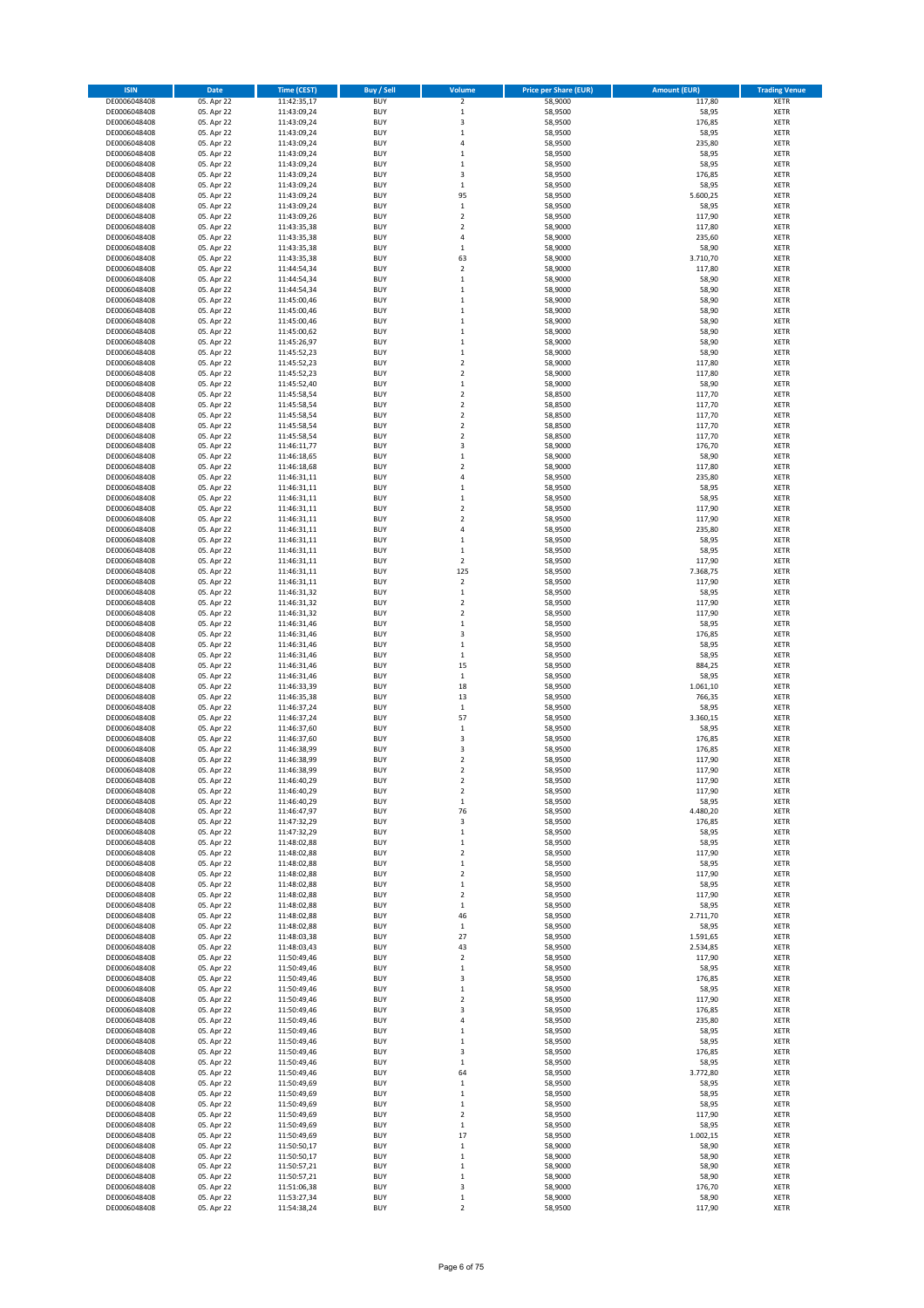| <b>ISIN</b>  | Date       | <b>Time (CEST)</b> | <b>Buy / Sell</b> | Volume                  | <b>Price per Share (EUR)</b> | <b>Amount (EUR)</b> | <b>Trading Venue</b> |
|--------------|------------|--------------------|-------------------|-------------------------|------------------------------|---------------------|----------------------|
| DE0006048408 | 05. Apr 22 | 11:54:38,24        | <b>BUY</b>        | $\mathbf 2$             | 58,9500                      | 117,90              | <b>XETR</b>          |
| DE0006048408 | 05. Apr 22 | 11:54:38,24        | <b>BUY</b>        | $\overline{2}$          | 58,9500                      | 117,90              | XETR                 |
| DE0006048408 | 05. Apr 22 | 11:54:38,24        | <b>BUY</b>        | $\,1\,$                 | 58,9500                      | 58,95               | XETR                 |
| DE0006048408 | 05. Apr 22 | 11:55:02,63        | <b>BUY</b>        | $\overline{2}$          | 59,0000                      | 118,00              | <b>XETR</b>          |
| DE0006048408 | 05. Apr 22 | 11:55:02,63        | <b>BUY</b>        | $\,1\,$                 | 59,0000                      | 59,00               | XETR                 |
| DE0006048408 | 05. Apr 22 | 11:55:02,63        | <b>BUY</b>        | $\mathbf 1$             | 59,0000                      | 59,00               | <b>XETR</b>          |
| DE0006048408 | 05. Apr 22 | 11:55:02,63        | <b>BUY</b>        | $\overline{2}$          | 59,0000                      | 118,00              | <b>XETR</b>          |
| DE0006048408 | 05. Apr 22 | 11:55:02,63        | <b>BUY</b>        | 3                       | 59,0000                      | 177,00              | <b>XETR</b>          |
| DE0006048408 | 05. Apr 22 | 11:55:02,63        | <b>BUY</b>        | $\,1\,$                 | 59,0000                      | 59,00               | XETR                 |
| DE0006048408 | 05. Apr 22 | 11:55:02,63        | <b>BUY</b>        | 83                      | 59,0000                      | 4.897,00            | <b>XETR</b>          |
| DE0006048408 | 05. Apr 22 | 11:55:07,19        | <b>BUY</b>        | $\mathbf 2$             | 59,0500                      | 118,10              | XETR                 |
| DE0006048408 | 05. Apr 22 | 11:55:07,19        | <b>BUY</b>        | $\overline{2}$          | 59,0500                      | 118,10              | <b>XETR</b>          |
| DE0006048408 | 05. Apr 22 | 11:55:07,19        | <b>BUY</b>        | $\,1\,$                 | 59,0500                      | 59,05               | XETR                 |
| DE0006048408 | 05. Apr 22 | 11:55:07,19        | <b>BUY</b>        | $\mathbf 1$             | 59,0500                      | 59,05               | <b>XETR</b>          |
| DE0006048408 | 05. Apr 22 | 11:55:14,14        | <b>BUY</b>        | $\,$ 1                  | 59,0500                      | 59,05               | XETR                 |
| DE0006048408 | 05. Apr 22 | 11:55:14,14        | <b>BUY</b>        | $\,1\,$                 | 59,0500                      | 59,05               | <b>XETR</b>          |
| DE0006048408 | 05. Apr 22 | 11:55:14,14        | <b>BUY</b>        | 47                      | 59,0500                      | 2.775,35            | <b>XETR</b>          |
| DE0006048408 | 05. Apr 22 | 11:55:14,14        | <b>BUY</b>        | $\overline{\mathbf{2}}$ | 59,0500                      | 118,10              | <b>XETR</b>          |
| DE0006048408 | 05. Apr 22 | 11:55:14,14        | <b>BUY</b>        | $\,1\,$                 | 59,0500                      | 59,05               | <b>XETR</b>          |
| DE0006048408 | 05. Apr 22 | 11:55:24,31        | <b>BUY</b>        | $\,$ 1                  | 59,0500                      | 59,05               | <b>XETR</b>          |
| DE0006048408 | 05. Apr 22 | 11:55:24,33        | <b>BUY</b>        | $\overline{2}$          | 59,0500                      | 118,10              | <b>XETR</b>          |
| DE0006048408 | 05. Apr 22 | 11:55:25,70        | <b>BUY</b>        | $\overline{2}$          | 59,0000                      | 118,00              | <b>XETR</b>          |
| DE0006048408 | 05. Apr 22 | 11:55:25,70        | <b>BUY</b>        | $\,1\,$                 | 59,0000                      | 59,00               | <b>XETR</b>          |
| DE0006048408 | 05. Apr 22 | 11:55:27,75        | <b>BUY</b>        | $\mathbf 1$             | 59,0000                      | 59,00               | <b>XETR</b>          |
| DE0006048408 | 05. Apr 22 | 11:55:27,75        | <b>BUY</b>        | $\mathbf 1$             | 59,0000                      | 59,00               | <b>XETR</b>          |
| DE0006048408 | 05. Apr 22 | 11:55:27,75        | <b>BUY</b>        | $\mathbf 1$             | 59,0000                      | 59,00               | <b>XETR</b>          |
| DE0006048408 | 05. Apr 22 | 11:55:27,75        | <b>BUY</b>        | $\overline{2}$          | 59,0000                      | 118,00              | <b>XETR</b>          |
| DE0006048408 | 05. Apr 22 | 11:55:41,36        | <b>BUY</b>        | $\,$ 1                  | 59,0500                      | 59,05               | <b>XETR</b>          |
| DE0006048408 | 05. Apr 22 | 11:55:41,36        | <b>BUY</b>        | $\overline{2}$          | 59,0500                      | 118,10              | <b>XETR</b>          |
| DE0006048408 | 05. Apr 22 | 11:55:57,02        | <b>BUY</b>        | $\,1\,$                 | 59,0000                      | 59,00               | XETR                 |
| DE0006048408 | 05. Apr 22 | 11:55:57,02        | <b>BUY</b>        | $\mathbf 1$             | 59,0000                      | 59,00               | <b>XETR</b>          |
| DE0006048408 | 05. Apr 22 | 11:55:57,02        | <b>BUY</b>        | $\,$ 1                  | 58,9000                      | 58,90               | <b>XETR</b>          |
| DE0006048408 | 05. Apr 22 | 11:55:57,02        | <b>BUY</b>        | $\mathbf 1$             | 59,0000                      | 59,00               | <b>XETR</b>          |
| DE0006048408 | 05. Apr 22 | 11:55:57,02        | <b>BUY</b>        | $\,1\,$                 | 59,0000                      | 59,00               | <b>XETR</b>          |
| DE0006048408 | 05. Apr 22 | 11:55:57,02        | <b>BUY</b>        | 48                      | 59,0000                      | 2.832,00            | <b>XETR</b>          |
| DE0006048408 | 05. Apr 22 | 11:55:57,05        | <b>BUY</b>        | $\mathbf 2$             | 59,0000                      | 118,00              | <b>XETR</b>          |
| DE0006048408 | 05. Apr 22 | 11:56:04,19        | <b>BUY</b>        | $\,1\,$                 | 58,9000                      | 58,90               | <b>XETR</b>          |
| DE0006048408 | 05. Apr 22 | 11:56:04,19        | <b>BUY</b>        | $\,$ 1                  | 58,9000                      | 58,90               | XETR                 |
| DE0006048408 | 05. Apr 22 | 11:56:04,19        | <b>BUY</b>        | $\overline{\mathbf{c}}$ | 58,9000                      | 117,80              | <b>XETR</b>          |
| DE0006048408 | 05. Apr 22 | 11:56:04,19        | <b>BUY</b>        | $\mathbf 2$             | 58,9000                      | 117,80              | <b>XETR</b>          |
| DE0006048408 | 05. Apr 22 | 11:56:04,19        | <b>BUY</b>        | 3                       | 58,9000                      | 176,70              | <b>XETR</b>          |
| DE0006048408 | 05. Apr 22 | 11:56:04,19        | <b>BUY</b>        | $\mathbf 1$             | 58,9000                      | 58,90               | <b>XETR</b>          |
| DE0006048408 | 05. Apr 22 | 11:56:04,19        | <b>BUY</b>        | 3                       | 58,9000                      | 176,70              | <b>XETR</b>          |
| DE0006048408 | 05. Apr 22 | 11:56:04,19        | BUY               | $\,1\,$                 | 58,9000                      | 58,90               | <b>XETR</b>          |
| DE0006048408 | 05. Apr 22 | 11:56:04,19        | <b>BUY</b>        | $\,$ 1                  | 58,9000                      | 58,90               | <b>XETR</b>          |
| DE0006048408 | 05. Apr 22 | 11:56:04,19        | <b>BUY</b>        | 3                       | 58,9000                      | 176,70              | <b>XETR</b>          |
| DE0006048408 | 05. Apr 22 | 11:56:04,19        | <b>BUY</b>        | $\,$ 1                  | 58,9000                      | 58,90               | <b>XETR</b>          |
| DE0006048408 | 05. Apr 22 | 11:56:04,19        | <b>BUY</b>        | 64                      | 58,9000                      | 3.769,60            | <b>XETR</b>          |
| DE0006048408 | 05. Apr 22 | 11:56:06,89        | <b>BUY</b>        | 4                       | 58,9000                      | 235,60              | <b>XETR</b>          |
| DE0006048408 | 05. Apr 22 | 11:56:09,97        | <b>BUY</b>        | $\sqrt{4}$              | 58,9000                      | 235,60              | <b>XETR</b>          |
| DE0006048408 | 05. Apr 22 | 11:56:13,01        | <b>BUY</b>        | $\mathbf{1}$            | 58,9000                      | 58,90               | <b>XETR</b>          |
| DE0006048408 | 05. Apr 22 | 11:56:13,01        | <b>BUY</b>        | $\,1\,$                 | 58,9000                      | 58,90               | <b>XETR</b>          |
| DE0006048408 | 05. Apr 22 | 11:56:13,01        | <b>BUY</b>        | $\,$ 1                  | 58,9000                      | 58,90               | <b>XETR</b>          |
| DE0006048408 | 05. Apr 22 | 11:56:13,01        | <b>BUY</b>        | $\boldsymbol{2}$        | 58,9000                      | 117,80              | <b>XETR</b>          |
| DE0006048408 | 05. Apr 22 | 11:56:13,01        | <b>BUY</b>        | $\,1\,$                 | 58,9000                      | 58,90               | <b>XETR</b>          |
| DE0006048408 | 05. Apr 22 | 11:56:13,01        | <b>BUY</b>        | $\mathbf 1$             | 58,9000                      | 58,90               | <b>XETR</b>          |
| DE0006048408 | 05. Apr 22 | 11:56:19,95        | <b>BUY</b>        | $\mathbf{1}$            | 58,8500                      | 58,85               | <b>XETR</b>          |
| DE0006048408 | 05. Apr 22 | 11:57:48,52        | <b>BUY</b>        | $\,1\,$                 | 58,8500                      | 58,85               | <b>XETR</b>          |
| DE0006048408 | 05. Apr 22 | 11:57:48,52        | <b>BUY</b>        | 3                       | 58,8500                      | 176,55              | XETR                 |
| DE0006048408 | 05. Apr 22 | 11:57:48,52        | <b>BUY</b>        | $\overline{2}$          | 58,8500                      | 117,70              | <b>XETR</b>          |
| DE0006048408 | 05. Apr 22 | 11:57:48,52        | <b>BUY</b>        | $\,$ 1                  | 58,8500                      | 58,85               | XETR                 |
| DE0006048408 | 05. Apr 22 | 11:57:48,52        | <b>BUY</b>        | 59                      | 58,8500                      | 3.472,15            | <b>XETR</b>          |
| DE0006048408 | 05. Apr 22 | 11:59:53,28        | <b>BUY</b>        | $\,1\,$                 | 58,8500                      | 58,85               | <b>XETR</b>          |
| DE0006048408 | 05. Apr 22 | 11:59:53,28        | BUY               | $\mathbf 1$             | 58,8500                      | 58,85               | <b>XETR</b>          |
| DE0006048408 | 05. Apr 22 | 11:59:53,28        | BUY               | $\overline{2}$          | 58,8500                      | 117,70              | <b>XETR</b>          |
| DE0006048408 | 05. Apr 22 | 11:59:53,28        | <b>BUY</b>        | $\mathbf{1}$            | 58,8500                      | 58,85               | <b>XETR</b>          |
| DE0006048408 | 05. Apr 22 | 11:59:53,28        | <b>BUY</b>        | $\,$ 1                  | 58,8500                      | 58,85               | <b>XETR</b>          |
| DE0006048408 | 05. Apr 22 | 11:59:53,28        | <b>BUY</b>        | 44                      | 58,8500                      | 2.589,40            | XETR                 |
| DE0006048408 | 05. Apr 22 | 12:00:15,19        | <b>BUY</b>        | $\,$ 1                  | 58,8000                      | 58,80               | XETR                 |
| DE0006048408 | 05. Apr 22 | 12:00:15,19        | <b>BUY</b>        | $\,1\,$                 | 58,8000                      | 58,80               | <b>XETR</b>          |
| DE0006048408 | 05. Apr 22 | 12:00:15,19        | <b>BUY</b>        | $\boldsymbol{2}$        | 58,8000                      | 117,60              | XETR                 |
| DE0006048408 | 05. Apr 22 | 12:00:15,19        | <b>BUY</b>        | $\,1\,$                 | 58,8000                      | 58,80               | <b>XETR</b>          |
| DE0006048408 | 05. Apr 22 | 12:00:15,19        | <b>BUY</b>        | $\sqrt{4}$              | 58,8000                      | 235,20              | <b>XETR</b>          |
| DE0006048408 | 05. Apr 22 | 12:00:15,19        | <b>BUY</b>        | $\,1\,$                 | 58,8000                      | 58,80               | <b>XETR</b>          |
| DE0006048408 | 05. Apr 22 | 12:00:15,19        | <b>BUY</b>        | $\boldsymbol{2}$        | 58,8000                      | 117,60              | <b>XETR</b>          |
| DE0006048408 | 05. Apr 22 | 12:00:15,19        | <b>BUY</b>        | $\,1\,$                 | 58,8000                      | 58,80               | <b>XETR</b>          |
| DE0006048408 | 05. Apr 22 | 12:00:15,19        | <b>BUY</b>        | $\boldsymbol{2}$        | 58,8000                      | 117,60              | XETR                 |
| DE0006048408 | 05. Apr 22 | 12:00:36,87        | <b>BUY</b>        | 11                      | 58,7500                      | 646,25              | <b>XETR</b>          |
| DE0006048408 | 05. Apr 22 | 12:00:39,99        | <b>BUY</b>        | $\boldsymbol{2}$        | 58,7500                      | 117,50              | XETR                 |
| DE0006048408 | 05. Apr 22 | 12:09:18,05        | <b>BUY</b>        | $\,$ 1                  | 58,7500                      | 58,75               | <b>XETR</b>          |
| DE0006048408 | 05. Apr 22 | 12:09:18,05        | <b>BUY</b>        | $\,$ 1                  | 58,7500                      | 58,75               | <b>XETR</b>          |
| DE0006048408 | 05. Apr 22 | 12:09:18,05        | <b>BUY</b>        | $\,$ 1                  | 58,7500                      | 58,75               | <b>XETR</b>          |
| DE0006048408 | 05. Apr 22 | 12:09:18,05        | <b>BUY</b>        | 3                       | 58,7500                      | 176,25              | <b>XETR</b>          |
| DE0006048408 | 05. Apr 22 | 12:09:18,05        | <b>BUY</b>        | $\mathbf{1}$            | 58,7500                      | 58,75               | <b>XETR</b>          |
| DE0006048408 | 05. Apr 22 | 12:09:18,05        | <b>BUY</b>        | $\overline{2}$          | 58,7500                      | 117,50              | <b>XETR</b>          |
| DE0006048408 | 05. Apr 22 | 12:09:18,05        | <b>BUY</b>        | $\,$ 1                  | 58,7500                      | 58,75               | <b>XETR</b>          |
| DE0006048408 | 05. Apr 22 | 12:09:18,05        | <b>BUY</b>        | $\boldsymbol{2}$        | 58,7500                      | 117,50              | <b>XETR</b>          |
| DE0006048408 | 05. Apr 22 | 12:09:18,05        | <b>BUY</b>        | $\,$ 1                  | 58,7500                      | 58,75               | XETR                 |
| DE0006048408 | 05. Apr 22 | 12:09:18,05        | <b>BUY</b>        | $\mathbf 1$             | 58,7500                      | 58,75               | <b>XETR</b>          |
| DE0006048408 | 05. Apr 22 | 12:09:18,05        | <b>BUY</b>        | 3                       | 58,7500                      | 176,25              | <b>XETR</b>          |
| DE0006048408 | 05. Apr 22 | 12:09:18,05        | <b>BUY</b>        | $\overline{2}$          | 58,7500                      | 117,50              | <b>XETR</b>          |
| DE0006048408 | 05. Apr 22 | 12:09:18,05        | <b>BUY</b>        | $\mathbf{1}$            | 58,7500                      | 58,75               | XETR                 |
| DE0006048408 | 05. Apr 22 | 12:09:18,05        | <b>BUY</b>        | $\mathbf 1$             | 58,7500                      | 58,75               | <b>XETR</b>          |
| DE0006048408 | 05. Apr 22 | 12:09:18,05        | <b>BUY</b>        | $\,1\,$                 | 58,7500                      | 58,75               | <b>XETR</b>          |
| DE0006048408 | 05. Apr 22 | 12:09:18,05        | <b>BUY</b>        | 89                      | 58,7500                      | 5.228,75            | <b>XETR</b>          |
| DE0006048408 | 05. Apr 22 | 12:09:18,05        | <b>BUY</b>        | $\overline{7}$          | 58,7500                      | 411,25              | XETR                 |
| DE0006048408 | 05. Apr 22 | 12:09:18,09        | <b>BUY</b>        | $\,1\,$                 | 58,7500                      | 58,75               | <b>XETR</b>          |
| DE0006048408 | 05. Apr 22 | 12:09:18,09        | <b>BUY</b>        | 4                       | 58,7500                      | 235,00              | XETR                 |
| DE0006048408 | 05. Apr 22 | 12:09:18,10        | <b>BUY</b>        | 4                       | 58,7500                      | 235,00              | <b>XETR</b>          |
| DE0006048408 | 05. Apr 22 | 12:09:22,10        | <b>BUY</b>        | 4                       | 58,7000                      | 234,80              | <b>XETR</b>          |
| DE0006048408 | 05. Apr 22 | 12:09:22,10        | <b>BUY</b>        | 91                      | 58,7000                      | 5.341,70            | <b>XETR</b>          |
| DE0006048408 | 05. Apr 22 | 12:09:23,83        | <b>BUY</b>        | $\,$ 1                  | 58,7000                      | 58,70               | XETR                 |
| DE0006048408 | 05. Apr 22 | 12:09:23,87        | <b>BUY</b>        | $\,1\,$                 | 58,7000                      | 58,70               | <b>XETR</b>          |
| DE0006048408 | 05. Apr 22 | 12:09:44,78        | <b>BUY</b>        | $\mathbf 2$             | 58,6500                      | 117,30              | XETR                 |
| DE0006048408 | 05. Apr 22 | 12:09:44,78        | <b>BUY</b>        | $\mathbf 2$             | 58,6500                      | 117,30              | <b>XETR</b>          |
| DE0006048408 | 05. Apr 22 | 12:09:44,78        | <b>BUY</b>        | $\boldsymbol{2}$        | 58,6500                      | 117,30              | XETR                 |
| DE0006048408 | 05. Apr 22 | 12:09:44,78        | <b>BUY</b>        | $\mathbf 2$             | 58,6500                      | 117,30              | <b>XETR</b>          |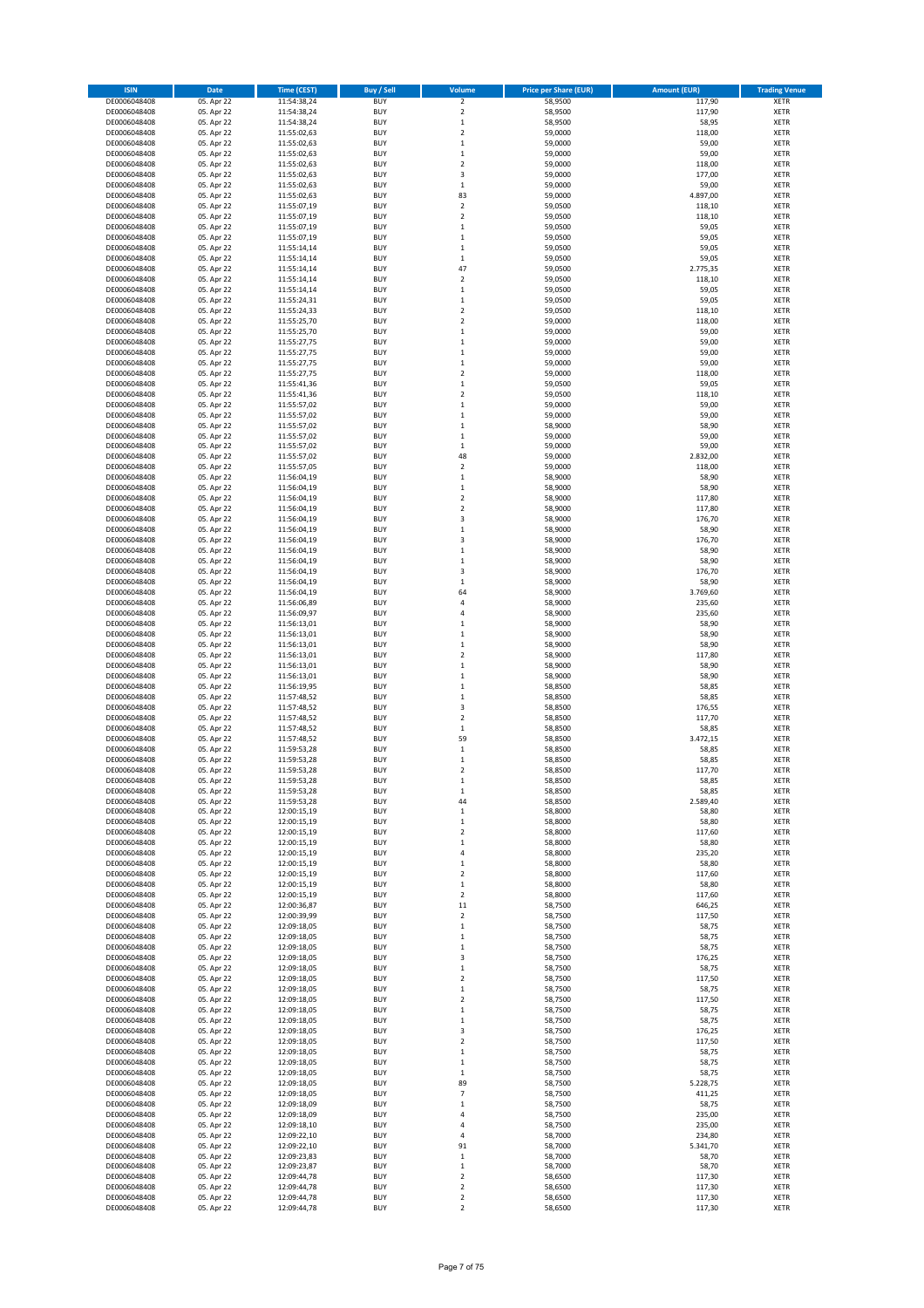| <b>ISIN</b>                  | <b>Date</b>              | Time (CEST)                | <b>Buy / Sell</b>        | Volume                       | <b>Price per Share (EUR)</b> | <b>Amount (EUR)</b> | <b>Trading Venue</b>       |
|------------------------------|--------------------------|----------------------------|--------------------------|------------------------------|------------------------------|---------------------|----------------------------|
| DE0006048408                 | 05. Apr 22               | 12:09:44,78                | <b>BUY</b>               | $\mathbf 2$                  | 58,6500                      | 117,30              | XETR                       |
| DE0006048408                 | 05. Apr 22               | 12:09:44,78                | <b>BUY</b>               | 6                            | 58,6500                      | 351,90              | <b>XETR</b>                |
| DE0006048408                 | 05. Apr 22               | 12:09:44,78                | <b>BUY</b>               | $\overline{\mathbf{c}}$      | 58,6500                      | 117,30              | XETR                       |
| DE0006048408                 | 05. Apr 22               | 12:09:44,78                | <b>BUY</b>               | $\overline{\mathbf{3}}$      | 58,6500                      | 175,95              | <b>XETR</b>                |
| DE0006048408                 | 05. Apr 22               | 12:09:44,78                | <b>BUY</b>               | $\mathbf 2$                  | 58,6500                      | 117,30              | XETR                       |
| DE0006048408                 | 05. Apr 22               | 12:09:44,78                | <b>BUY</b>               | $\overline{\mathbf{c}}$      | 58,6500                      | 117,30              | <b>XETR</b>                |
| DE0006048408                 | 05. Apr 22               | 12:09:44,78                | BUY                      | $\overline{\mathbf{c}}$      | 58,6500                      | 117,30              | <b>XETR</b>                |
| DE0006048408                 | 05. Apr 22               | 12:09:44,78                | <b>BUY</b>               | 55                           | 58,6500                      | 3.225,75            | <b>XETR</b>                |
| DE0006048408                 | 05. Apr 22               | 12:09:44,82                | <b>BUY</b>               | $\mathbf 2$                  | 58,7000                      | 117,40              | XETR                       |
| DE0006048408                 | 05. Apr 22               | 12:09:44,82                | <b>BUY</b>               | 3                            | 58,7000                      | 176,10              | <b>XETR</b>                |
| DE0006048408                 | 05. Apr 22               | 12:09:45,74                | <b>BUY</b>               | $\mathbf{1}$                 | 58,6500                      | 58,65               | XETR                       |
| DE0006048408                 | 05. Apr 22               | 12:09:45,74                | <b>BUY</b><br><b>BUY</b> | $\mathbf 1$                  | 58,6500                      | 58,65               | <b>XETR</b>                |
| DE0006048408<br>DE0006048408 | 05. Apr 22<br>05. Apr 22 | 12:09:45,74<br>12:09:45,74 | <b>BUY</b>               | $\mathbf{1}$<br>5            | 58,6500<br>58,6500           | 58,65<br>293,25     | XETR<br><b>XETR</b>        |
| DE0006048408                 | 05. Apr 22               | 12:09:45,74                | <b>BUY</b>               | $\mathbf{1}$                 | 58,6500                      | 58,65               | XETR                       |
| DE0006048408                 | 05. Apr 22               | 12:09:45,74                | <b>BUY</b>               | $\mathbf{1}$                 | 58,6500                      | 58,65               | <b>XETR</b>                |
| DE0006048408                 | 05. Apr 22               | 12:09:45,74                | <b>BUY</b>               | $\mathbf{1}$                 | 58,6500                      | 58,65               | XETR                       |
| DE0006048408                 | 05. Apr 22               | 12:09:51,46                | <b>BUY</b>               | $\overline{7}$               | 58,6000                      | 410,20              | <b>XETR</b>                |
| DE0006048408                 | 05. Apr 22               | 12:09:52,74                | <b>BUY</b>               | $\mathbf{1}$                 | 58,6000                      | 58,60               | <b>XETR</b>                |
| DE0006048408                 | 05. Apr 22               | 12:09:59,97                | <b>BUY</b>               | $\overline{\mathbf{c}}$      | 58,5500                      | 117,10              | <b>XETR</b>                |
| DE0006048408                 | 05. Apr 22               | 12:10:00,08                | <b>BUY</b>               | $\overline{\mathbf{c}}$      | 58,5500                      | 117,10              | <b>XETR</b>                |
| DE0006048408                 | 05. Apr 22               | 12:10:00,25                | <b>BUY</b>               | $\overline{\mathbf{c}}$      | 58,5500                      | 117,10              | <b>XETR</b>                |
| DE0006048408                 | 05. Apr 22               | 12:11:22,95                | <b>BUY</b>               | $\mathbf{1}$                 | 58,6500                      | 58,65               | <b>XETR</b>                |
| DE0006048408                 | 05. Apr 22               | 12:11:22,95                | <b>BUY</b>               | $\mathbf{1}$                 | 58,6500                      | 58,65               | <b>XETR</b>                |
| DE0006048408                 | 05. Apr 22               | 12:11:22,95                | <b>BUY</b>               | $\overline{2}$               | 58,6500                      | 117,30              | <b>XETR</b>                |
| DE0006048408<br>DE0006048408 | 05. Apr 22<br>05. Apr 22 | 12:11:25,75<br>12:11:33,11 | <b>BUY</b><br><b>BUY</b> | $\mathbf{1}$<br>$\mathbf{1}$ | 58,7000<br>58,7000           | 58,70<br>58,70      | <b>XETR</b><br><b>XETR</b> |
| DE0006048408                 | 05. Apr 22               | 12:11:33,11                | <b>BUY</b>               | $\mathbf 1$                  | 58,7000                      | 58,70               | <b>XETR</b>                |
| DE0006048408                 | 05. Apr 22               | 12:11:33,11                | <b>BUY</b>               | $\overline{\mathbf{2}}$      | 58,7000                      | 117,40              | <b>XETR</b>                |
| DE0006048408                 | 05. Apr 22               | 12:11:33,11                | <b>BUY</b>               | 2                            | 58,7000                      | 117,40              | <b>XETR</b>                |
| DE0006048408                 | 05. Apr 22               | 12:11:33,11                | <b>BUY</b>               | $\mathbf{1}$                 | 58,7000                      | 58,70               | <b>XETR</b>                |
| DE0006048408                 | 05. Apr 22               | 12:11:33,11                | <b>BUY</b>               | 4                            | 58,7000                      | 234,80              | <b>XETR</b>                |
| DE0006048408                 | 05. Apr 22               | 12:11:33,11                | <b>BUY</b>               | $\overline{\mathbf{2}}$      | 58,7000                      | 117,40              | <b>XETR</b>                |
| DE0006048408                 | 05. Apr 22               | 12:11:33,11                | <b>BUY</b>               | 1                            | 58,7000                      | 58,70               | <b>XETR</b>                |
| DE0006048408                 | 05. Apr 22               | 12:11:33,11                | <b>BUY</b>               | 60                           | 58,7000                      | 3.522,00            | <b>XETR</b>                |
| DE0006048408                 | 05. Apr 22               | 12:11:34,27                | <b>BUY</b>               | $\,1\,$                      | 58,6500                      | 58,65               | <b>XETR</b>                |
| DE0006048408                 | 05. Apr 22               | 12:11:34,27                | <b>BUY</b>               | $\,1\,$                      | 58,6500                      | 58,65               | <b>XETR</b>                |
| DE0006048408                 | 05. Apr 22               | 12:11:40,30                | <b>BUY</b>               | $\,1\,$                      | 58,6500                      | 58,65               | <b>XETR</b>                |
| DE0006048408                 | 05. Apr 22               | 12:11:40.32                | <b>BUY</b>               | $\overline{\mathbf{c}}$      | 58,6500                      | 117,30              | <b>XETR</b>                |
| DE0006048408                 | 05. Apr 22               | 12:12:07,24                | BUY                      | $\overline{\mathbf{3}}$      | 58,6500                      | 175,95              | <b>XETR</b>                |
| DE0006048408<br>DE0006048408 | 05. Apr 22<br>05. Apr 22 | 12:12:07,24<br>12:12:07,24 | <b>BUY</b><br><b>BUY</b> | $\mathbf{1}$<br>3            | 58,6500<br>58,6500           | 58,65<br>175,95     | <b>XETR</b><br><b>XETR</b> |
| DE0006048408                 | 05. Apr 22               | 12:12:50,81                | <b>BUY</b>               | 3                            | 58,6000                      | 175,80              | <b>XETR</b>                |
| DE0006048408                 | 05. Apr 22               | 12:12:50,81                | <b>BUY</b>               | $\mathbf{1}$                 | 58,6000                      | 58,60               | <b>XETR</b>                |
| DE0006048408                 | 05. Apr 22               | 12:12:51,84                | <b>BUY</b>               | $\mathbf 1$                  | 58,6000                      | 58,60               | <b>XETR</b>                |
| DE0006048408                 | 05. Apr 22               | 12:12:51,84                | <b>BUY</b>               | $\mathbf 1$                  | 58,6000                      | 58,60               | <b>XETR</b>                |
| DE0006048408                 | 05. Apr 22               | 12:16:48,34                | <b>BUY</b>               | $\mathbf{1}$                 | 58,6000                      | 58,60               | <b>XETR</b>                |
| DE0006048408                 | 05. Apr 22               | 12:16:48,34                | <b>BUY</b>               | $\mathbf{1}$                 | 58,6000                      | 58,60               | <b>XETR</b>                |
| DE0006048408                 | 05. Apr 22               | 12:16:48,34                | <b>BUY</b>               | $\overline{\mathbf{2}}$      | 58,6000                      | 117,20              | <b>XETR</b>                |
| DE0006048408                 | 05. Apr 22               | 12:17:23,92                | <b>BUY</b>               | 1                            | 58,6000                      | 58,60               | <b>XETR</b>                |
| DE0006048408                 | 05. Apr 22               | 12:17:23,92                | <b>BUY</b>               | $\mathbf{1}$                 | 58,6000                      | 58,60               | <b>XETR</b>                |
| DE0006048408                 | 05. Apr 22               | 12:17:23,92                | <b>BUY</b>               | $\mathbf{1}$                 | 58,6000                      | 58,60               | <b>XETR</b>                |
| DE0006048408                 | 05. Apr 22               | 12:17:23,92                | <b>BUY</b>               | 3                            | 58,6000                      | 175,80              | <b>XETR</b>                |
| DE0006048408                 | 05. Apr 22               | 12:17:23,92                | <b>BUY</b>               | $\mathbf 1$                  | 58,6000                      | 58,60               | <b>XETR</b>                |
| DE0006048408                 | 05. Apr 22               | 12:17:23,92                | <b>BUY</b>               | $\overline{\mathbf{c}}$      | 58,6000                      | 117,20              | <b>XETR</b>                |
| DE0006048408                 | 05. Apr 22               | 12:17:23,92                | <b>BUY</b>               | $\mathbf{1}$                 | 58,6000                      | 58,60               | <b>XETR</b>                |
| DE0006048408                 | 05. Apr 22               | 12:17:23,92                | <b>BUY</b>               | $\mathbf{1}$                 | 58,6000                      | 58,60               | <b>XETR</b>                |
| DE0006048408                 | 05. Apr 22               | 12:17:23,92                | <b>BUY</b><br><b>BUY</b> | $\overline{\mathbf{c}}$      | 58,6000                      | 117,20              | <b>XETR</b>                |
| DE0006048408<br>DE0006048408 | 05. Apr 22<br>05. Apr 22 | 12:17:23,92<br>12:17:23,92 | <b>BUY</b>               | 1<br>$\,1\,$                 | 58,6000<br>58,6000           | 58,60<br>58,60      | XETR<br><b>XETR</b>        |
| DE0006048408                 | 05. Apr 22               | 12:17:23,92                | <b>BUY</b>               | 64                           | 58,6000                      | 3.750,40            | XETR                       |
| DE0006048408                 | 05. Apr 22               | 12:17:23,92                | <b>BUY</b>               | $\mathbf 1$                  | 58,6000                      | 58,60               | <b>XETR</b>                |
| DE0006048408                 | 05. Apr 22               | 12:17:23,92                | <b>BUY</b>               | 1                            | 58,6000                      | 58,60               | XETR                       |
| DE0006048408                 | 05. Apr 22               | 12:17:24.40                | <b>BUY</b>               | $\mathbf 1$                  | 58,5500                      | 58,55               | <b>XETR</b>                |
| DE0006048408                 | 05. Apr 22               | 12:17:24,40                | <b>BUY</b>               | 25                           | 58,5500                      | 1.463,75            | <b>XETR</b>                |
| DE0006048408                 | 05. Apr 22               | 12:17:24,40                | <b>BUY</b>               | 4                            | 58,5500                      | 234,20              | XETR                       |
| DE0006048408                 | 05. Apr 22               | 12:23:02,20                | <b>BUY</b>               | 1                            | 58,5000                      | 58,50               | <b>XETR</b>                |
| DE0006048408                 | 05. Apr 22               | 12:23:02,20                | <b>BUY</b>               | $\mathbf{1}$                 | 58,5000                      | 58,50               | XETR                       |
| DE0006048408                 | 05. Apr 22               | 12:23:02,20                | <b>BUY</b>               | 1                            | 58,5000                      | 58,50               | XETR                       |
| DE0006048408                 | 05. Apr 22               | 12:23:02,20                | <b>BUY</b>               | $\mathbf 1$                  | 58,5000                      | 58,50               | <b>XETR</b>                |
| DE0006048408                 | 05. Apr 22               | 12:23:02,20                | <b>BUY</b>               | $\mathbf 1$                  | 58,5000                      | 58,50               | XETR                       |
| DE0006048408                 | 05. Apr 22               | 12:23:02,20                | <b>BUY</b>               | 3                            | 58,5000                      | 175,50              | <b>XETR</b>                |
| DE0006048408                 | 05. Apr 22               | 12:23:02,20                | <b>BUY</b>               | 3                            | 58,5000                      | 175,50              | XETR                       |
| DE0006048408                 | 05. Apr 22<br>05. Apr 22 | 12:23:02,20<br>12:23:02,20 | <b>BUY</b><br><b>BUY</b> | $\mathbf{1}$                 | 58,5000                      | 58,50               | <b>XETR</b>                |
| DE0006048408<br>DE0006048408 | 05. Apr 22               | 12:23:02,20                | <b>BUY</b>               | 2<br>$\mathbf{1}$            | 58,5000<br>58,5000           | 117,00<br>58,50     | XETR<br><b>XETR</b>        |
| DE0006048408                 | 05. Apr 22               | 12:23:02,20                | <b>BUY</b>               | $\mathbf{1}$                 | 58,5000                      | 58,50               | XETR                       |
| DE0006048408                 | 05. Apr 22               | 12:23:02,20                | <b>BUY</b>               | $\mathbf 1$                  | 58,5000                      | 58,50               | <b>XETR</b>                |
| DE0006048408                 | 05. Apr 22               | 12:23:02,20                | <b>BUY</b>               | $\,1\,$                      | 58,5000                      | 58,50               | XETR                       |
| DE0006048408                 | 05. Apr 22               | 12:23:02,20                | <b>BUY</b>               | 16                           | 58,5000                      | 936,00              | <b>XETR</b>                |
| DE0006048408                 | 05. Apr 22               | 12:23:02,20                | <b>BUY</b>               | $\,1\,$                      | 58,5000                      | 58,50               | <b>XETR</b>                |
| DE0006048408                 | 05. Apr 22               | 12:23:02,20                | <b>BUY</b>               | 3                            | 58,5000                      | 175,50              | <b>XETR</b>                |
| DE0006048408                 | 05. Apr 22               | 12:23:02,20                | <b>BUY</b>               | 47                           | 58,5000                      | 2.749,50            | <b>XETR</b>                |
| DE0006048408                 | 05. Apr 22               | 12:23:02,38                | <b>BUY</b>               | 36                           | 58,4500                      | 2.104,20            | <b>XETR</b>                |
| DE0006048408                 | 05. Apr 22               | 12:23:02,38                | <b>BUY</b>               | $\mathbf 1$                  | 58,4500                      | 58,45               | <b>XETR</b>                |
| DE0006048408                 | 05. Apr 22               | 12:23:02,38                | <b>BUY</b>               | 1                            | 58,4500                      | 58,45               | XETR                       |
| DE0006048408                 | 05. Apr 22               | 12:23:02,38<br>12:32:02,39 | <b>BUY</b><br><b>BUY</b> | $\mathbf 1$                  | 58,4500<br>58,4500           | 58,45<br>58,45      | <b>XETR</b><br>XETR        |
| DE0006048408<br>DE0006048408 | 05. Apr 22<br>05. Apr 22 | 12:32:02,39                | <b>BUY</b>               | 1<br>3                       | 58,4500                      | 175,35              | <b>XETR</b>                |
| DE0006048408                 | 05. Apr 22               | 12:32:02,39                | <b>BUY</b>               | 3                            | 58,4500                      | 175,35              | XETR                       |
| DE0006048408                 | 05. Apr 22               | 12:32:02,39                | <b>BUY</b>               | $\mathbf{1}$                 | 58,4500                      | 58,45               | <b>XETR</b>                |
| DE0006048408                 | 05. Apr 22               | 12:32:02,39                | <b>BUY</b>               | 1                            | 58,4500                      | 58,45               | XETR                       |
| DE0006048408                 | 05. Apr 22               | 12:32:02,39                | <b>BUY</b>               | $\mathbf{1}$                 | 58,4500                      | 58,45               | <b>XETR</b>                |
| DE0006048408                 | 05. Apr 22               | 12:32:02,39                | <b>BUY</b>               | 3                            | 58,4500                      | 175,35              | XETR                       |
| DE0006048408                 | 05. Apr 22               | 12:32:02,39                | <b>BUY</b>               | 3                            | 58,4500                      | 175,35              | <b>XETR</b>                |
| DE0006048408                 | 05. Apr 22               | 12:32:02,39                | <b>BUY</b>               | 1                            | 58,4500                      | 58,45               | XETR                       |
| DE0006048408                 | 05. Apr 22               | 12:32:02,39                | <b>BUY</b>               | 3                            | 58,4500                      | 175,35              | <b>XETR</b>                |
| DE0006048408                 | 05. Apr 22               | 12:32:02,39                | <b>BUY</b>               | $\mathbf{1}$                 | 58,4500                      | 58,45               | XETR                       |
| DE0006048408                 | 05. Apr 22               | 12:32:02,39                | <b>BUY</b>               | $\mathbf{1}$                 | 58,4500                      | 58,45               | <b>XETR</b>                |
| DE0006048408                 | 05. Apr 22               | 12:32:02,39                | <b>BUY</b>               | 1                            | 58,4500                      | 58,45               | <b>XETR</b>                |
| DE0006048408                 | 05. Apr 22               | 12:32:02,39                | <b>BUY</b>               | 61                           | 58,4500                      | 3.565,45            | <b>XETR</b>                |
| DE0006048408                 | 05. Apr 22               | 12:32:02,39                | <b>BUY</b>               | $\mathbf{1}$                 | 58,4500                      | 58,45               | XETR                       |
| DE0006048408                 | 05. Apr 22               | 12:32:02,39                | <b>BUY</b>               | $\mathbf 1$                  | 58,4500                      | 58,45               | <b>XETR</b>                |
| DE0006048408<br>DE0006048408 | 05. Apr 22<br>05. Apr 22 | 12:32:02,39<br>12:32:02,39 | <b>BUY</b><br><b>BUY</b> | $\mathbf 1$<br>3             | 58,4500<br>58,4500           | 58,45<br>175,35     | XETR<br><b>XETR</b>        |
| DE0006048408                 | 05. Apr 22               | 12:32:02,39                | <b>BUY</b>               | $\mathbf 1$                  | 58,4500                      | 58,45               | XETR                       |
| DE0006048408                 | 05. Apr 22               | 12:32:39,02                | <b>BUY</b>               | $\overline{\mathbf{c}}$      | 58,4000                      | 116,80              | <b>XETR</b>                |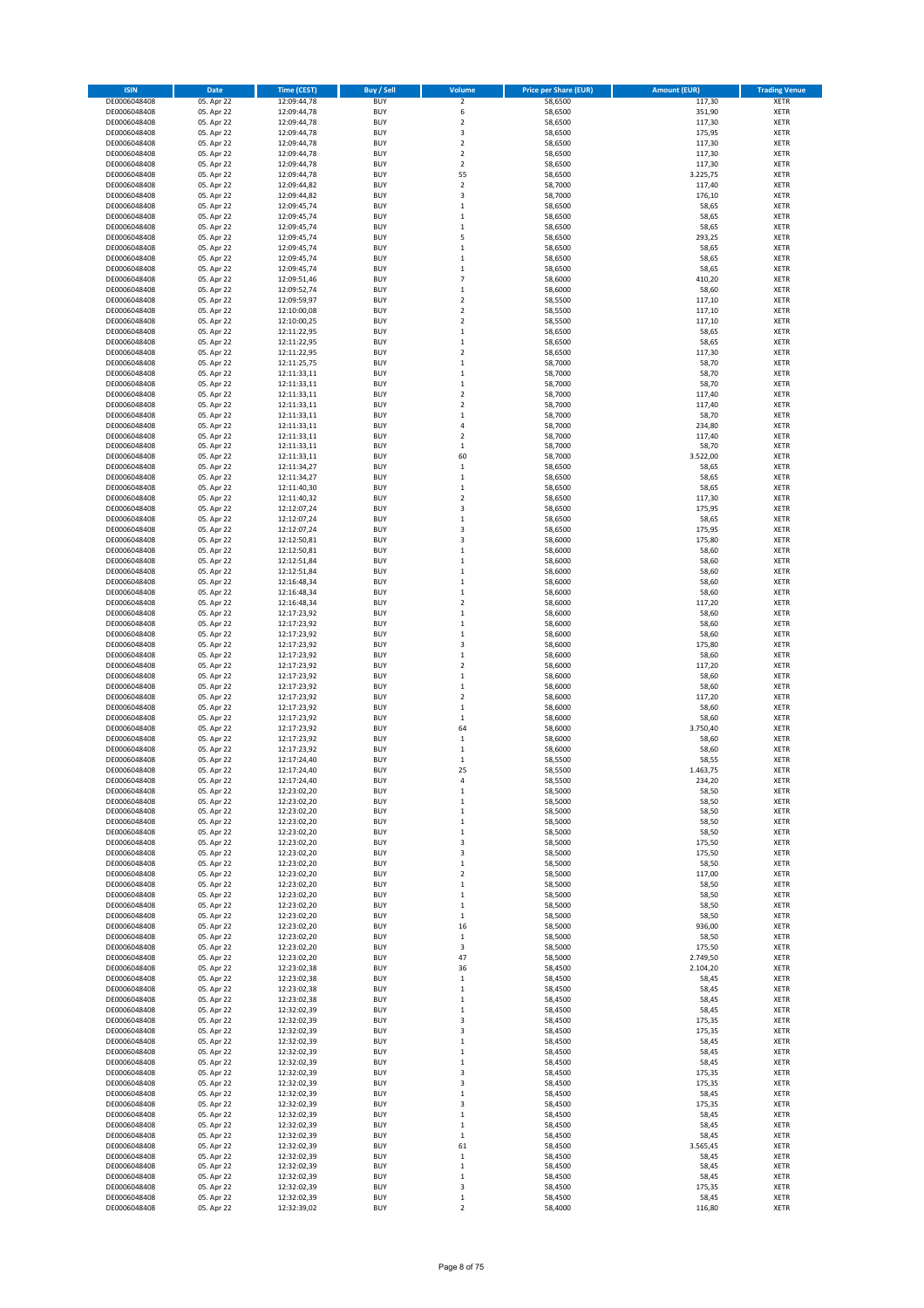| <b>ISIN</b>                  | Date                     | <b>Time (CEST)</b>         | <b>Buy / Sell</b>        | Volume                                      | <b>Price per Share (EUR)</b> | <b>Amount (EUR)</b> | <b>Trading Venue</b>       |
|------------------------------|--------------------------|----------------------------|--------------------------|---------------------------------------------|------------------------------|---------------------|----------------------------|
| DE0006048408                 | 05. Apr 22               | 12:32:39,02                | <b>BUY</b>               | 3                                           | 58,4000                      | 175,20              | <b>XETR</b>                |
| DE0006048408                 | 05. Apr 22               | 12:32:39,02                | <b>BUY</b>               | 3                                           | 58,4000                      | 175,20              | XETR                       |
| DE0006048408                 | 05. Apr 22               | 12:32:39,02                | BUY                      | $\mathbf 2$                                 | 58,4000                      | 116,80              | XETR                       |
| DE0006048408                 | 05. Apr 22               | 12:32:39,02                | <b>BUY</b>               | 3                                           | 58,4000                      | 175,20              | <b>XETR</b>                |
| DE0006048408                 | 05. Apr 22               | 12:32:39,02                | <b>BUY</b>               | 63                                          | 58,4000                      | 3.679,20            | XETR                       |
| DE0006048408                 | 05. Apr 22               | 12:32:39,02                | <b>BUY</b>               | 3                                           | 58,4000                      | 175,20              | <b>XETR</b>                |
| DE0006048408                 | 05. Apr 22               | 12:33:41,97                | <b>BUY</b>               | $\overline{2}$                              | 58,4000                      | 116,80              | <b>XETR</b>                |
| DE0006048408                 | 05. Apr 22               | 12:34:10,86                | <b>BUY</b>               | $\overline{2}$                              | 58,4000                      | 116,80              | <b>XETR</b>                |
| DE0006048408                 | 05. Apr 22               | 12:34:16,43                | <b>BUY</b>               | $\boldsymbol{2}$                            | 58,3500                      | 116,70              | XETR                       |
| DE0006048408                 | 05. Apr 22               | 12:34:16,43                | <b>BUY</b>               | $\overline{2}$                              | 58,3500                      | 116,70              | <b>XETR</b>                |
| DE0006048408                 | 05. Apr 22               | 12:34:16,43                | BUY                      | $\boldsymbol{2}$                            | 58,3500                      | 116,70              | XETR                       |
| DE0006048408                 | 05. Apr 22               | 12:34:16,43                | <b>BUY</b>               | $\overline{2}$                              | 58,3500                      | 116,70              | <b>XETR</b>                |
| DE0006048408<br>DE0006048408 | 05. Apr 22<br>05. Apr 22 | 12:34:16,43<br>12:34:16,43 | <b>BUY</b><br><b>BUY</b> | $\boldsymbol{2}$<br>$\overline{2}$          | 58,3500<br>58,3500           | 116,70<br>116,70    | XETR<br><b>XETR</b>        |
| DE0006048408                 | 05. Apr 22               | 12:34:16,43                | <b>BUY</b>               | $\boldsymbol{2}$                            | 58,3500                      | 116,70              | XETR                       |
| DE0006048408                 | 05. Apr 22               | 12:34:16,43                | <b>BUY</b>               | 3                                           | 58,3500                      | 175,05              | <b>XETR</b>                |
| DE0006048408                 | 05. Apr 22               | 12:34:16,43                | <b>BUY</b>               | $\overline{2}$                              | 58,3500                      | 116,70              | <b>XETR</b>                |
| DE0006048408                 | 05. Apr 22               | 12:34:16,43                | <b>BUY</b>               | $\boldsymbol{2}$                            | 58,3500                      | 116,70              | <b>XETR</b>                |
| DE0006048408                 | 05. Apr 22               | 12:34:16,43                | <b>BUY</b>               | $\overline{2}$                              | 58,3500                      | 116,70              | <b>XETR</b>                |
| DE0006048408                 | 05. Apr 22               | 12:34:16,43                | <b>BUY</b>               | 111                                         | 58,3500                      | 6.476,85            | <b>XETR</b>                |
| DE0006048408                 | 05. Apr 22               | 12:37:03,99                | <b>BUY</b>               | 4                                           | 58,3000                      | 233,20              | <b>XETR</b>                |
| DE0006048408                 | 05. Apr 22               | 12:39:54,45                | <b>BUY</b>               | $\mathbf 1$                                 | 58,3500                      | 58,35               | <b>XETR</b>                |
| DE0006048408                 | 05. Apr 22               | 12:39:54,45                | <b>BUY</b>               | $\mathbf{1}$                                | 58,3500                      | 58,35               | <b>XETR</b>                |
| DE0006048408                 | 05. Apr 22               | 12:39:54,45                | <b>BUY</b>               | $\mathbf 1$                                 | 58,3500                      | 58,35               | <b>XETR</b>                |
| DE0006048408                 | 05. Apr 22               | 12:39:54,45                | <b>BUY</b>               | $\mathbf 1$                                 | 58,3500                      | 58,35               | <b>XETR</b>                |
| DE0006048408                 | 05. Apr 22               | 12:39:54,45                | <b>BUY</b>               | $\mathbf 1$                                 | 58,3500                      | 58,35               | <b>XETR</b>                |
| DE0006048408                 | 05. Apr 22               | 12:39:54,45                | BUY                      | $\,1\,$                                     | 58,3500                      | 58,35               | <b>XETR</b>                |
| DE0006048408                 | 05. Apr 22               | 12:39:54,45                | <b>BUY</b><br><b>BUY</b> | $\,1\,$<br>$\mathbf 1$                      | 58,3500<br>58,3500           | 58,35               | <b>XETR</b><br><b>XETR</b> |
| DE0006048408<br>DE0006048408 | 05. Apr 22<br>05. Apr 22 | 12:45:03,30<br>12:45:03,30 | <b>BUY</b>               | $\,1\,$                                     | 58,3500                      | 58,35<br>58,35      | XETR                       |
| DE0006048408                 | 05. Apr 22               | 12:45:03,30                | <b>BUY</b>               | $\mathbf 1$                                 | 58,3500                      | 58,35               | <b>XETR</b>                |
| DE0006048408                 | 05. Apr 22               | 12:45:03,30                | <b>BUY</b>               | $\boldsymbol{2}$                            | 58,3500                      | 116,70              | <b>XETR</b>                |
| DE0006048408                 | 05. Apr 22               | 12:45:07,23                | <b>BUY</b>               | 8                                           | 58,4000                      | 467,20              | <b>XETR</b>                |
| DE0006048408                 | 05. Apr 22               | 12:49:43,84                | <b>BUY</b>               | $\,1\,$                                     | 58,4000                      | 58,40               | <b>XETR</b>                |
| DE0006048408                 | 05. Apr 22               | 12:49:43,84                | <b>BUY</b>               | $\mathbf{1}$                                | 58,4000                      | 58,40               | <b>XETR</b>                |
| DE0006048408                 | 05. Apr 22               | 12:49:43,84                | <b>BUY</b>               | $\mathbf 2$                                 | 58,4000                      | 116,80              | <b>XETR</b>                |
| DE0006048408                 | 05. Apr 22               | 12:49:43,84                | <b>BUY</b>               | 3                                           | 58,4000                      | 175,20              | <b>XETR</b>                |
| DE0006048408                 | 05. Apr 22               | 12:49:43,84                | <b>BUY</b>               | $\boldsymbol{2}$                            | 58,4000                      | 116,80              | XETR                       |
| DE0006048408                 | 05. Apr 22               | 12:49:43,84                | <b>BUY</b>               | $\,1\,$                                     | 58,4000                      | 58,40               | <b>XETR</b>                |
| DE0006048408                 | 05. Apr 22               | 12:49:43,84                | <b>BUY</b>               | $\mathbf{1}$                                | 58,4000                      | 58,40               | <b>XETR</b>                |
| DE0006048408                 | 05. Apr 22               | 12:49:43.84                | <b>BUY</b>               | 3                                           | 58,4000                      | 175,20              | <b>XETR</b>                |
| DE0006048408                 | 05. Apr 22               | 12:49:43,84                | <b>BUY</b>               | $\overline{2}$                              | 58,4000                      | 116,80              | <b>XETR</b>                |
| DE0006048408                 | 05. Apr 22               | 12:49:43,84                | <b>BUY</b>               | 5                                           | 58,4000                      | 292,00              | <b>XETR</b>                |
| DE0006048408                 | 05. Apr 22               | 12:49:43,84                | BUY<br><b>BUY</b>        | $\,1\,$                                     | 58,4000                      | 58,40               | <b>XETR</b>                |
| DE0006048408<br>DE0006048408 | 05. Apr 22<br>05. Apr 22 | 12:49:43,84<br>12:49:43,84 | <b>BUY</b>               | $\,$ 1<br>$\,$ 1                            | 58,4000<br>58,4000           | 58,40<br>58,40      | <b>XETR</b><br><b>XETR</b> |
| DE0006048408                 | 05. Apr 22               | 12:49:43,84                | <b>BUY</b>               | $\boldsymbol{2}$                            | 58,4000                      | 116,80              | <b>XETR</b>                |
| DE0006048408                 | 05. Apr 22               | 12:49:43,84                | <b>BUY</b>               | $\,$ 1                                      | 58,4000                      | 58,40               | <b>XETR</b>                |
| DE0006048408                 | 05. Apr 22               | 12:49:43,84                | <b>BUY</b>               | $\,1\,$                                     | 58,4000                      | 58,40               | <b>XETR</b>                |
| DE0006048408                 | 05. Apr 22               | 12:49:43,84                | <b>BUY</b>               | 9                                           | 58,4000                      | 525,60              | <b>XETR</b>                |
| DE0006048408                 | 05. Apr 22               | 12:49:43,84                | <b>BUY</b>               | 98                                          | 58,4000                      | 5.723,20            | <b>XETR</b>                |
| DE0006048408                 | 05. Apr 22               | 12:49:43,86                | <b>BUY</b>               | $\boldsymbol{2}$                            | 58,4000                      | 116,80              | <b>XETR</b>                |
| DE0006048408                 | 05. Apr 22               | 12:49:49,70                | <b>BUY</b>               | $\mathbf 2$                                 | 58,3500                      | 116,70              | <b>XETR</b>                |
| DE0006048408                 | 05. Apr 22               | 12:49:49,70                | <b>BUY</b>               | $\,$ 1                                      | 58,3500                      | 58,35               | <b>XETR</b>                |
| DE0006048408                 | 05. Apr 22               | 12:49:49,85                | <b>BUY</b>               | $\boldsymbol{2}$                            | 58,3500                      | 116,70              | <b>XETR</b>                |
| DE0006048408                 | 05. Apr 22               | 12:49:49,85                | <b>BUY</b>               | $\overline{2}$                              | 58,3500                      | 116,70              | <b>XETR</b>                |
| DE0006048408                 | 05. Apr 22               | 12:49:49,85                | <b>BUY</b>               | 3                                           | 58,3500                      | 175,05              | <b>XETR</b>                |
| DE0006048408                 | 05. Apr 22               | 12:53:58,42                | <b>BUY</b>               | 3                                           | 58,4000                      | 175,20              | <b>XETR</b>                |
| DE0006048408                 | 05. Apr 22               | 12:53:58,42                | <b>BUY</b>               | $\boldsymbol{2}$                            | 58,4000                      | 116,80              | <b>XETR</b>                |
| DE0006048408                 | 05. Apr 22               | 12:53:58,42                | <b>BUY</b>               | $\overline{2}$                              | 58,4000                      | 116,80              | <b>XETR</b>                |
| DE0006048408                 | 05. Apr 22               | 12:53:58,42                | <b>BUY</b>               | 5                                           | 58,4000                      | 292,00              | XETR                       |
| DE0006048408                 | 05. Apr 22               | 12:53:58,42<br>12:53:58,42 | <b>BUY</b>               | $\overline{2}$                              | 58,4000                      | 116,80              | <b>XETR</b>                |
| DE0006048408<br>DE0006048408 | 05. Apr 22<br>05. Apr 22 | 12:53:58,42                | <b>BUY</b><br>BUY        | $\overline{\mathbf{2}}$<br>5                | 58,4000<br>58,4000           | 116,80<br>292,00    | <b>XETR</b><br><b>XETR</b> |
| DE0006048408                 | 05. Apr 22               | 12:53:58,42                | BUY                      | $\overline{2}$                              | 58,4000                      | 116,80              | <b>XETR</b>                |
| DE0006048408                 | 05. Apr 22               | 12:53:58,42                | <b>BUY</b>               | 2                                           | 58,4000                      | 116,80              | <b>XETR</b>                |
| DE0006048408                 | 05. Apr 22               | 12:53:58,42                | <b>BUY</b>               | $\boldsymbol{2}$                            | 58,4000                      | 116,80              | <b>XETR</b>                |
| DE0006048408                 | 05. Apr 22               | 12:56:36,02                | <b>BUY</b>               | 3                                           | 58,3500                      | 175,05              | XETR                       |
| DE0006048408                 | 05. Apr 22               | 12:56:36,02                | <b>BUY</b>               | $\,1\,$                                     | 58,3500                      | 58,35               | XETR                       |
| DE0006048408                 | 05. Apr 22               | 12:56:36,02                | <b>BUY</b>               | $\mathbf 2$                                 | 58,3500                      | 116,70              | <b>XETR</b>                |
| DE0006048408                 | 05. Apr 22               | 12:56:36,02                | <b>BUY</b>               | $\,$ 1                                      | 58,3500                      | 58,35               | XETR                       |
| DE0006048408                 | 05. Apr 22               | 12:56:36,02                | <b>BUY</b>               | 3                                           | 58,3500                      | 175,05              | <b>XETR</b>                |
| DE0006048408                 | 05. Apr 22               | 12:56:36,02                | <b>BUY</b>               | $\overline{2}$                              | 58,3500                      | 116,70              | <b>XETR</b>                |
| DE0006048408                 | 05. Apr 22               | 12:56:36,02                | <b>BUY</b>               | $\mathbf 2$                                 | 58,3500                      | 116,70              | <b>XETR</b>                |
| DE0006048408                 | 05. Apr 22               | 12:56:36,02                | <b>BUY</b>               | $\,1\,$                                     | 58,3500                      | 58,35               | XETR                       |
| DE0006048408                 | 05. Apr 22               | 12:56:36,02                | <b>BUY</b>               | $\,1\,$                                     | 58,3500                      | 58,35               | <b>XETR</b>                |
| DE0006048408                 | 05. Apr 22               | 12:56:36,02                | <b>BUY</b>               | $\boldsymbol{2}$                            | 58,3500                      | 116,70              | XETR                       |
| DE0006048408                 | 05. Apr 22               | 12:56:36,02                | <b>BUY</b><br><b>BUY</b> | $\,1\,$<br>4                                | 58,3500                      | 58,35               | <b>XETR</b><br>XETR        |
| DE0006048408<br>DE0006048408 | 05. Apr 22<br>05. Apr 22 | 12:56:36,02<br>12:56:36,02 | <b>BUY</b>               | $\,1\,$                                     | 58,3500<br>58,3500           | 233,40<br>58,35     | <b>XETR</b>                |
| DE0006048408                 | 05. Apr 22               | 12:56:36,02                | <b>BUY</b>               | $\boldsymbol{2}$                            | 58,3500                      | 116,70              | <b>XETR</b>                |
| DE0006048408                 | 05. Apr 22               | 12:56:36,02                | <b>BUY</b>               | 139                                         | 58,3500                      | 8.110,65            | <b>XETR</b>                |
| DE0006048408                 | 05. Apr 22               | 12:56:36,04                | <b>BUY</b>               | $\overline{2}$                              | 58,3500                      | 116,70              | <b>XETR</b>                |
| DE0006048408                 | 05. Apr 22               | 12:56:41,59                | <b>BUY</b>               | $\overline{\mathbf{2}}$                     | 58,3000                      | 116,60              | <b>XETR</b>                |
| DE0006048408                 | 05. Apr 22               | 12:56:41,59                | <b>BUY</b>               | $\mathbf 1$                                 | 58,3000                      | 58,30               | <b>XETR</b>                |
| DE0006048408                 | 05. Apr 22               | 12:56:41,59                | <b>BUY</b>               | $\boldsymbol{2}$                            | 58,3000                      | 116,60              | <b>XETR</b>                |
| DE0006048408                 | 05. Apr 22               | 12:56:41,59                | <b>BUY</b>               | $\mathbf 1$                                 | 58,3000                      | 58,30               | <b>XETR</b>                |
| DE0006048408                 | 05. Apr 22               | 12:56:41,59                | <b>BUY</b>               | $\boldsymbol{2}$                            | 58,3000                      | 116,60              | XETR                       |
| DE0006048408                 | 05. Apr 22               | 12:56:41,59                | <b>BUY</b>               | $\overline{2}$                              | 58,3000                      | 116,60              | <b>XETR</b>                |
| DE0006048408                 | 05. Apr 22               | 12:56:41,59                | <b>BUY</b>               | $\,1\,$                                     | 58,3000                      | 58,30               | XETR                       |
| DE0006048408                 | 05. Apr 22               | 12:56:41,59                | <b>BUY</b>               | $\mathbf 1$                                 | 58,3000                      | 58,30               | <b>XETR</b>                |
| DE0006048408                 | 05. Apr 22               | 12:56:41,59                | <b>BUY</b>               | $\overline{\mathbf{2}}$                     | 58,3000                      | 116,60              | XETR                       |
| DE0006048408                 | 05. Apr 22               | 12:56:41,59                | <b>BUY</b>               | $\mathbf 1$                                 | 58,3000                      | 58,30               | <b>XETR</b>                |
| DE0006048408                 | 05. Apr 22               | 12:56:41,59                | <b>BUY</b>               | $\,1\,$                                     | 58,3000                      | 58,30               | <b>XETR</b>                |
| DE0006048408                 | 05. Apr 22               | 12:56:41,59                | <b>BUY</b><br><b>BUY</b> | $\,1\,$                                     | 58,3000                      | 58,30               | <b>XETR</b><br>XETR        |
| DE0006048408<br>DE0006048408 | 05. Apr 22<br>05. Apr 22 | 12:56:41,59<br>12:56:41,59 | <b>BUY</b>               | $\boldsymbol{2}$<br>$\overline{\mathbf{2}}$ | 58,3000<br>58,3000           | 116,60<br>116,60    | <b>XETR</b>                |
| DE0006048408                 | 05. Apr 22               | 12:56:41,76                | <b>BUY</b>               | $\,1\,$                                     | 58,3000                      | 58,30               | XETR                       |
| DE0006048408                 | 05. Apr 22               | 12:56:41,76                | <b>BUY</b>               | 3                                           | 58,3000                      | 174,90              | <b>XETR</b>                |
| DE0006048408                 | 05. Apr 22               | 12:56:41,76                | <b>BUY</b>               | 3                                           | 58,3000                      | 174,90              | <b>XETR</b>                |
| DE0006048408                 | 05. Apr 22               | 12:56:41,76                | <b>BUY</b>               | 3                                           | 58,3000                      | 174,90              | <b>XETR</b>                |
| DE0006048408                 | 05. Apr 22               | 12:56:41,76                | <b>BUY</b>               | $\,1\,$                                     | 58,3000                      | 58,30               | XETR                       |
| DE0006048408                 | 05. Apr 22               | 12:56:41,76                | <b>BUY</b>               | $\mathbf 1$                                 | 58,3000                      | 58,30               | <b>XETR</b>                |
| DE0006048408                 | 05. Apr 22               | 12:56:41,76                | <b>BUY</b>               | $\mathbf 2$                                 | 58,3000                      | 116,60              | XETR                       |
| DE0006048408                 | 05. Apr 22               | 12:56:41,76                | <b>BUY</b>               | 161                                         | 58,3000                      | 9.386,30            | <b>XETR</b>                |
| DE0006048408                 | 05. Apr 22               | 12:56:41,76                | <b>BUY</b>               | 3                                           | 58,3000                      | 174,90              | XETR                       |
| DE0006048408                 | 05. Apr 22               | 12:56:41,76                | <b>BUY</b>               | $\,1\,$                                     | 58,3000                      | 58,30               | <b>XETR</b>                |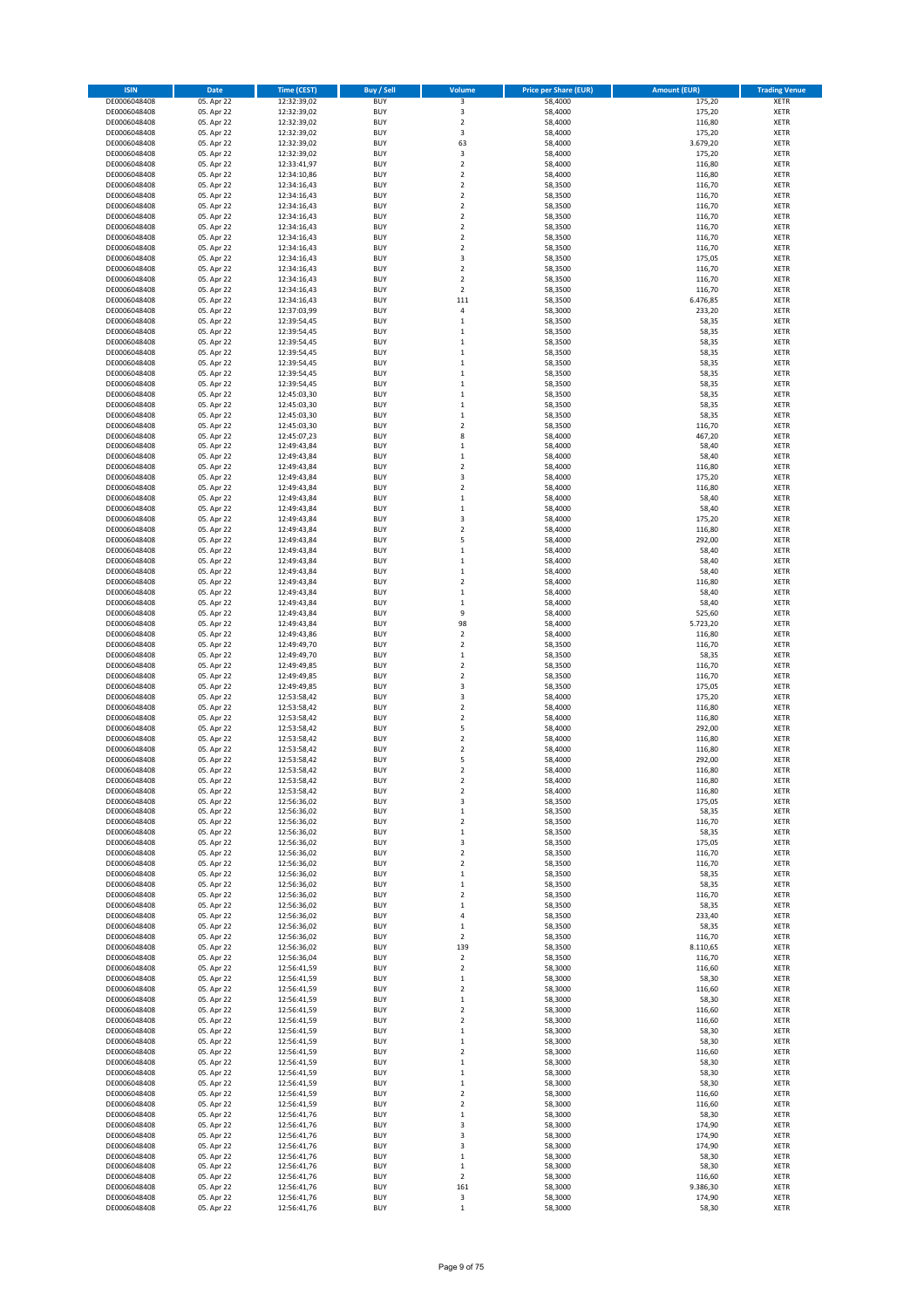| <b>ISIN</b>                  | Date                     | <b>Time (CEST)</b>         | <b>Buy / Sell</b>        | Volume                             | <b>Price per Share (EUR)</b> | <b>Amount (EUR)</b> | <b>Trading Venue</b>       |
|------------------------------|--------------------------|----------------------------|--------------------------|------------------------------------|------------------------------|---------------------|----------------------------|
| DE0006048408                 | 05. Apr 22               | 12:57:53,49                | <b>BUY</b>               | $\,$ 1                             | 58,4000                      | 58,40               | <b>XETR</b>                |
| DE0006048408                 | 05. Apr 22               | 12:57:53,49                | <b>BUY</b>               | $\mathbf 1$                        | 58,4000                      | 58,40               | XETR                       |
| DE0006048408                 | 05. Apr 22               | 12:57:53,49                | <b>BUY</b>               | $\,1\,$                            | 58,4000                      | 58,40               | XETR                       |
| DE0006048408                 | 05. Apr 22               | 12:57:53,49                | <b>BUY</b>               | $\,1\,$                            | 58,4000                      | 58,40               | <b>XETR</b>                |
| DE0006048408<br>DE0006048408 | 05. Apr 22<br>05. Apr 22 | 12:57:53,49<br>12:57:53,49 | <b>BUY</b><br><b>BUY</b> | $\,1\,$<br>$\overline{2}$          | 58,4000<br>58,4000           | 58,40<br>116,80     | XETR<br><b>XETR</b>        |
| DE0006048408                 | 05. Apr 22               | 12:57:53,49                | <b>BUY</b>               | $\,1\,$                            | 58,4000                      | 58,40               | <b>XETR</b>                |
| DE0006048408                 | 05. Apr 22               | 12:57:53,49                | <b>BUY</b>               | $\overline{2}$                     | 58,4000                      | 116,80              | <b>XETR</b>                |
| DE0006048408                 | 05. Apr 22               | 12:57:53,49                | <b>BUY</b>               | $\,1\,$                            | 58,4000                      | 58,40               | XETR                       |
| DE0006048408                 | 05. Apr 22               | 12:57:53,49                | <b>BUY</b>               | $\overline{2}$                     | 58,4000                      | 116,80              | <b>XETR</b>                |
| DE0006048408                 | 05. Apr 22               | 12:57:53,49                | <b>BUY</b><br><b>BUY</b> | 61                                 | 58,4000                      | 3.562,40            | XETR<br><b>XETR</b>        |
| DE0006048408<br>DE0006048408 | 05. Apr 22<br>05. Apr 22 | 12:57:53,49<br>12:57:53,49 | <b>BUY</b>               | $\mathbf 1$<br>$\boldsymbol{2}$    | 58,4000<br>58,4000           | 58,40<br>116,80     | XETR                       |
| DE0006048408                 | 05. Apr 22               | 12:57:53,49                | <b>BUY</b>               | $\mathbf 1$                        | 58,4000                      | 58,40               | <b>XETR</b>                |
| DE0006048408                 | 05. Apr 22               | 12:57:53,49                | <b>BUY</b>               | $\,$ 1                             | 58,4000                      | 58,40               | <b>XETR</b>                |
| DE0006048408                 | 05. Apr 22               | 13:00:00,05                | <b>BUY</b>               | $\,1\,$                            | 58,4000                      | 58,40               | <b>XETR</b>                |
| DE0006048408                 | 05. Apr 22               | 13:00:00,05                | <b>BUY</b>               | $\,1\,$                            | 58,4000                      | 58,40               | <b>XETR</b>                |
| DE0006048408<br>DE0006048408 | 05. Apr 22<br>05. Apr 22 | 13:00:00,05<br>13:00:00,05 | <b>BUY</b><br><b>BUY</b> | $\mathbf 1$<br>$\overline{2}$      | 58,4000<br>58,4000           | 58,40<br>116,80     | <b>XETR</b><br><b>XETR</b> |
| DE0006048408                 | 05. Apr 22               | 13:00:00,05                | <b>BUY</b>               | $\mathbf 2$                        | 58,4000                      | 116,80              | <b>XETR</b>                |
| DE0006048408                 | 05. Apr 22               | 13:00:00,05                | <b>BUY</b>               | $\,$ 1                             | 58,4000                      | 58,40               | <b>XETR</b>                |
| DE0006048408                 | 05. Apr 22               | 13:00:00,05                | <b>BUY</b>               | $\boldsymbol{2}$                   | 58,4000                      | 116,80              | <b>XETR</b>                |
| DE0006048408                 | 05. Apr 22               | 13:00:00,05                | <b>BUY</b>               | $\overline{2}$                     | 58,4000                      | 116,80              | <b>XETR</b>                |
| DE0006048408                 | 05. Apr 22               | 13:00:00,05                | <b>BUY</b>               | $\mathbf 1$                        | 58,4000                      | 58,40               | <b>XETR</b>                |
| DE0006048408                 | 05. Apr 22               | 13:00:00,05                | <b>BUY</b><br><b>BUY</b> | $\mathbf 1$<br>$\overline{2}$      | 58,4000                      | 58,40               | <b>XETR</b>                |
| DE0006048408<br>DE0006048408 | 05. Apr 22<br>05. Apr 22 | 13:00:00,05<br>13:00:00,05 | <b>BUY</b>               | 70                                 | 58,4000<br>58,4000           | 116,80<br>4.088,00  | <b>XETR</b><br><b>XETR</b> |
| DE0006048408                 | 05. Apr 22               | 13:00:00,05                | <b>BUY</b>               | $\,$ 1                             | 58,4000                      | 58,40               | <b>XETR</b>                |
| DE0006048408                 | 05. Apr 22               | 13:00:00,05                | <b>BUY</b>               | $\overline{2}$                     | 58,4000                      | 116,80              | <b>XETR</b>                |
| DE0006048408                 | 05. Apr 22               | 13:02:17,39                | <b>BUY</b>               | $\overline{\mathbf{2}}$            | 58,3500                      | 116,70              | XETR                       |
| DE0006048408                 | 05. Apr 22               | 13:02:17,39                | <b>BUY</b>               | $\mathbf 1$                        | 58,3500                      | 58,35               | <b>XETR</b>                |
| DE0006048408<br>DE0006048408 | 05. Apr 22<br>05. Apr 22 | 13:02:38,07<br>13:02:38,07 | <b>BUY</b><br><b>BUY</b> | $\,$ 1<br>$\overline{2}$           | 58,3500<br>58,3500           | 58,35<br>116,70     | <b>XETR</b><br><b>XETR</b> |
| DE0006048408                 | 05. Apr 22               | 13:02:38,07                | <b>BUY</b>               | $\mathbf{1}$                       | 58,3500                      | 58,35               | <b>XETR</b>                |
| DE0006048408                 | 05. Apr 22               | 13:02:38,07                | <b>BUY</b>               | $\overline{2}$                     | 58,3500                      | 116,70              | <b>XETR</b>                |
| DE0006048408                 | 05. Apr 22               | 13:02:38,07                | <b>BUY</b>               | $\,$ 1                             | 58,3500                      | 58,35               | <b>XETR</b>                |
| DE0006048408                 | 05. Apr 22               | 13:02:38,07                | <b>BUY</b>               | $\,1\,$                            | 58,3500                      | 58,35               | <b>XETR</b>                |
| DE0006048408                 | 05. Apr 22               | 13:02:38,07                | <b>BUY</b>               | $\,1\,$                            | 58,3500                      | 58,35               | XETR                       |
| DE0006048408<br>DE0006048408 | 05. Apr 22<br>05. Apr 22 | 13:02:38,07                | <b>BUY</b><br><b>BUY</b> | $\overline{2}$<br>$\mathbf 2$      | 58,3500                      | 116,70<br>116,70    | <b>XETR</b><br><b>XETR</b> |
| DE0006048408                 | 05. Apr 22               | 13:02:38,07<br>13:02:38,07 | <b>BUY</b>               | 3                                  | 58,3500<br>58,3500           | 175,05              | <b>XETR</b>                |
| DE0006048408                 | 05. Apr 22               | 13:02:38,07                | <b>BUY</b>               | $\mathbf 1$                        | 58,3500                      | 58,35               | <b>XETR</b>                |
| DE0006048408                 | 05. Apr 22               | 13:02:38,07                | <b>BUY</b>               | $\mathbf 1$                        | 58,3500                      | 58,35               | <b>XETR</b>                |
| DE0006048408                 | 05. Apr 22               | 13:02:38,07                | <b>BUY</b>               | $\overline{2}$                     | 58,3500                      | 116,70              | <b>XETR</b>                |
| DE0006048408                 | 05. Apr 22               | 13:02:38,07                | <b>BUY</b>               | $\,1\,$                            | 58,3500                      | 58,35               | <b>XETR</b>                |
| DE0006048408<br>DE0006048408 | 05. Apr 22<br>05. Apr 22 | 13:02:38,07<br>13:02:38,07 | <b>BUY</b><br><b>BUY</b> | $\,$ 1<br>$\,1\,$                  | 58,3500<br>58,3500           | 58,35<br>58,35      | <b>XETR</b><br><b>XETR</b> |
| DE0006048408                 | 05. Apr 22               | 13:02:38,07                | <b>BUY</b>               | $\,$ 1                             | 58,3500                      | 58,35               | <b>XETR</b>                |
| DE0006048408                 | 05. Apr 22               | 13:02:38,09                | <b>BUY</b>               | $\,1\,$                            | 58,3500                      | 58,35               | <b>XETR</b>                |
| DE0006048408                 | 05. Apr 22               | 13:02:38,09                | <b>BUY</b>               | $\,1\,$                            | 58,3500                      | 58,35               | <b>XETR</b>                |
| DE0006048408                 | 05. Apr 22               | 13:02:42,87                | <b>BUY</b>               | 16                                 | 58,3000                      | 932,80              | <b>XETR</b>                |
| DE0006048408                 | 05. Apr 22               | 13:02:43,04                | <b>BUY</b>               | 5                                  | 58,3000                      | 291,50              | <b>XETR</b>                |
| DE0006048408<br>DE0006048408 | 05. Apr 22<br>05. Apr 22 | 13:02:43,21<br>13:04:08,79 | <b>BUY</b><br><b>BUY</b> | $\boldsymbol{2}$<br>$\,$ 1         | 58,3000<br>58,3000           | 116,60<br>58,30     | <b>XETR</b><br><b>XETR</b> |
| DE0006048408                 | 05. Apr 22               | 13:04:08,79                | <b>BUY</b>               | 3                                  | 58,3000                      | 174,90              | <b>XETR</b>                |
| DE0006048408                 | 05. Apr 22               | 13:04:08,79                | <b>BUY</b>               | 3                                  | 58,3000                      | 174,90              | <b>XETR</b>                |
| DE0006048408                 | 05. Apr 22               | 13:04:08,79                | <b>BUY</b>               | $\,1\,$                            | 58,3000                      | 58,30               | <b>XETR</b>                |
| DE0006048408                 | 05. Apr 22               | 13:04:08,79                | <b>BUY</b>               | 138                                | 58,3000                      | 8.045,40            | <b>XETR</b>                |
| DE0006048408                 | 05. Apr 22               | 13:04:08,80                | <b>BUY</b><br><b>BUY</b> | 68                                 | 58,3000                      | 3.964,40            | <b>XETR</b><br><b>XETR</b> |
| DE0006048408<br>DE0006048408 | 05. Apr 22<br>05. Apr 22 | 13:06:31,61<br>13:06:31,61 | <b>BUY</b>               | $\mathbf 1$<br>$\boldsymbol{2}$    | 58,3500<br>58,3500           | 58,35<br>116,70     | XETR                       |
| DE0006048408                 | 05. Apr 22               | 13:06:31,61                | <b>BUY</b>               | $\mathbf 1$                        | 58,3500                      | 58,35               | <b>XETR</b>                |
| DE0006048408                 | 05. Apr 22               | 13:06:31,61                | <b>BUY</b>               | $\boldsymbol{2}$                   | 58,3500                      | 116,70              | <b>XETR</b>                |
| DE0006048408                 | 05. Apr 22               | 13:06:31,61                | <b>BUY</b>               | 3                                  | 58,3500                      | 175,05              | <b>XETR</b>                |
| DE0006048408                 | 05. Apr 22               | 13:06:31,61                | <b>BUY</b>               | $\,1\,$                            | 58,3500                      | 58,35               | <b>XETR</b>                |
| DE0006048408<br>DE0006048408 | 05. Apr 22               | 13:06:31,61                | <b>BUY</b>               | 1                                  | 58,3500                      | 58,35               | <b>XETR</b>                |
| DE0006048408                 | 05. Apr 22<br>05. Apr 22 | 13:06:31,61<br>13:06:31,61 | <b>BUY</b><br><b>BUY</b> | $\,1\,$<br>$\boldsymbol{2}$        | 58,3500<br>58,3500           | 58,35<br>116,70     | <b>XETR</b><br>XETR        |
| DE0006048408                 | 05. Apr 22               | 13:06:31,61                | <b>BUY</b>               | 3                                  | 58,3500                      | 175,05              | XETR                       |
| DE0006048408                 | 05. Apr 22               | 13:06:31,61                | <b>BUY</b>               | 3                                  | 58,3500                      | 175,05              | <b>XETR</b>                |
| DE0006048408                 | 05. Apr 22               | 13:06:31,61                | <b>BUY</b>               | $\mathbf 2$                        | 58,3500                      | 116,70              | XETR                       |
| DE0006048408                 | 05. Apr 22               | 13:06:31,61                | <b>BUY</b>               | $\boldsymbol{2}$                   | 58,3500                      | 116,70              | <b>XETR</b>                |
| DE0006048408<br>DE0006048408 | 05. Apr 22<br>05. Apr 22 | 13:06:31,61<br>13:06:31,61 | <b>BUY</b><br><b>BUY</b> | $\boldsymbol{2}$<br>$\,1\,$        | 58,3500<br>58,3500           | 116,70<br>58,35     | <b>XETR</b><br><b>XETR</b> |
| DE0006048408                 | 05. Apr 22               | 13:06:31,61                | <b>BUY</b>               | $\,1\,$                            | 58,3500                      | 58,35               | <b>XETR</b>                |
| DE0006048408                 | 05. Apr 22               | 13:06:31,61                | <b>BUY</b>               | $\,1\,$                            | 58,3500                      | 58,35               | <b>XETR</b>                |
| DE0006048408                 | 05. Apr 22               | 13:06:37,46                | <b>BUY</b>               | 5                                  | 58,3000                      | 291,50              | XETR                       |
| DE0006048408                 | 05. Apr 22               | 13:06:37,63                | <b>BUY</b>               | 4                                  | 58,3000                      | 233,20              | <b>XETR</b>                |
| DE0006048408                 | 05. Apr 22               | 13:06:37,77                | <b>BUY</b>               | $\boldsymbol{2}$                   | 58,3000<br>58,3000           | 116,60<br>1.399,20  | XETR                       |
| DE0006048408<br>DE0006048408 | 05. Apr 22<br>05. Apr 22 | 13:06:44,95<br>13:06:45,09 | <b>BUY</b><br><b>BUY</b> | 24<br>$\overline{7}$               | 58,3000                      | 408,10              | <b>XETR</b><br><b>XETR</b> |
| DE0006048408                 | 05. Apr 22               | 13:06:45,24                | <b>BUY</b>               | $\boldsymbol{2}$                   | 58,3000                      | 116,60              | <b>XETR</b>                |
| DE0006048408                 | 05. Apr 22               | 13:07:47,88                | <b>BUY</b>               | $\overline{\mathbf{2}}$            | 58,3000                      | 116,60              | <b>XETR</b>                |
| DE0006048408                 | 05. Apr 22               | 13:07:47,88                | <b>BUY</b>               | $\overline{\mathbf{2}}$            | 58,3000                      | 116,60              | <b>XETR</b>                |
| DE0006048408                 | 05. Apr 22               | 13:07:47,88                | <b>BUY</b>               | 3                                  | 58,3000                      | 174,90              | <b>XETR</b>                |
| DE0006048408<br>DE0006048408 | 05. Apr 22<br>05. Apr 22 | 13:07:47,88<br>13:09:06,08 | <b>BUY</b><br><b>BUY</b> | 58<br>4                            | 58,3000<br>58,2500           | 3.381,40<br>233,00  | <b>XETR</b><br><b>XETR</b> |
| DE0006048408                 | 05. Apr 22               | 13:09:06,08                | <b>BUY</b>               | $\,1\,$                            | 58,2500                      | 58,25               | XETR                       |
| DE0006048408                 | 05. Apr 22               | 13:09:06,08                | <b>BUY</b>               | $\mathbf 1$                        | 58,2500                      | 58,25               | <b>XETR</b>                |
| DE0006048408                 | 05. Apr 22               | 13:09:06,08                | <b>BUY</b>               | $\boldsymbol{2}$                   | 58,2500                      | 116,50              | XETR                       |
| DE0006048408                 | 05. Apr 22               | 13:09:06,08                | <b>BUY</b>               | $\overline{2}$                     | 58,2500                      | 116,50              | <b>XETR</b>                |
| DE0006048408                 | 05. Apr 22               | 13:09:06,08                | <b>BUY</b>               | $\overline{\mathbf{2}}$            | 58,2500                      | 116,50              | XETR                       |
| DE0006048408<br>DE0006048408 | 05. Apr 22<br>05. Apr 22 | 13:09:06,08<br>13:09:06,08 | <b>BUY</b><br><b>BUY</b> | 4<br>$\,1\,$                       | 58,2500<br>58,2500           | 233,00<br>58,25     | <b>XETR</b><br>XETR        |
| DE0006048408                 | 05. Apr 22               | 13:09:06,08                | <b>BUY</b>               | $\sqrt{4}$                         | 58,2500                      | 233,00              | <b>XETR</b>                |
| DE0006048408                 | 05. Apr 22               | 13:09:06,08                | <b>BUY</b>               | 5                                  | 58,2500                      | 291,25              | XETR                       |
| DE0006048408                 | 05. Apr 22               | 13:09:06,08                | <b>BUY</b>               | $\boldsymbol{2}$                   | 58,2500                      | 116,50              | <b>XETR</b>                |
| DE0006048408                 | 05. Apr 22               | 13:09:06,08                | <b>BUY</b>               | 3                                  | 58,2500                      | 174,75              | XETR                       |
| DE0006048408                 | 05. Apr 22               | 13:09:06,08                | <b>BUY</b>               | $\overline{\mathbf{2}}$            | 58,2500                      | 116,50              | <b>XETR</b>                |
| DE0006048408<br>DE0006048408 | 05. Apr 22<br>05. Apr 22 | 13:10:05,70<br>13:10:05,70 | <b>BUY</b><br><b>BUY</b> | $\overline{\mathbf{2}}$<br>$\,1\,$ | 58,2500<br>58,2500           | 116,50<br>58,25     | <b>XETR</b><br><b>XETR</b> |
| DE0006048408                 | 05. Apr 22               | 13:10:05,70                | <b>BUY</b>               | $\,1\,$                            | 58,2500                      | 58,25               | XETR                       |
| DE0006048408                 | 05. Apr 22               | 13:10:05,70                | <b>BUY</b>               | $\,1\,$                            | 58,2500                      | 58,25               | <b>XETR</b>                |
| DE0006048408                 | 05. Apr 22               | 13:10:05,70                | <b>BUY</b>               | $\,$ 1                             | 58,2500                      | 58,25               | XETR                       |
| DE0006048408                 | 05. Apr 22               | 13:10:05,70                | <b>BUY</b>               | $\,1\,$                            | 58,2500                      | 58,25               | <b>XETR</b>                |
| DE0006048408                 | 05. Apr 22               | 13:10:05,70                | <b>BUY</b>               | $\boldsymbol{2}$                   | 58,2500                      | 116,50              | XETR                       |
| DE0006048408                 | 05. Apr 22               | 13:10:05,70                | <b>BUY</b>               | $\mathbf 1$                        | 58,2500                      | 58,25               | <b>XETR</b>                |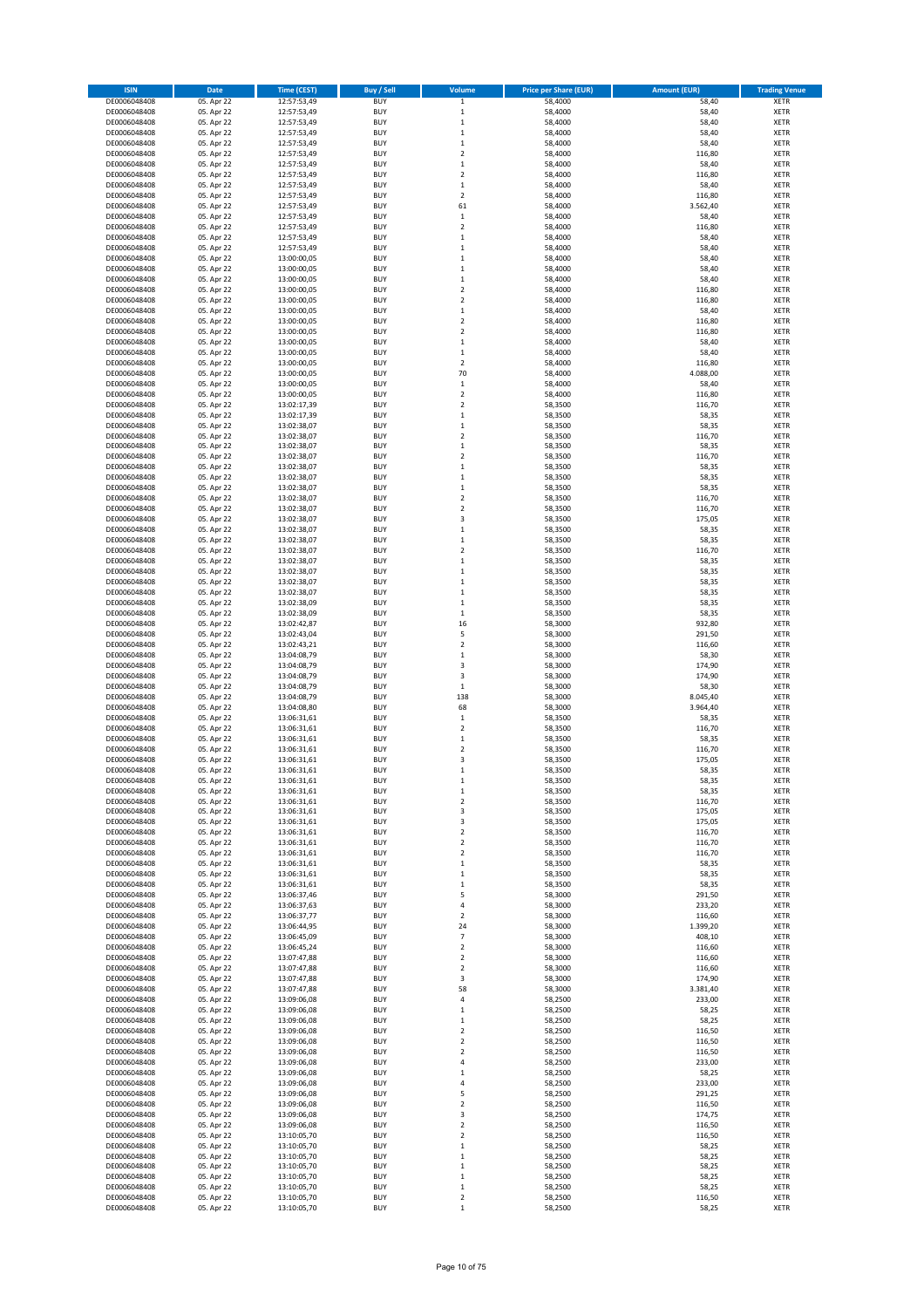| <b>ISIN</b>                  | Date                     | Time (CEST)                | <b>Buy / Sell</b>        | Volume                               | <b>Price per Share (EUR)</b> | <b>Amount (EUR)</b>  | <b>Trading Venue</b>       |
|------------------------------|--------------------------|----------------------------|--------------------------|--------------------------------------|------------------------------|----------------------|----------------------------|
| DE0006048408                 | 05. Apr 22               | 13:10:05,70                | <b>BUY</b>               | $\,$ 1                               | 58,2500                      | 58,25                | <b>XETR</b>                |
| DE0006048408                 | 05. Apr 22               | 13:10:05,70                | <b>BUY</b>               | $\overline{2}$                       | 58,2500                      | 116,50               | XETR                       |
| DE0006048408                 | 05. Apr 22               | 13:10:05,70                | <b>BUY</b>               | 63                                   | 58,2500                      | 3.669,75             | XETR                       |
| DE0006048408                 | 05. Apr 22               | 13:10:05,70                | <b>BUY</b>               | 3                                    | 58,2500                      | 174,75               | <b>XETR</b>                |
| DE0006048408<br>DE0006048408 | 05. Apr 22<br>05. Apr 22 | 13:10:05,70<br>13:10:05,70 | <b>BUY</b><br><b>BUY</b> | $\,1\,$<br>$\mathbf{1}$              | 58,2500<br>58,2500           | 58,25<br>58,25       | XETR<br><b>XETR</b>        |
| DE0006048408                 | 05. Apr 22               | 13:10:05,70                | <b>BUY</b>               | $\mathbf{1}$                         | 58,2500                      | 58,25                | <b>XETR</b>                |
| DE0006048408                 | 05. Apr 22               | 13:21:27,20                | <b>BUY</b>               | $\overline{2}$                       | 58,2500                      | 116,50               | <b>XETR</b>                |
| DE0006048408                 | 05. Apr 22               | 13:21:27,20                | <b>BUY</b>               | $\,1\,$                              | 58,2500                      | 58,25                | XETR                       |
| DE0006048408                 | 05. Apr 22               | 13:21:27,20                | <b>BUY</b>               | $\overline{\mathbf{c}}$              | 58,2500                      | 116,50               | <b>XETR</b>                |
| DE0006048408                 | 05. Apr 22               | 13:21:27,20                | <b>BUY</b>               | 3                                    | 58,2500                      | 174,75               | XETR                       |
| DE0006048408                 | 05. Apr 22               | 13:21:27,20                | <b>BUY</b>               | $\,1\,$                              | 58,2500                      | 58,25                | <b>XETR</b>                |
| DE0006048408<br>DE0006048408 | 05. Apr 22<br>05. Apr 22 | 13:21:27,20<br>13:21:27,20 | <b>BUY</b><br><b>BUY</b> | $\boldsymbol{2}$<br>3                | 58,2500<br>58,2500           | 116,50<br>174,75     | XETR<br><b>XETR</b>        |
| DE0006048408                 | 05. Apr 22               | 13:21:27,20                | <b>BUY</b>               | $\,$ 1                               | 58,2500                      | 58,25                | <b>XETR</b>                |
| DE0006048408                 | 05. Apr 22               | 13:21:27,20                | <b>BUY</b>               | $\,$ 1                               | 58,2500                      | 58,25                | <b>XETR</b>                |
| DE0006048408                 | 05. Apr 22               | 13:21:27,20                | <b>BUY</b>               | 62                                   | 58,2500                      | 3.611,50             | <b>XETR</b>                |
| DE0006048408                 | 05. Apr 22               | 13:21:27,20                | <b>BUY</b>               | 3                                    | 58,2500                      | 174,75               | <b>XETR</b>                |
| DE0006048408                 | 05. Apr 22               | 13:21:27,20                | BUY                      | $\,1\,$                              | 58,2500                      | 58,25                | <b>XETR</b>                |
| DE0006048408<br>DE0006048408 | 05. Apr 22               | 13:25:48,96<br>13:25:48,96 | <b>BUY</b><br><b>BUY</b> | $\,$ 1<br>$\,$ 1                     | 58,3000<br>58,3000           | 58,30<br>58,30       | <b>XETR</b><br><b>XETR</b> |
| DE0006048408                 | 05. Apr 22<br>05. Apr 22 | 13:26:58,28                | <b>BUY</b>               | $\,$ 1                               | 58,3000                      | 58,30                | <b>XETR</b>                |
| DE0006048408                 | 05. Apr 22               | 13:26:58,28                | <b>BUY</b>               | $\overline{\mathbf{c}}$              | 58,3000                      | 116,60               | <b>XETR</b>                |
| DE0006048408                 | 05. Apr 22               | 13:26:58,28                | <b>BUY</b>               | $\mathbf 2$                          | 58,3000                      | 116,60               | <b>XETR</b>                |
| DE0006048408                 | 05. Apr 22               | 13:26:58,28                | <b>BUY</b>               | 3                                    | 58,3000                      | 174,90               | <b>XETR</b>                |
| DE0006048408                 | 05. Apr 22               | 13:26:58,28                | <b>BUY</b>               | $\overline{2}$                       | 58,3000                      | 116,60               | <b>XETR</b>                |
| DE0006048408                 | 05. Apr 22               | 13:26:58,28                | BUY                      | 3                                    | 58,3000                      | 174,90               | <b>XETR</b>                |
| DE0006048408<br>DE0006048408 | 05. Apr 22<br>05. Apr 22 | 13:26:58,28<br>13:26:58,28 | <b>BUY</b><br><b>BUY</b> | $\,1\,$<br>$\overline{2}$            | 58,3000<br>58,3000           | 58,30<br>116,60      | <b>XETR</b><br><b>XETR</b> |
| DE0006048408                 | 05. Apr 22               | 13:26:58,28                | <b>BUY</b>               | $\,1\,$                              | 58,3000                      | 58,30                | XETR                       |
| DE0006048408                 | 05. Apr 22               | 13:27:02,37                | <b>BUY</b>               | $\overline{2}$                       | 58,3000                      | 116,60               | <b>XETR</b>                |
| DE0006048408                 | 05. Apr 22               | 13:27:02,37                | <b>BUY</b>               | $\sqrt{4}$                           | 58,3000                      | 233,20               | <b>XETR</b>                |
| DE0006048408                 | 05. Apr 22               | 13:27:02,37                | <b>BUY</b>               | $\mathbf 1$                          | 58,3000                      | 58,30                | <b>XETR</b>                |
| DE0006048408                 | 05. Apr 22               | 13:27:02,37                | <b>BUY</b>               | 4                                    | 58,3000                      | 233,20               | <b>XETR</b>                |
| DE0006048408                 | 05. Apr 22               | 13:27:02,37                | <b>BUY</b>               | $\mathbf{1}$                         | 58,3000                      | 58,30                | <b>XETR</b>                |
| DE0006048408                 | 05. Apr 22               | 13:27:02,37                | BUY                      | $\overline{2}$                       | 58,3000                      | 116,60               | <b>XETR</b>                |
| DE0006048408<br>DE0006048408 | 05. Apr 22<br>05. Apr 22 | 13:29:30,33<br>13:29:30,33 | <b>BUY</b><br><b>BUY</b> | $\sqrt{4}$<br>$\boldsymbol{2}$       | 58,2500<br>58,2500           | 233,00<br>116,50     | <b>XETR</b><br>XETR        |
| DE0006048408                 | 05. Apr 22               | 13:29:30,33                | <b>BUY</b>               | $\overline{2}$                       | 58,2500                      | 116,50               | <b>XETR</b>                |
| DE0006048408                 | 05. Apr 22               | 13:29:30,33                | <b>BUY</b>               | $\mathbf{1}$                         | 58,2500                      | 58,25                | <b>XETR</b>                |
| DE0006048408                 | 05. Apr 22               | 13:29:30,33                | <b>BUY</b>               | $\,1\,$                              | 58,2500                      | 58,25                | <b>XETR</b>                |
| DE0006048408                 | 05. Apr 22               | 13:29:30,33                | <b>BUY</b>               | $\mathbf 1$                          | 58,2500                      | 58,25                | <b>XETR</b>                |
| DE0006048408                 | 05. Apr 22               | 13:29:30,33                | <b>BUY</b>               | $\overline{2}$                       | 58,2500                      | 116,50               | <b>XETR</b>                |
| DE0006048408                 | 05. Apr 22               | 13:29:30,33                | BUY                      | 3                                    | 58,2500                      | 174,75               | <b>XETR</b>                |
| DE0006048408<br>DE0006048408 | 05. Apr 22<br>05. Apr 22 | 13:29:30,33                | <b>BUY</b><br><b>BUY</b> | $\boldsymbol{2}$<br>3                | 58,2500<br>58,2500           | 116,50<br>174,75     | <b>XETR</b><br><b>XETR</b> |
| DE0006048408                 | 05. Apr 22               | 13:29:30,33<br>13:29:30,33 | <b>BUY</b>               | $\,1\,$                              | 58,2500                      | 58,25                | <b>XETR</b>                |
| DE0006048408                 | 05. Apr 22               | 13:29:30,33                | <b>BUY</b>               | 64                                   | 58,2500                      | 3.728,00             | <b>XETR</b>                |
| DE0006048408                 | 05. Apr 22               | 13:29:30,33                | <b>BUY</b>               | $\,1\,$                              | 58,2500                      | 58,25                | <b>XETR</b>                |
| DE0006048408                 | 05. Apr 22               | 13:29:30,35                | <b>BUY</b>               | $\boldsymbol{2}$                     | 58,2500                      | 116,50               | <b>XETR</b>                |
| DE0006048408                 | 05. Apr 22               | 13:29:30,35                | <b>BUY</b>               | $\mathbf 1$                          | 58,2500                      | 58,25                | <b>XETR</b>                |
| DE0006048408                 | 05. Apr 22               | 13:29:30,35                | <b>BUY</b>               | $\,1\,$                              | 58,2500                      | 58,25                | <b>XETR</b>                |
| DE0006048408<br>DE0006048408 | 05. Apr 22<br>05. Apr 22 | 13:37:58,22<br>13:37:58,22 | <b>BUY</b><br><b>BUY</b> | $\,$ 1<br>$\,$ 1                     | 58,2000<br>58,2000           | 58,20<br>58,20       | <b>XETR</b><br><b>XETR</b> |
| DE0006048408                 | 05. Apr 22               | 13:37:58,22                | <b>BUY</b>               | $\overline{2}$                       | 58,2000                      | 116,40               | <b>XETR</b>                |
| DE0006048408                 | 05. Apr 22               | 13:37:58,22                | <b>BUY</b>               | $\mathbf 1$                          | 58,2000                      | 58,20                | <b>XETR</b>                |
| DE0006048408                 | 05. Apr 22               | 13:37:58,22                | <b>BUY</b>               | $\overline{2}$                       | 58,2000                      | 116,40               | <b>XETR</b>                |
| DE0006048408                 | 05. Apr 22               | 13:37:58,22                | <b>BUY</b>               | $\,1\,$                              | 58,2000                      | 58,20                | <b>XETR</b>                |
| DE0006048408                 | 05. Apr 22               | 13:37:58,22                | <b>BUY</b>               | $\boldsymbol{2}$                     | 58,2000                      | 116,40               | XETR                       |
| DE0006048408                 | 05. Apr 22               | 13:37:58,22                | <b>BUY</b>               | $\overline{2}$                       | 58,2000                      | 116,40               | <b>XETR</b>                |
| DE0006048408<br>DE0006048408 | 05. Apr 22<br>05. Apr 22 | 13:37:58,22<br>13:37:58,22 | <b>BUY</b><br><b>BUY</b> | 3<br>$\overline{2}$                  | 58,2000<br>58,2000           | 174,60<br>116,40     | XETR<br><b>XETR</b>        |
| DE0006048408                 | 05. Apr 22               | 13:37:58,22                | <b>BUY</b>               | $\overline{\mathbf{2}}$              | 58,2000                      | 116,40               | <b>XETR</b>                |
| DE0006048408                 | 05. Apr 22               | 13:37:58,22                | BUY                      | $\overline{2}$                       | 58,2000                      | 116,40               | <b>XETR</b>                |
| DE0006048408                 | 05. Apr 22               | 13:37:58,22                | BUY                      | 39                                   | 58,2000                      | 2.269,80             | <b>XETR</b>                |
| DE0006048408                 | 05. Apr 22               | 13:37:58,22                | <b>BUY</b>               | $\overline{\mathbf{2}}$              | 58,2000                      | 116,40               | <b>XETR</b>                |
| DE0006048408                 | 05. Apr 22               | 13:37:58,22                | <b>BUY</b>               | 3                                    | 58,2000                      | 174,60               | <b>XETR</b>                |
| DE0006048408<br>DE0006048408 | 05. Apr 22<br>05. Apr 22 | 13:37:58,22<br>13:37:58,22 | <b>BUY</b><br><b>BUY</b> | $\boldsymbol{2}$<br>$\mathbf 1$      | 58,2000<br>58,2000           | 116,40<br>58,20      | XETR<br>XETR               |
| DE0006048408                 | 05. Apr 22               | 13:37:58,22                | <b>BUY</b>               | 111                                  | 58,2000                      | 6.460,20             | <b>XETR</b>                |
| DE0006048408                 | 05. Apr 22               | 13:37:58,22                | <b>BUY</b>               | $\sqrt{2}$                           | 58,2000                      | 116,40               | XETR                       |
| DE0006048408                 | 05. Apr 22               | 13:37:59,69                | <b>BUY</b>               | $\boldsymbol{2}$                     | 58,2000                      | 116,40               | <b>XETR</b>                |
| DE0006048408                 | 05. Apr 22               | 13:38:17,60                | <b>BUY</b>               | 31                                   | 58,1500                      | 1.802,65             | <b>XETR</b>                |
| DE0006048408                 | 05. Apr 22               | 13:39:00,20                | <b>BUY</b>               | 4                                    | 58,2000                      | 232,80               | <b>XETR</b>                |
| DE0006048408<br>DE0006048408 | 05. Apr 22<br>05. Apr 22 | 13:39:00,20<br>13:39:00,38 | <b>BUY</b><br><b>BUY</b> | 19<br>40                             | 58,2000<br>58,1500           | 1.105,80<br>2.326,00 | XETR<br><b>XETR</b>        |
| DE0006048408                 | 05. Apr 22               | 13:39:05,49                | <b>BUY</b>               | 3                                    | 58,1500                      | 174,45               | XETR                       |
| DE0006048408                 | 05. Apr 22               | 13:39:05,49                | <b>BUY</b>               | $\boldsymbol{2}$                     | 58,1500                      | 116,30               | <b>XETR</b>                |
| DE0006048408                 | 05. Apr 22               | 13:39:05,49                | <b>BUY</b>               | $\,$ 1                               | 58,1500                      | 58,15                | XETR                       |
| DE0006048408                 | 05. Apr 22               | 13:39:05,49                | <b>BUY</b>               | 3                                    | 58,1500                      | 174,45               | <b>XETR</b>                |
| DE0006048408                 | 05. Apr 22<br>05. Apr 22 | 13:39:05,49<br>13:40:00,21 | <b>BUY</b>               | 120                                  | 58,1500                      | 6.978,00             | <b>XETR</b>                |
| DE0006048408<br>DE0006048408 | 05. Apr 22               | 13:40:00,21                | <b>BUY</b><br><b>BUY</b> | 3<br>3                               | 58,1500<br>58,1500           | 174,45<br>174,45     | <b>XETR</b><br><b>XETR</b> |
| DE0006048408                 | 05. Apr 22               | 13:40:00,21                | <b>BUY</b>               | $\overline{\mathbf{2}}$              | 58,1500                      | 116,30               | <b>XETR</b>                |
| DE0006048408                 | 05. Apr 22               | 13:40:00,21                | <b>BUY</b>               | 4                                    | 58,1500                      | 232,60               | <b>XETR</b>                |
| DE0006048408                 | 05. Apr 22               | 13:40:00,21                | <b>BUY</b>               | $\boldsymbol{2}$                     | 58,1500                      | 116,30               | <b>XETR</b>                |
| DE0006048408                 | 05. Apr 22               | 13:40:00,21                | <b>BUY</b>               | $\overline{2}$                       | 58,1500                      | 116,30               | <b>XETR</b>                |
| DE0006048408                 | 05. Apr 22               | 13:40:00,21                | <b>BUY</b>               | $\boldsymbol{2}$                     | 58,1500                      | 116,30               | XETR                       |
| DE0006048408<br>DE0006048408 | 05. Apr 22<br>05. Apr 22 | 13:40:00,21                | <b>BUY</b><br><b>BUY</b> | 3                                    | 58,1500<br>58,1500           | 174,45<br>58,15      | <b>XETR</b><br>XETR        |
| DE0006048408                 | 05. Apr 22               | 13:40:00,21<br>13:40:37,17 | <b>BUY</b>               | $\,1\,$<br>$\mathbf 1$               | 58,1500                      | 58,15                | <b>XETR</b>                |
| DE0006048408                 | 05. Apr 22               | 13:43:57,58                | <b>BUY</b>               | $\overline{\mathbf{2}}$              | 58,2000                      | 116,40               | XETR                       |
| DE0006048408                 | 05. Apr 22               | 13:43:57,58                | <b>BUY</b>               | $\mathbf 1$                          | 58,2000                      | 58,20                | <b>XETR</b>                |
| DE0006048408                 | 05. Apr 22               | 13:43:57,58                | <b>BUY</b>               | $\boldsymbol{2}$                     | 58,2000                      | 116,40               | XETR                       |
| DE0006048408                 | 05. Apr 22               | 13:44:02,06                | <b>BUY</b>               | $\overline{2}$                       | 58,1500                      | 116,30               | <b>XETR</b>                |
| DE0006048408                 | 05. Apr 22               | 13:44:02,06                | <b>BUY</b>               | 11                                   | 58,1500                      | 639,65               | XETR                       |
| DE0006048408<br>DE0006048408 | 05. Apr 22<br>05. Apr 22 | 13:45:36,10<br>13:45:36,10 | <b>BUY</b><br><b>BUY</b> | $\boldsymbol{2}$<br>$\boldsymbol{2}$ | 58,2000<br>58,2000           | 116,40<br>116,40     | <b>XETR</b><br>XETR        |
| DE0006048408                 | 05. Apr 22               | 13:45:36,10                | <b>BUY</b>               | 8                                    | 58,2000                      | 465,60               | <b>XETR</b>                |
| DE0006048408                 | 05. Apr 22               | 13:47:19,36                | <b>BUY</b>               | $\,1\,$                              | 58,2000                      | 58,20                | <b>XETR</b>                |
| DE0006048408                 | 05. Apr 22               | 13:47:19,36                | <b>BUY</b>               | $\,1\,$                              | 58,2000                      | 58,20                | <b>XETR</b>                |
| DE0006048408                 | 05. Apr 22               | 13:47:19,36                | <b>BUY</b>               | $\,1\,$                              | 58,2000                      | 58,20                | XETR                       |
| DE0006048408                 | 05. Apr 22               | 13:47:19,36                | <b>BUY</b>               | 4                                    | 58,2000                      | 232,80               | <b>XETR</b>                |
| DE0006048408                 | 05. Apr 22               | 13:47:19,37                | <b>BUY</b>               | $\,$ 1                               | 58,2000                      | 58,20<br>58,15       | XETR                       |
| DE0006048408<br>DE0006048408 | 05. Apr 22<br>05. Apr 22 | 13:47:24,73<br>13:47:24,73 | <b>BUY</b><br><b>BUY</b> | $\,1\,$<br>$\,$ 1                    | 58,1500<br>58,1500           | 58,15                | <b>XETR</b><br>XETR        |
| DE0006048408                 | 05. Apr 22               | 13:47:24,73                | <b>BUY</b>               | 50                                   | 58,1500                      | 2.907,50             | <b>XETR</b>                |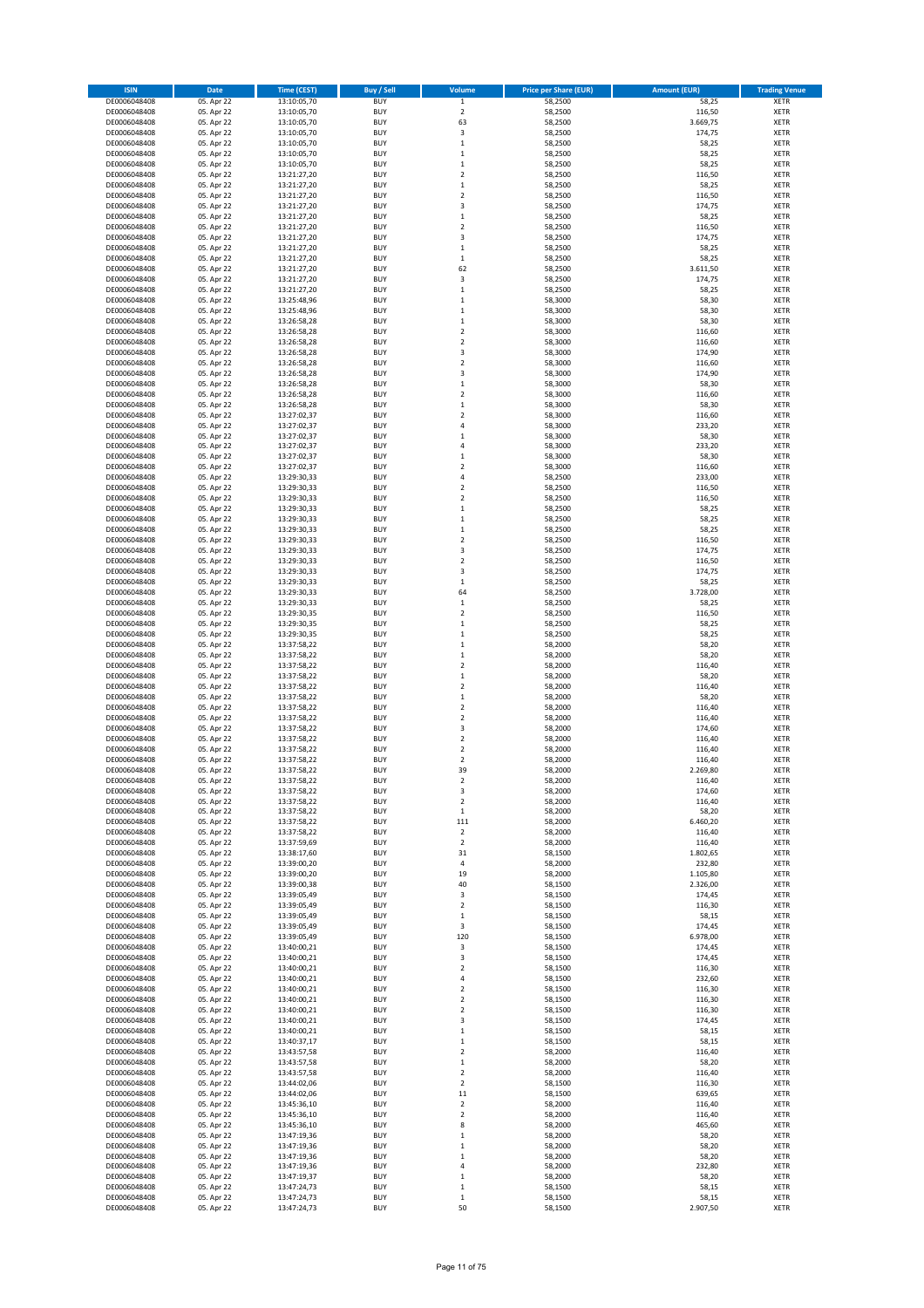| <b>ISIN</b>                  | Date                     | <b>Time (CEST)</b>         | <b>Buy / Sell</b>        | Volume                               | <b>Price per Share (EUR)</b> | <b>Amount (EUR)</b> | <b>Trading Venue</b>       |
|------------------------------|--------------------------|----------------------------|--------------------------|--------------------------------------|------------------------------|---------------------|----------------------------|
| DE0006048408                 | 05. Apr 22               | 13:47:24,91                | <b>BUY</b>               | 14                                   | 58,1500                      | 814,10              | <b>XETR</b>                |
| DE0006048408                 | 05. Apr 22               | 13:47:25,07                | <b>BUY</b>               | 3                                    | 58,1500                      | 174,45              | XETR                       |
| DE0006048408                 | 05. Apr 22               | 13:47:25,07                | BUY                      | $\mathbf{1}$                         | 58,1500                      | 58,15               | XETR                       |
| DE0006048408                 | 05. Apr 22               | 13:47:25,21                | <b>BUY</b>               | $\,1\,$                              | 58,1500                      | 58,15               | <b>XETR</b>                |
| DE0006048408<br>DE0006048408 | 05. Apr 22<br>05. Apr 22 | 13:47:25,21<br>13:53:32,49 | <b>BUY</b><br><b>BUY</b> | $\,1\,$<br>6                         | 58,1500<br>58,2000           | 58,15<br>349,20     | XETR<br><b>XETR</b>        |
| DE0006048408                 | 05. Apr 22               | 13:53:32,49                | <b>BUY</b>               | $\overline{2}$                       | 58,2000                      | 116,40              | <b>XETR</b>                |
| DE0006048408                 | 05. Apr 22               | 13:53:32,49                | <b>BUY</b>               | $\,1\,$                              | 58,2000                      | 58,20               | <b>XETR</b>                |
| DE0006048408                 | 05. Apr 22               | 13:53:32,49                | <b>BUY</b>               | $\,1\,$                              | 58,2000                      | 58,20               | XETR                       |
| DE0006048408                 | 05. Apr 22               | 13:53:32,49                | <b>BUY</b>               | $\overline{2}$                       | 58,2000                      | 116,40              | <b>XETR</b>                |
| DE0006048408                 | 05. Apr 22               | 13:53:32,49                | BUY<br><b>BUY</b>        | $\boldsymbol{2}$<br>3                | 58,2000<br>58,2000           | 116,40<br>174,60    | XETR<br><b>XETR</b>        |
| DE0006048408<br>DE0006048408 | 05. Apr 22<br>05. Apr 22 | 13:53:32,49<br>13:53:32,49 | <b>BUY</b>               | $\boldsymbol{2}$                     | 58,2000                      | 116,40              | XETR                       |
| DE0006048408                 | 05. Apr 22               | 13:53:32,49                | <b>BUY</b>               | $\overline{2}$                       | 58,2000                      | 116,40              | <b>XETR</b>                |
| DE0006048408                 | 05. Apr 22               | 13:53:32,49                | <b>BUY</b>               | $\sqrt{4}$                           | 58,2000                      | 232,80              | <b>XETR</b>                |
| DE0006048408                 | 05. Apr 22               | 13:53:32,49                | <b>BUY</b>               | 3                                    | 58,2000                      | 174,60              | <b>XETR</b>                |
| DE0006048408                 | 05. Apr 22               | 13:53:32,49                | <b>BUY</b>               | $\boldsymbol{2}$                     | 58,2000                      | 116,40              | <b>XETR</b>                |
| DE0006048408<br>DE0006048408 | 05. Apr 22<br>05. Apr 22 | 13:53:32,49<br>13:53:32,49 | <b>BUY</b><br><b>BUY</b> | 100<br>$\boldsymbol{2}$              | 58,2000<br>58,2000           | 5.820,00<br>116,40  | <b>XETR</b><br><b>XETR</b> |
| DE0006048408                 | 05. Apr 22               | 13:53:32,49                | <b>BUY</b>               | 3                                    | 58,2000                      | 174,60              | <b>XETR</b>                |
| DE0006048408                 | 05. Apr 22               | 13:53:32,71                | <b>BUY</b>               | $\,$ 1                               | 58,2000                      | 58,20               | <b>XETR</b>                |
| DE0006048408                 | 05. Apr 22               | 13:53:32,71                | <b>BUY</b>               | $\,1\,$                              | 58,2000                      | 58,20               | <b>XETR</b>                |
| DE0006048408                 | 05. Apr 22               | 13:53:32,71                | <b>BUY</b>               | 5                                    | 58,2000                      | 291,00              | <b>XETR</b>                |
| DE0006048408                 | 05. Apr 22               | 13:53:32,71                | <b>BUY</b>               | 4                                    | 58,2000                      | 232,80              | <b>XETR</b>                |
| DE0006048408<br>DE0006048408 | 05. Apr 22<br>05. Apr 22 | 13:53:32,71<br>13:55:02,55 | <b>BUY</b><br><b>BUY</b> | $\overline{2}$<br>3                  | 58,2000<br>58,2000           | 116,40<br>174,60    | <b>XETR</b><br><b>XETR</b> |
| DE0006048408                 | 05. Apr 22               | 13:55:02,55                | BUY                      | $\overline{2}$                       | 58,2000                      | 116,40              | <b>XETR</b>                |
| DE0006048408                 | 05. Apr 22               | 13:55:02,55                | <b>BUY</b>               | $\,$ 1                               | 58,2000                      | 58,20               | <b>XETR</b>                |
| DE0006048408                 | 05. Apr 22               | 13:55:02,55                | <b>BUY</b>               | $\overline{2}$                       | 58,2000                      | 116,40              | <b>XETR</b>                |
| DE0006048408                 | 05. Apr 22               | 13:55:02,55                | <b>BUY</b>               | 4                                    | 58,2000                      | 232,80              | XETR                       |
| DE0006048408<br>DE0006048408 | 05. Apr 22<br>05. Apr 22 | 13:55:02,55<br>13:55:02,55 | <b>BUY</b><br><b>BUY</b> | $\overline{2}$<br>5                  | 58,2000<br>58,2000           | 116,40<br>291,00    | <b>XETR</b><br><b>XETR</b> |
| DE0006048408                 | 05. Apr 22               | 13:55:02,55                | <b>BUY</b>               | 3                                    | 58,2000                      | 174,60              | <b>XETR</b>                |
| DE0006048408                 | 05. Apr 22               | 13:55:02,55                | <b>BUY</b>               | $\boldsymbol{2}$                     | 58,2000                      | 116,40              | <b>XETR</b>                |
| DE0006048408                 | 05. Apr 22               | 13:55:02,55                | <b>BUY</b>               | $\mathbf 1$                          | 58,2000                      | 58,20               | <b>XETR</b>                |
| DE0006048408                 | 05. Apr 22               | 13:55:02,55                | <b>BUY</b>               | $\overline{2}$                       | 58,2000                      | 116,40              | <b>XETR</b>                |
| DE0006048408                 | 05. Apr 22               | 13:55:02,55                | <b>BUY</b>               | $\sqrt{4}$                           | 58,2000                      | 232,80              | <b>XETR</b>                |
| DE0006048408<br>DE0006048408 | 05. Apr 22<br>05. Apr 22 | 13:55:02,79<br>13:55:02,79 | <b>BUY</b><br><b>BUY</b> | $\,1\,$<br>$\overline{2}$            | 58,2000<br>58,2000           | 58,20<br>116,40     | XETR<br><b>XETR</b>        |
| DE0006048408                 | 05. Apr 22               | 13:55:02,79                | <b>BUY</b>               | $\mathbf 2$                          | 58,2000                      | 116,40              | <b>XETR</b>                |
| DE0006048408                 | 05. Apr 22               | 13:55:02,79                | <b>BUY</b>               | $\,1\,$                              | 58,2000                      | 58,20               | <b>XETR</b>                |
| DE0006048408                 | 05. Apr 22               | 13:59:04,54                | <b>BUY</b>               | $\mathbf 1$                          | 58,2000                      | 58,20               | <b>XETR</b>                |
| DE0006048408                 | 05. Apr 22               | 13:59:04,54                | <b>BUY</b>               | $\overline{2}$                       | 58,2000                      | 116,40              | <b>XETR</b>                |
| DE0006048408                 | 05. Apr 22               | 13:59:04,54                | <b>BUY</b>               | $\overline{4}$                       | 58,2000                      | 232,80              | <b>XETR</b>                |
| DE0006048408<br>DE0006048408 | 05. Apr 22<br>05. Apr 22 | 13:59:04,54<br>13:59:04,54 | <b>BUY</b><br><b>BUY</b> | $\,1\,$<br>5                         | 58,2000<br>58,2000           | 58,20<br>291,00     | <b>XETR</b><br><b>XETR</b> |
| DE0006048408                 | 05. Apr 22               | 13:59:04,54                | <b>BUY</b>               | $\boldsymbol{2}$                     | 58,2000                      | 116,40              | <b>XETR</b>                |
| DE0006048408                 | 05. Apr 22               | 13:59:04,54                | <b>BUY</b>               | $\boldsymbol{2}$                     | 58,2000                      | 116,40              | <b>XETR</b>                |
| DE0006048408                 | 05. Apr 22               | 13:59:04,54                | <b>BUY</b>               | $\boldsymbol{2}$                     | 58,2000                      | 116,40              | <b>XETR</b>                |
| DE0006048408                 | 05. Apr 22               | 13:59:04,54                | <b>BUY</b>               | $\,1\,$                              | 58,2000                      | 58,20               | <b>XETR</b>                |
| DE0006048408                 | 05. Apr 22               | 13:59:04,54                | <b>BUY</b>               | 6                                    | 58,2000                      | 349,20              | <b>XETR</b>                |
| DE0006048408<br>DE0006048408 | 05. Apr 22<br>05. Apr 22 | 13:59:04,54<br>13:59:04,75 | <b>BUY</b><br><b>BUY</b> | 124<br>$\mathbf 1$                   | 58,2000<br>58,2000           | 7.216,80<br>58,20   | <b>XETR</b><br><b>XETR</b> |
| DE0006048408                 | 05. Apr 22               | 13:59:04,75                | <b>BUY</b>               | $\boldsymbol{2}$                     | 58,2000                      | 116,40              | <b>XETR</b>                |
| DE0006048408                 | 05. Apr 22               | 14:00:07,51                | <b>BUY</b>               | $\,1\,$                              | 58,2000                      | 58,20               | <b>XETR</b>                |
| DE0006048408                 | 05. Apr 22               | 14:00:07,51                | <b>BUY</b>               | $\overline{2}$                       | 58,2000                      | 116,40              | <b>XETR</b>                |
| DE0006048408                 | 05. Apr 22               | 14:00:07,81                | <b>BUY</b>               | $\mathbf{1}$                         | 58,1500                      | 58,15               | <b>XETR</b>                |
| DE0006048408<br>DE0006048408 | 05. Apr 22<br>05. Apr 22 | 14:00:07,81<br>14:00:07,81 | <b>BUY</b><br><b>BUY</b> | $\mathbf 1$<br>$\,1\,$               | 58,1500<br>58,1500           | 58,15<br>58,15      | <b>XETR</b><br>XETR        |
| DE0006048408                 | 05. Apr 22               | 14:00:07,81                | <b>BUY</b>               | 3                                    | 58,1500                      | 174,45              | <b>XETR</b>                |
| DE0006048408                 | 05. Apr 22               | 14:00:07,81                | <b>BUY</b>               | $\boldsymbol{2}$                     | 58,1500                      | 116,30              | XETR                       |
| DE0006048408                 | 05. Apr 22               | 14:00:07,81                | <b>BUY</b>               | $\overline{2}$                       | 58,1500                      | 116,30              | <b>XETR</b>                |
| DE0006048408                 | 05. Apr 22               | 14:00:07,81                | <b>BUY</b>               | $\,1\,$                              | 58,1500                      | 58,15               | <b>XETR</b>                |
| DE0006048408                 | 05. Apr 22               | 14:00:07,81                | BUY                      | 3                                    | 58,1500                      | 174,45              | <b>XETR</b>                |
| DE0006048408                 | 05. Apr 22               | 14:00:07,81                | BUY                      | 3                                    | 58,1500                      | 174,45              | <b>XETR</b>                |
| DE0006048408<br>DE0006048408 | 05. Apr 22<br>05. Apr 22 | 14:00:07,81<br>14:00:07,81 | <b>BUY</b><br><b>BUY</b> | 1<br>$\,1\,$                         | 58,1500<br>58,1500           | 58,15<br>58,15      | <b>XETR</b><br><b>XETR</b> |
| DE0006048408                 | 05. Apr 22               | 14:00:07,81                | <b>BUY</b>               | $\mathbf 1$                          | 58,1500                      | 58,15               | XETR                       |
| DE0006048408                 | 05. Apr 22               | 14:00:07,81                | <b>BUY</b>               | $\boldsymbol{2}$                     | 58,1500                      | 116,30              | XETR                       |
| DE0006048408                 | 05. Apr 22               | 14:00:24,05                | <b>BUY</b>               | $\,1\,$                              | 58,2000                      | 58,20               | <b>XETR</b>                |
| DE0006048408                 | 05. Apr 22               | 14:00:24,05                | <b>BUY</b>               | $\,$ 1                               | 58,2000                      | 58,20               | XETR                       |
| DE0006048408<br>DE0006048408 | 05. Apr 22<br>05. Apr 22 | 14:00:24,05<br>14:00:24,05 | <b>BUY</b><br><b>BUY</b> | $\boldsymbol{2}$<br>$\boldsymbol{2}$ | 58,2000<br>58,2000           | 116,40<br>116,40    | <b>XETR</b><br><b>XETR</b> |
| DE0006048408                 | 05. Apr 22               | 14:00:24,05                | <b>BUY</b>               | $\mathbf 2$                          | 58,2000                      | 116,40              | <b>XETR</b>                |
| DE0006048408                 | 05. Apr 22               | 14:00:24,05                | <b>BUY</b>               | $\,1\,$                              | 58,2000                      | 58,20               | XETR                       |
| DE0006048408                 | 05. Apr 22               | 14:00:24,05                | <b>BUY</b>               | $\overline{\mathbf{2}}$              | 58,2000                      | 116,40              | <b>XETR</b>                |
| DE0006048408                 | 05. Apr 22               | 14:00:24,05                | <b>BUY</b>               | $\boldsymbol{2}$                     | 58,2000                      | 116,40              | XETR                       |
| DE0006048408<br>DE0006048408 | 05. Apr 22<br>05. Apr 22 | 14:00:24,05<br>14:00:24,05 | <b>BUY</b><br><b>BUY</b> | $\,1\,$<br>$\boldsymbol{2}$          | 58,2000<br>58,2000           | 58,20<br>116,40     | <b>XETR</b><br><b>XETR</b> |
| DE0006048408                 | 05. Apr 22               | 14:00:24,05                | <b>BUY</b>               | $\boldsymbol{2}$                     | 58,2000                      | 116,40              | <b>XETR</b>                |
| DE0006048408                 | 05. Apr 22               | 14:00:24,05                | <b>BUY</b>               | $\,1\,$                              | 58,2000                      | 58,20               | <b>XETR</b>                |
| DE0006048408                 | 05. Apr 22               | 14:00:24,22                | <b>BUY</b>               | 4                                    | 58,2000                      | 232,80              | <b>XETR</b>                |
| DE0006048408                 | 05. Apr 22               | 14:00:24,22                | <b>BUY</b>               | $\overline{\mathbf{2}}$              | 58,2000                      | 116,40              | <b>XETR</b>                |
| DE0006048408<br>DE0006048408 | 05. Apr 22<br>05. Apr 22 | 14:00:24,22<br>14:00:24,22 | <b>BUY</b><br><b>BUY</b> | $\mathbf{1}$<br>$\mathbf 1$          | 58,2000<br>58,2000           | 58,20<br>58,20      | <b>XETR</b><br><b>XETR</b> |
| DE0006048408                 | 05. Apr 22               | 14:00:24,22                | <b>BUY</b>               | $\boldsymbol{2}$                     | 58,2000                      | 116,40              | <b>XETR</b>                |
| DE0006048408                 | 05. Apr 22               | 14:00:24,32                | <b>BUY</b>               | $\mathbf 1$                          | 58,2000                      | 58,20               | <b>XETR</b>                |
| DE0006048408                 | 05. Apr 22               | 14:00:24,32                | <b>BUY</b>               | $\,1\,$                              | 58,2000                      | 58,20               | XETR                       |
| DE0006048408                 | 05. Apr 22               | 14:00:25,91                | <b>BUY</b>               | 3                                    | 58,1500                      | 174,45              | <b>XETR</b>                |
| DE0006048408<br>DE0006048408 | 05. Apr 22<br>05. Apr 22 | 14:00:25,91<br>14:00:25,91 | <b>BUY</b><br><b>BUY</b> | $\boldsymbol{2}$<br>3                | 58,1500<br>58,1500           | 116,30<br>174,45    | <b>XETR</b><br><b>XETR</b> |
| DE0006048408                 | 05. Apr 22               | 14:00:25,91                | <b>BUY</b>               | 3                                    | 58,1500                      | 174,45              | <b>XETR</b>                |
| DE0006048408                 | 05. Apr 22               | 14:00:25,91                | <b>BUY</b>               | $\mathbf 1$                          | 58,1500                      | 58,15               | <b>XETR</b>                |
| DE0006048408                 | 05. Apr 22               | 14:00:25,91                | <b>BUY</b>               | 91                                   | 58,1500                      | 5.291,65            | <b>XETR</b>                |
| DE0006048408                 | 05. Apr 22               | 14:00:27,09                | <b>BUY</b>               | 3                                    | 58,2000                      | 174,60              | <b>XETR</b>                |
| DE0006048408                 | 05. Apr 22               | 14:00:27,09                | <b>BUY</b>               | $\boldsymbol{2}$                     | 58,2000                      | 116,40              | <b>XETR</b>                |
| DE0006048408<br>DE0006048408 | 05. Apr 22<br>05. Apr 22 | 14:00:27,43<br>14:00:27,43 | <b>BUY</b><br><b>BUY</b> | $\,1\,$<br>$\,1\,$                   | 58,2000<br>58,2000           | 58,20<br>58,20      | <b>XETR</b><br><b>XETR</b> |
| DE0006048408                 | 05. Apr 22               | 14:00:30,50                | <b>BUY</b>               | $\boldsymbol{2}$                     | 58,2000                      | 116,40              | <b>XETR</b>                |
| DE0006048408                 | 05. Apr 22               | 14:00:30,50                | <b>BUY</b>               | $\overline{\mathbf{2}}$              | 58,2000                      | 116,40              | <b>XETR</b>                |
| DE0006048408                 | 05. Apr 22               | 14:03:44,83                | <b>BUY</b>               | 5                                    | 58,2500                      | 291,25              | <b>XETR</b>                |
| DE0006048408                 | 05. Apr 22               | 14:03:44,83                | <b>BUY</b>               | $\boldsymbol{2}$                     | 58,2500                      | 116,50              | <b>XETR</b>                |
| DE0006048408                 | 05. Apr 22               | 14:03:44,83                | <b>BUY</b><br><b>BUY</b> | $\,1\,$                              | 58,2500                      | 58,25               | <b>XETR</b><br>XETR        |
| DE0006048408<br>DE0006048408 | 05. Apr 22<br>05. Apr 22 | 14:03:44,83<br>14:03:44,83 | <b>BUY</b>               | 3<br>3                               | 58,2500<br>58,2500           | 174,75<br>174,75    | <b>XETR</b>                |
| DE0006048408                 | 05. Apr 22               | 14:03:44,83                | <b>BUY</b>               | $\,$ 1                               | 58,2500                      | 58,25               | <b>XETR</b>                |
| DE0006048408                 | 05. Apr 22               | 14:03:44,83                | <b>BUY</b>               | 69                                   | 58,2500                      | 4.019,25            | <b>XETR</b>                |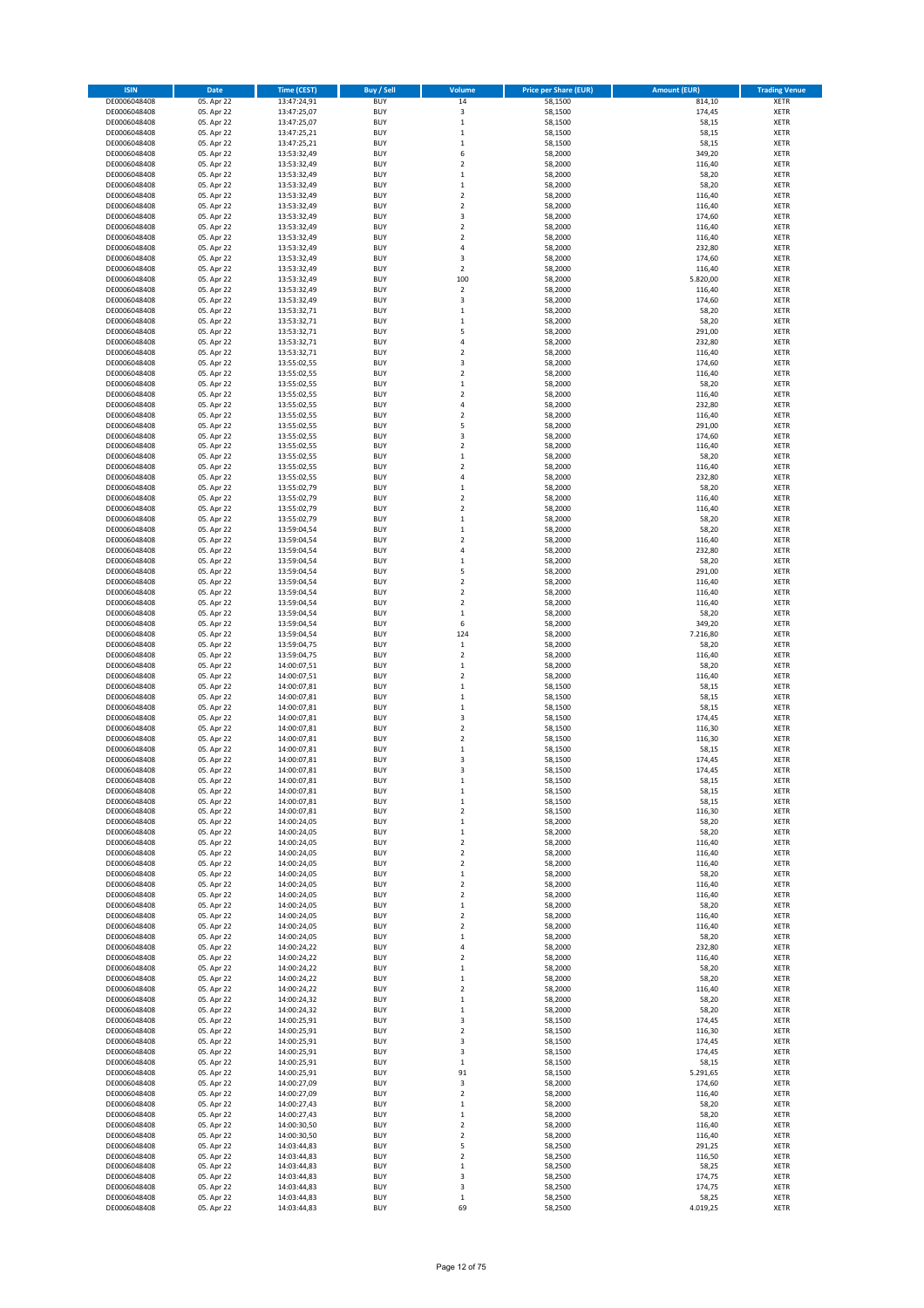| <b>ISIN</b>                  | Date                     | <b>Time (CEST)</b>         | <b>Buy / Sell</b>        | Volume                               | <b>Price per Share (EUR)</b> | <b>Amount (EUR)</b> | <b>Trading Venue</b>       |
|------------------------------|--------------------------|----------------------------|--------------------------|--------------------------------------|------------------------------|---------------------|----------------------------|
| DE0006048408                 | 05. Apr 22               | 14:03:44,83                | <b>BUY</b>               | $11\,$                               | 58,2500                      | 640,75              | <b>XETR</b>                |
| DE0006048408                 | 05. Apr 22               | 14:03:45,02                | <b>BUY</b>               | $\overline{2}$                       | 58,2500                      | 116,50              | XETR                       |
| DE0006048408                 | 05. Apr 22               | 14:05:34,64                | <b>BUY</b>               | $\mathbf 2$                          | 58,2000                      | 116,40              | XETR                       |
| DE0006048408                 | 05. Apr 22               | 14:05:34,64                | <b>BUY</b>               | $\,1\,$                              | 58,2000                      | 58,20               | <b>XETR</b>                |
| DE0006048408<br>DE0006048408 | 05. Apr 22<br>05. Apr 22 | 14:05:34,64<br>14:05:34,64 | <b>BUY</b><br><b>BUY</b> | $\boldsymbol{2}$<br>$\overline{2}$   | 58,2000<br>58,2000           | 116,40<br>116,40    | XETR<br><b>XETR</b>        |
| DE0006048408                 | 05. Apr 22               | 14:05:34,64                | <b>BUY</b>               | $\,1\,$                              | 58,2000                      | 58,20               | <b>XETR</b>                |
| DE0006048408                 | 05. Apr 22               | 14:05:34,64                | <b>BUY</b>               | $\overline{2}$                       | 58,2000                      | 116,40              | <b>XETR</b>                |
| DE0006048408                 | 05. Apr 22               | 14:05:34,64                | <b>BUY</b>               | $\,1\,$                              | 58,2000                      | 58,20               | <b>XETR</b>                |
| DE0006048408                 | 05. Apr 22               | 14:05:34,64                | <b>BUY</b>               | $\mathbf{1}$                         | 58,2000                      | 58,20               | <b>XETR</b>                |
| DE0006048408                 | 05. Apr 22               | 14:05:34,64                | <b>BUY</b>               | 3                                    | 58,2000                      | 174,60              | XETR                       |
| DE0006048408<br>DE0006048408 | 05. Apr 22               | 14:05:34,64<br>14:14:47,42 | <b>BUY</b><br><b>BUY</b> | $\mathbf 1$<br>4                     | 58,2000<br>58,3500           | 58,20<br>233,40     | <b>XETR</b><br>XETR        |
| DE0006048408                 | 05. Apr 22<br>05. Apr 22 | 14:14:47,42                | <b>BUY</b>               | 77                                   | 58,3500                      | 4.492,95            | <b>XETR</b>                |
| DE0006048408                 | 05. Apr 22               | 14:14:47,61                | <b>BUY</b>               | 48                                   | 58,3500                      | 2.800,80            | <b>XETR</b>                |
| DE0006048408                 | 05. Apr 22               | 14:15:10,26                | <b>BUY</b>               | 5                                    | 58,3500                      | 291,75              | <b>XETR</b>                |
| DE0006048408                 | 05. Apr 22               | 14:15:10,26                | <b>BUY</b>               | $\boldsymbol{2}$                     | 58,3500                      | 116,70              | <b>XETR</b>                |
| DE0006048408<br>DE0006048408 | 05. Apr 22               | 14:15:10,26                | <b>BUY</b>               | $\mathbf 1$                          | 58,3500                      | 58,35               | <b>XETR</b>                |
| DE0006048408                 | 05. Apr 22<br>05. Apr 22 | 14:15:10,26<br>14:15:10,26 | <b>BUY</b><br><b>BUY</b> | 3<br>3                               | 58,3500<br>58,3500           | 175,05<br>175,05    | <b>XETR</b><br><b>XETR</b> |
| DE0006048408                 | 05. Apr 22               | 14:15:10,26                | <b>BUY</b>               | $\,$ 1                               | 58,3500                      | 58,35               | <b>XETR</b>                |
| DE0006048408                 | 05. Apr 22               | 14:15:10,26                | <b>BUY</b>               | $\,1\,$                              | 58,3500                      | 58,35               | <b>XETR</b>                |
| DE0006048408                 | 05. Apr 22               | 14:15:10,26                | <b>BUY</b>               | $\,1\,$                              | 58,3500                      | 58,35               | <b>XETR</b>                |
| DE0006048408                 | 05. Apr 22               | 14:15:10,26                | <b>BUY</b>               | 41                                   | 58,3500                      | 2.392,35            | <b>XETR</b>                |
| DE0006048408                 | 05. Apr 22               | 14:15:10,28                | <b>BUY</b>               | $\overline{2}$                       | 58,3500                      | 116,70              | <b>XETR</b>                |
| DE0006048408<br>DE0006048408 | 05. Apr 22<br>05. Apr 22 | 14:15:10,28<br>14:15:15,55 | <b>BUY</b><br><b>BUY</b> | 70<br>$\,1\,$                        | 58,3500<br>58,3000           | 4.084,50<br>58,30   | <b>XETR</b><br><b>XETR</b> |
| DE0006048408                 | 05. Apr 22               | 14:15:15,55                | <b>BUY</b>               | $\,$ 1                               | 58,3000                      | 58,30               | <b>XETR</b>                |
| DE0006048408                 | 05. Apr 22               | 14:15:15,55                | <b>BUY</b>               | 3                                    | 58,3000                      | 174,90              | <b>XETR</b>                |
| DE0006048408                 | 05. Apr 22               | 14:15:15,55                | <b>BUY</b>               | $\,1\,$                              | 58,3000                      | 58,30               | XETR                       |
| DE0006048408                 | 05. Apr 22               | 14:15:15,55                | <b>BUY</b>               | $\overline{2}$                       | 58,3000                      | 116,60              | <b>XETR</b>                |
| DE0006048408                 | 05. Apr 22               | 14:15:15,55                | <b>BUY</b>               | $\boldsymbol{2}$                     | 58,3000                      | 116,60              | <b>XETR</b>                |
| DE0006048408<br>DE0006048408 | 05. Apr 22<br>05. Apr 22 | 14:15:15,55<br>14:15:15,55 | <b>BUY</b><br><b>BUY</b> | $\overline{2}$<br>3                  | 58,3000<br>58,3000           | 116,60<br>174,90    | <b>XETR</b><br>XETR        |
| DE0006048408                 | 05. Apr 22               | 14:15:15,55                | <b>BUY</b>               | $\overline{2}$                       | 58,3000                      | 116,60              | <b>XETR</b>                |
| DE0006048408                 | 05. Apr 22               | 14:15:15,55                | <b>BUY</b>               | $\,1\,$                              | 58,3000                      | 58,30               | XETR                       |
| DE0006048408                 | 05. Apr 22               | 14:15:15,55                | <b>BUY</b>               | $\,1\,$                              | 58,3000                      | 58,30               | <b>XETR</b>                |
| DE0006048408                 | 05. Apr 22               | 14:15:15,55                | <b>BUY</b>               | $\boldsymbol{2}$                     | 58,3000                      | 116,60              | XETR                       |
| DE0006048408                 | 05. Apr 22               | 14:21:20,67                | <b>BUY</b>               | $\,1\,$                              | 58,3000                      | 58,30               | <b>XETR</b>                |
| DE0006048408<br>DE0006048408 | 05. Apr 22<br>05. Apr 22 | 14:21:20,67<br>14:21:20,67 | <b>BUY</b><br><b>BUY</b> | $\mathbf{1}$<br>3                    | 58,3000<br>58,3000           | 58,30<br>174,90     | <b>XETR</b><br><b>XETR</b> |
| DE0006048408                 | 05. Apr 22               | 14:21:20,67                | <b>BUY</b>               | $\mathbf 1$                          | 58,3000                      | 58,30               | <b>XETR</b>                |
| DE0006048408                 | 05. Apr 22               | 14:21:20,67                | <b>BUY</b>               | 3                                    | 58,3000                      | 174,90              | <b>XETR</b>                |
| DE0006048408                 | 05. Apr 22               | 14:21:20,67                | <b>BUY</b>               | $\,1\,$                              | 58,3000                      | 58,30               | <b>XETR</b>                |
| DE0006048408                 | 05. Apr 22               | 14:21:20,67                | <b>BUY</b>               | $\,$ 1                               | 58,3000                      | 58,30               | <b>XETR</b>                |
| DE0006048408                 | 05. Apr 22               | 14:21:20,67                | <b>BUY</b>               | $\,$ 1                               | 58,3000                      | 58,30               | <b>XETR</b>                |
| DE0006048408<br>DE0006048408 | 05. Apr 22<br>05. Apr 22 | 14:21:20,67<br>14:21:20,67 | <b>BUY</b><br><b>BUY</b> | $\boldsymbol{2}$<br>$\boldsymbol{2}$ | 58,3000<br>58,3000           | 116,60<br>116,60    | <b>XETR</b><br><b>XETR</b> |
| DE0006048408                 | 05. Apr 22               | 14:21:20,67                | <b>BUY</b>               | $\,1\,$                              | 58,3000                      | 58,30               | <b>XETR</b>                |
| DE0006048408                 | 05. Apr 22               | 14:21:20,67                | <b>BUY</b>               | $\,1\,$                              | 58,3000                      | 58,30               | <b>XETR</b>                |
| DE0006048408                 | 05. Apr 22               | 14:21:20,67                | <b>BUY</b>               | $\boldsymbol{2}$                     | 58,3000                      | 116,60              | <b>XETR</b>                |
| DE0006048408                 | 05. Apr 22               | 14:21:20,67                | <b>BUY</b>               | $\overline{2}$                       | 58,3000                      | 116,60              | <b>XETR</b>                |
| DE0006048408                 | 05. Apr 22               | 14:21:20,72                | <b>BUY</b>               | $\,1\,$                              | 58,2500                      | 58,25               | <b>XETR</b>                |
| DE0006048408                 | 05. Apr 22<br>05. Apr 22 | 14:21:20,72                | <b>BUY</b><br><b>BUY</b> | $\sqrt{4}$<br>$\overline{2}$         | 58,2500                      | 233,00<br>116,50    | <b>XETR</b><br><b>XETR</b> |
| DE0006048408<br>DE0006048408 | 05. Apr 22               | 14:21:20,72<br>14:21:20,72 | <b>BUY</b>               | $\mathbf 1$                          | 58,2500<br>58,2500           | 58,25               | <b>XETR</b>                |
| DE0006048408                 | 05. Apr 22               | 14:21:20,72                | <b>BUY</b>               | 100                                  | 58,2500                      | 5.825,00            | <b>XETR</b>                |
| DE0006048408                 | 05. Apr 22               | 14:21:20,72                | <b>BUY</b>               | $\mathbf 1$                          | 58,2500                      | 58,25               | <b>XETR</b>                |
| DE0006048408                 | 05. Apr 22               | 14:21:26,17                | <b>BUY</b>               | $\,1\,$                              | 58,2500                      | 58,25               | XETR                       |
| DE0006048408                 | 05. Apr 22               | 14:21:26,17                | <b>BUY</b>               | $\mathbf{1}$                         | 58,2500                      | 58,25               | <b>XETR</b>                |
| DE0006048408<br>DE0006048408 | 05. Apr 22<br>05. Apr 22 | 14:25:10,58<br>14:25:25,78 | <b>BUY</b><br><b>BUY</b> | $\boldsymbol{2}$<br>$\mathbf 1$      | 58,2500<br>58,2500           | 116,50<br>58,25     | XETR<br><b>XETR</b>        |
| DE0006048408                 | 05. Apr 22               | 14:25:25,78                | <b>BUY</b>               | $\,1\,$                              | 58,2500                      | 58,25               | <b>XETR</b>                |
| DE0006048408                 | 05. Apr 22               | 14:25:25,78                | <b>BUY</b>               | 3                                    | 58,2500                      | 174,75              | <b>XETR</b>                |
| DE0006048408                 | 05. Apr 22               | 14:25:25,78                | <b>BUY</b>               | 3                                    | 58,2500                      | 174,75              | <b>XETR</b>                |
| DE0006048408                 | 05. Apr 22               | 14:25:25,78                | <b>BUY</b>               | 3                                    | 58,2500                      | 174,75              | <b>XETR</b>                |
| DE0006048408                 | 05. Apr 22               | 14:25:25,78                | <b>BUY</b>               | $\overline{\mathbf{2}}$              | 58,2500                      | 116,50              | <b>XETR</b>                |
| DE0006048408<br>DE0006048408 | 05. Apr 22<br>05. Apr 22 | 14:25:25,78<br>14:25:25,78 | <b>BUY</b><br><b>BUY</b> | $\mathbf 1$<br>90                    | 58,2500<br>58,2500           | 58,25<br>5.242,50   | XETR<br>XETR               |
| DE0006048408                 | 05. Apr 22               | 14:25:25,78                | <b>BUY</b>               | $\mathbf 2$                          | 58,2500                      | 116,50              | <b>XETR</b>                |
| DE0006048408                 | 05. Apr 22               | 14:25:25,78                | <b>BUY</b>               | $\boldsymbol{2}$                     | 58,2500                      | 116,50              | XETR                       |
| DE0006048408                 | 05. Apr 22               | 14:25:31,06                | <b>BUY</b>               | $\,1\,$                              | 58,2000                      | 58,20               | <b>XETR</b>                |
| DE0006048408                 | 05. Apr 22               | 14:30:15,38                | <b>BUY</b>               | $\boldsymbol{2}$                     | 58,2000                      | 116,40              | <b>XETR</b>                |
| DE0006048408                 | 05. Apr 22               | 14:30:15,38                | <b>BUY</b>               | $\mathbf 2$                          | 58,2000                      | 116,40              | <b>XETR</b>                |
| DE0006048408<br>DE0006048408 | 05. Apr 22<br>05. Apr 22 | 14:30:15,38<br>14:30:15,38 | <b>BUY</b><br><b>BUY</b> | $\,1\,$<br>3                         | 58,2000<br>58,2000           | 58,20<br>174,60     | XETR<br><b>XETR</b>        |
| DE0006048408                 | 05. Apr 22               | 14:30:15,38                | <b>BUY</b>               | $\boldsymbol{2}$                     | 58,2000                      | 116,40              | XETR                       |
| DE0006048408                 | 05. Apr 22               | 14:30:15,38                | <b>BUY</b>               | $\,1\,$                              | 58,2000                      | 58,20               | <b>XETR</b>                |
| DE0006048408                 | 05. Apr 22               | 14:30:15,38                | <b>BUY</b>               | $\mathbf 2$                          | 58,2000                      | 116,40              | XETR                       |
| DE0006048408                 | 05. Apr 22               | 14:30:15,38                | <b>BUY</b>               | $\boldsymbol{2}$                     | 58,2000                      | 116,40              | <b>XETR</b>                |
| DE0006048408<br>DE0006048408 | 05. Apr 22<br>05. Apr 22 | 14:30:15,38                | <b>BUY</b><br><b>BUY</b> | $\boldsymbol{2}$<br>4                | 58,2000<br>58,2000           | 116,40              | <b>XETR</b><br><b>XETR</b> |
| DE0006048408                 | 05. Apr 22               | 14:30:15,38<br>14:30:15,38 | <b>BUY</b>               | $\mathbf 1$                          | 58,2000                      | 232,80<br>58,20     | <b>XETR</b>                |
| DE0006048408                 | 05. Apr 22               | 14:30:15,38                | <b>BUY</b>               | $\mathbf{1}$                         | 58,2000                      | 58,20               | <b>XETR</b>                |
| DE0006048408                 | 05. Apr 22               | 14:30:15,38                | <b>BUY</b>               | 3                                    | 58,2000                      | 174,60              | <b>XETR</b>                |
| DE0006048408                 | 05. Apr 22               | 14:30:15,38                | <b>BUY</b>               | 17                                   | 58,2000                      | 989,40              | <b>XETR</b>                |
| DE0006048408                 | 05. Apr 22               | 14:30:15,38                | <b>BUY</b>               | 85                                   | 58,2000                      | 4.947,00            | <b>XETR</b>                |
| DE0006048408<br>DE0006048408 | 05. Apr 22<br>05. Apr 22 | 14:30:15,38                | <b>BUY</b><br><b>BUY</b> | $\,1\,$<br>$\mathbf 1$               | 58,2000<br>58,2000           | 58,20<br>58,20      | XETR<br><b>XETR</b>        |
| DE0006048408                 | 05. Apr 22               | 14:33:51,65<br>14:33:51,65 | <b>BUY</b>               | $\,1\,$                              | 58,2000                      | 58,20               | <b>XETR</b>                |
| DE0006048408                 | 05. Apr 22               | 14:33:51,65                | <b>BUY</b>               | $\overline{2}$                       | 58,2000                      | 116,40              | <b>XETR</b>                |
| DE0006048408                 | 05. Apr 22               | 14:33:51,65                | <b>BUY</b>               | 3                                    | 58,2000                      | 174,60              | XETR                       |
| DE0006048408                 | 05. Apr 22               | 14:33:51,65                | <b>BUY</b>               | 3                                    | 58,2000                      | 174,60              | <b>XETR</b>                |
| DE0006048408                 | 05. Apr 22               | 14:33:51,65                | <b>BUY</b>               | $\boldsymbol{2}$                     | 58,2000                      | 116,40              | <b>XETR</b>                |
| DE0006048408                 | 05. Apr 22               | 14:33:51,65                | <b>BUY</b>               | $\overline{2}$                       | 58,2000                      | 116,40              | <b>XETR</b>                |
| DE0006048408<br>DE0006048408 | 05. Apr 22<br>05. Apr 22 | 14:33:51,65<br>14:33:51,65 | <b>BUY</b><br><b>BUY</b> | 3<br>$\overline{\mathbf{2}}$         | 58,2000<br>58,2000           | 174,60<br>116,40    | XETR<br><b>XETR</b>        |
| DE0006048408                 | 05. Apr 22               | 14:33:51,65                | <b>BUY</b>               | 3                                    | 58,2000                      | 174,60              | XETR                       |
| DE0006048408                 | 05. Apr 22               | 14:33:51,65                | <b>BUY</b>               | $\,1\,$                              | 58,2000                      | 58,20               | <b>XETR</b>                |
| DE0006048408                 | 05. Apr 22               | 14:33:51,65                | <b>BUY</b>               | $\,1\,$                              | 58,2000                      | 58,20               | <b>XETR</b>                |
| DE0006048408                 | 05. Apr 22               | 14:33:51,65                | <b>BUY</b>               | $\,1\,$                              | 58,2000                      | 58,20               | <b>XETR</b>                |
| DE0006048408                 | 05. Apr 22               | 14:35:40,02                | <b>BUY</b>               | $\,1\,$                              | 58,2000                      | 58,20               | XETR                       |
| DE0006048408<br>DE0006048408 | 05. Apr 22<br>05. Apr 22 | 14:35:40,02<br>14:35:40,02 | <b>BUY</b><br><b>BUY</b> | $\,1\,$<br>$\mathbf 2$               | 58,2000<br>58,2000           | 58,20<br>116,40     | <b>XETR</b><br>XETR        |
| DE0006048408                 | 05. Apr 22               | 14:35:40,02                | <b>BUY</b>               | 3                                    | 58,2000                      | 174,60              | <b>XETR</b>                |
| DE0006048408                 | 05. Apr 22               | 14:35:40,02                | <b>BUY</b>               | 3                                    | 58,2000                      | 174,60              | <b>XETR</b>                |
| DE0006048408                 | 05. Apr 22               | 14:35:40,02                | <b>BUY</b>               | 3                                    | 58,2000                      | 174,60              | <b>XETR</b>                |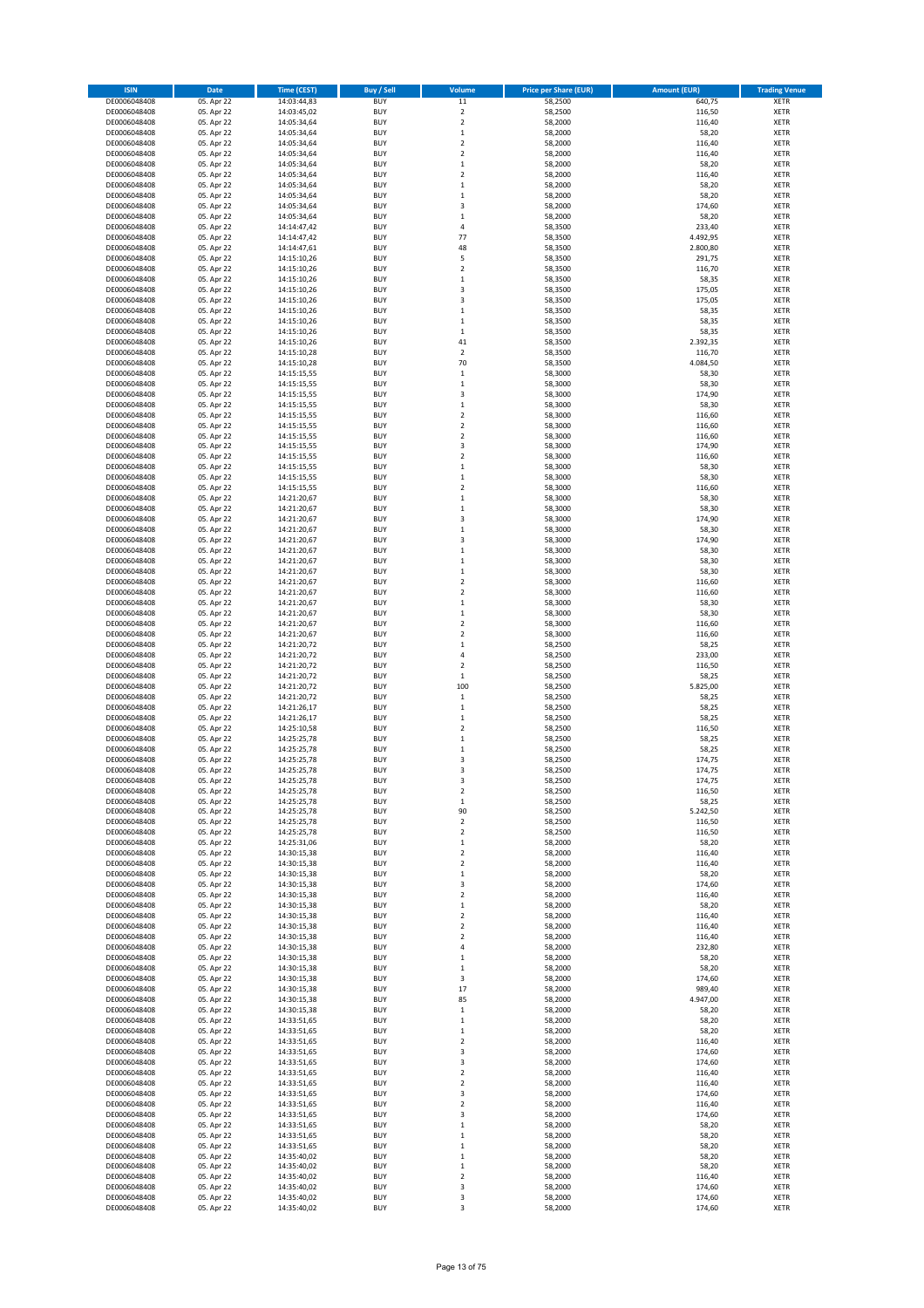| <b>ISIN</b>                  | Date                     | <b>Time (CEST)</b>         | <b>Buy / Sell</b>        | Volume                               | <b>Price per Share (EUR)</b> | <b>Amount (EUR)</b> | <b>Trading Venue</b>       |
|------------------------------|--------------------------|----------------------------|--------------------------|--------------------------------------|------------------------------|---------------------|----------------------------|
| DE0006048408                 | 05. Apr 22               | 14:35:40,02                | <b>BUY</b>               | $\,$ 1                               | 58,2000                      | 58,20               | <b>XETR</b>                |
| DE0006048408                 | 05. Apr 22               | 14:35:40,02                | <b>BUY</b>               | 3                                    | 58,2000                      | 174,60              | XETR                       |
| DE0006048408                 | 05. Apr 22               | 14:35:40,02                | <b>BUY</b>               | 3                                    | 58,2000                      | 174,60              | XETR                       |
| DE0006048408                 | 05. Apr 22               | 14:35:40,02                | <b>BUY</b>               | $\overline{2}$                       | 58,2000                      | 116,40              | <b>XETR</b>                |
| DE0006048408<br>DE0006048408 | 05. Apr 22<br>05. Apr 22 | 14:35:40,02<br>14:35:40,15 | <b>BUY</b><br><b>BUY</b> | $\mathbf{1}$<br>$\mathbf{1}$         | 58,2000<br>58,2000           | 58,20<br>58,20      | XETR<br><b>XETR</b>        |
| DE0006048408                 | 05. Apr 22               | 14:35:40,15                | <b>BUY</b>               | $\mathbf{1}$                         | 58,2000                      | 58,20               | <b>XETR</b>                |
| DE0006048408                 | 05. Apr 22               | 14:35:40,18                | <b>BUY</b>               | $\overline{2}$                       | 58,2000                      | 116,40              | <b>XETR</b>                |
| DE0006048408                 | 05. Apr 22               | 14:35:40,18                | <b>BUY</b>               | $\,1\,$                              | 58,2000                      | 58,20               | <b>XETR</b>                |
| DE0006048408                 | 05. Apr 22               | 14:35:40,18                | <b>BUY</b>               | $\overline{2}$                       | 58,2000                      | 116,40              | <b>XETR</b>                |
| DE0006048408                 | 05. Apr 22               | 14:35:40,18                | <b>BUY</b><br><b>BUY</b> | $\boldsymbol{2}$<br>$\overline{2}$   | 58,2000<br>58,2000           | 116,40<br>116,40    | XETR<br><b>XETR</b>        |
| DE0006048408<br>DE0006048408 | 05. Apr 22<br>05. Apr 22 | 14:35:40,18<br>14:35:40,18 | <b>BUY</b>               | $\,1\,$                              | 58,2000                      | 58,20               | XETR                       |
| DE0006048408                 | 05. Apr 22               | 14:36:00,63                | <b>BUY</b>               | $\mathbf 1$                          | 58,2000                      | 58,20               | <b>XETR</b>                |
| DE0006048408                 | 05. Apr 22               | 14:36:00,63                | <b>BUY</b>               | $\,$ 1                               | 58,2000                      | 58,20               | <b>XETR</b>                |
| DE0006048408                 | 05. Apr 22               | 14:36:00,63                | <b>BUY</b>               | $\,1\,$                              | 58,2000                      | 58,20               | <b>XETR</b>                |
| DE0006048408                 | 05. Apr 22               | 14:36:00,63                | <b>BUY</b>               | $\,1\,$                              | 58,2000                      | 58,20               | <b>XETR</b>                |
| DE0006048408<br>DE0006048408 | 05. Apr 22<br>05. Apr 22 | 14:36:00,63<br>14:36:00,63 | <b>BUY</b><br><b>BUY</b> | $\mathbf 1$<br>$\,1\,$               | 58,2000<br>58,2000           | 58,20<br>58,20      | <b>XETR</b><br><b>XETR</b> |
| DE0006048408                 | 05. Apr 22               | 14:36:00,63                | <b>BUY</b>               | $\,$ 1                               | 58,2000                      | 58,20               | <b>XETR</b>                |
| DE0006048408                 | 05. Apr 22               | 14:36:00,63                | <b>BUY</b>               | $\,$ 1                               | 58,2000                      | 58,20               | <b>XETR</b>                |
| DE0006048408                 | 05. Apr 22               | 14:36:00,63                | <b>BUY</b>               | 3                                    | 58,2000                      | 174,60              | <b>XETR</b>                |
| DE0006048408                 | 05. Apr 22               | 14:36:00,65                | <b>BUY</b>               | $\,1\,$                              | 58,2000                      | 58,20               | <b>XETR</b>                |
| DE0006048408                 | 05. Apr 22               | 14:36:00,65                | <b>BUY</b>               | $\overline{2}$                       | 58,2000                      | 116,40              | <b>XETR</b>                |
| DE0006048408                 | 05. Apr 22<br>05. Apr 22 | 14:36:00,65                | <b>BUY</b><br><b>BUY</b> | $\mathbf 1$<br>$\mathbf 1$           | 58,2000                      | 58,20<br>58,20      | <b>XETR</b><br><b>XETR</b> |
| DE0006048408<br>DE0006048408 | 05. Apr 22               | 14:36:00,65<br>14:36:00,65 | <b>BUY</b>               | $\overline{2}$                       | 58,2000<br>58,2000           | 116,40              | <b>XETR</b>                |
| DE0006048408                 | 05. Apr 22               | 14:36:00,66                | <b>BUY</b>               | $\,1\,$                              | 58,2000                      | 58,20               | <b>XETR</b>                |
| DE0006048408                 | 05. Apr 22               | 14:36:03,84                | <b>BUY</b>               | $\mathbf 1$                          | 58,2000                      | 58,20               | <b>XETR</b>                |
| DE0006048408                 | 05. Apr 22               | 14:36:04,29                | <b>BUY</b>               | $\,1\,$                              | 58,2000                      | 58,20               | XETR                       |
| DE0006048408                 | 05. Apr 22               | 14:36:04,71                | <b>BUY</b>               | $\mathbf 1$                          | 58,2000                      | 58,20               | <b>XETR</b>                |
| DE0006048408<br>DE0006048408 | 05. Apr 22<br>05. Apr 22 | 14:36:04,71                | <b>BUY</b><br><b>BUY</b> | $\,1\,$<br>$\mathbf 1$               | 58,2000<br>58,2000           | 58,20<br>58,20      | <b>XETR</b><br><b>XETR</b> |
| DE0006048408                 | 05. Apr 22               | 14:36:05,36<br>14:36:11,11 | <b>BUY</b>               | $\,1\,$                              | 58,2000                      | 58,20               | <b>XETR</b>                |
| DE0006048408                 | 05. Apr 22               | 14:36:11,11                | <b>BUY</b>               | $\overline{2}$                       | 58,2000                      | 116,40              | <b>XETR</b>                |
| DE0006048408                 | 05. Apr 22               | 14:36:11,11                | <b>BUY</b>               | $\boldsymbol{2}$                     | 58,2000                      | 116,40              | <b>XETR</b>                |
| DE0006048408                 | 05. Apr 22               | 14:36:11,11                | <b>BUY</b>               | $\overline{2}$                       | 58,2000                      | 116,40              | <b>XETR</b>                |
| DE0006048408                 | 05. Apr 22               | 14:36:11,11                | <b>BUY</b>               | $\boldsymbol{2}$                     | 58,2000                      | 116,40              | XETR                       |
| DE0006048408                 | 05. Apr 22<br>05. Apr 22 | 14:36:11,11                | <b>BUY</b>               | $\mathbf 1$<br>$\mathbf{1}$          | 58,2000                      | 58,20               | <b>XETR</b><br><b>XETR</b> |
| DE0006048408<br>DE0006048408 | 05. Apr 22               | 14:36:15,06<br>14:36:19,17 | <b>BUY</b><br><b>BUY</b> | $\,1\,$                              | 58,2000<br>58,2000           | 58,20<br>58,20      | <b>XETR</b>                |
| DE0006048408                 | 05. Apr 22               | 14:36:19,35                | <b>BUY</b>               | $\mathbf 1$                          | 58,2000                      | 58,20               | <b>XETR</b>                |
| DE0006048408                 | 05. Apr 22               | 14:36:30,49                | <b>BUY</b>               | $\mathbf 1$                          | 58,2000                      | 58,20               | <b>XETR</b>                |
| DE0006048408                 | 05. Apr 22               | 14:36:30,49                | BUY                      | $\,1\,$                              | 58,2000                      | 58,20               | <b>XETR</b>                |
| DE0006048408                 | 05. Apr 22               | 14:36:30,49                | <b>BUY</b>               | $\,$ 1                               | 58,2000                      | 58,20               | <b>XETR</b>                |
| DE0006048408<br>DE0006048408 | 05. Apr 22<br>05. Apr 22 | 14:36:30,80<br>14:36:35,78 | <b>BUY</b><br><b>BUY</b> | 47<br>3                              | 58,1500<br>58,1500           | 2.733,05<br>174,45  | <b>XETR</b><br><b>XETR</b> |
| DE0006048408                 | 05. Apr 22               | 14:36:51,48                | <b>BUY</b>               | 5                                    | 58,1500                      | 290,75              | <b>XETR</b>                |
| DE0006048408                 | 05. Apr 22               | 14:36:51,48                | <b>BUY</b>               | 8                                    | 58,1500                      | 465,20              | <b>XETR</b>                |
| DE0006048408                 | 05. Apr 22               | 14:36:51,48                | <b>BUY</b>               | $\,$ 1                               | 58,1500                      | 58,15               | XETR                       |
| DE0006048408                 | 05. Apr 22               | 14:38:23,39                | <b>BUY</b>               | $\mathbf{1}$                         | 58,2000                      | 58,20               | <b>XETR</b>                |
| DE0006048408                 | 05. Apr 22               | 14:38:23,39                | <b>BUY</b>               | $\,1\,$                              | 58,2000                      | 58,20               | XETR                       |
| DE0006048408<br>DE0006048408 | 05. Apr 22<br>05. Apr 22 | 14:38:23,39<br>14:38:23,39 | <b>BUY</b><br><b>BUY</b> | 3<br>$\,$ 1                          | 58,2000<br>58,2000           | 174,60<br>58,20     | <b>XETR</b><br><b>XETR</b> |
| DE0006048408                 | 05. Apr 22               | 14:38:23,39                | <b>BUY</b>               | $\,$ 1                               | 58,2000                      | 58,20               | <b>XETR</b>                |
| DE0006048408                 | 05. Apr 22               | 14:38:23,39                | <b>BUY</b>               | $\overline{\mathbf{3}}$              | 58,2000                      | 174,60              | <b>XETR</b>                |
| DE0006048408                 | 05. Apr 22               | 14:38:23,39                | <b>BUY</b>               | $\mathbf{1}$                         | 58,2000                      | 58,20               | <b>XETR</b>                |
| DE0006048408                 | 05. Apr 22               | 14:38:23,39                | <b>BUY</b>               | $\mathbf 1$                          | 58,2000                      | 58,20               | <b>XETR</b>                |
| DE0006048408                 | 05. Apr 22               | 14:39:13,90                | <b>BUY</b><br><b>BUY</b> | $\,$ 1<br>$\overline{\mathbf{c}}$    | 58,2000                      | 58,20               | XETR<br><b>XETR</b>        |
| DE0006048408<br>DE0006048408 | 05. Apr 22<br>05. Apr 22 | 14:39:13,97<br>14:39:48,35 | <b>BUY</b>               | 3                                    | 58,2000<br>58,2000           | 116,40<br>174,60    | XETR                       |
| DE0006048408                 | 05. Apr 22               | 14:39:48,35                | <b>BUY</b>               | $\mathbf 1$                          | 58,2000                      | 58,20               | <b>XETR</b>                |
| DE0006048408                 | 05. Apr 22               | 14:39:58,19                | <b>BUY</b>               | $\mathbf{1}$                         | 58,2000                      | 58,20               | <b>XETR</b>                |
| DE0006048408                 | 05. Apr 22               | 14:40:09,73                | BUY                      | $\mathbf 1$                          | 58,2000                      | 58,20               | <b>XETR</b>                |
| DE0006048408                 | 05. Apr 22               | 14:40:10,58                | BUY                      | $\overline{2}$                       | 58,1500                      | 116,30              | <b>XETR</b>                |
| DE0006048408<br>DE0006048408 | 05. Apr 22               | 14:40:10,58                | <b>BUY</b>               | $\mathbf{1}$                         | 58,1500                      | 58,15               | <b>XETR</b>                |
| DE0006048408                 | 05. Apr 22<br>05. Apr 22 | 14:40:10,58<br>14:40:10,58 | <b>BUY</b><br><b>BUY</b> | $\boldsymbol{2}$<br>$\mathbf 1$      | 58,1500<br>58,1500           | 116,30<br>58,15     | <b>XETR</b><br>XETR        |
| DE0006048408                 | 05. Apr 22               | 14:40:10,58                | <b>BUY</b>               | $\,1\,$                              | 58,1500                      | 58,15               | XETR                       |
| DE0006048408                 | 05. Apr 22               | 14:40:10,58                | <b>BUY</b>               | 4                                    | 58,1500                      | 232,60              | <b>XETR</b>                |
| DE0006048408                 | 05. Apr 22               | 14:40:10,58                | <b>BUY</b>               | $\mathbf 1$                          | 58,1500                      | 58,15               | XETR                       |
| DE0006048408                 | 05. Apr 22               | 14:40:10,58                | <b>BUY</b>               | 102                                  | 58,1500                      | 5.931,30            | <b>XETR</b>                |
| DE0006048408<br>DE0006048408 | 05. Apr 22<br>05. Apr 22 | 14:40:10,58<br>14:40:10,58 | <b>BUY</b><br><b>BUY</b> | 18<br>$\mathbf 2$                    | 58,1500<br>58,1500           | 1.046,70<br>116,30  | <b>XETR</b><br><b>XETR</b> |
| DE0006048408                 | 05. Apr 22               | 14:40:16,02                | <b>BUY</b>               | $\boldsymbol{2}$                     | 58,1500                      | 116,30              | XETR                       |
| DE0006048408                 | 05. Apr 22               | 14:40:16,02                | <b>BUY</b>               | $\,1\,$                              | 58,1500                      | 58,15               | <b>XETR</b>                |
| DE0006048408                 | 05. Apr 22               | 14:40:16,02                | <b>BUY</b>               | 3                                    | 58,1500                      | 174,45              | XETR                       |
| DE0006048408                 | 05. Apr 22               | 14:40:16,02                | <b>BUY</b>               | $\boldsymbol{2}$                     | 58,1500                      | 116,30              | <b>XETR</b>                |
| DE0006048408                 | 05. Apr 22               | 14:40:16,02                | <b>BUY</b>               | $\,$ 1                               | 58,1500                      | 58,15               | XETR                       |
| DE0006048408<br>DE0006048408 | 05. Apr 22<br>05. Apr 22 | 14:40:16,02<br>14:40:16,02 | <b>BUY</b><br><b>BUY</b> | $\boldsymbol{2}$<br>$\boldsymbol{2}$ | 58,1500<br>58,1500           | 116,30<br>116,30    | <b>XETR</b><br><b>XETR</b> |
| DE0006048408                 | 05. Apr 22               | 14:40:16,13                | <b>BUY</b>               | $\overline{\mathbf{2}}$              | 58,1500                      | 116,30              | <b>XETR</b>                |
| DE0006048408                 | 05. Apr 22               | 14:40:16,13                | <b>BUY</b>               | $\overline{\mathbf{2}}$              | 58,1500                      | 116,30              | <b>XETR</b>                |
| DE0006048408                 | 05. Apr 22               | 14:40:16,13                | <b>BUY</b>               | $\mathbf{1}$                         | 58,1500                      | 58,15               | <b>XETR</b>                |
| DE0006048408                 | 05. Apr 22               | 14:40:16,13                | <b>BUY</b>               | $\mathbf 1$                          | 58,1500                      | 58,15               | <b>XETR</b>                |
| DE0006048408                 | 05. Apr 22               | 14:40:16,19                | <b>BUY</b><br><b>BUY</b> | 9                                    | 58,1000                      | 522,90              | <b>XETR</b>                |
| DE0006048408<br>DE0006048408 | 05. Apr 22<br>05. Apr 22 | 14:45:51,71<br>14:51:52,19 | <b>BUY</b>               | 187<br>$\,1\,$                       | 58,2000<br>58,1500           | 10.883,40<br>58,15  | <b>XETR</b><br>XETR        |
| DE0006048408                 | 05. Apr 22               | 14:51:52,43                | <b>BUY</b>               | $\sqrt{4}$                           | 58,1500                      | 232,60              | <b>XETR</b>                |
| DE0006048408                 | 05. Apr 22               | 14:51:52,61                | <b>BUY</b>               | 3                                    | 58,1500                      | 174,45              | XETR                       |
| DE0006048408                 | 05. Apr 22               | 14:58:36,71                | <b>BUY</b>               | 3                                    | 58,1500                      | 174,45              | <b>XETR</b>                |
| DE0006048408                 | 05. Apr 22               | 14:58:36,71                | <b>BUY</b>               | $\mathbf{1}$                         | 58,1500                      | 58,15               | XETR                       |
| DE0006048408                 | 05. Apr 22               | 14:58:36,71                | <b>BUY</b>               | $\mathbf 1$                          | 58,1500                      | 58,15               | XETR                       |
| DE0006048408<br>DE0006048408 | 05. Apr 22<br>05. Apr 22 | 14:58:36,71<br>14:58:36,71 | <b>BUY</b><br><b>BUY</b> | 3<br>$\mathbf 1$                     | 58,1500<br>58,1500           | 174,45<br>58,15     | <b>XETR</b><br><b>XETR</b> |
| DE0006048408                 | 05. Apr 22               | 14:58:36,71                | <b>BUY</b>               | $\,$ 1                               | 58,1500                      | 58,15               | XETR                       |
| DE0006048408                 | 05. Apr 22               | 14:58:36,71                | <b>BUY</b>               | $\,1\,$                              | 58,1500                      | 58,15               | <b>XETR</b>                |
| DE0006048408                 | 05. Apr 22               | 14:58:36,71                | <b>BUY</b>               | 3                                    | 58,1500                      | 174,45              | XETR                       |
| DE0006048408                 | 05. Apr 22               | 14:58:36,71                | <b>BUY</b>               | $\overline{\mathbf{2}}$              | 58,1500                      | 116,30              | <b>XETR</b>                |
| DE0006048408<br>DE0006048408 | 05. Apr 22<br>05. Apr 22 | 14:58:36,71<br>14:58:36,71 | <b>BUY</b><br><b>BUY</b> | 4<br>290                             | 58,1500<br>58,1500           | 232,60<br>16.863,50 | <b>XETR</b><br><b>XETR</b> |
| DE0006048408                 | 05. Apr 22               | 14:58:36,71                | <b>BUY</b>               | 5                                    | 58,1500                      | 290,75              | XETR                       |
| DE0006048408                 | 05. Apr 22               | 14:58:36,71                | <b>BUY</b>               | $\,1\,$                              | 58,1500                      | 58,15               | <b>XETR</b>                |
| DE0006048408                 | 05. Apr 22               | 14:58:36,71                | <b>BUY</b>               | $\sqrt{4}$                           | 58,1500                      | 232,60              | XETR                       |
| DE0006048408                 | 05. Apr 22               | 14:58:36,71                | <b>BUY</b>               | 274                                  | 58,1500                      | 15.933,10           | <b>XETR</b>                |
| DE0006048408                 | 05. Apr 22               | 15:00:22,47                | <b>BUY</b>               | $\sqrt{4}$                           | 58,1500                      | 232,60              | XETR                       |
| DE0006048408                 | 05. Apr 22               | 15:00:22,63                | <b>BUY</b>               | 3                                    | 58,1500                      | 174,45              | <b>XETR</b>                |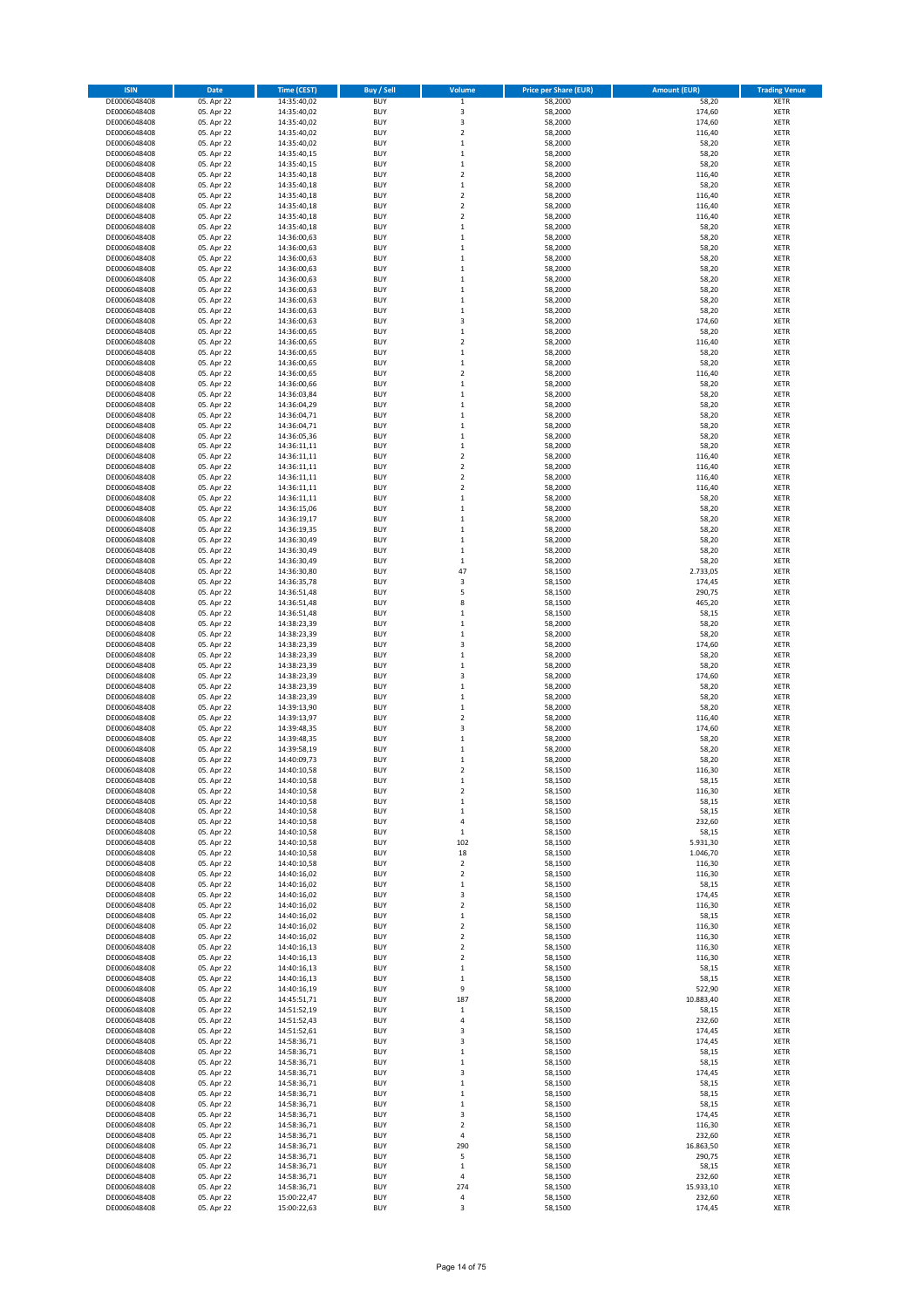| <b>ISIN</b>                  | <b>Date</b>              | <b>Time (CEST)</b>         | Buy / Sell               | Volume                   | <b>Price per Share (EUR)</b> | <b>Amount (EUR)</b> | <b>Trading Venue</b>       |
|------------------------------|--------------------------|----------------------------|--------------------------|--------------------------|------------------------------|---------------------|----------------------------|
| DE0006048408                 | 05. Apr 22               | 15:03:07,70                | <b>BUY</b>               | $\mathbf 1$              | 58,1500                      | 58,15               | XETR                       |
| DE0006048408                 | 05. Apr 22               | 15:03:07,87                | <b>BUY</b>               | $\mathbf 1$              | 58,1500                      | 58,15               | <b>XETR</b>                |
| DE0006048408                 | 05. Apr 22               | 15:03:07,87                | BUY                      | $\mathbf{1}$             | 58,1500                      | 58,15               | XETR                       |
| DE0006048408                 | 05. Apr 22               | 15:03:08,04                | <b>BUY</b>               | $\overline{\mathbf{c}}$  | 58,1500                      | 116,30              | <b>XETR</b>                |
| DE0006048408                 | 05. Apr 22               | 15:03:08,22                | <b>BUY</b>               | $\mathbf 2$              | 58,1500                      | 116,30              | XETR                       |
| DE0006048408                 | 05. Apr 22               | 15:03:08,39                | <b>BUY</b>               | $\mathbf{1}$             | 58,1500                      | 58,15               | <b>XETR</b>                |
| DE0006048408                 | 05. Apr 22               | 15:03:08,39                | <b>BUY</b>               | $\mathbf{1}$             | 58,1500                      | 58,15               | <b>XETR</b>                |
| DE0006048408                 | 05. Apr 22               | 15:03:08,55                | <b>BUY</b>               | $\overline{\mathbf{c}}$  | 58,1500                      | 116,30              | <b>XETR</b>                |
| DE0006048408                 | 05. Apr 22               | 15:03:08,72                | <b>BUY</b>               | $\mathbf 2$              | 58,1500                      | 116,30              | XETR                       |
| DE0006048408                 | 05. Apr 22               | 15:03:08,89                | <b>BUY</b>               | $\overline{\mathbf{c}}$  | 58,1500                      | 116,30              | <b>XETR</b>                |
| DE0006048408                 | 05. Apr 22               | 15:03:09,09                | <b>BUY</b>               | $\mathbf{1}$             | 58,1500                      | 58,15               | XETR                       |
| DE0006048408                 | 05. Apr 22               | 15:03:09,09                | <b>BUY</b>               | $\mathbf 1$              | 58,1500                      | 58,15               | <b>XETR</b>                |
| DE0006048408                 | 05. Apr 22               | 15:03:23,08                | <b>BUY</b>               | $\mathbf 2$              | 58,1500                      | 116,30              | XETR                       |
| DE0006048408                 | 05. Apr 22               | 15:03:56,92                | <b>BUY</b>               | 65                       | 58,1500                      | 3.779,75            | <b>XETR</b>                |
| DE0006048408                 | 05. Apr 22               | 15:03:57,07                | <b>BUY</b>               | $\,1\,$                  | 58,1500                      | 58,15               | XETR                       |
| DE0006048408                 | 05. Apr 22               | 15:03:57,07                | <b>BUY</b>               | 6                        | 58,1500                      | 348,90              | <b>XETR</b>                |
| DE0006048408                 | 05. Apr 22               | 15:03:57,07                | <b>BUY</b>               | 10                       | 58,1500                      | 581,50              | XETR                       |
| DE0006048408                 | 05. Apr 22               | 15:03:57,22                | <b>BUY</b>               | 3                        | 58,1500                      | 174,45              | <b>XETR</b>                |
| DE0006048408                 | 05. Apr 22               | 15:03:57,22                | <b>BUY</b>               | $\mathbf{1}$             | 58,1500                      | 58,15               | <b>XETR</b>                |
| DE0006048408                 | 05. Apr 22               | 15:03:57,22                | <b>BUY</b>               | $\mathbf{1}$             | 58,1500                      | 58,15               | <b>XETR</b>                |
| DE0006048408                 | 05. Apr 22               | 15:03:57,38                | <b>BUY</b>               | $\mathbf 1$              | 58,1500                      | 58,15               | <b>XETR</b>                |
| DE0006048408                 | 05. Apr 22               | 15:03:57,38                | <b>BUY</b>               | $\mathbf{1}$             | 58,1500                      | 58,15               | <b>XETR</b>                |
| DE0006048408                 | 05. Apr 22               | 15:05:42,93                | <b>BUY</b>               | $\overline{2}$           | 58,1500                      | 116,30              | <b>XETR</b>                |
| DE0006048408                 | 05. Apr 22               | 15:05:42,93                | <b>BUY</b>               | $\mathbf{1}$             | 58,1500                      | 58,15               | <b>XETR</b>                |
| DE0006048408                 | 05. Apr 22               | 15:05:42,93                | <b>BUY</b>               | $\overline{\mathbf{3}}$  | 58,1500                      | 174,45              | <b>XETR</b>                |
| DE0006048408                 | 05. Apr 22               | 15:05:42,93                | <b>BUY</b>               | $\mathbf{1}$             | 58,1500                      | 58,15               | <b>XETR</b>                |
| DE0006048408                 | 05. Apr 22               | 15:08:16,26                | <b>BUY</b>               | $\overline{\mathbf{c}}$  | 58,1500                      | 116,30              | <b>XETR</b>                |
| DE0006048408                 | 05. Apr 22               | 15:08:16,43                | <b>BUY</b>               | 3                        | 58,1500                      | 174,45              | <b>XETR</b>                |
| DE0006048408                 | 05. Apr 22               | 15:09:22,98                | <b>BUY</b>               | 6                        | 58,1500                      | 348,90              | <b>XETR</b>                |
| DE0006048408                 | 05. Apr 22               | 15:09:23,11                | <b>BUY</b>               | 2                        | 58,1500                      | 116,30              | XETR                       |
| DE0006048408                 | 05. Apr 22               | 15:09:34,37                | <b>BUY</b>               | 2                        | 58,1500                      | 116,30              | <b>XETR</b>                |
| DE0006048408                 | 05. Apr 22               | 15:09:34,37                | <b>BUY</b>               | 4                        | 58,1500                      | 232,60              | XETR                       |
| DE0006048408                 | 05. Apr 22               | 15:09:34,37                | <b>BUY</b>               | 2                        | 58,1500                      | 116,30              | <b>XETR</b>                |
| DE0006048408                 | 05. Apr 22               | 15:09:34,37                | <b>BUY</b>               | 1                        | 58,1500                      | 58,15               | <b>XETR</b>                |
| DE0006048408                 | 05. Apr 22               | 15:09:34,37                | <b>BUY</b>               | $\mathbf{1}$             | 58,1500                      | 58,15               | <b>XETR</b>                |
| DE0006048408                 | 05. Apr 22               | 15:09:34,37                | <b>BUY</b>               | $\mathbf{1}$             | 58,1500                      | 58,15               | XETR                       |
| DE0006048408                 | 05. Apr 22               | 15:09:34,37                | <b>BUY</b>               | 4                        | 58,1500                      | 232,60              | <b>XETR</b>                |
| DE0006048408                 | 05. Apr 22               | 15:09:34,37                | <b>BUY</b>               | 60                       | 58,1500                      | 3.489,00            | XETR                       |
| DE0006048408                 | 05. Apr 22               | 15:16:21,84                | <b>BUY</b>               | 5                        | 58,2000                      | 291,00              | <b>XETR</b>                |
| DE0006048408                 | 05. Apr 22               | 15:16:21,84                | <b>BUY</b>               | $\,1\,$                  | 58,2000                      | 58,20               | <b>XETR</b>                |
| DE0006048408                 | 05. Apr 22               | 15:16:21,84                | <b>BUY</b>               | $\overline{\mathbf{c}}$  | 58,2000                      | 116,40              | <b>XETR</b>                |
| DE0006048408                 | 05. Apr 22               | 15:16:21,84                | <b>BUY</b>               | 8                        | 58,2000                      | 465,60              | <b>XETR</b>                |
| DE0006048408                 | 05. Apr 22               | 15:16:21,84                | <b>BUY</b>               | 8                        | 58,2000                      | 465,60              | <b>XETR</b>                |
| DE0006048408                 | 05. Apr 22               | 15:16:21,84                | <b>BUY</b>               | 3                        | 58,2000                      | 174,60              | <b>XETR</b>                |
| DE0006048408                 | 05. Apr 22               | 15:16:21,84                | <b>BUY</b>               | 25                       | 58,2000                      | 1.455,00            | <b>XETR</b>                |
| DE0006048408                 | 05. Apr 22               | 15:16:21,84                | <b>BUY</b>               | $\boldsymbol{2}$         | 58,2000                      | 116,40              | <b>XETR</b>                |
| DE0006048408                 | 05. Apr 22               | 15:16:24,90                | <b>BUY</b>               | 90                       | 58,2000                      | 5.238,00            | <b>XETR</b>                |
| DE0006048408                 | 05. Apr 22               | 15:16:27,12                | <b>BUY</b>               | 14                       | 58,1500                      | 814,10              | <b>XETR</b>                |
| DE0006048408                 | 05. Apr 22               | 15:16:27,26                | <b>BUY</b><br><b>BUY</b> | 9<br>3                   | 58,1500                      | 523,35              | <b>XETR</b>                |
| DE0006048408                 | 05. Apr 22               | 15:16:27,40                | <b>BUY</b>               | 2                        | 58,1500                      | 174,45              | XETR                       |
| DE0006048408<br>DE0006048408 | 05. Apr 22               | 15:16:27,54                | <b>BUY</b>               | 5                        | 58,1500<br>58,1500           | 116,30<br>290,75    | <b>XETR</b><br><b>XETR</b> |
|                              | 05. Apr 22               | 15:22:49,72                | <b>BUY</b>               | 6                        |                              | 348,90              | <b>XETR</b>                |
| DE0006048408<br>DE0006048408 | 05. Apr 22<br>05. Apr 22 | 15:22:49,72<br>15:22:49,86 | <b>BUY</b>               | 4                        | 58,1500<br>58,1500           | 232,60              | <b>XETR</b>                |
| DE0006048408                 | 05. Apr 22               | 15:22:50,01                | <b>BUY</b>               | $\mathbf{1}$             | 58,1500                      | 58,15               | <b>XETR</b>                |
| DE0006048408                 | 05. Apr 22               | 15:22:50,01                | <b>BUY</b>               | $\mathbf{1}$             | 58,1500                      | 58,15               | <b>XETR</b>                |
| DE0006048408                 | 05. Apr 22               | 15:23:31,34                | <b>BUY</b>               | 4                        | 58,1500                      | 232,60              | <b>XETR</b>                |
| DE0006048408                 | 05. Apr 22               | 15:23:31,34                | <b>BUY</b>               | $\overline{\mathbf{3}}$  | 58,1500                      | 174,45              | <b>XETR</b>                |
| DE0006048408                 | 05. Apr 22               | 15:23:31,34                | <b>BUY</b>               | 3                        | 58,1500                      | 174,45              | XETR                       |
| DE0006048408                 | 05. Apr 22               | 15:23:31,34                | <b>BUY</b>               | $\overline{7}$           | 58,1500                      | 407,05              | <b>XETR</b>                |
| DE0006048408                 | 05. Apr 22               | 15:23:31,34                | <b>BUY</b>               | 6                        | 58,1500                      | 348,90              | XETR                       |
| DE0006048408                 | 05. Apr 22               | 15:23:31,34                | <b>BUY</b>               | 2                        | 58,1500                      | 116,30              | <b>XETR</b>                |
| DE0006048408                 | 05. Apr 22               | 15:23:31,34                | <b>BUY</b>               | 4                        | 58,1500                      | 232,60              | XETR                       |
| DE0006048408                 | 05. Apr 22               | 15:23:31.34                | <b>BUY</b>               | 3                        | 58,1500                      | 174,45              | <b>XETR</b>                |
| DE0006048408                 | 05. Apr 22               | 15:23:31,34                | <b>BUY</b>               | 9                        | 58,1500                      | 523,35              | XETR                       |
| DE0006048408                 | 05. Apr 22               | 15:23:31,34                | <b>BUY</b>               |                          | 58,1500                      | 407,05              | XETR                       |
| DE0006048408                 | 05. Apr 22               | 15:23:31,34                | <b>BUY</b>               | 4                        | 58,1500                      | 232,60              | <b>XETR</b>                |
| DE0006048408                 | 05. Apr 22               | 15:23:31,34                | <b>BUY</b>               | 6                        | 58,1500                      | 348,90              | XETR                       |
| DE0006048408                 | 05. Apr 22               | 15:23:31,34                | <b>BUY</b>               | 198                      | 58,1500                      | 11.513,70           | XETR                       |
| DE0006048408                 | 05. Apr 22               | 15:23:31,34                | <b>BUY</b>               | $\overline{\phantom{a}}$ | 58,1500                      | 407,05              | <b>XETR</b>                |
| DE0006048408                 | 05. Apr 22               | 15:23:31,34                | <b>BUY</b>               | 5                        | 58,1500                      | 290,75              | XETR                       |
| DE0006048408                 | 05. Apr 22               | 15:23:31,34                | <b>BUY</b>               | 4                        | 58,1500                      | 232,60              | <b>XETR</b>                |
| DE0006048408                 | 05. Apr 22               | 15:23:31,37                | <b>BUY</b>               | 216                      | 58,2000                      | 12.571,20           | <b>XETR</b>                |
| DE0006048408                 | 05. Apr 22               | 15:23:31,50                | <b>BUY</b>               | 3                        | 58,1500                      | 174,45              | <b>XETR</b>                |
| DE0006048408                 | 05. Apr 22               | 15:23:31,57                | <b>BUY</b>               | 6                        | 58,1500                      | 348,90              | <b>XETR</b>                |
| DE0006048408                 | 05. Apr 22               | 15:23:31,57                | <b>BUY</b>               | 4                        | 58,1500                      | 232,60              | <b>XETR</b>                |
| DE0006048408                 | 05. Apr 22               | 15:23:34,79                | <b>BUY</b>               | 6                        | 58,1500                      | 348,90              | <b>XETR</b>                |
| DE0006048408                 | 05. Apr 22               | 15:25:15,47                | <b>BUY</b>               | 5                        | 58,1500                      | 290,75              | <b>XETR</b>                |
| DE0006048408                 | 05. Apr 22               | 15:25:15,47                | <b>BUY</b>               | 4                        | 58,1500                      | 232,60              | <b>XETR</b>                |
| DE0006048408                 | 05. Apr 22               | 15:25:15,47                | <b>BUY</b>               | 6                        | 58,1500                      | 348,90              | <b>XETR</b>                |
| DE0006048408<br>DE0006048408 | 05. Apr 22               | 15:25:15,47                | <b>BUY</b><br><b>BUY</b> | $\overline{4}$<br>4      | 58,1500                      | 232,60              | <b>XETR</b><br><b>XETR</b> |
| DE0006048408                 | 05. Apr 22<br>05. Apr 22 | 15:25:15,47                | <b>BUY</b>               | 4                        | 58,1500<br>58,1500           | 232,60<br>232,60    | <b>XETR</b>                |
| DE0006048408                 | 05. Apr 22               | 15:25:15,47<br>15:25:15,47 | <b>BUY</b>               | 6                        | 58,1500                      | 348,90              | <b>XETR</b>                |
| DE0006048408                 | 05. Apr 22               | 15:25:15,47                | <b>BUY</b>               | 5                        | 58,1500                      | 290,75              | <b>XETR</b>                |
| DE0006048408                 | 05. Apr 22               | 15:25:15,47                | <b>BUY</b>               | 3                        | 58,1500                      | 174,45              | <b>XETR</b>                |
| DE0006048408                 | 05. Apr 22               | 15:25:15,47                | <b>BUY</b>               | $11\,$                   | 58,1500                      | 639,65              | <b>XETR</b>                |
| DE0006048408                 | 05. Apr 22               | 15:25:15,47                | <b>BUY</b>               | 3                        | 58,1500                      | 174,45              | <b>XETR</b>                |
| DE0006048408                 | 05. Apr 22               | 15:25:15,47                | <b>BUY</b>               | 6                        | 58,1500                      | 348,90              | <b>XETR</b>                |
| DE0006048408                 | 05. Apr 22               | 15:25:15,47                | <b>BUY</b>               | 3                        | 58,1500                      | 174,45              | <b>XETR</b>                |
| DE0006048408                 | 05. Apr 22               | 15:25:16,10                | <b>BUY</b>               | $\mathbf{1}$             | 58,1000                      | 58,10               | <b>XETR</b>                |
| DE0006048408                 | 05. Apr 22               | 15:25:16,10                | <b>BUY</b>               | 1                        | 58,1000                      | 58,10               | <b>XETR</b>                |
| DE0006048408                 | 05. Apr 22               | 15:25:16,10                | <b>BUY</b>               | $\mathbf{1}$             | 58,1000                      | 58,10               | <b>XETR</b>                |
| DE0006048408                 | 05. Apr 22               | 15:25:16,10                | <b>BUY</b>               | $\mathbf 2$              | 58,1000                      | 116,20              | <b>XETR</b>                |
| DE0006048408                 | 05. Apr 22               | 15:25:16,10                | <b>BUY</b>               | $\overline{\mathbf{c}}$  | 58,1000                      | 116,20              | <b>XETR</b>                |
| DE0006048408                 | 05. Apr 22               | 15:25:16,10                | <b>BUY</b>               | 3                        | 58,1000                      | 174,30              | XETR                       |
| DE0006048408                 | 05. Apr 22               | 15:25:16,10                | <b>BUY</b>               | $\mathbf 1$              | 58,1000                      | 58,10               | <b>XETR</b>                |
| DE0006048408                 | 05. Apr 22               | 15:25:16,10                | <b>BUY</b>               | $\overline{2}$           | 58,1000                      | 116,20              | XETR                       |
| DE0006048408                 | 05. Apr 22               | 15:25:16,10                | <b>BUY</b>               | 4                        | 58,1000                      | 232,40              | <b>XETR</b>                |
| DE0006048408                 | 05. Apr 22               | 15:25:16,10                | <b>BUY</b>               | 1                        | 58,1000                      | 58,10               | <b>XETR</b>                |
| DE0006048408                 | 05. Apr 22               | 15:25:16,10                | <b>BUY</b>               | 1                        | 58,1000                      | 58,10               | <b>XETR</b>                |
| DE0006048408                 | 05. Apr 22               | 15:25:16,10                | <b>BUY</b>               | $\mathbf 1$              | 58,1000                      | 58,10               | XETR                       |
| DE0006048408                 | 05. Apr 22               | 15:25:16,10                | <b>BUY</b>               | $\mathbf 2$              | 58,1000                      | 116,20              | <b>XETR</b>                |
| DE0006048408                 | 05. Apr 22               | 15:25:16,10                | <b>BUY</b>               | 2                        | 58,1000                      | 116,20              | XETR                       |
| DE0006048408                 | 05. Apr 22               | 15:25:16,10                | <b>BUY</b>               | 3                        | 58,1000                      | 174,30              | <b>XETR</b>                |
| DE0006048408                 | 05. Apr 22               | 15:25:16,10                | <b>BUY</b>               | $\,$ 1                   | 58,1000                      | 58,10               | XETR                       |
| DE0006048408                 | 05. Apr 22               | 15:25:16,10                | <b>BUY</b>               | 15                       | 58,1000                      | 871,50              | <b>XETR</b>                |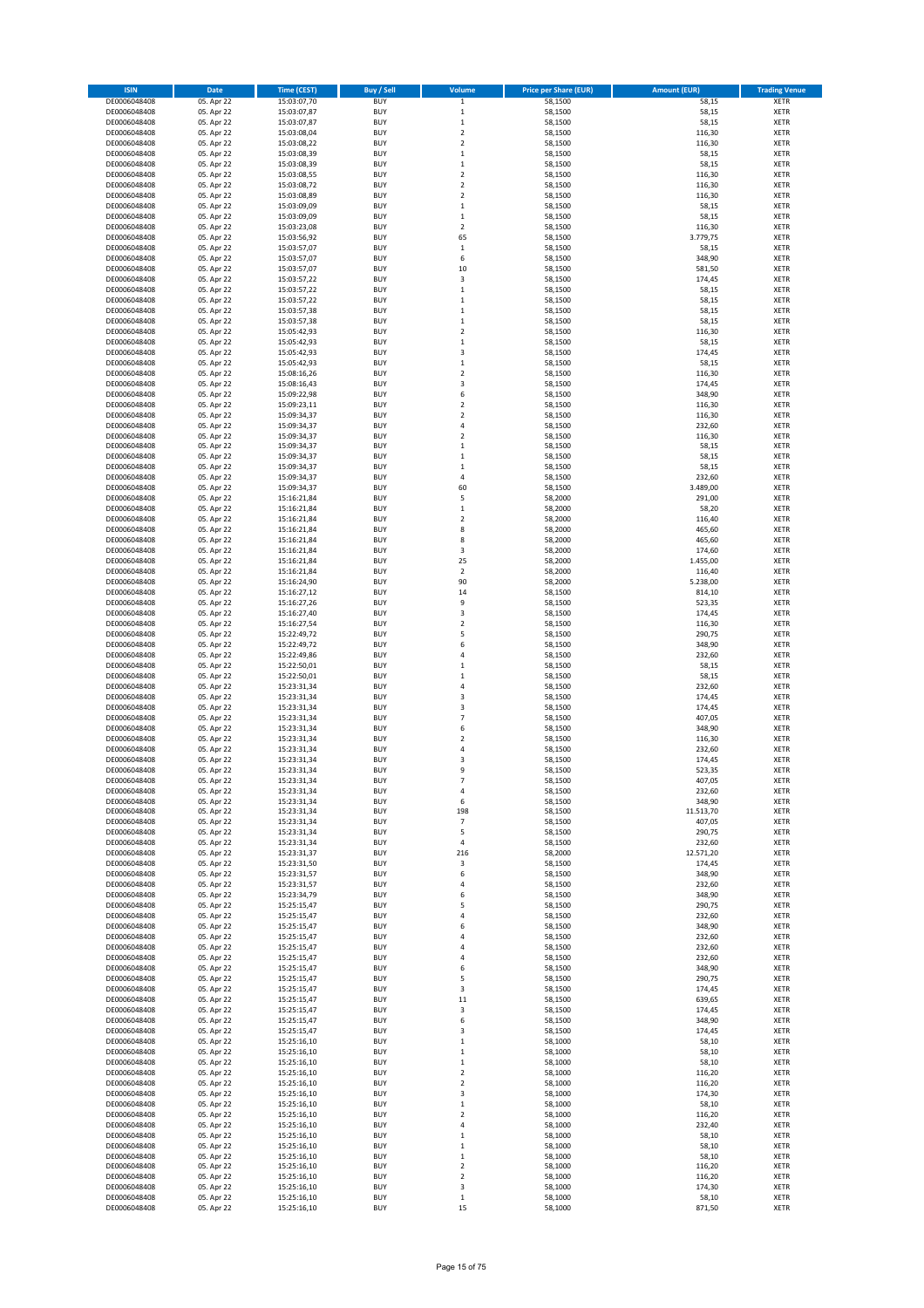| <b>ISIN</b>                  | Date                     | <b>Time (CEST)</b>         | <b>Buy / Sell</b>        | Volume                                  | <b>Price per Share (EUR)</b> | <b>Amount (EUR)</b> | <b>Trading Venue</b>       |
|------------------------------|--------------------------|----------------------------|--------------------------|-----------------------------------------|------------------------------|---------------------|----------------------------|
| DE0006048408                 | 05. Apr 22               | 15:25:16,10                | <b>BUY</b>               | $\mathbf 2$                             | 58,1000                      | 116,20              | <b>XETR</b>                |
| DE0006048408                 | 05. Apr 22               | 15:25:16,10                | <b>BUY</b>               | $\overline{2}$                          | 58,1000                      | 116,20              | XETR                       |
| DE0006048408                 | 05. Apr 22               | 15:30:27,80                | <b>BUY</b>               | 3                                       | 58,1000                      | 174,30              | XETR                       |
| DE0006048408                 | 05. Apr 22               | 15:30:27,80                | <b>BUY</b>               | $\sqrt{4}$                              | 58,1000                      | 232,40              | <b>XETR</b>                |
| DE0006048408<br>DE0006048408 | 05. Apr 22<br>05. Apr 22 | 15:30:27,80<br>15:30:27,80 | <b>BUY</b><br><b>BUY</b> | 5<br>$\overline{2}$                     | 58,1000<br>58,1000           | 290,50<br>116,20    | XETR<br><b>XETR</b>        |
| DE0006048408                 | 05. Apr 22               | 15:30:27,80                | <b>BUY</b>               | 3                                       | 58,1000                      | 174,30              | <b>XETR</b>                |
| DE0006048408                 | 05. Apr 22               | 15:30:27,80                | <b>BUY</b>               | $\mathbf 1$                             | 58,1000                      | 58,10               | <b>XETR</b>                |
| DE0006048408                 | 05. Apr 22               | 15:30:27,80                | <b>BUY</b>               | 6                                       | 58,1000                      | 348,60              | XETR                       |
| DE0006048408                 | 05. Apr 22               | 15:30:27,80                | <b>BUY</b>               | 4                                       | 58,1000                      | 232,40              | <b>XETR</b>                |
| DE0006048408                 | 05. Apr 22               | 15:30:27,80                | BUY<br><b>BUY</b>        | 8<br>3                                  | 58,1000<br>58,1000           | 464,80<br>174,30    | XETR<br><b>XETR</b>        |
| DE0006048408<br>DE0006048408 | 05. Apr 22<br>05. Apr 22 | 15:30:27,80<br>15:30:27,80 | <b>BUY</b>               | $\boldsymbol{2}$                        | 58,1000                      | 116,20              | XETR                       |
| DE0006048408                 | 05. Apr 22               | 15:30:27,80                | <b>BUY</b>               | 3                                       | 58,1000                      | 174,30              | <b>XETR</b>                |
| DE0006048408                 | 05. Apr 22               | 15:30:27,80                | <b>BUY</b>               | 3                                       | 58,1000                      | 174,30              | <b>XETR</b>                |
| DE0006048408                 | 05. Apr 22               | 15:30:27,80                | <b>BUY</b>               | 303                                     | 58,1000                      | 17.604,30           | <b>XETR</b>                |
| DE0006048408                 | 05. Apr 22               | 15:30:27,80                | <b>BUY</b>               | 6                                       | 58,1000                      | 348,60              | <b>XETR</b>                |
| DE0006048408<br>DE0006048408 | 05. Apr 22<br>05. Apr 22 | 15:30:27,80<br>15:30:27,80 | <b>BUY</b><br><b>BUY</b> | $\overline{\mathbf{2}}$<br>$\,1\,$      | 58,1000<br>58,1000           | 116,20<br>58,10     | <b>XETR</b><br><b>XETR</b> |
| DE0006048408                 | 05. Apr 22               | 15:30:27,80                | <b>BUY</b>               | $\sqrt{4}$                              | 58,1000                      | 232,40              | <b>XETR</b>                |
| DE0006048408                 | 05. Apr 22               | 15:30:27,80                | <b>BUY</b>               | 15                                      | 58,1000                      | 871,50              | <b>XETR</b>                |
| DE0006048408                 | 05. Apr 22               | 15:30:27,80                | <b>BUY</b>               | 3                                       | 58,1000                      | 174,30              | <b>XETR</b>                |
| DE0006048408                 | 05. Apr 22               | 15:31:38,28                | <b>BUY</b>               | 3                                       | 58,2000                      | 174,60              | <b>XETR</b>                |
| DE0006048408                 | 05. Apr 22               | 15:32:52,23                | <b>BUY</b>               | 4                                       | 58,2000                      | 232,80              | <b>XETR</b>                |
| DE0006048408                 | 05. Apr 22<br>05. Apr 22 | 15:32:52,23                | <b>BUY</b><br><b>BUY</b> | $\sqrt{4}$<br>$\overline{2}$            | 58,2000                      | 232,80<br>116,40    | <b>XETR</b><br><b>XETR</b> |
| DE0006048408<br>DE0006048408 | 05. Apr 22               | 15:32:52,23<br>15:32:52,23 | BUY                      | 3                                       | 58,2000<br>58,2000           | 174,60              | <b>XETR</b>                |
| DE0006048408                 | 05. Apr 22               | 15:32:52,23                | <b>BUY</b>               | 4                                       | 58,2000                      | 232,80              | <b>XETR</b>                |
| DE0006048408                 | 05. Apr 22               | 15:32:52,23                | <b>BUY</b>               | $\mathbf 1$                             | 58,2000                      | 58,20               | <b>XETR</b>                |
| DE0006048408                 | 05. Apr 22               | 15:32:52,23                | <b>BUY</b>               | 3                                       | 58,2000                      | 174,60              | XETR                       |
| DE0006048408                 | 05. Apr 22               | 15:32:52,23                | <b>BUY</b>               | 3                                       | 58,2000                      | 174,60              | <b>XETR</b>                |
| DE0006048408<br>DE0006048408 | 05. Apr 22<br>05. Apr 22 | 15:32:52,23<br>15:32:52,23 | <b>BUY</b><br><b>BUY</b> | $\sqrt{4}$<br>$\overline{2}$            | 58,2000<br>58,2000           | 232,80<br>116,40    | <b>XETR</b><br><b>XETR</b> |
| DE0006048408                 | 05. Apr 22               | 15:32:52,23                | <b>BUY</b>               | 4                                       | 58,2000                      | 232,80              | XETR                       |
| DE0006048408                 | 05. Apr 22               | 15:32:52,23                | <b>BUY</b>               | 5                                       | 58,2000                      | 291,00              | <b>XETR</b>                |
| DE0006048408                 | 05. Apr 22               | 15:32:52,23                | <b>BUY</b>               | 11                                      | 58,2000                      | 640,20              | XETR                       |
| DE0006048408                 | 05. Apr 22               | 15:32:52,23                | <b>BUY</b>               | 3                                       | 58,2000                      | 174,60              | <b>XETR</b>                |
| DE0006048408                 | 05. Apr 22               | 15:32:52,23                | <b>BUY</b>               | $\,$ 1                                  | 58,2000                      | 58,20               | XETR                       |
| DE0006048408<br>DE0006048408 | 05. Apr 22<br>05. Apr 22 | 15:33:33,60                | <b>BUY</b><br><b>BUY</b> | 3<br>3                                  | 58,2000<br>58,2000           | 174,60<br>174,60    | <b>XETR</b><br><b>XETR</b> |
| DE0006048408                 | 05. Apr 22               | 15:33:33,60<br>15:33:33,60 | <b>BUY</b>               | 3                                       | 58,2000                      | 174,60              | <b>XETR</b>                |
| DE0006048408                 | 05. Apr 22               | 15:33:33,60                | <b>BUY</b>               | $\mathbf 1$                             | 58,2000                      | 58,20               | <b>XETR</b>                |
| DE0006048408                 | 05. Apr 22               | 15:33:33,60                | <b>BUY</b>               | 4                                       | 58,2000                      | 232,80              | <b>XETR</b>                |
| DE0006048408                 | 05. Apr 22               | 15:33:33,60                | <b>BUY</b>               | $\mathbf 1$                             | 58,2000                      | 58,20               | <b>XETR</b>                |
| DE0006048408                 | 05. Apr 22               | 15:33:33,60                | <b>BUY</b>               | $\boldsymbol{2}$                        | 58,2000                      | 116,40              | <b>XETR</b>                |
| DE0006048408                 | 05. Apr 22               | 15:33:33,60                | <b>BUY</b><br><b>BUY</b> | $\,$ 1<br>$\boldsymbol{2}$              | 58,2000                      | 58,20               | <b>XETR</b>                |
| DE0006048408<br>DE0006048408 | 05. Apr 22<br>05. Apr 22 | 15:33:33,60<br>15:33:33,60 | <b>BUY</b>               | $\boldsymbol{2}$                        | 58,2000<br>58,2000           | 116,40<br>116,40    | <b>XETR</b><br><b>XETR</b> |
| DE0006048408                 | 05. Apr 22               | 15:33:33,60                | <b>BUY</b>               | 8                                       | 58,2000                      | 465,60              | <b>XETR</b>                |
| DE0006048408                 | 05. Apr 22               | 15:33:33,60                | <b>BUY</b>               | 3                                       | 58,2000                      | 174,60              | XETR                       |
| DE0006048408                 | 05. Apr 22               | 15:33:33,60                | <b>BUY</b>               | 5                                       | 58,2000                      | 291,00              | <b>XETR</b>                |
| DE0006048408                 | 05. Apr 22               | 15:33:33,60                | <b>BUY</b>               | $\overline{2}$                          | 58,2000                      | 116,40              | XETR                       |
| DE0006048408<br>DE0006048408 | 05. Apr 22<br>05. Apr 22 | 15:33:33,60<br>15:33:33,60 | <b>BUY</b><br><b>BUY</b> | $\,$ 1<br>$\,$ 1                        | 58,2000<br>58,2000           | 58,20<br>58,20      | <b>XETR</b><br><b>XETR</b> |
| DE0006048408                 | 05. Apr 22               | 15:33:33,62                | <b>BUY</b>               | $\boldsymbol{2}$                        | 58,2000                      | 116,40              | <b>XETR</b>                |
| DE0006048408                 | 05. Apr 22               | 15:35:44,02                | <b>BUY</b>               | 3                                       | 58,2000                      | 174,60              | <b>XETR</b>                |
| DE0006048408                 | 05. Apr 22               | 15:35:44,02                | <b>BUY</b>               | $\mathbf{1}$                            | 58,2000                      | 58,20               | <b>XETR</b>                |
| DE0006048408                 | 05. Apr 22               | 15:35:44,02                | <b>BUY</b>               | 3                                       | 58,2000                      | 174,60              | <b>XETR</b>                |
| DE0006048408                 | 05. Apr 22               | 15:35:44,02                | <b>BUY</b><br><b>BUY</b> | $\,1\,$<br>$\mathbf{1}$                 | 58,2000                      | 58,20               | XETR<br><b>XETR</b>        |
| DE0006048408<br>DE0006048408 | 05. Apr 22<br>05. Apr 22 | 15:35:44,02<br>15:35:44,02 | <b>BUY</b>               | $\mathbf 2$                             | 58,2000<br>58,2000           | 58,20<br>116,40     | XETR                       |
| DE0006048408                 | 05. Apr 22               | 15:35:44,02                | <b>BUY</b>               | $\overline{2}$                          | 58,2000                      | 116,40              | <b>XETR</b>                |
| DE0006048408                 | 05. Apr 22               | 15:35:44,02                | <b>BUY</b>               | $\overline{\mathbf{2}}$                 | 58,2000                      | 116,40              | <b>XETR</b>                |
| DE0006048408                 | 05. Apr 22               | 15:35:44,02                | BUY                      | $\mathbf 1$                             | 58,2000                      | 58,20               | <b>XETR</b>                |
| DE0006048408                 | 05. Apr 22               | 15:35:44,02                | <b>BUY</b>               | $\overline{\mathbf{c}}$                 | 58,2000                      | 116,40              | <b>XETR</b>                |
| DE0006048408<br>DE0006048408 | 05. Apr 22               | 15:35:44,02                | <b>BUY</b>               | 4                                       | 58,2000                      | 232,80              | <b>XETR</b>                |
| DE0006048408                 | 05. Apr 22<br>05. Apr 22 | 15:35:44,02<br>15:35:44,02 | <b>BUY</b><br><b>BUY</b> | $\overline{\phantom{a}}$<br>$\mathbf 1$ | 58,2000<br>58,2000           | 407,40<br>58,20     | <b>XETR</b><br>XETR        |
| DE0006048408                 | 05. Apr 22               | 15:35:44,02                | <b>BUY</b>               | $\mathbf 1$                             | 58,2000                      | 58,20               | XETR                       |
| DE0006048408                 | 05. Apr 22               | 15:36:30,41                | <b>BUY</b>               | 198                                     | 58,2500                      | 11.533,50           | <b>XETR</b>                |
| DE0006048408                 | 05. Apr 22               | 15:37:08,15                | <b>BUY</b>               | $\mathbf 2$                             | 58,2000                      | 116,40              | XETR                       |
| DE0006048408                 | 05. Apr 22               | 15:37:08,15                | <b>BUY</b>               | $\boldsymbol{2}$                        | 58,2000                      | 116,40              | <b>XETR</b>                |
| DE0006048408<br>DE0006048408 | 05. Apr 22<br>05. Apr 22 | 15:37:08,15<br>15:37:08,15 | <b>BUY</b><br><b>BUY</b> | $\boldsymbol{2}$<br>$\mathbf 2$         | 58,2000<br>58,2000           | 116,40<br>116,40    | <b>XETR</b><br><b>XETR</b> |
| DE0006048408                 | 05. Apr 22               | 15:37:08,15                | <b>BUY</b>               | $\boldsymbol{2}$                        | 58,2000                      | 116,40              | XETR                       |
| DE0006048408                 | 05. Apr 22               | 15:37:08,15                | <b>BUY</b>               | $\boldsymbol{2}$                        | 58,2000                      | 116,40              | <b>XETR</b>                |
| DE0006048408                 | 05. Apr 22               | 15:37:08,15                | <b>BUY</b>               | $\boldsymbol{2}$                        | 58,2000                      | 116,40              | XETR                       |
| DE0006048408                 | 05. Apr 22               | 15:37:08,15                | <b>BUY</b>               | $\,$ 1                                  | 58,2000                      | 58,20               | <b>XETR</b>                |
| DE0006048408                 | 05. Apr 22               | 15:37:08,15                | <b>BUY</b><br><b>BUY</b> | $\boldsymbol{2}$                        | 58,2000<br>58,2000           | 116,40              | XETR                       |
| DE0006048408<br>DE0006048408 | 05. Apr 22<br>05. Apr 22 | 15:37:08,15<br>15:37:08,15 | <b>BUY</b>               | $\,$ 1<br>$\,$ 1                        | 58,2000                      | 58,20<br>58,20      | <b>XETR</b><br><b>XETR</b> |
| DE0006048408                 | 05. Apr 22               | 15:37:08,15                | <b>BUY</b>               | $\,1\,$                                 | 58,2000                      | 58,20               | <b>XETR</b>                |
| DE0006048408                 | 05. Apr 22               | 15:37:08,15                | <b>BUY</b>               | $\overline{2}$                          | 58,2000                      | 116,40              | <b>XETR</b>                |
| DE0006048408                 | 05. Apr 22               | 15:37:08,15                | <b>BUY</b>               | $\overline{\mathbf{2}}$                 | 58,2000                      | 116,40              | <b>XETR</b>                |
| DE0006048408                 | 05. Apr 22               | 15:37:08,15                | <b>BUY</b>               | 4                                       | 58,2000                      | 232,80              | <b>XETR</b>                |
| DE0006048408<br>DE0006048408 | 05. Apr 22<br>05. Apr 22 | 15:38:11,49<br>15:39:15,11 | <b>BUY</b><br><b>BUY</b> | $\,1\,$<br>$\sqrt{4}$                   | 58,2000<br>58,2500           | 58,20<br>233,00     | <b>XETR</b><br><b>XETR</b> |
| DE0006048408                 | 05. Apr 22               | 15:39:15,11                | <b>BUY</b>               | $\boldsymbol{2}$                        | 58,2500                      | 116,50              | XETR                       |
| DE0006048408                 | 05. Apr 22               | 15:39:15,11                | <b>BUY</b>               | $\overline{2}$                          | 58,2500                      | 116,50              | <b>XETR</b>                |
| DE0006048408                 | 05. Apr 22               | 15:39:15,11                | <b>BUY</b>               | 3                                       | 58,2500                      | 174,75              | XETR                       |
| DE0006048408                 | 05. Apr 22               | 15:39:15,11                | <b>BUY</b>               | $\mathbf 1$                             | 58,2500                      | 58,25               | <b>XETR</b>                |
| DE0006048408                 | 05. Apr 22               | 15:39:15,11                | <b>BUY</b>               | 9                                       | 58,2500                      | 524,25              | XETR                       |
| DE0006048408<br>DE0006048408 | 05. Apr 22<br>05. Apr 22 | 15:39:15,11<br>15:39:15,11 | <b>BUY</b><br><b>BUY</b> | $\mathbf 1$<br>9                        | 58,2500<br>58,2500           | 58,25<br>524,25     | <b>XETR</b><br><b>XETR</b> |
| DE0006048408                 | 05. Apr 22               | 15:39:15,11                | <b>BUY</b>               | 4                                       | 58,2500                      | 233,00              | <b>XETR</b>                |
| DE0006048408                 | 05. Apr 22               | 15:39:15,11                | <b>BUY</b>               | $\,1\,$                                 | 58,2500                      | 58,25               | XETR                       |
| DE0006048408                 | 05. Apr 22               | 15:39:15,11                | <b>BUY</b>               | 161                                     | 58,2500                      | 9.378,25            | <b>XETR</b>                |
| DE0006048408                 | 05. Apr 22               | 15:40:13,63                | <b>BUY</b>               | $\boldsymbol{2}$                        | 58,3000                      | 116,60              | XETR                       |
| DE0006048408                 | 05. Apr 22               | 15:40:13,63                | <b>BUY</b>               | $\,1\,$                                 | 58,3000                      | 58,30               | <b>XETR</b>                |
| DE0006048408<br>DE0006048408 | 05. Apr 22<br>05. Apr 22 | 15:42:17,71<br>15:42:17,82 | <b>BUY</b><br><b>BUY</b> | $\,1\,$<br>$\overline{\mathbf{2}}$      | 58,3000<br>58,3000           | 58,30<br>116,60     | <b>XETR</b><br><b>XETR</b> |
| DE0006048408                 | 05. Apr 22               | 15:42:17,82                | <b>BUY</b>               | $\boldsymbol{2}$                        | 58,3000                      | 116,60              | XETR                       |
| DE0006048408                 | 05. Apr 22               | 15:42:17,82                | <b>BUY</b>               | $\mathbf 2$                             | 58,3000                      | 116,60              | <b>XETR</b>                |
| DE0006048408                 | 05. Apr 22               | 15:42:17,82                | <b>BUY</b>               | $\,$ 1                                  | 58,3000                      | 58,30               | XETR                       |
| DE0006048408                 | 05. Apr 22               | 15:42:17,82                | <b>BUY</b>               | $\,1\,$                                 | 58,3000                      | 58,30               | <b>XETR</b>                |
| DE0006048408                 | 05. Apr 22               | 15:42:17,82                | <b>BUY</b>               | $\boldsymbol{2}$                        | 58,3000                      | 116,60              | XETR                       |
| DE0006048408                 | 05. Apr 22               | 15:42:17,82                | <b>BUY</b>               | $\boldsymbol{2}$                        | 58,3000                      | 116,60              | <b>XETR</b>                |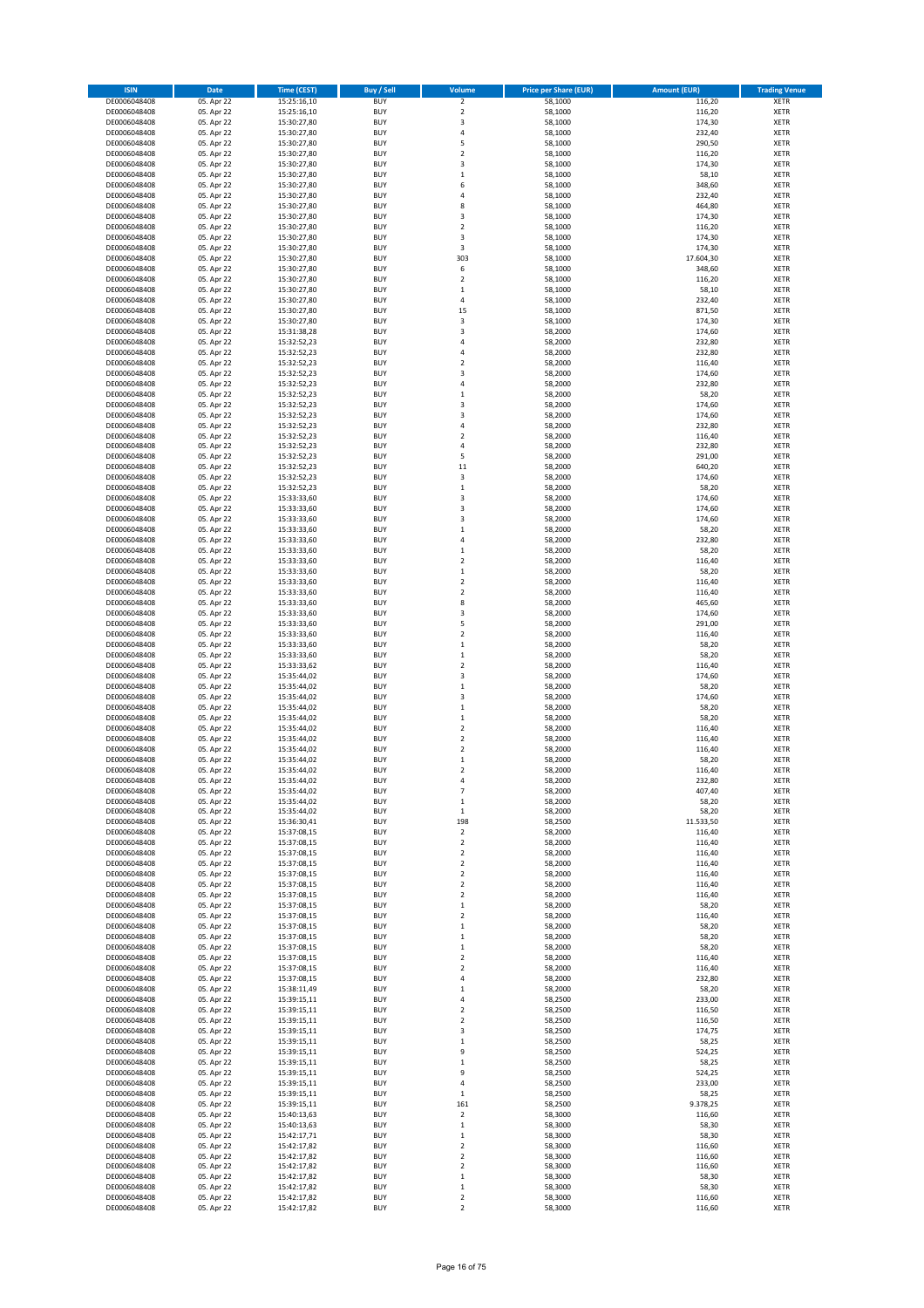| <b>ISIN</b>                  | Date                     | <b>Time (CEST)</b>         | <b>Buy / Sell</b>        | Volume                          | <b>Price per Share (EUR)</b> | <b>Amount (EUR)</b> | <b>Trading Venue</b>       |
|------------------------------|--------------------------|----------------------------|--------------------------|---------------------------------|------------------------------|---------------------|----------------------------|
| DE0006048408                 | 05. Apr 22               | 15:42:17,82                | <b>BUY</b>               | $\mathbf 2$                     | 58,3000                      | 116,60              | <b>XETR</b>                |
| DE0006048408                 | 05. Apr 22               | 15:42:17,82                | <b>BUY</b>               | 4                               | 58,3000                      | 233,20              | XETR                       |
| DE0006048408                 | 05. Apr 22               | 15:42:17,82                | BUY                      | $\overline{2}$                  | 58,3000                      | 116,60              | XETR                       |
| DE0006048408                 | 05. Apr 22               | 15:42:17,82                | <b>BUY</b>               | $\,1\,$                         | 58,3000                      | 58,30               | <b>XETR</b>                |
| DE0006048408<br>DE0006048408 | 05. Apr 22<br>05. Apr 22 | 15:42:17,82<br>15:45:45,02 | <b>BUY</b><br><b>BUY</b> | $\,1\,$<br>3                    | 58,3000<br>58,4000           | 58,30<br>175,20     | XETR<br><b>XETR</b>        |
| DE0006048408                 | 05. Apr 22               | 15:45:45,02                | <b>BUY</b>               | 3                               | 58,4000                      | 175,20              | <b>XETR</b>                |
| DE0006048408                 | 05. Apr 22               | 15:45:45,02                | <b>BUY</b>               | $\overline{2}$                  | 58,4000                      | 116,80              | <b>XETR</b>                |
| DE0006048408                 | 05. Apr 22               | 15:45:45,02                | <b>BUY</b>               | 3                               | 58,4000                      | 175,20              | XETR                       |
| DE0006048408                 | 05. Apr 22               | 15:45:45,02                | <b>BUY</b>               | $\overline{2}$                  | 58,4000                      | 116,80              | <b>XETR</b>                |
| DE0006048408                 | 05. Apr 22               | 15:45:45,02                | <b>BUY</b>               | $\sqrt{4}$                      | 58,4000                      | 233,60              | XETR                       |
| DE0006048408<br>DE0006048408 | 05. Apr 22               | 15:45:45,02<br>15:45:45,02 | <b>BUY</b><br><b>BUY</b> | 3<br>6                          | 58,4000<br>58,4000           | 175,20<br>350,40    | <b>XETR</b><br>XETR        |
| DE0006048408                 | 05. Apr 22<br>05. Apr 22 | 15:45:45,02                | <b>BUY</b>               | $\mathbf 1$                     | 58,4000                      | 58,40               | <b>XETR</b>                |
| DE0006048408                 | 05. Apr 22               | 15:45:45,02                | <b>BUY</b>               | 3                               | 58,4000                      | 175,20              | XETR                       |
| DE0006048408                 | 05. Apr 22               | 15:48:06,31                | <b>BUY</b>               | 3                               | 58,4500                      | 175,35              | <b>XETR</b>                |
| DE0006048408                 | 05. Apr 22               | 15:48:06,31                | <b>BUY</b>               | $\boldsymbol{2}$                | 58,4500                      | 116,90              | <b>XETR</b>                |
| DE0006048408                 | 05. Apr 22               | 15:48:06,31                | <b>BUY</b>               | 6                               | 58,4500                      | 350,70              | <b>XETR</b>                |
| DE0006048408<br>DE0006048408 | 05. Apr 22<br>05. Apr 22 | 15:48:06,31<br>15:48:06,31 | <b>BUY</b><br><b>BUY</b> | $\,1\,$<br>$11\,$               | 58,4500<br>58,4500           | 58,45<br>642,95     | <b>XETR</b><br><b>XETR</b> |
| DE0006048408                 | 05. Apr 22               | 15:48:06,31                | <b>BUY</b>               | 3                               | 58,4500                      | 175,35              | <b>XETR</b>                |
| DE0006048408                 | 05. Apr 22               | 15:48:06,31                | <b>BUY</b>               | 4                               | 58,4500                      | 233,80              | <b>XETR</b>                |
| DE0006048408                 | 05. Apr 22               | 15:48:06,31                | <b>BUY</b>               | 11                              | 58,4500                      | 642,95              | <b>XETR</b>                |
| DE0006048408                 | 05. Apr 22               | 15:48:06,31                | <b>BUY</b>               | 4                               | 58,4500                      | 233,80              | <b>XETR</b>                |
| DE0006048408                 | 05. Apr 22               | 15:48:06,31                | <b>BUY</b>               | $\sqrt{4}$                      | 58,4500                      | 233,80              | <b>XETR</b>                |
| DE0006048408<br>DE0006048408 | 05. Apr 22<br>05. Apr 22 | 15:48:06,31<br>15:51:11,88 | <b>BUY</b><br><b>BUY</b> | 4<br>$\mathbf 1$                | 58,4500<br>58,4500           | 233,80<br>58,45     | <b>XETR</b><br><b>XETR</b> |
| DE0006048408                 | 05. Apr 22               | 15:51:11,88                | <b>BUY</b>               | $\mathbf 1$                     | 58,4500                      | 58,45               | <b>XETR</b>                |
| DE0006048408                 | 05. Apr 22               | 15:51:11,88                | <b>BUY</b>               | 226                             | 58,4500                      | 13.209,70           | <b>XETR</b>                |
| DE0006048408                 | 05. Apr 22               | 15:51:11,88                | <b>BUY</b>               | 515                             | 58,4500                      | 30.101,75           | XETR                       |
| DE0006048408                 | 05. Apr 22               | 15:51:18,86                | <b>BUY</b>               | $\,1\,$                         | 58,4000                      | 58,40               | <b>XETR</b>                |
| DE0006048408                 | 05. Apr 22               | 15:51:18,86                | <b>BUY</b>               | $\boldsymbol{2}$                | 58,4000                      | 116,80              | <b>XETR</b>                |
| DE0006048408<br>DE0006048408 | 05. Apr 22<br>05. Apr 22 | 15:51:18,86<br>15:51:18,86 | <b>BUY</b><br><b>BUY</b> | $\overline{2}$<br>3             | 58,4000<br>58,4000           | 116,80<br>175,20    | <b>XETR</b><br>XETR        |
| DE0006048408                 | 05. Apr 22               | 15:51:18,86                | <b>BUY</b>               | 3                               | 58,4000                      | 175,20              | <b>XETR</b>                |
| DE0006048408                 | 05. Apr 22               | 15:51:18,86                | <b>BUY</b>               | $\sqrt{4}$                      | 58,4000                      | 233,60              | XETR                       |
| DE0006048408                 | 05. Apr 22               | 15:51:18,86                | <b>BUY</b>               | 3                               | 58,4000                      | 175,20              | <b>XETR</b>                |
| DE0006048408                 | 05. Apr 22               | 15:51:18,86                | <b>BUY</b>               | 84                              | 58,4000                      | 4.905,60            | XETR                       |
| DE0006048408                 | 05. Apr 22               | 15:53:49,13                | <b>BUY</b>               | $\overline{2}$                  | 58,4000                      | 116,80              | <b>XETR</b>                |
| DE0006048408<br>DE0006048408 | 05. Apr 22<br>05. Apr 22 | 15:53:49,13<br>15:53:49,13 | <b>BUY</b><br><b>BUY</b> | $\mathbf 2$<br>$\overline{2}$   | 58,4000<br>58,4000           | 116,80<br>116,80    | <b>XETR</b><br><b>XETR</b> |
| DE0006048408                 | 05. Apr 22               | 15:53:49,13                | <b>BUY</b>               | 3                               | 58,4000                      | 175,20              | <b>XETR</b>                |
| DE0006048408                 | 05. Apr 22               | 15:53:49,13                | <b>BUY</b>               | $\overline{2}$                  | 58,4000                      | 116,80              | <b>XETR</b>                |
| DE0006048408                 | 05. Apr 22               | 15:53:49,13                | <b>BUY</b>               | 5                               | 58,4000                      | 292,00              | <b>XETR</b>                |
| DE0006048408                 | 05. Apr 22               | 15:53:49,13                | <b>BUY</b>               | 3                               | 58,4000                      | 175,20              | <b>XETR</b>                |
| DE0006048408                 | 05. Apr 22               | 15:53:49,13                | <b>BUY</b>               | 14                              | 58,4000                      | 817,60              | <b>XETR</b>                |
| DE0006048408<br>DE0006048408 | 05. Apr 22<br>05. Apr 22 | 15:53:49,18<br>15:54:38,80 | <b>BUY</b><br><b>BUY</b> | 18<br>17                        | 58,4000<br>58,4000           | 1.051,20<br>992,80  | <b>XETR</b><br><b>XETR</b> |
| DE0006048408                 | 05. Apr 22               | 15:55:35,54                | <b>BUY</b>               | 3                               | 58,4000                      | 175,20              | <b>XETR</b>                |
| DE0006048408                 | 05. Apr 22               | 15:55:35,54                | <b>BUY</b>               | $\boldsymbol{2}$                | 58,4000                      | 116,80              | XETR                       |
| DE0006048408                 | 05. Apr 22               | 15:55:35,54                | <b>BUY</b>               | $\overline{\mathbf{2}}$         | 58,4000                      | 116,80              | <b>XETR</b>                |
| DE0006048408                 | 05. Apr 22               | 15:55:35,54                | <b>BUY</b>               | $\boldsymbol{2}$                | 58,4000                      | 116,80              | XETR                       |
| DE0006048408                 | 05. Apr 22               | 15:55:35,54                | <b>BUY</b>               | 3                               | 58,4000                      | 175,20              | <b>XETR</b>                |
| DE0006048408<br>DE0006048408 | 05. Apr 22<br>05. Apr 22 | 15:55:35,54<br>15:55:35,54 | <b>BUY</b><br><b>BUY</b> | $\,$ 1<br>$\boldsymbol{2}$      | 58,4000<br>58,4000           | 58,40<br>116,80     | <b>XETR</b><br><b>XETR</b> |
| DE0006048408                 | 05. Apr 22               | 15:55:35,54                | <b>BUY</b>               | 3                               | 58,4000                      | 175,20              | <b>XETR</b>                |
| DE0006048408                 | 05. Apr 22               | 15:55:35,54                | <b>BUY</b>               | 6                               | 58,4000                      | 350,40              | <b>XETR</b>                |
| DE0006048408                 | 05. Apr 22               | 15:55:35,76                | <b>BUY</b>               | 3                               | 58,4000                      | 175,20              | <b>XETR</b>                |
| DE0006048408                 | 05. Apr 22               | 15:57:10,52                | <b>BUY</b>               | $\boldsymbol{2}$                | 58,4000                      | 116,80              | XETR                       |
| DE0006048408                 | 05. Apr 22               | 15:57:10,52                | <b>BUY</b>               | $\overline{2}$                  | 58,4000                      | 116,80              | <b>XETR</b>                |
| DE0006048408<br>DE0006048408 | 05. Apr 22<br>05. Apr 22 | 15:57:10,52<br>15:57:10,52 | <b>BUY</b><br><b>BUY</b> | $\boldsymbol{2}$<br>$\mathbf 1$ | 58,4000<br>58,4000           | 116,80<br>58,40     | XETR<br><b>XETR</b>        |
| DE0006048408                 | 05. Apr 22               | 15:57:10,52                | <b>BUY</b>               | 3                               | 58,4000                      | 175,20              | <b>XETR</b>                |
| DE0006048408                 | 05. Apr 22               | 15:57:10,52                | <b>BUY</b>               | $\overline{2}$                  | 58,4000                      | 116,80              | <b>XETR</b>                |
| DE0006048408                 | 05. Apr 22               | 15:57:10,52                | <b>BUY</b>               | $\,1\,$                         | 58,4000                      | 58,40               | <b>XETR</b>                |
| DE0006048408                 | 05. Apr 22               | 15:57:10,52                | <b>BUY</b>               | 4                               | 58,4000                      | 233,60              | <b>XETR</b>                |
| DE0006048408                 | 05. Apr 22               | 15:57:10,52                | <b>BUY</b>               | 5                               | 58,4000                      | 292,00              | <b>XETR</b>                |
| DE0006048408<br>DE0006048408 | 05. Apr 22<br>05. Apr 22 | 16:00:37,04<br>16:00:37,04 | <b>BUY</b><br><b>BUY</b> | $\boldsymbol{2}$<br>4           | 58,4000<br>58,4000           | 116,80<br>233,60    | XETR<br>XETR               |
| DE0006048408                 | 05. Apr 22               | 16:00:37,04                | <b>BUY</b>               | $\,1\,$                         | 58,4000                      | 58,40               | <b>XETR</b>                |
| DE0006048408                 | 05. Apr 22               | 16:00:37,04                | <b>BUY</b>               | $\,$ 1                          | 58,4000                      | 58,40               | XETR                       |
| DE0006048408                 | 05. Apr 22               | 16:00:37,04                | <b>BUY</b>               | $\,1\,$                         | 58,4000                      | 58,40               | <b>XETR</b>                |
| DE0006048408                 | 05. Apr 22               | 16:00:37,04                | <b>BUY</b>               | $\overline{2}$                  | 58,4000                      | 116,80              | <b>XETR</b>                |
| DE0006048408<br>DE0006048408 | 05. Apr 22<br>05. Apr 22 | 16:00:37,04<br>16:00:37,04 | <b>BUY</b><br><b>BUY</b> | 3                               | 58,4000<br>58,4000           | 175,20              | <b>XETR</b><br><b>XETR</b> |
| DE0006048408                 | 05. Apr 22               | 16:02:01,58                | <b>BUY</b>               | $\,1\,$<br>$\overline{7}$       | 58,4500                      | 58,40<br>409,15     | <b>XETR</b>                |
| DE0006048408                 | 05. Apr 22               | 16:02:01,58                | <b>BUY</b>               | 3                               | 58,4500                      | 175,35              | XETR                       |
| DE0006048408                 | 05. Apr 22               | 16:02:01,58                | <b>BUY</b>               | $\boldsymbol{2}$                | 58,4500                      | 116,90              | <b>XETR</b>                |
| DE0006048408                 | 05. Apr 22               | 16:02:01,58                | <b>BUY</b>               | 14                              | 58,4500                      | 818,30              | <b>XETR</b>                |
| DE0006048408                 | 05. Apr 22               | 16:02:01,58                | <b>BUY</b>               | 3                               | 58,4500                      | 175,35              | <b>XETR</b>                |
| DE0006048408<br>DE0006048408 | 05. Apr 22<br>05. Apr 22 | 16:02:01,58<br>16:02:01,58 | <b>BUY</b><br><b>BUY</b> | 3<br>13                         | 58,4500<br>58,4500           | 175,35<br>759,85    | <b>XETR</b><br><b>XETR</b> |
| DE0006048408                 | 05. Apr 22               | 16:02:01,58                | <b>BUY</b>               | 3                               | 58,4500                      | 175,35              | <b>XETR</b>                |
| DE0006048408                 | 05. Apr 22               | 16:02:01,58                | <b>BUY</b>               | $\mathbf{1}$                    | 58,4500                      | 58,45               | <b>XETR</b>                |
| DE0006048408                 | 05. Apr 22               | 16:02:01,58                | <b>BUY</b>               | 4                               | 58,4500                      | 233,80              | <b>XETR</b>                |
| DE0006048408                 | 05. Apr 22               | 16:02:01,58                | <b>BUY</b>               | 8                               | 58,4500                      | 467,60              | <b>XETR</b>                |
| DE0006048408                 | 05. Apr 22               | 16:02:01,58                | <b>BUY</b>               | $\mathbf 1$                     | 58,4500                      | 58,45               | <b>XETR</b>                |
| DE0006048408                 | 05. Apr 22               | 16:02:01,75                | <b>BUY</b><br><b>BUY</b> | $\,1\,$                         | 58,4500                      | 58,45               | XETR<br><b>XETR</b>        |
| DE0006048408<br>DE0006048408 | 05. Apr 22<br>05. Apr 22 | 16:02:01,75<br>16:02:01,75 | <b>BUY</b>               | $\mathbf 1$<br>111              | 58,4500<br>58,4000           | 58,45<br>6.482,40   | <b>XETR</b>                |
| DE0006048408                 | 05. Apr 22               | 16:02:01,75                | <b>BUY</b>               | $\overline{2}$                  | 58,4500                      | 116,90              | <b>XETR</b>                |
| DE0006048408                 | 05. Apr 22               | 16:02:01,75                | <b>BUY</b>               | 4                               | 58,4500                      | 233,80              | <b>XETR</b>                |
| DE0006048408                 | 05. Apr 22               | 16:02:20,99                | <b>BUY</b>               | $\overline{2}$                  | 58,5000                      | 117,00              | <b>XETR</b>                |
| DE0006048408                 | 05. Apr 22               | 16:02:20,99                | <b>BUY</b>               | 6                               | 58,5000                      | 351,00              | <b>XETR</b>                |
| DE0006048408<br>DE0006048408 | 05. Apr 22<br>05. Apr 22 | 16:02:20,99<br>16:05:16,23 | <b>BUY</b><br><b>BUY</b> | 4<br>$\overline{\mathbf{2}}$    | 58,5000<br>58,5500           | 234,00<br>117,10    | <b>XETR</b><br><b>XETR</b> |
| DE0006048408                 | 05. Apr 22               | 16:05:16,23                | <b>BUY</b>               | $\overline{\mathbf{2}}$         | 58,5500                      | 117,10              | <b>XETR</b>                |
| DE0006048408                 | 05. Apr 22               | 16:05:16,23                | <b>BUY</b>               | $\sqrt{4}$                      | 58,5500                      | 234,20              | <b>XETR</b>                |
| DE0006048408                 | 05. Apr 22               | 16:05:16,23                | <b>BUY</b>               | 3                               | 58,5500                      | 175,65              | <b>XETR</b>                |
| DE0006048408                 | 05. Apr 22               | 16:05:16,23                | <b>BUY</b>               | 4                               | 58,5500                      | 234,20              | <b>XETR</b>                |
| DE0006048408                 | 05. Apr 22               | 16:05:18,56                | <b>BUY</b>               | 201                             | 58,5500                      | 11.768,55           | <b>XETR</b>                |
| DE0006048408<br>DE0006048408 | 05. Apr 22<br>05. Apr 22 | 16:05:23,80<br>16:05:23,80 | <b>BUY</b><br><b>BUY</b> | $\,$ 1<br>$\mathbf 2$           | 58,5500<br>58,5500           | 58,55<br>117,10     | <b>XETR</b><br><b>XETR</b> |
| DE0006048408                 | 05. Apr 22               | 16:05:23,80                | <b>BUY</b>               | $\,$ 1                          | 58,5500                      | 58,55               | XETR                       |
| DE0006048408                 | 05. Apr 22               | 16:05:23,80                | <b>BUY</b>               | $\overline{\phantom{a}}$        | 58,5500                      | 409,85              | <b>XETR</b>                |
| DE0006048408                 | 05. Apr 22               | 16:05:23,80                | <b>BUY</b>               | 154                             | 58,5500                      | 9.016,70            | <b>XETR</b>                |
| DE0006048408                 | 05. Apr 22               | 16:05:23,97                | <b>BUY</b>               | $\overline{2}$                  | 58,5500                      | 117,10              | <b>XETR</b>                |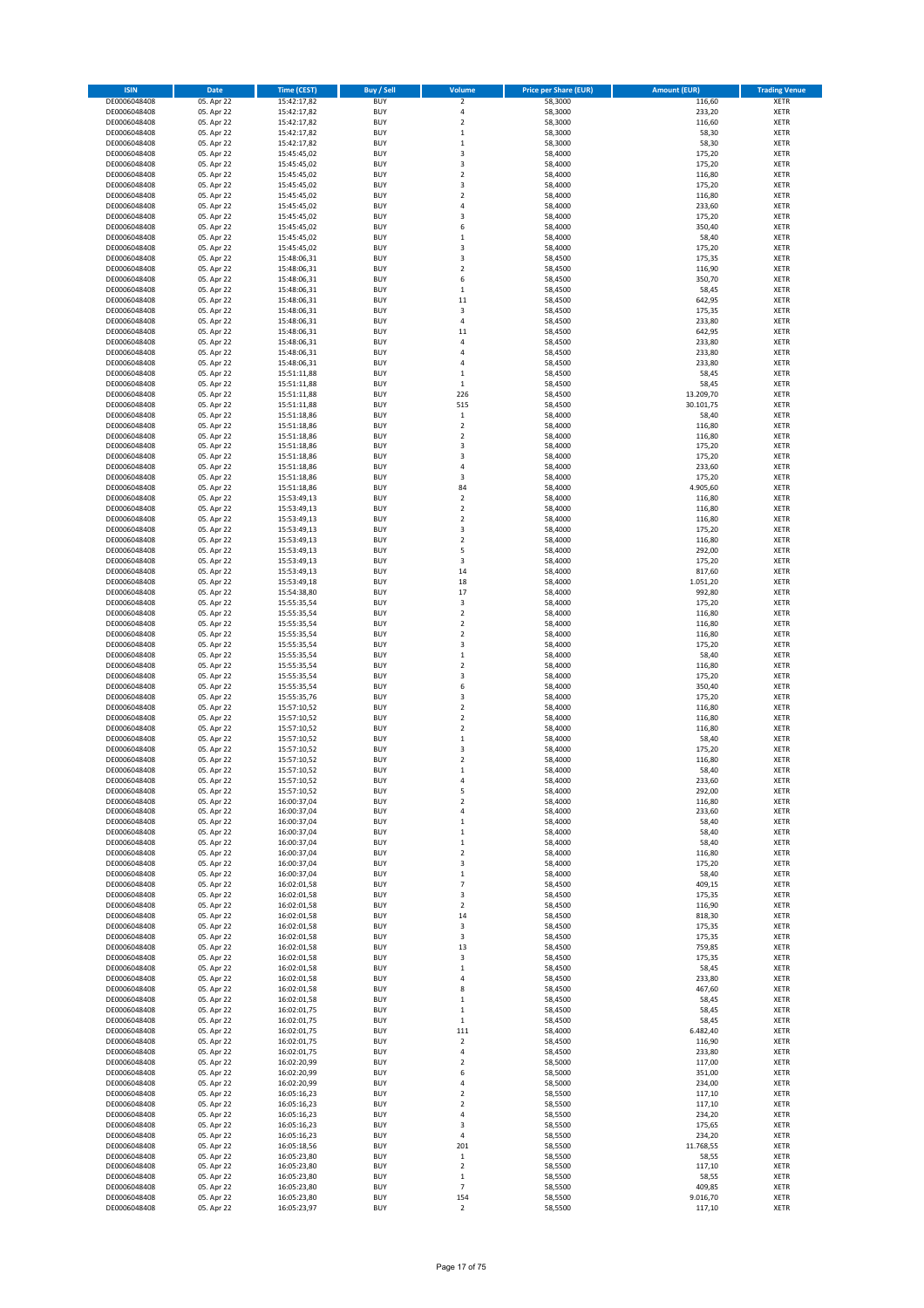| <b>ISIN</b>                  | Date                     | <b>Time (CEST)</b>         | <b>Buy / Sell</b>        | Volume                               | <b>Price per Share (EUR)</b> | <b>Amount (EUR)</b> | <b>Trading Venue</b>       |
|------------------------------|--------------------------|----------------------------|--------------------------|--------------------------------------|------------------------------|---------------------|----------------------------|
| DE0006048408                 | 05. Apr 22               | 16:05:23,97                | <b>BUY</b>               | $\mathbf 2$                          | 58,5500                      | 117,10              | <b>XETR</b>                |
| DE0006048408                 | 05. Apr 22               | 16:06:51,52                | <b>BUY</b>               | $\,1\,$                              | 58,5000                      | 58,50               | XETR                       |
| DE0006048408                 | 05. Apr 22               | 16:06:51,52                | <b>BUY</b>               | $\overline{7}$                       | 58,5000                      | 409,50              | XETR                       |
| DE0006048408                 | 05. Apr 22               | 16:08:14,62                | <b>BUY</b>               | $\overline{2}$                       | 58,5000                      | 117,00              | <b>XETR</b>                |
| DE0006048408                 | 05. Apr 22               | 16:08:14,62                | <b>BUY</b>               | 5                                    | 58,5000                      | 292,50              | XETR                       |
| DE0006048408                 | 05. Apr 22               | 16:08:14,62                | <b>BUY</b>               | $\sqrt{4}$                           | 58,5000                      | 234,00              | <b>XETR</b>                |
| DE0006048408                 | 05. Apr 22               | 16:08:14,62                | <b>BUY</b>               | $\overline{7}$                       | 58,5000                      | 409,50              | <b>XETR</b>                |
| DE0006048408                 | 05. Apr 22               | 16:08:14,62                | <b>BUY</b>               | $\overline{2}$                       | 58,5000                      | 117,00              | <b>XETR</b>                |
| DE0006048408                 | 05. Apr 22               | 16:08:14,62                | <b>BUY</b>               | 8                                    | 58,5000                      | 468,00              | <b>XETR</b>                |
| DE0006048408                 | 05. Apr 22               | 16:08:14,62                | <b>BUY</b>               | $\mathbf{1}$                         | 58,5000                      | 58,50               | <b>XETR</b>                |
| DE0006048408                 | 05. Apr 22               | 16:08:14,62                | <b>BUY</b>               | $\,$ 1                               | 58,5000                      | 58,50               | XETR                       |
| DE0006048408                 | 05. Apr 22               | 16:08:14,62                | <b>BUY</b>               | 5                                    | 58,5000                      | 292,50              | <b>XETR</b>                |
| DE0006048408<br>DE0006048408 | 05. Apr 22<br>05. Apr 22 | 16:08:14,62<br>16:08:14,62 | <b>BUY</b><br><b>BUY</b> | 10<br>6                              | 58,5000<br>58,5000           | 585,00<br>351,00    | XETR<br><b>XETR</b>        |
| DE0006048408                 | 05. Apr 22               | 16:08:14,62                | <b>BUY</b>               | $\sqrt{4}$                           | 58,5000                      | 234,00              | <b>XETR</b>                |
| DE0006048408                 | 05. Apr 22               | 16:08:14,62                | <b>BUY</b>               | $\overline{\mathbf{2}}$              | 58,5000                      | 117,00              | <b>XETR</b>                |
| DE0006048408                 | 05. Apr 22               | 16:08:14,62                | <b>BUY</b>               | $\,1\,$                              | 58,5000                      | 58,50               | <b>XETR</b>                |
| DE0006048408                 | 05. Apr 22               | 16:08:14,62                | <b>BUY</b>               | 6                                    | 58,5000                      | 351,00              | <b>XETR</b>                |
| DE0006048408                 | 05. Apr 22               | 16:08:39,18                | <b>BUY</b>               | $\overline{2}$                       | 58,5000                      | 117,00              | <b>XETR</b>                |
| DE0006048408                 | 05. Apr 22               | 16:08:39,18                | <b>BUY</b>               | $\boldsymbol{2}$                     | 58,5000                      | 117,00              | <b>XETR</b>                |
| DE0006048408                 | 05. Apr 22               | 16:08:39,18                | <b>BUY</b>               | 6                                    | 58,5000                      | 351,00              | <b>XETR</b>                |
| DE0006048408                 | 05. Apr 22               | 16:08:39,18                | <b>BUY</b>               | 6                                    | 58,5000                      | 351,00              | <b>XETR</b>                |
| DE0006048408                 | 05. Apr 22               | 16:08:39,18                | <b>BUY</b>               | 6                                    | 58,5000                      | 351,00              | <b>XETR</b>                |
| DE0006048408                 | 05. Apr 22               | 16:08:39,18                | <b>BUY</b>               | 9                                    | 58,5000                      | 526,50              | <b>XETR</b>                |
| DE0006048408                 | 05. Apr 22               | 16:08:39,18                | <b>BUY</b>               | 5                                    | 58,5000                      | 292,50              | <b>XETR</b>                |
| DE0006048408<br>DE0006048408 | 05. Apr 22               | 16:08:39,18                | <b>BUY</b><br><b>BUY</b> | $\mathbf{1}$<br>$\overline{4}$       | 58,5000<br>58,5000           | 58,50<br>234,00     | <b>XETR</b><br><b>XETR</b> |
| DE0006048408                 | 05. Apr 22<br>05. Apr 22 | 16:08:39,18<br>16:08:39,18 | <b>BUY</b>               | 8                                    | 58,5000                      | 468,00              | <b>XETR</b>                |
| DE0006048408                 | 05. Apr 22               | 16:08:39,18                | <b>BUY</b>               | 3                                    | 58,5000                      | 175,50              | <b>XETR</b>                |
| DE0006048408                 | 05. Apr 22               | 16:08:39,18                | <b>BUY</b>               | $\,1\,$                              | 58,5000                      | 58,50               | XETR                       |
| DE0006048408                 | 05. Apr 22               | 16:08:39,18                | <b>BUY</b>               | $\overline{3}$                       | 58,5000                      | 175,50              | <b>XETR</b>                |
| DE0006048408                 | 05. Apr 22               | 16:08:51,30                | <b>BUY</b>               | $\sqrt{4}$                           | 58,5000                      | 234,00              | <b>XETR</b>                |
| DE0006048408                 | 05. Apr 22               | 16:08:51,30                | <b>BUY</b>               | $\mathbf 1$                          | 58,5000                      | 58,50               | <b>XETR</b>                |
| DE0006048408                 | 05. Apr 22               | 16:08:51,30                | <b>BUY</b>               | 4                                    | 58,5000                      | 234,00              | XETR                       |
| DE0006048408                 | 05. Apr 22               | 16:08:51,30                | <b>BUY</b>               | $\overline{2}$                       | 58,5000                      | 117,00              | <b>XETR</b>                |
| DE0006048408                 | 05. Apr 22               | 16:08:51,30                | <b>BUY</b>               | 6                                    | 58,5000                      | 351,00              | XETR                       |
| DE0006048408                 | 05. Apr 22               | 16:08:51,30                | <b>BUY</b>               | 5                                    | 58,5000                      | 292,50              | <b>XETR</b>                |
| DE0006048408                 | 05. Apr 22               | 16:08:51,30                | <b>BUY</b>               | 3                                    | 58,5000                      | 175,50              | XETR                       |
| DE0006048408                 | 05. Apr 22               | 16:08:51,30                | <b>BUY</b>               | $\mathbf 1$                          | 58,5000                      | 58,50               | <b>XETR</b>                |
| DE0006048408                 | 05. Apr 22               | 16:08:51,30                | <b>BUY</b>               | 5                                    | 58,5000                      | 292,50              | <b>XETR</b>                |
| DE0006048408<br>DE0006048408 | 05. Apr 22               | 16:08:51,30<br>16:08:51,30 | <b>BUY</b><br><b>BUY</b> | 3<br>$\overline{2}$                  | 58,5000<br>58,5000           | 175,50<br>117,00    | <b>XETR</b><br><b>XETR</b> |
| DE0006048408                 | 05. Apr 22<br>05. Apr 22 | 16:08:51,30                | <b>BUY</b>               | $\overline{2}$                       | 58,5000                      | 117,00              | <b>XETR</b>                |
| DE0006048408                 | 05. Apr 22               | 16:08:51,48                | <b>BUY</b>               | 3                                    | 58,5000                      | 175,50              | <b>XETR</b>                |
| DE0006048408                 | 05. Apr 22               | 16:08:51,48                | <b>BUY</b>               | 3                                    | 58,5000                      | 175,50              | <b>XETR</b>                |
| DE0006048408                 | 05. Apr 22               | 16:08:51,48                | <b>BUY</b>               | $\,$ 1                               | 58,5000                      | 58,50               | <b>XETR</b>                |
| DE0006048408                 | 05. Apr 22               | 16:11:31,99                | <b>BUY</b>               | $\boldsymbol{2}$                     | 58,5000                      | 117,00              | <b>XETR</b>                |
| DE0006048408                 | 05. Apr 22               | 16:11:31,99                | <b>BUY</b>               | $\overline{4}$                       | 58,5000                      | 234,00              | <b>XETR</b>                |
| DE0006048408                 | 05. Apr 22               | 16:11:31,99                | <b>BUY</b>               | 4                                    | 58,5000                      | 234,00              | <b>XETR</b>                |
| DE0006048408                 | 05. Apr 22               | 16:11:31,99                | <b>BUY</b>               | $\,1\,$                              | 58,5000                      | 58,50               | XETR                       |
| DE0006048408                 | 05. Apr 22               | 16:11:31,99                | <b>BUY</b>               | 5                                    | 58,5000                      | 292,50              | <b>XETR</b>                |
| DE0006048408                 | 05. Apr 22               | 16:11:31,99                | <b>BUY</b>               | $\overline{2}$                       | 58,5000                      | 117,00              | XETR                       |
| DE0006048408                 | 05. Apr 22               | 16:11:31,99                | <b>BUY</b>               | $\,1\,$                              | 58,5000                      | 58,50               | <b>XETR</b>                |
| DE0006048408                 | 05. Apr 22               | 16:11:31,99                | <b>BUY</b>               | $\sqrt{4}$                           | 58,5000                      | 234,00              | <b>XETR</b>                |
| DE0006048408                 | 05. Apr 22               | 16:11:31,99                | <b>BUY</b>               | $\boldsymbol{2}$                     | 58,5000                      | 117,00              | <b>XETR</b>                |
| DE0006048408                 | 05. Apr 22               | 16:11:31,99                | <b>BUY</b>               | 3                                    | 58,5000                      | 175,50              | <b>XETR</b>                |
| DE0006048408                 | 05. Apr 22               | 16:11:31,99                | <b>BUY</b>               | $\mathbf{1}$                         | 58,5000                      | 58,50               | <b>XETR</b>                |
| DE0006048408                 | 05. Apr 22               | 16:11:31,99                | <b>BUY</b>               | 3                                    | 58,5000                      | 175,50              | <b>XETR</b>                |
| DE0006048408<br>DE0006048408 | 05. Apr 22<br>05. Apr 22 | 16:11:31,99<br>16:12:55,59 | <b>BUY</b><br><b>BUY</b> | $\boldsymbol{2}$<br>$\overline{2}$   | 58,5000<br>58,5000           | 117,00<br>117,00    | XETR<br><b>XETR</b>        |
| DE0006048408                 | 05. Apr 22               | 16:12:55,88                | <b>BUY</b>               | $\,$ 1                               | 58,5000                      | 58,50               | XETR                       |
| DE0006048408                 | 05. Apr 22               | 16:12:55,88                | <b>BUY</b>               | $\overline{2}$                       | 58,5000                      | 117,00              | <b>XETR</b>                |
| DE0006048408                 | 05. Apr 22               | 16:13:06,58                | <b>BUY</b>               | 1                                    | 58,5000                      | 58,50               | <b>XETR</b>                |
| DE0006048408                 | 05. Apr 22               | 16:13:06,58                | <b>BUY</b>               | $\mathbf 1$                          | 58,5000                      | 58,50               | <b>XETR</b>                |
| DE0006048408                 | 05. Apr 22               | 16:13:06,58                | <b>BUY</b>               | 3                                    | 58,5000                      | 175,50              | <b>XETR</b>                |
| DE0006048408                 | 05. Apr 22               | 16:13:06,58                | <b>BUY</b>               | 3                                    | 58,5000                      | 175,50              | <b>XETR</b>                |
| DE0006048408                 | 05. Apr 22               | 16:13:06,58                | <b>BUY</b>               | $\,1\,$                              | 58,5000                      | 58,50               | <b>XETR</b>                |
| DE0006048408                 | 05. Apr 22               | 16:13:06,58                | <b>BUY</b>               | $\mathbf 1$                          | 58,5000                      | 58,50               | XETR                       |
| DE0006048408                 | 05. Apr 22               | 16:13:06,58                | <b>BUY</b>               | $\,1\,$                              | 58,5000                      | 58,50               | XETR                       |
| DE0006048408                 | 05. Apr 22               | 16:13:06,58                | <b>BUY</b>               | $\mathbf 2$                          | 58,5000                      | 117,00              | <b>XETR</b>                |
| DE0006048408                 | 05. Apr 22               | 16:13:06,58                | <b>BUY</b>               | $\,1\,$                              | 58,5000                      | 58,50               | <b>XETR</b>                |
| DE0006048408                 | 05. Apr 22               | 16:14:38,97                | <b>BUY</b>               | 4                                    | 58,5000                      | 234,00              | <b>XETR</b>                |
| DE0006048408                 | 05. Apr 22               | 16:14:39,49                | <b>BUY</b>               | $\,1\,$                              | 58,5000                      | 58,50               | <b>XETR</b>                |
| DE0006048408                 | 05. Apr 22               | 16:14:39,49                | <b>BUY</b>               | $\boldsymbol{2}$                     | 58,5000                      | 117,00              | <b>XETR</b>                |
| DE0006048408<br>DE0006048408 | 05. Apr 22<br>05. Apr 22 | 16:15:04,83<br>16:15:04,83 | <b>BUY</b><br><b>BUY</b> | $\boldsymbol{2}$<br>$\boldsymbol{2}$ | 58,5000<br>58,5000           | 117,00<br>117,00    | <b>XETR</b><br><b>XETR</b> |
| DE0006048408                 | 05. Apr 22               | 16:15:04,83                | <b>BUY</b>               | 3                                    | 58,5000                      | 175,50              | <b>XETR</b>                |
| DE0006048408                 | 05. Apr 22               | 16:15:04,83                | <b>BUY</b>               | $\boldsymbol{2}$                     | 58,5000                      | 117,00              | <b>XETR</b>                |
| DE0006048408                 | 05. Apr 22               | 16:15:04,83                | <b>BUY</b>               | 4                                    | 58,5000                      | 234,00              | <b>XETR</b>                |
| DE0006048408                 | 05. Apr 22               | 16:15:04,83                | <b>BUY</b>               | $\overline{\mathbf{2}}$              | 58,5000                      | 117,00              | <b>XETR</b>                |
| DE0006048408                 | 05. Apr 22               | 16:15:04,83                | <b>BUY</b>               | $\,1\,$                              | 58,5000                      | 58,50               | <b>XETR</b>                |
| DE0006048408                 | 05. Apr 22               | 16:15:04,83                | <b>BUY</b>               | $\,1\,$                              | 58,5000                      | 58,50               | <b>XETR</b>                |
| DE0006048408                 | 05. Apr 22               | 16:15:04,83                | <b>BUY</b>               | $\overline{2}$                       | 58,5000                      | 117,00              | <b>XETR</b>                |
| DE0006048408                 | 05. Apr 22               | 16:15:04,83                | <b>BUY</b>               | $\mathbf{1}$                         | 58,5000                      | 58,50               | <b>XETR</b>                |
| DE0006048408                 | 05. Apr 22               | 16:15:04,83                | <b>BUY</b>               | $\mathbf 1$                          | 58,5000                      | 58,50               | <b>XETR</b>                |
| DE0006048408                 | 05. Apr 22               | 16:15:13,17                | <b>BUY</b>               | 260                                  | 58,5000                      | 15.210,00           | <b>XETR</b>                |
| DE0006048408                 | 05. Apr 22               | 16:15:16,07                | <b>BUY</b>               | $\boldsymbol{2}$                     | 58,5000                      | 117,00              | <b>XETR</b>                |
| DE0006048408<br>DE0006048408 | 05. Apr 22<br>05. Apr 22 | 16:15:16,07<br>16:15:16,07 | <b>BUY</b><br><b>BUY</b> | $\,1\,$<br>3                         | 58,5000<br>58,5000           | 58,50<br>175,50     | XETR<br><b>XETR</b>        |
| DE0006048408                 | 05. Apr 22               | 16:15:16,07                | <b>BUY</b>               | $\boldsymbol{2}$                     | 58,5000                      | 117,00              | <b>XETR</b>                |
| DE0006048408                 | 05. Apr 22               | 16:15:16,07                | <b>BUY</b>               | $\overline{2}$                       | 58,5000                      | 117,00              | <b>XETR</b>                |
| DE0006048408                 | 05. Apr 22               | 16:15:16,07                | <b>BUY</b>               | $\mathbf{1}$                         | 58,5000                      | 58,50               | <b>XETR</b>                |
| DE0006048408                 | 05. Apr 22               | 16:15:39,67                | <b>BUY</b>               | $\mathbf{1}$                         | 58,5000                      | 58,50               | <b>XETR</b>                |
| DE0006048408                 | 05. Apr 22               | 16:15:39,67                | <b>BUY</b>               | $\,1\,$                              | 58,5000                      | 58,50               | <b>XETR</b>                |
| DE0006048408                 | 05. Apr 22               | 16:15:39,67                | <b>BUY</b>               | $\overline{2}$                       | 58,5000                      | 117,00              | <b>XETR</b>                |
| DE0006048408                 | 05. Apr 22               | 16:15:39,67                | <b>BUY</b>               | $\,$ 1                               | 58,5000                      | 58,50               | <b>XETR</b>                |
| DE0006048408                 | 05. Apr 22               | 16:15:39,67                | <b>BUY</b>               | $\boldsymbol{2}$                     | 58,5000                      | 117,00              | <b>XETR</b>                |
| DE0006048408                 | 05. Apr 22               | 16:15:39,67                | <b>BUY</b>               | $\boldsymbol{2}$                     | 58,5000                      | 117,00              | <b>XETR</b>                |
| DE0006048408                 | 05. Apr 22               | 16:15:39,67                | <b>BUY</b>               | $\,1\,$                              | 58,5000                      | 58,50               | <b>XETR</b>                |
| DE0006048408                 | 05. Apr 22               | 16:15:39,67                | <b>BUY</b>               | 6                                    | 58,5000                      | 351,00              | <b>XETR</b>                |
| DE0006048408                 | 05. Apr 22               | 16:15:39,69                | <b>BUY</b>               | $\,1\,$                              | 58,5000                      | 58,50               | <b>XETR</b>                |
| DE0006048408                 | 05. Apr 22               | 16:16:40,87                | <b>BUY</b>               | $\boldsymbol{2}$                     | 58,4500                      | 116,90              | XETR                       |
| DE0006048408                 | 05. Apr 22               | 16:16:40,87                | <b>BUY</b>               | $\mathbf 2$                          | 58,4500                      | 116,90              | <b>XETR</b>                |
| DE0006048408                 | 05. Apr 22               | 16:16:40,87                | <b>BUY</b>               | $\,$ 1                               | 58,4500                      | 58,45               | XETR                       |
| DE0006048408<br>DE0006048408 | 05. Apr 22               | 16:16:40,87<br>16:16:40,87 | <b>BUY</b><br><b>BUY</b> | 3<br>$\boldsymbol{2}$                | 58,4500                      | 175,35              | <b>XETR</b><br>XETR        |
| DE0006048408                 | 05. Apr 22<br>05. Apr 22 | 16:16:40,87                | <b>BUY</b>               | $\mathbf 1$                          | 58,4500<br>58,4500           | 116,90<br>58,45     | <b>XETR</b>                |
|                              |                          |                            |                          |                                      |                              |                     |                            |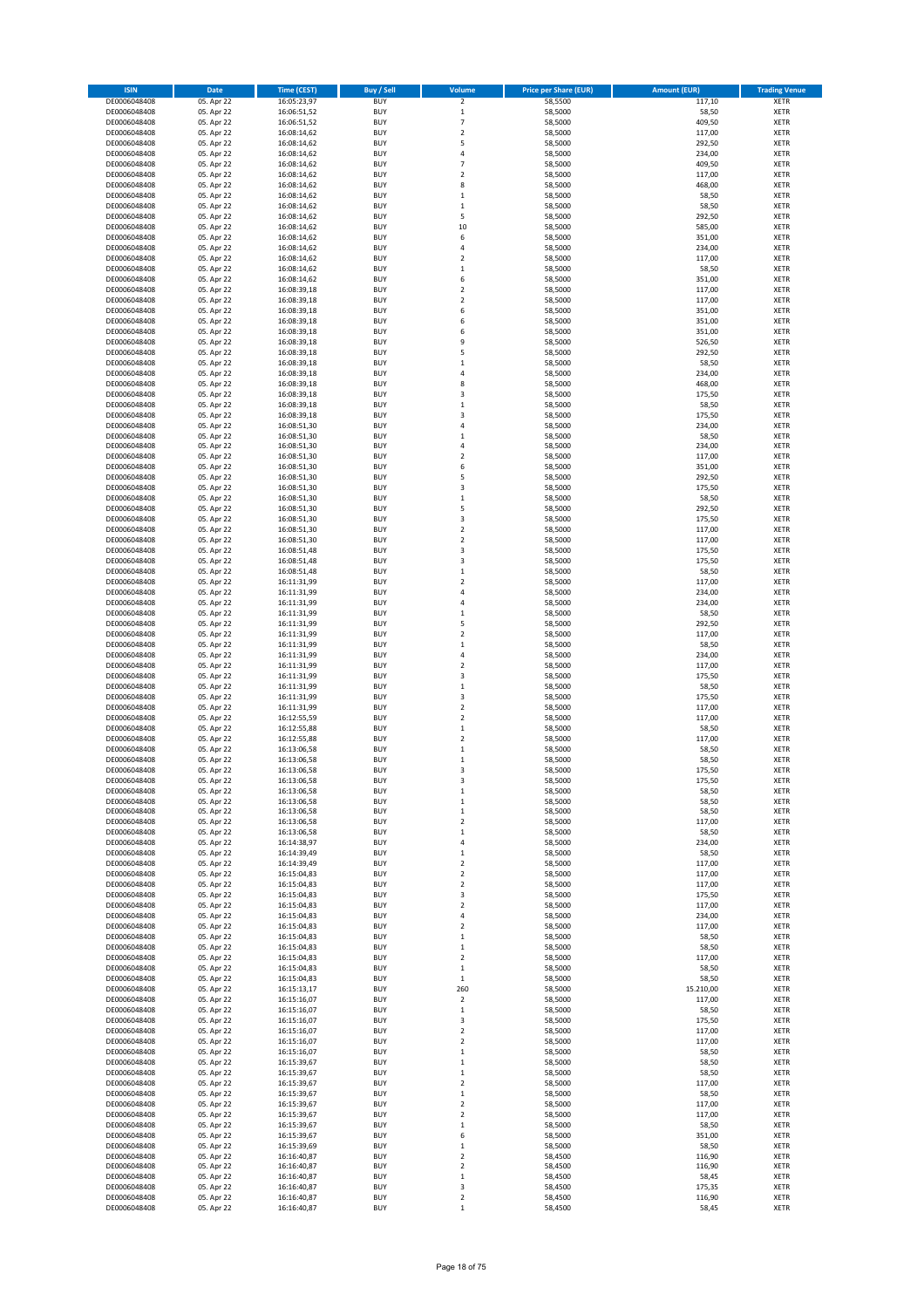| <b>ISIN</b>                  | <b>Date</b>              | <b>Time (CEST)</b>         | <b>Buy / Sell</b>        | Volume                       | <b>Price per Share (EUR)</b> | <b>Amount (EUR)</b> | <b>Trading Venue</b>       |
|------------------------------|--------------------------|----------------------------|--------------------------|------------------------------|------------------------------|---------------------|----------------------------|
| DE0006048408                 | 05. Apr 22               | 16:16:40,87                | <b>BUY</b>               | $\mathbf 2$                  | 58,4500                      | 116,90              | <b>XETR</b>                |
| DE0006048408                 | 05. Apr 22               | 16:16:40,87                | <b>BUY</b>               | $\overline{2}$               | 58,4500                      | 116,90              | <b>XETR</b>                |
| DE0006048408                 | 05. Apr 22               | 16:16:40,87                | <b>BUY</b>               | $\,1\,$                      | 58,4500                      | 58,45               | <b>XETR</b>                |
| DE0006048408                 | 05. Apr 22               | 16:16:40,87                | <b>BUY</b>               | 146                          | 58,4500                      | 8.533,70            | <b>XETR</b>                |
| DE0006048408                 | 05. Apr 22               | 16:16:40,87                | <b>BUY</b>               | $\mathbf 2$                  | 58,4500                      | 116,90              | <b>XETR</b>                |
| DE0006048408                 | 05. Apr 22               | 16:16:40,87                | <b>BUY</b>               | $\,1\,$                      | 58,4500                      | 58,45               | <b>XETR</b>                |
| DE0006048408                 | 05. Apr 22               | 16:16:40,87                | <b>BUY</b>               | 5                            | 58,4500                      | 292,25              | <b>XETR</b>                |
| DE0006048408                 | 05. Apr 22               | 16:16:40,87                | <b>BUY</b>               | $\mathbf 1$                  | 58,4500                      | 58,45               | <b>XETR</b>                |
| DE0006048408<br>DE0006048408 | 05. Apr 22<br>05. Apr 22 | 16:16:40,87<br>16:16:40,90 | <b>BUY</b><br><b>BUY</b> | $\,$ 1<br>116                | 58,4500<br>58,5000           | 58,45<br>6.786,00   | <b>XETR</b><br><b>XETR</b> |
| DE0006048408                 | 05. Apr 22               | 16:16:45,28                | <b>BUY</b>               | 3                            | 58,4500                      | 175,35              | <b>XETR</b>                |
| DE0006048408                 | 05. Apr 22               | 16:16:45,28                | <b>BUY</b>               | $\overline{2}$               | 58,4500                      | 116,90              | <b>XETR</b>                |
| DE0006048408                 | 05. Apr 22               | 16:16:45,28                | <b>BUY</b>               | $\,$ 1                       | 58,4500                      | 58,45               | <b>XETR</b>                |
| DE0006048408                 | 05. Apr 22               | 16:16:45,89                | <b>BUY</b>               | 6                            | 58,4500                      | 350,70              | <b>XETR</b>                |
| DE0006048408                 | 05. Apr 22               | 16:16:45,89                | <b>BUY</b>               | $\,$ 1                       | 58,4500                      | 58,45               | <b>XETR</b>                |
| DE0006048408                 | 05. Apr 22               | 16:16:45,89                | <b>BUY</b>               | $\overline{2}$               | 58,4500                      | 116,90              | <b>XETR</b>                |
| DE0006048408                 | 05. Apr 22               | 16:16:45,89                | <b>BUY</b>               | $\overline{2}$               | 58,4500                      | 116,90              | <b>XETR</b>                |
| DE0006048408                 | 05. Apr 22               | 16:16:45,89                | <b>BUY</b>               | $\overline{2}$               | 58,4500                      | 116,90              | <b>XETR</b>                |
| DE0006048408                 | 05. Apr 22               | 16:16:45,89                | <b>BUY</b>               | $\,1\,$                      | 58,4500                      | 58,45               | <b>XETR</b>                |
| DE0006048408<br>DE0006048408 | 05. Apr 22<br>05. Apr 22 | 16:16:45,89                | <b>BUY</b><br><b>BUY</b> | 5<br>3                       | 58,4500<br>58,4500           | 292,25<br>175,35    | <b>XETR</b><br><b>XETR</b> |
| DE0006048408                 | 05. Apr 22               | 16:16:47,31<br>16:16:47,31 | <b>BUY</b>               | $\overline{\mathbf{2}}$      | 58,4500                      | 116,90              | <b>XETR</b>                |
| DE0006048408                 | 05. Apr 22               | 16:16:52,17                | <b>BUY</b>               | $\,1\,$                      | 58,4500                      | 58,45               | <b>XETR</b>                |
| DE0006048408                 | 05. Apr 22               | 16:16:52,17                | <b>BUY</b>               | 3                            | 58,4500                      | 175,35              | <b>XETR</b>                |
| DE0006048408                 | 05. Apr 22               | 16:16:52,17                | <b>BUY</b>               | $\overline{2}$               | 58,4500                      | 116,90              | <b>XETR</b>                |
| DE0006048408                 | 05. Apr 22               | 16:16:52,17                | <b>BUY</b>               | 4                            | 58,4500                      | 233,80              | <b>XETR</b>                |
| DE0006048408                 | 05. Apr 22               | 16:16:52,17                | <b>BUY</b>               | $\,1\,$                      | 58,4500                      | 58,45               | <b>XETR</b>                |
| DE0006048408                 | 05. Apr 22               | 16:16:52,17                | <b>BUY</b>               | $\,1\,$                      | 58,4500                      | 58,45               | <b>XETR</b>                |
| DE0006048408                 | 05. Apr 22               | 16:16:52,17                | <b>BUY</b>               | 3                            | 58,4500                      | 175,35              | <b>XETR</b>                |
| DE0006048408<br>DE0006048408 | 05. Apr 22<br>05. Apr 22 | 16:16:52,24<br>16:16:52,24 | <b>BUY</b><br><b>BUY</b> | $\,$ 1<br>$\overline{2}$     | 58,4000<br>58,4000           | 58,40<br>116,80     | <b>XETR</b><br><b>XETR</b> |
| DE0006048408                 | 05. Apr 22               | 16:16:52,24                | <b>BUY</b>               | 3                            | 58,4000                      | 175,20              | <b>XETR</b>                |
| DE0006048408                 | 05. Apr 22               | 16:16:52,24                | <b>BUY</b>               | 3                            | 58,4000                      | 175,20              | <b>XETR</b>                |
| DE0006048408                 | 05. Apr 22               | 16:17:49,00                | <b>BUY</b>               | $\,1\,$                      | 58,4000                      | 58,40               | <b>XETR</b>                |
| DE0006048408                 | 05. Apr 22               | 16:17:49,00                | <b>BUY</b>               | $\mathbf 1$                  | 58,4000                      | 58,40               | <b>XETR</b>                |
| DE0006048408                 | 05. Apr 22               | 16:17:49,00                | <b>BUY</b>               | $\,$ 1                       | 58,4000                      | 58,40               | <b>XETR</b>                |
| DE0006048408                 | 05. Apr 22               | 16:17:49,00                | <b>BUY</b>               | $\,1\,$                      | 58,4000                      | 58,40               | <b>XETR</b>                |
| DE0006048408                 | 05. Apr 22               | 16:17:49,00                | <b>BUY</b>               | $\boldsymbol{2}$             | 58,4000                      | 116,80              | <b>XETR</b>                |
| DE0006048408                 | 05. Apr 22               | 16:17:49,00                | <b>BUY</b>               | $\mathbf 1$                  | 58,4000                      | 58,40               | <b>XETR</b>                |
| DE0006048408                 | 05. Apr 22               | 16:17:49,00                | <b>BUY</b>               | $\,$ 1                       | 58,4000                      | 58,40               | <b>XETR</b>                |
| DE0006048408<br>DE0006048408 | 05. Apr 22               | 16:17:49,00                | <b>BUY</b><br><b>BUY</b> | $\mathbf 1$<br>151           | 58,4000<br>58,4000           | 58,40<br>8.818,40   | <b>XETR</b><br><b>XETR</b> |
| DE0006048408                 | 05. Apr 22<br>05. Apr 22 | 16:17:49,00<br>16:17:49,00 | <b>BUY</b>               | $\,1\,$                      | 58,4000                      | 58,40               | <b>XETR</b>                |
| DE0006048408                 | 05. Apr 22               | 16:17:49,00                | <b>BUY</b>               | $\,1\,$                      | 58,4000                      | 58,40               | <b>XETR</b>                |
| DE0006048408                 | 05. Apr 22               | 16:17:49,00                | <b>BUY</b>               | $\,1\,$                      | 58,4000                      | 58,40               | <b>XETR</b>                |
| DE0006048408                 | 05. Apr 22               | 16:18:53,82                | <b>BUY</b>               | $\,$ 1                       | 58,4000                      | 58,40               | <b>XETR</b>                |
| DE0006048408                 | 05. Apr 22               | 16:18:53,82                | <b>BUY</b>               | 3                            | 58,4000                      | 175,20              | <b>XETR</b>                |
| DE0006048408                 | 05. Apr 22               | 16:18:53,82                | <b>BUY</b>               | $\,1\,$                      | 58,4000                      | 58,40               | <b>XETR</b>                |
| DE0006048408                 | 05. Apr 22               | 16:18:53,82                | <b>BUY</b>               | $\mathbf 1$                  | 58,4000                      | 58,40               | <b>XETR</b>                |
| DE0006048408                 | 05. Apr 22               | 16:18:59,12                | <b>BUY</b>               | 3                            | 58,3500                      | 175,05              | <b>XETR</b>                |
| DE0006048408                 | 05. Apr 22               | 16:18:59,12                | <b>BUY</b>               | $\overline{2}$               | 58,3500                      | 116,70              | <b>XETR</b>                |
| DE0006048408<br>DE0006048408 | 05. Apr 22<br>05. Apr 22 | 16:20:12,53<br>16:20:12,53 | <b>BUY</b><br><b>BUY</b> | 3<br>$\,1\,$                 | 58,3500<br>58,3500           | 175,05<br>58,35     | <b>XETR</b><br><b>XETR</b> |
| DE0006048408                 | 05. Apr 22               | 16:20:12,53                | <b>BUY</b>               | $\,1\,$                      | 58,3500                      | 58,35               | <b>XETR</b>                |
| DE0006048408                 | 05. Apr 22               | 16:20:12,53                | <b>BUY</b>               | 3                            | 58,3500                      | 175,05              | <b>XETR</b>                |
| DE0006048408                 | 05. Apr 22               | 16:20:12,53                | <b>BUY</b>               | $\mathbf 1$                  | 58,3500                      | 58,35               | <b>XETR</b>                |
| DE0006048408                 | 05. Apr 22               | 16:20:12,53                | <b>BUY</b>               | $\overline{2}$               | 58,3500                      | 116,70              | <b>XETR</b>                |
| DE0006048408                 | 05. Apr 22               | 16:20:12,53                | <b>BUY</b>               | $\mathbf 1$                  | 58,3500                      | 58,35               | <b>XETR</b>                |
| DE0006048408                 | 05. Apr 22               | 16:20:12,53                | <b>BUY</b>               | $\,1\,$                      | 58,3500                      | 58,35               | <b>XETR</b>                |
| DE0006048408                 | 05. Apr 22               | 16:20:12,53                | <b>BUY</b>               | $\mathbf 1$                  | 58,3500                      | 58,35               | <b>XETR</b>                |
| DE0006048408                 | 05. Apr 22               | 16:20:12,53                | <b>BUY</b>               | $\boldsymbol{2}$             | 58,3500                      | 116,70              | <b>XETR</b>                |
| DE0006048408                 | 05. Apr 22               | 16:20:12,53                | <b>BUY</b><br><b>BUY</b> | 54                           | 58,3500                      | 3.150,90            | <b>XETR</b>                |
| DE0006048408<br>DE0006048408 | 05. Apr 22<br>05. Apr 22 | 16:20:12,53<br>16:20:12,53 | <b>BUY</b>               | $\,1\,$<br>$\mathbf 1$       | 58,3500<br>58,3500           | 58,35<br>58,35      | <b>XETR</b><br><b>XETR</b> |
| DE0006048408                 | 05. Apr 22               | 16:20:43,80                | <b>BUY</b>               | $\overline{2}$               | 58,3500                      | 116,70              | <b>XETR</b>                |
| DE0006048408                 | 05. Apr 22               | 16:20:43,80                | <b>BUY</b>               | 1                            | 58,3500                      | 58,35               | XETR                       |
| DE0006048408                 | 05. Apr 22               | 16:20:43,80                | <b>BUY</b>               | 3                            | 58,3500                      | 175,05              | <b>XETR</b>                |
| DE0006048408                 | 05. Apr 22               | 16:20:43,80                | <b>BUY</b>               | $\overline{2}$               | 58,3500                      | 116,70              | <b>XETR</b>                |
| DE0006048408                 | 05. Apr 22               | 16:20:43,80                | <b>BUY</b>               | $\,1\,$                      | 58,3500                      | 58,35               | <b>XETR</b>                |
| DE0006048408                 | 05. Apr 22               | 16:20:43,80                | <b>BUY</b>               | $\mathbf 1$                  | 58,3500                      | 58,35               | <b>XETR</b>                |
| DE0006048408                 | 05. Apr 22               | 16:20:43,80                | <b>BUY</b>               | $\,$ 1 $\,$                  | 58,3500                      | 58,35<br>58,35      | <b>XETR</b>                |
| DE0006048408<br>DE0006048408 | 05. Apr 22<br>05. Apr 22 | 16:20:43,80<br>16:20:43,80 | <b>BUY</b><br><b>BUY</b> | $\,1\,$<br>45                | 58,3500<br>58,3500           | 2.625,75            | <b>XETR</b><br><b>XETR</b> |
| DE0006048408                 | 05. Apr 22               | 16:20:43,95                | <b>BUY</b>               | $\,1\,$                      | 58,3500                      | 58,35               | <b>XETR</b>                |
| DE0006048408                 | 05. Apr 22               | 16:20:43,95                | <b>BUY</b>               | $\,1\,$                      | 58,3500                      | 58,35               | <b>XETR</b>                |
| DE0006048408                 | 05. Apr 22               | 16:20:43,95                | <b>BUY</b>               | $\,1\,$                      | 58,3500                      | 58,35               | <b>XETR</b>                |
| DE0006048408                 | 05. Apr 22               | 16:20:43,95                | <b>BUY</b>               | 16                           | 58,3500                      | 933,60              | <b>XETR</b>                |
| DE0006048408                 | 05. Apr 22               | 16:21:58,45                | <b>BUY</b>               | $\mathbf 1$                  | 58,3500                      | 58,35               | <b>XETR</b>                |
| DE0006048408                 | 05. Apr 22               | 16:21:58,45                | <b>BUY</b>               | $\mathbf 1$                  | 58,3500                      | 58,35               | <b>XETR</b>                |
| DE0006048408                 | 05. Apr 22               | 16:21:58,45                | <b>BUY</b>               | $\,1\,$                      | 58,3500                      | 58,35               | <b>XETR</b>                |
| DE0006048408<br>DE0006048408 | 05. Apr 22<br>05. Apr 22 | 16:21:58,45<br>16:21:58,45 | <b>BUY</b><br><b>BUY</b> | 3<br>$\overline{\mathbf{2}}$ | 58,3500                      | 175,05              | <b>XETR</b><br><b>XETR</b> |
| DE0006048408                 | 05. Apr 22               | 16:21:58,45                | <b>BUY</b>               | $\mathbf{1}$                 | 58,3500<br>58,3500           | 116,70<br>58,35     | <b>XETR</b>                |
| DE0006048408                 | 05. Apr 22               | 16:21:58,45                | <b>BUY</b>               | 1                            | 58,3500                      | 58,35               | <b>XETR</b>                |
| DE0006048408                 | 05. Apr 22               | 16:21:58,69                | <b>BUY</b>               | $\mathbf 1$                  | 58,3500                      | 58,35               | <b>XETR</b>                |
| DE0006048408                 | 05. Apr 22               | 16:27:19,19                | <b>BUY</b>               | $\overline{\mathbf{2}}$      | 58,3000                      | 116,60              | <b>XETR</b>                |
| DE0006048408                 | 05. Apr 22               | 16:27:19,19                | <b>BUY</b>               | $\overline{2}$               | 58,3000                      | 116,60              | <b>XETR</b>                |
| DE0006048408                 | 05. Apr 22               | 16:27:51,48                | <b>BUY</b>               | $\mathbf{1}$                 | 58,3000                      | 58,30               | <b>XETR</b>                |
| DE0006048408                 | 05. Apr 22               | 16:27:51,48                | <b>BUY</b>               | $\mathbf 1$                  | 58,3000                      | 58,30               | <b>XETR</b>                |
| DE0006048408                 | 05. Apr 22               | 16:27:51,48                | <b>BUY</b>               | $\,1\,$                      | 58,3000                      | 58,30               | <b>XETR</b>                |
| DE0006048408<br>DE0006048408 | 05. Apr 22               | 16:27:51,48                | <b>BUY</b><br><b>BUY</b> | 2<br>1                       | 58,3000<br>58,3000           | 116,60              | <b>XETR</b><br><b>XETR</b> |
| DE0006048408                 | 05. Apr 22<br>05. Apr 22 | 16:27:51,48<br>16:27:51,48 | <b>BUY</b>               | $\mathbf 1$                  | 58,3000                      | 58,30<br>58,30      | <b>XETR</b>                |
| DE0006048408                 | 05. Apr 22               | 16:27:51,48                | <b>BUY</b>               | $\boldsymbol{2}$             | 58,3000                      | 116,60              | <b>XETR</b>                |
| DE0006048408                 | 05. Apr 22               | 16:27:51,48                | <b>BUY</b>               | 3                            | 58,3000                      | 174,90              | <b>XETR</b>                |
| DE0006048408                 | 05. Apr 22               | 16:27:51,48                | <b>BUY</b>               | $\,1\,$                      | 58,3000                      | 58,30               | <b>XETR</b>                |
| DE0006048408                 | 05. Apr 22               | 16:27:51,48                | <b>BUY</b>               | $\,1\,$                      | 58,3000                      | 58,30               | <b>XETR</b>                |
| DE0006048408                 | 05. Apr 22               | 16:27:51,48                | <b>BUY</b>               | 3                            | 58,3000                      | 174,90              | <b>XETR</b>                |
| DE0006048408                 | 05. Apr 22               | 16:27:51,48                | <b>BUY</b>               | $\mathbf 1$                  | 58,3000                      | 58,30               | <b>XETR</b>                |
| DE0006048408                 | 05. Apr 22               | 16:27:51,48                | <b>BUY</b>               | 3                            | 58,3000                      | 174,90              | <b>XETR</b>                |
| DE0006048408                 | 05. Apr 22               | 16:27:51,48                | <b>BUY</b>               | $\mathbf 1$<br>$\,1\,$       | 58,3000                      | 58,30               | <b>XETR</b>                |
| DE0006048408<br>DE0006048408 | 05. Apr 22<br>05. Apr 22 | 16:27:51,48<br>16:27:51,48 | <b>BUY</b><br><b>BUY</b> | $\mathbf 1$                  | 58,3000<br>58,3000           | 58,30<br>58,30      | <b>XETR</b><br><b>XETR</b> |
| DE0006048408                 | 05. Apr 22               | 16:27:51,48                | <b>BUY</b>               | 98                           | 58,3000                      | 5.713,40            | <b>XETR</b>                |
| DE0006048408                 | 05. Apr 22               | 16:27:51,48                | <b>BUY</b>               | $\,1\,$                      | 58,3000                      | 58,30               | <b>XETR</b>                |
| DE0006048408                 | 05. Apr 22               | 16:27:51,67                | <b>BUY</b>               | $\,$ 1                       | 58,3000                      | 58,30               | <b>XETR</b>                |
| DE0006048408                 | 05. Apr 22               | 16:27:51,67                | <b>BUY</b>               | 8                            | 58,3000                      | 466,40              | <b>XETR</b>                |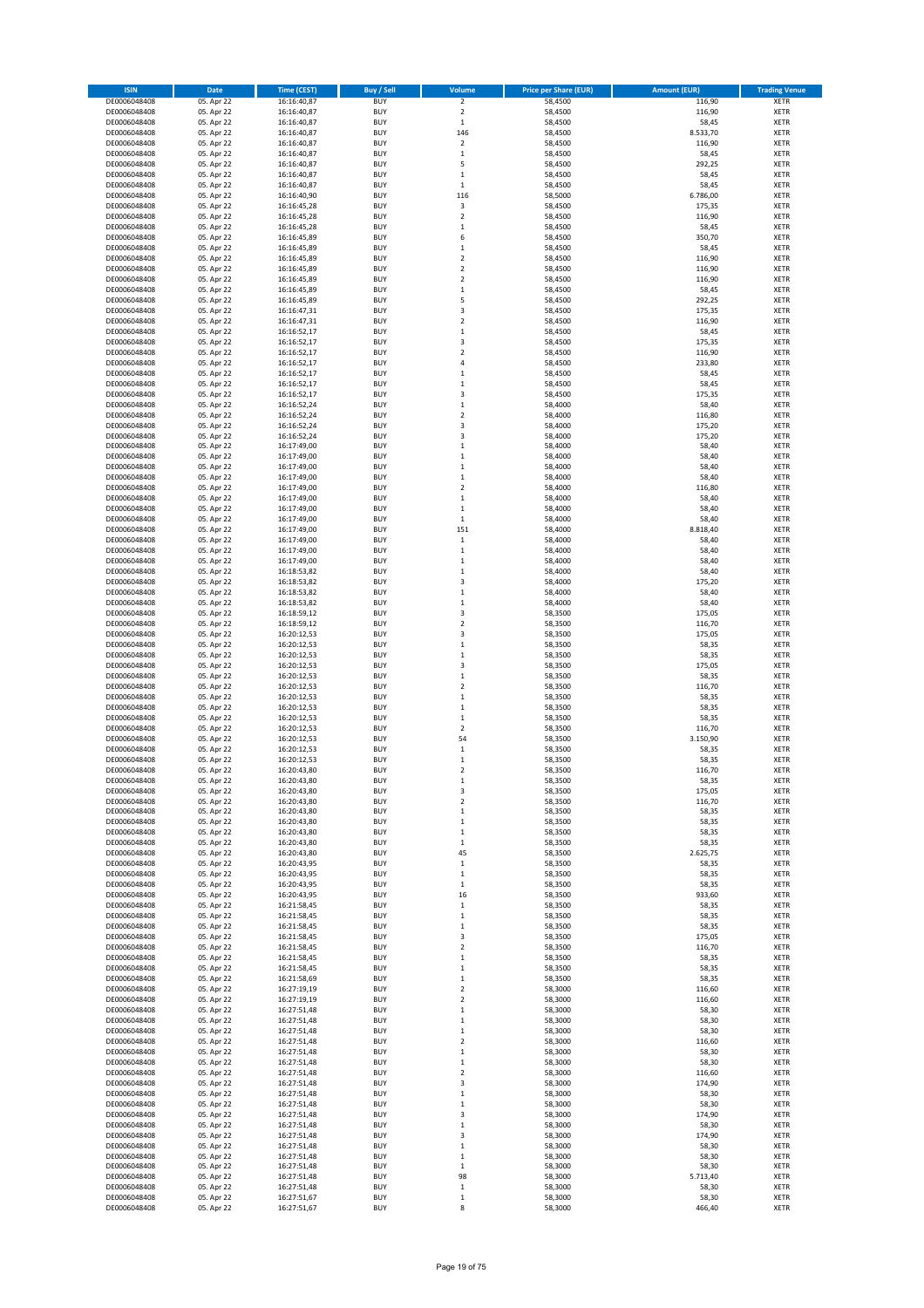| <b>ISIN</b>  | <b>Date</b> | <b>Time (CEST)</b> | Buy / Sell | Volume                  | <b>Price per Share (EUR)</b> | <b>Amount (EUR)</b> | <b>Trading Venue</b> |
|--------------|-------------|--------------------|------------|-------------------------|------------------------------|---------------------|----------------------|
| DE0006048408 | 05. Apr 22  | 16:28:50,89        | <b>BUY</b> | $\mathbf 1$             | 58,3000                      | 58,30               | XETR                 |
| DE0006048408 | 05. Apr 22  | 16:31:45,65        | <b>BUY</b> | 3                       | 58,3000                      | 174,90              | <b>XETR</b>          |
| DE0006048408 | 05. Apr 22  | 16:31:45,65        | <b>BUY</b> | $\overline{\mathbf{c}}$ | 58,3000                      | 116,60              | XETR                 |
| DE0006048408 | 05. Apr 22  | 16:31:45,65        | <b>BUY</b> | $\,1\,$                 | 58,3000                      | 58,30               | <b>XETR</b>          |
| DE0006048408 | 05. Apr 22  | 16:31:45,65        | <b>BUY</b> | $\mathbf 2$             | 58,3000                      | 116,60              | XETR                 |
| DE0006048408 | 05. Apr 22  | 16:31:45,65        | <b>BUY</b> | $\overline{\mathbf{c}}$ | 58,3000                      | 116,60              | <b>XETR</b>          |
| DE0006048408 | 05. Apr 22  | 16:31:45,65        | <b>BUY</b> | $\overline{\mathbf{3}}$ | 58,3000                      | 174,90              | <b>XETR</b>          |
| DE0006048408 | 05. Apr 22  | 16:31:45,65        | <b>BUY</b> | $\mathbf{1}$            | 58,3000                      | 58,30               | <b>XETR</b>          |
| DE0006048408 | 05. Apr 22  | 16:31:45,65        | <b>BUY</b> | 1                       | 58,3000                      | 58,30               | XETR                 |
| DE0006048408 | 05. Apr 22  | 16:31:45,65        | <b>BUY</b> | $\mathbf{1}$            | 58,3000                      | 58,30               | <b>XETR</b>          |
| DE0006048408 | 05. Apr 22  | 16:31:45,65        | <b>BUY</b> | $\mathbf{1}$            | 58,3000                      | 58,30               | XETR                 |
| DE0006048408 | 05. Apr 22  | 16:31:45,65        | <b>BUY</b> | $\mathbf 1$             | 58,3000                      | 58,30               | <b>XETR</b>          |
| DE0006048408 | 05. Apr 22  | 16:31:45,65        | <b>BUY</b> | 3                       | 58,3000                      | 174,90              | XETR                 |
| DE0006048408 | 05. Apr 22  | 16:31:45,65        | <b>BUY</b> | $\overline{\mathbf{c}}$ | 58,3000                      | 116,60              | <b>XETR</b>          |
| DE0006048408 | 05. Apr 22  | 16:31:45,65        | <b>BUY</b> | $\mathbf{1}$            | 58,3000                      | 58,30               | XETR                 |
| DE0006048408 | 05. Apr 22  | 16:31:45,65        | <b>BUY</b> | $\mathbf{1}$            | 58,3000                      | 58,30               | <b>XETR</b>          |
| DE0006048408 | 05. Apr 22  | 16:31:45,65        | <b>BUY</b> | $\overline{\mathbf{c}}$ | 58,3000                      | 116,60              | XETR                 |
| DE0006048408 | 05. Apr 22  | 16:31:45,65        | <b>BUY</b> | $\mathbf{1}$            | 58,3000                      | 58,30               | <b>XETR</b>          |
| DE0006048408 | 05. Apr 22  | 16:31:49,27        | <b>BUY</b> | 6                       | 58,3000                      | 349,80              | <b>XETR</b>          |
| DE0006048408 | 05. Apr 22  | 16:31:49,54        | <b>BUY</b> | 9                       | 58,3000                      | 524,70              | <b>XETR</b>          |
| DE0006048408 | 05. Apr 22  | 16:33:56,82        | <b>BUY</b> | 15                      | 58,3000                      | 874,50              | <b>XETR</b>          |
| DE0006048408 | 05. Apr 22  | 16:33:56,98        | <b>BUY</b> | 5                       | 58,3000                      | 291,50              | <b>XETR</b>          |
| DE0006048408 | 05. Apr 22  | 16:36:07,23        | <b>BUY</b> | $\overline{\mathbf{c}}$ | 58,3500                      | 116,70              | <b>XETR</b>          |
| DE0006048408 | 05. Apr 22  | 16:36:07,23        | <b>BUY</b> | 3                       | 58,3500                      | 175,05              | <b>XETR</b>          |
| DE0006048408 | 05. Apr 22  | 16:41:16,89        | <b>BUY</b> | 124                     | 58,3500                      | 7.235,40            | <b>XETR</b>          |
| DE0006048408 | 05. Apr 22  | 16:41:17,05        | <b>BUY</b> | 42                      | 58,3500                      | 2.450,70            | <b>XETR</b>          |
| DE0006048408 | 05. Apr 22  | 16:47:33,99        | <b>BUY</b> | 5                       | 58,4000                      | 292,00              | <b>XETR</b>          |
| DE0006048408 | 05. Apr 22  | 16:47:33,99        | <b>BUY</b> | 4                       | 58,4000                      | 233,60              | <b>XETR</b>          |
| DE0006048408 | 05. Apr 22  | 16:47:33,99        | <b>BUY</b> | 6                       | 58,4000                      | 350,40              | <b>XETR</b>          |
| DE0006048408 | 05. Apr 22  | 16:47:35,21        | <b>BUY</b> | 145                     | 58,4000                      | 8.468,00            | XETR                 |
| DE0006048408 | 05. Apr 22  | 16:47:35,24        | <b>BUY</b> | 90                      | 58,4000                      | 5.256,00            | <b>XETR</b>          |
| DE0006048408 | 05. Apr 22  | 16:47:37,91        | <b>BUY</b> | 265                     | 58,4000                      | 15.476,00           | XETR                 |
| DE0006048408 | 05. Apr 22  | 16:47:39,15        | <b>BUY</b> | $\mathbf 1$             | 58,3500                      | 58,35               | <b>XETR</b>          |
| DE0006048408 | 05. Apr 22  | 16:47:39,15        | <b>BUY</b> | 2                       | 58,3500                      | 116,70              | XETR                 |
| DE0006048408 | 05. Apr 22  | 16:47:39,15        | <b>BUY</b> | 3                       | 58,3500                      | 175,05              | <b>XETR</b>          |
| DE0006048408 | 05. Apr 22  | 16:47:39,15        | <b>BUY</b> | $\overline{\mathbf{3}}$ | 58,3500                      | 175,05              | XETR                 |
| DE0006048408 | 05. Apr 22  | 16:47:39,15        | <b>BUY</b> | $\overline{\mathbf{3}}$ | 58,3500                      | 175,05              | <b>XETR</b>          |
| DE0006048408 | 05. Apr 22  | 16:47:39,15        | <b>BUY</b> | $\mathbf 2$             | 58,3500                      | 116,70              | XETR                 |
| DE0006048408 | 05. Apr 22  | 16:47:39,15        | <b>BUY</b> | $\overline{\mathbf{3}}$ | 58,3500                      | 175,05              | <b>XETR</b>          |
| DE0006048408 | 05. Apr 22  | 16:47:39,15        | <b>BUY</b> | $\overline{\mathbf{3}}$ | 58,3500                      | 175,05              | <b>XETR</b>          |
| DE0006048408 | 05. Apr 22  | 16:47:39,15        | <b>BUY</b> | $\overline{\mathbf{3}}$ | 58,3500                      | 175,05              | <b>XETR</b>          |
| DE0006048408 | 05. Apr 22  | 16:47:39,15        | <b>BUY</b> | $\overline{\mathbf{c}}$ | 58,3500                      | 116,70              | <b>XETR</b>          |
| DE0006048408 | 05. Apr 22  | 16:47:39,74        | <b>BUY</b> | $\overline{\mathbf{2}}$ | 58,3500                      | 116,70              | <b>XETR</b>          |
| DE0006048408 | 05. Apr 22  | 16:47:39,74        | <b>BUY</b> | $\overline{a}$          | 58,3500                      | 233,40              | <b>XETR</b>          |
| DE0006048408 | 05. Apr 22  | 16:47:39,74        | <b>BUY</b> | 4                       | 58,3500                      | 233,40              | <b>XETR</b>          |
| DE0006048408 | 05. Apr 22  | 16:47:39,74        | <b>BUY</b> | $\mathbf 1$             | 58,3500                      | 58,35               | <b>XETR</b>          |
| DE0006048408 | 05. Apr 22  | 16:47:39,74        | <b>BUY</b> | 29                      | 58,3500                      | 1.692,15            | <b>XETR</b>          |
| DE0006048408 | 05. Apr 22  | 16:47:39,74        | <b>BUY</b> | $\,1\,$                 | 58,3500                      | 58,35               | <b>XETR</b>          |
| DE0006048408 | 05. Apr 22  | 16:47:39,90        | <b>BUY</b> | 17                      | 58,3500                      | 991,95              | <b>XETR</b>          |
| DE0006048408 | 05. Apr 22  | 16:47:40,53        | <b>BUY</b> | 50                      | 58,3500                      | 2.917,50            | <b>XETR</b>          |
| DE0006048408 | 05. Apr 22  | 16:47:40,66        | <b>BUY</b> | 20                      | 58,3500                      | 1.167,00            | <b>XETR</b>          |
| DE0006048408 | 05. Apr 22  | 16:47:40,80        | <b>BUY</b> | 9                       | 58,3500                      | 525,15              | <b>XETR</b>          |
| DE0006048408 | 05. Apr 22  | 16:47:40,97        | <b>BUY</b> | 5                       | 58,3500                      | 291,75              | <b>XETR</b>          |
| DE0006048408 | 05. Apr 22  | 16:47:41,14        | <b>BUY</b> | 4                       | 58,3500                      | 233,40              | <b>XETR</b>          |
| DE0006048408 | 05. Apr 22  | 16:47:41,36        | <b>BUY</b> | 3                       | 58,3500                      | 175,05              | <b>XETR</b>          |
| DE0006048408 | 05. Apr 22  | 16:47:41,52        | <b>BUY</b> | $\overline{\mathbf{3}}$ | 58,3500                      | 175,05              | <b>XETR</b>          |
| DE0006048408 | 05. Apr 22  | 16:47:41,67        | <b>BUY</b> | $\overline{\mathbf{3}}$ | 58,3500                      | 175,05              | <b>XETR</b>          |
| DE0006048408 | 05. Apr 22  | 16:47:41,83        | <b>BUY</b> | $\overline{\mathbf{3}}$ | 58,3500                      | 175,05              | <b>XETR</b>          |
| DE0006048408 | 05. Apr 22  | 16:47:41,98        | <b>BUY</b> | 3                       | 58,3500                      | 175,05              | <b>XETR</b>          |
| DE0006048408 | 05. Apr 22  | 16:47:42,13        | <b>BUY</b> | 3                       | 58,3500                      | 175,05              | <b>XETR</b>          |
| DE0006048408 | 05. Apr 22  | 16:47:42,29        | <b>BUY</b> | $\mathbf 2$             | 58,3500                      | 116,70              | XETR                 |
| DE0006048408 | 05. Apr 22  | 16:47:42,54        | <b>BUY</b> | $\overline{\mathbf{c}}$ | 58,3500                      | 116,70              | <b>XETR</b>          |
| DE0006048408 | 05. Apr 22  | 16:47:42,72        | <b>BUY</b> | 2                       | 58,3500                      | 116,70              | XETR                 |
| DE0006048408 | 05. Apr 22  | 16:47:42.89        | <b>BUY</b> | $\overline{\mathbf{2}}$ | 58,3500                      | 116,70              | <b>XETR</b>          |
| DE0006048408 | 05. Apr 22  | 16:47:43,07        | <b>BUY</b> | 2                       | 58,3500                      | 116,70              | <b>XETR</b>          |
| DE0006048408 | 05. Apr 22  | 16:47:43,21        | <b>BUY</b> | $\overline{2}$          | 58,3500                      | 116,70              | XETR                 |
| DE0006048408 | 05. Apr 22  | 16:47:43,37        | <b>BUY</b> | 2                       | 58,3500                      | 116,70              | <b>XETR</b>          |
| DE0006048408 | 05. Apr 22  | 16:47:43,54        | <b>BUY</b> | 2                       | 58,3500                      | 116,70              | XETR                 |
| DE0006048408 | 05. Apr 22  | 16:47:43,71        | <b>BUY</b> | 2                       | 58,3500                      | 116,70              | XETR                 |
| DE0006048408 | 05. Apr 22  | 16:47:43,87        | <b>BUY</b> | $\mathbf 2$             | 58,3500                      | 116,70              | <b>XETR</b>          |
| DE0006048408 | 05. Apr 22  | 16:47:44,06        | <b>BUY</b> | $\mathbf 2$             | 58,3500                      | 116,70              | XETR                 |
| DE0006048408 | 05. Apr 22  | 16:47:44,25        | <b>BUY</b> | 2                       | 58,3500                      | 116,70              | <b>XETR</b>          |
| DE0006048408 | 05. Apr 22  | 16:47:44,43        | <b>BUY</b> | $\mathbf 2$             | 58,3500                      | 116,70              | XETR                 |
| DE0006048408 | 05. Apr 22  | 16:47:44,59        | <b>BUY</b> | $\mathbf 2$             | 58,3500                      | 116,70              | <b>XETR</b>          |
| DE0006048408 | 05. Apr 22  | 16:47:44,76        | <b>BUY</b> | 2                       | 58,3500                      | 116,70              | XETR                 |
| DE0006048408 | 05. Apr 22  | 16:47:44,93        | <b>BUY</b> | 2                       | 58,3500                      | 116,70              | <b>XETR</b>          |
| DE0006048408 | 05. Apr 22  | 16:47:45,10        | <b>BUY</b> | $\mathbf 1$             | 58,3500                      | 58,35               | XETR                 |
| DE0006048408 | 05. Apr 22  | 16:47:50,69        | <b>BUY</b> | 7                       | 58,3500                      | 408,45              | <b>XETR</b>          |
| DE0006048408 | 05. Apr 22  | 16:47:50,86        | <b>BUY</b> | 3                       | 58,3500                      | 175,05              | XETR                 |
| DE0006048408 | 05. Apr 22  | 16:47:51,00        | <b>BUY</b> | 2                       | 58,3500                      | 116,70              | <b>XETR</b>          |
| DE0006048408 | 05. Apr 22  | 16:48:46,90        | <b>BUY</b> | 30                      | 58,3500                      | 1.750,50            | XETR                 |
| DE0006048408 | 05. Apr 22  | 16:48:47,09        | <b>BUY</b> | 11                      | 58,3500                      | 641,85              | <b>XETR</b>          |
| DE0006048408 | 05. Apr 22  | 16:48:47,26        | <b>BUY</b> | 4                       | 58,3500                      | 233,40              | <b>XETR</b>          |
| DE0006048408 | 05. Apr 22  | 16:48:47,44        | <b>BUY</b> | 2                       | 58,3500                      | 116,70              | <b>XETR</b>          |
| DE0006048408 | 05. Apr 22  | 16:49:40,89        | <b>BUY</b> | 19                      | 58,3500                      | 1.108,65            | <b>XETR</b>          |
| DE0006048408 | 05. Apr 22  | 16:49:41,07        | <b>BUY</b> | 7                       | 58,3500                      | 408,45              | XETR                 |
| DE0006048408 | 05. Apr 22  | 16:49:41,24        | <b>BUY</b> | 3                       | 58,3500                      | 175,05              | <b>XETR</b>          |
| DE0006048408 | 05. Apr 22  | 16:49:41,50        | <b>BUY</b> | 2                       | 58,3500                      | 116,70              | XETR                 |
| DE0006048408 | 05. Apr 22  | 16:50:40,07        | <b>BUY</b> | $\mathbf 1$             | 58,3500                      | 58,35               | <b>XETR</b>          |
| DE0006048408 | 05. Apr 22  | 16:50:40,07        | <b>BUY</b> | $\overline{7}$          | 58,3500                      | 408,45              | XETR                 |
| DE0006048408 | 05. Apr 22  | 16:50:40,07        | <b>BUY</b> | $\mathbf{1}$            | 58,3500                      | 58,35               | <b>XETR</b>          |
| DE0006048408 | 05. Apr 22  | 16:50:40,24        | <b>BUY</b> | 4                       | 58,3500                      | 233,40              | XETR                 |
| DE0006048408 | 05. Apr 22  | 16:50:40,40        | <b>BUY</b> | 2                       | 58,3500                      | 116,70              | <b>XETR</b>          |
| DE0006048408 | 05. Apr 22  | 16:53:48,80        | <b>BUY</b> | 4                       | 58,3500                      | 233,40              | XETR                 |
| DE0006048408 | 05. Apr 22  | 16:54:20,74        | <b>BUY</b> | 3                       | 58,3500                      | 175,05              | <b>XETR</b>          |
| DE0006048408 | 05. Apr 22  | 16:54:20,74        | <b>BUY</b> | 2                       | 58,3500                      | 116,70              | XETR                 |
| DE0006048408 | 05. Apr 22  | 16:54:20,74        | <b>BUY</b> | 4                       | 58,3500                      | 233,40              | <b>XETR</b>          |
| DE0006048408 | 05. Apr 22  | 16:54:20,74        | <b>BUY</b> | 3                       | 58,3500                      | 175,05              | <b>XETR</b>          |
| DE0006048408 | 05. Apr 22  | 16:54:20,74        | <b>BUY</b> | 4                       | 58,3500                      | 233,40              | <b>XETR</b>          |
| DE0006048408 | 05. Apr 22  | 16:54:20,74        | <b>BUY</b> | 2                       | 58,3500                      | 116,70              | <b>XETR</b>          |
| DE0006048408 | 05. Apr 22  | 17:00:07,39        | <b>BUY</b> | 3                       | 58,3500                      | 175,05              | <b>XETR</b>          |
| DE0006048408 | 05. Apr 22  | 17:00:07,39        | <b>BUY</b> | 6                       | 58,3500                      | 350,10              | XETR                 |
| DE0006048408 | 05. Apr 22  | 17:00:07,39        | <b>BUY</b> | 4                       | 58,3500                      | 233,40              | <b>XETR</b>          |
| DE0006048408 | 05. Apr 22  | 17:00:07,39        | <b>BUY</b> | 3                       | 58,3500                      | 175,05              | XETR                 |
| DE0006048408 | 05. Apr 22  | 17:00:07,39        | <b>BUY</b> | 3                       | 58,3500                      | 175,05              | <b>XETR</b>          |
| DE0006048408 | 05. Apr 22  | 17:00:07,39        | <b>BUY</b> | 3                       | 58,3500                      | 175,05              | XETR                 |
| DE0006048408 | 05. Apr 22  | 17:00:07,39        | <b>BUY</b> | $\mathbf 2$             | 58,3500                      | 116,70              | <b>XETR</b>          |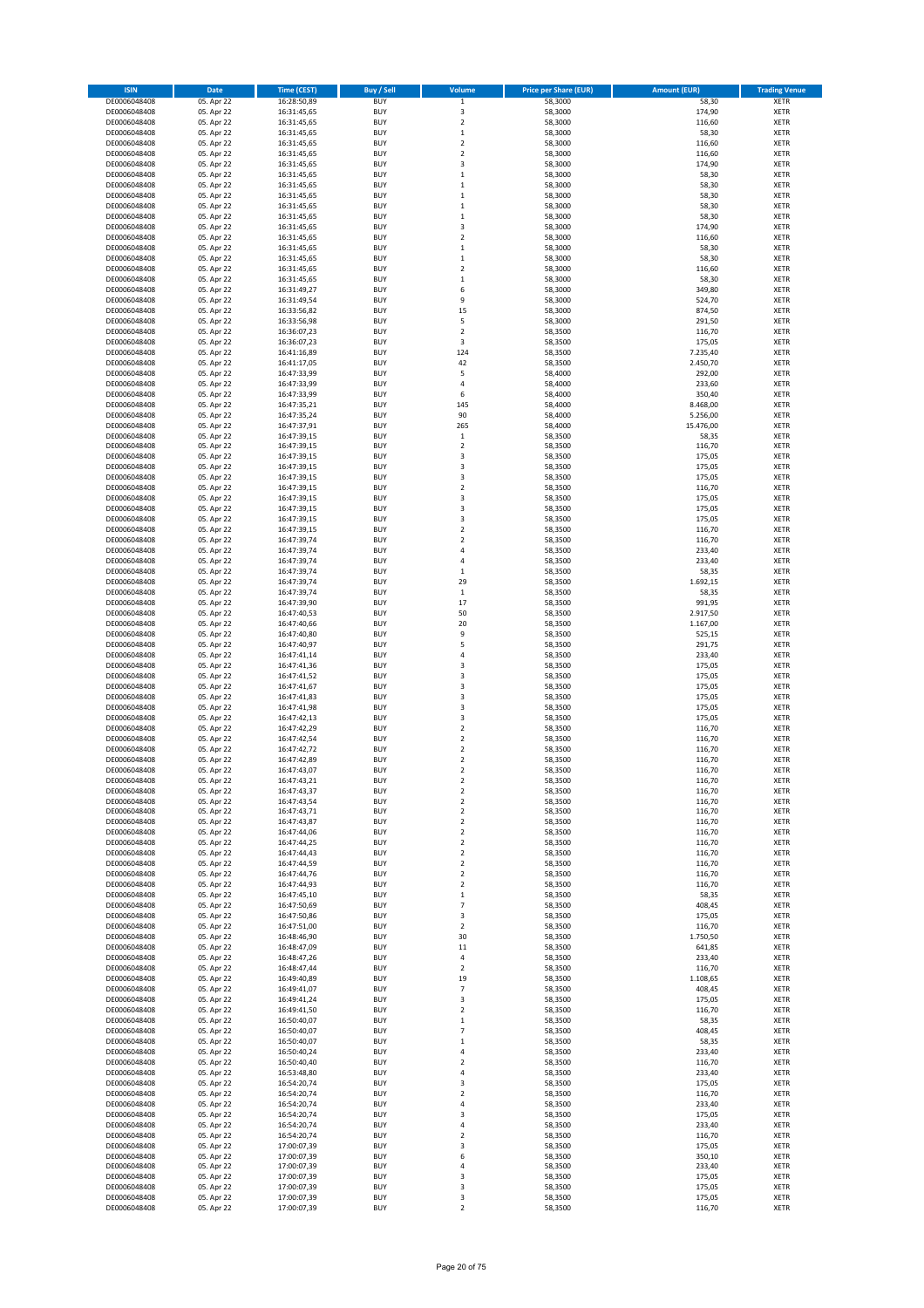| <b>ISIN</b>                  | Date                     | <b>Time (CEST)</b>         | <b>Buy / Sell</b>        | Volume                                      | <b>Price per Share (EUR)</b> | <b>Amount (EUR)</b> | <b>Trading Venue</b>       |
|------------------------------|--------------------------|----------------------------|--------------------------|---------------------------------------------|------------------------------|---------------------|----------------------------|
| DE0006048408                 | 05. Apr 22               | 17:00:07,39                | <b>BUY</b>               | 9                                           | 58,3500                      | 525,15              | <b>XETR</b>                |
| DE0006048408                 | 05. Apr 22               | 17:00:07,39                | <b>BUY</b>               | 4                                           | 58,3500                      | 233,40              | XETR                       |
| DE0006048408                 | 05. Apr 22               | 17:00:07,39                | <b>BUY</b>               | $\sqrt{4}$                                  | 58,3500                      | 233,40              | XETR                       |
| DE0006048408                 | 05. Apr 22               | 17:00:07,39                | <b>BUY</b>               | 3                                           | 58,3500                      | 175,05              | <b>XETR</b>                |
| DE0006048408                 | 05. Apr 22               | 17:00:07,39                | <b>BUY</b>               | 9                                           | 58,3500                      | 525,15              | XETR                       |
| DE0006048408                 | 05. Apr 22               | 17:00:07,39                | <b>BUY</b>               | 6                                           | 58,3500                      | 350,10              | <b>XETR</b>                |
| DE0006048408                 | 05. Apr 22               | 17:00:07,39                | <b>BUY</b>               | 4                                           | 58,3500                      | 233,40              | <b>XETR</b>                |
| DE0006048408                 | 05. Apr 22               | 17:00:07,39                | <b>BUY</b>               | $\overline{2}$                              | 58,3500                      | 116,70              | <b>XETR</b>                |
| DE0006048408                 | 05. Apr 22               | 17:00:07,39                | <b>BUY</b>               | 4                                           | 58,3500                      | 233,40              | XETR                       |
| DE0006048408                 | 05. Apr 22               | 17:00:07,39                | <b>BUY</b>               | 37                                          | 58,3500                      | 2.158,95            | <b>XETR</b>                |
| DE0006048408                 | 05. Apr 22               | 17:00:07,39                | <b>BUY</b>               | $\,1\,$                                     | 58,3500                      | 58,35               | XETR                       |
| DE0006048408                 | 05. Apr 22               | 17:00:07,39                | <b>BUY</b>               | 51                                          | 58,3500                      | 2.975,85            | <b>XETR</b>                |
| DE0006048408                 | 05. Apr 22               | 17:00:07,39                | <b>BUY</b>               | 59                                          | 58,3500                      | 3.442,65            | XETR                       |
| DE0006048408                 | 05. Apr 22               | 17:00:07,40                | <b>BUY</b>               | 3                                           | 58,3500                      | 175,05              | <b>XETR</b>                |
| DE0006048408                 | 05. Apr 22               | 17:00:07,40                | <b>BUY</b>               | $\sqrt{4}$                                  | 58,3500                      | 233,40              | XETR                       |
| DE0006048408                 | 05. Apr 22               | 17:00:07,58                | <b>BUY</b>               | $\,1\,$                                     | 58,3000                      | 58,30               | <b>XETR</b>                |
| DE0006048408                 | 05. Apr 22               | 17:00:07,58                | <b>BUY</b>               | $\boldsymbol{2}$                            | 58,3000                      | 116,60              | <b>XETR</b>                |
| DE0006048408                 | 05. Apr 22               | 17:00:07,58                | <b>BUY</b>               | $\mathbf 1$                                 | 58,3000                      | 58,30               | <b>XETR</b>                |
| DE0006048408                 | 05. Apr 22               | 17:00:07,58                | <b>BUY</b>               | $\,1\,$                                     | 58,3000                      | 58,30               | <b>XETR</b>                |
| DE0006048408                 | 05. Apr 22               | 17:00:07,58                | <b>BUY</b>               | 3                                           | 58,3000                      | 174,90              | <b>XETR</b>                |
| DE0006048408                 | 05. Apr 22               | 17:00:07,58                | <b>BUY</b>               | $\sqrt{4}$                                  | 58,3000                      | 233,20              | <b>XETR</b>                |
| DE0006048408                 | 05. Apr 22               | 17:00:07,58                | <b>BUY</b>               | $\mathbf{1}$                                | 58,3000                      | 58,30               | <b>XETR</b>                |
| DE0006048408                 | 05. Apr 22               | 17:00:07,58                | <b>BUY</b>               | $\,1\,$                                     | 58,3000                      | 58,30               | <b>XETR</b>                |
| DE0006048408                 | 05. Apr 22               | 17:00:07,58                | <b>BUY</b>               | $\mathbf 1$                                 | 58,3000                      | 58,30               | <b>XETR</b>                |
| DE0006048408                 | 05. Apr 22               | 17:00:07,58                | <b>BUY</b>               | $\mathbf 1$                                 | 58,3000                      | 58,30               | <b>XETR</b>                |
| DE0006048408                 | 05. Apr 22               | 17:00:07,58                | <b>BUY</b>               | $\overline{2}$                              | 58,3000                      | 116,60              | <b>XETR</b>                |
| DE0006048408                 | 05. Apr 22               | 17:00:07,58                | <b>BUY</b>               | $\,1\,$                                     | 58,3000                      | 58,30               | <b>XETR</b>                |
| DE0006048408<br>DE0006048408 | 05. Apr 22<br>05. Apr 22 | 17:00:07,58<br>17:00:07,58 | <b>BUY</b><br><b>BUY</b> | 4<br>6                                      | 58,3000<br>58,3000           | 233,20<br>349,80    | <b>XETR</b><br><b>XETR</b> |
| DE0006048408                 | 05. Apr 22               | 17:00:07,58                | <b>BUY</b>               | $\,1\,$                                     | 58,3000                      | 58,30               | XETR                       |
| DE0006048408                 | 05. Apr 22               | 17:00:07,58                | <b>BUY</b>               | $\mathbf 1$                                 | 58,3000                      | 58,30               | <b>XETR</b>                |
| DE0006048408                 | 05. Apr 22               | 17:00:07,58                | <b>BUY</b>               | $\boldsymbol{2}$                            | 58,3000                      | 116,60              | <b>XETR</b>                |
| DE0006048408                 | 05. Apr 22               | 17:00:07,58                | <b>BUY</b>               | $\mathbf 1$                                 | 58,3000                      | 58,30               | <b>XETR</b>                |
| DE0006048408                 | 05. Apr 22               | 17:00:07,59                | <b>BUY</b>               | 44                                          | 58,3000                      | 2.565,20            | XETR                       |
| DE0006048408                 | 05. Apr 22               | 17:00:08,00                | <b>BUY</b>               | 74                                          | 58,3000                      | 4.314,20            | <b>XETR</b>                |
| DE0006048408                 | 05. Apr 22               | 17:00:08,61                | <b>BUY</b>               | $11\,$                                      | 58,3000                      | 641,30              | XETR                       |
| DE0006048408                 | 05. Apr 22               | 17:00:08,61                | <b>BUY</b>               | 89                                          | 58,3000                      | 5.188,70            | <b>XETR</b>                |
| DE0006048408                 | 05. Apr 22               | 17:00:08,61                | <b>BUY</b>               | $\,$ 1                                      | 58,3000                      | 58,30               | XETR                       |
| DE0006048408                 | 05. Apr 22               | 17:00:13,47                | <b>BUY</b>               | 5                                           | 58,3000                      | 291,50              | <b>XETR</b>                |
| DE0006048408                 | 05. Apr 22               | 17:00:13,81                | <b>BUY</b>               | $\mathbf{1}$                                | 58,3000                      | 58,30               | <b>XETR</b>                |
| DE0006048408                 | 05. Apr 22               | 17:00:13.81                | <b>BUY</b>               | 3                                           | 58.3000                      | 174,90              | <b>XETR</b>                |
| DE0006048408                 | 05. Apr 22               | 17:00:13,81                | <b>BUY</b>               | 5                                           | 58,3000                      | 291,50              | <b>XETR</b>                |
| DE0006048408                 | 05. Apr 22               | 17:00:13,81                | <b>BUY</b>               | 4                                           | 58,3000                      | 233,20              | <b>XETR</b>                |
| DE0006048408                 | 05. Apr 22               | 17:00:14,04                | <b>BUY</b>               | 3                                           | 58,3000                      | 174,90              | <b>XETR</b>                |
| DE0006048408                 | 05. Apr 22               | 17:00:14,04                | <b>BUY</b>               | 3                                           | 58,3000                      | 174,90              | <b>XETR</b>                |
| DE0006048408                 | 05. Apr 22               | 17:00:14,04                | <b>BUY</b>               | 5                                           | 58,3000                      | 291,50              | <b>XETR</b>                |
| DE0006048408                 | 05. Apr 22               | 17:00:14,21                | <b>BUY</b>               | $\,$ 1                                      | 58,3000                      | 58,30               | <b>XETR</b>                |
| DE0006048408                 | 05. Apr 22               | 17:00:14,21                | <b>BUY</b>               | 3                                           | 58,3000                      | 174,90              | <b>XETR</b>                |
| DE0006048408                 | 05. Apr 22               | 17:00:14,21                | <b>BUY</b>               | 5                                           | 58,3000                      | 291,50              | <b>XETR</b>                |
| DE0006048408                 | 05. Apr 22               | 17:00:14,40                | <b>BUY</b>               | 3                                           | 58,3000                      | 174,90              | XETR                       |
| DE0006048408                 | 05. Apr 22               | 17:00:15,24                | <b>BUY</b>               | $\mathbf{1}$                                | 58,3000                      | 58,30               | <b>XETR</b>                |
| DE0006048408                 | 05. Apr 22               | 17:00:15,24                | <b>BUY</b>               | $\overline{2}$                              | 58,3000                      | 116,60              | <b>XETR</b>                |
| DE0006048408                 | 05. Apr 22               | 17:00:15,40                | <b>BUY</b>               | $\mathbf 2$                                 | 58,3000                      | 116,60              | <b>XETR</b>                |
| DE0006048408                 | 05. Apr 22               | 17:00:15,40                | <b>BUY</b>               | $\boldsymbol{2}$                            | 58,3000                      | 116,60              | <b>XETR</b>                |
| DE0006048408                 | 05. Apr 22               | 17:00:15,57                | <b>BUY</b>               | 3                                           | 58,3000                      | 174,90              | <b>XETR</b>                |
| DE0006048408                 | 05. Apr 22               | 17:00:15,72                | <b>BUY</b>               | 3                                           | 58,3000                      | 174,90              | <b>XETR</b>                |
| DE0006048408                 | 05. Apr 22               | 17:00:15,90                | <b>BUY</b>               | 3                                           | 58,3000                      | 174,90              | <b>XETR</b>                |
| DE0006048408                 | 05. Apr 22               | 17:00:16,06                | <b>BUY</b>               | 3                                           | 58,3000                      | 174,90              | <b>XETR</b>                |
| DE0006048408                 | 05. Apr 22               | 17:00:16,24                | <b>BUY</b>               | $\boldsymbol{2}$                            | 58,3000                      | 116,60              | <b>XETR</b>                |
| DE0006048408                 | 05. Apr 22               | 17:00:16,42                | <b>BUY</b>               | $\overline{2}$                              | 58,3000                      | 116,60              | <b>XETR</b>                |
| DE0006048408                 | 05. Apr 22               | 17:00:16,62                | <b>BUY</b>               | $\boldsymbol{2}$                            | 58,3000                      | 116,60              | XETR                       |
| DE0006048408                 | 05. Apr 22               | 17:00:16,81                | <b>BUY</b>               | $\overline{2}$                              | 58,3000                      | 116,60              | <b>XETR</b>                |
| DE0006048408                 | 05. Apr 22               | 17:00:16,98                | <b>BUY</b>               | $\overline{\mathbf{2}}$                     | 58,3000                      | 116,60              | <b>XETR</b>                |
| DE0006048408<br>DE0006048408 | 05. Apr 22               | 17:00:17,18                | <b>BUY</b>               | $\overline{2}$                              | 58,3000                      | 116,60              | <b>XETR</b>                |
|                              | 05. Apr 22               | 17:00:17,37                | <b>BUY</b>               | $\overline{2}$                              | 58,3000                      | 116,60              | <b>XETR</b>                |
| DE0006048408<br>DE0006048408 | 05. Apr 22               | 17:00:17,58                | <b>BUY</b>               | $\overline{\mathbf{2}}$                     | 58,3000                      | 116,60              | <b>XETR</b>                |
| DE0006048408                 | 05. Apr 22<br>05. Apr 22 | 17:00:17,77<br>17:00:27,58 | <b>BUY</b><br><b>BUY</b> | $\overline{\mathbf{2}}$<br>$\boldsymbol{2}$ | 58,3000<br>58,3000           | 116,60<br>116,60    | <b>XETR</b><br>XETR        |
| DE0006048408                 | 05. Apr 22               | 17:00:27,58                | <b>BUY</b>               | $\boldsymbol{2}$                            | 58,3000                      | 116,60              | <b>XETR</b>                |
| DE0006048408                 | 05. Apr 22               | 17:00:27,58                | <b>BUY</b>               | $\mathbf 2$                                 | 58,3000                      | 116,60              | <b>XETR</b>                |
| DE0006048408                 | 05. Apr 22               | 17:00:27,58                | <b>BUY</b>               | $\,$ 1                                      | 58,3000                      | 58,30               | <b>XETR</b>                |
| DE0006048408                 | 05. Apr 22               | 17:00:27,58                | <b>BUY</b>               | $\boldsymbol{2}$                            | 58,3000                      | 116,60              | <b>XETR</b>                |
| DE0006048408                 | 05. Apr 22               | 17:00:27,58                | <b>BUY</b>               | $\boldsymbol{2}$                            | 58,3000                      | 116,60              | <b>XETR</b>                |
| DE0006048408                 | 05. Apr 22               | 17:00:27,58                | <b>BUY</b>               | $\mathbf 2$                                 | 58,3000                      | 116,60              | <b>XETR</b>                |
| DE0006048408                 | 05. Apr 22               | 17:00:27,58                | <b>BUY</b>               | 3                                           | 58,3000                      | 174,90              | <b>XETR</b>                |
| DE0006048408                 | 05. Apr 22               | 17:00:27,58                | <b>BUY</b>               | 3                                           | 58,3000                      | 174,90              | <b>XETR</b>                |
| DE0006048408                 | 05. Apr 22               | 17:00:27,58                | <b>BUY</b>               | $\,1\,$                                     | 58,3000                      | 58,30               | <b>XETR</b>                |
| DE0006048408                 | 05. Apr 22               | 17:00:27,58                | <b>BUY</b>               | 6                                           | 58,3000                      | 349,80              | <b>XETR</b>                |
| DE0006048408                 | 05. Apr 22               | 17:00:27,58                | <b>BUY</b>               | 25                                          | 58,3000                      | 1.457,50            | <b>XETR</b>                |
| DE0006048408                 | 05. Apr 22               | 17:00:27,76                | <b>BUY</b>               | 3                                           | 58,3000                      | 174,90              | <b>XETR</b>                |
| DE0006048408                 | 05. Apr 22               | 17:00:27,76                | <b>BUY</b>               | 3                                           | 58,3000                      | 174,90              | <b>XETR</b>                |
| DE0006048408                 | 05. Apr 22               | 17:00:27,76                | <b>BUY</b>               | $\overline{\mathbf{2}}$                     | 58,3000                      | 116,60              | <b>XETR</b>                |
| DE0006048408                 | 05. Apr 22               | 17:00:27,76                | <b>BUY</b>               | $\overline{\mathbf{2}}$                     | 58,3000                      | 116,60              | <b>XETR</b>                |
| DE0006048408                 | 05. Apr 22               | 17:00:27,76                | <b>BUY</b>               | $\mathbf{1}$                                | 58,3000                      | 58,30               | <b>XETR</b>                |
| DE0006048408                 | 05. Apr 22               | 17:00:27,76                | <b>BUY</b>               | $\overline{2}$                              | 58,3000                      | 116,60              | <b>XETR</b>                |
| DE0006048408                 | 05. Apr 22               | 17:01:16,76                | <b>BUY</b>               | $\,1\,$                                     | 58,3000                      | 58,30               | <b>XETR</b>                |
| DE0006048408                 | 05. Apr 22               | 17:01:16,76                | <b>BUY</b>               | $\mathbf 2$                                 | 58,3000                      | 116,60              | <b>XETR</b>                |
| DE0006048408                 | 05. Apr 22<br>05. Apr 22 | 17:01:16,76                | <b>BUY</b><br><b>BUY</b> | $\,1\,$<br>$\overline{2}$                   | 58,3000<br>58,3000           | 58,30<br>116,60     | XETR<br><b>XETR</b>        |
| DE0006048408<br>DE0006048408 | 05. Apr 22               | 17:01:16,76<br>17:01:16,76 | <b>BUY</b>               | $\,1\,$                                     | 58,3000                      | 58,30               | <b>XETR</b>                |
| DE0006048408                 | 05. Apr 22               | 17:01:16,76                | <b>BUY</b>               | $\overline{2}$                              | 58,3000                      | 116,60              | <b>XETR</b>                |
| DE0006048408                 | 05. Apr 22               | 17:01:16,76                | <b>BUY</b>               | $\mathbf{1}$                                | 58,3000                      | 58,30               | XETR                       |
| DE0006048408                 | 05. Apr 22               | 17:01:16,76                | <b>BUY</b>               | $\overline{2}$                              | 58,3000                      | 116,60              | <b>XETR</b>                |
| DE0006048408                 | 05. Apr 22               | 17:01:16,76                | <b>BUY</b>               | $\boldsymbol{2}$                            | 58,3000                      | 116,60              | <b>XETR</b>                |
| DE0006048408                 | 05. Apr 22               | 17:01:16,76                | <b>BUY</b>               | $\mathbf 1$                                 | 58,3000                      | 58,30               | <b>XETR</b>                |
| DE0006048408                 | 05. Apr 22               | 17:01:16,76                | <b>BUY</b>               | $\overline{\mathbf{2}}$                     | 58,3000                      | 116,60              | XETR                       |
| DE0006048408                 | 05. Apr 22               | 17:01:16,76                | <b>BUY</b>               | 3                                           | 58,3000                      | 174,90              | <b>XETR</b>                |
| DE0006048408                 | 05. Apr 22               | 17:01:16,76                | <b>BUY</b>               | $\,1\,$                                     | 58,3000                      | 58,30               | XETR                       |
| DE0006048408                 | 05. Apr 22               | 17:01:16,94                | <b>BUY</b>               | $\overline{\mathbf{2}}$                     | 58,3000                      | 116,60              | <b>XETR</b>                |
| DE0006048408                 | 05. Apr 22               | 17:01:16,94                | <b>BUY</b>               | $\mathbf{1}$                                | 58,3000                      | 58,30               | <b>XETR</b>                |
| DE0006048408                 | 05. Apr 22               | 17:01:16,94                | <b>BUY</b>               | $\,1\,$                                     | 58,3000                      | 58,30               | <b>XETR</b>                |
| DE0006048408                 | 05. Apr 22               | 17:01:16,97                | <b>BUY</b>               | $\,1\,$                                     | 58,3000                      | 58,30               | XETR                       |
| DE0006048408                 | 05. Apr 22               | 17:01:16,97                | <b>BUY</b>               | $\mathbf 2$                                 | 58,3000                      | 116,60              | <b>XETR</b>                |
| DE0006048408                 | 05. Apr 22               | 17:01:16,97                | <b>BUY</b>               | $\boldsymbol{2}$                            | 58,3000                      | 116,60              | XETR                       |
| DE0006048408                 | 05. Apr 22               | 17:01:17,08                | <b>BUY</b>               | $\mathbf 2$                                 | 58,3000                      | 116,60              | <b>XETR</b>                |
| DE0006048408                 | 05. Apr 22               | 17:01:17,22                | <b>BUY</b>               | $\mathbf 1$                                 | 58,3000                      | 58,30               | XETR                       |
| DE0006048408                 | 05. Apr 22               | 17:01:17,22                | <b>BUY</b>               | $\,1\,$                                     | 58,3000                      | 58,30               | <b>XETR</b>                |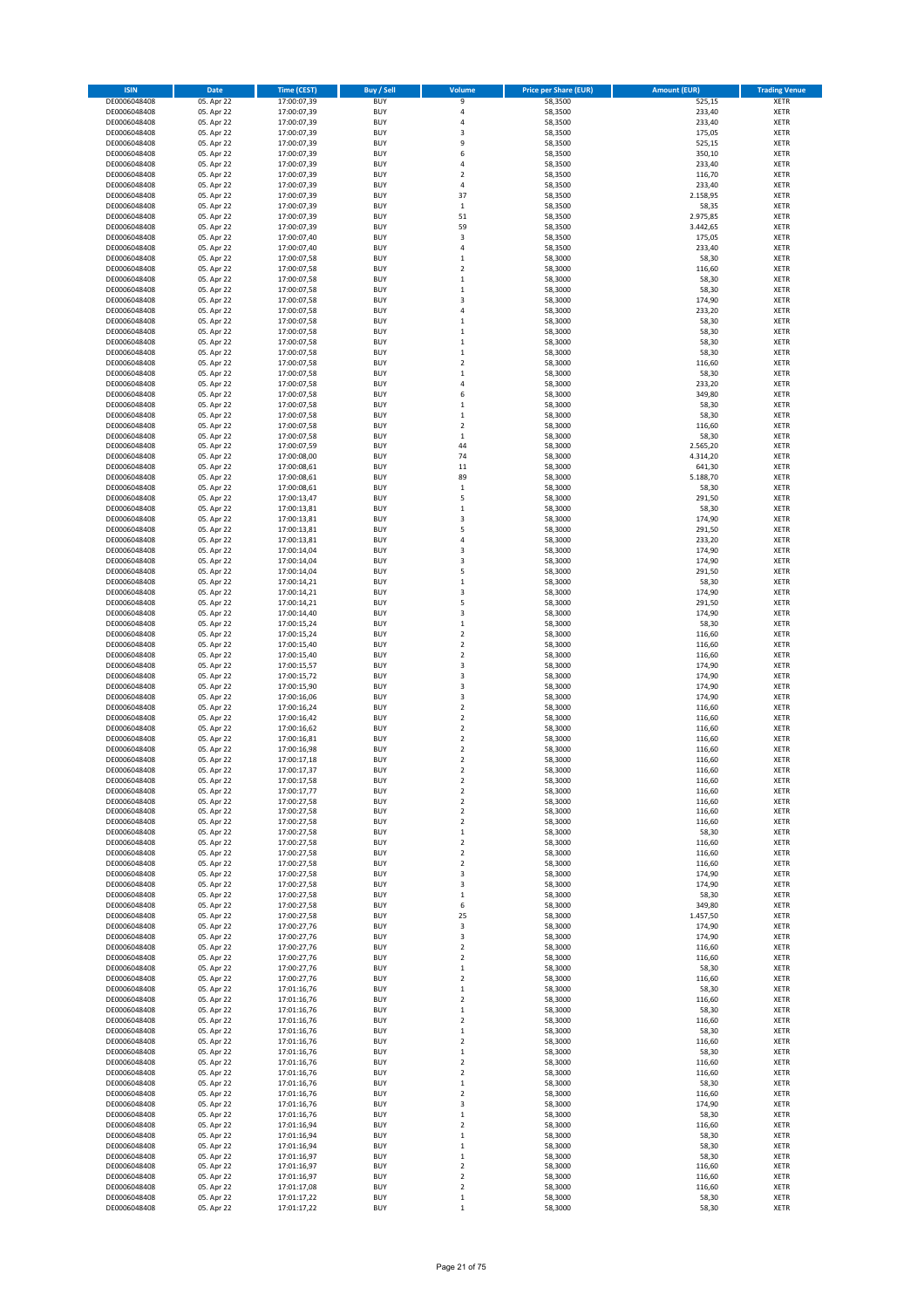| <b>ISIN</b>                  | <b>Date</b>              | <b>Time (CEST)</b>         | <b>Buy / Sell</b>        | Volume                       | <b>Price per Share (EUR)</b> | <b>Amount (EUR)</b> | <b>Trading Venue</b>       |
|------------------------------|--------------------------|----------------------------|--------------------------|------------------------------|------------------------------|---------------------|----------------------------|
| DE0006048408                 | 05. Apr 22               | 17:01:17,49                | <b>BUY</b>               | $\,$ 1                       | 58,3000                      | 58,30               | <b>XETR</b>                |
| DE0006048408                 | 05. Apr 22               | 17:01:17,49                | <b>BUY</b>               | $\mathbf 1$                  | 58,3000                      | 58,30               | <b>XETR</b>                |
| DE0006048408                 | 05. Apr 22               | 17:01:20,58                | <b>BUY</b>               | $\,$ 1                       | 58,3000                      | 58,30               | <b>XETR</b>                |
| DE0006048408                 | 05. Apr 22               | 17:01:20,58                | <b>BUY</b>               | $\,1\,$                      | 58,3000                      | 58,30               | <b>XETR</b>                |
| DE0006048408                 | 05. Apr 22               | 17:01:20,58                | <b>BUY</b>               | $\boldsymbol{2}$             | 58,3000                      | 116,60              | <b>XETR</b>                |
| DE0006048408                 | 05. Apr 22               | 17:01:20,58                | <b>BUY</b>               | $\,1\,$                      | 58,3000                      | 58,30               | <b>XETR</b>                |
| DE0006048408                 | 05. Apr 22               | 17:01:20,58                | <b>BUY</b>               | $\overline{2}$               | 58,3000                      | 116,60              | <b>XETR</b>                |
| DE0006048408                 | 05. Apr 22               | 17:01:20,72                | <b>BUY</b>               | 3                            | 58,3000                      | 174,90              | <b>XETR</b>                |
| DE0006048408                 | 05. Apr 22               | 17:01:20,88                | <b>BUY</b>               | $\overline{2}$               | 58,3000                      | 116,60              | <b>XETR</b>                |
| DE0006048408                 | 05. Apr 22               | 17:01:21,19                | <b>BUY</b>               | $\mathbf 1$                  | 58,3000                      | 58,30               | <b>XETR</b>                |
| DE0006048408                 | 05. Apr 22               | 17:01:21,19                | <b>BUY</b>               | $\,1\,$                      | 58,3000                      | 58,30               | <b>XETR</b>                |
| DE0006048408                 | 05. Apr 22               | 17:01:21,19                | <b>BUY</b>               | $\,1\,$                      | 58,3000                      | 58,30               | <b>XETR</b>                |
| DE0006048408                 | 05. Apr 22               | 17:01:21,19                | <b>BUY</b>               | $\,1\,$                      | 58,3000                      | 58,30               | <b>XETR</b>                |
| DE0006048408                 | 05. Apr 22               | 17:01:21,19<br>17:01:21,19 | <b>BUY</b>               | $\sqrt{4}$                   | 58,3000                      | 233,20              | <b>XETR</b>                |
| DE0006048408<br>DE0006048408 | 05. Apr 22<br>05. Apr 22 | 17:01:21,19                | <b>BUY</b><br><b>BUY</b> | $\,$ 1<br>$\overline{2}$     | 58,3000<br>58,3000           | 58,30<br>116,60     | <b>XETR</b><br><b>XETR</b> |
| DE0006048408                 | 05. Apr 22               | 17:01:21,19                | <b>BUY</b>               | $\overline{2}$               | 58,3000                      | 116,60              | <b>XETR</b>                |
| DE0006048408                 | 05. Apr 22               | 17:01:21,19                | <b>BUY</b>               | $\mathbf{1}$                 | 58,3000                      | 58,30               | <b>XETR</b>                |
| DE0006048408                 | 05. Apr 22               | 17:01:21,19                | <b>BUY</b>               | $\,1\,$                      | 58,3000                      | 58,30               | <b>XETR</b>                |
| DE0006048408                 | 05. Apr 22               | 17:01:21,19                | <b>BUY</b>               | $\,1\,$                      | 58,3000                      | 58,30               | <b>XETR</b>                |
| DE0006048408                 | 05. Apr 22               | 17:01:21,19                | <b>BUY</b>               | 4                            | 58,3000                      | 233,20              | <b>XETR</b>                |
| DE0006048408                 | 05. Apr 22               | 17:02:40,55                | <b>BUY</b>               | $\mathbf 1$                  | 58,3000                      | 58,30               | <b>XETR</b>                |
| DE0006048408                 | 05. Apr 22               | 17:02:40,55                | <b>BUY</b>               | 3                            | 58,3000                      | 174,90              | <b>XETR</b>                |
| DE0006048408                 | 05. Apr 22               | 17:02:40,55                | <b>BUY</b>               | $\mathbf{1}$                 | 58,3000                      | 58,30               | <b>XETR</b>                |
| DE0006048408                 | 05. Apr 22               | 17:02:40,55                | <b>BUY</b>               | $\overline{2}$               | 58,3000                      | 116,60              | <b>XETR</b>                |
| DE0006048408                 | 05. Apr 22               | 17:02:40,55                | <b>BUY</b>               | $\mathbf{1}$                 | 58,3000                      | 58,30               | <b>XETR</b>                |
| DE0006048408                 | 05. Apr 22               | 17:02:40,55                | <b>BUY</b>               | $\overline{2}$               | 58,3000                      | 116,60              | <b>XETR</b>                |
| DE0006048408                 | 05. Apr 22               | 17:02:40,55                | <b>BUY</b>               | $\,1\,$                      | 58,3000                      | 58,30               | <b>XETR</b>                |
| DE0006048408                 | 05. Apr 22               | 17:02:40,55                | <b>BUY</b>               | $\mathbf 1$                  | 58,3000                      | 58,30               | <b>XETR</b>                |
| DE0006048408                 | 05. Apr 22               | 17:02:40,55                | <b>BUY</b>               | $\,1\,$                      | 58,3000                      | 58,30               | <b>XETR</b>                |
| DE0006048408                 | 05. Apr 22               | 17:02:40,56                | <b>BUY</b>               | $\,1\,$                      | 58,3000                      | 58,30               | <b>XETR</b>                |
| DE0006048408                 | 05. Apr 22               | 17:04:19,87                | <b>BUY</b>               | $\,1\,$                      | 58,3000                      | 58,30               | <b>XETR</b>                |
| DE0006048408                 | 05. Apr 22               | 17:04:19,87                | <b>BUY</b>               | $\,1\,$                      | 58,3000                      | 58,30               | <b>XETR</b>                |
| DE0006048408                 | 05. Apr 22               | 17:04:19,87                | <b>BUY</b>               | $\overline{2}$               | 58,3000                      | 116,60              | <b>XETR</b>                |
| DE0006048408                 | 05. Apr 22               | 17:04:19,87                | <b>BUY</b>               | $\mathbf 1$                  | 58,3000                      | 58,30               | <b>XETR</b>                |
| DE0006048408                 | 05. Apr 22               | 17:04:19,87                | <b>BUY</b><br><b>BUY</b> | $\,$ 1<br>$\overline{2}$     | 58,3000                      | 58,30               | <b>XETR</b>                |
| DE0006048408<br>DE0006048408 | 05. Apr 22<br>05. Apr 22 | 17:04:19,87<br>17:04:19,87 | <b>BUY</b>               | $\boldsymbol{2}$             | 58,3000<br>58,3000           | 116,60<br>116,60    | <b>XETR</b><br><b>XETR</b> |
| DE0006048408                 | 05. Apr 22               | 17:04:19,87                | <b>BUY</b>               | $\overline{2}$               | 58,3000                      | 116,60              | <b>XETR</b>                |
| DE0006048408                 | 05. Apr 22               | 17:04:19,87                | <b>BUY</b>               | $\boldsymbol{2}$             | 58,3000                      | 116,60              | <b>XETR</b>                |
| DE0006048408                 | 05. Apr 22               | 17:04:19,87                | <b>BUY</b>               | $\mathbf 1$                  | 58,3000                      | 58,30               | <b>XETR</b>                |
| DE0006048408                 | 05. Apr 22               | 17:04:19,87                | <b>BUY</b>               | $\mathbf 1$                  | 58,3000                      | 58,30               | <b>XETR</b>                |
| DE0006048408                 | 05. Apr 22               | 17:04:19,87                | <b>BUY</b>               | $\overline{\mathbf{2}}$      | 58,3000                      | 116,60              | <b>XETR</b>                |
| DE0006048408                 | 05. Apr 22               | 17:04:19,87                | <b>BUY</b>               | 95                           | 58,3000                      | 5.538,50            | <b>XETR</b>                |
| DE0006048408                 | 05. Apr 22               | 17:04:19,87                | <b>BUY</b>               | $\,1\,$                      | 58,3000                      | 58,30               | <b>XETR</b>                |
| DE0006048408                 | 05. Apr 22               | 17:04:20,07                | <b>BUY</b>               | $\boldsymbol{2}$             | 58,3000                      | 116,60              | <b>XETR</b>                |
| DE0006048408                 | 05. Apr 22               | 17:04:20,07                | <b>BUY</b>               | $\,1\,$                      | 58,3000                      | 58,30               | <b>XETR</b>                |
| DE0006048408                 | 05. Apr 22               | 17:08:36,63                | <b>BUY</b>               | $\overline{2}$               | 58,3000                      | 116,60              | <b>XETR</b>                |
| DE0006048408                 | 05. Apr 22               | 17:08:36,63                | <b>BUY</b>               | $\mathbf 1$                  | 58,3000                      | 58,30               | <b>XETR</b>                |
| DE0006048408                 | 05. Apr 22               | 17:08:36,63                | <b>BUY</b>               | $\mathbf 1$                  | 58,3000                      | 58,30               | <b>XETR</b>                |
| DE0006048408                 | 05. Apr 22               | 17:08:36,63                | <b>BUY</b>               | $\mathbf 1$                  | 58,3000                      | 58,30               | <b>XETR</b>                |
| DE0006048408                 | 05. Apr 22               | 17:08:36,63                | <b>BUY</b>               | $\overline{2}$               | 58,3000                      | 116,60              | <b>XETR</b>                |
| DE0006048408                 | 05. Apr 22               | 17:08:36,63                | <b>BUY</b>               | $\overline{2}$               | 58,3000                      | 116,60              | <b>XETR</b>                |
| DE0006048408                 | 05. Apr 22               | 17:09:53,63                | <b>BUY</b>               | 139                          | 58,3500                      | 8.110,65            | <b>XETR</b>                |
| DE0006048408                 | 05. Apr 22               | 17:09:58,27                | <b>BUY</b>               | $\,1\,$                      | 58,3000                      | 58,30               | <b>XETR</b>                |
| DE0006048408<br>DE0006048408 | 05. Apr 22               | 17:10:02,83                | <b>BUY</b>               | $\overline{2}$               | 58,3000                      | 116,60              | <b>XETR</b>                |
| DE0006048408                 | 05. Apr 22<br>05. Apr 22 | 17:10:03,01<br>17:10:03,01 | <b>BUY</b><br><b>BUY</b> | $\mathbf 1$<br>$\mathbf 1$   | 58,3000<br>58,3000           | 58,30<br>58,30      | <b>XETR</b><br><b>XETR</b> |
| DE0006048408                 | 05. Apr 22               | 17:10:03,17                | <b>BUY</b>               | $\,1\,$                      | 58,3000                      | 58,30               | <b>XETR</b>                |
| DE0006048408                 | 05. Apr 22               | 17:10:03,17                | <b>BUY</b>               | $\mathbf 1$                  | 58,3000                      | 58,30               | <b>XETR</b>                |
| DE0006048408                 | 05. Apr 22               | 17:10:03,35                | <b>BUY</b>               | $\,$ 1                       | 58,3000                      | 58,30               | <b>XETR</b>                |
| DE0006048408                 | 05. Apr 22               | 17:10:04,89                | <b>BUY</b>               | $\overline{2}$               | 58,3000                      | 116,60              | <b>XETR</b>                |
| DE0006048408                 | 05. Apr 22               | 17:10:27,74                | <b>BUY</b>               | 1                            | 58,3000                      | 58,30               | <b>XETR</b>                |
| DE0006048408                 | 05. Apr 22               | 17:10:27,74                | <b>BUY</b>               | $\mathbf 1$                  | 58,3000                      | 58,30               | <b>XETR</b>                |
| DE0006048408                 | 05. Apr 22               | 17:10:27,74                | <b>BUY</b>               | $\mathbf 1$                  | 58,3000                      | 58,30               | <b>XETR</b>                |
| DE0006048408                 | 05. Apr 22               | 17:10:27,74                | <b>BUY</b>               | 1                            | 58,3000                      | 58,30               | XETR                       |
| DE0006048408                 | 05. Apr 22               | 17:10:27,74                | <b>BUY</b>               | $\overline{\mathbf{2}}$      | 58,3000                      | 116,60              | <b>XETR</b>                |
| DE0006048408                 | 05. Apr 22               | 17:14:25,60                | <b>BUY</b>               | $\mathbf 1$                  | 58,3000                      | 58,30               | <b>XETR</b>                |
| DE0006048408                 | 05. Apr 22               | 17:14:25,60                | <b>BUY</b>               | $\mathbf{1}$                 | 58,3000                      | 58,30               | <b>XETR</b>                |
| DE0006048408                 | 05. Apr 22               | 17:14:25,60                | <b>BUY</b>               | $\mathbf 1$                  | 58,3000                      | 58,30               | <b>XETR</b>                |
| DE0006048408                 | 05. Apr 22               | 17:14:25,60                | <b>BUY</b>               | $\,$ 1                       | 58,3000                      | 58,30               | <b>XETR</b>                |
| DE0006048408                 | 05. Apr 22               | 17:14:25,60                | <b>BUY</b>               | $\overline{\mathbf{2}}$      | 58,3000                      | 116,60              | <b>XETR</b>                |
| DE0006048408                 | 05. Apr 22<br>05. Apr 22 | 17:15:05,55                | <b>BUY</b>               | $\,$ 1                       | 58,3000<br>58,3000           | 58,30               | <b>XETR</b>                |
| DE0006048408<br>DE0006048408 | 05. Apr 22               | 17:15:05,55<br>17:15:05,70 | <b>BUY</b><br><b>BUY</b> | 10<br>9                      | 58,3000                      | 583,00<br>524,70    | <b>XETR</b><br><b>XETR</b> |
| DE0006048408                 | 05. Apr 22               | 17:15:05,73                | <b>BUY</b>               | 9                            | 58,3000                      | 524,70              | <b>XETR</b>                |
| DE0006048408                 | 05. Apr 22               | 17:15:12,55                | <b>BUY</b>               | 25                           | 58,3000                      | 1.457,50            | <b>XETR</b>                |
| DE0006048408                 | 05. Apr 22               | 17:15:12,75                | <b>BUY</b>               | 9                            | 58,3000                      | 524,70              | <b>XETR</b>                |
| DE0006048408                 | 05. Apr 22               | 17:15:20,56                | <b>BUY</b>               | 25                           | 58,3000                      | 1.457,50            | <b>XETR</b>                |
| DE0006048408                 | 05. Apr 22               | 17:15:20,74                | <b>BUY</b>               | 9                            | 58,3000                      | 524,70              | <b>XETR</b>                |
| DE0006048408                 | 05. Apr 22               | 17:15:30,57                | <b>BUY</b>               | $\overline{2}$               | 58,3000                      | 116,60              | <b>XETR</b>                |
| DE0006048408                 | 05. Apr 22               | 17:15:30,57                | <b>BUY</b>               | $\overline{\mathbf{2}}$      | 58,3000                      | 116,60              | <b>XETR</b>                |
| DE0006048408                 | 05. Apr 22               | 17:15:30,57                | <b>BUY</b>               | $\mathbf 1$                  | 58,3000                      | 58,30               | <b>XETR</b>                |
| DE0006048408                 | 05. Apr 22               | 17:15:30,57                | <b>BUY</b>               | 2                            | 58,3000                      | 116,60              | <b>XETR</b>                |
| DE0006048408                 | 05. Apr 22               | 17:15:30,57                | <b>BUY</b>               | $\mathbf 1$                  | 58,3000                      | 58,30               | <b>XETR</b>                |
| DE0006048408                 | 05. Apr 22               | 17:15:30,57                | <b>BUY</b>               | 3                            | 58,3000                      | 174,90              | <b>XETR</b>                |
| DE0006048408                 | 05. Apr 22               | 17:15:30,57                | <b>BUY</b>               | $\mathbf 1$                  | 58,3000                      | 58,30               | <b>XETR</b>                |
| DE0006048408                 | 05. Apr 22               | 17:15:30,57                | <b>BUY</b>               | 3                            | 58,3000                      | 174,90              | <b>XETR</b>                |
| DE0006048408                 | 05. Apr 22               | 17:15:30,57                | <b>BUY</b>               | $\,1\,$                      | 58,3000                      | 58,30               | <b>XETR</b>                |
| DE0006048408                 | 05. Apr 22               | 17:15:30,57                | <b>BUY</b>               | $\overline{\mathbf{2}}$      | 58,3000                      | 116,60              | <b>XETR</b>                |
| DE0006048408                 | 05. Apr 22               | 17:15:30,57                | <b>BUY</b>               | $\overline{\mathbf{2}}$<br>5 | 58,3000                      | 116,60              | <b>XETR</b>                |
| DE0006048408<br>DE0006048408 | 05. Apr 22<br>05. Apr 22 | 17:15:30,57<br>17:15:30,76 | <b>BUY</b><br><b>BUY</b> | 3                            | 58,3000<br>58,3000           | 291,50<br>174,90    | <b>XETR</b><br><b>XETR</b> |
| DE0006048408                 | 05. Apr 22               | 17:15:30,76                | <b>BUY</b>               | 4                            | 58,3000                      | 233,20              | <b>XETR</b>                |
| DE0006048408                 | 05. Apr 22               | 17:15:50,78                | <b>BUY</b>               | $\overline{2}$               | 58,3000                      | 116,60              | <b>XETR</b>                |
| DE0006048408                 | 05. Apr 22               | 17:15:50,78                | <b>BUY</b>               | $\mathbf{1}$                 | 58,3000                      | 58,30               | <b>XETR</b>                |
| DE0006048408                 | 05. Apr 22               | 17:15:50,78                | <b>BUY</b>               | $\,1\,$                      | 58,3000                      | 58,30               | <b>XETR</b>                |
| DE0006048408                 | 05. Apr 22               | 17:15:50,78                | <b>BUY</b>               | $\boldsymbol{2}$             | 58,3000                      | 116,60              | <b>XETR</b>                |
| DE0006048408                 | 05. Apr 22               | 17:15:50,78                | <b>BUY</b>               | $\overline{2}$               | 58,3000                      | 116,60              | <b>XETR</b>                |
| DE0006048408                 | 05. Apr 22               | 17:15:50,78                | <b>BUY</b>               | $\,1\,$                      | 58,3000                      | 58,30               | <b>XETR</b>                |
| DE0006048408                 | 05. Apr 22               | 17:15:50,78                | <b>BUY</b>               | $\overline{2}$               | 58,3000                      | 116,60              | <b>XETR</b>                |
| DE0006048408                 | 05. Apr 22               | 17:15:50,78                | <b>BUY</b>               | $\overline{2}$               | 58,3000                      | 116,60              | <b>XETR</b>                |
| DE0006048408                 | 05. Apr 22               | 17:15:50,91                | <b>BUY</b>               | $\overline{\mathbf{2}}$      | 58,3000                      | 116,60              | <b>XETR</b>                |
| DE0006048408                 | 05. Apr 22               | 17:15:57,95                | <b>BUY</b>               | $\overline{2}$               | 58,3000                      | 116,60              | <b>XETR</b>                |
| DE0006048408                 | 05. Apr 22               | 17:15:57,95                | <b>BUY</b>               | $\,1\,$                      | 58,3000                      | 58,30               | <b>XETR</b>                |
| DE0006048408                 | 05. Apr 22               | 17:16:00,80                | <b>BUY</b>               | $\mathbf 2$                  | 58,3000                      | 116,60              | <b>XETR</b>                |
| DE0006048408                 | 05. Apr 22               | 17:16:00,80                | <b>BUY</b>               | $\,1\,$                      | 58,3000                      | 58,30               | <b>XETR</b>                |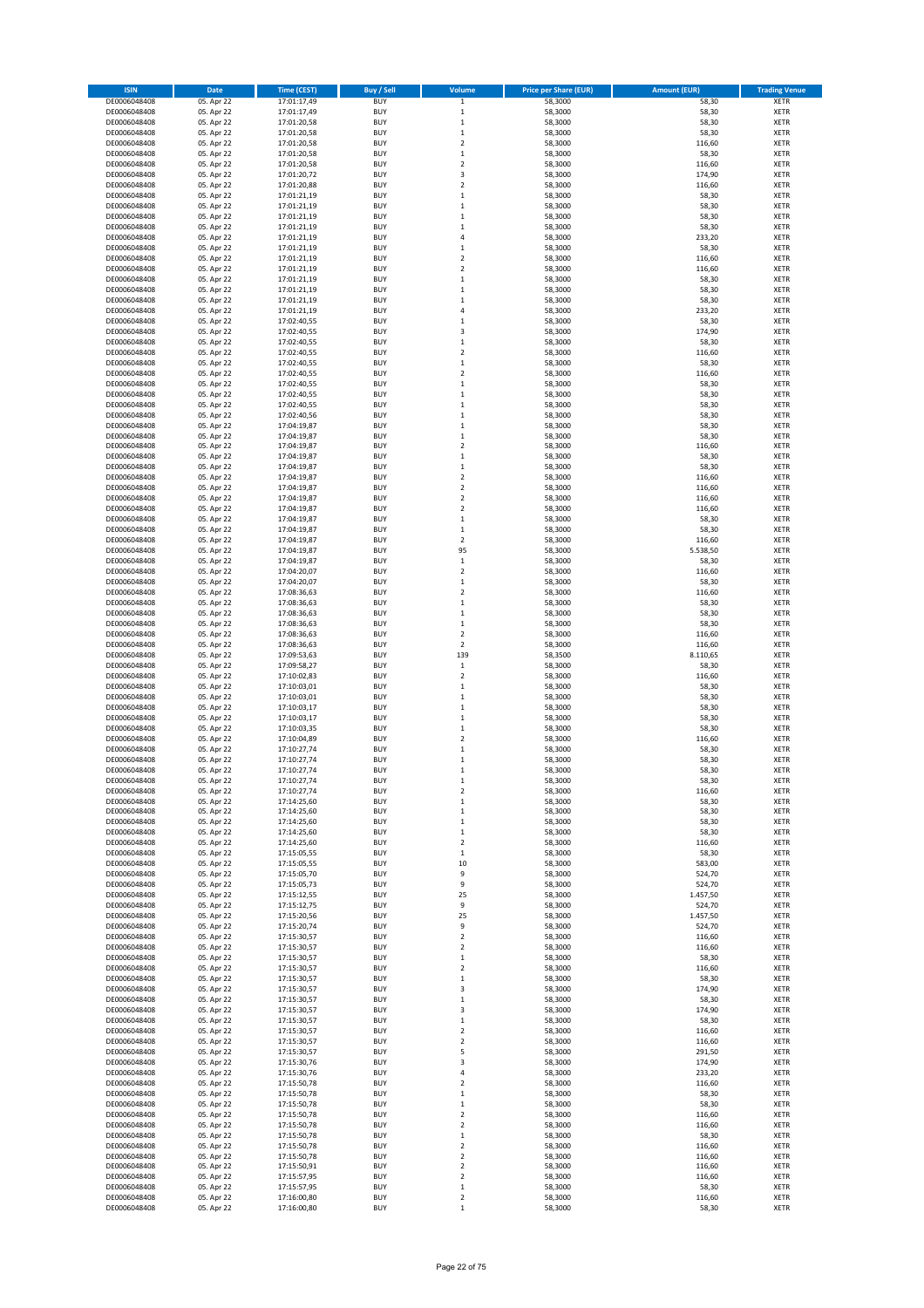| <b>ISIN</b>                  | Date                     | <b>Time (CEST)</b>         | <b>Buy / Sell</b>        | Volume                     | <b>Price per Share (EUR)</b> | <b>Amount (EUR)</b> | <b>Trading Venue</b>       |
|------------------------------|--------------------------|----------------------------|--------------------------|----------------------------|------------------------------|---------------------|----------------------------|
| DE0006048408                 | 05. Apr 22               | 17:16:00,80                | <b>BUY</b>               | $\mathbf 1$                | 58,3000                      | 58,30               | <b>XETR</b>                |
| DE0006048408                 | 05. Apr 22               | 17:16:00,80                | <b>BUY</b>               | $\,1\,$                    | 58,3000                      | 58,30               | <b>XETR</b>                |
| DE0006048408                 | 05. Apr 22               | 17:16:00,80                | <b>BUY</b>               | $\mathbf 2$                | 58,3000                      | 116,60              | <b>XETR</b>                |
| DE0006048408                 | 05. Apr 22               | 17:16:00,80                | <b>BUY</b>               | $\overline{\mathbf{c}}$    | 58,3000                      | 116,60              | <b>XETR</b>                |
| DE0006048408                 | 05. Apr 22               | 17:16:00,80                | <b>BUY</b>               | $\mathbf 1$                | 58,3000                      | 58,30               | <b>XETR</b>                |
| DE0006048408                 | 05. Apr 22               | 17:16:00,80                | <b>BUY</b>               | $\overline{\mathbf{c}}$    | 58,3000                      | 116,60              | <b>XETR</b>                |
| DE0006048408                 | 05. Apr 22               | 17:16:00,80                | <b>BUY</b>               | $\overline{1}$             | 58,3000                      | 58,30               | <b>XETR</b>                |
| DE0006048408                 | 05. Apr 22               | 17:16:00,81                | <b>BUY</b>               | 3                          | 58,3000                      | 174,90              | <b>XETR</b>                |
| DE0006048408                 | 05. Apr 22               | 17:16:20,82                | <b>BUY</b>               | $\mathbf 1$                | 58,2500                      | 58,25               | <b>XETR</b>                |
| DE0006048408                 | 05. Apr 22               | 17:20:02,38                | <b>BUY</b>               | $\mathbf 1$                | 58,3000                      | 58,30               | <b>XETR</b>                |
| DE0006048408                 | 05. Apr 22               | 17:20:02,38                | <b>BUY</b>               | $\mathbf{1}$               | 58,3000                      | 58,30               | <b>XETR</b>                |
| DE0006048408                 | 05. Apr 22               | 17:20:02,38                | <b>BUY</b>               | $\,1\,$                    | 58,3000                      | 58,30               | <b>XETR</b>                |
| DE0006048408                 | 05. Apr 22               | 17:20:02,38                | <b>BUY</b>               | $\mathbf 2$                | 58,3000                      | 116,60              | <b>XETR</b>                |
| DE0006048408                 | 05. Apr 22               | 17:20:02,38                | <b>BUY</b>               | $\mathbf 1$                | 58,3000                      | 58,30               | <b>XETR</b>                |
| DE0006048408                 | 05. Apr 22               | 17:23:32,99                | <b>BUY</b>               | $\overline{\mathbf{c}}$    | 58,3000                      | 116,60              | <b>XETR</b>                |
| DE0006048408                 | 05. Apr 22               | 17:23:32,99                | <b>BUY</b>               | $\overline{\mathbf{c}}$    | 58,3000                      | 116,60              | <b>XETR</b>                |
| DE0006048408                 | 05. Apr 22               | 17:23:32,99                | <b>BUY</b>               | 4                          | 58,3000                      | 233,20              | <b>XETR</b>                |
| DE0006048408                 | 05. Apr 22               | 17:23:32,99                | <b>BUY</b>               | 2                          | 58,3000                      | 116,60              | <b>XETR</b>                |
| DE0006048408                 | 05. Apr 22               | 17:23:32,99                | <b>BUY</b>               | $\mathbf 1$                | 58,3000                      | 58,30               | <b>XETR</b>                |
| DE0006048408                 | 05. Apr 22               | 17:23:32,99                | <b>BUY</b>               | $\overline{\mathbf{c}}$    | 58,3000                      | 116,60              | <b>XETR</b>                |
| DE0006048408                 | 05. Apr 22               | 17:23:32,99                | <b>BUY</b>               | 3                          | 58,3000                      | 174,90              | <b>XETR</b>                |
| DE0006048408                 | 05. Apr 22               | 17:23:32,99                | <b>BUY</b>               | $\overline{\mathbf{c}}$    | 58,3000                      | 116,60              | <b>XETR</b>                |
| DE0006048408                 | 05. Apr 22               | 17:23:41,30                | <b>BUY</b>               | $\mathbf 1$                | 58,3000                      | 58,30               | <b>XETR</b>                |
| DE0006048408                 | 05. Apr 22               | 17:23:41,30                | <b>BUY</b>               | $\overline{\mathbf{c}}$    | 58,3000                      | 116,60              | <b>XETR</b>                |
| DE0006048408                 | 05. Apr 22               | 17:23:41,30                | <b>BUY</b>               | $\mathbf 1$                | 58,3000                      | 58,30               | <b>XETR</b>                |
| DE0006048408                 | 05. Apr 22               | 17:23:41,30                | <b>BUY</b>               | $\mathbf{1}$               | 58,3000                      | 58,30               | <b>XETR</b>                |
| DE0006048408                 | 05. Apr 22               | 17:23:41,30                | <b>BUY</b>               | $\mathbf 1$                | 58,3000                      | 58,30               | <b>XETR</b>                |
| DE0006048408                 | 05. Apr 22               | 17:23:41,30                | <b>BUY</b><br><b>BUY</b> | $\overline{\mathbf{c}}$    | 58,3000                      | 116,60              | <b>XETR</b>                |
| DE0006048408<br>DE0006048408 | 05. Apr 22               | 17:23:41,48<br>17:23:41,48 | <b>BUY</b>               | $\mathbf 1$<br>$\mathbf 2$ | 58,3000<br>58,3000           | 58,30<br>116,60     | <b>XETR</b><br>XETR        |
| DE0006048408                 | 05. Apr 22<br>05. Apr 22 | 17:23:41,48                | <b>BUY</b>               | $\overline{\mathbf{c}}$    | 58,3000                      | 116,60              | <b>XETR</b>                |
| DE0006048408                 | 05. Apr 22               | 17:23:41,48                | <b>BUY</b>               | $\mathbf 2$                | 58,3000                      | 116,60              | XETR                       |
| DE0006048408                 | 05. Apr 22               | 17:23:41,48                | <b>BUY</b>               | $\mathbf 1$                | 58,3000                      | 58,30               | <b>XETR</b>                |
| DE0006048408                 | 05. Apr 22               | 17:24:10,28                | <b>BUY</b>               | $\mathbf 1$                | 58,3000                      | 58,30               | XETR                       |
| DE0006048408                 | 05. Apr 22               | 17:24:10,28                | <b>BUY</b>               | $\overline{\mathbf{c}}$    | 58,3000                      | 116,60              | <b>XETR</b>                |
| DE0006048408                 | 05. Apr 22               | 17:24:10,28                | <b>BUY</b>               | $\mathbf 1$                | 58,3000                      | 58,30               | XETR                       |
| DE0006048408                 | 05. Apr 22               | 17:24:10,29                | <b>BUY</b>               | $\mathbf 1$                | 58,3000                      | 58,30               | <b>XETR</b>                |
| DE0006048408                 | 05. Apr 22               | 17:25:41,35                | <b>BUY</b>               | $\mathbf 1$                | 58,3000                      | 58,30               | <b>XETR</b>                |
| DE0006048408                 | 05. Apr 22               | 17:25:41,35                | <b>BUY</b>               | $\mathbf 1$                | 58,3000                      | 58,30               | <b>XETR</b>                |
| DE0006048408                 | 05. Apr 22               | 17:25:41,35                | <b>BUY</b>               | $\mathbf 1$                | 58,3000                      | 58,30               | <b>XETR</b>                |
| DE0006048408                 | 05. Apr 22               | 17:25:41,35                | <b>BUY</b>               | $\mathbf 1$                | 58,3000                      | 58,30               | <b>XETR</b>                |
| DE0006048408                 | 05. Apr 22               | 17:25:41,35                | <b>BUY</b>               | 5                          | 58,3000                      | 291,50              | <b>XETR</b>                |
| DE0006048408                 | 05. Apr 22               | 17:25:41,35                | <b>BUY</b>               | $\overline{\mathbf{c}}$    | 58,3000                      | 116,60              | <b>XETR</b>                |
| DE0006048408                 | 05. Apr 22               | 17:25:41,35                | <b>BUY</b>               | 250                        | 58,3000                      | 14.575,00           | <b>XETR</b>                |
| DE0006048408                 | 05. Apr 22               | 17:25:41,35                | <b>BUY</b>               | 174                        | 58,3000                      | 10.144,20           | <b>XETR</b>                |
| DE0006048408                 | 05. Apr 22               | 17:25:41,35                | <b>BUY</b>               | 335                        | 58,3000                      | 19.530,50           | <b>XETR</b>                |
| DE0006048408                 | 05. Apr 22               | 17:25:41,38                | <b>BUY</b>               | $\overline{2}$             | 58,3000                      | 116,60              | <b>XETR</b>                |
| DE0006048408                 | 05. Apr 22               | 17:25:41,38                | <b>BUY</b>               | 19                         | 58,3000                      | 1.107,70            | <b>XETR</b>                |
| DE0006048408                 | 05. Apr 22               | 17:25:41,38                | <b>BUY</b>               | 43                         | 58,3000                      | 2.506,90            | <b>XETR</b>                |
| DE0006048408                 | 05. Apr 22               | 17:25:41,38                | <b>BUY</b>               | 21                         | 58,3000                      | 1.224,30            | <b>XETR</b>                |
| DE0006048408                 | 05. Apr 22               | 17:25:41,41                | <b>BUY</b>               | 3                          | 58,3000                      | 174,90              | <b>XETR</b>                |
| DE0006048408                 | 05. Apr 22               | 17:26:11,74                | <b>BUY</b>               | $\mathbf 1$                | 58,3000                      | 58,30               | <b>XETR</b>                |
| DE0006048408                 | 05. Apr 22               | 17:26:11,74                | <b>BUY</b>               | $\mathbf 1$                | 58,3000                      | 58,30               | <b>XETR</b>                |
| DE0006048408                 | 05. Apr 22               | 17:26:36,40                | <b>BUY</b>               | $\mathbf 1$                | 58,3000                      | 58,30               | <b>XETR</b>                |
| DE0006048408                 | 05. Apr 22               | 17:26:36,57                | <b>BUY</b>               | $\mathbf 1$                | 58,3000                      | 58,30               | <b>XETR</b>                |
| DE0006048408                 | 05. Apr 22               | 17:26:36,57                | <b>BUY</b>               | $\mathbf 1$                | 58,3000                      | 58,30               | <b>XETR</b>                |
| DE0006048408                 | 05. Apr 22               | 17:26:36,57                | <b>BUY</b>               | $\mathbf 1$                | 58,3000                      | 58,30               | <b>XETR</b>                |
| DE0006048408                 | 05. Apr 22               | 17:26:36,57                | <b>BUY</b>               | $\overline{\mathbf{c}}$    | 58,3000                      | 116,60              | <b>XETR</b>                |
| DE0006048408                 | 05. Apr 22               | 17:26:36,76                | <b>BUY</b>               | 2                          | 58,3000                      | 116,60              | XETR                       |
| DE0006048408                 | 05. Apr 22               | 17:27:15,22                | <b>BUY</b>               | $\mathbf 1$                | 58,3000                      | 58,30               | <b>XETR</b>                |
| DE0006048408                 | 05. Apr 22               | 17:27:15,22                | <b>BUY</b>               | $\mathbf 1$                | 58,3000                      | 58,30               | XETR                       |
| DE0006048408                 | 05. Apr 22               | 17:27:15,22                | <b>BUY</b>               | $\mathbf 1$                | 58,3000                      | 58,30               | <b>XETR</b>                |
| DE0006048408                 | 05. Apr 22               | 17:27:15,22                | <b>BUY</b>               | $\mathbf 1$                | 58,3000                      | 58,30               | XETR                       |
| DE0006048408                 | 05. Apr 22               | 17:27:15,22                | <b>BUY</b>               | 89                         | 58,3000                      | 5.188,70            | <b>XETR</b>                |
| DE0006048408                 | 05. Apr 22               | 17:29:46,42                | <b>BUY</b>               | 3                          | 58,3000                      | 174,90              | <b>XETR</b>                |
| DE0006048408                 | 05. Apr 22               | 17:29:46,42                | <b>BUY</b>               | 2                          | 58,3000                      | 116,60              | <b>XETR</b>                |
| DE0006048408<br>DE0006048408 | 05. Apr 22<br>06. Apr 22 | 17:29:46,42<br>09:52:14,42 | <b>BUY</b><br><b>BUY</b> | 56<br>3                    | 58,3000<br>58,2000           | 3.264,80<br>174,60  | <b>XETR</b><br><b>XETR</b> |
| DE0006048408                 | 06. Apr 22               | 09:52:14,42                | <b>BUY</b>               | 3                          | 58,2000                      | 174,60              | <b>XETR</b>                |
| DE0006048408                 | 06. Apr 22               | 09:52:14,42                | <b>BUY</b>               | $\mathbf 2$                | 58,2000                      | 116,40              | XETR                       |
| DE0006048408                 | 06. Apr 22               | 09:52:14,42                | <b>BUY</b>               | 3                          | 58,2000                      | 174,60              | <b>XETR</b>                |
| DE0006048408                 | 06. Apr 22               | 09:52:14,42                | <b>BUY</b>               | 3                          | 58,2000                      | 174,60              | XETR                       |
| DE0006048408                 | 06. Apr 22               | 09:52:14,42                | <b>BUY</b>               | 3                          | 58,2000                      | 174,60              | <b>XETR</b>                |
| DE0006048408                 | 06. Apr 22               | 09:52:14,42                | <b>BUY</b>               | 91                         | 58,2000                      | 5.296,20            | <b>XETR</b>                |
| DE0006048408                 | 06. Apr 22               | 09:52:14,42                | <b>BUY</b>               | $\,1\,$                    | 58,2000                      | 58,20               | <b>XETR</b>                |
| DE0006048408                 | 06. Apr 22               | 09:52:14,42                | <b>BUY</b>               | 3                          | 58,2000                      | 174,60              | XETR                       |
| DE0006048408                 | 06. Apr 22               | 09:52:14,42                | <b>BUY</b>               | 3                          | 58,2000                      | 174,60              | <b>XETR</b>                |
| DE0006048408                 | 06. Apr 22               | 09:52:14,42                | <b>BUY</b>               | 3                          | 58,2000                      | 174,60              | <b>XETR</b>                |
| DE0006048408                 | 06. Apr 22               | 09:52:14,42                | <b>BUY</b>               | $\mathbf 1$                | 58,2000                      | 58,20               | <b>XETR</b>                |
| DE0006048408                 | 06. Apr 22               | 09:52:14,42                | <b>BUY</b>               | 3                          | 58,2000                      | 174,60              | <b>XETR</b>                |
| DE0006048408                 | 06. Apr 22               | 09:52:14,42                | <b>BUY</b>               | 3                          | 58,2000                      | 174,60              | <b>XETR</b>                |
| DE0006048408                 | 06. Apr 22               | 09:52:14,42                | <b>BUY</b>               | 3                          | 58,2000                      | 174,60              | XETR                       |
| DE0006048408                 | 06. Apr 22               | 09:53:29,48                | <b>BUY</b>               | 3                          | 58,2000                      | 174,60              | <b>XETR</b>                |
| DE0006048408                 | 06. Apr 22               | 09:53:29,48                | <b>BUY</b>               | 3                          | 58,2000                      | 174,60              | XETR                       |
| DE0006048408                 | 06. Apr 22               | 09:53:29,48                | <b>BUY</b><br><b>BUY</b> | 3<br>3                     | 58,2000                      | 174,60              | <b>XETR</b>                |
| DE0006048408<br>DE0006048408 | 06. Apr 22<br>06. Apr 22 | 09:53:29,48<br>09:53:29,48 | <b>BUY</b>               | 3                          | 58,2000<br>58,2000           | 174,60<br>174,60    | XETR<br><b>XETR</b>        |
| DE0006048408                 | 06. Apr 22               | 09:53:29,48                | <b>BUY</b>               | 3                          | 58,2000                      | 174,60              | XETR                       |
| DE0006048408                 | 06. Apr 22               | 09:54:04,68                | <b>BUY</b>               | $\mathbf 1$                | 58,2000                      | 58,20               | <b>XETR</b>                |
| DE0006048408                 | 06. Apr 22               | 09:54:04,68                | <b>BUY</b>               | $\mathbf{1}$               | 58,2000                      | 58,20               | XETR                       |
| DE0006048408                 | 06. Apr 22               | 09:54:04,95                | <b>BUY</b>               | 3                          | 58,1500                      | 174,45              | <b>XETR</b>                |
| DE0006048408                 | 06. Apr 22               | 09:54:04,95                | <b>BUY</b>               | 48                         | 58,1500                      | 2.791,20            | XETR                       |
| DE0006048408                 | 06. Apr 22               | 09:54:04,95                | <b>BUY</b>               | 3                          | 58,1500                      | 174,45              | <b>XETR</b>                |
| DE0006048408                 | 06. Apr 22               | 09:54:04,95                | <b>BUY</b>               | 3                          | 58,1500                      | 174,45              | XETR                       |
| DE0006048408                 | 06. Apr 22               | 09:54:04,95                | <b>BUY</b>               | 3                          | 58,1500                      | 174,45              | <b>XETR</b>                |
| DE0006048408                 | 06. Apr 22               | 09:56:57,28                | <b>BUY</b>               | 2                          | 58,2500                      | 116,50              | XETR                       |
| DE0006048408                 | 06. Apr 22               | 09:56:57,28                | <b>BUY</b>               | 2                          | 58,2500                      | 116,50              | XETR                       |
| DE0006048408                 | 06. Apr 22               | 09:56:57,28                | <b>BUY</b>               | 3                          | 58,2500                      | 174,75              | XETR                       |
| DE0006048408                 | 06. Apr 22               | 09:56:57,28                | <b>BUY</b>               | 3                          | 58,2500                      | 174,75              | <b>XETR</b>                |
| DE0006048408                 | 06. Apr 22               | 09:56:57,28                | <b>BUY</b>               | 3                          | 58,2500                      | 174,75              | XETR                       |
| DE0006048408                 | 06. Apr 22               | 09:56:57,28                | <b>BUY</b>               | 72                         | 58,2500                      | 4.194,00            | XETR                       |
| DE0006048408                 | 06. Apr 22               | 09:56:57,28                | <b>BUY</b>               | $\mathbf 2$                | 58,2500                      | 116,50              | XETR                       |
| DE0006048408                 | 06. Apr 22               | 09:56:57,28                | <b>BUY</b>               | 2                          | 58,2500                      | 116,50              | <b>XETR</b>                |
| DE0006048408                 | 06. Apr 22               | 09:56:57,28                | <b>BUY</b>               | 3                          | 58,2500                      | 174,75              | <b>XETR</b>                |
| DE0006048408                 | 06. Apr 22               | 09:56:57,28                | <b>BUY</b>               | 3                          | 58,2500                      | 174,75              | XETR                       |
| DE0006048408                 | 06. Apr 22               | 09:56:57,28                | <b>BUY</b>               | 3                          | 58,2500                      | 174,75              | XETR                       |
| DE0006048408                 | 06. Apr 22               | 09:56:57,28                | <b>BUY</b>               | 3                          | 58,2500                      | 174,75              | <b>XETR</b>                |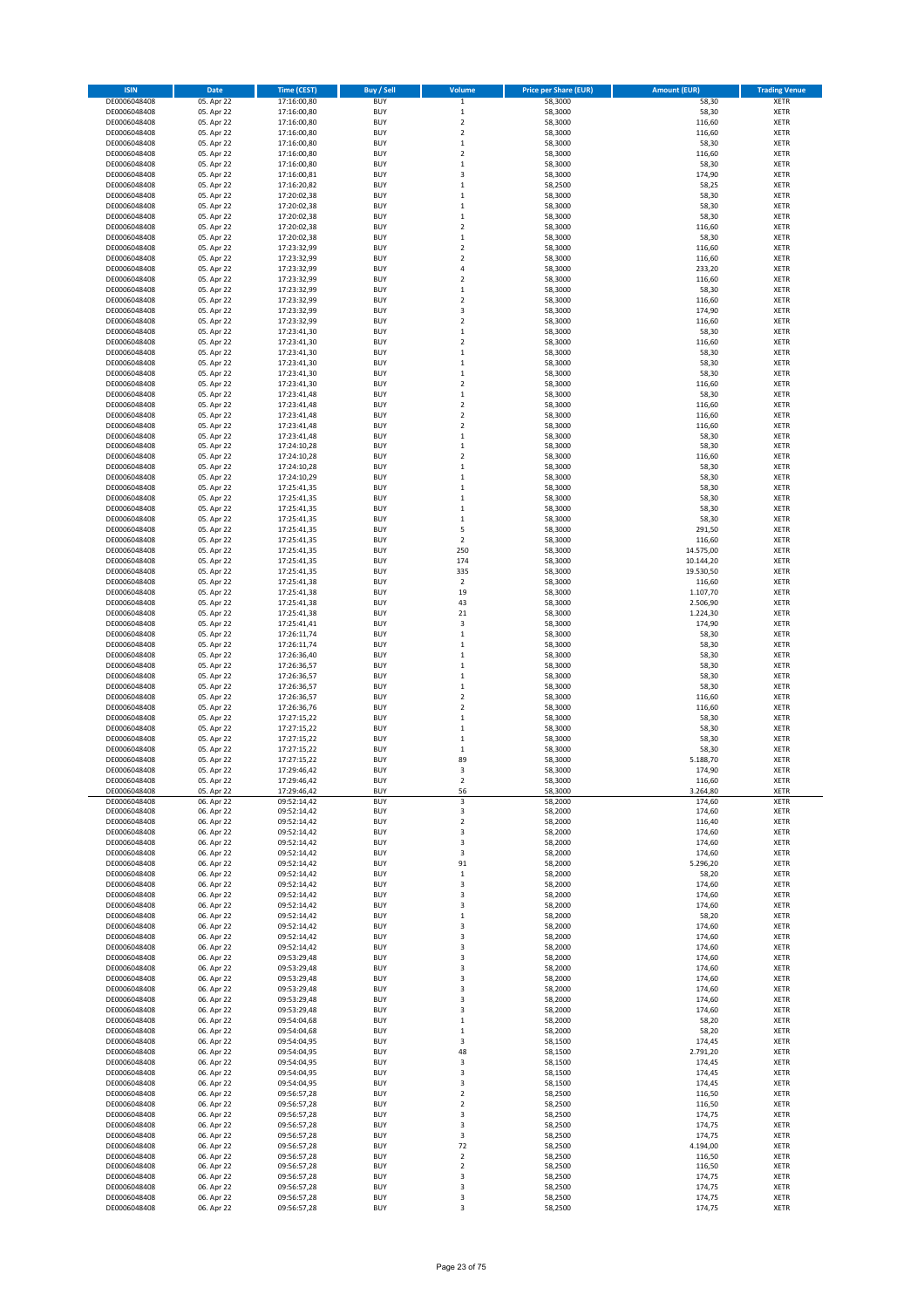| <b>ISIN</b>                  | Date                     | <b>Time (CEST)</b>         | <b>Buy / Sell</b>        | Volume                             | <b>Price per Share (EUR)</b> | <b>Amount (EUR)</b> | <b>Trading Venue</b>       |
|------------------------------|--------------------------|----------------------------|--------------------------|------------------------------------|------------------------------|---------------------|----------------------------|
| DE0006048408                 | 06. Apr 22               | 09:56:57,28                | <b>BUY</b>               | 3                                  | 58,2500                      | 174,75              | <b>XETR</b>                |
| DE0006048408                 | 06. Apr 22               | 09:56:57,28                | <b>BUY</b>               | $\overline{2}$                     | 58,2500                      | 116,50              | XETR                       |
| DE0006048408                 | 06. Apr 22               | 09:56:57,28                | <b>BUY</b>               | 3                                  | 58,2500                      | 174,75              | XETR                       |
| DE0006048408                 | 06. Apr 22               | 09:56:57,28                | <b>BUY</b>               | 21                                 | 58,2500                      | 1.223,25            | <b>XETR</b>                |
| DE0006048408                 | 06. Apr 22               | 09:58:13,51                | <b>BUY</b>               | 4                                  | 58,3000                      | 233,20              | <b>XETR</b>                |
| DE0006048408                 | 06. Apr 22               | 09:58:13,51                | <b>BUY</b>               | $\overline{2}$                     | 58,3000                      | 116,60              | <b>XETR</b>                |
| DE0006048408                 | 06. Apr 22               | 09:58:13,51                | <b>BUY</b>               | $\overline{2}$                     | 58,3000                      | 116,60              | <b>XETR</b>                |
| DE0006048408                 | 06. Apr 22               | 09:58:13,51                | <b>BUY</b>               | 89                                 | 58,3000                      | 5.188,70            | <b>XETR</b>                |
| DE0006048408<br>DE0006048408 | 06. Apr 22<br>06. Apr 22 | 09:58:13,51<br>09:58:13,51 | <b>BUY</b><br><b>BUY</b> | 4<br>3                             | 58,3000<br>58,3000           | 233,20<br>174,90    | <b>XETR</b><br><b>XETR</b> |
| DE0006048408                 | 06. Apr 22               | 09:58:13,51                | <b>BUY</b>               | $\overline{2}$                     | 58,3000                      | 116,60              | <b>XETR</b>                |
| DE0006048408                 | 06. Apr 22               | 09:58:47,82                | <b>BUY</b>               | 3                                  | 58,2500                      | 174,75              | <b>XETR</b>                |
| DE0006048408                 | 06. Apr 22               | 09:58:47,95                | <b>BUY</b>               | $\,1\,$                            | 58,2500                      | 58,25               | XETR                       |
| DE0006048408                 | 06. Apr 22               | 09:59:38,78                | <b>BUY</b>               | $\mathbf 1$                        | 58,2500                      | 58,25               | <b>XETR</b>                |
| DE0006048408                 | 06. Apr 22               | 09:59:38,78                | <b>BUY</b>               | 3                                  | 58,2500                      | 174,75              | <b>XETR</b>                |
| DE0006048408                 | 06. Apr 22               | 09:59:38,78                | <b>BUY</b>               | $\,1\,$                            | 58,2500                      | 58,25               | <b>XETR</b>                |
| DE0006048408                 | 06. Apr 22               | 10:01:03,00                | <b>BUY</b>               | 3                                  | 58,2500                      | 174,75              | <b>XETR</b>                |
| DE0006048408                 | 06. Apr 22               | 10:03:02,25                | <b>BUY</b>               | 3                                  | 58,3000                      | 174,90              | <b>XETR</b>                |
| DE0006048408                 | 06. Apr 22               | 10:03:02,25                | <b>BUY</b>               | $\overline{2}$                     | 58,3000                      | 116,60              | <b>XETR</b>                |
| DE0006048408<br>DE0006048408 | 06. Apr 22<br>06. Apr 22 | 10:03:02,25<br>10:03:02,25 | <b>BUY</b><br><b>BUY</b> | 3<br>$\overline{2}$                | 58,3000<br>58,3000           | 174,90<br>116,60    | <b>XETR</b><br><b>XETR</b> |
| DE0006048408                 | 06. Apr 22               | 10:03:02,25                | <b>BUY</b>               | $\overline{2}$                     | 58,3000                      | 116,60              | <b>XETR</b>                |
| DE0006048408                 | 06. Apr 22               | 10:03:02,25                | <b>BUY</b>               | $\,1\,$                            | 58,3000                      | 58,30               | <b>XETR</b>                |
| DE0006048408                 | 06. Apr 22               | 10:03:02,25                | <b>BUY</b>               | 3                                  | 58,3000                      | 174,90              | <b>XETR</b>                |
| DE0006048408                 | 06. Apr 22               | 10:03:02,25                | <b>BUY</b>               | $\overline{2}$                     | 58,3000                      | 116,60              | <b>XETR</b>                |
| DE0006048408                 | 06. Apr 22               | 10:03:02,25                | <b>BUY</b>               | 3                                  | 58,3000                      | 174,90              | <b>XETR</b>                |
| DE0006048408                 | 06. Apr 22               | 10:03:02,25                | <b>BUY</b>               | 3                                  | 58,3000                      | 174,90              | <b>XETR</b>                |
| DE0006048408                 | 06. Apr 22               | 10:03:02,25                | <b>BUY</b>               | 3                                  | 58,3000                      | 174,90              | <b>XETR</b>                |
| DE0006048408                 | 06. Apr 22               | 10:03:02,25                | <b>BUY</b>               | 3                                  | 58,3000                      | 174,90              | <b>XETR</b>                |
| DE0006048408<br>DE0006048408 | 06. Apr 22<br>06. Apr 22 | 10:03:02,25                | <b>BUY</b><br><b>BUY</b> | 3<br>$\mathbf 1$                   | 58,3000<br>58,3000           | 174,90<br>58,30     | XETR<br><b>XETR</b>        |
| DE0006048408                 | 06. Apr 22               | 10:03:02,25<br>10:03:02,44 | <b>BUY</b>               | $\boldsymbol{2}$                   | 58,2500                      | 116,50              | XETR                       |
| DE0006048408                 | 06. Apr 22               | 10:03:02,44                | <b>BUY</b>               | 9                                  | 58,2500                      | 524,25              | <b>XETR</b>                |
| DE0006048408                 | 06. Apr 22               | 10:06:13,32                | <b>BUY</b>               | 86                                 | 58,3500                      | 5.018,10            | XETR                       |
| DE0006048408                 | 06. Apr 22               | 10:06:13,32                | <b>BUY</b>               | 3                                  | 58,3500                      | 175,05              | <b>XETR</b>                |
| DE0006048408                 | 06. Apr 22               | 10:06:13,32                | <b>BUY</b>               | 3                                  | 58,3500                      | 175,05              | XETR                       |
| DE0006048408                 | 06. Apr 22               | 10:06:13,32                | <b>BUY</b>               | 3                                  | 58,3500                      | 175,05              | <b>XETR</b>                |
| DE0006048408                 | 06. Apr 22               | 10:06:34,51                | <b>BUY</b>               | $\boldsymbol{2}$                   | 58,3000                      | 116,60              | XETR                       |
| DE0006048408                 | 06. Apr 22               | 10:06:34,51                | <b>BUY</b>               | $\overline{2}$                     | 58,3000                      | 116,60              | <b>XETR</b>                |
| DE0006048408                 | 06. Apr 22               | 10:06:34,51                | <b>BUY</b>               | 3                                  | 58,3000                      | 174,90              | <b>XETR</b>                |
| DE0006048408                 | 06. Apr 22               | 10:06:34,51                | <b>BUY</b>               | $\,1\,$                            | 58,3000                      | 58,30               | <b>XETR</b>                |
| DE0006048408                 | 06. Apr 22               | 10:06:34,51                | <b>BUY</b><br><b>BUY</b> | 3<br>$\overline{2}$                | 58,3000                      | 174,90<br>116,60    | <b>XETR</b><br><b>XETR</b> |
| DE0006048408<br>DE0006048408 | 06. Apr 22<br>06. Apr 22 | 10:07:25,24<br>10:07:25,24 | <b>BUY</b>               | $\overline{2}$                     | 58,3000<br>58,3000           | 116,60              | <b>XETR</b>                |
| DE0006048408                 | 06. Apr 22               | 10:07:25,24                | <b>BUY</b>               | 3                                  | 58,3000                      | 174,90              | <b>XETR</b>                |
| DE0006048408                 | 06. Apr 22               | 10:07:25,24                | <b>BUY</b>               | 3                                  | 58,3000                      | 174,90              | <b>XETR</b>                |
| DE0006048408                 | 06. Apr 22               | 10:11:30,10                | <b>BUY</b>               | 3                                  | 58,2500                      | 174,75              | <b>XETR</b>                |
| DE0006048408                 | 06. Apr 22               | 10:11:30,10                | <b>BUY</b>               | $\boldsymbol{2}$                   | 58,2500                      | 116,50              | <b>XETR</b>                |
| DE0006048408                 | 06. Apr 22               | 10:11:30,10                | <b>BUY</b>               | $\,1\,$                            | 58,2500                      | 58,25               | <b>XETR</b>                |
| DE0006048408                 | 06. Apr 22               | 10:11:30,10                | <b>BUY</b>               | $\boldsymbol{2}$                   | 58,2500                      | 116,50              | <b>XETR</b>                |
| DE0006048408                 | 06. Apr 22               | 10:11:30,10                | <b>BUY</b>               | 3                                  | 58,2500                      | 174,75              | <b>XETR</b>                |
| DE0006048408                 | 06. Apr 22               | 10:11:30,10                | <b>BUY</b>               | 3                                  | 58,2500                      | 174,75              | <b>XETR</b>                |
| DE0006048408<br>DE0006048408 | 06. Apr 22<br>06. Apr 22 | 10:11:30,10<br>10:11:45,97 | <b>BUY</b><br><b>BUY</b> | 44<br>$\boldsymbol{2}$             | 58,2500<br>58,2500           | 2.563,00<br>116,50  | <b>XETR</b><br><b>XETR</b> |
| DE0006048408                 | 06. Apr 22               | 10:14:32,75                | <b>BUY</b>               | $\boldsymbol{2}$                   | 58,2500                      | 116,50              | <b>XETR</b>                |
| DE0006048408                 | 06. Apr 22               | 10:14:49,07                | <b>BUY</b>               | $\overline{2}$                     | 58,2500                      | 116,50              | <b>XETR</b>                |
| DE0006048408                 | 06. Apr 22               | 10:14:49,07                | <b>BUY</b>               | 3                                  | 58,2500                      | 174,75              | <b>XETR</b>                |
| DE0006048408                 | 06. Apr 22               | 10:14:49,07                | <b>BUY</b>               | $\overline{2}$                     | 58,2500                      | 116,50              | <b>XETR</b>                |
| DE0006048408                 | 06. Apr 22               | 10:14:49,07                | <b>BUY</b>               | 3                                  | 58,2500                      | 174,75              | XETR                       |
| DE0006048408                 | 06. Apr 22               | 10:14:49,07                | <b>BUY</b>               | $\overline{2}$                     | 58,2500                      | 116,50              | <b>XETR</b>                |
| DE0006048408                 | 06. Apr 22               | 10:14:49,07                | <b>BUY</b>               | $\boldsymbol{2}$                   | 58,2500                      | 116,50              | XETR                       |
| DE0006048408                 | 06. Apr 22               | 10:15:01,93                | <b>BUY</b>               | 3                                  | 58,2500                      | 174,75              | <b>XETR</b>                |
| DE0006048408<br>DE0006048408 | 06. Apr 22<br>06. Apr 22 | 10:15:12,43<br>10:15:44.16 | <b>BUY</b><br><b>BUY</b> | 31<br>$\mathbf 1$                  | 58,2000<br>58,2500           | 1.804,20<br>58,25   | <b>XETR</b><br><b>XETR</b> |
| DE0006048408                 | 06. Apr 22               | 10:15:44,16                | <b>BUY</b>               | 3                                  | 58,2500                      | 174,75              | <b>XETR</b>                |
| DE0006048408                 | 06. Apr 22               | 10:16:48,55                | <b>BUY</b>               | 3                                  | 58,3000                      | 174,90              | <b>XETR</b>                |
| DE0006048408                 | 06. Apr 22               | 10:16:48,55                | <b>BUY</b>               | 4                                  | 58,3000                      | 233,20              | <b>XETR</b>                |
| DE0006048408                 | 06. Apr 22               | 10:16:48,55                | <b>BUY</b>               | 126                                | 58,3000                      | 7.345,80            | XETR                       |
| DE0006048408                 | 06. Apr 22               | 10:16:48,55                | <b>BUY</b>               | 2                                  | 58,3000                      | 116,60              | XETR                       |
| DE0006048408                 | 06. Apr 22               | 10:16:48,55                | <b>BUY</b>               | 3                                  | 58,3000                      | 174,90              | <b>XETR</b>                |
| DE0006048408                 | 06. Apr 22               | 10:16:48,55                | <b>BUY</b>               | 4                                  | 58,3000                      | 233,20              | XETR                       |
| DE0006048408                 | 06. Apr 22               | 10:16:48,77                | <b>BUY</b>               | $\boldsymbol{2}$                   | 58,3000                      | 116,60              | <b>XETR</b>                |
| DE0006048408<br>DE0006048408 | 06. Apr 22<br>06. Apr 22 | 10:17:03,30<br>10:17:03,30 | <b>BUY</b><br><b>BUY</b> | 3<br>3                             | 58,2500<br>58,2500           | 174,75<br>174,75    | <b>XETR</b><br><b>XETR</b> |
| DE0006048408                 | 06. Apr 22               | 10:17:03,30                | <b>BUY</b>               | 3                                  | 58,2500                      | 174,75              | XETR                       |
| DE0006048408                 | 06. Apr 22               | 10:17:03,30                | <b>BUY</b>               | $\,1\,$                            | 58,2500                      | 58,25               | <b>XETR</b>                |
| DE0006048408                 | 06. Apr 22               | 10:17:03,30                | <b>BUY</b>               | 3                                  | 58,2500                      | 174,75              | XETR                       |
| DE0006048408                 | 06. Apr 22               | 10:17:03,30                | <b>BUY</b>               | $\boldsymbol{2}$                   | 58,2500                      | 116,50              | <b>XETR</b>                |
| DE0006048408                 | 06. Apr 22               | 10:17:03,30                | <b>BUY</b>               | $\mathbf 2$                        | 58,2500                      | 116,50              | XETR                       |
| DE0006048408                 | 06. Apr 22               | 10:17:03,30                | <b>BUY</b>               | $\boldsymbol{2}$                   | 58,2500                      | 116,50              | <b>XETR</b>                |
| DE0006048408                 | 06. Apr 22               | 10:17:03,30                | <b>BUY</b>               | 3                                  | 58,2500                      | 174,75              | <b>XETR</b>                |
| DE0006048408                 | 06. Apr 22               | 10:17:34,61                | <b>BUY</b><br><b>BUY</b> | 3<br>$\overline{7}$                | 58,2000<br>58,2000           | 174,60<br>407,40    | <b>XETR</b>                |
| DE0006048408<br>DE0006048408 | 06. Apr 22<br>06. Apr 22 | 10:17:35,44<br>10:17:35,61 | <b>BUY</b>               | 5                                  | 58,2000                      | 291,00              | <b>XETR</b><br><b>XETR</b> |
| DE0006048408                 | 06. Apr 22               | 10:17:35,79                | <b>BUY</b>               | 4                                  | 58,2000                      | 232,80              | <b>XETR</b>                |
| DE0006048408                 | 06. Apr 22               | 10:17:35,93                | <b>BUY</b>               | 3                                  | 58,2000                      | 174,60              | <b>XETR</b>                |
| DE0006048408                 | 06. Apr 22               | 10:17:36,20                | <b>BUY</b>               | 3                                  | 58,2000                      | 174,60              | <b>XETR</b>                |
| DE0006048408                 | 06. Apr 22               | 10:17:36,41                | <b>BUY</b>               | 3                                  | 58,2000                      | 174,60              | XETR                       |
| DE0006048408                 | 06. Apr 22               | 10:17:36,56                | <b>BUY</b>               | $\overline{2}$                     | 58,2000                      | 116,40              | <b>XETR</b>                |
| DE0006048408                 | 06. Apr 22               | 10:17:36,74                | <b>BUY</b>               | $\boldsymbol{2}$                   | 58,2000                      | 116,40              | <b>XETR</b>                |
| DE0006048408                 | 06. Apr 22               | 10:17:36,89                | <b>BUY</b>               | $\overline{2}$                     | 58,2000                      | 116,40              | <b>XETR</b>                |
| DE0006048408                 | 06. Apr 22               | 10:17:37,04                | <b>BUY</b>               | $\overline{\mathbf{2}}$            | 58,2000                      | 116,40              | <b>XETR</b>                |
| DE0006048408                 | 06. Apr 22               | 10:17:37,21                | <b>BUY</b>               | $\overline{2}$                     | 58,2000                      | 116,40              | <b>XETR</b>                |
| DE0006048408<br>DE0006048408 | 06. Apr 22<br>06. Apr 22 | 10:17:37,36<br>10:17:37,54 | <b>BUY</b><br><b>BUY</b> | $\boldsymbol{2}$<br>$\overline{2}$ | 58,2000<br>58,2000           | 116,40<br>116,40    | XETR<br><b>XETR</b>        |
| DE0006048408                 | 06. Apr 22               | 10:17:37,70                | <b>BUY</b>               | $\boldsymbol{2}$                   | 58,2000                      | 116,40              | <b>XETR</b>                |
| DE0006048408                 | 06. Apr 22               | 10:17:37,91                | <b>BUY</b>               | $\boldsymbol{2}$                   | 58,2000                      | 116,40              | <b>XETR</b>                |
| DE0006048408                 | 06. Apr 22               | 10:17:38,07                | <b>BUY</b>               | $\boldsymbol{2}$                   | 58,2000                      | 116,40              | <b>XETR</b>                |
| DE0006048408                 | 06. Apr 22               | 10:17:49,72                | <b>BUY</b>               | 3                                  | 58,2000                      | 174,60              | <b>XETR</b>                |
| DE0006048408                 | 06. Apr 22               | 10:17:49,72                | <b>BUY</b>               | $\overline{\mathbf{2}}$            | 58,2000                      | 116,40              | <b>XETR</b>                |
| DE0006048408                 | 06. Apr 22               | 10:17:49,72                | <b>BUY</b>               | 21                                 | 58,2000                      | 1.222,20            | <b>XETR</b>                |
| DE0006048408                 | 06. Apr 22               | 10:17:49,92                | <b>BUY</b>               | 3                                  | 58,2000                      | 174,60              | <b>XETR</b>                |
| DE0006048408<br>DE0006048408 | 06. Apr 22<br>06. Apr 22 | 10:18:16,11                | <b>BUY</b><br><b>BUY</b> | $\mathbf 2$<br>85                  | 58,2000<br>58,2000           | 116,40<br>4.947,00  | <b>XETR</b><br>XETR        |
| DE0006048408                 | 06. Apr 22               | 10:18:16,11<br>10:18:16,11 | <b>BUY</b>               | $\overline{\mathbf{2}}$            | 58,2000                      | 116,40              | <b>XETR</b>                |
| DE0006048408                 | 06. Apr 22               | 10:18:16,11                | <b>BUY</b>               | 3                                  | 58,2000                      | 174,60              | <b>XETR</b>                |
| DE0006048408                 | 06. Apr 22               | 10:18:16,11                | <b>BUY</b>               | 3                                  | 58,2000                      | 174,60              | <b>XETR</b>                |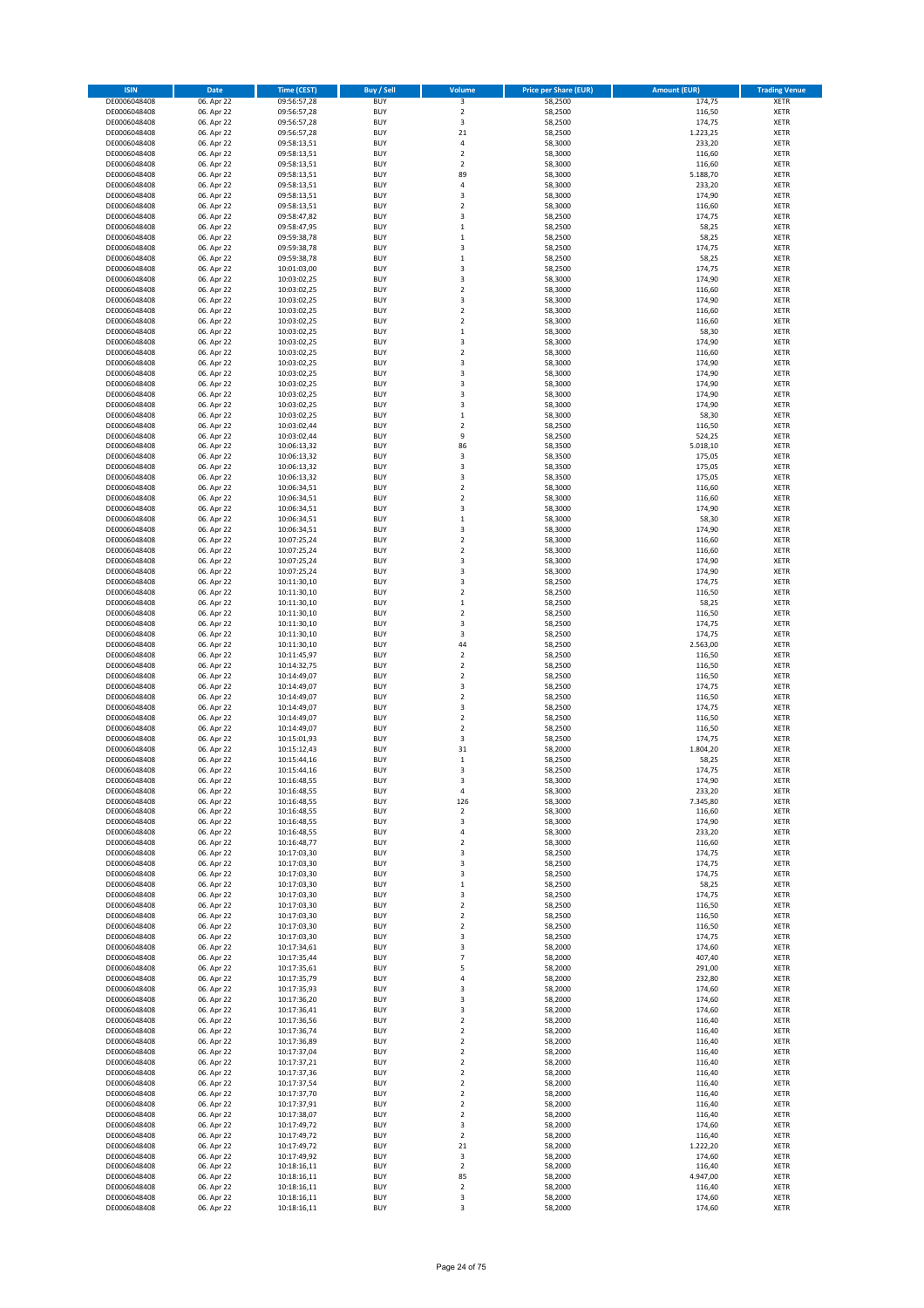| <b>ISIN</b>                  | Date                     | <b>Time (CEST)</b>         | <b>Buy / Sell</b>        | Volume                           | <b>Price per Share (EUR)</b> | <b>Amount (EUR)</b> | <b>Trading Venue</b>       |
|------------------------------|--------------------------|----------------------------|--------------------------|----------------------------------|------------------------------|---------------------|----------------------------|
| DE0006048408                 | 06. Apr 22               | 10:18:33,38                | <b>BUY</b>               | $\mathbf 2$                      | 58,1500                      | 116,30              | <b>XETR</b>                |
| DE0006048408                 | 06. Apr 22               | 10:18:33,38                | <b>BUY</b>               | 82                               | 58,1500                      | 4.768,30            | XETR                       |
| DE0006048408                 | 06. Apr 22               | 10:18:33,38                | <b>BUY</b>               | 3                                | 58,1500                      | 174,45              | XETR                       |
| DE0006048408                 | 06. Apr 22               | 10:18:39,17                | <b>BUY</b>               | 3                                | 58,1500                      | 174,45              | <b>XETR</b>                |
| DE0006048408                 | 06. Apr 22               | 10:21:24,09                | <b>BUY</b>               | 3                                | 58,1500                      | 174,45              | <b>XETR</b>                |
| DE0006048408                 | 06. Apr 22               | 10:21:24,09                | <b>BUY</b>               | $\overline{2}$                   | 58,1500                      | 116,30              | <b>XETR</b>                |
| DE0006048408                 | 06. Apr 22               | 10:21:24,09                | <b>BUY</b>               | $\overline{2}$                   | 58,1500                      | 116,30              | <b>XETR</b>                |
| DE0006048408                 | 06. Apr 22               | 10:21:24,09                | <b>BUY</b>               | $\overline{2}$                   | 58,1500                      | 116,30              | <b>XETR</b>                |
| DE0006048408                 | 06. Apr 22               | 10:21:24,09                | <b>BUY</b>               | $\boldsymbol{2}$                 | 58,1500                      | 116,30              | <b>XETR</b>                |
| DE0006048408                 | 06. Apr 22               | 10:21:24,09                | <b>BUY</b>               | $\mathbf 1$                      | 58,1500                      | 58,15               | <b>XETR</b>                |
| DE0006048408                 | 06. Apr 22               | 10:22:45,31                | <b>BUY</b>               | $\overline{2}$                   | 58,1000                      | 116,20              | <b>XETR</b>                |
| DE0006048408                 | 06. Apr 22               | 10:22:45,31                | <b>BUY</b>               | 3                                | 58,1000                      | 174,30              | <b>XETR</b>                |
| DE0006048408                 | 06. Apr 22               | 10:22:45,31                | <b>BUY</b>               | 93                               | 58,1000                      | 5.403,30            | XETR                       |
| DE0006048408                 | 06. Apr 22               | 10:22:45,31                | <b>BUY</b>               | $\overline{2}$                   | 58,1000                      | 116,20              | <b>XETR</b>                |
| DE0006048408                 | 06. Apr 22               | 10:23:58,35                | <b>BUY</b>               | $\boldsymbol{2}$                 | 58,1000                      | 116,20              | <b>XETR</b>                |
| DE0006048408                 | 06. Apr 22               | 10:23:58,35                | <b>BUY</b>               | $\overline{\mathbf{2}}$          | 58,1000                      | 116,20              | <b>XETR</b>                |
| DE0006048408                 | 06. Apr 22               | 10:23:58,35                | <b>BUY</b>               | $\boldsymbol{2}$                 | 58,1000                      | 116,20              | <b>XETR</b>                |
| DE0006048408                 | 06. Apr 22               | 10:23:58,35                | <b>BUY</b>               | 3                                | 58,1000                      | 174,30              | <b>XETR</b>                |
| DE0006048408                 | 06. Apr 22               | 10:23:58,35                | <b>BUY</b>               | $\,1\,$                          | 58,1000                      | 58,10               | <b>XETR</b>                |
| DE0006048408                 | 06. Apr 22               | 10:23:58,35                | <b>BUY</b>               | 3                                | 58,1000                      | 174,30              | <b>XETR</b>                |
| DE0006048408                 | 06. Apr 22               | 10:23:58,35                | <b>BUY</b>               | $\overline{2}$                   | 58,1000                      | 116,20              | <b>XETR</b>                |
| DE0006048408                 | 06. Apr 22               | 10:23:58,35                | <b>BUY</b>               | $\boldsymbol{2}$                 | 58,1000                      | 116,20              | <b>XETR</b>                |
| DE0006048408                 | 06. Apr 22<br>06. Apr 22 | 10:29:11,56                | <b>BUY</b><br><b>BUY</b> | $\overline{2}$<br>$\overline{2}$ | 58,2500                      | 116,50<br>116,50    | <b>XETR</b><br><b>XETR</b> |
| DE0006048408<br>DE0006048408 | 06. Apr 22               | 10:29:11,56<br>10:29:11,56 | <b>BUY</b>               | 89                               | 58,2500<br>58,2500           | 5.184,25            | <b>XETR</b>                |
| DE0006048408                 | 06. Apr 22               | 10:29:11,56                | <b>BUY</b>               | 4                                | 58,2500                      | 233,00              | <b>XETR</b>                |
| DE0006048408                 | 06. Apr 22               | 10:29:11,56                | <b>BUY</b>               | 3                                | 58,2500                      | 174,75              | <b>XETR</b>                |
| DE0006048408                 | 06. Apr 22               | 10:29:11,75                | <b>BUY</b>               | $\overline{2}$                   | 58,2000                      | 116,40              | <b>XETR</b>                |
| DE0006048408                 | 06. Apr 22               | 10:29:11,75                | <b>BUY</b>               | $\overline{2}$                   | 58,2000                      | 116,40              | <b>XETR</b>                |
| DE0006048408                 | 06. Apr 22               | 10:29:11,75                | <b>BUY</b>               | $\boldsymbol{2}$                 | 58,2000                      | 116,40              | XETR                       |
| DE0006048408                 | 06. Apr 22               | 10:29:11,75                | <b>BUY</b>               | $\overline{2}$                   | 58,2000                      | 116,40              | <b>XETR</b>                |
| DE0006048408                 | 06. Apr 22               | 10:29:11,75                | <b>BUY</b>               | 3                                | 58,2000                      | 174,60              | <b>XETR</b>                |
| DE0006048408                 | 06. Apr 22               | 10:29:11,75                | <b>BUY</b>               | 3                                | 58,2000                      | 174,60              | <b>XETR</b>                |
| DE0006048408                 | 06. Apr 22               | 10:29:11,75                | <b>BUY</b>               | $\boldsymbol{2}$                 | 58,2000                      | 116,40              | XETR                       |
| DE0006048408                 | 06. Apr 22               | 10:29:11,75                | <b>BUY</b>               | 3                                | 58,2000                      | 174,60              | <b>XETR</b>                |
| DE0006048408                 | 06. Apr 22               | 10:29:11,75                | <b>BUY</b>               | 3                                | 58,2000                      | 174,60              | XETR                       |
| DE0006048408                 | 06. Apr 22               | 10:29:11,75                | <b>BUY</b>               | $\,1\,$                          | 58,2000                      | 58,20               | <b>XETR</b>                |
| DE0006048408                 | 06. Apr 22               | 10:29:12,05                | <b>BUY</b>               | $\boldsymbol{2}$                 | 58,2000                      | 116,40              | XETR                       |
| DE0006048408                 | 06. Apr 22               | 10:29:12,05                | <b>BUY</b>               | 3                                | 58,2000                      | 174,60              | <b>XETR</b>                |
| DE0006048408                 | 06. Apr 22               | 10:29:12,05                | <b>BUY</b>               | 3                                | 58,2000                      | 174,60              | <b>XETR</b>                |
| DE0006048408                 | 06. Apr 22               | 10:29:12,05                | <b>BUY</b>               | $\,1\,$                          | 58,2000                      | 58,20               | <b>XETR</b>                |
| DE0006048408                 | 06. Apr 22               | 10:29:12,05                | <b>BUY</b>               | 3                                | 58,2000                      | 174,60              | <b>XETR</b>                |
| DE0006048408                 | 06. Apr 22               | 10:29:12,05                | <b>BUY</b>               | 3                                | 58,2000                      | 174,60              | <b>XETR</b>                |
| DE0006048408                 | 06. Apr 22               | 10:29:12,05                | <b>BUY</b>               | 3                                | 58,2000                      | 174,60              | <b>XETR</b>                |
| DE0006048408                 | 06. Apr 22               | 10:29:17,23                | <b>BUY</b>               | 3                                | 58,2000                      | 174,60              | <b>XETR</b>                |
| DE0006048408                 | 06. Apr 22               | 10:29:22,97                | <b>BUY</b>               | 3                                | 58,1500                      | 174,45              | <b>XETR</b>                |
| DE0006048408                 | 06. Apr 22               | 10:29:22,97                | <b>BUY</b>               | 31                               | 58,1500                      | 1.802,65            | <b>XETR</b>                |
| DE0006048408                 | 06. Apr 22               | 10:29:23,05                | <b>BUY</b>               | 3                                | 58,1500                      | 174,45              | <b>XETR</b>                |
| DE0006048408<br>DE0006048408 | 06. Apr 22               | 10:29:23,32                | <b>BUY</b><br><b>BUY</b> | 21<br>17                         | 58,1500                      | 1.221,15<br>988,55  | <b>XETR</b><br><b>XETR</b> |
| DE0006048408                 | 06. Apr 22<br>06. Apr 22 | 10:29:23,46<br>10:29:23,62 | <b>BUY</b>               | 13                               | 58,1500<br>58,1500           | 755,95              | <b>XETR</b>                |
| DE0006048408                 | 06. Apr 22               | 10:29:23,77                | <b>BUY</b>               | 11                               | 58,1500                      | 639,65              | <b>XETR</b>                |
| DE0006048408                 | 06. Apr 22               | 10:29:23,93                | <b>BUY</b>               | 3                                | 58,1500                      | 174,45              | <b>XETR</b>                |
| DE0006048408                 | 06. Apr 22               | 10:29:23,93                | <b>BUY</b>               | $\,$ 1                           | 58,1500                      | 58,15               | <b>XETR</b>                |
| DE0006048408                 | 06. Apr 22               | 10:30:24,73                | <b>BUY</b>               | $\,1\,$                          | 58,2500                      | 58,25               | <b>XETR</b>                |
| DE0006048408                 | 06. Apr 22               | 10:30:24,73                | <b>BUY</b>               | $\overline{\mathbf{3}}$          | 58,2500                      | 174,75              | <b>XETR</b>                |
| DE0006048408                 | 06. Apr 22               | 10:31:23,30                | <b>BUY</b>               | $\sqrt{4}$                       | 58,2500                      | 233,00              | <b>XETR</b>                |
| DE0006048408                 | 06. Apr 22               | 10:31:23,30                | <b>BUY</b>               | 3                                | 58,2500                      | 174,75              | <b>XETR</b>                |
| DE0006048408                 | 06. Apr 22               | 10:33:51,38                | <b>BUY</b>               | $\boldsymbol{2}$                 | 58,2500                      | 116,50              | <b>XETR</b>                |
| DE0006048408                 | 06. Apr 22               | 10:33:51,38                | <b>BUY</b>               | $\overline{2}$                   | 58,2500                      | 116,50              | <b>XETR</b>                |
| DE0006048408                 | 06. Apr 22               | 10:33:51,38                | <b>BUY</b>               | 93                               | 58,2500                      | 5.417,25            | XETR                       |
| DE0006048408                 | 06. Apr 22               | 10:36:04,66                | <b>BUY</b>               | $\overline{2}$                   | 58,2500                      | 116,50              | <b>XETR</b>                |
| DE0006048408                 | 06. Apr 22               | 10:36:04,66                | <b>BUY</b>               | 3                                | 58,2500                      | 174,75              | <b>XETR</b>                |
| DE0006048408                 | 06. Apr 22               | 10:36:09,96                | <b>BUY</b>               | $\overline{2}$                   | 58,2000                      | 116,40              | <b>XETR</b>                |
| DE0006048408                 | 06. Apr 22               | 10:36:09,96                | <b>BUY</b>               | 3                                | 58,2000                      | 174,60              | <b>XETR</b>                |
| DE0006048408                 | 06. Apr 22               | 10:36:09,96                | <b>BUY</b>               | 3                                | 58,2000                      | 174,60              | <b>XETR</b>                |
| DE0006048408                 | 06. Apr 22               | 10:36:52,91                | <b>BUY</b>               | 3                                | 58,2000                      | 174,60              | <b>XETR</b>                |
| DE0006048408<br>DE0006048408 | 06. Apr 22<br>06. Apr 22 | 10:36:52,91<br>10:36:52,91 | <b>BUY</b><br><b>BUY</b> | $\boldsymbol{2}$<br>3            | 58,2000<br>58,2000           | 116,40<br>174,60    | XETR<br><b>XETR</b>        |
| DE0006048408                 | 06. Apr 22               | 10:36:52,91                | <b>BUY</b>               | 3                                | 58,2000                      | 174,60              | <b>XETR</b>                |
| DE0006048408                 | 06. Apr 22               | 10:36:52,91                | <b>BUY</b>               | 3                                | 58,2000                      | 174,60              | <b>XETR</b>                |
| DE0006048408                 | 06. Apr 22               | 10:36:52,91                | <b>BUY</b>               | 73                               | 58,2000                      | 4.248,60            | <b>XETR</b>                |
| DE0006048408                 | 06. Apr 22               | 10:36:52,91                | <b>BUY</b>               | $\boldsymbol{2}$                 | 58,2000                      | 116,40              | <b>XETR</b>                |
| DE0006048408                 | 06. Apr 22               | 10:36:52,91                | <b>BUY</b>               | $\boldsymbol{2}$                 | 58,2000                      | 116,40              | <b>XETR</b>                |
| DE0006048408                 | 06. Apr 22               | 10:36:52,91                | <b>BUY</b>               | 3                                | 58,2000                      | 174,60              | <b>XETR</b>                |
| DE0006048408                 | 06. Apr 22               | 10:36:52,91                | <b>BUY</b>               | 3                                | 58,2000                      | 174,60              | <b>XETR</b>                |
| DE0006048408                 | 06. Apr 22               | 10:36:52,91                | <b>BUY</b>               | $\overline{2}$                   | 58,2000                      | 116,40              | <b>XETR</b>                |
| DE0006048408                 | 06. Apr 22               | 10:36:52,91                | <b>BUY</b>               | 3                                | 58,2000                      | 174,60              | <b>XETR</b>                |
| DE0006048408                 | 06. Apr 22               | 10:36:52,91                | <b>BUY</b>               | 3                                | 58,2000                      | 174,60              | <b>XETR</b>                |
| DE0006048408                 | 06. Apr 22               | 10:36:52,91                | <b>BUY</b>               | $\,1\,$                          | 58,2000                      | 58,20               | <b>XETR</b>                |
| DE0006048408                 | 06. Apr 22               | 10:36:58,19                | <b>BUY</b>               | 3                                | 58,1500                      | 174,45              | <b>XETR</b>                |
| DE0006048408                 | 06. Apr 22               | 10:36:58,75                | <b>BUY</b>               | 30                               | 58,1500                      | 1.744,50            | <b>XETR</b>                |
| DE0006048408                 | 06. Apr 22               | 10:36:58,88                | <b>BUY</b>               | 27                               | 58,1500                      | 1.570,05            | <b>XETR</b>                |
| DE0006048408                 | 06. Apr 22               | 10:37:23,62                | <b>BUY</b><br><b>BUY</b> | $\overline{\mathbf{2}}$          | 58,1500                      | 116,30              | <b>XETR</b>                |
| DE0006048408                 | 06. Apr 22               | 10:37:23,62                |                          | $\overline{2}$                   | 58,1500                      | 116,30              | <b>XETR</b>                |
| DE0006048408<br>DE0006048408 | 06. Apr 22<br>06. Apr 22 | 10:37:23,62<br>10:37:23,62 | <b>BUY</b><br><b>BUY</b> | 3<br>4                           | 58,1500<br>58,1500           | 174,45<br>232,60    | <b>XETR</b><br><b>XETR</b> |
| DE0006048408                 | 06. Apr 22               | 10:37:23,62                | <b>BUY</b>               | $\boldsymbol{2}$                 | 58,1500                      | 116,30              | XETR                       |
| DE0006048408                 | 06. Apr 22               | 10:37:23,62                | <b>BUY</b>               | $\overline{2}$                   | 58,1500                      | 116,30              | <b>XETR</b>                |
| DE0006048408                 | 06. Apr 22               | 10:37:23,62                | <b>BUY</b>               | $\,1\,$                          | 58,1500                      | 58,15               | XETR                       |
| DE0006048408                 | 06. Apr 22               | 10:37:23,62                | <b>BUY</b>               | 3                                | 58,1500                      | 174,45              | <b>XETR</b>                |
| DE0006048408                 | 06. Apr 22               | 10:37:23,62                | <b>BUY</b>               | $\overline{\mathbf{2}}$          | 58,1500                      | 116,30              | XETR                       |
| DE0006048408                 | 06. Apr 22               | 10:37:23,62                | <b>BUY</b>               | $\overline{2}$                   | 58,1500                      | 116,30              | <b>XETR</b>                |
| DE0006048408                 | 06. Apr 22               | 10:37:23,62                | <b>BUY</b>               | 17                               | 58,1500                      | 988,55              | <b>XETR</b>                |
| DE0006048408                 | 06. Apr 22               | 10:37:23,67                | <b>BUY</b>               | 3                                | 58,1500                      | 174,45              | <b>XETR</b>                |
| DE0006048408                 | 06. Apr 22               | 10:37:23,86                | <b>BUY</b>               | $\boldsymbol{2}$                 | 58,1500                      | 116,30              | XETR                       |
| DE0006048408                 | 06. Apr 22               | 10:39:47,90                | <b>BUY</b>               | $\overline{\mathbf{2}}$          | 58,2000                      | 116,40              | <b>XETR</b>                |
| DE0006048408                 | 06. Apr 22               | 10:39:47,90                | <b>BUY</b>               | 3                                | 58,2000                      | 174,60              | XETR                       |
| DE0006048408                 | 06. Apr 22               | 10:39:48,04                | <b>BUY</b>               | 63                               | 58,2000                      | 3.666,60            | <b>XETR</b>                |
| DE0006048408                 | 06. Apr 22               | 10:42:36,57                | <b>BUY</b>               | 3                                | 58,2500                      | 174,75              | <b>XETR</b>                |
| DE0006048408                 | 06. Apr 22               | 10:42:36,57                | <b>BUY</b>               | $\overline{\mathbf{2}}$          | 58,2500                      | 116,50              | <b>XETR</b>                |
| DE0006048408                 | 06. Apr 22               | 10:42:36,57                | <b>BUY</b>               | 45                               | 58,2500                      | 2.621,25            | XETR                       |
| DE0006048408                 | 06. Apr 22               | 10:42:36,57                | <b>BUY</b>               | 4                                | 58,2500                      | 233,00              | <b>XETR</b>                |
| DE0006048408                 | 06. Apr 22               | 10:42:36,57                | <b>BUY</b>               | $\,$ 1                           | 58,2500                      | 58,25<br>174,75     | XETR                       |
| DE0006048408<br>DE0006048408 | 06. Apr 22<br>06. Apr 22 | 10:42:36,57<br>10:42:36,57 | <b>BUY</b><br><b>BUY</b> | 3<br>$\boldsymbol{2}$            | 58,2500<br>58,2500           | 116,50              | <b>XETR</b><br>XETR        |
| DE0006048408                 | 06. Apr 22               | 10:42:36,57                | <b>BUY</b>               | 3                                | 58,2500                      | 174,75              | <b>XETR</b>                |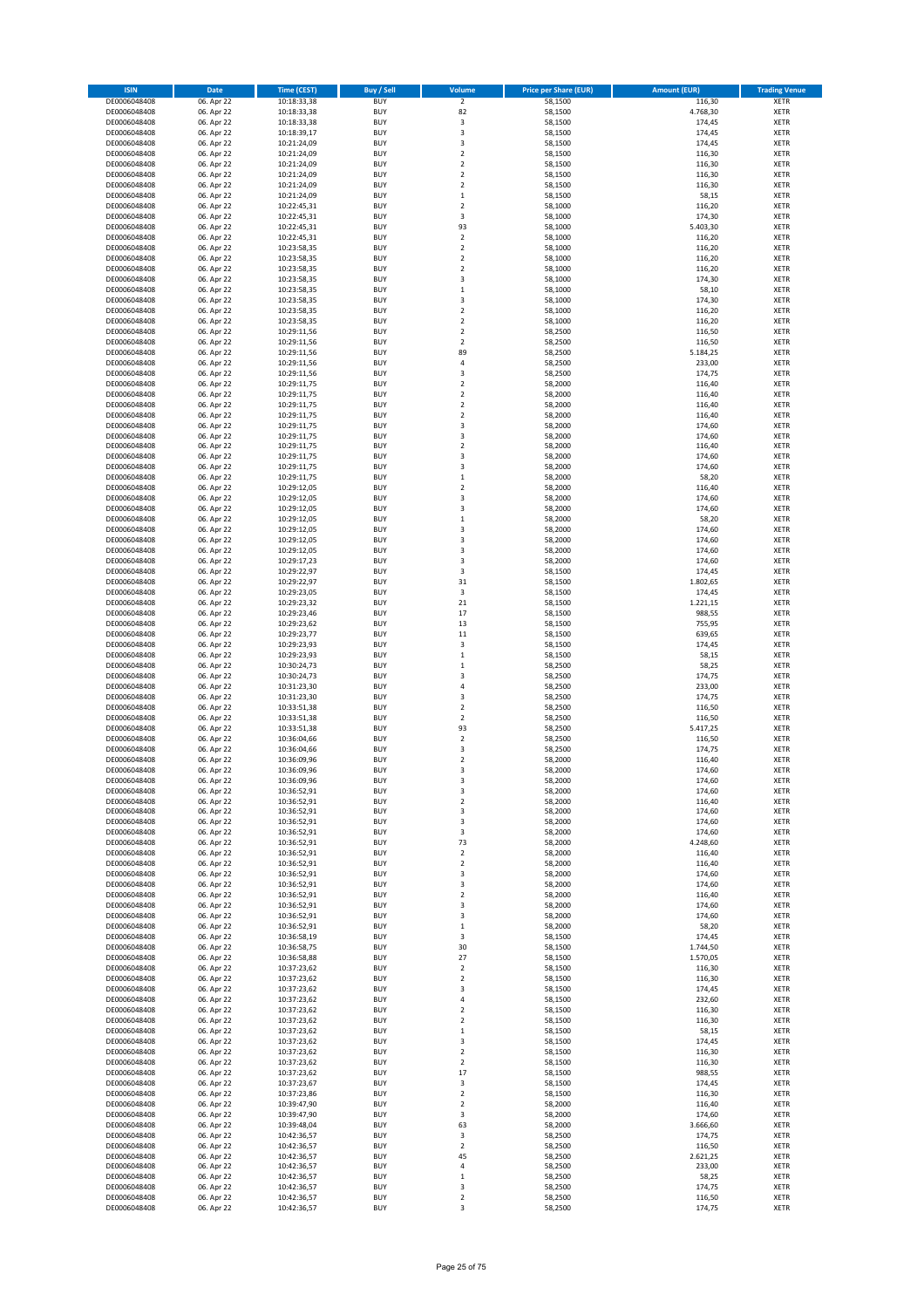| <b>ISIN</b>                  | Date                     | <b>Time (CEST)</b>         | Buy / Sell               | Volume                        | <b>Price per Share (EUR)</b> | <b>Amount (EUR)</b> | <b>Trading Venue</b>       |
|------------------------------|--------------------------|----------------------------|--------------------------|-------------------------------|------------------------------|---------------------|----------------------------|
| DE0006048408                 | 06. Apr 22               | 10:42:36,57                | <b>BUY</b>               | $\mathbf 2$                   | 58,2500                      | 116,50              | <b>XETR</b>                |
| DE0006048408                 | 06. Apr 22               | 10:42:37,02                | <b>BUY</b>               | 3                             | 58,2000                      | 174,60              | XETR                       |
| DE0006048408                 | 06. Apr 22               | 10:42:37,02                | <b>BUY</b>               | 3                             | 58,2000                      | 174,60              | XETR                       |
| DE0006048408                 | 06. Apr 22               | 10:42:42,18                | <b>BUY</b>               | $\overline{2}$                | 58,2000                      | 116,40              | <b>XETR</b>                |
| DE0006048408                 | 06. Apr 22               | 10:42:42,18                | <b>BUY</b>               | 3                             | 58,2000                      | 174,60              | <b>XETR</b>                |
| DE0006048408                 | 06. Apr 22               | 10:42:42,18                | <b>BUY</b>               | $\overline{2}$                | 58,2000                      | 116,40              | <b>XETR</b>                |
| DE0006048408                 | 06. Apr 22               | 10:42:42,18                | <b>BUY</b>               | 3                             | 58,2000                      | 174,60              | <b>XETR</b>                |
| DE0006048408                 | 06. Apr 22               | 10:42:42,18                | <b>BUY</b>               | $\overline{2}$                | 58,2000                      | 116,40              | <b>XETR</b>                |
| DE0006048408                 | 06. Apr 22               | 10:42:42,18                | <b>BUY</b>               | 3                             | 58,2000                      | 174,60              | <b>XETR</b>                |
| DE0006048408                 | 06. Apr 22               | 10:42:42,18                | <b>BUY</b>               | 3                             | 58,2000                      | 174,60              | <b>XETR</b>                |
| DE0006048408                 | 06. Apr 22               | 10:42:42,18                | <b>BUY</b>               | 3                             | 58,2000                      | 174,60              | XETR                       |
| DE0006048408                 | 06. Apr 22               | 10:42:42,18                | <b>BUY</b>               | $\,1\,$                       | 58,2000                      | 58,20               | <b>XETR</b>                |
| DE0006048408<br>DE0006048408 | 06. Apr 22<br>06. Apr 22 | 10:43:34,26<br>10:43:34,26 | <b>BUY</b><br><b>BUY</b> | 3<br>3                        | 58,2000<br>58,2000           | 174,60<br>174,60    | XETR<br><b>XETR</b>        |
| DE0006048408                 | 06. Apr 22               | 10:43:34,26                | <b>BUY</b>               | 3                             | 58,2000                      | 174,60              | XETR                       |
| DE0006048408                 | 06. Apr 22               | 10:43:34,26                | <b>BUY</b>               | 79                            | 58,2000                      | 4.597,80            | <b>XETR</b>                |
| DE0006048408                 | 06. Apr 22               | 10:43:34,26                | <b>BUY</b>               | 3                             | 58,2000                      | 174,60              | <b>XETR</b>                |
| DE0006048408                 | 06. Apr 22               | 10:43:34,26                | <b>BUY</b>               | $\boldsymbol{2}$              | 58,2000                      | 116,40              | <b>XETR</b>                |
| DE0006048408                 | 06. Apr 22               | 10:43:34,26                | <b>BUY</b>               | $\overline{2}$                | 58,2000                      | 116,40              | <b>XETR</b>                |
| DE0006048408                 | 06. Apr 22               | 10:43:34,26                | <b>BUY</b>               | $\mathbf 2$                   | 58,2000                      | 116,40              | <b>XETR</b>                |
| DE0006048408                 | 06. Apr 22               | 10:43:34,26                | <b>BUY</b>               | 3                             | 58,2000                      | 174,60              | <b>XETR</b>                |
| DE0006048408                 | 06. Apr 22               | 10:43:34,26                | <b>BUY</b>               | $\overline{2}$                | 58,2000                      | 116,40              | <b>XETR</b>                |
| DE0006048408                 | 06. Apr 22               | 10:45:00,80                | <b>BUY</b>               | 3                             | 58,2000                      | 174,60              | <b>XETR</b>                |
| DE0006048408                 | 06. Apr 22               | 10:45:00,80                | <b>BUY</b>               | 3                             | 58,2000                      | 174,60              | <b>XETR</b>                |
| DE0006048408                 | 06. Apr 22               | 10:45:00,80                | <b>BUY</b>               | 67                            | 58,2000                      | 3.899,40            | <b>XETR</b>                |
| DE0006048408                 | 06. Apr 22               | 10:45:00,80                | <b>BUY</b>               | 3                             | 58,2000                      | 174,60              | <b>XETR</b>                |
| DE0006048408                 | 06. Apr 22               | 10:45:00,80                | <b>BUY</b>               | 3                             | 58,2000                      | 174,60              | <b>XETR</b>                |
| DE0006048408                 | 06. Apr 22               | 10:45:00,80                | <b>BUY</b><br><b>BUY</b> | 3<br>$\overline{2}$           | 58,2000<br>58,2000           | 174,60<br>116,40    | <b>XETR</b><br><b>XETR</b> |
| DE0006048408<br>DE0006048408 | 06. Apr 22<br>06. Apr 22 | 10:45:00,80<br>10:45:00,80 | <b>BUY</b>               | 3                             | 58,2000                      | 174,60              | XETR                       |
| DE0006048408                 | 06. Apr 22               | 10:45:11,71                | <b>BUY</b>               | $\overline{2}$                | 58,1500                      | 116,30              | <b>XETR</b>                |
| DE0006048408                 | 06. Apr 22               | 10:45:11,88                | <b>BUY</b>               | $\boldsymbol{2}$              | 58,1500                      | 116,30              | XETR                       |
| DE0006048408                 | 06. Apr 22               | 10:45:12,02                | <b>BUY</b>               | $\overline{2}$                | 58,1500                      | 116,30              | <b>XETR</b>                |
| DE0006048408                 | 06. Apr 22               | 10:45:12,02                | <b>BUY</b>               | 57                            | 58,1500                      | 3.314,55            | XETR                       |
| DE0006048408                 | 06. Apr 22               | 10:45:12,05                | <b>BUY</b>               | $\mathbf 1$                   | 58,1500                      | 58,15               | <b>XETR</b>                |
| DE0006048408                 | 06. Apr 22               | 10:46:49,28                | <b>BUY</b>               | $\mathbf 2$                   | 58,2000                      | 116,40              | XETR                       |
| DE0006048408                 | 06. Apr 22               | 10:46:49,74                | <b>BUY</b>               | 3                             | 58,2000                      | 174,60              | <b>XETR</b>                |
| DE0006048408                 | 06. Apr 22               | 10:52:33,07                | <b>BUY</b>               | 3                             | 58,2000                      | 174,60              | XETR                       |
| DE0006048408                 | 06. Apr 22               | 10:52:33,07                | <b>BUY</b>               | 3                             | 58,2000                      | 174,60              | <b>XETR</b>                |
| DE0006048408                 | 06. Apr 22               | 10:52:33,07                | <b>BUY</b>               | 3                             | 58,2000                      | 174,60              | <b>XETR</b>                |
| DE0006048408                 | 06. Apr 22               | 10:52:33,07                | <b>BUY</b>               | $\overline{2}$                | 58,2000                      | 116,40              | <b>XETR</b>                |
| DE0006048408                 | 06. Apr 22               | 10:52:33,07                | <b>BUY</b>               | 3                             | 58,2000                      | 174,60              | <b>XETR</b>                |
| DE0006048408                 | 06. Apr 22               | 10:52:33,07                | <b>BUY</b>               | 8                             | 58,2000                      | 465,60              | <b>XETR</b>                |
| DE0006048408                 | 06. Apr 22               | 10:52:33,07                | <b>BUY</b>               | $\,1\,$                       | 58,2000                      | 58,20               | <b>XETR</b>                |
| DE0006048408                 | 06. Apr 22               | 10:52:33,07                | <b>BUY</b><br><b>BUY</b> | $\mathbf 2$                   | 58,2000                      | 116,40              | <b>XETR</b><br><b>XETR</b> |
| DE0006048408<br>DE0006048408 | 06. Apr 22<br>06. Apr 22 | 10:52:33,07<br>10:52:33,07 | <b>BUY</b>               | 3<br>$\boldsymbol{2}$         | 58,2000<br>58,2000           | 174,60<br>116,40    | <b>XETR</b>                |
| DE0006048408                 | 06. Apr 22               | 10:52:33,07                | <b>BUY</b>               | 56                            | 58,2000                      | 3.259,20            | <b>XETR</b>                |
| DE0006048408                 | 06. Apr 22               | 10:52:33,35                | <b>BUY</b>               | $\overline{\mathbf{2}}$       | 58,1500                      | 116,30              | <b>XETR</b>                |
| DE0006048408                 | 06. Apr 22               | 10:52:33,35                | <b>BUY</b>               | 9                             | 58,1500                      | 523,35              | <b>XETR</b>                |
| DE0006048408                 | 06. Apr 22               | 10:52:33,35                | <b>BUY</b>               | $\boldsymbol{2}$              | 58,1500                      | 116,30              | <b>XETR</b>                |
| DE0006048408                 | 06. Apr 22               | 10:52:33,35                | <b>BUY</b>               | $\,1\,$                       | 58,1500                      | 58,15               | <b>XETR</b>                |
| DE0006048408                 | 06. Apr 22               | 10:52:33,35                | <b>BUY</b>               | $\mathbf 2$                   | 58,1500                      | 116,30              | <b>XETR</b>                |
| DE0006048408                 | 06. Apr 22               | 10:52:38,41                | <b>BUY</b>               | 3                             | 58,1500                      | 174,45              | <b>XETR</b>                |
| DE0006048408                 | 06. Apr 22               | 10:52:38,41                | <b>BUY</b>               | $\mathbf 2$                   | 58,1500                      | 116,30              | <b>XETR</b>                |
| DE0006048408                 | 06. Apr 22               | 10:52:38,41                | <b>BUY</b>               | $\overline{2}$                | 58,1500                      | 116,30              | <b>XETR</b>                |
| DE0006048408                 | 06. Apr 22               | 10:52:38,41                | <b>BUY</b>               | 3                             | 58,1500                      | 174,45              | <b>XETR</b>                |
| DE0006048408                 | 06. Apr 22               | 10:52:38,41                | <b>BUY</b>               | 54                            | 58,1500                      | 3.140,10            | <b>XETR</b>                |
| DE0006048408                 | 06. Apr 22               | 10:53:10,87                | <b>BUY</b>               | 3                             | 58,1500                      | 174,45              | XETR                       |
| DE0006048408                 | 06. Apr 22               | 10:53:10,87                | <b>BUY</b>               | 3                             | 58,1500                      | 174,45              | <b>XETR</b>                |
| DE0006048408                 | 06. Apr 22               | 10:53:10,87                | <b>BUY</b>               | 3                             | 58,1500                      | 174,45              | XETR                       |
| DE0006048408                 | 06. Apr 22               | 10:53:10,87                | <b>BUY</b>               | 58                            | 58,1500                      | 3.372,70            | <b>XETR</b>                |
| DE0006048408<br>DE0006048408 | 06. Apr 22               | 10:53:10,87                | <b>BUY</b><br><b>BUY</b> | 3<br>$\overline{2}$           | 58,1500<br>58,1500           | 174,45<br>116,30    | <b>XETR</b><br><b>XETR</b> |
| DE0006048408                 | 06. Apr 22<br>06. Apr 22 | 10:53:10,87<br>10:53:10,87 | <b>BUY</b>               | 3                             | 58,1500                      | 174,45              | <b>XETR</b>                |
| DE0006048408                 | 06. Apr 22               | 10:53:10,87                | <b>BUY</b>               | 3                             | 58,1500                      | 174,45              | <b>XETR</b>                |
| DE0006048408                 | 06. Apr 22               | 10:53:10,87                | <b>BUY</b>               | 3                             | 58,1500                      | 174,45              | <b>XETR</b>                |
| DE0006048408                 | 06. Apr 22               | 10:55:23,30                | <b>BUY</b>               | $\boldsymbol{2}$              | 58,2000                      | 116,40              | XETR                       |
| DE0006048408                 | 06. Apr 22               | 10:55:23,32                | <b>BUY</b>               | 3                             | 58,2000                      | 174,60              | XETR                       |
| DE0006048408                 | 06. Apr 22               | 10:59:04,82                | <b>BUY</b>               | $\mathbf 2$                   | 58,2000                      | 116,40              | <b>XETR</b>                |
| DE0006048408                 | 06. Apr 22               | 10:59:04,82                | <b>BUY</b>               | 3                             | 58,2000                      | 174,60              | XETR                       |
| DE0006048408                 | 06. Apr 22               | 10:59:04,82                | <b>BUY</b>               | $\boldsymbol{2}$              | 58,2000                      | 116,40              | <b>XETR</b>                |
| DE0006048408                 | 06. Apr 22               | 10:59:04,82                | <b>BUY</b>               | $\boldsymbol{2}$              | 58,2000                      | 116,40              | <b>XETR</b>                |
| DE0006048408                 | 06. Apr 22               | 10:59:04,82                | <b>BUY</b>               | 3                             | 58,2000                      | 174,60              | <b>XETR</b>                |
| DE0006048408                 | 06. Apr 22               | 10:59:04,82                | <b>BUY</b>               | $\boldsymbol{2}$              | 58,2000                      | 116,40              | XETR                       |
| DE0006048408                 | 06. Apr 22               | 10:59:04,82                | <b>BUY</b>               | 3                             | 58,2000                      | 174,60              | <b>XETR</b>                |
| DE0006048408                 | 06. Apr 22               | 11:01:16,53                | <b>BUY</b>               | $\boldsymbol{2}$              | 58,2000                      | 116,40              | XETR                       |
| DE0006048408                 | 06. Apr 22               | 11:01:16,53                | <b>BUY</b>               | $\mathbf 2$                   | 58,2000                      | 116,40              | <b>XETR</b>                |
| DE0006048408                 | 06. Apr 22               | 11:05:18,58                | <b>BUY</b>               | 72                            | 58,2000                      | 4.190,40            | XETR                       |
| DE0006048408                 | 06. Apr 22               | 11:05:18,58<br>11:05:18,83 | <b>BUY</b>               | $\boldsymbol{2}$              | 58,2000                      | 116,40              | <b>XETR</b><br><b>XETR</b> |
| DE0006048408<br>DE0006048408 | 06. Apr 22<br>06. Apr 22 | 11:05:19,08                | <b>BUY</b><br><b>BUY</b> | 15<br>$\overline{\mathbf{2}}$ | 58,2000<br>58,2000           | 873,00<br>116,40    | <b>XETR</b>                |
| DE0006048408                 | 06. Apr 22               | 11:05:19,08                | <b>BUY</b>               | $\boldsymbol{2}$              | 58,2000                      | 116,40              | <b>XETR</b>                |
| DE0006048408                 | 06. Apr 22               | 11:05:19,08                | <b>BUY</b>               | $\overline{\mathbf{2}}$       | 58,2000                      | 116,40              | <b>XETR</b>                |
| DE0006048408                 | 06. Apr 22               | 11:05:19,08                | <b>BUY</b>               | 3                             | 58,2000                      | 174,60              | <b>XETR</b>                |
| DE0006048408                 | 06. Apr 22               | 11:05:19,08                | <b>BUY</b>               | 3                             | 58,2000                      | 174,60              | <b>XETR</b>                |
| DE0006048408                 | 06. Apr 22               | 11:05:19,08                | <b>BUY</b>               | $\mathbf 2$                   | 58,2000                      | 116,40              | <b>XETR</b>                |
| DE0006048408                 | 06. Apr 22               | 11:05:19,08                | <b>BUY</b>               | $\overline{\mathbf{2}}$       | 58,2000                      | 116,40              | XETR                       |
| DE0006048408                 | 06. Apr 22               | 11:05:19,08                | <b>BUY</b>               | $\overline{2}$                | 58,2000                      | 116,40              | <b>XETR</b>                |
| DE0006048408                 | 06. Apr 22               | 11:05:19,08                | <b>BUY</b>               | $\boldsymbol{2}$              | 58,2000                      | 116,40              | <b>XETR</b>                |
| DE0006048408                 | 06. Apr 22               | 11:05:19,08                | <b>BUY</b>               | $\overline{2}$                | 58,2000                      | 116,40              | <b>XETR</b>                |
| DE0006048408                 | 06. Apr 22               | 11:06:45,60                | <b>BUY</b>               | 3                             | 58,2000                      | 174,60              | <b>XETR</b>                |
| DE0006048408                 | 06. Apr 22               | 11:06:45,60                | <b>BUY</b>               | 3                             | 58,2000                      | 174,60              | <b>XETR</b>                |
| DE0006048408                 | 06. Apr 22               | 11:06:45,60                | <b>BUY</b>               | $\boldsymbol{2}$              | 58,2000                      | 116,40              | <b>XETR</b>                |
| DE0006048408                 | 06. Apr 22               | 11:06:45,60                | <b>BUY</b>               | $\overline{2}$                | 58,2000                      | 116,40              | <b>XETR</b>                |
| DE0006048408                 | 06. Apr 22               | 11:06:45,60                | <b>BUY</b>               | $\overline{\mathbf{2}}$       | 58,2000                      | 116,40              | <b>XETR</b>                |
| DE0006048408<br>DE0006048408 | 06. Apr 22<br>06. Apr 22 | 11:06:45,60                | <b>BUY</b><br><b>BUY</b> | 3<br>3                        | 58,2000<br>58,2000           | 174,60<br>174,60    | <b>XETR</b><br><b>XETR</b> |
| DE0006048408                 | 06. Apr 22               | 11:06:45,60<br>11:06:45,60 | <b>BUY</b>               | 4                             | 58,2000                      | 232,80              | <b>XETR</b>                |
| DE0006048408                 | 06. Apr 22               | 11:06:45,60                | <b>BUY</b>               | $\,$ 1                        | 58,2000                      | 58,20               | <b>XETR</b>                |
| DE0006048408                 | 06. Apr 22               | 11:06:50,96                | <b>BUY</b>               | $\overline{\mathbf{2}}$       | 58,1500                      | 116,30              | <b>XETR</b>                |
| DE0006048408                 | 06. Apr 22               | 11:06:50,96                | <b>BUY</b>               | 3                             | 58,1500                      | 174,45              | <b>XETR</b>                |
| DE0006048408                 | 06. Apr 22               | 11:06:50,96                | <b>BUY</b>               | $\mathbf 2$                   | 58,1500                      | 116,30              | <b>XETR</b>                |
| DE0006048408                 | 06. Apr 22               | 11:06:50,96                | <b>BUY</b>               | 3                             | 58,1500                      | 174,45              | <b>XETR</b>                |
| DE0006048408                 | 06. Apr 22               | 11:06:50,96                | <b>BUY</b>               | 3                             | 58,1500                      | 174,45              | <b>XETR</b>                |
| DE0006048408                 | 06. Apr 22               | 11:06:50,96                | <b>BUY</b>               | 3                             | 58,1500                      | 174,45              | <b>XETR</b>                |
| DE0006048408                 | 06. Apr 22               | 11:06:50,96                | <b>BUY</b>               | 3                             | 58,1500                      | 174,45              | <b>XETR</b>                |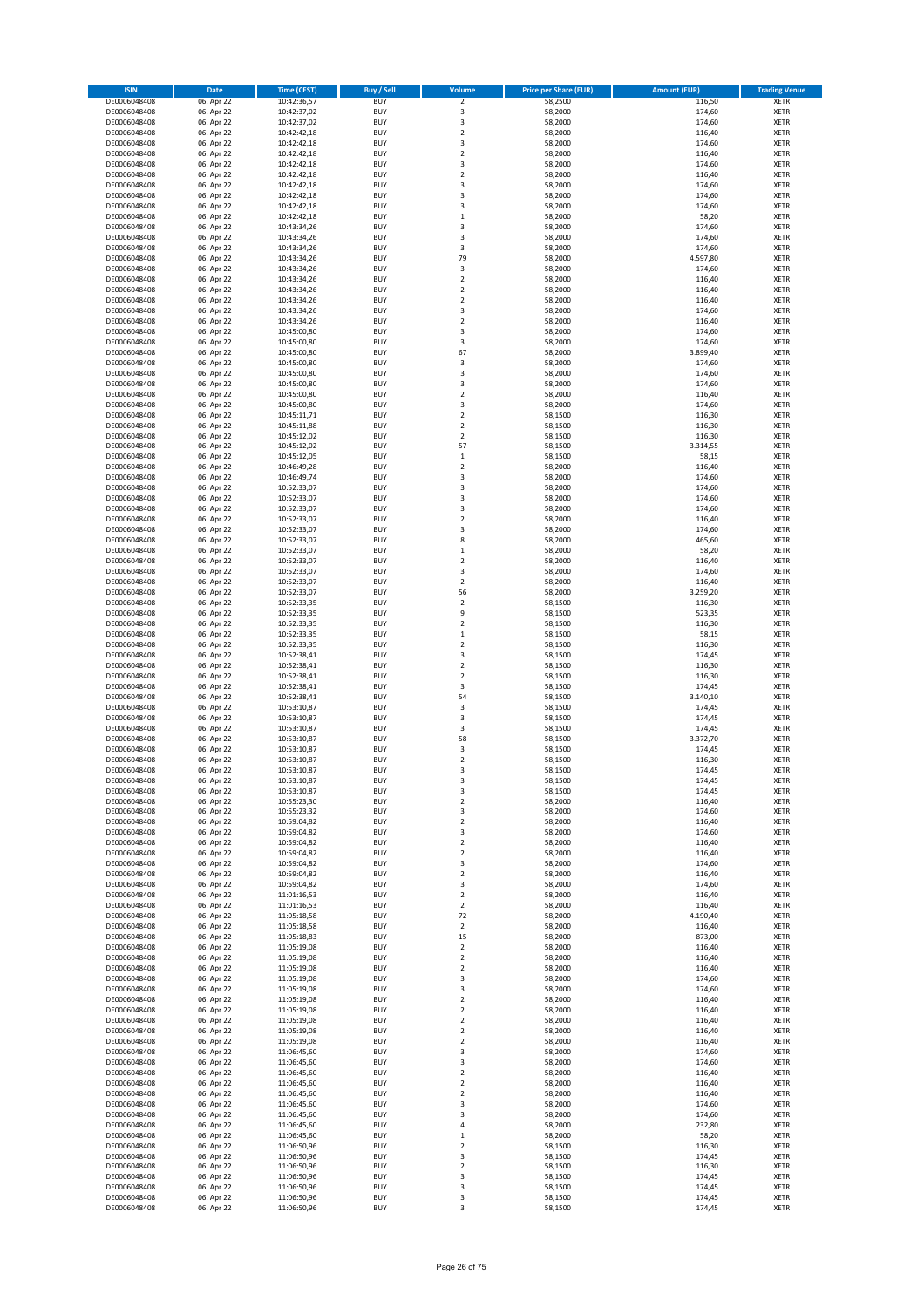| <b>ISIN</b>                  | Date                     | Time (CEST)                | <b>Buy / Sell</b>        | Volume                           | <b>Price per Share (EUR)</b> | <b>Amount (EUR)</b> | <b>Trading Venue</b>       |
|------------------------------|--------------------------|----------------------------|--------------------------|----------------------------------|------------------------------|---------------------|----------------------------|
| DE0006048408                 | 06. Apr 22               | 11:06:50,96                | <b>BUY</b>               | $\mathbf 1$                      | 58,1500                      | 58,15               | <b>XETR</b>                |
| DE0006048408                 | 06. Apr 22               | 11:06:50,96                | <b>BUY</b>               | 48                               | 58,1500                      | 2.791,20            | XETR                       |
| DE0006048408                 | 06. Apr 22               | 11:06:50,96                | <b>BUY</b>               | $\mathbf 2$                      | 58,1500                      | 116,30              | XETR                       |
| DE0006048408                 | 06. Apr 22               | 11:06:50,96                | <b>BUY</b>               | $\overline{2}$                   | 58,1500                      | 116,30              | <b>XETR</b>                |
| DE0006048408                 | 06. Apr 22               | 11:06:50,96                | <b>BUY</b>               | $\,1\,$                          | 58,1500                      | 58,15               | <b>XETR</b>                |
| DE0006048408                 | 06. Apr 22               | 11:06:50,96                | <b>BUY</b>               | 3                                | 58,1500                      | 174,45              | <b>XETR</b>                |
| DE0006048408<br>DE0006048408 | 06. Apr 22               | 11:06:50,96                | <b>BUY</b><br><b>BUY</b> | $\overline{2}$<br>$\overline{2}$ | 58,1500                      | 116,30              | <b>XETR</b><br><b>XETR</b> |
| DE0006048408                 | 06. Apr 22<br>06. Apr 22 | 11:06:50,96<br>11:06:51,12 | <b>BUY</b>               | 27                               | 58,1500<br>58,1500           | 116,30<br>1.570,05  | <b>XETR</b>                |
| DE0006048408                 | 06. Apr 22               | 11:06:51,25                | <b>BUY</b>               | 10                               | 58,1500                      | 581,50              | <b>XETR</b>                |
| DE0006048408                 | 06. Apr 22               | 11:06:51,40                | <b>BUY</b>               | $\sqrt{4}$                       | 58,1500                      | 232,60              | <b>XETR</b>                |
| DE0006048408                 | 06. Apr 22               | 11:06:51,56                | <b>BUY</b>               | $\overline{2}$                   | 58,1500                      | 116,30              | <b>XETR</b>                |
| DE0006048408                 | 06. Apr 22               | 11:08:49,36                | <b>BUY</b>               | 3                                | 58,1500                      | 174,45              | XETR                       |
| DE0006048408                 | 06. Apr 22               | 11:08:49,36                | <b>BUY</b>               | $\overline{2}$                   | 58,1500                      | 116,30              | <b>XETR</b>                |
| DE0006048408                 | 06. Apr 22               | 11:08:49,36                | <b>BUY</b>               | 3                                | 58,1500                      | 174,45              | <b>XETR</b>                |
| DE0006048408                 | 06. Apr 22               | 11:08:49,36                | <b>BUY</b>               | $\boldsymbol{2}$                 | 58,1500                      | 116,30              | <b>XETR</b>                |
| DE0006048408                 | 06. Apr 22               | 11:08:49,36                | <b>BUY</b>               | 3                                | 58,1500                      | 174,45              | <b>XETR</b>                |
| DE0006048408                 | 06. Apr 22               | 11:08:49,36                | <b>BUY</b>               | $\overline{2}$                   | 58,1500                      | 116,30              | <b>XETR</b>                |
| DE0006048408                 | 06. Apr 22               | 11:08:49,36                | <b>BUY</b>               | 3                                | 58,1500                      | 174,45              | <b>XETR</b>                |
| DE0006048408<br>DE0006048408 | 06. Apr 22<br>06. Apr 22 | 11:08:49,36<br>11:08:49,36 | <b>BUY</b><br><b>BUY</b> | $\,$ 1<br>91                     | 58,1500<br>58,1500           | 58,15<br>5.291,65   | <b>XETR</b><br><b>XETR</b> |
| DE0006048408                 | 06. Apr 22               | 11:08:49,36                | <b>BUY</b>               | $\mathbf 2$                      | 58,1500                      | 116,30              | <b>XETR</b>                |
| DE0006048408                 | 06. Apr 22               | 11:08:49,36                | <b>BUY</b>               | 3                                | 58,1500                      | 174,45              | <b>XETR</b>                |
| DE0006048408                 | 06. Apr 22               | 11:08:49,36                | <b>BUY</b>               | $\mathbf 2$                      | 58,1500                      | 116,30              | <b>XETR</b>                |
| DE0006048408                 | 06. Apr 22               | 11:08:49,36                | <b>BUY</b>               | $\overline{2}$                   | 58,1500                      | 116,30              | <b>XETR</b>                |
| DE0006048408                 | 06. Apr 22               | 11:08:49,36                | <b>BUY</b>               | $\mathbf 1$                      | 58,1500                      | 58,15               | <b>XETR</b>                |
| DE0006048408                 | 06. Apr 22               | 11:08:49,36                | <b>BUY</b>               | 3                                | 58,1500                      | 174,45              | <b>XETR</b>                |
| DE0006048408                 | 06. Apr 22               | 11:09:12,02                | <b>BUY</b>               | $\mathbf 2$                      | 58,1500                      | 116,30              | <b>XETR</b>                |
| DE0006048408                 | 06. Apr 22               | 11:09:12,02                | <b>BUY</b>               | $\overline{2}$                   | 58,1500                      | 116,30              | <b>XETR</b>                |
| DE0006048408<br>DE0006048408 | 06. Apr 22<br>06. Apr 22 | 11:09:12,05<br>11:09:12,07 | <b>BUY</b><br><b>BUY</b> | 4<br>3                           | 58,1500<br>58,1500           | 232,60<br>174,45    | XETR<br><b>XETR</b>        |
| DE0006048408                 | 06. Apr 22               | 11:09:12,34                | <b>BUY</b>               | $\boldsymbol{2}$                 | 58,1500                      | 116,30              | XETR                       |
| DE0006048408                 | 06. Apr 22               | 11:09:12,47                | <b>BUY</b>               | $\mathbf 1$                      | 58,1500                      | 58,15               | <b>XETR</b>                |
| DE0006048408                 | 06. Apr 22               | 11:09:58,60                | <b>BUY</b>               | $\boldsymbol{2}$                 | 58,2000                      | 116,40              | XETR                       |
| DE0006048408                 | 06. Apr 22               | 11:09:58,60                | <b>BUY</b>               | 109                              | 58,2000                      | 6.343,80            | <b>XETR</b>                |
| DE0006048408                 | 06. Apr 22               | 11:09:58,60                | <b>BUY</b>               | $\mathbf 2$                      | 58,2000                      | 116,40              | XETR                       |
| DE0006048408                 | 06. Apr 22               | 11:09:58,60                | <b>BUY</b>               | $\overline{2}$                   | 58,2000                      | 116,40              | <b>XETR</b>                |
| DE0006048408                 | 06. Apr 22               | 11:09:58,60                | <b>BUY</b>               | $\boldsymbol{2}$                 | 58,2000                      | 116,40              | <b>XETR</b>                |
| DE0006048408                 | 06. Apr 22               | 11:09:58,60                | <b>BUY</b>               | $\overline{2}$                   | 58,2000                      | 116,40              | <b>XETR</b>                |
| DE0006048408                 | 06. Apr 22               | 11:10:09,83                | <b>BUY</b>               | $\sqrt{4}$                       | 58,2000                      | 232,80              | <b>XETR</b>                |
| DE0006048408                 | 06. Apr 22               | 11:11:46,33                | <b>BUY</b>               | 3                                | 58,2000                      | 174,60              | <b>XETR</b>                |
| DE0006048408                 | 06. Apr 22               | 11:11:46,33                | <b>BUY</b><br><b>BUY</b> | 3<br>68                          | 58,2000                      | 174,60              | <b>XETR</b><br><b>XETR</b> |
| DE0006048408<br>DE0006048408 | 06. Apr 22<br>06. Apr 22 | 11:11:46,33<br>11:11:46,33 | <b>BUY</b>               | $\overline{2}$                   | 58,2000<br>58,2000           | 3.957,60<br>116,40  | <b>XETR</b>                |
| DE0006048408                 | 06. Apr 22               | 11:11:46,33                | <b>BUY</b>               | 3                                | 58,2000                      | 174,60              | <b>XETR</b>                |
| DE0006048408                 | 06. Apr 22               | 11:11:46,54                | <b>BUY</b>               | $\boldsymbol{2}$                 | 58,2000                      | 116,40              | <b>XETR</b>                |
| DE0006048408                 | 06. Apr 22               | 11:11:46,54                | <b>BUY</b>               | $\,1\,$                          | 58,2000                      | 58,20               | <b>XETR</b>                |
| DE0006048408                 | 06. Apr 22               | 11:12:20,69                | <b>BUY</b>               | $\boldsymbol{2}$                 | 58,2000                      | 116,40              | <b>XETR</b>                |
| DE0006048408                 | 06. Apr 22               | 11:12:20,69                | <b>BUY</b>               | 55                               | 58,2000                      | 3.201,00            | <b>XETR</b>                |
| DE0006048408                 | 06. Apr 22               | 11:12:20,69                | <b>BUY</b>               | 3                                | 58,2000                      | 174,60              | <b>XETR</b>                |
| DE0006048408                 | 06. Apr 22               | 11:14:28,12                | <b>BUY</b>               | $\boldsymbol{2}$                 | 58,1500                      | 116,30              | <b>XETR</b>                |
| DE0006048408                 | 06. Apr 22               | 11:14:28,12                | <b>BUY</b>               | 3                                | 58,1500                      | 174,45              | <b>XETR</b>                |
| DE0006048408                 | 06. Apr 22               | 11:14:28,12                | <b>BUY</b>               | $\,$ 1                           | 58,1500                      | 58,15               | <b>XETR</b>                |
| DE0006048408                 | 06. Apr 22               | 11:14:28,12                | <b>BUY</b><br><b>BUY</b> | $\overline{2}$<br>3              | 58,1500                      | 116,30              | <b>XETR</b><br><b>XETR</b> |
| DE0006048408<br>DE0006048408 | 06. Apr 22<br>06. Apr 22 | 11:14:28,12<br>11:14:28,12 | <b>BUY</b>               | 3                                | 58,1500<br>58,1500           | 174,45<br>174,45    | <b>XETR</b>                |
| DE0006048408                 | 06. Apr 22               | 11:14:28,12                | <b>BUY</b>               | $\mathbf 2$                      | 58,1500                      | 116,30              | <b>XETR</b>                |
| DE0006048408                 | 06. Apr 22               | 11:14:28,12                | <b>BUY</b>               | 3                                | 58,1500                      | 174,45              | <b>XETR</b>                |
| DE0006048408                 | 06. Apr 22               | 11:14:28,12                | <b>BUY</b>               | 3                                | 58,1500                      | 174,45              | XETR                       |
| DE0006048408                 | 06. Apr 22               | 11:15:33,42                | <b>BUY</b>               | 3                                | 58,1500                      | 174,45              | <b>XETR</b>                |
| DE0006048408                 | 06. Apr 22               | 11:15:33,42                | <b>BUY</b>               | 3                                | 58,1500                      | 174,45              | XETR                       |
| DE0006048408                 | 06. Apr 22               | 11:15:33,42                | <b>BUY</b>               | 3                                | 58,1500                      | 174,45              | <b>XETR</b>                |
| DE0006048408                 | 06. Apr 22               | 11:15:33,42                | <b>BUY</b>               | $\boldsymbol{2}$                 | 58,1500                      | 116,30              | <b>XETR</b>                |
| DE0006048408                 | 06. Apr 22               | 11:15:33,42                | <b>BUY</b>               | $\overline{2}$                   | 58,1500                      | 116,30              | <b>XETR</b>                |
| DE0006048408<br>DE0006048408 | 06. Apr 22<br>06. Apr 22 | 11:15:33,42                | <b>BUY</b><br><b>BUY</b> | 3                                | 58,1500                      | 174,45              | <b>XETR</b><br><b>XETR</b> |
| DE0006048408                 | 06. Apr 22               | 11:15:33,42<br>11:15:33,42 | <b>BUY</b>               | 2<br>3                           | 58,1500<br>58,1500           | 116,30<br>174,45    | <b>XETR</b>                |
| DE0006048408                 | 06. Apr 22               | 11:15:33,42                | <b>BUY</b>               | 3                                | 58,1500                      | 174,45              | XETR                       |
| DE0006048408                 | 06. Apr 22               | 11:15:33,42                | <b>BUY</b>               | $\boldsymbol{2}$                 | 58,1500                      | 116,30              | XETR                       |
| DE0006048408                 | 06. Apr 22               | 11:15:33,42                | <b>BUY</b>               | $\mathbf 2$                      | 58,1500                      | 116,30              | <b>XETR</b>                |
| DE0006048408                 | 06. Apr 22               | 11:15:38,72                | <b>BUY</b>               | $\,$ 1                           | 58,1000                      | 58,10               | XETR                       |
| DE0006048408                 | 06. Apr 22               | 11:15:38,72                | <b>BUY</b>               | $\boldsymbol{2}$                 | 58,1000                      | 116,20              | <b>XETR</b>                |
| DE0006048408                 | 06. Apr 22               | 11:15:38,72                | <b>BUY</b>               | 141                              | 58,1000                      | 8.192,10            | <b>XETR</b>                |
| DE0006048408                 | 06. Apr 22               | 11:15:38,72                | <b>BUY</b>               | 3                                | 58,1000                      | 174,30              | <b>XETR</b>                |
| DE0006048408                 | 06. Apr 22               | 11:15:38,72                | <b>BUY</b>               | 3                                | 58,1000<br>58,2000           | 174,30              | XETR                       |
| DE0006048408<br>DE0006048408 | 06. Apr 22<br>06. Apr 22 | 11:27:43,13<br>11:27:43,13 | <b>BUY</b><br><b>BUY</b> | 4<br>25                          | 58,2000                      | 232,80<br>1.455,00  | <b>XETR</b><br>XETR        |
| DE0006048408                 | 06. Apr 22               | 11:27:43,13                | <b>BUY</b>               | $\boldsymbol{2}$                 | 58,2000                      | 116,40              | <b>XETR</b>                |
| DE0006048408                 | 06. Apr 22               | 11:27:43,13                | <b>BUY</b>               | $\mathbf 2$                      | 58,2000                      | 116,40              | XETR                       |
| DE0006048408                 | 06. Apr 22               | 11:27:43,19                | <b>BUY</b>               | 8                                | 58,2000                      | 465,60              | <b>XETR</b>                |
| DE0006048408                 | 06. Apr 22               | 11:29:55,64                | <b>BUY</b>               | $\boldsymbol{2}$                 | 58,2000                      | 116,40              | <b>XETR</b>                |
| DE0006048408                 | 06. Apr 22               | 11:29:55,64                | <b>BUY</b>               | $\overline{\mathbf{2}}$          | 58,2000                      | 116,40              | <b>XETR</b>                |
| DE0006048408                 | 06. Apr 22               | 11:29:55,64                | <b>BUY</b>               | 73                               | 58,2000                      | 4.248,60            | <b>XETR</b>                |
| DE0006048408                 | 06. Apr 22               | 11:30:01,22                | <b>BUY</b><br><b>BUY</b> | 3                                | 58,1500                      | 174,45              | <b>XETR</b>                |
| DE0006048408<br>DE0006048408 | 06. Apr 22               | 11:30:01,22<br>11:30:01,22 | <b>BUY</b>               | 3<br>3                           | 58,1500                      | 174,45<br>174,45    | <b>XETR</b><br><b>XETR</b> |
| DE0006048408                 | 06. Apr 22<br>06. Apr 22 | 11:30:01,22                | <b>BUY</b>               | $\mathbf 2$                      | 58,1500<br>58,1500           | 116,30              | <b>XETR</b>                |
| DE0006048408                 | 06. Apr 22               | 11:30:01,22                | <b>BUY</b>               | $\overline{\mathbf{2}}$          | 58,1500                      | 116,30              | XETR                       |
| DE0006048408                 | 06. Apr 22               | 11:30:01,22                | <b>BUY</b>               | 3                                | 58,1500                      | 174,45              | <b>XETR</b>                |
| DE0006048408                 | 06. Apr 22               | 11:30:01,22                | <b>BUY</b>               | $\,1\,$                          | 58,1500                      | 58,15               | <b>XETR</b>                |
| DE0006048408                 | 06. Apr 22               | 11:30:01,22                | <b>BUY</b>               | $\overline{2}$                   | 58,1500                      | 116,30              | <b>XETR</b>                |
| DE0006048408                 | 06. Apr 22               | 11:30:01,22                | <b>BUY</b>               | 3                                | 58,1500                      | 174,45              | XETR                       |
| DE0006048408                 | 06. Apr 22               | 11:30:01,22                | <b>BUY</b>               | 3                                | 58,1500                      | 174,45              | <b>XETR</b>                |
| DE0006048408                 | 06. Apr 22               | 11:30:01,22                | <b>BUY</b>               | 3                                | 58,1500                      | 174,45              | <b>XETR</b>                |
| DE0006048408                 | 06. Apr 22               | 11:30:01,22                | <b>BUY</b>               | $\overline{2}$                   | 58,1500                      | 116,30              | <b>XETR</b>                |
| DE0006048408<br>DE0006048408 | 06. Apr 22<br>06. Apr 22 | 11:30:01,22<br>11:30:01,22 | <b>BUY</b><br><b>BUY</b> | $\overline{\mathbf{2}}$<br>3     | 58,1500<br>58,1500           | 116,30<br>174,45    | <b>XETR</b><br><b>XETR</b> |
| DE0006048408                 | 06. Apr 22               | 11:30:01,22                | <b>BUY</b>               | $\boldsymbol{2}$                 | 58,1500                      | 116,30              | <b>XETR</b>                |
| DE0006048408                 | 06. Apr 22               | 11:30:01,22                | <b>BUY</b>               | $\,1\,$                          | 58,1500                      | 58,15               | <b>XETR</b>                |
| DE0006048408                 | 06. Apr 22               | 11:30:01,22                | <b>BUY</b>               | 3                                | 58,1500                      | 174,45              | <b>XETR</b>                |
| DE0006048408                 | 06. Apr 22               | 11:30:01,22                | <b>BUY</b>               | $\overline{\mathbf{2}}$          | 58,1500                      | 116,30              | <b>XETR</b>                |
| DE0006048408                 | 06. Apr 22               | 11:30:33,96                | <b>BUY</b>               | 3                                | 58,2000                      | 174,60              | <b>XETR</b>                |
| DE0006048408                 | 06. Apr 22               | 11:30:33,96                | <b>BUY</b>               | 3                                | 58,2000                      | 174,60              | <b>XETR</b>                |
| DE0006048408                 | 06. Apr 22               | 11:30:33,96                | <b>BUY</b>               | 3                                | 58,2000                      | 174,60              | <b>XETR</b>                |
| DE0006048408                 | 06. Apr 22               | 11:30:33,96                | <b>BUY</b>               | 3                                | 58,2000                      | 174,60              | <b>XETR</b>                |
| DE0006048408                 | 06. Apr 22               | 11:30:33,96                | <b>BUY</b>               | $\boldsymbol{2}$                 | 58,2000                      | 116,40              | <b>XETR</b>                |
| DE0006048408                 | 06. Apr 22               | 11:30:33,96                | <b>BUY</b>               | 3                                | 58,2000                      | 174,60              | <b>XETR</b>                |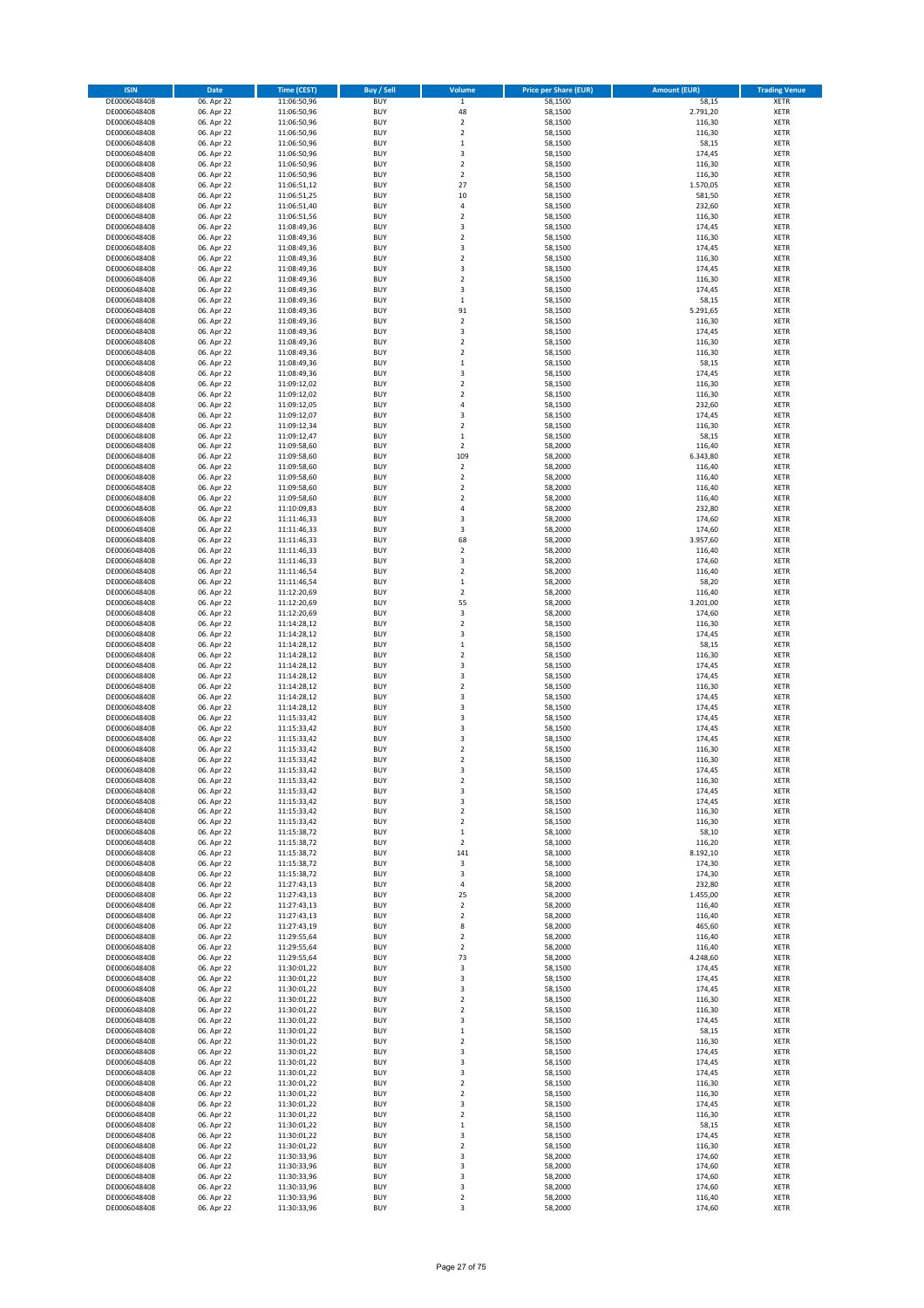| <b>ISIN</b>  | Date       | Time (CEST) | <b>Buy / Sell</b> | Volume                  | <b>Price per Share (EUR)</b> | <b>Amount (EUR)</b> | <b>Trading Venue</b> |
|--------------|------------|-------------|-------------------|-------------------------|------------------------------|---------------------|----------------------|
| DE0006048408 | 06. Apr 22 | 11:30:33,96 | <b>BUY</b>        | $\,$ 1                  | 58,2000                      | 58,20               | <b>XETR</b>          |
| DE0006048408 | 06. Apr 22 | 11:30:33,96 | <b>BUY</b>        | 3                       | 58,2000                      | 174,60              | XETR                 |
| DE0006048408 | 06. Apr 22 | 11:30:33,96 | <b>BUY</b>        | 3                       | 58,2000                      | 174,60              | XETR                 |
| DE0006048408 | 06. Apr 22 | 11:30:33,96 | <b>BUY</b>        | 3                       | 58,2000                      | 174,60              | <b>XETR</b>          |
| DE0006048408 | 06. Apr 22 | 11:30:33,96 | <b>BUY</b>        | $\,1\,$                 | 58,2000                      | 58,20               | <b>XETR</b>          |
| DE0006048408 | 06. Apr 22 | 11:30:33,96 | <b>BUY</b>        | 3                       | 58,2000                      | 174,60              | <b>XETR</b>          |
| DE0006048408 | 06. Apr 22 | 11:30:33,96 | <b>BUY</b>        | $\mathbf 2$             | 58,2000                      | 116,40              | <b>XETR</b>          |
| DE0006048408 | 06. Apr 22 | 11:30:39,60 | <b>BUY</b>        | $\overline{2}$          | 58,1500                      | 116,30              | <b>XETR</b>          |
| DE0006048408 | 06. Apr 22 | 11:30:39,75 | <b>BUY</b>        | $\boldsymbol{2}$        | 58,1500                      | 116,30              | <b>XETR</b>          |
| DE0006048408 | 06. Apr 22 | 11:30:39,89 | <b>BUY</b>        | $\overline{2}$          | 58,1500                      | 116,30              | <b>XETR</b>          |
| DE0006048408 | 06. Apr 22 | 11:30:40,05 | <b>BUY</b>        | $\mathbf 2$             | 58,1500                      | 116,30              | <b>XETR</b>          |
| DE0006048408 | 06. Apr 22 | 11:30:40,20 | <b>BUY</b>        | $\overline{2}$          | 58,1500                      | 116,30              | <b>XETR</b>          |
| DE0006048408 | 06. Apr 22 | 11:30:40,34 | <b>BUY</b>        | $\boldsymbol{2}$        | 58,1500                      | 116,30              | XETR                 |
| DE0006048408 | 06. Apr 22 | 11:30:40,49 | <b>BUY</b>        | $\overline{2}$          | 58,1500                      | 116,30              | <b>XETR</b>          |
| DE0006048408 | 06. Apr 22 | 11:30:40,64 | <b>BUY</b>        | $\boldsymbol{2}$        | 58,1500                      | 116,30              | <b>XETR</b>          |
| DE0006048408 | 06. Apr 22 | 11:30:40,89 | <b>BUY</b>        | $\boldsymbol{2}$        | 58,1500                      | 116,30              | <b>XETR</b>          |
| DE0006048408 | 06. Apr 22 | 11:30:41,05 | <b>BUY</b>        | $\boldsymbol{2}$        | 58,1500                      | 116,30              | <b>XETR</b>          |
| DE0006048408 | 06. Apr 22 | 11:30:41,22 | <b>BUY</b>        | $\boldsymbol{2}$        | 58,1500                      | 116,30              | <b>XETR</b>          |
| DE0006048408 | 06. Apr 22 | 11:30:41,40 | <b>BUY</b>        | $\overline{2}$          | 58,1500                      | 116,30              | <b>XETR</b>          |
| DE0006048408 | 06. Apr 22 | 11:30:41,56 | <b>BUY</b>        | $\mathbf 2$             | 58,1500                      | 116,30              | <b>XETR</b>          |
| DE0006048408 | 06. Apr 22 | 11:30:41,72 | <b>BUY</b>        | $\overline{2}$          | 58,1500                      | 116,30              | <b>XETR</b>          |
| DE0006048408 | 06. Apr 22 | 11:30:41,88 | <b>BUY</b>        | $\mathbf 2$             | 58,1500                      | 116,30              | <b>XETR</b>          |
| DE0006048408 | 06. Apr 22 | 11:30:42,05 | <b>BUY</b>        | $\mathbf 2$             | 58,1500                      | 116,30              | <b>XETR</b>          |
| DE0006048408 | 06. Apr 22 | 11:30:42,19 | <b>BUY</b>        | $\overline{2}$          | 58,1500                      | 116,30              | <b>XETR</b>          |
| DE0006048408 | 06. Apr 22 | 11:30:42,39 | <b>BUY</b>        | $\overline{2}$          | 58,1500                      | 116,30              | <b>XETR</b>          |
| DE0006048408 | 06. Apr 22 | 11:30:42,57 | <b>BUY</b>        | $\overline{2}$          | 58,1500                      | 116,30              | <b>XETR</b>          |
| DE0006048408 | 06. Apr 22 | 11:33:37,36 | <b>BUY</b>        | 3                       | 58,2000                      | 174,60              | <b>XETR</b>          |
| DE0006048408 | 06. Apr 22 | 11:35:32,42 | <b>BUY</b>        | $\overline{2}$          | 58,2000                      | 116,40              | <b>XETR</b>          |
| DE0006048408 | 06. Apr 22 | 11:35:32,65 | <b>BUY</b>        | $\sqrt{4}$              | 58,2000                      | 232,80              | <b>XETR</b>          |
| DE0006048408 | 06. Apr 22 | 11:35:38,32 | <b>BUY</b>        | $\boldsymbol{2}$        | 58,1500                      | 116,30              | XETR                 |
| DE0006048408 | 06. Apr 22 | 11:35:38,49 | <b>BUY</b>        | $\overline{2}$          | 58,1500                      | 116,30              | <b>XETR</b>          |
| DE0006048408 | 06. Apr 22 | 11:35:38,65 | <b>BUY</b>        | $\boldsymbol{2}$        | 58,1500                      | 116,30              | <b>XETR</b>          |
| DE0006048408 | 06. Apr 22 | 11:35:38,79 | <b>BUY</b>        | $\overline{2}$          | 58,1500                      | 116,30              | <b>XETR</b>          |
| DE0006048408 | 06. Apr 22 | 11:35:38,97 | <b>BUY</b>        | $\boldsymbol{2}$        | 58,1500                      | 116,30              | XETR                 |
| DE0006048408 | 06. Apr 22 | 11:35:39,13 | <b>BUY</b>        | $\overline{2}$          | 58,1500                      | 116,30              | <b>XETR</b>          |
| DE0006048408 | 06. Apr 22 | 11:35:39,30 | <b>BUY</b>        | $\mathbf 2$             | 58,1500                      | 116,30              | XETR                 |
| DE0006048408 | 06. Apr 22 | 11:35:39,46 | <b>BUY</b>        | $\overline{2}$          | 58,1500                      | 116,30              | <b>XETR</b>          |
| DE0006048408 | 06. Apr 22 | 11:35:39,64 | <b>BUY</b>        | $\boldsymbol{2}$        | 58,1500                      | 116,30              | XETR                 |
| DE0006048408 | 06. Apr 22 | 11:35:39,80 | <b>BUY</b>        | $\overline{2}$          | 58,1500                      | 116,30              | <b>XETR</b>          |
| DE0006048408 | 06. Apr 22 | 11:35:40,05 | <b>BUY</b>        | $\mathbf 2$             | 58,1500                      | 116,30              | <b>XETR</b>          |
| DE0006048408 | 06. Apr 22 | 11:35:40,19 | <b>BUY</b>        | $\overline{2}$          | 58.1500                      | 116,30              | <b>XETR</b>          |
| DE0006048408 | 06. Apr 22 | 11:35:40,35 | <b>BUY</b>        | $\overline{2}$          | 58,1500                      | 116,30              | <b>XETR</b>          |
| DE0006048408 | 06. Apr 22 | 11:35:40,52 | <b>BUY</b>        | $\overline{\mathbf{c}}$ | 58,1500                      | 116,30              | <b>XETR</b>          |
| DE0006048408 | 06. Apr 22 | 11:35:40,69 | <b>BUY</b>        | $\overline{\mathbf{c}}$ | 58,1500                      | 116,30              | <b>XETR</b>          |
| DE0006048408 | 06. Apr 22 | 11:35:40,89 | <b>BUY</b>        | $\mathbf 2$             | 58,1500                      | 116,30              | <b>XETR</b>          |
| DE0006048408 | 06. Apr 22 | 11:35:41,08 | <b>BUY</b>        | $\boldsymbol{2}$        | 58,1500                      | 116,30              | <b>XETR</b>          |
| DE0006048408 | 06. Apr 22 | 11:35:41,47 | <b>BUY</b>        | $\boldsymbol{2}$        | 58,1500                      | 116,30              | <b>XETR</b>          |
| DE0006048408 | 06. Apr 22 | 11:35:41,64 | <b>BUY</b>        | $\boldsymbol{2}$        | 58,1500                      | 116,30              | <b>XETR</b>          |
| DE0006048408 | 06. Apr 22 | 11:37:15,93 | <b>BUY</b>        | 3                       | 58,2500                      | 174,75              | <b>XETR</b>          |
| DE0006048408 | 06. Apr 22 | 11:37:15,93 | <b>BUY</b>        | 3                       | 58,2500                      | 174,75              | XETR                 |
| DE0006048408 | 06. Apr 22 | 11:37:15,93 | <b>BUY</b>        | 3                       | 58,2500                      | 174,75              | <b>XETR</b>          |
| DE0006048408 | 06. Apr 22 | 11:37:15,93 | <b>BUY</b>        | 3                       | 58,2500                      | 174,75              | <b>XETR</b>          |
| DE0006048408 | 06. Apr 22 | 11:37:15,93 | <b>BUY</b>        | $\boldsymbol{2}$        | 58,2500                      | 116,50              | <b>XETR</b>          |
| DE0006048408 | 06. Apr 22 | 11:37:15,93 | <b>BUY</b>        | $\boldsymbol{2}$        | 58,2500                      | 116,50              | <b>XETR</b>          |
| DE0006048408 | 06. Apr 22 | 11:37:15,93 | <b>BUY</b>        | 117                     | 58,2500                      | 6.815,25            | <b>XETR</b>          |
| DE0006048408 | 06. Apr 22 | 11:37:15,93 | <b>BUY</b>        | $\overline{\mathbf{c}}$ | 58,2500                      | 116,50              | <b>XETR</b>          |
| DE0006048408 | 06. Apr 22 | 11:37:15,93 | <b>BUY</b>        | $\sqrt{4}$              | 58,2500                      | 233,00              | <b>XETR</b>          |
| DE0006048408 | 06. Apr 22 | 11:37:15,93 | <b>BUY</b>        | 3                       | 58,2500                      | 174,75              | <b>XETR</b>          |
| DE0006048408 | 06. Apr 22 | 11:37:15,93 | <b>BUY</b>        | 3                       | 58,2500                      | 174,75              | XETR                 |
| DE0006048408 | 06. Apr 22 | 11:37:15,93 | <b>BUY</b>        | $\overline{2}$          | 58,2500                      | 116,50              | <b>XETR</b>          |
| DE0006048408 | 06. Apr 22 | 11:37:15,93 | <b>BUY</b>        | 3                       | 58,2500                      | 174,75              | XETR                 |
| DE0006048408 | 06. Apr 22 | 11:43:32,64 | <b>BUY</b>        | $\overline{2}$          | 58,2000                      | 116,40              | <b>XETR</b>          |
| DE0006048408 | 06. Apr 22 | 11:43:32,64 | <b>BUY</b>        | $\overline{\mathbf{2}}$ | 58,2000                      | 116,40              | <b>XETR</b>          |
| DE0006048408 | 06. Apr 22 | 11:43:32.64 | <b>BUY</b>        | 3                       | 58,2000                      | 174,60              | <b>XETR</b>          |
| DE0006048408 | 06. Apr 22 | 11:43:32,64 | <b>BUY</b>        | $\mathbf 1$             | 58,2000                      | 58,20               | <b>XETR</b>          |
| DE0006048408 | 06. Apr 22 | 11:43:32,64 | <b>BUY</b>        | 3                       | 58,2000                      | 174,60              | <b>XETR</b>          |
| DE0006048408 | 06. Apr 22 | 11:43:32,64 | <b>BUY</b>        | 3                       | 58,2000                      | 174,60              | <b>XETR</b>          |
| DE0006048408 | 06. Apr 22 | 11:43:32,64 | <b>BUY</b>        | $\boldsymbol{2}$        | 58,2000                      | 116,40              | XETR                 |
| DE0006048408 | 06. Apr 22 | 11:43:32,64 | <b>BUY</b>        | 3                       | 58,2000                      | 174,60              | XETR                 |
| DE0006048408 | 06. Apr 22 | 11:43:32,64 | <b>BUY</b>        | $\,1\,$                 | 58,2000                      | 58,20               | <b>XETR</b>          |
| DE0006048408 | 06. Apr 22 | 11:43:32,64 | <b>BUY</b>        | $\boldsymbol{2}$        | 58,2000                      | 116,40              | XETR                 |
| DE0006048408 | 06. Apr 22 | 11:46:01,12 | <b>BUY</b>        | 3                       | 58,2000                      | 174,60              | <b>XETR</b>          |
| DE0006048408 | 06. Apr 22 | 11:46:01,12 | <b>BUY</b>        | 3                       | 58,2000                      | 174,60              | <b>XETR</b>          |
| DE0006048408 | 06. Apr 22 | 11:46:01,12 | <b>BUY</b>        | 3                       | 58,2000                      | 174,60              | <b>XETR</b>          |
| DE0006048408 | 06. Apr 22 | 11:46:01,12 | <b>BUY</b>        | $\boldsymbol{2}$        | 58,2000                      | 116,40              | XETR                 |
| DE0006048408 | 06. Apr 22 | 11:46:01,12 | <b>BUY</b>        | 4                       | 58,2000                      | 232,80              | <b>XETR</b>          |
| DE0006048408 | 06. Apr 22 | 11:46:01,12 | <b>BUY</b>        | $\boldsymbol{2}$        | 58,2000                      | 116,40              | XETR                 |
| DE0006048408 | 06. Apr 22 | 11:46:01,12 | <b>BUY</b>        | 3                       | 58,2000                      | 174,60              | <b>XETR</b>          |
| DE0006048408 | 06. Apr 22 | 11:46:01,12 | <b>BUY</b>        | $\mathbf 2$             | 58,2000                      | 116,40              | XETR                 |
| DE0006048408 | 06. Apr 22 | 11:46:01,12 | <b>BUY</b>        | $\boldsymbol{2}$        | 58,2000                      | 116,40              | <b>XETR</b>          |
| DE0006048408 | 06. Apr 22 | 11:47:17,30 | <b>BUY</b>        | $\boldsymbol{2}$        | 58,2000                      | 116,40              | <b>XETR</b>          |
| DE0006048408 | 06. Apr 22 | 11:47:17,30 | <b>BUY</b>        | $\boldsymbol{2}$        | 58,2000                      | 116,40              | <b>XETR</b>          |
| DE0006048408 | 06. Apr 22 | 11:47:17,30 | <b>BUY</b>        | 3                       | 58,2000                      | 174,60              | <b>XETR</b>          |
| DE0006048408 | 06. Apr 22 | 11:47:17,30 | <b>BUY</b>        | 3                       | 58,2000                      | 174,60              | <b>XETR</b>          |
| DE0006048408 | 06. Apr 22 | 11:47:17,30 | <b>BUY</b>        | $\mathbf 1$             | 58,2000                      | 58,20               | <b>XETR</b>          |
| DE0006048408 | 06. Apr 22 | 11:50:43,35 | <b>BUY</b>        | $\boldsymbol{2}$        | 58,1500                      | 116,30              | <b>XETR</b>          |
| DE0006048408 | 06. Apr 22 | 11:50:43,35 | <b>BUY</b>        | $\mathbf 2$             | 58,1500                      | 116,30              | <b>XETR</b>          |
| DE0006048408 | 06. Apr 22 | 11:52:59,63 | <b>BUY</b>        | $\boldsymbol{2}$        | 58,2000                      | 116,40              | XETR                 |
| DE0006048408 | 06. Apr 22 | 11:57:18,39 | <b>BUY</b>        | $\overline{2}$          | 58,2000                      | 116,40              | <b>XETR</b>          |
| DE0006048408 | 06. Apr 22 | 11:57:18,39 | <b>BUY</b>        | 3                       | 58,2000                      | 174,60              | XETR                 |
| DE0006048408 | 06. Apr 22 | 11:57:18,39 | <b>BUY</b>        | 4                       | 58,2000                      | 232,80              | <b>XETR</b>          |
| DE0006048408 | 06. Apr 22 | 11:57:18,39 | <b>BUY</b>        | $\boldsymbol{2}$        | 58,2000                      | 116,40              | XETR                 |
| DE0006048408 | 06. Apr 22 | 11:57:18,39 | <b>BUY</b>        | $\overline{2}$          | 58,2000                      | 116,40              | <b>XETR</b>          |
| DE0006048408 | 06. Apr 22 | 11:57:18,39 | <b>BUY</b>        | $\,1\,$                 | 58,2000                      | 58,20               | <b>XETR</b>          |
| DE0006048408 | 06. Apr 22 | 11:57:18,39 | <b>BUY</b>        | $\overline{2}$          | 58,2000                      | 116,40              | <b>XETR</b>          |
| DE0006048408 | 06. Apr 22 | 11:57:52,57 | <b>BUY</b>        | $\overline{\mathbf{2}}$ | 58,2000                      | 116,40              | XETR                 |
| DE0006048408 | 06. Apr 22 | 11:57:53,86 | <b>BUY</b>        | 493                     | 58,2000                      | 28.692,60           | <b>XETR</b>          |
| DE0006048408 | 06. Apr 22 | 11:57:53,99 | <b>BUY</b>        | 151                     | 58,1500                      | 8.780,65            | XETR                 |
| DE0006048408 | 06. Apr 22 | 11:57:53,99 | <b>BUY</b>        | 3                       | 58,1500                      | 174,45              | <b>XETR</b>          |
| DE0006048408 | 06. Apr 22 | 11:57:53,99 | <b>BUY</b>        | $\boldsymbol{2}$        | 58,1500                      | 116,30              | <b>XETR</b>          |
| DE0006048408 | 06. Apr 22 | 11:57:57,94 | <b>BUY</b>        | $\overline{\mathbf{2}}$ | 58,1500                      | 116,30              | <b>XETR</b>          |
| DE0006048408 | 06. Apr 22 | 11:57:57,94 | <b>BUY</b>        | $\,1\,$                 | 58,1500                      | 58,15               | XETR                 |
| DE0006048408 | 06. Apr 22 | 11:57:57,94 | <b>BUY</b>        | $\,$ 1                  | 58,1500                      | 58,15               | <b>XETR</b>          |
| DE0006048408 | 06. Apr 22 | 11:57:57,94 | <b>BUY</b>        | 27                      | 58,1500                      | 1.570,05            | XETR                 |
| DE0006048408 | 06. Apr 22 | 11:57:58,09 | <b>BUY</b>        | 3                       | 58,1500                      | 174,45              | <b>XETR</b>          |
| DE0006048408 | 06. Apr 22 | 11:57:58,09 | <b>BUY</b>        | $\boldsymbol{2}$        | 58,1500                      | 116,30              | XETR                 |
| DE0006048408 | 06. Apr 22 | 11:57:58,09 | <b>BUY</b>        | $\mathbf 2$             | 58,1500                      | 116,30              | <b>XETR</b>          |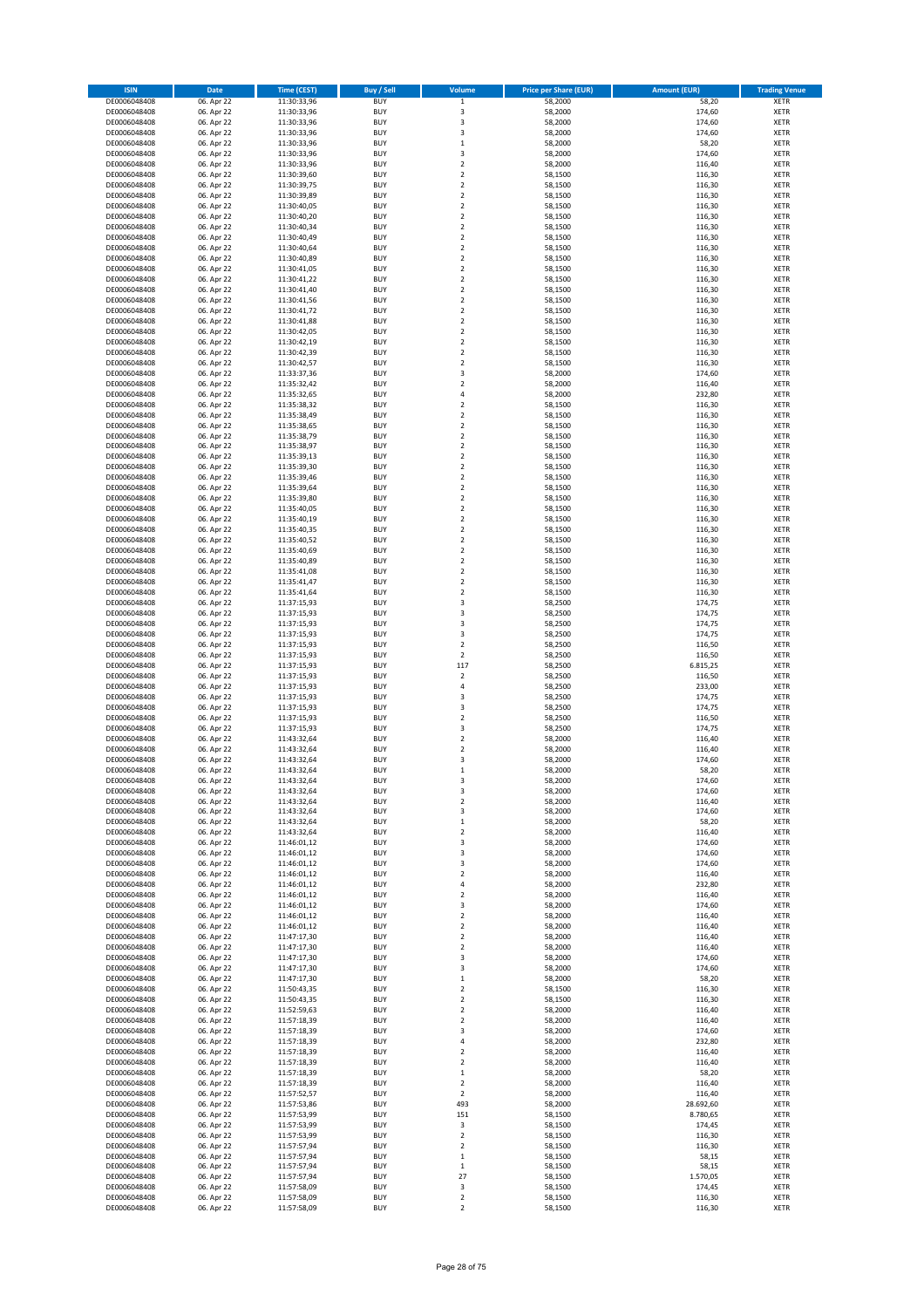| <b>ISIN</b>                  | Date                     | Time (CEST)                | <b>Buy / Sell</b>        | Volume                                      | <b>Price per Share (EUR)</b> | <b>Amount (EUR)</b> | <b>Trading Venue</b>       |
|------------------------------|--------------------------|----------------------------|--------------------------|---------------------------------------------|------------------------------|---------------------|----------------------------|
| DE0006048408                 | 06. Apr 22               | 11:57:58,09                | <b>BUY</b>               | $\mathbf 2$                                 | 58,1500                      | 116,30              | <b>XETR</b>                |
| DE0006048408                 | 06. Apr 22               | 11:57:58,09                | <b>BUY</b>               | $\overline{\mathbf{c}}$                     | 58,1500                      | 116,30              | XETR                       |
| DE0006048408                 | 06. Apr 22               | 11:57:58,25                | <b>BUY</b>               | $\mathbf 2$                                 | 58,1500                      | 116,30              | XETR                       |
| DE0006048408                 | 06. Apr 22               | 11:57:58,25                | <b>BUY</b>               | $\,1\,$                                     | 58,1500                      | 58,15               | <b>XETR</b>                |
| DE0006048408<br>DE0006048408 | 06. Apr 22<br>06. Apr 22 | 11:57:58,25<br>11:57:58,39 | <b>BUY</b><br><b>BUY</b> | $\,$ 1<br>$\mathbf{1}$                      | 58,1500<br>58,1500           | 58,15<br>58,15      | <b>XETR</b><br><b>XETR</b> |
| DE0006048408                 | 06. Apr 22               | 11:57:58,39                | <b>BUY</b>               | $\mathbf{1}$                                | 58,1500                      | 58,15               | <b>XETR</b>                |
| DE0006048408                 | 06. Apr 22               | 11:59:48,66                | <b>BUY</b>               | $\overline{\mathbf{c}}$                     | 58,2500                      | 116,50              | <b>XETR</b>                |
| DE0006048408                 | 06. Apr 22               | 11:59:48,66                | <b>BUY</b>               | $\boldsymbol{2}$                            | 58,2500                      | 116,50              | <b>XETR</b>                |
| DE0006048408                 | 06. Apr 22               | 11:59:48,66                | <b>BUY</b>               | $\overline{\mathbf{c}}$                     | 58,2500                      | 116,50              | <b>XETR</b>                |
| DE0006048408                 | 06. Apr 22               | 11:59:48,66                | <b>BUY</b><br><b>BUY</b> | $\overline{7}$<br>$\overline{\mathbf{c}}$   | 58,2500<br>58,2500           | 407,75<br>116,50    | XETR<br><b>XETR</b>        |
| DE0006048408<br>DE0006048408 | 06. Apr 22<br>06. Apr 22 | 11:59:48,66<br>11:59:48,66 | <b>BUY</b>               | $\boldsymbol{2}$                            | 58,2500                      | 116,50              | XETR                       |
| DE0006048408                 | 06. Apr 22               | 11:59:48,66                | <b>BUY</b>               | 5                                           | 58,2500                      | 291,25              | <b>XETR</b>                |
| DE0006048408                 | 06. Apr 22               | 11:59:48,66                | <b>BUY</b>               | $\,$ 1                                      | 58,2500                      | 58,25               | <b>XETR</b>                |
| DE0006048408                 | 06. Apr 22               | 11:59:48,85                | <b>BUY</b>               | 3                                           | 58,2500                      | 174,75              | <b>XETR</b>                |
| DE0006048408                 | 06. Apr 22               | 12:00:11,31                | <b>BUY</b>               | $\sqrt{4}$                                  | 58,2500                      | 233,00              | <b>XETR</b>                |
| DE0006048408<br>DE0006048408 | 06. Apr 22<br>06. Apr 22 | 12:00:11,31<br>12:00:11,31 | <b>BUY</b><br><b>BUY</b> | $\boldsymbol{2}$<br>$\overline{\mathbf{c}}$ | 58,2500<br>58,2500           | 116,50<br>116,50    | <b>XETR</b><br><b>XETR</b> |
| DE0006048408                 | 06. Apr 22               | 12:00:11,31                | <b>BUY</b>               | $\mathbf 2$                                 | 58,2500                      | 116,50              | <b>XETR</b>                |
| DE0006048408                 | 06. Apr 22               | 12:00:11,31                | <b>BUY</b>               | $\sqrt{4}$                                  | 58,2500                      | 233,00              | <b>XETR</b>                |
| DE0006048408                 | 06. Apr 22               | 12:00:11,54                | <b>BUY</b>               | 3                                           | 58,2500                      | 174,75              | <b>XETR</b>                |
| DE0006048408                 | 06. Apr 22               | 12:00:11,54                | <b>BUY</b>               | 3                                           | 58,2500                      | 174,75              | <b>XETR</b>                |
| DE0006048408                 | 06. Apr 22               | 12:08:13,94                | <b>BUY</b>               | $\mathbf 2$                                 | 58,3000                      | 116,60              | <b>XETR</b>                |
| DE0006048408                 | 06. Apr 22               | 12:08:13,94                | <b>BUY</b><br><b>BUY</b> | $\overline{\mathbf{c}}$<br>3                | 58,3000                      | 116,60              | <b>XETR</b>                |
| DE0006048408<br>DE0006048408 | 06. Apr 22<br>06. Apr 22 | 12:08:13,94<br>12:08:13,94 | <b>BUY</b>               | 3                                           | 58,3000<br>58,3000           | 174,90<br>174,90    | <b>XETR</b><br><b>XETR</b> |
| DE0006048408                 | 06. Apr 22               | 12:08:13,94                | <b>BUY</b>               | $\overline{\mathbf{c}}$                     | 58,3000                      | 116,60              | <b>XETR</b>                |
| DE0006048408                 | 06. Apr 22               | 12:08:13,94                | <b>BUY</b>               | $\sqrt{4}$                                  | 58,3000                      | 233,20              | <b>XETR</b>                |
| DE0006048408                 | 06. Apr 22               | 12:08:13,94                | <b>BUY</b>               | 3                                           | 58,3000                      | 174,90              | XETR                       |
| DE0006048408                 | 06. Apr 22               | 12:08:13,94                | <b>BUY</b>               | $\overline{\mathbf{c}}$                     | 58,3000                      | 116,60              | <b>XETR</b>                |
| DE0006048408<br>DE0006048408 | 06. Apr 22<br>06. Apr 22 | 12:08:13,94<br>12:08:28,64 | <b>BUY</b><br><b>BUY</b> | $\boldsymbol{2}$<br>$\sqrt{4}$              | 58,3000<br>58,3000           | 116,60<br>233,20    | <b>XETR</b><br><b>XETR</b> |
| DE0006048408                 | 06. Apr 22               | 12:08:28,64                | <b>BUY</b>               | $\boldsymbol{2}$                            | 58,3000                      | 116,60              | XETR                       |
| DE0006048408                 | 06. Apr 22               | 12:08:28,64                | <b>BUY</b>               | $\overline{2}$                              | 58,3000                      | 116,60              | <b>XETR</b>                |
| DE0006048408                 | 06. Apr 22               | 12:08:28,64                | <b>BUY</b>               | $\boldsymbol{2}$                            | 58,3000                      | 116,60              | XETR                       |
| DE0006048408                 | 06. Apr 22               | 12:08:28,64                | <b>BUY</b>               | $\sqrt{4}$                                  | 58,3000                      | 233,20              | <b>XETR</b>                |
| DE0006048408                 | 06. Apr 22               | 12:08:28,64                | <b>BUY</b>               | 3                                           | 58,3000                      | 174,90              | XETR                       |
| DE0006048408<br>DE0006048408 | 06. Apr 22<br>06. Apr 22 | 12:08:28,64<br>12:08:28,64 | <b>BUY</b><br><b>BUY</b> | 3<br>$\mathbf 2$                            | 58,3000<br>58,3000           | 174,90<br>116,60    | <b>XETR</b><br><b>XETR</b> |
| DE0006048408                 | 06. Apr 22               | 12:08:28,65                | <b>BUY</b>               | $\overline{2}$                              | 58.3000                      | 116,60              | <b>XETR</b>                |
| DE0006048408                 | 06. Apr 22               | 12:09:06,52                | <b>BUY</b>               | $\overline{2}$                              | 58,2500                      | 116,50              | <b>XETR</b>                |
| DE0006048408                 | 06. Apr 22               | 12:09:06,52                | <b>BUY</b>               | $\overline{2}$                              | 58,2500                      | 116,50              | <b>XETR</b>                |
| DE0006048408                 | 06. Apr 22               | 12:09:06,52                | <b>BUY</b>               | $\overline{2}$                              | 58,2500                      | 116,50              | <b>XETR</b>                |
| DE0006048408                 | 06. Apr 22               | 12:09:06,71                | <b>BUY</b>               | $\,$ 1                                      | 58,2500                      | 58,25               | <b>XETR</b>                |
| DE0006048408<br>DE0006048408 | 06. Apr 22<br>06. Apr 22 | 12:11:30,72<br>12:11:30,72 | <b>BUY</b><br><b>BUY</b> | $\boldsymbol{2}$<br>$\boldsymbol{2}$        | 58,3000<br>58,3000           | 116,60<br>116,60    | <b>XETR</b><br><b>XETR</b> |
| DE0006048408                 | 06. Apr 22               | 12:11:30,72                | <b>BUY</b>               | $\sqrt{4}$                                  | 58,3000                      | 233,20              | <b>XETR</b>                |
| DE0006048408                 | 06. Apr 22               | 12:11:30,72                | <b>BUY</b>               | $\boldsymbol{2}$                            | 58,3000                      | 116,60              | <b>XETR</b>                |
| DE0006048408                 | 06. Apr 22               | 12:11:30,72                | <b>BUY</b>               | $\sqrt{4}$                                  | 58,3000                      | 233,20              | <b>XETR</b>                |
| DE0006048408                 | 06. Apr 22               | 12:11:30,72                | <b>BUY</b>               | $\overline{2}$                              | 58,3000                      | 116,60              | <b>XETR</b>                |
| DE0006048408                 | 06. Apr 22               | 12:11:30,72                | <b>BUY</b>               | $\overline{4}$                              | 58,3000                      | 233,20              | <b>XETR</b>                |
| DE0006048408<br>DE0006048408 | 06. Apr 22<br>06. Apr 22 | 12:11:30,72<br>12:11:30,72 | <b>BUY</b><br><b>BUY</b> | 3<br>$\overline{2}$                         | 58,3000<br>58,3000           | 174,90<br>116,60    | <b>XETR</b><br><b>XETR</b> |
| DE0006048408                 | 06. Apr 22               | 12:11:37,80                | <b>BUY</b>               | 3                                           | 58,2500                      | 174,75              | <b>XETR</b>                |
| DE0006048408                 | 06. Apr 22               | 12:11:37,80                | <b>BUY</b>               | 3                                           | 58,2500                      | 174,75              | <b>XETR</b>                |
| DE0006048408                 | 06. Apr 22               | 12:11:37,80                | <b>BUY</b>               | 126                                         | 58,2500                      | 7.339,50            | <b>XETR</b>                |
| DE0006048408                 | 06. Apr 22               | 12:11:37,80                | <b>BUY</b>               | $\mathbf 1$                                 | 58,2500                      | 58,25               | <b>XETR</b>                |
| DE0006048408                 | 06. Apr 22               | 12:11:37,80                | <b>BUY</b><br><b>BUY</b> | 4<br>$\overline{2}$                         | 58,2500                      | 233,00              | <b>XETR</b><br><b>XETR</b> |
| DE0006048408<br>DE0006048408 | 06. Apr 22<br>06. Apr 22 | 12:11:37,80<br>12:11:37,80 | <b>BUY</b>               | $\boldsymbol{2}$                            | 58,2500<br>58,2500           | 116,50<br>116,50    | XETR                       |
| DE0006048408                 | 06. Apr 22               | 12:11:37,80                | <b>BUY</b>               | $\overline{\mathbf{c}}$                     | 58,2500                      | 116,50              | <b>XETR</b>                |
| DE0006048408                 | 06. Apr 22               | 12:11:37,80                | <b>BUY</b>               | 4                                           | 58,2500                      | 233,00              | <b>XETR</b>                |
| DE0006048408                 | 06. Apr 22               | 12:11:37,80                | <b>BUY</b>               | $\mathbf 1$                                 | 58,2500                      | 58,25               | <b>XETR</b>                |
| DE0006048408                 | 06. Apr 22               | 12:11:37,80                | <b>BUY</b>               | $\overline{\mathbf{c}}$                     | 58,2500                      | 116,50              | <b>XETR</b>                |
| DE0006048408                 | 06. Apr 22               | 12:11:37,84                | <b>BUY</b>               | $\overline{\mathbf{2}}$                     | 58,2500                      | 116,50              | <b>XETR</b>                |
| DE0006048408<br>DE0006048408 | 06. Apr 22<br>06. Apr 22 | 12:12:46,58<br>12:18:51,02 | <b>BUY</b><br><b>BUY</b> | $\overline{\mathbf{2}}$<br>254              | 58,2500<br>58,2500           | 116,50<br>14.795,50 | <b>XETR</b><br>XETR        |
| DE0006048408                 | 06. Apr 22               | 12:30:08,03                | <b>BUY</b>               | $\,$ 1                                      | 58,4000                      | 58,40               | <b>XETR</b>                |
| DE0006048408                 | 06. Apr 22               | 12:30:08,03                | <b>BUY</b>               | $\mathbf 2$                                 | 58,4000                      | 116,80              | <b>XETR</b>                |
| DE0006048408                 | 06. Apr 22               | 12:30:08,03                | <b>BUY</b>               | $\boldsymbol{2}$                            | 58,4000                      | 116,80              | <b>XETR</b>                |
| DE0006048408                 | 06. Apr 22               | 12:30:08,03                | <b>BUY</b>               | $\boldsymbol{2}$                            | 58,4000                      | 116,80              | <b>XETR</b>                |
| DE0006048408<br>DE0006048408 | 06. Apr 22<br>06. Apr 22 | 12:30:08,03<br>12:30:08,03 | <b>BUY</b><br><b>BUY</b> | $\boldsymbol{2}$<br>3                       | 58,4000<br>58,4000           | 116,80<br>175,20    | <b>XETR</b><br><b>XETR</b> |
| DE0006048408                 | 06. Apr 22               | 12:30:08,03                | <b>BUY</b>               | 3                                           | 58,4000                      | 175,20              | <b>XETR</b>                |
| DE0006048408                 | 06. Apr 22               | 12:30:08,03                | <b>BUY</b>               | 3                                           | 58,4000                      | 175,20              | <b>XETR</b>                |
| DE0006048408                 | 06. Apr 22               | 12:30:08,03                | <b>BUY</b>               | $\overline{\mathbf{c}}$                     | 58,4000                      | 116,80              | XETR                       |
| DE0006048408                 | 06. Apr 22               | 12:30:08,03                | <b>BUY</b>               | $\mathbf 2$                                 | 58,4000                      | 116,80              | <b>XETR</b>                |
| DE0006048408                 | 06. Apr 22               | 12:30:08,03                | <b>BUY</b>               | 4<br>$\boldsymbol{2}$                       | 58,4000<br>58,4000           | 233,60              | XETR                       |
| DE0006048408<br>DE0006048408 | 06. Apr 22<br>06. Apr 22 | 12:30:08,03<br>12:30:08,03 | <b>BUY</b><br><b>BUY</b> | 5                                           | 58,4000                      | 116,80<br>292,00    | <b>XETR</b><br><b>XETR</b> |
| DE0006048408                 | 06. Apr 22               | 12:30:08,03                | <b>BUY</b>               | 8                                           | 58,4000                      | 467,20              | <b>XETR</b>                |
| DE0006048408                 | 06. Apr 22               | 12:30:08,03                | <b>BUY</b>               | $\overline{\mathbf{2}}$                     | 58,4000                      | 116,80              | <b>XETR</b>                |
| DE0006048408                 | 06. Apr 22               | 12:30:08,03                | <b>BUY</b>               | 4                                           | 58,4000                      | 233,60              | <b>XETR</b>                |
| DE0006048408                 | 06. Apr 22               | 12:30:08,03                | <b>BUY</b>               | $\mathbf 1$                                 | 58,4000                      | 58,40               | <b>XETR</b>                |
| DE0006048408                 | 06. Apr 22               | 12:30:08,03                | <b>BUY</b><br><b>BUY</b> | 195<br>$\sqrt{4}$                           | 58,4000                      | 11.388,00           | <b>XETR</b>                |
| DE0006048408<br>DE0006048408 | 06. Apr 22<br>06. Apr 22 | 12:33:46,33<br>12:33:46,33 | <b>BUY</b>               | 4                                           | 58,3500<br>58,3500           | 233,40<br>233,40    | <b>XETR</b><br>XETR        |
| DE0006048408                 | 06. Apr 22               | 12:33:46,33                | <b>BUY</b>               | 3                                           | 58,3500                      | 175,05              | <b>XETR</b>                |
| DE0006048408                 | 06. Apr 22               | 12:33:46,33                | <b>BUY</b>               | 3                                           | 58,3500                      | 175,05              | XETR                       |
| DE0006048408                 | 06. Apr 22               | 12:33:46,33                | <b>BUY</b>               | $\mathbf 1$                                 | 58,3500                      | 58,35               | <b>XETR</b>                |
| DE0006048408                 | 06. Apr 22               | 12:35:04,01                | <b>BUY</b>               | 72                                          | 58,4000                      | 4.204,80            | XETR                       |
| DE0006048408                 | 06. Apr 22<br>06. Apr 22 | 12:35:50,62<br>12:35:50,62 | <b>BUY</b><br><b>BUY</b> | $\overline{\mathbf{c}}$<br>$\boldsymbol{2}$ | 58,4000<br>58,4000           | 116,80<br>116,80    | <b>XETR</b>                |
| DE0006048408<br>DE0006048408 | 06. Apr 22               | 12:35:50,62                | <b>BUY</b>               | $\overline{2}$                              | 58,4000                      | 116,80              | <b>XETR</b><br><b>XETR</b> |
| DE0006048408                 | 06. Apr 22               | 12:35:50,62                | <b>BUY</b>               | $\overline{\mathbf{2}}$                     | 58,4000                      | 116,80              | XETR                       |
| DE0006048408                 | 06. Apr 22               | 12:35:50,62                | <b>BUY</b>               | 3                                           | 58,4000                      | 175,20              | <b>XETR</b>                |
| DE0006048408                 | 06. Apr 22               | 12:35:50,62                | <b>BUY</b>               | $\boldsymbol{2}$                            | 58,4000                      | 116,80              | XETR                       |
| DE0006048408                 | 06. Apr 22               | 12:35:50,62                | <b>BUY</b>               | 122                                         | 58,4000                      | 7.124,80            | <b>XETR</b>                |
| DE0006048408<br>DE0006048408 | 06. Apr 22<br>06. Apr 22 | 12:35:50,62<br>12:35:50,62 | <b>BUY</b><br><b>BUY</b> | $\,$ 1<br>5                                 | 58,4000<br>58,4000           | 58,40<br>292,00     | <b>XETR</b><br><b>XETR</b> |
| DE0006048408                 | 06. Apr 22               | 12:35:50,62                | <b>BUY</b>               | $\boldsymbol{2}$                            | 58,4000                      | 116,80              | XETR                       |
| DE0006048408                 | 06. Apr 22               | 12:35:50,62                | <b>BUY</b>               | 3                                           | 58,4000                      | 175,20              | <b>XETR</b>                |
| DE0006048408                 | 06. Apr 22               | 12:35:50,62                | <b>BUY</b>               | 3                                           | 58,4000                      | 175,20              | XETR                       |
| DE0006048408                 | 06. Apr 22               | 12:35:50,62                | <b>BUY</b>               | $\mathbf 2$                                 | 58,4000                      | 116,80              | <b>XETR</b>                |
| DE0006048408                 | 06. Apr 22               | 12:35:50,62                | <b>BUY</b>               | 3                                           | 58,4000                      | 175,20              | <b>XETR</b>                |
| DE0006048408                 | 06. Apr 22               | 12:35:50,62                | <b>BUY</b>               | 4                                           | 58,4000                      | 233,60              | <b>XETR</b>                |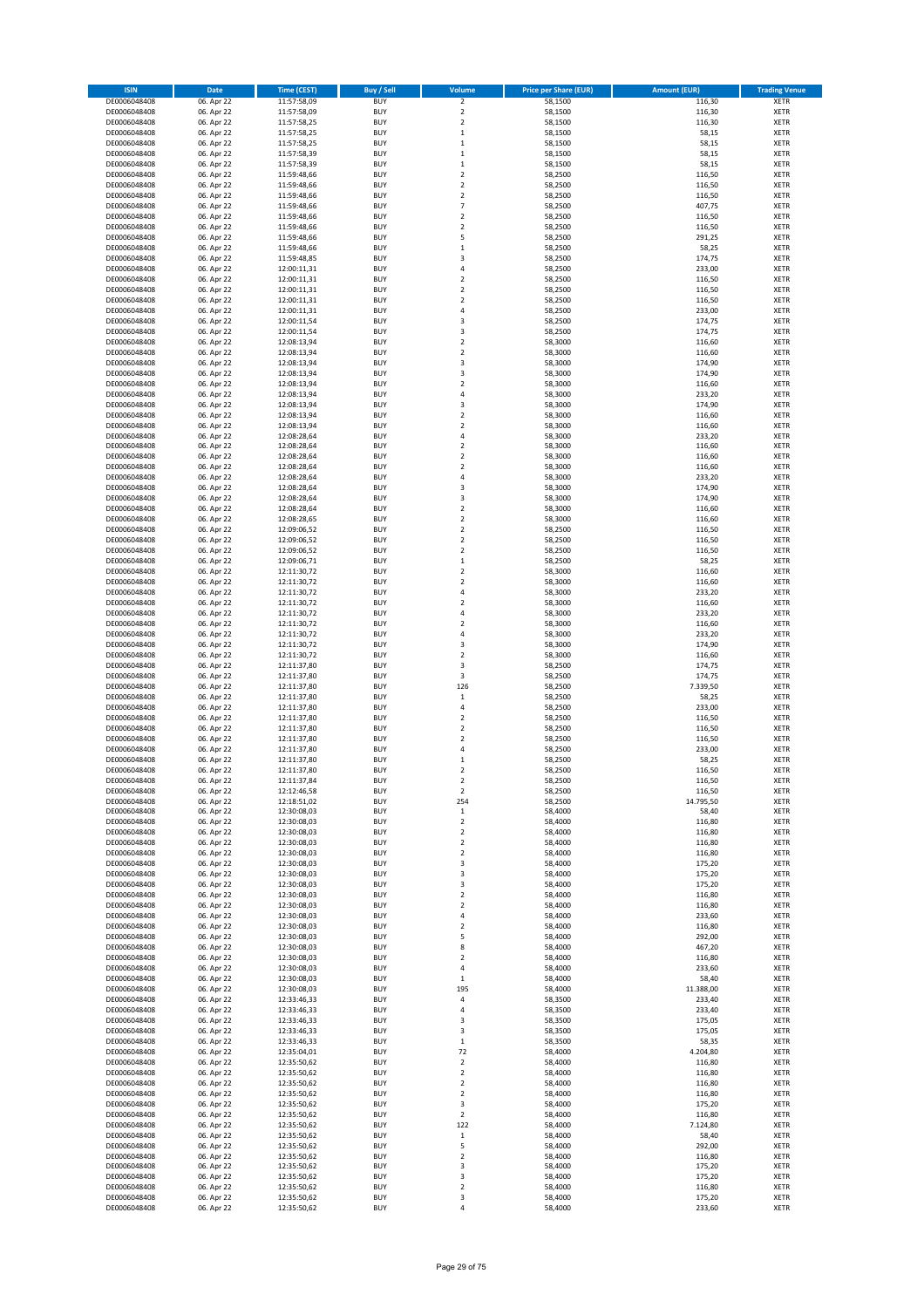| <b>ISIN</b>                  | Date                     | <b>Time (CEST)</b>         | <b>Buy / Sell</b>        | Volume                             | <b>Price per Share (EUR)</b> | <b>Amount (EUR)</b>  | <b>Trading Venue</b>       |
|------------------------------|--------------------------|----------------------------|--------------------------|------------------------------------|------------------------------|----------------------|----------------------------|
| DE0006048408                 | 06. Apr 22               | 12:35:50,62                | <b>BUY</b>               | $\overline{7}$                     | 58,4000                      | 408,80               | <b>XETR</b>                |
| DE0006048408                 | 06. Apr 22               | 12:35:50,62                | <b>BUY</b>               | 3                                  | 58,4000                      | 175,20               | XETR                       |
| DE0006048408                 | 06. Apr 22               | 12:35:51,05                | <b>BUY</b>               | $\mathbf 2$                        | 58,4000                      | 116,80               | XETR                       |
| DE0006048408                 | 06. Apr 22               | 12:35:51,05                | <b>BUY</b>               | $\overline{2}$                     | 58,4000                      | 116,80               | <b>XETR</b>                |
| DE0006048408<br>DE0006048408 | 06. Apr 22<br>06. Apr 22 | 12:35:51,05<br>12:35:51,05 | <b>BUY</b><br><b>BUY</b> | $\boldsymbol{2}$<br>3              | 58,4000<br>58,4000           | 116,80<br>175,20     | XETR<br><b>XETR</b>        |
| DE0006048408                 | 06. Apr 22               | 12:35:51,05                | <b>BUY</b>               | $\overline{2}$                     | 58,4000                      | 116,80               | <b>XETR</b>                |
| DE0006048408                 | 06. Apr 22               | 12:35:51,05                | <b>BUY</b>               | $\overline{2}$                     | 58,4000                      | 116,80               | <b>XETR</b>                |
| DE0006048408                 | 06. Apr 22               | 12:35:51,05                | <b>BUY</b>               | $\boldsymbol{2}$                   | 58,4000                      | 116,80               | <b>XETR</b>                |
| DE0006048408                 | 06. Apr 22               | 12:35:51,05                | <b>BUY</b>               | $\overline{2}$                     | 58,4000                      | 116,80               | <b>XETR</b>                |
| DE0006048408                 | 06. Apr 22               | 12:35:51,05                | <b>BUY</b><br><b>BUY</b> | 3<br>16                            | 58,4000<br>58,4000           | 175,20<br>934,40     | XETR<br><b>XETR</b>        |
| DE0006048408<br>DE0006048408 | 06. Apr 22<br>06. Apr 22 | 12:35:51,22<br>12:37:05,45 | <b>BUY</b>               | 5                                  | 58,4500                      | 292,25               | XETR                       |
| DE0006048408                 | 06. Apr 22               | 12:37:05,45                | <b>BUY</b>               | 3                                  | 58,4500                      | 175,35               | <b>XETR</b>                |
| DE0006048408                 | 06. Apr 22               | 12:37:05,45                | <b>BUY</b>               | 5                                  | 58,4500                      | 292,25               | <b>XETR</b>                |
| DE0006048408                 | 06. Apr 22               | 12:37:10,77                | <b>BUY</b>               | $\boldsymbol{2}$                   | 58,4000                      | 116,80               | <b>XETR</b>                |
| DE0006048408                 | 06. Apr 22               | 12:37:10,94                | <b>BUY</b>               | $\boldsymbol{2}$                   | 58,4000                      | 116,80               | <b>XETR</b>                |
| DE0006048408<br>DE0006048408 | 06. Apr 22<br>06. Apr 22 | 12:37:11,09<br>12:37:11,24 | <b>BUY</b><br><b>BUY</b> | $\boldsymbol{2}$<br>$\overline{2}$ | 58,4000<br>58,4000           | 116,80<br>116,80     | <b>XETR</b><br><b>XETR</b> |
| DE0006048408                 | 06. Apr 22               | 12:38:56,20                | <b>BUY</b>               | 32                                 | 58,4000                      | 1.868,80             | <b>XETR</b>                |
| DE0006048408                 | 06. Apr 22               | 12:38:56,35                | <b>BUY</b>               | 11                                 | 58,4000                      | 642,40               | <b>XETR</b>                |
| DE0006048408                 | 06. Apr 22               | 12:38:56,51                | <b>BUY</b>               | 4                                  | 58,4000                      | 233,60               | <b>XETR</b>                |
| DE0006048408                 | 06. Apr 22               | 12:38:56,67                | <b>BUY</b>               | $\overline{2}$                     | 58,4000                      | 116,80               | <b>XETR</b>                |
| DE0006048408                 | 06. Apr 22               | 12:43:43,84                | <b>BUY</b>               | 3                                  | 58,5000                      | 175,50               | <b>XETR</b>                |
| DE0006048408<br>DE0006048408 | 06. Apr 22<br>06. Apr 22 | 12:43:43,84<br>12:43:43,84 | <b>BUY</b><br><b>BUY</b> | 5<br>59                            | 58,4500<br>58,4500           | 292,25<br>3.448,55   | <b>XETR</b><br><b>XETR</b> |
| DE0006048408                 | 06. Apr 22               | 12:43:44,04                | <b>BUY</b>               | 5                                  | 58,4500                      | 292,25               | <b>XETR</b>                |
| DE0006048408                 | 06. Apr 22               | 12:50:51,19                | <b>BUY</b>               | 3                                  | 58,5000                      | 175,50               | <b>XETR</b>                |
| DE0006048408                 | 06. Apr 22               | 12:50:51,19                | <b>BUY</b>               | $\overline{2}$                     | 58,5000                      | 117,00               | <b>XETR</b>                |
| DE0006048408                 | 06. Apr 22               | 12:50:51,19                | <b>BUY</b>               | $\boldsymbol{2}$                   | 58,5000                      | 117,00               | XETR                       |
| DE0006048408                 | 06. Apr 22               | 12:50:51,19                | <b>BUY</b>               | 3                                  | 58,5000                      | 175,50               | <b>XETR</b>                |
| DE0006048408<br>DE0006048408 | 06. Apr 22<br>06. Apr 22 | 12:50:51,19<br>12:50:51,19 | <b>BUY</b><br><b>BUY</b> | 3<br>$\overline{2}$                | 58,5000<br>58,5000           | 175,50<br>117,00     | <b>XETR</b><br><b>XETR</b> |
| DE0006048408                 | 06. Apr 22               | 12:50:51,19                | <b>BUY</b>               | $\boldsymbol{2}$                   | 58,5000                      | 117,00               | XETR                       |
| DE0006048408                 | 06. Apr 22               | 12:50:51,19                | <b>BUY</b>               | $\mathbf 1$                        | 58,5000                      | 58,50                | <b>XETR</b>                |
| DE0006048408                 | 06. Apr 22               | 12:50:51,19                | <b>BUY</b>               | 3                                  | 58,5000                      | 175,50               | XETR                       |
| DE0006048408                 | 06. Apr 22               | 12:50:51,19                | <b>BUY</b>               | $\overline{2}$                     | 58,5000                      | 117,00               | <b>XETR</b>                |
| DE0006048408                 | 06. Apr 22               | 12:50:51,19                | <b>BUY</b>               | 6                                  | 58,5000                      | 351,00               | XETR                       |
| DE0006048408<br>DE0006048408 | 06. Apr 22<br>06. Apr 22 | 12:50:51,19<br>12:50:51,19 | <b>BUY</b><br><b>BUY</b> | 3<br>$\overline{\mathbf{3}}$       | 58,5000<br>58,5000           | 175,50<br>175,50     | <b>XETR</b><br><b>XETR</b> |
| DE0006048408                 | 06. Apr 22               | 12:50:51,19                | <b>BUY</b>               | $\overline{4}$                     | 58,5000                      | 234,00               | <b>XETR</b>                |
| DE0006048408                 | 06. Apr 22               | 12:50:51,19                | <b>BUY</b>               | $\sqrt{4}$                         | 58,5000                      | 234,00               | <b>XETR</b>                |
| DE0006048408                 | 06. Apr 22               | 12:50:51,19                | <b>BUY</b>               | 3                                  | 58,5000                      | 175,50               | <b>XETR</b>                |
| DE0006048408                 | 06. Apr 22               | 12:50:51,19                | <b>BUY</b>               | $\overline{2}$                     | 58,5000                      | 117,00               | <b>XETR</b>                |
| DE0006048408                 | 06. Apr 22               | 12:50:51,19                | <b>BUY</b>               | $\,1\,$                            | 58,5000                      | 58,50                | <b>XETR</b>                |
| DE0006048408<br>DE0006048408 | 06. Apr 22<br>06. Apr 22 | 12:50:54,35<br>12:50:56,65 | <b>BUY</b><br><b>BUY</b> | 66<br>76                           | 58,5000<br>58,4500           | 3.861,00<br>4.442,20 | <b>XETR</b><br><b>XETR</b> |
| DE0006048408                 | 06. Apr 22               | 12:55:24,15                | <b>BUY</b>               | $\sqrt{4}$                         | 58,5500                      | 234,20               | <b>XETR</b>                |
| DE0006048408                 | 06. Apr 22               | 12:55:24,15                | <b>BUY</b>               | $\,1\,$                            | 58,5500                      | 58,55                | <b>XETR</b>                |
| DE0006048408                 | 06. Apr 22               | 12:55:24,15                | <b>BUY</b>               | 78                                 | 58,5500                      | 4.566,90             | <b>XETR</b>                |
| DE0006048408                 | 06. Apr 22               | 12:55:24,15                | <b>BUY</b>               | $\boldsymbol{2}$                   | 58,5500                      | 117,10               | <b>XETR</b>                |
| DE0006048408                 | 06. Apr 22               | 12:55:29,47                | <b>BUY</b>               | $\boldsymbol{2}$                   | 58,5000                      | 117,00               | <b>XETR</b>                |
| DE0006048408<br>DE0006048408 | 06. Apr 22<br>06. Apr 22 | 12:55:29,47<br>12:55:29,47 | <b>BUY</b><br><b>BUY</b> | 3<br>$\boldsymbol{2}$              | 58,5000<br>58,5000           | 175,50<br>117,00     | <b>XETR</b><br><b>XETR</b> |
| DE0006048408                 | 06. Apr 22               | 12:55:29,47                | <b>BUY</b>               | 3                                  | 58,5000                      | 175,50               | <b>XETR</b>                |
| DE0006048408                 | 06. Apr 22               | 12:55:29,47                | <b>BUY</b>               | 5                                  | 58,5000                      | 292,50               | <b>XETR</b>                |
| DE0006048408                 | 06. Apr 22               | 12:55:29,47                | <b>BUY</b>               | $\sqrt{4}$                         | 58,5000                      | 234,00               | <b>XETR</b>                |
| DE0006048408                 | 06. Apr 22               | 12:55:29,47                | <b>BUY</b>               | 77                                 | 58,5000                      | 4.504,50             | <b>XETR</b>                |
| DE0006048408<br>DE0006048408 | 06. Apr 22<br>06. Apr 22 | 12:55:29,47<br>12:55:29,47 | <b>BUY</b><br><b>BUY</b> | $\boldsymbol{2}$<br>$\overline{2}$ | 58,5000<br>58,5000           | 117,00<br>117,00     | XETR<br><b>XETR</b>        |
| DE0006048408                 | 06. Apr 22               | 12:55:29,47                | <b>BUY</b>               | 5                                  | 58,5000                      | 292,50               | XETR                       |
| DE0006048408                 | 06. Apr 22               | 12:55:29,47                | <b>BUY</b>               | 3                                  | 58,5000                      | 175,50               | <b>XETR</b>                |
| DE0006048408                 | 06. Apr 22               | 12:55:29,47                | <b>BUY</b>               | 4                                  | 58,5000                      | 234,00               | <b>XETR</b>                |
| DE0006048408                 | 06. Apr 22               | 12:55:29,47                | <b>BUY</b>               | 3                                  | 58,5000                      | 175,50               | <b>XETR</b>                |
| DE0006048408                 | 06. Apr 22               | 12:55:29,47                | <b>BUY</b>               | 6                                  | 58,5000                      | 351,00               | <b>XETR</b>                |
| DE0006048408<br>DE0006048408 | 06. Apr 22               | 12:55:29,47                | <b>BUY</b><br><b>BUY</b> | 3<br>3                             | 58,5000<br>58,5000           | 175,50               | <b>XETR</b><br><b>XETR</b> |
| DE0006048408                 | 06. Apr 22<br>06. Apr 22 | 12:55:29,47<br>12:55:29,47 | <b>BUY</b>               | $\boldsymbol{2}$                   | 58,5000                      | 175,50<br>117,00     | XETR                       |
| DE0006048408                 | 06. Apr 22               | 12:55:29,64                | <b>BUY</b>               | $\boldsymbol{2}$                   | 58,5000                      | 117,00               | XETR                       |
| DE0006048408                 | 06. Apr 22               | 12:55:29,64                | <b>BUY</b>               | 4                                  | 58,5000                      | 234,00               | <b>XETR</b>                |
| DE0006048408                 | 06. Apr 22               | 13:02:18,14                | <b>BUY</b>               | $\boldsymbol{2}$                   | 58,5000                      | 117,00               | XETR                       |
| DE0006048408<br>DE0006048408 | 06. Apr 22               | 13:02:18,14<br>13:02:18,14 | <b>BUY</b><br><b>BUY</b> | 3<br>$\sqrt{4}$                    | 58,5000<br>58,5000           | 175,50<br>234,00     | <b>XETR</b><br><b>XETR</b> |
| DE0006048408                 | 06. Apr 22<br>06. Apr 22 | 13:02:18,14                | <b>BUY</b>               | 3                                  | 58,5000                      | 175,50               | <b>XETR</b>                |
| DE0006048408                 | 06. Apr 22               | 13:02:18,14                | <b>BUY</b>               | 557                                | 58,5000                      | 32.584,50            | <b>XETR</b>                |
| DE0006048408                 | 06. Apr 22               | 13:02:18,14                | <b>BUY</b>               | 4                                  | 58,5000                      | 234,00               | <b>XETR</b>                |
| DE0006048408                 | 06. Apr 22               | 13:02:18,14                | <b>BUY</b>               | $\,1\,$                            | 58,5000                      | 58,50                | <b>XETR</b>                |
| DE0006048408                 | 06. Apr 22               | 13:02:18,14                | <b>BUY</b>               | 6                                  | 58,5000                      | 351,00               | <b>XETR</b>                |
| DE0006048408<br>DE0006048408 | 06. Apr 22<br>06. Apr 22 | 13:02:18,14<br>13:02:18,14 | <b>BUY</b><br><b>BUY</b> | 5<br>4                             | 58,5000<br>58,5000           | 292,50<br>234,00     | <b>XETR</b><br><b>XETR</b> |
| DE0006048408                 | 06. Apr 22               | 13:02:18,14                | <b>BUY</b>               | $\overline{7}$                     | 58,5000                      | 409,50               | <b>XETR</b>                |
| DE0006048408                 | 06. Apr 22               | 13:02:18,14                | <b>BUY</b>               | 4                                  | 58,5000                      | 234,00               | <b>XETR</b>                |
| DE0006048408                 | 06. Apr 22               | 13:02:18,14                | <b>BUY</b>               | 3                                  | 58,5000                      | 175,50               | <b>XETR</b>                |
| DE0006048408                 | 06. Apr 22               | 13:02:18,14                | <b>BUY</b>               | 4                                  | 58,5000                      | 234,00               | <b>XETR</b>                |
| DE0006048408                 | 06. Apr 22               | 13:02:18,14                | <b>BUY</b>               | 6                                  | 58,5000                      | 351,00               | <b>XETR</b>                |
| DE0006048408<br>DE0006048408 | 06. Apr 22<br>06. Apr 22 | 13:02:18,14<br>13:02:18,14 | <b>BUY</b><br><b>BUY</b> | $\,1\,$<br>3                       | 58,5000<br>58,5000           | 58,50<br>175,50      | <b>XETR</b><br><b>XETR</b> |
| DE0006048408                 | 06. Apr 22               | 13:02:18,14                | <b>BUY</b>               | 3                                  | 58,5000                      | 175,50               | XETR                       |
| DE0006048408                 | 06. Apr 22               | 13:02:18,16                | <b>BUY</b>               | $\overline{2}$                     | 58,5000                      | 117,00               | <b>XETR</b>                |
| DE0006048408                 | 06. Apr 22               | 13:02:18,16                | <b>BUY</b>               | 3                                  | 58,5000                      | 175,50               | <b>XETR</b>                |
| DE0006048408                 | 06. Apr 22               | 13:02:18,16                | <b>BUY</b>               | $\overline{2}$                     | 58,5000                      | 117,00               | <b>XETR</b>                |
| DE0006048408                 | 06. Apr 22               | 13:02:18,16                | <b>BUY</b>               | 3                                  | 58,5000                      | 175,50               | <b>XETR</b>                |
| DE0006048408<br>DE0006048408 | 06. Apr 22<br>06. Apr 22 | 13:02:18,37<br>13:02:18,45 | <b>BUY</b><br><b>BUY</b> | 5<br>3                             | 58,4500<br>58,4500           | 292,25<br>175,35     | <b>XETR</b><br><b>XETR</b> |
| DE0006048408                 | 06. Apr 22               | 13:02:23,51                | <b>BUY</b>               | 4                                  | 58,4000                      | 233,60               | <b>XETR</b>                |
| DE0006048408                 | 06. Apr 22               | 13:02:23,51                | <b>BUY</b>               | 4                                  | 58,4000                      | 233,60               | <b>XETR</b>                |
| DE0006048408                 | 06. Apr 22               | 13:02:23,51                | <b>BUY</b>               | $\overline{\mathbf{2}}$            | 58,4000                      | 116,80               | <b>XETR</b>                |
| DE0006048408                 | 06. Apr 22               | 13:02:23,51                | <b>BUY</b>               | $\sqrt{4}$                         | 58,4000                      | 233,60               | <b>XETR</b>                |
| DE0006048408                 | 06. Apr 22               | 13:02:23,51                | <b>BUY</b>               | 3                                  | 58,4000                      | 175,20               | <b>XETR</b>                |
| DE0006048408<br>DE0006048408 | 06. Apr 22<br>06. Apr 22 | 13:02:23,51<br>13:02:23,51 | <b>BUY</b><br><b>BUY</b> | 4<br>4                             | 58,4000<br>58,4000           | 233,60<br>233,60     | <b>XETR</b><br><b>XETR</b> |
| DE0006048408                 | 06. Apr 22               | 13:02:23,51                | <b>BUY</b>               | $\overline{\mathbf{2}}$            | 58,4000                      | 116,80               | <b>XETR</b>                |
| DE0006048408                 | 06. Apr 22               | 13:02:23,51                | <b>BUY</b>               | 5                                  | 58,4000                      | 292,00               | <b>XETR</b>                |
| DE0006048408                 | 06. Apr 22               | 13:02:23,51                | <b>BUY</b>               | 4                                  | 58,4000                      | 233,60               | <b>XETR</b>                |
| DE0006048408                 | 06. Apr 22               | 13:02:23,51                | <b>BUY</b>               | 3                                  | 58,4000                      | 175,20               | <b>XETR</b>                |
| DE0006048408                 | 06. Apr 22               | 13:02:23,51                | <b>BUY</b>               | 3                                  | 58,4000                      | 175,20               | <b>XETR</b>                |
| DE0006048408                 | 06. Apr 22               | 13:02:23,51                | <b>BUY</b>               | 4                                  | 58,4000                      | 233,60               | <b>XETR</b>                |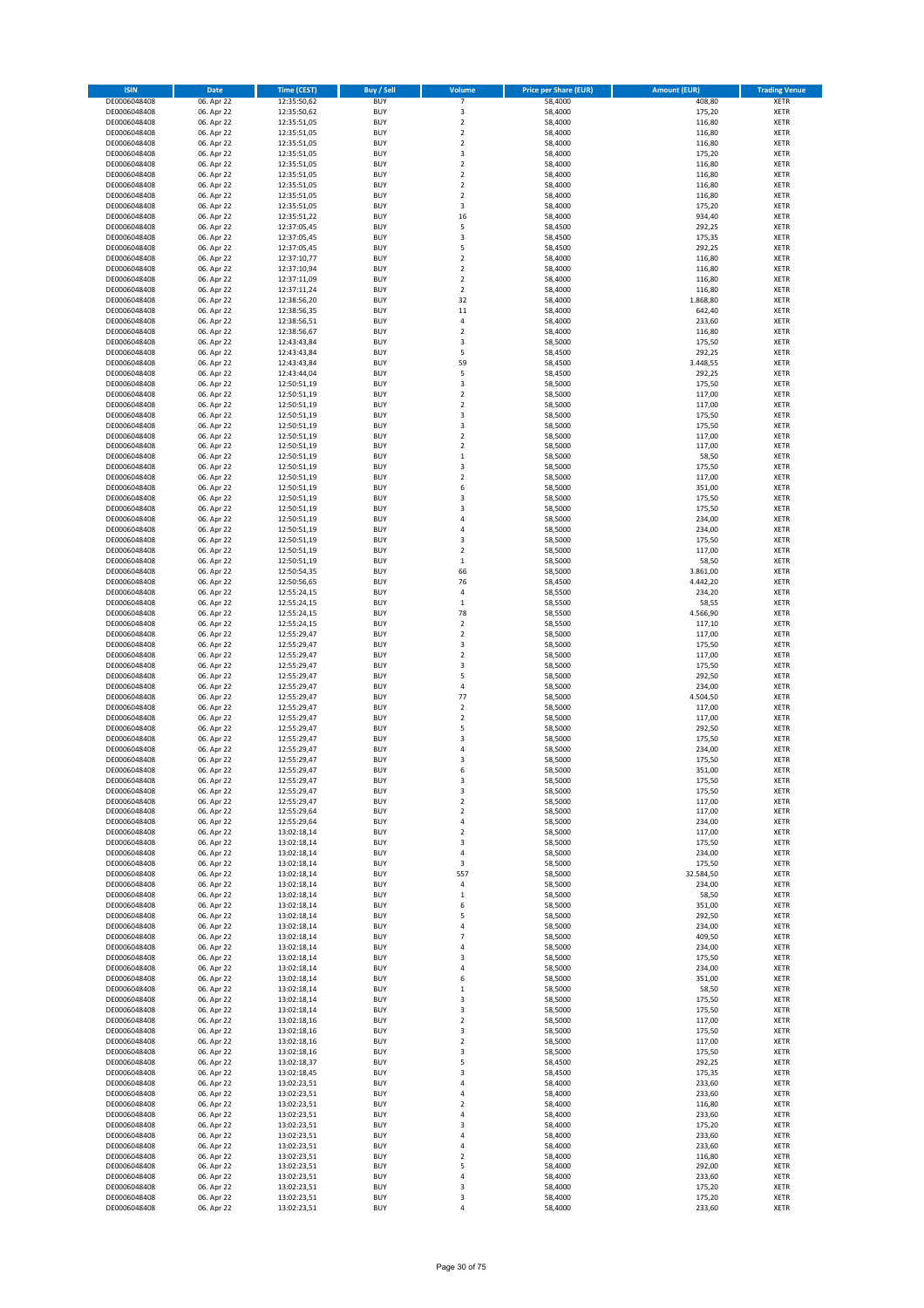| <b>ISIN</b>                  | Date                     | Time (CEST)                | <b>Buy / Sell</b>        | Volume                             | <b>Price per Share (EUR)</b> | <b>Amount (EUR)</b> | <b>Trading Venue</b>       |
|------------------------------|--------------------------|----------------------------|--------------------------|------------------------------------|------------------------------|---------------------|----------------------------|
| DE0006048408                 | 06. Apr 22               | 13:02:23,51                | <b>BUY</b>               | 3                                  | 58,4000                      | 175,20              | <b>XETR</b>                |
| DE0006048408                 | 06. Apr 22               | 13:02:23,51                | <b>BUY</b>               | 5                                  | 58,4000                      | 292,00              | XETR                       |
| DE0006048408                 | 06. Apr 22               | 13:02:23,65                | <b>BUY</b>               | $\mathbf 2$                        | 58,4000                      | 116,80              | XETR                       |
| DE0006048408                 | 06. Apr 22               | 13:02:23,65                | <b>BUY</b>               | 3                                  | 58,4000                      | 175,20              | <b>XETR</b>                |
| DE0006048408<br>DE0006048408 | 06. Apr 22<br>06. Apr 22 | 13:02:23,65<br>13:02:23,65 | <b>BUY</b><br><b>BUY</b> | $\boldsymbol{2}$<br>$\sqrt{4}$     | 58,4000<br>58,4000           | 116,80<br>233,60    | XETR<br><b>XETR</b>        |
| DE0006048408                 | 06. Apr 22               | 13:02:23,65                | <b>BUY</b>               | $\overline{2}$                     | 58,4000                      | 116,80              | <b>XETR</b>                |
| DE0006048408                 | 06. Apr 22               | 13:02:23,65                | <b>BUY</b>               | $\overline{2}$                     | 58,4000                      | 116,80              | <b>XETR</b>                |
| DE0006048408                 | 06. Apr 22               | 13:02:23,65                | <b>BUY</b>               | 4                                  | 58,4000                      | 233,60              | <b>XETR</b>                |
| DE0006048408                 | 06. Apr 22               | 13:02:23,65                | <b>BUY</b>               | 4                                  | 58,4000                      | 233,60              | <b>XETR</b>                |
| DE0006048408                 | 06. Apr 22               | 13:02:23,65                | <b>BUY</b><br><b>BUY</b> | $\mathbf 1$<br>$\overline{2}$      | 58,4000                      | 58,40               | XETR<br><b>XETR</b>        |
| DE0006048408<br>DE0006048408 | 06. Apr 22<br>06. Apr 22 | 13:02:23,65<br>13:02:23,65 | <b>BUY</b>               | 3                                  | 58,4000<br>58,4000           | 116,80<br>175,20    | XETR                       |
| DE0006048408                 | 06. Apr 22               | 13:02:23,65                | <b>BUY</b>               | $\sqrt{4}$                         | 58,4000                      | 233,60              | <b>XETR</b>                |
| DE0006048408                 | 06. Apr 22               | 13:02:23,65                | <b>BUY</b>               | $\boldsymbol{2}$                   | 58,4000                      | 116,80              | <b>XETR</b>                |
| DE0006048408                 | 06. Apr 22               | 13:02:23,65                | <b>BUY</b>               | 3                                  | 58,4000                      | 175,20              | <b>XETR</b>                |
| DE0006048408                 | 06. Apr 22               | 13:03:45,74                | <b>BUY</b>               | $\overline{2}$                     | 58,4000                      | 116,80              | <b>XETR</b>                |
| DE0006048408<br>DE0006048408 | 06. Apr 22<br>06. Apr 22 | 13:03:45,74<br>13:03:45,74 | <b>BUY</b><br><b>BUY</b> | 3<br>46                            | 58,4000<br>58,4000           | 175,20<br>2.686,40  | <b>XETR</b><br><b>XETR</b> |
| DE0006048408                 | 06. Apr 22               | 13:03:45,74                | <b>BUY</b>               | $\boldsymbol{2}$                   | 58,4000                      | 116,80              | <b>XETR</b>                |
| DE0006048408                 | 06. Apr 22               | 13:03:45,74                | <b>BUY</b>               | $\sqrt{4}$                         | 58,4000                      | 233,60              | <b>XETR</b>                |
| DE0006048408                 | 06. Apr 22               | 13:03:50,99                | <b>BUY</b>               | 3                                  | 58,3500                      | 175,05              | <b>XETR</b>                |
| DE0006048408                 | 06. Apr 22               | 13:03:51,83                | <b>BUY</b>               | $\overline{4}$                     | 58,3500                      | 233,40              | <b>XETR</b>                |
| DE0006048408                 | 06. Apr 22               | 13:03:51,83                | <b>BUY</b>               | $\mathbf 1$                        | 58,3500                      | 58,35               | <b>XETR</b>                |
| DE0006048408                 | 06. Apr 22<br>06. Apr 22 | 13:03:51,99                | <b>BUY</b><br><b>BUY</b> | $\mathbf 1$<br>3                   | 58,3500                      | 58,35<br>175,05     | <b>XETR</b><br><b>XETR</b> |
| DE0006048408<br>DE0006048408 | 06. Apr 22               | 13:03:51,99<br>13:03:52,13 | <b>BUY</b>               | $\,1\,$                            | 58,3500<br>58,3500           | 58,35               | <b>XETR</b>                |
| DE0006048408                 | 06. Apr 22               | 13:03:52,13                | <b>BUY</b>               | $\mathbf 2$                        | 58,3500                      | 116,70              | <b>XETR</b>                |
| DE0006048408                 | 06. Apr 22               | 13:03:52,30                | <b>BUY</b>               | $\overline{2}$                     | 58,3500                      | 116,70              | <b>XETR</b>                |
| DE0006048408                 | 06. Apr 22               | 13:03:52,48                | <b>BUY</b>               | $\,1\,$                            | 58,3500                      | 58,35               | XETR                       |
| DE0006048408                 | 06. Apr 22               | 13:05:15,66                | <b>BUY</b>               | $\overline{2}$                     | 58,4000                      | 116,80              | <b>XETR</b>                |
| DE0006048408<br>DE0006048408 | 06. Apr 22<br>06. Apr 22 | 13:05:15,66<br>13:05:15,66 | <b>BUY</b><br><b>BUY</b> | $\,1\,$<br>49                      | 58,4000<br>58,4000           | 58,40<br>2.861,60   | <b>XETR</b><br><b>XETR</b> |
| DE0006048408                 | 06. Apr 22               | 13:05:15,66                | <b>BUY</b>               | 3                                  | 58,4000                      | 175,20              | <b>XETR</b>                |
| DE0006048408                 | 06. Apr 22               | 13:05:15,66                | <b>BUY</b>               | 3                                  | 58,4000                      | 175,20              | <b>XETR</b>                |
| DE0006048408                 | 06. Apr 22               | 13:05:15,66                | <b>BUY</b>               | $\boldsymbol{2}$                   | 58,4000                      | 116,80              | <b>XETR</b>                |
| DE0006048408                 | 06. Apr 22               | 13:05:15,66                | <b>BUY</b>               | 3                                  | 58,4000                      | 175,20              | <b>XETR</b>                |
| DE0006048408                 | 06. Apr 22               | 13:05:15,66                | <b>BUY</b>               | 53                                 | 58,4000                      | 3.095,20            | XETR                       |
| DE0006048408<br>DE0006048408 | 06. Apr 22<br>06. Apr 22 | 13:05:20,94<br>13:05:20,94 | <b>BUY</b><br><b>BUY</b> | $\overline{2}$<br>$\mathbf 2$      | 58,3500<br>58,3500           | 116,70<br>116,70    | <b>XETR</b><br><b>XETR</b> |
| DE0006048408                 | 06. Apr 22               | 13:05:20,94                | <b>BUY</b>               | 3                                  | 58,3500                      | 175,05              | <b>XETR</b>                |
| DE0006048408                 | 06. Apr 22               | 13:07:10,46                | <b>BUY</b>               | 3                                  | 58,3500                      | 175,05              | <b>XETR</b>                |
| DE0006048408                 | 06. Apr 22               | 13:07:10,46                | <b>BUY</b>               | $\overline{2}$                     | 58,3500                      | 116,70              | <b>XETR</b>                |
| DE0006048408                 | 06. Apr 22               | 13:07:10,46                | <b>BUY</b>               | $\overline{2}$                     | 58,3500                      | 116,70              | <b>XETR</b>                |
| DE0006048408                 | 06. Apr 22               | 13:10:39,86                | <b>BUY</b>               | $\mathbf 2$                        | 58,3500                      | 116,70              | <b>XETR</b>                |
| DE0006048408<br>DE0006048408 | 06. Apr 22<br>06. Apr 22 | 13:10:39,86<br>13:10:39,86 | <b>BUY</b><br><b>BUY</b> | $\boldsymbol{2}$<br>4              | 58,3500<br>58,3500           | 116,70<br>233,40    | <b>XETR</b><br><b>XETR</b> |
| DE0006048408                 | 06. Apr 22               | 13:10:39,86                | <b>BUY</b>               | 3                                  | 58,3500                      | 175,05              | <b>XETR</b>                |
| DE0006048408                 | 06. Apr 22               | 13:10:39,86                | <b>BUY</b>               | 3                                  | 58,3500                      | 175,05              | <b>XETR</b>                |
| DE0006048408                 | 06. Apr 22               | 13:10:39,86                | <b>BUY</b>               | 3                                  | 58,3500                      | 175,05              | <b>XETR</b>                |
| DE0006048408                 | 06. Apr 22               | 13:10:39,86                | <b>BUY</b>               | $\boldsymbol{2}$                   | 58,3500                      | 116,70              | <b>XETR</b>                |
| DE0006048408                 | 06. Apr 22               | 13:10:39,86                | <b>BUY</b>               | $\boldsymbol{2}$                   | 58,3500                      | 116,70              | <b>XETR</b>                |
| DE0006048408<br>DE0006048408 | 06. Apr 22<br>06. Apr 22 | 13:10:39,86<br>13:10:39,86 | <b>BUY</b><br><b>BUY</b> | 105<br>$\boldsymbol{2}$            | 58,3500<br>58,3500           | 6.126,75<br>116,70  | <b>XETR</b><br><b>XETR</b> |
| DE0006048408                 | 06. Apr 22               | 13:10:39,86                | <b>BUY</b>               | 3                                  | 58,3500                      | 175,05              | <b>XETR</b>                |
| DE0006048408                 | 06. Apr 22               | 13:10:39,86                | <b>BUY</b>               | $\overline{2}$                     | 58,3500                      | 116,70              | <b>XETR</b>                |
| DE0006048408                 | 06. Apr 22               | 13:10:39,86                | <b>BUY</b>               | $\overline{2}$                     | 58,3500                      | 116,70              | <b>XETR</b>                |
| DE0006048408                 | 06. Apr 22               | 13:10:39,86                | <b>BUY</b>               | $\mathbf 1$                        | 58,3500                      | 58,35               | <b>XETR</b>                |
| DE0006048408                 | 06. Apr 22               | 13:10:39,86                | <b>BUY</b><br><b>BUY</b> | 3<br>$\overline{2}$                | 58,3500                      | 175,05              | <b>XETR</b><br><b>XETR</b> |
| DE0006048408<br>DE0006048408 | 06. Apr 22<br>06. Apr 22 | 13:10:39,86<br>13:10:46,82 | <b>BUY</b>               | $\overline{7}$                     | 58,3500<br>58,3000           | 116,70<br>408,10    | XETR                       |
| DE0006048408                 | 06. Apr 22               | 13:13:21,51                | <b>BUY</b>               | 3                                  | 58,3000                      | 174,90              | <b>XETR</b>                |
| DE0006048408                 | 06. Apr 22               | 13:13:21,51                | <b>BUY</b>               | $\boldsymbol{2}$                   | 58,3000                      | 116,60              | <b>XETR</b>                |
| DE0006048408                 | 06. Apr 22               | 13:13:21,51                | <b>BUY</b>               | 3                                  | 58,3000                      | 174,90              | <b>XETR</b>                |
| DE0006048408                 | 06. Apr 22               | 13:13:21,51                | <b>BUY</b>               | $\overline{2}$                     | 58,3000                      | 116,60              | <b>XETR</b>                |
| DE0006048408                 | 06. Apr 22               | 13:13:21,51                | <b>BUY</b>               | $\mathbf{1}$                       | 58,3000                      | 58,30               | <b>XETR</b>                |
| DE0006048408<br>DE0006048408 | 06. Apr 22<br>06. Apr 22 | 13:13:21,51<br>13:13:21,51 | <b>BUY</b><br><b>BUY</b> | 61<br>3                            | 58,3000<br>58,3000           | 3.556,30<br>174,90  | <b>XETR</b><br>XETR        |
| DE0006048408                 | 06. Apr 22               | 13:13:21,51                | <b>BUY</b>               | $\,1\,$                            | 58,3000                      | 58,30               | XETR                       |
| DE0006048408                 | 06. Apr 22               | 13:17:02,61                | <b>BUY</b>               | 3                                  | 58,2500                      | 174,75              | <b>XETR</b>                |
| DE0006048408                 | 06. Apr 22               | 13:17:02,61                | <b>BUY</b>               | 3                                  | 58,2500                      | 174,75              | XETR                       |
| DE0006048408                 | 06. Apr 22               | 13:17:02,61                | <b>BUY</b>               | $\,1\,$                            | 58,2500                      | 58,25               | <b>XETR</b>                |
| DE0006048408<br>DE0006048408 | 06. Apr 22<br>06. Apr 22 | 13:17:02,61<br>13:17:02,77 | <b>BUY</b><br><b>BUY</b> | 3<br>$\boldsymbol{2}$              | 58,2500<br>58,2500           | 174,75<br>116,50    | <b>XETR</b><br><b>XETR</b> |
| DE0006048408                 | 06. Apr 22               | 13:17:02,77                | <b>BUY</b>               | $\sqrt{4}$                         | 58,2500                      | 233,00              | <b>XETR</b>                |
| DE0006048408                 | 06. Apr 22               | 13:17:02,77                | <b>BUY</b>               | 3                                  | 58,2500                      | 174,75              | <b>XETR</b>                |
| DE0006048408                 | 06. Apr 22               | 13:17:02,77                | <b>BUY</b>               | 55                                 | 58,2500                      | 3.203,75            | <b>XETR</b>                |
| DE0006048408                 | 06. Apr 22               | 13:21:20,77                | <b>BUY</b>               | 3                                  | 58,2500                      | 174,75              | <b>XETR</b>                |
| DE0006048408                 | 06. Apr 22               | 13:21:20,77                | <b>BUY</b><br><b>BUY</b> | $\mathbf 2$<br>$\boldsymbol{2}$    | 58,2500<br>58,2500           | 116,50              | XETR                       |
| DE0006048408<br>DE0006048408 | 06. Apr 22<br>06. Apr 22 | 13:21:20,77<br>13:21:20,94 | <b>BUY</b>               | 3                                  | 58,2500                      | 116,50<br>174,75    | <b>XETR</b><br><b>XETR</b> |
| DE0006048408                 | 06. Apr 22               | 13:21:20,94                | <b>BUY</b>               | $\overline{\mathbf{2}}$            | 58,2500                      | 116,50              | <b>XETR</b>                |
| DE0006048408                 | 06. Apr 22               | 13:21:20,94                | <b>BUY</b>               | $\boldsymbol{2}$                   | 58,2500                      | 116,50              | <b>XETR</b>                |
| DE0006048408                 | 06. Apr 22               | 13:21:20,94                | <b>BUY</b>               | $\overline{\mathbf{2}}$            | 58,2500                      | 116,50              | <b>XETR</b>                |
| DE0006048408                 | 06. Apr 22               | 13:21:20,94                | <b>BUY</b>               | 3                                  | 58,2500                      | 174,75              | <b>XETR</b>                |
| DE0006048408                 | 06. Apr 22               | 13:21:20,94                | <b>BUY</b><br><b>BUY</b> | $\boldsymbol{2}$<br>3              | 58,2500                      | 116,50              | <b>XETR</b>                |
| DE0006048408<br>DE0006048408 | 06. Apr 22<br>06. Apr 22 | 13:21:20,94<br>13:21:20,94 | <b>BUY</b>               | $\boldsymbol{2}$                   | 58,2500<br>58,2500           | 174,75<br>116,50    | <b>XETR</b><br>XETR        |
| DE0006048408                 | 06. Apr 22               | 13:21:20,94                | <b>BUY</b>               | 60                                 | 58,2500                      | 3.495,00            | <b>XETR</b>                |
| DE0006048408                 | 06. Apr 22               | 13:21:20,94                | <b>BUY</b>               | 3                                  | 58,2500                      | 174,75              | <b>XETR</b>                |
| DE0006048408                 | 06. Apr 22               | 13:21:20,94                | <b>BUY</b>               | 3                                  | 58,2500                      | 174,75              | <b>XETR</b>                |
| DE0006048408                 | 06. Apr 22               | 13:21:20,94                | <b>BUY</b>               | $\overline{\mathbf{2}}$            | 58,2500                      | 116,50              | XETR                       |
| DE0006048408                 | 06. Apr 22<br>06. Apr 22 | 13:21:20,94<br>13:21:20,94 | <b>BUY</b><br><b>BUY</b> | $\overline{2}$<br>$\boldsymbol{2}$ | 58,2500<br>58,2500           | 116,50<br>116,50    | <b>XETR</b>                |
| DE0006048408<br>DE0006048408 | 06. Apr 22               | 13:21:21,12                | <b>BUY</b>               | $\overline{2}$                     | 58,2500                      | 116,50              | <b>XETR</b><br><b>XETR</b> |
| DE0006048408                 | 06. Apr 22               | 13:30:54,95                | <b>BUY</b>               | 62                                 | 58,2000                      | 3.608,40            | XETR                       |
| DE0006048408                 | 06. Apr 22               | 13:30:54,95                | <b>BUY</b>               | 3                                  | 58,2000                      | 174,60              | <b>XETR</b>                |
| DE0006048408                 | 06. Apr 22               | 13:30:54,95                | <b>BUY</b>               | $\boldsymbol{2}$                   | 58,2000                      | 116,40              | <b>XETR</b>                |
| DE0006048408                 | 06. Apr 22               | 13:30:54,95                | <b>BUY</b>               | 3                                  | 58,2000                      | 174,60              | <b>XETR</b>                |
| DE0006048408<br>DE0006048408 | 06. Apr 22<br>06. Apr 22 | 13:30:54,95<br>13:30:54,95 | <b>BUY</b><br><b>BUY</b> | 3<br>58                            | 58,2000<br>58,2000           | 174,60<br>3.375,60  | <b>XETR</b><br><b>XETR</b> |
| DE0006048408                 | 06. Apr 22               | 13:30:54,95                | <b>BUY</b>               | $\,$ 1                             | 58,2000                      | 58,20               | XETR                       |
| DE0006048408                 | 06. Apr 22               | 13:30:54,95                | <b>BUY</b>               | 3                                  | 58,2000                      | 174,60              | <b>XETR</b>                |
| DE0006048408                 | 06. Apr 22               | 13:30:54,95                | <b>BUY</b>               | $\mathbf 2$                        | 58,2000                      | 116,40              | XETR                       |
| DE0006048408                 | 06. Apr 22               | 13:30:54,95                | <b>BUY</b>               | $\mathbf 2$                        | 58,2000                      | 116,40              | <b>XETR</b>                |
| DE0006048408                 | 06. Apr 22               | 13:30:54,95                | <b>BUY</b>               | 3                                  | 58,2000                      | 174,60              | XETR                       |
| DE0006048408                 | 06. Apr 22               | 13:30:54,95                | <b>BUY</b>               | 3                                  | 58,2000                      | 174,60              | <b>XETR</b>                |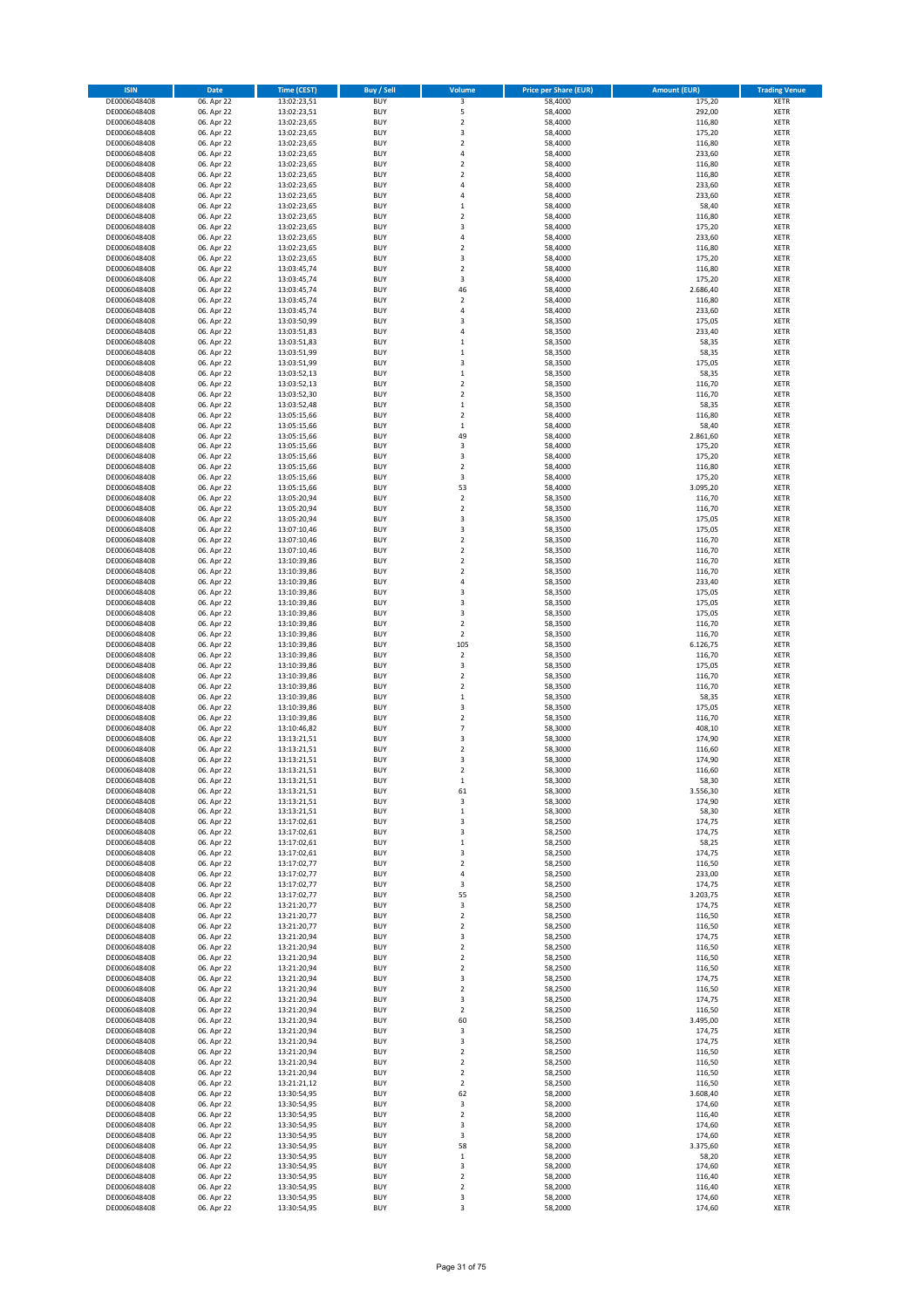| <b>ISIN</b>                  | Date                     | Time (CEST)                | Buy / Sell               | Volume                               | <b>Price per Share (EUR)</b> | <b>Amount (EUR)</b> | <b>Trading Venue</b>       |
|------------------------------|--------------------------|----------------------------|--------------------------|--------------------------------------|------------------------------|---------------------|----------------------------|
| DE0006048408                 | 06. Apr 22               | 13:30:54,95                | <b>BUY</b>               | 3                                    | 58,2000                      | 174,60              | <b>XETR</b>                |
| DE0006048408                 | 06. Apr 22               | 13:30:54,95                | <b>BUY</b>               | $\overline{2}$                       | 58,2000                      | 116,40              | XETR                       |
| DE0006048408                 | 06. Apr 22               | 13:30:54,95                | <b>BUY</b>               | 3                                    | 58,2000                      | 174,60              | XETR                       |
| DE0006048408                 | 06. Apr 22               | 13:30:54,95                | <b>BUY</b>               | 3                                    | 58,2000                      | 174,60              | <b>XETR</b>                |
| DE0006048408                 | 06. Apr 22               | 13:30:54,95                | <b>BUY</b>               | $\,1\,$                              | 58,2000                      | 58,20               | <b>XETR</b>                |
| DE0006048408                 | 06. Apr 22               | 13:30:54,95                | <b>BUY</b>               | $\overline{\mathbf{3}}$              | 58,2000                      | 174,60              | <b>XETR</b>                |
| DE0006048408                 | 06. Apr 22               | 13:42:12,59                | <b>BUY</b>               | $\sqrt{4}$                           | 58,2000                      | 232,80              | <b>XETR</b>                |
| DE0006048408                 | 06. Apr 22               | 13:44:24,09                | <b>BUY</b>               | $\overline{2}$                       | 58,2000                      | 116,40              | <b>XETR</b>                |
| DE0006048408                 | 06. Apr 22               | 13:44:24,09                | <b>BUY</b>               | 3                                    | 58,2000                      | 174,60              | <b>XETR</b>                |
| DE0006048408                 | 06. Apr 22               | 13:44:24,09                | <b>BUY</b>               | $\overline{2}$                       | 58,2000                      | 116,40              | <b>XETR</b>                |
| DE0006048408                 | 06. Apr 22               | 13:44:24,09                | <b>BUY</b>               | 3                                    | 58,2000                      | 174,60              | XETR                       |
| DE0006048408                 | 06. Apr 22               | 13:44:24,09                | <b>BUY</b>               | 3                                    | 58,2000                      | 174,60              | <b>XETR</b>                |
| DE0006048408                 | 06. Apr 22               | 13:44:24,09                | <b>BUY</b>               | $\,1\,$                              | 58,2000                      | 58,20               | XETR                       |
| DE0006048408                 | 06. Apr 22               | 13:44:24,09                | <b>BUY</b>               | 3                                    | 58,2000                      | 174,60              | <b>XETR</b>                |
| DE0006048408                 | 06. Apr 22               | 13:44:24,09                | <b>BUY</b>               | 5                                    | 58,2000                      | 291,00              | XETR                       |
| DE0006048408                 | 06. Apr 22               | 13:44:24,09                | <b>BUY</b>               | $\boldsymbol{2}$                     | 58,2000                      | 116,40              | <b>XETR</b>                |
| DE0006048408                 | 06. Apr 22               | 13:44:24,09                | <b>BUY</b>               | $\boldsymbol{2}$                     | 58,2000                      | 116,40              | <b>XETR</b>                |
| DE0006048408                 | 06. Apr 22               | 13:44:24,09                | <b>BUY</b>               | 3                                    | 58,2000                      | 174,60              | <b>XETR</b>                |
| DE0006048408                 | 06. Apr 22               | 13:44:24,09                | <b>BUY</b>               | $\overline{2}$                       | 58,2000                      | 116,40              | <b>XETR</b>                |
| DE0006048408                 | 06. Apr 22               | 13:44:24,09                | <b>BUY</b>               | $\,$ 1                               | 58,2000                      | 58,20               | <b>XETR</b>                |
| DE0006048408                 | 06. Apr 22               | 13:44:24,09                | <b>BUY</b>               | $\overline{2}$                       | 58,2000                      | 116,40              | <b>XETR</b>                |
| DE0006048408                 | 06. Apr 22               | 13:47:01,00                | <b>BUY</b>               | $\overline{2}$                       | 58,2500                      | 116,50              | <b>XETR</b>                |
| DE0006048408                 | 06. Apr 22               | 13:47:01,00                | <b>BUY</b>               | 3                                    | 58,2500                      | 174,75              | <b>XETR</b>                |
| DE0006048408                 | 06. Apr 22               | 13:47:01,00                | <b>BUY</b>               | 4                                    | 58,2500                      | 233,00              | <b>XETR</b>                |
| DE0006048408                 | 06. Apr 22               | 13:47:01,00                | <b>BUY</b>               | 185                                  | 58,2500                      | 10.776,25           | <b>XETR</b>                |
| DE0006048408                 | 06. Apr 22               | 13:47:01,00                | <b>BUY</b>               | 4                                    | 58,2500                      | 233,00              | <b>XETR</b>                |
| DE0006048408                 | 06. Apr 22               | 13:47:01,00                | <b>BUY</b>               | $\overline{2}$                       | 58,2500                      | 116,50              | <b>XETR</b>                |
| DE0006048408                 | 06. Apr 22               | 13:47:01,00                | <b>BUY</b>               | 3                                    | 58,2500                      | 174,75              | <b>XETR</b>                |
| DE0006048408                 | 06. Apr 22               | 13:47:01,00                | <b>BUY</b>               | $\overline{2}$                       | 58,2500                      | 116,50              | <b>XETR</b>                |
| DE0006048408                 | 06. Apr 22               | 13:47:01,00                | <b>BUY</b>               | $\boldsymbol{2}$                     | 58,2500                      | 116,50              | XETR                       |
| DE0006048408<br>DE0006048408 | 06. Apr 22               | 13:47:01,26<br>13:47:01,26 | <b>BUY</b>               | 3                                    | 58,2500                      | 174,75              | <b>XETR</b>                |
| DE0006048408                 | 06. Apr 22               | 13:49:41,37                | <b>BUY</b><br><b>BUY</b> | $\boldsymbol{2}$<br>$\overline{2}$   | 58,2500                      | 116,50<br>116,50    | XETR<br><b>XETR</b>        |
|                              | 06. Apr 22               | 13:53:16,51                | <b>BUY</b>               | $\boldsymbol{2}$                     | 58,2500                      |                     | XETR                       |
| DE0006048408<br>DE0006048408 | 06. Apr 22<br>06. Apr 22 |                            | <b>BUY</b>               | 3                                    | 58,2000<br>58,2000           | 116,40<br>174,60    | <b>XETR</b>                |
| DE0006048408                 | 06. Apr 22               | 13:53:16,51                | <b>BUY</b>               | 3                                    | 58,2000                      | 174,60              | <b>XETR</b>                |
| DE0006048408                 | 06. Apr 22               | 13:53:16,51<br>13:53:16,51 | <b>BUY</b>               | 3                                    | 58,2000                      | 174,60              | <b>XETR</b>                |
| DE0006048408                 | 06. Apr 22               | 13:53:16,51                | <b>BUY</b>               | $\boldsymbol{2}$                     | 58,2000                      | 116,40              | XETR                       |
| DE0006048408                 | 06. Apr 22               | 13:53:16,51                | <b>BUY</b>               | $\,1\,$                              | 58,2000                      | 58,20               | <b>XETR</b>                |
| DE0006048408                 | 06. Apr 22               | 13:53:16,51                | <b>BUY</b>               | $\mathbf 2$                          | 58,2000                      | 116,40              | <b>XETR</b>                |
| DE0006048408                 | 06. Apr 22               | 13:53:16.51                | <b>BUY</b>               | 3                                    | 58,2000                      | 174,60              | <b>XETR</b>                |
| DE0006048408                 | 06. Apr 22               | 13:53:16,51                | <b>BUY</b>               | $\overline{2}$                       | 58,2000                      | 116,40              | <b>XETR</b>                |
| DE0006048408                 | 06. Apr 22               | 13:53:16,51                | <b>BUY</b>               | $\mathbf 1$                          | 58,2000                      | 58,20               | <b>XETR</b>                |
| DE0006048408                 | 06. Apr 22               | 13:53:16,51                | <b>BUY</b>               | 5                                    | 58,2000                      | 291,00              | <b>XETR</b>                |
| DE0006048408                 | 06. Apr 22               | 13:53:16,51                | <b>BUY</b>               | 3                                    | 58,2000                      | 174,60              | <b>XETR</b>                |
| DE0006048408                 | 06. Apr 22               | 13:53:16,51                | <b>BUY</b>               | 3                                    | 58,2000                      | 174,60              | <b>XETR</b>                |
| DE0006048408                 | 06. Apr 22               | 13:57:24,03                | <b>BUY</b>               | 159                                  | 58,2500                      | 9.261,75            | <b>XETR</b>                |
| DE0006048408                 | 06. Apr 22               | 13:57:55,87                | <b>BUY</b>               | $\sqrt{2}$                           | 58,2000                      | 116,40              | <b>XETR</b>                |
| DE0006048408                 | 06. Apr 22               | 13:57:55,87                | <b>BUY</b>               | 14                                   | 58,2000                      | 814,80              | <b>XETR</b>                |
| DE0006048408                 | 06. Apr 22               | 13:57:55,87                | <b>BUY</b>               | 3                                    | 58,2000                      | 174,60              | <b>XETR</b>                |
| DE0006048408                 | 06. Apr 22               | 13:57:55,87                | <b>BUY</b>               | 4                                    | 58,2000                      | 232,80              | <b>XETR</b>                |
| DE0006048408                 | 06. Apr 22               | 13:57:55,87                | <b>BUY</b>               | $\overline{4}$                       | 58,2000                      | 232,80              | <b>XETR</b>                |
| DE0006048408                 | 06. Apr 22               | 13:57:55,87                | <b>BUY</b>               | 3                                    | 58,2000                      | 174,60              | <b>XETR</b>                |
| DE0006048408                 | 06. Apr 22               | 13:57:55,87                | <b>BUY</b>               | $\overline{2}$                       | 58,2000                      | 116,40              | <b>XETR</b>                |
| DE0006048408                 | 06. Apr 22               | 13:57:55,87                | <b>BUY</b>               | 3                                    | 58,2000                      | 174,60              | <b>XETR</b>                |
| DE0006048408                 | 06. Apr 22               | 13:57:55,87                | <b>BUY</b>               | 6                                    | 58,2000                      | 349,20              | <b>XETR</b>                |
| DE0006048408                 | 06. Apr 22               | 13:57:55,87                | <b>BUY</b>               | $\overline{2}$                       | 58,2000                      | 116,40              | <b>XETR</b>                |
| DE0006048408                 | 06. Apr 22               | 13:58:01,73                | <b>BUY</b>               | $\overline{4}$                       | 58,2000                      | 232,80              | <b>XETR</b>                |
| DE0006048408                 | 06. Apr 22               | 13:58:01,73                | <b>BUY</b>               | 9                                    | 58,2000                      | 523,80              | <b>XETR</b>                |
| DE0006048408                 | 06. Apr 22               | 13:58:01,73                | <b>BUY</b>               | 3                                    | 58,2000                      | 174,60              | <b>XETR</b>                |
| DE0006048408                 | 06. Apr 22               | 13:58:01,73                | <b>BUY</b>               | $\sqrt{4}$                           | 58,2000                      | 232,80              | XETR                       |
| DE0006048408                 | 06. Apr 22               | 13:58:01,73                | <b>BUY</b>               | 4                                    | 58,2000                      | 232,80              | <b>XETR</b>                |
| DE0006048408                 | 06. Apr 22               | 14:02:19,88                | <b>BUY</b>               | 3                                    | 58,2000                      | 174,60              | <b>XETR</b>                |
| DE0006048408                 | 06. Apr 22               | 14:03:27,33                | <b>BUY</b>               | 241                                  | 58,2000                      | 14.026,20           | <b>XETR</b>                |
| DE0006048408                 | 06. Apr 22               | 14:03:27,33                | <b>BUY</b>               | 200                                  | 58,2000                      | 11.640,00           | <b>XETR</b>                |
| DE0006048408                 | 06. Apr 22               | 14:03:27,33                | <b>BUY</b>               | 122                                  | 58,2000                      | 7.100,40            | <b>XETR</b>                |
| DE0006048408                 | 06. Apr 22               | 14:09:54,97                | <b>BUY</b>               | 5                                    | 58,2500                      | 291,25              | <b>XETR</b>                |
| DE0006048408                 | 06. Apr 22               | 14:09:54,97                | <b>BUY</b>               | $\boldsymbol{2}$                     | 58,2500                      | 116,50              | XETR                       |
| DE0006048408                 | 06. Apr 22               | 14:09:54,97                | <b>BUY</b>               | 4                                    | 58,2500                      | 233,00              | <b>XETR</b>                |
| DE0006048408<br>DE0006048408 | 06. Apr 22<br>06. Apr 22 | 14:09:54,97<br>14:09:54,97 | <b>BUY</b><br><b>BUY</b> | $\boldsymbol{2}$<br>$\boldsymbol{2}$ | 58,2500<br>58,2500           | 116,50<br>116,50    | <b>XETR</b><br>XETR        |
| DE0006048408                 | 06. Apr 22               | 14:09:54,97                | <b>BUY</b>               | 5                                    | 58,2500                      | 291,25              | <b>XETR</b>                |
| DE0006048408                 | 06. Apr 22               | 14:09:54,97                | <b>BUY</b>               | $\overline{2}$                       | 58,2500                      | 116,50              | <b>XETR</b>                |
| DE0006048408                 | 06. Apr 22               | 14:09:54,97                | <b>BUY</b>               | 4                                    | 58,2500                      | 233,00              | <b>XETR</b>                |
| DE0006048408                 | 06. Apr 22               | 14:09:55,23                | <b>BUY</b>               | 3                                    | 58,2500                      | 174,75              | XETR                       |
| DE0006048408                 | 06. Apr 22               | 14:09:55,23                | <b>BUY</b>               | 4                                    | 58,2500                      | 233,00              | <b>XETR</b>                |
| DE0006048408                 | 06. Apr 22               | 14:10:55,11                | <b>BUY</b>               | $\overline{2}$                       | 58,2000                      | 116,40              | XETR                       |
| DE0006048408                 | 06. Apr 22               | 14:10:55,11                | <b>BUY</b>               | $\mathbf 2$                          | 58,2000                      | 116,40              | <b>XETR</b>                |
| DE0006048408                 | 06. Apr 22               | 14:10:55,11                | <b>BUY</b>               | $\mathbf 2$                          | 58,2000                      | 116,40              | XETR                       |
| DE0006048408                 | 06. Apr 22               | 14:10:55,11                | <b>BUY</b>               | 67                                   | 58,2000                      | 3.899,40            | <b>XETR</b>                |
| DE0006048408                 | 06. Apr 22               | 14:10:55,11                | <b>BUY</b>               | $\overline{7}$                       | 58,2000                      | 407,40              | <b>XETR</b>                |
| DE0006048408                 | 06. Apr 22               | 14:10:55,11                | <b>BUY</b>               | 3                                    | 58,2000                      | 174,60              | <b>XETR</b>                |
| DE0006048408                 | 06. Apr 22               | 14:10:55,11                | <b>BUY</b>               | 3                                    | 58,2000                      | 174,60              | <b>XETR</b>                |
| DE0006048408                 | 06. Apr 22               | 14:10:55,11                | <b>BUY</b>               | 6                                    | 58,2000                      | 349,20              | <b>XETR</b>                |
| DE0006048408                 | 06. Apr 22               | 14:10:55,11                | <b>BUY</b>               | $\overline{2}$                       | 58,2000                      | 116,40              | <b>XETR</b>                |
| DE0006048408                 | 06. Apr 22               | 14:10:55,11                | <b>BUY</b>               | 4                                    | 58,2000                      | 232,80              | <b>XETR</b>                |
| DE0006048408                 | 06. Apr 22               | 14:10:55,11                | <b>BUY</b>               | $\mathbf 1$                          | 58,2000                      | 58,20               | <b>XETR</b>                |
| DE0006048408                 | 06. Apr 22               | 14:13:48,17                | <b>BUY</b>               | $\boldsymbol{2}$                     | 58,2500                      | 116,50              | XETR                       |
| DE0006048408                 | 06. Apr 22               | 14:13:48,17                | <b>BUY</b>               | 3                                    | 58,2500                      | 174,75              | <b>XETR</b>                |
| DE0006048408                 | 06. Apr 22<br>06. Apr 22 | 14:13:48,17                | <b>BUY</b><br><b>BUY</b> | $\boldsymbol{2}$<br>$\overline{2}$   | 58,2500<br>58,2500           | 116,50<br>116,50    | <b>XETR</b><br><b>XETR</b> |
| DE0006048408<br>DE0006048408 | 06. Apr 22               | 14:13:48,17<br>14:13:48,17 | <b>BUY</b>               | 5                                    | 58,2500                      | 291,25              | XETR                       |
| DE0006048408                 | 06. Apr 22               | 14:13:48,17                | <b>BUY</b>               | $\overline{2}$                       | 58,2500                      | 116,50              | <b>XETR</b>                |
| DE0006048408                 | 06. Apr 22               | 14:13:48,17                | <b>BUY</b>               | 3                                    | 58,2500                      | 174,75              | <b>XETR</b>                |
| DE0006048408                 | 06. Apr 22               | 14:13:48,17                | <b>BUY</b>               | 4                                    | 58,2500                      | 233,00              | <b>XETR</b>                |
| DE0006048408                 | 06. Apr 22               | 14:13:48,17                | <b>BUY</b>               | 3                                    | 58,2500                      | 174,75              | XETR                       |
| DE0006048408                 | 06. Apr 22               | 14:13:48,17                | <b>BUY</b>               | $\overline{\mathbf{2}}$              | 58,2500                      | 116,50              | <b>XETR</b>                |
| DE0006048408                 | 06. Apr 22               | 14:13:48,17                | <b>BUY</b>               | $\sqrt{4}$                           | 58,2500                      | 233,00              | <b>XETR</b>                |
| DE0006048408                 | 06. Apr 22               | 14:13:48,17                | <b>BUY</b>               | $\overline{\mathbf{2}}$              | 58,2500                      | 116,50              | <b>XETR</b>                |
| DE0006048408                 | 06. Apr 22               | 14:30:57,63                | <b>BUY</b>               | $\overline{\mathbf{2}}$              | 58,4500                      | 116,90              | <b>XETR</b>                |
| DE0006048408                 | 06. Apr 22               | 14:30:57,63                | <b>BUY</b>               | $\overline{\phantom{a}}$             | 58,4500                      | 409,15              | <b>XETR</b>                |
| DE0006048408                 | 06. Apr 22               | 14:30:57,63                | <b>BUY</b>               | 177                                  | 58,4500                      | 10.345,65           | <b>XETR</b>                |
| DE0006048408                 | 06. Apr 22               | 14:30:57,63                | <b>BUY</b>               | $\overline{\mathbf{2}}$              | 58,4500                      | 116,90              | <b>XETR</b>                |
| DE0006048408                 | 06. Apr 22               | 14:30:57,63                | <b>BUY</b>               | $\mathbf 2$                          | 58,4500                      | 116,90              | <b>XETR</b>                |
| DE0006048408                 | 06. Apr 22               | 14:30:57,63                | <b>BUY</b>               | $\boldsymbol{2}$                     | 58,4500                      | 116,90              | <b>XETR</b>                |
| DE0006048408                 | 06. Apr 22               | 14:30:57,63                | <b>BUY</b>               | 4                                    | 58,4500                      | 233,80              | <b>XETR</b>                |
| DE0006048408                 | 06. Apr 22               | 14:31:03,74                | <b>BUY</b>               | 3                                    | 58,4000                      | 175,20              | <b>XETR</b>                |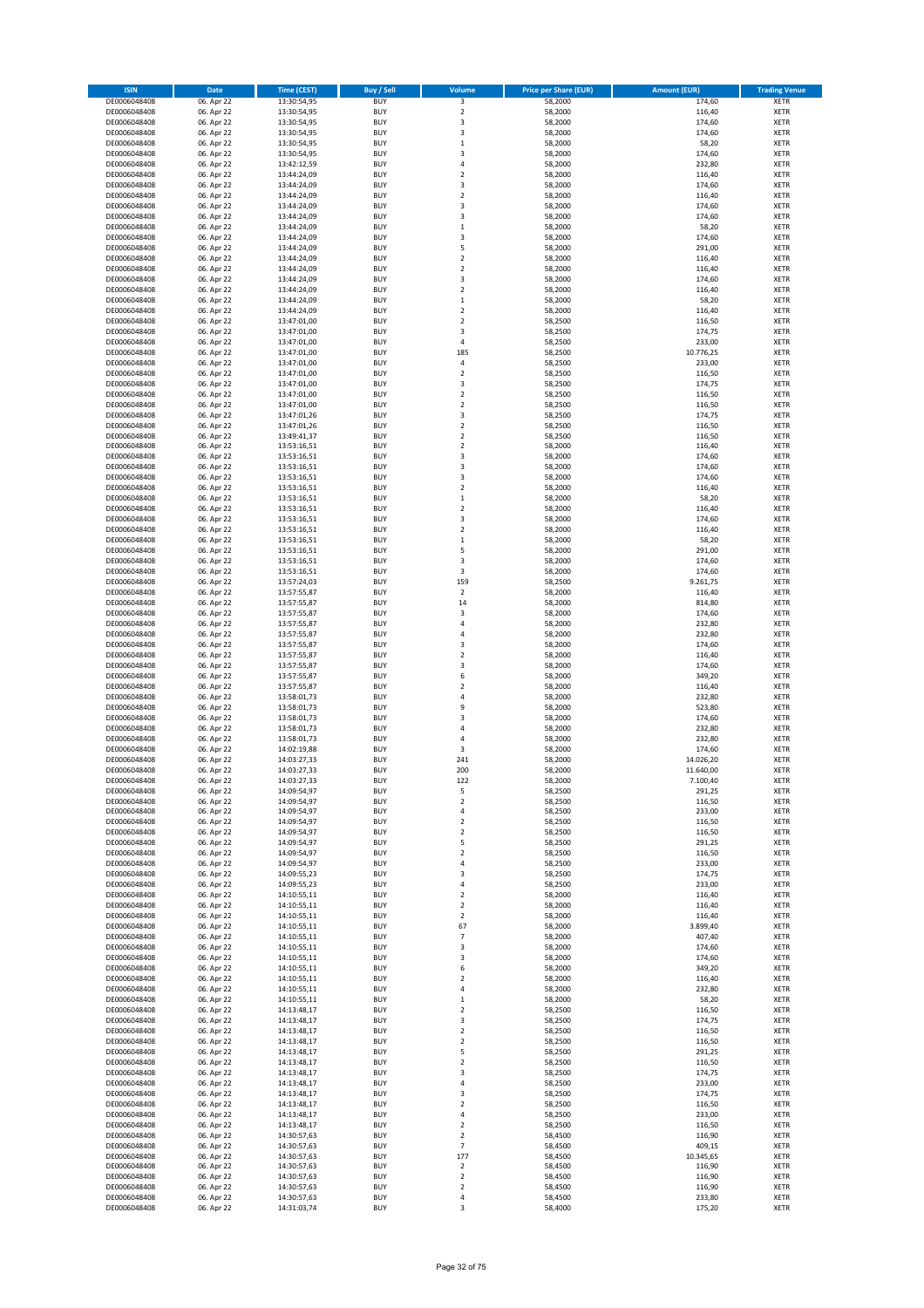| <b>ISIN</b>                  | Date                     | <b>Time (CEST)</b>         | Buy / Sell               | Volume                  | <b>Price per Share (EUR)</b> | <b>Amount (EUR)</b> | <b>Trading Venue</b>       |
|------------------------------|--------------------------|----------------------------|--------------------------|-------------------------|------------------------------|---------------------|----------------------------|
| DE0006048408                 | 06. Apr 22               | 14:31:03,74                | <b>BUY</b>               | $\mathbf 2$             | 58,4000                      | 116,80              | <b>XETR</b>                |
| DE0006048408                 | 06. Apr 22               | 14:31:03,74                | <b>BUY</b>               | 3                       | 58,4000                      | 175,20              | XETR                       |
| DE0006048408                 | 06. Apr 22               | 14:31:03,74                | <b>BUY</b>               | 3                       | 58,4000                      | 175,20              | XETR                       |
| DE0006048408                 | 06. Apr 22               | 14:31:03,74                | <b>BUY</b>               | $\overline{2}$          | 58,4000                      | 116,80              | <b>XETR</b>                |
| DE0006048408                 | 06. Apr 22               | 14:31:03,74                | <b>BUY</b>               | $\boldsymbol{2}$        | 58,4000                      | 116,80              | XETR                       |
| DE0006048408                 | 06. Apr 22               | 14:31:03,74                | <b>BUY</b>               | 3                       | 58,4000                      | 175,20              | <b>XETR</b>                |
| DE0006048408                 | 06. Apr 22               | 14:31:03,74                | <b>BUY</b>               | $\overline{2}$          | 58,4000                      | 116,80              | <b>XETR</b>                |
| DE0006048408                 | 06. Apr 22               | 14:31:03,74                | <b>BUY</b>               | $\overline{2}$          | 58,4000                      | 116,80              | <b>XETR</b>                |
| DE0006048408                 | 06. Apr 22               | 14:31:03,74                | <b>BUY</b>               | 3                       | 58,4000                      | 175,20              | <b>XETR</b>                |
| DE0006048408                 | 06. Apr 22               | 14:31:03,74                | <b>BUY</b>               | 8                       | 58,4000                      | 467,20              | <b>XETR</b>                |
| DE0006048408                 | 06. Apr 22               | 14:31:03,91                | <b>BUY</b>               | 6                       | 58,4000                      | 350,40              | XETR                       |
| DE0006048408                 | 06. Apr 22               | 14:31:03,91                | <b>BUY</b>               | $\mathbf 1$             | 58,4000                      | 58,40               | <b>XETR</b>                |
| DE0006048408                 | 06. Apr 22               | 14:31:13,65                | <b>BUY</b>               | $\boldsymbol{2}$        | 58,4000                      | 116,80              | XETR                       |
| DE0006048408                 | 06. Apr 22               | 14:31:13,65                | <b>BUY</b>               | $\overline{2}$          | 58,4000                      | 116,80              | <b>XETR</b>                |
| DE0006048408                 | 06. Apr 22               | 14:31:13,65                | <b>BUY</b>               | 3                       | 58,4000                      | 175,20              | <b>XETR</b>                |
| DE0006048408                 | 06. Apr 22               | 14:31:13,65                | <b>BUY</b>               | 4                       | 58,4000                      | 233,60              | <b>XETR</b>                |
| DE0006048408                 | 06. Apr 22               | 14:31:13,65                | <b>BUY</b>               | $\sqrt{4}$              | 58,4000                      | 233,60              | <b>XETR</b>                |
| DE0006048408                 | 06. Apr 22               | 14:31:13,65                | <b>BUY</b>               | 3                       | 58,4000                      | 175,20              | <b>XETR</b>                |
| DE0006048408                 | 06. Apr 22               | 14:31:13,65                | <b>BUY</b>               | $\,1\,$                 | 58,4000                      | 58,40               | <b>XETR</b>                |
| DE0006048408                 | 06. Apr 22               | 14:31:13,65                | <b>BUY</b>               | 6                       | 58,4000                      | 350,40              | <b>XETR</b>                |
| DE0006048408                 | 06. Apr 22               | 14:31:13,65                | <b>BUY</b>               | 3                       | 58,4000                      | 175,20              | <b>XETR</b>                |
| DE0006048408                 | 06. Apr 22               | 14:31:13,65                | <b>BUY</b>               | 3                       | 58,4000                      | 175,20              | <b>XETR</b>                |
| DE0006048408                 | 06. Apr 22               | 14:31:13,65                | <b>BUY</b>               | $\overline{4}$          | 58,4000                      | 233,60              | <b>XETR</b>                |
| DE0006048408                 | 06. Apr 22               | 14:31:13,65                | <b>BUY</b>               | 5                       | 58,4000                      | 292,00              | <b>XETR</b>                |
| DE0006048408                 | 06. Apr 22               | 14:31:13,65                | <b>BUY</b>               | $\overline{2}$          | 58,4000                      | 116,80              | <b>XETR</b>                |
| DE0006048408                 | 06. Apr 22               | 14:31:13,88                | <b>BUY</b>               | $\overline{2}$          | 58,4000                      | 116,80              | <b>XETR</b>                |
| DE0006048408                 | 06. Apr 22               | 14:31:13,88                | <b>BUY</b>               | $\overline{2}$          | 58,4000                      | 116,80              | <b>XETR</b>                |
| DE0006048408                 | 06. Apr 22               | 14:31:19,73                | <b>BUY</b>               | $\sqrt{4}$              | 58,3500                      | 233,40              | <b>XETR</b>                |
| DE0006048408                 | 06. Apr 22               | 14:31:19,73                | <b>BUY</b>               | 5                       | 58,3500                      | 291,75              | <b>XETR</b>                |
| DE0006048408                 | 06. Apr 22               | 14:31:19,73                | <b>BUY</b>               | $\boldsymbol{2}$        | 58,3500                      | 116,70              | XETR                       |
| DE0006048408                 | 06. Apr 22               | 14:31:19,73                | <b>BUY</b>               | 3                       | 58,3500                      | 175,05              | <b>XETR</b>                |
| DE0006048408                 | 06. Apr 22               | 14:31:19,73                | <b>BUY</b>               | 3                       | 58,3500                      | 175,05              | <b>XETR</b>                |
| DE0006048408                 | 06. Apr 22               | 14:32:52,63                | <b>BUY</b>               | 17                      | 58,3500                      | 991,95              | <b>XETR</b>                |
| DE0006048408                 | 06. Apr 22               | 14:32:52,78                | <b>BUY</b>               | 6                       | 58,3500                      | 350,10              | <b>XETR</b>                |
| DE0006048408                 | 06. Apr 22               | 14:32:52,92                | <b>BUY</b>               | 3                       | 58,3500                      | 175,05              | <b>XETR</b>                |
| DE0006048408                 | 06. Apr 22               | 14:33:59,38                | <b>BUY</b>               | 84                      | 58,3500                      | 4.901,40            | <b>XETR</b>                |
| DE0006048408                 | 06. Apr 22               | 14:33:59,56                | <b>BUY</b>               | 20                      | 58,3500                      | 1.167,00            | <b>XETR</b>                |
| DE0006048408                 | 06. Apr 22               | 14:39:04,33                | <b>BUY</b>               | $\boldsymbol{2}$        | 58,3500                      | 116,70              | XETR                       |
| DE0006048408                 | 06. Apr 22               | 14:39:04,33                | <b>BUY</b>               | 3                       | 58,3500                      | 175,05              | <b>XETR</b>                |
| DE0006048408                 | 06. Apr 22               | 14:39:04,33                | <b>BUY</b>               | $\mathbf 2$             | 58,3500                      | 116,70              | <b>XETR</b>                |
| DE0006048408                 | 06. Apr 22               | 14:39:04,33                | <b>BUY</b><br><b>BUY</b> | $\,1\,$<br>3            | 58,3500                      | 58,35               | <b>XETR</b><br><b>XETR</b> |
| DE0006048408                 | 06. Apr 22               | 14:40:05,46                | <b>BUY</b>               | 3                       | 58,3500                      | 175,05              |                            |
| DE0006048408                 | 06. Apr 22               | 14:40:05,46                | <b>BUY</b>               | 135                     | 58,3500                      | 175,05              | <b>XETR</b><br><b>XETR</b> |
| DE0006048408                 | 06. Apr 22               | 14:40:05,46                | <b>BUY</b>               |                         | 58,3500                      | 7.877,25            |                            |
| DE0006048408<br>DE0006048408 | 06. Apr 22               | 14:40:05,46                | <b>BUY</b>               | 4<br>$\,$ 1             | 58,3500                      | 233,40              | <b>XETR</b><br><b>XETR</b> |
|                              | 06. Apr 22               | 14:40:05,46                | <b>BUY</b>               | $\boldsymbol{2}$        | 58,3500                      | 58,35               |                            |
| DE0006048408<br>DE0006048408 | 06. Apr 22               | 14:40:05,46<br>14:40:05,46 | <b>BUY</b>               | $\boldsymbol{2}$        | 58,3500                      | 116,70              | <b>XETR</b><br><b>XETR</b> |
|                              | 06. Apr 22               |                            |                          | $\boldsymbol{2}$        | 58,3500                      | 116,70              |                            |
| DE0006048408<br>DE0006048408 | 06. Apr 22<br>06. Apr 22 | 14:40:05,46<br>14:43:46,01 | <b>BUY</b><br><b>BUY</b> | $\sqrt{4}$              | 58,3500                      | 116,70<br>233,40    | <b>XETR</b><br><b>XETR</b> |
| DE0006048408                 | 06. Apr 22               | 14:43:58,21                | <b>BUY</b>               | 5                       | 58,3500<br>58,3500           | 291,75              | <b>XETR</b>                |
| DE0006048408                 | 06. Apr 22               | 14:43:58,44                | <b>BUY</b>               | 44                      | 58,3500                      | 2.567,40            | <b>XETR</b>                |
| DE0006048408                 | 06. Apr 22               | 14:44:00,20                | <b>BUY</b>               | 41                      | 58,3500                      | 2.392,35            | <b>XETR</b>                |
| DE0006048408                 | 06. Apr 22               | 14:44:00,23                | <b>BUY</b>               | 3                       | 58,3500                      | 175,05              | <b>XETR</b>                |
| DE0006048408                 | 06. Apr 22               | 14:44:00,23                | <b>BUY</b>               | $\mathbf 2$             | 58,3500                      | 116,70              | <b>XETR</b>                |
| DE0006048408                 | 06. Apr 22               | 14:44:00,23                | <b>BUY</b>               | 3                       | 58,3500                      | 175,05              | <b>XETR</b>                |
| DE0006048408                 | 06. Apr 22               | 14:44:00,23                | <b>BUY</b>               | $\mathbf 2$             | 58,3500                      | 116,70              | <b>XETR</b>                |
| DE0006048408                 | 06. Apr 22               | 14:44:00,23                | <b>BUY</b>               | $\,1\,$                 | 58,3500                      | 58,35               | <b>XETR</b>                |
| DE0006048408                 | 06. Apr 22               | 14:44:00,23                | <b>BUY</b>               | 5                       | 58,3500                      | 291,75              | XETR                       |
| DE0006048408                 | 06. Apr 22               | 14:44:00,23                | <b>BUY</b>               | 54                      | 58,3500                      | 3.150,90            | <b>XETR</b>                |
| DE0006048408                 | 06. Apr 22               | 14:44:03,10                | <b>BUY</b>               | $\boldsymbol{2}$        | 58,3500                      | 116,70              | XETR                       |
| DE0006048408                 | 06. Apr 22               | 14:46:39,87                | <b>BUY</b>               | $\sqrt{4}$              | 58,4000                      | 233,60              | <b>XETR</b>                |
| DE0006048408                 | 06. Apr 22               | 14:46:39,87                | <b>BUY</b>               | 5                       | 58,4000                      | 292,00              | <b>XETR</b>                |
| DE0006048408                 | 06. Apr 22               | 14:46:39,87                | <b>BUY</b>               | 4                       | 58,4000                      | 233,60              | <b>XETR</b>                |
| DE0006048408                 | 06. Apr 22               | 14:46:39,87                | <b>BUY</b>               | 5                       | 58,4000                      | 292,00              | <b>XETR</b>                |
| DE0006048408                 | 06. Apr 22               | 14:46:39,87                | <b>BUY</b>               | 5                       | 58,4000                      | 292,00              | <b>XETR</b>                |
| DE0006048408                 | 06. Apr 22               | 14:46:39,87                | <b>BUY</b>               | 2                       | 58,4000                      | 116,80              | <b>XETR</b>                |
| DE0006048408                 | 06. Apr 22               | 14:46:39,87                | <b>BUY</b>               | 8                       | 58,4000                      | 467,20              | XETR                       |
| DE0006048408                 | 06. Apr 22               | 14:46:39,87                | <b>BUY</b>               | 5                       | 58,4000                      | 292,00              | XETR                       |
| DE0006048408                 | 06. Apr 22               | 14:46:39,87                | <b>BUY</b>               | $\boldsymbol{2}$        | 58,4000                      | 116,80              | <b>XETR</b>                |
| DE0006048408                 | 06. Apr 22               | 14:46:39,87                | <b>BUY</b>               | 3                       | 58,4000                      | 175,20              | XETR                       |
| DE0006048408                 | 06. Apr 22               | 14:46:39,87                | <b>BUY</b>               | 9                       | 58,4000                      | 525,60              | <b>XETR</b>                |
| DE0006048408                 | 06. Apr 22               | 14:46:39,87                | <b>BUY</b>               | $\,1\,$                 | 58,4000                      | 58,40               | <b>XETR</b>                |
| DE0006048408                 | 06. Apr 22               | 14:46:42,17                | <b>BUY</b>               | 188                     | 58,4000                      | 10.979,20           | <b>XETR</b>                |
| DE0006048408                 | 06. Apr 22               | 14:46:45,63                | <b>BUY</b>               | $\boldsymbol{2}$        | 58,3500                      | 116,70              | <b>XETR</b>                |
| DE0006048408                 | 06. Apr 22               | 14:46:47,44                | <b>BUY</b>               | $\overline{\mathbf{2}}$ | 58,3500                      | 116,70              | <b>XETR</b>                |
| DE0006048408                 | 06. Apr 22               | 14:47:56,12                | <b>BUY</b>               | 3                       | 58,3500                      | 175,05              | <b>XETR</b>                |
| DE0006048408<br>DE0006048408 | 06. Apr 22<br>06. Apr 22 | 14:47:56,12                | <b>BUY</b><br><b>BUY</b> | 160                     | 58,3500<br>58,3500           | 9.336,00<br>58,35   | <b>XETR</b><br><b>XETR</b> |
|                              |                          | 14:47:56,12                |                          | $\,$ 1                  |                              |                     |                            |
| DE0006048408<br>DE0006048408 | 06. Apr 22<br>06. Apr 22 | 14:47:56,12<br>14:47:56,12 | <b>BUY</b><br><b>BUY</b> | 4<br>3                  | 58,3500<br>58,3500           | 233,40<br>175,05    | <b>XETR</b><br><b>XETR</b> |
| DE0006048408                 | 06. Apr 22               | 14:47:56,12                | <b>BUY</b>               | 3                       | 58,3500                      | 175,05              | <b>XETR</b>                |
| DE0006048408                 | 06. Apr 22               | 14:47:56,12                | <b>BUY</b>               | 3                       | 58,3500                      | 175,05              | <b>XETR</b>                |
| DE0006048408                 | 06. Apr 22               | 14:47:57,02                | <b>BUY</b>               | 4                       | 58,3000                      | 233,20              | <b>XETR</b>                |
| DE0006048408                 | 06. Apr 22               | 14:47:57,02                | <b>BUY</b>               | 3                       | 58,3000                      | 174,90              | <b>XETR</b>                |
| DE0006048408                 | 06. Apr 22               | 14:47:57,02                | <b>BUY</b>               | $\boldsymbol{2}$        | 58,3000                      | 116,60              | <b>XETR</b>                |
| DE0006048408                 | 06. Apr 22               | 14:47:57,02                | <b>BUY</b>               | 4                       | 58,3000                      | 233,20              | <b>XETR</b>                |
| DE0006048408                 | 06. Apr 22               | 14:47:57,02                | <b>BUY</b>               | 3                       | 58,3000                      | 174,90              | XETR                       |
| DE0006048408                 | 06. Apr 22               | 14:47:57,02                | <b>BUY</b>               | $\overline{2}$          | 58,3000                      | 116,60              | <b>XETR</b>                |
| DE0006048408                 | 06. Apr 22               | 14:47:57,02                | <b>BUY</b>               | $\boldsymbol{2}$        | 58,3000                      | 116,60              | <b>XETR</b>                |
| DE0006048408                 | 06. Apr 22               | 14:47:57,02                | <b>BUY</b>               | 4                       | 58,3000                      | 233,20              | <b>XETR</b>                |
| DE0006048408                 | 06. Apr 22               | 14:47:57,02                | <b>BUY</b>               | $\overline{\mathbf{2}}$ | 58,3000                      | 116,60              | <b>XETR</b>                |
| DE0006048408                 | 06. Apr 22               | 14:47:57,02                | <b>BUY</b>               | 6                       | 58,3000                      | 349,80              | <b>XETR</b>                |
| DE0006048408                 | 06. Apr 22               | 14:47:57,02                | <b>BUY</b>               | 4                       | 58,3000                      | 233,20              | <b>XETR</b>                |
| DE0006048408                 | 06. Apr 22               | 14:47:57,02                | <b>BUY</b>               | $\overline{2}$          | 58,3000                      | 116,60              | <b>XETR</b>                |
| DE0006048408                 | 06. Apr 22               | 14:47:57,02                | <b>BUY</b>               | 2                       | 58,3000                      | 116,60              | <b>XETR</b>                |
| DE0006048408                 | 06. Apr 22               | 14:50:28,62                | <b>BUY</b>               | 3                       | 58,3000                      | 174,90              | <b>XETR</b>                |
| DE0006048408                 | 06. Apr 22               | 14:50:28,62                | <b>BUY</b>               | $\boldsymbol{2}$        | 58,3000                      | 116,60              | <b>XETR</b>                |
| DE0006048408                 | 06. Apr 22               | 14:50:28,62                | <b>BUY</b>               | $\boldsymbol{2}$        | 58,3000                      | 116,60              | <b>XETR</b>                |
| DE0006048408                 | 06. Apr 22               | 14:50:28,62                | <b>BUY</b>               | $\overline{\mathbf{2}}$ | 58,3000                      | 116,60              | <b>XETR</b>                |
| DE0006048408                 | 06. Apr 22               | 14:50:28,62                | <b>BUY</b>               | $\overline{\mathbf{2}}$ | 58,3000                      | 116,60              | <b>XETR</b>                |
| DE0006048408                 | 06. Apr 22               | 14:50:28,62                | <b>BUY</b>               | 3                       | 58,3000                      | 174,90              | <b>XETR</b>                |
| DE0006048408                 | 06. Apr 22               | 14:50:28,62                | <b>BUY</b>               | $\mathbf 2$             | 58,3000                      | 116,60              | <b>XETR</b>                |
| DE0006048408                 | 06. Apr 22               | 14:50:28,62                | <b>BUY</b>               | $\,$ 1                  | 58,3000                      | 58,30               | <b>XETR</b>                |
| DE0006048408                 | 06. Apr 22               | 14:50:28,62                | <b>BUY</b>               | 5                       | 58,3000                      | 291,50              | <b>XETR</b>                |
| DE0006048408                 | 06. Apr 22               | 14:50:28,62                | <b>BUY</b>               | $\boldsymbol{2}$        | 58,3000                      | 116,60              | <b>XETR</b>                |
| DE0006048408                 | 06. Apr 22               | 14:50:28,62                | <b>BUY</b>               | $\mathbf 2$             | 58,3000                      | 116,60              | <b>XETR</b>                |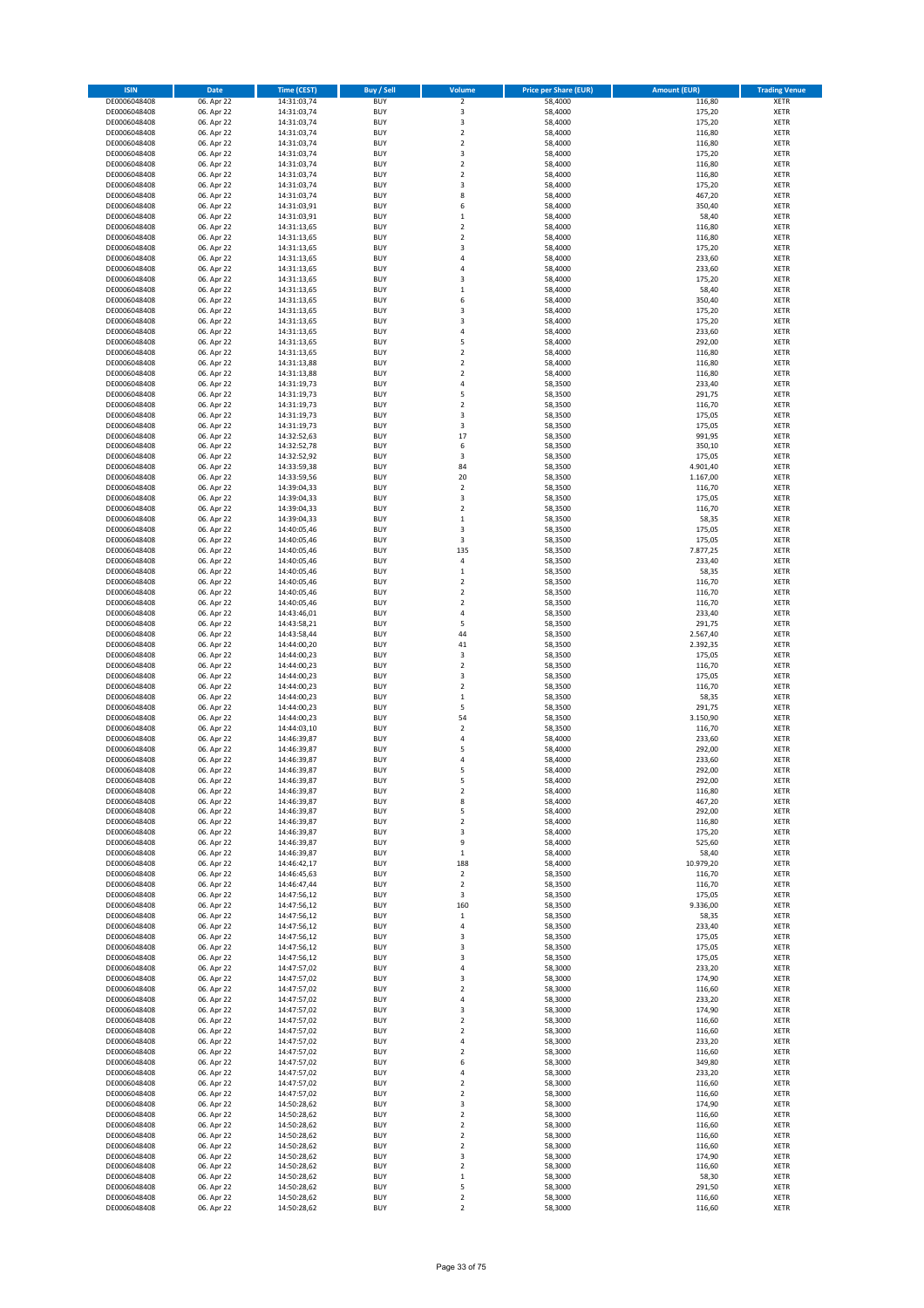| <b>ISIN</b>                  | <b>Date</b>              | <b>Time (CEST)</b>         | Buy / Sell               | Volume                  | <b>Price per Share (EUR)</b> | <b>Amount (EUR)</b> | <b>Trading Venue</b>       |
|------------------------------|--------------------------|----------------------------|--------------------------|-------------------------|------------------------------|---------------------|----------------------------|
| DE0006048408                 | 06. Apr 22               | 14:50:28,62                | <b>BUY</b>               | $\mathbf 2$             | 58,3000                      | 116,60              | <b>XETR</b>                |
| DE0006048408                 | 06. Apr 22               | 14:50:28,62                | <b>BUY</b>               | $\overline{2}$          | 58,3000                      | 116,60              | <b>XETR</b>                |
| DE0006048408                 | 06. Apr 22               | 14:50:28,62                | <b>BUY</b>               | 4                       | 58,3000                      | 233,20              | <b>XETR</b>                |
| DE0006048408                 | 06. Apr 22               | 14:50:28,62                | <b>BUY</b>               | $\overline{2}$          | 58,3000                      | 116,60              | <b>XETR</b>                |
| DE0006048408                 | 06. Apr 22               | 14:50:28,62                | <b>BUY</b>               | $\mathbf 2$             | 58,3000                      | 116,60              | <b>XETR</b>                |
| DE0006048408                 | 06. Apr 22               | 14:54:06,13                | <b>BUY</b>               | $\overline{2}$          | 58,3000                      | 116,60              | <b>XETR</b>                |
| DE0006048408                 | 06. Apr 22               | 14:54:39,45                | <b>BUY</b>               | $\,1\,$                 | 58,3000                      | 58,30               | <b>XETR</b>                |
| DE0006048408                 | 06. Apr 22               | 14:54:39,84                | <b>BUY</b>               | $\overline{2}$          | 58,3000                      | 116,60              | <b>XETR</b>                |
| DE0006048408                 | 06. Apr 22               | 14:54:39,84                | <b>BUY</b>               | 3                       | 58,3000                      | 174,90              | <b>XETR</b>                |
| DE0006048408                 | 06. Apr 22               | 14:54:39,84                | <b>BUY</b>               | $\overline{2}$          | 58,3000                      | 116,60              | <b>XETR</b>                |
| DE0006048408                 | 06. Apr 22               | 14:54:39,84                | <b>BUY</b>               | 4                       | 58,3000                      | 233,20              | <b>XETR</b>                |
| DE0006048408                 | 06. Apr 22               | 14:54:39,84                | <b>BUY</b>               | $\overline{2}$          | 58,3000                      | 116,60              | <b>XETR</b>                |
| DE0006048408                 | 06. Apr 22               | 14:54:39,84                | <b>BUY</b>               | 2                       | 58,3000                      | 116,60              | <b>XETR</b>                |
| DE0006048408                 | 06. Apr 22               | 14:54:39,84                | <b>BUY</b>               | 3                       | 58,3000                      | 174,90              | <b>XETR</b>                |
| DE0006048408                 | 06. Apr 22               | 14:54:39,84                | <b>BUY</b>               | $\mathbf 2$             | 58,3000                      | 116,60              | <b>XETR</b>                |
| DE0006048408                 | 06. Apr 22               | 14:54:39,84                | <b>BUY</b>               | 3                       | 58,3000                      | 174,90              | <b>XETR</b>                |
| DE0006048408                 | 06. Apr 22               | 14:54:39,84                | <b>BUY</b>               | 5                       | 58,3000                      | 291,50              | <b>XETR</b>                |
| DE0006048408                 | 06. Apr 22               | 14:54:39,84                | <b>BUY</b>               | 2                       | 58,3000                      | 116,60              | <b>XETR</b>                |
| DE0006048408                 | 06. Apr 22               | 14:54:39,84                | <b>BUY</b>               | $\overline{2}$          | 58,3000                      | 116,60              | <b>XETR</b>                |
| DE0006048408                 | 06. Apr 22               | 14:54:39,84                | <b>BUY</b>               | $\mathbf 1$             | 58,3000                      | 58,30               | <b>XETR</b>                |
| DE0006048408                 | 06. Apr 22               | 14:54:39,86                | <b>BUY</b>               | $\overline{2}$          | 58,3000                      | 116,60              | <b>XETR</b>                |
| DE0006048408                 | 06. Apr 22               | 14:56:06,88                | <b>BUY</b>               | 3                       | 58,2500                      | 174,75              | <b>XETR</b>                |
| DE0006048408                 | 06. Apr 22               | 14:56:06,88                | <b>BUY</b>               | 189                     | 58,2500                      | 11.009,25           | <b>XETR</b>                |
| DE0006048408                 | 06. Apr 22               | 14:56:06,88                | <b>BUY</b>               | $\overline{2}$          | 58,2500                      | 116,50              | <b>XETR</b>                |
| DE0006048408                 | 06. Apr 22               | 14:56:06,88                | <b>BUY</b>               | $\mathbf 1$             | 58,2500                      | 58,25               | <b>XETR</b>                |
| DE0006048408                 | 06. Apr 22               | 14:56:07,08                | <b>BUY</b>               | $\overline{2}$          | 58,2500                      | 116,50              | <b>XETR</b>                |
| DE0006048408                 | 06. Apr 22               | 14:56:07,08                | <b>BUY</b>               | $\overline{2}$          | 58,2500                      | 116,50              | <b>XETR</b>                |
| DE0006048408                 | 06. Apr 22               | 14:56:07,08                | <b>BUY</b>               | $\overline{2}$          | 58,2500                      | 116,50              | <b>XETR</b>                |
| DE0006048408                 | 06. Apr 22               | 14:56:07,08                | <b>BUY</b>               | 2                       | 58,2500                      | 116,50              | <b>XETR</b>                |
| DE0006048408                 | 06. Apr 22               | 14:56:07,08                | <b>BUY</b>               | 2                       | 58,2500                      | 116,50              | XETR                       |
| DE0006048408                 | 06. Apr 22               | 14:56:07,08                | <b>BUY</b>               | 4                       | 58,2500                      | 233,00              | <b>XETR</b>                |
| DE0006048408                 | 06. Apr 22               | 14:56:07,08                | <b>BUY</b>               | 3                       | 58,2500                      | 174,75              | XETR                       |
| DE0006048408                 | 06. Apr 22               | 14:56:07,08                | <b>BUY</b>               | 2                       | 58,2500                      | 116,50              | <b>XETR</b>                |
| DE0006048408                 | 06. Apr 22               | 14:56:07,08                | <b>BUY</b>               | 2                       | 58,2500                      | 116,50              | XETR                       |
| DE0006048408                 | 06. Apr 22               | 15:00:09,52                | <b>BUY</b>               | $\overline{2}$          | 58,3500                      | 116,70              | <b>XETR</b>                |
| DE0006048408                 | 06. Apr 22               | 15:00:09,52                | <b>BUY</b>               | 3                       | 58,3500                      | 175,05              | XETR                       |
| DE0006048408                 | 06. Apr 22               | 15:00:09,52                | <b>BUY</b>               | $\overline{2}$          | 58,3500                      | 116,70              | <b>XETR</b>                |
| DE0006048408                 | 06. Apr 22               | 15:00:09,52                | <b>BUY</b>               | $\mathbf 2$             | 58,3500                      | 116,70              | XETR                       |
| DE0006048408                 | 06. Apr 22               | 15:00:09,52                | <b>BUY</b>               | $\overline{2}$          | 58,3500                      | 116,70              | <b>XETR</b>                |
| DE0006048408                 | 06. Apr 22               | 15:00:09,52                | <b>BUY</b>               | $\overline{2}$          | 58,3500                      | 116,70              | <b>XETR</b>                |
| DE0006048408                 | 06. Apr 22               | 15:00:09,52                | <b>BUY</b>               | $\overline{2}$          | 58.3500                      | 116,70              | <b>XETR</b>                |
| DE0006048408                 | 06. Apr 22               | 15:00:09,52                | <b>BUY</b>               | $\mathbf{1}$            | 58,3500                      | 58,35               | <b>XETR</b>                |
| DE0006048408                 | 06. Apr 22               | 15:00:09,52                | <b>BUY</b>               | $\overline{2}$          | 58,3500                      | 116,70              | <b>XETR</b>                |
| DE0006048408                 | 06. Apr 22               | 15:00:09,52                | <b>BUY</b>               | $\overline{\mathbf{3}}$ | 58,3500                      | 175,05              | <b>XETR</b>                |
| DE0006048408                 | 06. Apr 22               | 15:00:09,52                | <b>BUY</b>               | $\overline{2}$          | 58,3500                      | 116,70              | <b>XETR</b>                |
| DE0006048408                 | 06. Apr 22               | 15:00:09,52                | <b>BUY</b>               | $\mathbf 2$             | 58,3500                      | 116,70              | <b>XETR</b>                |
| DE0006048408                 | 06. Apr 22               | 15:00:09,52                | <b>BUY</b>               | 2                       | 58,3500                      | 116,70              | <b>XETR</b>                |
| DE0006048408                 | 06. Apr 22               | 15:00:09,52                | <b>BUY</b>               | $\mathbf 1$             | 58,3500                      | 58,35               | <b>XETR</b>                |
| DE0006048408                 | 06. Apr 22               | 15:00:09,54                | <b>BUY</b>               | 4                       | 58,3500                      | 233,40              | <b>XETR</b>                |
| DE0006048408                 | 06. Apr 22               | 15:00:10,08                | <b>BUY</b>               | 33                      | 58,3000                      | 1.923,90            | <b>XETR</b>                |
| DE0006048408                 | 06. Apr 22               | 15:00:13,14                | <b>BUY</b>               | 25                      | 58,3000                      | 1.457,50            | <b>XETR</b>                |
| DE0006048408                 | 06. Apr 22               | 15:00:16,20                | <b>BUY</b>               | $\overline{4}$          | 58,3000                      | 233,20              | <b>XETR</b>                |
| DE0006048408                 | 06. Apr 22               | 15:00:16,38                | <b>BUY</b>               | 43                      | 58,3000                      | 2.506,90            | <b>XETR</b>                |
| DE0006048408                 | 06. Apr 22               | 15:00:19,26                | <b>BUY</b>               | 10                      | 58,3000                      | 583,00              | <b>XETR</b>                |
| DE0006048408                 | 06. Apr 22               | 15:00:22,30                | <b>BUY</b>               | $\boldsymbol{2}$        | 58,3000                      | 116,60              | <b>XETR</b>                |
| DE0006048408                 | 06. Apr 22               | 15:01:52,85                | <b>BUY</b>               | 64                      | 58,3000                      | 3.731,20            | <b>XETR</b>                |
| DE0006048408                 | 06. Apr 22               | 15:01:52,85                | <b>BUY</b>               | 4                       | 58,3000                      | 233,20              | <b>XETR</b>                |
| DE0006048408                 | 06. Apr 22               | 15:01:52,85                | <b>BUY</b>               | $\overline{\mathbf{3}}$ | 58,3000                      | 174,90              | <b>XETR</b>                |
| DE0006048408                 | 06. Apr 22               | 15:01:52,85                | <b>BUY</b>               | 2                       | 58,3000                      | 116,60              | <b>XETR</b>                |
| DE0006048408                 | 06. Apr 22               | 15:01:52,85                | <b>BUY</b>               | $\overline{4}$          | 58,3000                      | 233,20              | <b>XETR</b>                |
| DE0006048408                 | 06. Apr 22               | 15:01:52,85                | <b>BUY</b>               | $\mathbf 2$             | 58,3000                      | 116,60              | <b>XETR</b>                |
| DE0006048408                 | 06. Apr 22               | 15:06:09,97                | <b>BUY</b>               | $\overline{2}$          | 58,3500                      | 116,70              | <b>XETR</b>                |
| DE0006048408                 | 06. Apr 22               | 15:06:09,97                | <b>BUY</b>               | 5                       | 58,3500                      | 291,75              | <b>XETR</b>                |
| DE0006048408                 | 06. Apr 22               | 15:06:09,97                | <b>BUY</b>               | 3                       | 58,3500                      | 175,05              | <b>XETR</b>                |
| DE0006048408                 | 06. Apr 22               | 15:06:39,08                | <b>BUY</b>               | $\overline{\mathbf{c}}$ | 58,3500                      | 116,70              | <b>XETR</b>                |
| DE0006048408                 | 06. Apr 22               | 15:06:39,08                | <b>BUY</b>               | 3                       | 58,3500                      | 175,05              | <b>XETR</b>                |
| DE0006048408                 | 06. Apr 22               | 15:06:39,08                | <b>BUY</b>               | 2                       | 58,3500                      | 116,70              | <b>XETR</b>                |
| DE0006048408                 | 06. Apr 22               | 15:06:39,08                | <b>BUY</b>               | 6                       | 58,3500                      | 350,10              | <b>XETR</b>                |
| DE0006048408                 | 06. Apr 22               | 15:06:39,08                | <b>BUY</b>               | 2                       | 58,3500                      | 116,70              | <b>XETR</b>                |
| DE0006048408                 | 06. Apr 22               | 15:06:39,08                | <b>BUY</b>               | 3                       | 58,3500                      | 175,05              | <b>XETR</b>                |
| DE0006048408                 | 06. Apr 22               | 15:06:39,08                | <b>BUY</b>               | $\mathbf 2$             | 58,3500                      | 116,70              | <b>XETR</b>                |
| DE0006048408                 | 06. Apr 22               | 15:06:39,08                | <b>BUY</b>               | 2                       | 58,3500                      | 116,70              | <b>XETR</b>                |
| DE0006048408                 | 06. Apr 22               | 15:06:39,08                | <b>BUY</b>               | $\mathbf 1$             | 58,3500                      | 58,35               | <b>XETR</b>                |
| DE0006048408                 | 06. Apr 22               | 15:06:39,08                | <b>BUY</b>               | $\overline{\mathbf{c}}$ | 58,3500                      | 116,70              | <b>XETR</b>                |
| DE0006048408                 | 06. Apr 22               | 15:06:43,40<br>15:06:43,40 | <b>BUY</b>               | 4                       | 58,3000                      | 233,20              | <b>XETR</b>                |
| DE0006048408<br>DE0006048408 | 06. Apr 22<br>06. Apr 22 | 15:06:44,57                | <b>BUY</b><br><b>BUY</b> | 2<br>41                 | 58,3000<br>58,3000           | 116,60<br>2.390,30  | <b>XETR</b><br><b>XETR</b> |
| DE0006048408                 | 06. Apr 22               | 15:06:44,74                | <b>BUY</b>               | 14                      | 58,3000                      | 816,20              | <b>XETR</b>                |
| DE0006048408                 | 06. Apr 22               | 15:06:46,44                | <b>BUY</b>               | 13                      | 58,3000                      | 757,90              | <b>XETR</b>                |
| DE0006048408                 | 06. Apr 22               | 15:06:46,64                | <b>BUY</b>               | $\mathbf 1$             | 58,3000                      | 58,30               | <b>XETR</b>                |
| DE0006048408                 | 06. Apr 22               | 15:06:46,64                | <b>BUY</b>               | 4                       | 58,3000                      | 233,20              | <b>XETR</b>                |
| DE0006048408                 | 06. Apr 22               | 15:06:49,50                | <b>BUY</b>               | 1                       | 58,3000                      | 58,30               | <b>XETR</b>                |
| DE0006048408                 | 06. Apr 22               | 15:06:49,50                | <b>BUY</b>               | 2                       | 58,3000                      | 116,60              | <b>XETR</b>                |
| DE0006048408                 | 06. Apr 22               | 15:06:52,55                | <b>BUY</b>               | 1                       | 58,3000                      | 58,30               | <b>XETR</b>                |
| DE0006048408                 | 06. Apr 22               | 15:07:36,04                | <b>BUY</b>               | 3                       | 58,3000                      | 174,90              | <b>XETR</b>                |
| DE0006048408                 | 06. Apr 22               | 15:07:36,04                | <b>BUY</b>               | 3                       | 58,3000                      | 174,90              | <b>XETR</b>                |
| DE0006048408                 | 06. Apr 22               | 15:07:36,04                | <b>BUY</b>               | $\mathbf 1$             | 58,3000                      | 58,30               | <b>XETR</b>                |
| DE0006048408                 | 06. Apr 22               | 15:07:36,04                | <b>BUY</b>               | 4                       | 58,3000                      | 233,20              | <b>XETR</b>                |
| DE0006048408                 | 06. Apr 22               | 15:07:36,04                | <b>BUY</b>               | 46                      | 58,3000                      | 2.681,80            | <b>XETR</b>                |
| DE0006048408                 | 06. Apr 22               | 15:07:36,04                | <b>BUY</b>               | 2                       | 58,3000                      | 116,60              | <b>XETR</b>                |
| DE0006048408                 | 06. Apr 22               | 15:07:36,04                | <b>BUY</b>               | 3                       | 58,3000                      | 174,90              | <b>XETR</b>                |
| DE0006048408                 | 06. Apr 22               | 15:07:36,04                | <b>BUY</b>               | 2                       | 58,3000                      | 116,60              | <b>XETR</b>                |
| DE0006048408                 | 06. Apr 22               | 15:07:36,04                | <b>BUY</b>               | 3                       | 58,3000                      | 174,90              | <b>XETR</b>                |
| DE0006048408                 | 06. Apr 22               | 15:07:36,04                | <b>BUY</b>               | 46                      | 58,3000                      | 2.681,80            | XETR                       |
| DE0006048408                 | 06. Apr 22               | 15:07:36,79                | <b>BUY</b>               | 3                       | 58,2500                      | 174,75              | <b>XETR</b>                |
| DE0006048408                 | 06. Apr 22               | 15:07:36,79                | <b>BUY</b>               | 2                       | 58,2500                      | 116,50              | XETR                       |
| DE0006048408                 | 06. Apr 22               | 15:07:36,79                | <b>BUY</b>               | 2                       | 58,2500                      | 116,50              | <b>XETR</b>                |
| DE0006048408                 | 06. Apr 22               | 15:07:36,79                | <b>BUY</b>               | 2                       | 58,2500                      | 116,50              | XETR                       |
| DE0006048408                 | 06. Apr 22               | 15:07:36,79                | <b>BUY</b>               | 2                       | 58,2500                      | 116,50              | <b>XETR</b>                |
| DE0006048408                 | 06. Apr 22               | 15:07:36,79                | <b>BUY</b>               | 2                       | 58,2500                      | 116,50              | <b>XETR</b>                |
| DE0006048408                 | 06. Apr 22               | 15:07:36,79                | <b>BUY</b>               | 2                       | 58,2500                      | 116,50              | <b>XETR</b>                |
| DE0006048408                 | 06. Apr 22               | 15:15:37,83                | <b>BUY</b>               | $\mathbf 2$             | 58,3500                      | 116,70              | XETR                       |
| DE0006048408                 | 06. Apr 22               | 15:18:55,95                | <b>BUY</b>               | $\mathbf 2$             | 58,3500                      | 116,70              | <b>XETR</b>                |
| DE0006048408                 | 06. Apr 22               | 15:18:55,95                | <b>BUY</b>               | 4                       | 58,3500                      | 233,40              | XETR                       |
| DE0006048408                 | 06. Apr 22               | 15:18:55,95                | <b>BUY</b>               | 3                       | 58,3500                      | 175,05              | <b>XETR</b>                |
| DE0006048408                 | 06. Apr 22               | 15:18:55,95                | <b>BUY</b>               | $\mathbf 2$             | 58,3500                      | 116,70              | XETR                       |
| DE0006048408                 | 06. Apr 22               | 15:18:55,95                | <b>BUY</b>               | 3                       | 58,3500                      | 175,05              | <b>XETR</b>                |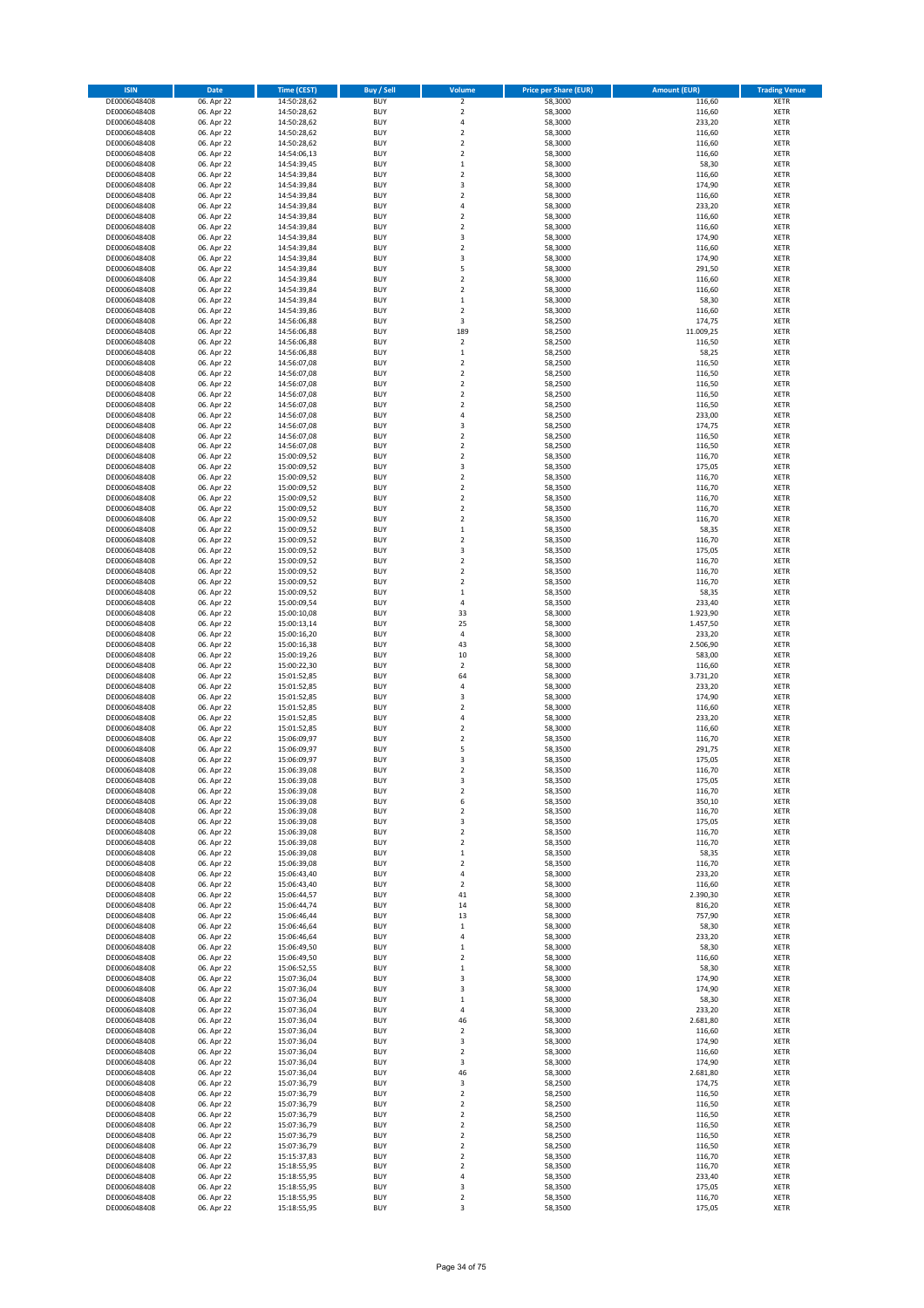| <b>ISIN</b>                  | <b>Date</b>              | Time (CEST)                | <b>Buy / Sell</b>        | Volume                        | <b>Price per Share (EUR)</b> | <b>Amount (EUR)</b> | <b>Trading Venue</b>       |
|------------------------------|--------------------------|----------------------------|--------------------------|-------------------------------|------------------------------|---------------------|----------------------------|
| DE0006048408                 | 06. Apr 22               | 15:18:55,95                | <b>BUY</b>               | $\mathbf 2$                   | 58,3500                      | 116,70              | XETR                       |
| DE0006048408                 | 06. Apr 22               | 15:18:55,95                | <b>BUY</b>               | $\overline{\mathbf{c}}$       | 58,3500                      | 116,70              | <b>XETR</b>                |
| DE0006048408                 | 06. Apr 22               | 15:18:55,95                | <b>BUY</b>               | 6                             | 58,3500                      | 350,10              | XETR                       |
| DE0006048408                 | 06. Apr 22               | 15:18:55,95                | <b>BUY</b>               | $\overline{\mathbf{c}}$       | 58,3500                      | 116,70              | <b>XETR</b>                |
| DE0006048408                 | 06. Apr 22               | 15:18:55,95                | <b>BUY</b>               | 6                             | 58,3500                      | 350,10              | <b>XETR</b>                |
| DE0006048408                 | 06. Apr 22               | 15:18:55,95                | <b>BUY</b>               | $\overline{\mathbf{3}}$       | 58,3500                      | 175,05              | <b>XETR</b>                |
| DE0006048408                 | 06. Apr 22               | 15:18:55,95                | <b>BUY</b>               | $\overline{\mathbf{3}}$       | 58,3500                      | 175,05              | <b>XETR</b>                |
| DE0006048408                 | 06. Apr 22               | 15:18:55,95                | <b>BUY</b>               | $\overline{4}$                | 58,3500                      | 233,40              | <b>XETR</b>                |
| DE0006048408                 | 06. Apr 22               | 15:18:55,95                | <b>BUY</b>               | $\overline{\mathbf{c}}$       | 58,3500                      | 116,70              | <b>XETR</b>                |
| DE0006048408                 | 06. Apr 22               | 15:18:55,95                | <b>BUY</b>               | $\overline{4}$                | 58,3500                      | 233,40              | <b>XETR</b>                |
| DE0006048408                 | 06. Apr 22               | 15:18:55,95                | <b>BUY</b>               | $\overline{7}$                | 58,3500                      | 408,45              | <b>XETR</b>                |
| DE0006048408                 | 06. Apr 22               | 15:18:55,95                | <b>BUY</b>               | 4                             | 58,3500                      | 233,40              | <b>XETR</b>                |
| DE0006048408                 | 06. Apr 22               | 15:18:56,18                | <b>BUY</b>               | 31                            | 58,3500                      | 1.808,85            | <b>XETR</b>                |
| DE0006048408                 | 06. Apr 22               | 15:20:03,59                | <b>BUY</b>               | $\overline{2}$                | 58,4000                      | 116,80              | <b>XETR</b>                |
| DE0006048408                 | 06. Apr 22               | 15:20:03,59                | <b>BUY</b>               | $\overline{\mathbf{3}}$       | 58,4000                      | 175,20              | <b>XETR</b>                |
| DE0006048408                 | 06. Apr 22               | 15:20:03,59                | <b>BUY</b>               | 4                             | 58,4000                      | 233,60              | <b>XETR</b>                |
| DE0006048408                 | 06. Apr 22               | 15:20:03,59                | <b>BUY</b>               | $\overline{4}$                | 58,4000                      | 233,60              | <b>XETR</b>                |
| DE0006048408                 | 06. Apr 22               | 15:20:03,59                | <b>BUY</b>               | $\overline{7}$                | 58,4000                      | 408,80              | <b>XETR</b>                |
| DE0006048408                 | 06. Apr 22               | 15:20:03,59                | <b>BUY</b>               | $\overline{\mathbf{3}}$       | 58,4000                      | 175,20              | <b>XETR</b>                |
| DE0006048408                 | 06. Apr 22               | 15:20:03,59                | <b>BUY</b>               | 6                             | 58,4000                      | 350,40              | <b>XETR</b>                |
| DE0006048408                 | 06. Apr 22               | 15:20:03,59                | <b>BUY</b>               | $\overline{\mathbf{c}}$       | 58,4000                      | 116,80              | <b>XETR</b>                |
| DE0006048408                 | 06. Apr 22               | 15:20:03,59                | <b>BUY</b>               | $\overline{\mathbf{c}}$       | 58,4000                      | 116,80              | <b>XETR</b>                |
| DE0006048408                 | 06. Apr 22               | 15:20:03,59                | <b>BUY</b>               | 4                             | 58,4000                      | 233,60              | <b>XETR</b>                |
| DE0006048408                 | 06. Apr 22               | 15:20:03,59                | <b>BUY</b>               | 3                             | 58,4000                      | 175,20              | <b>XETR</b>                |
| DE0006048408                 | 06. Apr 22               | 15:20:03,59                | <b>BUY</b>               | $\overline{7}$                | 58,4000                      | 408,80              | <b>XETR</b>                |
| DE0006048408                 | 06. Apr 22               | 15:20:03,59                | <b>BUY</b>               | 4                             | 58,4000                      | 233,60              | <b>XETR</b>                |
| DE0006048408                 | 06. Apr 22               | 15:20:03,59                | <b>BUY</b>               | $\overline{4}$                | 58,4000                      | 233,60              | <b>XETR</b>                |
| DE0006048408                 | 06. Apr 22               | 15:20:03,59                | <b>BUY</b>               | 3                             | 58,4000                      | 175,20              | <b>XETR</b>                |
| DE0006048408                 | 06. Apr 22               | 15:20:03,82                | <b>BUY</b>               | 2                             | 58,4000                      | 116,80              | <b>XETR</b>                |
| DE0006048408                 | 06. Apr 22               | 15:20:03,82                | <b>BUY</b>               | $\mathbf 2$                   | 58,4000                      | 116,80              | <b>XETR</b>                |
| DE0006048408                 | 06. Apr 22               | 15:20:03,82                | <b>BUY</b>               | $\overline{\mathbf{c}}$       | 58,4000                      | 116,80              | <b>XETR</b>                |
| DE0006048408                 | 06. Apr 22               | 15:20:03,82                | <b>BUY</b>               | $\mathbf 2$                   | 58,4000                      | 116,80              | <b>XETR</b>                |
| DE0006048408                 | 06. Apr 22               | 15:20:03,82                | <b>BUY</b>               | 2                             | 58,4000                      | 116,80              | <b>XETR</b>                |
| DE0006048408                 | 06. Apr 22               | 15:20:04,81                | <b>BUY</b>               | 60                            | 58,3500                      | 3.501,00            | <b>XETR</b>                |
| DE0006048408                 | 06. Apr 22               | 15:20:10,13                | <b>BUY</b>               | 29                            | 58,3500                      | 1.692,15            | <b>XETR</b>                |
| DE0006048408                 | 06. Apr 22               | 15:20:10,29                | <b>BUY</b>               | 10                            | 58,3500                      | 583,50              | <b>XETR</b>                |
| DE0006048408                 | 06. Apr 22               | 15:20:11,15                | <b>BUY</b>               | 33                            | 58,3500                      | 1.925,55            | <b>XETR</b>                |
| DE0006048408                 | 06. Apr 22               | 15:20:11,29                | <b>BUY</b>               | 12                            | 58,3500                      | 700,20              | <b>XETR</b>                |
| DE0006048408                 | 06. Apr 22               | 15:20:11,45                | <b>BUY</b>               | 5                             | 58,3500                      | 291,75              | <b>XETR</b>                |
| DE0006048408                 | 06. Apr 22               | 15:20:11,60                | <b>BUY</b>               | $\overline{\mathbf{c}}$       | 58,3500                      | 116,70              | <b>XETR</b>                |
| DE0006048408                 | 06. Apr 22               | 15:28:25,43                | <b>BUY</b>               | $\overline{\mathbf{c}}$       | 58,4000                      | 116,80              | <b>XETR</b>                |
| DE0006048408                 | 06. Apr 22               | 15:28:25,43                | <b>BUY</b>               | 2                             | 58,4000                      | 116,80              | <b>XETR</b>                |
| DE0006048408                 | 06. Apr 22               | 15:28:25,43                | <b>BUY</b>               | 2                             | 58,4000                      | 116,80              | <b>XETR</b>                |
| DE0006048408                 | 06. Apr 22               | 15:28:25,43                | <b>BUY</b>               | $\overline{\mathbf{c}}$       | 58,4000                      | 116,80              | <b>XETR</b>                |
| DE0006048408                 | 06. Apr 22               | 15:28:25,43                | <b>BUY</b>               | 3                             | 58,4000                      | 175,20              | <b>XETR</b>                |
| DE0006048408                 | 06. Apr 22               | 15:28:25,43                | <b>BUY</b>               | 4                             | 58,4000                      | 233,60              | <b>XETR</b>                |
| DE0006048408                 | 06. Apr 22               | 15:28:25,43                | <b>BUY</b>               | 2                             | 58,4000                      | 116,80              | <b>XETR</b>                |
| DE0006048408                 | 06. Apr 22               | 15:28:25,43                | <b>BUY</b>               | 559                           | 58,4000                      | 32.645,60           | <b>XETR</b>                |
| DE0006048408                 | 06. Apr 22               | 15:28:25,43                | <b>BUY</b>               | 3                             | 58,4000                      | 175,20              | <b>XETR</b>                |
| DE0006048408                 | 06. Apr 22               | 15:28:25,43                | <b>BUY</b>               | 3                             | 58,4000                      | 175,20              | XETR                       |
| DE0006048408                 | 06. Apr 22               | 15:28:25,43                | <b>BUY</b>               | 4                             | 58,4000                      | 233,60              | <b>XETR</b>                |
| DE0006048408                 | 06. Apr 22               | 15:28:25,43                | <b>BUY</b>               | $\overline{2}$                | 58,4000                      | 116,80              | <b>XETR</b>                |
| DE0006048408                 | 06. Apr 22               | 15:28:25,43                | <b>BUY</b>               | 3                             | 58,4000                      | 175,20              | <b>XETR</b>                |
| DE0006048408                 | 06. Apr 22               | 15:28:25,43                | <b>BUY</b>               | $\mathbf 2$                   | 58,4000                      | 116,80              | <b>XETR</b>                |
| DE0006048408                 | 06. Apr 22               | 15:28:25,43                | <b>BUY</b>               | $\overline{\mathbf{c}}$       | 58,4000                      | 116,80              | <b>XETR</b>                |
| DE0006048408                 | 06. Apr 22               | 15:28:25,43                | <b>BUY</b>               | 3                             | 58,4000                      | 175,20              | <b>XETR</b>                |
| DE0006048408                 | 06. Apr 22               | 15:28:25,43                | <b>BUY</b>               | 6                             | 58,4000                      | 350,40              | <b>XETR</b>                |
| DE0006048408                 | 06. Apr 22               | 15:28:25,43                | <b>BUY</b>               | $\mathbf{1}$                  | 58,4000                      | 58,40               | <b>XETR</b>                |
| DE0006048408                 | 06. Apr 22               | 15:28:25,43                | <b>BUY</b>               | 86                            | 58,4000                      | 5.022,40            | XETR                       |
| DE0006048408                 | 06. Apr 22               | 15:28:31,33                | <b>BUY</b>               | $\overline{\mathbf{c}}$       | 58,3500                      | 116,70              | <b>XETR</b>                |
| DE0006048408                 | 06. Apr 22               | 15:28:31,33                | <b>BUY</b>               | $\mathbf{1}$                  | 58,3500                      | 58,35               | XETR                       |
| DE0006048408                 | 06. Apr 22               | 15:28:31,33                | <b>BUY</b>               | $\mathbf 1$                   | 58,3500                      | 58,35               | <b>XETR</b>                |
| DE0006048408                 | 06. Apr 22               | 15:28:34,43                | <b>BUY</b>               | 3                             | 58,3500                      | 175,05              | XETR                       |
| DE0006048408                 | 06. Apr 22               | 15:28:34.43                | <b>BUY</b>               | $\overline{\mathbf{c}}$       | 58,3500                      | 116,70              | <b>XETR</b>                |
| DE0006048408                 | 06. Apr 22               | 15:28:34,43                | <b>BUY</b>               | 112                           | 58,3500                      | 6.535,20            | <b>XETR</b>                |
| DE0006048408                 | 06. Apr 22               | 15:28:34,43                | <b>BUY</b>               | 1                             | 58,3500                      | 58,35               | <b>XETR</b>                |
| DE0006048408                 | 06. Apr 22               | 15:28:34,43                | <b>BUY</b>               | 1                             | 58,3500                      | 58,35               | <b>XETR</b>                |
| DE0006048408                 | 06. Apr 22               | 15:28:34,43                | <b>BUY</b>               | $\mathbf{1}$                  | 58,3500                      | 58,35               | XETR                       |
| DE0006048408                 | 06. Apr 22               | 15:28:34,67                | <b>BUY</b>               | 2                             | 58,3500                      | 116,70              | XETR                       |
| DE0006048408                 | 06. Apr 22               | 15:28:37,36                | <b>BUY</b>               | 3                             | 58,3500                      | 175,05              | <b>XETR</b>                |
| DE0006048408                 | 06. Apr 22               | 15:28:37,40                | <b>BUY</b>               | 6                             | 58,3500                      | 350,10              | <b>XETR</b>                |
| DE0006048408                 | 06. Apr 22               | 15:28:37,40                | <b>BUY</b>               | 3                             | 58,3500                      | 175,05              | <b>XETR</b>                |
| DE0006048408                 | 06. Apr 22               | 15:28:37,40                | <b>BUY</b>               | 6                             | 58,3500                      | 350,10              | <b>XETR</b>                |
| DE0006048408                 | 06. Apr 22               | 15:28:41,27                | <b>BUY</b>               | 2                             | 58,4000                      | 116,80              | <b>XETR</b>                |
| DE0006048408                 | 06. Apr 22               | 15:28:41,27<br>15:28:41,27 | <b>BUY</b>               | 3                             | 58,4000                      | 175,20              | <b>XETR</b>                |
| DE0006048408<br>DE0006048408 | 06. Apr 22<br>06. Apr 22 | 15:28:41,27                | <b>BUY</b><br><b>BUY</b> | 83<br>$\overline{\mathbf{3}}$ | 58,4000<br>58,4000           | 4.847,20<br>175,20  | <b>XETR</b><br><b>XETR</b> |
| DE0006048408                 | 06. Apr 22               | 15:28:41,27                | <b>BUY</b>               | 3                             | 58,4000                      | 175,20              | <b>XETR</b>                |
| DE0006048408                 | 06. Apr 22               | 15:28:41,27                | <b>BUY</b>               | 2                             | 58,4000                      | 116,80              | <b>XETR</b>                |
| DE0006048408                 | 06. Apr 22               | 15:28:41,27                | <b>BUY</b>               | 2                             | 58,4000                      | 116,80              | <b>XETR</b>                |
| DE0006048408                 | 06. Apr 22               | 15:28:41,27                | <b>BUY</b>               | $\mathbf 2$                   | 58,4000                      | 116,80              | <b>XETR</b>                |
| DE0006048408                 | 06. Apr 22               | 15:28:41,27                | <b>BUY</b>               | 3                             | 58,4000                      | 175,20              | <b>XETR</b>                |
| DE0006048408                 | 06. Apr 22               | 15:28:41,46                | <b>BUY</b>               | 2                             | 58,4000                      | 116,80              | <b>XETR</b>                |
| DE0006048408                 | 06. Apr 22               | 15:28:41,46                | <b>BUY</b>               | 3                             | 58,4000                      | 175,20              | <b>XETR</b>                |
| DE0006048408                 | 06. Apr 22               | 15:28:41,46                | <b>BUY</b>               | $\overline{\mathbf{2}}$       | 58,4000                      | 116,80              | <b>XETR</b>                |
| DE0006048408                 | 06. Apr 22               | 15:29:09,71                | <b>BUY</b>               | $\mathbf 2$                   | 58,4000                      | 116,80              | <b>XETR</b>                |
| DE0006048408                 | 06. Apr 22               | 15:29:09,71                | <b>BUY</b>               | 3                             | 58,4000                      | 175,20              | <b>XETR</b>                |
| DE0006048408                 | 06. Apr 22               | 15:29:09,71                | <b>BUY</b>               | 3                             | 58,4000                      | 175,20              | <b>XETR</b>                |
| DE0006048408                 | 06. Apr 22               | 15:29:09,71                | <b>BUY</b>               | 56                            | 58,4000                      | 3.270,40            | <b>XETR</b>                |
| DE0006048408                 | 06. Apr 22               | 15:29:09,71                | <b>BUY</b>               | 3                             | 58,4000                      | 175,20              | <b>XETR</b>                |
| DE0006048408                 | 06. Apr 22               | 15:29:09,71                | <b>BUY</b>               | $\mathbf{1}$                  | 58,4000                      | 58,40               | <b>XETR</b>                |
| DE0006048408                 | 06. Apr 22               | 15:29:09,71                | <b>BUY</b>               | 4                             | 58,4000                      | 233,60              | <b>XETR</b>                |
| DE0006048408                 | 06. Apr 22               | 15:29:09,71                | <b>BUY</b>               | $\overline{\mathbf{2}}$       | 58,4000                      | 116,80              | <b>XETR</b>                |
| DE0006048408                 | 06. Apr 22               | 15:29:09,71                | <b>BUY</b>               | 2                             | 58,4000                      | 116,80              | <b>XETR</b>                |
| DE0006048408                 | 06. Apr 22               | 15:29:09,71                | <b>BUY</b>               | $\overline{\mathbf{c}}$       | 58,4000                      | 116,80              | <b>XETR</b>                |
| DE0006048408                 | 06. Apr 22               | 15:29:09,98                | <b>BUY</b>               | 3                             | 58,4000                      | 175,20              | <b>XETR</b>                |
| DE0006048408                 | 06. Apr 22               | 15:29:58,21                | <b>BUY</b>               | 4                             | 58,4000                      | 233,60              | <b>XETR</b>                |
| DE0006048408                 | 06. Apr 22               | 15:29:58,21                | <b>BUY</b>               | $\overline{\mathbf{2}}$       | 58,4000                      | 116,80              | <b>XETR</b>                |
| DE0006048408                 | 06. Apr 22               | 15:29:58,21                | <b>BUY</b>               | 78                            | 58,4000                      | 4.555,20            | <b>XETR</b>                |
| DE0006048408                 | 06. Apr 22               | 15:29:58,21                | <b>BUY</b>               | 3                             | 58,4000                      | 175,20              | <b>XETR</b>                |
| DE0006048408                 | 06. Apr 22               | 15:29:58,41                | <b>BUY</b>               | 2                             | 58,4000                      | 116,80              | <b>XETR</b>                |
| DE0006048408                 | 06. Apr 22               | 15:30:04,44                | <b>BUY</b>               | $\mathbf 2$                   | 58,3500                      | 116,70              | <b>XETR</b>                |
| DE0006048408                 | 06. Apr 22               | 15:30:04,44                | <b>BUY</b>               | $\mathbf 2$                   | 58,3500                      | 116,70              | <b>XETR</b>                |
| DE0006048408                 | 06. Apr 22               | 15:30:04,44                | <b>BUY</b>               | 3                             | 58,3500                      | 175,05              | <b>XETR</b>                |
| DE0006048408                 | 06. Apr 22               | 15:30:04,44                | <b>BUY</b>               | 5                             | 58,3500                      | 291,75              | <b>XETR</b>                |
| DE0006048408                 | 06. Apr 22               | 15:30:04,44                | <b>BUY</b>               | $\mathbf 2$                   | 58,3500                      | 116,70              | <b>XETR</b>                |
| DE0006048408                 | 06. Apr 22               | 15:30:04,44                | <b>BUY</b>               | 3                             | 58,3500                      | 175,05              | <b>XETR</b>                |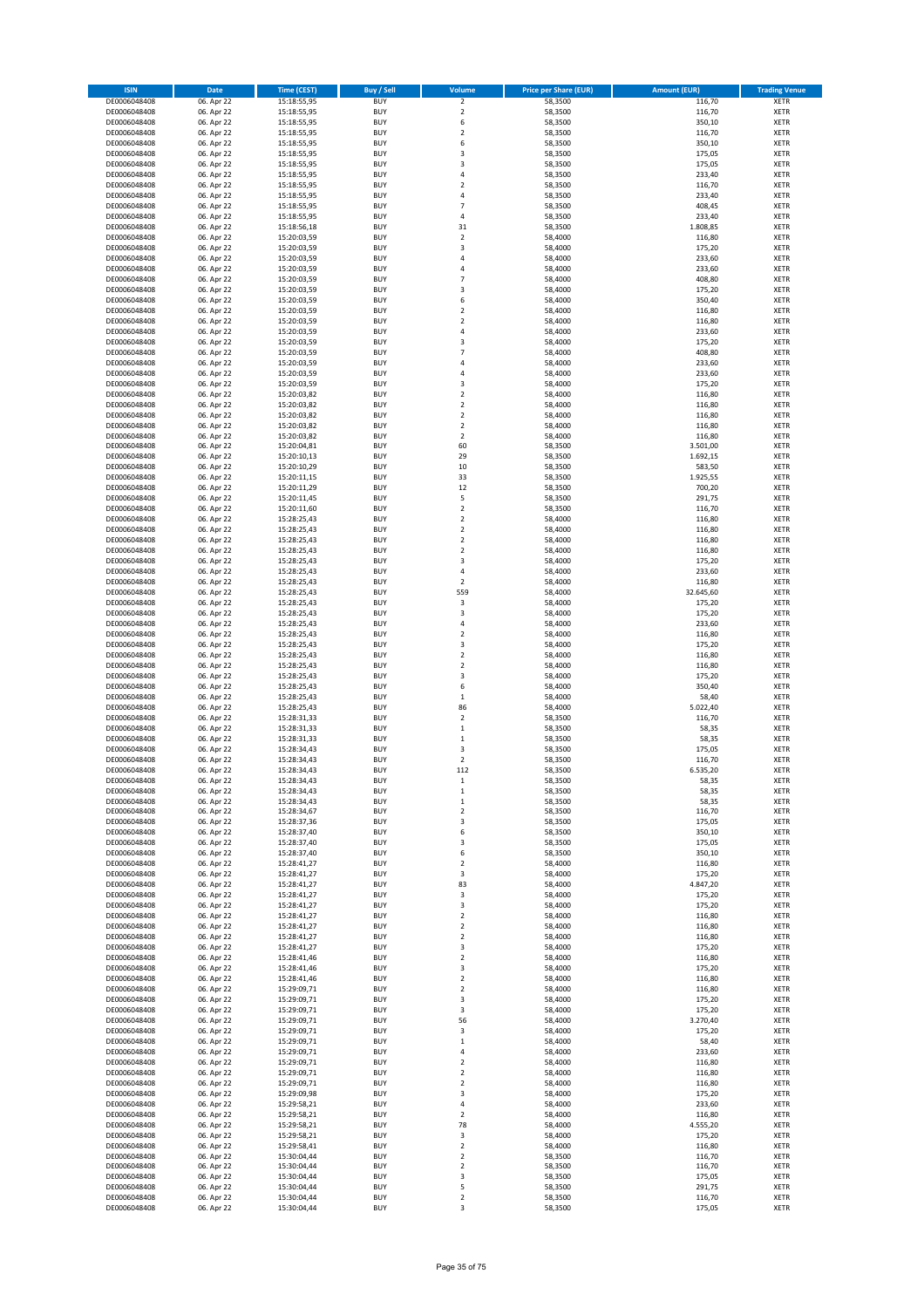| <b>ISIN</b>                  | <b>Date</b>              | Time (CEST)                | Buy / Sell               | <b>Volume</b>                | <b>Price per Share (EUR)</b> | <b>Amount (EUR)</b> | <b>Trading Venue</b>       |
|------------------------------|--------------------------|----------------------------|--------------------------|------------------------------|------------------------------|---------------------|----------------------------|
| DE0006048408                 | 06. Apr 22               | 15:30:04,44                | <b>BUY</b>               | 3                            | 58,3500                      | 175,05              | <b>XETR</b>                |
| DE0006048408                 | 06. Apr 22               | 15:30:04,44                | <b>BUY</b>               | 3                            | 58,3500                      | 175,05              | <b>XETR</b>                |
| DE0006048408                 | 06. Apr 22               | 15:31:07,03                | <b>BUY</b>               | $\overline{\mathbf{c}}$      | 58,4000                      | 116,80              | <b>XETR</b>                |
| DE0006048408                 | 06. Apr 22               | 15:31:07,03                | <b>BUY</b>               | $\overline{\mathbf{c}}$      | 58,4000                      | 116,80              | <b>XETR</b>                |
| DE0006048408                 | 06. Apr 22               | 15:31:07,03                | <b>BUY</b>               | 3                            | 58,4000                      | 175,20              | <b>XETR</b>                |
| DE0006048408                 | 06. Apr 22               | 15:31:07,03                | <b>BUY</b>               | $\overline{\mathbf{c}}$      | 58,4000                      | 116,80              | <b>XETR</b>                |
| DE0006048408                 | 06. Apr 22               | 15:31:07,03                | <b>BUY</b>               | $\overline{\mathbf{3}}$      | 58,4000                      | 175,20              | <b>XETR</b>                |
| DE0006048408                 | 06. Apr 22               | 15:31:07,03                | <b>BUY</b>               | $\overline{\mathbf{c}}$      | 58,4000                      | 116,80              | <b>XETR</b>                |
| DE0006048408                 | 06. Apr 22               | 15:31:07,03                | <b>BUY</b>               | 5                            | 58,4000                      | 292,00              | XETR                       |
| DE0006048408                 | 06. Apr 22               | 15:31:07,03                | <b>BUY</b>               | $\overline{\mathbf{c}}$      | 58,4000                      | 116,80              | <b>XETR</b>                |
| DE0006048408                 | 06. Apr 22               | 15:31:07,03                | <b>BUY</b>               | 3                            | 58,4000                      | 175,20              | XETR                       |
| DE0006048408                 | 06. Apr 22               | 15:31:07,03                | <b>BUY</b>               | $\overline{\mathbf{c}}$      | 58,4000                      | 116,80              | <b>XETR</b>                |
| DE0006048408                 | 06. Apr 22               | 15:31:07,03                | <b>BUY</b>               | 3                            | 58,4000                      | 175,20              | XETR                       |
| DE0006048408                 | 06. Apr 22               | 15:31:07,05                | <b>BUY</b>               | $\overline{\mathbf{c}}$      | 58,4000                      | 116,80              | <b>XETR</b>                |
| DE0006048408<br>DE0006048408 | 06. Apr 22<br>06. Apr 22 | 15:31:07,05<br>15:31:07,05 | <b>BUY</b><br><b>BUY</b> | $\mathbf 2$<br>2             | 58,4000<br>58,4000           | 116,80<br>116,80    | XETR<br><b>XETR</b>        |
| DE0006048408                 | 06. Apr 22               | 15:31:22,43                | <b>BUY</b>               | $\overline{\mathbf{c}}$      | 58,3500                      | 116,70              | XETR                       |
| DE0006048408                 | 06. Apr 22               | 15:31:22,63                | <b>BUY</b>               | $\mathbf{1}$                 | 58,3500                      | 58,35               | <b>XETR</b>                |
| DE0006048408                 | 06. Apr 22               | 15:31:22,63                | <b>BUY</b>               | $\mathbf{1}$                 | 58,3500                      | 58,35               | <b>XETR</b>                |
| DE0006048408                 | 06. Apr 22               | 15:31:22,92                | <b>BUY</b>               | $\overline{\mathbf{c}}$      | 58,3500                      | 116,70              | <b>XETR</b>                |
| DE0006048408                 | 06. Apr 22               | 15:31:26,20                | <b>BUY</b>               | $\mathbf 1$                  | 58,3500                      | 58,35               | <b>XETR</b>                |
| DE0006048408                 | 06. Apr 22               | 15:31:26,20                | <b>BUY</b>               | $\overline{\mathbf{c}}$      | 58,3500                      | 116,70              | <b>XETR</b>                |
| DE0006048408                 | 06. Apr 22               | 15:31:26,38                | <b>BUY</b>               | $\overline{\mathbf{c}}$      | 58,3500                      | 116,70              | <b>XETR</b>                |
| DE0006048408                 | 06. Apr 22               | 15:31:29,07                | <b>BUY</b>               | $\overline{\mathbf{c}}$      | 58,3500                      | 116,70              | <b>XETR</b>                |
| DE0006048408                 | 06. Apr 22               | 15:31:32,13                | <b>BUY</b>               | $\mathbf{1}$                 | 58,3500                      | 58,35               | <b>XETR</b>                |
| DE0006048408                 | 06. Apr 22               | 15:31:44,20                | <b>BUY</b>               | $\overline{\mathbf{c}}$      | 58,3500                      | 116,70              | <b>XETR</b>                |
| DE0006048408                 | 06. Apr 22               | 15:31:44,20                | <b>BUY</b>               | 3                            | 58,3500                      | 175,05              | <b>XETR</b>                |
| DE0006048408                 | 06. Apr 22               | 15:31:44,20                | <b>BUY</b>               | $\overline{\mathbf{c}}$      | 58,3500                      | 116,70              | <b>XETR</b>                |
| DE0006048408                 | 06. Apr 22               | 15:31:44,20                | <b>BUY</b>               | 2                            | 58,3500                      | 116,70              | <b>XETR</b>                |
| DE0006048408                 | 06. Apr 22               | 15:31:44,20                | <b>BUY</b>               | 2                            | 58,3500                      | 116,70              | <b>XETR</b>                |
| DE0006048408                 | 06. Apr 22               | 15:31:44,20                | <b>BUY</b>               | 4                            | 58,3500                      | 233,40              | <b>XETR</b>                |
| DE0006048408                 | 06. Apr 22               | 15:31:44,20                | <b>BUY</b>               | $\mathbf 2$                  | 58,3500                      | 116,70              | <b>XETR</b>                |
| DE0006048408                 | 06. Apr 22               | 15:31:44,20                | <b>BUY</b>               | 3                            | 58,3500                      | 175,05              | <b>XETR</b>                |
| DE0006048408                 | 06. Apr 22               | 15:31:44,20                | <b>BUY</b>               | 50                           | 58,3500                      | 2.917,50            | <b>XETR</b>                |
| DE0006048408                 | 06. Apr 22               | 15:32:18,40                | <b>BUY</b>               | $\overline{\mathbf{c}}$      | 58,3500                      | 116,70              | <b>XETR</b>                |
| DE0006048408                 | 06. Apr 22               | 15:32:18,40                | <b>BUY</b>               | $\overline{\mathbf{3}}$      | 58,3500                      | 175,05              | <b>XETR</b>                |
| DE0006048408                 | 06. Apr 22               | 15:32:18,40                | <b>BUY</b>               | 4                            | 58,3500                      | 233,40              | <b>XETR</b>                |
| DE0006048408                 | 06. Apr 22               | 15:32:18,40                | <b>BUY</b>               | 3                            | 58,3500                      | 175,05              | <b>XETR</b>                |
| DE0006048408                 | 06. Apr 22               | 15:32:18,40                | <b>BUY</b>               | 50                           | 58,3500                      | 2.917,50            | <b>XETR</b>                |
| DE0006048408                 | 06. Apr 22               | 15:32:18,40                | <b>BUY</b>               | $\overline{\mathbf{c}}$      | 58,3500                      | 116,70              | <b>XETR</b>                |
| DE0006048408                 | 06. Apr 22               | 15:32:18,40                | <b>BUY</b>               | $\overline{\mathbf{3}}$      | 58.3500                      | 175,05              | <b>XETR</b>                |
| DE0006048408                 | 06. Apr 22               | 15:32:18,40                | <b>BUY</b>               | $\overline{4}$               | 58,3500                      | 233,40              | <b>XETR</b>                |
| DE0006048408                 | 06. Apr 22               | 15:32:18,40                | <b>BUY</b>               | $\overline{2}$               | 58,3500                      | 116,70              | <b>XETR</b>                |
| DE0006048408                 | 06. Apr 22               | 15:32:18,40                | <b>BUY</b>               | $\overline{\mathbf{c}}$      | 58,3500                      | 116,70              | <b>XETR</b>                |
| DE0006048408                 | 06. Apr 22               | 15:32:18,40                | <b>BUY</b>               | $\overline{\mathbf{c}}$      | 58,3500                      | 116,70              | <b>XETR</b>                |
| DE0006048408                 | 06. Apr 22               | 15:32:18,40                | <b>BUY</b>               | $\mathbf 2$                  | 58,3500                      | 116,70              | <b>XETR</b>                |
| DE0006048408                 | 06. Apr 22               | 15:35:29,97                | <b>BUY</b>               | 3                            | 58,3000                      | 174,90              | <b>XETR</b>                |
| DE0006048408                 | 06. Apr 22               | 15:35:29,97                | <b>BUY</b>               | $\overline{\mathbf{3}}$      | 58,3000                      | 174,90              | <b>XETR</b>                |
| DE0006048408                 | 06. Apr 22               | 15:35:29,97                | <b>BUY</b>               | 3                            | 58,3000                      | 174,90              | <b>XETR</b>                |
| DE0006048408                 | 06. Apr 22               | 15:35:29,97                | <b>BUY</b>               | $\overline{\mathbf{c}}$      | 58,3000                      | 116,60              | <b>XETR</b>                |
| DE0006048408                 | 06. Apr 22               | 15:35:29,97                | <b>BUY</b>               | 3                            | 58,3000                      | 174,90              | <b>XETR</b>                |
| DE0006048408                 | 06. Apr 22               | 15:35:29,97                | <b>BUY</b>               | 79                           | 58,3000                      | 4.605,70            | <b>XETR</b>                |
| DE0006048408                 | 06. Apr 22               | 15:35:29,97                | <b>BUY</b>               | 3                            | 58,3000                      | 174,90              | <b>XETR</b>                |
| DE0006048408                 | 06. Apr 22               | 15:35:29,97                | <b>BUY</b>               | $\mathbf 1$                  | 58,3000                      | 58,30               | <b>XETR</b>                |
| DE0006048408<br>DE0006048408 | 06. Apr 22<br>06. Apr 22 | 15:35:29,97<br>15:35:29,97 | <b>BUY</b><br><b>BUY</b> | 3<br>$\overline{\mathbf{c}}$ | 58,3000<br>58,3000           | 174,90<br>116,60    | <b>XETR</b><br><b>XETR</b> |
| DE0006048408                 | 06. Apr 22               | 15:35:29,97                | <b>BUY</b>               | $\overline{\mathbf{3}}$      | 58,3000                      | 174,90              | <b>XETR</b>                |
| DE0006048408                 | 06. Apr 22               | 15:35:29,97                | <b>BUY</b>               | $\overline{\mathbf{c}}$      | 58,3000                      | 116,60              | <b>XETR</b>                |
| DE0006048408                 | 06. Apr 22               | 15:35:29,97                | <b>BUY</b>               | $\overline{\mathbf{2}}$      | 58,3000                      | 116,60              | <b>XETR</b>                |
| DE0006048408                 | 06. Apr 22               | 15:35:29,97                | <b>BUY</b>               | $\mathbf{1}$                 | 58,3000                      | 58,30               | <b>XETR</b>                |
| DE0006048408                 | 06. Apr 22               | 15:35:29,97                | <b>BUY</b>               | $\mathbf 2$                  | 58,3000                      | 116,60              | <b>XETR</b>                |
| DE0006048408                 | 06. Apr 22               | 15:35:29,97                | <b>BUY</b>               | $\overline{\mathbf{c}}$      | 58,3000                      | 116,60              | <b>XETR</b>                |
| DE0006048408                 | 06. Apr 22               | 15:35:29,97                | <b>BUY</b>               | 3                            | 58,3000                      | 174,90              | <b>XETR</b>                |
| DE0006048408                 | 06. Apr 22               | 15:35:30.66                | <b>BUY</b>               | 5                            | 58,2500                      | 291,25              | <b>XETR</b>                |
| DE0006048408                 | 06. Apr 22               | 15:35:30,66                | <b>BUY</b>               | $\overline{4}$               | 58,2500                      | 233,00              | <b>XETR</b>                |
| DE0006048408                 | 06. Apr 22               | 15:35:35,46                | <b>BUY</b>               | 2                            | 58,3000                      | 116,60              | <b>XETR</b>                |
| DE0006048408                 | 06. Apr 22               | 15:38:40,14                | <b>BUY</b>               | $\mathbf{1}$                 | 58,3000                      | 58,30               | <b>XETR</b>                |
| DE0006048408                 | 06. Apr 22               | 15:38:40,32                | <b>BUY</b>               | 11                           | 58,3000                      | 641,30              | <b>XETR</b>                |
| DE0006048408                 | 06. Apr 22               | 15:40:38,01                | <b>BUY</b>               | 2                            | 58,3000                      | 116,60              | <b>XETR</b>                |
| DE0006048408                 | 06. Apr 22               | 15:40:38,01                | <b>BUY</b>               | 3                            | 58,3000                      | 174,90              | <b>XETR</b>                |
| DE0006048408                 | 06. Apr 22               | 15:40:38,01                | <b>BUY</b>               | 3                            | 58,3000                      | 174,90              | <b>XETR</b>                |
| DE0006048408                 | 06. Apr 22               | 15:40:38,01                | <b>BUY</b>               | 2                            | 58,3000                      | 116,60              | <b>XETR</b>                |
| DE0006048408                 | 06. Apr 22               | 15:40:38,01                | <b>BUY</b>               | $\mathbf{1}$                 | 58,3000                      | 58,30               | <b>XETR</b>                |
| DE0006048408                 | 06. Apr 22               | 15:40:38,01                | <b>BUY</b>               | 3                            | 58,3000                      | 174,90              | <b>XETR</b>                |
| DE0006048408                 | 06. Apr 22               | 15:40:38,01                | <b>BUY</b>               | 3                            | 58,3000                      | 174,90              | XETR                       |
| DE0006048408                 | 06. Apr 22               | 15:40:38,01                | <b>BUY</b>               | 3                            | 58,3000                      | 174,90              | <b>XETR</b>                |
| DE0006048408                 | 06. Apr 22               | 15:40:38,01                | <b>BUY</b>               | $\overline{\mathbf{c}}$      | 58,3000                      | 116,60              | XETR                       |
| DE0006048408                 | 06. Apr 22               | 15:40:38,01                | <b>BUY</b>               | 2                            | 58,3000                      | 116,60              | <b>XETR</b>                |
| DE0006048408                 | 06. Apr 22               | 15:40:38,01<br>15:43:38,72 | <b>BUY</b>               | 70                           | 58,3000                      | 4.081,00            | XETR                       |
| DE0006048408<br>DE0006048408 | 06. Apr 22<br>06. Apr 22 |                            | <b>BUY</b><br><b>BUY</b> | 3<br>3                       | 58,3000<br>58,3000           | 174,90<br>174,90    | <b>XETR</b><br>XETR        |
| DE0006048408                 | 06. Apr 22               | 15:43:38,72<br>15:43:38,72 | <b>BUY</b>               | 1                            | 58,3000                      | 58,30               | <b>XETR</b>                |
| DE0006048408                 | 06. Apr 22               | 15:43:38,72                | <b>BUY</b>               | 2                            | 58,3000                      | 116,60              | <b>XETR</b>                |
| DE0006048408                 | 06. Apr 22               | 15:43:38,90                | <b>BUY</b>               | 2                            | 58,3000                      | 116,60              | <b>XETR</b>                |
| DE0006048408                 | 06. Apr 22               | 15:43:38,90                | <b>BUY</b>               | 3                            | 58,3000                      | 174,90              | <b>XETR</b>                |
| DE0006048408                 | 06. Apr 22               | 15:43:38,90                | <b>BUY</b>               | $\mathbf 2$                  | 58,3000                      | 116,60              | <b>XETR</b>                |
| DE0006048408                 | 06. Apr 22               | 15:43:38,90                | <b>BUY</b>               | 2                            | 58,3000                      | 116,60              | <b>XETR</b>                |
| DE0006048408                 | 06. Apr 22               | 15:43:38,90                | <b>BUY</b>               | 2                            | 58,3000                      | 116,60              | XETR                       |
| DE0006048408                 | 06. Apr 22               | 15:43:38,90                | <b>BUY</b>               | 3                            | 58,3000                      | 174,90              | <b>XETR</b>                |
| DE0006048408                 | 06. Apr 22               | 15:43:38,90                | <b>BUY</b>               | $\mathbf{1}$                 | 58,3000                      | 58,30               | XETR                       |
| DE0006048408                 | 06. Apr 22               | 15:43:38,90                | <b>BUY</b>               | 2                            | 58,3000                      | 116,60              | <b>XETR</b>                |
| DE0006048408                 | 06. Apr 22               | 15:43:38,90                | <b>BUY</b>               | 2                            | 58,3000                      | 116,60              | XETR                       |
| DE0006048408                 | 06. Apr 22               | 15:43:38,90                | <b>BUY</b>               | $\mathbf 1$                  | 58,3000                      | 58,30               | <b>XETR</b>                |
| DE0006048408                 | 06. Apr 22               | 15:43:52,15                | <b>BUY</b>               | 155                          | 58,3000                      | 9.036,50            | <b>XETR</b>                |
| DE0006048408                 | 06. Apr 22               | 15:43:52,73                | <b>BUY</b>               | $\boldsymbol{2}$             | 58,3000                      | 116,60              | <b>XETR</b>                |
| DE0006048408                 | 06. Apr 22               | 15:43:52,73                | <b>BUY</b>               | 2                            | 58,3000                      | 116,60              | <b>XETR</b>                |
| DE0006048408                 | 06. Apr 22               | 15:43:52,73                | <b>BUY</b>               | 2                            | 58,3000                      | 116,60              | <b>XETR</b>                |
| DE0006048408                 | 06. Apr 22               | 15:43:52,73                | <b>BUY</b>               | 2                            | 58,3000                      | 116,60              | <b>XETR</b>                |
| DE0006048408                 | 06. Apr 22               | 15:48:47,64                | <b>BUY</b>               | 2                            | 58,3500                      | 116,70              | <b>XETR</b>                |
| DE0006048408                 | 06. Apr 22               | 15:48:47,64                | <b>BUY</b>               | 2                            | 58,3500                      | 116,70              | <b>XETR</b>                |
| DE0006048408                 | 06. Apr 22               | 15:48:47,64                | <b>BUY</b>               | 3                            | 58,3500                      | 175,05              | <b>XETR</b>                |
| DE0006048408                 | 06. Apr 22               | 15:48:47,64                | <b>BUY</b>               | $\mathbf 2$                  | 58,3500                      | 116,70              | <b>XETR</b>                |
| DE0006048408                 | 06. Apr 22               | 15:48:47,64                | <b>BUY</b>               | $\mathbf 2$                  | 58,3500                      | 116,70              | <b>XETR</b>                |
| DE0006048408                 | 06. Apr 22               | 15:48:47,64                | <b>BUY</b>               | 3                            | 58,3500                      | 175,05              | <b>XETR</b>                |
| DE0006048408                 | 06. Apr 22               | 15:48:47,64                | <b>BUY</b>               | 5                            | 58,3500                      | 291,75              | <b>XETR</b>                |
| DE0006048408                 | 06. Apr 22               | 15:48:47,64                | <b>BUY</b>               | 173                          | 58,3500                      | 10.094,55           | <b>XETR</b>                |
| DE0006048408                 | 06. Apr 22               | 15:48:47,64                | <b>BUY</b>               | $\,1\,$                      | 58,3500                      | 58,35               | <b>XETR</b>                |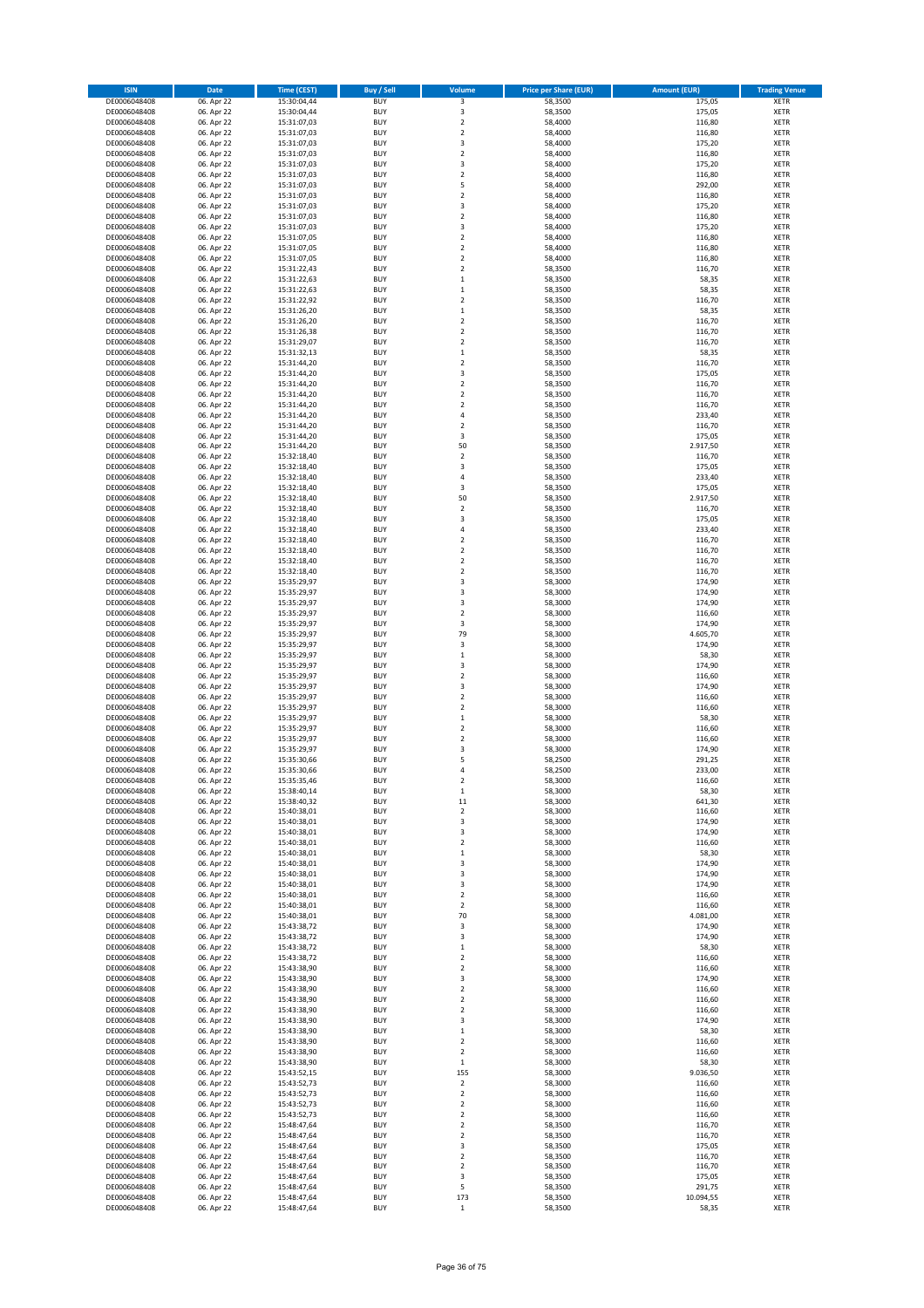| <b>ISIN</b>                  | Date                     | <b>Time (CEST)</b>         | <b>Buy / Sell</b>        | Volume                                      | <b>Price per Share (EUR)</b> | <b>Amount (EUR)</b> | <b>Trading Venue</b>       |
|------------------------------|--------------------------|----------------------------|--------------------------|---------------------------------------------|------------------------------|---------------------|----------------------------|
| DE0006048408                 | 06. Apr 22               | 15:48:47,64                | <b>BUY</b>               | $\mathbf 2$                                 | 58,3500                      | 116,70              | <b>XETR</b>                |
| DE0006048408                 | 06. Apr 22               | 15:48:47,64                | <b>BUY</b>               | $\overline{2}$                              | 58,3500                      | 116,70              | XETR                       |
| DE0006048408                 | 06. Apr 22               | 15:48:47,64                | BUY                      | 3                                           | 58,3500                      | 175,05              | XETR                       |
| DE0006048408                 | 06. Apr 22               | 15:48:47,64                | <b>BUY</b>               | 8                                           | 58,3500                      | 466,80              | <b>XETR</b>                |
| DE0006048408                 | 06. Apr 22               | 15:48:47,64                | <b>BUY</b>               | 3                                           | 58,3500                      | 175,05              | XETR                       |
| DE0006048408                 | 06. Apr 22               | 15:48:47,64                | <b>BUY</b>               | $\sqrt{4}$                                  | 58,3500                      | 233,40              | <b>XETR</b>                |
| DE0006048408                 | 06. Apr 22               | 15:48:47,64                | <b>BUY</b>               | $\overline{2}$                              | 58,3500                      | 116,70              | <b>XETR</b>                |
| DE0006048408                 | 06. Apr 22               | 15:48:47,64                | <b>BUY</b>               | $\overline{2}$                              | 58,3500                      | 116,70              | <b>XETR</b>                |
| DE0006048408<br>DE0006048408 | 06. Apr 22<br>06. Apr 22 | 15:48:47,64<br>15:48:47,64 | <b>BUY</b><br><b>BUY</b> | 6<br>$\overline{3}$                         | 58,3500<br>58,3500           | 350,10<br>175,05    | <b>XETR</b><br><b>XETR</b> |
| DE0006048408                 | 06. Apr 22               | 15:48:56,57                | BUY                      | $\,1\,$                                     | 58,3000                      | 58,30               | XETR                       |
| DE0006048408                 | 06. Apr 22               | 15:48:56,97                | <b>BUY</b>               | 3                                           | 58,3000                      | 174,90              | <b>XETR</b>                |
| DE0006048408                 | 06. Apr 22               | 15:48:56,99                | <b>BUY</b>               | 3                                           | 58,3000                      | 174,90              | XETR                       |
| DE0006048408                 | 06. Apr 22               | 15:48:56,99                | <b>BUY</b>               | $\overline{\mathbf{c}}$                     | 58,3000                      | 116,60              | <b>XETR</b>                |
| DE0006048408                 | 06. Apr 22               | 15:48:56,99                | <b>BUY</b>               | $\boldsymbol{2}$                            | 58,3000                      | 116,60              | <b>XETR</b>                |
| DE0006048408                 | 06. Apr 22               | 15:48:56,99                | <b>BUY</b>               | $\,$ 1                                      | 58,3000                      | 58,30               | <b>XETR</b>                |
| DE0006048408                 | 06. Apr 22               | 15:51:17,80                | <b>BUY</b>               | 3                                           | 58,3000                      | 174,90              | <b>XETR</b>                |
| DE0006048408                 | 06. Apr 22               | 15:55:00,64                | <b>BUY</b>               | $\mathbf 1$                                 | 58,4000                      | 58,40               | <b>XETR</b>                |
| DE0006048408                 | 06. Apr 22               | 15:55:00,64                | BUY                      | $\overline{4}$                              | 58,4000                      | 233,60              | <b>XETR</b>                |
| DE0006048408<br>DE0006048408 | 06. Apr 22<br>06. Apr 22 | 15:55:00,64<br>15:55:02,89 | <b>BUY</b><br><b>BUY</b> | 4<br>258                                    | 58,4000<br>58,4000           | 233,60<br>15.067,20 | <b>XETR</b><br><b>XETR</b> |
| DE0006048408                 | 06. Apr 22               | 15:55:06,82                | <b>BUY</b>               | 4                                           | 58,3500                      | 233,40              | <b>XETR</b>                |
| DE0006048408                 | 06. Apr 22               | 15:55:08,33                | <b>BUY</b>               | $\overline{4}$                              | 58,3500                      | 233,40              | <b>XETR</b>                |
| DE0006048408                 | 06. Apr 22               | 15:55:08,33                | <b>BUY</b>               | 74                                          | 58,3500                      | 4.317,90            | <b>XETR</b>                |
| DE0006048408                 | 06. Apr 22               | 15:55:08,33                | <b>BUY</b>               | 5                                           | 58,3500                      | 291,75              | <b>XETR</b>                |
| DE0006048408                 | 06. Apr 22               | 15:55:08,33                | <b>BUY</b>               | 4                                           | 58,3500                      | 233,40              | <b>XETR</b>                |
| DE0006048408                 | 06. Apr 22               | 15:55:08,51                | BUY                      | 30                                          | 58,3500                      | 1.750,50            | <b>XETR</b>                |
| DE0006048408                 | 06. Apr 22               | 15:55:17,41                | <b>BUY</b>               | 3                                           | 58,3500                      | 175,05              | <b>XETR</b>                |
| DE0006048408                 | 06. Apr 22               | 15:55:17,41                | <b>BUY</b>               | 3                                           | 58,3500                      | 175,05              | <b>XETR</b>                |
| DE0006048408<br>DE0006048408 | 06. Apr 22<br>06. Apr 22 | 15:55:17,41<br>15:55:17,41 | <b>BUY</b><br><b>BUY</b> | $\boldsymbol{2}$<br>$\overline{\mathbf{c}}$ | 58,3500<br>58,3500           | 116,70<br>116,70    | XETR<br><b>XETR</b>        |
| DE0006048408                 | 06. Apr 22               | 15:55:17,41                | <b>BUY</b>               | 5                                           | 58,3500                      | 291,75              | XETR                       |
| DE0006048408                 | 06. Apr 22               | 15:55:17,41                | <b>BUY</b>               | 8                                           | 58,3500                      | 466,80              | <b>XETR</b>                |
| DE0006048408                 | 06. Apr 22               | 15:55:17,41                | <b>BUY</b>               | 4                                           | 58,3500                      | 233,40              | XETR                       |
| DE0006048408                 | 06. Apr 22               | 15:55:17,41                | <b>BUY</b>               | 4                                           | 58,3500                      | 233,40              | <b>XETR</b>                |
| DE0006048408                 | 06. Apr 22               | 15:55:17,41                | <b>BUY</b>               | 3                                           | 58,3500                      | 175,05              | XETR                       |
| DE0006048408                 | 06. Apr 22               | 15:55:17,41                | <b>BUY</b>               | $\mathbf 1$                                 | 58,3500                      | 58,35               | <b>XETR</b>                |
| DE0006048408                 | 06. Apr 22               | 15:55:17,41                | <b>BUY</b>               | 71                                          | 58,3500                      | 4.142,85            | XETR                       |
| DE0006048408                 | 06. Apr 22               | 15:56:11,01                | <b>BUY</b>               | 92                                          | 58,4000                      | 5.372,80            | <b>XETR</b>                |
| DE0006048408                 | 06. Apr 22               | 15:56:11,01                | <b>BUY</b>               | $\,1\,$                                     | 58,4000                      | 58,40               | <b>XETR</b>                |
| DE0006048408                 | 06. Apr 22               | 15:56:16.58                | <b>BUY</b>               | $\overline{\mathbf{c}}$                     | 58,3500                      | 116,70              | <b>XETR</b>                |
| DE0006048408                 | 06. Apr 22               | 15:56:28,48                | <b>BUY</b><br><b>BUY</b> | 3<br>3                                      | 58,3500                      | 175,05<br>175,05    | <b>XETR</b><br><b>XETR</b> |
| DE0006048408<br>DE0006048408 | 06. Apr 22<br>06. Apr 22 | 15:56:28,48<br>15:56:28,48 | BUY                      | 3                                           | 58,3500<br>58,3500           | 175,05              | <b>XETR</b>                |
| DE0006048408                 | 06. Apr 22               | 15:56:28,48                | <b>BUY</b>               | $\boldsymbol{2}$                            | 58,3500                      | 116,70              | <b>XETR</b>                |
| DE0006048408                 | 06. Apr 22               | 15:56:28,48                | <b>BUY</b>               | $\boldsymbol{2}$                            | 58,3500                      | 116,70              | <b>XETR</b>                |
| DE0006048408                 | 06. Apr 22               | 15:56:28,48                | <b>BUY</b>               | $\boldsymbol{2}$                            | 58,3500                      | 116,70              | <b>XETR</b>                |
| DE0006048408                 | 06. Apr 22               | 15:56:28,48                | <b>BUY</b>               | $\boldsymbol{2}$                            | 58,3500                      | 116,70              | <b>XETR</b>                |
| DE0006048408                 | 06. Apr 22               | 15:56:28,48                | <b>BUY</b>               | 5                                           | 58,3500                      | 291,75              | <b>XETR</b>                |
| DE0006048408                 | 06. Apr 22               | 15:56:28,48                | <b>BUY</b>               | 5                                           | 58,3500                      | 291,75              | XETR                       |
| DE0006048408                 | 06. Apr 22               | 15:56:28,48                | <b>BUY</b>               | $\boldsymbol{2}$                            | 58,3500                      | 116,70              | <b>XETR</b>                |
| DE0006048408                 | 06. Apr 22               | 15:56:28,48                | <b>BUY</b>               | 3                                           | 58,3500                      | 175,05              | <b>XETR</b>                |
| DE0006048408<br>DE0006048408 | 06. Apr 22<br>06. Apr 22 | 15:56:28,48<br>15:56:28,48 | <b>BUY</b><br><b>BUY</b> | 6<br>3                                      | 58,3500<br>58,3500           | 350,10<br>175,05    | <b>XETR</b><br><b>XETR</b> |
| DE0006048408                 | 06. Apr 22               | 15:56:28,48                | <b>BUY</b>               | $\boldsymbol{2}$                            | 58,3500                      | 116,70              | <b>XETR</b>                |
| DE0006048408                 | 06. Apr 22               | 15:57:48,18                | <b>BUY</b>               | 43                                          | 58,4000                      | 2.511,20            | <b>XETR</b>                |
| DE0006048408                 | 06. Apr 22               | 15:57:48,18                | <b>BUY</b>               | 5                                           | 58,4000                      | 292,00              | <b>XETR</b>                |
| DE0006048408                 | 06. Apr 22               | 15:57:48,18                | <b>BUY</b>               | $\overline{2}$                              | 58,4000                      | 116,80              | <b>XETR</b>                |
| DE0006048408                 | 06. Apr 22               | 15:57:48,41                | <b>BUY</b>               | 3                                           | 58,4000                      | 175,20              | XETR                       |
| DE0006048408                 | 06. Apr 22               | 15:57:48,41                | <b>BUY</b>               | 48                                          | 58,4000                      | 2.803,20            | <b>XETR</b>                |
| DE0006048408                 | 06. Apr 22               | 15:58:29,81                | <b>BUY</b>               | 3                                           | 58,4000                      | 175,20              | XETR                       |
| DE0006048408                 | 06. Apr 22               | 15:58:29,81                | <b>BUY</b>               | 3                                           | 58,4000                      | 175,20              | <b>XETR</b>                |
| DE0006048408<br>DE0006048408 | 06. Apr 22               | 15:58:29,81                | <b>BUY</b><br>BUY        | 3<br>$\overline{2}$                         | 58,4000                      | 175,20              | <b>XETR</b><br><b>XETR</b> |
| DE0006048408                 | 06. Apr 22<br>06. Apr 22 | 15:58:33,02<br>15:58:33,02 | BUY                      | 3                                           | 58,4000<br>58,4000           | 116,80<br>175,20    | <b>XETR</b>                |
| DE0006048408                 | 06. Apr 22               | 15:58:33,02                | <b>BUY</b>               | $\overline{\mathbf{2}}$                     | 58,4000                      | 116,80              | <b>XETR</b>                |
| DE0006048408                 | 06. Apr 22               | 15:58:33,02                | <b>BUY</b>               | $\overline{\mathbf{2}}$                     | 58,4000                      | 116,80              | <b>XETR</b>                |
| DE0006048408                 | 06. Apr 22               | 15:58:33,02                | <b>BUY</b>               | $\mathbf 2$                                 | 58,4000                      | 116,80              | XETR                       |
| DE0006048408                 | 06. Apr 22               | 15:58:33,02                | <b>BUY</b>               | 111                                         | 58,4000                      | 6.482,40            | <b>XETR</b>                |
| DE0006048408                 | 06. Apr 22               | 15:58:33,02                | <b>BUY</b>               | $\mathbf 2$                                 | 58,4000                      | 116,80              | <b>XETR</b>                |
| DE0006048408                 | 06. Apr 22               | 15:58:33,02                | <b>BUY</b>               | $\mathbf 2$                                 | 58,4000                      | 116,80              | <b>XETR</b>                |
| DE0006048408                 | 06. Apr 22               | 15:58:33,02                | <b>BUY</b>               | $\boldsymbol{2}$                            | 58,4000                      | 116,80              | <b>XETR</b>                |
| DE0006048408                 | 06. Apr 22               | 15:58:33,02                | <b>BUY</b>               | $\,$ 1                                      | 58,4000                      | 58,40               | <b>XETR</b>                |
| DE0006048408<br>DE0006048408 | 06. Apr 22<br>06. Apr 22 | 15:58:33,02<br>15:58:33,02 | <b>BUY</b><br><b>BUY</b> | $\boldsymbol{2}$<br>$\boldsymbol{2}$        | 58,4000<br>58,4000           | 116,80<br>116,80    | <b>XETR</b><br><b>XETR</b> |
| DE0006048408                 | 06. Apr 22               | 15:58:33,03                | <b>BUY</b>               | 4                                           | 58,4000                      | 233,60              | <b>XETR</b>                |
| DE0006048408                 | 06. Apr 22               | 15:58:33,70                | <b>BUY</b>               | 3                                           | 58,3500                      | 175,05              | <b>XETR</b>                |
| DE0006048408                 | 06. Apr 22               | 15:58:38,39                | <b>BUY</b>               | 4                                           | 58,3500                      | 233,40              | <b>XETR</b>                |
| DE0006048408                 | 06. Apr 22               | 15:58:38,39                | <b>BUY</b>               | 3                                           | 58,3500                      | 175,05              | <b>XETR</b>                |
| DE0006048408                 | 06. Apr 22               | 15:58:38,39                | <b>BUY</b>               | 3                                           | 58,3500                      | 175,05              | <b>XETR</b>                |
| DE0006048408                 | 06. Apr 22               | 15:58:38,39                | <b>BUY</b>               | 3                                           | 58,3500                      | 175,05              | <b>XETR</b>                |
| DE0006048408<br>DE0006048408 | 06. Apr 22<br>06. Apr 22 | 15:58:38,59                | <b>BUY</b><br><b>BUY</b> | $\overline{\mathbf{2}}$<br>$\overline{2}$   | 58,3500<br>58,3500           | 116,70              | <b>XETR</b><br><b>XETR</b> |
| DE0006048408                 | 06. Apr 22               | 15:58:47,73<br>15:58:47,73 | <b>BUY</b>               | 4                                           | 58,3500                      | 116,70<br>233,40    | <b>XETR</b>                |
| DE0006048408                 | 06. Apr 22               | 15:59:31,10                | <b>BUY</b>               | 4                                           | 58,3500                      | 233,40              | <b>XETR</b>                |
| DE0006048408                 | 06. Apr 22               | 15:59:31,10                | <b>BUY</b>               | $\overline{\mathbf{2}}$                     | 58,3500                      | 116,70              | <b>XETR</b>                |
| DE0006048408                 | 06. Apr 22               | 15:59:31,10                | <b>BUY</b>               | 4                                           | 58,3500                      | 233,40              | <b>XETR</b>                |
| DE0006048408                 | 06. Apr 22               | 15:59:31,10                | <b>BUY</b>               | 4                                           | 58,3500                      | 233,40              | XETR                       |
| DE0006048408                 | 06. Apr 22               | 15:59:31,10                | <b>BUY</b>               | 4                                           | 58,3500                      | 233,40              | <b>XETR</b>                |
| DE0006048408                 | 06. Apr 22               | 15:59:31,10                | <b>BUY</b>               | 3                                           | 58,3500                      | 175,05              | <b>XETR</b>                |
| DE0006048408                 | 06. Apr 22               | 15:59:31,28                | <b>BUY</b>               | $\overline{2}$                              | 58,3500                      | 116,70              | <b>XETR</b>                |
| DE0006048408                 | 06. Apr 22               | 15:59:31,28                | <b>BUY</b><br><b>BUY</b> | 10<br>$\overline{2}$                        | 58,3500                      | 583,50              | <b>XETR</b><br><b>XETR</b> |
| DE0006048408<br>DE0006048408 | 06. Apr 22<br>06. Apr 22 | 15:59:31,28<br>15:59:51,93 | <b>BUY</b>               | $\boldsymbol{2}$                            | 58,3500<br>58,3500           | 116,70<br>116,70    | <b>XETR</b>                |
| DE0006048408                 | 06. Apr 22               | 15:59:51,93                | <b>BUY</b>               | $\sqrt{4}$                                  | 58,3500                      | 233,40              | <b>XETR</b>                |
| DE0006048408                 | 06. Apr 22               | 15:59:51,93                | <b>BUY</b>               | $\overline{\mathbf{2}}$                     | 58,3500                      | 116,70              | <b>XETR</b>                |
| DE0006048408                 | 06. Apr 22               | 15:59:51,93                | <b>BUY</b>               | 3                                           | 58,3500                      | 175,05              | <b>XETR</b>                |
| DE0006048408                 | 06. Apr 22               | 15:59:51,93                | <b>BUY</b>               | $\boldsymbol{2}$                            | 58,3500                      | 116,70              | <b>XETR</b>                |
| DE0006048408                 | 06. Apr 22               | 15:59:51,93                | <b>BUY</b>               | 3                                           | 58,3500                      | 175,05              | <b>XETR</b>                |
| DE0006048408                 | 06. Apr 22               | 15:59:51,93                | <b>BUY</b>               | 61                                          | 58,3500                      | 3.559,35            | <b>XETR</b>                |
| DE0006048408                 | 06. Apr 22               | 15:59:51,93                | <b>BUY</b>               | 16                                          | 58,3500                      | 933,60              | <b>XETR</b>                |
| DE0006048408                 | 06. Apr 22               | 15:59:51,95                | <b>BUY</b>               | 3                                           | 58,3500                      | 175,05              | <b>XETR</b>                |
| DE0006048408<br>DE0006048408 | 06. Apr 22<br>06. Apr 22 | 16:00:39,97                | <b>BUY</b><br><b>BUY</b> | $\mathbf 2$<br>$\boldsymbol{2}$             | 58,3500<br>58,3500           | 116,70<br>116,70    | <b>XETR</b><br><b>XETR</b> |
| DE0006048408                 | 06. Apr 22               | 16:00:39,97<br>16:00:39,97 | <b>BUY</b>               | $\boldsymbol{2}$                            | 58,3500                      | 116,70              | <b>XETR</b>                |
| DE0006048408                 | 06. Apr 22               | 16:00:39,97                | <b>BUY</b>               | $\boldsymbol{2}$                            | 58,3500                      | 116,70              | <b>XETR</b>                |
| DE0006048408                 | 06. Apr 22               | 16:00:39,97                | <b>BUY</b>               | $\,1\,$                                     | 58,3500                      | 58,35               | <b>XETR</b>                |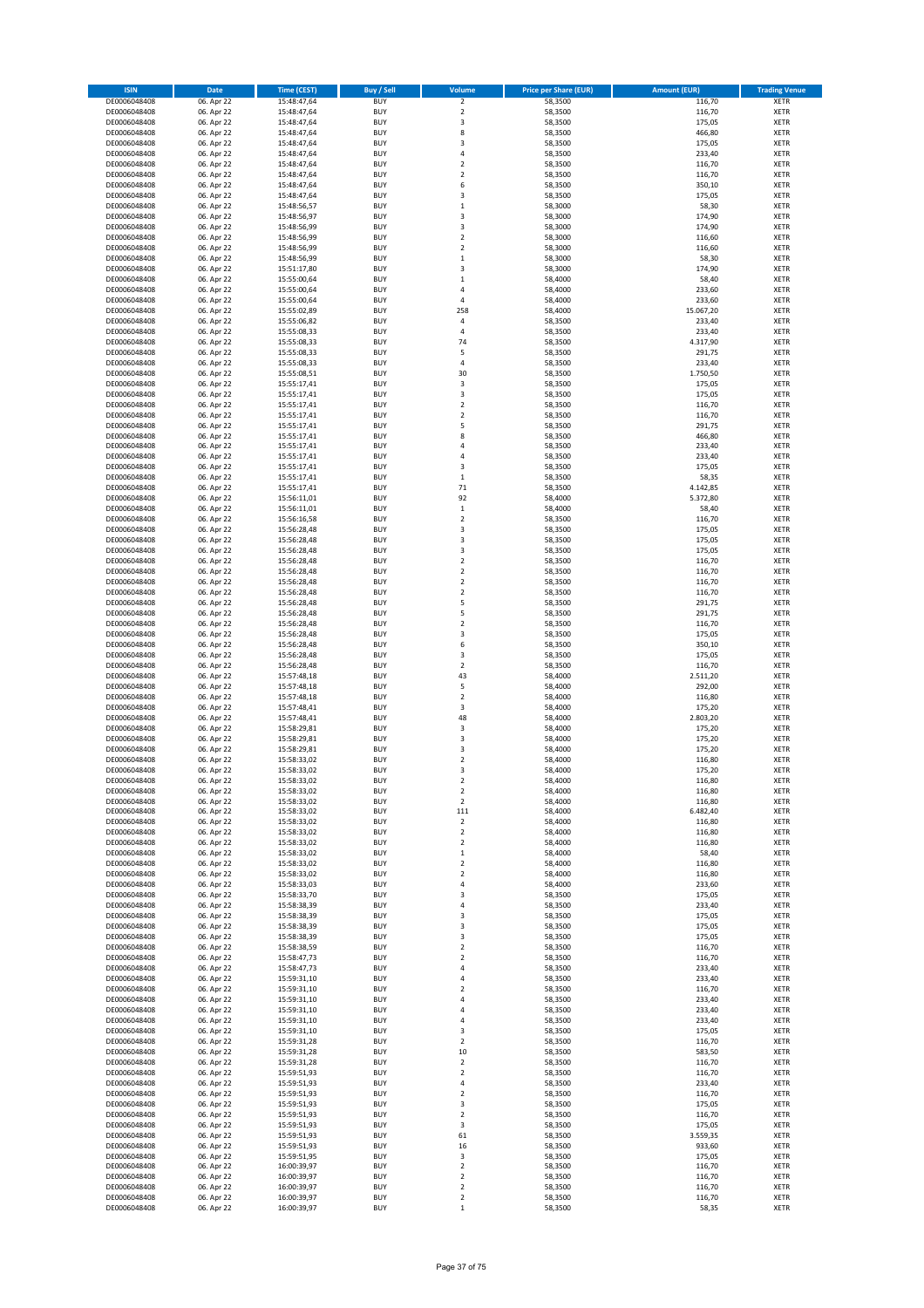| <b>ISIN</b>                  | Date                     | <b>Time (CEST)</b>         | <b>Buy / Sell</b>        | Volume                                      | <b>Price per Share (EUR)</b> | <b>Amount (EUR)</b> | <b>Trading Venue</b>       |
|------------------------------|--------------------------|----------------------------|--------------------------|---------------------------------------------|------------------------------|---------------------|----------------------------|
| DE0006048408                 | 06. Apr 22               | 16:00:39,97                | <b>BUY</b>               | $\mathbf 2$                                 | 58,3500                      | 116,70              | <b>XETR</b>                |
| DE0006048408                 | 06. Apr 22               | 16:00:39,97                | <b>BUY</b>               | $\overline{2}$                              | 58,3500                      | 116,70              | XETR                       |
| DE0006048408                 | 06. Apr 22               | 16:00:39,97                | BUY                      | $\sqrt{4}$                                  | 58,3500                      | 233,40              | XETR                       |
| DE0006048408                 | 06. Apr 22               | 16:00:39,97                | <b>BUY</b>               | 3                                           | 58,3500                      | 175,05              | <b>XETR</b>                |
| DE0006048408                 | 06. Apr 22               | 16:00:39,97                | <b>BUY</b>               | 3                                           | 58,3500                      | 175,05              | XETR                       |
| DE0006048408                 | 06. Apr 22               | 16:00:39,97                | <b>BUY</b>               | 3                                           | 58,3500                      | 175,05              | <b>XETR</b>                |
| DE0006048408                 | 06. Apr 22               | 16:00:39,97                | <b>BUY</b>               | 3                                           | 58,3500                      | 175,05              | <b>XETR</b>                |
| DE0006048408                 | 06. Apr 22<br>06. Apr 22 | 16:00:39,97                | <b>BUY</b><br><b>BUY</b> | 3<br>$\boldsymbol{2}$                       | 58,3500                      | 175,05<br>116,70    | <b>XETR</b><br><b>XETR</b> |
| DE0006048408<br>DE0006048408 | 06. Apr 22               | 16:00:39,97<br>16:02:26,15 | <b>BUY</b>               | 3                                           | 58,3500<br>58,3000           | 174,90              | <b>XETR</b>                |
| DE0006048408                 | 06. Apr 22               | 16:02:26,15                | BUY                      | $\overline{2}$                              | 58,3000                      | 116,60              | XETR                       |
| DE0006048408                 | 06. Apr 22               | 16:02:26,15                | <b>BUY</b>               | $\,1\,$                                     | 58,3000                      | 58,30               | <b>XETR</b>                |
| DE0006048408                 | 06. Apr 22               | 16:02:26,15                | <b>BUY</b>               | 72                                          | 58,3000                      | 4.197,60            | XETR                       |
| DE0006048408                 | 06. Apr 22               | 16:02:26,15                | <b>BUY</b>               | 3                                           | 58,3000                      | 174,90              | <b>XETR</b>                |
| DE0006048408                 | 06. Apr 22               | 16:02:26,15                | <b>BUY</b>               | $\,$ 1                                      | 58,3000                      | 58,30               | <b>XETR</b>                |
| DE0006048408                 | 06. Apr 22               | 16:02:26,41                | <b>BUY</b>               | 3                                           | 58,3000                      | 174,90              | <b>XETR</b>                |
| DE0006048408                 | 06. Apr 22               | 16:02:26,41                | <b>BUY</b>               | 3                                           | 58,3000                      | 174,90              | <b>XETR</b>                |
| DE0006048408                 | 06. Apr 22               | 16:02:26,41<br>16:03:36,06 | <b>BUY</b><br><b>BUY</b> | 3<br>$\overline{\mathbf{c}}$                | 58,3000                      | 174,90              | <b>XETR</b><br><b>XETR</b> |
| DE0006048408<br>DE0006048408 | 06. Apr 22<br>06. Apr 22 | 16:03:36,06                | <b>BUY</b>               | 3                                           | 58,3000<br>58,3000           | 116,60<br>174,90    | <b>XETR</b>                |
| DE0006048408                 | 06. Apr 22               | 16:03:36,06                | <b>BUY</b>               | $\overline{\mathbf{c}}$                     | 58,3000                      | 116,60              | <b>XETR</b>                |
| DE0006048408                 | 06. Apr 22               | 16:03:36,06                | <b>BUY</b>               | 3                                           | 58,3000                      | 174,90              | <b>XETR</b>                |
| DE0006048408                 | 06. Apr 22               | 16:03:52,26                | <b>BUY</b>               | 3                                           | 58,3000                      | 174,90              | <b>XETR</b>                |
| DE0006048408                 | 06. Apr 22               | 16:03:52,26                | <b>BUY</b>               | 3                                           | 58,3000                      | 174,90              | <b>XETR</b>                |
| DE0006048408                 | 06. Apr 22               | 16:03:52,26                | <b>BUY</b>               | $\overline{\mathbf{c}}$                     | 58,3000                      | 116,60              | <b>XETR</b>                |
| DE0006048408                 | 06. Apr 22               | 16:03:52,26                | <b>BUY</b>               | $\overline{2}$                              | 58,3000                      | 116,60              | <b>XETR</b>                |
| DE0006048408                 | 06. Apr 22               | 16:04:15,11                | BUY                      | 3                                           | 58,3000                      | 174,90              | <b>XETR</b>                |
| DE0006048408                 | 06. Apr 22               | 16:04:15,11                | <b>BUY</b>               | 3                                           | 58,3000                      | 174,90              | <b>XETR</b>                |
| DE0006048408<br>DE0006048408 | 06. Apr 22<br>06. Apr 22 | 16:04:15,11<br>16:04:15,11 | <b>BUY</b><br><b>BUY</b> | 85<br>3                                     | 58,3000<br>58,3000           | 4.955,50<br>174,90  | <b>XETR</b><br>XETR        |
| DE0006048408                 | 06. Apr 22               | 16:04:15,11                | <b>BUY</b>               | $\mathbf 1$                                 | 58,3000                      | 58,30               | <b>XETR</b>                |
| DE0006048408                 | 06. Apr 22               | 16:04:15,11                | <b>BUY</b>               | 3                                           | 58,3000                      | 174,90              | <b>XETR</b>                |
| DE0006048408                 | 06. Apr 22               | 16:04:15,11                | <b>BUY</b>               | 3                                           | 58,3000                      | 174,90              | <b>XETR</b>                |
| DE0006048408                 | 06. Apr 22               | 16:04:15,11                | <b>BUY</b>               | 3                                           | 58,3000                      | 174,90              | XETR                       |
| DE0006048408                 | 06. Apr 22               | 16:04:15,11                | <b>BUY</b>               | $\overline{2}$                              | 58,3000                      | 116,60              | <b>XETR</b>                |
| DE0006048408                 | 06. Apr 22               | 16:04:15,11                | <b>BUY</b>               | 3                                           | 58,3000                      | 174,90              | XETR                       |
| DE0006048408                 | 06. Apr 22               | 16:04:15,11                | <b>BUY</b>               | $\,1\,$                                     | 58,3000                      | 58,30               | <b>XETR</b>                |
| DE0006048408                 | 06. Apr 22               | 16:06:16,97                | <b>BUY</b>               | $\boldsymbol{2}$                            | 58,3000                      | 116,60              | XETR                       |
| DE0006048408                 | 06. Apr 22               | 16:06:16,97                | <b>BUY</b>               | $\overline{2}$                              | 58,3000                      | 116,60              | <b>XETR</b>                |
| DE0006048408<br>DE0006048408 | 06. Apr 22<br>06. Apr 22 | 16:06:16,97<br>16:06:16,97 | <b>BUY</b><br><b>BUY</b> | 3<br>3                                      | 58,3000<br>58,3000           | 174,90<br>174,90    | <b>XETR</b><br><b>XETR</b> |
| DE0006048408                 | 06. Apr 22               | 16:06:20,22                | <b>BUY</b>               | 3                                           | 58,3000                      | 174,90              | <b>XETR</b>                |
| DE0006048408                 | 06. Apr 22               | 16:06:20,22                | <b>BUY</b>               | 3                                           | 58,3000                      | 174,90              | <b>XETR</b>                |
| DE0006048408                 | 06. Apr 22               | 16:06:20,22                | BUY                      | $\overline{2}$                              | 58,3000                      | 116,60              | <b>XETR</b>                |
| DE0006048408                 | 06. Apr 22               | 16:06:20,22                | <b>BUY</b>               | 3                                           | 58,3000                      | 174,90              | <b>XETR</b>                |
| DE0006048408                 | 06. Apr 22               | 16:06:20,22                | <b>BUY</b>               | $\boldsymbol{2}$                            | 58,3000                      | 116,60              | <b>XETR</b>                |
| DE0006048408                 | 06. Apr 22               | 16:06:20,22                | <b>BUY</b>               | $\boldsymbol{2}$                            | 58,3000                      | 116,60              | <b>XETR</b>                |
| DE0006048408                 | 06. Apr 22               | 16:06:20,22                | <b>BUY</b>               | 3                                           | 58,3000                      | 174,90              | <b>XETR</b>                |
| DE0006048408                 | 06. Apr 22               | 16:06:20,22                | <b>BUY</b>               | 3                                           | 58,3000                      | 174,90              | <b>XETR</b>                |
| DE0006048408                 | 06. Apr 22               | 16:07:12,40                | <b>BUY</b><br><b>BUY</b> | 3                                           | 58,3000                      | 174,90              | XETR                       |
| DE0006048408<br>DE0006048408 | 06. Apr 22<br>06. Apr 22 | 16:07:12,40<br>16:07:12,40 | <b>BUY</b>               | $\overline{\mathbf{2}}$<br>$\,1\,$          | 58,3000<br>58,3000           | 116,60<br>58,30     | <b>XETR</b><br><b>XETR</b> |
| DE0006048408                 | 06. Apr 22               | 16:07:12,40                | <b>BUY</b>               | 3                                           | 58,3000                      | 174,90              | <b>XETR</b>                |
| DE0006048408                 | 06. Apr 22               | 16:07:12,40                | <b>BUY</b>               | $\boldsymbol{2}$                            | 58,3000                      | 116,60              | <b>XETR</b>                |
| DE0006048408                 | 06. Apr 22               | 16:07:12,40                | <b>BUY</b>               | 3                                           | 58,3000                      | 174,90              | <b>XETR</b>                |
| DE0006048408                 | 06. Apr 22               | 16:08:01,20                | <b>BUY</b>               | 3                                           | 58,3000                      | 174,90              | <b>XETR</b>                |
| DE0006048408                 | 06. Apr 22               | 16:08:01,20                | <b>BUY</b>               | $\,1\,$                                     | 58,3000                      | 58,30               | <b>XETR</b>                |
| DE0006048408                 | 06. Apr 22               | 16:08:04,57                | <b>BUY</b>               | $\overline{2}$                              | 58,2500                      | 116,50              | <b>XETR</b>                |
| DE0006048408                 | 06. Apr 22               | 16:08:04,57                | <b>BUY</b>               | 79                                          | 58,2500                      | 4.601,75            | <b>XETR</b>                |
| DE0006048408                 | 06. Apr 22               | 16:08:04,57                | <b>BUY</b>               | $\overline{2}$                              | 58,2500                      | 116,50              | <b>XETR</b>                |
| DE0006048408<br>DE0006048408 | 06. Apr 22<br>06. Apr 22 | 16:08:41,75<br>16:08:41,75 | <b>BUY</b><br><b>BUY</b> | $\boldsymbol{2}$<br>$\sqrt{4}$              | 58,2500<br>58,2500           | 116,50<br>233,00    | XETR<br><b>XETR</b>        |
| DE0006048408                 | 06. Apr 22               | 16:08:41,75                | <b>BUY</b>               | 4                                           | 58,2500                      | 233,00              | <b>XETR</b>                |
| DE0006048408                 | 06. Apr 22               | 16:08:41,75                | BUY                      | $\overline{2}$                              | 58,2500                      | 116,50              | <b>XETR</b>                |
| DE0006048408                 | 06. Apr 22               | 16:08:41,75                | <b>BUY</b>               | $\overline{2}$                              | 58,2500                      | 116,50              | <b>XETR</b>                |
| DE0006048408                 | 06. Apr 22               | 16:08:42,64                | <b>BUY</b>               | 114                                         | 58,2500                      | 6.640,50            | <b>XETR</b>                |
| DE0006048408                 | 06. Apr 22               | 16:09:55,72                | <b>BUY</b>               | 9                                           | 58,2000                      | 523,80              | <b>XETR</b>                |
| DE0006048408                 | 06. Apr 22               | 16:09:55,72                | <b>BUY</b>               | 3                                           | 58,2000                      | 174,60              | XETR                       |
| DE0006048408                 | 06. Apr 22               | 16:09:55,72                | <b>BUY</b>               | 14                                          | 58,2000                      | 814,80              | XETR                       |
| DE0006048408<br>DE0006048408 | 06. Apr 22               | 16:09:55,72                | <b>BUY</b><br><b>BUY</b> | 3<br>$\sqrt{4}$                             | 58,2000<br>58,3000           | 174,60              | <b>XETR</b><br>XETR        |
| DE0006048408                 | 06. Apr 22<br>06. Apr 22 | 16:12:23,51<br>16:12:23,51 | <b>BUY</b>               | 3                                           | 58,3000                      | 233,20<br>174,90    | <b>XETR</b>                |
| DE0006048408                 | 06. Apr 22               | 16:12:23,51                | <b>BUY</b>               | 3                                           | 58,3000                      | 174,90              | <b>XETR</b>                |
| DE0006048408                 | 06. Apr 22               | 16:12:23,51                | <b>BUY</b>               | 130                                         | 58,3000                      | 7.579,00            | <b>XETR</b>                |
| DE0006048408                 | 06. Apr 22               | 16:12:23,51                | <b>BUY</b>               | 3                                           | 58,3000                      | 174,90              | <b>XETR</b>                |
| DE0006048408                 | 06. Apr 22               | 16:12:23,51                | <b>BUY</b>               | $\,1\,$                                     | 58,3000                      | 58,30               | <b>XETR</b>                |
| DE0006048408                 | 06. Apr 22               | 16:12:23,51                | <b>BUY</b>               | $\overline{2}$                              | 58,3000                      | 116,60              | XETR                       |
| DE0006048408                 | 06. Apr 22               | 16:12:23,51                | <b>BUY</b>               | 3                                           | 58,3000                      | 174,90              | <b>XETR</b>                |
| DE0006048408                 | 06. Apr 22               | 16:12:23,51                | <b>BUY</b>               | $\sqrt{4}$                                  | 58,3000                      | 233,20              | XETR                       |
| DE0006048408<br>DE0006048408 | 06. Apr 22<br>06. Apr 22 | 16:12:23,51<br>16:12:23,51 | <b>BUY</b><br><b>BUY</b> | 3<br>$\sqrt{4}$                             | 58,3000<br>58,3000           | 174,90<br>233,20    | <b>XETR</b><br><b>XETR</b> |
| DE0006048408                 | 06. Apr 22               | 16:12:23,51                | <b>BUY</b>               | 4                                           | 58,3000                      | 233,20              | <b>XETR</b>                |
| DE0006048408                 | 06. Apr 22               | 16:12:23,51                | <b>BUY</b>               | $\mathbf 1$                                 | 58,3000                      | 58,30               | <b>XETR</b>                |
| DE0006048408                 | 06. Apr 22               | 16:12:23,76                | <b>BUY</b>               | $\overline{\mathbf{2}}$                     | 58,3000                      | 116,60              | <b>XETR</b>                |
| DE0006048408                 | 06. Apr 22               | 16:12:56,40                | <b>BUY</b>               | 3                                           | 58,3000                      | 174,90              | <b>XETR</b>                |
| DE0006048408                 | 06. Apr 22               | 16:12:56,57                | <b>BUY</b>               | $\boldsymbol{2}$                            | 58,3000                      | 116,60              | <b>XETR</b>                |
| DE0006048408                 | 06. Apr 22               | 16:12:56,72                | <b>BUY</b>               | $\overline{2}$                              | 58,3000                      | 116,60              | <b>XETR</b>                |
| DE0006048408<br>DE0006048408 | 06. Apr 22               | 16:12:56,89                | <b>BUY</b><br><b>BUY</b> | $\boldsymbol{2}$<br>$\overline{2}$          | 58,3000                      | 116,60              | XETR<br><b>XETR</b>        |
| DE0006048408                 | 06. Apr 22<br>06. Apr 22 | 16:12:57,19<br>16:12:57,35 | <b>BUY</b>               | $\boldsymbol{2}$                            | 58,3000<br>58,3000           | 116,60<br>116,60    | XETR                       |
| DE0006048408                 | 06. Apr 22               | 16:12:57,52                | <b>BUY</b>               | $\overline{2}$                              | 58,3000                      | 116,60              | <b>XETR</b>                |
| DE0006048408                 | 06. Apr 22               | 16:12:57,67                | <b>BUY</b>               | $\boldsymbol{2}$                            | 58,3000                      | 116,60              | XETR                       |
| DE0006048408                 | 06. Apr 22               | 16:12:57,83                | <b>BUY</b>               | $\overline{2}$                              | 58,3000                      | 116,60              | <b>XETR</b>                |
| DE0006048408                 | 06. Apr 22               | 16:12:58,01                | <b>BUY</b>               | $\boldsymbol{2}$                            | 58,3000                      | 116,60              | XETR                       |
| DE0006048408                 | 06. Apr 22               | 16:12:58,20                | <b>BUY</b>               | $\overline{2}$                              | 58,3000                      | 116,60              | <b>XETR</b>                |
| DE0006048408                 | 06. Apr 22               | 16:12:58,38                | <b>BUY</b>               | $\boldsymbol{2}$                            | 58,3000                      | 116,60              | XETR                       |
| DE0006048408                 | 06. Apr 22               | 16:12:58,57                | <b>BUY</b>               | $\boldsymbol{2}$                            | 58,3000                      | 116,60              | <b>XETR</b>                |
| DE0006048408                 | 06. Apr 22               | 16:12:58,75                | <b>BUY</b>               | $\boldsymbol{2}$                            | 58,3000                      | 116,60              | <b>XETR</b>                |
| DE0006048408                 | 06. Apr 22               | 16:12:58,92                | <b>BUY</b>               | $\mathbf 2$                                 | 58,3000                      | 116,60              | <b>XETR</b>                |
| DE0006048408<br>DE0006048408 | 06. Apr 22<br>06. Apr 22 | 16:12:59,11<br>16:12:59,13 | <b>BUY</b><br><b>BUY</b> | $\boldsymbol{2}$<br>$\overline{\mathbf{2}}$ | 58,3000<br>58,3000           | 116,60<br>116,60    | <b>XETR</b><br><b>XETR</b> |
| DE0006048408                 | 06. Apr 22               | 16:12:59,13                | <b>BUY</b>               | 54                                          | 58,3000                      | 3.148,20            | XETR                       |
| DE0006048408                 | 06. Apr 22               | 16:13:07,37                | <b>BUY</b>               | $\mathbf 2$                                 | 58,3000                      | 116,60              | <b>XETR</b>                |
| DE0006048408                 | 06. Apr 22               | 16:13:29,73                | <b>BUY</b>               | 64                                          | 58,3000                      | 3.731,20            | XETR                       |
| DE0006048408                 | 06. Apr 22               | 16:13:29,73                | <b>BUY</b>               | $\overline{\mathbf{2}}$                     | 58,3000                      | 116,60              | <b>XETR</b>                |
| DE0006048408                 | 06. Apr 22               | 16:13:29,92                | <b>BUY</b>               | $\boldsymbol{2}$                            | 58,3000                      | 116,60              | XETR                       |
| DE0006048408                 | 06. Apr 22               | 16:13:33,60                | <b>BUY</b>               | 93                                          | 58,3000                      | 5.421,90            | <b>XETR</b>                |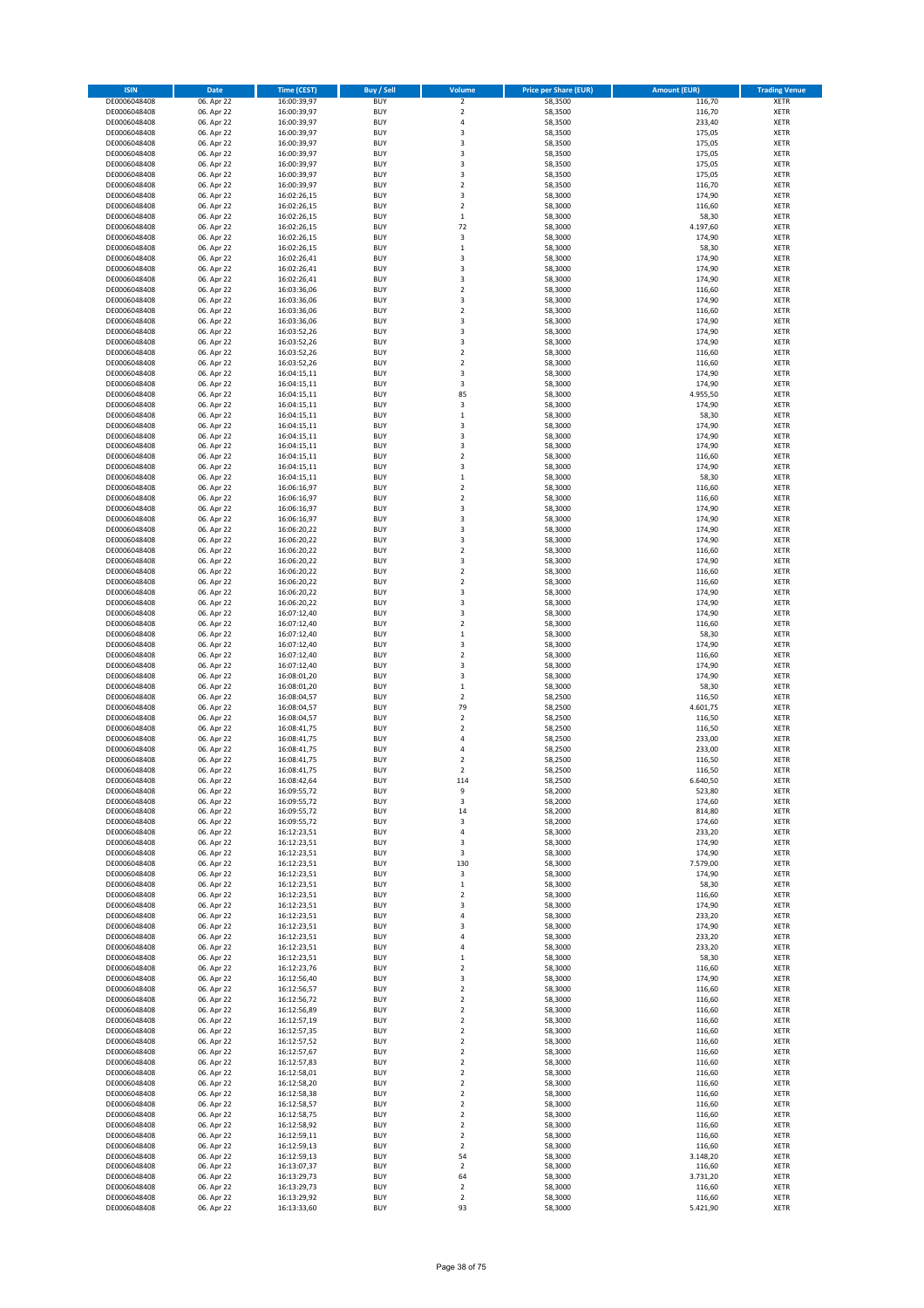| <b>ISIN</b>                  | Date                     | <b>Time (CEST)</b>         | <b>Buy / Sell</b>        | Volume                        | <b>Price per Share (EUR)</b> | <b>Amount (EUR)</b> | <b>Trading Venue</b>       |
|------------------------------|--------------------------|----------------------------|--------------------------|-------------------------------|------------------------------|---------------------|----------------------------|
| DE0006048408                 | 06. Apr 22               | 16:14:26,14                | <b>BUY</b>               | $\mathbf 2$                   | 58,3000                      | 116,60              | <b>XETR</b>                |
| DE0006048408                 | 06. Apr 22               | 16:14:26,14                | <b>BUY</b>               | $\overline{2}$                | 58,3000                      | 116,60              | XETR                       |
| DE0006048408                 | 06. Apr 22               | 16:14:26,14                | BUY                      | $\mathbf 2$                   | 58,3000                      | 116,60              | XETR                       |
| DE0006048408                 | 06. Apr 22               | 16:14:26.14                | <b>BUY</b>               | $\overline{2}$                | 58,3000                      | 116,60              | <b>XETR</b>                |
| DE0006048408                 | 06. Apr 22               | 16:14:26,14                | <b>BUY</b>               | 3                             | 58,3000                      | 174,90              | <b>XETR</b>                |
| DE0006048408                 | 06. Apr 22               | 16:14:26,14                | <b>BUY</b>               | $\overline{2}$                | 58,3000                      | 116,60              | <b>XETR</b>                |
| DE0006048408                 | 06. Apr 22               | 16:15:41,75                | <b>BUY</b>               | $\sqrt{4}$                    | 58,3500                      | 233,40              | <b>XETR</b>                |
| DE0006048408                 | 06. Apr 22               | 16:15:41,75                | <b>BUY</b>               | 3                             | 58,3500                      | 175,05              | <b>XETR</b>                |
| DE0006048408                 | 06. Apr 22               | 16:15:41,75                | <b>BUY</b>               | 4                             | 58,3500                      | 233,40              | <b>XETR</b>                |
| DE0006048408                 | 06. Apr 22               | 16:15:41,75                | <b>BUY</b>               | 6                             | 58,3500                      | 350,10              | <b>XETR</b>                |
| DE0006048408                 | 06. Apr 22               | 16:15:41,75                | BUY                      | 3                             | 58,3500                      | 175,05              | XETR                       |
| DE0006048408                 | 06. Apr 22               | 16:15:41,75                | <b>BUY</b>               | 4                             | 58,3500                      | 233,40              | <b>XETR</b>                |
| DE0006048408                 | 06. Apr 22               | 16:15:41,75                | <b>BUY</b>               | 4                             | 58,3500                      | 233,40              | XETR                       |
| DE0006048408                 | 06. Apr 22               | 16:15:41,75                | <b>BUY</b>               | 4                             | 58,3500                      | 233,40              | <b>XETR</b>                |
| DE0006048408                 | 06. Apr 22               | 16:16:36,76                | <b>BUY</b>               | 3                             | 58,4000                      | 175,20              | XETR                       |
| DE0006048408                 | 06. Apr 22               | 16:16:36,76                | <b>BUY</b>               | 3                             | 58,4000                      | 175,20              | <b>XETR</b>                |
| DE0006048408                 | 06. Apr 22               | 16:16:36,76                | <b>BUY</b>               | 3                             | 58,4000                      | 175,20              | <b>XETR</b>                |
| DE0006048408                 | 06. Apr 22               | 16:17:36,48                | <b>BUY</b>               | 3                             | 58,4500                      | 175,35              | <b>XETR</b>                |
| DE0006048408                 | 06. Apr 22               | 16:17:36,48                | BUY                      | 79                            | 58,4500                      | 4.617,55            | <b>XETR</b>                |
| DE0006048408                 | 06. Apr 22               | 16:17:36,48                | <b>BUY</b>               | $\mathbf 2$                   | 58,4500                      | 116,90              | <b>XETR</b>                |
| DE0006048408                 | 06. Apr 22               | 16:20:23,06                | <b>BUY</b>               | 3                             | 58,5000                      | 175,50              | <b>XETR</b>                |
| DE0006048408                 | 06. Apr 22               | 16:20:23,06                | <b>BUY</b>               | 3                             | 58,5000                      | 175,50              | <b>XETR</b>                |
| DE0006048408                 | 06. Apr 22               | 16:20:23,06                | <b>BUY</b>               | 3                             | 58,5000                      | 175,50              | <b>XETR</b>                |
| DE0006048408                 | 06. Apr 22               | 16:20:23,06                | <b>BUY</b>               | $\mathbf 1$                   | 58,5000                      | 58,50               | <b>XETR</b>                |
| DE0006048408                 | 06. Apr 22               | 16:20:23,06                | <b>BUY</b>               | 3                             | 58,5000                      | 175,50              | <b>XETR</b>                |
| DE0006048408                 | 06. Apr 22               | 16:20:23,06                | <b>BUY</b>               | 4                             | 58,5000                      | 234,00              | <b>XETR</b>                |
| DE0006048408                 | 06. Apr 22               | 16:20:23,06                | BUY                      | 3                             | 58,5000                      | 175,50              | <b>XETR</b>                |
| DE0006048408                 | 06. Apr 22               | 16:20:23,06                | <b>BUY</b>               | 3                             | 58,5000                      | 175,50              | <b>XETR</b>                |
| DE0006048408                 | 06. Apr 22               | 16:20:23,06                | <b>BUY</b>               | 3                             | 58,5000                      | 175,50              | <b>XETR</b>                |
| DE0006048408                 | 06. Apr 22               | 16:20:23,06                | <b>BUY</b>               | 3                             | 58,5000                      | 175,50              | XETR                       |
| DE0006048408                 | 06. Apr 22               | 16:20:23,06                | <b>BUY</b>               | $\mathbf 1$                   | 58,5000                      | 58,50               | <b>XETR</b>                |
| DE0006048408                 | 06. Apr 22               | 16:20:23,06                | <b>BUY</b>               | 3                             | 58,5000                      | 175,50              | <b>XETR</b>                |
| DE0006048408                 | 06. Apr 22               | 16:21:19,67                | <b>BUY</b>               | 3                             | 58,5500                      | 175,65              | <b>XETR</b>                |
| DE0006048408                 | 06. Apr 22               | 16:21:19,67                | <b>BUY</b>               | 57                            | 58,5500                      | 3.337,35            | <b>XETR</b>                |
| DE0006048408                 | 06. Apr 22               | 16:21:19,67                | <b>BUY</b>               | $\overline{2}$                | 58,5500                      | 117,10              | <b>XETR</b>                |
| DE0006048408                 | 06. Apr 22               | 16:21:19,67                | BUY                      | 3                             | 58,5500                      | 175,65              | <b>XETR</b>                |
| DE0006048408                 | 06. Apr 22               | 16:21:19,67                | <b>BUY</b>               | 3                             | 58,5500                      | 175,65              | <b>XETR</b>                |
| DE0006048408                 | 06. Apr 22               | 16:21:19,67                | <b>BUY</b>               | 3                             | 58,5500                      | 175,65              | XETR                       |
| DE0006048408                 | 06. Apr 22<br>06. Apr 22 | 16:21:23,11                | <b>BUY</b>               | 3                             | 58,5500                      | 175,65              | <b>XETR</b>                |
| DE0006048408                 |                          | 16:22:51,87                | <b>BUY</b>               | 76                            | 58,6500                      | 4.457,40            | <b>XETR</b>                |
| DE0006048408                 | 06. Apr 22               | 16:22:51,87                | <b>BUY</b><br><b>BUY</b> | 3                             | 58,6500                      | 175,95              | <b>XETR</b><br><b>XETR</b> |
| DE0006048408                 | 06. Apr 22               | 16:22:51,87                | <b>BUY</b>               | $\mathbf 1$<br>$\overline{2}$ | 58,6500                      | 58,65               |                            |
| DE0006048408                 | 06. Apr 22               | 16:22:51,87                | BUY                      | $\,1\,$                       | 58,6500                      | 117,30              | <b>XETR</b><br><b>XETR</b> |
| DE0006048408                 | 06. Apr 22               | 16:22:51,87                | <b>BUY</b>               | 3                             | 58,6500                      | 58,65               |                            |
| DE0006048408<br>DE0006048408 | 06. Apr 22               | 16:23:49,82                | <b>BUY</b>               | $\boldsymbol{2}$              | 58,7000                      | 176,10              | <b>XETR</b><br><b>XETR</b> |
|                              | 06. Apr 22               | 16:23:50,31                | <b>BUY</b>               | 74                            | 58,6500                      | 117,30<br>4.340,10  |                            |
| DE0006048408<br>DE0006048408 | 06. Apr 22               | 16:24:06,20                | <b>BUY</b>               | $\boldsymbol{2}$              | 58,6500                      | 117,30              | <b>XETR</b><br><b>XETR</b> |
|                              | 06. Apr 22               | 16:25:01,43                |                          | $\boldsymbol{2}$              | 58,6500                      |                     |                            |
| DE0006048408<br>DE0006048408 | 06. Apr 22<br>06. Apr 22 | 16:25:01,43                | <b>BUY</b><br><b>BUY</b> | $\boldsymbol{2}$              | 58,6500<br>58,6500           | 117,30<br>117,30    | <b>XETR</b><br><b>XETR</b> |
| DE0006048408                 | 06. Apr 22               | 16:25:12,64<br>16:25:15,33 | <b>BUY</b>               | $\overline{\mathbf{2}}$       | 58,6500                      | 117,30              | <b>XETR</b>                |
| DE0006048408                 | 06. Apr 22               | 16:26:59,37                | BUY                      | 29                            | 58,7500                      | 1.703,75            | <b>XETR</b>                |
| DE0006048408                 | 06. Apr 22               | 16:26:59,37                | <b>BUY</b>               | $\mathbf 2$                   | 58,7500                      | 117,50              | <b>XETR</b>                |
| DE0006048408                 | 06. Apr 22               | 16:26:59,37                | <b>BUY</b>               | $\boldsymbol{2}$              | 58,7500                      | 117,50              | <b>XETR</b>                |
| DE0006048408                 | 06. Apr 22               | 16:26:59,37                | <b>BUY</b>               | 3                             | 58,7500                      | 176,25              | <b>XETR</b>                |
| DE0006048408                 | 06. Apr 22               | 16:26:59,37                | <b>BUY</b>               | 3                             | 58,7500                      | 176,25              | <b>XETR</b>                |
| DE0006048408                 | 06. Apr 22               | 16:26:59,37                | <b>BUY</b>               | 28                            | 58,7500                      | 1.645,00            | <b>XETR</b>                |
| DE0006048408                 | 06. Apr 22               | 16:26:59,37                | <b>BUY</b>               | 23                            | 58,7500                      | 1.351,25            | <b>XETR</b>                |
| DE0006048408                 | 06. Apr 22               | 16:27:25,37                | <b>BUY</b>               | 67                            | 58,7500                      | 3.936,25            | <b>XETR</b>                |
| DE0006048408                 | 06. Apr 22               | 16:27:28,74                | <b>BUY</b>               | 4                             | 58,7000                      | 234,80              | <b>XETR</b>                |
| DE0006048408                 | 06. Apr 22               | 16:27:28,74                | <b>BUY</b>               | 3                             | 58,7000                      | 176,10              | XETR                       |
| DE0006048408                 | 06. Apr 22               | 16:27:28,74                | BUY                      | 4                             | 58,7000                      | 234,80              | <b>XETR</b>                |
| DE0006048408                 | 06. Apr 22               | 16:27:28,74                | <b>BUY</b>               | 4                             | 58,7000                      | 234,80              | <b>XETR</b>                |
| DE0006048408                 | 06. Apr 22               | 16:27:28,74                | BUY                      | $\overline{2}$                | 58,7000                      | 117,40              | <b>XETR</b>                |
| DE0006048408                 | 06. Apr 22               | 16:27:28,74                | BUY                      | 4                             | 58,7000                      | 234,80              | <b>XETR</b>                |
| DE0006048408                 | 06. Apr 22               | 16:27:28,74                | <b>BUY</b>               | 4                             | 58,7000                      | 234,80              | <b>XETR</b>                |
| DE0006048408                 | 06. Apr 22               | 16:27:28,74                | <b>BUY</b>               | 3                             | 58,7000                      | 176,10              | <b>XETR</b>                |
| DE0006048408                 | 06. Apr 22               | 16:27:28,74                | <b>BUY</b>               | 4                             | 58,7000                      | 234,80              | XETR                       |
| DE0006048408                 | 06. Apr 22               | 16:27:28,74                | <b>BUY</b>               | 4                             | 58,7000                      | 234,80              | <b>XETR</b>                |
| DE0006048408                 | 06. Apr 22               | 16:27:28,74                | <b>BUY</b>               | 4                             | 58,7000                      | 234,80              | <b>XETR</b>                |
| DE0006048408                 | 06. Apr 22               | 16:27:34,87                | <b>BUY</b>               | $\boldsymbol{2}$              | 58,7000                      | 117,40              | <b>XETR</b>                |
| DE0006048408                 | 06. Apr 22               | 16:28:06,09                | <b>BUY</b>               | 58                            | 58,6500                      | 3.401,70            | <b>XETR</b>                |
| DE0006048408                 | 06. Apr 22               | 16:28:06,09                | <b>BUY</b>               | 3                             | 58,6500                      | 175,95              | <b>XETR</b>                |
| DE0006048408                 | 06. Apr 22               | 16:28:06,09                | <b>BUY</b>               | $\,1\,$                       | 58,6500                      | 58,65               | <b>XETR</b>                |
| DE0006048408                 | 06. Apr 22               | 16:29:08,82                | <b>BUY</b>               | 3                             | 58,7000                      | 176,10              | <b>XETR</b>                |
| DE0006048408                 | 06. Apr 22               | 16:29:08,82                | <b>BUY</b>               | $\overline{\mathbf{2}}$       | 58,7000                      | 117,40              | <b>XETR</b>                |
| DE0006048408                 | 06. Apr 22               | 16:29:08,82                | <b>BUY</b>               | $\boldsymbol{2}$              | 58,7000                      | 117,40              | <b>XETR</b>                |
| DE0006048408                 | 06. Apr 22               | 16:29:08,82                | <b>BUY</b>               | 3                             | 58,7000                      | 176,10              | <b>XETR</b>                |
| DE0006048408                 | 06. Apr 22               | 16:29:08,82                | <b>BUY</b>               | 3                             | 58,7000                      | 176,10              | XETR                       |
| DE0006048408                 | 06. Apr 22               | 16:29:08,82                | <b>BUY</b>               | 3                             | 58,7000                      | 176,10              | <b>XETR</b><br><b>XETR</b> |
| DE0006048408                 | 06. Apr 22               | 16:29:34,49                | <b>BUY</b>               | 15                            | 58,7000                      | 880,50              |                            |
| DE0006048408<br>DE0006048408 | 06. Apr 22<br>06. Apr 22 | 16:29:34,49<br>16:30:02,02 | <b>BUY</b><br><b>BUY</b> | 50<br>$\overline{\mathbf{2}}$ | 58,7000<br>58,6500           | 2.935,00<br>117,30  | <b>XETR</b><br><b>XETR</b> |
| DE0006048408                 | 06. Apr 22               | 16:30:02,02                | <b>BUY</b>               | 58                            | 58,6500                      | 3.401,70            | <b>XETR</b>                |
| DE0006048408                 | 06. Apr 22               | 16:30:02,02                | <b>BUY</b>               | $\mathbf 1$                   | 58,6500                      | 58,65               | <b>XETR</b>                |
| DE0006048408                 | 06. Apr 22               | 16:30:02,02                | <b>BUY</b>               | $\boldsymbol{2}$              | 58,6500                      | 117,30              | <b>XETR</b>                |
| DE0006048408                 | 06. Apr 22               | 16:30:02,02                | <b>BUY</b>               | 3                             | 58,6500                      | 175,95              | <b>XETR</b>                |
| DE0006048408                 | 06. Apr 22               | 16:30:02,02                | <b>BUY</b>               | 3                             | 58,6500                      | 175,95              | XETR                       |
| DE0006048408                 | 06. Apr 22               | 16:30:02,02                | <b>BUY</b>               | 3                             | 58,6500                      | 175,95              | <b>XETR</b>                |
| DE0006048408                 | 06. Apr 22               | 16:30:02,02                | <b>BUY</b>               | 3                             | 58,6500                      | 175,95              | XETR                       |
| DE0006048408                 | 06. Apr 22               | 16:31:15,13                | <b>BUY</b>               | 3                             | 58,6500                      | 175,95              | <b>XETR</b>                |
| DE0006048408                 | 06. Apr 22               | 16:31:15,13                | <b>BUY</b>               | 50                            | 58,6500                      | 2.932,50            | XETR                       |
| DE0006048408                 | 06. Apr 22               | 16:31:15,13                | <b>BUY</b>               | $\overline{2}$                | 58,6500                      | 117,30              | <b>XETR</b>                |
| DE0006048408                 | 06. Apr 22               | 16:32:05,90                | <b>BUY</b>               | $\boldsymbol{2}$              | 58,6500                      | 117,30              | <b>XETR</b>                |
| DE0006048408                 | 06. Apr 22               | 16:32:05,90                | <b>BUY</b>               | 3                             | 58,6500                      | 175,95              | <b>XETR</b>                |
| DE0006048408                 | 06. Apr 22               | 16:33:08,28                | <b>BUY</b>               | 3                             | 58,6000                      | 175,80              | XETR                       |
| DE0006048408                 | 06. Apr 22               | 16:33:08,28                | <b>BUY</b>               | 47                            | 58,6000                      | 2.754,20            | <b>XETR</b>                |
| DE0006048408                 | 06. Apr 22               | 16:33:08,28                | <b>BUY</b>               | $\boldsymbol{2}$              | 58,6000                      | 117,20              | XETR                       |
| DE0006048408                 | 06. Apr 22               | 16:33:08,28                | <b>BUY</b>               | 3                             | 58,6000                      | 175,80              | <b>XETR</b>                |
| DE0006048408                 | 06. Apr 22               | 16:33:08,28                | <b>BUY</b>               | 3                             | 58,6000                      | 175,80              | <b>XETR</b>                |
| DE0006048408                 | 06. Apr 22               | 16:33:08,28                | <b>BUY</b>               | $\,1\,$                       | 58,6000                      | 58,60               | <b>XETR</b>                |
| DE0006048408                 | 06. Apr 22               | 16:34:26,92                | <b>BUY</b>               | $\boldsymbol{2}$              | 58,6000                      | 117,20              | XETR                       |
| DE0006048408                 | 06. Apr 22               | 16:34:26,92                | <b>BUY</b>               | $\,1\,$                       | 58,6000                      | 58,60               | <b>XETR</b>                |
| DE0006048408                 | 06. Apr 22               | 16:34:26,92                | <b>BUY</b>               | $\sqrt{4}$                    | 58,6000                      | 234,40              | XETR                       |
| DE0006048408                 | 06. Apr 22               | 16:36:29,83                | <b>BUY</b>               | 3                             | 58,6000                      | 175,80              | <b>XETR</b>                |
| DE0006048408                 | 06. Apr 22               | 16:36:29,83                | <b>BUY</b>               | $\boldsymbol{2}$              | 58,6000                      | 117,20              | XETR                       |
| DE0006048408                 | 06. Apr 22               | 16:36:29,83                | <b>BUY</b>               | 3                             | 58,6000                      | 175,80              | <b>XETR</b>                |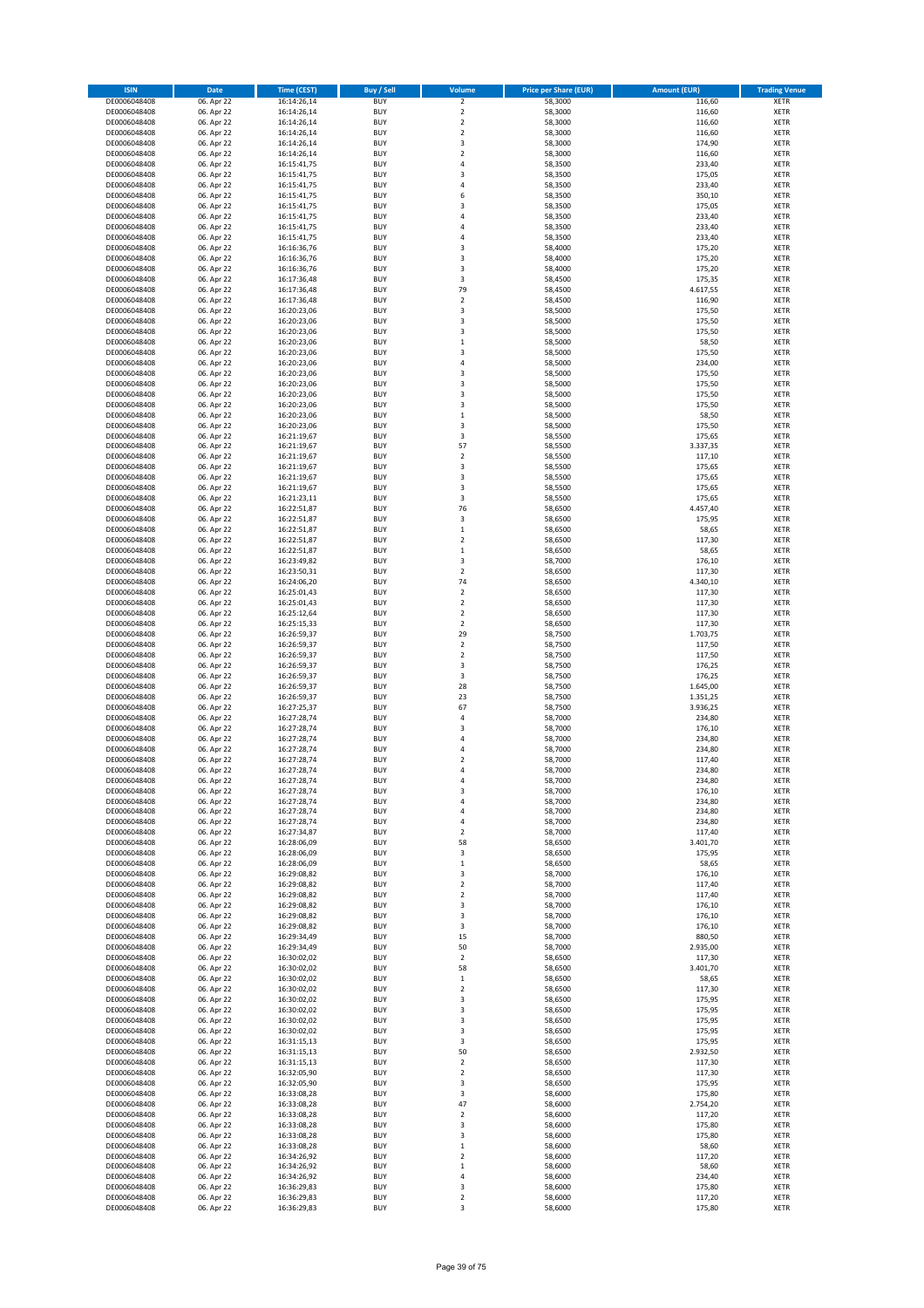| <b>ISIN</b>                  | Date                     | <b>Time (CEST)</b>         | <b>Buy / Sell</b>        | Volume                                    | <b>Price per Share (EUR)</b> | <b>Amount (EUR)</b> | <b>Trading Venue</b>       |
|------------------------------|--------------------------|----------------------------|--------------------------|-------------------------------------------|------------------------------|---------------------|----------------------------|
| DE0006048408                 | 06. Apr 22               | 16:36:33,30                | <b>BUY</b>               | $\mathbf 2$                               | 58,5500                      | 117,10              | <b>XETR</b>                |
| DE0006048408                 | 06. Apr 22               | 16:36:33,30                | <b>BUY</b>               | 3                                         | 58,5500                      | 175,65              | XETR                       |
| DE0006048408                 | 06. Apr 22               | 16:36:33,30                | BUY                      | 3                                         | 58,5500                      | 175,65              | XETR                       |
| DE0006048408                 | 06. Apr 22               | 16:36:33,30                | <b>BUY</b>               | 11                                        | 58,5500                      | 644,05              | <b>XETR</b>                |
| DE0006048408                 | 06. Apr 22               | 16:36:33,30                | <b>BUY</b>               | 3                                         | 58,5500                      | 175,65              | XETR                       |
| DE0006048408                 | 06. Apr 22               | 16:36:33,30                | <b>BUY</b>               | $\overline{2}$                            | 58,5500                      | 117,10              | <b>XETR</b>                |
| DE0006048408<br>DE0006048408 | 06. Apr 22               | 16:36:33,30                | <b>BUY</b><br><b>BUY</b> | 3<br>$\overline{2}$                       | 58,5500<br>58,5500           | 175,65              | <b>XETR</b><br><b>XETR</b> |
| DE0006048408                 | 06. Apr 22<br>06. Apr 22 | 16:36:33,30<br>16:36:33,30 | <b>BUY</b>               | 3                                         | 58,5500                      | 117,10<br>175,65    | XETR                       |
| DE0006048408                 | 06. Apr 22               | 16:37:31,12                | <b>BUY</b>               | $\overline{2}$                            | 58,5500                      | 117,10              | <b>XETR</b>                |
| DE0006048408                 | 06. Apr 22               | 16:37:31,12                | BUY                      | 3                                         | 58,5500                      | 175,65              | XETR                       |
| DE0006048408                 | 06. Apr 22               | 16:37:31,12                | <b>BUY</b>               | 30                                        | 58,5500                      | 1.756,50            | <b>XETR</b>                |
| DE0006048408                 | 06. Apr 22               | 16:37:31,12                | <b>BUY</b>               | 3                                         | 58,5500                      | 175,65              | XETR                       |
| DE0006048408                 | 06. Apr 22               | 16:37:31,12                | <b>BUY</b>               | $\overline{2}$                            | 58,5500                      | 117,10              | <b>XETR</b>                |
| DE0006048408                 | 06. Apr 22               | 16:37:31,12                | <b>BUY</b>               | 3                                         | 58,5500                      | 175,65              | <b>XETR</b>                |
| DE0006048408                 | 06. Apr 22               | 16:37:31,12                | <b>BUY</b>               | $\overline{\mathbf{2}}$                   | 58,5500                      | 117,10              | <b>XETR</b>                |
| DE0006048408                 | 06. Apr 22               | 16:39:43,92                | <b>BUY</b>               | 90                                        | 58,6500                      | 5.278,50            | <b>XETR</b>                |
| DE0006048408                 | 06. Apr 22               | 16:39:43,95                | <b>BUY</b>               | 8                                         | 58,6500                      | 469,20              | <b>XETR</b>                |
| DE0006048408                 | 06. Apr 22               | 16:42:01,85                | BUY                      | $\overline{4}$                            | 58,7500                      | 235,00              | <b>XETR</b>                |
| DE0006048408<br>DE0006048408 | 06. Apr 22<br>06. Apr 22 | 16:42:01,85<br>16:42:01,85 | <b>BUY</b><br><b>BUY</b> | $\overline{2}$<br>$\,1\,$                 | 58,7500<br>58,7500           | 117,50<br>58,75     | <b>XETR</b><br><b>XETR</b> |
| DE0006048408                 | 06. Apr 22               | 16:42:01,85                | <b>BUY</b>               | 4                                         | 58,7500                      | 235,00              | <b>XETR</b>                |
| DE0006048408                 | 06. Apr 22               | 16:42:01,85                | <b>BUY</b>               | $\overline{2}$                            | 58,7500                      | 117,50              | <b>XETR</b>                |
| DE0006048408                 | 06. Apr 22               | 16:42:01,85                | <b>BUY</b>               | 3                                         | 58,7500                      | 176,25              | <b>XETR</b>                |
| DE0006048408                 | 06. Apr 22               | 16:42:01,85                | <b>BUY</b>               | $\sqrt{4}$                                | 58,7500                      | 235,00              | <b>XETR</b>                |
| DE0006048408                 | 06. Apr 22               | 16:42:01,85                | <b>BUY</b>               | $\overline{2}$                            | 58,7500                      | 117,50              | <b>XETR</b>                |
| DE0006048408                 | 06. Apr 22               | 16:42:01,85                | BUY                      | 3                                         | 58,7500                      | 176,25              | <b>XETR</b>                |
| DE0006048408                 | 06. Apr 22               | 16:42:01,85                | BUY                      | $\overline{2}$                            | 58,7500                      | 117,50              | <b>XETR</b>                |
| DE0006048408                 | 06. Apr 22               | 16:42:01,85                | <b>BUY</b>               | $\overline{2}$                            | 58,7500                      | 117,50              | <b>XETR</b>                |
| DE0006048408<br>DE0006048408 | 06. Apr 22<br>06. Apr 22 | 16:42:01,85<br>16:42:01,85 | <b>BUY</b><br><b>BUY</b> | $\boldsymbol{2}$<br>$\sqrt{4}$            | 58,7500<br>58,7500           | 117,50<br>235,00    | XETR<br><b>XETR</b>        |
| DE0006048408                 | 06. Apr 22               | 16:42:05,09                | <b>BUY</b>               | 3                                         | 58,7000                      | 176,10              | <b>XETR</b>                |
| DE0006048408                 | 06. Apr 22               | 16:42:05,09                | <b>BUY</b>               | 80                                        | 58,7000                      | 4.696,00            | <b>XETR</b>                |
| DE0006048408                 | 06. Apr 22               | 16:42:05,09                | <b>BUY</b>               | $\boldsymbol{2}$                          | 58,7000                      | 117,40              | <b>XETR</b>                |
| DE0006048408                 | 06. Apr 22               | 16:42:59,97                | <b>BUY</b>               | 3                                         | 58,7500                      | 176,25              | <b>XETR</b>                |
| DE0006048408                 | 06. Apr 22               | 16:42:59,97                | <b>BUY</b>               | 100                                       | 58,7500                      | 5.875,00            | <b>XETR</b>                |
| DE0006048408                 | 06. Apr 22               | 16:42:59,97                | <b>BUY</b>               | $\overline{2}$                            | 58,7500                      | 117,50              | <b>XETR</b>                |
| DE0006048408                 | 06. Apr 22               | 16:42:59,97                | <b>BUY</b>               | 4                                         | 58,7500                      | 235,00              | XETR                       |
| DE0006048408                 | 06. Apr 22               | 16:42:59,97                | <b>BUY</b>               | 3                                         | 58,7500                      | 176,25              | <b>XETR</b>                |
| DE0006048408                 | 06. Apr 22               | 16:42:59,97                | <b>BUY</b>               | $\mathbf 2$                               | 58,7500                      | 117,50              | <b>XETR</b>                |
| DE0006048408                 | 06. Apr 22               | 16:42:59,97                | <b>BUY</b>               | 3                                         | 58,7500                      | 176,25              | <b>XETR</b>                |
| DE0006048408<br>DE0006048408 | 06. Apr 22<br>06. Apr 22 | 16:42:59,97<br>16:42:59,97 | <b>BUY</b><br><b>BUY</b> | $\overline{2}$<br>4                       | 58,7500<br>58,7500           | 117,50<br>235,00    | <b>XETR</b><br><b>XETR</b> |
| DE0006048408                 | 06. Apr 22               | 16:43:20,26                | BUY                      | 3                                         | 58,7500                      | 176,25              | <b>XETR</b>                |
| DE0006048408                 | 06. Apr 22               | 16:43:20,26                | <b>BUY</b>               | 56                                        | 58,7500                      | 3.290,00            | <b>XETR</b>                |
| DE0006048408                 | 06. Apr 22               | 16:43:20,26                | <b>BUY</b>               | $\sqrt{4}$                                | 58,7500                      | 235,00              | <b>XETR</b>                |
| DE0006048408                 | 06. Apr 22               | 16:43:20,26                | <b>BUY</b>               | 4                                         | 58,7500                      | 235,00              | <b>XETR</b>                |
| DE0006048408                 | 06. Apr 22               | 16:44:43,16                | <b>BUY</b>               | 103                                       | 58,7500                      | 6.051,25            | <b>XETR</b>                |
| DE0006048408                 | 06. Apr 22               | 16:45:44,63                | <b>BUY</b>               | $\,1\,$                                   | 58,8000                      | 58,80               | <b>XETR</b>                |
| DE0006048408                 | 06. Apr 22               | 16:45:44,63                | <b>BUY</b>               | $\boldsymbol{2}$                          | 58,8000                      | 117,60              | XETR                       |
| DE0006048408                 | 06. Apr 22               | 16:45:44,63                | <b>BUY</b>               | 3                                         | 58,8000                      | 176,40              | <b>XETR</b>                |
| DE0006048408                 | 06. Apr 22               | 16:45:44,82                | <b>BUY</b>               | $\,1\,$                                   | 58,8000                      | 58,80               | <b>XETR</b>                |
| DE0006048408<br>DE0006048408 | 06. Apr 22<br>06. Apr 22 | 16:45:46,68<br>16:45:52,40 | <b>BUY</b><br><b>BUY</b> | 3<br>$\boldsymbol{2}$                     | 58,8000<br>58,8000           | 176,40<br>117,60    | <b>XETR</b><br><b>XETR</b> |
| DE0006048408                 | 06. Apr 22               | 16:45:59,75                | <b>BUY</b>               | $\boldsymbol{2}$                          | 58,8000                      | 117,60              | <b>XETR</b>                |
| DE0006048408                 | 06. Apr 22               | 16:47:11,57                | <b>BUY</b>               | $\overline{2}$                            | 58,8000                      | 117,60              | <b>XETR</b>                |
| DE0006048408                 | 06. Apr 22               | 16:47:11,57                | <b>BUY</b>               | 3                                         | 58,8000                      | 176,40              | <b>XETR</b>                |
| DE0006048408                 | 06. Apr 22               | 16:47:14,93                | <b>BUY</b>               | $\overline{2}$                            | 58,7500                      | 117,50              | <b>XETR</b>                |
| DE0006048408                 | 06. Apr 22               | 16:47:14,93                | <b>BUY</b>               | $\boldsymbol{2}$                          | 58,7500                      | 117,50              | XETR                       |
| DE0006048408                 | 06. Apr 22               | 16:47:14,93                | <b>BUY</b>               | $\overline{2}$                            | 58,7500                      | 117,50              | <b>XETR</b>                |
| DE0006048408                 | 06. Apr 22               | 16:47:14,93                | <b>BUY</b>               | 79                                        | 58,7500                      | 4.641,25            | XETR                       |
| DE0006048408                 | 06. Apr 22               | 16:47:14,93                | <b>BUY</b>               | 3                                         | 58,7500                      | 176,25              | <b>XETR</b>                |
| DE0006048408<br>DE0006048408 | 06. Apr 22<br>06. Apr 22 | 16:47:14,93<br>16:47:14.93 | <b>BUY</b><br>BUY        | 3<br>3                                    | 58,7500<br>58,7500           | 176,25<br>176,25    | <b>XETR</b><br><b>XETR</b> |
| DE0006048408                 | 06. Apr 22               | 16:47:14,93                | BUY                      | 3                                         | 58,7500                      | 176,25              | <b>XETR</b>                |
| DE0006048408                 | 06. Apr 22               | 16:47:14,93                | <b>BUY</b>               | 3                                         | 58,7500                      | 176,25              | <b>XETR</b>                |
| DE0006048408                 | 06. Apr 22               | 16:47:14,93                | <b>BUY</b>               | 3                                         | 58,7500                      | 176,25              | <b>XETR</b>                |
| DE0006048408                 | 06. Apr 22               | 16:48:19,99                | <b>BUY</b>               | 3                                         | 58,7500                      | 176,25              | XETR                       |
| DE0006048408                 | 06. Apr 22               | 16:48:19,99                | <b>BUY</b>               | $\boldsymbol{2}$                          | 58,7500                      | 117,50              | XETR                       |
| DE0006048408                 | 06. Apr 22               | 16:48:19,99                | <b>BUY</b>               | $\mathbf 2$                               | 58,7500                      | 117,50              | <b>XETR</b>                |
| DE0006048408                 | 06. Apr 22               | 16:48:19,99                | <b>BUY</b>               | 64                                        | 58,7500                      | 3.760,00            | XETR                       |
| DE0006048408<br>DE0006048408 | 06. Apr 22<br>06. Apr 22 | 16:48:19,99<br>16:48:19,99 | <b>BUY</b><br><b>BUY</b> | $\overline{\mathbf{2}}$<br>3              | 58,7500<br>58,7500           | 117,50<br>176,25    | <b>XETR</b><br><b>XETR</b> |
| DE0006048408                 | 06. Apr 22               | 16:49:15,81                | <b>BUY</b>               | 3                                         | 58,7500                      | 176,25              | <b>XETR</b>                |
| DE0006048408                 | 06. Apr 22               | 16:51:33,55                | <b>BUY</b>               | 64                                        | 58,7500                      | 3.760,00            | XETR                       |
| DE0006048408                 | 06. Apr 22               | 16:51:56,40                | <b>BUY</b>               | $\overline{\mathbf{2}}$                   | 58,8000                      | 117,60              | <b>XETR</b>                |
| DE0006048408                 | 06. Apr 22               | 16:51:56,64                | <b>BUY</b>               | $\boldsymbol{2}$                          | 58,8000                      | 117,60              | XETR                       |
| DE0006048408                 | 06. Apr 22               | 16:52:17,13                | <b>BUY</b>               | $\,1\,$                                   | 58,7500                      | 58,75               | <b>XETR</b>                |
| DE0006048408                 | 06. Apr 22               | 16:52:17,13                | <b>BUY</b>               | $\boldsymbol{2}$                          | 58,7500                      | 117,50              | XETR                       |
| DE0006048408                 | 06. Apr 22               | 16:52:17,13                | <b>BUY</b>               | 3                                         | 58,7500                      | 176,25              | <b>XETR</b>                |
| DE0006048408<br>DE0006048408 | 06. Apr 22               | 16:52:17,13                | <b>BUY</b><br><b>BUY</b> | $\boldsymbol{2}$<br>3                     | 58,7500                      | 117,50              | <b>XETR</b><br><b>XETR</b> |
| DE0006048408                 | 06. Apr 22<br>06. Apr 22 | 16:52:17,13<br>16:52:17,13 | <b>BUY</b>               | $\overline{\mathbf{2}}$                   | 58,7500<br>58,7500           | 176,25<br>117,50    | <b>XETR</b>                |
| DE0006048408                 | 06. Apr 22               | 16:52:44,45                | <b>BUY</b>               | 3                                         | 58,7500                      | 176,25              | <b>XETR</b>                |
| DE0006048408                 | 06. Apr 22               | 16:52:47,70                | <b>BUY</b>               | 3                                         | 58,7500                      | 176,25              | <b>XETR</b>                |
| DE0006048408                 | 06. Apr 22               | 16:52:47,70                | <b>BUY</b>               | $\boldsymbol{2}$                          | 58,7500                      | 117,50              | <b>XETR</b>                |
| DE0006048408                 | 06. Apr 22               | 16:52:47,70                | <b>BUY</b>               | $\mathbf 2$                               | 58,7500                      | 117,50              | <b>XETR</b>                |
| DE0006048408                 | 06. Apr 22               | 16:52:47,70                | <b>BUY</b>               | 52                                        | 58,7500                      | 3.055,00            | XETR                       |
| DE0006048408                 | 06. Apr 22               | 16:52:47,70                | <b>BUY</b>               | 3                                         | 58,7500                      | 176,25              | <b>XETR</b>                |
| DE0006048408                 | 06. Apr 22               | 16:52:47,70                | <b>BUY</b>               | $\boldsymbol{2}$                          | 58,7500                      | 117,50              | XETR                       |
| DE0006048408                 | 06. Apr 22               | 16:52:47,70                | <b>BUY</b><br><b>BUY</b> | 3                                         | 58,7500<br>58,7500           | 176,25<br>117,50    | <b>XETR</b><br>XETR        |
| DE0006048408<br>DE0006048408 | 06. Apr 22<br>06. Apr 22 | 16:53:04,60<br>16:53:56,64 | <b>BUY</b>               | $\overline{\mathbf{2}}$<br>$\overline{2}$ | 58,8000                      | 117,60              | <b>XETR</b>                |
| DE0006048408                 | 06. Apr 22               | 16:53:56,64                | <b>BUY</b>               | 74                                        | 58,8000                      | 4.351,20            | <b>XETR</b>                |
| DE0006048408                 | 06. Apr 22               | 16:53:58,83                | <b>BUY</b>               | $\sqrt{4}$                                | 58,8000                      | 235,20              | <b>XETR</b>                |
| DE0006048408                 | 06. Apr 22               | 16:53:59,74                | <b>BUY</b>               | $\overline{\mathbf{2}}$                   | 58,8000                      | 117,60              | XETR                       |
| DE0006048408                 | 06. Apr 22               | 16:54:08,04                | <b>BUY</b>               | $\overline{\mathbf{2}}$                   | 58,8000                      | 117,60              | <b>XETR</b>                |
| DE0006048408                 | 06. Apr 22               | 16:54:08,04                | <b>BUY</b>               | 3                                         | 58,8000                      | 176,40              | XETR                       |
| DE0006048408                 | 06. Apr 22               | 16:56:58,94                | <b>BUY</b>               | $\overline{\mathbf{2}}$                   | 58,7500                      | 117,50              | <b>XETR</b>                |
| DE0006048408                 | 06. Apr 22               | 16:56:58,94                | <b>BUY</b>               | 3                                         | 58,7500                      | 176,25              | <b>XETR</b>                |
| DE0006048408                 | 06. Apr 22               | 16:56:58,94                | <b>BUY</b>               | 3                                         | 58,7500                      | 176,25              | <b>XETR</b>                |
| DE0006048408<br>DE0006048408 | 06. Apr 22<br>06. Apr 22 | 16:56:58,94<br>16:56:58,94 | <b>BUY</b><br><b>BUY</b> | $\,1\,$<br>64                             | 58,7500<br>58,7500           | 58,75<br>3.760,00   | XETR<br><b>XETR</b>        |
| DE0006048408                 | 06. Apr 22               | 16:56:58,94                | <b>BUY</b>               | 3                                         | 58,7500                      | 176,25              | XETR                       |
| DE0006048408                 | 06. Apr 22               | 16:56:58,94                | <b>BUY</b>               | 3                                         | 58,7500                      | 176,25              | <b>XETR</b>                |
| DE0006048408                 | 06. Apr 22               | 16:56:58,94                | <b>BUY</b>               | 3                                         | 58,7500                      | 176,25              | XETR                       |
| DE0006048408                 | 06. Apr 22               | 16:56:58,94                | <b>BUY</b>               | $\mathbf 2$                               | 58,7500                      | 117,50              | <b>XETR</b>                |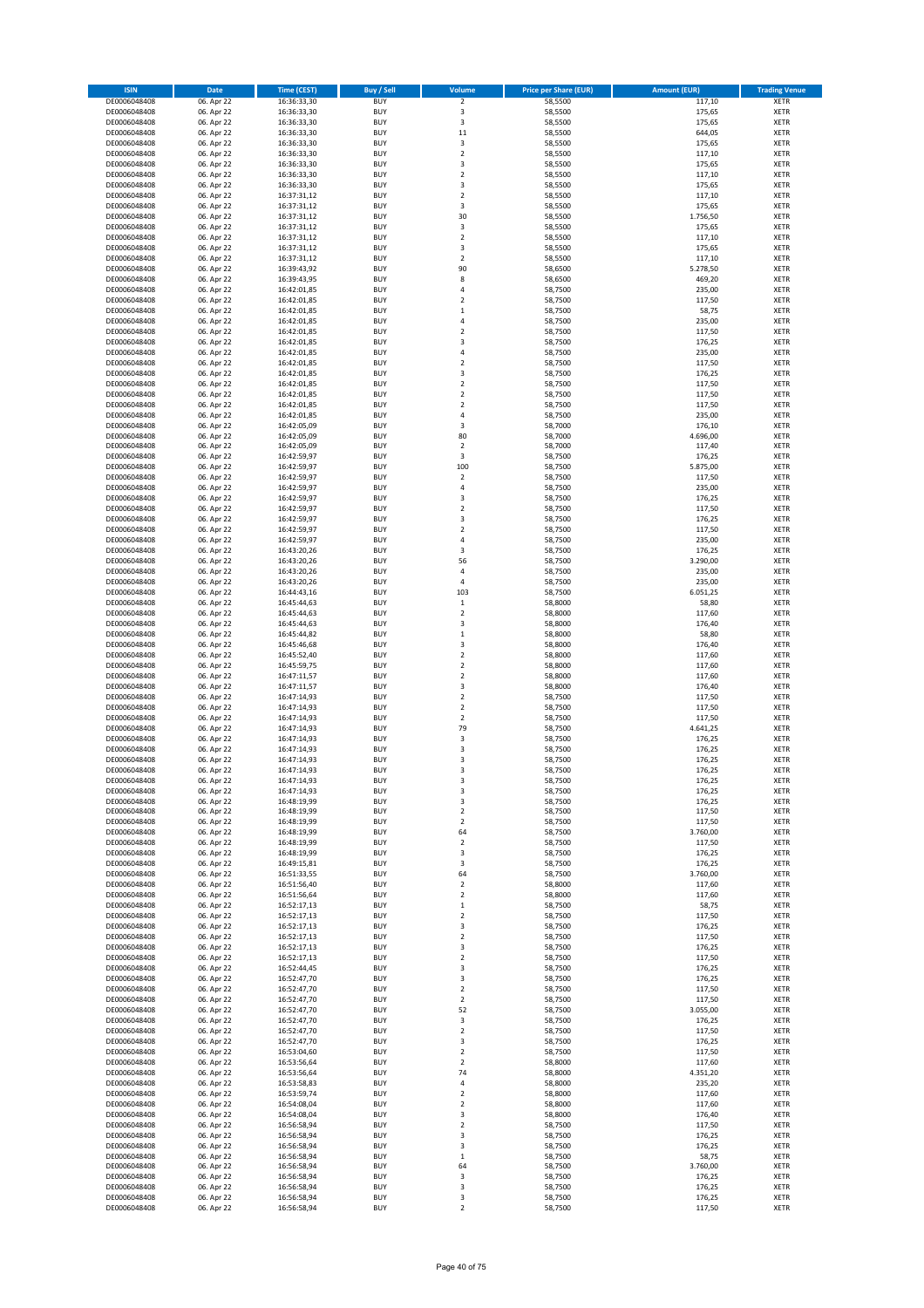| <b>ISIN</b>                  | Date                     | <b>Time (CEST)</b>         | <b>Buy / Sell</b>        | Volume                  | <b>Price per Share (EUR)</b> | <b>Amount (EUR)</b> | <b>Trading Venue</b> |
|------------------------------|--------------------------|----------------------------|--------------------------|-------------------------|------------------------------|---------------------|----------------------|
| DE0006048408                 | 06. Apr 22               | 16:56:58,94                | <b>BUY</b>               | $\mathbf 2$             | 58,7500                      | 117,50              | <b>XETR</b>          |
| DE0006048408                 | 06. Apr 22               | 16:57:32,75                | <b>BUY</b>               | 29                      | 58,7500                      | 1.703,75            | XETR                 |
| DE0006048408                 | 06. Apr 22               | 16:59:14,10                | <b>BUY</b>               | 56                      | 58,8000                      | 3.292,80            | XETR                 |
| DE0006048408                 | 06. Apr 22               | 16:59:14,61                | <b>BUY</b>               | 3                       | 58,7500                      | 176,25              | <b>XETR</b>          |
| DE0006048408                 | 06. Apr 22               | 16:59:17,46                | <b>BUY</b>               | $\boldsymbol{2}$        | 58,7500                      | 117,50              | <b>XETR</b>          |
| DE0006048408                 | 06. Apr 22               | 16:59:17,46                | <b>BUY</b>               | 3                       | 58,7500                      | 176,25              | <b>XETR</b>          |
| DE0006048408                 | 06. Apr 22               | 16:59:17,46                | <b>BUY</b>               | 52                      | 58,7500                      | 3.055,00            | <b>XETR</b>          |
| DE0006048408                 | 06. Apr 22               | 16:59:17,46                | <b>BUY</b>               | $\overline{2}$          | 58,7500                      | 117,50              | <b>XETR</b>          |
| DE0006048408                 | 06. Apr 22               | 16:59:17,46                | <b>BUY</b>               | 3                       | 58,7500                      | 176,25              | <b>XETR</b>          |
| DE0006048408                 | 06. Apr 22               | 16:59:17,46                | <b>BUY</b>               | $\overline{2}$          | 58,7500                      | 117,50              | <b>XETR</b>          |
| DE0006048408                 | 06. Apr 22               | 16:59:17,46                | <b>BUY</b>               | $\boldsymbol{2}$        | 58,7500                      | 117,50              | XETR                 |
| DE0006048408                 | 06. Apr 22               | 17:02:08,07                | <b>BUY</b>               | $\overline{2}$          | 58,7500                      | 117,50              | <b>XETR</b>          |
| DE0006048408                 | 06. Apr 22               | 17:02:08,07                | <b>BUY</b>               | $\boldsymbol{2}$        | 58,7500                      | 117,50              | XETR                 |
| DE0006048408                 | 06. Apr 22               | 17:02:08,07<br>17:02:08,07 | <b>BUY</b>               | $\overline{2}$<br>3     | 58,7500                      | 117,50              | <b>XETR</b>          |
| DE0006048408<br>DE0006048408 | 06. Apr 22<br>06. Apr 22 | 17:02:08,07                | <b>BUY</b><br><b>BUY</b> | $\overline{\mathbf{2}}$ | 58,7500<br>58,7500           | 176,25<br>117,50    | XETR<br><b>XETR</b>  |
| DE0006048408                 | 06. Apr 22               | 17:02:08,07                | <b>BUY</b>               | $\,1\,$                 | 58,7500                      | 58,75               | <b>XETR</b>          |
| DE0006048408                 | 06. Apr 22               | 17:02:08,07                | <b>BUY</b>               | 65                      | 58,7500                      | 3.818,75            | <b>XETR</b>          |
| DE0006048408                 | 06. Apr 22               | 17:02:08,07                | <b>BUY</b>               | $\boldsymbol{2}$        | 58,7500                      | 117,50              | <b>XETR</b>          |
| DE0006048408                 | 06. Apr 22               | 17:02:08,07                | <b>BUY</b>               | 3                       | 58,7500                      | 176,25              | <b>XETR</b>          |
| DE0006048408                 | 06. Apr 22               | 17:02:08,07                | <b>BUY</b>               | $\overline{2}$          | 58,7500                      | 117,50              | <b>XETR</b>          |
| DE0006048408                 | 06. Apr 22               | 17:02:08,07                | <b>BUY</b>               | $\boldsymbol{2}$        | 58,7500                      | 117,50              | <b>XETR</b>          |
| DE0006048408                 | 06. Apr 22               | 17:02:08,07                | <b>BUY</b>               | 3                       | 58,7500                      | 176,25              | <b>XETR</b>          |
| DE0006048408                 | 06. Apr 22               | 17:02:08,07                | <b>BUY</b>               | 3                       | 58,7500                      | 176,25              | <b>XETR</b>          |
| DE0006048408                 | 06. Apr 22               | 17:02:08,07                | <b>BUY</b>               | $\overline{2}$          | 58,7500                      | 117,50              | <b>XETR</b>          |
| DE0006048408                 | 06. Apr 22               | 17:02:08,07                | <b>BUY</b>               | 3                       | 58,7500                      | 176,25              | <b>XETR</b>          |
| DE0006048408                 | 06. Apr 22               | 17:02:08,07                | <b>BUY</b>               | $\overline{2}$          | 58,7500                      | 117,50              | <b>XETR</b>          |
| DE0006048408                 | 06. Apr 22               | 17:02:08,07                | <b>BUY</b>               | 29                      | 58,7500                      | 1.703,75            | <b>XETR</b>          |
| DE0006048408                 | 06. Apr 22               | 17:02:22,68                | <b>BUY</b>               | 3                       | 58,7000                      | 176,10              | <b>XETR</b>          |
| DE0006048408                 | 06. Apr 22               | 17:02:22,68                | <b>BUY</b>               | 3                       | 58,7000                      | 176,10              | XETR                 |
| DE0006048408                 | 06. Apr 22               | 17:02:22,68                | <b>BUY</b>               | $\overline{2}$          | 58,7000                      | 117,40              | <b>XETR</b>          |
| DE0006048408                 | 06. Apr 22               | 17:02:22,68                | <b>BUY</b>               | $\boldsymbol{2}$        | 58,7000                      | 117,40              | XETR                 |
| DE0006048408                 | 06. Apr 22               | 17:02:22,68                | <b>BUY</b>               | 3                       | 58,7000                      | 176,10              | <b>XETR</b>          |
| DE0006048408                 | 06. Apr 22               | 17:03:58,64                | <b>BUY</b>               | $\boldsymbol{2}$        | 58,7000                      | 117,40              | XETR                 |
| DE0006048408                 | 06. Apr 22               | 17:03:58,64                | <b>BUY</b>               | 3                       | 58,7000                      | 176,10              | <b>XETR</b>          |
| DE0006048408                 | 06. Apr 22               | 17:03:58,64                | <b>BUY</b>               | 3                       | 58,7000                      | 176,10              | XETR                 |
| DE0006048408                 | 06. Apr 22               | 17:03:58,64<br>17:03:58,64 | <b>BUY</b>               | 96                      | 58,7000                      | 5.635,20            | <b>XETR</b>          |
| DE0006048408<br>DE0006048408 | 06. Apr 22<br>06. Apr 22 | 17:03:58,64                | <b>BUY</b><br><b>BUY</b> | 3<br>$\overline{2}$     | 58,7000<br>58,7000           | 176,10<br>117,40    | XETR<br><b>XETR</b>  |
| DE0006048408                 | 06. Apr 22               | 17:03:58,64                | <b>BUY</b>               | 3                       | 58,7000                      | 176,10              | <b>XETR</b>          |
| DE0006048408                 | 06. Apr 22               | 17:03:58,64                | <b>BUY</b>               | 3                       | 58,7000                      | 176,10              | <b>XETR</b>          |
| DE0006048408                 | 06. Apr 22               | 17:03:58,64                | <b>BUY</b>               | $\overline{2}$          | 58,7000                      | 117,40              | <b>XETR</b>          |
| DE0006048408                 | 06. Apr 22               | 17:04:05,56                | <b>BUY</b>               | 3                       | 58,7000                      | 176,10              | <b>XETR</b>          |
| DE0006048408                 | 06. Apr 22               | 17:05:19,08                | <b>BUY</b>               | 46                      | 58,7000                      | 2.700,20            | <b>XETR</b>          |
| DE0006048408                 | 06. Apr 22               | 17:05:19,08                | <b>BUY</b>               | $\boldsymbol{2}$        | 58,7000                      | 117,40              | <b>XETR</b>          |
| DE0006048408                 | 06. Apr 22               | 17:06:27,60                | <b>BUY</b>               | 3                       | 58,7500                      | 176,25              | <b>XETR</b>          |
| DE0006048408                 | 06. Apr 22               | 17:06:27,60                | <b>BUY</b>               | $\boldsymbol{2}$        | 58,7500                      | 117,50              | <b>XETR</b>          |
| DE0006048408                 | 06. Apr 22               | 17:06:27,60                | <b>BUY</b>               | 3                       | 58,7500                      | 176,25              | <b>XETR</b>          |
| DE0006048408                 | 06. Apr 22               | 17:06:27,60                | <b>BUY</b>               | $\,1\,$                 | 58,7500                      | 58,75               | <b>XETR</b>          |
| DE0006048408                 | 06. Apr 22               | 17:06:27,60                | <b>BUY</b>               | $\boldsymbol{2}$        | 58,7500                      | 117,50              | <b>XETR</b>          |
| DE0006048408                 | 06. Apr 22               | 17:06:27,60                | <b>BUY</b>               | 3                       | 58,7500                      | 176,25              | <b>XETR</b>          |
| DE0006048408                 | 06. Apr 22               | 17:08:51,80                | <b>BUY</b>               | $\boldsymbol{2}$        | 58,8500                      | 117,70              | <b>XETR</b>          |
| DE0006048408                 | 06. Apr 22               | 17:08:51,80                | <b>BUY</b>               | $\,1\,$                 | 58,8500                      | 58,85               | <b>XETR</b>          |
| DE0006048408                 | 06. Apr 22               | 17:08:51,80                | <b>BUY</b>               | 91                      | 58,8500                      | 5.355,35            | <b>XETR</b>          |
| DE0006048408                 | 06. Apr 22               | 17:08:51,80                | <b>BUY</b>               | $\boldsymbol{2}$        | 58,8500                      | 117,70              | <b>XETR</b>          |
| DE0006048408                 | 06. Apr 22               | 17:08:51,80                | <b>BUY</b>               | $\overline{2}$          | 58,8500                      | 117,70              | <b>XETR</b>          |
| DE0006048408                 | 06. Apr 22               | 17:08:51,80                | <b>BUY</b>               | $\mathbf 2$             | 58,8500                      | 117,70              | <b>XETR</b>          |
| DE0006048408                 | 06. Apr 22               | 17:08:51,80                | <b>BUY</b>               | $\overline{2}$          | 58,8500                      | 117,70              | <b>XETR</b>          |
| DE0006048408                 | 06. Apr 22               | 17:08:55,04                | <b>BUY</b>               | 3                       | 58,8000                      | 176,40              | XETR                 |
| DE0006048408                 | 06. Apr 22<br>06. Apr 22 | 17:08:55,04<br>17:08:55,04 | <b>BUY</b><br><b>BUY</b> | 3<br>3                  | 58,8000<br>58,8000           | 176,40              | <b>XETR</b><br>XETR  |
| DE0006048408<br>DE0006048408 | 06. Apr 22               | 17:08:55,04                | <b>BUY</b>               | $\overline{2}$          | 58,8000                      | 176,40<br>117,60    | <b>XETR</b>          |
| DE0006048408                 | 06. Apr 22               | 17:10:42,56                | <b>BUY</b>               | 3                       | 58,8500                      | 176,55              | XETR                 |
| DE0006048408                 | 06. Apr 22               | 17:10:42,56                | <b>BUY</b>               | $\overline{2}$          | 58,8500                      | 117,70              | <b>XETR</b>          |
| DE0006048408                 | 06. Apr 22               | 17:10:42,56                | <b>BUY</b>               | $\overline{2}$          | 58,8500                      | 117,70              | <b>XETR</b>          |
| DE0006048408                 | 06. Apr 22               | 17:10:42,56                | <b>BUY</b>               | 3                       | 58,8500                      | 176,55              | <b>XETR</b>          |
| DE0006048408                 | 06. Apr 22               | 17:10:42,56                | <b>BUY</b>               | $\boldsymbol{2}$        | 58,8500                      | 117,70              | <b>XETR</b>          |
| DE0006048408                 | 06. Apr 22               | 17:10:42,56                | <b>BUY</b>               | $\boldsymbol{2}$        | 58,8500                      | 117,70              | XETR                 |
| DE0006048408                 | 06. Apr 22               | 17:10:57,61                | <b>BUY</b>               | $\overline{\mathbf{2}}$ | 58,8500                      | 117,70              | XETR                 |
| DE0006048408                 | 06. Apr 22               | 17:10:57,61                | <b>BUY</b>               | 97                      | 58,8500                      | 5.708,45            | <b>XETR</b>          |
| DE0006048408                 | 06. Apr 22               | 17:10:57,61                | <b>BUY</b>               | $\boldsymbol{2}$        | 58,8500                      | 117,70              | XETR                 |
| DE0006048408                 | 06. Apr 22               | 17:13:49,02                | <b>BUY</b>               | 4                       | 58,9500                      | 235,80              | <b>XETR</b>          |
| DE0006048408                 | 06. Apr 22               | 17:14:00,58                | <b>BUY</b>               | $\boldsymbol{2}$        | 58,9500                      | 117,90              | <b>XETR</b>          |
| DE0006048408                 | 06. Apr 22               | 17:14:00,58                | <b>BUY</b>               | $\,1\,$                 | 58,9500                      | 58,95               | <b>XETR</b>          |
| DE0006048408                 | 06. Apr 22               | 17:14:00,58                | <b>BUY</b>               | 4                       | 58,9500                      | 235,80              | XETR                 |
| DE0006048408                 | 06. Apr 22               | 17:14:00,58                | <b>BUY</b>               | 3                       | 58,9500                      | 176,85              | <b>XETR</b>          |
| DE0006048408<br>DE0006048408 | 06. Apr 22<br>06. Apr 22 | 17:14:00,58<br>17:14:03,92 | <b>BUY</b><br><b>BUY</b> | 3<br>3                  | 58,9500<br>58,9000           | 176,85<br>176,70    | XETR<br><b>XETR</b>  |
| DE0006048408                 | 06. Apr 22               | 17:14:03,92                | <b>BUY</b>               | $\mathbf 2$             | 58,9000                      | 117,80              | XETR                 |
| DE0006048408                 | 06. Apr 22               | 17:14:03,92                | <b>BUY</b>               | $\overline{\mathbf{2}}$ | 58,9000                      | 117,80              | <b>XETR</b>          |
| DE0006048408                 | 06. Apr 22               | 17:14:03,92                | <b>BUY</b>               | 95                      | 58,9000                      | 5.595,50            | <b>XETR</b>          |
| DE0006048408                 | 06. Apr 22               | 17:14:03,92                | <b>BUY</b>               | $\overline{\mathbf{2}}$ | 58,9000                      | 117,80              | <b>XETR</b>          |
| DE0006048408                 | 06. Apr 22               | 17:14:03,92                | <b>BUY</b>               | 3                       | 58,9000                      | 176,70              | <b>XETR</b>          |
| DE0006048408                 | 06. Apr 22               | 17:14:03,92                | <b>BUY</b>               | 3                       | 58,9000                      | 176,70              | <b>XETR</b>          |
| DE0006048408                 | 06. Apr 22               | 17:14:03,92                | <b>BUY</b>               | 3                       | 58,9000                      | 176,70              | <b>XETR</b>          |
| DE0006048408                 | 06. Apr 22               | 17:14:03,92                | <b>BUY</b>               | 3                       | 58,9000                      | 176,70              | <b>XETR</b>          |
| DE0006048408                 | 06. Apr 22               | 17:14:08,28                | <b>BUY</b>               | 3                       | 58,9500                      | 176,85              | <b>XETR</b>          |
| DE0006048408                 | 06. Apr 22               | 17:14:08,28                | <b>BUY</b>               | 55                      | 58,9500                      | 3.242,25            | XETR                 |
| DE0006048408                 | 06. Apr 22               | 17:14:08,28                | <b>BUY</b>               | $\overline{2}$          | 58,9500                      | 117,90              | <b>XETR</b>          |
| DE0006048408                 | 06. Apr 22               | 17:14:08,28                | <b>BUY</b>               | 3                       | 58,9500                      | 176,85              | XETR                 |
| DE0006048408                 | 06. Apr 22               | 17:15:22,59                | <b>BUY</b>               | 3                       | 59,0000                      | 177,00              | <b>XETR</b>          |
| DE0006048408                 | 06. Apr 22               | 17:16:47,55                | <b>BUY</b>               | 3                       | 59,0500                      | 177,15              | XETR                 |
| DE0006048408                 | 06. Apr 22               | 17:16:47,55                | <b>BUY</b>               | 3                       | 59,0500                      | 177,15              | <b>XETR</b>          |
| DE0006048408                 | 06. Apr 22               | 17:16:47,55                | <b>BUY</b>               | 3                       | 59,0500                      | 177,15              | <b>XETR</b>          |
| DE0006048408                 | 06. Apr 22               | 17:16:47,55                | <b>BUY</b><br><b>BUY</b> | $\overline{2}$          | 59,0500                      | 118,10              | <b>XETR</b><br>XETR  |
| DE0006048408<br>DE0006048408 | 06. Apr 22<br>06. Apr 22 | 17:16:47,55<br>17:16:47,55 | <b>BUY</b>               | 3<br>3                  | 59,0500<br>59,0500           | 177,15<br>177,15    | <b>XETR</b>          |
| DE0006048408                 | 06. Apr 22               | 17:16:47,55                | <b>BUY</b>               | 3                       | 59,0500                      | 177,15              | XETR                 |
| DE0006048408                 | 06. Apr 22               | 17:17:18,14                | <b>BUY</b>               | 3                       | 59,0500                      | 177,15              | <b>XETR</b>          |
| DE0006048408                 | 06. Apr 22               | 17:17:18,14                | <b>BUY</b>               | 4                       | 59,0500                      | 236,20              | <b>XETR</b>          |
| DE0006048408                 | 06. Apr 22               | 17:18:32,44                | <b>BUY</b>               | 3                       | 59,0000                      | 177,00              | <b>XETR</b>          |
| DE0006048408                 | 06. Apr 22               | 17:18:32,44                | <b>BUY</b>               | $\,1\,$                 | 59,0000                      | 59,00               | XETR                 |
| DE0006048408                 | 06. Apr 22               | 17:18:32,44                | <b>BUY</b>               | 3                       | 59,0000                      | 177,00              | <b>XETR</b>          |
| DE0006048408                 | 06. Apr 22               | 17:18:32,44                | <b>BUY</b>               | 3                       | 59,0000                      | 177,00              | XETR                 |
| DE0006048408                 | 06. Apr 22               | 17:18:32,44                | <b>BUY</b>               | $\boldsymbol{2}$        | 59,0000                      | 118,00              | <b>XETR</b>          |
| DE0006048408                 | 06. Apr 22               | 17:18:32,44                | <b>BUY</b>               | 3                       | 59,0000                      | 177,00              | XETR                 |
| DE0006048408                 | 06. Apr 22               | 17:18:32,44                | <b>BUY</b>               | 3                       | 59,0000                      | 177,00              | <b>XETR</b>          |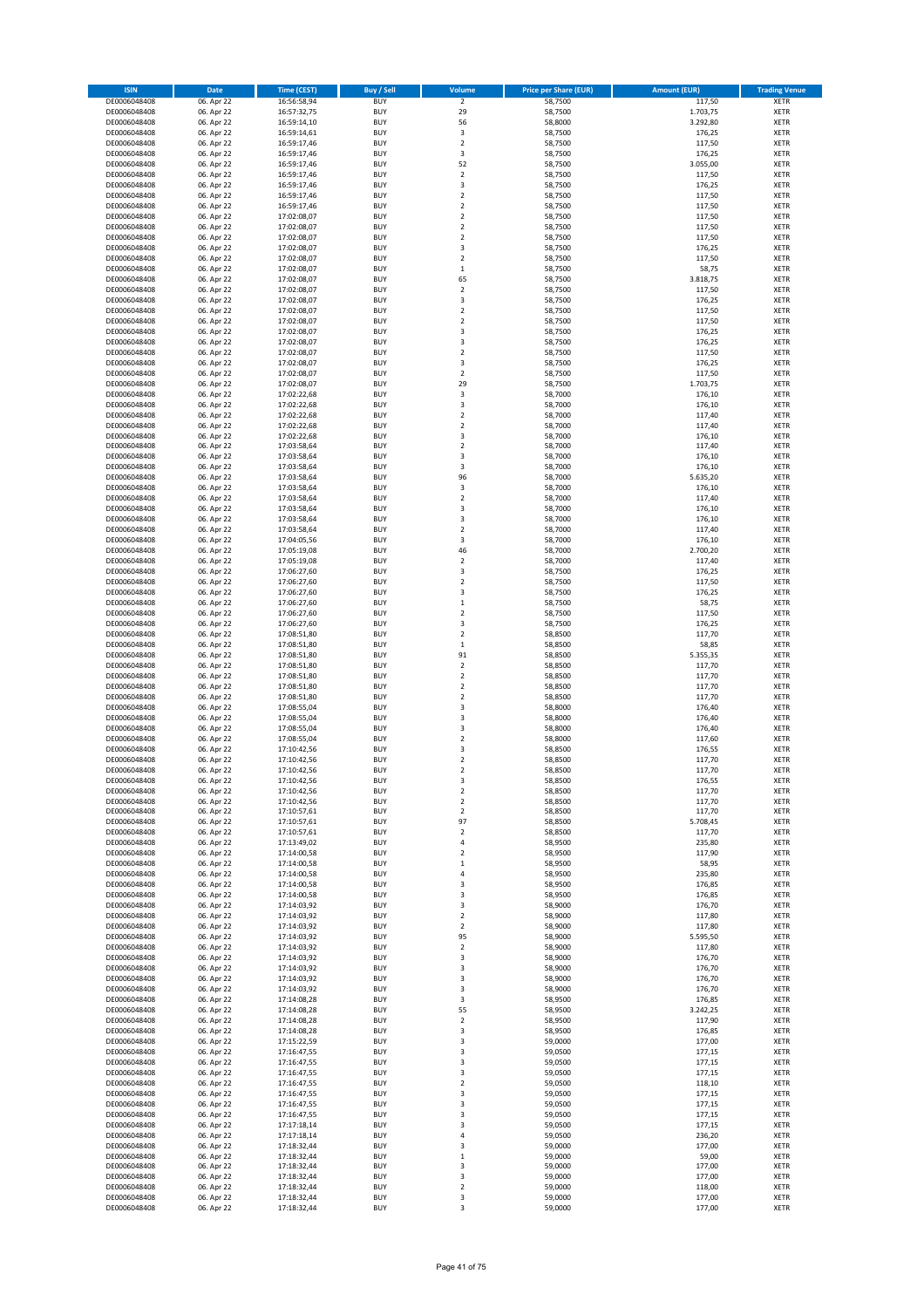| <b>ISIN</b>                  | Date                     | <b>Time (CEST)</b>         | Buy / Sell               | Volume                                  | <b>Price per Share (EUR)</b> | <b>Amount (EUR)</b> | <b>Trading Venue</b>       |
|------------------------------|--------------------------|----------------------------|--------------------------|-----------------------------------------|------------------------------|---------------------|----------------------------|
| DE0006048408                 | 06. Apr 22               | 17:18:44,64                | <b>BUY</b>               | 3                                       | 59,0000                      | 177,00              | <b>XETR</b>                |
| DE0006048408                 | 06. Apr 22               | 17:18:44,64                | <b>BUY</b>               | 104                                     | 59,0000                      | 6.136,00            | <b>XETR</b>                |
| DE0006048408                 | 06. Apr 22               | 17:18:44,64                | <b>BUY</b>               | 3                                       | 59,0000                      | 177,00              | <b>XETR</b>                |
| DE0006048408                 | 06. Apr 22               | 17:18:44,64                | <b>BUY</b>               | $\mathbf 2$                             | 59,0000                      | 118,00              | <b>XETR</b>                |
| DE0006048408                 | 06. Apr 22               | 17:18:44,64                | <b>BUY</b>               | $\,1\,$                                 | 59,0000                      | 59,00               | <b>XETR</b>                |
| DE0006048408<br>DE0006048408 | 06. Apr 22<br>06. Apr 22 | 17:19:22,73<br>17:19:22,73 | <b>BUY</b><br><b>BUY</b> | 3<br>3                                  | 59,0000<br>59,0000           | 177,00<br>177,00    | <b>XETR</b><br><b>XETR</b> |
| DE0006048408                 | 06. Apr 22               | 17:19:22,73                | <b>BUY</b>               | $\overline{2}$                          | 59,0000                      | 118,00              | <b>XETR</b>                |
| DE0006048408                 | 06. Apr 22               | 17:20:23,53                | <b>BUY</b>               | 68                                      | 59,0500                      | 4.015,40            | <b>XETR</b>                |
| DE0006048408                 | 06. Apr 22               | 17:21:44,26                | <b>BUY</b>               | $\overline{2}$                          | 59,0500                      | 118,10              | <b>XETR</b>                |
| DE0006048408                 | 06. Apr 22               | 17:21:44,26                | <b>BUY</b>               | 54                                      | 59,0500                      | 3.188,70            | <b>XETR</b>                |
| DE0006048408                 | 06. Apr 22               | 17:21:44,26                | <b>BUY</b>               | $\mathbf 1$                             | 59,0500                      | 59,05               | <b>XETR</b>                |
| DE0006048408                 | 06. Apr 22               | 17:21:44,26                | <b>BUY</b>               | $\mathbf 2$                             | 59,0500                      | 118,10              | <b>XETR</b>                |
| DE0006048408                 | 06. Apr 22               | 17:21:46,19                | <b>BUY</b>               | 68                                      | 59,0500                      | 4.015,40            | <b>XETR</b>                |
| DE0006048408<br>DE0006048408 | 06. Apr 22<br>06. Apr 22 | 17:22:08,42<br>17:23:11,01 | <b>BUY</b><br><b>BUY</b> | 25<br>4                                 | 59,0500<br>59,1000           | 1.476,25<br>236,40  | <b>XETR</b><br><b>XETR</b> |
| DE0006048408                 | 06. Apr 22               | 17:23:11,01                | <b>BUY</b>               | $\overline{2}$                          | 59,1000                      | 118,20              | <b>XETR</b>                |
| DE0006048408                 | 06. Apr 22               | 17:23:11,01                | <b>BUY</b>               | $\overline{2}$                          | 59,1000                      | 118,20              | <b>XETR</b>                |
| DE0006048408                 | 06. Apr 22               | 17:23:11,01                | <b>BUY</b>               | $\overline{4}$                          | 59,1000                      | 236,40              | <b>XETR</b>                |
| DE0006048408                 | 06. Apr 22               | 17:23:11,01                | <b>BUY</b>               | 4                                       | 59,1000                      | 236,40              | <b>XETR</b>                |
| DE0006048408                 | 06. Apr 22               | 17:23:11,01                | <b>BUY</b>               | 4                                       | 59,1000                      | 236,40              | <b>XETR</b>                |
| DE0006048408                 | 06. Apr 22               | 17:23:11,01                | <b>BUY</b>               | $\overline{2}$                          | 59,1000                      | 118,20              | <b>XETR</b>                |
| DE0006048408                 | 06. Apr 22               | 17:23:37,90                | <b>BUY</b>               | 3                                       | 59,1500                      | 177,45              | <b>XETR</b>                |
| DE0006048408<br>DE0006048408 | 06. Apr 22<br>06. Apr 22 | 17:23:37,90<br>17:23:37,90 | <b>BUY</b><br><b>BUY</b> | 3<br>3                                  | 59,1500<br>59,1500           | 177,45<br>177,45    | <b>XETR</b><br><b>XETR</b> |
| DE0006048408                 | 06. Apr 22               | 17:25:37,32                | <b>BUY</b>               | $\overline{2}$                          | 59,1000                      | 118,20              | <b>XETR</b>                |
| DE0006048408                 | 06. Apr 22               | 17:25:37,32                | <b>BUY</b>               | $\overline{2}$                          | 59,1000                      | 118,20              | <b>XETR</b>                |
| DE0006048408                 | 06. Apr 22               | 17:25:37,32                | <b>BUY</b>               | $\overline{2}$                          | 59,1000                      | 118,20              | <b>XETR</b>                |
| DE0006048408                 | 06. Apr 22               | 17:25:37,32                | <b>BUY</b>               | 14                                      | 59,1000                      | 827,40              | <b>XETR</b>                |
| DE0006048408                 | 06. Apr 22               | 17:25:37,32                | <b>BUY</b>               | 4                                       | 59,1000                      | 236,40              | <b>XETR</b>                |
| DE0006048408                 | 06. Apr 22               | 17:25:37,32                | <b>BUY</b>               | $\overline{2}$                          | 59,1000                      | 118,20              | <b>XETR</b>                |
| DE0006048408                 | 06. Apr 22               | 17:25:37,32                | <b>BUY</b>               | $\overline{2}$                          | 59,1000                      | 118,20              | <b>XETR</b>                |
| DE0006048408<br>DE0006048408 | 06. Apr 22<br>06. Apr 22 | 17:25:37,32<br>17:25:37,32 | <b>BUY</b><br><b>BUY</b> | $\overline{2}$<br>$\overline{2}$        | 59,1000<br>59,1000           | 118,20<br>118,20    | <b>XETR</b><br><b>XETR</b> |
| DE0006048408                 | 06. Apr 22               | 17:25:37,32                | <b>BUY</b>               | 37                                      | 59,1000                      | 2.186,70            | <b>XETR</b>                |
| DE0006048408                 | 06. Apr 22               | 17:25:37,32                | <b>BUY</b>               | 33                                      | 59,1000                      | 1.950,30            | <b>XETR</b>                |
| DE0006048408                 | 06. Apr 22               | 17:26:09,78                | <b>BUY</b>               | 51                                      | 59,0500                      | 3.011,55            | <b>XETR</b>                |
| DE0006048408                 | 06. Apr 22               | 17:26:09,78                | <b>BUY</b>               | $\mathsf 3$                             | 59,0500                      | 177,15              | <b>XETR</b>                |
| DE0006048408                 | 06. Apr 22               | 17:26:09,78                | <b>BUY</b>               | $\overline{2}$                          | 59,0500                      | 118,10              | <b>XETR</b>                |
| DE0006048408                 | 06. Apr 22               | 17:27:30,96                | <b>BUY</b>               | 87                                      | 59,1000                      | 5.141,70            | <b>XETR</b>                |
| DE0006048408                 | 06. Apr 22               | 17:27:36,54                | <b>BUY</b>               | 15                                      | 59,1000                      | 886,50              | <b>XETR</b>                |
| DE0006048408                 | 06. Apr 22               | 17:27:36,60                | <b>BUY</b><br><b>BUY</b> | 67<br>$\overline{2}$                    | 59,1000                      | 3.959,70            | <b>XETR</b>                |
| DE0006048408<br>DE0006048408 | 06. Apr 22<br>06. Apr 22 | 17:27:57,57<br>17:27:57,57 | <b>BUY</b>               | $\overline{2}$                          | 59,0500<br>59,0500           | 118,10<br>118,10    | <b>XETR</b><br><b>XETR</b> |
| DE0006048408                 | 06. Apr 22               | 17:27:57,57                | <b>BUY</b>               | $\overline{2}$                          | 59,0500                      | 118,10              | <b>XETR</b>                |
| DE0006048408                 | 06. Apr 22               | 17:27:57,57                | <b>BUY</b>               | $\overline{2}$                          | 59,0500                      | 118,10              | <b>XETR</b>                |
| DE0006048408                 | 06. Apr 22               | 17:27:57,57                | <b>BUY</b>               | $\overline{2}$                          | 59,0500                      | 118,10              | <b>XETR</b>                |
| DE0006048408                 | 06. Apr 22               | 17:27:57,57                | <b>BUY</b>               | 3                                       | 59,0500                      | 177,15              | <b>XETR</b>                |
| DE0006048408                 | 06. Apr 22               | 17:27:57,57                | <b>BUY</b>               | $\overline{2}$                          | 59,0500                      | 118,10              | <b>XETR</b>                |
| DE0006048408                 | 06. Apr 22               | 17:27:57,57                | <b>BUY</b>               | $\overline{2}$                          | 59,0500                      | 118,10              | <b>XETR</b>                |
| DE0006048408                 | 06. Apr 22               | 17:27:57,57                | <b>BUY</b>               | 24                                      | 59,0500                      | 1.417,20            | <b>XETR</b>                |
| DE0006048408                 | 06. Apr 22               | 17:28:46,07                | <b>BUY</b><br><b>BUY</b> | 103<br>3                                | 59,0500                      | 6.082,15<br>177,00  | <b>XETR</b><br><b>XETR</b> |
| DE0006048408<br>DE0006048408 | 06. Apr 22<br>06. Apr 22 | 17:29:02,19<br>17:29:02,19 | <b>BUY</b>               | 3                                       | 59,0000<br>59,0000           | 177,00              | <b>XETR</b>                |
| DE0006048408                 | 06. Apr 22               | 17:29:54,02                | <b>BUY</b>               | $\overline{2}$                          | 59,1000                      | 118,20              | <b>XETR</b>                |
| DE0006048408                 | 06. Apr 22               | 17:29:54,03                | <b>BUY</b>               | 3                                       | 59,1000                      | 177,30              | <b>XETR</b>                |
| DE0006048408                 | 06. Apr 22               | 17:29:54,19                | <b>BUY</b>               | 3                                       | 59,1000                      | 177,30              | <b>XETR</b>                |
| DE0006048408                 | 06. Apr 22               | 17:29:54,20                | <b>BUY</b>               | $\overline{2}$                          | 59,1000                      | 118,20              | <b>XETR</b>                |
| DE0006048408                 | 06. Apr 22               | 17:29:54,55                | <b>BUY</b>               | 66                                      | 59,1000                      | 3.900,60            | <b>XETR</b>                |
| DE0006048408                 | 06. Apr 22               | 17:29:54,57                | <b>BUY</b>               | $\overline{2}$                          | 59,1000                      | 118,20              | <b>XETR</b>                |
| DE0006048408<br>DE0006048408 | 06. Apr 22<br>06. Apr 22 | 17:29:54,58<br>17:29:54,59 | <b>BUY</b><br><b>BUY</b> | $\overline{\phantom{a}}$<br>$\mathbf 2$ | 59,1000<br>59,1000           | 413,70<br>118,20    | <b>XETR</b><br><b>XETR</b> |
| DE0006048408                 | 07. Apr 22               | 09:25:11,67                | <b>BUY</b>               | 3                                       | 58,9500                      | 176,85              | <b>XETR</b>                |
| DE0006048408                 | 07. Apr 22               | 09:25:11,67                | <b>BUY</b>               | 3                                       | 58,9500                      | 176,85              | <b>XETR</b>                |
| DE0006048408                 | 07. Apr 22               | 09:25:11,67                | <b>BUY</b>               | $\overline{2}$                          | 58,9500                      | 117,90              | <b>XETR</b>                |
| DE0006048408                 | 07. Apr 22               | 09:25:11,67                | <b>BUY</b>               | $\overline{\mathbf{2}}$                 | 58,9500                      | 117,90              | <b>XETR</b>                |
| DE0006048408                 | 07. Apr 22               | 09:25:11,67                | <b>BUY</b>               | $\overline{\mathbf{2}}$                 | 58,9500                      | 117,90              | <b>XETR</b>                |
| DE0006048408                 | 07. Apr 22               | 09:25:11,67                | <b>BUY</b>               | 40                                      | 58,9500                      | 2.358,00            | <b>XETR</b>                |
| DE0006048408<br>DE0006048408 | 07. Apr 22<br>07. Apr 22 | 09:25:11,67<br>09:25:11,67 | <b>BUY</b><br><b>BUY</b> | 3<br>$\overline{\mathbf{2}}$            | 58,9500<br>58,9500           | 176,85<br>117,90    | <b>XETR</b><br><b>XETR</b> |
| DE0006048408                 | 07. Apr 22               | 09:25:11,67                | <b>BUY</b>               | $\overline{\mathbf{c}}$                 | 58,9500                      | 117,90              | <b>XETR</b>                |
| DE0006048408                 | 07. Apr 22               | 09:25:11,67                | <b>BUY</b>               | $\overline{\mathbf{2}}$                 | 58,9500                      | 117,90              | <b>XETR</b>                |
| DE0006048408                 | 07. Apr 22               | 09:25:11,67                | <b>BUY</b>               | $\mathbf 2$                             | 58,9500                      | 117,90              | <b>XETR</b>                |
| DE0006048408                 | 07. Apr 22               | 09:25:11,67                | <b>BUY</b>               | $\overline{\mathbf{2}}$                 | 58,9500                      | 117,90              | <b>XETR</b>                |
| DE0006048408                 | 07. Apr 22               | 09:25:11,67                | <b>BUY</b>               | 3                                       | 58,9500                      | 176,85              | <b>XETR</b>                |
| DE0006048408                 | 07. Apr 22               | 09:25:11,67                | <b>BUY</b><br><b>BUY</b> | 3<br>3                                  | 58,9500                      | 176,85              | <b>XETR</b><br><b>XETR</b> |
| DE0006048408<br>DE0006048408 | 07. Apr 22<br>07. Apr 22 | 09:25:11,67<br>09:25:11,67 | <b>BUY</b>               | 3                                       | 58,9500<br>58,9500           | 176,85<br>176,85    | <b>XETR</b>                |
| DE0006048408                 | 07. Apr 22               | 09:25:11,67                | <b>BUY</b>               | $\overline{2}$                          | 58,9500                      | 117,90              | <b>XETR</b>                |
| DE0006048408                 | 07. Apr 22               | 09:25:11,67                | <b>BUY</b>               | $\overline{\mathbf{2}}$                 | 58,9500                      | 117,90              | <b>XETR</b>                |
| DE0006048408                 | 07. Apr 22               | 09:25:11,67                | <b>BUY</b>               | $\,1\,$                                 | 58,9500                      | 58,95               | <b>XETR</b>                |
| DE0006048408                 | 07. Apr 22               | 09:25:11,67                | <b>BUY</b>               | 3                                       | 58,9500                      | 176,85              | <b>XETR</b>                |
| DE0006048408                 | 07. Apr 22               | 09:25:11,67                | <b>BUY</b>               | $\overline{2}$                          | 58,9500                      | 117,90              | <b>XETR</b>                |
| DE0006048408<br>DE0006048408 | 07. Apr 22<br>07. Apr 22 | 09:25:11,67<br>09:27:47,38 | <b>BUY</b><br><b>BUY</b> | 3<br>3                                  | 58,9500<br>58,9500           | 176,85<br>176,85    | <b>XETR</b><br><b>XETR</b> |
| DE0006048408                 | 07. Apr 22               | 09:27:47,38                | <b>BUY</b>               | $\,1\,$                                 | 58,9500                      | 58,95               | <b>XETR</b>                |
| DE0006048408                 | 07. Apr 22               | 09:27:47,38                | <b>BUY</b>               | $\overline{2}$                          | 58,9500                      | 117,90              | <b>XETR</b>                |
| DE0006048408                 | 07. Apr 22               | 09:30:32,90                | <b>BUY</b>               | 38                                      | 58,9500                      | 2.240,10            | <b>XETR</b>                |
| DE0006048408                 | 07. Apr 22               | 09:30:32,91                | <b>BUY</b>               | 12                                      | 58,9500                      | 707,40              | <b>XETR</b>                |
| DE0006048408                 | 07. Apr 22               | 09:30:49,04                | <b>BUY</b>               | 3                                       | 58,9000                      | 176,70              | <b>XETR</b>                |
| DE0006048408                 | 07. Apr 22               | 09:30:49,04                | <b>BUY</b>               | 3                                       | 58,9000                      | 176,70              | <b>XETR</b>                |
| DE0006048408                 | 07. Apr 22               | 09:30:49,04                | <b>BUY</b><br><b>BUY</b> | 3<br>49                                 | 58,9000                      | 176,70              | <b>XETR</b><br><b>XETR</b> |
| DE0006048408<br>DE0006048408 | 07. Apr 22<br>07. Apr 22 | 09:30:49,04<br>09:30:49,04 | <b>BUY</b>               | 3                                       | 58,9000<br>58,9000           | 2.886,10<br>176,70  | <b>XETR</b>                |
| DE0006048408                 | 07. Apr 22               | 09:30:49,04                | <b>BUY</b>               | $\overline{2}$                          | 58,9000                      | 117,80              | <b>XETR</b>                |
| DE0006048408                 | 07. Apr 22               | 09:30:49,04                | <b>BUY</b>               | 3                                       | 58,9000                      | 176,70              | <b>XETR</b>                |
| DE0006048408                 | 07. Apr 22               | 09:30:49,04                | <b>BUY</b>               | $\overline{\mathbf{2}}$                 | 58,9000                      | 117,80              | <b>XETR</b>                |
| DE0006048408                 | 07. Apr 22               | 09:30:49,04                | <b>BUY</b>               | 3                                       | 58,9000                      | 176,70              | <b>XETR</b>                |
| DE0006048408                 | 07. Apr 22               | 09:30:49,04                | <b>BUY</b>               | $\overline{2}$                          | 58,9000                      | 117,80              | <b>XETR</b>                |
| DE0006048408                 | 07. Apr 22               | 09:35:15,78                | <b>BUY</b>               | 3                                       | 58,7500                      | 176,25              | <b>XETR</b>                |
| DE0006048408<br>DE0006048408 | 07. Apr 22<br>07. Apr 22 | 09:35:15,78                | <b>BUY</b><br><b>BUY</b> | 3<br>42                                 | 58,7500<br>58,7500           | 176,25<br>2.467,50  | <b>XETR</b><br><b>XETR</b> |
| DE0006048408                 | 07. Apr 22               | 09:35:15,78<br>09:35:15,78 | <b>BUY</b>               | $\overline{2}$                          | 58,7500                      | 117,50              | <b>XETR</b>                |
| DE0006048408                 | 07. Apr 22               | 09:35:15,78                | <b>BUY</b>               | 3                                       | 58,7500                      | 176,25              | <b>XETR</b>                |
| DE0006048408                 | 07. Apr 22               | 09:35:15,78                | <b>BUY</b>               | $\overline{\mathbf{2}}$                 | 58,7500                      | 117,50              | XETR                       |
| DE0006048408                 | 07. Apr 22               | 09:35:15,78                | <b>BUY</b>               | 3                                       | 58,7500                      | 176,25              | <b>XETR</b>                |
| DE0006048408                 | 07. Apr 22               | 09:35:15,78                | <b>BUY</b>               | $\overline{2}$                          | 58,7500                      | 117,50              | <b>XETR</b>                |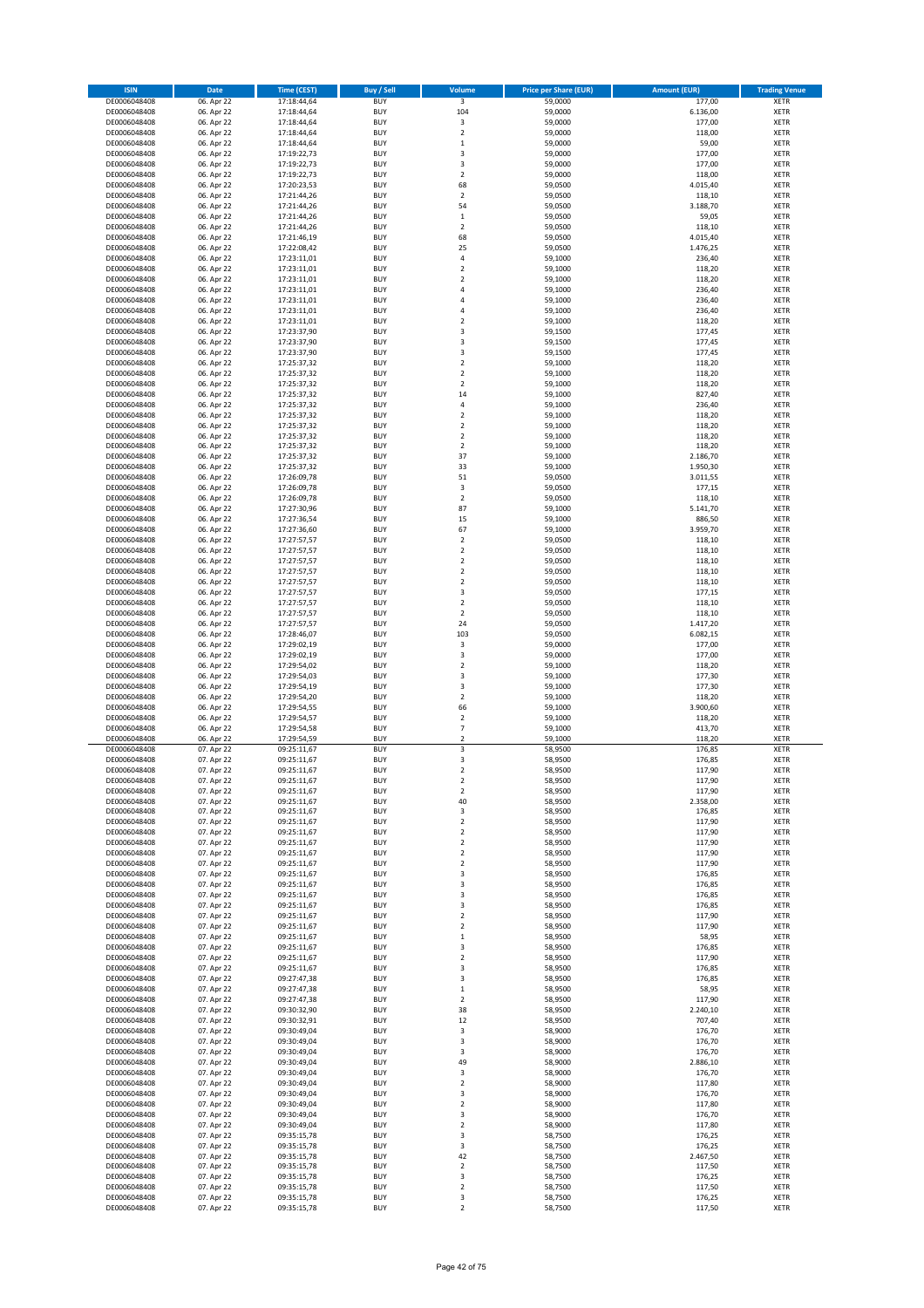| <b>ISIN</b>                  | Date                     | <b>Time (CEST)</b>         | Buy / Sell               | Volume                               | <b>Price per Share (EUR)</b> | <b>Amount (EUR)</b> | <b>Trading Venue</b>       |
|------------------------------|--------------------------|----------------------------|--------------------------|--------------------------------------|------------------------------|---------------------|----------------------------|
| DE0006048408                 | 07. Apr 22               | 09:35:15,78                | <b>BUY</b>               | 3                                    | 58,7500                      | 176,25              | <b>XETR</b>                |
| DE0006048408                 | 07. Apr 22               | 09:35:15,78                | <b>BUY</b>               | $\mathbf 1$                          | 58,7500                      | 58,75               | <b>XETR</b>                |
| DE0006048408                 | 07. Apr 22               | 09:35:15,78                | BUY                      | 3                                    | 58,7500                      | 176,25              | XETR                       |
| DE0006048408                 | 07. Apr 22               | 09:35:15,78                | <b>BUY</b>               | $\overline{2}$                       | 58,7500                      | 117,50              | <b>XETR</b>                |
| DE0006048408                 | 07. Apr 22               | 09:35:15,78                | <b>BUY</b>               | $\boldsymbol{2}$                     | 58,7500                      | 117,50              | <b>XETR</b>                |
| DE0006048408                 | 07. Apr 22               | 09:35:42,85                | <b>BUY</b>               | 3                                    | 58,7000                      | 176,10              | <b>XETR</b>                |
| DE0006048408                 | 07. Apr 22               | 09:35:42,85                | <b>BUY</b>               | 3                                    | 58,7000                      | 176,10              | <b>XETR</b>                |
| DE0006048408                 | 07. Apr 22               | 09:35:42,85                | <b>BUY</b>               | $\overline{2}$                       | 58,7000                      | 117,40              | <b>XETR</b>                |
| DE0006048408<br>DE0006048408 | 07. Apr 22<br>07. Apr 22 | 09:35:42,85<br>09:36:25,23 | <b>BUY</b><br><b>BUY</b> | 3<br>3                               | 58,7000<br>58,7000           | 176,10<br>176,10    | <b>XETR</b><br><b>XETR</b> |
| DE0006048408                 | 07. Apr 22               | 09:36:25,23                | BUY                      | $\boldsymbol{2}$                     | 58,7000                      | 117,40              | <b>XETR</b>                |
| DE0006048408                 | 07. Apr 22               | 09:39:04,79                | <b>BUY</b>               | 45                                   | 58,7500                      | 2.643,75            | <b>XETR</b>                |
| DE0006048408                 | 07. Apr 22               | 09:39:04,79                | <b>BUY</b>               | 3                                    | 58,7500                      | 176,25              | XETR                       |
| DE0006048408                 | 07. Apr 22               | 09:39:04,79                | <b>BUY</b>               | 3                                    | 58,7500                      | 176,25              | <b>XETR</b>                |
| DE0006048408                 | 07. Apr 22               | 09:39:04,79                | <b>BUY</b>               | 3                                    | 58,7500                      | 176,25              | <b>XETR</b>                |
| DE0006048408                 | 07. Apr 22               | 09:39:04,79                | <b>BUY</b>               | 4                                    | 58,7500                      | 235,00              | <b>XETR</b>                |
| DE0006048408                 | 07. Apr 22               | 09:39:04,79                | <b>BUY</b>               | $\boldsymbol{2}$                     | 58,7500                      | 117,50              | <b>XETR</b>                |
| DE0006048408                 | 07. Apr 22               | 09:39:04,79                | <b>BUY</b>               | $\overline{2}$                       | 58,7500                      | 117,50              | <b>XETR</b>                |
| DE0006048408                 | 07. Apr 22               | 09:39:04,79                | BUY<br><b>BUY</b>        | 3<br>3                               | 58,7500                      | 176,25              | <b>XETR</b>                |
| DE0006048408<br>DE0006048408 | 07. Apr 22<br>07. Apr 22 | 09:39:04,79<br>09:39:04,79 | <b>BUY</b>               | 3                                    | 58,7500<br>58,7500           | 176,25<br>176,25    | <b>XETR</b><br><b>XETR</b> |
| DE0006048408                 | 07. Apr 22               | 09:39:04,79                | <b>BUY</b>               | $\,1\,$                              | 58,7500                      | 58,75               | <b>XETR</b>                |
| DE0006048408                 | 07. Apr 22               | 09:39:04,79                | <b>BUY</b>               | 3                                    | 58,7500                      | 176,25              | <b>XETR</b>                |
| DE0006048408                 | 07. Apr 22               | 09:39:39,90                | <b>BUY</b>               | $\overline{2}$                       | 58,7000                      | 117,40              | <b>XETR</b>                |
| DE0006048408                 | 07. Apr 22               | 09:39:39,90                | <b>BUY</b>               | $\overline{2}$                       | 58,7000                      | 117,40              | <b>XETR</b>                |
| DE0006048408                 | 07. Apr 22               | 09:39:39,90                | <b>BUY</b>               | $\mathbf 1$                          | 58,7000                      | 58,70               | <b>XETR</b>                |
| DE0006048408                 | 07. Apr 22               | 09:40:42,59                | BUY                      | 3                                    | 58,7000                      | 176,10              | <b>XETR</b>                |
| DE0006048408                 | 07. Apr 22               | 09:40:42,59                | BUY                      | 48                                   | 58,7000                      | 2.817,60            | <b>XETR</b>                |
| DE0006048408                 | 07. Apr 22               | 09:40:42,59                | <b>BUY</b><br><b>BUY</b> | 3<br>$\boldsymbol{2}$                | 58,7000                      | 176,10<br>117,40    | <b>XETR</b><br>XETR        |
| DE0006048408<br>DE0006048408 | 07. Apr 22<br>07. Apr 22 | 09:40:42,59<br>09:40:42,59 | <b>BUY</b>               | $\overline{2}$                       | 58,7000<br>58,7000           | 117,40              | <b>XETR</b>                |
| DE0006048408                 | 07. Apr 22               | 09:41:30,44                | <b>BUY</b>               | 47                                   | 58,6500                      | 2.756,55            | XETR                       |
| DE0006048408                 | 07. Apr 22               | 09:41:30,44                | <b>BUY</b>               | $\overline{2}$                       | 58,6500                      | 117,30              | <b>XETR</b>                |
| DE0006048408                 | 07. Apr 22               | 09:42:27,11                | <b>BUY</b>               | 3                                    | 58,6000                      | 175,80              | XETR                       |
| DE0006048408                 | 07. Apr 22               | 09:42:27,11                | <b>BUY</b>               | 43                                   | 58,6000                      | 2.519,80            | <b>XETR</b>                |
| DE0006048408                 | 07. Apr 22               | 09:42:27,11                | BUY                      | $\mathbf 2$                          | 58,6000                      | 117,20              | XETR                       |
| DE0006048408                 | 07. Apr 22               | 09:42:27,11                | <b>BUY</b>               | $\overline{2}$                       | 58,6000                      | 117,20              | <b>XETR</b>                |
| DE0006048408                 | 07. Apr 22               | 09:42:27,11                | <b>BUY</b>               | 3                                    | 58,6000                      | 175,80              | XETR                       |
| DE0006048408                 | 07. Apr 22               | 09:42:27,11                | <b>BUY</b>               | 3                                    | 58,6000                      | 175,80              | <b>XETR</b>                |
| DE0006048408<br>DE0006048408 | 07. Apr 22<br>07. Apr 22 | 09:42:27,11<br>09:42:27,11 | <b>BUY</b><br><b>BUY</b> | 3<br>$\overline{2}$                  | 58,6000<br>58,6000           | 175,80<br>117,20    | <b>XETR</b><br><b>XETR</b> |
| DE0006048408                 | 07. Apr 22               | 09:42:27,11                | <b>BUY</b>               | $\overline{2}$                       | 58,6000                      | 117,20              | <b>XETR</b>                |
| DE0006048408                 | 07. Apr 22               | 09:42:27,11                | <b>BUY</b>               | 3                                    | 58,6000                      | 175,80              | <b>XETR</b>                |
| DE0006048408                 | 07. Apr 22               | 09:42:27,11                | BUY                      | $\,1\,$                              | 58,6000                      | 58,60               | <b>XETR</b>                |
| DE0006048408                 | 07. Apr 22               | 09:42:27,11                | <b>BUY</b>               | $\mathbf 2$                          | 58,6000                      | 117,20              | <b>XETR</b>                |
| DE0006048408                 | 07. Apr 22               | 09:43:23,23                | <b>BUY</b>               | $\boldsymbol{2}$                     | 58,6000                      | 117,20              | <b>XETR</b>                |
| DE0006048408                 | 07. Apr 22               | 09:47:37,83                | <b>BUY</b>               | 43                                   | 58,6000                      | 2.519,80            | <b>XETR</b>                |
| DE0006048408                 | 07. Apr 22               | 09:51:45,13                | <b>BUY</b>               | 3                                    | 58,6500                      | 175,95              | <b>XETR</b>                |
| DE0006048408                 | 07. Apr 22               | 09:51:45,13                | <b>BUY</b>               | 3                                    | 58,6500                      | 175,95              | <b>XETR</b>                |
| DE0006048408                 | 07. Apr 22               | 09:51:45,13                | <b>BUY</b><br><b>BUY</b> | $\boldsymbol{2}$                     | 58,6500                      | 117,30              | <b>XETR</b>                |
| DE0006048408<br>DE0006048408 | 07. Apr 22<br>07. Apr 22 | 09:51:45,13<br>09:51:45,13 | BUY                      | 3<br>3                               | 58,6500<br>58,6500           | 175,95<br>175,95    | <b>XETR</b><br><b>XETR</b> |
| DE0006048408                 | 07. Apr 22               | 09:51:45,13                | <b>BUY</b>               | 3                                    | 58,6500                      | 175,95              | <b>XETR</b>                |
| DE0006048408                 | 07. Apr 22               | 09:51:45,13                | <b>BUY</b>               | $\boldsymbol{2}$                     | 58,6500                      | 117,30              | <b>XETR</b>                |
| DE0006048408                 | 07. Apr 22               | 09:51:45,13                | <b>BUY</b>               | 3                                    | 58,6500                      | 175,95              | <b>XETR</b>                |
| DE0006048408                 | 07. Apr 22               | 09:51:45,13                | <b>BUY</b>               | 3                                    | 58,6500                      | 175,95              | <b>XETR</b>                |
| DE0006048408                 | 07. Apr 22               | 09:51:45,13                | <b>BUY</b>               | $\mathbf 2$                          | 58,6500                      | 117,30              | <b>XETR</b>                |
| DE0006048408                 | 07. Apr 22               | 09:51:45,13                | <b>BUY</b>               | 3                                    | 58,6500                      | 175,95              | <b>XETR</b>                |
| DE0006048408                 | 07. Apr 22               | 09:51:45,13                | <b>BUY</b>               | 3                                    | 58,6500                      | 175,95              | XETR                       |
| DE0006048408                 | 07. Apr 22<br>07. Apr 22 | 09:51:45,13                | <b>BUY</b><br><b>BUY</b> | $\overline{2}$<br>$\boldsymbol{2}$   | 58,6500                      | 117,30<br>117,30    | <b>XETR</b><br>XETR        |
| DE0006048408<br>DE0006048408 | 07. Apr 22               | 09:51:45,13<br>09:51:45,13 | <b>BUY</b>               | 3                                    | 58,6500<br>58,6500           | 175,95              | <b>XETR</b>                |
| DE0006048408                 | 07. Apr 22               | 09:51:45,13                | <b>BUY</b>               | $\,1\,$                              | 58,6500                      | 58,65               | <b>XETR</b>                |
| DE0006048408                 | 07. Apr 22               | 09:51:45.13                | BUY                      | $\overline{2}$                       | 58,6500                      | 117,30              | <b>XETR</b>                |
| DE0006048408                 | 07. Apr 22               | 09:51:45,13                | BUY                      | $\overline{2}$                       | 58,6500                      | 117,30              | <b>XETR</b>                |
| DE0006048408                 | 07. Apr 22               | 09:51:45,13                | <b>BUY</b>               | 3                                    | 58,6500                      | 175,95              | <b>XETR</b>                |
| DE0006048408                 | 07. Apr 22               | 09:55:08,04                | <b>BUY</b>               | 3                                    | 58,6500                      | 175,95              | <b>XETR</b>                |
| DE0006048408                 | 07. Apr 22               | 09:55:08,04                | <b>BUY</b>               | $\boldsymbol{2}$                     | 58,6500                      | 117,30              | XETR                       |
| DE0006048408                 | 07. Apr 22               | 09:55:08,04<br>09:55:08,04 | <b>BUY</b>               | $\boldsymbol{2}$<br>$\mathbf 2$      | 58,6500<br>58,6500           | 117,30<br>117,30    | XETR                       |
| DE0006048408<br>DE0006048408 | 07. Apr 22<br>07. Apr 22 | 09:55:08,04                | <b>BUY</b><br><b>BUY</b> | 3                                    | 58,6500                      | 175,95              | <b>XETR</b><br>XETR        |
| DE0006048408                 | 07. Apr 22               | 09:55:08,04                | <b>BUY</b>               | $\,1\,$                              | 58,6500                      | 58,65               | <b>XETR</b>                |
| DE0006048408                 | 07. Apr 22               | 09:55:43,30                | <b>BUY</b>               | $\overline{2}$                       | 58,6000                      | 117,20              | <b>XETR</b>                |
| DE0006048408                 | 07. Apr 22               | 09:56:01,02                | <b>BUY</b>               | 77                                   | 58,6000                      | 4.512,20            | <b>XETR</b>                |
| DE0006048408                 | 07. Apr 22               | 09:56:01,02                | <b>BUY</b>               | $\boldsymbol{2}$                     | 58,6000                      | 117,20              | <b>XETR</b>                |
| DE0006048408                 | 07. Apr 22               | 09:56:01,02                | <b>BUY</b>               | $\boldsymbol{2}$                     | 58,6000                      | 117,20              | <b>XETR</b>                |
| DE0006048408                 | 07. Apr 22               | 09:56:01,03                | <b>BUY</b>               | $\boldsymbol{2}$                     | 58,6000                      | 117,20              | <b>XETR</b>                |
| DE0006048408<br>DE0006048408 | 07. Apr 22<br>07. Apr 22 | 09:56:01,03<br>09:56:01,03 | <b>BUY</b><br><b>BUY</b> | 3<br>3                               | 58,6000<br>58,6000           | 175,80<br>175,80    | <b>XETR</b><br><b>XETR</b> |
| DE0006048408                 | 07. Apr 22               | 09:56:01,03                | <b>BUY</b>               | $\boldsymbol{2}$                     | 58,6000                      | 117,20              | <b>XETR</b>                |
| DE0006048408                 | 07. Apr 22               | 09:56:01,03                | <b>BUY</b>               | 3                                    | 58,6000                      | 175,80              | <b>XETR</b>                |
| DE0006048408                 | 07. Apr 22               | 09:56:01,03                | <b>BUY</b>               | $\overline{\mathbf{2}}$              | 58,6000                      | 117,20              | <b>XETR</b>                |
| DE0006048408                 | 07. Apr 22               | 09:56:01,03                | <b>BUY</b>               | $\overline{\mathbf{2}}$              | 58,6000                      | 117,20              | <b>XETR</b>                |
| DE0006048408                 | 07. Apr 22               | 09:56:01,03                | <b>BUY</b>               | 3                                    | 58,6000                      | 175,80              | <b>XETR</b>                |
| DE0006048408                 | 07. Apr 22               | 09:56:01,03                | <b>BUY</b>               | 3                                    | 58,6000                      | 175,80              | <b>XETR</b>                |
| DE0006048408                 | 07. Apr 22               | 09:57:05,12                | <b>BUY</b>               | 36                                   | 58,5500                      | 2.107,80            | <b>XETR</b>                |
| DE0006048408<br>DE0006048408 | 07. Apr 22<br>07. Apr 22 | 09:57:05,12<br>09:57:05,12 | <b>BUY</b><br><b>BUY</b> | 3<br>$\boldsymbol{2}$                | 58,5500<br>58,5500           | 175,65<br>117,10    | <b>XETR</b><br>XETR        |
| DE0006048408                 | 07. Apr 22               | 09:57:05,12                | <b>BUY</b>               | 3                                    | 58,5500                      | 175,65              | <b>XETR</b>                |
| DE0006048408                 | 07. Apr 22               | 09:57:05,12                | <b>BUY</b>               | $\boldsymbol{2}$                     | 58,5500                      | 117,10              | <b>XETR</b>                |
| DE0006048408                 | 07. Apr 22               | 09:57:05,12                | <b>BUY</b>               | $\mathbf 1$                          | 58,5500                      | 58,55               | <b>XETR</b>                |
| DE0006048408                 | 07. Apr 22               | 09:58:07,87                | <b>BUY</b>               | $\overline{\mathbf{2}}$              | 58,5000                      | 117,00              | <b>XETR</b>                |
| DE0006048408                 | 07. Apr 22               | 09:58:07,87                | <b>BUY</b>               | 53                                   | 58,5000                      | 3.100,50            | <b>XETR</b>                |
| DE0006048408                 | 07. Apr 22               | 09:58:07,87                | <b>BUY</b>               | $\boldsymbol{2}$                     | 58,5000                      | 117,00              | <b>XETR</b>                |
| DE0006048408                 | 07. Apr 22               | 09:58:07,87                | <b>BUY</b>               | 3                                    | 58,5000                      | 175,50              | <b>XETR</b>                |
| DE0006048408                 | 07. Apr 22               | 09:58:07,87                | <b>BUY</b>               | 3                                    | 58,5000                      | 175,50              | XETR                       |
| DE0006048408<br>DE0006048408 | 07. Apr 22<br>07. Apr 22 | 09:58:07,87<br>10:02:59,41 | <b>BUY</b><br><b>BUY</b> | $\overline{\mathbf{2}}$<br>26        | 58,5000<br>58,5000           | 117,00<br>1.521,00  | <b>XETR</b><br><b>XETR</b> |
| DE0006048408                 | 07. Apr 22               | 10:02:59,42                | <b>BUY</b>               | $\overline{\mathbf{2}}$              | 58,5000                      | 117,00              | <b>XETR</b>                |
| DE0006048408                 | 07. Apr 22               | 10:02:59,42                | <b>BUY</b>               | 3                                    | 58,5000                      | 175,50              | <b>XETR</b>                |
| DE0006048408                 | 07. Apr 22               | 10:02:59,42                | <b>BUY</b>               | 3                                    | 58,5000                      | 175,50              | <b>XETR</b>                |
| DE0006048408                 | 07. Apr 22               | 10:02:59,42                | <b>BUY</b>               | 34                                   | 58,5000                      | 1.989,00            | <b>XETR</b>                |
| DE0006048408                 | 07. Apr 22               | 10:02:59,42                | <b>BUY</b>               | $\boldsymbol{2}$                     | 58,5000                      | 117,00              | <b>XETR</b>                |
| DE0006048408                 | 07. Apr 22               | 10:02:59,42                | <b>BUY</b>               | $\mathbf 2$                          | 58,5000                      | 117,00              | XETR                       |
| DE0006048408                 | 07. Apr 22               | 10:02:59,42                | <b>BUY</b>               | $\mathbf 2$                          | 58,5000                      | 117,00              | <b>XETR</b>                |
| DE0006048408<br>DE0006048408 | 07. Apr 22<br>07. Apr 22 | 10:02:59,42<br>10:02:59,42 | <b>BUY</b><br><b>BUY</b> | $\boldsymbol{2}$<br>$\boldsymbol{2}$ | 58,5000<br>58,5000           | 117,00<br>117,00    | <b>XETR</b><br><b>XETR</b> |
|                              |                          |                            |                          |                                      |                              |                     |                            |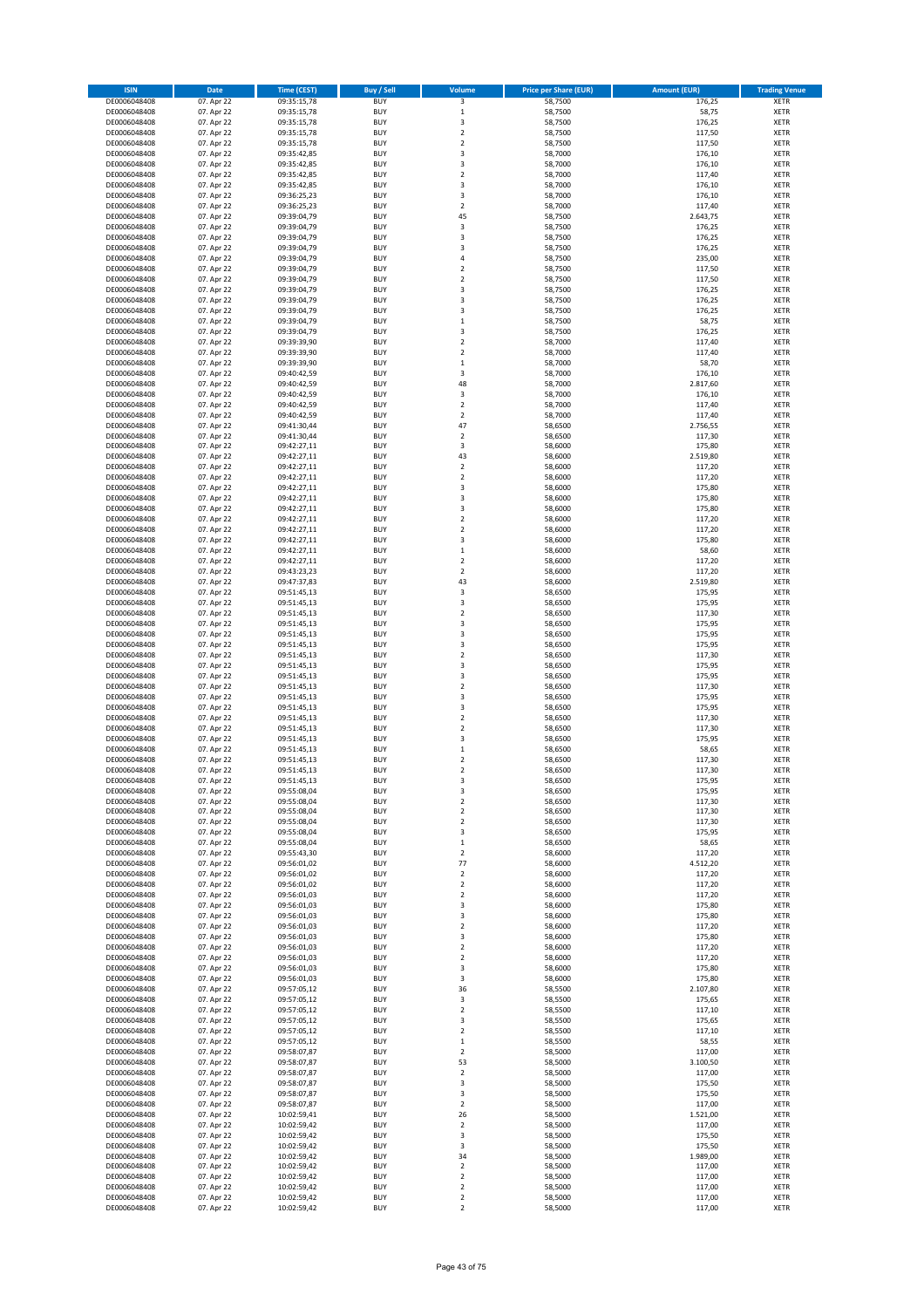| <b>ISIN</b>                  | Date                     | <b>Time (CEST)</b>         | Buy / Sell               | Volume                        | <b>Price per Share (EUR)</b> | <b>Amount (EUR)</b> | <b>Trading Venue</b>       |
|------------------------------|--------------------------|----------------------------|--------------------------|-------------------------------|------------------------------|---------------------|----------------------------|
| DE0006048408                 | 07. Apr 22               | 10:02:59,42                | <b>BUY</b>               | $\mathbf 2$                   | 58,5000                      | 117,00              | <b>XETR</b>                |
| DE0006048408                 | 07. Apr 22               | 10:02:59,42                | <b>BUY</b>               | $\overline{2}$                | 58,5000                      | 117,00              | <b>XETR</b>                |
| DE0006048408                 | 07. Apr 22               | 10:02:59,42                | <b>BUY</b>               | $\,1\,$                       | 58,5000                      | 58,50               | XETR                       |
| DE0006048408                 | 07. Apr 22               | 10:04:05,65                | <b>BUY</b>               | 25                            | 58,4500                      | 1.461,25            | <b>XETR</b>                |
| DE0006048408                 | 07. Apr 22               | 10:04:05,65                | <b>BUY</b>               | 34                            | 58,4500                      | 1.987,30            | <b>XETR</b>                |
| DE0006048408                 | 07. Apr 22               | 10:04:05,65                | <b>BUY</b>               | 3                             | 58,4500                      | 175,35              | <b>XETR</b>                |
| DE0006048408<br>DE0006048408 | 07. Apr 22               | 10:04:30,86                | <b>BUY</b><br><b>BUY</b> | $\overline{2}$<br>3           | 58,4000<br>58,4000           | 116,80              | <b>XETR</b><br><b>XETR</b> |
| DE0006048408                 | 07. Apr 22<br>07. Apr 22 | 10:04:30,86<br>10:04:30,86 | <b>BUY</b>               | $\boldsymbol{2}$              | 58,4000                      | 175,20<br>116,80    | <b>XETR</b>                |
| DE0006048408                 | 07. Apr 22               | 10:04:30,86                | <b>BUY</b>               | 3                             | 58,4000                      | 175,20              | <b>XETR</b>                |
| DE0006048408                 | 07. Apr 22               | 10:04:30,86                | <b>BUY</b>               | 39                            | 58,4000                      | 2.277,60            | <b>XETR</b>                |
| DE0006048408                 | 07. Apr 22               | 10:04:30,86                | <b>BUY</b>               | 3                             | 58,4000                      | 175,20              | <b>XETR</b>                |
| DE0006048408                 | 07. Apr 22               | 10:04:30,86                | <b>BUY</b>               | 3                             | 58,4000                      | 175,20              | XETR                       |
| DE0006048408                 | 07. Apr 22               | 10:04:30,86                | <b>BUY</b>               | $\overline{2}$                | 58,4000                      | 116,80              | <b>XETR</b>                |
| DE0006048408                 | 07. Apr 22               | 10:04:30,86                | <b>BUY</b>               | 3                             | 58,4000                      | 175,20              | <b>XETR</b>                |
| DE0006048408                 | 07. Apr 22               | 10:04:30,86                | <b>BUY</b>               | $\overline{\mathbf{2}}$       | 58,4000                      | 116,80              | <b>XETR</b>                |
| DE0006048408                 | 07. Apr 22               | 10:05:00,93                | <b>BUY</b>               | $\boldsymbol{2}$              | 58,3500                      | 116,70              | <b>XETR</b>                |
| DE0006048408                 | 07. Apr 22               | 10:05:00,93                | <b>BUY</b>               | 3                             | 58,3500                      | 175,05              | <b>XETR</b>                |
| DE0006048408                 | 07. Apr 22               | 10:05:00,93                | <b>BUY</b>               | $\overline{2}$                | 58,3500                      | 116,70              | <b>XETR</b>                |
| DE0006048408<br>DE0006048408 | 07. Apr 22<br>07. Apr 22 | 10:08:14,60<br>10:08:14,60 | <b>BUY</b><br><b>BUY</b> | $\mathbf 2$<br>$\overline{2}$ | 58,4500<br>58,4500           | 116,90<br>116,90    | <b>XETR</b><br><b>XETR</b> |
| DE0006048408                 | 07. Apr 22               | 10:08:14,60                | <b>BUY</b>               | 3                             | 58,4500                      | 175,35              | <b>XETR</b>                |
| DE0006048408                 | 07. Apr 22               | 10:08:14,60                | <b>BUY</b>               | $\overline{2}$                | 58,4500                      | 116,90              | <b>XETR</b>                |
| DE0006048408                 | 07. Apr 22               | 10:08:14,60                | <b>BUY</b>               | $\mathbf 2$                   | 58,4500                      | 116,90              | <b>XETR</b>                |
| DE0006048408                 | 07. Apr 22               | 10:08:14,60                | <b>BUY</b>               | 3                             | 58,4500                      | 175,35              | <b>XETR</b>                |
| DE0006048408                 | 07. Apr 22               | 10:09:56,10                | <b>BUY</b>               | 3                             | 58,5000                      | 175,50              | <b>XETR</b>                |
| DE0006048408                 | 07. Apr 22               | 10:09:56,10                | <b>BUY</b>               | $\overline{2}$                | 58,5000                      | 117,00              | <b>XETR</b>                |
| DE0006048408                 | 07. Apr 22               | 10:09:56,10                | <b>BUY</b>               | 63                            | 58,5000                      | 3.685,50            | <b>XETR</b>                |
| DE0006048408                 | 07. Apr 22               | 10:09:56,10                | <b>BUY</b>               | $\overline{2}$                | 58,5000                      | 117,00              | <b>XETR</b>                |
| DE0006048408<br>DE0006048408 | 07. Apr 22<br>07. Apr 22 | 10:09:56,10<br>10:10:26,62 | <b>BUY</b><br><b>BUY</b> | $\,1\,$<br>$\overline{2}$     | 58,5000<br>58,4500           | 58,50<br>116,90     | XETR<br><b>XETR</b>        |
| DE0006048408                 | 07. Apr 22               | 10:11:26,25                | <b>BUY</b>               | 3                             | 58,3500                      | 175,05              | XETR                       |
| DE0006048408                 | 07. Apr 22               | 10:11:36,03                | <b>BUY</b>               | 15                            | 58,3500                      | 875,25              | <b>XETR</b>                |
| DE0006048408                 | 07. Apr 22               | 10:11:36,04                | <b>BUY</b>               | $\boldsymbol{2}$              | 58,3500                      | 116,70              | XETR                       |
| DE0006048408                 | 07. Apr 22               | 10:11:36,04                | <b>BUY</b>               | $\overline{2}$                | 58,3500                      | 116,70              | <b>XETR</b>                |
| DE0006048408                 | 07. Apr 22               | 10:11:36,04                | <b>BUY</b>               | 23                            | 58,3500                      | 1.342,05            | XETR                       |
| DE0006048408                 | 07. Apr 22               | 10:11:36,04                | <b>BUY</b>               | $\overline{2}$                | 58,3500                      | 116,70              | <b>XETR</b>                |
| DE0006048408                 | 07. Apr 22               | 10:14:15,54                | <b>BUY</b>               | 3                             | 58,3000                      | 174,90              | XETR                       |
| DE0006048408                 | 07. Apr 22               | 10:14:15,54                | <b>BUY</b>               | $\overline{2}$                | 58,3000                      | 116,60              | <b>XETR</b>                |
| DE0006048408                 | 07. Apr 22               | 10:14:15,54                | <b>BUY</b>               | 3                             | 58,3000                      | 174,90              | <b>XETR</b>                |
| DE0006048408                 | 07. Apr 22               | 10:14:15,54                | <b>BUY</b>               | $\overline{2}$                | 58,3000                      | 116,60              | <b>XETR</b>                |
| DE0006048408<br>DE0006048408 | 07. Apr 22<br>07. Apr 22 | 10:14:15,54<br>10:14:15,54 | <b>BUY</b><br><b>BUY</b> | 3<br>3                        | 58,3000<br>58,3000           | 174,90<br>174,90    | <b>XETR</b><br><b>XETR</b> |
| DE0006048408                 | 07. Apr 22               | 10:14:15,54                | <b>BUY</b>               | $\,1\,$                       | 58,3000                      | 58,30               | <b>XETR</b>                |
| DE0006048408                 | 07. Apr 22               | 10:17:58,06                | <b>BUY</b>               | 3                             | 58,3500                      | 175,05              | <b>XETR</b>                |
| DE0006048408                 | 07. Apr 22               | 10:17:58,06                | <b>BUY</b>               | $\boldsymbol{2}$              | 58,3500                      | 116,70              | <b>XETR</b>                |
| DE0006048408                 | 07. Apr 22               | 10:17:58,06                | <b>BUY</b>               | $\boldsymbol{2}$              | 58,3500                      | 116,70              | <b>XETR</b>                |
| DE0006048408                 | 07. Apr 22               | 10:17:58,06                | <b>BUY</b>               | $\boldsymbol{2}$              | 58,3500                      | 116,70              | <b>XETR</b>                |
| DE0006048408                 | 07. Apr 22               | 10:17:58,06                | <b>BUY</b>               | $\boldsymbol{2}$              | 58,3500                      | 116,70              | <b>XETR</b>                |
| DE0006048408                 | 07. Apr 22               | 10:18:11,28                | <b>BUY</b>               | 65                            | 58,3500                      | 3.792,75            | <b>XETR</b>                |
| DE0006048408                 | 07. Apr 22               | 10:23:27,53                | <b>BUY</b>               | $\overline{7}$                | 58,3500                      | 408,45              | <b>XETR</b>                |
| DE0006048408                 | 07. Apr 22               | 10:23:27,54                | <b>BUY</b><br><b>BUY</b> | $\boldsymbol{2}$<br>30        | 58,3500                      | 116,70              | <b>XETR</b>                |
| DE0006048408<br>DE0006048408 | 07. Apr 22<br>07. Apr 22 | 10:23:27,54<br>10:23:27,54 | <b>BUY</b>               | 3                             | 58,3500<br>58,3500           | 1.750,50<br>175,05  | <b>XETR</b><br><b>XETR</b> |
| DE0006048408                 | 07. Apr 22               | 10:23:27,54                | <b>BUY</b>               | $\boldsymbol{2}$              | 58,3500                      | 116,70              | <b>XETR</b>                |
| DE0006048408                 | 07. Apr 22               | 10:23:27,54                | <b>BUY</b>               | 3                             | 58,3500                      | 175,05              | <b>XETR</b>                |
| DE0006048408                 | 07. Apr 22               | 10:23:27,54                | <b>BUY</b>               | $\overline{2}$                | 58,3500                      | 116,70              | <b>XETR</b>                |
| DE0006048408                 | 07. Apr 22               | 10:23:27,54                | <b>BUY</b>               | $\mathbf 1$                   | 58,3500                      | 58,35               | <b>XETR</b>                |
| DE0006048408                 | 07. Apr 22               | 10:23:27,54                | <b>BUY</b>               | $\boldsymbol{2}$              | 58,3500                      | 116,70              | XETR                       |
| DE0006048408                 | 07. Apr 22               | 10:25:06,73                | <b>BUY</b>               | $\sqrt{4}$                    | 58,4000                      | 233,60              | <b>XETR</b>                |
| DE0006048408                 | 07. Apr 22               | 10:25:06,73                | <b>BUY</b>               | $\,1\,$                       | 58,4000                      | 58,40               | XETR                       |
| DE0006048408                 | 07. Apr 22               | 10:25:06,73                | <b>BUY</b>               | 3                             | 58,4000                      | 175,20              | <b>XETR</b>                |
| DE0006048408<br>DE0006048408 | 07. Apr 22<br>07. Apr 22 | 10:25:06,73<br>10:25:06,73 | <b>BUY</b><br><b>BUY</b> | 3<br>3                        | 58,4000<br>58,4000           | 175,20<br>175,20    | <b>XETR</b><br><b>XETR</b> |
| DE0006048408                 | 07. Apr 22               | 10:25:06,73                | <b>BUY</b>               | 3                             | 58,4000                      | 175,20              | <b>XETR</b>                |
| DE0006048408                 | 07. Apr 22               | 10:25:06,73                | <b>BUY</b>               | 3                             | 58,4000                      | 175,20              | <b>XETR</b>                |
| DE0006048408                 | 07. Apr 22               | 10:25:43,95                | <b>BUY</b>               | $\boldsymbol{2}$              | 58,4000                      | 116,80              | <b>XETR</b>                |
| DE0006048408                 | 07. Apr 22               | 10:25:43,96                | <b>BUY</b>               | 3                             | 58,4000                      | 175,20              | XETR                       |
| DE0006048408                 | 07. Apr 22               | 10:25:43,96                | <b>BUY</b>               | 3                             | 58,4000                      | 175,20              | <b>XETR</b>                |
| DE0006048408                 | 07. Apr 22               | 10:25:43,96                | <b>BUY</b>               | 3                             | 58,4000                      | 175,20              | <b>XETR</b>                |
| DE0006048408                 | 07. Apr 22               | 10:25:43,96                | <b>BUY</b>               | 3                             | 58,4000                      | 175,20              | <b>XETR</b>                |
| DE0006048408<br>DE0006048408 | 07. Apr 22<br>07. Apr 22 | 10:25:43,96<br>10:29:20,20 | <b>BUY</b><br><b>BUY</b> | $\boldsymbol{2}$<br>3         | 58,4000<br>58,3500           | 116,80<br>175,05    | <b>XETR</b><br><b>XETR</b> |
| DE0006048408                 | 07. Apr 22               | 10:29:20,20                | <b>BUY</b>               | 3                             | 58,3500                      | 175,05              | <b>XETR</b>                |
| DE0006048408                 | 07. Apr 22               | 10:29:20,20                | <b>BUY</b>               | 40                            | 58,3500                      | 2.334,00            | <b>XETR</b>                |
| DE0006048408                 | 07. Apr 22               | 10:29:20,20                | <b>BUY</b>               | 3                             | 58,3500                      | 175,05              | <b>XETR</b>                |
| DE0006048408                 | 07. Apr 22               | 10:29:20,20                | <b>BUY</b>               | $\boldsymbol{2}$              | 58,3500                      | 116,70              | <b>XETR</b>                |
| DE0006048408                 | 07. Apr 22               | 10:29:20,20                | <b>BUY</b>               | $\mathbf 2$                   | 58,3500                      | 116,70              | <b>XETR</b>                |
| DE0006048408                 | 07. Apr 22               | 10:29:20,20                | <b>BUY</b>               | 3                             | 58,3500                      | 175,05              | <b>XETR</b>                |
| DE0006048408                 | 07. Apr 22               | 10:29:20,20                | <b>BUY</b>               | 3                             | 58,3500                      | 175,05              | <b>XETR</b>                |
| DE0006048408<br>DE0006048408 | 07. Apr 22<br>07. Apr 22 | 10:29:20,20<br>10:29:20,20 | <b>BUY</b><br><b>BUY</b> | 3<br>$\overline{\mathbf{2}}$  | 58,3500                      | 175,05              | <b>XETR</b><br><b>XETR</b> |
| DE0006048408                 | 07. Apr 22               | 10:29:20,20                | <b>BUY</b>               | $\overline{\mathbf{2}}$       | 58,3500<br>58,3500           | 116,70<br>116,70    | <b>XETR</b>                |
| DE0006048408                 | 07. Apr 22               | 10:29:20,20                | <b>BUY</b>               | $\mathbf{1}$                  | 58,3500                      | 58,35               | <b>XETR</b>                |
| DE0006048408                 | 07. Apr 22               | 10:29:20,20                | <b>BUY</b>               | 3                             | 58,3500                      | 175,05              | <b>XETR</b>                |
| DE0006048408                 | 07. Apr 22               | 10:29:20,20                | <b>BUY</b>               | $\boldsymbol{2}$              | 58,3500                      | 116,70              | <b>XETR</b>                |
| DE0006048408                 | 07. Apr 22               | 10:29:20,20                | <b>BUY</b>               | 3                             | 58,3500                      | 175,05              | <b>XETR</b>                |
| DE0006048408                 | 07. Apr 22               | 10:29:20,20                | <b>BUY</b>               | $\boldsymbol{2}$              | 58,3500                      | 116,70              | XETR                       |
| DE0006048408                 | 07. Apr 22               | 10:29:20,20                | <b>BUY</b>               | 3                             | 58,3500                      | 175,05              | <b>XETR</b>                |
| DE0006048408                 | 07. Apr 22               | 10:35:53,24                | <b>BUY</b>               | 3                             | 58,3500                      | 175,05              | <b>XETR</b>                |
| DE0006048408<br>DE0006048408 | 07. Apr 22<br>07. Apr 22 | 10:35:53,24<br>10:35:53,24 | <b>BUY</b><br><b>BUY</b> | 3<br>3                        | 58,3500<br>58,3500           | 175,05<br>175,05    | <b>XETR</b><br><b>XETR</b> |
| DE0006048408                 | 07. Apr 22               | 10:35:53,24                | <b>BUY</b>               | 3                             | 58,3500                      | 175,05              | <b>XETR</b>                |
| DE0006048408                 | 07. Apr 22               | 10:35:53,24                | <b>BUY</b>               | $\boldsymbol{2}$              | 58,3500                      | 116,70              | <b>XETR</b>                |
| DE0006048408                 | 07. Apr 22               | 10:37:00,20                | <b>BUY</b>               | 15                            | 58,3000                      | 874,50              | <b>XETR</b>                |
| DE0006048408                 | 07. Apr 22               | 10:37:00,20                | <b>BUY</b>               | $\boldsymbol{2}$              | 58,3000                      | 116,60              | <b>XETR</b>                |
| DE0006048408                 | 07. Apr 22               | 10:37:36,06                | <b>BUY</b>               | 26                            | 58,3000                      | 1.515,80            | <b>XETR</b>                |
| DE0006048408                 | 07. Apr 22               | 10:37:36,07                | <b>BUY</b>               | 3                             | 58,3000                      | 174,90              | <b>XETR</b>                |
| DE0006048408                 | 07. Apr 22               | 10:37:36,07                | <b>BUY</b>               | 3                             | 58,3000                      | 174,90              | <b>XETR</b>                |
| DE0006048408                 | 07. Apr 22               | 10:37:36,07                | <b>BUY</b>               | 3                             | 58,3000                      | 174,90              | <b>XETR</b>                |
| DE0006048408                 | 07. Apr 22               | 10:37:36,07                | <b>BUY</b>               | 3                             | 58,3000                      | 174,90              | <b>XETR</b>                |
| DE0006048408<br>DE0006048408 | 07. Apr 22<br>07. Apr 22 | 10:37:36,07<br>10:37:36,07 | <b>BUY</b><br><b>BUY</b> | 3<br>3                        | 58,3000<br>58,3000           | 174,90<br>174,90    | <b>XETR</b><br><b>XETR</b> |
| DE0006048408                 | 07. Apr 22               | 10:37:36,07                | <b>BUY</b>               | $\mathbf 2$                   | 58,3000                      | 116,60              | <b>XETR</b>                |
| DE0006048408                 | 07. Apr 22               | 10:37:36,07                | <b>BUY</b>               | 3                             | 58,3000                      | 174,90              | <b>XETR</b>                |
| DE0006048408                 | 07. Apr 22               | 10:37:36,07                | <b>BUY</b>               | $\boldsymbol{2}$              | 58,3000                      | 116,60              | XETR                       |
| DE0006048408                 | 07. Apr 22               | 10:37:36,07                | <b>BUY</b>               | $\mathbf 2$                   | 58,3000                      | 116,60              | <b>XETR</b>                |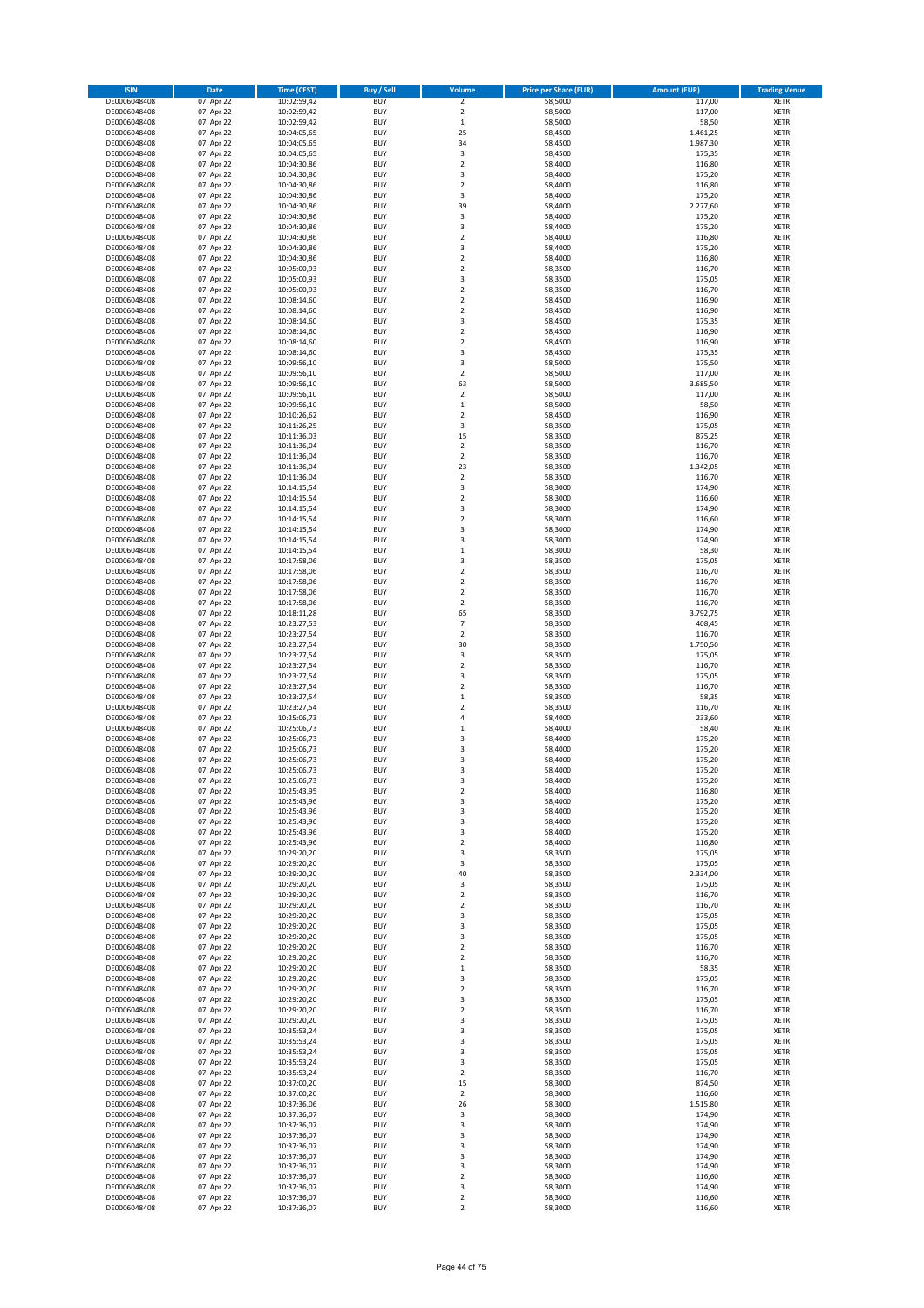| <b>ISIN</b>                  | Date                     | <b>Time (CEST)</b>         | <b>Buy / Sell</b>        | Volume                               | <b>Price per Share (EUR)</b> | <b>Amount (EUR)</b> | <b>Trading Venue</b>       |
|------------------------------|--------------------------|----------------------------|--------------------------|--------------------------------------|------------------------------|---------------------|----------------------------|
| DE0006048408                 | 07. Apr 22               | 10:37:36,07                | <b>BUY</b>               | 3                                    | 58,3000                      | 174,90              | <b>XETR</b>                |
| DE0006048408                 | 07. Apr 22               | 10:37:36,07                | <b>BUY</b>               | 3                                    | 58,3000                      | 174,90              | XETR                       |
| DE0006048408                 | 07. Apr 22               | 10:37:36,07                | <b>BUY</b>               | $\,1\,$                              | 58,3000                      | 58,30               | XETR                       |
| DE0006048408                 | 07. Apr 22               | 10:37:36,07                | <b>BUY</b>               | 3                                    | 58,3000                      | 174,90              | <b>XETR</b>                |
| DE0006048408<br>DE0006048408 | 07. Apr 22<br>07. Apr 22 | 10:37:36,07<br>10:37:36,07 | <b>BUY</b><br><b>BUY</b> | 3<br>3                               | 58,3000<br>58,3000           | 174,90<br>174,90    | <b>XETR</b><br><b>XETR</b> |
| DE0006048408                 | 07. Apr 22               | 10:45:53,97                | <b>BUY</b>               | $\mathbf 2$                          | 58,4000                      | 116,80              | <b>XETR</b>                |
| DE0006048408                 | 07. Apr 22               | 10:45:53,97                | <b>BUY</b>               | $\overline{2}$                       | 58,4000                      | 116,80              | <b>XETR</b>                |
| DE0006048408                 | 07. Apr 22               | 10:45:53,97                | <b>BUY</b>               | 3                                    | 58,4000                      | 175,20              | <b>XETR</b>                |
| DE0006048408                 | 07. Apr 22               | 10:45:53,97                | <b>BUY</b>               | $\overline{4}$                       | 58,4000                      | 233,60              | <b>XETR</b>                |
| DE0006048408<br>DE0006048408 | 07. Apr 22<br>07. Apr 22 | 10:45:53,97                | <b>BUY</b><br><b>BUY</b> | $\sqrt{4}$<br>$\overline{2}$         | 58,4000<br>58,4000           | 233,60<br>116,80    | <b>XETR</b><br><b>XETR</b> |
| DE0006048408                 | 07. Apr 22               | 10:45:53,97<br>10:45:53,97 | <b>BUY</b>               | $\boldsymbol{2}$                     | 58,4000                      | 116,80              | XETR                       |
| DE0006048408                 | 07. Apr 22               | 10:45:53,97                | <b>BUY</b>               | $\overline{2}$                       | 58,4000                      | 116,80              | <b>XETR</b>                |
| DE0006048408                 | 07. Apr 22               | 10:45:53,97                | <b>BUY</b>               | $\boldsymbol{2}$                     | 58,4000                      | 116,80              | <b>XETR</b>                |
| DE0006048408                 | 07. Apr 22               | 10:45:53,97                | <b>BUY</b>               | 3                                    | 58,4000                      | 175,20              | <b>XETR</b>                |
| DE0006048408                 | 07. Apr 22               | 10:45:53,97                | <b>BUY</b>               | $\sqrt{4}$                           | 58,4000                      | 233,60              | <b>XETR</b>                |
| DE0006048408<br>DE0006048408 | 07. Apr 22<br>07. Apr 22 | 10:45:53,97<br>10:45:53,97 | <b>BUY</b><br><b>BUY</b> | 4<br>$\overline{4}$                  | 58,4000<br>58,4000           | 233,60<br>233,60    | <b>XETR</b><br><b>XETR</b> |
| DE0006048408                 | 07. Apr 22               | 10:46:08,76                | <b>BUY</b>               | 3                                    | 58,4000                      | 175,20              | <b>XETR</b>                |
| DE0006048408                 | 07. Apr 22               | 10:46:08,76                | <b>BUY</b>               | $\overline{2}$                       | 58,4000                      | 116,80              | <b>XETR</b>                |
| DE0006048408                 | 07. Apr 22               | 10:46:08,76                | <b>BUY</b>               | $\overline{2}$                       | 58,4000                      | 116,80              | <b>XETR</b>                |
| DE0006048408                 | 07. Apr 22               | 10:46:08,76                | <b>BUY</b>               | 3                                    | 58,4000                      | 175,20              | <b>XETR</b>                |
| DE0006048408                 | 07. Apr 22               | 10:46:08,77                | <b>BUY</b>               | 3                                    | 58,4000                      | 175,20              | <b>XETR</b>                |
| DE0006048408                 | 07. Apr 22<br>07. Apr 22 | 10:52:06,06                | <b>BUY</b><br><b>BUY</b> | 187<br>3                             | 58,5000                      | 10.939,50<br>175,65 | <b>XETR</b><br><b>XETR</b> |
| DE0006048408<br>DE0006048408 | 07. Apr 22               | 10:57:59,12<br>10:57:59,12 | <b>BUY</b>               | $\overline{2}$                       | 58,5500<br>58,5500           | 117,10              | <b>XETR</b>                |
| DE0006048408                 | 07. Apr 22               | 10:57:59,12                | <b>BUY</b>               | $\boldsymbol{2}$                     | 58,5500                      | 117,10              | <b>XETR</b>                |
| DE0006048408                 | 07. Apr 22               | 10:57:59,12                | <b>BUY</b>               | 3                                    | 58,5500                      | 175,65              | <b>XETR</b>                |
| DE0006048408                 | 07. Apr 22               | 10:57:59,12                | <b>BUY</b>               | $\boldsymbol{2}$                     | 58,5500                      | 117,10              | XETR                       |
| DE0006048408                 | 07. Apr 22               | 10:57:59,12                | <b>BUY</b>               | 3                                    | 58,5500                      | 175,65              | <b>XETR</b>                |
| DE0006048408<br>DE0006048408 | 07. Apr 22<br>07. Apr 22 | 10:57:59,12<br>10:57:59,12 | <b>BUY</b><br><b>BUY</b> | $\boldsymbol{2}$<br>3                | 58,5500<br>58,5500           | 117,10<br>175,65    | XETR<br><b>XETR</b>        |
| DE0006048408                 | 07. Apr 22               | 10:57:59,12                | <b>BUY</b>               | $\boldsymbol{2}$                     | 58,5500                      | 117,10              | XETR                       |
| DE0006048408                 | 07. Apr 22               | 10:58:19,96                | <b>BUY</b>               | 3                                    | 58,5500                      | 175,65              | <b>XETR</b>                |
| DE0006048408                 | 07. Apr 22               | 10:58:19,96                | <b>BUY</b>               | $\boldsymbol{2}$                     | 58,5500                      | 117,10              | XETR                       |
| DE0006048408                 | 07. Apr 22               | 10:58:19,96                | <b>BUY</b>               | 64                                   | 58,5500                      | 3.747,20            | <b>XETR</b>                |
| DE0006048408                 | 07. Apr 22               | 11:00:33,05                | <b>BUY</b>               | $\boldsymbol{2}$                     | 58,6000                      | 117,20              | XETR                       |
| DE0006048408<br>DE0006048408 | 07. Apr 22<br>07. Apr 22 | 11:00:33,05<br>11:00:33,05 | <b>BUY</b><br><b>BUY</b> | $\sqrt{4}$<br>$\overline{2}$         | 58,6000<br>58,6000           | 234,40<br>117,20    | <b>XETR</b><br><b>XETR</b> |
| DE0006048408                 | 07. Apr 22               | 11:00:33,05                | <b>BUY</b>               | 3                                    | 58,6000                      | 175,80              | <b>XETR</b>                |
| DE0006048408                 | 07. Apr 22               | 11:00:33,05                | <b>BUY</b>               | 3                                    | 58,6000                      | 175,80              | <b>XETR</b>                |
| DE0006048408                 | 07. Apr 22               | 11:00:33,05                | <b>BUY</b>               | 3                                    | 58,6000                      | 175,80              | <b>XETR</b>                |
| DE0006048408                 | 07. Apr 22               | 11:00:33,05                | <b>BUY</b>               | $\,1\,$                              | 58,6000                      | 58,60               | <b>XETR</b>                |
| DE0006048408                 | 07. Apr 22               | 11:00:33,05                | <b>BUY</b>               | 3                                    | 58,6000                      | 175,80              | <b>XETR</b>                |
| DE0006048408<br>DE0006048408 | 07. Apr 22<br>07. Apr 22 | 11:00:33,05<br>11:00:33,05 | <b>BUY</b><br><b>BUY</b> | $\boldsymbol{2}$<br>$\boldsymbol{2}$ | 58,6000<br>58,6000           | 117,20<br>117,20    | <b>XETR</b><br><b>XETR</b> |
| DE0006048408                 | 07. Apr 22               | 11:00:33,07                | <b>BUY</b>               | $\boldsymbol{2}$                     | 58,6000                      | 117,20              | <b>XETR</b>                |
| DE0006048408                 | 07. Apr 22               | 11:00:33,09                | <b>BUY</b>               | $\boldsymbol{2}$                     | 58,6000                      | 117,20              | <b>XETR</b>                |
| DE0006048408                 | 07. Apr 22               | 11:01:49,88                | <b>BUY</b>               | $\boldsymbol{2}$                     | 58,6000                      | 117,20              | <b>XETR</b>                |
| DE0006048408                 | 07. Apr 22               | 11:01:49,88                | <b>BUY</b>               | $\boldsymbol{2}$                     | 58,6000                      | 117,20              | <b>XETR</b>                |
| DE0006048408                 | 07. Apr 22               | 11:01:49,88                | <b>BUY</b>               | $\overline{2}$                       | 58,6000                      | 117,20              | <b>XETR</b>                |
| DE0006048408<br>DE0006048408 | 07. Apr 22<br>07. Apr 22 | 11:01:49,88<br>11:01:49,88 | <b>BUY</b><br><b>BUY</b> | 3<br>$\sqrt{4}$                      | 58,6000<br>58,6000           | 175,80<br>234,40    | <b>XETR</b><br><b>XETR</b> |
| DE0006048408                 | 07. Apr 22               | 11:01:49,88                | <b>BUY</b>               | $\boldsymbol{2}$                     | 58,6000                      | 117,20              | <b>XETR</b>                |
| DE0006048408                 | 07. Apr 22               | 11:01:49,88                | <b>BUY</b>               | $\overline{2}$                       | 58,6000                      | 117,20              | <b>XETR</b>                |
| DE0006048408                 | 07. Apr 22               | 11:01:49,88                | <b>BUY</b>               | $\mathbf 2$                          | 58,6000                      | 117,20              | <b>XETR</b>                |
| DE0006048408                 | 07. Apr 22               | 11:01:49,88                | <b>BUY</b>               | $\overline{2}$                       | 58,6000                      | 117,20              | <b>XETR</b>                |
| DE0006048408<br>DE0006048408 | 07. Apr 22<br>07. Apr 22 | 11:01:49,88<br>11:01:49,88 | <b>BUY</b><br><b>BUY</b> | $\boldsymbol{2}$<br>$\mathbf 1$      | 58,6000<br>58,6000           | 117,20<br>58,60     | XETR<br><b>XETR</b>        |
| DE0006048408                 | 07. Apr 22               | 11:01:49,88                | <b>BUY</b>               | $\boldsymbol{2}$                     | 58,6000                      | 117,20              | XETR                       |
| DE0006048408                 | 07. Apr 22               | 11:01:49,90                | <b>BUY</b>               | $\overline{2}$                       | 58,6000                      | 117,20              | <b>XETR</b>                |
| DE0006048408                 | 07. Apr 22               | 11:01:49,90                | <b>BUY</b>               | 3                                    | 58,6000                      | 175,80              | <b>XETR</b>                |
| DE0006048408                 | 07. Apr 22               | 11:03:33,57                | <b>BUY</b>               | 204                                  | 58,6500                      | 11.964,60           | <b>XETR</b>                |
| DE0006048408                 | 07. Apr 22               | 11:04:33,98                | <b>BUY</b>               | $\mathbf 1$                          | 58,6000                      | 58,60               | <b>XETR</b>                |
| DE0006048408<br>DE0006048408 | 07. Apr 22               | 11:04:33,98<br>11:04:33,98 | <b>BUY</b><br><b>BUY</b> | $\overline{\mathbf{2}}$              | 58,6000<br>58,6000           | 117,20              | <b>XETR</b><br><b>XETR</b> |
| DE0006048408                 | 07. Apr 22<br>07. Apr 22 | 11:04:33,98                | <b>BUY</b>               | 3<br>3                               | 58,6000                      | 175,80<br>175,80    | XETR                       |
| DE0006048408                 | 07. Apr 22               | 11:04:33,98                | <b>BUY</b>               | $\boldsymbol{2}$                     | 58,6000                      | 117,20              | XETR                       |
| DE0006048408                 | 07. Apr 22               | 11:04:33,98                | <b>BUY</b>               | $\mathbf 2$                          | 58,6000                      | 117,20              | <b>XETR</b>                |
| DE0006048408                 | 07. Apr 22               | 11:04:33,98                | <b>BUY</b>               | $\boldsymbol{2}$                     | 58,6000                      | 117,20              | XETR                       |
| DE0006048408                 | 07. Apr 22<br>07. Apr 22 | 11:04:33,98                | <b>BUY</b>               | $\,1\,$                              | 58,6000                      | 58,60               | <b>XETR</b>                |
| DE0006048408<br>DE0006048408 | 07. Apr 22               | 11:04:33,98<br>11:04:33,98 | <b>BUY</b><br><b>BUY</b> | $\boldsymbol{2}$<br>$\mathbf 2$      | 58,6000<br>58,6000           | 117,20<br>117,20    | <b>XETR</b><br><b>XETR</b> |
| DE0006048408                 | 07. Apr 22               | 11:04:33,98                | <b>BUY</b>               | 3                                    | 58,6000                      | 175,80              | <b>XETR</b>                |
| DE0006048408                 | 07. Apr 22               | 11:04:34,40                | <b>BUY</b>               | $\overline{\mathbf{2}}$              | 58,6000                      | 117,20              | <b>XETR</b>                |
| DE0006048408                 | 07. Apr 22               | 11:04:34,40                | <b>BUY</b>               | $\boldsymbol{2}$                     | 58,6000                      | 117,20              | <b>XETR</b>                |
| DE0006048408                 | 07. Apr 22               | 11:04:39,03                | <b>BUY</b>               | $\mathbf 2$                          | 58,6000                      | 117,20              | <b>XETR</b>                |
| DE0006048408<br>DE0006048408 | 07. Apr 22<br>07. Apr 22 | 11:04:39,03<br>11:04:39,03 | <b>BUY</b><br><b>BUY</b> | $\boldsymbol{2}$<br>$\,1\,$          | 58,6000<br>58,6000           | 117,20<br>58,60     | <b>XETR</b><br><b>XETR</b> |
| DE0006048408                 | 07. Apr 22               | 11:04:39,03                | <b>BUY</b>               | $\boldsymbol{2}$                     | 58,6000                      | 117,20              | <b>XETR</b>                |
| DE0006048408                 | 07. Apr 22               | 11:04:39,03                | <b>BUY</b>               | 3                                    | 58,6000                      | 175,80              | <b>XETR</b>                |
| DE0006048408                 | 07. Apr 22               | 11:04:39,03                | <b>BUY</b>               | $\overline{2}$                       | 58,6000                      | 117,20              | <b>XETR</b>                |
| DE0006048408                 | 07. Apr 22               | 11:04:43,87                | <b>BUY</b>               | $\overline{\mathbf{2}}$              | 58,6000                      | 117,20              | <b>XETR</b>                |
| DE0006048408                 | 07. Apr 22               | 11:04:43,88                | <b>BUY</b>               | $\boldsymbol{2}$                     | 58,6000                      | 117,20              | <b>XETR</b>                |
| DE0006048408<br>DE0006048408 | 07. Apr 22<br>07. Apr 22 | 11:04:43,88<br>11:04:43,88 | <b>BUY</b><br><b>BUY</b> | $\boldsymbol{2}$<br>$\mathbf 2$      | 58,6000<br>58,6000           | 117,20<br>117,20    | <b>XETR</b><br><b>XETR</b> |
| DE0006048408                 | 07. Apr 22               | 11:04:43,88                | <b>BUY</b>               | 3                                    | 58,6000                      | 175,80              | XETR                       |
| DE0006048408                 | 07. Apr 22               | 11:04:43,88                | <b>BUY</b>               | 3                                    | 58,6000                      | 175,80              | <b>XETR</b>                |
| DE0006048408                 | 07. Apr 22               | 11:04:43,88                | <b>BUY</b>               | $\boldsymbol{2}$                     | 58,6000                      | 117,20              | <b>XETR</b>                |
| DE0006048408                 | 07. Apr 22               | 11:04:43,88                | <b>BUY</b>               | $\mathbf 1$                          | 58,6000                      | 58,60               | <b>XETR</b>                |
| DE0006048408                 | 07. Apr 22               | 11:04:43,88                | <b>BUY</b>               | 3                                    | 58,6000                      | 175,80              | <b>XETR</b>                |
| DE0006048408<br>DE0006048408 | 07. Apr 22<br>07. Apr 22 | 11:04:44,40<br>11:04:44,40 | <b>BUY</b><br><b>BUY</b> | 3<br>3                               | 58,6000<br>58,6000           | 175,80<br>175,80    | <b>XETR</b><br><b>XETR</b> |
| DE0006048408                 | 07. Apr 22               | 11:05:48,16                | <b>BUY</b>               | 82                                   | 58,5500                      | 4.801,10            | <b>XETR</b>                |
| DE0006048408                 | 07. Apr 22               | 11:05:48,16                | <b>BUY</b>               | 3                                    | 58,5500                      | 175,65              | XETR                       |
| DE0006048408                 | 07. Apr 22               | 11:05:48,16                | <b>BUY</b>               | $\boldsymbol{2}$                     | 58,5500                      | 117,10              | <b>XETR</b>                |
| DE0006048408                 | 07. Apr 22               | 11:05:48,16                | <b>BUY</b>               | $\boldsymbol{2}$                     | 58,5500                      | 117,10              | <b>XETR</b>                |
| DE0006048408                 | 07. Apr 22               | 11:05:48,16                | <b>BUY</b>               | $\boldsymbol{2}$                     | 58,5500                      | 117,10              | <b>XETR</b>                |
| DE0006048408<br>DE0006048408 | 07. Apr 22<br>07. Apr 22 | 11:05:48,16<br>11:05:48,16 | <b>BUY</b><br><b>BUY</b> | 3<br>$\overline{\mathbf{2}}$         | 58,5500<br>58,5500           | 175,65<br>117,10    | <b>XETR</b><br><b>XETR</b> |
| DE0006048408                 | 07. Apr 22               | 11:05:48,16                | <b>BUY</b>               | $\boldsymbol{2}$                     | 58,5500                      | 117,10              | XETR                       |
| DE0006048408                 | 07. Apr 22               | 11:05:48,16                | <b>BUY</b>               | 3                                    | 58,5500                      | 175,65              | <b>XETR</b>                |
| DE0006048408                 | 07. Apr 22               | 11:05:48,16                | <b>BUY</b>               | 3                                    | 58,5500                      | 175,65              | XETR                       |
| DE0006048408                 | 07. Apr 22               | 11:05:48,16                | <b>BUY</b>               | 3                                    | 58,5500                      | 175,65              | <b>XETR</b>                |
| DE0006048408                 | 07. Apr 22               | 11:05:48,16                | <b>BUY</b>               | $\sqrt{4}$                           | 58,5500                      | 234,20              | XETR                       |
| DE0006048408                 | 07. Apr 22               | 11:05:48,16                | <b>BUY</b>               | 3                                    | 58,5500                      | 175,65              | <b>XETR</b>                |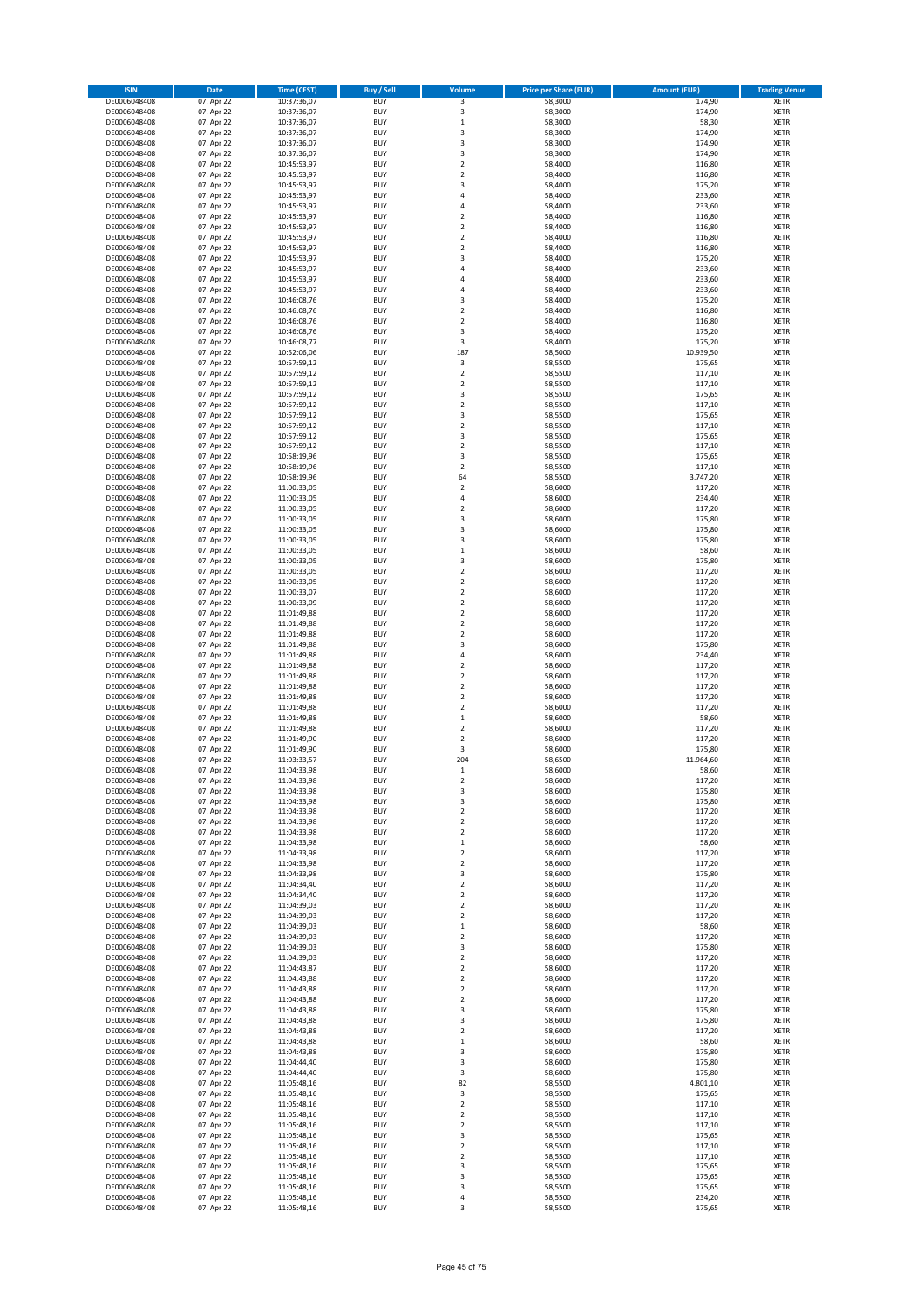| <b>ISIN</b>                  | Date                     | Time (CEST)                | <b>Buy / Sell</b>        | Volume                                             | <b>Price per Share (EUR)</b> | <b>Amount (EUR)</b> | <b>Trading Venue</b> |
|------------------------------|--------------------------|----------------------------|--------------------------|----------------------------------------------------|------------------------------|---------------------|----------------------|
| DE0006048408                 | 07. Apr 22               | 11:05:48,16                | <b>BUY</b>               | $\mathbf 2$                                        | 58,5500                      | 117,10              | <b>XETR</b>          |
| DE0006048408                 | 07. Apr 22               | 11:05:48,16                | <b>BUY</b>               | 3                                                  | 58,5500                      | 175,65              | <b>XETR</b>          |
| DE0006048408                 | 07. Apr 22               | 11:05:48,18                | <b>BUY</b>               | 3                                                  | 58,5500                      | 175,65              | XETR                 |
| DE0006048408                 | 07. Apr 22               | 11:05:48,18                | <b>BUY</b>               | 115                                                | 58,5500                      | 6.733,25            | <b>XETR</b>          |
| DE0006048408                 | 07. Apr 22               | 11:05:48,18                | <b>BUY</b>               | $\mathsf 3$                                        | 58,5500                      | 175,65              | <b>XETR</b>          |
| DE0006048408                 | 07. Apr 22               | 11:08:10,46                | <b>BUY</b>               | 3                                                  | 58,5000                      | 175,50              | <b>XETR</b>          |
| DE0006048408                 | 07. Apr 22               | 11:08:10,46                | <b>BUY</b>               | 3                                                  | 58,5000                      | 175,50              | <b>XETR</b>          |
| DE0006048408                 | 07. Apr 22               | 11:08:10,46                | <b>BUY</b>               | 3                                                  | 58,5000                      | 175,50              | <b>XETR</b>          |
| DE0006048408                 | 07. Apr 22               | 11:08:10,46                | <b>BUY</b>               | 3                                                  | 58,5000                      | 175,50              | <b>XETR</b>          |
| DE0006048408                 | 07. Apr 22               | 11:08:10,46                | <b>BUY</b>               | 3                                                  | 58,5000                      | 175,50              | <b>XETR</b>          |
| DE0006048408                 | 07. Apr 22               | 11:08:10,46                | <b>BUY</b>               | 3                                                  | 58,5000                      | 175,50              | <b>XETR</b>          |
| DE0006048408                 | 07. Apr 22               | 11:08:10,46                | <b>BUY</b>               | 3                                                  | 58,5000                      | 175,50              | <b>XETR</b>          |
| DE0006048408                 | 07. Apr 22               | 11:08:10,46                | <b>BUY</b>               | 3                                                  | 58,5000                      | 175,50              | XETR                 |
| DE0006048408                 | 07. Apr 22               | 11:08:10,46                | <b>BUY</b>               | $\overline{2}$                                     | 58,5000                      | 117,00              | <b>XETR</b>          |
| DE0006048408                 | 07. Apr 22               | 11:08:10,46                | <b>BUY</b>               | 3                                                  | 58,5000                      | 175,50              | <b>XETR</b>          |
| DE0006048408                 | 07. Apr 22               | 11:08:10,46                | <b>BUY</b>               | $\,1\,$                                            | 58,5000                      | 58,50               | <b>XETR</b>          |
| DE0006048408                 | 07. Apr 22               | 11:08:10,46                | <b>BUY</b>               | $\boldsymbol{2}$                                   | 58,5000                      | 117,00              | <b>XETR</b>          |
| DE0006048408                 | 07. Apr 22               | 11:08:10,46                | <b>BUY</b>               | 3                                                  | 58,5000                      | 175,50              | <b>XETR</b>          |
| DE0006048408                 | 07. Apr 22               | 11:08:10,46                | <b>BUY</b>               | 3                                                  | 58,5000                      | 175,50              | <b>XETR</b>          |
| DE0006048408                 | 07. Apr 22               | 11:08:10,46                | <b>BUY</b>               | $\mathbf 2$                                        | 58,5000                      | 117,00              | <b>XETR</b>          |
| DE0006048408                 | 07. Apr 22               | 11:08:10,46                | <b>BUY</b>               | $\overline{\mathbf{c}}$                            | 58,5000                      | 117,00              | <b>XETR</b>          |
| DE0006048408                 | 07. Apr 22               | 11:08:10,48                | <b>BUY</b>               | 3                                                  | 58,5000                      | 175,50              | <b>XETR</b>          |
| DE0006048408                 | 07. Apr 22               | 11:12:06,83                | <b>BUY</b>               | 109                                                | 58,4500                      | 6.371,05            | <b>XETR</b>          |
| DE0006048408                 | 07. Apr 22               | 11:12:06,84                | <b>BUY</b>               | $\mathbf 2$                                        | 58,4500                      | 116,90              | <b>XETR</b>          |
| DE0006048408                 | 07. Apr 22               | 11:12:06,84                | <b>BUY</b>               | $\overline{\mathbf{c}}$                            | 58,4500                      | 116,90              | <b>XETR</b>          |
| DE0006048408                 | 07. Apr 22               | 11:12:06,84                | <b>BUY</b>               | 3                                                  | 58,4500                      | 175,35              | <b>XETR</b>          |
| DE0006048408                 | 07. Apr 22               | 11:12:06,84                | <b>BUY</b>               | 3                                                  | 58,4500                      | 175,35              | <b>XETR</b>          |
| DE0006048408                 | 07. Apr 22               | 11:12:06,84                | <b>BUY</b>               | $11\,$                                             | 58,4500                      | 642,95              | <b>XETR</b>          |
| DE0006048408                 | 07. Apr 22               | 11:12:06,84                | <b>BUY</b>               | $\overline{\mathbf{c}}$                            | 58,4500                      | 116,90              | <b>XETR</b>          |
| DE0006048408                 | 07. Apr 22               | 11:12:06,84                | <b>BUY</b>               | $\boldsymbol{2}$                                   | 58,4500                      | 116,90              | XETR                 |
| DE0006048408                 | 07. Apr 22               | 11:12:06,84                | <b>BUY</b>               | 3                                                  | 58,4500                      | 175,35              | <b>XETR</b>          |
| DE0006048408                 | 07. Apr 22               | 11:12:06,84                | <b>BUY</b>               | $\mathbf 2$                                        | 58,4500                      | 116,90              | <b>XETR</b>          |
| DE0006048408                 | 07. Apr 22               | 11:12:06,84                | <b>BUY</b>               | 3                                                  | 58,4500                      | 175,35              | <b>XETR</b>          |
| DE0006048408                 | 07. Apr 22               | 11:12:06,84                | <b>BUY</b>               | $\boldsymbol{2}$                                   | 58,4500                      | 116,90              | XETR                 |
| DE0006048408                 | 07. Apr 22               | 11:12:06,84                | <b>BUY</b>               | $\overline{\mathbf{c}}$                            | 58,4500                      | 116,90              | <b>XETR</b>          |
| DE0006048408                 | 07. Apr 22               | 11:12:06,84                | <b>BUY</b>               | $\overline{\mathbf{3}}$                            | 58,4500                      | 175,35              | XETR                 |
| DE0006048408                 | 07. Apr 22               | 11:12:06,84                | <b>BUY</b>               | $\overline{\mathbf{c}}$                            | 58,4500                      | 116,90              | <b>XETR</b>          |
| DE0006048408                 | 07. Apr 22               | 11:12:06,84                | <b>BUY</b>               | $\boldsymbol{2}$                                   | 58,4500                      | 116,90              | <b>XETR</b>          |
| DE0006048408                 | 07. Apr 22               | 11:12:06,84                | <b>BUY</b>               | $\,1\,$                                            | 58,4500                      | 58,45               | <b>XETR</b>          |
| DE0006048408                 | 07. Apr 22               | 11:12:06,84                | <b>BUY</b>               | $\overline{\mathbf{3}}$                            | 58,4500                      | 175,35              | <b>XETR</b>          |
| DE0006048408                 | 07. Apr 22               | 11:12:06,84                | <b>BUY</b>               | $\overline{\mathbf{c}}$                            | 58,4500                      | 116,90              | <b>XETR</b>          |
| DE0006048408                 | 07. Apr 22               | 11:12:06,84                | <b>BUY</b>               | 3                                                  | 58,4500                      | 175,35              | <b>XETR</b>          |
| DE0006048408                 | 07. Apr 22               | 11:12:06,99                | <b>BUY</b>               | $\overline{\mathbf{c}}$                            | 58,4000                      | 116,80              | <b>XETR</b>          |
| DE0006048408                 | 07. Apr 22               | 11:13:16,18                | <b>BUY</b>               | $\overline{\mathbf{c}}$                            | 58,4000                      | 116,80              | <b>XETR</b>          |
| DE0006048408                 | 07. Apr 22               | 11:13:16,18                | <b>BUY</b>               | $\mathbf 2$                                        | 58,4000                      | 116,80              | <b>XETR</b>          |
| DE0006048408                 | 07. Apr 22               | 11:13:16,18                | <b>BUY</b>               | $\boldsymbol{2}$                                   | 58,4000                      | 116,80              | <b>XETR</b>          |
| DE0006048408                 | 07. Apr 22               | 11:13:16,18                | <b>BUY</b>               | $\boldsymbol{2}$                                   | 58,4000                      | 116,80              | <b>XETR</b>          |
| DE0006048408                 | 07. Apr 22               | 11:13:16,18                | <b>BUY</b>               | 3                                                  | 58,4000                      | 175,20              | <b>XETR</b>          |
| DE0006048408                 | 07. Apr 22               | 11:13:16,18                | <b>BUY</b>               | 3                                                  | 58,4000                      | 175,20              | <b>XETR</b>          |
| DE0006048408                 | 07. Apr 22               | 11:13:16,18                | <b>BUY</b>               | 3                                                  | 58,4000                      | 175,20              | <b>XETR</b>          |
| DE0006048408                 | 07. Apr 22               | 11:13:16,18                | <b>BUY</b>               | $\boldsymbol{2}$                                   | 58,4000                      | 116,80              | <b>XETR</b>          |
| DE0006048408                 | 07. Apr 22               | 11:13:37,93                | <b>BUY</b>               | $\overline{\mathbf{c}}$                            | 58,4000                      | 116,80              | <b>XETR</b>          |
| DE0006048408                 | 07. Apr 22               | 11:13:37,93                | <b>BUY</b>               | $\sqrt{4}$                                         | 58,4000                      | 233,60              | <b>XETR</b>          |
| DE0006048408                 | 07. Apr 22               | 11:13:37,93                | <b>BUY</b>               | 3                                                  | 58,4000                      | 175,20              | <b>XETR</b>          |
| DE0006048408                 | 07. Apr 22               | 11:13:37,93                | <b>BUY</b>               | $\mathbf 2$                                        | 58,4000                      | 116,80              | <b>XETR</b>          |
| DE0006048408                 | 07. Apr 22               | 11:13:37,93                | <b>BUY</b>               | 3                                                  | 58,4000                      | 175,20              | <b>XETR</b>          |
| DE0006048408                 | 07. Apr 22               | 11:17:04,53                | <b>BUY</b>               | $\mathbf 2$                                        | 58,4000                      | 116,80              | <b>XETR</b>          |
| DE0006048408                 | 07. Apr 22               | 11:17:04,53                | <b>BUY</b>               | $\overline{2}$                                     | 58,4000                      | 116,80              | <b>XETR</b>          |
| DE0006048408                 | 07. Apr 22               | 11:17:04,53                | <b>BUY</b>               | $\overline{2}$                                     | 58,4000                      | 116,80              | XETR                 |
| DE0006048408                 | 07. Apr 22               | 11:17:04,53                | <b>BUY</b>               | $\overline{2}$                                     | 58,4000                      | 116,80              | <b>XETR</b>          |
| DE0006048408                 | 07. Apr 22               | 11:18:06,04                | <b>BUY</b>               | $\sqrt{4}$                                         | 58,4000                      | 233,60              | <b>XETR</b>          |
| DE0006048408                 | 07. Apr 22               | 11:18:06,04                | <b>BUY</b>               | 3                                                  | 58,4000                      | 175,20              | <b>XETR</b>          |
| DE0006048408                 | 07. Apr 22               | 11:18:06,04                | <b>BUY</b>               | 3                                                  | 58,4000                      | 175,20              | <b>XETR</b>          |
| DE0006048408                 | 07. Apr 22               | 11:18:39,47                | <b>BUY</b>               | 3                                                  | 58,4000                      | 175,20              | <b>XETR</b>          |
| DE0006048408                 | 07. Apr 22               | 11:18:39,47                | <b>BUY</b>               | $\overline{2}$                                     | 58,4000                      | 116,80              | <b>XETR</b>          |
| DE0006048408                 | 07. Apr 22               | 11:18:39,47                | <b>BUY</b>               | 3                                                  | 58,4000                      | 175,20              | <b>XETR</b>          |
| DE0006048408                 | 07. Apr 22               | 11:18:39,47                | <b>BUY</b>               | $\boldsymbol{2}$                                   | 58,4000                      | 116,80              | <b>XETR</b>          |
| DE0006048408                 | 07. Apr 22               | 11:19:36,70                | <b>BUY</b>               | 3                                                  | 58,4000                      | 175,20              | XETR                 |
| DE0006048408                 | 07. Apr 22               | 11:19:36,70                | <b>BUY</b>               | $\boldsymbol{2}$                                   | 58,4000                      | 116,80              | XETR                 |
| DE0006048408                 | 07. Apr 22               | 11:19:36,70                | <b>BUY</b>               | 3                                                  | 58,4000                      | 175,20              | <b>XETR</b>          |
| DE0006048408                 | 07. Apr 22               | 11:19:36,70                | <b>BUY</b>               | $\mathbf 2$                                        | 58,4000                      | 116,80              | XETR                 |
| DE0006048408                 | 07. Apr 22               | 11:25:01,60                | <b>BUY</b>               | 210                                                | 58,5000                      | 12.285,00           | <b>XETR</b>          |
| DE0006048408                 | 07. Apr 22               | 11:25:31,75                | <b>BUY</b>               | 6                                                  | 58,4500                      | 350,70              | <b>XETR</b>          |
| DE0006048408                 | 07. Apr 22               | 11:25:31,75                | <b>BUY</b>               | 4                                                  | 58,4500                      | 233,80              | <b>XETR</b>          |
| DE0006048408                 | 07. Apr 22               | 11:25:31,75                | <b>BUY</b>               | 3                                                  | 58,4500                      | 175,35              | <b>XETR</b>          |
| DE0006048408                 | 07. Apr 22               | 11:25:31,75                | <b>BUY</b>               | 3                                                  | 58,4500                      | 175,35              | <b>XETR</b>          |
| DE0006048408                 | 07. Apr 22               | 11:25:31,75                | <b>BUY</b>               | $\overline{2}$                                     | 58,4500                      | 116,90              | <b>XETR</b>          |
| DE0006048408                 | 07. Apr 22               | 11:25:31,75                | <b>BUY</b>               | $\mathbf 2$                                        | 58,4500                      | 116,90              | <b>XETR</b>          |
| DE0006048408                 | 07. Apr 22               | 11:25:31,75                | <b>BUY</b>               | 4                                                  | 58,4500                      | 233,80              | <b>XETR</b>          |
| DE0006048408                 | 07. Apr 22               | 11:25:31,75                | <b>BUY</b>               | 148                                                | 58,4500                      | 8.650,60            | <b>XETR</b>          |
| DE0006048408                 | 07. Apr 22               | 11:25:31,75                | <b>BUY</b>               | 5                                                  | 58,4500                      | 292,25              | <b>XETR</b>          |
| DE0006048408                 | 07. Apr 22               | 11:25:31,75                | <b>BUY</b>               | $\boldsymbol{2}$                                   | 58,4500                      | 116,90              | <b>XETR</b>          |
| DE0006048408<br>DE0006048408 | 07. Apr 22               | 11:25:31,75                | <b>BUY</b>               | $\overline{\mathbf{2}}$                            | 58,4500                      | 116,90              | <b>XETR</b>          |
|                              | 07. Apr 22               | 11:25:31,75                | <b>BUY</b>               | 3                                                  | 58,4500                      | 175,35              | <b>XETR</b>          |
| DE0006048408                 | 07. Apr 22               | 11:25:31,75                | <b>BUY</b>               | $\overline{2}$                                     | 58,4500                      | 116,90              | <b>XETR</b>          |
| DE0006048408                 | 07. Apr 22               | 11:25:31,75                | <b>BUY</b>               | 3                                                  | 58,4500                      | 175,35              | <b>XETR</b>          |
| DE0006048408                 | 07. Apr 22               | 11:25:31,75                | <b>BUY</b><br><b>BUY</b> | 4                                                  | 58,4500<br>58,4500           | 233,80<br>233,80    | <b>XETR</b><br>XETR  |
| DE0006048408<br>DE0006048408 | 07. Apr 22<br>07. Apr 22 | 11:25:31,75<br>11:25:31,75 | <b>BUY</b>               | 4<br>3                                             | 58,4500                      | 175,35              | <b>XETR</b>          |
| DE0006048408                 | 07. Apr 22               |                            | <b>BUY</b>               | 3                                                  | 58,4500                      | 175,35              | <b>XETR</b>          |
| DE0006048408                 | 07. Apr 22               | 11:25:31,75<br>11:25:31,75 | <b>BUY</b>               | 3                                                  | 58,4500                      | 175,35              | <b>XETR</b>          |
| DE0006048408                 | 07. Apr 22               | 11:25:31,75                | <b>BUY</b>               | $\overline{\mathbf{2}}$                            | 58,4500                      | 116,90              | <b>XETR</b>          |
| DE0006048408                 | 07. Apr 22               | 11:25:31,75                | <b>BUY</b>               | $\overline{2}$                                     | 58,4500                      | 116,90              | <b>XETR</b>          |
| DE0006048408                 | 07. Apr 22               | 11:25:31,75                | <b>BUY</b>               | $\,$ 1                                             | 58,4500                      |                     | <b>XETR</b>          |
| DE0006048408                 | 07. Apr 22               | 11:25:31,75                | <b>BUY</b>               | $\overline{2}$                                     | 58,4500                      | 58,45<br>116,90     | <b>XETR</b>          |
| DE0006048408                 |                          |                            | <b>BUY</b>               |                                                    | 58,4500                      |                     | XETR                 |
| DE0006048408                 | 07. Apr 22<br>07. Apr 22 | 11:25:31,77<br>11:25:31,78 | <b>BUY</b>               | $\overline{\mathbf{2}}$<br>$\overline{\mathbf{2}}$ | 58,4500                      | 116,90<br>116,90    | <b>XETR</b>          |
| DE0006048408                 | 07. Apr 22               | 11:25:31,78                | <b>BUY</b>               | $\boldsymbol{2}$                                   | 58,4500                      | 116,90              | <b>XETR</b>          |
| DE0006048408                 | 07. Apr 22               | 11:26:25,22                | <b>BUY</b>               | 3                                                  | 58,4000                      | 175,20              | <b>XETR</b>          |
| DE0006048408                 | 07. Apr 22               | 11:26:34,41                | <b>BUY</b>               | 69                                                 | 58,4000                      | 4.029,60            | <b>XETR</b>          |
| DE0006048408                 | 07. Apr 22               | 11:26:34,42                | <b>BUY</b>               | $\overline{\mathbf{2}}$                            | 58,4000                      | 116,80              | <b>XETR</b>          |
| DE0006048408                 | 07. Apr 22               | 11:26:34,42                | <b>BUY</b>               | $\boldsymbol{2}$                                   | 58,4000                      | 116,80              | <b>XETR</b>          |
| DE0006048408                 | 07. Apr 22               | 11:26:34,42                | <b>BUY</b>               | 5                                                  | 58,4000                      | 292,00              | <b>XETR</b>          |
| DE0006048408                 | 07. Apr 22               | 11:26:34,42                | <b>BUY</b>               | 3                                                  | 58,4000                      | 175,20              | XETR                 |
| DE0006048408                 | 07. Apr 22               | 11:26:34,42                | <b>BUY</b>               | 3                                                  | 58,4000                      | 175,20              | <b>XETR</b>          |
| DE0006048408                 | 07. Apr 22               | 11:26:34,42                | <b>BUY</b>               | 3                                                  | 58,4000                      | 175,20              | <b>XETR</b>          |
| DE0006048408                 | 07. Apr 22               | 11:26:34,42                | <b>BUY</b>               | 3                                                  | 58,4000                      | 175,20              | <b>XETR</b>          |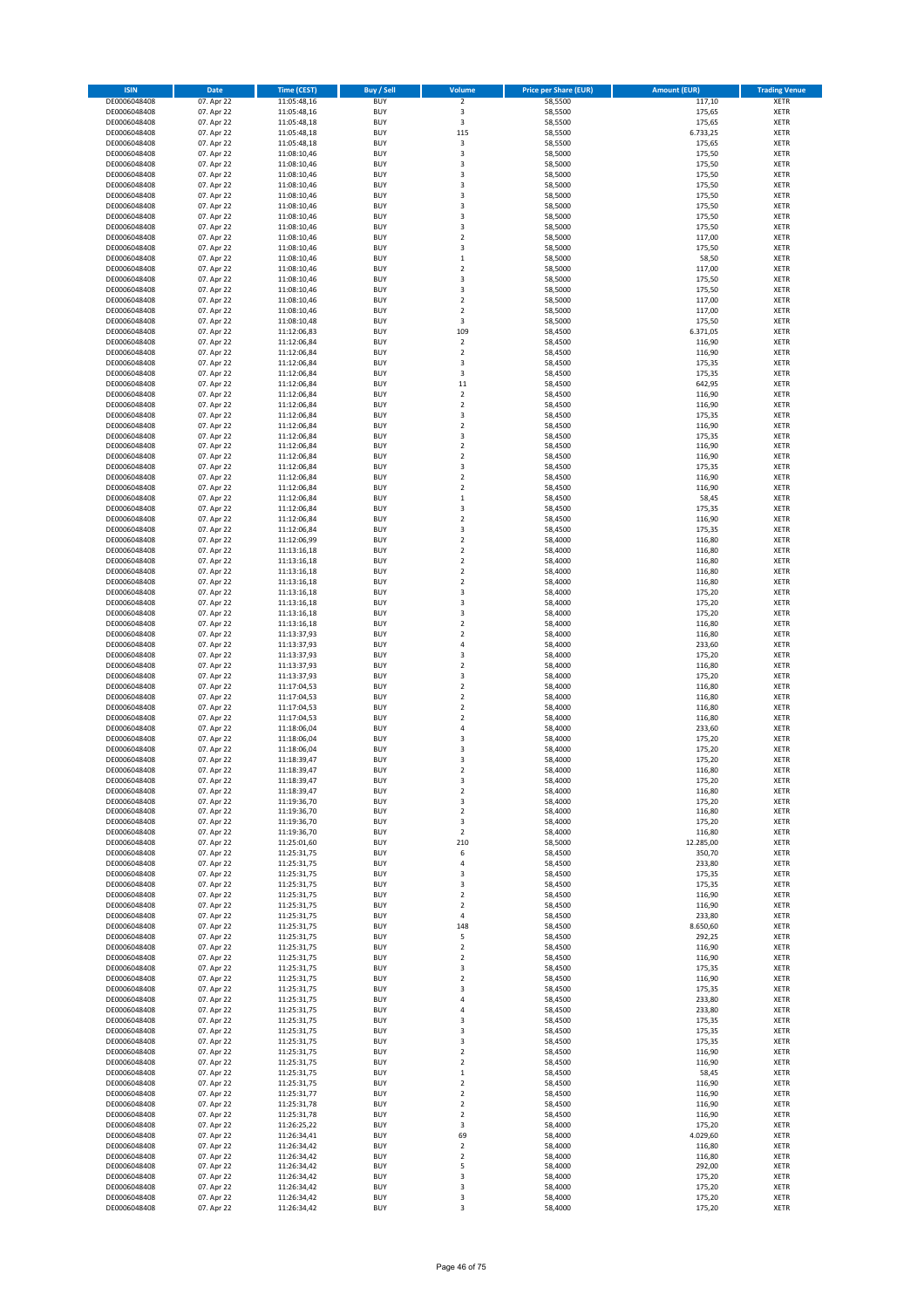| <b>ISIN</b>                  | Date                     | Time (CEST)                | <b>Buy / Sell</b> | Volume                  | <b>Price per Share (EUR)</b> | <b>Amount (EUR)</b> | <b>Trading Venue</b>       |
|------------------------------|--------------------------|----------------------------|-------------------|-------------------------|------------------------------|---------------------|----------------------------|
| DE0006048408                 | 07. Apr 22               | 11:26:34,42                | <b>BUY</b>        | 3                       | 58,4000                      | 175,20              | <b>XETR</b>                |
| DE0006048408                 | 07. Apr 22               | 11:26:34,42                | <b>BUY</b>        | $\overline{2}$          | 58,4000                      | 116,80              | XETR                       |
| DE0006048408                 | 07. Apr 22               | 11:26:34,42                | <b>BUY</b>        | 3                       | 58,4000                      | 175,20              | XETR                       |
| DE0006048408                 | 07. Apr 22               | 11:26:34,58                | <b>BUY</b>        | $\sqrt{4}$              | 58,3500                      | 233,40              | <b>XETR</b>                |
| DE0006048408                 | 07. Apr 22               | 11:26:34,58                | <b>BUY</b>        | $\boldsymbol{2}$        | 58,3500                      | 116,70              | <b>XETR</b>                |
| DE0006048408                 | 07. Apr 22               | 11:26:34,58                | <b>BUY</b>        | $\overline{2}$          | 58,3500                      | 116,70              | <b>XETR</b>                |
| DE0006048408                 | 07. Apr 22               | 11:28:00,51                | <b>BUY</b>        | $\mathbf 2$             | 58,4000                      | 116,80              | <b>XETR</b>                |
| DE0006048408                 | 07. Apr 22               | 11:29:28,61                | <b>BUY</b>        | 5                       | 58,4500                      | 292,25              | <b>XETR</b>                |
| DE0006048408                 | 07. Apr 22               | 11:29:28,61                | <b>BUY</b>        | $\boldsymbol{2}$        | 58,4500                      | 116,90              | <b>XETR</b>                |
| DE0006048408                 | 07. Apr 22               | 11:29:28,61                | <b>BUY</b>        | 5                       | 58,4500                      | 292,25              | <b>XETR</b>                |
| DE0006048408                 | 07. Apr 22               | 11:29:28,61                | <b>BUY</b>        | 89                      | 58,4500                      | 5.202,05            | <b>XETR</b>                |
| DE0006048408                 | 07. Apr 22               | 11:29:28,61                | <b>BUY</b>        | 5                       | 58,4500                      | 292,25              | <b>XETR</b>                |
| DE0006048408                 | 07. Apr 22               | 11:29:28,61                | <b>BUY</b>        | $\boldsymbol{2}$        | 58,4500                      | 116,90              | XETR                       |
| DE0006048408                 | 07. Apr 22               | 11:29:28,61                | <b>BUY</b>        | $\overline{2}$          | 58,4500                      | 116,90              | <b>XETR</b>                |
| DE0006048408                 | 07. Apr 22               | 11:29:28,61                | <b>BUY</b>        | $\boldsymbol{2}$        | 58,4500                      | 116,90              | <b>XETR</b>                |
| DE0006048408                 | 07. Apr 22               | 11:29:28,63                | <b>BUY</b>        | $\boldsymbol{2}$        | 58,4500                      | 116,90              | <b>XETR</b>                |
| DE0006048408                 | 07. Apr 22               | 11:29:28,63                | <b>BUY</b>        | 3                       | 58,4500                      | 175,35              | <b>XETR</b>                |
| DE0006048408                 | 07. Apr 22               | 11:29:28,63                | <b>BUY</b>        | 4                       | 58,4500                      | 233,80              | <b>XETR</b>                |
| DE0006048408                 | 07. Apr 22               | 11:29:28,64                | <b>BUY</b>        | $\overline{4}$          | 58,4500                      | 233,80              | <b>XETR</b>                |
| DE0006048408                 | 07. Apr 22               | 11:33:17,73                | <b>BUY</b>        | $\overline{2}$          | 58,4500                      | 116,90              | <b>XETR</b>                |
| DE0006048408                 | 07. Apr 22               | 11:33:17,73                | <b>BUY</b>        | $\overline{2}$          | 58,4500                      | 116,90              | <b>XETR</b>                |
| DE0006048408                 | 07. Apr 22               | 11:33:17,73                | <b>BUY</b>        | 3                       | 58,4500                      | 175,35              | <b>XETR</b>                |
| DE0006048408                 | 07. Apr 22               | 11:33:17,73                | <b>BUY</b>        | $\mathbf 2$             | 58,4500                      | 116,90              | <b>XETR</b>                |
| DE0006048408                 | 07. Apr 22               | 11:33:17,73                | <b>BUY</b>        | 35                      | 58,4500                      | 2.045,75            | <b>XETR</b>                |
| DE0006048408                 | 07. Apr 22               | 11:33:29,30                | <b>BUY</b>        | 39                      | 58,4500                      | 2.279,55            | <b>XETR</b>                |
| DE0006048408                 | 07. Apr 22               | 11:33:52,87                | <b>BUY</b>        | $\boldsymbol{2}$        | 58,4500                      | 116,90              | <b>XETR</b>                |
| DE0006048408                 | 07. Apr 22               | 11:33:52,87                | <b>BUY</b>        | $\overline{2}$          | 58,4500                      | 116,90              | <b>XETR</b>                |
| DE0006048408                 | 07. Apr 22               | 11:33:52,87                | <b>BUY</b>        | $\overline{2}$          | 58,4500                      | 116,90              | <b>XETR</b>                |
| DE0006048408                 | 07. Apr 22               | 11:33:52,87                | <b>BUY</b>        | $\overline{2}$          | 58,4500                      | 116,90              | <b>XETR</b>                |
| DE0006048408                 | 07. Apr 22               | 11:33:52,87                | <b>BUY</b>        | $\boldsymbol{2}$        | 58,4500                      | 116,90              | XETR                       |
| DE0006048408                 | 07. Apr 22               | 11:33:52,87                | <b>BUY</b>        | $\overline{\mathbf{c}}$ | 58,4500                      | 116,90              | <b>XETR</b>                |
| DE0006048408                 | 07. Apr 22               | 11:33:52,87                | <b>BUY</b>        | 3                       | 58,4500                      | 175,35              | XETR                       |
| DE0006048408                 | 07. Apr 22               | 11:33:52,87                | <b>BUY</b>        | $\overline{\mathbf{c}}$ | 58,4500                      | 116,90              | <b>XETR</b>                |
| DE0006048408                 | 07. Apr 22               | 11:45:04,06                | <b>BUY</b>        | $\boldsymbol{2}$        | 58,4500                      | 116,90              | XETR                       |
| DE0006048408                 | 07. Apr 22               | 11:45:04,06                | <b>BUY</b>        | 3                       | 58,4500                      | 175,35              | <b>XETR</b>                |
| DE0006048408                 | 07. Apr 22               | 11:45:04,06                | <b>BUY</b>        | 58                      | 58,4500                      | 3.390,10            | XETR                       |
| DE0006048408                 | 07. Apr 22               | 11:45:04,06                | <b>BUY</b>        | $\overline{2}$          | 58,4500                      | 116,90              | <b>XETR</b>                |
| DE0006048408                 | 07. Apr 22               | 11:45:04,06                | <b>BUY</b>        | 3                       | 58,4500                      | 175,35              | XETR                       |
| DE0006048408                 | 07. Apr 22               | 11:45:04,06                | <b>BUY</b>        | 3                       | 58,4500                      | 175,35              | <b>XETR</b>                |
| DE0006048408                 | 07. Apr 22               | 11:45:04,06                | <b>BUY</b>        | $\mathbf 2$             | 58,4500                      | 116,90              | <b>XETR</b>                |
| DE0006048408                 | 07. Apr 22               | 11:45:04,06                | <b>BUY</b>        | $\overline{\mathbf{c}}$ | 58,4500                      | 116,90              | <b>XETR</b>                |
| DE0006048408                 | 07. Apr 22               | 11:45:04,06                | <b>BUY</b>        | $\overline{\mathbf{c}}$ | 58,4500                      | 116,90              | <b>XETR</b>                |
| DE0006048408                 | 07. Apr 22               | 11:45:04,06                | <b>BUY</b>        | 3                       | 58,4500                      | 175,35              | <b>XETR</b>                |
| DE0006048408                 | 07. Apr 22               | 11:45:04,06                | <b>BUY</b>        | 3                       | 58,4500                      | 175,35              | <b>XETR</b>                |
| DE0006048408                 | 07. Apr 22               | 11:45:04,06                | <b>BUY</b>        | $\boldsymbol{2}$        | 58,4500                      | 116,90              | <b>XETR</b>                |
| DE0006048408                 | 07. Apr 22               | 11:45:04,20                | <b>BUY</b>        | 4                       | 58,4500                      | 233,80              | <b>XETR</b>                |
|                              |                          |                            | <b>BUY</b>        |                         |                              |                     | <b>XETR</b>                |
| DE0006048408<br>DE0006048408 | 07. Apr 22<br>07. Apr 22 | 11:45:04,20<br>11:45:05,05 | <b>BUY</b>        | 55<br>66                | 58,4500<br>58,4500           | 3.214,75            | <b>XETR</b>                |
|                              | 07. Apr 22               |                            | <b>BUY</b>        | $\boldsymbol{2}$        |                              | 3.857,70            | <b>XETR</b>                |
| DE0006048408<br>DE0006048408 |                          | 11:46:34,34                | <b>BUY</b>        | 3                       | 58,4000<br>58,4000           | 116,80              | <b>XETR</b>                |
|                              | 07. Apr 22               | 11:46:34,34                | <b>BUY</b>        | $\boldsymbol{2}$        |                              | 175,20              |                            |
| DE0006048408<br>DE0006048408 | 07. Apr 22               | 11:46:34,34                | <b>BUY</b>        | 3                       | 58,4000<br>58,4000           | 116,80              | <b>XETR</b><br><b>XETR</b> |
|                              | 07. Apr 22               | 11:46:34,34                | <b>BUY</b>        | $\mathbf 2$             | 58,4000                      | 175,20<br>116,80    | <b>XETR</b>                |
| DE0006048408<br>DE0006048408 | 07. Apr 22               | 11:46:34,34<br>11:46:34,34 | <b>BUY</b>        | $\boldsymbol{2}$        | 58,4000                      | 116,80              | <b>XETR</b>                |
| DE0006048408                 | 07. Apr 22<br>07. Apr 22 |                            | <b>BUY</b>        | $\mathbf 2$             | 58,4000                      | 116,80              | <b>XETR</b>                |
| DE0006048408                 | 07. Apr 22               | 11:46:34,34<br>11:46:34,34 | <b>BUY</b>        | 3                       | 58,4000                      | 175,20              | <b>XETR</b>                |
| DE0006048408                 | 07. Apr 22               | 11:46:34,34                | <b>BUY</b>        | $\mathbf 2$             | 58,4000                      | 116,80              | <b>XETR</b>                |
| DE0006048408                 | 07. Apr 22               | 11:46:34,34                | <b>BUY</b>        | $\overline{2}$          | 58,4000                      | 116,80              | <b>XETR</b>                |
| DE0006048408                 | 07. Apr 22               | 11:46:34,34                | <b>BUY</b>        | 3                       | 58,4000                      | 175,20              | XETR                       |
| DE0006048408                 | 07. Apr 22               | 11:46:34,34                | <b>BUY</b>        | $\overline{2}$          | 58,4000                      | 116,80              | <b>XETR</b>                |
| DE0006048408                 | 07. Apr 22               | 11:46:34,34                | <b>BUY</b>        | 3                       | 58,4000                      | 175,20              | XETR                       |
| DE0006048408                 | 07. Apr 22               | 11:46:34,34                | <b>BUY</b>        | $\overline{2}$          | 58,4000                      | 116,80              | <b>XETR</b>                |
| DE0006048408                 | 07. Apr 22               | 11:46:34,34                | <b>BUY</b>        | $\overline{\mathbf{2}}$ | 58,4000                      | 116,80              | <b>XETR</b>                |
| DE0006048408                 | 07. Apr 22               | 11:46:54.54                | <b>BUY</b>        | $\mathbf 1$             | 58,4000                      | 58,40               | <b>XETR</b>                |
| DE0006048408                 | 07. Apr 22               | 11:46:54,55                | <b>BUY</b>        | $\overline{2}$          | 58,4000                      | 116,80              | <b>XETR</b>                |
| DE0006048408                 | 07. Apr 22               | 11:46:54,55                | <b>BUY</b>        | $\overline{\mathbf{2}}$ | 58,4000                      | 116,80              | <b>XETR</b>                |
| DE0006048408                 | 07. Apr 22               | 11:46:54,55                | <b>BUY</b>        | 3                       | 58,4000                      | 175,20              | <b>XETR</b>                |
| DE0006048408                 | 07. Apr 22               | 11:46:54,55                | <b>BUY</b>        | 37                      | 58,4000                      | 2.160,80            | XETR                       |
| DE0006048408                 | 07. Apr 22               | 11:46:54,55                | <b>BUY</b>        | 3                       | 58,4000                      | 175,20              | XETR                       |
| DE0006048408                 | 07. Apr 22               | 11:46:54,55                | <b>BUY</b>        | $\mathbf 2$             | 58,4000                      | 116,80              | <b>XETR</b>                |
| DE0006048408                 | 07. Apr 22               | 11:46:54,55                | <b>BUY</b>        | $\boldsymbol{2}$        | 58,4000                      | 116,80              | XETR                       |
| DE0006048408                 | 07. Apr 22               | 11:46:54,55                | <b>BUY</b>        | $\boldsymbol{2}$        | 58,4000                      | 116,80              | <b>XETR</b>                |
| DE0006048408                 | 07. Apr 22               | 11:46:54,55                | <b>BUY</b>        | $\sqrt{4}$              | 58,4000                      | 233,60              | <b>XETR</b>                |
| DE0006048408                 | 07. Apr 22               | 11:46:54,55                | <b>BUY</b>        | $\boldsymbol{2}$        | 58,4000                      | 116,80              | <b>XETR</b>                |
| DE0006048408                 | 07. Apr 22               | 11:46:54,55                | <b>BUY</b>        | $\boldsymbol{2}$        | 58,4000                      | 116,80              | <b>XETR</b>                |
| DE0006048408                 | 07. Apr 22               | 11:46:54,55                | <b>BUY</b>        | $\overline{\mathbf{2}}$ | 58,4000                      | 116,80              | <b>XETR</b>                |
| DE0006048408                 | 07. Apr 22               | 11:46:54,55                | <b>BUY</b>        | $\sqrt{4}$              | 58,4000                      | 233,60              | <b>XETR</b>                |
| DE0006048408                 | 07. Apr 22               | 11:46:54,55                | <b>BUY</b>        | $\boldsymbol{2}$        | 58,4000                      | 116,80              | <b>XETR</b>                |
| DE0006048408                 | 07. Apr 22               | 11:46:54,55                | <b>BUY</b>        | $\boldsymbol{2}$        | 58,4000                      | 116,80              | <b>XETR</b>                |
| DE0006048408                 | 07. Apr 22               | 11:46:54,55                | <b>BUY</b>        | 3                       | 58,4000                      | 175,20              | <b>XETR</b>                |
| DE0006048408                 | 07. Apr 22               | 11:46:54,55                | <b>BUY</b>        | $\,$ 1                  | 58,4000                      | 58,40               | <b>XETR</b>                |
| DE0006048408                 | 07. Apr 22               | 11:46:54,55                | <b>BUY</b>        | $\boldsymbol{2}$        | 58,4000                      | 116,80              | <b>XETR</b>                |
| DE0006048408                 | 07. Apr 22               | 11:46:54,55                | <b>BUY</b>        | 3                       | 58,4000                      | 175,20              | <b>XETR</b>                |
| DE0006048408                 | 07. Apr 22               | 11:46:54,55                | <b>BUY</b>        | $\overline{\mathbf{2}}$ | 58,4000                      | 116,80              | <b>XETR</b>                |
| DE0006048408                 | 07. Apr 22               | 11:46:54,56                | <b>BUY</b>        | 3                       | 58,4000                      | 175,20              | <b>XETR</b>                |
| DE0006048408                 | 07. Apr 22               | 11:47:14,80                | <b>BUY</b>        | $\boldsymbol{2}$        | 58,4000                      | 116,80              | <b>XETR</b>                |
| DE0006048408                 | 07. Apr 22               | 11:47:14,80                | <b>BUY</b>        | $\mathbf 2$             | 58,4000                      | 116,80              | <b>XETR</b>                |
| DE0006048408                 | 07. Apr 22               | 11:57:54,89                | <b>BUY</b>        | $\boldsymbol{2}$        | 58,3500                      | 116,70              | XETR                       |
| DE0006048408                 | 07. Apr 22               | 11:57:54,89                | <b>BUY</b>        | 5                       | 58,3500                      | 291,75              | <b>XETR</b>                |
| DE0006048408                 | 07. Apr 22               | 11:57:54,89                | <b>BUY</b>        | 60                      | 58,3500                      | 3.501,00            | <b>XETR</b>                |
| DE0006048408                 | 07. Apr 22               | 12:00:10,52                | <b>BUY</b>        | 5                       | 58,4000                      | 292,00              | <b>XETR</b>                |
| DE0006048408                 | 07. Apr 22               | 12:00:10,52                | <b>BUY</b>        | $\overline{\mathbf{2}}$ | 58,4000                      | 116,80              | <b>XETR</b>                |
| DE0006048408                 | 07. Apr 22               | 12:00:10,52                | <b>BUY</b>        | 4                       | 58,4000                      | 233,60              | <b>XETR</b>                |
| DE0006048408                 | 07. Apr 22               | 12:00:10,52                | <b>BUY</b>        | $\overline{\mathbf{2}}$ | 58,4000                      | 116,80              | <b>XETR</b>                |
| DE0006048408                 | 07. Apr 22               | 12:00:10,52                | <b>BUY</b>        | 179                     | 58,4000                      | 10.453,60           | <b>XETR</b>                |
| DE0006048408                 | 07. Apr 22               | 12:00:10,52                | <b>BUY</b>        | 3                       | 58,4000                      | 175,20              | <b>XETR</b>                |
| DE0006048408                 | 07. Apr 22               | 12:00:10,52                | <b>BUY</b>        | $\boldsymbol{2}$        | 58,4000                      | 116,80              | <b>XETR</b>                |
| DE0006048408                 | 07. Apr 22               | 12:00:10,52                | <b>BUY</b>        | $\boldsymbol{2}$        | 58,4000                      | 116,80              | <b>XETR</b>                |
| DE0006048408                 | 07. Apr 22               | 12:00:10,52                | <b>BUY</b>        | $\,1\,$                 | 58,4000                      | 58,40               | <b>XETR</b>                |
| DE0006048408                 | 07. Apr 22               | 12:00:10,52                | <b>BUY</b>        | 6                       | 58,4000                      | 350,40              | <b>XETR</b>                |
| DE0006048408                 | 07. Apr 22               | 12:05:30,09                | <b>BUY</b>        | $\mathbf{1}$            | 58,3500                      | 58,35               | <b>XETR</b>                |
| DE0006048408                 | 07. Apr 22               | 12:05:30,09                | <b>BUY</b>        | 3                       | 58,3500                      | 175,05              | <b>XETR</b>                |
| DE0006048408                 | 07. Apr 22               | 12:05:30,09                | <b>BUY</b>        | 3                       | 58,3500                      | 175,05              | <b>XETR</b>                |
| DE0006048408                 | 07. Apr 22               | 12:05:30,09                | <b>BUY</b>        | 3                       | 58,3500                      | 175,05              | XETR                       |
| DE0006048408                 | 07. Apr 22               | 12:05:30,09                | <b>BUY</b>        | 3                       | 58,3500                      | 175,05              | <b>XETR</b>                |
| DE0006048408                 | 07. Apr 22               | 12:05:30,09                | <b>BUY</b>        | 3                       | 58,3500                      | 175,05              | <b>XETR</b>                |
| DE0006048408                 | 07. Apr 22               | 12:05:30,09                | <b>BUY</b>        | $\boldsymbol{2}$        | 58,3500                      | 116,70              | <b>XETR</b>                |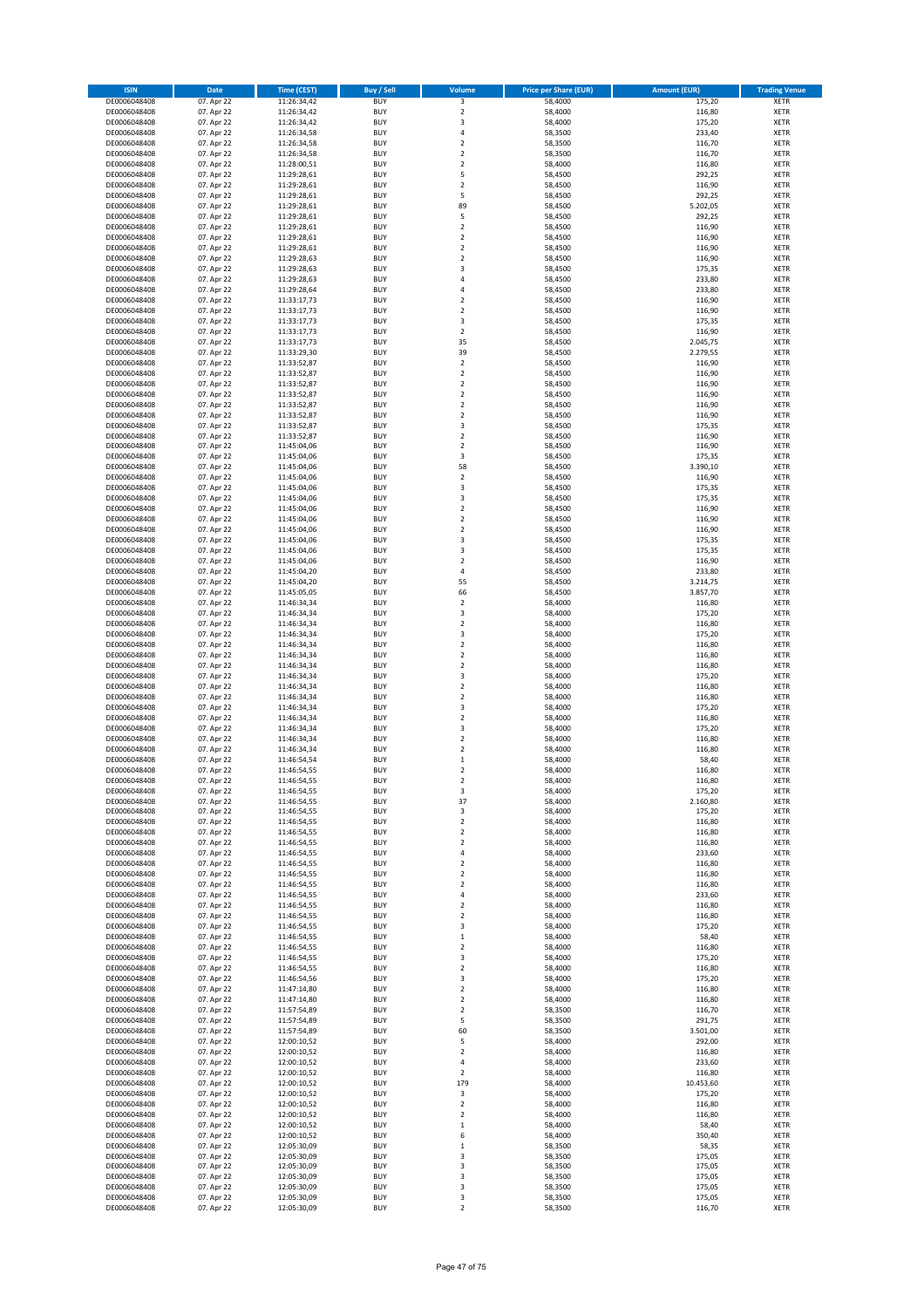| <b>ISIN</b>                  | Date                     | <b>Time (CEST)</b>         | <b>Buy / Sell</b>        | Volume                   | <b>Price per Share (EUR)</b> | <b>Amount (EUR)</b> | <b>Trading Venue</b>       |
|------------------------------|--------------------------|----------------------------|--------------------------|--------------------------|------------------------------|---------------------|----------------------------|
| DE0006048408                 | 07. Apr 22               | 12:05:30,09                | <b>BUY</b>               | $\mathbf 2$              | 58,3500                      | 116,70              | <b>XETR</b>                |
| DE0006048408                 | 07. Apr 22               | 12:05:30,09                | <b>BUY</b>               | $\sqrt{4}$               | 58,3500                      | 233,40              | XETR                       |
| DE0006048408                 | 07. Apr 22               | 12:05:30,09                | <b>BUY</b>               | 3                        | 58,3500                      | 175,05              | XETR                       |
| DE0006048408                 | 07. Apr 22               | 12:05:30,09                | <b>BUY</b>               | 87                       | 58,3500                      | 5.076,45            | <b>XETR</b>                |
| DE0006048408                 | 07. Apr 22               | 12:05:30,09                | <b>BUY</b>               | 3                        | 58,3500                      | 175,05              | <b>XETR</b>                |
| DE0006048408                 | 07. Apr 22               | 12:05:30,09                | <b>BUY</b>               | $\sqrt{4}$               | 58,3500                      | 233,40              | <b>XETR</b>                |
| DE0006048408                 | 07. Apr 22               | 12:05:30,09                | <b>BUY</b>               | $\overline{2}$           | 58,3500                      | 116,70              | <b>XETR</b>                |
| DE0006048408                 | 07. Apr 22               | 12:05:30,09                | <b>BUY</b>               | 3                        | 58,3500                      | 175,05              | <b>XETR</b>                |
| DE0006048408                 | 07. Apr 22               | 12:05:30,09                | <b>BUY</b><br><b>BUY</b> | $\boldsymbol{2}$<br>3    | 58,3500                      | 116,70              | <b>XETR</b><br><b>XETR</b> |
| DE0006048408<br>DE0006048408 | 07. Apr 22<br>07. Apr 22 | 12:05:30,09<br>12:05:30,09 | <b>BUY</b>               | 5                        | 58,3500<br>58,3500           | 175,05<br>291,75    | <b>XETR</b>                |
| DE0006048408                 | 07. Apr 22               | 12:05:30,09                | <b>BUY</b>               | 3                        | 58,3500                      | 175,05              | <b>XETR</b>                |
| DE0006048408                 | 07. Apr 22               | 12:05:30,09                | <b>BUY</b>               | 3                        | 58,3500                      | 175,05              | XETR                       |
| DE0006048408                 | 07. Apr 22               | 12:05:30,09                | <b>BUY</b>               | $\overline{\mathbf{3}}$  | 58,3500                      | 175,05              | <b>XETR</b>                |
| DE0006048408                 | 07. Apr 22               | 12:05:30,09                | <b>BUY</b>               | $\sqrt{4}$               | 58,3500                      | 233,40              | <b>XETR</b>                |
| DE0006048408                 | 07. Apr 22               | 12:05:30,09                | <b>BUY</b>               | 4                        | 58,3500                      | 233,40              | <b>XETR</b>                |
| DE0006048408                 | 07. Apr 22               | 12:05:30,09                | <b>BUY</b>               | $\,$ 1                   | 58,3500                      | 58,35               | <b>XETR</b>                |
| DE0006048408                 | 07. Apr 22               | 12:05:30,09                | <b>BUY</b>               | $\overline{2}$           | 58,3500                      | 116,70              | <b>XETR</b>                |
| DE0006048408                 | 07. Apr 22               | 12:05:30,09                | <b>BUY</b>               | $\overline{2}$           | 58,3500                      | 116,70              | <b>XETR</b>                |
| DE0006048408                 | 07. Apr 22               | 12:13:01,13                | <b>BUY</b>               | 252                      | 58,4000                      | 14.716,80           | <b>XETR</b>                |
| DE0006048408                 | 07. Apr 22               | 12:14:49,03                | <b>BUY</b>               | $\sqrt{2}$               | 58,4000                      | 116,80              | <b>XETR</b>                |
| DE0006048408                 | 07. Apr 22               | 12:14:49,03                | <b>BUY</b>               | 3                        | 58,4000                      | 175,20              | <b>XETR</b>                |
| DE0006048408                 | 07. Apr 22               | 12:14:49,03                | <b>BUY</b>               | 5                        | 58,4000                      | 292,00              | <b>XETR</b>                |
| DE0006048408<br>DE0006048408 | 07. Apr 22<br>07. Apr 22 | 12:14:49,03<br>12:14:49,03 | <b>BUY</b><br><b>BUY</b> | 140<br>6                 | 58,4000<br>58,4000           | 8.176,00<br>350,40  | <b>XETR</b><br><b>XETR</b> |
| DE0006048408                 | 07. Apr 22               | 12:14:49,03                | <b>BUY</b>               | $\overline{2}$           | 58,4000                      | 116,80              | <b>XETR</b>                |
| DE0006048408                 | 07. Apr 22               | 12:14:49,03                | <b>BUY</b>               | 5                        | 58,4000                      | 292,00              | <b>XETR</b>                |
| DE0006048408                 | 07. Apr 22               | 12:14:49,03                | <b>BUY</b>               | 3                        | 58,4000                      | 175,20              | <b>XETR</b>                |
| DE0006048408                 | 07. Apr 22               | 12:14:49,03                | <b>BUY</b>               | 3                        | 58,4000                      | 175,20              | <b>XETR</b>                |
| DE0006048408                 | 07. Apr 22               | 12:26:33,59                | <b>BUY</b>               | 4                        | 58,5000                      | 234,00              | XETR                       |
| DE0006048408                 | 07. Apr 22               | 12:26:33,59                | <b>BUY</b>               | 8                        | 58,5000                      | 468,00              | <b>XETR</b>                |
| DE0006048408                 | 07. Apr 22               | 12:26:33,59                | <b>BUY</b>               | 4                        | 58,5000                      | 234,00              | XETR                       |
| DE0006048408                 | 07. Apr 22               | 12:26:33,59                | <b>BUY</b>               | 4                        | 58,5000                      | 234,00              | <b>XETR</b>                |
| DE0006048408                 | 07. Apr 22               | 12:26:33,59                | <b>BUY</b>               | 160                      | 58,5000                      | 9.360,00            | XETR                       |
| DE0006048408                 | 07. Apr 22               | 12:26:33,59                | <b>BUY</b>               | $\sqrt{4}$               | 58,5000                      | 234,00              | <b>XETR</b>                |
| DE0006048408                 | 07. Apr 22               | 12:26:33,59                | <b>BUY</b>               | 3                        | 58,5000                      | 175,50              | XETR                       |
| DE0006048408                 | 07. Apr 22               | 12:26:33,59                | <b>BUY</b>               | $\sqrt{4}$               | 58,5000                      | 234,00              | <b>XETR</b>                |
| DE0006048408                 | 07. Apr 22               | 12:26:33,59                | <b>BUY</b>               | 4                        | 58,5000                      | 234,00              | XETR                       |
| DE0006048408                 | 07. Apr 22<br>07. Apr 22 | 12:26:33,60                | <b>BUY</b>               | 4<br>147                 | 58,5000                      | 234,00<br>8.599,50  | <b>XETR</b><br><b>XETR</b> |
| DE0006048408<br>DE0006048408 | 07. Apr 22               | 12:31:13,55<br>12:50:41,60 | <b>BUY</b><br><b>BUY</b> | 8                        | 58,5000<br>58,6000           | 468,80              | <b>XETR</b>                |
| DE0006048408                 | 07. Apr 22               | 12:50:41,60                | <b>BUY</b>               | 8                        | 58,6000                      | 468,80              | <b>XETR</b>                |
| DE0006048408                 | 07. Apr 22               | 12:51:05,56                | <b>BUY</b>               | 484                      | 58,6000                      | 28.362,40           | <b>XETR</b>                |
| DE0006048408                 | 07. Apr 22               | 12:51:05,57                | <b>BUY</b>               | $\overline{7}$           | 58,6000                      | 410,20              | <b>XETR</b>                |
| DE0006048408                 | 07. Apr 22               | 12:51:05,57                | <b>BUY</b>               | $\overline{7}$           | 58,6000                      | 410,20              | <b>XETR</b>                |
| DE0006048408                 | 07. Apr 22               | 12:51:05,57                | <b>BUY</b>               | $11\,$                   | 58,6000                      | 644,60              | <b>XETR</b>                |
| DE0006048408                 | 07. Apr 22               | 12:51:05,57                | <b>BUY</b>               | 121                      | 58,6000                      | 7.090,60            | <b>XETR</b>                |
| DE0006048408                 | 07. Apr 22               | 12:51:05,57                | <b>BUY</b>               | 5                        | 58,6000                      | 293,00              | <b>XETR</b>                |
| DE0006048408                 | 07. Apr 22               | 12:51:05,57                | <b>BUY</b>               | 6                        | 58,6000                      | 351,60              | <b>XETR</b>                |
| DE0006048408                 | 07. Apr 22               | 12:51:05,57                | <b>BUY</b>               | 6                        | 58,6000                      | 351,60              | <b>XETR</b>                |
| DE0006048408                 | 07. Apr 22               | 12:51:05,57                | <b>BUY</b>               | $\overline{7}$           | 58,6000                      | 410,20              | <b>XETR</b>                |
| DE0006048408                 | 07. Apr 22               | 12:51:05,57                | <b>BUY</b>               | 5                        | 58,6000                      | 293,00              | <b>XETR</b>                |
| DE0006048408                 | 07. Apr 22               | 12:51:05,57                | <b>BUY</b>               | $\overline{7}$           | 58,6000                      | 410,20              | <b>XETR</b>                |
| DE0006048408                 | 07. Apr 22               | 12:51:05,57                | <b>BUY</b>               | 6                        | 58,6000                      | 351,60              | <b>XETR</b>                |
| DE0006048408<br>DE0006048408 | 07. Apr 22<br>07. Apr 22 | 12:51:06,97<br>12:51:06,97 | <b>BUY</b><br><b>BUY</b> | 4<br>3                   | 58,6000<br>58,6000           | 234,40<br>175,80    | <b>XETR</b><br><b>XETR</b> |
| DE0006048408                 | 07. Apr 22               | 12:51:06,97                | <b>BUY</b>               | 3                        | 58,6000                      | 175,80              | <b>XETR</b>                |
| DE0006048408                 | 07. Apr 22               | 12:51:06,97                | <b>BUY</b>               | $\overline{2}$           | 58,6000                      | 117,20              | <b>XETR</b>                |
| DE0006048408                 | 07. Apr 22               | 12:51:48,59                | <b>BUY</b>               | $\overline{7}$           | 58,5500                      | 409,85              | XETR                       |
| DE0006048408                 | 07. Apr 22               | 12:51:48,59                | <b>BUY</b>               | 11                       | 58,5500                      | 644,05              | <b>XETR</b>                |
| DE0006048408                 | 07. Apr 22               | 12:51:48,59                | <b>BUY</b>               | 12                       | 58,5500                      | 702,60              | XETR                       |
| DE0006048408                 | 07. Apr 22               | 12:51:48,59                | <b>BUY</b>               | 9                        | 58,5500                      | 526,95              | <b>XETR</b>                |
| DE0006048408                 | 07. Apr 22               | 12:51:48,59                | <b>BUY</b>               | 11                       | 58,5500                      | 644,05              | <b>XETR</b>                |
| DE0006048408                 | 07. Apr 22               | 12:51:48.59                | <b>BUY</b>               | 10                       | 58,5500                      | 585,50              | <b>XETR</b>                |
| DE0006048408                 | 07. Apr 22               | 12:51:48,59                | <b>BUY</b>               | 14                       | 58,5500                      | 819,70              | <b>XETR</b>                |
| DE0006048408                 | 07. Apr 22               | 12:51:48,59                | <b>BUY</b>               | 10                       | 58,5500                      | 585,50              | <b>XETR</b>                |
| DE0006048408                 | 07. Apr 22               | 12:51:48,59                | <b>BUY</b>               | 10                       | 58,5500                      | 585,50              | <b>XETR</b>                |
| DE0006048408                 | 07. Apr 22               | 12:51:48,59                | <b>BUY</b>               | 14                       | 58,5500                      | 819,70              | XETR                       |
| DE0006048408                 | 07. Apr 22               | 12:51:48,59                | <b>BUY</b>               | 11                       | 58,5500                      | 644,05              | XETR                       |
| DE0006048408<br>DE0006048408 | 07. Apr 22               | 12:51:48,59<br>12:51:48,59 | <b>BUY</b><br><b>BUY</b> | 3<br>15                  | 58,5500                      | 175,65              | <b>XETR</b><br>XETR        |
| DE0006048408                 | 07. Apr 22<br>07. Apr 22 | 12:51:48,59                | <b>BUY</b>               | $\overline{7}$           | 58,5500<br>58,5500           | 878,25<br>409,85    | <b>XETR</b>                |
| DE0006048408                 | 07. Apr 22               | 12:51:48,59                | <b>BUY</b>               | $\sqrt{4}$               | 58,5500                      | 234,20              | <b>XETR</b>                |
| DE0006048408                 | 07. Apr 22               | 12:51:48,61                | <b>BUY</b>               | 9                        | 58,5500                      | 526,95              | <b>XETR</b>                |
| DE0006048408                 | 07. Apr 22               | 12:51:48,61                | <b>BUY</b>               | 8                        | 58,5500                      | 468,40              | <b>XETR</b>                |
| DE0006048408                 | 07. Apr 22               | 12:53:50,40                | <b>BUY</b>               | $\overline{7}$           | 58,5500                      | 409,85              | <b>XETR</b>                |
| DE0006048408                 | 07. Apr 22               | 12:53:50,40                | <b>BUY</b>               | 6                        | 58,5500                      | 351,30              | XETR                       |
| DE0006048408                 | 07. Apr 22               | 12:53:50,40                | <b>BUY</b>               | $\overline{7}$           | 58,5500                      | 409,85              | <b>XETR</b>                |
| DE0006048408                 | 07. Apr 22               | 12:53:50,40                | <b>BUY</b>               | 6                        | 58,5500                      | 351,30              | XETR                       |
| DE0006048408                 | 07. Apr 22               | 12:53:50,40                | <b>BUY</b>               | 8                        | 58,5500                      | 468,40              | <b>XETR</b>                |
| DE0006048408                 | 07. Apr 22               | 12:53:50,40                | <b>BUY</b>               | $\overline{7}$           | 58,5500                      | 409,85              | <b>XETR</b>                |
| DE0006048408                 | 07. Apr 22               | 12:53:50,40                | <b>BUY</b>               | 8                        | 58,5500                      | 468,40              | <b>XETR</b>                |
| DE0006048408<br>DE0006048408 | 07. Apr 22               | 12:53:50,40<br>12:53:50,40 | <b>BUY</b>               | 8                        | 58,5500                      | 468,40              | <b>XETR</b>                |
| DE0006048408                 | 07. Apr 22<br>07. Apr 22 | 12:53:50,40                | <b>BUY</b><br><b>BUY</b> | 3<br>5                   | 58,5500<br>58,5500           | 175,65<br>292,75    | <b>XETR</b><br><b>XETR</b> |
| DE0006048408                 | 07. Apr 22               | 12:53:50,40                | <b>BUY</b>               | 4                        | 58,5500                      | 234,20              | <b>XETR</b>                |
| DE0006048408                 | 07. Apr 22               | 12:53:50,40                | <b>BUY</b>               | 11                       | 58,5500                      | 644,05              | <b>XETR</b>                |
| DE0006048408                 | 07. Apr 22               | 12:53:50,40                | <b>BUY</b>               | $\overline{\phantom{a}}$ | 58,5500                      | 409,85              | XETR                       |
| DE0006048408                 | 07. Apr 22               | 12:53:50,40                | <b>BUY</b>               | 8                        | 58,5500                      | 468,40              | <b>XETR</b>                |
| DE0006048408                 | 07. Apr 22               | 12:57:40,25                | <b>BUY</b>               | 62                       | 58,5000                      | 3.627,00            | XETR                       |
| DE0006048408                 | 07. Apr 22               | 12:57:40,25                | <b>BUY</b>               | 27                       | 58,5000                      | 1.579,50            | <b>XETR</b>                |
| DE0006048408                 | 07. Apr 22               | 12:57:40,25                | <b>BUY</b>               | $\overline{7}$           | 58,5000                      | 409,50              | XETR                       |
| DE0006048408                 | 07. Apr 22               | 12:57:40,25                | <b>BUY</b>               | 3                        | 58,5000                      | 175,50              | <b>XETR</b>                |
| DE0006048408                 | 07. Apr 22               | 12:57:40,25                | <b>BUY</b>               | 4                        | 58,5000                      | 234,00              | <b>XETR</b>                |
| DE0006048408                 | 07. Apr 22               | 12:57:40,25                | <b>BUY</b>               | 3                        | 58,5000                      | 175,50              | <b>XETR</b>                |
| DE0006048408                 | 07. Apr 22               | 12:57:40,25                | <b>BUY</b>               | 6                        | 58,5000                      | 351,00              | XETR                       |
| DE0006048408                 | 07. Apr 22               | 12:57:40,25                | <b>BUY</b>               | 9                        | 58,5000                      | 526,50              | <b>XETR</b>                |
| DE0006048408                 | 07. Apr 22               | 12:57:40,25                | <b>BUY</b>               | 3                        | 58,5000                      | 175,50              | XETR                       |
| DE0006048408                 | 07. Apr 22               | 12:57:40,25                | <b>BUY</b>               | 3                        | 58,5000                      | 175,50              | <b>XETR</b>                |
| DE0006048408                 | 07. Apr 22               | 12:57:40,25                | <b>BUY</b>               | 5                        | 58,5000                      | 292,50              | <b>XETR</b>                |
| DE0006048408<br>DE0006048408 | 07. Apr 22<br>07. Apr 22 | 12:57:40,25<br>12:57:40,25 | <b>BUY</b><br><b>BUY</b> | 9<br>6                   | 58,5000<br>58,5000           | 526,50<br>351,00    | <b>XETR</b><br>XETR        |
| DE0006048408                 | 07. Apr 22               | 12:57:40,25                | <b>BUY</b>               | 3                        | 58,5000                      | 175,50              | <b>XETR</b>                |
| DE0006048408                 | 07. Apr 22               | 13:02:46,55                | <b>BUY</b>               | 5                        | 58,4500                      | 292,25              | XETR                       |
| DE0006048408                 | 07. Apr 22               | 13:02:46,55                | <b>BUY</b>               | 6                        | 58,4500                      | 350,70              | <b>XETR</b>                |
| DE0006048408                 | 07. Apr 22               | 13:02:46,55                | <b>BUY</b>               | $\overline{7}$           | 58,4500                      | 409,15              | XETR                       |
| DE0006048408                 | 07. Apr 22               | 13:02:46,55                | <b>BUY</b>               | 5                        | 58,4500                      | 292,25              | <b>XETR</b>                |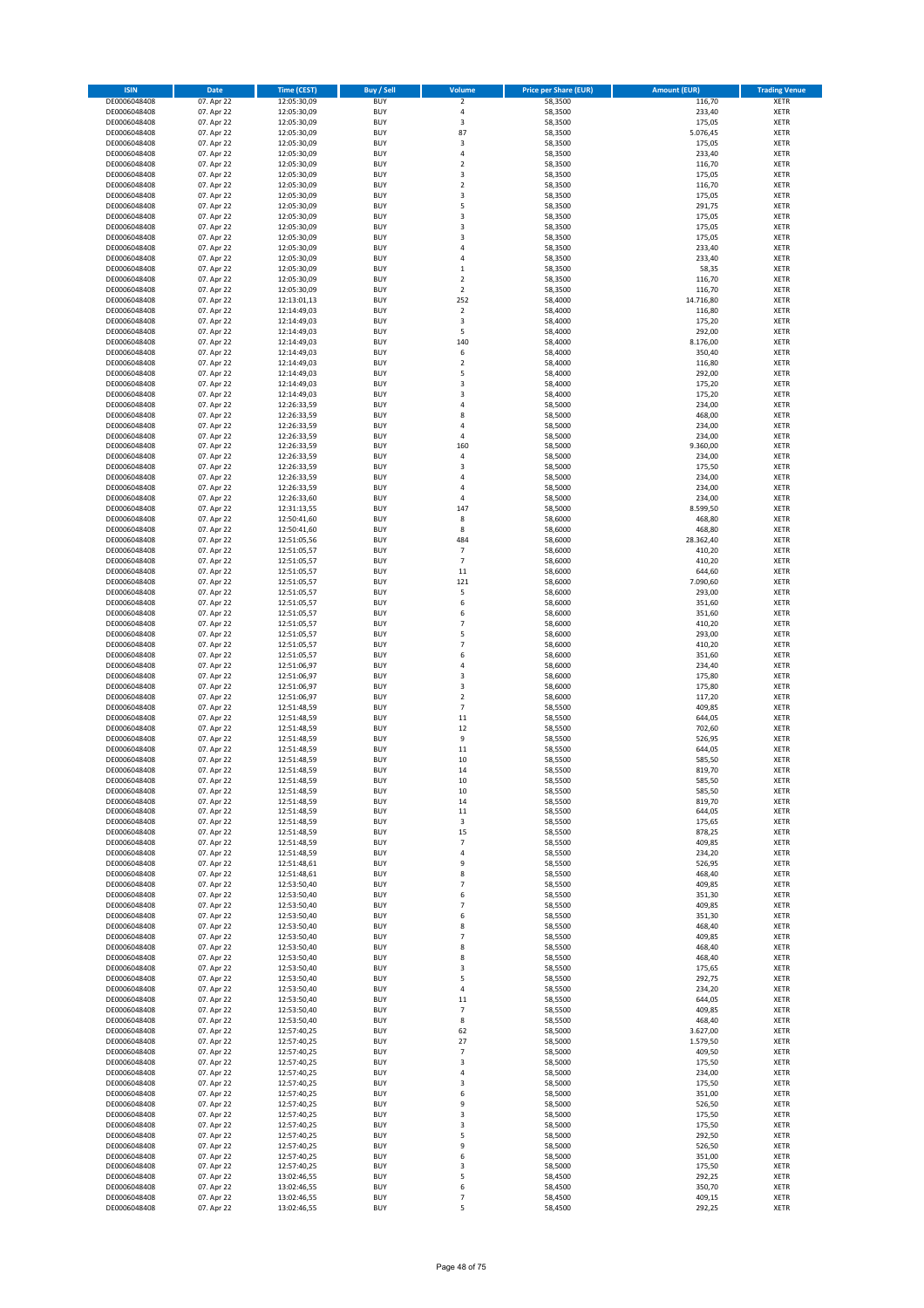| <b>ISIN</b>  | Date       | Time (CEST) | <b>Buy / Sell</b> | Volume                   | <b>Price per Share (EUR)</b> | <b>Amount (EUR)</b> | <b>Trading Venue</b> |
|--------------|------------|-------------|-------------------|--------------------------|------------------------------|---------------------|----------------------|
| DE0006048408 | 07. Apr 22 | 13:02:46,55 | <b>BUY</b>        | 3                        | 58,4500                      | 175,35              | <b>XETR</b>          |
| DE0006048408 | 07. Apr 22 | 13:02:46,55 | <b>BUY</b>        | $\sqrt{4}$               | 58,4500                      | 233,80              | XETR                 |
| DE0006048408 | 07. Apr 22 | 13:02:46,55 | <b>BUY</b>        | 6                        | 58,4500                      | 350,70              | XETR                 |
| DE0006048408 | 07. Apr 22 | 13:02:46,55 | <b>BUY</b>        | $\overline{\mathbf{c}}$  | 58,4500                      | 116,90              | <b>XETR</b>          |
| DE0006048408 | 07. Apr 22 | 13:02:46,55 | <b>BUY</b>        | $\boldsymbol{2}$         | 58,4500                      | 116,90              | <b>XETR</b>          |
| DE0006048408 | 07. Apr 22 | 13:02:46,55 | <b>BUY</b>        | 3                        | 58,4500                      | 175,35              | <b>XETR</b>          |
| DE0006048408 | 07. Apr 22 | 13:02:46,55 | <b>BUY</b>        | $\sqrt{4}$               | 58,4500                      | 233,80              | <b>XETR</b>          |
| DE0006048408 | 07. Apr 22 | 13:02:46,55 | <b>BUY</b>        | 5                        | 58,4500                      | 292,25              | <b>XETR</b>          |
| DE0006048408 | 07. Apr 22 | 13:02:46,55 | <b>BUY</b>        | $\overline{7}$           | 58,4500                      | 409,15              | <b>XETR</b>          |
| DE0006048408 | 07. Apr 22 | 13:02:46,55 | <b>BUY</b>        | 12                       | 58,4500                      | 701,40              | <b>XETR</b>          |
| DE0006048408 | 07. Apr 22 | 13:03:40,89 | <b>BUY</b>        | 326                      | 58,4000                      | 19.038,40           | <b>XETR</b>          |
| DE0006048408 | 07. Apr 22 | 13:03:40,89 | <b>BUY</b>        | $\overline{2}$           | 58,4000                      | 116,80              | <b>XETR</b>          |
| DE0006048408 | 07. Apr 22 | 13:03:40,89 | <b>BUY</b>        | 3                        | 58,4000                      | 175,20              | XETR                 |
| DE0006048408 | 07. Apr 22 | 13:03:40,89 | <b>BUY</b>        | $\overline{\mathbf{c}}$  | 58,4000                      | 116,80              | <b>XETR</b>          |
| DE0006048408 | 07. Apr 22 | 13:03:40,89 | <b>BUY</b>        | $\boldsymbol{2}$         | 58,4000                      | 116,80              | <b>XETR</b>          |
| DE0006048408 | 07. Apr 22 | 13:08:48,38 | <b>BUY</b>        | 15                       | 58,8000                      | 882,00              | <b>XETR</b>          |
| DE0006048408 | 07. Apr 22 | 13:08:48,38 | <b>BUY</b>        | 51                       | 58,8000                      | 2.998,80            | <b>XETR</b>          |
| DE0006048408 | 07. Apr 22 | 13:08:55,17 | <b>BUY</b>        | 54                       | 58,8000                      | 3.175,20            | <b>XETR</b>          |
| DE0006048408 | 07. Apr 22 | 13:08:55,17 | <b>BUY</b>        | $\boldsymbol{2}$         | 58,8000                      | 117,60              | <b>XETR</b>          |
| DE0006048408 | 07. Apr 22 | 13:08:58,12 | <b>BUY</b>        | 3                        | 58,7500                      | 176,25              | <b>XETR</b>          |
| DE0006048408 | 07. Apr 22 | 13:08:58,12 | <b>BUY</b>        | 5                        | 58,7500                      | 293,75              | <b>XETR</b>          |
| DE0006048408 | 07. Apr 22 | 13:08:58,12 | <b>BUY</b>        | 5                        | 58,7500                      | 293,75              | <b>XETR</b>          |
| DE0006048408 | 07. Apr 22 | 13:08:58,12 | <b>BUY</b>        | $\overline{7}$           | 58,7500                      | 411,25              | <b>XETR</b>          |
| DE0006048408 | 07. Apr 22 | 13:08:58,12 | <b>BUY</b>        | 6                        | 58,7500                      | 352,50              | <b>XETR</b>          |
| DE0006048408 | 07. Apr 22 | 13:08:58,12 | <b>BUY</b>        | 8                        | 58,7500                      | 470,00              | <b>XETR</b>          |
| DE0006048408 | 07. Apr 22 | 13:08:58,12 | <b>BUY</b>        | 4                        | 58,7500                      | 235,00              | <b>XETR</b>          |
| DE0006048408 | 07. Apr 22 | 13:08:58,12 | <b>BUY</b>        | 5                        | 58,7500                      | 293,75              | <b>XETR</b>          |
| DE0006048408 | 07. Apr 22 | 13:08:58,12 | <b>BUY</b>        | 3                        | 58,7500                      | 176,25              | <b>XETR</b>          |
| DE0006048408 | 07. Apr 22 | 13:08:58,12 | <b>BUY</b>        | 6                        | 58,7500                      | 352,50              | <b>XETR</b>          |
| DE0006048408 | 07. Apr 22 | 13:08:58,12 | <b>BUY</b>        | $\boldsymbol{2}$         | 58,7500                      | 117,50              | XETR                 |
| DE0006048408 | 07. Apr 22 | 13:08:58,12 | <b>BUY</b>        | $\overline{7}$           | 58,7500                      | 411,25              | <b>XETR</b>          |
| DE0006048408 | 07. Apr 22 | 13:08:58,12 | <b>BUY</b>        | 3                        | 58,7500                      | 176,25              | XETR                 |
| DE0006048408 | 07. Apr 22 | 13:08:58,12 | <b>BUY</b>        | 8                        | 58,7500                      | 470,00              | <b>XETR</b>          |
| DE0006048408 | 07. Apr 22 | 13:08:58,12 | <b>BUY</b>        | 8                        | 58,7500                      | 470,00              | XETR                 |
| DE0006048408 | 07. Apr 22 | 13:08:58,12 | <b>BUY</b>        | 3                        | 58,7500                      | 176,25              | <b>XETR</b>          |
| DE0006048408 | 07. Apr 22 | 13:08:58,12 | <b>BUY</b>        | 3                        | 58,7500                      | 176,25              | XETR                 |
| DE0006048408 | 07. Apr 22 | 13:08:58,12 | <b>BUY</b>        | 5                        | 58,7500                      | 293,75              | <b>XETR</b>          |
| DE0006048408 | 07. Apr 22 | 13:08:58,12 | <b>BUY</b>        | 5                        | 58,7500                      | 293,75              | XETR                 |
| DE0006048408 | 07. Apr 22 | 13:08:58,12 | <b>BUY</b>        | 8                        | 58,7500                      | 470,00              | <b>XETR</b>          |
| DE0006048408 | 07. Apr 22 | 13:08:58,12 | <b>BUY</b>        | $\overline{7}$           | 58,7500                      | 411,25              | <b>XETR</b>          |
| DE0006048408 | 07. Apr 22 | 13:08:58.12 | <b>BUY</b>        | $\overline{2}$           | 58.7500                      | 117,50              | <b>XETR</b>          |
| DE0006048408 | 07. Apr 22 | 13:08:58,12 | <b>BUY</b>        | 10                       | 58,7500                      | 587,50              | <b>XETR</b>          |
| DE0006048408 | 07. Apr 22 | 13:08:58,12 | <b>BUY</b>        | $\mathbf 1$              | 58,7500                      | 58,75               | <b>XETR</b>          |
| DE0006048408 | 07. Apr 22 | 13:08:58,14 | <b>BUY</b>        | 3                        | 58,7500                      | 176,25              | <b>XETR</b>          |
| DE0006048408 | 07. Apr 22 | 13:08:58,14 | <b>BUY</b>        | 5                        | 58,7500                      | 293,75              | <b>XETR</b>          |
| DE0006048408 | 07. Apr 22 | 13:08:58,14 | <b>BUY</b>        | 3                        | 58,7500                      | 176,25              | <b>XETR</b>          |
| DE0006048408 | 07. Apr 22 | 13:08:58,14 | <b>BUY</b>        | 3                        | 58,7500                      | 176,25              | <b>XETR</b>          |
| DE0006048408 | 07. Apr 22 | 13:08:58,15 | <b>BUY</b>        | $\overline{4}$           | 58,7500                      | 235,00              | <b>XETR</b>          |
| DE0006048408 | 07. Apr 22 | 13:08:58,15 | <b>BUY</b>        | 5                        | 58,7500                      | 293,75              | <b>XETR</b>          |
| DE0006048408 | 07. Apr 22 | 13:08:58,15 | <b>BUY</b>        | $\boldsymbol{2}$         | 58,7500                      | 117,50              | <b>XETR</b>          |
| DE0006048408 | 07. Apr 22 | 13:09:06,44 | <b>BUY</b>        | 3                        | 58,7500                      | 176,25              | <b>XETR</b>          |
| DE0006048408 | 07. Apr 22 | 13:09:06,44 | <b>BUY</b>        | $\overline{2}$           | 58,7500                      | 117,50              | <b>XETR</b>          |
| DE0006048408 | 07. Apr 22 | 13:09:06,44 | <b>BUY</b>        | $\mathbf 2$              | 58,7500                      | 117,50              | <b>XETR</b>          |
| DE0006048408 | 07. Apr 22 | 13:09:06,44 | <b>BUY</b>        | 3                        | 58,7500                      | 176,25              | <b>XETR</b>          |
| DE0006048408 | 07. Apr 22 | 13:09:06,44 | <b>BUY</b>        | 4                        | 58,7500                      | 235,00              | <b>XETR</b>          |
| DE0006048408 | 07. Apr 22 | 13:09:06,44 | <b>BUY</b>        | 3                        | 58,7500                      | 176,25              | <b>XETR</b>          |
| DE0006048408 | 07. Apr 22 | 13:09:06,44 | <b>BUY</b>        | $\mathbf 2$              | 58,7500                      | 117,50              | <b>XETR</b>          |
| DE0006048408 | 07. Apr 22 | 13:09:06,44 | <b>BUY</b>        | $\overline{2}$           | 58,7500                      | 117,50              | <b>XETR</b>          |
| DE0006048408 | 07. Apr 22 | 13:09:06,44 | <b>BUY</b>        | $\boldsymbol{2}$         | 58,7500                      | 117,50              | XETR                 |
| DE0006048408 | 07. Apr 22 | 13:09:08,25 | <b>BUY</b>        | $\overline{2}$           | 58,7500                      | 117,50              | <b>XETR</b>          |
| DE0006048408 | 07. Apr 22 | 13:09:08,25 | <b>BUY</b>        | $\sqrt{4}$               | 58,7500                      | 235,00              | XETR                 |
| DE0006048408 | 07. Apr 22 | 13:09:08,25 | <b>BUY</b>        | $\overline{2}$           | 58,7500                      | 117,50              | <b>XETR</b>          |
| DE0006048408 | 07. Apr 22 | 13:09:08,25 | <b>BUY</b>        | $\overline{\mathbf{2}}$  | 58,7500                      | 117,50              | <b>XETR</b>          |
| DE0006048408 | 07. Apr 22 | 13:09:08,25 | <b>BUY</b>        | $\overline{2}$           | 58,7500                      | 117,50              | <b>XETR</b>          |
| DE0006048408 | 07. Apr 22 | 13:09:08,25 | <b>BUY</b>        | 4                        | 58,7500                      | 235,00              | <b>XETR</b>          |
| DE0006048408 | 07. Apr 22 | 13:09:08,25 | <b>BUY</b>        | 1                        | 58,7500                      | 58,75               | <b>XETR</b>          |
| DE0006048408 | 07. Apr 22 | 13:09:08,25 | <b>BUY</b>        | 4                        | 58,7500                      | 235,00              | <b>XETR</b>          |
| DE0006048408 | 07. Apr 22 | 13:09:08,25 | <b>BUY</b>        | 5                        | 58,7500                      | 293,75              | XETR                 |
| DE0006048408 | 07. Apr 22 | 13:09:08,25 | <b>BUY</b>        | 4                        | 58,7500                      | 235,00              | XETR                 |
| DE0006048408 | 07. Apr 22 | 13:09:08,26 | <b>BUY</b>        | 3                        | 58,7500                      | 176,25              | <b>XETR</b>          |
| DE0006048408 | 07. Apr 22 | 13:09:08,27 | <b>BUY</b>        | 3                        | 58,7500                      | 176,25              | XETR                 |
| DE0006048408 | 07. Apr 22 | 13:09:08,27 | <b>BUY</b>        | $\boldsymbol{2}$         | 58,7500                      | 117,50              | <b>XETR</b>          |
| DE0006048408 | 07. Apr 22 | 13:09:08,27 | <b>BUY</b>        | $\sqrt{4}$               | 58,7500                      | 235,00              | <b>XETR</b>          |
| DE0006048408 | 07. Apr 22 | 13:09:08,27 | <b>BUY</b>        | $\boldsymbol{2}$         | 58,7500                      | 117,50              | <b>XETR</b>          |
| DE0006048408 | 07. Apr 22 | 13:09:08,27 | <b>BUY</b>        | $\boldsymbol{2}$         | 58,7500                      | 117,50              | <b>XETR</b>          |
| DE0006048408 | 07. Apr 22 | 13:09:24,82 | <b>BUY</b>        | $\overline{\mathbf{2}}$  | 58,7000                      | 117,40              | <b>XETR</b>          |
| DE0006048408 | 07. Apr 22 | 13:09:24,82 | <b>BUY</b>        | 85                       | 58,7000                      | 4.989,50            | XETR                 |
| DE0006048408 | 07. Apr 22 | 13:09:24,82 | <b>BUY</b>        | 4                        | 58,7000                      | 234,80              | <b>XETR</b>          |
| DE0006048408 | 07. Apr 22 | 13:09:24,82 | <b>BUY</b>        | 3                        | 58,7000                      | 176,10              | XETR                 |
| DE0006048408 | 07. Apr 22 | 13:09:24,87 | <b>BUY</b>        | 61                       | 58,7000                      | 3.580,70            | <b>XETR</b>          |
| DE0006048408 | 07. Apr 22 | 13:09:41,74 | <b>BUY</b>        | 4                        | 58,7000                      | 234,80              | <b>XETR</b>          |
| DE0006048408 | 07. Apr 22 | 13:09:41,96 | <b>BUY</b>        | 6                        | 58,6500                      | 351,90              | <b>XETR</b>          |
| DE0006048408 | 07. Apr 22 | 13:09:41,96 | <b>BUY</b>        | 5                        | 58,6500                      | 293,25              | <b>XETR</b>          |
| DE0006048408 | 07. Apr 22 | 13:09:41,96 | <b>BUY</b>        | $\overline{\mathbf{2}}$  | 58,6500                      | 117,30              | <b>XETR</b>          |
| DE0006048408 | 07. Apr 22 | 13:09:41,96 | <b>BUY</b>        | 4                        | 58,6500                      | 234,60              | <b>XETR</b>          |
| DE0006048408 | 07. Apr 22 | 13:09:41,96 | <b>BUY</b>        | $\overline{\phantom{a}}$ | 58,6500                      | 410,55              | <b>XETR</b>          |
| DE0006048408 | 07. Apr 22 | 13:09:41,96 | <b>BUY</b>        | 6                        | 58,6500                      | 351,90              | <b>XETR</b>          |
| DE0006048408 | 07. Apr 22 | 13:09:41,96 | <b>BUY</b>        | 8                        | 58,6500                      | 469,20              | XETR                 |
| DE0006048408 | 07. Apr 22 | 13:09:41,96 | <b>BUY</b>        | $\overline{7}$           | 58,6500                      | 410,55              | <b>XETR</b>          |
| DE0006048408 | 07. Apr 22 | 13:09:41,96 | <b>BUY</b>        | 8                        | 58,6500                      | 469,20              | <b>XETR</b>          |
| DE0006048408 | 07. Apr 22 | 13:09:41,96 | <b>BUY</b>        | 5                        | 58,6500                      | 293,25              | <b>XETR</b>          |
| DE0006048408 | 07. Apr 22 | 13:09:41,96 | <b>BUY</b>        | 10                       | 58,6500                      | 586,50              | XETR                 |
| DE0006048408 | 07. Apr 22 | 13:09:41,96 | <b>BUY</b>        | $\mathbf 1$              | 58,6500                      | 58,65               | <b>XETR</b>          |
| DE0006048408 | 07. Apr 22 | 13:09:41,96 | <b>BUY</b>        | 8                        | 58,6500                      | 469,20              | <b>XETR</b>          |
| DE0006048408 | 07. Apr 22 | 13:09:41,96 | <b>BUY</b>        | 8                        | 58,6500                      | 469,20              | <b>XETR</b>          |
| DE0006048408 | 07. Apr 22 | 13:09:42,37 | <b>BUY</b>        | 3                        | 58,6500                      | 175,95              | XETR                 |
| DE0006048408 | 07. Apr 22 | 13:09:42,37 | <b>BUY</b>        | $\overline{\mathbf{2}}$  | 58,6500                      | 117,30              | <b>XETR</b>          |
| DE0006048408 | 07. Apr 22 | 13:09:42,37 | <b>BUY</b>        | $\boldsymbol{2}$         | 58,6500                      | 117,30              | XETR                 |
| DE0006048408 | 07. Apr 22 | 13:09:42,37 | <b>BUY</b>        | $\overline{\mathbf{2}}$  | 58,6500                      | 117,30              | <b>XETR</b>          |
| DE0006048408 | 07. Apr 22 | 13:09:42,37 | <b>BUY</b>        | 4                        | 58,6500                      | 234,60              | <b>XETR</b>          |
| DE0006048408 | 07. Apr 22 | 13:09:42,37 | <b>BUY</b>        | 3                        | 58,6500                      | 175,95              | <b>XETR</b>          |
| DE0006048408 | 07. Apr 22 | 13:09:42,37 | <b>BUY</b>        | $\sqrt{4}$               | 58,6500                      | 234,60              | XETR                 |
| DE0006048408 | 07. Apr 22 | 13:09:42,37 | <b>BUY</b>        | $\boldsymbol{2}$         | 58,6500                      | 117,30              | <b>XETR</b>          |
| DE0006048408 | 07. Apr 22 | 13:09:42,37 | <b>BUY</b>        | 3                        | 58,6500                      | 175,95              | XETR                 |
| DE0006048408 | 07. Apr 22 | 13:09:43,28 | <b>BUY</b>        | $\,1\,$                  | 58,6000                      | 58,60               | <b>XETR</b>          |
| DE0006048408 | 07. Apr 22 | 13:09:44,69 | <b>BUY</b>        | $\boldsymbol{2}$         | 58,5500                      | 117,10              | XETR                 |
| DE0006048408 | 07. Apr 22 | 13:09:44,69 | <b>BUY</b>        | 8                        | 58,5500                      | 468,40              | <b>XETR</b>          |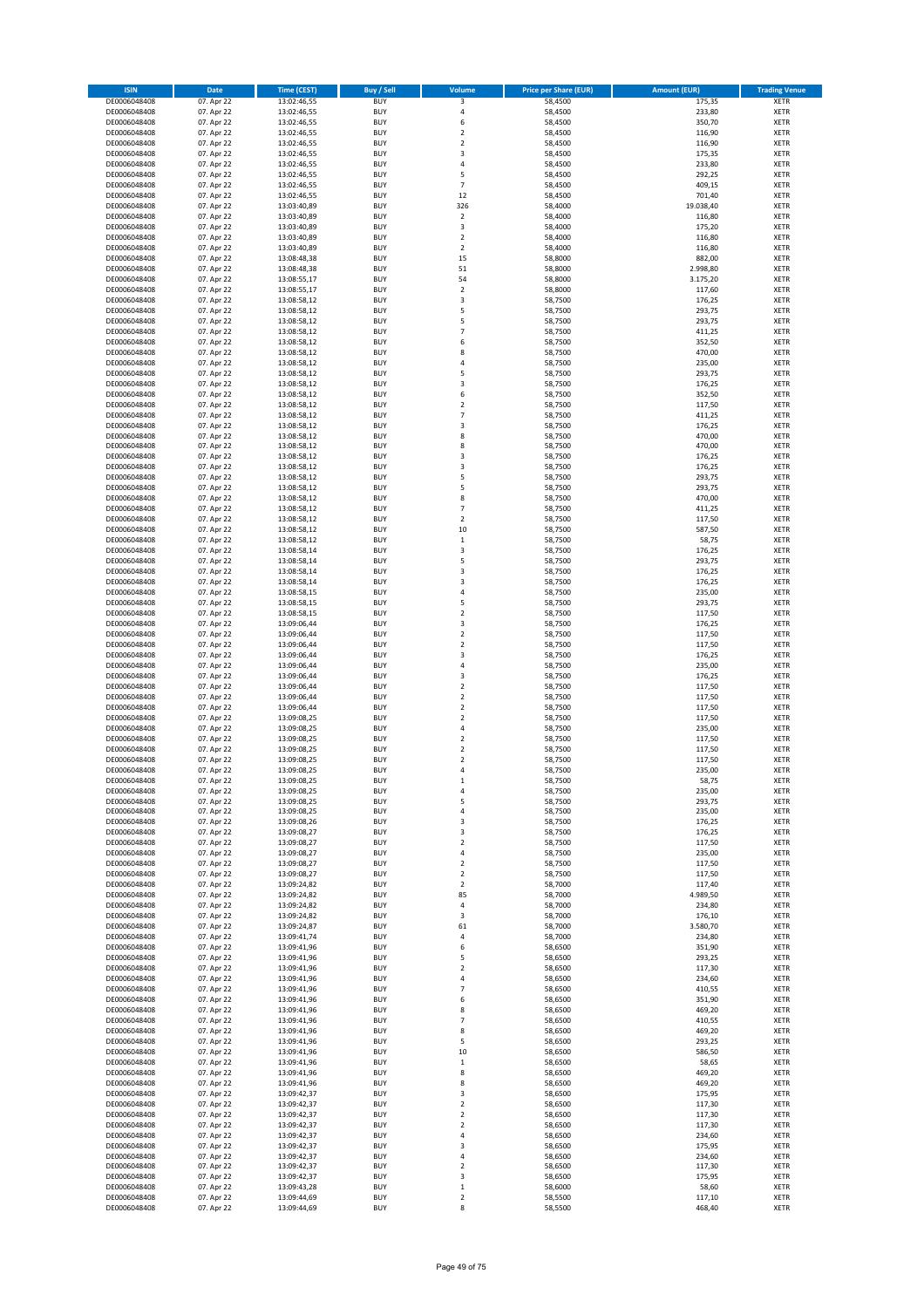| <b>ISIN</b>  | Date       | Time (CEST) | <b>Buy / Sell</b> | Volume                  | <b>Price per Share (EUR)</b> | <b>Amount (EUR)</b> | <b>Trading Venue</b> |
|--------------|------------|-------------|-------------------|-------------------------|------------------------------|---------------------|----------------------|
| DE0006048408 | 07. Apr 22 | 13:09:44,69 | <b>BUY</b>        | $\overline{7}$          | 58,5500                      | 409,85              | <b>XETR</b>          |
| DE0006048408 | 07. Apr 22 | 13:09:45,09 | <b>BUY</b>        | $\overline{7}$          | 58,5000                      | 409,50              | <b>XETR</b>          |
| DE0006048408 | 07. Apr 22 | 13:09:45,09 | <b>BUY</b>        | 5                       | 58,5000                      | 292,50              | XETR                 |
| DE0006048408 | 07. Apr 22 | 13:09:45,09 | <b>BUY</b>        | 3                       | 58,5000                      | 175,50              | <b>XETR</b>          |
| DE0006048408 | 07. Apr 22 | 13:09:45,09 | <b>BUY</b>        | 3                       | 58,5000                      | 175,50              | <b>XETR</b>          |
| DE0006048408 | 07. Apr 22 | 13:09:45,09 | <b>BUY</b>        | 5                       | 58,5000                      | 292,50              | <b>XETR</b>          |
| DE0006048408 | 07. Apr 22 | 13:09:45,09 | <b>BUY</b>        | 8                       | 58,5000                      | 468,00              | <b>XETR</b>          |
| DE0006048408 | 07. Apr 22 | 13:09:45,09 | <b>BUY</b>        | $\mathbf 1$             | 58,5000                      | 58,50               | <b>XETR</b>          |
| DE0006048408 | 07. Apr 22 | 13:10:13,56 | <b>BUY</b>        | 4                       | 58,5500                      | 234,20              | <b>XETR</b>          |
| DE0006048408 | 07. Apr 22 | 13:13:31,71 | <b>BUY</b>        | 69                      | 58,5500                      | 4.039,95            | <b>XETR</b>          |
| DE0006048408 | 07. Apr 22 | 13:13:31,71 | <b>BUY</b>        | $\sqrt{4}$              | 58,5500                      | 234,20              | <b>XETR</b>          |
| DE0006048408 | 07. Apr 22 | 13:13:36,97 | <b>BUY</b>        | $\overline{2}$          | 58,5500                      | 117,10              | <b>XETR</b>          |
| DE0006048408 | 07. Apr 22 | 13:13:36,97 | <b>BUY</b>        | $\boldsymbol{2}$        | 58,5500                      | 117,10              | XETR                 |
| DE0006048408 | 07. Apr 22 | 13:13:36,97 | <b>BUY</b>        | 3                       | 58,5500                      | 175,65              | <b>XETR</b>          |
| DE0006048408 | 07. Apr 22 | 13:13:36,97 | <b>BUY</b>        | 3                       | 58,5500                      | 175,65              | <b>XETR</b>          |
| DE0006048408 | 07. Apr 22 | 13:13:36,97 | <b>BUY</b>        | 3                       | 58,5500                      | 175,65              | <b>XETR</b>          |
| DE0006048408 | 07. Apr 22 | 13:13:36,97 | <b>BUY</b>        | 3                       | 58,5500                      | 175,65              | <b>XETR</b>          |
| DE0006048408 | 07. Apr 22 | 13:13:36,97 | <b>BUY</b>        | $\overline{2}$          | 58,5500                      | 117,10              | <b>XETR</b>          |
| DE0006048408 | 07. Apr 22 | 13:13:36,97 | <b>BUY</b>        | $\overline{2}$          | 58,5500                      | 117,10              | <b>XETR</b>          |
| DE0006048408 | 07. Apr 22 | 13:13:36,99 | <b>BUY</b>        | $\sqrt{4}$              | 58,5500                      | 234,20              | <b>XETR</b>          |
| DE0006048408 | 07. Apr 22 | 13:15:09,90 | <b>BUY</b>        | 3                       | 58,5500                      | 175,65              | <b>XETR</b>          |
| DE0006048408 | 07. Apr 22 | 13:15:09,90 | <b>BUY</b>        | $\overline{2}$          | 58,5500                      | 117,10              | <b>XETR</b>          |
| DE0006048408 | 07. Apr 22 | 13:15:09,90 | <b>BUY</b>        | $\overline{2}$          | 58,5500                      | 117,10              | <b>XETR</b>          |
| DE0006048408 | 07. Apr 22 | 13:16:58,35 | <b>BUY</b>        | 3                       | 58,5000                      | 175,50              | <b>XETR</b>          |
| DE0006048408 | 07. Apr 22 | 13:16:58,35 | <b>BUY</b>        | $\overline{2}$          | 58,5000                      | 117,00              | <b>XETR</b>          |
| DE0006048408 | 07. Apr 22 | 13:16:58,35 | <b>BUY</b>        | $\overline{2}$          | 58,5000                      | 117,00              | <b>XETR</b>          |
| DE0006048408 | 07. Apr 22 | 13:16:58,35 | <b>BUY</b>        | 3                       | 58,5000                      | 175,50              | <b>XETR</b>          |
| DE0006048408 | 07. Apr 22 | 13:16:58,35 | <b>BUY</b>        | 3                       | 58,5000                      | 175,50              | <b>XETR</b>          |
| DE0006048408 | 07. Apr 22 | 13:16:58,35 | <b>BUY</b>        | 57                      | 58,5000                      | 3.334,50            | <b>XETR</b>          |
| DE0006048408 | 07. Apr 22 | 13:16:58,35 | <b>BUY</b>        | $\boldsymbol{2}$        | 58,5000                      | 117,00              | XETR                 |
| DE0006048408 | 07. Apr 22 | 13:16:58,35 | <b>BUY</b>        | 3                       | 58,5000                      | 175,50              | <b>XETR</b>          |
| DE0006048408 | 07. Apr 22 | 13:16:58,35 | <b>BUY</b>        | $\,$ 1                  | 58,5000                      | 58,50               | XETR                 |
| DE0006048408 | 07. Apr 22 | 13:16:58,35 | <b>BUY</b>        | 3                       | 58,5000                      | 175,50              | <b>XETR</b>          |
| DE0006048408 | 07. Apr 22 | 13:16:58,35 | <b>BUY</b>        | 3                       | 58,5000                      | 175,50              | XETR                 |
| DE0006048408 | 07. Apr 22 | 13:21:21,15 | <b>BUY</b>        | $\overline{2}$          | 58,4500                      | 116,90              | <b>XETR</b>          |
| DE0006048408 | 07. Apr 22 | 13:21:21,15 | <b>BUY</b>        | $\mathbf 2$             | 58,4500                      | 116,90              | XETR                 |
| DE0006048408 | 07. Apr 22 | 13:21:21,15 | <b>BUY</b>        | $\overline{2}$          | 58,4500                      | 116,90              | <b>XETR</b>          |
| DE0006048408 | 07. Apr 22 | 13:21:21,15 | <b>BUY</b>        | $\boldsymbol{2}$        | 58,4500                      | 116,90              | <b>XETR</b>          |
| DE0006048408 | 07. Apr 22 | 13:21:21,15 | <b>BUY</b>        | 70                      | 58,4500                      | 4.091,50            | <b>XETR</b>          |
| DE0006048408 | 07. Apr 22 | 13:21:21,15 | <b>BUY</b>        | $\mathbf 2$             | 58,4500                      | 116,90              | <b>XETR</b>          |
| DE0006048408 | 07. Apr 22 | 13:21:21,15 | <b>BUY</b>        | $\overline{2}$          | 58,4500                      | 116,90              | <b>XETR</b>          |
| DE0006048408 | 07. Apr 22 | 13:21:21,15 | <b>BUY</b>        | $\overline{2}$          | 58,4500                      | 116,90              | <b>XETR</b>          |
| DE0006048408 | 07. Apr 22 | 13:21:21,15 | <b>BUY</b>        | 3                       | 58,4500                      | 175,35              | <b>XETR</b>          |
| DE0006048408 | 07. Apr 22 | 13:21:21,15 | <b>BUY</b>        | 28                      | 58,4500                      | 1.636,60            | <b>XETR</b>          |
| DE0006048408 | 07. Apr 22 | 13:21:21,15 | <b>BUY</b>        | $\,1\,$                 | 58,4500                      | 58,45               | <b>XETR</b>          |
| DE0006048408 | 07. Apr 22 | 13:21:21,15 | <b>BUY</b>        | $\boldsymbol{2}$        | 58,4500                      | 116,90              | <b>XETR</b>          |
| DE0006048408 | 07. Apr 22 | 13:21:21,15 | <b>BUY</b>        | $\boldsymbol{2}$        | 58,4500                      | 116,90              | <b>XETR</b>          |
| DE0006048408 | 07. Apr 22 | 13:21:21,15 | <b>BUY</b>        | 3                       | 58,4500                      | 175,35              | <b>XETR</b>          |
| DE0006048408 | 07. Apr 22 | 13:21:21,15 | <b>BUY</b>        | 3                       | 58,4500                      | 175,35              | <b>XETR</b>          |
| DE0006048408 | 07. Apr 22 | 13:23:47,79 | <b>BUY</b>        | 3                       | 58,4500                      | 175,35              | <b>XETR</b>          |
| DE0006048408 | 07. Apr 22 | 13:23:47,79 | <b>BUY</b>        | 29                      | 58,4500                      | 1.695,05            | <b>XETR</b>          |
| DE0006048408 | 07. Apr 22 | 13:23:47,79 | <b>BUY</b>        | 3                       | 58,4500                      | 175,35              | <b>XETR</b>          |
| DE0006048408 | 07. Apr 22 | 13:24:24,00 | <b>BUY</b>        | $\boldsymbol{2}$        | 58,4500                      | 116,90              | <b>XETR</b>          |
| DE0006048408 | 07. Apr 22 | 13:24:24,00 | <b>BUY</b>        | $\boldsymbol{2}$        | 58,4500                      | 116,90              | <b>XETR</b>          |
| DE0006048408 | 07. Apr 22 | 13:25:45,82 | <b>BUY</b>        | $\mathbf 2$             | 58,4000                      | 116,80              | <b>XETR</b>          |
| DE0006048408 | 07. Apr 22 | 13:25:45,82 | <b>BUY</b>        | 3                       | 58,4000                      | 175,20              | <b>XETR</b>          |
| DE0006048408 | 07. Apr 22 | 13:25:45,82 | <b>BUY</b>        | $\overline{2}$          | 58,4000                      | 116,80              | <b>XETR</b>          |
| DE0006048408 | 07. Apr 22 | 13:25:45,82 | <b>BUY</b>        | $\overline{4}$          | 58,4000                      | 233,60              | <b>XETR</b>          |
| DE0006048408 | 07. Apr 22 | 13:25:45,82 | <b>BUY</b>        | $\,1\,$                 | 58,4000                      | 58,40               | XETR                 |
| DE0006048408 | 07. Apr 22 | 13:25:45,82 | <b>BUY</b>        | 3                       | 58,4000                      | 175,20              | <b>XETR</b>          |
| DE0006048408 | 07. Apr 22 | 13:33:02,56 | <b>BUY</b>        | $\mathbf 2$             | 58,4000                      | 116,80              | XETR                 |
| DE0006048408 | 07. Apr 22 | 13:34:34,00 | <b>BUY</b>        | $\overline{2}$          | 58,3500                      | 116,70              | <b>XETR</b>          |
| DE0006048408 | 07. Apr 22 | 13:34:34,00 | <b>BUY</b>        | $\boldsymbol{2}$        | 58,3500                      | 116,70              | <b>XETR</b>          |
| DE0006048408 | 07. Apr 22 | 13:34:34.00 | <b>BUY</b>        | $\overline{2}$          | 58,3500                      | 116,70              | <b>XETR</b>          |
| DE0006048408 | 07. Apr 22 | 13:34:34,00 | <b>BUY</b>        | $\overline{2}$          | 58,3500                      | 116,70              | <b>XETR</b>          |
| DE0006048408 | 07. Apr 22 | 13:34:34,00 | <b>BUY</b>        | 3                       | 58,3500                      | 175,05              | <b>XETR</b>          |
| DE0006048408 | 07. Apr 22 | 13:34:34,00 | <b>BUY</b>        | 3                       | 58,3500                      | 175,05              | <b>XETR</b>          |
| DE0006048408 | 07. Apr 22 | 13:34:34,00 | <b>BUY</b>        | $\boldsymbol{2}$        | 58,3500                      | 116,70              | XETR                 |
| DE0006048408 | 07. Apr 22 | 13:34:34,00 | <b>BUY</b>        | 3                       | 58,3500                      | 175,05              | XETR                 |
| DE0006048408 | 07. Apr 22 | 13:34:34,00 | <b>BUY</b>        | 3                       | 58,3500                      | 175,05              | <b>XETR</b>          |
| DE0006048408 | 07. Apr 22 | 13:34:34,00 | <b>BUY</b>        | $\mathbf 2$             | 58,3500                      | 116,70              | XETR                 |
| DE0006048408 | 07. Apr 22 | 13:34:34,00 | <b>BUY</b>        | $\boldsymbol{2}$        | 58,3500                      | 116,70              | <b>XETR</b>          |
| DE0006048408 | 07. Apr 22 | 13:34:34,00 | <b>BUY</b>        | 85                      | 58,3500                      | 4.959,75            | <b>XETR</b>          |
| DE0006048408 | 07. Apr 22 | 13:34:34,00 | <b>BUY</b>        | $\overline{\mathbf{2}}$ | 58,3500                      | 116,70              | <b>XETR</b>          |
| DE0006048408 | 07. Apr 22 | 13:34:34,00 | <b>BUY</b>        | $\boldsymbol{2}$        | 58,3500                      | 116,70              | XETR                 |
| DE0006048408 | 07. Apr 22 | 13:34:34,00 | <b>BUY</b>        | $\overline{\mathbf{2}}$ | 58,3500                      | 116,70              | <b>XETR</b>          |
| DE0006048408 | 07. Apr 22 | 13:34:34,00 | <b>BUY</b>        | $\,1\,$                 | 58,3500                      | 58,35               | XETR                 |
| DE0006048408 | 07. Apr 22 | 13:34:34,00 | <b>BUY</b>        | $\mathbf 2$             | 58,3500                      | 116,70              | <b>XETR</b>          |
| DE0006048408 | 07. Apr 22 | 13:34:34,00 | <b>BUY</b>        | 3                       | 58,3500                      | 175,05              | XETR                 |
| DE0006048408 | 07. Apr 22 | 13:34:34,00 | <b>BUY</b>        | 3                       | 58,3500                      | 175,05              | <b>XETR</b>          |
| DE0006048408 | 07. Apr 22 | 13:34:34,00 | <b>BUY</b>        | 3                       | 58,3500                      | 175,05              | <b>XETR</b>          |
| DE0006048408 | 07. Apr 22 | 13:34:34,00 | <b>BUY</b>        | $\,1\,$                 | 58,3500                      | 58,35               | <b>XETR</b>          |
| DE0006048408 | 07. Apr 22 | 13:34:34,00 | <b>BUY</b>        | 3                       | 58,3500                      | 175,05              | <b>XETR</b>          |
| DE0006048408 | 07. Apr 22 | 13:34:34,00 | <b>BUY</b>        | 3                       | 58,3500                      | 175,05              | <b>XETR</b>          |
| DE0006048408 | 07. Apr 22 | 13:34:34,00 | <b>BUY</b>        | 3                       | 58,3500                      | 175,05              | <b>XETR</b>          |
| DE0006048408 | 07. Apr 22 | 13:37:25,21 | <b>BUY</b>        | 3                       | 58,3500                      | 175,05              | <b>XETR</b>          |
| DE0006048408 | 07. Apr 22 | 13:37:25,21 | <b>BUY</b>        | 3                       | 58,3500                      | 175,05              | <b>XETR</b>          |
| DE0006048408 | 07. Apr 22 | 13:37:25,21 | <b>BUY</b>        | 3                       | 58,3500                      | 175,05              | XETR                 |
| DE0006048408 | 07. Apr 22 | 13:37:25,21 | <b>BUY</b>        | 3                       | 58,3500                      | 175,05              | <b>XETR</b>          |
| DE0006048408 | 07. Apr 22 | 13:37:25,21 | <b>BUY</b>        | $\boldsymbol{2}$        | 58,3500                      | 116,70              | <b>XETR</b>          |
| DE0006048408 | 07. Apr 22 | 13:37:25,21 | <b>BUY</b>        | $\overline{2}$          | 58,3500                      | 116,70              | <b>XETR</b>          |
| DE0006048408 | 07. Apr 22 | 13:37:25,21 | <b>BUY</b>        | 3                       | 58,3500                      | 175,05              | XETR                 |
| DE0006048408 | 07. Apr 22 | 13:37:25,21 | <b>BUY</b>        | 4                       | 58,3500                      | 233,40              | <b>XETR</b>          |
| DE0006048408 | 07. Apr 22 | 13:37:25,21 | <b>BUY</b>        | 3                       | 58,3500                      | 175,05              | <b>XETR</b>          |
| DE0006048408 | 07. Apr 22 | 13:37:25,21 | <b>BUY</b>        | 3                       | 58,3500                      | 175,05              | <b>XETR</b>          |
| DE0006048408 | 07. Apr 22 | 13:37:25,21 | <b>BUY</b>        | 4                       | 58,3500                      | 233,40              | XETR                 |
| DE0006048408 | 07. Apr 22 | 13:37:25,21 | <b>BUY</b>        | $\overline{\mathbf{2}}$ | 58,3500                      | 116,70              | <b>XETR</b>          |
| DE0006048408 | 07. Apr 22 | 13:40:26,15 | <b>BUY</b>        | 25                      | 58,3500                      | 1.458,75            | XETR                 |
| DE0006048408 | 07. Apr 22 | 13:40:26,16 | <b>BUY</b>        | 3                       | 58,3500                      | 175,05              | <b>XETR</b>          |
| DE0006048408 | 07. Apr 22 | 13:40:26,16 | <b>BUY</b>        | 3                       | 58,3500                      | 175,05              | <b>XETR</b>          |
| DE0006048408 | 07. Apr 22 | 13:40:26,16 | <b>BUY</b>        | 31                      | 58,3500                      | 1.808,85            | <b>XETR</b>          |
| DE0006048408 | 07. Apr 22 | 13:40:26,16 | <b>BUY</b>        | $\boldsymbol{2}$        | 58,3500                      | 116,70              | XETR                 |
| DE0006048408 | 07. Apr 22 | 13:40:26,16 | <b>BUY</b>        | $\mathbf 2$             | 58,3500                      | 116,70              | <b>XETR</b>          |
| DE0006048408 | 07. Apr 22 | 13:40:26,16 | <b>BUY</b>        | $\mathbf 2$             | 58,3500                      | 116,70              | XETR                 |
| DE0006048408 | 07. Apr 22 | 13:40:26,16 | <b>BUY</b>        | $\mathbf 2$             | 58,3500                      | 116,70              | <b>XETR</b>          |
| DE0006048408 | 07. Apr 22 | 13:40:26,16 | <b>BUY</b>        | 3                       | 58,3500                      | 175,05              | XETR                 |
| DE0006048408 | 07. Apr 22 | 13:40:26,16 | <b>BUY</b>        | 3                       | 58,3500                      | 175,05              | <b>XETR</b>          |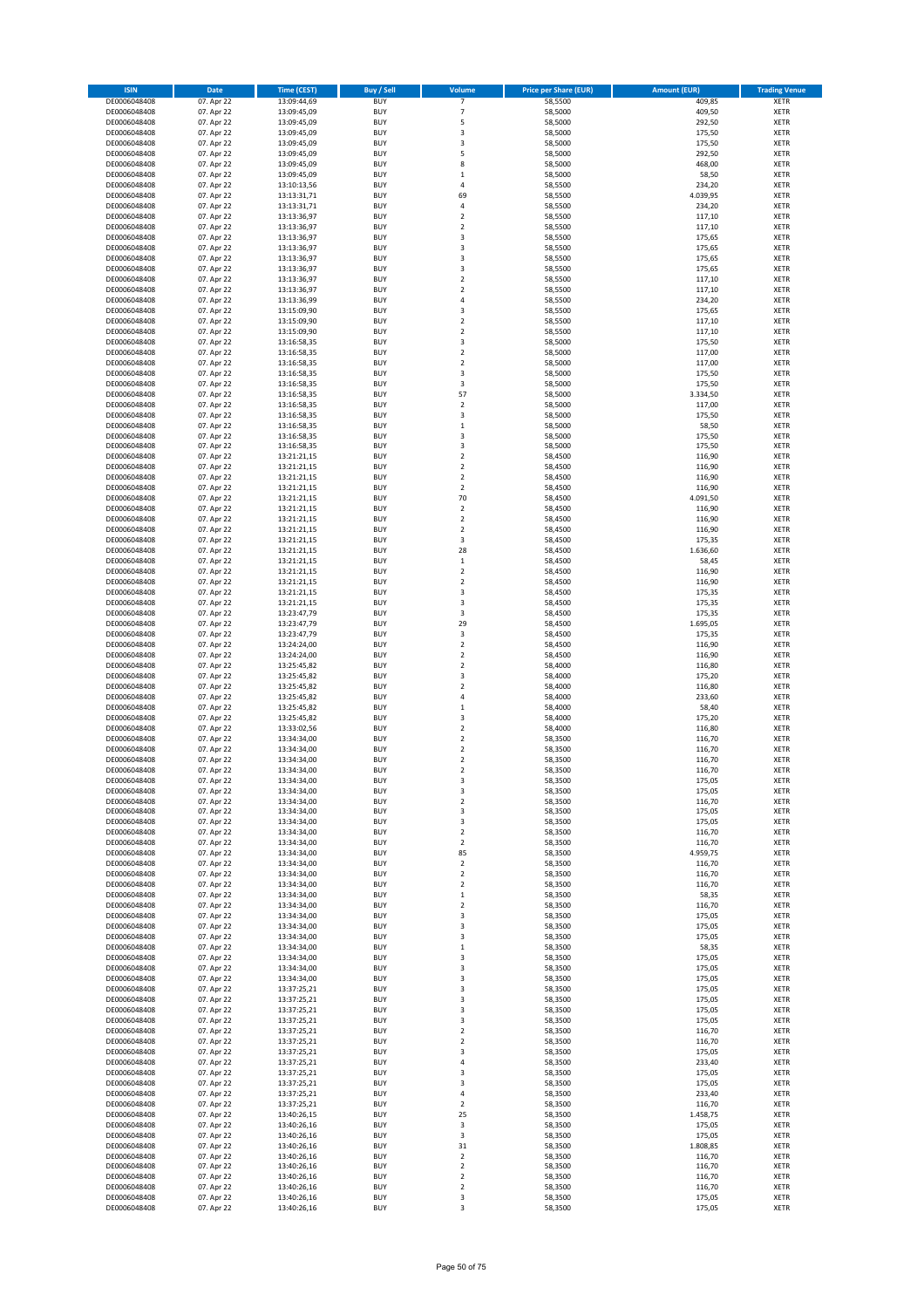| <b>ISIN</b>                  | Date                     | <b>Time (CEST)</b>         | Buy / Sell               | Volume                  | <b>Price per Share (EUR)</b> | <b>Amount (EUR)</b> | <b>Trading Venue</b> |
|------------------------------|--------------------------|----------------------------|--------------------------|-------------------------|------------------------------|---------------------|----------------------|
| DE0006048408                 | 07. Apr 22               | 13:40:26,16                | <b>BUY</b>               | $\mathbf 2$             | 58,3500                      | 116,70              | <b>XETR</b>          |
| DE0006048408                 | 07. Apr 22               | 13:40:26,16                | <b>BUY</b>               | $\overline{2}$          | 58,3500                      | 116,70              | XETR                 |
| DE0006048408                 | 07. Apr 22               | 13:40:26,16                | <b>BUY</b>               | 3                       | 58,3500                      | 175,05              | XETR                 |
| DE0006048408                 | 07. Apr 22               | 13:40:26,16                | <b>BUY</b>               | 3                       | 58,3500                      | 175,05              | <b>XETR</b>          |
| DE0006048408                 | 07. Apr 22               | 13:40:26,16                | <b>BUY</b>               | $\boldsymbol{2}$        | 58,3500                      | 116,70              | <b>XETR</b>          |
| DE0006048408                 | 07. Apr 22               | 13:40:26,16                | <b>BUY</b>               | 3                       | 58,3500                      | 175,05              | <b>XETR</b>          |
| DE0006048408                 | 07. Apr 22               | 13:40:26,16                | <b>BUY</b>               | $\overline{2}$          | 58,3500                      | 116,70              | <b>XETR</b>          |
| DE0006048408                 | 07. Apr 22               | 13:40:26,16                | <b>BUY</b>               | $\mathbf 1$             | 58,3500                      | 58,35               | <b>XETR</b>          |
| DE0006048408                 | 07. Apr 22               | 13:40:26,16                | <b>BUY</b>               | $\boldsymbol{2}$        | 58,3500                      | 116,70              | <b>XETR</b>          |
| DE0006048408                 | 07. Apr 22               | 13:58:50,27                | <b>BUY</b>               | 190                     | 58,5000                      | 11.115,00           | <b>XETR</b>          |
| DE0006048408                 | 07. Apr 22               | 14:04:20,34                | <b>BUY</b>               | 99                      | 58,4500                      | 5.786,55            | <b>XETR</b>          |
| DE0006048408                 | 07. Apr 22               | 14:04:20,34                | <b>BUY</b>               | $\overline{2}$          | 58,4500                      | 116,90              | <b>XETR</b>          |
| DE0006048408                 | 07. Apr 22               | 14:04:20,34                | <b>BUY</b>               | 3                       | 58,4500                      | 175,35              | XETR                 |
| DE0006048408                 | 07. Apr 22               | 14:04:20,34                | <b>BUY</b>               | $\overline{2}$          | 58,4500                      | 116,90              | <b>XETR</b>          |
| DE0006048408                 | 07. Apr 22               | 14:04:20,34                | <b>BUY</b>               | 43                      | 58,4500                      | 2.513,35            | XETR                 |
| DE0006048408                 | 07. Apr 22               | 14:04:20,34                | <b>BUY</b>               | $\overline{\mathbf{2}}$ | 58,4500                      | 116,90              | <b>XETR</b>          |
| DE0006048408                 | 07. Apr 22               | 14:04:20,34                | <b>BUY</b>               | $\boldsymbol{2}$        | 58,4500                      | 116,90              | <b>XETR</b>          |
| DE0006048408                 | 07. Apr 22               | 14:04:20,34                | <b>BUY</b>               | $\boldsymbol{2}$        | 58,4500                      | 116,90              | <b>XETR</b>          |
| DE0006048408                 | 07. Apr 22               | 14:04:20,34                | <b>BUY</b>               | 3                       | 58,4500                      | 175,35              | <b>XETR</b>          |
| DE0006048408                 | 07. Apr 22               | 14:04:20,34                | <b>BUY</b>               | $\mathbf 2$             | 58,4500                      | 116,90              | <b>XETR</b>          |
| DE0006048408                 | 07. Apr 22               | 14:04:20,34                | <b>BUY</b>               | $\overline{2}$          | 58,4500                      | 116,90              | <b>XETR</b>          |
| DE0006048408                 | 07. Apr 22               | 14:04:20,34                | <b>BUY</b>               | 3                       | 58,4500                      | 175,35              | <b>XETR</b>          |
| DE0006048408                 | 07. Apr 22               | 14:04:20,34                | <b>BUY</b>               | $\overline{2}$          | 58,4500                      | 116,90              | <b>XETR</b>          |
| DE0006048408                 | 07. Apr 22               | 14:07:23,39                | <b>BUY</b>               | 3                       | 58,4000                      | 175,20              | <b>XETR</b>          |
| DE0006048408                 | 07. Apr 22               | 14:07:23,39                | <b>BUY</b>               | 3                       | 58,4000                      | 175,20              | <b>XETR</b>          |
| DE0006048408                 | 07. Apr 22               | 14:07:23,39                | <b>BUY</b>               | $\overline{2}$          | 58,4000                      | 116,80              | <b>XETR</b>          |
| DE0006048408                 | 07. Apr 22               | 14:07:23,39                | <b>BUY</b>               | $\overline{4}$          | 58,4000                      | 233,60              | <b>XETR</b>          |
| DE0006048408                 | 07. Apr 22               | 14:07:23,39                | <b>BUY</b>               | 3                       | 58,4000                      | 175,20              | <b>XETR</b>          |
| DE0006048408                 | 07. Apr 22               | 14:07:23,39                | <b>BUY</b>               | 3                       | 58,4000                      | 175,20              | <b>XETR</b>          |
| DE0006048408                 | 07. Apr 22               | 14:07:23,39                | <b>BUY</b>               | 52                      | 58,4000                      | 3.036,80            | XETR                 |
| DE0006048408                 | 07. Apr 22               | 14:07:23,39                | <b>BUY</b>               | 3                       | 58,4000                      | 175,20              | <b>XETR</b>          |
| DE0006048408                 | 07. Apr 22               | 14:07:23,39                | <b>BUY</b>               | 3                       | 58,4000                      | 175,20              | XETR                 |
| DE0006048408                 | 07. Apr 22               | 14:07:23,39                | <b>BUY</b>               | 3                       | 58,4000                      | 175,20              | <b>XETR</b>          |
| DE0006048408                 | 07. Apr 22               | 14:07:23,39                | <b>BUY</b>               | $\boldsymbol{2}$        | 58,4000                      | 116,80              | XETR                 |
| DE0006048408                 | 07. Apr 22               | 14:07:23,39                | <b>BUY</b>               | 3                       | 58,4000                      | 175,20              | <b>XETR</b>          |
| DE0006048408                 | 07. Apr 22               | 14:07:23,39                | <b>BUY</b>               | $\sqrt{4}$              | 58,4000                      | 233,60              | XETR                 |
| DE0006048408                 | 07. Apr 22               | 14:07:23,39                | <b>BUY</b>               | $\overline{2}$          | 58,4000                      | 116,80              | <b>XETR</b>          |
| DE0006048408                 | 07. Apr 22               | 14:07:23,39                | <b>BUY</b>               | 3                       | 58,4000                      | 175,20              | XETR                 |
| DE0006048408                 | 07. Apr 22               | 14:07:23,39                | <b>BUY</b>               | 3                       | 58,4000                      | 175,20              | <b>XETR</b>          |
| DE0006048408                 | 07. Apr 22               | 14:07:23,39                | <b>BUY</b>               | $\mathbf 2$             | 58,4000                      | 116,80              | <b>XETR</b>          |
| DE0006048408                 | 07. Apr 22               | 14:07:23,39                | <b>BUY</b>               | 3                       | 58,4000                      | 175,20              | <b>XETR</b>          |
| DE0006048408                 | 07. Apr 22               | 14:07:23,39                | <b>BUY</b>               | 3                       | 58,4000                      | 175,20              | <b>XETR</b>          |
| DE0006048408                 | 07. Apr 22               | 14:08:22,65                | <b>BUY</b>               | 69                      | 58,4000                      | 4.029,60            | <b>XETR</b>          |
| DE0006048408                 | 07. Apr 22               | 14:08:32,13                | <b>BUY</b>               | 22                      | 58,4000                      | 1.284,80            | <b>XETR</b>          |
| DE0006048408                 | 07. Apr 22               | 14:08:32,14                | <b>BUY</b>               | 3                       | 58,4000                      | 175,20              | <b>XETR</b>          |
| DE0006048408                 | 07. Apr 22               | 14:08:32,14                | <b>BUY</b>               | 4                       | 58,4000                      | 233,60              | <b>XETR</b>          |
| DE0006048408                 | 07. Apr 22               | 14:08:32,14                | <b>BUY</b>               | $\boldsymbol{2}$        | 58,4000                      | 116,80              | <b>XETR</b>          |
| DE0006048408                 | 07. Apr 22               | 14:08:56,31                | <b>BUY</b>               | 5                       | 58,4000                      | 292,00              | <b>XETR</b>          |
| DE0006048408                 | 07. Apr 22               | 14:08:56,31                | <b>BUY</b>               | 3                       | 58,4000                      | 175,20              | <b>XETR</b>          |
| DE0006048408                 | 07. Apr 22               | 14:08:56,31                | <b>BUY</b>               | $\boldsymbol{2}$        | 58,4000                      | 116,80              | <b>XETR</b>          |
| DE0006048408                 | 07. Apr 22               | 14:08:56,31                | <b>BUY</b>               | 3                       | 58,4000                      | 175,20              | <b>XETR</b>          |
| DE0006048408                 | 07. Apr 22               | 14:08:56,31                | <b>BUY</b>               | 6                       | 58,4000                      | 350,40              | <b>XETR</b>          |
| DE0006048408                 | 07. Apr 22               | 14:08:56,31                | <b>BUY</b>               | 4                       | 58,4000                      | 233,60              | <b>XETR</b>          |
| DE0006048408                 | 07. Apr 22               | 14:08:56,31                | <b>BUY</b>               | $\sqrt{4}$              | 58,4000                      | 233,60              | <b>XETR</b>          |
| DE0006048408                 | 07. Apr 22               | 14:08:56,31                | <b>BUY</b>               | $\boldsymbol{2}$        | 58,4000                      | 116,80              | <b>XETR</b>          |
| DE0006048408                 | 07. Apr 22               | 14:08:56,31                | <b>BUY</b>               | 3                       | 58,4000                      | 175,20              | <b>XETR</b>          |
| DE0006048408                 | 07. Apr 22               | 14:08:56,31                | <b>BUY</b>               | $\mathbf 2$             | 58,4000                      | 116,80              | <b>XETR</b>          |
| DE0006048408                 | 07. Apr 22               | 14:08:56,31                | <b>BUY</b>               | $\overline{2}$          | 58,4000                      | 116,80              | <b>XETR</b>          |
| DE0006048408                 | 07. Apr 22               | 14:08:56,31                | <b>BUY</b>               | 3                       | 58,4000                      | 175,20              | XETR                 |
| DE0006048408                 | 07. Apr 22               | 14:08:56,31                | <b>BUY</b>               | $\overline{2}$          | 58,4000                      | 116,80              | <b>XETR</b>          |
| DE0006048408                 | 07. Apr 22               | 14:08:56,31                | <b>BUY</b>               | $\boldsymbol{2}$        | 58,4000                      | 116,80              | XETR                 |
| DE0006048408                 | 07. Apr 22               | 14:08:56,31                | <b>BUY</b>               | $\overline{2}$          | 58,4000                      | 116,80              | <b>XETR</b>          |
| DE0006048408                 | 07. Apr 22               | 14:08:56,31                | <b>BUY</b>               | $\overline{\mathbf{2}}$ | 58,4000                      | 116,80              | <b>XETR</b>          |
| DE0006048408                 | 07. Apr 22               | 14:08:56,31                | <b>BUY</b>               | 3                       | 58,4000                      | 175,20              | <b>XETR</b>          |
| DE0006048408                 | 07. Apr 22               | 14:08:56,31                | <b>BUY</b>               | $\overline{2}$          | 58,4000                      | 116,80              | <b>XETR</b>          |
| DE0006048408                 | 07. Apr 22               | 14:08:56,31                | <b>BUY</b>               | $\overline{\mathbf{2}}$ | 58,4000                      | 116,80              | <b>XETR</b>          |
| DE0006048408                 | 07. Apr 22               | 14:08:56,31                | <b>BUY</b>               | $\overline{\mathbf{2}}$ | 58,4000                      | 116,80              | <b>XETR</b>          |
| DE0006048408                 | 07. Apr 22               | 14:08:56,31                | <b>BUY</b>               | 3                       | 58,4000                      | 175,20              | XETR                 |
| DE0006048408                 | 07. Apr 22               | 14:08:56,31                | <b>BUY</b>               | $\boldsymbol{2}$        | 58,4000                      | 116,80              | XETR                 |
| DE0006048408                 | 07. Apr 22               | 14:10:12,27                | <b>BUY</b>               | $\mathbf 2$             | 58,4000                      | 116,80              | <b>XETR</b>          |
| DE0006048408                 | 07. Apr 22               | 14:10:12,27                | <b>BUY</b>               | $\mathbf 2$             | 58,4000                      | 116,80              | XETR                 |
| DE0006048408                 | 07. Apr 22               | 14:10:12,27                | <b>BUY</b>               | $\boldsymbol{2}$        | 58,4000                      | 116,80              | <b>XETR</b>          |
| DE0006048408                 | 07. Apr 22               | 14:10:12,27                | <b>BUY</b>               | $\overline{2}$          | 58,4000                      | 116,80              | <b>XETR</b>          |
| DE0006048408                 | 07. Apr 22               | 14:10:12,27                | <b>BUY</b>               | 4                       | 58,4000                      | 233,60              | <b>XETR</b>          |
| DE0006048408                 | 07. Apr 22               | 14:10:12,27                | <b>BUY</b>               | 3                       | 58,4000                      | 175,20              | XETR                 |
| DE0006048408<br>DE0006048408 | 07. Apr 22               | 14:10:12,27<br>14:12:42,57 | <b>BUY</b><br><b>BUY</b> | 3<br>$\overline{2}$     | 58,4000                      | 175,20              | <b>XETR</b>          |
| DE0006048408                 | 07. Apr 22<br>07. Apr 22 | 14:12:42,57                | <b>BUY</b>               | $\mathbf 2$             | 58,4000<br>58,4000           | 116,80<br>116,80    | XETR<br><b>XETR</b>  |
| DE0006048408                 | 07. Apr 22               | 14:13:56,75                | <b>BUY</b>               | $\mathbf 2$             | 58,4000                      | 116,80              | XETR                 |
| DE0006048408                 | 07. Apr 22               | 14:13:56,75                | <b>BUY</b>               | $\boldsymbol{2}$        | 58,4000                      | 116,80              | <b>XETR</b>          |
| DE0006048408                 | 07. Apr 22               | 14:13:56,75                | <b>BUY</b>               | 3                       | 58,4000                      | 175,20              | <b>XETR</b>          |
| DE0006048408                 | 07. Apr 22               | 14:13:56,75                | <b>BUY</b>               | 4                       | 58,4000                      | 233,60              | <b>XETR</b>          |
| DE0006048408                 | 07. Apr 22               | 14:15:38,10                | <b>BUY</b>               | 4                       | 58,4000                      | 233,60              | <b>XETR</b>          |
| DE0006048408                 | 07. Apr 22               | 14:17:47,30                | <b>BUY</b>               | 3                       | 58,3500                      | 175,05              | <b>XETR</b>          |
| DE0006048408                 | 07. Apr 22               | 14:17:47,30                | <b>BUY</b>               | $\overline{2}$          | 58,3500                      | 116,70              | <b>XETR</b>          |
| DE0006048408                 | 07. Apr 22               | 14:17:47,30                | <b>BUY</b>               | $\overline{2}$          | 58,3500                      | 116,70              | <b>XETR</b>          |
| DE0006048408                 | 07. Apr 22               | 14:17:47,30                | <b>BUY</b>               | 182                     | 58,3500                      | 10.619,70           | <b>XETR</b>          |
| DE0006048408                 | 07. Apr 22               | 14:17:47,30                | <b>BUY</b>               | 3                       | 58,3500                      | 175,05              | XETR                 |
| DE0006048408                 | 07. Apr 22               | 14:17:47,30                | <b>BUY</b>               | $\overline{2}$          | 58,3500                      | 116,70              | <b>XETR</b>          |
| DE0006048408                 | 07. Apr 22               | 14:17:47,30                | <b>BUY</b>               | $\boldsymbol{2}$        | 58,3500                      | 116,70              | <b>XETR</b>          |
| DE0006048408                 | 07. Apr 22               | 14:17:47,30                | <b>BUY</b>               | $\overline{2}$          | 58,3500                      | 116,70              | <b>XETR</b>          |
| DE0006048408                 | 07. Apr 22               | 14:17:47,30                | <b>BUY</b>               | $\overline{\mathbf{2}}$ | 58,3500                      | 116,70              | XETR                 |
| DE0006048408                 | 07. Apr 22               | 14:17:47,30                | <b>BUY</b>               | 4                       | 58,3500                      | 233,40              | <b>XETR</b>          |
| DE0006048408                 | 07. Apr 22               | 14:17:47,30                | <b>BUY</b>               | $\overline{\mathbf{2}}$ | 58,3500                      | 116,70              | <b>XETR</b>          |
| DE0006048408                 | 07. Apr 22               | 14:17:47,30                | <b>BUY</b>               | $\overline{2}$          | 58,3500                      | 116,70              | <b>XETR</b>          |
| DE0006048408                 | 07. Apr 22               | 14:17:47,30                | <b>BUY</b>               | 4                       | 58,3500                      | 233,40              | XETR                 |
| DE0006048408                 | 07. Apr 22               | 14:17:47,30                | <b>BUY</b>               | $\overline{\mathbf{2}}$ | 58,3500                      | 116,70              | <b>XETR</b>          |
| DE0006048408                 | 07. Apr 22               | 14:17:47,30                | <b>BUY</b>               | $\boldsymbol{2}$        | 58,3500                      | 116,70              | XETR                 |
| DE0006048408                 | 07. Apr 22               | 14:17:47,30                | <b>BUY</b>               | $\overline{\mathbf{2}}$ | 58,3500                      | 116,70              | <b>XETR</b>          |
| DE0006048408                 | 07. Apr 22               | 14:17:47,30                | <b>BUY</b>               | $\,$ 1                  | 58,3500                      | 58,35               | <b>XETR</b>          |
| DE0006048408                 | 07. Apr 22               | 14:17:47,30                | <b>BUY</b>               | $\overline{\mathbf{2}}$ | 58,3500                      | 116,70              | <b>XETR</b>          |
| DE0006048408                 | 07. Apr 22               | 14:17:47,30                | <b>BUY</b>               | $\boldsymbol{2}$        | 58,3500                      | 116,70              | XETR                 |
| DE0006048408                 | 07. Apr 22               | 14:17:47,30                | <b>BUY</b>               | $\mathbf 2$             | 58,3500                      | 116,70              | <b>XETR</b>          |
| DE0006048408                 | 07. Apr 22               | 14:17:47,30                | <b>BUY</b>               | $\mathbf 2$             | 58,3500                      | 116,70              | XETR                 |
| DE0006048408                 | 07. Apr 22               | 14:17:47,30                | <b>BUY</b>               | 3                       | 58,3500                      | 175,05              | <b>XETR</b>          |
| DE0006048408                 | 07. Apr 22               | 14:17:47,32                | <b>BUY</b>               | 3                       | 58,3500                      | 175,05              | XETR                 |
| DE0006048408                 | 07. Apr 22               | 14:23:34,22                | <b>BUY</b>               | 3                       | 58,3500                      | 175,05              | <b>XETR</b>          |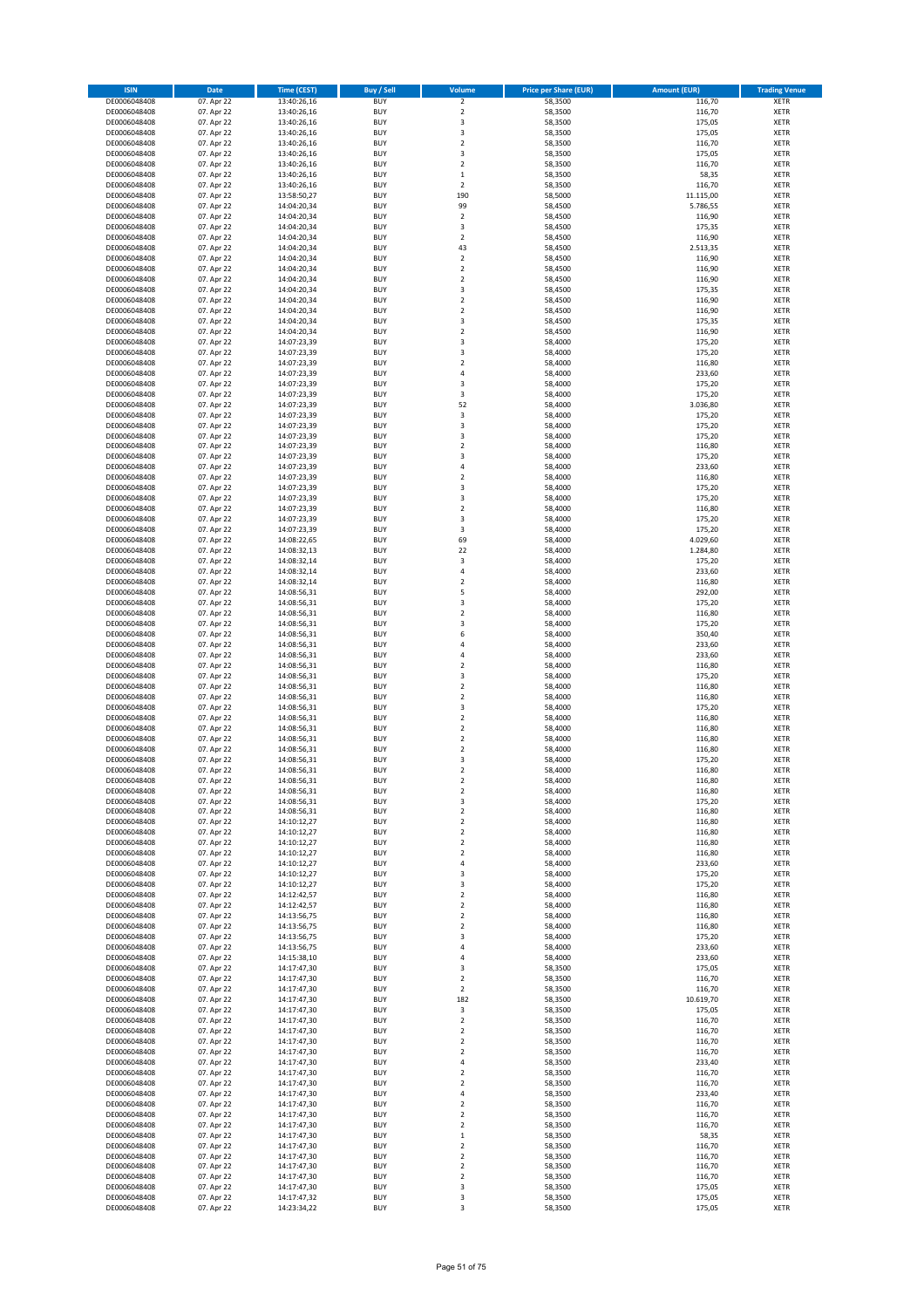| <b>ISIN</b>                  | Date                     | <b>Time (CEST)</b>         | Buy / Sell               | Volume                   | <b>Price per Share (EUR)</b> | <b>Amount (EUR)</b> | <b>Trading Venue</b>       |
|------------------------------|--------------------------|----------------------------|--------------------------|--------------------------|------------------------------|---------------------|----------------------------|
| DE0006048408                 | 07. Apr 22               | 14:23:34,22                | <b>BUY</b>               | 5                        | 58,3500                      | 291,75              | <b>XETR</b>                |
| DE0006048408                 | 07. Apr 22               | 14:27:26,09                | <b>BUY</b>               | $\overline{2}$           | 58,3500                      | 116,70              | XETR                       |
| DE0006048408                 | 07. Apr 22               | 14:27:26,09                | <b>BUY</b>               | 3                        | 58,3500                      | 175,05              | XETR                       |
| DE0006048408                 | 07. Apr 22               | 14:27:26,09                | <b>BUY</b>               | $\overline{\mathbf{c}}$  | 58,3500                      | 116,70              | <b>XETR</b>                |
| DE0006048408                 | 07. Apr 22               | 14:27:26,09                | <b>BUY</b>               | 3                        | 58,3500                      | 175,05              | <b>XETR</b>                |
| DE0006048408                 | 07. Apr 22               | 14:27:26,09                | <b>BUY</b>               | $\sqrt{4}$               | 58,3500                      | 233,40              | <b>XETR</b>                |
| DE0006048408                 | 07. Apr 22               | 14:27:42,46<br>14:27:42.46 | <b>BUY</b>               | $\overline{\mathbf{c}}$  | 58,3500                      | 116,70              | <b>XETR</b>                |
| DE0006048408<br>DE0006048408 | 07. Apr 22<br>07. Apr 22 | 14:31:41,39                | <b>BUY</b><br><b>BUY</b> | 3<br>253                 | 58,3500<br>58,3500           | 175,05<br>14.762,55 | <b>XETR</b><br><b>XETR</b> |
| DE0006048408                 | 07. Apr 22               | 14:42:30,65                | <b>BUY</b>               | 100                      | 58,4500                      | 5.845,00            | <b>XETR</b>                |
| DE0006048408                 | 07. Apr 22               | 14:45:28,53                | <b>BUY</b>               | 66                       | 58,4500                      | 3.857,70            | <b>XETR</b>                |
| DE0006048408                 | 07. Apr 22               | 14:46:57,24                | <b>BUY</b>               | 127                      | 58,4500                      | 7.423,15            | <b>XETR</b>                |
| DE0006048408                 | 07. Apr 22               | 14:51:02,52                | <b>BUY</b>               | 39                       | 58,4500                      | 2.279,55            | XETR                       |
| DE0006048408                 | 07. Apr 22               | 14:53:01,25                | <b>BUY</b>               | 9                        | 58,4500                      | 526,05              | <b>XETR</b>                |
| DE0006048408                 | 07. Apr 22               | 14:53:53,03                | <b>BUY</b>               | 215                      | 58,4500                      | 12.566,75           | XETR                       |
| DE0006048408                 | 07. Apr 22               | 14:54:01,75                | <b>BUY</b>               | 5                        | 58,4000                      | 292,00              | <b>XETR</b>                |
| DE0006048408                 | 07. Apr 22               | 14:54:01,75                | <b>BUY</b>               | 6                        | 58,4000                      | 350,40              | <b>XETR</b>                |
| DE0006048408                 | 07. Apr 22               | 14:54:01,75                | <b>BUY</b>               | 164                      | 58,4000                      | 9.577,60            | <b>XETR</b>                |
| DE0006048408                 | 07. Apr 22<br>07. Apr 22 | 14:54:01,75<br>14:54:01,75 | <b>BUY</b><br><b>BUY</b> | $\boldsymbol{2}$<br>3    | 58,4000                      | 116,80              | <b>XETR</b>                |
| DE0006048408<br>DE0006048408 | 07. Apr 22               | 14:54:01,75                | <b>BUY</b>               | $\overline{7}$           | 58,4000<br>58,4000           | 175,20<br>408,80    | <b>XETR</b><br><b>XETR</b> |
| DE0006048408                 | 07. Apr 22               | 14:54:01,75                | <b>BUY</b>               | $\overline{7}$           | 58,4000                      | 408,80              | <b>XETR</b>                |
| DE0006048408                 | 07. Apr 22               | 14:54:01,75                | <b>BUY</b>               | $\overline{7}$           | 58,4000                      | 408,80              | <b>XETR</b>                |
| DE0006048408                 | 07. Apr 22               | 14:54:01,75                | <b>BUY</b>               | $\mathbf 2$              | 58,4000                      | 116,80              | <b>XETR</b>                |
| DE0006048408                 | 07. Apr 22               | 14:54:01,75                | <b>BUY</b>               | 10                       | 58,4000                      | 584,00              | <b>XETR</b>                |
| DE0006048408                 | 07. Apr 22               | 14:54:01,75                | <b>BUY</b>               | 8                        | 58,4000                      | 467,20              | <b>XETR</b>                |
| DE0006048408                 | 07. Apr 22               | 14:54:01,75                | <b>BUY</b>               | 6                        | 58,4000                      | 350,40              | <b>XETR</b>                |
| DE0006048408                 | 07. Apr 22               | 14:54:01,75                | <b>BUY</b>               | 6                        | 58,4000                      | 350,40              | <b>XETR</b>                |
| DE0006048408                 | 07. Apr 22               | 14:54:01,75                | <b>BUY</b>               | 4<br>$\overline{7}$      | 58,4000                      | 233,60              | <b>XETR</b>                |
| DE0006048408<br>DE0006048408 | 07. Apr 22<br>07. Apr 22 | 14:54:01,75<br>14:54:01,75 | <b>BUY</b><br><b>BUY</b> | $\sqrt{4}$               | 58,4000<br>58,4000           | 408,80<br>233,60    | XETR<br><b>XETR</b>        |
| DE0006048408                 | 07. Apr 22               | 14:54:01,75                | <b>BUY</b>               | 5                        | 58,4000                      | 292,00              | XETR                       |
| DE0006048408                 | 07. Apr 22               | 14:54:02,12                | <b>BUY</b>               | 6                        | 58,4000                      | 350,40              | <b>XETR</b>                |
| DE0006048408                 | 07. Apr 22               | 14:54:02,13                | <b>BUY</b>               | $\overline{7}$           | 58,4000                      | 408,80              | XETR                       |
| DE0006048408                 | 07. Apr 22               | 14:54:02,13                | <b>BUY</b>               | 6                        | 58,4000                      | 350,40              | <b>XETR</b>                |
| DE0006048408                 | 07. Apr 22               | 14:54:02,13                | <b>BUY</b>               | 6                        | 58,4000                      | 350,40              | XETR                       |
| DE0006048408                 | 07. Apr 22               | 14:54:02,13                | <b>BUY</b>               | 5                        | 58,4000                      | 292,00              | <b>XETR</b>                |
| DE0006048408                 | 07. Apr 22               | 14:54:02,13                | <b>BUY</b>               | $\,1\,$                  | 58,4000                      | 58,40               | XETR                       |
| DE0006048408                 | 07. Apr 22               | 14:54:02,13                | <b>BUY</b>               | 3                        | 58,4000                      | 175,20              | <b>XETR</b>                |
| DE0006048408<br>DE0006048408 | 07. Apr 22<br>07. Apr 22 | 14:54:02,13<br>14:54:02,13 | <b>BUY</b><br><b>BUY</b> | 5<br>3                   | 58,4000<br>58,4000           | 292,00              | <b>XETR</b><br><b>XETR</b> |
| DE0006048408                 | 07. Apr 22               | 14:54:02,13                | <b>BUY</b>               | $\overline{7}$           | 58,4000                      | 175,20<br>408,80    | <b>XETR</b>                |
| DE0006048408                 | 07. Apr 22               | 14:54:02,13                | <b>BUY</b>               | $\overline{2}$           | 58,4000                      | 116,80              | <b>XETR</b>                |
| DE0006048408                 | 07. Apr 22               | 14:54:02,13                | <b>BUY</b>               | $\overline{4}$           | 58,4000                      | 233,60              | <b>XETR</b>                |
| DE0006048408                 | 07. Apr 22               | 14:54:02,13                | <b>BUY</b>               | 5                        | 58,4000                      | 292,00              | <b>XETR</b>                |
| DE0006048408                 | 07. Apr 22               | 14:54:02,13                | <b>BUY</b>               | $\sqrt{4}$               | 58,4000                      | 233,60              | <b>XETR</b>                |
| DE0006048408                 | 07. Apr 22               | 14:54:06,58                | <b>BUY</b>               | $\overline{7}$           | 58,3500                      | 408,45              | <b>XETR</b>                |
| DE0006048408                 | 07. Apr 22               | 14:54:06,58                | <b>BUY</b>               | 3                        | 58,3500                      | 175,05              | <b>XETR</b>                |
| DE0006048408                 | 07. Apr 22               | 14:54:06,58                | <b>BUY</b>               | 5                        | 58,3500                      | 291,75              | <b>XETR</b>                |
| DE0006048408                 | 07. Apr 22               | 14:54:06,58                | <b>BUY</b>               | 5                        | 58,3500                      | 291,75              | <b>XETR</b>                |
| DE0006048408<br>DE0006048408 | 07. Apr 22<br>07. Apr 22 | 14:54:06,58<br>14:54:06,58 | <b>BUY</b><br><b>BUY</b> | 5<br>53                  | 58,3500<br>58,3500           | 291,75<br>3.092,55  | <b>XETR</b><br><b>XETR</b> |
| DE0006048408                 | 07. Apr 22               | 14:54:06,58                | <b>BUY</b>               | $\mathbf 2$              | 58,3500                      | 116,70              | <b>XETR</b>                |
| DE0006048408                 | 07. Apr 22               | 14:54:06,58                | <b>BUY</b>               | 5                        | 58,3500                      | 291,75              | <b>XETR</b>                |
| DE0006048408                 | 07. Apr 22               | 14:54:06,58                | <b>BUY</b>               | 6                        | 58,3500                      | 350,10              | <b>XETR</b>                |
| DE0006048408                 | 07. Apr 22               | 14:54:06,58                | <b>BUY</b>               | 6                        | 58,3500                      | 350,10              | <b>XETR</b>                |
| DE0006048408                 | 07. Apr 22               | 14:54:06,58                | <b>BUY</b>               | $\sqrt{4}$               | 58,3500                      | 233,40              | <b>XETR</b>                |
| DE0006048408                 | 07. Apr 22               | 15:03:05,49                | <b>BUY</b>               | $\overline{2}$           | 58,3000                      | 116,60              | <b>XETR</b>                |
| DE0006048408                 | 07. Apr 22               | 15:03:05,49                | <b>BUY</b>               | $\boldsymbol{2}$         | 58,3000                      | 116,60              | XETR                       |
| DE0006048408                 | 07. Apr 22               | 15:03:05,49                | <b>BUY</b>               | 9                        | 58,3000                      | 524,70              | <b>XETR</b>                |
| DE0006048408<br>DE0006048408 | 07. Apr 22               | 15:03:05,49                | <b>BUY</b><br><b>BUY</b> | 8<br>4                   | 58,3000<br>58,3000           | 466,40<br>233,20    | XETR<br><b>XETR</b>        |
| DE0006048408                 | 07. Apr 22<br>07. Apr 22 | 15:03:05,49<br>15:03:05,49 | <b>BUY</b>               | 4                        | 58,3000                      | 233,20              | XETR                       |
| DE0006048408                 | 07. Apr 22               | 15:03:05,49                | <b>BUY</b>               | 4                        | 58,3000                      | 233,20              | <b>XETR</b>                |
| DE0006048408                 | 07. Apr 22               | 15:03:05,49                | <b>BUY</b>               | 3                        | 58,3000                      | 174,90              | <b>XETR</b>                |
| DE0006048408                 | 07. Apr 22               | 15:03:05,49                | <b>BUY</b>               | 4                        | 58,3000                      | 233,20              | <b>XETR</b>                |
| DE0006048408                 | 07. Apr 22               | 15:03:05,49                | <b>BUY</b>               | 72                       | 58,3000                      | 4.197,60            | <b>XETR</b>                |
| DE0006048408                 | 07. Apr 22               | 15:03:05,49                | <b>BUY</b>               | 6                        | 58,3000                      | 349,80              | XETR                       |
| DE0006048408                 | 07. Apr 22               | 15:03:05,49                | <b>BUY</b>               | 9                        | 58,3000                      | 524,70              | XETR                       |
| DE0006048408                 | 07. Apr 22               | 15:03:05,49                | <b>BUY</b>               | 23                       | 58,3000                      | 1.340,90            | <b>XETR</b>                |
| DE0006048408<br>DE0006048408 | 07. Apr 22<br>07. Apr 22 | 15:03:05,49<br>15:03:05,49 | <b>BUY</b><br><b>BUY</b> | $\boldsymbol{2}$<br>4    | 58,3000<br>58,3000           | 116,60<br>233,20    | XETR<br><b>XETR</b>        |
| DE0006048408                 | 07. Apr 22               | 15:03:05,49                | <b>BUY</b>               | 5                        | 58,3000                      | 291,50              | <b>XETR</b>                |
| DE0006048408                 | 07. Apr 22               | 15:03:05,49                | <b>BUY</b>               | $\overline{7}$           | 58,3000                      | 408,10              | <b>XETR</b>                |
| DE0006048408                 | 07. Apr 22               | 15:03:05,49                | <b>BUY</b>               | $\sqrt{4}$               | 58,3000                      | 233,20              | <b>XETR</b>                |
| DE0006048408                 | 07. Apr 22               | 15:03:05,49                | <b>BUY</b>               | 8                        | 58,3000                      | 466,40              | <b>XETR</b>                |
| DE0006048408                 | 07. Apr 22               | 15:03:05,49                | <b>BUY</b>               | 3                        | 58,3000                      | 174,90              | XETR                       |
| DE0006048408                 | 07. Apr 22               | 15:03:05,49                | <b>BUY</b>               | 3                        | 58,3000                      | 174,90              | <b>XETR</b>                |
| DE0006048408                 | 07. Apr 22               | 15:03:05,49                | <b>BUY</b>               | 3                        | 58,3000                      | 174,90              | XETR                       |
| DE0006048408<br>DE0006048408 | 07. Apr 22<br>07. Apr 22 | 15:03:05,49<br>15:03:05,49 | <b>BUY</b><br><b>BUY</b> | 5<br>$\sqrt{4}$          | 58,3000<br>58,3000           | 291,50<br>233,20    | <b>XETR</b><br><b>XETR</b> |
| DE0006048408                 | 07. Apr 22               | 15:03:05,49                | <b>BUY</b>               | $\overline{\phantom{a}}$ | 58,3000                      | 408,10              | <b>XETR</b>                |
| DE0006048408                 | 07. Apr 22               | 15:03:05,49                | <b>BUY</b>               | $\overline{7}$           | 58,3000                      | 408,10              | <b>XETR</b>                |
| DE0006048408                 | 07. Apr 22               | 15:03:05,49                | <b>BUY</b>               | 8                        | 58,3000                      | 466,40              | <b>XETR</b>                |
| DE0006048408                 | 07. Apr 22               | 15:03:05,54                | <b>BUY</b>               | 4                        | 58,3000                      | 233,20              | <b>XETR</b>                |
| DE0006048408                 | 07. Apr 22               | 15:03:05,54                | <b>BUY</b>               | 5                        | 58,3000                      | 291,50              | <b>XETR</b>                |
| DE0006048408                 | 07. Apr 22               | 15:03:05,57                | <b>BUY</b>               | 5                        | 58,3000                      | 291,50              | <b>XETR</b>                |
| DE0006048408                 | 07. Apr 22               | 15:04:56,25                | <b>BUY</b>               | 166                      | 58,2500                      | 9.669,50            | XETR                       |
| DE0006048408<br>DE0006048408 | 07. Apr 22<br>07. Apr 22 | 15:04:56,25<br>15:04:56,25 | <b>BUY</b><br><b>BUY</b> | $\overline{2}$<br>9      | 58,2500<br>58,2500           | 116,50<br>524,25    | <b>XETR</b><br>XETR        |
| DE0006048408                 | 07. Apr 22               | 15:04:56,25                | <b>BUY</b>               | 6                        | 58,2500                      | 349,50              | <b>XETR</b>                |
| DE0006048408                 | 07. Apr 22               | 15:04:56,25                | <b>BUY</b>               | 5                        | 58,2500                      | 291,25              | XETR                       |
| DE0006048408                 | 07. Apr 22               | 15:04:56,25                | <b>BUY</b>               | 3                        | 58,2500                      | 174,75              | <b>XETR</b>                |
| DE0006048408                 | 07. Apr 22               | 15:04:56,25                | <b>BUY</b>               | 57                       | 58,2500                      | 3.320,25            | <b>XETR</b>                |
| DE0006048408                 | 07. Apr 22               | 15:04:56,25                | <b>BUY</b>               | $\overline{2}$           | 58,2500                      | 116,50              | <b>XETR</b>                |
| DE0006048408                 | 07. Apr 22               | 15:04:56,25                | <b>BUY</b>               | 3                        | 58,2500                      | 174,75              | XETR                       |
| DE0006048408                 | 07. Apr 22               | 15:04:56,25                | <b>BUY</b>               | 4                        | 58,2500                      | 233,00              | <b>XETR</b>                |
| DE0006048408                 | 07. Apr 22               | 15:04:56,25                | <b>BUY</b>               | $\overline{\mathbf{2}}$  | 58,2500                      | 116,50              | XETR                       |
| DE0006048408                 | 07. Apr 22               | 15:04:56,25                | <b>BUY</b>               | 3                        | 58,2500                      | 174,75              | <b>XETR</b>                |
| DE0006048408<br>DE0006048408 | 07. Apr 22<br>07. Apr 22 | 15:04:56,25<br>15:04:56,25 | <b>BUY</b><br><b>BUY</b> | 6<br>37                  | 58,2500<br>58,2500           | 349,50<br>2.155,25  | <b>XETR</b><br><b>XETR</b> |
| DE0006048408                 | 07. Apr 22               | 15:04:56,25                | <b>BUY</b>               | $\sqrt{4}$               | 58,2500                      | 233,00              | XETR                       |
| DE0006048408                 | 07. Apr 22               | 15:04:56,25                | <b>BUY</b>               | 3                        | 58,2500                      | 174,75              | <b>XETR</b>                |
| DE0006048408                 | 07. Apr 22               | 15:04:56,25                | <b>BUY</b>               | 6                        | 58,2500                      | 349,50              | XETR                       |
| DE0006048408                 | 07. Apr 22               | 15:04:56,25                | <b>BUY</b>               | $\overline{\phantom{a}}$ | 58,2500                      | 407,75              | <b>XETR</b>                |
| DE0006048408                 | 07. Apr 22               | 15:04:56,25                | <b>BUY</b>               | $\boldsymbol{2}$         | 58,2500                      | 116,50              | XETR                       |
| DE0006048408                 | 07. Apr 22               | 15:04:56,25                | <b>BUY</b>               | 3                        | 58,2500                      | 174,75              | <b>XETR</b>                |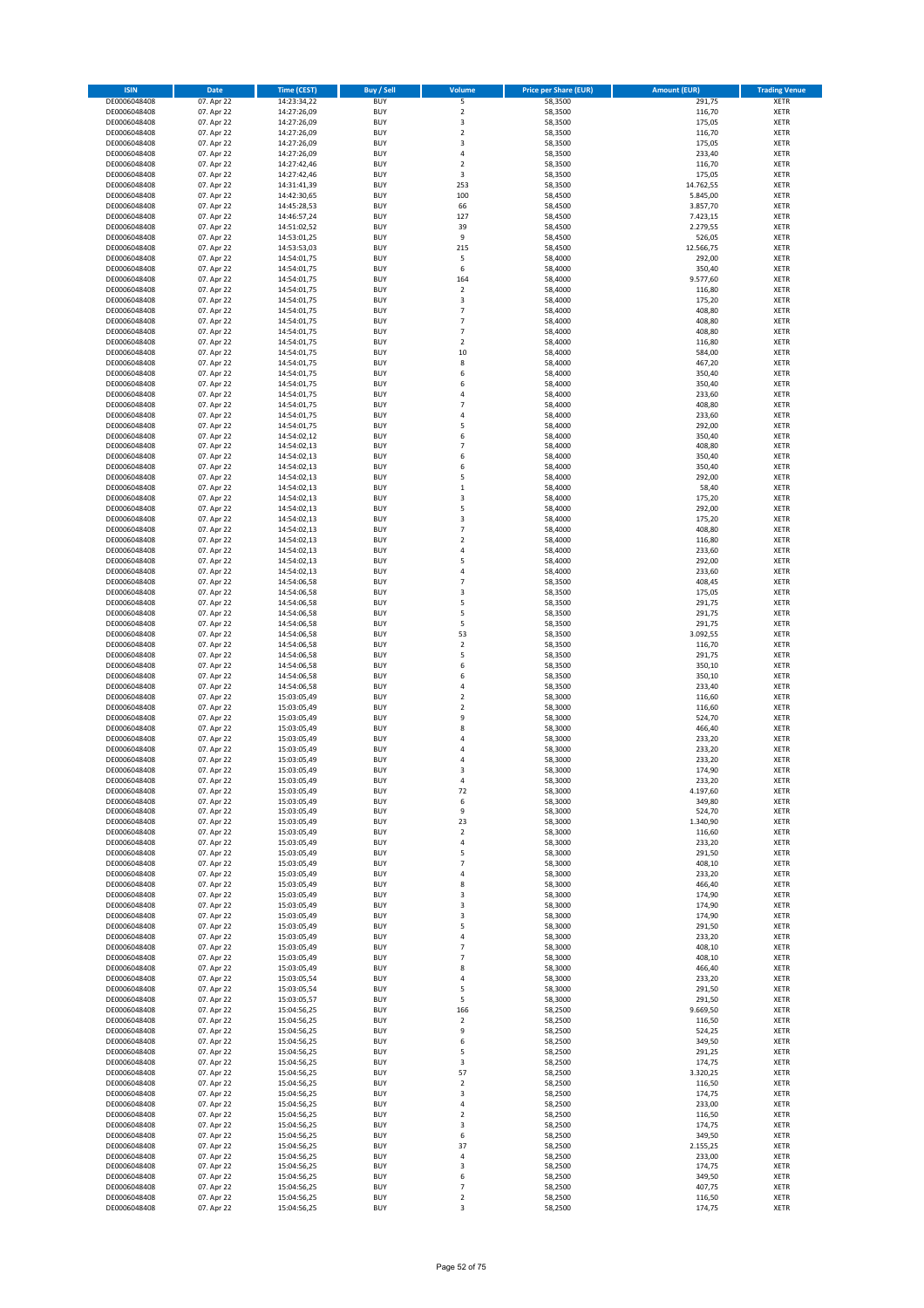| <b>ISIN</b>                  | Date                     | <b>Time (CEST)</b>         | Buy / Sell               | Volume                             | <b>Price per Share (EUR)</b> | <b>Amount (EUR)</b>   | <b>Trading Venue</b>       |
|------------------------------|--------------------------|----------------------------|--------------------------|------------------------------------|------------------------------|-----------------------|----------------------------|
| DE0006048408                 | 07. Apr 22               | 15:04:56,25                | <b>BUY</b>               | $\mathbf 2$                        | 58,2500                      | 116,50                | <b>XETR</b>                |
| DE0006048408                 | 07. Apr 22               | 15:04:56,25                | <b>BUY</b>               | $\overline{2}$                     | 58,2500                      | 116,50                | <b>XETR</b>                |
| DE0006048408                 | 07. Apr 22               | 15:04:56,25                | <b>BUY</b>               | $\sqrt{4}$                         | 58,2500                      | 233,00                | XETR                       |
| DE0006048408                 | 07. Apr 22               | 15:04:56,25                | <b>BUY</b>               | 5                                  | 58,2500                      | 291,25                | <b>XETR</b>                |
| DE0006048408<br>DE0006048408 | 07. Apr 22<br>07. Apr 22 | 15:04:56,25<br>15:04:56,25 | <b>BUY</b><br><b>BUY</b> | $\boldsymbol{2}$<br>6              | 58,2500<br>58,2500           | 116,50<br>349,50      | <b>XETR</b><br><b>XETR</b> |
| DE0006048408                 | 07. Apr 22               | 15:04:56,29                | <b>BUY</b>               | $\overline{2}$                     | 58,2500                      | 116,50                | <b>XETR</b>                |
| DE0006048408                 | 07. Apr 22               | 15:04:56,29                | <b>BUY</b>               | $\overline{4}$                     | 58,2500                      | 233,00                | <b>XETR</b>                |
| DE0006048408                 | 07. Apr 22               | 15:07:21,38                | <b>BUY</b>               | 3                                  | 58,2500                      | 174,75                | <b>XETR</b>                |
| DE0006048408                 | 07. Apr 22               | 15:07:21,38                | <b>BUY</b>               | 6                                  | 58,2500                      | 349,50                | <b>XETR</b>                |
| DE0006048408                 | 07. Apr 22               | 15:07:21,38                | <b>BUY</b><br><b>BUY</b> | 3<br>$\overline{2}$                | 58,2500<br>58,2500           | 174,75<br>116,50      | <b>XETR</b><br><b>XETR</b> |
| DE0006048408<br>DE0006048408 | 07. Apr 22<br>07. Apr 22 | 15:07:21,38<br>15:07:21,38 | <b>BUY</b>               | 3                                  | 58,2500                      | 174,75                | XETR                       |
| DE0006048408                 | 07. Apr 22               | 15:07:21,38                | <b>BUY</b>               | $\overline{2}$                     | 58,2500                      | 116,50                | <b>XETR</b>                |
| DE0006048408                 | 07. Apr 22               | 15:07:21,38                | <b>BUY</b>               | 3                                  | 58,2500                      | 174,75                | <b>XETR</b>                |
| DE0006048408                 | 07. Apr 22               | 15:07:21,38                | <b>BUY</b>               | $\boldsymbol{2}$                   | 58,2500                      | 116,50                | <b>XETR</b>                |
| DE0006048408                 | 07. Apr 22               | 15:07:21,38                | <b>BUY</b>               | $\overline{2}$                     | 58,2500                      | 116,50                | <b>XETR</b>                |
| DE0006048408<br>DE0006048408 | 07. Apr 22<br>07. Apr 22 | 15:07:21,38<br>15:07:21,38 | <b>BUY</b><br><b>BUY</b> | 3<br>$\overline{4}$                | 58,2500<br>58,2500           | 174,75<br>233,00      | <b>XETR</b><br><b>XETR</b> |
| DE0006048408                 | 07. Apr 22               | 15:07:21,38                | <b>BUY</b>               | 3                                  | 58,2500                      | 174,75                | <b>XETR</b>                |
| DE0006048408                 | 07. Apr 22               | 15:07:21,38                | <b>BUY</b>               | 18                                 | 58,2500                      | 1.048,50              | <b>XETR</b>                |
| DE0006048408                 | 07. Apr 22               | 15:07:21,38                | <b>BUY</b>               | $\overline{2}$                     | 58,2500                      | 116,50                | <b>XETR</b>                |
| DE0006048408                 | 07. Apr 22               | 15:07:21,38                | <b>BUY</b>               | $\overline{4}$                     | 58,2500                      | 233,00                | <b>XETR</b>                |
| DE0006048408                 | 07. Apr 22               | 15:07:21,38                | <b>BUY</b>               | $\mathbf 2$                        | 58,2500                      | 116,50                | <b>XETR</b>                |
| DE0006048408                 | 07. Apr 22               | 15:07:21,38                | <b>BUY</b><br><b>BUY</b> | $\overline{2}$<br>$\overline{2}$   | 58,2500                      | 116,50                | <b>XETR</b>                |
| DE0006048408<br>DE0006048408 | 07. Apr 22<br>07. Apr 22 | 15:07:21,38<br>15:07:21,38 | <b>BUY</b>               | $\overline{2}$                     | 58,2500<br>58,2500           | 116,50<br>116,50      | <b>XETR</b><br><b>XETR</b> |
| DE0006048408                 | 07. Apr 22               | 15:07:21,40                | <b>BUY</b>               | 3                                  | 58,2500                      | 174,75                | <b>XETR</b>                |
| DE0006048408                 | 07. Apr 22               | 15:13:29,23                | <b>BUY</b>               | $\overline{2}$                     | 58,2500                      | 116,50                | <b>XETR</b>                |
| DE0006048408                 | 07. Apr 22               | 15:13:29,23                | <b>BUY</b>               | $\boldsymbol{2}$                   | 58,2500                      | 116,50                | XETR                       |
| DE0006048408                 | 07. Apr 22               | 15:13:29,23                | <b>BUY</b>               | $\overline{2}$                     | 58,2500                      | 116,50                | <b>XETR</b>                |
| DE0006048408<br>DE0006048408 | 07. Apr 22<br>07. Apr 22 | 15:13:29,23<br>15:13:29,23 | <b>BUY</b><br><b>BUY</b> | $\boldsymbol{2}$<br>$\overline{2}$ | 58,2500<br>58,2500           | 116,50<br>116,50      | <b>XETR</b><br><b>XETR</b> |
| DE0006048408                 | 07. Apr 22               | 15:13:29,23                | <b>BUY</b>               | 16                                 | 58,2500                      | 932,00                | XETR                       |
| DE0006048408                 | 07. Apr 22               | 15:13:29,23                | <b>BUY</b>               | $\overline{2}$                     | 58,2500                      | 116,50                | <b>XETR</b>                |
| DE0006048408                 | 07. Apr 22               | 15:13:29,23                | <b>BUY</b>               | $\mathbf 2$                        | 58,2500                      | 116,50                | XETR                       |
| DE0006048408                 | 07. Apr 22               | 15:13:29,23                | <b>BUY</b>               | $\overline{2}$                     | 58,2500                      | 116,50                | <b>XETR</b>                |
| DE0006048408                 | 07. Apr 22               | 15:13:29,23                | <b>BUY</b>               | $\boldsymbol{2}$                   | 58,2500                      | 116,50                | XETR                       |
| DE0006048408<br>DE0006048408 | 07. Apr 22<br>07. Apr 22 | 15:13:29.23<br>15:13:29,23 | <b>BUY</b><br><b>BUY</b> | $\overline{2}$<br>$\mathbf 2$      | 58,2500<br>58,2500           | 116,50<br>116,50      | <b>XETR</b><br><b>XETR</b> |
| DE0006048408                 | 07. Apr 22               | 15:13:29,23                | <b>BUY</b>               | $\overline{2}$                     | 58,2500                      | 116,50                | <b>XETR</b>                |
| DE0006048408                 | 07. Apr 22               | 15:13:29,23                | <b>BUY</b>               | $\mathbf 1$                        | 58,2500                      | 58,25                 | <b>XETR</b>                |
| DE0006048408                 | 07. Apr 22               | 15:15:53,79                | <b>BUY</b>               | 8                                  | 58,2500                      | 466,00                | <b>XETR</b>                |
| DE0006048408                 | 07. Apr 22               | 15:15:53,79                | <b>BUY</b>               | 3                                  | 58,2500                      | 174,75                | <b>XETR</b>                |
| DE0006048408                 | 07. Apr 22               | 15:15:53,79                | <b>BUY</b>               | 4                                  | 58,2500                      | 233,00                | <b>XETR</b>                |
| DE0006048408                 | 07. Apr 22               | 15:15:53,79                | <b>BUY</b><br><b>BUY</b> | 5<br>$\boldsymbol{2}$              | 58,2500                      | 291,25<br>116,50      | <b>XETR</b><br><b>XETR</b> |
| DE0006048408<br>DE0006048408 | 07. Apr 22<br>07. Apr 22 | 15:15:53,79<br>15:15:53,79 | <b>BUY</b>               | 3                                  | 58,2500<br>58,2500           | 174,75                | <b>XETR</b>                |
| DE0006048408                 | 07. Apr 22               | 15:15:53,79                | <b>BUY</b>               | 3                                  | 58,2500                      | 174,75                | <b>XETR</b>                |
| DE0006048408                 | 07. Apr 22               | 15:15:53,79                | <b>BUY</b>               | $\sqrt{4}$                         | 58,2500                      | 233,00                | XETR                       |
| DE0006048408                 | 07. Apr 22               | 15:15:53,79                | <b>BUY</b>               | $\boldsymbol{2}$                   | 58,2500                      | 116,50                | <b>XETR</b>                |
| DE0006048408                 | 07. Apr 22               | 15:15:53,79                | <b>BUY</b>               | 3                                  | 58,2500                      | 174,75                | <b>XETR</b>                |
| DE0006048408<br>DE0006048408 | 07. Apr 22               | 15:15:53,79<br>15:15:53,79 | <b>BUY</b><br><b>BUY</b> | $\overline{2}$<br>3                | 58,2500<br>58,2500           | 116,50                | <b>XETR</b><br><b>XETR</b> |
| DE0006048408                 | 07. Apr 22<br>07. Apr 22 | 15:15:53,79                | <b>BUY</b>               | $\mathbf 2$                        | 58,2500                      | 174,75<br>116,50      | <b>XETR</b>                |
| DE0006048408                 | 07. Apr 22               | 15:15:53,79                | <b>BUY</b>               | 12                                 | 58,2500                      | 699,00                | <b>XETR</b>                |
| DE0006048408                 | 07. Apr 22               | 15:15:53,79                | <b>BUY</b>               | 5                                  | 58,2500                      | 291,25                | <b>XETR</b>                |
| DE0006048408                 | 07. Apr 22               | 15:15:53,79                | <b>BUY</b>               | 3                                  | 58,2500                      | 174,75                | <b>XETR</b>                |
| DE0006048408                 | 07. Apr 22               | 15:15:53,79                | <b>BUY</b>               | $\boldsymbol{2}$                   | 58,2500                      | 116,50                | XETR                       |
| DE0006048408<br>DE0006048408 | 07. Apr 22<br>07. Apr 22 | 15:15:53,79<br>15:15:53,79 | <b>BUY</b><br><b>BUY</b> | 3<br>$\boldsymbol{2}$              | 58,2500<br>58,2500           | 174,75<br>116,50      | <b>XETR</b><br>XETR        |
| DE0006048408                 | 07. Apr 22               | 15:21:21,50                | <b>BUY</b>               | 8                                  | 58,3000                      | 466,40                | <b>XETR</b>                |
| DE0006048408                 | 07. Apr 22               | 15:21:21,50                | <b>BUY</b>               | 6                                  | 58,3000                      | 349,80                | <b>XETR</b>                |
| DE0006048408                 | 07. Apr 22               | 15:21:21.50                | <b>BUY</b>               | $\overline{2}$                     | 58,3000                      | 116,60                | <b>XETR</b>                |
| DE0006048408                 | 07. Apr 22               | 15:21:21,50                | <b>BUY</b>               | 3                                  | 58,3000                      | 174,90                | <b>XETR</b>                |
| DE0006048408                 | 07. Apr 22               | 15:21:21,50                | <b>BUY</b>               | 2                                  | 58,3000                      | 116,60                | <b>XETR</b>                |
| DE0006048408<br>DE0006048408 | 07. Apr 22<br>07. Apr 22 | 15:21:21,50<br>15:21:21,50 | <b>BUY</b><br><b>BUY</b> | 3<br>6                             | 58,3000<br>58,3000           | 174,90<br>349,80      | <b>XETR</b><br>XETR        |
| DE0006048408                 | 07. Apr 22               | 15:21:21,50                | <b>BUY</b>               | 3                                  | 58,3000                      | 174,90                | XETR                       |
| DE0006048408                 | 07. Apr 22               | 15:30:17,32                | <b>BUY</b>               | 10                                 | 58,3500                      | 583,50                | <b>XETR</b>                |
| DE0006048408                 | 07. Apr 22               | 15:30:17,32                | <b>BUY</b>               | 8                                  | 58,3500                      | 466,80                | XETR                       |
| DE0006048408                 | 07. Apr 22               | 15:30:17,32                | <b>BUY</b>               | 5                                  | 58,3500                      | 291,75                | <b>XETR</b>                |
| DE0006048408                 | 07. Apr 22               | 15:30:17,32                | <b>BUY</b>               | 5                                  | 58,3500                      | 291,75                | <b>XETR</b>                |
| DE0006048408<br>DE0006048408 | 07. Apr 22<br>07. Apr 22 | 15:30:17,32<br>15:30:17,32 | <b>BUY</b><br><b>BUY</b> | $\overline{7}$<br>10               | 58,3500<br>58,3500           | 408,45<br>583,50      | <b>XETR</b><br>XETR        |
| DE0006048408                 | 07. Apr 22               | 15:30:17,32                | <b>BUY</b>               | 11                                 | 58,3500                      | 641,85                | <b>XETR</b>                |
| DE0006048408                 | 07. Apr 22               | 15:30:17,32                | <b>BUY</b>               | $\sqrt{4}$                         | 58,3500                      | 233,40                | XETR                       |
| DE0006048408                 | 07. Apr 22               | 15:30:17,32                | <b>BUY</b>               | 5                                  | 58,3500                      | 291,75                | <b>XETR</b>                |
| DE0006048408                 | 07. Apr 22               | 15:30:17,32                | <b>BUY</b>               | 11                                 | 58,3500                      | 641,85                | XETR                       |
| DE0006048408<br>DE0006048408 | 07. Apr 22<br>07. Apr 22 | 15:30:17,32                | <b>BUY</b><br><b>BUY</b> | 4                                  | 58,3500<br>58,3500           | 233,40<br>758,55      | <b>XETR</b><br><b>XETR</b> |
| DE0006048408                 | 07. Apr 22               | 15:30:17,32<br>15:30:17,32 | <b>BUY</b>               | 13<br>10                           | 58,3500                      | 583,50                | <b>XETR</b>                |
| DE0006048408                 | 07. Apr 22               | 15:30:17,32                | <b>BUY</b>               | 6                                  | 58,3500                      | 350,10                | <b>XETR</b>                |
| DE0006048408                 | 07. Apr 22               | 15:30:45,05                | <b>BUY</b>               | 197                                | 58,3500                      | 11.494,95             | <b>XETR</b>                |
| DE0006048408                 | 07. Apr 22               | 15:30:45,08                | <b>BUY</b>               | 90                                 | 58,3500                      | 5.251,50              | <b>XETR</b>                |
| DE0006048408                 | 07. Apr 22               | 15:30:45,10                | <b>BUY</b>               | 90                                 | 58,3500                      | 5.251,50              | <b>XETR</b>                |
| DE0006048408                 | 07. Apr 22               | 15:30:45,13                | <b>BUY</b><br><b>BUY</b> | 90<br>253                          | 58,3500<br>58,3500           | 5.251,50<br>14.762,55 | <b>XETR</b><br>XETR        |
| DE0006048408<br>DE0006048408 | 07. Apr 22<br>07. Apr 22 | 15:30:55,44<br>15:31:26,34 | <b>BUY</b>               | 3                                  | 58,3000                      | 174,90                | <b>XETR</b>                |
| DE0006048408                 | 07. Apr 22               | 15:31:26,35                | <b>BUY</b>               | 8                                  | 58,3000                      | 466,40                | <b>XETR</b>                |
| DE0006048408                 | 07. Apr 22               | 15:31:26,35                | <b>BUY</b>               | 5                                  | 58,3000                      | 291,50                | <b>XETR</b>                |
| DE0006048408                 | 07. Apr 22               | 15:31:26,35                | <b>BUY</b>               | 3                                  | 58,3000                      | 174,90                | XETR                       |
| DE0006048408                 | 07. Apr 22               | 15:31:26,35                | <b>BUY</b>               | $\overline{2}$                     | 58,3000                      | 116,60                | <b>XETR</b>                |
| DE0006048408<br>DE0006048408 | 07. Apr 22               | 15:31:26,35                | <b>BUY</b><br><b>BUY</b> | 3<br>6                             | 58,3000                      | 174,90                | <b>XETR</b><br><b>XETR</b> |
| DE0006048408                 | 07. Apr 22<br>07. Apr 22 | 15:31:26,35<br>15:31:26,35 | <b>BUY</b>               | 286                                | 58,3000<br>58,3000           | 349,80<br>16.673,80   | XETR                       |
| DE0006048408                 | 07. Apr 22               | 15:31:26,35                | <b>BUY</b>               | 4                                  | 58,3000                      | 233,20                | <b>XETR</b>                |
| DE0006048408                 | 07. Apr 22               | 15:31:26,35                | <b>BUY</b>               | 3                                  | 58,3000                      | 174,90                | XETR                       |
| DE0006048408                 | 07. Apr 22               | 15:31:26,35                | <b>BUY</b>               | 3                                  | 58,3000                      | 174,90                | <b>XETR</b>                |
| DE0006048408                 | 07. Apr 22               | 15:31:26,35                | <b>BUY</b>               | 9                                  | 58,3000                      | 524,70                | <b>XETR</b>                |
| DE0006048408                 | 07. Apr 22               | 15:31:26,35                | <b>BUY</b>               | 4                                  | 58,3000                      | 233,20                | <b>XETR</b>                |
| DE0006048408<br>DE0006048408 | 07. Apr 22<br>07. Apr 22 | 15:31:26,35<br>15:31:26,35 | <b>BUY</b><br><b>BUY</b> | 5<br>$\mathbf 2$                   | 58,3000<br>58,3000           | 291,50<br>116,60      | XETR<br><b>XETR</b>        |
| DE0006048408                 | 07. Apr 22               | 15:31:26,35                | <b>BUY</b>               | 8                                  | 58,3000                      | 466,40                | XETR                       |
| DE0006048408                 | 07. Apr 22               | 15:40:47,70                | <b>BUY</b>               | 44                                 | 58,6000                      | 2.578,40              | <b>XETR</b>                |
| DE0006048408                 | 07. Apr 22               | 15:40:47,70                | <b>BUY</b>               | 6                                  | 58,6000                      | 351,60                | XETR                       |
| DE0006048408                 | 07. Apr 22               | 15:40:47,70                | <b>BUY</b>               | 10                                 | 58,6000                      | 586,00                | <b>XETR</b>                |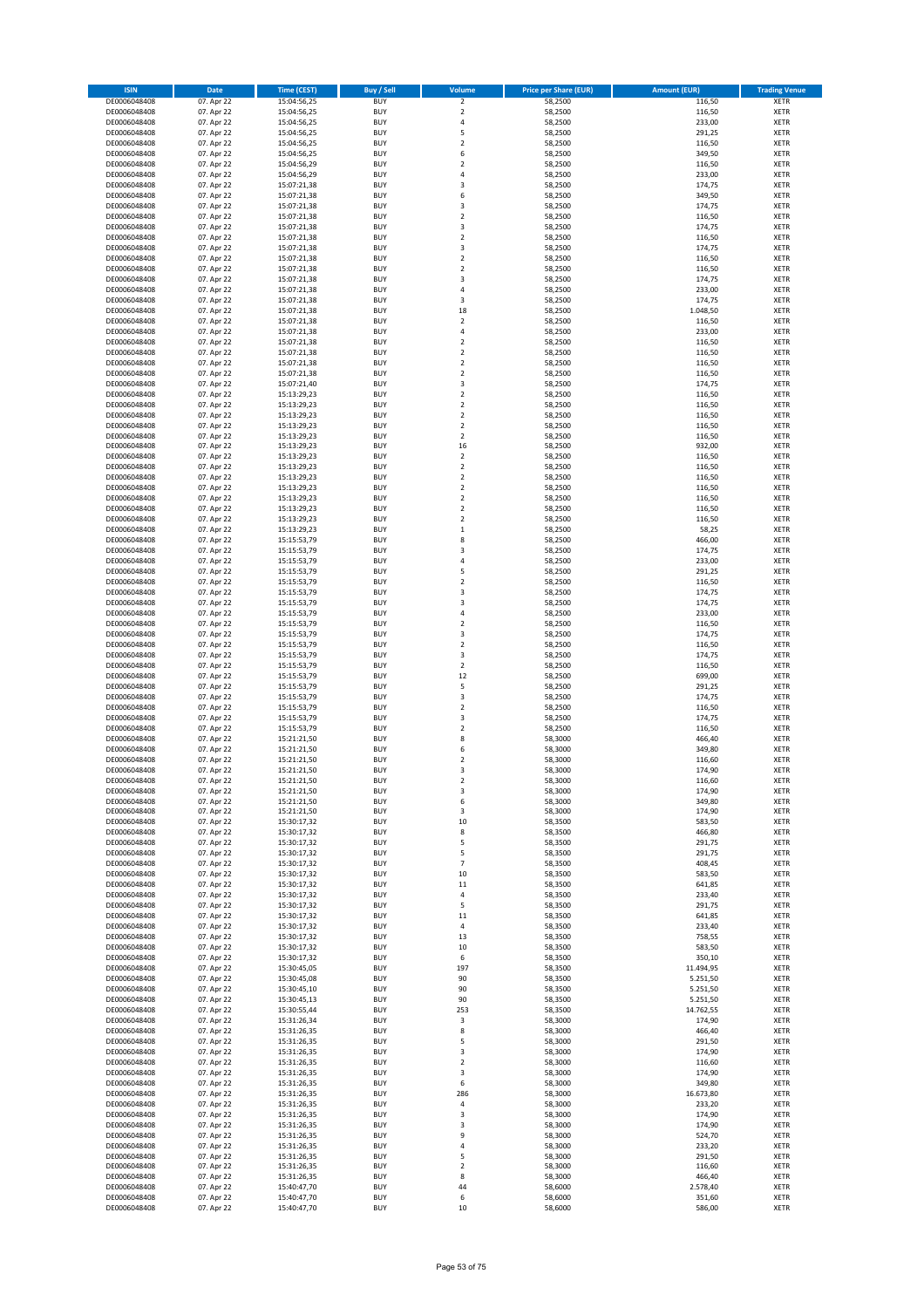| <b>ISIN</b>                  | Date                     | <b>Time (CEST)</b>         | Buy / Sell               | Volume                  | <b>Price per Share (EUR)</b> | <b>Amount (EUR)</b> | <b>Trading Venue</b>       |
|------------------------------|--------------------------|----------------------------|--------------------------|-------------------------|------------------------------|---------------------|----------------------------|
| DE0006048408                 | 07. Apr 22               | 15:40:47,70                | <b>BUY</b>               | $\overline{7}$          | 58,6000                      | 410,20              | <b>XETR</b>                |
| DE0006048408                 | 07. Apr 22               | 15:40:47,70                | <b>BUY</b>               | 5                       | 58,6000                      | 293,00              | <b>XETR</b>                |
| DE0006048408                 | 07. Apr 22               | 15:40:47,70                | <b>BUY</b>               | 5                       | 58,6000                      | 293,00              | XETR                       |
| DE0006048408                 | 07. Apr 22               | 15:40:47,70                | <b>BUY</b>               | 6                       | 58,6000                      | 351,60              | <b>XETR</b>                |
| DE0006048408                 | 07. Apr 22               | 15:40:47,70                | <b>BUY</b>               | 74                      | 58,6000                      | 4.336,40            | <b>XETR</b>                |
| DE0006048408                 | 07. Apr 22               | 15:40:47,70                | <b>BUY</b>               | $\overline{7}$          | 58,6000                      | 410,20              | <b>XETR</b>                |
| DE0006048408                 | 07. Apr 22               | 15:40:47,70                | <b>BUY</b>               | 10                      | 58,6000                      | 586,00              | <b>XETR</b>                |
| DE0006048408                 | 07. Apr 22               | 15:40:47,70                | <b>BUY</b>               | $\overline{7}$          | 58,6000                      | 410,20              | <b>XETR</b>                |
| DE0006048408                 | 07. Apr 22               | 15:40:47,70                | <b>BUY</b>               | 4                       | 58,6000                      | 234,40              | <b>XETR</b>                |
| DE0006048408                 | 07. Apr 22               | 15:40:47,70                | <b>BUY</b>               | 5                       | 58,6000                      | 293,00              | <b>XETR</b>                |
| DE0006048408                 | 07. Apr 22               | 15:40:47,70                | <b>BUY</b>               | 9                       | 58,6000                      | 527,40              | <b>XETR</b>                |
| DE0006048408                 | 07. Apr 22               | 15:40:47,70                | <b>BUY</b>               | 5                       | 58,6000                      | 293,00              | <b>XETR</b>                |
| DE0006048408                 | 07. Apr 22               | 15:40:47,70                | <b>BUY</b>               | $\overline{7}$          | 58,6000                      | 410,20              | XETR                       |
| DE0006048408                 | 07. Apr 22               | 15:40:47,70                | <b>BUY</b>               | 3                       | 58,6000                      | 175,80              | <b>XETR</b>                |
| DE0006048408                 | 07. Apr 22               | 15:40:47,70                | <b>BUY</b>               | 5                       | 58,6000                      | 293,00              | XETR                       |
| DE0006048408                 | 07. Apr 22               | 15:40:47,70                | <b>BUY</b>               | 8                       | 58,6000                      | 468,80              | <b>XETR</b>                |
| DE0006048408                 | 07. Apr 22               | 15:40:47,70                | <b>BUY</b>               | 9                       | 58,6000                      | 527,40              | <b>XETR</b>                |
| DE0006048408                 | 07. Apr 22               | 15:41:02,85                | <b>BUY</b>               | 8                       | 58,6500                      | 469,20              | <b>XETR</b>                |
| DE0006048408                 | 07. Apr 22               | 15:41:02,85                | <b>BUY</b>               | 5                       | 58,6500                      | 293,25              | <b>XETR</b>                |
| DE0006048408                 | 07. Apr 22               | 15:41:02,85                | <b>BUY</b>               | $\overline{7}$          | 58,6500                      | 410,55              | <b>XETR</b>                |
| DE0006048408                 | 07. Apr 22               | 15:41:02,85                | <b>BUY</b>               | 8                       | 58,6500                      | 469,20              | <b>XETR</b>                |
| DE0006048408                 | 07. Apr 22               | 15:41:02,85                | <b>BUY</b>               | $\overline{2}$          | 58,6500                      | 117,30              | <b>XETR</b>                |
| DE0006048408                 | 07. Apr 22               | 15:41:02,85                | <b>BUY</b>               | 3                       | 58,6500                      | 175,95              | <b>XETR</b>                |
| DE0006048408                 | 07. Apr 22               | 15:41:02,85                | <b>BUY</b>               | 9                       | 58,6500                      | 527,85              | <b>XETR</b>                |
| DE0006048408                 | 07. Apr 22               | 15:41:02,85                | <b>BUY</b>               | 3                       | 58,6500                      | 175,95              | <b>XETR</b>                |
| DE0006048408                 | 07. Apr 22               | 15:41:02,85                | <b>BUY</b>               | $\overline{2}$          | 58,6500                      | 117,30              | <b>XETR</b>                |
| DE0006048408                 | 07. Apr 22               | 15:41:16,22                | <b>BUY</b>               | $\overline{4}$          | 58,6500                      | 234,60              | <b>XETR</b>                |
| DE0006048408                 | 07. Apr 22               | 15:41:16,22                | <b>BUY</b>               | 5                       | 58,6500                      | 293,25              | <b>XETR</b>                |
| DE0006048408                 | 07. Apr 22               | 15:41:16,22                | <b>BUY</b>               | $\sqrt{4}$              | 58,6500                      | 234,60              | <b>XETR</b>                |
| DE0006048408                 | 07. Apr 22               | 15:41:16,22                | <b>BUY</b>               | 3                       | 58,6500                      | 175,95              | XETR                       |
| DE0006048408                 | 07. Apr 22               | 15:41:16,22                | <b>BUY</b>               | 5                       | 58,6500                      | 293,25              | <b>XETR</b>                |
| DE0006048408                 | 07. Apr 22               | 15:41:16,22                | <b>BUY</b>               | $\boldsymbol{2}$        | 58,6500                      | 117,30              | XETR                       |
| DE0006048408                 | 07. Apr 22               | 15:41:16,22                | <b>BUY</b>               | 6                       | 58,6500                      | 351,90              | <b>XETR</b>                |
| DE0006048408                 | 07. Apr 22               | 15:46:28,90                | <b>BUY</b>               | 204                     | 58,7000                      | 11.974,80           | XETR                       |
| DE0006048408                 | 07. Apr 22               | 15:46:47,79                | <b>BUY</b>               | $\sqrt{4}$              | 58,6500                      | 234,60              | <b>XETR</b>                |
| DE0006048408                 | 07. Apr 22               | 15:46:47,79                | <b>BUY</b>               | $\boldsymbol{2}$        | 58,6500                      | 117,30              | XETR                       |
| DE0006048408                 | 07. Apr 22               | 15:46:47,79                | <b>BUY</b>               | $\sqrt{4}$              | 58,6500                      | 234,60              | <b>XETR</b>                |
| DE0006048408                 | 07. Apr 22               | 15:46:47,79                | <b>BUY</b>               | 3                       | 58,6500                      | 175,95              | XETR                       |
| DE0006048408                 | 07. Apr 22               | 15:46:47,79                | <b>BUY</b>               | 161                     | 58,6500                      | 9.442,65            | <b>XETR</b>                |
| DE0006048408                 | 07. Apr 22               | 15:46:47,79                | <b>BUY</b>               | $\mathsf 3$             | 58,6500                      | 175,95              | <b>XETR</b>                |
| DE0006048408                 | 07. Apr 22               | 15:46:47,79                | <b>BUY</b>               | 5                       | 58,6500                      | 293,25              | <b>XETR</b>                |
| DE0006048408                 | 07. Apr 22               | 15:47:56,51                | <b>BUY</b>               | 10                      | 58,7000                      | 587,00              | <b>XETR</b>                |
| DE0006048408                 | 07. Apr 22               | 15:47:56,51                | <b>BUY</b><br><b>BUY</b> | 5<br>$\overline{7}$     | 58,7000                      | 293,50              | <b>XETR</b><br><b>XETR</b> |
| DE0006048408                 | 07. Apr 22               | 15:47:56,51                | <b>BUY</b>               | 5                       | 58,7000<br>58,7000           | 410,90              | <b>XETR</b>                |
| DE0006048408<br>DE0006048408 | 07. Apr 22               | 15:47:56,51                | <b>BUY</b>               | $\overline{7}$          | 58,7000                      | 293,50<br>410,90    | <b>XETR</b>                |
|                              | 07. Apr 22               | 15:47:56,51                |                          |                         |                              |                     |                            |
| DE0006048408                 | 07. Apr 22               | 15:47:56,51                | <b>BUY</b><br><b>BUY</b> | 4<br>59                 | 58,7000                      | 234,80              | <b>XETR</b><br><b>XETR</b> |
| DE0006048408                 | 07. Apr 22               | 15:47:56,51                |                          |                         | 58,7000                      | 3.463,30            | <b>XETR</b>                |
| DE0006048408<br>DE0006048408 | 07. Apr 22               | 15:47:56,51                | <b>BUY</b><br><b>BUY</b> | 5<br>6                  | 58,7000<br>58,7000           | 293,50              | <b>XETR</b>                |
| DE0006048408                 | 07. Apr 22<br>07. Apr 22 | 15:47:56,51<br>15:47:56,51 | <b>BUY</b>               | 9                       | 58,7000                      | 352,20<br>528,30    | <b>XETR</b>                |
| DE0006048408                 | 07. Apr 22               |                            | <b>BUY</b>               | $\overline{7}$          | 58,7000                      | 410,90              | <b>XETR</b>                |
| DE0006048408                 | 07. Apr 22               | 15:47:56,51<br>15:47:56,51 | <b>BUY</b>               | 4                       | 58,7000                      | 234,80              | <b>XETR</b>                |
| DE0006048408                 | 07. Apr 22               | 15:47:56,51                | <b>BUY</b>               | $\overline{7}$          | 58,7000                      | 410,90              | <b>XETR</b>                |
| DE0006048408                 | 07. Apr 22               | 15:47:56,51                | <b>BUY</b>               | 3                       | 58,7000                      | 176,10              | <b>XETR</b>                |
| DE0006048408                 | 07. Apr 22               | 15:47:56,51                | <b>BUY</b>               | 6                       | 58,7000                      | 352,20              | <b>XETR</b>                |
| DE0006048408                 | 07. Apr 22               | 15:47:56,51                | <b>BUY</b>               | $\overline{4}$          | 58,7000                      | 234,80              | <b>XETR</b>                |
| DE0006048408                 | 07. Apr 22               | 15:47:56,51                | <b>BUY</b>               | $\overline{7}$          | 58,7000                      | 410,90              | <b>XETR</b>                |
| DE0006048408                 | 07. Apr 22               | 15:47:56,51                | <b>BUY</b>               | 4                       | 58,7000                      | 234,80              | XETR                       |
| DE0006048408                 | 07. Apr 22               | 15:47:56,51                | <b>BUY</b>               | 8                       | 58,7000                      | 469,60              | <b>XETR</b>                |
| DE0006048408                 | 07. Apr 22               | 15:47:56,51                | <b>BUY</b>               | 3                       | 58,7000                      | 176,10              | XETR                       |
| DE0006048408                 | 07. Apr 22               | 15:47:56,51                | <b>BUY</b>               | 6                       | 58,7000                      | 352,20              | <b>XETR</b>                |
| DE0006048408                 | 07. Apr 22               | 15:49:32,07                | <b>BUY</b>               | 30                      | 58,7000                      | 1.761,00            | XETR                       |
| DE0006048408                 | 07. Apr 22               | 15:49:32.08                | <b>BUY</b>               | 5                       | 58,7000                      | 293,50              | <b>XETR</b>                |
| DE0006048408                 | 07. Apr 22               | 15:49:32,08                | <b>BUY</b>               | $\overline{\mathbf{c}}$ | 58,7000                      | 117,40              | <b>XETR</b>                |
| DE0006048408                 | 07. Apr 22               | 15:49:32,08                | <b>BUY</b>               | 4                       | 58,7000                      | 234,80              | <b>XETR</b>                |
| DE0006048408                 | 07. Apr 22               | 15:49:32,08                | <b>BUY</b>               | 3                       | 58,7000                      | 176,10              | <b>XETR</b>                |
| DE0006048408                 | 07. Apr 22               | 15:49:32,08                | <b>BUY</b>               | 5                       | 58,7000                      | 293,50              | XETR                       |
| DE0006048408                 | 07. Apr 22               | 15:49:32,08                | <b>BUY</b>               | 4                       | 58,7000                      | 234,80              | XETR                       |
| DE0006048408                 | 07. Apr 22               | 15:49:32,08                | <b>BUY</b>               | $\boldsymbol{2}$        | 58,7000                      | 117,40              | <b>XETR</b>                |
| DE0006048408                 | 07. Apr 22               | 15:49:32,08                | <b>BUY</b>               | 4                       | 58,7000                      | 234,80              | XETR                       |
| DE0006048408                 | 07. Apr 22               | 15:49:32,08                | <b>BUY</b>               | 10                      | 58,7000                      | 587,00              | <b>XETR</b>                |
| DE0006048408                 | 07. Apr 22               | 15:49:32,08                | <b>BUY</b>               | 5                       | 58,7000                      | 293,50              | <b>XETR</b>                |
| DE0006048408                 | 07. Apr 22               | 15:49:32,08                | <b>BUY</b>               | 3                       | 58,7000                      | 176,10              | <b>XETR</b>                |
| DE0006048408                 | 07. Apr 22               | 15:49:32,08                | <b>BUY</b>               | 5                       | 58,7000                      | 293,50              | XETR                       |
| DE0006048408                 | 07. Apr 22               | 15:49:32,08                | <b>BUY</b>               | 4                       | 58,7000                      | 234,80              | <b>XETR</b>                |
| DE0006048408                 | 07. Apr 22               | 15:49:32,08                | <b>BUY</b>               | $\overline{2}$          | 58,7000                      | 117,40              | XETR                       |
| DE0006048408                 | 07. Apr 22               | 15:49:32,08                | <b>BUY</b>               | $\mathbf 2$             | 58,7000                      | 117,40              | <b>XETR</b>                |
| DE0006048408                 | 07. Apr 22               | 15:49:32,08                | <b>BUY</b>               | $\,$ 1                  | 58,7000                      | 58,70               | XETR                       |
| DE0006048408                 | 07. Apr 22               | 15:49:32,08                | <b>BUY</b>               | 5                       | 58,7000                      | 293,50              | <b>XETR</b>                |
| DE0006048408<br>DE0006048408 | 07. Apr 22<br>07. Apr 22 | 15:49:32,08<br>15:49:32,08 | <b>BUY</b><br><b>BUY</b> | 5<br>4                  | 58,7000<br>58,7000           | 293,50              | <b>XETR</b><br><b>XETR</b> |
|                              |                          |                            |                          |                         |                              | 234,80              |                            |
| DE0006048408                 | 07. Apr 22               | 15:49:32,08                | <b>BUY</b>               | $\overline{\mathbf{2}}$ | 58,7000                      | 117,40              | <b>XETR</b>                |
| DE0006048408<br>DE0006048408 | 07. Apr 22<br>07. Apr 22 | 15:49:32,08<br>15:56:31,58 | <b>BUY</b><br><b>BUY</b> | 5<br>4                  | 58,7000<br>58,8500           | 293,50<br>235,40    | <b>XETR</b><br><b>XETR</b> |
| DE0006048408                 | 07. Apr 22               | 15:56:31,58                | <b>BUY</b>               | 4                       | 58,8500                      | 235,40              | <b>XETR</b>                |
| DE0006048408                 | 07. Apr 22               | 15:56:31,58                | <b>BUY</b>               | 4                       | 58,8500                      | 235,40              | <b>XETR</b>                |
| DE0006048408                 |                          | 15:56:31,58                | <b>BUY</b>               | 5                       | 58,8500                      | 294,25              | XETR                       |
| DE0006048408                 | 07. Apr 22<br>07. Apr 22 | 15:56:31,58                | <b>BUY</b>               | 5                       | 58,8500                      | 294,25              | <b>XETR</b>                |
| DE0006048408                 | 07. Apr 22               | 15:56:31,58                | <b>BUY</b>               | 4                       | 58,8500                      | 235,40              | <b>XETR</b>                |
| DE0006048408                 | 07. Apr 22               | 15:56:31,58                | <b>BUY</b>               | 6                       | 58,8500                      | 353,10              | <b>XETR</b>                |
| DE0006048408                 | 07. Apr 22               | 15:56:31,58                | <b>BUY</b>               | 4                       | 58,8500                      | 235,40              | XETR                       |
| DE0006048408                 | 07. Apr 22               | 15:56:31,58                | <b>BUY</b>               | 5                       | 58,8500                      | 294,25              | <b>XETR</b>                |
| DE0006048408                 | 07. Apr 22               | 15:56:31,58                | <b>BUY</b>               | $\boldsymbol{2}$        | 58,8500                      | 117,70              | <b>XETR</b>                |
| DE0006048408                 | 07. Apr 22               | 15:56:31,58                | <b>BUY</b>               | 6                       | 58,8500                      | 353,10              | <b>XETR</b>                |
| DE0006048408                 | 07. Apr 22               | 15:56:31,58                | <b>BUY</b>               | 3                       | 58,8500                      | 176,55              | XETR                       |
| DE0006048408                 | 07. Apr 22               | 15:56:31,58                | <b>BUY</b>               | 5                       | 58,8500                      | 294,25              | <b>XETR</b>                |
| DE0006048408                 | 07. Apr 22               | 15:56:31,58                | <b>BUY</b>               | $\sqrt{4}$              | 58,8500                      | 235,40              | XETR                       |
| DE0006048408                 | 07. Apr 22               | 15:56:31,58                | <b>BUY</b>               | 3                       | 58,8500                      | 176,55              | <b>XETR</b>                |
| DE0006048408                 | 07. Apr 22               | 15:56:33,86                | <b>BUY</b>               | $\mathbf{1}$            | 58,8500                      | 58,85               | <b>XETR</b>                |
| DE0006048408                 | 07. Apr 22               | 15:57:19,83                | <b>BUY</b>               | 3                       | 58,8500                      | 176,55              | <b>XETR</b>                |
| DE0006048408                 | 07. Apr 22               | 15:57:19,83                | <b>BUY</b>               | $\sqrt{4}$              | 58,8500                      | 235,40              | XETR                       |
| DE0006048408                 | 07. Apr 22               | 15:57:19,83                | <b>BUY</b>               | 4                       | 58,8500                      | 235,40              | <b>XETR</b>                |
| DE0006048408                 | 07. Apr 22               | 15:57:19,83                | <b>BUY</b>               | 5                       | 58,8500                      | 294,25              | XETR                       |
| DE0006048408                 | 07. Apr 22               | 15:57:19,83                | <b>BUY</b>               | 3                       | 58,8500                      | 176,55              | <b>XETR</b>                |
| DE0006048408                 | 07. Apr 22               | 15:57:19,83                | <b>BUY</b>               | $\boldsymbol{2}$        | 58,8500                      | 117,70              | XETR                       |
| DE0006048408                 | 07. Apr 22               | 15:57:19,83                | <b>BUY</b>               | $\mathbf 2$             | 58,8500                      | 117,70              | <b>XETR</b>                |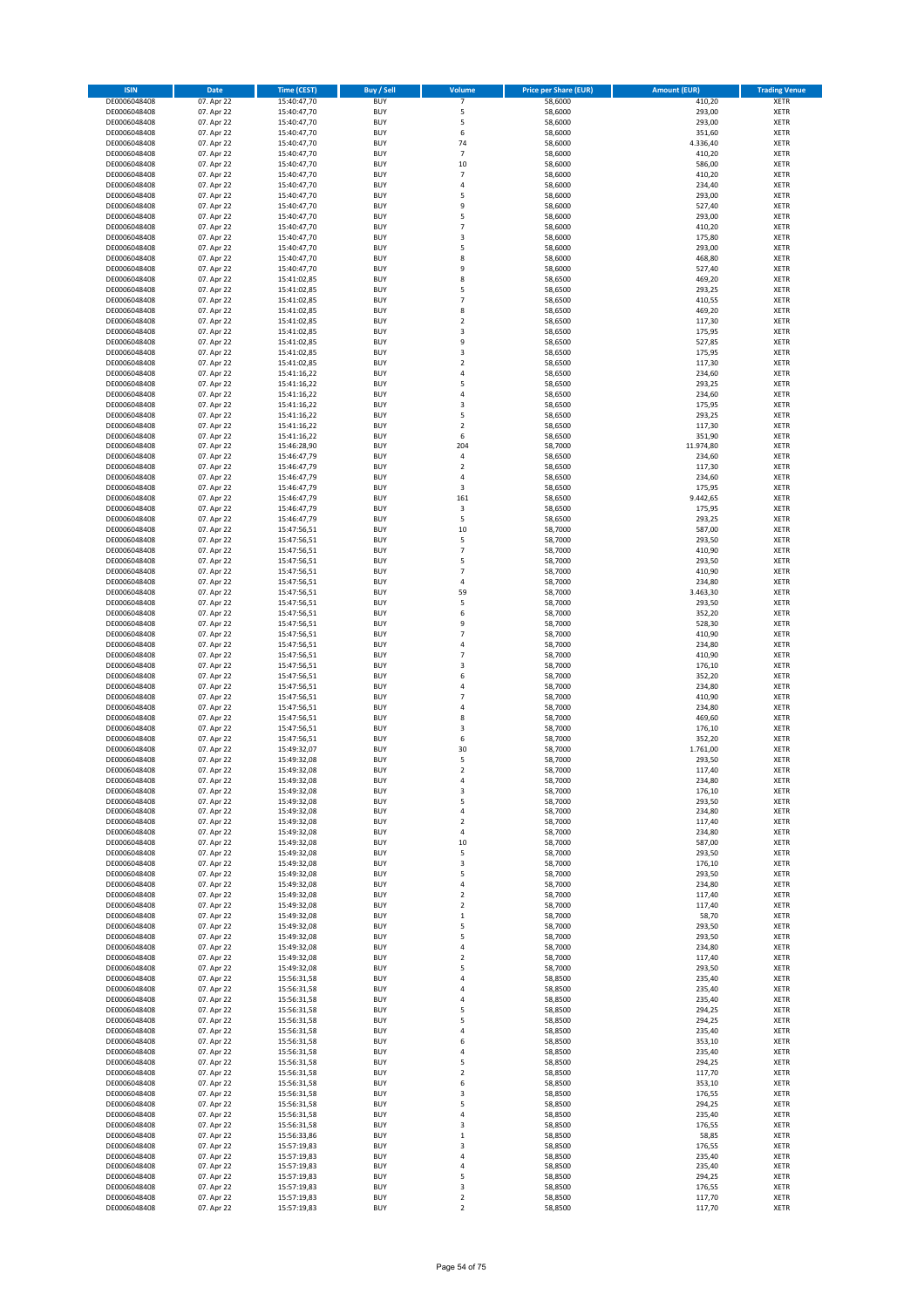| <b>ISIN</b>  | Date       | <b>Time (CEST)</b> | Buy / Sell | Volume                  | <b>Price per Share (EUR)</b> | <b>Amount (EUR)</b> | <b>Trading Venue</b> |
|--------------|------------|--------------------|------------|-------------------------|------------------------------|---------------------|----------------------|
| DE0006048408 | 07. Apr 22 | 15:57:19,83        | <b>BUY</b> | 4                       | 58,8500                      | 235,40              | <b>XETR</b>          |
| DE0006048408 | 07. Apr 22 | 15:57:19,83        | <b>BUY</b> | 4                       | 58,8500                      | 235,40              | <b>XETR</b>          |
| DE0006048408 | 07. Apr 22 | 15:57:19,83        | <b>BUY</b> | $\mathbf{1}$            | 58,8500                      | 58,85               | XETR                 |
| DE0006048408 | 07. Apr 22 | 15:57:23,33        | <b>BUY</b> | $\overline{2}$          | 58,8500                      | 117,70              | <b>XETR</b>          |
| DE0006048408 | 07. Apr 22 | 15:57:23,33        | <b>BUY</b> | 3                       | 58,8500                      | 176,55              | <b>XETR</b>          |
| DE0006048408 | 07. Apr 22 | 15:57:23,33        | <b>BUY</b> | $\overline{2}$          | 58,8500                      | 117,70              | <b>XETR</b>          |
| DE0006048408 | 07. Apr 22 | 15:57:23,33        | <b>BUY</b> | $\overline{2}$          | 58,8500                      | 117,70              | <b>XETR</b>          |
| DE0006048408 | 07. Apr 22 | 15:57:23,33        | <b>BUY</b> | $\overline{2}$          | 58,8500                      | 117,70              | <b>XETR</b>          |
| DE0006048408 | 07. Apr 22 | 15:57:23,33        | <b>BUY</b> | $\boldsymbol{2}$        | 58,8500                      | 117,70              | <b>XETR</b>          |
| DE0006048408 | 07. Apr 22 | 15:57:23,33        | <b>BUY</b> | $\mathbf 1$             | 58,8500                      | 58,85               | <b>XETR</b>          |
| DE0006048408 | 07. Apr 22 | 15:58:26,85        | <b>BUY</b> | 41                      | 58,8000                      | 2.410,80            | <b>XETR</b>          |
| DE0006048408 | 07. Apr 22 | 15:58:26,85        | <b>BUY</b> | 3                       | 58,8000                      | 176,40              | <b>XETR</b>          |
| DE0006048408 | 07. Apr 22 | 15:58:26,85        | <b>BUY</b> | 6                       | 58,8000                      | 352,80              | XETR                 |
| DE0006048408 | 07. Apr 22 | 15:58:26,85        | <b>BUY</b> | 4                       | 58,8000                      | 235,20              | <b>XETR</b>          |
| DE0006048408 | 07. Apr 22 | 15:58:26,85        | <b>BUY</b> | 52                      | 58,8000                      | 3.057,60            | XETR                 |
| DE0006048408 | 07. Apr 22 | 15:58:26,85        | <b>BUY</b> | 3                       | 58,8000                      | 176,40              | <b>XETR</b>          |
| DE0006048408 | 07. Apr 22 | 15:58:26,85        | <b>BUY</b> | $\boldsymbol{2}$        | 58,8000                      | 117,60              | <b>XETR</b>          |
| DE0006048408 | 07. Apr 22 | 15:58:26,85        | <b>BUY</b> | 5                       | 58,8000                      | 294,00              | <b>XETR</b>          |
| DE0006048408 | 07. Apr 22 | 15:58:26,85        | <b>BUY</b> | $\overline{2}$          | 58,8000                      | 117,60              | <b>XETR</b>          |
| DE0006048408 | 07. Apr 22 | 15:58:26,85        | <b>BUY</b> | $\mathbf 2$             | 58,8000                      | 117,60              | <b>XETR</b>          |
| DE0006048408 | 07. Apr 22 | 15:58:26,85        | <b>BUY</b> | 3                       | 58,8000                      | 176,40              | <b>XETR</b>          |
| DE0006048408 | 07. Apr 22 | 15:58:26,85        | <b>BUY</b> | 5                       | 58,8000                      | 294,00              | <b>XETR</b>          |
| DE0006048408 | 07. Apr 22 | 15:58:26,85        | <b>BUY</b> | $\overline{4}$          | 58,8000                      | 235,20              | <b>XETR</b>          |
| DE0006048408 | 07. Apr 22 | 15:58:26,85        | <b>BUY</b> | $\mathbf 2$             | 58,8000                      | 117,60              | <b>XETR</b>          |
| DE0006048408 | 07. Apr 22 | 15:59:07,26        | <b>BUY</b> | 3                       | 58,8000                      | 176,40              | <b>XETR</b>          |
| DE0006048408 | 07. Apr 22 | 15:59:07,26        | <b>BUY</b> | 6                       | 58,8000                      | 352,80              | <b>XETR</b>          |
| DE0006048408 | 07. Apr 22 | 15:59:07,26        | <b>BUY</b> | $\overline{4}$          | 58,8000                      | 235,20              | <b>XETR</b>          |
| DE0006048408 | 07. Apr 22 | 15:59:07,26        | <b>BUY</b> | 3                       | 58,8000                      | 176,40              | <b>XETR</b>          |
| DE0006048408 | 07. Apr 22 | 15:59:07,26        | <b>BUY</b> | $\overline{2}$          | 58,8000                      | 117,60              | <b>XETR</b>          |
| DE0006048408 | 07. Apr 22 | 15:59:07,26        | <b>BUY</b> | 5                       | 58,8000                      | 294,00              | XETR                 |
| DE0006048408 | 07. Apr 22 | 15:59:07,26        | <b>BUY</b> | $\overline{2}$          | 58,8000                      | 117,60              | <b>XETR</b>          |
| DE0006048408 | 07. Apr 22 | 15:59:07,26        | <b>BUY</b> | $\boldsymbol{2}$        | 58,8000                      | 117,60              | XETR                 |
| DE0006048408 | 07. Apr 22 | 15:59:07,26        | <b>BUY</b> | 6                       | 58,8000                      | 352,80              | <b>XETR</b>          |
| DE0006048408 | 07. Apr 22 | 15:59:07,26        | <b>BUY</b> | 3                       | 58,8000                      | 176,40              | XETR                 |
| DE0006048408 | 07. Apr 22 | 15:59:07,26        | <b>BUY</b> | $\overline{2}$          | 58,8000                      | 117,60              | <b>XETR</b>          |
| DE0006048408 | 07. Apr 22 | 15:59:07,26        | <b>BUY</b> | 3                       | 58,8000                      | 176,40              | XETR                 |
| DE0006048408 | 07. Apr 22 | 15:59:28,63        | <b>BUY</b> | $\overline{2}$          | 58,7500                      | 117,50              | <b>XETR</b>          |
| DE0006048408 | 07. Apr 22 | 15:59:28,64        | <b>BUY</b> | 3                       | 58,7500                      | 176,25              | XETR                 |
| DE0006048408 | 07. Apr 22 | 15:59:28,64        | <b>BUY</b> | 5                       | 58,7500                      | 293,75              | <b>XETR</b>          |
| DE0006048408 | 07. Apr 22 | 15:59:28,64        | <b>BUY</b> | 5                       | 58,7500                      | 293,75              | <b>XETR</b>          |
| DE0006048408 | 07. Apr 22 | 15:59:28,64        | <b>BUY</b> | $\overline{4}$          | 58.7500                      | 235,00              | <b>XETR</b>          |
| DE0006048408 | 07. Apr 22 | 15:59:28,64        | <b>BUY</b> | 3                       | 58,7500                      | 176,25              | <b>XETR</b>          |
| DE0006048408 | 07. Apr 22 | 15:59:28,64        | <b>BUY</b> | 3                       | 58,7500                      | 176,25              | <b>XETR</b>          |
| DE0006048408 | 07. Apr 22 | 15:59:28,64        | <b>BUY</b> | 3                       | 58,7500                      | 176,25              | <b>XETR</b>          |
| DE0006048408 | 07. Apr 22 | 15:59:28,64        | <b>BUY</b> | 3                       | 58,7500                      | 176,25              | <b>XETR</b>          |
| DE0006048408 | 07. Apr 22 | 15:59:28,64        | <b>BUY</b> | $\,$ 1                  | 58,7500                      | 58,75               | <b>XETR</b>          |
| DE0006048408 | 07. Apr 22 | 15:59:28,64        | <b>BUY</b> | $\boldsymbol{2}$        | 58,7500                      | 117,50              | <b>XETR</b>          |
| DE0006048408 | 07. Apr 22 | 15:59:28,64        | <b>BUY</b> | 3                       | 58,7500                      | 176,25              | <b>XETR</b>          |
| DE0006048408 | 07. Apr 22 | 16:01:57,15        | <b>BUY</b> | 127                     | 58,7500                      | 7.461,25            | <b>XETR</b>          |
| DE0006048408 | 07. Apr 22 | 16:01:57,15        | <b>BUY</b> | 3                       | 58,7500                      | 176,25              | <b>XETR</b>          |
| DE0006048408 | 07. Apr 22 | 16:01:57,15        | <b>BUY</b> | 6                       | 58,7500                      | 352,50              | <b>XETR</b>          |
| DE0006048408 | 07. Apr 22 | 16:01:57,15        | <b>BUY</b> | $\overline{2}$          | 58,7500                      | 117,50              | <b>XETR</b>          |
| DE0006048408 | 07. Apr 22 | 16:01:57,15        | <b>BUY</b> | $\mathbf 2$             | 58,7500                      | 117,50              | <b>XETR</b>          |
| DE0006048408 | 07. Apr 22 | 16:01:57,15        | <b>BUY</b> | $\,1\,$                 | 58,7500                      | 58,75               | <b>XETR</b>          |
| DE0006048408 | 07. Apr 22 | 16:03:31,31        | <b>BUY</b> | 204                     | 58,7500                      | 11.985,00           | <b>XETR</b>          |
| DE0006048408 | 07. Apr 22 | 16:03:59,95        | <b>BUY</b> | 125                     | 58,7000                      | 7.337,50            | <b>XETR</b>          |
| DE0006048408 | 07. Apr 22 | 16:03:59,96        | <b>BUY</b> | $\mathbf 2$             | 58,7000                      | 117,40              | <b>XETR</b>          |
| DE0006048408 | 07. Apr 22 | 16:03:59,96        | <b>BUY</b> | 5                       | 58,7000                      | 293,50              | <b>XETR</b>          |
| DE0006048408 | 07. Apr 22 | 16:03:59,96        | <b>BUY</b> | 3                       | 58,7000                      | 176,10              | XETR                 |
| DE0006048408 | 07. Apr 22 | 16:03:59,96        | <b>BUY</b> | 3                       | 58,7000                      | 176,10              | <b>XETR</b>          |
| DE0006048408 | 07. Apr 22 | 16:03:59,96        | <b>BUY</b> | $\boldsymbol{2}$        | 58,7000                      | 117,40              | XETR                 |
| DE0006048408 | 07. Apr 22 | 16:03:59,96        | <b>BUY</b> | 3                       | 58,7000                      | 176,10              | <b>XETR</b>          |
| DE0006048408 | 07. Apr 22 | 16:03:59,96        | <b>BUY</b> | 3                       | 58,7000                      | 176,10              | XETR                 |
| DE0006048408 | 07. Apr 22 | 16:03:59.96        | <b>BUY</b> | $\overline{2}$          | 58,7000                      | 117,40              | <b>XETR</b>          |
| DE0006048408 | 07. Apr 22 | 16:03:59,96        | <b>BUY</b> | $\overline{2}$          | 58,7000                      | 117,40              | <b>XETR</b>          |
| DE0006048408 | 07. Apr 22 | 16:03:59,96        | <b>BUY</b> | 3                       | 58,7000                      | 176,10              | <b>XETR</b>          |
| DE0006048408 | 07. Apr 22 | 16:03:59,96        | <b>BUY</b> | 3                       | 58,7000                      | 176,10              | <b>XETR</b>          |
| DE0006048408 | 07. Apr 22 | 16:03:59,96        | <b>BUY</b> | $\boldsymbol{2}$        | 58,7000                      | 117,40              | XETR                 |
| DE0006048408 | 07. Apr 22 | 16:03:59,96        | <b>BUY</b> | $\boldsymbol{2}$        | 58,7000                      | 117,40              | XETR                 |
| DE0006048408 | 07. Apr 22 | 16:03:59,96        | <b>BUY</b> | $\mathbf 2$             | 58,7000                      | 117,40              | <b>XETR</b>          |
| DE0006048408 | 07. Apr 22 | 16:03:59,96        | <b>BUY</b> | 3                       | 58,7000                      | 176,10              | XETR                 |
| DE0006048408 | 07. Apr 22 | 16:03:59,96        | <b>BUY</b> | $\boldsymbol{2}$        | 58,7000                      | 117,40              | <b>XETR</b>          |
| DE0006048408 | 07. Apr 22 | 16:03:59,96        | <b>BUY</b> | $\sqrt{4}$              | 58,7000                      | 234,80              | <b>XETR</b>          |
| DE0006048408 | 07. Apr 22 | 16:03:59,96        | <b>BUY</b> | $\boldsymbol{2}$        | 58,7000                      | 117,40              | <b>XETR</b>          |
| DE0006048408 | 07. Apr 22 | 16:03:59,96        | <b>BUY</b> | $\,1\,$                 | 58,7000                      | 58,70               | <b>XETR</b>          |
| DE0006048408 | 07. Apr 22 | 16:03:59,96        | <b>BUY</b> | $\overline{\mathbf{2}}$ | 58,7000                      | 117,40              | <b>XETR</b>          |
| DE0006048408 | 07. Apr 22 | 16:03:59,96        | <b>BUY</b> | $\sqrt{4}$              | 58,7000                      | 234,80              | XETR                 |
| DE0006048408 | 07. Apr 22 | 16:03:59,96        | <b>BUY</b> | $\overline{\mathbf{2}}$ | 58,7000                      | 117,40              | <b>XETR</b>          |
| DE0006048408 | 07. Apr 22 | 16:03:59,96        | <b>BUY</b> | 3                       | 58,7000                      | 176,10              | XETR                 |
| DE0006048408 | 07. Apr 22 | 16:05:30,81        | <b>BUY</b> | 142                     | 58,6500                      | 8.328,30            | <b>XETR</b>          |
| DE0006048408 | 07. Apr 22 | 16:05:30,81        | <b>BUY</b> | $\boldsymbol{2}$        | 58,6500                      | 117,30              | <b>XETR</b>          |
| DE0006048408 | 07. Apr 22 | 16:05:30,81        | <b>BUY</b> | 4                       | 58,6500                      | 234,60              | <b>XETR</b>          |
| DE0006048408 | 07. Apr 22 | 16:05:30,81        | <b>BUY</b> | 4                       | 58,6500                      | 234,60              | <b>XETR</b>          |
| DE0006048408 | 07. Apr 22 | 16:05:30,81        | <b>BUY</b> | 3                       | 58,6500                      | 175,95              | <b>XETR</b>          |
| DE0006048408 | 07. Apr 22 | 16:05:30,81        | <b>BUY</b> | 3                       | 58,6500                      | 175,95              | <b>XETR</b>          |
| DE0006048408 | 07. Apr 22 | 16:05:30,81        | <b>BUY</b> | 39                      | 58,6500                      | 2.287,35            | <b>XETR</b>          |
| DE0006048408 | 07. Apr 22 | 16:05:30,81        | <b>BUY</b> | 4                       | 58,6500                      | 234,60              | <b>XETR</b>          |
| DE0006048408 | 07. Apr 22 | 16:05:30,81        | <b>BUY</b> | $\boldsymbol{2}$        | 58,6500                      | 117,30              | XETR                 |
| DE0006048408 | 07. Apr 22 | 16:05:30,81        | <b>BUY</b> | 3                       | 58,6500                      | 175,95              | <b>XETR</b>          |
| DE0006048408 | 07. Apr 22 | 16:05:30,81        | <b>BUY</b> | 3                       | 58,6500                      | 175,95              | <b>XETR</b>          |
| DE0006048408 | 07. Apr 22 | 16:05:30,81        | <b>BUY</b> | 4                       | 58,6500                      | 234,60              | <b>XETR</b>          |
| DE0006048408 | 07. Apr 22 | 16:05:30,81        | <b>BUY</b> | $\overline{\mathbf{2}}$ | 58,6500                      | 117,30              | XETR                 |
| DE0006048408 | 07. Apr 22 | 16:05:30,81        | <b>BUY</b> | $\overline{2}$          | 58,6500                      | 117,30              | <b>XETR</b>          |
| DE0006048408 | 07. Apr 22 | 16:05:30,81        | <b>BUY</b> | $\boldsymbol{2}$        | 58,6500                      | 117,30              | <b>XETR</b>          |
| DE0006048408 | 07. Apr 22 | 16:05:30,81        | <b>BUY</b> | 5                       | 58,6500                      | 293,25              | <b>XETR</b>          |
| DE0006048408 | 07. Apr 22 | 16:05:30,81        | <b>BUY</b> | 4                       | 58,6500                      | 234,60              | XETR                 |
| DE0006048408 | 07. Apr 22 | 16:05:30,81        | <b>BUY</b> | $\overline{\mathbf{2}}$ | 58,6500                      | 117,30              | <b>XETR</b>          |
| DE0006048408 | 07. Apr 22 | 16:05:30,81        | <b>BUY</b> | $\boldsymbol{2}$        | 58,6500                      | 117,30              | <b>XETR</b>          |
| DE0006048408 | 07. Apr 22 | 16:05:30,81        | <b>BUY</b> | 4                       | 58,6500                      | 234,60              | <b>XETR</b>          |
| DE0006048408 | 07. Apr 22 | 16:05:30,83        | <b>BUY</b> | $\overline{\mathbf{2}}$ | 58,6500                      | 117,30              | <b>XETR</b>          |
| DE0006048408 | 07. Apr 22 | 16:05:30,83        | <b>BUY</b> | $\overline{\mathbf{2}}$ | 58,6500                      | 117,30              | <b>XETR</b>          |
| DE0006048408 | 07. Apr 22 | 16:05:45,01        | <b>BUY</b> | 3                       | 58,6000                      | 175,80              | XETR                 |
| DE0006048408 | 07. Apr 22 | 16:05:45,01        | <b>BUY</b> | 3                       | 58,6000                      | 175,80              | <b>XETR</b>          |
| DE0006048408 | 07. Apr 22 | 16:05:45,02        | <b>BUY</b> | 5                       | 58,6000                      | 293,00              | XETR                 |
| DE0006048408 | 07. Apr 22 | 16:05:45,02        | <b>BUY</b> | 3                       | 58,6000                      | 175,80              | <b>XETR</b>          |
| DE0006048408 | 07. Apr 22 | 16:05:45,02        | <b>BUY</b> | $\sqrt{4}$              | 58,6000                      | 234,40              | XETR                 |
| DE0006048408 | 07. Apr 22 | 16:05:45,02        | <b>BUY</b> | 4                       | 58,6000                      | 234,40              | <b>XETR</b>          |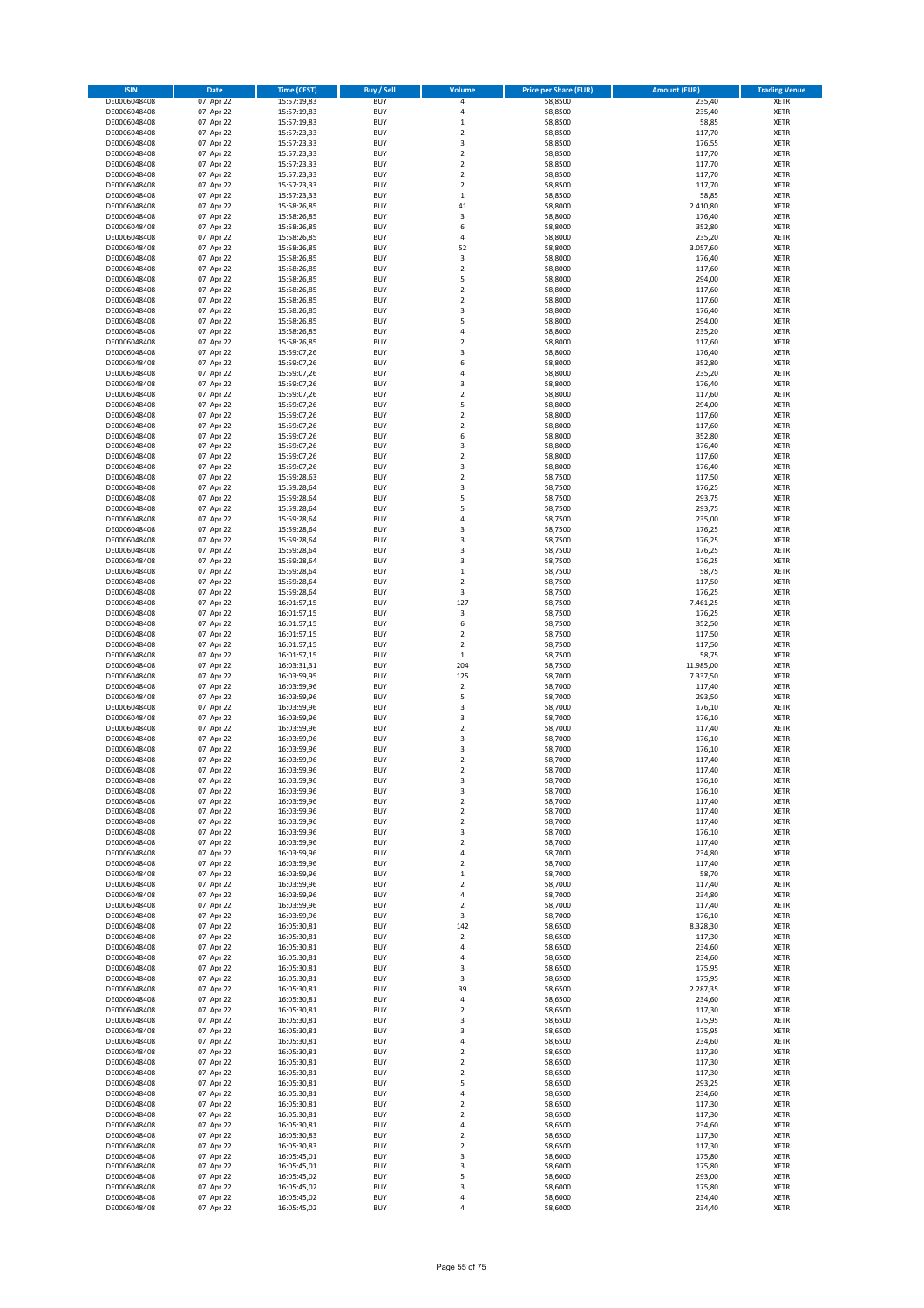| <b>ISIN</b>                  | Date                     | <b>Time (CEST)</b>         | Buy / Sell               | Volume                                      | <b>Price per Share (EUR)</b> | <b>Amount (EUR)</b> | <b>Trading Venue</b>       |
|------------------------------|--------------------------|----------------------------|--------------------------|---------------------------------------------|------------------------------|---------------------|----------------------------|
| DE0006048408                 | 07. Apr 22               | 16:05:45,02                | <b>BUY</b>               | $\mathbf 2$                                 | 58,6000                      | 117,20              | <b>XETR</b>                |
| DE0006048408                 | 07. Apr 22               | 16:05:45,02                | <b>BUY</b>               | 5                                           | 58,6000                      | 293,00              | XETR                       |
| DE0006048408                 | 07. Apr 22               | 16:05:45,02                | <b>BUY</b>               | $\mathbf 2$                                 | 58,6000                      | 117,20              | XETR                       |
| DE0006048408                 | 07. Apr 22               | 16:05:45,02                | <b>BUY</b>               | $\,1\,$                                     | 58,6000                      | 58,60               | <b>XETR</b>                |
| DE0006048408<br>DE0006048408 | 07. Apr 22<br>07. Apr 22 | 16:05:45,02<br>16:05:45,02 | <b>BUY</b><br><b>BUY</b> | 4<br>$\overline{\mathbf{3}}$                | 58,6000<br>58,6000           | 234,40<br>175,80    | XETR<br><b>XETR</b>        |
| DE0006048408                 | 07. Apr 22               | 16:05:45,02                | <b>BUY</b>               | 3                                           | 58,6000                      | 175,80              | <b>XETR</b>                |
| DE0006048408                 | 07. Apr 22               | 16:05:45,02                | <b>BUY</b>               | $\overline{2}$                              | 58,6000                      | 117,20              | <b>XETR</b>                |
| DE0006048408                 | 07. Apr 22               | 16:05:45,02                | <b>BUY</b>               | $\,1\,$                                     | 58,6000                      | 58,60               | XETR                       |
| DE0006048408                 | 07. Apr 22               | 16:05:47,68                | <b>BUY</b>               | $\mathbf{1}$                                | 58,6000                      | 58,60               | <b>XETR</b>                |
| DE0006048408                 | 07. Apr 22               | 16:05:47,68                | <b>BUY</b><br><b>BUY</b> | 3<br>$\mathbf 1$                            | 58,6000<br>58,6000           | 175,80              | XETR<br><b>XETR</b>        |
| DE0006048408<br>DE0006048408 | 07. Apr 22<br>07. Apr 22 | 16:05:47,68<br>16:05:47,68 | <b>BUY</b>               | 4                                           | 58,6000                      | 58,60<br>234,40     | XETR                       |
| DE0006048408                 | 07. Apr 22               | 16:05:47,68                | <b>BUY</b>               | 4                                           | 58,6000                      | 234,40              | <b>XETR</b>                |
| DE0006048408                 | 07. Apr 22               | 16:06:12,72                | <b>BUY</b>               | 3                                           | 58,6000                      | 175,80              | <b>XETR</b>                |
| DE0006048408                 | 07. Apr 22               | 16:06:12,72                | <b>BUY</b>               | 3                                           | 58,6000                      | 175,80              | <b>XETR</b>                |
| DE0006048408                 | 07. Apr 22               | 16:06:12,72                | <b>BUY</b>               | $\boldsymbol{2}$                            | 58,6000                      | 117,20              | <b>XETR</b>                |
| DE0006048408<br>DE0006048408 | 07. Apr 22<br>07. Apr 22 | 16:06:12,72<br>16:06:12,72 | <b>BUY</b><br><b>BUY</b> | $\overline{2}$<br>3                         | 58,6000<br>58,6000           | 117,20<br>175,80    | <b>XETR</b><br><b>XETR</b> |
| DE0006048408                 | 07. Apr 22               | 16:06:12,72                | <b>BUY</b>               | $\boldsymbol{2}$                            | 58,6000                      | 117,20              | <b>XETR</b>                |
| DE0006048408                 | 07. Apr 22               | 16:06:12,72                | <b>BUY</b>               | 3                                           | 58,6000                      | 175,80              | <b>XETR</b>                |
| DE0006048408                 | 07. Apr 22               | 16:06:12,72                | <b>BUY</b>               | $\boldsymbol{2}$                            | 58,6000                      | 117,20              | <b>XETR</b>                |
| DE0006048408                 | 07. Apr 22               | 16:06:12,72                | <b>BUY</b>               | $\overline{2}$                              | 58,6000                      | 117,20              | <b>XETR</b>                |
| DE0006048408                 | 07. Apr 22               | 16:06:12,72                | <b>BUY</b>               | 3                                           | 58,6000                      | 175,80              | <b>XETR</b>                |
| DE0006048408                 | 07. Apr 22<br>07. Apr 22 | 16:06:12,72                | <b>BUY</b><br><b>BUY</b> | $\overline{2}$<br>$\overline{2}$            | 58,6000                      | 117,20<br>117,20    | <b>XETR</b><br><b>XETR</b> |
| DE0006048408<br>DE0006048408 | 07. Apr 22               | 16:06:12,72<br>16:06:12,72 | <b>BUY</b>               | $\overline{4}$                              | 58,6000<br>58,6000           | 234,40              | <b>XETR</b>                |
| DE0006048408                 | 07. Apr 22               | 16:06:12,72                | <b>BUY</b>               | $\overline{2}$                              | 58,6000                      | 117,20              | <b>XETR</b>                |
| DE0006048408                 | 07. Apr 22               | 16:06:12,72                | <b>BUY</b>               | 3                                           | 58,6000                      | 175,80              | <b>XETR</b>                |
| DE0006048408                 | 07. Apr 22               | 16:06:12,72                | <b>BUY</b>               | 4                                           | 58,6000                      | 234,40              | XETR                       |
| DE0006048408                 | 07. Apr 22               | 16:06:12,75                | <b>BUY</b>               | $\overline{2}$                              | 58,6000                      | 117,20              | <b>XETR</b>                |
| DE0006048408<br>DE0006048408 | 07. Apr 22<br>07. Apr 22 | 16:06:12,75<br>16:06:12,75 | <b>BUY</b><br><b>BUY</b> | 4<br>4                                      | 58,6000<br>58,6000           | 234,40<br>234,40    | <b>XETR</b><br><b>XETR</b> |
| DE0006048408                 | 07. Apr 22               | 16:06:12,75                | <b>BUY</b>               | 3                                           | 58,6000                      | 175,80              | XETR                       |
| DE0006048408                 | 07. Apr 22               | 16:06:12,76                | <b>BUY</b>               | $\overline{4}$                              | 58,6000                      | 234,40              | <b>XETR</b>                |
| DE0006048408                 | 07. Apr 22               | 16:08:52,24                | <b>BUY</b>               | $\sqrt{4}$                                  | 58,6000                      | 234,40              | XETR                       |
| DE0006048408                 | 07. Apr 22               | 16:08:52,24                | <b>BUY</b>               | $\overline{2}$                              | 58,6000                      | 117,20              | <b>XETR</b>                |
| DE0006048408                 | 07. Apr 22               | 16:08:52,24                | <b>BUY</b>               | $\,1\,$                                     | 58,6000                      | 58,60               | XETR                       |
| DE0006048408                 | 07. Apr 22<br>07. Apr 22 | 16:08:52,26                | <b>BUY</b>               | $\overline{2}$<br>3                         | 58,6000                      | 117,20              | <b>XETR</b><br><b>XETR</b> |
| DE0006048408<br>DE0006048408 | 07. Apr 22               | 16:08:52,26<br>16:10:30,21 | <b>BUY</b><br><b>BUY</b> | $\overline{2}$                              | 58,6000<br>58,6500           | 175,80<br>117,30    | <b>XETR</b>                |
| DE0006048408                 | 07. Apr 22               | 16:10:30,21                | <b>BUY</b>               | 3                                           | 58,6500                      | 175,95              | <b>XETR</b>                |
| DE0006048408                 | 07. Apr 22               | 16:10:38,23                | <b>BUY</b>               | 6                                           | 58,6500                      | 351,90              | <b>XETR</b>                |
| DE0006048408                 | 07. Apr 22               | 16:10:48,26                | <b>BUY</b>               | $\overline{4}$                              | 58,6500                      | 234,60              | <b>XETR</b>                |
| DE0006048408                 | 07. Apr 22               | 16:10:48,26                | <b>BUY</b>               | $\,1\,$                                     | 58,6500                      | 58,65               | <b>XETR</b>                |
| DE0006048408                 | 07. Apr 22               | 16:10:48,26                | <b>BUY</b><br><b>BUY</b> | $\boldsymbol{2}$<br>3                       | 58,6500                      | 117,30              | <b>XETR</b><br><b>XETR</b> |
| DE0006048408<br>DE0006048408 | 07. Apr 22<br>07. Apr 22 | 16:12:10,89<br>16:12:10,89 | <b>BUY</b>               | $\overline{4}$                              | 58,7000<br>58,7000           | 176,10<br>234,80    | <b>XETR</b>                |
| DE0006048408                 | 07. Apr 22               | 16:12:10,89                | <b>BUY</b>               | 4                                           | 58,7000                      | 234,80              | <b>XETR</b>                |
| DE0006048408                 | 07. Apr 22               | 16:12:10,89                | <b>BUY</b>               | 3                                           | 58,7000                      | 176,10              | XETR                       |
| DE0006048408                 | 07. Apr 22               | 16:12:10,89                | <b>BUY</b>               | 4                                           | 58,7000                      | 234,80              | <b>XETR</b>                |
| DE0006048408                 | 07. Apr 22               | 16:12:10,89                | <b>BUY</b>               | $\overline{2}$                              | 58,7000                      | 117,40              | <b>XETR</b>                |
| DE0006048408<br>DE0006048408 | 07. Apr 22<br>07. Apr 22 | 16:12:10,89<br>16:12:10,89 | <b>BUY</b><br><b>BUY</b> | 4<br>109                                    | 58,7000<br>58,7000           | 234,80<br>6.398,30  | <b>XETR</b><br><b>XETR</b> |
| DE0006048408                 | 07. Apr 22               | 16:12:10,89                | <b>BUY</b>               | 4                                           | 58,7000                      | 234,80              | <b>XETR</b>                |
| DE0006048408                 | 07. Apr 22               | 16:12:10,89                | <b>BUY</b>               | $\overline{3}$                              | 58,7000                      | 176,10              | <b>XETR</b>                |
| DE0006048408                 | 07. Apr 22               | 16:12:10,89                | <b>BUY</b>               | $\overline{4}$                              | 58,7000                      | 234,80              | <b>XETR</b>                |
| DE0006048408                 | 07. Apr 22               | 16:12:10,89                | <b>BUY</b>               | 4                                           | 58,7000                      | 234,80              | <b>XETR</b>                |
| DE0006048408<br>DE0006048408 | 07. Apr 22               | 16:12:10,89                | <b>BUY</b><br><b>BUY</b> | $\boldsymbol{2}$<br>$\overline{\mathbf{3}}$ | 58,7000                      | 117,40              | XETR<br><b>XETR</b>        |
| DE0006048408                 | 07. Apr 22<br>07. Apr 22 | 16:12:10,89<br>16:12:10,89 | <b>BUY</b>               | $\sqrt{4}$                                  | 58,7000<br>58,7000           | 176,10<br>234,80    | XETR                       |
| DE0006048408                 | 07. Apr 22               | 16:12:10,89                | <b>BUY</b>               | 3                                           | 58,7000                      | 176,10              | <b>XETR</b>                |
| DE0006048408                 | 07. Apr 22               | 16:12:10,89                | <b>BUY</b>               | 4                                           | 58,7000                      | 234,80              | <b>XETR</b>                |
| DE0006048408                 | 07. Apr 22               | 16:12:10,89                | <b>BUY</b>               | 4                                           | 58,7000                      | 234,80              | <b>XETR</b>                |
| DE0006048408                 | 07. Apr 22               | 16:12:10,89                | <b>BUY</b>               | $\overline{2}$                              | 58,7000                      | 117,40              | <b>XETR</b>                |
| DE0006048408                 | 07. Apr 22               | 16:12:10,89                | <b>BUY</b>               | 3                                           | 58,7000                      | 176,10              | <b>XETR</b>                |
| DE0006048408<br>DE0006048408 | 07. Apr 22<br>07. Apr 22 | 16:12:11,38<br>16:12:11,38 | <b>BUY</b><br><b>BUY</b> | 76<br>4                                     | 58,7000<br>58,7000           | 4.461,20<br>234,80  | <b>XETR</b><br>XETR        |
| DE0006048408                 | 07. Apr 22               | 16:12:11,38                | <b>BUY</b>               | 4                                           | 58,7000                      | 234,80              | XETR                       |
| DE0006048408                 | 07. Apr 22               | 16:12:46,67                | <b>BUY</b>               | $\,1\,$                                     | 58,6500                      | 58,65               | <b>XETR</b>                |
| DE0006048408                 | 07. Apr 22               | 16:12:46,67                | <b>BUY</b>               | $\boldsymbol{2}$                            | 58,6500                      | 117,30              | XETR                       |
| DE0006048408                 | 07. Apr 22               | 16:13:02,53                | <b>BUY</b>               | $\,1\,$                                     | 58,7000                      | 58,70               | <b>XETR</b>                |
| DE0006048408                 | 07. Apr 22<br>07. Apr 22 | 16:13:02,60                | <b>BUY</b>               | 24                                          | 58,7000                      | 1.408,80            | <b>XETR</b>                |
| DE0006048408<br>DE0006048408 | 07. Apr 22               | 16:20:48,61<br>16:20:48,61 | <b>BUY</b><br><b>BUY</b> | $\boldsymbol{2}$<br>$\boldsymbol{2}$        | 58,8000<br>58,8000           | 117,60<br>117,60    | <b>XETR</b><br>XETR        |
| DE0006048408                 | 07. Apr 22               | 16:20:48,61                | <b>BUY</b>               | $\overline{2}$                              | 58,8000                      | 117,60              | <b>XETR</b>                |
| DE0006048408                 | 07. Apr 22               | 16:20:48,61                | <b>BUY</b>               | 151                                         | 58,8000                      | 8.878,80            | XETR                       |
| DE0006048408                 | 07. Apr 22               | 16:20:48,61                | <b>BUY</b>               | $\mathbf 2$                                 | 58,8000                      | 117,60              | <b>XETR</b>                |
| DE0006048408                 | 07. Apr 22               | 16:20:48,61                | <b>BUY</b>               | $\mathbf 2$                                 | 58,8000                      | 117,60              | XETR                       |
| DE0006048408<br>DE0006048408 | 07. Apr 22<br>07. Apr 22 | 16:20:48,61<br>16:20:48,61 | <b>BUY</b><br><b>BUY</b> | $\boldsymbol{2}$<br>$\boldsymbol{2}$        | 58,8000<br>58,8000           | 117,60<br>117,60    | <b>XETR</b><br><b>XETR</b> |
| DE0006048408                 | 07. Apr 22               | 16:20:48,61                | <b>BUY</b>               | $\overline{\mathbf{2}}$                     | 58,8000                      | 117,60              | <b>XETR</b>                |
| DE0006048408                 | 07. Apr 22               | 16:20:48,61                | <b>BUY</b>               | $\overline{\mathbf{2}}$                     | 58,8000                      | 117,60              | <b>XETR</b>                |
| DE0006048408                 | 07. Apr 22               | 16:20:48,61                | <b>BUY</b>               | 3                                           | 58,8000                      | 176,40              | <b>XETR</b>                |
| DE0006048408                 | 07. Apr 22               | 16:20:48,61                | <b>BUY</b>               | 3                                           | 58,8000                      | 176,40              | <b>XETR</b>                |
| DE0006048408                 | 07. Apr 22               | 16:20:48,61                | <b>BUY</b>               | $\boldsymbol{2}$                            | 58,8000                      | 117,60              | <b>XETR</b>                |
| DE0006048408<br>DE0006048408 | 07. Apr 22<br>07. Apr 22 | 16:20:48,61<br>16:20:48,61 | <b>BUY</b><br><b>BUY</b> | $\mathbf 2$<br>$\boldsymbol{2}$             | 58,8000<br>58,8000           | 117,60<br>117,60    | <b>XETR</b><br>XETR        |
| DE0006048408                 | 07. Apr 22               | 16:20:48,61                | <b>BUY</b>               | 3                                           | 58,8000                      | 176,40              | <b>XETR</b>                |
| DE0006048408                 | 07. Apr 22               | 16:20:48,61                | <b>BUY</b>               | $\boldsymbol{2}$                            | 58,8000                      | 117,60              | <b>XETR</b>                |
| DE0006048408                 | 07. Apr 22               | 16:20:48,61                | <b>BUY</b>               | 3                                           | 58,8000                      | 176,40              | <b>XETR</b>                |
| DE0006048408                 | 07. Apr 22               | 16:20:48,61                | <b>BUY</b>               | $\mathbf{1}$                                | 58,8000                      | 58,80               | XETR                       |
| DE0006048408                 | 07. Apr 22               | 16:21:11,09                | <b>BUY</b>               | 4                                           | 58,8000                      | 235,20              | <b>XETR</b>                |
| DE0006048408<br>DE0006048408 | 07. Apr 22<br>07. Apr 22 | 16:21:11,09<br>16:21:11,09 | <b>BUY</b><br><b>BUY</b> | 4<br>4                                      | 58,8000<br>58,8000           | 235,20<br>235,20    | <b>XETR</b><br><b>XETR</b> |
| DE0006048408                 | 07. Apr 22               | 16:21:11,09                | <b>BUY</b>               | 4                                           | 58,8000                      | 235,20              | XETR                       |
| DE0006048408                 | 07. Apr 22               | 16:21:11,09                | <b>BUY</b>               | 4                                           | 58,8000                      | 235,20              | <b>XETR</b>                |
| DE0006048408                 | 07. Apr 22               | 16:21:11,09                | <b>BUY</b>               | 102                                         | 58,8000                      | 5.997,60            | XETR                       |
| DE0006048408                 | 07. Apr 22               | 16:21:11,09                | <b>BUY</b>               | 4                                           | 58,8000                      | 235,20              | <b>XETR</b>                |
| DE0006048408                 | 07. Apr 22               | 16:21:11,09                | <b>BUY</b>               | 4                                           | 58,8000                      | 235,20              | <b>XETR</b>                |
| DE0006048408<br>DE0006048408 | 07. Apr 22<br>07. Apr 22 | 16:21:11,09<br>16:21:11,09 | <b>BUY</b><br><b>BUY</b> | 4<br>4                                      | 58,8000<br>58,8000           | 235,20<br>235,20    | <b>XETR</b><br>XETR        |
| DE0006048408                 | 07. Apr 22               | 16:21:11,09                | <b>BUY</b>               | $\overline{\mathbf{2}}$                     | 58,8000                      | 117,60              | <b>XETR</b>                |
| DE0006048408                 | 07. Apr 22               | 16:21:11,09                | <b>BUY</b>               | 4                                           | 58,8000                      | 235,20              | XETR                       |
| DE0006048408                 | 07. Apr 22               | 16:21:11,09                | <b>BUY</b>               | 4                                           | 58,8000                      | 235,20              | <b>XETR</b>                |
| DE0006048408                 | 07. Apr 22               | 16:21:11,09                | <b>BUY</b>               | $\boldsymbol{2}$                            | 58,8000                      | 117,60              | XETR                       |
| DE0006048408                 | 07. Apr 22               | 16:21:11,09                | <b>BUY</b>               | $\mathbf 1$                                 | 58,8000                      | 58,80               | <b>XETR</b>                |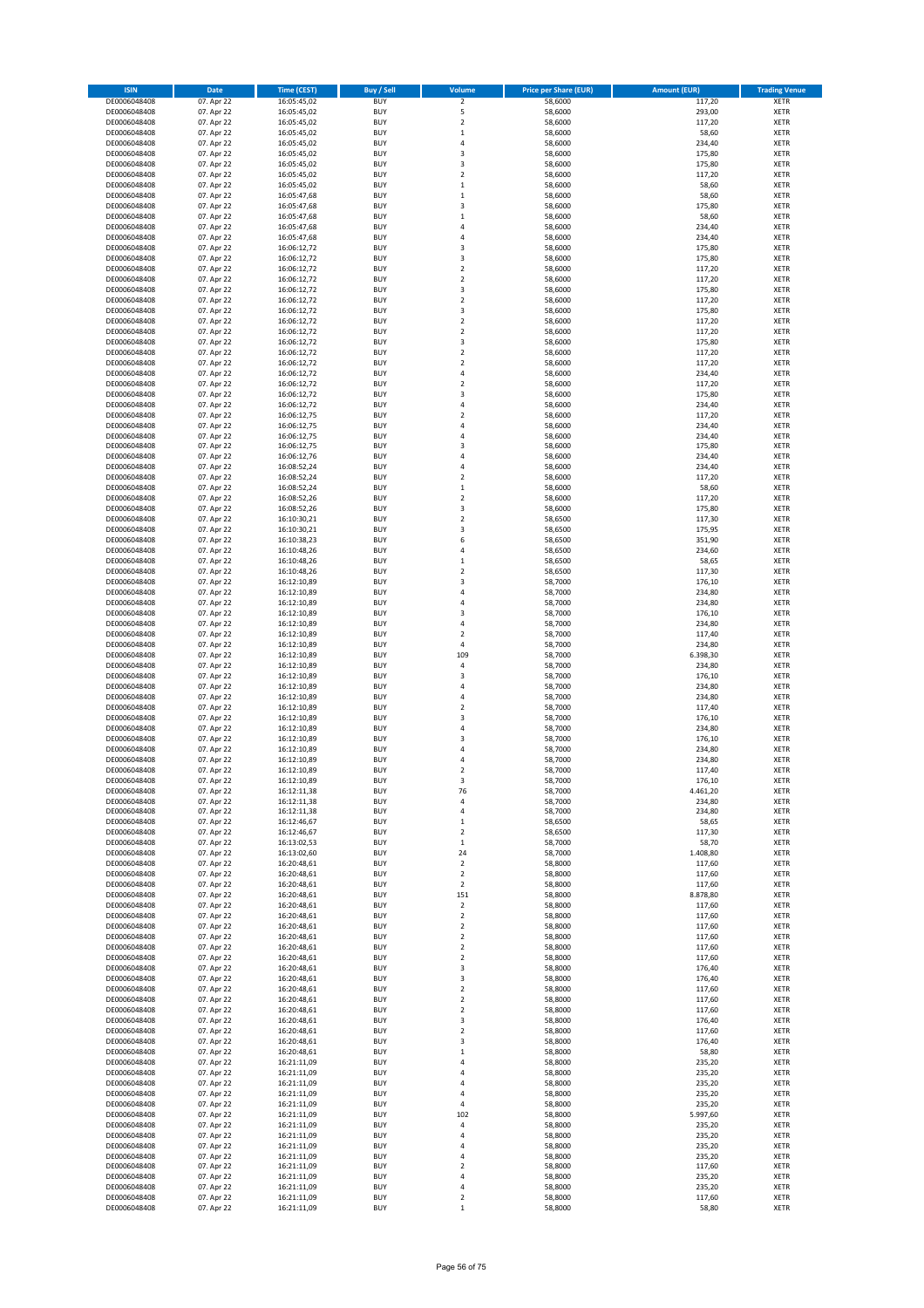| <b>ISIN</b>                  | Date                     | <b>Time (CEST)</b>         | <b>Buy / Sell</b>        | Volume                             | <b>Price per Share (EUR)</b> | <b>Amount (EUR)</b> | <b>Trading Venue</b>       |
|------------------------------|--------------------------|----------------------------|--------------------------|------------------------------------|------------------------------|---------------------|----------------------------|
| DE0006048408                 | 07. Apr 22               | 16:21:11,09                | <b>BUY</b>               | $\mathbf 2$                        | 58,8000                      | 117,60              | <b>XETR</b>                |
| DE0006048408                 | 07. Apr 22               | 16:21:11,09                | <b>BUY</b>               | 4                                  | 58,8000                      | 235,20              | XETR                       |
| DE0006048408                 | 07. Apr 22               | 16:22:44,28                | <b>BUY</b>               | $\mathbf{1}$                       | 58,8000                      | 58,80               | XETR                       |
| DE0006048408                 | 07. Apr 22               | 16:22:44,28                | <b>BUY</b>               | $\sqrt{4}$                         | 58,8000                      | 235,20              | <b>XETR</b>                |
| DE0006048408<br>DE0006048408 | 07. Apr 22<br>07. Apr 22 | 16:22:44,28<br>16:22:44,28 | <b>BUY</b><br><b>BUY</b> | 3<br>$\mathbf 1$                   | 58,8000<br>58,8000           | 176,40<br>58,80     | <b>XETR</b><br><b>XETR</b> |
| DE0006048408                 | 07. Apr 22               | 16:22:44,28                | <b>BUY</b>               | $\overline{2}$                     | 58,8000                      | 117,60              | <b>XETR</b>                |
| DE0006048408                 | 07. Apr 22               | 16:23:27,38                | <b>BUY</b>               | 43                                 | 58,8000                      | 2.528,40            | <b>XETR</b>                |
| DE0006048408                 | 07. Apr 22               | 16:23:27,38                | <b>BUY</b>               | $\boldsymbol{2}$                   | 58,8000                      | 117,60              | <b>XETR</b>                |
| DE0006048408                 | 07. Apr 22               | 16:23:27,38                | <b>BUY</b>               | 3                                  | 58,8000                      | 176,40              | <b>XETR</b>                |
| DE0006048408                 | 07. Apr 22<br>07. Apr 22 | 16:23:27,38                | <b>BUY</b><br><b>BUY</b> | 3<br>$\mathbf 1$                   | 58,8000<br>58,8000           | 176,40              | XETR<br><b>XETR</b>        |
| DE0006048408<br>DE0006048408 | 07. Apr 22               | 16:23:27,38<br>16:23:27,38 | <b>BUY</b>               | $\boldsymbol{2}$                   | 58,8000                      | 58,80<br>117,60     | XETR                       |
| DE0006048408                 | 07. Apr 22               | 16:23:27,38                | <b>BUY</b>               | 3                                  | 58,8000                      | 176,40              | <b>XETR</b>                |
| DE0006048408                 | 07. Apr 22               | 16:23:27,38                | <b>BUY</b>               | $\boldsymbol{2}$                   | 58,8000                      | 117,60              | <b>XETR</b>                |
| DE0006048408                 | 07. Apr 22               | 16:26:08,34                | <b>BUY</b>               | 3                                  | 58,8000                      | 176,40              | <b>XETR</b>                |
| DE0006048408                 | 07. Apr 22               | 16:26:08,34                | <b>BUY</b>               | $\,1\,$                            | 58,8000                      | 58,80               | <b>XETR</b>                |
| DE0006048408<br>DE0006048408 | 07. Apr 22<br>07. Apr 22 | 16:26:08,34<br>16:29:34,02 | <b>BUY</b><br><b>BUY</b> | $\overline{2}$<br>6                | 58,8000<br>58,8000           | 117,60<br>352,80    | <b>XETR</b><br><b>XETR</b> |
| DE0006048408                 | 07. Apr 22               | 16:29:34,02                | <b>BUY</b>               | $\,1\,$                            | 58,8000                      | 58,80               | <b>XETR</b>                |
| DE0006048408                 | 07. Apr 22               | 16:29:34,02                | <b>BUY</b>               | $\overline{2}$                     | 58,8000                      | 117,60              | <b>XETR</b>                |
| DE0006048408                 | 07. Apr 22               | 16:29:34,02                | <b>BUY</b>               | $\boldsymbol{2}$                   | 58,8000                      | 117,60              | <b>XETR</b>                |
| DE0006048408                 | 07. Apr 22               | 16:31:38,29                | <b>BUY</b>               | $\overline{2}$                     | 58,8500                      | 117,70              | <b>XETR</b>                |
| DE0006048408                 | 07. Apr 22               | 16:31:38,29                | <b>BUY</b>               | 4                                  | 58,8500                      | 235,40              | <b>XETR</b>                |
| DE0006048408<br>DE0006048408 | 07. Apr 22<br>07. Apr 22 | 16:31:38,29<br>16:31:38,29 | <b>BUY</b><br><b>BUY</b> | $\overline{2}$<br>3                | 58,8500<br>58,8500           | 117,70<br>176,55    | <b>XETR</b><br><b>XETR</b> |
| DE0006048408                 | 07. Apr 22               | 16:31:38,29                | <b>BUY</b>               | $\overline{2}$                     | 58,8500                      | 117,70              | <b>XETR</b>                |
| DE0006048408                 | 07. Apr 22               | 16:31:38,29                | <b>BUY</b>               | $\mathbf 2$                        | 58,8500                      | 117,70              | <b>XETR</b>                |
| DE0006048408                 | 07. Apr 22               | 16:31:38,29                | <b>BUY</b>               | 147                                | 58,8500                      | 8.650,95            | <b>XETR</b>                |
| DE0006048408                 | 07. Apr 22               | 16:31:38,29                | <b>BUY</b>               | 4                                  | 58,8500                      | 235,40              | XETR                       |
| DE0006048408<br>DE0006048408 | 07. Apr 22<br>07. Apr 22 | 16:31:38,29<br>16:31:38,29 | <b>BUY</b><br><b>BUY</b> | 3<br>$\boldsymbol{2}$              | 58,8500<br>58,8500           | 176,55<br>117,70    | <b>XETR</b><br>XETR        |
| DE0006048408                 | 07. Apr 22               | 16:31:38,29                | <b>BUY</b>               | $\overline{2}$                     | 58,8500                      | 117,70              | <b>XETR</b>                |
| DE0006048408                 | 07. Apr 22               | 16:31:38,29                | <b>BUY</b>               | $\boldsymbol{2}$                   | 58,8500                      | 117,70              | XETR                       |
| DE0006048408                 | 07. Apr 22               | 16:31:38,29                | <b>BUY</b>               | $\overline{2}$                     | 58,8500                      | 117,70              | <b>XETR</b>                |
| DE0006048408                 | 07. Apr 22               | 16:31:38,29                | <b>BUY</b>               | $\boldsymbol{2}$                   | 58,8500                      | 117,70              | XETR                       |
| DE0006048408                 | 07. Apr 22               | 16:31:38,29                | <b>BUY</b>               | 3                                  | 58,8500                      | 176,55              | <b>XETR</b>                |
| DE0006048408<br>DE0006048408 | 07. Apr 22<br>07. Apr 22 | 16:31:38,29<br>16:31:38,29 | <b>BUY</b><br><b>BUY</b> | 3<br>$\overline{2}$                | 58,8500<br>58,8500           | 176,55<br>117,70    | XETR<br><b>XETR</b>        |
| DE0006048408                 | 07. Apr 22               | 16:31:38,29                | <b>BUY</b>               | 3                                  | 58,8500                      | 176,55              | <b>XETR</b>                |
| DE0006048408                 | 07. Apr 22               | 16:31:38,29                | <b>BUY</b>               | $\overline{2}$                     | 58,8500                      | 117,70              | <b>XETR</b>                |
| DE0006048408                 | 07. Apr 22               | 16:32:50,53                | <b>BUY</b>               | 3                                  | 58,9000                      | 176,70              | <b>XETR</b>                |
| DE0006048408                 | 07. Apr 22               | 16:32:50,53                | <b>BUY</b>               | 3                                  | 58,9000                      | 176,70              | <b>XETR</b>                |
| DE0006048408                 | 07. Apr 22               | 16:32:50,53                | <b>BUY</b>               | $\mathbf{1}$                       | 58,9000                      | 58,90               | <b>XETR</b>                |
| DE0006048408<br>DE0006048408 | 07. Apr 22<br>07. Apr 22 | 16:32:50,53<br>16:32:50,53 | <b>BUY</b><br><b>BUY</b> | $\sqrt{4}$<br>3                    | 58,9000<br>58,9000           | 235,60<br>176,70    | <b>XETR</b><br><b>XETR</b> |
| DE0006048408                 | 07. Apr 22               | 16:35:53,64                | <b>BUY</b>               | 3                                  | 58,9000                      | 176,70              | <b>XETR</b>                |
| DE0006048408                 | 07. Apr 22               | 16:35:53,64                | <b>BUY</b>               | $\,$ 1                             | 58,9000                      | 58,90               | <b>XETR</b>                |
| DE0006048408                 | 07. Apr 22               | 16:35:53,64                | <b>BUY</b>               | $\boldsymbol{2}$                   | 58,9000                      | 117,80              | <b>XETR</b>                |
| DE0006048408                 | 07. Apr 22               | 16:36:33,95                | <b>BUY</b>               | $\boldsymbol{2}$                   | 58,9000                      | 117,80              | <b>XETR</b>                |
| DE0006048408                 | 07. Apr 22               | 16:36:33,95                | <b>BUY</b>               | $\mathbf 1$                        | 58,9000                      | 58,90               | <b>XETR</b>                |
| DE0006048408<br>DE0006048408 | 07. Apr 22<br>07. Apr 22 | 16:38:01,55<br>16:38:01,55 | <b>BUY</b><br><b>BUY</b> | $\overline{4}$<br>4                | 58,8500<br>58,8500           | 235,40<br>235,40    | <b>XETR</b><br><b>XETR</b> |
| DE0006048408                 | 07. Apr 22               | 16:38:01,55                | <b>BUY</b>               | 19                                 | 58,8500                      | 1.118,15            | <b>XETR</b>                |
| DE0006048408                 | 07. Apr 22               | 16:38:01,55                | <b>BUY</b>               | 4                                  | 58,8500                      | 235,40              | <b>XETR</b>                |
| DE0006048408                 | 07. Apr 22               | 16:38:01,55                | <b>BUY</b>               | 3                                  | 58,8500                      | 176,55              | <b>XETR</b>                |
| DE0006048408                 | 07. Apr 22               | 16:38:01,55                | <b>BUY</b>               | $\overline{2}$                     | 58,8500                      | 117,70              | <b>XETR</b>                |
| DE0006048408<br>DE0006048408 | 07. Apr 22<br>07. Apr 22 | 16:38:01,55<br>16:40:05,41 | <b>BUY</b><br><b>BUY</b> | $\overline{4}$<br>97               | 58,8500<br>58,8500           | 235,40<br>5.708,45  | <b>XETR</b><br>XETR        |
| DE0006048408                 | 07. Apr 22               | 16:40:05,42                | <b>BUY</b>               | $\sqrt{4}$                         | 58,8500                      | 235,40              | <b>XETR</b>                |
| DE0006048408                 | 07. Apr 22               | 16:40:05,42                | <b>BUY</b>               | $\sqrt{4}$                         | 58,8500                      | 235,40              | XETR                       |
| DE0006048408                 | 07. Apr 22               | 16:40:05,42                | <b>BUY</b>               | $\overline{2}$                     | 58,8500                      | 117,70              | <b>XETR</b>                |
| DE0006048408                 | 07. Apr 22               | 16:40:05,42                | <b>BUY</b>               | 4                                  | 58,8500                      | 235,40              | <b>XETR</b>                |
| DE0006048408                 | 07. Apr 22               | 16:40:05,42                | <b>BUY</b>               | $\overline{2}$                     | 58,8500                      | 117,70              | <b>XETR</b>                |
| DE0006048408<br>DE0006048408 | 07. Apr 22<br>07. Apr 22 | 16:40:05,42<br>16:40:05,42 | <b>BUY</b><br><b>BUY</b> | $\overline{2}$<br>3                | 58,8500<br>58,8500           | 117,70<br>176,55    | <b>XETR</b><br><b>XETR</b> |
| DE0006048408                 | 07. Apr 22               | 16:40:05,42                | <b>BUY</b>               | 4                                  | 58,8500                      | 235,40              | <b>XETR</b>                |
| DE0006048408                 | 07. Apr 22               | 16:40:05,42                | <b>BUY</b>               | 4                                  | 58,8500                      | 235,40              | XETR                       |
| DE0006048408                 | 07. Apr 22               | 16:40:05,42                | <b>BUY</b>               | 4                                  | 58,8500                      | 235,40              | XETR                       |
| DE0006048408                 | 07. Apr 22               | 16:40:05,42                | <b>BUY</b>               | 4                                  | 58,8500                      | 235,40              | <b>XETR</b>                |
| DE0006048408                 | 07. Apr 22               | 16:40:05,42                | <b>BUY</b>               | $\boldsymbol{2}$                   | 58,8500                      | 117,70              | XETR                       |
| DE0006048408<br>DE0006048408 | 07. Apr 22<br>07. Apr 22 | 16:40:05,42<br>16:40:05,42 | <b>BUY</b><br><b>BUY</b> | 4<br>3                             | 58,8500<br>58,8500           | 235,40<br>176,55    | <b>XETR</b><br><b>XETR</b> |
| DE0006048408                 | 07. Apr 22               | 16:40:05,42                | <b>BUY</b>               | $\boldsymbol{2}$                   | 58,8500                      | 117,70              | <b>XETR</b>                |
| DE0006048408                 | 07. Apr 22               | 16:40:05,42                | <b>BUY</b>               | 4                                  | 58,8500                      | 235,40              | XETR                       |
| DE0006048408                 | 07. Apr 22               | 16:40:05,42                | <b>BUY</b>               | $\overline{\mathbf{2}}$            | 58,8500                      | 117,70              | <b>XETR</b>                |
| DE0006048408                 | 07. Apr 22               | 16:40:05,42                | <b>BUY</b>               | $\sqrt{4}$                         | 58,8500                      | 235,40              | XETR                       |
| DE0006048408<br>DE0006048408 | 07. Apr 22<br>07. Apr 22 | 16:40:05,42<br>16:40:05,42 | <b>BUY</b><br><b>BUY</b> | 3<br>3                             | 58,8500<br>58,8500           | 176,55<br>176,55    | <b>XETR</b><br>XETR        |
| DE0006048408                 | 07. Apr 22               | 16:43:33,91                | <b>BUY</b>               | $\boldsymbol{2}$                   | 59,0000                      | 118,00              | <b>XETR</b>                |
| DE0006048408                 | 07. Apr 22               | 16:43:33,91                | <b>BUY</b>               | 3                                  | 59,0000                      | 177,00              | <b>XETR</b>                |
| DE0006048408                 | 07. Apr 22               | 16:43:33,91                | <b>BUY</b>               | 4                                  | 59,0000                      | 236,00              | <b>XETR</b>                |
| DE0006048408                 | 07. Apr 22               | 16:43:33,91                | <b>BUY</b>               | 3                                  | 59,0000                      | 177,00              | <b>XETR</b>                |
| DE0006048408<br>DE0006048408 | 07. Apr 22<br>07. Apr 22 | 16:43:33,91<br>16:43:33,91 | <b>BUY</b><br><b>BUY</b> | 3<br>3                             | 59,0000<br>59,0000           | 177,00<br>177,00    | <b>XETR</b><br><b>XETR</b> |
| DE0006048408                 | 07. Apr 22               | 16:43:33,91                | <b>BUY</b>               | $\mathbf 2$                        | 59,0000                      | 118,00              | <b>XETR</b>                |
| DE0006048408                 | 07. Apr 22               | 16:44:10,49                | <b>BUY</b>               | 252                                | 59,0500                      | 14.880,60           | <b>XETR</b>                |
| DE0006048408                 | 07. Apr 22               | 16:48:40,78                | <b>BUY</b>               | 165                                | 59,0500                      | 9.743,25            | XETR                       |
| DE0006048408                 | 07. Apr 22               | 16:51:26,32                | <b>BUY</b>               | $\mathsf 3$                        | 59,0000                      | 177,00              | <b>XETR</b>                |
| DE0006048408<br>DE0006048408 | 07. Apr 22<br>07. Apr 22 | 16:51:26,32<br>16:51:26,32 | <b>BUY</b><br><b>BUY</b> | $\boldsymbol{2}$<br>$\overline{2}$ | 59,0000<br>59,0000           | 118,00<br>118,00    | <b>XETR</b><br><b>XETR</b> |
| DE0006048408                 | 07. Apr 22               | 16:51:26,32                | <b>BUY</b>               | $\overline{\mathbf{2}}$            | 59,0000                      | 118,00              | XETR                       |
| DE0006048408                 | 07. Apr 22               | 16:51:26,32                | <b>BUY</b>               | $\overline{2}$                     | 59,0000                      | 118,00              | <b>XETR</b>                |
| DE0006048408                 | 07. Apr 22               | 16:51:47,07                | <b>BUY</b>               | $\boldsymbol{2}$                   | 59,0000                      | 118,00              | <b>XETR</b>                |
| DE0006048408                 | 07. Apr 22               | 16:51:47,07                | <b>BUY</b>               | 3                                  | 59,0000                      | 177,00              | <b>XETR</b>                |
| DE0006048408                 | 07. Apr 22               | 16:51:47,07                | <b>BUY</b>               | 2                                  | 59,0000                      | 118,00              | XETR                       |
| DE0006048408<br>DE0006048408 | 07. Apr 22<br>07. Apr 22 | 16:51:47,07<br>16:51:47,07 | <b>BUY</b><br><b>BUY</b> | 3<br>3                             | 59,0000<br>59,0000           | 177,00<br>177,00    | <b>XETR</b><br>XETR        |
| DE0006048408                 | 07. Apr 22               | 16:51:47,07                | <b>BUY</b>               | $\boldsymbol{2}$                   | 59,0000                      | 118,00              | <b>XETR</b>                |
| DE0006048408                 | 07. Apr 22               | 16:51:47,07                | <b>BUY</b>               | $\overline{\mathbf{2}}$            | 59,0000                      | 118,00              | <b>XETR</b>                |
| DE0006048408                 | 07. Apr 22               | 16:51:47,07                | <b>BUY</b>               | $\overline{\mathbf{2}}$            | 59,0000                      | 118,00              | <b>XETR</b>                |
| DE0006048408                 | 07. Apr 22               | 16:51:48,02                | <b>BUY</b>               | $\boldsymbol{2}$                   | 59,0000                      | 118,00              | XETR                       |
| DE0006048408                 | 07. Apr 22               | 16:51:48,02                | <b>BUY</b><br><b>BUY</b> | 3                                  | 59,0000                      | 177,00              | <b>XETR</b><br>XETR        |
| DE0006048408<br>DE0006048408 | 07. Apr 22<br>07. Apr 22 | 16:53:16,73<br>16:53:16,73 | <b>BUY</b>               | $\mathbf 2$<br>3                   | 58,9500<br>58,9500           | 117,90<br>176,85    | <b>XETR</b>                |
| DE0006048408                 | 07. Apr 22               | 16:53:16,73                | <b>BUY</b>               | $\sqrt{4}$                         | 58,9500                      | 235,80              | XETR                       |
| DE0006048408                 | 07. Apr 22               | 16:53:16,73                | <b>BUY</b>               | 3                                  | 58,9500                      | 176,85              | <b>XETR</b>                |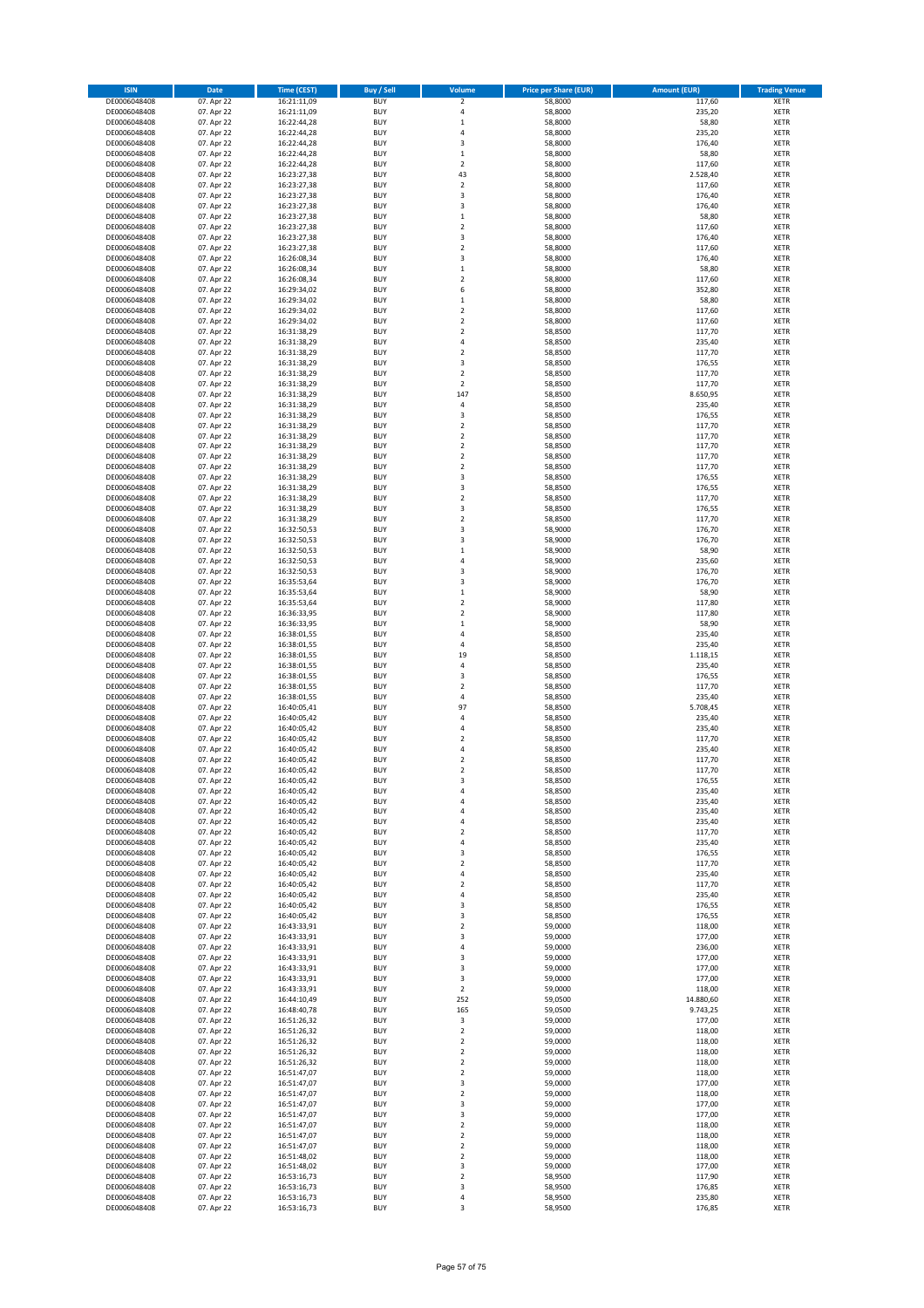| <b>ISIN</b>                  | Date                     | <b>Time (CEST)</b>         | Buy / Sell               | Volume                               | <b>Price per Share (EUR)</b> | <b>Amount (EUR)</b> | <b>Trading Venue</b>       |
|------------------------------|--------------------------|----------------------------|--------------------------|--------------------------------------|------------------------------|---------------------|----------------------------|
| DE0006048408                 | 07. Apr 22               | 16:53:16,73                | <b>BUY</b>               | $\sqrt{4}$                           | 58,9500                      | 235,80              | <b>XETR</b>                |
| DE0006048408                 | 07. Apr 22               | 16:53:16,73                | <b>BUY</b>               | 217                                  | 58,9500                      | 12.792,15           | XETR                       |
| DE0006048408                 | 07. Apr 22               | 16:53:16,73                | <b>BUY</b>               | $\overline{2}$                       | 58,9500                      | 117,90              | XETR                       |
| DE0006048408<br>DE0006048408 | 07. Apr 22<br>07. Apr 22 | 16:53:16,73<br>16:53:16,73 | <b>BUY</b><br><b>BUY</b> | $\sqrt{4}$<br>$\boldsymbol{2}$       | 58,9500<br>58,9500           | 235,80<br>117,90    | <b>XETR</b><br><b>XETR</b> |
| DE0006048408                 | 07. Apr 22               | 16:53:16,73                | <b>BUY</b>               | 3                                    | 58,9500                      | 176,85              | <b>XETR</b>                |
| DE0006048408                 | 07. Apr 22               | 16:53:16,73                | <b>BUY</b>               | 3                                    | 58,9500                      | 176,85              | <b>XETR</b>                |
| DE0006048408                 | 07. Apr 22               | 16:53:16,73                | <b>BUY</b>               | $\overline{2}$                       | 58,9500                      | 117,90              | <b>XETR</b>                |
| DE0006048408                 | 07. Apr 22               | 16:53:16,73                | <b>BUY</b>               | $\boldsymbol{2}$                     | 58,9500                      | 117,90              | <b>XETR</b>                |
| DE0006048408                 | 07. Apr 22               | 16:53:16,73                | <b>BUY</b>               | $\mathbf 1$                          | 58,9500                      | 58,95               | <b>XETR</b>                |
| DE0006048408                 | 07. Apr 22               | 16:53:16,73                | <b>BUY</b>               | 3                                    | 58,9500                      | 176,85              | XETR                       |
| DE0006048408                 | 07. Apr 22               | 16:53:16,73                | <b>BUY</b>               | $\overline{2}$                       | 58,9500                      | 117,90              | <b>XETR</b>                |
| DE0006048408<br>DE0006048408 | 07. Apr 22               | 16:53:16,73                | <b>BUY</b><br><b>BUY</b> | $\boldsymbol{2}$<br>3                | 58,9500<br>58,9500           | 117,90              | XETR<br><b>XETR</b>        |
| DE0006048408                 | 07. Apr 22<br>07. Apr 22 | 16:53:16,73<br>16:53:16,73 | <b>BUY</b>               | $\boldsymbol{2}$                     | 58,9500                      | 176,85<br>117,90    | XETR                       |
| DE0006048408                 | 07. Apr 22               | 16:53:16,75                | <b>BUY</b>               | 4                                    | 58,9500                      | 235,80              | <b>XETR</b>                |
| DE0006048408                 | 07. Apr 22               | 16:54:41,65                | <b>BUY</b>               | 3                                    | 58,9000                      | 176,70              | <b>XETR</b>                |
| DE0006048408                 | 07. Apr 22               | 16:54:41,65                | <b>BUY</b>               | 3                                    | 58,9000                      | 176,70              | <b>XETR</b>                |
| DE0006048408                 | 07. Apr 22               | 16:54:41,65                | <b>BUY</b>               | 3                                    | 58,9000                      | 176,70              | <b>XETR</b>                |
| DE0006048408                 | 07. Apr 22               | 16:54:41,65                | <b>BUY</b>               | 55                                   | 58,9000                      | 3.239,50            | <b>XETR</b>                |
| DE0006048408                 | 07. Apr 22               | 16:54:41,65                | <b>BUY</b>               | 3                                    | 58,9000                      | 176,70              | <b>XETR</b>                |
| DE0006048408                 | 07. Apr 22               | 16:54:41,65                | <b>BUY</b>               | 4<br>$\overline{4}$                  | 58,9000                      | 235,60              | <b>XETR</b>                |
| DE0006048408<br>DE0006048408 | 07. Apr 22<br>07. Apr 22 | 16:54:41,65<br>16:54:41,65 | <b>BUY</b><br><b>BUY</b> | 3                                    | 58,9000<br>58,9000           | 235,60<br>176,70    | <b>XETR</b><br><b>XETR</b> |
| DE0006048408                 | 07. Apr 22               | 16:54:41,65                | <b>BUY</b>               | 3                                    | 58,9000                      | 176,70              | <b>XETR</b>                |
| DE0006048408                 | 07. Apr 22               | 16:54:41,65                | <b>BUY</b>               | 3                                    | 58,9000                      | 176,70              | <b>XETR</b>                |
| DE0006048408                 | 07. Apr 22               | 16:54:41,65                | <b>BUY</b>               | $\overline{4}$                       | 58,9000                      | 235,60              | <b>XETR</b>                |
| DE0006048408                 | 07. Apr 22               | 16:54:41,65                | <b>BUY</b>               | $\,1\,$                              | 58,9000                      | 58,90               | <b>XETR</b>                |
| DE0006048408                 | 07. Apr 22               | 16:54:41,65                | <b>BUY</b>               | 3                                    | 58,9000                      | 176,70              | <b>XETR</b>                |
| DE0006048408                 | 07. Apr 22               | 16:56:43,12                | <b>BUY</b>               | $\boldsymbol{2}$                     | 58,9500                      | 117,90              | XETR                       |
| DE0006048408                 | 07. Apr 22               | 16:56:43,12                | <b>BUY</b>               | $\overline{2}$                       | 58,9500                      | 117,90              | <b>XETR</b>                |
| DE0006048408<br>DE0006048408 | 07. Apr 22<br>07. Apr 22 | 16:56:43,12<br>16:56:43,12 | <b>BUY</b><br><b>BUY</b> | 5<br>$\overline{2}$                  | 58,9500<br>58,9500           | 294,75<br>117,90    | XETR<br><b>XETR</b>        |
| DE0006048408                 | 07. Apr 22               | 16:56:43,12                | <b>BUY</b>               | 3                                    | 58,9500                      | 176,85              | XETR                       |
| DE0006048408                 | 07. Apr 22               | 16:56:43,12                | <b>BUY</b>               | 3                                    | 58,9500                      | 176,85              | <b>XETR</b>                |
| DE0006048408                 | 07. Apr 22               | 16:56:43,12                | <b>BUY</b>               | $\boldsymbol{2}$                     | 58,9500                      | 117,90              | XETR                       |
| DE0006048408                 | 07. Apr 22               | 16:56:43,12                | <b>BUY</b>               | 3                                    | 58,9500                      | 176,85              | <b>XETR</b>                |
| DE0006048408                 | 07. Apr 22               | 16:56:43,12                | <b>BUY</b>               | 3                                    | 58,9500                      | 176,85              | XETR                       |
| DE0006048408                 | 07. Apr 22               | 16:56:43,12                | <b>BUY</b>               | 3                                    | 58,9500                      | 176,85              | <b>XETR</b>                |
| DE0006048408                 | 07. Apr 22               | 16:57:23,10                | <b>BUY</b>               | $\overline{2}$                       | 58,9500                      | 117,90              | <b>XETR</b>                |
| DE0006048408                 | 07. Apr 22               | 16:57:23.10                | <b>BUY</b>               | 60                                   | 58,9500                      | 3.537,00            | <b>XETR</b>                |
| DE0006048408<br>DE0006048408 | 07. Apr 22<br>07. Apr 22 | 16:57:23,10<br>16:57:23,10 | <b>BUY</b><br><b>BUY</b> | 4<br>3                               | 58,9500<br>58,9500           | 235,80<br>176,85    | <b>XETR</b><br><b>XETR</b> |
| DE0006048408                 | 07. Apr 22               | 16:57:23,10                | <b>BUY</b>               | $\overline{2}$                       | 58,9500                      | 117,90              | <b>XETR</b>                |
| DE0006048408                 | 07. Apr 22               | 16:57:23,10                | <b>BUY</b>               | 3                                    | 58,9500                      | 176,85              | <b>XETR</b>                |
| DE0006048408                 | 07. Apr 22               | 16:57:23,10                | <b>BUY</b>               | $\boldsymbol{2}$                     | 58,9500                      | 117,90              | <b>XETR</b>                |
| DE0006048408                 | 07. Apr 22               | 16:57:23,10                | <b>BUY</b>               | 3                                    | 58,9500                      | 176,85              | <b>XETR</b>                |
| DE0006048408                 | 07. Apr 22               | 16:57:23,10                | <b>BUY</b>               | $\boldsymbol{2}$                     | 58,9500                      | 117,90              | <b>XETR</b>                |
| DE0006048408                 | 07. Apr 22               | 16:57:23,10                | <b>BUY</b>               | $\,1\,$                              | 58,9500                      | 58,95               | <b>XETR</b>                |
| DE0006048408                 | 07. Apr 22               | 16:57:23,10                | <b>BUY</b>               | $\boldsymbol{2}$                     | 58,9500                      | 117,90              | <b>XETR</b>                |
| DE0006048408                 | 07. Apr 22               | 16:57:23,10                | <b>BUY</b>               | $\boldsymbol{2}$                     | 58,9500                      | 117,90              | <b>XETR</b>                |
| DE0006048408<br>DE0006048408 | 07. Apr 22<br>07. Apr 22 | 17:01:37,72<br>17:01:37,72 | <b>BUY</b><br><b>BUY</b> | 3<br>$\mathbf 2$                     | 59,0000<br>59,0000           | 177,00<br>118,00    | <b>XETR</b><br><b>XETR</b> |
| DE0006048408                 | 07. Apr 22               | 17:01:37,72                | <b>BUY</b>               | $\overline{2}$                       | 59,0000                      | 118,00              | <b>XETR</b>                |
| DE0006048408                 | 07. Apr 22               | 17:01:37,72                | <b>BUY</b>               | 106                                  | 59,0000                      | 6.254,00            | <b>XETR</b>                |
| DE0006048408                 | 07. Apr 22               | 17:01:37,72                | <b>BUY</b>               | 3                                    | 59,0000                      | 177,00              | <b>XETR</b>                |
| DE0006048408                 | 07. Apr 22               | 17:01:37,72                | <b>BUY</b>               | $\mathbf 2$                          | 59,0000                      | 118,00              | <b>XETR</b>                |
| DE0006048408                 | 07. Apr 22               | 17:01:37,72                | <b>BUY</b>               | $\overline{2}$                       | 59,0000                      | 118,00              | <b>XETR</b>                |
| DE0006048408                 | 07. Apr 22               | 17:03:09,37                | <b>BUY</b>               | 39                                   | 58,9500                      | 2.299,05            | XETR                       |
| DE0006048408                 | 07. Apr 22               | 17:03:09,38                | <b>BUY</b>               | $\sqrt{4}$                           | 58,9500                      | 235,80              | <b>XETR</b>                |
| DE0006048408<br>DE0006048408 | 07. Apr 22<br>07. Apr 22 | 17:03:09,38<br>17:03:09,38 | <b>BUY</b><br><b>BUY</b> | 3<br>15                              | 58,9500<br>58,9500           | 176,85<br>884,25    | XETR<br><b>XETR</b>        |
| DE0006048408                 | 07. Apr 22               | 17:03:09,38                | <b>BUY</b>               | $\boldsymbol{2}$                     | 58,9500                      | 117,90              | <b>XETR</b>                |
| DE0006048408                 | 07. Apr 22               | 17:03:09,38                | <b>BUY</b>               | $\overline{2}$                       | 58,9500                      | 117,90              | <b>XETR</b>                |
| DE0006048408                 | 07. Apr 22               | 17:03:09,38                | <b>BUY</b>               | $\overline{2}$                       | 58,9500                      | 117,90              | <b>XETR</b>                |
| DE0006048408                 | 07. Apr 22               | 17:03:09,38                | <b>BUY</b>               | 3                                    | 58,9500                      | 176,85              | <b>XETR</b>                |
| DE0006048408                 | 07. Apr 22               | 17:03:09,38                | <b>BUY</b>               | 2                                    | 58,9500                      | 117,90              | <b>XETR</b>                |
| DE0006048408                 | 07. Apr 22               | 17:03:09,38                | <b>BUY</b>               | $\boldsymbol{2}$                     | 58,9500                      | 117,90              | XETR                       |
| DE0006048408                 | 07. Apr 22               | 17:03:09,38                | <b>BUY</b>               | $\boldsymbol{2}$                     | 58,9500                      | 117,90              | XETR                       |
| DE0006048408<br>DE0006048408 | 07. Apr 22<br>07. Apr 22 | 17:03:09,38<br>17:03:09,38 | <b>BUY</b><br><b>BUY</b> | $\mathbf 2$<br>$\boldsymbol{2}$      | 58,9500<br>58,9500           | 117,90<br>117,90    | <b>XETR</b><br>XETR        |
| DE0006048408                 | 07. Apr 22               | 17:03:09,38                | <b>BUY</b>               | 3                                    | 58,9500                      | 176,85              | <b>XETR</b>                |
| DE0006048408                 | 07. Apr 22               | 17:03:09,38                | <b>BUY</b>               | 3                                    | 58,9500                      | 176,85              | <b>XETR</b>                |
| DE0006048408                 | 07. Apr 22               | 17:03:09,38                | <b>BUY</b>               | $\boldsymbol{2}$                     | 58,9500                      | 117,90              | <b>XETR</b>                |
| DE0006048408                 | 07. Apr 22               | 17:03:09,38                | <b>BUY</b>               | $\boldsymbol{2}$                     | 58,9500                      | 117,90              | XETR                       |
| DE0006048408                 | 07. Apr 22               | 17:03:09,38                | <b>BUY</b>               | $\overline{\mathbf{2}}$              | 58,9500                      | 117,90              | <b>XETR</b>                |
| DE0006048408                 | 07. Apr 22               | 17:03:09,38                | <b>BUY</b>               | 3                                    | 58,9500                      | 176,85              | XETR                       |
| DE0006048408                 | 07. Apr 22               | 17:03:53,66                | <b>BUY</b><br><b>BUY</b> | 133                                  | 58,9000<br>58,9000           | 7.833,70            | <b>XETR</b><br>XETR        |
| DE0006048408                 | 07. Apr 22               | 17:03:53,67                |                          | $\boldsymbol{2}$<br>$\boldsymbol{2}$ |                              | 117,80              |                            |
| DE0006048408<br>DE0006048408 | 07. Apr 22<br>07. Apr 22 | 17:03:53,67<br>17:03:53,67 | <b>BUY</b><br><b>BUY</b> | 3                                    | 58,9000<br>58,9000           | 117,80<br>176,70    | <b>XETR</b><br><b>XETR</b> |
| DE0006048408                 | 07. Apr 22               | 17:03:53,67                | <b>BUY</b>               | 3                                    | 58,9000                      | 176,70              | <b>XETR</b>                |
| DE0006048408                 | 07. Apr 22               | 17:03:53,67                | <b>BUY</b>               | 3                                    | 58,9000                      | 176,70              | <b>XETR</b>                |
| DE0006048408                 | 07. Apr 22               | 17:03:53,67                | <b>BUY</b>               | 3                                    | 58,9000                      | 176,70              | <b>XETR</b>                |
| DE0006048408                 | 07. Apr 22               | 17:03:53,67                | <b>BUY</b>               | 10                                   | 58,9000                      | 589,00              | <b>XETR</b>                |
| DE0006048408                 | 07. Apr 22               | 17:03:53,67                | <b>BUY</b>               | $\boldsymbol{2}$                     | 58,9000                      | 117,80              | <b>XETR</b>                |
| DE0006048408                 | 07. Apr 22               | 17:03:53,67                | <b>BUY</b>               | $\mathbf 2$                          | 58,9000                      | 117,80              | <b>XETR</b>                |
| DE0006048408<br>DE0006048408 | 07. Apr 22<br>07. Apr 22 | 17:03:53,67<br>17:03:53,67 | <b>BUY</b><br><b>BUY</b> | $\overline{\mathbf{2}}$<br>3         | 58,9000<br>58,9000           | 117,80<br>176,70    | XETR<br><b>XETR</b>        |
| DE0006048408                 | 07. Apr 22               | 17:03:53,67                | <b>BUY</b>               | $\boldsymbol{2}$                     | 58,9000                      | 117,80              | <b>XETR</b>                |
| DE0006048408                 | 07. Apr 22               | 17:03:53,67                | <b>BUY</b>               | 3                                    | 58,9000                      | 176,70              | <b>XETR</b>                |
| DE0006048408                 | 07. Apr 22               | 17:03:53,67                | <b>BUY</b>               | 3                                    | 58,9000                      | 176,70              | XETR                       |
| DE0006048408                 | 07. Apr 22               | 17:05:22,51                | <b>BUY</b>               | $\mathbf 1$                          | 58,8500                      | 58,85               | <b>XETR</b>                |
| DE0006048408                 | 07. Apr 22               | 17:05:22,51                | <b>BUY</b>               | $\boldsymbol{2}$                     | 58,8500                      | 117,70              | <b>XETR</b>                |
| DE0006048408                 | 07. Apr 22               | 17:05:22,51                | <b>BUY</b>               | $\overline{2}$                       | 58,8500                      | 117,70              | <b>XETR</b>                |
| DE0006048408                 | 07. Apr 22               | 17:05:22,51                | <b>BUY</b>               | 3                                    | 58,8500                      | 176,55              | XETR                       |
| DE0006048408<br>DE0006048408 | 07. Apr 22<br>07. Apr 22 | 17:05:22,51<br>17:05:22,51 | <b>BUY</b><br><b>BUY</b> | 3<br>$\boldsymbol{2}$                | 58,8500<br>58,8500           | 176,55<br>117,70    | <b>XETR</b><br>XETR        |
| DE0006048408                 | 07. Apr 22               | 17:05:22,51                | <b>BUY</b>               | $\overline{\mathbf{2}}$              | 58,8500                      | 117,70              | <b>XETR</b>                |
| DE0006048408                 | 07. Apr 22               | 17:05:22,51                | <b>BUY</b>               | 3                                    | 58,8500                      | 176,55              | <b>XETR</b>                |
| DE0006048408                 | 07. Apr 22               | 17:05:22,51                | <b>BUY</b>               | 72                                   | 58,8500                      | 4.237,20            | <b>XETR</b>                |
| DE0006048408                 | 07. Apr 22               | 17:05:22,51                | <b>BUY</b>               | 3                                    | 58,8500                      | 176,55              | XETR                       |
| DE0006048408                 | 07. Apr 22               | 17:05:22,51                | <b>BUY</b>               | $\mathbf 2$                          | 58,8500                      | 117,70              | <b>XETR</b>                |
| DE0006048408                 | 07. Apr 22               | 17:05:22,51                | <b>BUY</b>               | $\boldsymbol{2}$                     | 58,8500                      | 117,70              | XETR                       |
| DE0006048408                 | 07. Apr 22               | 17:05:22,51                | <b>BUY</b>               | 3                                    | 58,8500                      | 176,55              | <b>XETR</b>                |
| DE0006048408<br>DE0006048408 | 07. Apr 22<br>07. Apr 22 | 17:05:22,51<br>17:05:22,51 | <b>BUY</b><br><b>BUY</b> | 3<br>3                               | 58,8500<br>58,8500           | 176,55<br>176,55    | XETR<br><b>XETR</b>        |
|                              |                          |                            |                          |                                      |                              |                     |                            |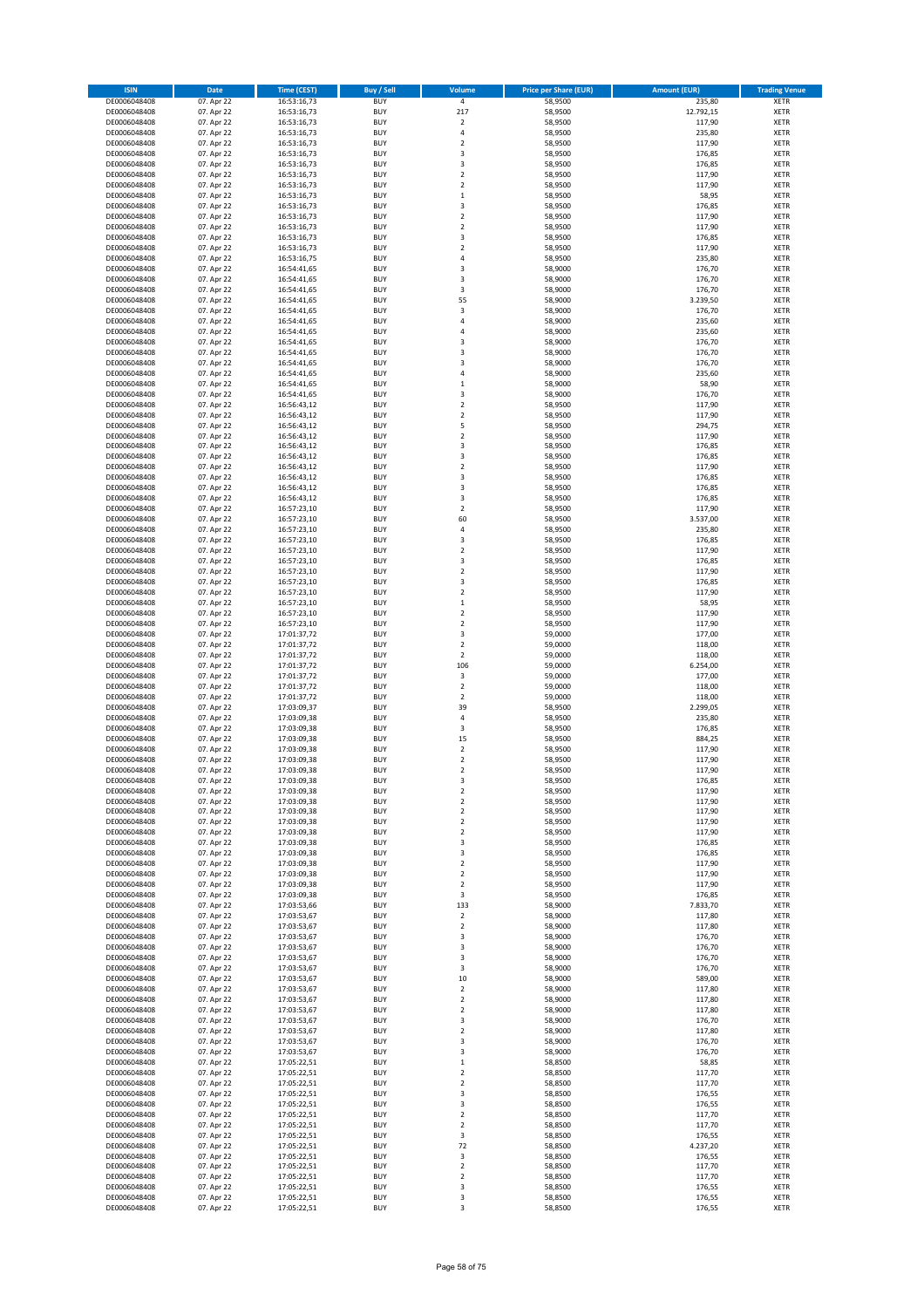| <b>ISIN</b>                  | Date       | <b>Time (CEST)</b>         | Buy / Sell               | Volume                  | <b>Price per Share (EUR)</b> | <b>Amount (EUR)</b> | <b>Trading Venue</b> |
|------------------------------|------------|----------------------------|--------------------------|-------------------------|------------------------------|---------------------|----------------------|
| DE0006048408                 | 07. Apr 22 | 17:05:22,51                | <b>BUY</b>               | $\mathbf 2$             | 58,8500                      | 117,70              | <b>XETR</b>          |
| DE0006048408                 | 07. Apr 22 | 17:05:22,51                | <b>BUY</b>               | $\overline{2}$          | 58,8500                      | 117,70              | <b>XETR</b>          |
| DE0006048408                 | 07. Apr 22 | 17:05:22,51                | <b>BUY</b>               | 3                       | 58,8500                      | 176,55              | XETR                 |
| DE0006048408                 | 07. Apr 22 | 17:05:22,51                | <b>BUY</b>               | $\overline{2}$          | 58,8500                      | 117,70              | <b>XETR</b>          |
| DE0006048408                 | 07. Apr 22 | 17:05:41,98                | <b>BUY</b>               | $\overline{2}$          | 58,8500                      | 117,70              | <b>XETR</b>          |
| DE0006048408                 | 07. Apr 22 | 17:05:41,98                | <b>BUY</b>               | $\sqrt{4}$              | 58,8500                      | 235,40              | <b>XETR</b>          |
| DE0006048408                 | 07. Apr 22 | 17:05:41,98                | <b>BUY</b>               | $\overline{2}$          | 58,8500                      | 117,70              | <b>XETR</b>          |
| DE0006048408                 | 07. Apr 22 | 17:05:41,98                | <b>BUY</b>               | $\overline{4}$          | 58,8500                      | 235,40              | <b>XETR</b>          |
| DE0006048408                 | 07. Apr 22 | 17:05:41,98                | <b>BUY</b>               | $\boldsymbol{2}$        | 58,8500                      | 117,70              | <b>XETR</b>          |
| DE0006048408                 | 07. Apr 22 | 17:05:41,98                | <b>BUY</b>               | $\overline{2}$          | 58,8500                      | 117,70              | <b>XETR</b>          |
| DE0006048408                 | 07. Apr 22 | 17:05:41,98                | <b>BUY</b>               | $\overline{2}$          | 58,8500                      | 117,70              | <b>XETR</b>          |
| DE0006048408                 | 07. Apr 22 | 17:05:41,98                | <b>BUY</b>               | $\,1\,$                 | 58,8500                      | 58,85               | <b>XETR</b>          |
| DE0006048408                 | 07. Apr 22 | 17:05:42,00                | <b>BUY</b>               | $\boldsymbol{2}$        | 58,8500                      | 117,70              | XETR                 |
| DE0006048408                 | 07. Apr 22 | 17:06:10,44                | <b>BUY</b>               | 3                       | 58,8000                      | 176,40              | <b>XETR</b>          |
| DE0006048408                 | 07. Apr 22 | 17:06:10,44                | <b>BUY</b>               | $\sqrt{4}$              | 58,8000                      | 235,20              | XETR                 |
| DE0006048408                 | 07. Apr 22 | 17:06:10,44                | <b>BUY</b>               | 3                       | 58,7500                      | 176,25              | <b>XETR</b>          |
| DE0006048408                 | 07. Apr 22 | 17:06:10,44                | <b>BUY</b>               | $\overline{\mathbf{c}}$ | 58,7500                      | 117,50              | <b>XETR</b>          |
| DE0006048408                 | 07. Apr 22 | 17:06:10,44                | <b>BUY</b>               | 3                       | 58,8000                      | 176,40              | <b>XETR</b>          |
| DE0006048408                 | 07. Apr 22 | 17:06:10,44                | <b>BUY</b>               | 38                      | 58,8000                      | 2.234,40            | <b>XETR</b>          |
| DE0006048408                 | 07. Apr 22 | 17:06:10,44                | <b>BUY</b>               | $\mathbf 2$             | 58,7500                      | 117,50              | <b>XETR</b>          |
| DE0006048408                 | 07. Apr 22 | 17:06:10,44                | <b>BUY</b>               | 3                       | 58,8000                      | 176,40              | <b>XETR</b>          |
| DE0006048408                 | 07. Apr 22 | 17:06:10,44                | <b>BUY</b>               | $\overline{\mathbf{c}}$ | 58,8000                      | 117,60              | <b>XETR</b>          |
| DE0006048408                 | 07. Apr 22 | 17:06:10,44                | <b>BUY</b>               | 3                       | 58,8000                      | 176,40              | <b>XETR</b>          |
| DE0006048408                 | 07. Apr 22 | 17:06:10,44                | <b>BUY</b>               | $\mathbf 1$             | 58,8000                      | 58,80               | <b>XETR</b>          |
| DE0006048408                 | 07. Apr 22 | 17:06:10,44                | <b>BUY</b>               | $\overline{\mathbf{c}}$ | 58,8000                      | 117,60              | <b>XETR</b>          |
| DE0006048408                 | 07. Apr 22 | 17:07:19,62                | <b>BUY</b>               | 3                       | 58,8000                      | 176,40              | <b>XETR</b>          |
| DE0006048408                 | 07. Apr 22 | 17:07:19,62                | <b>BUY</b>               | 3                       | 58,8000                      | 176,40              | <b>XETR</b>          |
| DE0006048408                 | 07. Apr 22 | 17:07:19,62                | <b>BUY</b>               | 37                      | 58,8000                      | 2.175,60            | <b>XETR</b>          |
| DE0006048408                 | 07. Apr 22 | 17:07:19,62                | <b>BUY</b>               | 3                       | 58,8000                      | 176,40              | <b>XETR</b>          |
| DE0006048408                 | 07. Apr 22 | 17:07:19,62                | <b>BUY</b>               | 3                       | 58,8000                      | 176,40              | XETR                 |
| DE0006048408                 | 07. Apr 22 | 17:07:19,62                | <b>BUY</b>               | 3                       | 58,8000                      | 176,40              | <b>XETR</b>          |
| DE0006048408                 | 07. Apr 22 | 17:07:19,62                | <b>BUY</b>               | 3                       | 58,8000                      | 176,40              | XETR                 |
| DE0006048408                 | 07. Apr 22 | 17:07:19,62                | <b>BUY</b>               | 4                       | 58,8000                      | 235,20              | <b>XETR</b>          |
| DE0006048408                 | 07. Apr 22 | 17:07:19,62                | <b>BUY</b>               | $\boldsymbol{2}$        | 58,8000                      | 117,60              | XETR                 |
| DE0006048408                 | 07. Apr 22 | 17:07:35,87                | <b>BUY</b>               | $\overline{2}$          | 58,7500                      | 117,50              | <b>XETR</b>          |
| DE0006048408                 | 07. Apr 22 | 17:07:35,87                | <b>BUY</b>               | $\sqrt{4}$              | 58,7500                      | 235,00              | XETR                 |
| DE0006048408                 | 07. Apr 22 | 17:07:48,19                | <b>BUY</b>               | 3                       | 58,7500                      | 176,25              | <b>XETR</b>          |
| DE0006048408                 | 07. Apr 22 | 17:07:48,19                | <b>BUY</b>               | 14                      | 58,7500                      | 822,50              | XETR                 |
| DE0006048408                 | 07. Apr 22 | 17:07:48,19                | <b>BUY</b>               | $\overline{2}$          | 58,7500                      | 117,50              | <b>XETR</b>          |
| DE0006048408                 | 07. Apr 22 | 17:07:48,19                | <b>BUY</b>               | $\mathbf 2$             | 58,7500                      | 117,50              | <b>XETR</b>          |
| DE0006048408                 | 07. Apr 22 | 17:07:48,19                | <b>BUY</b>               | 3                       | 58.7500                      | 176,25              | <b>XETR</b>          |
| DE0006048408                 | 07. Apr 22 | 17:07:48,19                | <b>BUY</b>               | 3                       | 58,7500                      | 176,25              | <b>XETR</b>          |
| DE0006048408                 | 07. Apr 22 | 17:07:48,19                | <b>BUY</b>               | $\mathbf 1$             | 58,7500                      | 58,75               | <b>XETR</b>          |
| DE0006048408                 | 07. Apr 22 | 17:08:04,35                | <b>BUY</b>               | 3                       | 58,7000                      | 176,10              | <b>XETR</b>          |
| DE0006048408                 | 07. Apr 22 | 17:08:30,97                | <b>BUY</b>               | 37                      | 58,7000                      | 2.171,90            | <b>XETR</b>          |
| DE0006048408                 | 07. Apr 22 | 17:12:10,99                | <b>BUY</b>               | 3                       | 58,7000                      | 176,10              | <b>XETR</b>          |
| DE0006048408                 | 07. Apr 22 | 17:12:10,99                | <b>BUY</b>               | 3                       | 58,7000                      | 176,10              | <b>XETR</b>          |
| DE0006048408                 | 07. Apr 22 | 17:12:10,99                | <b>BUY</b>               | 3                       | 58,7000                      | 176,10              | <b>XETR</b>          |
| DE0006048408                 | 07. Apr 22 | 17:12:10,99                | <b>BUY</b>               | 3                       | 58,7000                      | 176,10              | <b>XETR</b>          |
| DE0006048408                 | 07. Apr 22 | 17:12:10,99                | <b>BUY</b>               | 3                       | 58,7000                      | 176,10              | <b>XETR</b>          |
| DE0006048408                 | 07. Apr 22 | 17:12:10,99                | <b>BUY</b>               | 3                       | 58,7000                      | 176,10              | <b>XETR</b>          |
| DE0006048408                 | 07. Apr 22 | 17:12:10,99                | <b>BUY</b>               | 53                      | 58,7000                      | 3.111,10            | <b>XETR</b>          |
| DE0006048408                 | 07. Apr 22 | 17:12:10,99                | <b>BUY</b>               | 3                       | 58,7000                      | 176,10              | <b>XETR</b>          |
| DE0006048408                 | 07. Apr 22 | 17:12:10,99                | <b>BUY</b>               | 3                       | 58,7000                      | 176,10              | <b>XETR</b>          |
| DE0006048408                 | 07. Apr 22 | 17:12:10,99                | <b>BUY</b>               | 3                       | 58,7000                      | 176,10              | <b>XETR</b>          |
| DE0006048408                 | 07. Apr 22 | 17:12:10,99                | <b>BUY</b>               | $\overline{2}$          | 58,7000                      | 117,40              | <b>XETR</b>          |
| DE0006048408                 | 07. Apr 22 | 17:12:10,99                | <b>BUY</b>               | 3                       | 58,7000                      | 176,10              | <b>XETR</b>          |
| DE0006048408                 | 07. Apr 22 | 17:12:10,99                | <b>BUY</b>               | $\overline{2}$          | 58,7000                      | 117,40              | <b>XETR</b>          |
| DE0006048408                 | 07. Apr 22 | 17:12:10,99                | <b>BUY</b>               | $\boldsymbol{2}$        | 58,7000                      | 117,40              | XETR                 |
| DE0006048408                 | 07. Apr 22 | 17:12:10,99                | <b>BUY</b>               | $\mathbf 1$             | 58,7000                      | 58,70               | <b>XETR</b>          |
| DE0006048408                 | 07. Apr 22 | 17:12:10,99                | <b>BUY</b>               | $\boldsymbol{2}$        | 58,7000                      | 117,40              | XETR                 |
| DE0006048408                 | 07. Apr 22 | 17:12:22,37                | <b>BUY</b>               | 5                       | 58,6500                      | 293,25              | <b>XETR</b>          |
| DE0006048408                 | 07. Apr 22 | 17:12:22,37                | <b>BUY</b>               | 9                       | 58,6500                      | 527,85              | <b>XETR</b>          |
| DE0006048408                 | 07. Apr 22 | 17:13:36.61                | <b>BUY</b>               | $\overline{2}$          | 58,7000                      | 117,40              | <b>XETR</b>          |
| DE0006048408                 | 07. Apr 22 | 17:13:36,61                | <b>BUY</b>               | 6                       | 58,7000                      | 352,20              | <b>XETR</b>          |
| DE0006048408                 | 07. Apr 22 | 17:13:37,08                | <b>BUY</b>               | $\overline{\mathbf{2}}$ | 58,7000                      | 117,40              | <b>XETR</b>          |
| DE0006048408                 | 07. Apr 22 | 17:13:37,08                | <b>BUY</b>               | 3                       | 58,7000                      | 176,10              | <b>XETR</b>          |
| DE0006048408                 | 07. Apr 22 | 17:13:37,08                | <b>BUY</b>               | 53                      | 58,7000                      | 3.111,10            | XETR                 |
| DE0006048408                 | 07. Apr 22 | 17:13:37,08                | <b>BUY</b>               | 3                       | 58,7000                      | 176,10              | XETR                 |
| DE0006048408                 | 07. Apr 22 | 17:13:37,08                | <b>BUY</b>               | 3                       | 58,7000                      | 176,10              | <b>XETR</b>          |
| DE0006048408                 | 07. Apr 22 | 17:13:37,08                | <b>BUY</b>               | 3                       | 58,7000                      | 176,10              | XETR                 |
| DE0006048408                 | 07. Apr 22 | 17:13:37,08                | <b>BUY</b>               | $\boldsymbol{2}$        | 58,7000                      | 117,40              | <b>XETR</b>          |
| DE0006048408                 | 07. Apr 22 | 17:13:37,08                | <b>BUY</b>               | $\,1\,$                 | 58,7000                      | 58,70               | <b>XETR</b>          |
| DE0006048408                 | 07. Apr 22 | 17:13:37,08                | <b>BUY</b>               | $\mathbf 2$             | 58,7000                      | 117,40              | <b>XETR</b>          |
| DE0006048408                 | 07. Apr 22 | 17:16:03,17                | <b>BUY</b>               | $\boldsymbol{2}$        | 58,6500                      | 117,30              | XETR                 |
| DE0006048408                 | 07. Apr 22 | 17:16:03,17                | <b>BUY</b>               | 3                       | 58,6500                      | 175,95              | <b>XETR</b>          |
| DE0006048408                 | 07. Apr 22 | 17:16:03,17                | <b>BUY</b>               | $\boldsymbol{2}$        | 58,6500                      | 117,30              | XETR                 |
| DE0006048408                 | 07. Apr 22 | 17:16:03,17                | <b>BUY</b>               | $\mathbf 2$             | 58,6500                      | 117,30              | <b>XETR</b>          |
| DE0006048408                 | 07. Apr 22 | 17:16:03,17                | <b>BUY</b>               | 47                      | 58,6500                      | 2.756,55            | XETR                 |
| DE0006048408                 | 07. Apr 22 | 17:16:03,17                | <b>BUY</b>               | $\overline{\mathbf{2}}$ | 58,6500                      | 117,30              | <b>XETR</b>          |
| DE0006048408                 | 07. Apr 22 | 17:16:03,17                | <b>BUY</b>               | 3                       | 58,6500                      | 175,95              | <b>XETR</b>          |
| DE0006048408                 | 07. Apr 22 | 17:16:03,17                | <b>BUY</b>               | 3                       | 58,6500                      | 175,95              | <b>XETR</b>          |
| DE0006048408                 | 07. Apr 22 | 17:16:03,17                | <b>BUY</b>               | 3                       | 58,6500                      | 175,95              | <b>XETR</b>          |
| DE0006048408                 | 07. Apr 22 | 17:16:03,17                | <b>BUY</b>               | 3                       | 58,6500                      | 175,95              | <b>XETR</b>          |
| DE0006048408                 | 07. Apr 22 | 17:16:03,17                | <b>BUY</b>               | $\overline{\mathbf{c}}$ | 58,6500                      | 117,30              | <b>XETR</b>          |
| DE0006048408                 | 07. Apr 22 | 17:16:03,17                | <b>BUY</b>               | 3                       | 58,6500                      | 175,95              | <b>XETR</b>          |
| DE0006048408                 | 07. Apr 22 | 17:16:03,17                | <b>BUY</b>               | 3                       | 58,6500                      | 175,95              | <b>XETR</b>          |
| DE0006048408                 | 07. Apr 22 | 17:16:03,17                | <b>BUY</b>               | 3                       | 58,6500                      | 175,95              | XETR                 |
| DE0006048408                 | 07. Apr 22 | 17:16:03,17                | <b>BUY</b>               | 3                       | 58,6500                      | 175,95              | <b>XETR</b>          |
| DE0006048408                 | 07. Apr 22 | 17:16:03,17                | <b>BUY</b>               | 3                       | 58,6500                      | 175,95              | <b>XETR</b>          |
| DE0006048408                 | 07. Apr 22 | 17:16:03,17                | <b>BUY</b>               | $\overline{\mathbf{c}}$ | 58,6500                      | 117,30              | <b>XETR</b>          |
| DE0006048408                 | 07. Apr 22 | 17:16:03,17                | <b>BUY</b>               | 3                       | 58,6500                      | 175,95              | XETR                 |
| DE0006048408                 | 07. Apr 22 | 17:16:03,17                | <b>BUY</b>               | $\mathbf 1$             | 58,6500                      | 58,65               | <b>XETR</b>          |
| DE0006048408                 | 07. Apr 22 | 17:16:03,17                | <b>BUY</b>               | $\boldsymbol{2}$        | 58,6500                      | 117,30              | <b>XETR</b>          |
| DE0006048408                 | 07. Apr 22 | 17:16:03,17                | <b>BUY</b>               | 3                       | 58,6500                      | 175,95              | <b>XETR</b>          |
| DE0006048408                 | 07. Apr 22 | 17:19:36,58                | <b>BUY</b>               | $\overline{\mathbf{2}}$ | 58,6500                      | 117,30              | XETR                 |
| DE0006048408                 | 07. Apr 22 | 17:19:36,58                | <b>BUY</b>               | $\overline{\mathbf{2}}$ | 58,6500                      | 117,30              | <b>XETR</b>          |
| DE0006048408                 | 07. Apr 22 | 17:19:36,58                | <b>BUY</b>               | $\boldsymbol{2}$        | 58,6500                      | 117,30              | XETR                 |
| DE0006048408                 | 07. Apr 22 | 17:19:36,58                | <b>BUY</b>               | 3                       | 58,6500                      | 175,95              | <b>XETR</b>          |
| DE0006048408                 | 07. Apr 22 | 17:19:36,58                | <b>BUY</b>               | 3                       | 58,6500                      | 175,95              | <b>XETR</b>          |
| DE0006048408                 | 07. Apr 22 | 17:19:36,58                | <b>BUY</b>               | 3                       | 58,6500                      | 175,95              | <b>XETR</b>          |
| DE0006048408                 | 07. Apr 22 | 17:19:36,58                | <b>BUY</b>               | 3                       | 58,6500                      | 175,95              | XETR                 |
| DE0006048408                 | 07. Apr 22 | 17:19:36,58                | <b>BUY</b>               | $\mathbf 2$             | 58,6500                      | 117,30              | <b>XETR</b>          |
| DE0006048408                 | 07. Apr 22 | 17:19:36,58                | <b>BUY</b>               | $\boldsymbol{2}$        | 58,6500                      | 117,30              | XETR                 |
| DE0006048408<br>DE0006048408 | 07. Apr 22 | 17:19:36,58<br>17:19:36,58 | <b>BUY</b><br><b>BUY</b> | $\mathbf 2$<br>3        | 58,6500<br>58,6500           | 117,30<br>175,95    | <b>XETR</b><br>XETR  |
|                              | 07. Apr 22 |                            |                          |                         |                              |                     |                      |
| DE0006048408                 | 07. Apr 22 | 17:22:58,27                | <b>BUY</b>               | 142                     | 58,7000                      | 8.335,40            | <b>XETR</b>          |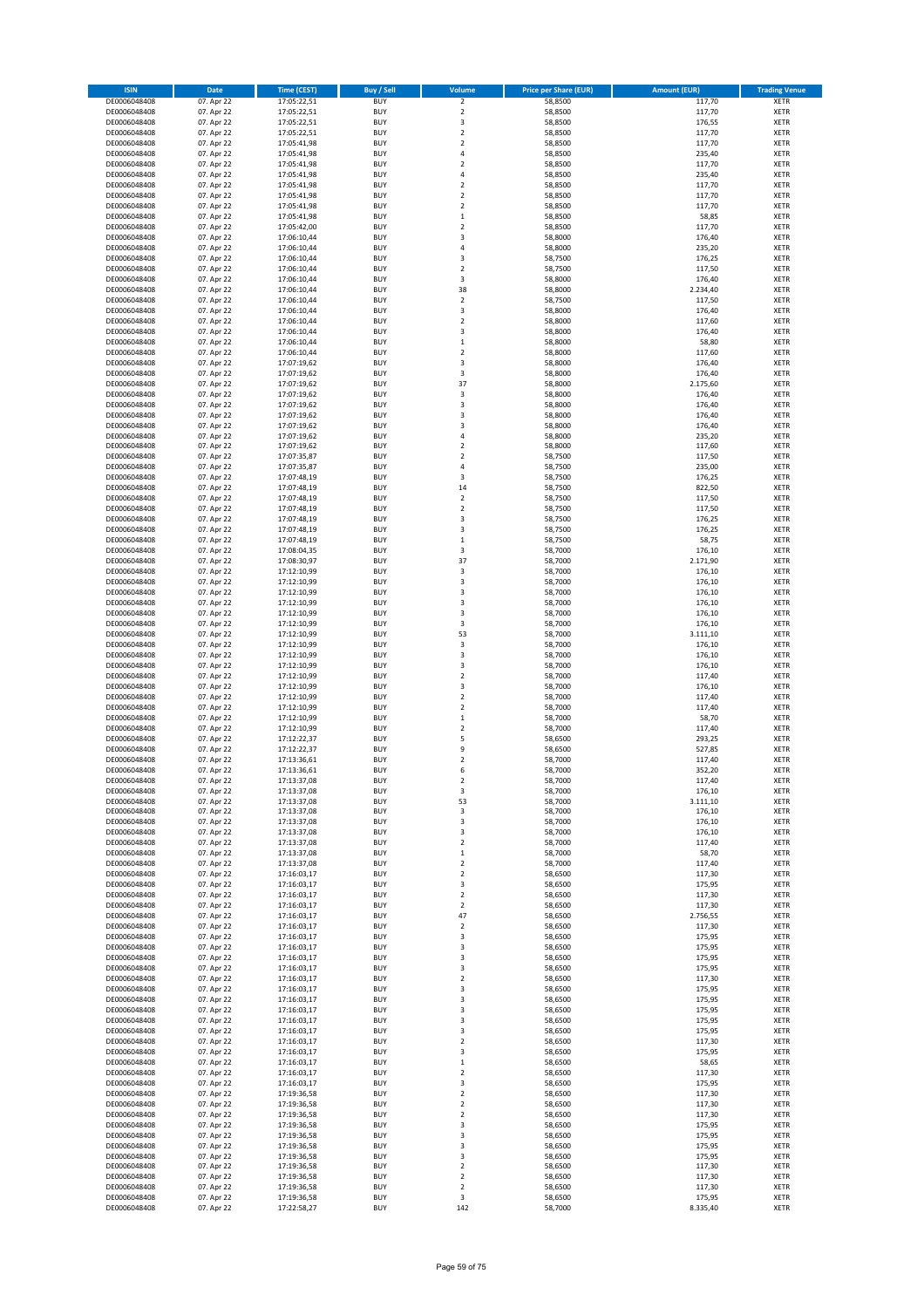| <b>ISIN</b>                  | Date                     | <b>Time (CEST)</b>         | <b>Buy / Sell</b>        | <b>Volume</b>                                      | <b>Price per Share (EUR)</b> | <b>Amount (EUR)</b>  | <b>Trading Venue</b>       |
|------------------------------|--------------------------|----------------------------|--------------------------|----------------------------------------------------|------------------------------|----------------------|----------------------------|
| DE0006048408                 | 07. Apr 22               | 17:25:30,09                | <b>BUY</b>               | 186                                                | 58,7000                      | 10.918,20            | <b>XETR</b>                |
| DE0006048408                 | 07. Apr 22               | 17:26:30,70                | <b>BUY</b>               | 5                                                  | 58,7000                      | 293,50               | <b>XETR</b>                |
| DE0006048408                 | 07. Apr 22               | 17:26:30,70                | <b>BUY</b><br><b>BUY</b> | $\overline{2}$                                     | 58,7000                      | 117,40<br>117,40     | <b>XETR</b>                |
| DE0006048408<br>DE0006048408 | 07. Apr 22<br>07. Apr 22 | 17:26:30,70<br>17:26:30,70 | <b>BUY</b>               | $\boldsymbol{2}$<br>$\mathbf 1$                    | 58,7000<br>58,7000           | 58,70                | <b>XETR</b><br><b>XETR</b> |
| DE0006048408                 | 07. Apr 22               | 17:26:30,70                | <b>BUY</b>               | 3                                                  | 58,7000                      | 176,10               | <b>XETR</b>                |
| DE0006048408                 | 07. Apr 22               | 17:26:30,70                | <b>BUY</b>               | $\overline{2}$                                     | 58,7000                      | 117,40               | <b>XETR</b>                |
| DE0006048408                 | 07. Apr 22               | 17:26:45,24                | <b>BUY</b>               | $\boldsymbol{2}$                                   | 58,7000                      | 117,40               | <b>XETR</b>                |
| DE0006048408                 | 07. Apr 22               | 17:26:45,24                | <b>BUY</b>               | $\overline{2}$                                     | 58,7000                      | 117,40               | <b>XETR</b>                |
| DE0006048408<br>DE0006048408 | 07. Apr 22<br>07. Apr 22 | 17:26:45,24<br>17:27:01,04 | <b>BUY</b><br><b>BUY</b> | $\boldsymbol{2}$<br>$\sqrt{4}$                     | 58,7000<br>58,7000           | 117,40<br>234,80     | <b>XETR</b><br><b>XETR</b> |
| DE0006048408                 | 07. Apr 22               | 17:27:01,47                | <b>BUY</b>               | 5                                                  | 58,7000                      | 293,50               | <b>XETR</b>                |
| DE0006048408                 | 07. Apr 22               | 17:27:01,47                | <b>BUY</b>               | $\mathbf 1$                                        | 58,7000                      | 58,70                | <b>XETR</b>                |
| DE0006048408                 | 07. Apr 22               | 17:27:27,78                | <b>BUY</b>               | 3                                                  | 58,7000                      | 176,10               | <b>XETR</b>                |
| DE0006048408                 | 07. Apr 22               | 17:27:27,78                | <b>BUY</b>               | $\overline{2}$                                     | 58,7000                      | 117,40               | <b>XETR</b>                |
| DE0006048408<br>DE0006048408 | 07. Apr 22<br>07. Apr 22 | 17:27:58,05<br>17:28:56,39 | <b>BUY</b><br><b>BUY</b> | 112<br>84                                          | 58,7000<br>58,7000           | 6.574,40<br>4.930,80 | <b>XETR</b><br><b>XETR</b> |
| DE0006048408                 | 07. Apr 22               | 17:29:14,24                | <b>BUY</b>               | $\boldsymbol{2}$                                   | 58,6500                      | 117,30               | <b>XETR</b>                |
| DE0006048408                 | 07. Apr 22               | 17:29:14,24                | <b>BUY</b>               | $\overline{2}$                                     | 58,6500                      | 117,30               | <b>XETR</b>                |
| DE0006048408                 | 07. Apr 22               | 17:29:14,24                | <b>BUY</b>               | $\boldsymbol{2}$                                   | 58,6500                      | 117,30               | <b>XETR</b>                |
| DE0006048408                 | 07. Apr 22               | 17:29:14,24                | <b>BUY</b>               | $\boldsymbol{2}$                                   | 58,6500                      | 117,30               | <b>XETR</b>                |
| DE0006048408                 | 07. Apr 22               | 17:29:14,24                | <b>BUY</b><br><b>BUY</b> | $\overline{2}$<br>$\mathbf 2$                      | 58,6500                      | 117,30               | <b>XETR</b>                |
| DE0006048408<br>DE0006048408 | 07. Apr 22<br>07. Apr 22 | 17:29:14,24<br>17:29:14,24 | <b>BUY</b>               | $\overline{2}$                                     | 58,6500<br>58,6500           | 117,30<br>117,30     | <b>XETR</b><br><b>XETR</b> |
| DE0006048408                 | 07. Apr 22               | 17:29:14,24                | <b>BUY</b>               | 3                                                  | 58,6500                      | 175,95               | <b>XETR</b>                |
| DE0006048408                 | 07. Apr 22               | 17:29:14,24                | <b>BUY</b>               | $\overline{2}$                                     | 58,6500                      | 117,30               | <b>XETR</b>                |
| DE0006048408                 | 07. Apr 22               | 17:29:14,24                | <b>BUY</b>               | $\overline{2}$                                     | 58,6500                      | 117,30               | <b>XETR</b>                |
| DE0006048408                 | 07. Apr 22               | 17:29:14,24                | <b>BUY</b>               | $\overline{2}$                                     | 58,6500                      | 117,30               | <b>XETR</b>                |
| DE0006048408<br>DE0006048408 | 07. Apr 22<br>07. Apr 22 | 17:29:14,24<br>17:29:14,24 | <b>BUY</b><br><b>BUY</b> | 61<br>3                                            | 58,6500<br>58,6500           | 3.577,65<br>175,95   | <b>XETR</b><br><b>XETR</b> |
| DE0006048408                 | 07. Apr 22               | 17:29:14,24                | <b>BUY</b>               | 3                                                  | 58,6500                      | 175,95               | <b>XETR</b>                |
| DE0006048408                 | 07. Apr 22               | 17:29:14,24                | <b>BUY</b>               | $\overline{2}$                                     | 58,6500                      | 117,30               | <b>XETR</b>                |
| DE0006048408                 | 07. Apr 22               | 17:29:14,24                | <b>BUY</b>               | $\overline{2}$                                     | 58,6500                      | 117,30               | <b>XETR</b>                |
| DE0006048408                 | 07. Apr 22               | 17:29:14,24                | <b>BUY</b>               | 3                                                  | 58,6500                      | 175,95               | <b>XETR</b>                |
| DE0006048408                 | 07. Apr 22               | 17:29:14,24                | <b>BUY</b>               | $\mathbf 2$                                        | 58,6500                      | 117,30               | <b>XETR</b>                |
| DE0006048408<br>DE0006048408 | 07. Apr 22<br>07. Apr 22 | 17:29:14,24<br>17:29:14,24 | <b>BUY</b><br><b>BUY</b> | 3<br>3                                             | 58,6500<br>58,6500           | 175,95<br>175,95     | <b>XETR</b><br><b>XETR</b> |
| DE0006048408                 | 07. Apr 22               | 17:29:14,24                | <b>BUY</b>               | $\overline{2}$                                     | 58,6500                      | 117,30               | <b>XETR</b>                |
| DE0006048408                 | 07. Apr 22               | 17:29:14,24                | <b>BUY</b>               | 3                                                  | 58,6500                      | 175,95               | <b>XETR</b>                |
| DE0006048408                 | 07. Apr 22               | 17:29:29.91                | <b>BUY</b>               | 65                                                 | 58,6500                      | 3.812,25             | <b>XETR</b>                |
| DE0006048408                 | 07. Apr 22               | 17:29:29,92                | <b>BUY</b>               | 4                                                  | 58,6500                      | 234,60               | <b>XETR</b>                |
| DE0006048408                 | 07. Apr 22               | 17:29:29,92                | <b>BUY</b>               | $\overline{2}$<br>$\overline{4}$                   | 58,6500                      | 117,30               | <b>XETR</b>                |
| DE0006048408<br>DE0006048408 | 07. Apr 22<br>07. Apr 22 | 17:29:29,92<br>17:29:29,92 | <b>BUY</b><br><b>BUY</b> | 4                                                  | 58,6500<br>58,6500           | 234,60<br>234,60     | <b>XETR</b><br><b>XETR</b> |
| DE0006048408                 | 07. Apr 22               | 17:29:29,92                | <b>BUY</b>               | 3                                                  | 58,6500                      | 175,95               | <b>XETR</b>                |
| DE0006048408                 | 07. Apr 22               | 17:29:29,92                | <b>BUY</b>               | $\overline{2}$                                     | 58,6500                      | 117,30               | <b>XETR</b>                |
| DE0006048408                 | 07. Apr 22               | 17:29:29,92                | <b>BUY</b>               | $\overline{4}$                                     | 58,6500                      | 234,60               | <b>XETR</b>                |
| DE0006048408                 | 07. Apr 22               | 17:29:29,92                | <b>BUY</b>               | 3                                                  | 58,6500                      | 175,95               | <b>XETR</b>                |
| DE0006048408                 | 07. Apr 22               | 17:29:29,92                | <b>BUY</b><br><b>BUY</b> | $\overline{4}$<br>$\overline{\mathbf{c}}$          | 58,6500                      | 234,60<br>117,30     | <b>XETR</b><br><b>XETR</b> |
| DE0006048408<br>DE0006048408 | 07. Apr 22<br>07. Apr 22 | 17:29:29,92<br>17:29:29,92 | <b>BUY</b>               | $\overline{2}$                                     | 58,6500<br>58,6500           | 117,30               | <b>XETR</b>                |
| DE0006048408                 | 07. Apr 22               | 17:29:29,92                | <b>BUY</b>               | $\overline{2}$                                     | 58,6500                      | 117,30               | <b>XETR</b>                |
| DE0006048408                 | 07. Apr 22               | 17:29:29,92                | <b>BUY</b>               | 3                                                  | 58,6500                      | 175,95               | <b>XETR</b>                |
| DE0006048408                 | 07. Apr 22               | 17:29:29,92                | <b>BUY</b>               | $\overline{\mathbf{c}}$                            | 58,6500                      | 117,30               | <b>XETR</b>                |
| DE0006048408                 | 07. Apr 22               | 17:29:29,92                | <b>BUY</b>               | 3                                                  | 58,6500                      | 175,95               | <b>XETR</b>                |
| DE0006048408<br>DE0006048408 | 07. Apr 22<br>07. Apr 22 | 17:29:31,89<br>17:29:31,89 | <b>BUY</b><br><b>BUY</b> | $\overline{\mathbf{c}}$<br>$\overline{\mathbf{c}}$ | 58,6500<br>58,6500           | 117,30<br>117,30     | <b>XETR</b><br><b>XETR</b> |
| DE0006048408                 | 07. Apr 22               | 17:29:31,89                | <b>BUY</b>               | $\boldsymbol{2}$                                   | 58,6500                      | 117,30               | <b>XETR</b>                |
| DE0006048408                 | 07. Apr 22               | 17:29:31,89                | <b>BUY</b>               | 44                                                 | 58,6500                      | 2.580,60             | <b>XETR</b>                |
| DE0006048408                 | 07. Apr 22               | 17:29:31,89                | <b>BUY</b>               | $\mathbf 2$                                        | 58,6500                      | 117,30               | <b>XETR</b>                |
| DE0006048408                 | 07. Apr 22               | 17:29:31,89                | <b>BUY</b>               | $\overline{\mathbf{c}}$                            | 58,6500                      | 117,30               | <b>XETR</b>                |
| DE0006048408<br>DE0006048408 | 07. Apr 22               | 17:29:31,89                | <b>BUY</b><br><b>BUY</b> | $\boldsymbol{2}$<br>$\overline{2}$                 | 58,6500<br>58,6500           | 117,30               | <b>XETR</b><br><b>XETR</b> |
| DE0006048408                 | 07. Apr 22<br>07. Apr 22 | 17:29:48,16<br>17:29:48,16 | <b>BUY</b>               | $\overline{2}$                                     | 58,6500                      | 117,30<br>117,30     | <b>XETR</b>                |
| DE0006048408                 | 07. Apr 22               | 17:29:48,16                | <b>BUY</b>               | $\overline{\phantom{a}}$                           | 58,6500                      | 117,30               | <b>XETR</b>                |
| DE0006048408                 | 07. Apr 22               | 17:29:48,16                | <b>BUY</b>               | 3                                                  | 58,6500                      | 175,95               | XETR                       |
| DE0006048408                 | 07. Apr 22               | 17:29:48,16                | <b>BUY</b>               | $\boldsymbol{2}$                                   | 58,6500                      | 117,30               | <b>XETR</b>                |
| DE0006048408                 | 07. Apr 22               | 17:29:48,16                | <b>BUY</b>               | $\boldsymbol{2}$                                   | 58,6500                      | 117,30               | <b>XETR</b>                |
| DE0006048408<br>DE0006048408 | 07. Apr 22<br>07. Apr 22 | 17:29:48,16<br>17:29:48,16 | <b>BUY</b><br><b>BUY</b> | 3<br>3                                             | 58,6500<br>58,6500           | 175,95<br>175,95     | <b>XETR</b><br><b>XETR</b> |
| DE0006048408                 | 07. Apr 22               | 17:29:48,16                | <b>BUY</b>               | $\overline{\mathbf{2}}$                            | 58,6500                      | 117,30               | <b>XETR</b>                |
| DE0006048408                 | 07. Apr 22               | 17:29:48,16                | <b>BUY</b>               | $\boldsymbol{2}$                                   | 58,6500                      | 117,30               | <b>XETR</b>                |
| DE0006048408                 | 07. Apr 22               | 17:29:48,16                | <b>BUY</b>               | 3                                                  | 58,6500                      | 175,95               | <b>XETR</b>                |
| DE0006048408                 | 07. Apr 22               | 17:29:48,16                | <b>BUY</b>               | $\boldsymbol{2}$                                   | 58,6500                      | 117,30               | <b>XETR</b>                |
| DE0006048408<br>DE0006048408 | 07. Apr 22<br>07. Apr 22 | 17:29:48,16<br>17:29:48,16 | <b>BUY</b><br><b>BUY</b> | $\overline{\mathbf{2}}$<br>$\,1\,$                 | 58,6500<br>58,6500           | 117,30<br>58,65      | <b>XETR</b><br><b>XETR</b> |
| DE0006048408                 | 07. Apr 22               | 17:29:48,16                | <b>BUY</b>               | $\boldsymbol{2}$                                   | 58,6500                      | 117,30               | <b>XETR</b>                |
| DE0006048408                 | 07. Apr 22               | 17:29:51,41                | <b>BUY</b>               | $\,$ 1                                             | 58,6500                      | 58,65                | <b>XETR</b>                |
| DE0006048408                 | 07. Apr 22               | 17:29:51,43                | <b>BUY</b>               | 3                                                  | 58,6500                      | 175,95               | <b>XETR</b>                |
| DE0006048408                 | 07. Apr 22               | 17:29:53,06                | <b>BUY</b>               | $\overline{7}$                                     | 58,6500                      | 410,55               | <b>XETR</b>                |
| DE0006048408<br>DE0006048408 | 07. Apr 22<br>07. Apr 22 | 17:29:53,07<br>17:29:53,07 | <b>BUY</b><br><b>BUY</b> | $\boldsymbol{2}$<br>3                              | 58,6500<br>58,6500           | 117,30<br>175,95     | <b>XETR</b><br><b>XETR</b> |
| DE0006048408                 | 07. Apr 22               | 17:29:53,08                | <b>BUY</b>               | 3                                                  | 58,6500                      | 175,95               | <b>XETR</b>                |
| DE0006048408                 | 07. Apr 22               | 17:29:54,02                | <b>BUY</b>               | 4                                                  | 58,6500                      | 234,60               | <b>XETR</b>                |
| DE0006048408                 | 07. Apr 22               | 17:29:54,17                | <b>BUY</b>               | 3                                                  | 58,6500                      | 175,95               | <b>XETR</b>                |
| DE0006048408                 | 07. Apr 22               | 17:29:54,17                | <b>BUY</b>               | $\overline{2}$                                     | 58,6500                      | 117,30               | <b>XETR</b>                |
| DE0006048408                 | 07. Apr 22               | 17:29:55,42                | <b>BUY</b>               | 4                                                  | 58,6500                      | 234,60               | <b>XETR</b>                |
| DE0006048408<br>DE0006048408 | 07. Apr 22<br>08. Apr 22 | 17:29:56,99<br>09:36:26,70 | <b>BUY</b><br><b>BUY</b> | $\overline{\mathbf{2}}$<br>$\mathbf 2$             | 58,6500<br>59,4000           | 117,30<br>118,80     | <b>XETR</b><br><b>XETR</b> |
| DE0006048408                 | 08. Apr 22               | 09:36:26,70                | <b>BUY</b>               | $\overline{2}$                                     | 59,4000                      | 118,80               | <b>XETR</b>                |
| DE0006048408                 | 08. Apr 22               | 09:36:26,70                | <b>BUY</b>               | 3                                                  | 59,4000                      | 178,20               | <b>XETR</b>                |
| DE0006048408                 | 08. Apr 22               | 09:36:26,70                | <b>BUY</b>               | 68                                                 | 59,4000                      | 4.039,20             | <b>XETR</b>                |
| DE0006048408                 | 08. Apr 22               | 09:36:26,70                | <b>BUY</b>               | $\boldsymbol{2}$                                   | 59,4000                      | 118,80               | <b>XETR</b>                |
| DE0006048408                 | 08. Apr 22               | 09:36:26,70                | <b>BUY</b><br><b>BUY</b> | $\overline{2}$                                     | 59,4000<br>59,4000           | 118,80<br>178,20     | <b>XETR</b><br><b>XETR</b> |
| DE0006048408<br>DE0006048408 | 08. Apr 22<br>08. Apr 22 | 09:36:26,70<br>09:36:26,70 | <b>BUY</b>               | 3<br>3                                             | 59,4000                      | 178,20               | <b>XETR</b>                |
| DE0006048408                 | 08. Apr 22               | 09:36:26,70                | <b>BUY</b>               | 3                                                  | 59,4000                      | 178,20               | <b>XETR</b>                |
| DE0006048408                 | 08. Apr 22               | 09:36:26,70                | <b>BUY</b>               | $\boldsymbol{2}$                                   | 59,4000                      | 118,80               | <b>XETR</b>                |
| DE0006048408                 | 08. Apr 22               | 09:36:26,70                | <b>BUY</b>               | 3                                                  | 59,4000                      | 178,20               | <b>XETR</b>                |
| DE0006048408                 | 08. Apr 22               | 09:36:26,70                | <b>BUY</b>               | 3                                                  | 59,4000                      | 178,20               | <b>XETR</b>                |
| DE0006048408<br>DE0006048408 | 08. Apr 22<br>08. Apr 22 | 09:36:26,70<br>09:36:26,70 | <b>BUY</b><br><b>BUY</b> | $\overline{2}$<br>3                                | 59,4000<br>59,4000           | 118,80<br>178,20     | <b>XETR</b><br><b>XETR</b> |
| DE0006048408                 | 08. Apr 22               | 09:36:26,70                | <b>BUY</b>               | 3                                                  | 59,4000                      | 178,20               | <b>XETR</b>                |
| DE0006048408                 | 08. Apr 22               | 09:36:26,70                | <b>BUY</b>               | $\boldsymbol{2}$                                   | 59,4000                      | 118,80               | <b>XETR</b>                |
| DE0006048408                 | 08. Apr 22               | 09:36:26,70                | <b>BUY</b>               | $\boldsymbol{2}$                                   | 59,4000                      | 118,80               | <b>XETR</b>                |
| DE0006048408                 | 08. Apr 22               | 09:36:26,70                | <b>BUY</b>               | $\mathbf 2$                                        | 59,4000                      | 118,80               | <b>XETR</b>                |
| DE0006048408                 | 08. Apr 22               | 09:36:26,70                | <b>BUY</b>               | $\overline{\mathbf{3}}$                            | 59,4000                      | 178,20               | <b>XETR</b>                |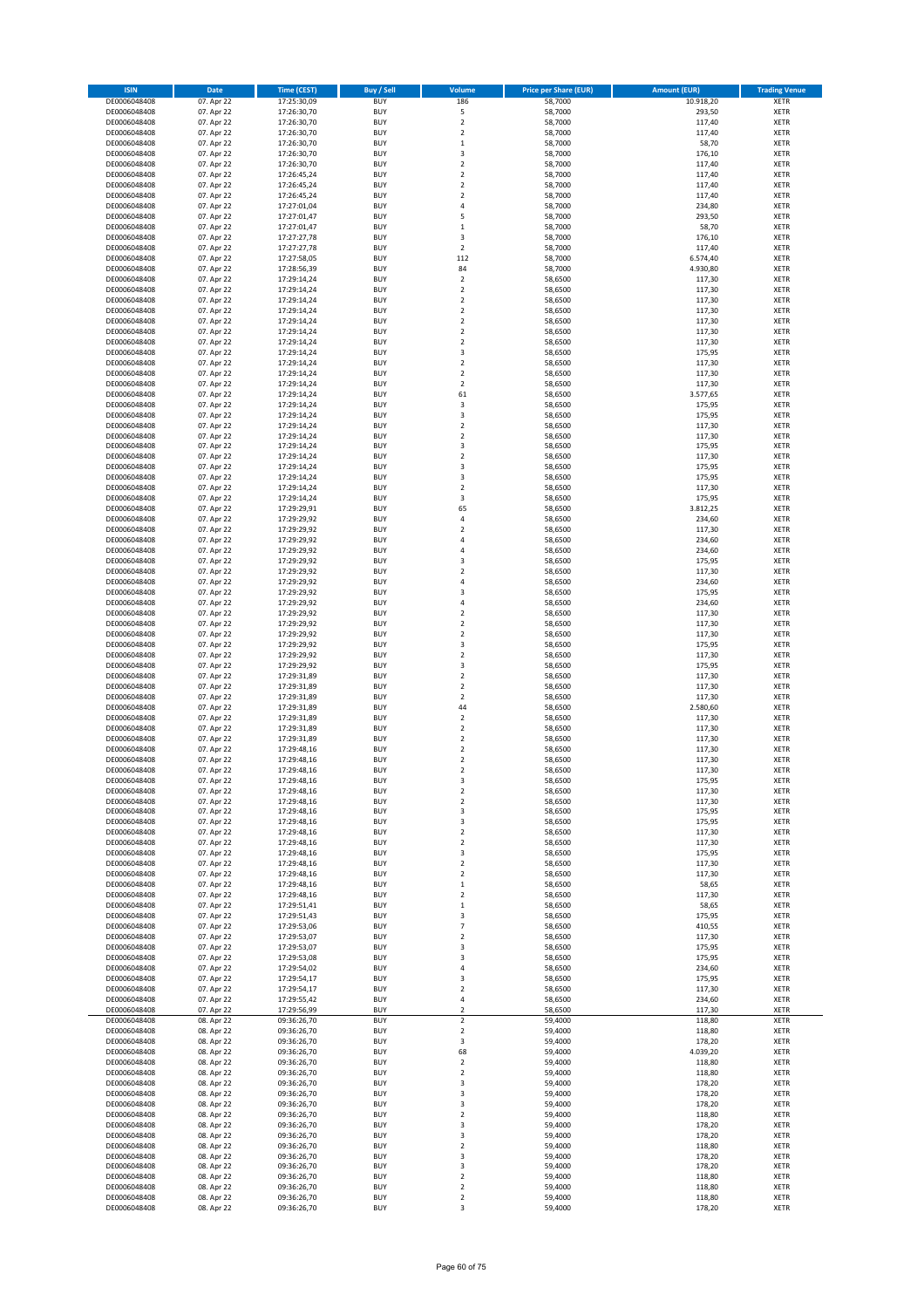| <b>ISIN</b>                  | <b>Date</b>              | <b>Time (CEST)</b>         | <b>Buy / Sell</b>        | Volume                                  | <b>Price per Share (EUR)</b> | <b>Amount (EUR)</b> | <b>Trading Venue</b>       |
|------------------------------|--------------------------|----------------------------|--------------------------|-----------------------------------------|------------------------------|---------------------|----------------------------|
| DE0006048408                 | 08. Apr 22               | 09:36:26,70                | <b>BUY</b>               | 3                                       | 59,4000                      | 178,20              | XETR                       |
| DE0006048408                 | 08. Apr 22               | 09:50:30,31                | <b>BUY</b>               | 5                                       | 59,5000                      | 297,50              | <b>XETR</b>                |
| DE0006048408                 | 08. Apr 22               | 09:50:30,31                | <b>BUY</b>               | $\overline{\mathbf{c}}$                 | 59,5000                      | 119,00              | XETR                       |
| DE0006048408                 | 08. Apr 22               | 09:50:30,31                | <b>BUY</b>               | $\overline{\mathbf{3}}$                 | 59,5000                      | 178,50              | <b>XETR</b>                |
| DE0006048408                 | 08. Apr 22               | 09:50:30,31                | <b>BUY</b>               | $\mathbf 2$                             | 59,5000                      | 119,00              | XETR                       |
| DE0006048408                 | 08. Apr 22               | 09:50:30,31                | <b>BUY</b>               | 64                                      | 59,5000                      | 3.808,00            | <b>XETR</b>                |
| DE0006048408                 | 08. Apr 22               | 09:51:12,27                | <b>BUY</b>               | $\overline{2}$                          | 59,5000                      | 119,00              | <b>XETR</b>                |
| DE0006048408                 | 08. Apr 22               | 09:51:12,27                | <b>BUY</b>               | $\overline{\mathbf{3}}$                 | 59,5000                      | 178,50              | <b>XETR</b>                |
| DE0006048408                 | 08. Apr 22               | 09:51:12,27                | <b>BUY</b>               | 2                                       | 59,5000                      | 119,00              | XETR                       |
| DE0006048408                 | 08. Apr 22               | 09:51:12,27                | <b>BUY</b>               | $\overline{\mathbf{c}}$                 | 59,5000                      | 119,00              | <b>XETR</b>                |
| DE0006048408                 | 08. Apr 22               | 09:51:12,27                | <b>BUY</b>               | 3                                       | 59,5000                      | 178,50              | XETR                       |
| DE0006048408                 | 08. Apr 22               | 09:51:12,27                | <b>BUY</b>               | 3                                       | 59,5000                      | 178,50              | <b>XETR</b>                |
| DE0006048408                 | 08. Apr 22               | 09:51:12,27                | <b>BUY</b>               | 3                                       | 59,5000                      | 178,50              | XETR                       |
| DE0006048408                 | 08. Apr 22               | 09:54:20,99                | <b>BUY</b>               | $\overline{\mathbf{c}}$                 | 59,4500                      | 118,90              | <b>XETR</b>                |
| DE0006048408                 | 08. Apr 22               | 09:54:20,99                | <b>BUY</b>               | $\mathbf 2$                             | 59,4500                      | 118,90              | XETR                       |
| DE0006048408                 | 08. Apr 22               | 09:54:20,99                | <b>BUY</b>               | $\overline{\mathbf{2}}$                 | 59,4500                      | 118,90              | <b>XETR</b>                |
| DE0006048408                 | 08. Apr 22               | 09:54:20,99                | <b>BUY</b>               | $\overline{\mathbf{3}}$                 | 59,4500                      | 178,35              | <b>XETR</b>                |
| DE0006048408                 | 08. Apr 22               | 09:54:20,99                | <b>BUY</b>               | 3                                       | 59,4500                      | 178,35              | <b>XETR</b>                |
| DE0006048408                 | 08. Apr 22               | 09:54:20,99                | <b>BUY</b>               | $\overline{\mathbf{c}}$                 | 59,4500                      | 118,90              | <b>XETR</b>                |
| DE0006048408                 | 08. Apr 22               | 09:54:20,99                | <b>BUY</b>               | 3                                       | 59,4500                      | 178,35              | <b>XETR</b>                |
| DE0006048408                 | 08. Apr 22               | 09:54:20,99                | <b>BUY</b>               | $\overline{\mathbf{c}}$                 | 59,4500                      | 118,90              | <b>XETR</b>                |
| DE0006048408<br>DE0006048408 | 08. Apr 22               | 09:54:57,97                | <b>BUY</b><br><b>BUY</b> | $\overline{\mathbf{c}}$<br>$\mathbf{1}$ | 59,4500                      | 118,90              | <b>XETR</b><br><b>XETR</b> |
|                              | 08. Apr 22<br>08. Apr 22 | 09:54:58,07                | <b>BUY</b>               | 3                                       | 59,4500<br>59,4500           | 59,45<br>178,35     | <b>XETR</b>                |
| DE0006048408<br>DE0006048408 | 08. Apr 22               | 09:54:58,26<br>09:54:58,26 | <b>BUY</b>               | 3                                       | 59,4500                      | 178,35              | <b>XETR</b>                |
| DE0006048408                 | 08. Apr 22               | 09:54:58,26                | <b>BUY</b>               | $\overline{\mathbf{c}}$                 | 59,4500                      | 118,90              | <b>XETR</b>                |
| DE0006048408                 | 08. Apr 22               | 09:57:55,55                | <b>BUY</b>               | $\overline{\mathbf{c}}$                 | 59,4500                      | 118,90              | <b>XETR</b>                |
| DE0006048408                 | 08. Apr 22               | 09:57:55,87                | <b>BUY</b>               | $\overline{\mathbf{c}}$                 | 59,4500                      | 118,90              | <b>XETR</b>                |
| DE0006048408                 | 08. Apr 22               | 09:57:55,87                | <b>BUY</b>               | 3                                       | 59,4500                      | 178,35              | <b>XETR</b>                |
| DE0006048408                 | 08. Apr 22               | 10:02:17,30                | <b>BUY</b>               | 3                                       | 59,5500                      | 178,65              | XETR                       |
| DE0006048408                 | 08. Apr 22               | 10:02:17,30                | <b>BUY</b>               | 3                                       | 59,5500                      | 178,65              | <b>XETR</b>                |
| DE0006048408                 | 08. Apr 22               | 10:02:45,75                | <b>BUY</b>               | $\overline{\mathbf{3}}$                 | 59,5500                      | 178,65              | XETR                       |
| DE0006048408                 | 08. Apr 22               | 10:02:45,75                | <b>BUY</b>               | 3                                       | 59,5500                      | 178,65              | <b>XETR</b>                |
| DE0006048408                 | 08. Apr 22               | 10:02:45,75                | <b>BUY</b>               | 94                                      | 59,5500                      | 5.597,70            | XETR                       |
| DE0006048408                 | 08. Apr 22               | 10:02:45,75                | <b>BUY</b>               | 3                                       | 59,5500                      | 178,65              | <b>XETR</b>                |
| DE0006048408                 | 08. Apr 22               | 10:02:52,51                | <b>BUY</b>               | $\overline{\mathbf{3}}$                 | 59,5000                      | 178,50              | XETR                       |
| DE0006048408                 | 08. Apr 22               | 10:02:52,51                | <b>BUY</b>               | $\overline{\mathbf{c}}$                 | 59,5000                      | 119,00              | <b>XETR</b>                |
| DE0006048408                 | 08. Apr 22               | 10:02:52,51                | <b>BUY</b>               | 3                                       | 59,5000                      | 178,50              | XETR                       |
| DE0006048408                 | 08. Apr 22               | 10:02:52,51                | <b>BUY</b>               | $\overline{\mathbf{3}}$                 | 59,5000                      | 178,50              | <b>XETR</b>                |
| DE0006048408                 | 08. Apr 22               | 10:02:52,51                | <b>BUY</b>               | $\mathbf{1}$                            | 59,5000                      | 59,50               | <b>XETR</b>                |
| DE0006048408                 | 08. Apr 22               | 10:02:52,54                | <b>BUY</b>               | $\overline{\mathbf{3}}$                 | 59,5000                      | 178,50              | <b>XETR</b>                |
| DE0006048408                 | 08. Apr 22               | 10:02:52,69                | <b>BUY</b>               | $\overline{4}$                          | 59,5000                      | 238,00              | <b>XETR</b>                |
| DE0006048408                 | 08. Apr 22               | 10:02:52,69                | <b>BUY</b>               | $\mathbf{1}$                            | 59,5000                      | 59,50               | <b>XETR</b>                |
| DE0006048408                 | 08. Apr 22               | 10:02:52,86                | <b>BUY</b>               | $\overline{\mathbf{c}}$                 | 59,5000                      | 119,00              | <b>XETR</b>                |
| DE0006048408                 | 08. Apr 22               | 10:02:52,98                | <b>BUY</b>               | 3                                       | 59,5000                      | 178,50              | <b>XETR</b>                |
| DE0006048408                 | 08. Apr 22               | 10:02:53,12                | <b>BUY</b>               | $\mathbf 2$                             | 59,5000                      | 119,00              | <b>XETR</b>                |
| DE0006048408                 | 08. Apr 22               | 10:02:53,24                | <b>BUY</b>               | 2                                       | 59,5000                      | 119,00              | <b>XETR</b>                |
| DE0006048408                 | 08. Apr 22               | 10:02:53,39                | <b>BUY</b>               | $\overline{\mathbf{c}}$                 | 59,5000                      | 119,00              | <b>XETR</b>                |
| DE0006048408                 | 08. Apr 22               | 10:02:53,51                | <b>BUY</b>               | $\mathbf{1}$                            | 59,5000                      | 59,50               | <b>XETR</b>                |
| DE0006048408                 | 08. Apr 22               | 10:02:53,51                | <b>BUY</b><br><b>BUY</b> | 1<br>$\mathbf{1}$                       | 59,5000                      | 59,50               | XETR                       |
| DE0006048408<br>DE0006048408 | 08. Apr 22               | 10:02:53,64                | <b>BUY</b>               | $\mathbf{1}$                            | 59,5000<br>59,5000           | 59,50<br>59,50      | <b>XETR</b><br><b>XETR</b> |
| DE0006048408                 | 08. Apr 22<br>08. Apr 22 | 10:02:53,64<br>10:02:53,76 | <b>BUY</b>               | $\overline{\mathbf{c}}$                 | 59,5000                      | 119,00              | <b>XETR</b>                |
| DE0006048408                 | 08. Apr 22               | 10:02:54,06                | <b>BUY</b>               | $\mathbf 1$                             | 59,5000                      | 59,50               | <b>XETR</b>                |
| DE0006048408                 | 08. Apr 22               | 10:03:54,59                | <b>BUY</b>               | 21                                      | 59,5500                      | 1.250,55            | <b>XETR</b>                |
| DE0006048408                 | 08. Apr 22               | 10:03:54,59                | <b>BUY</b>               | $\overline{\mathbf{2}}$                 | 59,5500                      | 119,10              | <b>XETR</b>                |
| DE0006048408                 | 08. Apr 22               | 10:03:54,59                | <b>BUY</b>               | $\overline{\mathbf{c}}$                 | 59,5500                      | 119,10              | <b>XETR</b>                |
| DE0006048408                 | 08. Apr 22               | 10:03:54,59                | <b>BUY</b>               | $\overline{\mathbf{c}}$                 | 59,5500                      | 119,10              | <b>XETR</b>                |
| DE0006048408                 | 08. Apr 22               | 10:03:54,59                | <b>BUY</b>               | 52                                      | 59,5500                      | 3.096,60            | XETR                       |
| DE0006048408                 | 08. Apr 22               | 10:06:54,37                | <b>BUY</b>               | 67                                      | 59,5500                      | 3.989,85            | <b>XETR</b>                |
| DE0006048408                 | 08. Apr 22               | 10:06:54,37                | <b>BUY</b>               | 8                                       | 59,5500                      | 476,40              | XETR                       |
| DE0006048408                 | 08. Apr 22               | 10:08:29,57                | <b>BUY</b>               | 42                                      | 59,5500                      | 2.501,10            | <b>XETR</b>                |
| DE0006048408                 | 08. Apr 22               | 10:08:29,75                | <b>BUY</b>               | 44                                      | 59,5500                      | 2.620,20            | XETR                       |
| DE0006048408                 | 08. Apr 22               | 10:08:29,80                | <b>BUY</b>               | 18                                      | 59,5500                      | 1.071,90            | <b>XETR</b>                |
| DE0006048408                 | 08. Apr 22               | 10:16:32,32                | <b>BUY</b>               | $\overline{\mathbf{2}}$                 | 59,5500                      | 119,10              | <b>XETR</b>                |
| DE0006048408                 | 08. Apr 22               | 10:16:32,32                | <b>BUY</b>               | 2                                       | 59,5500                      | 119,10              | <b>XETR</b>                |
| DE0006048408                 | 08. Apr 22               | 10:16:32,91                | <b>BUY</b>               | 13                                      | 59,5500                      | 774,15              | <b>XETR</b>                |
| DE0006048408                 | 08. Apr 22               | 10:16:33,07                | <b>BUY</b>               | 4                                       | 59,5500                      | 238,20              | XETR                       |
| DE0006048408                 | 08. Apr 22               | 10:17:02,23                | <b>BUY</b>               | 4                                       | 59,5500                      | 238,20              | XETR                       |
| DE0006048408                 | 08. Apr 22               | 10:18:31,89                | <b>BUY</b>               | 4                                       | 59,5500                      | 238,20              | <b>XETR</b>                |
| DE0006048408                 | 08. Apr 22               | 10:19:55,03                | <b>BUY</b>               | 4                                       | 59,5500<br>59,5500           | 238,20<br>2.024,70  | XETR                       |
| DE0006048408<br>DE0006048408 | 08. Apr 22<br>08. Apr 22 | 10:20:15,05<br>10:20:15,08 | <b>BUY</b><br><b>BUY</b> | 34<br>$\boldsymbol{2}$                  | 59,5500                      | 119,10              | <b>XETR</b><br>XETR        |
| DE0006048408                 | 08. Apr 22               | 10:20:15,08                | <b>BUY</b>               | $\mathbf 2$                             | 59,5500                      | 119,10              | <b>XETR</b>                |
| DE0006048408                 | 08. Apr 22               | 10:20:15,08                | <b>BUY</b>               | 21                                      | 59,5500                      | 1.250,55            | XETR                       |
| DE0006048408                 | 08. Apr 22               | 10:24:10,13                | <b>BUY</b>               | 2                                       | 59,5500                      | 119,10              | <b>XETR</b>                |
| DE0006048408                 | 08. Apr 22               | 10:24:10,13                | <b>BUY</b>               | $\mathbf 2$                             | 59,5500                      | 119,10              | XETR                       |
| DE0006048408                 | 08. Apr 22               | 10:24:10,13                | <b>BUY</b>               | $\mathbf 1$                             | 59,5500                      | 59,55               | <b>XETR</b>                |
| DE0006048408                 | 08. Apr 22               | 10:24:10,13                | <b>BUY</b>               | 2                                       | 59,5500                      | 119,10              | XETR                       |
| DE0006048408                 | 08. Apr 22               | 10:24:10,13                | <b>BUY</b>               | 2                                       | 59,5500                      | 119,10              | <b>XETR</b>                |
| DE0006048408                 | 08. Apr 22               | 10:24:11,56                | <b>BUY</b>               | 3                                       | 59,6000                      | 178,80              | <b>XETR</b>                |
| DE0006048408                 | 08. Apr 22               | 10:24:11,56                | <b>BUY</b>               | 3                                       | 59,6000                      | 178,80              | <b>XETR</b>                |
| DE0006048408                 | 08. Apr 22               | 10:24:11,56                | <b>BUY</b>               | 3                                       | 59,6000                      | 178,80              | <b>XETR</b>                |
| DE0006048408                 | 08. Apr 22               | 10:24:16,85                | <b>BUY</b>               | 2                                       | 59,5500                      | 119,10              | <b>XETR</b>                |
| DE0006048408                 | 08. Apr 22               | 10:24:16,85                | <b>BUY</b>               | 2                                       | 59,5500                      | 119,10              | <b>XETR</b>                |
| DE0006048408                 | 08. Apr 22               | 10:24:16,85                | <b>BUY</b>               | $\mathbf 2$                             | 59,5500                      | 119,10              | XETR                       |
| DE0006048408                 | 08. Apr 22               | 10:24:16,85                | <b>BUY</b>               | 2                                       | 59,5500                      | 119,10              | <b>XETR</b>                |
| DE0006048408                 | 08. Apr 22               | 10:24:16,85                | <b>BUY</b>               | 1                                       | 59,5500                      | 59,55               | XETR                       |
| DE0006048408<br>DE0006048408 | 08. Apr 22<br>08. Apr 22 | 10:26:48,29<br>10:26:48,29 | <b>BUY</b><br><b>BUY</b> | 3<br>$\mathbf 2$                        | 59,6000<br>59,6000           | 178,80<br>119,20    | <b>XETR</b><br>XETR        |
| DE0006048408                 | 08. Apr 22               | 10:26:48,29                | <b>BUY</b>               | $\overline{\mathbf{c}}$                 | 59,6000                      | 119,20              | <b>XETR</b>                |
| DE0006048408                 | 08. Apr 22               | 10:26:48,29                | <b>BUY</b>               | 4                                       | 59,6000                      | 238,40              | XETR                       |
| DE0006048408                 | 08. Apr 22               | 10:26:48,29                | <b>BUY</b>               | 2                                       | 59,6000                      | 119,20              | <b>XETR</b>                |
| DE0006048408                 | 08. Apr 22               | 10:26:48,29                | <b>BUY</b>               | 3                                       | 59,6000                      | 178,80              | XETR                       |
| DE0006048408                 | 08. Apr 22               | 10:26:48,29                | <b>BUY</b>               | 2                                       | 59,6000                      | 119,20              | <b>XETR</b>                |
| DE0006048408                 | 08. Apr 22               | 10:26:48,29                | <b>BUY</b>               | 2                                       | 59,6000                      | 119,20              | XETR                       |
| DE0006048408                 | 08. Apr 22               | 10:26:48,29                | <b>BUY</b>               | 3                                       | 59,6000                      | 178,80              | <b>XETR</b>                |
| DE0006048408                 | 08. Apr 22               | 10:26:48,29                | <b>BUY</b>               | $\mathbf 2$                             | 59,6000                      | 119,20              | XETR                       |
| DE0006048408                 | 08. Apr 22               | 10:26:48,29                | <b>BUY</b>               | 3                                       | 59,6000                      | 178,80              | <b>XETR</b>                |
| DE0006048408                 | 08. Apr 22               | 10:26:48,29                | <b>BUY</b>               | 3                                       | 59,6000                      | 178,80              | <b>XETR</b>                |
| DE0006048408                 | 08. Apr 22               | 10:26:48,29                | <b>BUY</b>               | $\overline{2}$                          | 59,6000                      | 119,20              | <b>XETR</b>                |
| DE0006048408                 | 08. Apr 22               | 10:26:48,29                | <b>BUY</b>               | $\mathbf 2$                             | 59,6000                      | 119,20              | XETR                       |
| DE0006048408                 | 08. Apr 22               | 10:26:48,29                | <b>BUY</b>               | 3                                       | 59,6000                      | 178,80              | <b>XETR</b>                |
| DE0006048408                 | 08. Apr 22               | 10:26:48,29                | <b>BUY</b>               | 3                                       | 59,6000                      | 178,80              | XETR                       |
| DE0006048408                 | 08. Apr 22               | 10:26:48,49                | <b>BUY</b>               | $\mathbf 2$                             | 59,6000                      | 119,20              | <b>XETR</b>                |
| DE0006048408                 | 08. Apr 22               | 10:26:48,49                | <b>BUY</b>               | $\mathbf 2$                             | 59,6000                      | 119,20              | XETR                       |
| DE0006048408                 | 08. Apr 22               | 10:26:48,49                | <b>BUY</b>               | $\mathbf 2$                             | 59,6000                      | 119,20              | <b>XETR</b>                |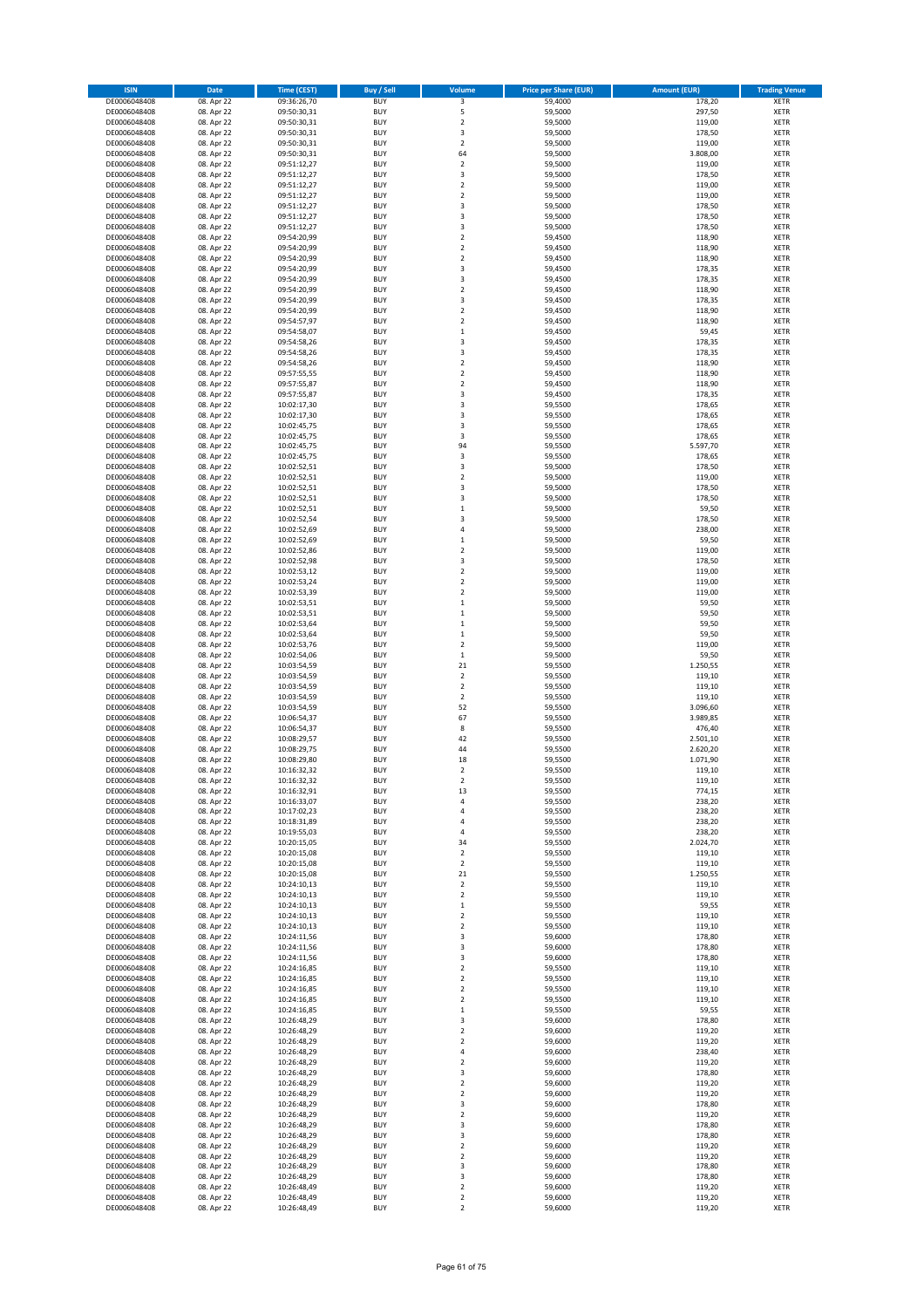| <b>ISIN</b>                  | <b>Date</b>              | <b>Time (CEST)</b>         | <b>Buy / Sell</b>        | Volume                                      | <b>Price per Share (EUR)</b> | <b>Amount (EUR)</b> | <b>Trading Venue</b>       |
|------------------------------|--------------------------|----------------------------|--------------------------|---------------------------------------------|------------------------------|---------------------|----------------------------|
| DE0006048408                 | 08. Apr 22               | 10:26:48,49                | <b>BUY</b>               | $\mathbf 2$                                 | 59,6000                      | 119,20              | <b>XETR</b>                |
| DE0006048408                 | 08. Apr 22               | 10:26:48,49                | <b>BUY</b>               | $\overline{2}$                              | 59,6000                      | 119,20              | <b>XETR</b>                |
| DE0006048408                 | 08. Apr 22               | 10:26:48,49                | <b>BUY</b>               | $\boldsymbol{2}$                            | 59,6000                      | 119,20              | <b>XETR</b>                |
| DE0006048408                 | 08. Apr 22               | 10:26:48,49                | <b>BUY</b>               | $\overline{2}$                              | 59,6000                      | 119,20              | <b>XETR</b>                |
| DE0006048408                 | 08. Apr 22               | 10:26:48,49                | <b>BUY</b>               | $\boldsymbol{2}$                            | 59,6000                      | 119,20              | <b>XETR</b>                |
| DE0006048408                 | 08. Apr 22               | 10:26:48,49                | <b>BUY</b>               | $\overline{2}$                              | 59,6000                      | 119,20              | <b>XETR</b>                |
| DE0006048408                 | 08. Apr 22               | 10:28:14,35                | <b>BUY</b>               | $\overline{2}$                              | 59,6000                      | 119,20              | <b>XETR</b>                |
| DE0006048408                 | 08. Apr 22               | 10:28:14,35                | <b>BUY</b>               | 4                                           | 59,6000                      | 238,40              | <b>XETR</b>                |
| DE0006048408                 | 08. Apr 22               | 10:28:14,35                | <b>BUY</b>               | $\overline{2}$                              | 59,6000                      | 119,20              | <b>XETR</b>                |
| DE0006048408                 | 08. Apr 22               | 10:28:14,35                | <b>BUY</b>               | 3                                           | 59,6000                      | 178,80              | <b>XETR</b>                |
| DE0006048408                 | 08. Apr 22               | 10:28:14,35                | <b>BUY</b>               | 3                                           | 59,6000                      | 178,80              | <b>XETR</b>                |
| DE0006048408                 | 08. Apr 22               | 10:28:14,35                | <b>BUY</b>               | $\overline{2}$                              | 59,6000                      | 119,20              | <b>XETR</b>                |
| DE0006048408<br>DE0006048408 | 08. Apr 22<br>08. Apr 22 | 10:28:14,35<br>10:28:14,35 | <b>BUY</b><br><b>BUY</b> | $\boldsymbol{2}$<br>$\overline{2}$          | 59,6000<br>59,6000           | 119,20<br>119,20    | <b>XETR</b><br><b>XETR</b> |
| DE0006048408                 | 08. Apr 22               | 10:28:14,35                | <b>BUY</b>               | $\boldsymbol{2}$                            | 59,6000                      | 119,20              | <b>XETR</b>                |
| DE0006048408                 | 08. Apr 22               | 10:28:14,35                | <b>BUY</b>               | $\overline{2}$                              | 59,6000                      | 119,20              | <b>XETR</b>                |
| DE0006048408                 | 08. Apr 22               | 10:28:14,35                | <b>BUY</b>               | $\overline{2}$                              | 59,6000                      | 119,20              | <b>XETR</b>                |
| DE0006048408                 | 08. Apr 22               | 10:28:14,35                | <b>BUY</b>               | $\overline{2}$                              | 59,6000                      | 119,20              | <b>XETR</b>                |
| DE0006048408                 | 08. Apr 22               | 10:28:14,35                | <b>BUY</b>               | 3                                           | 59,6000                      | 178,80              | <b>XETR</b>                |
| DE0006048408                 | 08. Apr 22               | 10:28:14,35                | <b>BUY</b>               | $\overline{2}$                              | 59,6000                      | 119,20              | <b>XETR</b>                |
| DE0006048408                 | 08. Apr 22               | 10:28:14,35                | <b>BUY</b>               | $\mathbf 2$                                 | 59,6000                      | 119,20              | <b>XETR</b>                |
| DE0006048408                 | 08. Apr 22               | 10:28:14,35                | <b>BUY</b>               | $\overline{\mathbf{2}}$                     | 59,6000                      | 119,20              | <b>XETR</b>                |
| DE0006048408                 | 08. Apr 22               | 10:28:14,35                | <b>BUY</b>               | $\boldsymbol{2}$                            | 59,6000                      | 119,20              | <b>XETR</b>                |
| DE0006048408                 | 08. Apr 22               | 10:28:27,73                | <b>BUY</b>               | 20                                          | 59,6000                      | 1.192,00            | <b>XETR</b>                |
| DE0006048408                 | 08. Apr 22               | 10:29:36,36                | <b>BUY</b>               | $\boldsymbol{2}$                            | 59,6000                      | 119,20              | <b>XETR</b>                |
| DE0006048408                 | 08. Apr 22               | 10:29:36,36                | <b>BUY</b>               | $\overline{2}$                              | 59,6000                      | 119,20              | <b>XETR</b>                |
| DE0006048408                 | 08. Apr 22               | 10:29:36,36                | <b>BUY</b>               | $\overline{2}$                              | 59,6000                      | 119,20              | <b>XETR</b>                |
| DE0006048408<br>DE0006048408 | 08. Apr 22               | 10:29:36,36                | <b>BUY</b><br><b>BUY</b> | $\overline{2}$<br>4                         | 59,6000                      | 119,20              | <b>XETR</b>                |
| DE0006048408                 | 08. Apr 22<br>08. Apr 22 | 10:29:36,36<br>10:29:36,36 | <b>BUY</b>               | $\boldsymbol{2}$                            | 59,6000<br>59,6000           | 238,40<br>119,20    | <b>XETR</b><br><b>XETR</b> |
| DE0006048408                 | 08. Apr 22               | 10:29:36,36                | <b>BUY</b>               | 4                                           | 59,6000                      | 238,40              | <b>XETR</b>                |
| DE0006048408                 | 08. Apr 22               | 10:29:36,36                | <b>BUY</b>               | $\overline{2}$                              | 59,6000                      | 119,20              | <b>XETR</b>                |
| DE0006048408                 | 08. Apr 22               | 10:29:36,36                | <b>BUY</b>               | 4                                           | 59,6000                      | 238,40              | <b>XETR</b>                |
| DE0006048408                 | 08. Apr 22               | 10:29:36,36                | <b>BUY</b>               | $\overline{2}$                              | 59,6000                      | 119,20              | <b>XETR</b>                |
| DE0006048408                 | 08. Apr 22               | 10:29:36,36                | <b>BUY</b>               | $\overline{2}$                              | 59,6000                      | 119,20              | <b>XETR</b>                |
| DE0006048408                 | 08. Apr 22               | 10:29:36,36                | <b>BUY</b>               | $\boldsymbol{2}$                            | 59,6000                      | 119,20              | <b>XETR</b>                |
| DE0006048408                 | 08. Apr 22               | 10:29:36,36                | <b>BUY</b>               | 3                                           | 59,6000                      | 178,80              | <b>XETR</b>                |
| DE0006048408                 | 08. Apr 22               | 10:29:36,36                | <b>BUY</b>               | 4                                           | 59,6000                      | 238,40              | <b>XETR</b>                |
| DE0006048408                 | 08. Apr 22               | 10:29:36,36                | <b>BUY</b>               | $\overline{2}$                              | 59,6000                      | 119,20              | <b>XETR</b>                |
| DE0006048408                 | 08. Apr 22               | 10:29:36,36                | <b>BUY</b>               | 4                                           | 59,6000                      | 238,40              | <b>XETR</b>                |
| DE0006048408                 | 08. Apr 22               | 10:29:36,36                | <b>BUY</b>               | 64                                          | 59,6000                      | 3.814,40            | <b>XETR</b>                |
| DE0006048408                 | 08. Apr 22               | 10:29:43,23                | <b>BUY</b>               | $\boldsymbol{2}$                            | 59,5500                      | 119,10              | <b>XETR</b>                |
| DE0006048408                 | 08. Apr 22               | 10:29:43,75                | <b>BUY</b>               | $\overline{2}$                              | 59,5500                      | 119,10              | <b>XETR</b>                |
| DE0006048408                 | 08. Apr 22               | 10:29:43,90                | <b>BUY</b>               | $\overline{2}$                              | 59,5500                      | 119,10              | <b>XETR</b>                |
| DE0006048408                 | 08. Apr 22               | 10:29:44,07                | <b>BUY</b>               | $\mathbf 2$                                 | 59,5500                      | 119,10              | <b>XETR</b>                |
| DE0006048408                 | 08. Apr 22               | 10:29:44,24                | <b>BUY</b><br><b>BUY</b> | $\mathbf 2$                                 | 59,5500                      | 119,10              | <b>XETR</b>                |
| DE0006048408<br>DE0006048408 | 08. Apr 22<br>08. Apr 22 | 10:29:44,42<br>10:29:44,60 | <b>BUY</b>               | $\boldsymbol{2}$<br>$\overline{2}$          | 59,5500<br>59,5500           | 119,10<br>119,10    | <b>XETR</b><br><b>XETR</b> |
| DE0006048408                 | 08. Apr 22               | 10:29:44,76                | <b>BUY</b>               | $\overline{2}$                              | 59,5500                      | 119,10              | <b>XETR</b>                |
| DE0006048408                 | 08. Apr 22               | 10:33:44,75                | <b>BUY</b>               | $\overline{4}$                              | 59,6000                      | 238,40              | <b>XETR</b>                |
| DE0006048408                 | 08. Apr 22               | 10:33:44,75                | <b>BUY</b>               | $\overline{2}$                              | 59,6000                      | 119,20              | <b>XETR</b>                |
| DE0006048408                 | 08. Apr 22               | 10:33:44,75                | <b>BUY</b>               | $\overline{2}$                              | 59,6000                      | 119,20              | <b>XETR</b>                |
| DE0006048408                 | 08. Apr 22               | 10:33:44,75                | <b>BUY</b>               | $\overline{2}$                              | 59,6000                      | 119,20              | <b>XETR</b>                |
| DE0006048408                 | 08. Apr 22               | 10:33:44,75                | <b>BUY</b>               | $\overline{2}$                              | 59,6000                      | 119,20              | <b>XETR</b>                |
| DE0006048408                 | 08. Apr 22               | 10:33:44,75                | <b>BUY</b>               | $\overline{2}$                              | 59,6000                      | 119,20              | <b>XETR</b>                |
| DE0006048408                 | 08. Apr 22               | 10:33:44,75                | <b>BUY</b>               | $\,1\,$                                     | 59,6000                      | 59,60               | <b>XETR</b>                |
| DE0006048408                 | 08. Apr 22               | 10:33:44,75                | <b>BUY</b>               | $\overline{2}$                              | 59,6000                      | 119,20              | <b>XETR</b>                |
| DE0006048408                 | 08. Apr 22               | 10:33:44,75                | <b>BUY</b>               | $\overline{2}$                              | 59,6000                      | 119,20              | <b>XETR</b>                |
| DE0006048408                 | 08. Apr 22               | 10:33:44,75                | <b>BUY</b>               | $\overline{\mathbf{2}}$                     | 59,6000                      | 119,20              | <b>XETR</b>                |
| DE0006048408                 | 08. Apr 22               | 10:33:44,75                | <b>BUY</b>               | $\mathbf 1$                                 | 59,6000                      | 59,60               | <b>XETR</b>                |
| DE0006048408                 | 08. Apr 22               | 10:33:50,08                | <b>BUY</b>               | 4                                           | 59,5500                      | 238,20              | <b>XETR</b>                |
| DE0006048408                 | 08. Apr 22               | 10:33:50,24                | <b>BUY</b>               | $\overline{2}$                              | 59,5500                      | 119,10              | <b>XETR</b>                |
| DE0006048408                 | 08. Apr 22               | 10:35:02,67                | <b>BUY</b>               | 3                                           | 59,5500                      | 178,65              | <b>XETR</b>                |
| DE0006048408<br>DE0006048408 | 08. Apr 22               | 10:36:14,34<br>10:36:14,34 | <b>BUY</b><br><b>BUY</b> | $\overline{2}$<br>$\overline{2}$            | 59,6000<br>59,6000           | 119,20<br>119,20    | <b>XETR</b><br><b>XETR</b> |
| DE0006048408                 | 08. Apr 22               |                            | <b>BUY</b>               | 2                                           |                              |                     |                            |
| DE0006048408                 | 08. Apr 22<br>08. Apr 22 | 10:36:14,34<br>10:36:14,34 | <b>BUY</b>               | 2                                           | 59,6000<br>59,6000           | 119,20<br>119,20    | XETR<br><b>XETR</b>        |
| DE0006048408                 | 08. Apr 22               | 10:36:14,34                | <b>BUY</b>               | $\boldsymbol{2}$                            | 59,6000                      | 119,20              | <b>XETR</b>                |
| DE0006048408                 | 08. Apr 22               | 10:36:14,34                | <b>BUY</b>               | $\overline{\mathbf{2}}$                     | 59,6000                      | 119,20              | <b>XETR</b>                |
| DE0006048408                 | 08. Apr 22               | 10:36:14,34                | <b>BUY</b>               | $\overline{2}$                              | 59,6000                      | 119,20              | <b>XETR</b>                |
| DE0006048408                 | 08. Apr 22               | 10:36:14,34                | <b>BUY</b>               | 4                                           | 59,6000                      | 238,40              | <b>XETR</b>                |
| DE0006048408                 | 08. Apr 22               | 10:36:14,34                | <b>BUY</b>               | $\overline{\mathbf{2}}$                     | 59,6000                      | 119,20              | <b>XETR</b>                |
| DE0006048408                 | 08. Apr 22               | 10:36:42,37                | <b>BUY</b>               | $\boldsymbol{2}$                            | 59,5500                      | 119,10              | <b>XETR</b>                |
| DE0006048408                 | 08. Apr 22               | 10:36:42,37                | <b>BUY</b>               | 12                                          | 59,5500                      | 714,60              | <b>XETR</b>                |
| DE0006048408                 | 08. Apr 22               | 10:36:42,37                | <b>BUY</b>               | $\mathbf 2$                                 | 59,5500                      | 119,10              | <b>XETR</b>                |
| DE0006048408                 | 08. Apr 22               | 10:36:42,37                | <b>BUY</b>               | $\overline{2}$                              | 59,5500                      | 119,10              | <b>XETR</b>                |
| DE0006048408                 | 08. Apr 22               | 10:36:42,37                | <b>BUY</b>               | 3                                           | 59,5500                      | 178,65              | <b>XETR</b>                |
| DE0006048408                 | 08. Apr 22               | 10:36:42,37                | <b>BUY</b>               | $\overline{2}$                              | 59,5500                      | 119,10              | <b>XETR</b>                |
| DE0006048408                 | 08. Apr 22               | 10:36:42,37                | <b>BUY</b>               | 3                                           | 59,5500                      | 178,65              | <b>XETR</b>                |
| DE0006048408<br>DE0006048408 | 08. Apr 22<br>08. Apr 22 | 10:36:42,37<br>10:36:42,37 | <b>BUY</b><br><b>BUY</b> | $\overline{\mathbf{2}}$<br>124              | 59,5500<br>59,5500           | 119,10<br>7.384,20  | <b>XETR</b><br><b>XETR</b> |
| DE0006048408                 | 08. Apr 22               | 10:36:42,53                | <b>BUY</b>               | $\overline{2}$                              | 59,5500                      | 119,10              | <b>XETR</b>                |
| DE0006048408                 | 08. Apr 22               | 10:39:31,45                | <b>BUY</b>               | $\overline{2}$                              | 59,5500                      | 119,10              | <b>XETR</b>                |
| DE0006048408                 | 08. Apr 22               | 10:39:31,45                | <b>BUY</b>               | 2                                           | 59,5500                      | 119,10              | <b>XETR</b>                |
| DE0006048408                 | 08. Apr 22               | 10:39:31,45                | <b>BUY</b>               | $\overline{2}$                              | 59,5500                      | 119,10              | <b>XETR</b>                |
| DE0006048408                 | 08. Apr 22               | 10:39:31,65                | <b>BUY</b>               | 3                                           | 59,5500                      | 178,65              | <b>XETR</b>                |
| DE0006048408                 | 08. Apr 22               | 10:39:31,65                | <b>BUY</b>               | 3                                           | 59,5500                      | 178,65              | <b>XETR</b>                |
| DE0006048408                 | 08. Apr 22               | 10:43:25,45                | <b>BUY</b>               | 3                                           | 59,5000                      | 178,50              | <b>XETR</b>                |
| DE0006048408                 | 08. Apr 22               | 10:43:25,45                | <b>BUY</b>               | 174                                         | 59,5000                      | 10.353,00           | <b>XETR</b>                |
| DE0006048408                 | 08. Apr 22               | 10:43:25,45                | <b>BUY</b>               | $\overline{2}$                              | 59,5000                      | 119,00              | <b>XETR</b>                |
| DE0006048408                 | 08. Apr 22               | 10:43:25,45                | <b>BUY</b>               | $\overline{\mathbf{2}}$                     | 59,5000                      | 119,00              | <b>XETR</b>                |
| DE0006048408                 | 08. Apr 22               | 10:43:25,45                | <b>BUY</b>               | 2                                           | 59,5000                      | 119,00              | <b>XETR</b>                |
| DE0006048408                 | 08. Apr 22               | 10:43:25,45                | <b>BUY</b>               | 3                                           | 59,5000                      | 178,50              | <b>XETR</b>                |
| DE0006048408                 | 08. Apr 22               | 10:43:25,45                | <b>BUY</b>               | 3                                           | 59,5000                      | 178,50              | <b>XETR</b>                |
| DE0006048408                 | 08. Apr 22               | 10:43:25,45                | <b>BUY</b>               | $\overline{2}$                              | 59,5000                      | 119,00              | <b>XETR</b>                |
| DE0006048408                 | 08. Apr 22               | 10:43:25,45                | <b>BUY</b>               | 3                                           | 59,5000                      | 178,50              | <b>XETR</b>                |
| DE0006048408<br>DE0006048408 | 08. Apr 22               | 10:43:25,45                | <b>BUY</b><br><b>BUY</b> | $\overline{\mathbf{2}}$<br>$\boldsymbol{2}$ | 59,5000<br>59,5000           | 119,00              | <b>XETR</b><br><b>XETR</b> |
| DE0006048408                 | 08. Apr 22<br>08. Apr 22 | 10:43:25,45<br>10:43:25,45 | <b>BUY</b>               | $\overline{2}$                              | 59,5000                      | 119,00<br>119,00    | <b>XETR</b>                |
| DE0006048408                 | 08. Apr 22               | 10:43:25,45                | <b>BUY</b>               | 3                                           | 59,5000                      | 178,50              | <b>XETR</b>                |
| DE0006048408                 | 08. Apr 22               | 10:43:25,45                | <b>BUY</b>               | 4                                           | 59,5000                      | 238,00              | <b>XETR</b>                |
| DE0006048408                 | 08. Apr 22               | 10:43:25,45                | <b>BUY</b>               | 3                                           | 59,5000                      | 178,50              | <b>XETR</b>                |
| DE0006048408                 | 08. Apr 22               | 10:43:25,45                | <b>BUY</b>               | $\overline{\mathbf{2}}$                     | 59,5000                      | 119,00              | <b>XETR</b>                |
| DE0006048408                 | 08. Apr 22               | 10:43:25,45                | <b>BUY</b>               | 3                                           | 59,5000                      | 178,50              | <b>XETR</b>                |
| DE0006048408                 | 08. Apr 22               | 10:43:25,46                | <b>BUY</b>               | 3                                           | 59,5000                      | 178,50              | <b>XETR</b>                |
| DE0006048408                 | 08. Apr 22               | 10:43:25,46                | <b>BUY</b>               | 4                                           | 59,5000                      | 238,00              | <b>XETR</b>                |
| DE0006048408                 | 08. Apr 22               | 10:43:25,46                | <b>BUY</b>               | $\overline{2}$                              | 59,5000                      | 119,00              | <b>XETR</b>                |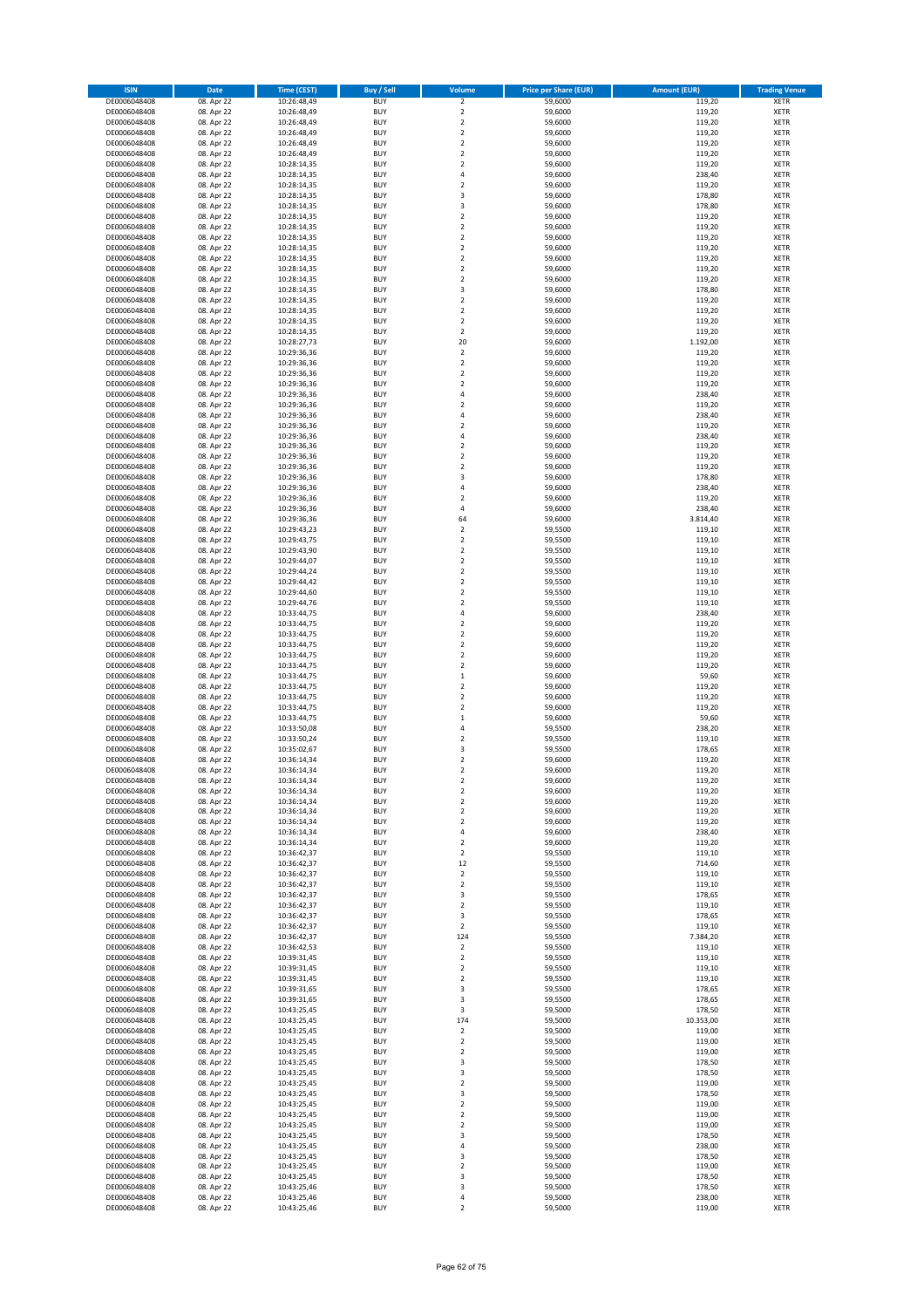| <b>ISIN</b>                  | Date       | Time (CEST)                | <b>Buy / Sell</b>        | Volume                  | <b>Price per Share (EUR)</b> | <b>Amount (EUR)</b> | <b>Trading Venue</b> |
|------------------------------|------------|----------------------------|--------------------------|-------------------------|------------------------------|---------------------|----------------------|
| DE0006048408                 | 08. Apr 22 | 10:44:54,48                | <b>BUY</b>               | 3                       | 59,5500                      | 178,65              | <b>XETR</b>          |
| DE0006048408                 | 08. Apr 22 | 10:44:54,48                | <b>BUY</b>               | 36                      | 59,5500                      | 2.143,80            | XETR                 |
| DE0006048408                 | 08. Apr 22 | 10:44:54,48                | <b>BUY</b>               | 3                       | 59,5500                      | 178,65              | XETR                 |
| DE0006048408                 | 08. Apr 22 | 10:44:54,48                | <b>BUY</b>               | 3                       | 59,5500                      | 178,65              | <b>XETR</b>          |
| DE0006048408                 | 08. Apr 22 | 10:44:54,48                | <b>BUY</b>               | 3                       | 59,5500                      | 178,65              | <b>XETR</b>          |
| DE0006048408                 | 08. Apr 22 | 10:44:54,48                | <b>BUY</b>               | 3                       | 59,5500                      | 178,65              | <b>XETR</b>          |
| DE0006048408                 | 08. Apr 22 | 10:44:54,48                | <b>BUY</b>               | $\overline{2}$          | 59,5500                      | 119,10              | <b>XETR</b>          |
| DE0006048408                 | 08. Apr 22 | 10:44:54,48                | <b>BUY</b>               | $\overline{4}$          | 59,5500                      | 238,20              | <b>XETR</b>          |
| DE0006048408                 | 08. Apr 22 | 10:44:54,48                | <b>BUY</b>               | $\boldsymbol{2}$        | 59,5500                      | 119,10              | <b>XETR</b>          |
| DE0006048408                 | 08. Apr 22 | 10:44:54,48                | <b>BUY</b>               | $\overline{2}$          | 59,5500                      | 119,10              | <b>XETR</b>          |
| DE0006048408                 | 08. Apr 22 | 10:44:54,48                | <b>BUY</b>               | $\boldsymbol{2}$        | 59,5500                      | 119,10              | XETR                 |
| DE0006048408                 | 08. Apr 22 | 10:44:54,48                | <b>BUY</b>               | 3                       | 59,5500                      | 178,65              | <b>XETR</b>          |
| DE0006048408                 | 08. Apr 22 | 10:44:54,48                | <b>BUY</b>               | 5                       | 59,5500                      | 297,75              | XETR                 |
| DE0006048408                 | 08. Apr 22 | 10:44:54,48                | <b>BUY</b>               | 3                       | 59,5500                      | 178,65              | <b>XETR</b>          |
| DE0006048408                 | 08. Apr 22 | 10:44:54,48                | <b>BUY</b>               | $\boldsymbol{2}$        | 59,5500                      | 119,10              | XETR                 |
| DE0006048408                 | 08. Apr 22 | 10:44:54,48                | <b>BUY</b>               | 98                      | 59,5500                      | 5.835,90            | <b>XETR</b>          |
| DE0006048408                 | 08. Apr 22 | 10:46:55,74                | <b>BUY</b>               | $\boldsymbol{2}$        | 59,5500                      | 119,10              | <b>XETR</b>          |
| DE0006048408                 | 08. Apr 22 | 10:55:16,24                | <b>BUY</b>               | $\boldsymbol{2}$        | 59,5000                      | 119,00              | <b>XETR</b>          |
| DE0006048408                 | 08. Apr 22 | 10:55:16,24                | <b>BUY</b>               | $\overline{2}$          | 59,5000                      | 119,00              | <b>XETR</b>          |
| DE0006048408                 | 08. Apr 22 | 10:55:16,24                | <b>BUY</b>               | 3                       | 59,5000                      | 178,50              | <b>XETR</b>          |
| DE0006048408                 | 08. Apr 22 | 10:55:16,24                | <b>BUY</b>               | $\overline{2}$          | 59,5000                      | 119,00              | <b>XETR</b>          |
| DE0006048408                 | 08. Apr 22 | 10:55:16,24                | <b>BUY</b>               | 3                       | 59,5000                      | 178,50              | <b>XETR</b>          |
| DE0006048408                 | 08. Apr 22 | 10:55:16,24                | <b>BUY</b>               | 3                       | 59,5000                      | 178,50              | <b>XETR</b>          |
| DE0006048408                 | 08. Apr 22 | 10:55:16,24                | <b>BUY</b>               | $\mathbf 2$             | 59,5000                      | 119,00              | <b>XETR</b>          |
| DE0006048408                 | 08. Apr 22 | 10:55:16,24                | <b>BUY</b>               | 3                       | 59,5000                      | 178,50              | <b>XETR</b>          |
| DE0006048408                 | 08. Apr 22 | 10:55:16,24                | <b>BUY</b>               | $\overline{2}$          | 59,5000                      | 119,00              | <b>XETR</b>          |
| DE0006048408                 | 08. Apr 22 | 10:55:16,24                | <b>BUY</b>               | 3                       | 59,5000                      | 178,50              | <b>XETR</b>          |
| DE0006048408                 | 08. Apr 22 | 10:55:16,24                | <b>BUY</b>               | 3                       | 59,5000                      | 178,50              | <b>XETR</b>          |
| DE0006048408                 | 08. Apr 22 | 10:55:16,24                | <b>BUY</b>               | $\overline{2}$          | 59,5000                      | 119,00              | <b>XETR</b>          |
| DE0006048408                 | 08. Apr 22 | 10:55:16,27                | <b>BUY</b>               | $\boldsymbol{2}$        | 59,5000                      | 119,00              | XETR                 |
| DE0006048408                 | 08. Apr 22 | 11:00:04,51                | <b>BUY</b>               | 175                     | 59,5000                      | 10.412,50           | <b>XETR</b>          |
| DE0006048408                 | 08. Apr 22 | 11:00:30,75                | <b>BUY</b>               | 175                     | 59,4500                      | 10.403,75           | XETR                 |
| DE0006048408                 | 08. Apr 22 | 11:00:30,75                | <b>BUY</b>               | $\overline{2}$          | 59,4500                      | 118,90              | <b>XETR</b>          |
| DE0006048408                 | 08. Apr 22 | 11:00:30,75                | <b>BUY</b>               | 3                       | 59,4500                      | 178,35              | XETR                 |
| DE0006048408                 | 08. Apr 22 | 11:00:30,75                | <b>BUY</b>               | $\overline{4}$          | 59,4500                      | 237,80              | <b>XETR</b>          |
| DE0006048408                 | 08. Apr 22 | 11:00:30,75                | <b>BUY</b>               | $\overline{\mathbf{3}}$ | 59,4500                      | 178,35              | XETR                 |
| DE0006048408                 | 08. Apr 22 | 11:00:30,75                | <b>BUY</b>               | $\sqrt{4}$              | 59,4500                      | 237,80              | <b>XETR</b>          |
| DE0006048408                 | 08. Apr 22 | 11:00:30,75                | <b>BUY</b>               | $\boldsymbol{2}$        | 59,4500                      | 118,90              | XETR                 |
| DE0006048408                 | 08. Apr 22 | 11:00:30,75                | <b>BUY</b>               | $\overline{2}$          | 59,4500                      | 118,90              | <b>XETR</b>          |
| DE0006048408                 | 08. Apr 22 | 11:00:30,75                | <b>BUY</b>               | $\mathbf 2$             | 59,4500                      | 118,90              | <b>XETR</b>          |
| DE0006048408                 | 08. Apr 22 | 11:00:30,75                | <b>BUY</b>               | 3                       | 59,4500                      | 178,35              | <b>XETR</b>          |
| DE0006048408                 | 08. Apr 22 | 11:00:30,75                | <b>BUY</b>               | $\overline{2}$          | 59,4500                      | 118,90              | <b>XETR</b>          |
| DE0006048408                 | 08. Apr 22 | 11:00:30,75                | <b>BUY</b>               | 3                       | 59,4500                      | 178,35              | <b>XETR</b>          |
| DE0006048408                 | 08. Apr 22 | 11:00:30,75                | <b>BUY</b>               | $\overline{2}$          | 59,4500                      | 118,90              | <b>XETR</b>          |
| DE0006048408                 | 08. Apr 22 | 11:00:30,75                | <b>BUY</b>               | 3                       | 59,4500                      | 178,35              | <b>XETR</b>          |
| DE0006048408                 | 08. Apr 22 | 11:00:30,75                | <b>BUY</b>               | $\boldsymbol{2}$        | 59,4500                      | 118,90              | <b>XETR</b>          |
| DE0006048408                 | 08. Apr 22 | 11:00:30,75                | <b>BUY</b>               | 3                       | 59,4500                      | 178,35              | <b>XETR</b>          |
| DE0006048408                 | 08. Apr 22 | 11:00:30,75                | <b>BUY</b>               | 3                       | 59,4500                      | 178,35              | <b>XETR</b>          |
| DE0006048408                 | 08. Apr 22 | 11:00:36,55                | <b>BUY</b>               | 4                       | 59,4500                      | 237,80              | <b>XETR</b>          |
| DE0006048408                 | 08. Apr 22 | 11:00:36,55                | <b>BUY</b>               | $\sqrt{4}$              | 59,4500                      | 237,80              | XETR                 |
| DE0006048408                 | 08. Apr 22 | 11:00:36,55                | <b>BUY</b>               | 3                       | 59,4500                      | 178,35              | <b>XETR</b>          |
| DE0006048408                 | 08. Apr 22 | 11:00:36,55                | <b>BUY</b>               | $\overline{4}$          | 59,4500                      | 237,80              | <b>XETR</b>          |
| DE0006048408                 | 08. Apr 22 | 11:00:36,55                | <b>BUY</b>               | $\overline{2}$          | 59,4500                      | 118,90              | <b>XETR</b>          |
| DE0006048408                 | 08. Apr 22 | 11:00:36,55                | <b>BUY</b>               | $\sqrt{4}$              | 59,4500                      | 237,80              | <b>XETR</b>          |
| DE0006048408                 | 08. Apr 22 | 11:00:36,55                | <b>BUY</b>               | 4                       | 59,4500                      | 237,80              | <b>XETR</b>          |
| DE0006048408                 | 08. Apr 22 | 11:00:36,55                | <b>BUY</b>               | $\overline{2}$          | 59,4500                      | 118,90              | <b>XETR</b>          |
| DE0006048408                 | 08. Apr 22 | 11:00:36,55                | <b>BUY</b>               | $\mathbf 2$             | 59,4500                      | 118,90              | <b>XETR</b>          |
| DE0006048408                 | 08. Apr 22 | 11:00:36,55                | <b>BUY</b>               | $\overline{2}$          | 59,4500                      | 118,90              | <b>XETR</b>          |
| DE0006048408                 | 08. Apr 22 | 11:02:10,63                | <b>BUY</b>               | $\boldsymbol{2}$        | 59,4500                      | 118,90              | XETR                 |
| DE0006048408                 | 08. Apr 22 | 11:02:10,63                | <b>BUY</b>               | $\overline{2}$          | 59,4500                      | 118,90              | <b>XETR</b>          |
| DE0006048408                 | 08. Apr 22 | 11:02:10,63                | <b>BUY</b>               | $\boldsymbol{2}$        | 59,4500                      | 118,90              | XETR                 |
| DE0006048408                 | 08. Apr 22 | 11:03:42,98                | <b>BUY</b>               | $\overline{2}$          | 59,4500                      | 118,90              | <b>XETR</b>          |
| DE0006048408                 | 08. Apr 22 | 11:03:42,98                | <b>BUY</b>               | $\boldsymbol{2}$        | 59,4500                      | 118,90              | <b>XETR</b>          |
| DE0006048408                 | 08. Apr 22 | 11:03:42,98                | <b>BUY</b>               | $\overline{2}$          | 59,4500                      | 118,90              | <b>XETR</b>          |
| DE0006048408                 | 08. Apr 22 | 11:03:42,98                | <b>BUY</b>               | $\overline{2}$          | 59,4500                      | 118,90              | <b>XETR</b>          |
| DE0006048408                 | 08. Apr 22 | 11:03:42,98                | <b>BUY</b>               | $\overline{\mathbf{2}}$ | 59,4500                      | 118,90              | <b>XETR</b>          |
| DE0006048408                 | 08. Apr 22 | 11:03:42,98                | <b>BUY</b>               | 3                       | 59,4500                      | 178,35              | <b>XETR</b>          |
| DE0006048408                 | 08. Apr 22 | 11:03:42,98                | <b>BUY</b>               | 4                       | 59,4500                      | 237,80              | XETR                 |
| DE0006048408                 | 08. Apr 22 | 11:05:13,35                | <b>BUY</b>               | 3                       | 59,4500                      | 178,35              | XETR                 |
| DE0006048408                 | 08. Apr 22 | 11:05:13,35                | <b>BUY</b>               | $\boldsymbol{2}$        | 59,4500                      | 118,90              | <b>XETR</b>          |
| DE0006048408                 | 08. Apr 22 | 11:07:23,57                | <b>BUY</b>               | 3                       | 59,4500                      | 178,35              | XETR                 |
| DE0006048408                 | 08. Apr 22 | 11:07:23,57                | <b>BUY</b>               | $\boldsymbol{2}$        | 59,4500                      | 118,90              | <b>XETR</b>          |
| DE0006048408                 | 08. Apr 22 | 11:07:23,57                | <b>BUY</b>               | $\boldsymbol{2}$        | 59,4500                      | 118,90              | <b>XETR</b>          |
| DE0006048408                 | 08. Apr 22 | 11:07:23,57                | <b>BUY</b>               | 3                       | 59,4500                      | 178,35              | <b>XETR</b>          |
| DE0006048408                 | 08. Apr 22 | 11:20:54,09                | <b>BUY</b>               | $\boldsymbol{2}$        | 59,5000                      | 119,00              | XETR                 |
| DE0006048408                 | 08. Apr 22 | 11:20:54,09                | <b>BUY</b>               | 6                       | 59,5000                      | 357,00              | <b>XETR</b>          |
| DE0006048408                 | 08. Apr 22 | 11:20:54,09                | <b>BUY</b>               | 6                       | 59,5000                      | 357,00              | XETR                 |
| DE0006048408                 | 08. Apr 22 | 11:20:54,09                | <b>BUY</b>               | $\boldsymbol{2}$        | 59,5000                      | 119,00              | <b>XETR</b>          |
| DE0006048408                 | 08. Apr 22 | 11:20:54,09                | <b>BUY</b>               | 5                       | 59,5000                      | 297,50              | XETR                 |
| DE0006048408                 | 08. Apr 22 | 11:20:54,09                | <b>BUY</b>               | 3                       | 59,5000                      | 178,50              | <b>XETR</b>          |
| DE0006048408                 | 08. Apr 22 | 11:20:54,09                | <b>BUY</b>               | $\boldsymbol{2}$        | 59,5000                      | 119,00              | <b>XETR</b>          |
| DE0006048408                 | 08. Apr 22 | 11:20:54,09                | <b>BUY</b>               | 4                       | 59,5000                      | 238,00              | <b>XETR</b>          |
| DE0006048408                 | 08. Apr 22 | 11:20:54,09                | <b>BUY</b>               | $\overline{7}$          | 59,5000                      | 416,50              | <b>XETR</b>          |
| DE0006048408                 | 08. Apr 22 | 11:20:54,09                | <b>BUY</b>               | 3                       | 59,5000                      | 178,50              | <b>XETR</b>          |
| DE0006048408                 | 08. Apr 22 | 11:20:54,09                | <b>BUY</b>               | 4                       | 59,5000                      | 238,00              | <b>XETR</b>          |
| DE0006048408                 | 08. Apr 22 | 11:20:54,09                | <b>BUY</b>               | $\overline{\mathbf{2}}$ | 59,5000                      | 119,00              | <b>XETR</b>          |
| DE0006048408                 | 08. Apr 22 | 11:20:55,88                | <b>BUY</b>               | 95                      | 59,5000                      | 5.652,50            | <b>XETR</b>          |
| DE0006048408                 | 08. Apr 22 | 11:20:56,06                | <b>BUY</b>               | 20                      | 59,4500                      | 1.189,00            | XETR                 |
| DE0006048408                 | 08. Apr 22 | 11:20:56,06                | <b>BUY</b>               | 3                       | 59,4500                      | 178,35              | <b>XETR</b>          |
| DE0006048408                 | 08. Apr 22 | 11:20:56,06                | <b>BUY</b>               | $\boldsymbol{2}$        | 59,4500                      | 118,90              | XETR                 |
| DE0006048408                 | 08. Apr 22 | 11:20:59,65                | <b>BUY</b>               | 40                      | 59,4500                      | 2.378,00            | <b>XETR</b>          |
| DE0006048408                 | 08. Apr 22 | 11:20:59,78                | <b>BUY</b>               | 11                      | 59,4500                      | 653,95              | XETR                 |
| DE0006048408                 | 08. Apr 22 | 11:20:59,94                | <b>BUY</b>               | 4                       | 59,4500                      | 237,80              | <b>XETR</b>          |
| DE0006048408                 | 08. Apr 22 | 11:21:00,09                | <b>BUY</b>               | $\boldsymbol{2}$        | 59,4500                      | 118,90              | XETR                 |
| DE0006048408                 | 08. Apr 22 | 11:23:12,31                | <b>BUY</b>               | $\mathbf 1$             | 59,4500                      | 59,45               | <b>XETR</b>          |
| DE0006048408                 | 08. Apr 22 | 11:23:12,31                | <b>BUY</b>               | 2                       | 59,4500                      | 118,90              | XETR                 |
| DE0006048408                 | 08. Apr 22 | 11:24:18,38                | <b>BUY</b>               | $\overline{\mathbf{2}}$ | 59,4500                      | 118,90              | <b>XETR</b>          |
| DE0006048408                 | 08. Apr 22 | 11:25:43,98                | <b>BUY</b>               | $\,1\,$                 | 59,4500                      | 59,45               | XETR                 |
| DE0006048408                 | 08. Apr 22 | 11:25:43,98                | <b>BUY</b>               | $\boldsymbol{2}$        | 59,4500                      | 118,90              | <b>XETR</b>          |
| DE0006048408                 | 08. Apr 22 | 11:25:44,03                | <b>BUY</b>               | $\overline{\mathbf{2}}$ | 59,4500                      | 118,90              | <b>XETR</b>          |
| DE0006048408                 | 08. Apr 22 | 11:25:44,03                | <b>BUY</b>               | $\,1\,$                 | 59,4500                      | 59,45               | <b>XETR</b>          |
| DE0006048408                 | 08. Apr 22 | 11:30:06,85                | <b>BUY</b>               | $\boldsymbol{2}$        | 59,4500                      | 118,90              | XETR                 |
| DE0006048408                 | 08. Apr 22 | 11:30:06,85                | <b>BUY</b>               | $\mathbf 2$             | 59,4500                      | 118,90              | <b>XETR</b>          |
| DE0006048408                 | 08. Apr 22 | 11:30:06,85                | <b>BUY</b>               | $\,$ 1                  | 59,4500                      | 59,45               | XETR                 |
| DE0006048408<br>DE0006048408 | 08. Apr 22 | 11:30:06,85<br>11:30:07,05 | <b>BUY</b><br><b>BUY</b> | $\,1\,$                 | 59,4500                      | 59,45               | <b>XETR</b><br>XETR  |
|                              | 08. Apr 22 |                            |                          | $\mathbf 1$             | 59,4500                      | 59,45               |                      |
| DE0006048408                 | 08. Apr 22 | 11:30:07,05                | <b>BUY</b>               | $\,1\,$                 | 59,4500                      | 59,45               | <b>XETR</b>          |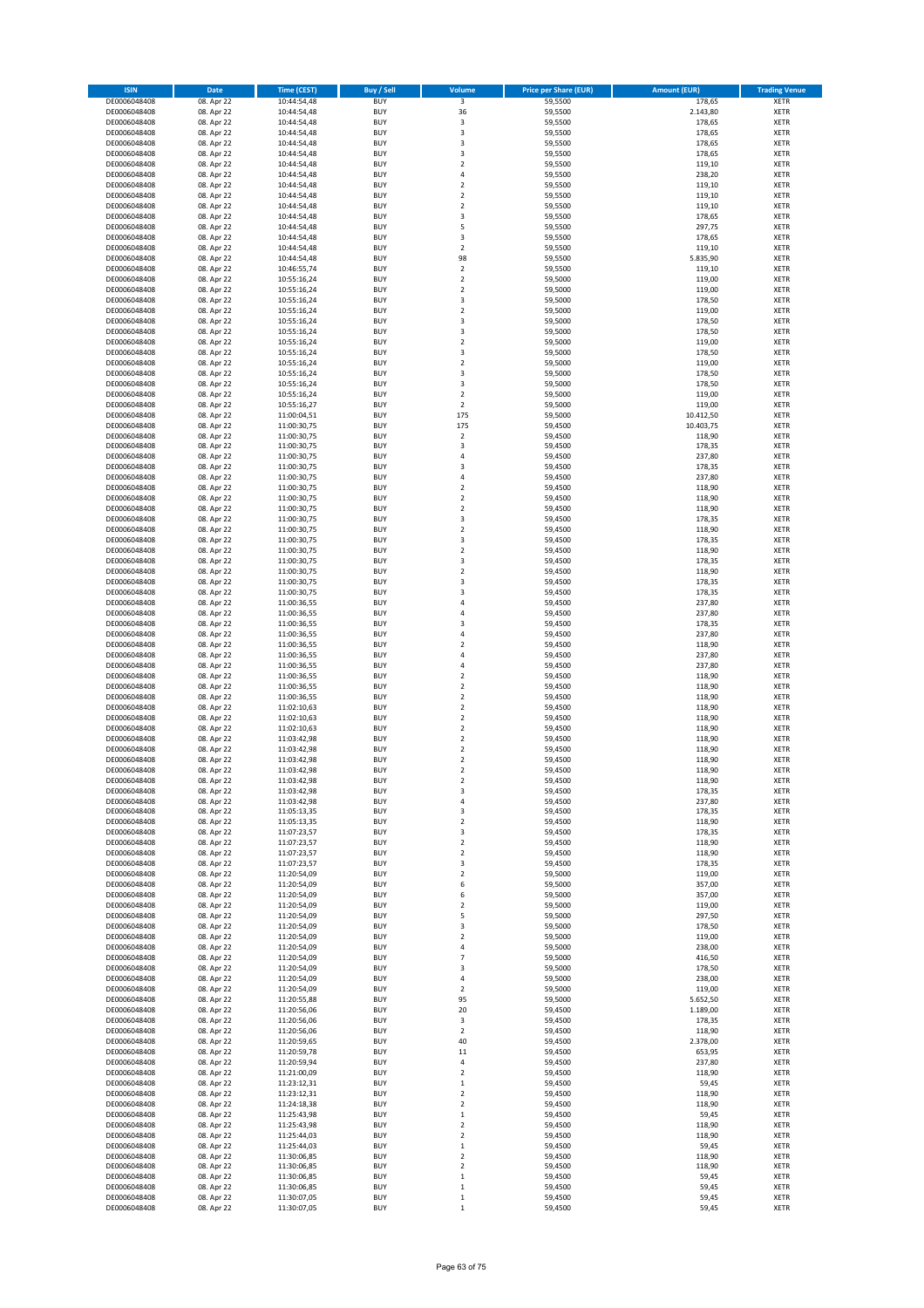| <b>ISIN</b>                  | Date                     | Time (CEST)                | <b>Buy / Sell</b>        | Volume                                      | <b>Price per Share (EUR)</b> | <b>Amount (EUR)</b> | <b>Trading Venue</b>       |
|------------------------------|--------------------------|----------------------------|--------------------------|---------------------------------------------|------------------------------|---------------------|----------------------------|
| DE0006048408                 | 08. Apr 22               | 11:31:38,12                | <b>BUY</b>               | $11\,$                                      | 59,4500                      | 653,95              | <b>XETR</b>                |
| DE0006048408                 | 08. Apr 22               | 11:31:38,12                | <b>BUY</b>               | 6                                           | 59,4500                      | 356,70              | XETR                       |
| DE0006048408                 | 08. Apr 22               | 11:31:38,14                | <b>BUY</b>               | 176                                         | 59,5000                      | 10.472,00           | XETR                       |
| DE0006048408                 | 08. Apr 22               | 11:31:38,29                | <b>BUY</b>               | 5                                           | 59,4500                      | 297,25              | <b>XETR</b>                |
| DE0006048408                 | 08. Apr 22               | 11:31:38,37                | <b>BUY</b>               | 45                                          | 59,4500                      | 2.675,25            | <b>XETR</b>                |
| DE0006048408                 | 08. Apr 22               | 11:31:38,53                | <b>BUY</b>               | 12                                          | 59,4500                      | 713,40              | <b>XETR</b>                |
| DE0006048408<br>DE0006048408 | 08. Apr 22               | 11:31:52,97                | <b>BUY</b><br><b>BUY</b> | $\overline{7}$<br>5                         | 59,6000                      | 417,20              | <b>XETR</b><br><b>XETR</b> |
| DE0006048408                 | 08. Apr 22<br>08. Apr 22 | 11:32:51,65<br>11:32:51,65 | <b>BUY</b>               | $\overline{7}$                              | 59,6500<br>59,6500           | 298,25<br>417,55    | <b>XETR</b>                |
| DE0006048408                 | 08. Apr 22               | 11:32:51,65                | <b>BUY</b>               | 5                                           | 59,6500                      | 298,25              | <b>XETR</b>                |
| DE0006048408                 | 08. Apr 22               | 11:32:51,65                | <b>BUY</b>               | $\sqrt{4}$                                  | 59,6500                      | 238,60              | XETR                       |
| DE0006048408                 | 08. Apr 22               | 11:32:51,65                | <b>BUY</b>               | $\overline{7}$                              | 59,6500                      | 417,55              | <b>XETR</b>                |
| DE0006048408                 | 08. Apr 22               | 11:33:30,71                | <b>BUY</b>               | 57                                          | 59,6000                      | 3.397,20            | XETR                       |
| DE0006048408                 | 08. Apr 22               | 11:33:30,71                | <b>BUY</b>               | $\overline{2}$                              | 59,6000                      | 119,20              | <b>XETR</b>                |
| DE0006048408                 | 08. Apr 22               | 11:33:30,71                | <b>BUY</b>               | $\overline{7}$                              | 59,6000                      | 417,20              | <b>XETR</b>                |
| DE0006048408                 | 08. Apr 22               | 11:33:30,71                | <b>BUY</b>               | 3                                           | 59,6000                      | 178,80              | <b>XETR</b>                |
| DE0006048408                 | 08. Apr 22               | 11:33:30,71                | <b>BUY</b>               | $\overline{7}$                              | 59,6000                      | 417,20              | <b>XETR</b>                |
| DE0006048408<br>DE0006048408 | 08. Apr 22               | 11:33:30,71<br>11:33:30,71 | <b>BUY</b><br><b>BUY</b> | $\overline{7}$<br>$\overline{4}$            | 59,6000<br>59,6000           | 417,20<br>238,40    | <b>XETR</b><br><b>XETR</b> |
| DE0006048408                 | 08. Apr 22<br>08. Apr 22 | 11:33:30,71                | <b>BUY</b>               | 3                                           | 59,6000                      | 178,80              | <b>XETR</b>                |
| DE0006048408                 | 08. Apr 22               | 11:33:30,71                | <b>BUY</b>               | 5                                           | 59,6000                      | 298,00              | <b>XETR</b>                |
| DE0006048408                 | 08. Apr 22               | 11:33:30,71                | <b>BUY</b>               | 8                                           | 59,6000                      | 476,80              | <b>XETR</b>                |
| DE0006048408                 | 08. Apr 22               | 11:33:30,71                | <b>BUY</b>               | 3                                           | 59,6000                      | 178,80              | <b>XETR</b>                |
| DE0006048408                 | 08. Apr 22               | 11:33:30,71                | <b>BUY</b>               | $\overline{7}$                              | 59,6000                      | 417,20              | <b>XETR</b>                |
| DE0006048408                 | 08. Apr 22               | 11:33:30,71                | <b>BUY</b>               | 3                                           | 59,6000                      | 178,80              | <b>XETR</b>                |
| DE0006048408                 | 08. Apr 22               | 11:33:30,71                | <b>BUY</b>               | 6                                           | 59,6000                      | 357,60              | <b>XETR</b>                |
| DE0006048408                 | 08. Apr 22               | 11:33:30,71                | <b>BUY</b>               | 3                                           | 59,6000                      | 178,80              | <b>XETR</b>                |
| DE0006048408<br>DE0006048408 | 08. Apr 22<br>08. Apr 22 | 11:33:30,71<br>11:33:30,71 | <b>BUY</b><br><b>BUY</b> | 6<br>142                                    | 59,6000<br>59,6000           | 357,60<br>8.463,20  | <b>XETR</b><br><b>XETR</b> |
| DE0006048408                 | 08. Apr 22               | 11:34:09,99                | <b>BUY</b>               | 5                                           | 59,5500                      | 297,75              | XETR                       |
| DE0006048408                 | 08. Apr 22               | 11:34:09,99                | <b>BUY</b>               | $\overline{2}$                              | 59,5500                      | 119,10              | <b>XETR</b>                |
| DE0006048408                 | 08. Apr 22               | 11:34:09,99                | <b>BUY</b>               | 133                                         | 59,5500                      | 7.920,15            | XETR                       |
| DE0006048408                 | 08. Apr 22               | 11:34:09,99                | <b>BUY</b>               | 6                                           | 59,5500                      | 357,30              | <b>XETR</b>                |
| DE0006048408                 | 08. Apr 22               | 11:34:09,99                | <b>BUY</b>               | $\boldsymbol{2}$                            | 59,5500                      | 119,10              | XETR                       |
| DE0006048408                 | 08. Apr 22               | 11:34:09,99                | <b>BUY</b>               | $\overline{4}$                              | 59,5500                      | 238,20              | <b>XETR</b>                |
| DE0006048408                 | 08. Apr 22               | 11:34:09,99                | <b>BUY</b>               | $\sqrt{4}$                                  | 59,5500                      | 238,20              | XETR                       |
| DE0006048408                 | 08. Apr 22               | 11:34:09,99                | <b>BUY</b>               | $\overline{2}$                              | 59,5500                      | 119,10              | <b>XETR</b>                |
| DE0006048408<br>DE0006048408 | 08. Apr 22<br>08. Apr 22 | 11:34:09,99<br>11:34:09,99 | <b>BUY</b><br><b>BUY</b> | 3<br>$\sqrt{4}$                             | 59,5500<br>59,5500           | 178,65<br>238,20    | XETR<br><b>XETR</b>        |
| DE0006048408                 | 08. Apr 22               | 11:34:09,99                | <b>BUY</b>               | $\mathbf 2$                                 | 59,5500                      | 119,10              | <b>XETR</b>                |
| DE0006048408                 | 08. Apr 22               | 11:34:15,32                | <b>BUY</b>               | 5                                           | 59,5000                      | 297,50              | <b>XETR</b>                |
| DE0006048408                 | 08. Apr 22               | 11:34:15,32                | <b>BUY</b>               | $\overline{7}$                              | 59,5000                      | 416,50              | <b>XETR</b>                |
| DE0006048408                 | 08. Apr 22               | 11:34:15,32                | <b>BUY</b>               | 3                                           | 59,5000                      | 178,50              | <b>XETR</b>                |
| DE0006048408                 | 08. Apr 22               | 11:34:15,32                | <b>BUY</b>               | $\overline{2}$                              | 59,5000                      | 119,00              | <b>XETR</b>                |
| DE0006048408                 | 08. Apr 22               | 11:34:15,32                | <b>BUY</b>               | 5                                           | 59,5000                      | 297,50              | <b>XETR</b>                |
| DE0006048408                 | 08. Apr 22               | 11:34:52,71                | <b>BUY</b>               | $\boldsymbol{2}$                            | 59,5500                      | 119,10              | <b>XETR</b>                |
| DE0006048408                 | 08. Apr 22               | 11:34:52,71                | <b>BUY</b>               | 3                                           | 59,5500                      | 178,65              | XETR                       |
| DE0006048408                 | 08. Apr 22<br>08. Apr 22 | 11:36:36,06                | <b>BUY</b><br><b>BUY</b> | $\boldsymbol{2}$<br>$\boldsymbol{2}$        | 59,7000                      | 119,40<br>119,40    | <b>XETR</b>                |
| DE0006048408<br>DE0006048408 | 08. Apr 22               | 11:36:36,06<br>11:36:36,06 | <b>BUY</b>               | 3                                           | 59,7000<br>59,7000           | 179,10              | <b>XETR</b><br>XETR        |
| DE0006048408                 | 08. Apr 22               | 11:36:36,06                | <b>BUY</b>               | $\boldsymbol{2}$                            | 59,7000                      | 119,40              | <b>XETR</b>                |
| DE0006048408                 | 08. Apr 22               | 11:36:36,06                | <b>BUY</b>               | $\overline{4}$                              | 59,7000                      | 238,80              | <b>XETR</b>                |
| DE0006048408                 | 08. Apr 22               | 11:36:36,06                | <b>BUY</b>               | $\boldsymbol{2}$                            | 59,7000                      | 119,40              | <b>XETR</b>                |
| DE0006048408                 | 08. Apr 22               | 11:36:36,06                | <b>BUY</b>               | $\boldsymbol{2}$                            | 59,7000                      | 119,40              | <b>XETR</b>                |
| DE0006048408                 | 08. Apr 22               | 11:36:36,06                | <b>BUY</b>               | $\mathbf 2$                                 | 59,7000                      | 119,40              | <b>XETR</b>                |
| DE0006048408                 | 08. Apr 22               | 11:36:36,07                | <b>BUY</b>               | 3                                           | 59,6500                      | 178,95              | <b>XETR</b>                |
| DE0006048408                 | 08. Apr 22               | 11:36:36,07                | <b>BUY</b>               | 98                                          | 59,6500                      | 5.845,70            | <b>XETR</b>                |
| DE0006048408<br>DE0006048408 | 08. Apr 22<br>08. Apr 22 | 11:36:36,07<br>11:36:36,07 | <b>BUY</b><br><b>BUY</b> | $\sqrt{4}$<br>4                             | 59,6500<br>59,6500           | 238,60<br>238,60    | <b>XETR</b><br>XETR        |
| DE0006048408                 | 08. Apr 22               | 11:36:36,07                | <b>BUY</b>               | $\overline{4}$                              | 59,6500                      | 238,60              | <b>XETR</b>                |
| DE0006048408                 | 08. Apr 22               | 11:36:36,07                | <b>BUY</b>               | $\boldsymbol{2}$                            | 59,6500                      | 119,30              | XETR                       |
| DE0006048408                 | 08. Apr 22               | 11:36:36,07                | <b>BUY</b>               | $\sqrt{4}$                                  | 59,6500                      | 238,60              | <b>XETR</b>                |
| DE0006048408                 | 08. Apr 22               | 11:36:36,07                | <b>BUY</b>               | 4                                           | 59,6500                      | 238,60              | <b>XETR</b>                |
| DE0006048408                 | 08. Apr 22               | 11:36:36,07                | <b>BUY</b>               | 4                                           | 59,6500                      | 238,60              | <b>XETR</b>                |
| DE0006048408                 | 08. Apr 22               | 11:36:36,07                | <b>BUY</b>               | $\overline{2}$                              | 59,6500                      | 119,30              | <b>XETR</b>                |
| DE0006048408                 | 08. Apr 22               | 11:38:25,38                | <b>BUY</b>               | $\overline{\mathbf{2}}$                     | 59,7000                      | 119,40              | <b>XETR</b>                |
| DE0006048408<br>DE0006048408 | 08. Apr 22<br>08. Apr 22 | 11:38:25,38<br>11:38:25,38 | <b>BUY</b><br><b>BUY</b> | 3<br>3                                      | 59,7000<br>59,7000           | 179,10<br>179,10    | <b>XETR</b><br>XETR        |
| DE0006048408                 | 08. Apr 22               | 11:38:25,38                | <b>BUY</b>               | 3                                           | 59,7000                      | 179,10              | XETR                       |
| DE0006048408                 | 08. Apr 22               | 11:38:25,38                | <b>BUY</b>               | $\mathbf 2$                                 | 59,7000                      | 119,40              | <b>XETR</b>                |
| DE0006048408                 | 08. Apr 22               | 11:38:25,40                | <b>BUY</b>               | $\mathbf 2$                                 | 59,7000                      | 119,40              | XETR                       |
| DE0006048408                 | 08. Apr 22               | 11:39:32,22                | <b>BUY</b>               | 3                                           | 59,8500                      | 179,55              | <b>XETR</b>                |
| DE0006048408                 | 08. Apr 22               | 11:39:32,22                | <b>BUY</b>               | $\overline{2}$                              | 59,8500                      | 119,70              | <b>XETR</b>                |
| DE0006048408                 | 08. Apr 22               | 11:39:32,22                | <b>BUY</b>               | 3                                           | 59,8500                      | 179,55              | <b>XETR</b>                |
| DE0006048408                 | 08. Apr 22               | 11:39:32,22                | <b>BUY</b>               | 89                                          | 59,8500                      | 5.326,65            | <b>XETR</b>                |
| DE0006048408<br>DE0006048408 | 08. Apr 22<br>08. Apr 22 | 11:39:32,22<br>11:39:32,22 | <b>BUY</b><br><b>BUY</b> | $\overline{\mathbf{2}}$<br>$\boldsymbol{2}$ | 59,8000<br>59,8500           | 119,60<br>119,70    | <b>XETR</b><br><b>XETR</b> |
| DE0006048408                 | 08. Apr 22               | 11:39:32,22                | <b>BUY</b>               | 3                                           | 59,8500                      | 179,55              | <b>XETR</b>                |
| DE0006048408                 | 08. Apr 22               | 11:39:32,22                | <b>BUY</b>               | $\mathbf 2$                                 | 59,8500                      | 119,70              | <b>XETR</b>                |
| DE0006048408                 | 08. Apr 22               | 11:39:32,22                | <b>BUY</b>               | 3                                           | 59,8500                      | 179,55              | <b>XETR</b>                |
| DE0006048408                 | 08. Apr 22               | 11:39:32,22                | <b>BUY</b>               | $\boldsymbol{2}$                            | 59,8500                      | 119,70              | <b>XETR</b>                |
| DE0006048408                 | 08. Apr 22               | 11:39:32,22                | <b>BUY</b>               | $\boldsymbol{2}$                            | 59,8500                      | 119,70              | <b>XETR</b>                |
| DE0006048408                 | 08. Apr 22               | 11:39:32,22                | <b>BUY</b>               | 3                                           | 59,8000                      | 179,40              | <b>XETR</b>                |
| DE0006048408<br>DE0006048408 | 08. Apr 22<br>08. Apr 22 | 11:39:32,22<br>11:39:32,22 | <b>BUY</b><br><b>BUY</b> | 3<br>$\overline{2}$                         | 59,8500<br>59,8500           | 179,55<br>119,70    | <b>XETR</b><br>XETR        |
| DE0006048408                 | 08. Apr 22               | 11:39:32,22                | <b>BUY</b>               | $\boldsymbol{2}$                            | 59,8500                      | 119,70              | <b>XETR</b>                |
| DE0006048408                 | 08. Apr 22               | 11:39:43,08                | <b>BUY</b>               | $\mathbf 2$                                 | 59,7500                      | 119,50              | <b>XETR</b>                |
| DE0006048408                 | 08. Apr 22               | 11:39:43,08                | <b>BUY</b>               | 4                                           | 59,7500                      | 239,00              | XETR                       |
| DE0006048408                 | 08. Apr 22               | 11:39:43,08                | <b>BUY</b>               | $\overline{2}$                              | 59,7500                      | 119,50              | <b>XETR</b>                |
| DE0006048408                 | 08. Apr 22               | 11:39:43,08                | <b>BUY</b>               | $\boldsymbol{2}$                            | 59,7500                      | 119,50              | <b>XETR</b>                |
| DE0006048408                 | 08. Apr 22               | 11:39:43,08                | <b>BUY</b>               | 3                                           | 59,7500                      | 179,25              | <b>XETR</b>                |
| DE0006048408                 | 08. Apr 22               | 11:39:43,08                | <b>BUY</b>               | 3                                           | 59,7500                      | 179,25              | XETR                       |
| DE0006048408                 | 08. Apr 22               | 11:39:43,08                | <b>BUY</b>               | $\overline{2}$                              | 59,7500                      | 119,50              | <b>XETR</b>                |
| DE0006048408<br>DE0006048408 | 08. Apr 22<br>08. Apr 22 | 11:39:43,08<br>11:39:43,08 | <b>BUY</b><br><b>BUY</b> | $\boldsymbol{2}$<br>$\overline{2}$          | 59,7500<br>59,7500           | 119,50<br>119,50    | XETR<br><b>XETR</b>        |
| DE0006048408                 | 08. Apr 22               | 11:39:43,08                | <b>BUY</b>               | $\boldsymbol{2}$                            | 59,7500                      | 119,50              | XETR                       |
| DE0006048408                 | 08. Apr 22               | 11:41:04,35                | <b>BUY</b>               | 35                                          | 59,8500                      | 2.094,75            | <b>XETR</b>                |
| DE0006048408                 | 08. Apr 22               | 11:41:04,35                | <b>BUY</b>               | 3                                           | 59,8500                      | 179,55              | XETR                       |
| DE0006048408                 | 08. Apr 22               | 11:41:04,35                | <b>BUY</b>               | 3                                           | 59,8500                      | 179,55              | <b>XETR</b>                |
| DE0006048408                 | 08. Apr 22               | 11:41:04,35                | <b>BUY</b>               | 33                                          | 59,8500                      | 1.975,05            | <b>XETR</b>                |
| DE0006048408                 | 08. Apr 22               | 11:42:27,81                | <b>BUY</b>               | 4                                           | 59,8000                      | 239,20              | <b>XETR</b>                |
| DE0006048408                 | 08. Apr 22               | 11:42:27,81                | <b>BUY</b>               | 4                                           | 59,8000                      | 239,20              | XETR                       |
| DE0006048408<br>DE0006048408 | 08. Apr 22<br>08. Apr 22 | 11:42:27,81<br>11:42:27,81 | <b>BUY</b><br><b>BUY</b> | 4<br>4                                      | 59,8000<br>59,8000           | 239,20<br>239,20    | <b>XETR</b><br>XETR        |
| DE0006048408                 | 08. Apr 22               | 11:42:27,81                | <b>BUY</b>               | $\boldsymbol{2}$                            | 59,8000                      | 119,60              | <b>XETR</b>                |
| DE0006048408                 | 08. Apr 22               | 11:42:27,81                | <b>BUY</b>               | $\boldsymbol{2}$                            | 59,8000                      | 119,60              | XETR                       |
| DE0006048408                 | 08. Apr 22               | 11:42:27,81                | <b>BUY</b>               | $\sqrt{4}$                                  | 59,8000                      | 239,20              | <b>XETR</b>                |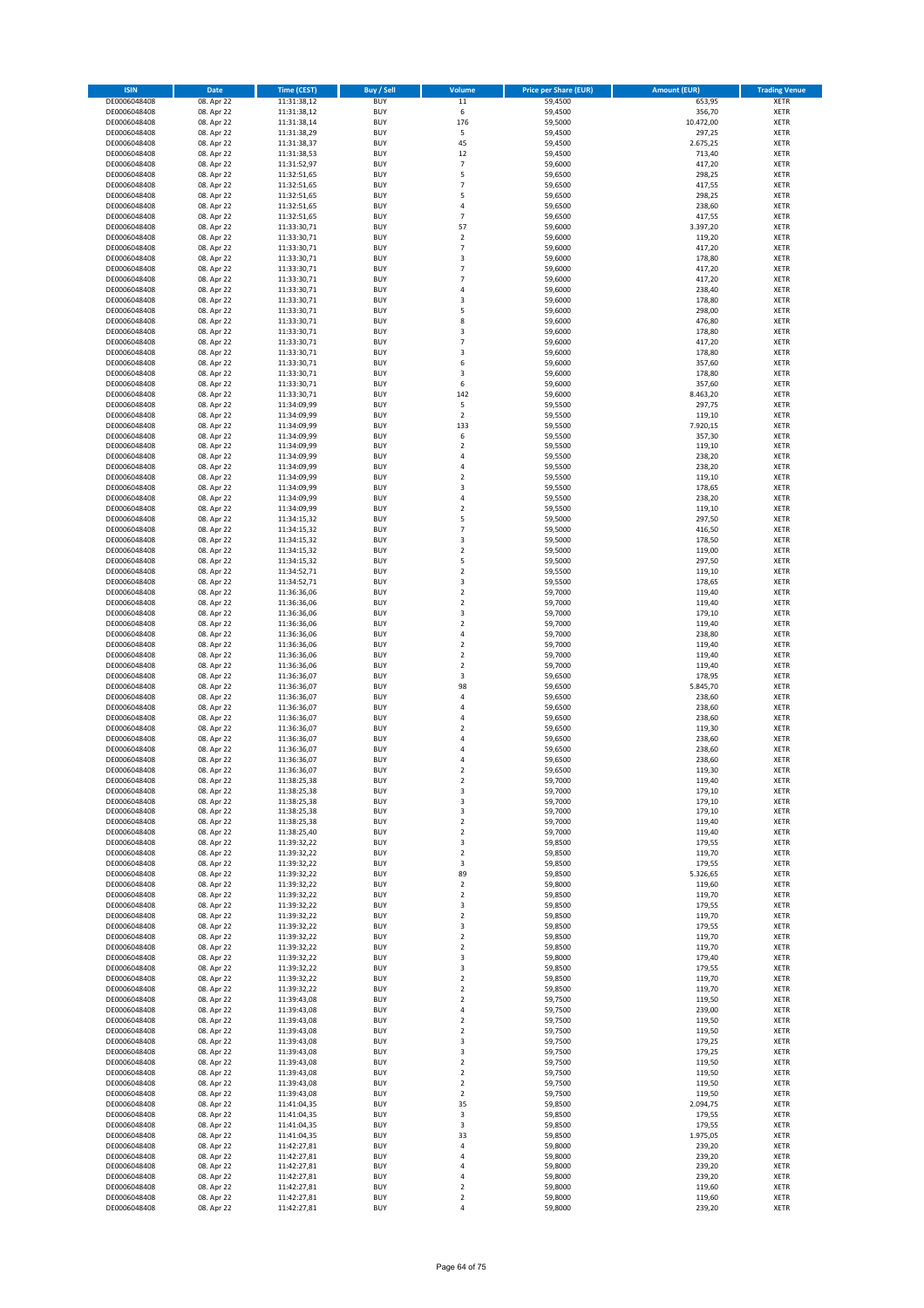| <b>ISIN</b>                  | Date                     | Time (CEST)                | <b>Buy / Sell</b>        | Volume                                      | <b>Price per Share (EUR)</b> | <b>Amount (EUR)</b> | <b>Trading Venue</b>       |
|------------------------------|--------------------------|----------------------------|--------------------------|---------------------------------------------|------------------------------|---------------------|----------------------------|
| DE0006048408                 | 08. Apr 22               | 11:42:27,81                | <b>BUY</b>               | $\mathbf 2$                                 | 59,8000                      | 119,60              | <b>XETR</b>                |
| DE0006048408                 | 08. Apr 22               | 11:42:27,81                | <b>BUY</b>               | $\overline{2}$                              | 59,8000                      | 119,60              | XETR                       |
| DE0006048408                 | 08. Apr 22               | 11:42:27,81                | <b>BUY</b>               | 3                                           | 59,8000                      | 179,40              | XETR                       |
| DE0006048408                 | 08. Apr 22               | 11:42:27,81                | <b>BUY</b>               | $\overline{2}$                              | 59,8000                      | 119,60              | <b>XETR</b>                |
| DE0006048408                 | 08. Apr 22               | 11:42:27,81                | <b>BUY</b>               | 3                                           | 59,8000                      | 179,40              | <b>XETR</b>                |
| DE0006048408                 | 08. Apr 22               | 11:42:27,81                | <b>BUY</b>               | $\overline{2}$                              | 59,8000                      | 119,60              | <b>XETR</b>                |
| DE0006048408<br>DE0006048408 | 08. Apr 22               | 11:42:27,81                | <b>BUY</b><br><b>BUY</b> | $\mathbf{1}$<br>$\sqrt{4}$                  | 59,8000                      | 59,80               | <b>XETR</b><br><b>XETR</b> |
| DE0006048408                 | 08. Apr 22<br>08. Apr 22 | 11:42:27,83<br>11:42:33,09 | <b>BUY</b>               | 19                                          | 59,8000<br>59,7500           | 239,20<br>1.135,25  | <b>XETR</b>                |
| DE0006048408                 | 08. Apr 22               | 11:42:33,25                | <b>BUY</b>               | 5                                           | 59,7500                      | 298,75              | <b>XETR</b>                |
| DE0006048408                 | 08. Apr 22               | 11:42:33,41                | <b>BUY</b>               | $\boldsymbol{2}$                            | 59,7500                      | 119,50              | <b>XETR</b>                |
| DE0006048408                 | 08. Apr 22               | 11:43:00,58                | <b>BUY</b>               | 17                                          | 59,7500                      | 1.015,75            | <b>XETR</b>                |
| DE0006048408                 | 08. Apr 22               | 11:43:00,72                | <b>BUY</b>               | 5                                           | 59,7500                      | 298,75              | XETR                       |
| DE0006048408                 | 08. Apr 22               | 11:43:00,87                | <b>BUY</b>               | $\overline{2}$                              | 59,7500                      | 119,50              | <b>XETR</b>                |
| DE0006048408                 | 08. Apr 22               | 11:44:02,10                | <b>BUY</b>               | 5                                           | 59,8000                      | 299,00              | <b>XETR</b>                |
| DE0006048408                 | 08. Apr 22               | 11:44:02,10                | <b>BUY</b>               | $\overline{\mathbf{2}}$                     | 59,8000                      | 119,60              | <b>XETR</b>                |
| DE0006048408                 | 08. Apr 22               | 11:46:12,91                | <b>BUY</b>               | $\sqrt{4}$                                  | 59,8500                      | 239,40              | <b>XETR</b>                |
| DE0006048408<br>DE0006048408 | 08. Apr 22               | 11:46:12,91                | <b>BUY</b><br><b>BUY</b> | 3<br>64                                     | 59,8500<br>59,9000           | 179,55<br>3.833,60  | <b>XETR</b><br><b>XETR</b> |
| DE0006048408                 | 08. Apr 22<br>08. Apr 22 | 11:46:12,91<br>11:46:12,91 | <b>BUY</b>               | 3                                           | 59,9000                      | 179,70              | <b>XETR</b>                |
| DE0006048408                 | 08. Apr 22               | 11:46:12,91                | <b>BUY</b>               | 3                                           | 59,8500                      | 179,55              | <b>XETR</b>                |
| DE0006048408                 | 08. Apr 22               | 11:46:12,91                | <b>BUY</b>               | $\overline{2}$                              | 59,9000                      | 119,80              | <b>XETR</b>                |
| DE0006048408                 | 08. Apr 22               | 11:46:12,91                | <b>BUY</b>               | $\overline{2}$                              | 59,9000                      | 119,80              | <b>XETR</b>                |
| DE0006048408                 | 08. Apr 22               | 11:46:12,91                | <b>BUY</b>               | 3                                           | 59,9000                      | 179,70              | <b>XETR</b>                |
| DE0006048408                 | 08. Apr 22               | 11:46:12,91                | <b>BUY</b>               | 3                                           | 59,9000                      | 179,70              | <b>XETR</b>                |
| DE0006048408                 | 08. Apr 22               | 11:46:12,91                | <b>BUY</b>               | 3                                           | 59,9000                      | 179,70              | <b>XETR</b>                |
| DE0006048408                 | 08. Apr 22               | 11:46:12,91                | <b>BUY</b>               | $\overline{2}$                              | 59,9000                      | 119,80              | <b>XETR</b>                |
| DE0006048408<br>DE0006048408 | 08. Apr 22<br>08. Apr 22 | 11:46:12,91<br>11:46:12,91 | <b>BUY</b><br><b>BUY</b> | $\sqrt{4}$<br>$\sqrt{4}$                    | 59,8500<br>59,8500           | 239,40<br>239,40    | <b>XETR</b><br><b>XETR</b> |
| DE0006048408                 | 08. Apr 22               | 11:46:12,91                | <b>BUY</b>               | $\boldsymbol{2}$                            | 59,9000                      | 119,80              | XETR                       |
| DE0006048408                 | 08. Apr 22               | 11:46:12,91                | <b>BUY</b>               | $\overline{\mathbf{3}}$                     | 59,9000                      | 179,70              | <b>XETR</b>                |
| DE0006048408                 | 08. Apr 22               | 11:46:12,91                | <b>BUY</b>               | $\sqrt{4}$                                  | 59,9000                      | 239,60              | XETR                       |
| DE0006048408                 | 08. Apr 22               | 11:52:09,97                | <b>BUY</b>               | $\sqrt{4}$                                  | 59,9500                      | 239,80              | <b>XETR</b>                |
| DE0006048408                 | 08. Apr 22               | 11:52:09,97                | <b>BUY</b>               | 4                                           | 59,9500                      | 239,80              | XETR                       |
| DE0006048408                 | 08. Apr 22               | 11:52:09,97                | <b>BUY</b>               | $\overline{4}$                              | 59,9500                      | 239,80              | <b>XETR</b>                |
| DE0006048408                 | 08. Apr 22               | 11:52:09,97                | <b>BUY</b>               | 98                                          | 59,9500                      | 5.875,10            | XETR                       |
| DE0006048408                 | 08. Apr 22               | 11:52:09,97                | <b>BUY</b>               | $\sqrt{4}$                                  | 59,9500                      | 239,80              | <b>XETR</b>                |
| DE0006048408                 | 08. Apr 22               | 11:52:09,97                | <b>BUY</b>               | 4                                           | 59,9500                      | 239,80              | XETR                       |
| DE0006048408<br>DE0006048408 | 08. Apr 22<br>08. Apr 22 | 11:52:09,97<br>11:52:09,97 | <b>BUY</b><br><b>BUY</b> | $\overline{2}$<br>$\sqrt{4}$                | 59,9500<br>59,9500           | 119,90<br>239,80    | <b>XETR</b><br><b>XETR</b> |
| DE0006048408                 | 08. Apr 22               | 11:52:09,97                | <b>BUY</b>               | $\overline{4}$                              | 59,9500                      | 239,80              | <b>XETR</b>                |
| DE0006048408                 | 08. Apr 22               | 11:52:09,97                | <b>BUY</b>               | 3                                           | 59,9500                      | 179,85              | <b>XETR</b>                |
| DE0006048408                 | 08. Apr 22               | 11:52:09,97                | <b>BUY</b>               | 4                                           | 59,9500                      | 239,80              | <b>XETR</b>                |
| DE0006048408                 | 08. Apr 22               | 11:52:09,97                | <b>BUY</b>               | $\overline{4}$                              | 59,9500                      | 239,80              | <b>XETR</b>                |
| DE0006048408                 | 08. Apr 22               | 11:52:09,97                | <b>BUY</b>               | 4                                           | 59,9500                      | 239,80              | <b>XETR</b>                |
| DE0006048408                 | 08. Apr 22               | 11:54:24,12                | <b>BUY</b>               | 3                                           | 60,0500                      | 180,15              | <b>XETR</b>                |
| DE0006048408                 | 08. Apr 22               | 11:58:16,35                | <b>BUY</b>               | 3                                           | 60,0000                      | 180,00              | <b>XETR</b>                |
| DE0006048408                 | 08. Apr 22               | 11:58:16,35                | <b>BUY</b>               | $\overline{2}$                              | 60,0000                      | 120,00              | <b>XETR</b>                |
| DE0006048408                 | 08. Apr 22               | 11:58:16,35                | <b>BUY</b><br><b>BUY</b> | 4<br>3                                      | 60,0000                      | 240,00              | <b>XETR</b>                |
| DE0006048408<br>DE0006048408 | 08. Apr 22<br>08. Apr 22 | 11:58:16,35<br>11:58:16,35 | <b>BUY</b>               | $\overline{2}$                              | 60,0500<br>60,0500           | 180,15<br>120,10    | XETR<br><b>XETR</b>        |
| DE0006048408                 | 08. Apr 22               | 11:58:16,35                | <b>BUY</b>               | 3                                           | 60,0000                      | 180,00              | <b>XETR</b>                |
| DE0006048408                 | 08. Apr 22               | 11:58:16,35                | <b>BUY</b>               | $\mathbf 2$                                 | 60,0500                      | 120,10              | <b>XETR</b>                |
| DE0006048408                 | 08. Apr 22               | 11:58:34,45                | <b>BUY</b>               | 3                                           | 60,0000                      | 180,00              | <b>XETR</b>                |
| DE0006048408                 | 08. Apr 22               | 11:58:34,45                | <b>BUY</b>               | 3                                           | 60,0000                      | 180,00              | <b>XETR</b>                |
| DE0006048408                 | 08. Apr 22               | 11:58:34,45                | <b>BUY</b>               | 3                                           | 60,0000                      | 180,00              | <b>XETR</b>                |
| DE0006048408                 | 08. Apr 22               | 11:58:34,45                | <b>BUY</b>               | $\mathbf 2$                                 | 60,0000                      | 120,00              | <b>XETR</b>                |
| DE0006048408                 | 08. Apr 22               | 11:58:34,45                | <b>BUY</b>               | 3                                           | 60,0000                      | 180,00              | <b>XETR</b>                |
| DE0006048408<br>DE0006048408 | 08. Apr 22<br>08. Apr 22 | 11:58:34,45<br>11:58:34,45 | <b>BUY</b><br><b>BUY</b> | 4<br>3                                      | 60,0000<br>60,0000           | 240,00<br>180,00    | XETR<br><b>XETR</b>        |
| DE0006048408                 | 08. Apr 22               | 11:58:34,45                | <b>BUY</b>               | 3                                           | 60,0000                      | 180,00              | XETR                       |
| DE0006048408                 | 08. Apr 22               | 11:58:34,45                | <b>BUY</b>               | $\overline{2}$                              | 60,0000                      | 120,00              | <b>XETR</b>                |
| DE0006048408                 | 08. Apr 22               | 11:58:34,45                | <b>BUY</b>               | 3                                           | 60,0000                      | 180,00              | <b>XETR</b>                |
| DE0006048408                 | 08. Apr 22               | 11:58:34.45                | <b>BUY</b>               | $\overline{2}$                              | 60,0000                      | 120,00              | <b>XETR</b>                |
| DE0006048408                 | 08. Apr 22               | 11:58:34,45                | <b>BUY</b>               | 3                                           | 60,0000                      | 180,00              | <b>XETR</b>                |
| DE0006048408                 | 08. Apr 22               | 11:58:34,45                | <b>BUY</b>               | 3                                           | 60,0000                      | 180,00              | <b>XETR</b>                |
| DE0006048408                 | 08. Apr 22               | 11:58:34,45                | <b>BUY</b>               | 43                                          | 60,0000                      | 2.580,00            | <b>XETR</b>                |
| DE0006048408                 | 08. Apr 22               | 11:58:34,45                | <b>BUY</b>               | 34                                          | 60,0000<br>60,0000           | 2.040,00            | XETR                       |
| DE0006048408<br>DE0006048408 | 08. Apr 22<br>08. Apr 22 | 12:00:53,60<br>12:00:53,60 | <b>BUY</b><br><b>BUY</b> | $\boldsymbol{2}$<br>3                       | 60,0000                      | 120,00<br>180,00    | XETR<br><b>XETR</b>        |
| DE0006048408                 | 08. Apr 22               | 12:00:53,60                | <b>BUY</b>               | 3                                           | 60,0000                      | 180,00              | XETR                       |
| DE0006048408                 | 08. Apr 22               | 12:00:53,60                | <b>BUY</b>               | 3                                           | 60,0000                      | 180,00              | <b>XETR</b>                |
| DE0006048408                 | 08. Apr 22               | 12:00:53,60                | <b>BUY</b>               | 3                                           | 60,0000                      | 180,00              | <b>XETR</b>                |
| DE0006048408                 | 08. Apr 22               | 12:01:46,81                | <b>BUY</b>               | $\boldsymbol{2}$                            | 60,0000                      | 120,00              | <b>XETR</b>                |
| DE0006048408                 | 08. Apr 22               | 12:01:46,81                | <b>BUY</b>               | 3                                           | 60,0000                      | 180,00              | <b>XETR</b>                |
| DE0006048408                 | 08. Apr 22               | 12:01:46,81                | <b>BUY</b>               | 3                                           | 60,0000                      | 180,00              | <b>XETR</b>                |
| DE0006048408<br>DE0006048408 | 08. Apr 22<br>08. Apr 22 | 12:01:46,83<br>12:01:58,25 | <b>BUY</b><br><b>BUY</b> | $\overline{2}$<br>3                         | 60,0000<br>59,9500           | 120,00<br>179,85    | <b>XETR</b><br><b>XETR</b> |
| DE0006048408                 | 08. Apr 22               | 12:01:58,25                | <b>BUY</b>               | 3                                           | 59,9500                      | 179,85              | <b>XETR</b>                |
| DE0006048408                 | 08. Apr 22               | 12:01:58,25                | <b>BUY</b>               | 111                                         | 59,9500                      | 6.654,45            | <b>XETR</b>                |
| DE0006048408                 | 08. Apr 22               | 12:01:58,25                | <b>BUY</b>               | 3                                           | 59,9500                      | 179,85              | <b>XETR</b>                |
| DE0006048408                 | 08. Apr 22               | 12:01:58,25                | <b>BUY</b>               | $\boldsymbol{2}$                            | 59,9500                      | 119,90              | <b>XETR</b>                |
| DE0006048408                 | 08. Apr 22               | 12:01:58,25                | <b>BUY</b>               | $\boldsymbol{2}$                            | 59,9500                      | 119,90              | <b>XETR</b>                |
| DE0006048408                 | 08. Apr 22               | 12:01:58,25                | <b>BUY</b>               | $\overline{\mathbf{2}}$                     | 59,9500                      | 119,90              | <b>XETR</b>                |
| DE0006048408                 | 08. Apr 22               | 12:01:58,25                | <b>BUY</b>               | 3                                           | 59,9500                      | 179,85              | XETR                       |
| DE0006048408                 | 08. Apr 22               | 12:01:58,25                | <b>BUY</b><br><b>BUY</b> | $\boldsymbol{2}$<br>3                       | 59,9500<br>59,9500           | 119,90<br>179,85    | <b>XETR</b><br><b>XETR</b> |
| DE0006048408<br>DE0006048408 | 08. Apr 22<br>08. Apr 22 | 12:01:58,25<br>12:01:58,25 | <b>BUY</b>               | 3                                           | 59,9500                      | 179,85              | XETR                       |
| DE0006048408                 | 08. Apr 22               | 12:01:58,25                | <b>BUY</b>               | 33                                          | 59,9500                      | 1.978,35            | <b>XETR</b>                |
| DE0006048408                 | 08. Apr 22               | 12:01:59,31                | <b>BUY</b>               | 3                                           | 59,9500                      | 179,85              | <b>XETR</b>                |
| DE0006048408                 | 08. Apr 22               | 12:01:59,31                | <b>BUY</b>               | $\overline{2}$                              | 59,9500                      | 119,90              | <b>XETR</b>                |
| DE0006048408                 | 08. Apr 22               | 12:01:59,33                | <b>BUY</b>               | $\overline{\mathbf{2}}$                     | 59,9500                      | 119,90              | XETR                       |
| DE0006048408                 | 08. Apr 22               | 12:03:08,91                | <b>BUY</b>               | 69                                          | 59,9000                      | 4.133,10            | <b>XETR</b>                |
| DE0006048408                 | 08. Apr 22               | 12:03:08,91                | <b>BUY</b>               | 3                                           | 59,9000                      | 179,70              | XETR                       |
| DE0006048408                 | 08. Apr 22               | 12:03:08,91                | <b>BUY</b>               | 3                                           | 59,9000                      | 179,70              | <b>XETR</b>                |
| DE0006048408<br>DE0006048408 | 08. Apr 22<br>08. Apr 22 | 12:03:08,91<br>12:03:08,91 | <b>BUY</b><br><b>BUY</b> | $\boldsymbol{2}$<br>$\overline{\mathbf{2}}$ | 59,9000<br>59,9000           | 119,80<br>119,80    | XETR<br><b>XETR</b>        |
| DE0006048408                 | 08. Apr 22               | 12:03:08,91                | <b>BUY</b>               | 3                                           | 59,9000                      | 179,70              | XETR                       |
| DE0006048408                 | 08. Apr 22               | 12:03:08,91                | <b>BUY</b>               | $\boldsymbol{2}$                            | 59,9000                      | 119,80              | <b>XETR</b>                |
| DE0006048408                 | 08. Apr 22               | 12:03:08,91                | <b>BUY</b>               | 3                                           | 59,9000                      | 179,70              | <b>XETR</b>                |
| DE0006048408                 | 08. Apr 22               | 12:03:08,91                | <b>BUY</b>               | 3                                           | 59,9000                      | 179,70              | <b>XETR</b>                |
| DE0006048408                 | 08. Apr 22               | 12:03:08,91                | <b>BUY</b>               | 3                                           | 59,9000                      | 179,70              | XETR                       |
| DE0006048408                 | 08. Apr 22               | 12:03:44,34                | <b>BUY</b>               | $\mathbf 2$                                 | 59,9000                      | 119,80              | <b>XETR</b>                |
| DE0006048408                 | 08. Apr 22               | 12:04:54,22                | <b>BUY</b>               | 95                                          | 59,8500                      | 5.685,75            | XETR                       |
| DE0006048408<br>DE0006048408 | 08. Apr 22<br>08. Apr 22 | 12:04:54,22<br>12:04:54,22 | <b>BUY</b><br><b>BUY</b> | $\mathbf 2$<br>3                            | 59,8500<br>59,8500           | 119,70<br>179,55    | <b>XETR</b><br>XETR        |
| DE0006048408                 | 08. Apr 22               | 12:04:54,22                | <b>BUY</b>               | 3                                           | 59,8500                      | 179,55              | <b>XETR</b>                |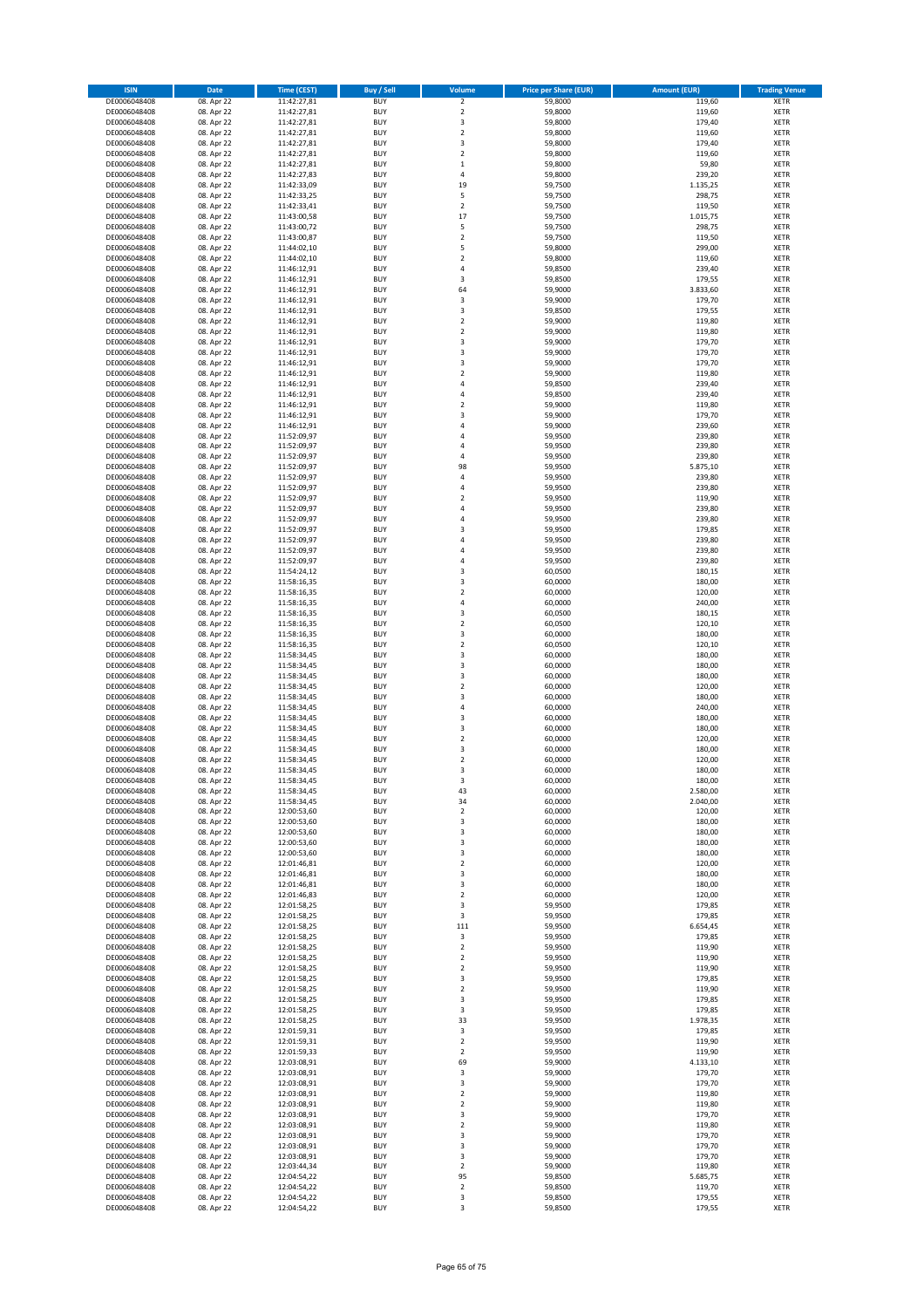| <b>ISIN</b>                  | Date                     | Time (CEST)                | <b>Buy / Sell</b>        | Volume                        | <b>Price per Share (EUR)</b> | <b>Amount (EUR)</b>  | <b>Trading Venue</b>       |
|------------------------------|--------------------------|----------------------------|--------------------------|-------------------------------|------------------------------|----------------------|----------------------------|
| DE0006048408                 | 08. Apr 22               | 12:04:54,22                | <b>BUY</b>               | $\mathbf 1$                   | 59,8500                      | 59,85                | <b>XETR</b>                |
| DE0006048408                 | 08. Apr 22               | 12:04:54,22                | <b>BUY</b>               | $\overline{2}$                | 59,8500                      | 119,70               | XETR                       |
| DE0006048408                 | 08. Apr 22               | 12:04:54,22                | <b>BUY</b>               | $\mathbf 2$                   | 59,8500                      | 119,70               | XETR                       |
| DE0006048408                 | 08. Apr 22               | 12:06:03,37                | <b>BUY</b>               | $\overline{2}$                | 59,9500                      | 119,90               | <b>XETR</b>                |
| DE0006048408                 | 08. Apr 22               | 12:06:03,37                | <b>BUY</b>               | 3                             | 59,9500                      | 179,85               | <b>XETR</b>                |
| DE0006048408                 | 08. Apr 22               | 12:06:03,37                | <b>BUY</b>               | 3                             | 59,9500                      | 179,85               | <b>XETR</b>                |
| DE0006048408<br>DE0006048408 | 08. Apr 22               | 12:06:03,37                | <b>BUY</b><br><b>BUY</b> | $\mathbf 2$<br>3              | 59,9500                      | 119,90               | <b>XETR</b><br><b>XETR</b> |
| DE0006048408                 | 08. Apr 22<br>08. Apr 22 | 12:06:03,39<br>12:07:32,60 | <b>BUY</b>               | 3                             | 59,9500<br>60,0000           | 179,85<br>180,00     | <b>XETR</b>                |
| DE0006048408                 | 08. Apr 22               | 12:07:32,60                | <b>BUY</b>               | 3                             | 60,0000                      | 180,00               | <b>XETR</b>                |
| DE0006048408                 | 08. Apr 22               | 12:07:32,60                | <b>BUY</b>               | 3                             | 60,0000                      | 180,00               | XETR                       |
| DE0006048408                 | 08. Apr 22               | 12:07:32,60                | <b>BUY</b>               | 118                           | 60,0000                      | 7.080,00             | <b>XETR</b>                |
| DE0006048408                 | 08. Apr 22               | 12:07:32,60                | <b>BUY</b>               | $\mathsf 3$                   | 60,0000                      | 180,00               | XETR                       |
| DE0006048408                 | 08. Apr 22               | 12:07:32,60                | <b>BUY</b>               | $\sqrt{4}$                    | 60,0000                      | 240,00               | <b>XETR</b>                |
| DE0006048408                 | 08. Apr 22               | 12:07:32,60                | <b>BUY</b>               | 3                             | 60,0000                      | 180,00               | <b>XETR</b>                |
| DE0006048408                 | 08. Apr 22               | 12:07:32,60                | <b>BUY</b>               | $\overline{\mathbf{2}}$       | 60,0000                      | 120,00               | <b>XETR</b>                |
| DE0006048408                 | 08. Apr 22               | 12:07:32,60                | <b>BUY</b>               | 3                             | 60,0000                      | 180,00               | <b>XETR</b>                |
| DE0006048408                 | 08. Apr 22               | 12:07:32,60                | <b>BUY</b>               | $\boldsymbol{2}$              | 60,0000                      | 120,00               | <b>XETR</b>                |
| DE0006048408<br>DE0006048408 | 08. Apr 22<br>08. Apr 22 | 12:07:32,60<br>12:10:28,68 | <b>BUY</b><br><b>BUY</b> | 3<br>100                      | 60,0000<br>60,0000           | 180,00<br>6.000,00   | <b>XETR</b><br><b>XETR</b> |
| DE0006048408                 | 08. Apr 22               | 12:10:28,68                | <b>BUY</b>               | $\mathsf 3$                   | 60,0000                      | 180,00               | <b>XETR</b>                |
| DE0006048408                 | 08. Apr 22               | 12:10:28,68                | <b>BUY</b>               | 3                             | 60,0000                      | 180,00               | <b>XETR</b>                |
| DE0006048408                 | 08. Apr 22               | 12:10:28,68                | <b>BUY</b>               | $\overline{2}$                | 60,0000                      | 120,00               | <b>XETR</b>                |
| DE0006048408                 | 08. Apr 22               | 12:10:28,68                | <b>BUY</b>               | $\mathbf 2$                   | 60,0000                      | 120,00               | <b>XETR</b>                |
| DE0006048408                 | 08. Apr 22               | 12:10:28,68                | <b>BUY</b>               | $\overline{2}$                | 60,0000                      | 120,00               | <b>XETR</b>                |
| DE0006048408                 | 08. Apr 22               | 12:10:28,68                | <b>BUY</b>               | 3                             | 60,0000                      | 180,00               | <b>XETR</b>                |
| DE0006048408                 | 08. Apr 22               | 12:10:28,68                | <b>BUY</b>               | $\overline{2}$                | 60,0000                      | 120,00               | <b>XETR</b>                |
| DE0006048408                 | 08. Apr 22               | 12:10:28,68<br>12:10:28,68 | <b>BUY</b><br><b>BUY</b> | 3<br>$\overline{2}$           | 60,0000                      | 180,00               | <b>XETR</b><br><b>XETR</b> |
| DE0006048408<br>DE0006048408 | 08. Apr 22<br>08. Apr 22 | 12:10:28,68                | <b>BUY</b>               | 3                             | 60,0000<br>60,0000           | 120,00<br>180,00     | XETR                       |
| DE0006048408                 | 08. Apr 22               | 12:10:28,68                | <b>BUY</b>               | 3                             | 60,0000                      | 180,00               | <b>XETR</b>                |
| DE0006048408                 | 08. Apr 22               | 12:12:49,88                | <b>BUY</b>               | 95                            | 60,1000                      | 5.709,50             | XETR                       |
| DE0006048408                 | 08. Apr 22               | 12:13:43,64                | <b>BUY</b>               | 3                             | 60,0500                      | 180,15               | <b>XETR</b>                |
| DE0006048408                 | 08. Apr 22               | 12:13:43,64                | <b>BUY</b>               | 4                             | 60,0500                      | 240,20               | XETR                       |
| DE0006048408                 | 08. Apr 22               | 12:13:43,64                | <b>BUY</b>               | 3                             | 60,0500                      | 180,15               | <b>XETR</b>                |
| DE0006048408                 | 08. Apr 22               | 12:13:43,64                | <b>BUY</b>               | $\overline{2}$                | 60,0500                      | 120,10               | XETR                       |
| DE0006048408                 | 08. Apr 22               | 12:13:43,64                | <b>BUY</b>               | $\sqrt{4}$                    | 60,0500                      | 240,20               | <b>XETR</b>                |
| DE0006048408                 | 08. Apr 22               | 12:14:16,73                | <b>BUY</b>               | 76                            | 60,0000                      | 4.560,00             | XETR                       |
| DE0006048408<br>DE0006048408 | 08. Apr 22<br>08. Apr 22 | 12:14:16,73<br>12:14:16,73 | <b>BUY</b><br><b>BUY</b> | $\overline{2}$<br>$\mathbf 2$ | 60,0000<br>60,0000           | 120,00<br>120,00     | <b>XETR</b><br><b>XETR</b> |
| DE0006048408                 | 08. Apr 22               | 12:14:16,73                | <b>BUY</b>               | $\overline{2}$                | 60,0000                      | 120,00               | <b>XETR</b>                |
| DE0006048408                 | 08. Apr 22               | 12:14:16,73                | <b>BUY</b>               | 3                             | 60,0000                      | 180,00               | <b>XETR</b>                |
| DE0006048408                 | 08. Apr 22               | 12:14:16,73                | <b>BUY</b>               | $\overline{2}$                | 60,0000                      | 120,00               | <b>XETR</b>                |
| DE0006048408                 | 08. Apr 22               | 12:14:16,73                | <b>BUY</b>               | $\overline{2}$                | 60,0000                      | 120,00               | <b>XETR</b>                |
| DE0006048408                 | 08. Apr 22               | 12:14:16,88                | <b>BUY</b>               | $\mathbf 2$                   | 60,0000                      | 120,00               | <b>XETR</b>                |
| DE0006048408                 | 08. Apr 22               | 12:14:16,88                | <b>BUY</b>               | $\boldsymbol{2}$              | 60,0000                      | 120,00               | <b>XETR</b>                |
| DE0006048408                 | 08. Apr 22               | 12:15:32,89                | <b>BUY</b>               | 4                             | 60,0000                      | 240,00               | <b>XETR</b>                |
| DE0006048408                 | 08. Apr 22               | 12:15:32,89                | <b>BUY</b>               | $\boldsymbol{2}$              | 60,0000                      | 120,00               | <b>XETR</b>                |
| DE0006048408                 | 08. Apr 22               | 12:15:32,89                | <b>BUY</b><br><b>BUY</b> | 3                             | 60,0000                      | 180,00               | <b>XETR</b>                |
| DE0006048408<br>DE0006048408 | 08. Apr 22<br>08. Apr 22 | 12:15:41,54<br>12:15:41,54 | <b>BUY</b>               | 49<br>54                      | 59,9000<br>59,9500           | 2.935,10<br>3.237,30 | <b>XETR</b><br><b>XETR</b> |
| DE0006048408                 | 08. Apr 22               | 12:15:41,54                | <b>BUY</b>               | 3                             | 59,9500                      | 179,85               | <b>XETR</b>                |
| DE0006048408                 | 08. Apr 22               | 12:15:41,54                | <b>BUY</b>               | $\boldsymbol{2}$              | 59,9500                      | 119,90               | <b>XETR</b>                |
| DE0006048408                 | 08. Apr 22               | 12:15:41,54                | <b>BUY</b>               | 3                             | 59,9000                      | 179,70               | <b>XETR</b>                |
| DE0006048408                 | 08. Apr 22               | 12:15:41,54                | <b>BUY</b>               | $\boldsymbol{2}$              | 59,9500                      | 119,90               | <b>XETR</b>                |
| DE0006048408                 | 08. Apr 22               | 12:15:41,54                | <b>BUY</b>               | $\overline{2}$                | 59,9500                      | 119,90               | <b>XETR</b>                |
| DE0006048408                 | 08. Apr 22               | 12:15:41,54                | <b>BUY</b>               | 3                             | 59,9500                      | 179,85               | <b>XETR</b>                |
| DE0006048408                 | 08. Apr 22               | 12:15:41,54                | <b>BUY</b>               | $\overline{2}$                | 59,9500                      | 119,90               | <b>XETR</b>                |
| DE0006048408<br>DE0006048408 | 08. Apr 22<br>08. Apr 22 | 12:15:41,54<br>12:18:24,71 | <b>BUY</b><br><b>BUY</b> | $\boldsymbol{2}$<br>3         | 59,9500<br>60,0000           | 119,90<br>180,00     | <b>XETR</b><br><b>XETR</b> |
| DE0006048408                 | 08. Apr 22               | 12:18:24,71                | <b>BUY</b>               | 3                             | 60,0000                      | 180,00               | XETR                       |
| DE0006048408                 | 08. Apr 22               | 12:18:24,71                | <b>BUY</b>               | 3                             | 60,0000                      | 180,00               | <b>XETR</b>                |
| DE0006048408                 | 08. Apr 22               | 12:18:24,71                | <b>BUY</b>               | $\boldsymbol{2}$              | 60,0000                      | 120,00               | <b>XETR</b>                |
| DE0006048408                 | 08. Apr 22               | 12:18:24,71                | <b>BUY</b>               | 3                             | 60,0000                      | 180,00               | <b>XETR</b>                |
| DE0006048408                 | 08. Apr 22               | 12:18:24,71                | <b>BUY</b>               | 3                             | 60,0000                      | 180,00               | <b>XETR</b>                |
| DE0006048408                 | 08. Apr 22               | 12:18:24,71                | <b>BUY</b>               | $\overline{\mathbf{2}}$       | 60,0000                      | 120,00               | <b>XETR</b>                |
| DE0006048408                 | 08. Apr 22               | 12:18:52,92                | <b>BUY</b>               | 40                            | 59,9500                      | 2.398,00             | <b>XETR</b>                |
| DE0006048408                 | 08. Apr 22               | 12:18:52,92                | <b>BUY</b>               | 3                             | 59,9500<br>59,9500           | 179,85               | XETR                       |
| DE0006048408<br>DE0006048408 | 08. Apr 22<br>08. Apr 22 | 12:20:44,06<br>12:20:44,06 | <b>BUY</b><br><b>BUY</b> | 42<br>3                       | 59,9500                      | 2.517,90<br>179,85   | XETR<br><b>XETR</b>        |
| DE0006048408                 | 08. Apr 22               | 12:20:44,06                | <b>BUY</b>               | $\mathbf 2$                   | 59,9500                      | 119,90               | XETR                       |
| DE0006048408                 | 08. Apr 22               | 12:20:44,06                | <b>BUY</b>               | 3                             | 59,9500                      | 179,85               | <b>XETR</b>                |
| DE0006048408                 | 08. Apr 22               | 12:20:44,06                | <b>BUY</b>               | 3                             | 59,9500                      | 179,85               | <b>XETR</b>                |
| DE0006048408                 | 08. Apr 22               | 12:20:44,06                | <b>BUY</b>               | 3                             | 59,9500                      | 179,85               | <b>XETR</b>                |
| DE0006048408                 | 08. Apr 22               | 12:20:44,06                | <b>BUY</b>               | $\boldsymbol{2}$              | 59,9500                      | 119,90               | <b>XETR</b>                |
| DE0006048408                 | 08. Apr 22               | 12:20:44,06                | <b>BUY</b>               | $\boldsymbol{2}$              | 59,9500                      | 119,90               | <b>XETR</b>                |
| DE0006048408                 | 08. Apr 22               | 12:20:44,06                | <b>BUY</b>               | $\boldsymbol{2}$              | 59,9500                      | 119,90               | <b>XETR</b>                |
| DE0006048408<br>DE0006048408 | 08. Apr 22<br>08. Apr 22 | 12:21:03,18<br>12:21:03,18 | <b>BUY</b><br><b>BUY</b> | 41<br>$\boldsymbol{2}$        | 59,9000<br>59,9000           | 2.455,90<br>119,80   | <b>XETR</b><br><b>XETR</b> |
| DE0006048408                 | 08. Apr 22               | 12:22:03,45                | <b>BUY</b>               | $\boldsymbol{2}$              | 59,8000                      | 119,60               | <b>XETR</b>                |
| DE0006048408                 | 08. Apr 22               | 12:22:03,45                | <b>BUY</b>               | 3                             | 59,8000                      | 179,40               | <b>XETR</b>                |
| DE0006048408                 | 08. Apr 22               | 12:22:03,45                | <b>BUY</b>               | 3                             | 59,8000                      | 179,40               | <b>XETR</b>                |
| DE0006048408                 | 08. Apr 22               | 12:28:35,89                | <b>BUY</b>               | 71                            | 59,9000                      | 4.252,90             | <b>XETR</b>                |
| DE0006048408                 | 08. Apr 22               | 12:28:35,89                | <b>BUY</b>               | 3                             | 59,9000                      | 179,70               | <b>XETR</b>                |
| DE0006048408                 | 08. Apr 22               | 12:28:35,89                | <b>BUY</b>               | 3                             | 59,9000                      | 179,70               | XETR                       |
| DE0006048408                 | 08. Apr 22               | 12:28:35,89                | <b>BUY</b>               | 4                             | 59,9000                      | 239,60               | <b>XETR</b>                |
| DE0006048408<br>DE0006048408 | 08. Apr 22<br>08. Apr 22 | 12:28:35,89<br>12:28:35,89 | <b>BUY</b><br><b>BUY</b> | 3<br>3                        | 59,9000<br>59,9000           | 179,70<br>179,70     | XETR<br>XETR               |
| DE0006048408                 | 08. Apr 22               | 12:28:35,89                | <b>BUY</b>               | 4                             | 59,9000                      | 239,60               | <b>XETR</b>                |
| DE0006048408                 | 08. Apr 22               | 12:28:35,89                | <b>BUY</b>               | 4                             | 59,9000                      | 239,60               | XETR                       |
| DE0006048408                 | 08. Apr 22               | 12:28:35,89                | <b>BUY</b>               | 3                             | 59,9000                      | 179,70               | <b>XETR</b>                |
| DE0006048408                 | 08. Apr 22               | 12:30:03,35                | <b>BUY</b>               | 22                            | 59,9000                      | 1.317,80             | XETR                       |
| DE0006048408                 | 08. Apr 22               | 12:30:03,35                | <b>BUY</b>               | 3                             | 59,9000                      | 179,70               | <b>XETR</b>                |
| DE0006048408                 | 08. Apr 22               | 12:30:03,35                | <b>BUY</b>               | $\boldsymbol{2}$              | 59,9000                      | 119,80               | XETR                       |
| DE0006048408                 | 08. Apr 22               | 12:30:03,35                | <b>BUY</b>               | 3                             | 59,9000                      | 179,70               | <b>XETR</b>                |
| DE0006048408                 | 08. Apr 22               | 12:30:03,35                | <b>BUY</b>               | 22                            | 59,9000                      | 1.317,80             | XETR                       |
| DE0006048408<br>DE0006048408 | 08. Apr 22<br>08. Apr 22 | 12:30:08,24<br>12:30:08,24 | <b>BUY</b><br><b>BUY</b> | 70<br>$\boldsymbol{2}$        | 59,8000<br>59,8500           | 4.186,00<br>119,70   | <b>XETR</b><br>XETR        |
| DE0006048408                 | 08. Apr 22               | 12:30:08,24                | <b>BUY</b>               | $\boldsymbol{2}$              | 59,8500                      | 119,70               | <b>XETR</b>                |
| DE0006048408                 | 08. Apr 22               | 12:30:08,24                | <b>BUY</b>               | 3                             | 59,8500                      | 179,55               | <b>XETR</b>                |
| DE0006048408                 | 08. Apr 22               | 12:30:08,24                | <b>BUY</b>               | $\overline{\mathbf{2}}$       | 59,8500                      | 119,70               | <b>XETR</b>                |
| DE0006048408                 | 08. Apr 22               | 12:30:08,24                | <b>BUY</b>               | 3                             | 59,8500                      | 179,55               | XETR                       |
| DE0006048408                 | 08. Apr 22               | 12:30:08,24                | <b>BUY</b>               | $\mathbf 2$                   | 59,8500                      | 119,70               | <b>XETR</b>                |
| DE0006048408                 | 08. Apr 22               | 12:30:08,24                | <b>BUY</b>               | 3                             | 59,8500                      | 179,55               | XETR                       |
| DE0006048408                 | 08. Apr 22               | 12:31:19,17                | <b>BUY</b>               | 3                             | 59,9000                      | 179,70               | <b>XETR</b>                |
| DE0006048408                 | 08. Apr 22               | 12:31:19,17                | <b>BUY</b>               | 60                            | 59,9000                      | 3.594,00             | XETR                       |
| DE0006048408                 | 08. Apr 22               | 12:31:19,17                | <b>BUY</b>               | 3                             | 59,9000                      | 179,70               | <b>XETR</b>                |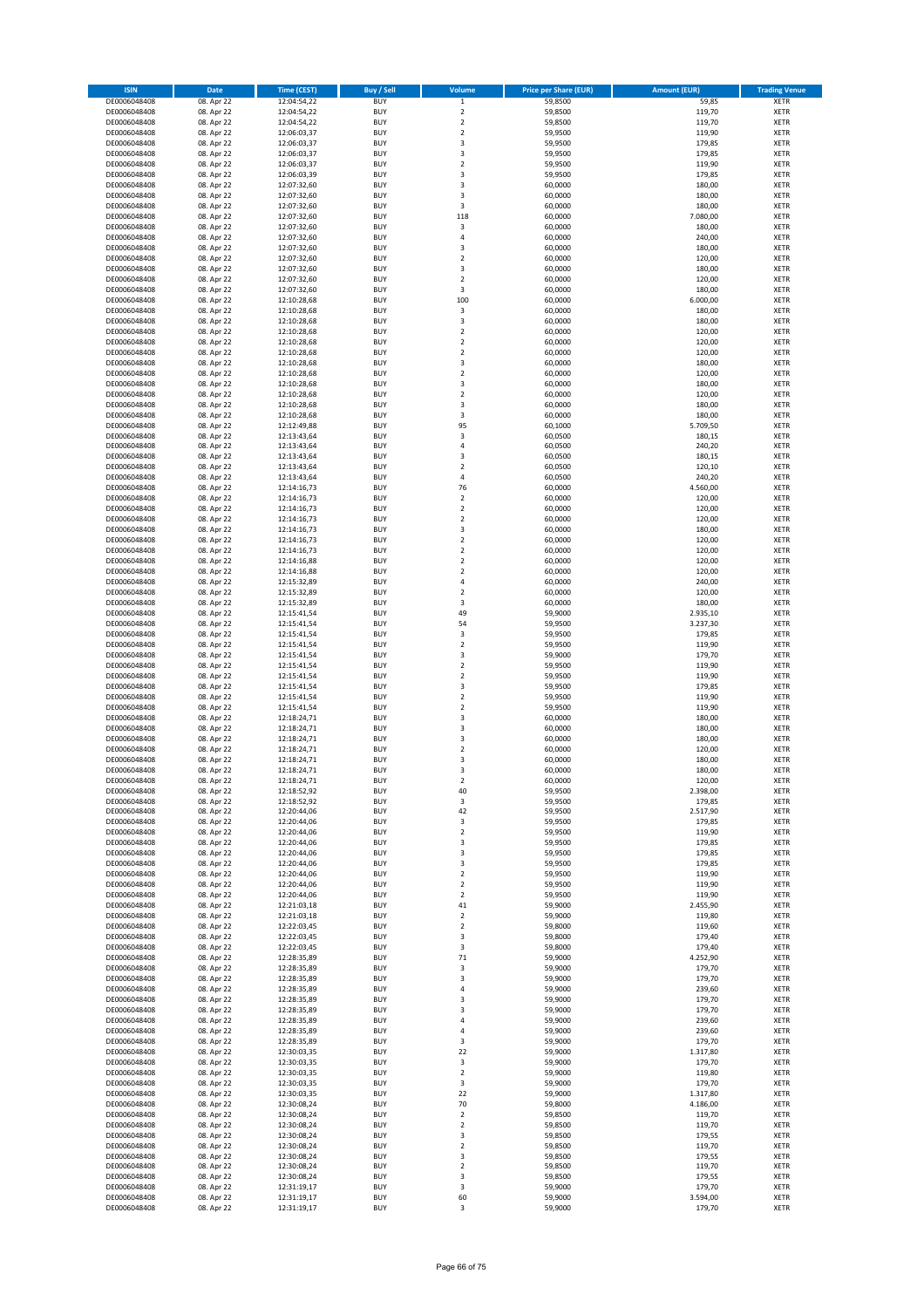| <b>ISIN</b>                  | Date                     | Time (CEST)                | Buy / Sell               | Volume                               | <b>Price per Share (EUR)</b> | <b>Amount (EUR)</b> | <b>Trading Venue</b>       |
|------------------------------|--------------------------|----------------------------|--------------------------|--------------------------------------|------------------------------|---------------------|----------------------------|
| DE0006048408                 | 08. Apr 22               | 12:31:19,17                | <b>BUY</b>               | $\mathbf 2$                          | 59,9000                      | 119,80              | <b>XETR</b>                |
| DE0006048408                 | 08. Apr 22               | 12:31:19,17                | <b>BUY</b>               | 3                                    | 59,9000                      | 179,70              | XETR                       |
| DE0006048408                 | 08. Apr 22               | 12:31:19,17                | <b>BUY</b>               | 3                                    | 59,9000                      | 179,70              | XETR                       |
| DE0006048408                 | 08. Apr 22               | 12:31:19,17                | <b>BUY</b>               | $\overline{2}$                       | 59,9000                      | 119,80              | <b>XETR</b>                |
| DE0006048408                 | 08. Apr 22               | 12:31:19,17                | <b>BUY</b>               | 3                                    | 59,9000                      | 179,70              | XETR                       |
| DE0006048408                 | 08. Apr 22               | 12:31:19,17                | <b>BUY</b>               | 3                                    | 59,9000                      | 179,70              | <b>XETR</b>                |
| DE0006048408                 | 08. Apr 22               | 12:31:25,77                | <b>BUY</b>               | $\overline{2}$                       | 59,8500                      | 119,70              | <b>XETR</b>                |
| DE0006048408                 | 08. Apr 22               | 12:32:36,79                | <b>BUY</b>               | $\overline{2}$                       | 59,8000                      | 119,60              | <b>XETR</b>                |
| DE0006048408                 | 08. Apr 22               | 12:35:48,67                | <b>BUY</b>               | $\boldsymbol{2}$                     | 59,7500                      | 119,50              | <b>XETR</b>                |
| DE0006048408                 | 08. Apr 22               | 12:35:48,67                | <b>BUY</b>               | 3                                    | 59,7500                      | 179,25              | <b>XETR</b>                |
| DE0006048408                 | 08. Apr 22               | 12:35:48,67                | <b>BUY</b>               | $\boldsymbol{2}$                     | 59,7500                      | 119,50              | XETR                       |
| DE0006048408                 | 08. Apr 22               | 12:35:48,67                | <b>BUY</b>               | 79                                   | 59,7500                      | 4.720,25            | <b>XETR</b>                |
| DE0006048408<br>DE0006048408 | 08. Apr 22<br>08. Apr 22 | 12:35:48,67<br>12:35:48,67 | <b>BUY</b><br><b>BUY</b> | 9<br>$\overline{2}$                  | 59,7500<br>59,7500           | 537,75<br>119,50    | XETR<br><b>XETR</b>        |
| DE0006048408                 | 08. Apr 22               | 12:35:48,67                | <b>BUY</b>               | $\boldsymbol{2}$                     | 59,7500                      | 119,50              | <b>XETR</b>                |
| DE0006048408                 | 08. Apr 22               | 12:35:48,67                | <b>BUY</b>               | 3                                    | 59,7500                      | 179,25              | <b>XETR</b>                |
| DE0006048408                 | 08. Apr 22               | 12:35:48,67                | <b>BUY</b>               | $\boldsymbol{2}$                     | 59,7500                      | 119,50              | <b>XETR</b>                |
| DE0006048408                 | 08. Apr 22               | 12:35:48,67                | <b>BUY</b>               | 3                                    | 59,7500                      | 179,25              | <b>XETR</b>                |
| DE0006048408                 | 08. Apr 22               | 12:35:48,67                | <b>BUY</b>               | $\overline{2}$                       | 59,7500                      | 119,50              | <b>XETR</b>                |
| DE0006048408                 | 08. Apr 22               | 12:35:48,67                | <b>BUY</b>               | $\mathbf 2$                          | 59,7500                      | 119,50              | <b>XETR</b>                |
| DE0006048408                 | 08. Apr 22               | 12:35:48,67                | <b>BUY</b>               | 3                                    | 59,7500                      | 179,25              | <b>XETR</b>                |
| DE0006048408                 | 08. Apr 22               | 12:35:48,67                | <b>BUY</b>               | 3                                    | 59,7500                      | 179,25              | <b>XETR</b>                |
| DE0006048408                 | 08. Apr 22               | 12:35:48,67                | <b>BUY</b>               | 3                                    | 59,7500                      | 179,25              | <b>XETR</b>                |
| DE0006048408                 | 08. Apr 22               | 12:35:54,42                | <b>BUY</b>               | $\overline{7}$                       | 59,7500                      | 418,25              | <b>XETR</b>                |
| DE0006048408                 | 08. Apr 22               | 12:46:17,13                | <b>BUY</b>               | 3                                    | 59,8000                      | 179,40              | <b>XETR</b>                |
| DE0006048408                 | 08. Apr 22               | 12:46:17,13                | <b>BUY</b>               | 3                                    | 59,8000                      | 179,40              | <b>XETR</b>                |
| DE0006048408                 | 08. Apr 22               | 12:46:17,13                | <b>BUY</b>               | $\overline{2}$                       | 59,8000                      | 119,60              | <b>XETR</b>                |
| DE0006048408                 | 08. Apr 22               | 12:46:17,13                | <b>BUY</b><br><b>BUY</b> | 3<br>3                               | 59,8000<br>59,8000           | 179,40<br>179,40    | <b>XETR</b><br><b>XETR</b> |
| DE0006048408<br>DE0006048408 | 08. Apr 22<br>08. Apr 22 | 12:46:17,13<br>12:46:17,13 | <b>BUY</b>               | 3                                    | 59,8000                      | 179,40              | XETR                       |
| DE0006048408                 | 08. Apr 22               | 12:46:17,13                | <b>BUY</b>               | $\overline{2}$                       | 59,8000                      | 119,60              | <b>XETR</b>                |
| DE0006048408                 | 08. Apr 22               | 12:46:17,13                | <b>BUY</b>               | 3                                    | 59,8000                      | 179,40              | XETR                       |
| DE0006048408                 | 08. Apr 22               | 12:46:17,13                | <b>BUY</b>               | $\overline{2}$                       | 59,8000                      | 119,60              | <b>XETR</b>                |
| DE0006048408                 | 08. Apr 22               | 12:46:17,13                | <b>BUY</b>               | 3                                    | 59,8000                      | 179,40              | XETR                       |
| DE0006048408                 | 08. Apr 22               | 12:46:17,13                | <b>BUY</b>               | 3                                    | 59,8000                      | 179,40              | <b>XETR</b>                |
| DE0006048408                 | 08. Apr 22               | 12:46:17,13                | <b>BUY</b>               | $\boldsymbol{2}$                     | 59,8000                      | 119,60              | XETR                       |
| DE0006048408                 | 08. Apr 22               | 12:46:17,13                | <b>BUY</b>               | 3                                    | 59,8000                      | 179,40              | <b>XETR</b>                |
| DE0006048408                 | 08. Apr 22               | 12:46:17,13                | <b>BUY</b>               | $\boldsymbol{2}$                     | 59,8000                      | 119,60              | XETR                       |
| DE0006048408                 | 08. Apr 22               | 12:51:27,08                | <b>BUY</b>               | $\overline{2}$                       | 59,9500                      | 119,90              | <b>XETR</b>                |
| DE0006048408                 | 08. Apr 22               | 12:51:27,11                | <b>BUY</b>               | $\mathbf 2$                          | 59,9500                      | 119,90              | <b>XETR</b>                |
| DE0006048408                 | 08. Apr 22               | 12:54:57,02                | <b>BUY</b>               | $\overline{2}$                       | 59,9000                      | 119,80              | <b>XETR</b>                |
| DE0006048408                 | 08. Apr 22               | 12:54:57,02                | <b>BUY</b>               | 160                                  | 59,9000                      | 9.584,00            | <b>XETR</b>                |
| DE0006048408                 | 08. Apr 22               | 12:54:57,02                | <b>BUY</b>               | $\boldsymbol{2}$                     | 59,9000                      | 119,80              | <b>XETR</b>                |
| DE0006048408                 | 08. Apr 22               | 12:54:57,02                | <b>BUY</b>               | $\overline{2}$                       | 59,9000                      | 119,80              | <b>XETR</b>                |
| DE0006048408                 | 08. Apr 22               | 12:54:57,02                | <b>BUY</b>               | $\mathbf 2$                          | 59,9000                      | 119,80              | <b>XETR</b>                |
| DE0006048408                 | 08. Apr 22               | 12:54:57,02                | <b>BUY</b><br><b>BUY</b> | $\boldsymbol{2}$<br>$\boldsymbol{2}$ | 59,9000                      | 119,80<br>119,80    | <b>XETR</b>                |
| DE0006048408<br>DE0006048408 | 08. Apr 22<br>08. Apr 22 | 12:54:57,02<br>12:54:57,02 | <b>BUY</b>               | $\boldsymbol{2}$                     | 59,9000<br>59,9000           | 119,80              | <b>XETR</b><br><b>XETR</b> |
| DE0006048408                 | 08. Apr 22               | 12:54:57,02                | <b>BUY</b>               | 3                                    | 59,9000                      | 179,70              | <b>XETR</b>                |
| DE0006048408                 | 08. Apr 22               | 12:54:57,02                | <b>BUY</b>               | $\boldsymbol{2}$                     | 59,9000                      | 119,80              | <b>XETR</b>                |
| DE0006048408                 | 08. Apr 22               | 12:54:57,02                | <b>BUY</b>               | $\boldsymbol{2}$                     | 59,9000                      | 119,80              | <b>XETR</b>                |
| DE0006048408                 | 08. Apr 22               | 12:54:57,02                | <b>BUY</b>               | $\overline{2}$                       | 59,9000                      | 119,80              | <b>XETR</b>                |
| DE0006048408                 | 08. Apr 22               | 12:54:57,02                | <b>BUY</b>               | $\mathbf 2$                          | 59,9000                      | 119,80              | <b>XETR</b>                |
| DE0006048408                 | 08. Apr 22               | 12:54:57,02                | <b>BUY</b>               | $\boldsymbol{2}$                     | 59,9000                      | 119,80              | <b>XETR</b>                |
| DE0006048408                 | 08. Apr 22               | 12:54:57,02                | <b>BUY</b>               | $\boldsymbol{2}$                     | 59,9000                      | 119,80              | <b>XETR</b>                |
| DE0006048408                 | 08. Apr 22               | 13:03:03,05                | <b>BUY</b>               | 209                                  | 59,9000                      | 12.519,10           | <b>XETR</b>                |
| DE0006048408                 | 08. Apr 22               | 13:05:14,51                | <b>BUY</b>               | 3                                    | 59,8500                      | 179,55              | <b>XETR</b>                |
| DE0006048408                 | 08. Apr 22               | 13:05:14,51                | <b>BUY</b>               | 3                                    | 59,8500                      | 179,55              | <b>XETR</b>                |
| DE0006048408                 | 08. Apr 22               | 13:05:14,51                | <b>BUY</b>               | 3                                    | 59,8500                      | 179,55              | XETR                       |
| DE0006048408                 | 08. Apr 22               | 13:05:14,51                | <b>BUY</b>               | $\overline{4}$                       | 59,8500                      | 239,40              | <b>XETR</b>                |
| DE0006048408                 | 08. Apr 22               | 13:05:14,51                | <b>BUY</b>               | $\sqrt{4}$                           | 59,8500                      | 239,40              | XETR                       |
| DE0006048408                 | 08. Apr 22               | 13:05:14,51                | <b>BUY</b>               | 3                                    | 59,8500                      | 179,55              | <b>XETR</b>                |
| DE0006048408<br>DE0006048408 | 08. Apr 22               | 13:05:14,51                | <b>BUY</b><br><b>BUY</b> | 3                                    | 59,8500<br>59,8500           | 179,55              | <b>XETR</b><br><b>XETR</b> |
| DE0006048408                 | 08. Apr 22               | 13:05:14,51<br>13:05:14,51 | <b>BUY</b>               | 3<br>4                               | 59,8500                      | 179,55<br>239,40    | <b>XETR</b>                |
| DE0006048408                 | 08. Apr 22<br>08. Apr 22 | 13:05:14,51                | <b>BUY</b>               | 3                                    | 59,8500                      | 179,55              | <b>XETR</b>                |
| DE0006048408                 | 08. Apr 22               | 13:05:14,51                | <b>BUY</b>               | 4                                    | 59,8500                      | 239,40              | <b>XETR</b>                |
| DE0006048408                 | 08. Apr 22               | 13:05:14,51                | <b>BUY</b>               | 4                                    | 59,8500                      | 239,40              | XETR                       |
| DE0006048408                 | 08. Apr 22               | 13:05:14,51                | <b>BUY</b>               | 4                                    | 59,8500                      | 239,40              | <b>XETR</b>                |
| DE0006048408                 | 08. Apr 22               | 13:05:14,51                | <b>BUY</b>               | 3                                    | 59,8500                      | 179,55              | <b>XETR</b>                |
| DE0006048408                 | 08. Apr 22               | 13:05:14,51                | <b>BUY</b>               | 4                                    | 59,8500                      | 239,40              | <b>XETR</b>                |
| DE0006048408                 | 08. Apr 22               | 13:07:22,06                | <b>BUY</b>               | 32                                   | 59,8000                      | 1.913,60            | <b>XETR</b>                |
| DE0006048408                 | 08. Apr 22               | 13:09:19,35                | <b>BUY</b>               | 9                                    | 59,8000                      | 538,20              | <b>XETR</b>                |
| DE0006048408                 | 08. Apr 22               | 13:09:19,35                | <b>BUY</b>               | 283                                  | 59,8000                      | 16.923,40           | <b>XETR</b>                |
| DE0006048408                 | 08. Apr 22               | 13:09:22,98                | <b>BUY</b>               | 6                                    | 59,7500                      | 358,50              | <b>XETR</b>                |
| DE0006048408                 | 08. Apr 22               | 13:09:22,98                | <b>BUY</b>               | 6                                    | 59,7500                      | 358,50              | <b>XETR</b>                |
| DE0006048408                 | 08. Apr 22               | 13:09:22,98                | <b>BUY</b>               | $\overline{7}$                       | 59,7500                      | 418,25              | <b>XETR</b>                |
| DE0006048408                 | 08. Apr 22               | 13:09:22,98                | <b>BUY</b>               | 3                                    | 59,7500                      | 179,25              | <b>XETR</b>                |
| DE0006048408                 | 08. Apr 22               | 13:09:22,98                | <b>BUY</b>               | 3                                    | 59,7500                      | 179,25              | XETR                       |
| DE0006048408<br>DE0006048408 | 08. Apr 22<br>08. Apr 22 | 13:09:22,98<br>13:09:22,98 | <b>BUY</b><br><b>BUY</b> | 4<br>4                               | 59,7500<br>59,7500           | 239,00<br>239,00    | <b>XETR</b><br><b>XETR</b> |
| DE0006048408                 | 08. Apr 22               | 13:09:22,98                | <b>BUY</b>               | 5                                    | 59,7500                      | 298,75              | <b>XETR</b>                |
| DE0006048408                 | 08. Apr 22               | 13:09:22,98                | <b>BUY</b>               | $\overline{\mathbf{2}}$              | 59,7500                      | 119,50              | <b>XETR</b>                |
| DE0006048408                 | 08. Apr 22               | 13:09:22,98                | <b>BUY</b>               | 5                                    | 59,7500                      | 298,75              | <b>XETR</b>                |
| DE0006048408                 | 08. Apr 22               | 13:09:22,98                | <b>BUY</b>               | 3                                    | 59,7500                      | 179,25              | <b>XETR</b>                |
| DE0006048408                 | 08. Apr 22               | 13:09:22,98                | <b>BUY</b>               | 3                                    | 59,7500                      | 179,25              | <b>XETR</b>                |
| DE0006048408                 | 08. Apr 22               | 13:09:22,98                | <b>BUY</b>               | 3                                    | 59,7500                      | 179,25              | <b>XETR</b>                |
| DE0006048408                 | 08. Apr 22               | 13:09:22,98                | <b>BUY</b>               | 3                                    | 59,7500                      | 179,25              | XETR                       |
| DE0006048408                 | 08. Apr 22               | 13:09:22,98                | <b>BUY</b>               | $\overline{2}$                       | 59,7500                      | 119,50              | <b>XETR</b>                |
| DE0006048408                 | 08. Apr 22               | 13:09:22,99                | <b>BUY</b>               | 3                                    | 59,7500                      | 179,25              | XETR                       |
| DE0006048408                 | 08. Apr 22               | 13:09:22,99                | <b>BUY</b>               | 3                                    | 59,7500                      | 179,25              | <b>XETR</b>                |
| DE0006048408                 | 08. Apr 22               | 13:09:22,99                | <b>BUY</b>               | 3                                    | 59,7500                      | 179,25              | XETR                       |
| DE0006048408                 | 08. Apr 22               | 13:09:48,53                | <b>BUY</b>               | 173                                  | 59,7000                      | 10.328,10           | <b>XETR</b>                |
| DE0006048408                 | 08. Apr 22               | 13:09:48,53                | <b>BUY</b>               | $\boldsymbol{2}$                     | 59,7000                      | 119,40              | XETR                       |
| DE0006048408                 | 08. Apr 22               | 13:09:48,53                | <b>BUY</b>               | $\overline{2}$                       | 59,7000                      | 119,40              | <b>XETR</b>                |
| DE0006048408                 | 08. Apr 22               | 13:09:48,53                | <b>BUY</b>               | 2                                    | 59,7000                      | 119,40              | XETR                       |
| DE0006048408<br>DE0006048408 | 08. Apr 22<br>08. Apr 22 | 13:09:48,53<br>13:09:48,53 | <b>BUY</b><br><b>BUY</b> | 8<br>$\boldsymbol{2}$                | 59,7000<br>59,7000           | 477,60<br>119,40    | <b>XETR</b><br>XETR        |
| DE0006048408                 | 08. Apr 22               | 13:09:48,53                | <b>BUY</b>               | 4                                    | 59,7000                      | 238,80              | <b>XETR</b>                |
| DE0006048408                 | 08. Apr 22               | 13:09:48,53                | <b>BUY</b>               | $\overline{\mathbf{2}}$              | 59,7000                      | 119,40              | <b>XETR</b>                |
| DE0006048408                 | 08. Apr 22               | 13:09:48,53                | <b>BUY</b>               | 3                                    | 59,7000                      | 179,10              | <b>XETR</b>                |
| DE0006048408                 | 08. Apr 22               | 13:09:48,53                | <b>BUY</b>               | 3                                    | 59,7000                      | 179,10              | XETR                       |
| DE0006048408                 | 08. Apr 22               | 13:09:48,53                | <b>BUY</b>               | 3                                    | 59,7000                      | 179,10              | <b>XETR</b>                |
| DE0006048408                 | 08. Apr 22               | 13:09:48,53                | <b>BUY</b>               | $\mathbf 2$                          | 59,7000                      | 119,40              | XETR                       |
| DE0006048408                 | 08. Apr 22               | 13:09:48,53                | <b>BUY</b>               | $\mathbf 2$                          | 59,7000                      | 119,40              | <b>XETR</b>                |
| DE0006048408                 | 08. Apr 22               | 13:09:48,53                | <b>BUY</b>               | $\boldsymbol{2}$                     | 59,7000                      | 119,40              | XETR                       |
| DE0006048408                 | 08. Apr 22               | 13:09:48,53                | <b>BUY</b>               | 4                                    | 59,7000                      | 238,80              | <b>XETR</b>                |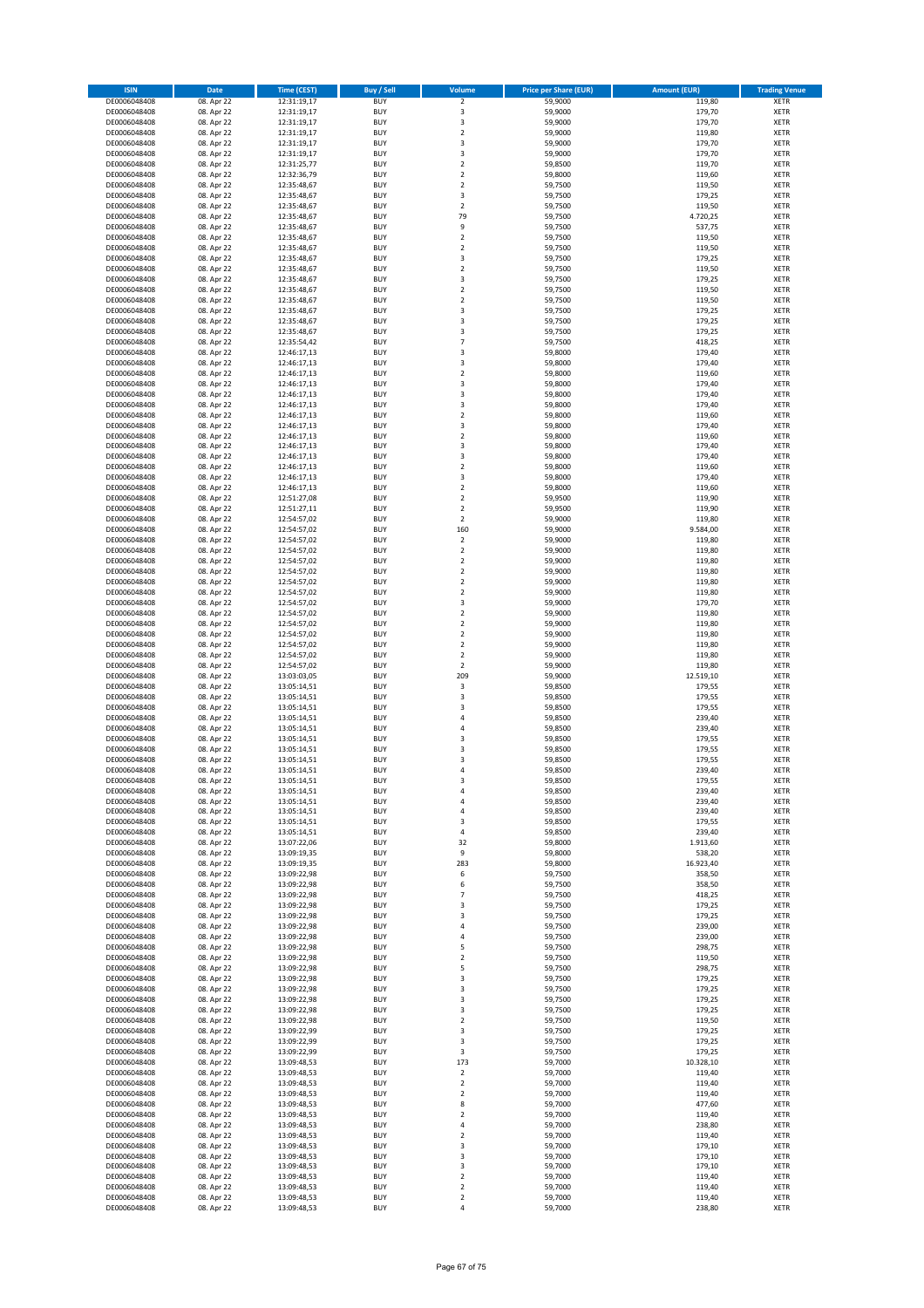| <b>ISIN</b>                  | Date                     | Time (CEST)                | Buy / Sell               | Volume                                    | <b>Price per Share (EUR)</b> | <b>Amount (EUR)</b> | <b>Trading Venue</b> |
|------------------------------|--------------------------|----------------------------|--------------------------|-------------------------------------------|------------------------------|---------------------|----------------------|
| DE0006048408                 | 08. Apr 22               | 13:09:48,53                | <b>BUY</b>               | 3                                         | 59,7000                      | 179,10              | <b>XETR</b>          |
| DE0006048408                 | 08. Apr 22               | 13:09:48,53                | <b>BUY</b>               | 3                                         | 59,7000                      | 179,10              | XETR                 |
| DE0006048408                 | 08. Apr 22               | 13:12:21,94                | <b>BUY</b>               | $\sqrt{4}$                                | 59,7000                      | 238,80              | XETR                 |
| DE0006048408                 | 08. Apr 22               | 13:12:21,94                | <b>BUY</b>               | $\sqrt{4}$                                | 59,7000                      | 238,80              | <b>XETR</b>          |
| DE0006048408                 | 08. Apr 22               | 13:12:21,94                | <b>BUY</b>               | $\boldsymbol{2}$                          | 59,7000                      | 119,40              | <b>XETR</b>          |
| DE0006048408                 | 08. Apr 22               | 13:12:21,94                | <b>BUY</b>               | $\overline{2}$                            | 59,7000                      | 119,40              | <b>XETR</b>          |
| DE0006048408                 | 08. Apr 22               | 13:12:21,94                | <b>BUY</b>               | $\mathbf 2$                               | 59,7000                      | 119,40              | <b>XETR</b>          |
| DE0006048408                 | 08. Apr 22               | 13:12:21,94                | <b>BUY</b>               | $\overline{2}$                            | 59,7000                      | 119,40              | <b>XETR</b>          |
| DE0006048408                 | 08. Apr 22               | 13:12:21,94                | <b>BUY</b>               | 5                                         | 59,7000                      | 298,50              | <b>XETR</b>          |
| DE0006048408                 | 08. Apr 22               | 13:12:21,94                | <b>BUY</b>               | $\sqrt{4}$                                | 59,7000                      | 238,80              | <b>XETR</b>          |
| DE0006048408                 | 08. Apr 22               | 13:12:21,94                | <b>BUY</b>               | $\overline{2}$                            | 59,7000                      | 119,40              | <b>XETR</b>          |
| DE0006048408                 | 08. Apr 22               | 13:12:21,94                | <b>BUY</b>               | $\sqrt{4}$                                | 59,7000                      | 238,80              | <b>XETR</b>          |
| DE0006048408                 | 08. Apr 22               | 13:12:21,94                | <b>BUY</b>               | $\boldsymbol{2}$                          | 59,7000                      | 119,40              | XETR                 |
| DE0006048408                 | 08. Apr 22               | 13:12:21,94                | <b>BUY</b>               | $\sqrt{4}$                                | 59,7000                      | 238,80              | <b>XETR</b>          |
| DE0006048408                 | 08. Apr 22               | 13:12:21,94                | <b>BUY</b>               | $\boldsymbol{2}$                          | 59,7000                      | 119,40              | <b>XETR</b>          |
| DE0006048408                 | 08. Apr 22               | 13:12:21,94                | <b>BUY</b>               | $\boldsymbol{2}$                          | 59,7000                      | 119,40              | <b>XETR</b>          |
| DE0006048408                 | 08. Apr 22               | 13:12:21,94                | <b>BUY</b>               | $\overline{2}$                            | 59,7000                      | 119,40              | <b>XETR</b>          |
| DE0006048408                 | 08. Apr 22               | 13:12:21,94                | <b>BUY</b>               | $\boldsymbol{2}$                          | 59,7000                      | 119,40              | <b>XETR</b>          |
| DE0006048408                 | 08. Apr 22               | 13:13:14,09                | <b>BUY</b>               | 64                                        | 59,6500                      | 3.817,60            | <b>XETR</b>          |
| DE0006048408                 | 08. Apr 22               | 13:13:14,09                | <b>BUY</b>               | 3                                         | 59,6500                      | 178,95              | <b>XETR</b>          |
| DE0006048408                 | 08. Apr 22               | 13:13:14,09                | <b>BUY</b>               | 19                                        | 59,6500                      | 1.133,35            | <b>XETR</b>          |
| DE0006048408                 | 08. Apr 22               | 13:13:14,09                | <b>BUY</b>               | 3                                         | 59,6500                      | 178,95              | <b>XETR</b>          |
| DE0006048408                 | 08. Apr 22               | 13:13:14,09                | <b>BUY</b>               | 3                                         | 59,6500                      | 178,95              | <b>XETR</b>          |
| DE0006048408                 | 08. Apr 22               | 13:14:01,26                | <b>BUY</b>               | 4                                         | 59,6000                      | 238,40              | <b>XETR</b>          |
| DE0006048408                 | 08. Apr 22               | 13:14:01,26                | <b>BUY</b>               | $\overline{4}$                            | 59,6000                      | 238,40              | <b>XETR</b>          |
| DE0006048408                 | 08. Apr 22               | 13:14:01,26                | <b>BUY</b>               | 5                                         | 59,6000                      | 298,00              | <b>XETR</b>          |
| DE0006048408                 | 08. Apr 22               | 13:14:01,26                | <b>BUY</b>               | 6                                         | 59,6000                      | 357,60              | <b>XETR</b>          |
| DE0006048408                 | 08. Apr 22               | 13:14:01,26                | <b>BUY</b>               | 3                                         | 59,6000                      | 178,80              | <b>XETR</b>          |
| DE0006048408                 | 08. Apr 22               | 13:14:01,26                | <b>BUY</b>               | $\sqrt{4}$                                | 59,6000                      | 238,40              | <b>XETR</b>          |
| DE0006048408                 | 08. Apr 22               | 13:14:01,26                | <b>BUY</b>               | 6                                         | 59,6000                      | 357,60              | XETR                 |
| DE0006048408                 | 08. Apr 22               | 13:14:01,26                | <b>BUY</b>               | 4                                         | 59,6000                      | 238,40              | <b>XETR</b>          |
| DE0006048408                 | 08. Apr 22               | 13:14:01,26                | <b>BUY</b>               | 5                                         | 59,6000                      | 298,00              | <b>XETR</b>          |
| DE0006048408                 | 08. Apr 22               | 13:14:01,26                | <b>BUY</b>               | 5                                         | 59,6000                      | 298,00              | <b>XETR</b>          |
| DE0006048408                 | 08. Apr 22               | 13:14:01,26                | <b>BUY</b>               | 5                                         | 59,6000                      | 298,00              | XETR                 |
| DE0006048408                 | 08. Apr 22               | 13:14:01,27                | <b>BUY</b>               | 3                                         | 59,6000                      | 178,80              | <b>XETR</b>          |
| DE0006048408                 | 08. Apr 22               | 13:15:47,92                | <b>BUY</b>               | 10                                        | 59,5500                      | 595,50              | XETR                 |
| DE0006048408                 | 08. Apr 22               | 13:15:47,92                | <b>BUY</b>               | 11                                        | 59,5500                      | 655,05              | <b>XETR</b>          |
| DE0006048408                 | 08. Apr 22               | 13:15:47,92                | <b>BUY</b>               | 69                                        | 59,5500                      | 4.108,95            | <b>XETR</b>          |
| DE0006048408                 | 08. Apr 22               | 13:19:17,03                | <b>BUY</b>               | $\sqrt{4}$                                | 59,6000                      | 238,40              | <b>XETR</b>          |
| DE0006048408                 | 08. Apr 22               | 13:19:17,03                | <b>BUY</b>               | $\overline{\mathbf{3}}$                   | 59,6000                      | 178,80              | <b>XETR</b>          |
| DE0006048408                 | 08. Apr 22               | 13:19:17,03                | <b>BUY</b>               | $\overline{4}$                            | 59,6000                      | 238,40              | <b>XETR</b>          |
| DE0006048408                 | 08. Apr 22               | 13:19:17,03                | <b>BUY</b>               | 3                                         | 59,6000                      | 178,80              | <b>XETR</b>          |
| DE0006048408                 | 08. Apr 22               | 13:19:17,03                | <b>BUY</b>               | $\overline{2}$                            | 59,6000                      | 119,20              | <b>XETR</b>          |
| DE0006048408                 | 08. Apr 22               | 13:19:20,41                | <b>BUY</b>               | 39                                        | 59,5500                      | 2.322,45            | <b>XETR</b>          |
| DE0006048408                 | 08. Apr 22               | 13:19:20,41                | <b>BUY</b>               | 3                                         | 59,5500                      | 178,65              | <b>XETR</b>          |
| DE0006048408                 | 08. Apr 22               | 13:19:20,41                | <b>BUY</b>               | $\boldsymbol{2}$                          | 59,5500                      | 119,10              | <b>XETR</b>          |
| DE0006048408                 | 08. Apr 22               | 13:19:20,41                | <b>BUY</b>               | 3                                         | 59,5500                      | 178,65              | <b>XETR</b>          |
| DE0006048408                 | 08. Apr 22               | 13:19:20,41                | <b>BUY</b>               | $\boldsymbol{2}$                          | 59,5500                      | 119,10              | <b>XETR</b>          |
| DE0006048408                 | 08. Apr 22               | 13:19:20,41                | <b>BUY</b>               | 20                                        | 59,5500                      | 1.191,00            | <b>XETR</b>          |
| DE0006048408                 | 08. Apr 22               | 13:19:20,42                | <b>BUY</b>               | $\boldsymbol{2}$                          | 59,5500                      | 119,10              | <b>XETR</b>          |
| DE0006048408                 | 08. Apr 22               | 13:19:20,42                | <b>BUY</b>               | 3                                         | 59,5500                      | 178,65              | <b>XETR</b>          |
| DE0006048408                 | 08. Apr 22               | 13:19:20,42                | <b>BUY</b>               | $\overline{2}$                            | 59,5500                      | 119,10              | <b>XETR</b>          |
| DE0006048408                 | 08. Apr 22               | 13:19:20,42                | <b>BUY</b>               | $\mathbf 2$                               | 59,5500                      | 119,10              | <b>XETR</b>          |
| DE0006048408                 | 08. Apr 22               | 13:22:44,31                | <b>BUY</b>               | $\boldsymbol{2}$                          | 59,5500                      | 119,10              | <b>XETR</b>          |
| DE0006048408                 | 08. Apr 22               | 13:22:44,31                | <b>BUY</b>               | $\mathbf 2$                               | 59,5500                      | 119,10              | <b>XETR</b>          |
| DE0006048408                 | 08. Apr 22               | 13:22:44,31                | <b>BUY</b>               | $\overline{2}$                            | 59,5500                      | 119,10              | <b>XETR</b>          |
| DE0006048408                 | 08. Apr 22               | 13:22:44,31                | <b>BUY</b>               | 3                                         | 59,5500                      | 178,65              | <b>XETR</b>          |
| DE0006048408                 | 08. Apr 22               | 13:22:44,31                | <b>BUY</b>               | 3                                         | 59,5500                      | 178,65              | <b>XETR</b>          |
| DE0006048408                 | 08. Apr 22               | 13:22:44,31                | <b>BUY</b>               | 4                                         | 59,5500                      | 238,20              | XETR                 |
| DE0006048408                 | 08. Apr 22               | 13:22:44,31                | <b>BUY</b>               | 3                                         | 59,5500                      | 178,65              | <b>XETR</b>          |
| DE0006048408                 | 08. Apr 22               | 13:22:44,31                | <b>BUY</b>               | $\overline{2}$                            | 59,5500                      | 119,10              | XETR                 |
| DE0006048408                 | 08. Apr 22               | 13:22:44,31                | <b>BUY</b>               | $\overline{2}$                            | 59,5500                      | 119,10              | <b>XETR</b>          |
| DE0006048408                 | 08. Apr 22               | 13:28:27,93                | <b>BUY</b>               | 3                                         | 59,5500                      | 178,65              | <b>XETR</b>          |
| DE0006048408                 | 08. Apr 22               | 13:28:27,93                | <b>BUY</b>               | 3                                         | 59,5500                      | 178,65              | <b>XETR</b>          |
| DE0006048408                 | 08. Apr 22               | 13:28:27,93                | <b>BUY</b>               | 3                                         | 59,5500                      | 178,65              | <b>XETR</b>          |
| DE0006048408                 | 08. Apr 22               | 13:28:27,93                | <b>BUY</b>               | $\overline{\mathbf{2}}$                   | 59,5500                      | 119,10              | <b>XETR</b>          |
| DE0006048408                 | 08. Apr 22               | 13:28:27,93                | <b>BUY</b>               | $\overline{\mathbf{2}}$                   | 59,5500                      | 119,10              | <b>XETR</b>          |
| DE0006048408                 | 08. Apr 22               | 13:28:27,93                | <b>BUY</b>               | 3                                         | 59,5500                      | 178,65              | XETR                 |
| DE0006048408                 | 08. Apr 22               | 13:28:27,93                | <b>BUY</b>               | 3                                         | 59,5500                      | 178,65              | <b>XETR</b>          |
| DE0006048408                 | 08. Apr 22               | 13:28:27,93                | <b>BUY</b>               | 3                                         | 59,5500                      | 178,65              | <b>XETR</b>          |
| DE0006048408                 | 08. Apr 22               | 13:28:27,93                | <b>BUY</b>               | $\mathbf 2$                               | 59,5500                      | 119,10              | <b>XETR</b>          |
| DE0006048408                 | 08. Apr 22               | 13:28:27,93                | <b>BUY</b>               | $\boldsymbol{2}$                          | 59,5500                      | 119,10              | <b>XETR</b>          |
| DE0006048408                 | 08. Apr 22               | 13:29:58,77                | <b>BUY</b>               | 49                                        | 59,5500                      | 2.917,95            | <b>XETR</b>          |
| DE0006048408                 | 08. Apr 22               | 13:42:48,79                | <b>BUY</b>               | 142                                       | 59,6500                      | 8.470,30            | <b>XETR</b>          |
| DE0006048408                 | 08. Apr 22               | 13:42:48,79                | <b>BUY</b>               | $\boldsymbol{2}$                          | 59,6500                      | 119,30              | <b>XETR</b>          |
| DE0006048408                 | 08. Apr 22               | 13:42:48,79                | <b>BUY</b>               | $\boldsymbol{2}$                          | 59,6500                      | 119,30              | <b>XETR</b>          |
| DE0006048408                 | 08. Apr 22               | 13:42:48,79                | <b>BUY</b>               | $\boldsymbol{2}$                          | 59,6500                      | 119,30              | <b>XETR</b>          |
| DE0006048408                 | 08. Apr 22               | 13:42:48,79                | <b>BUY</b>               | $\mathbf 2$                               | 59,6500                      | 119,30              | <b>XETR</b>          |
| DE0006048408                 | 08. Apr 22               | 13:42:48,79                | <b>BUY</b>               | $\mathbf 2$                               | 59,6500                      | 119,30              | <b>XETR</b>          |
| DE0006048408                 | 08. Apr 22               | 13:42:48,79                | <b>BUY</b>               | $\boldsymbol{2}$                          | 59,6500                      | 119,30              | <b>XETR</b>          |
| DE0006048408                 | 08. Apr 22               | 13:42:48,79                | <b>BUY</b>               | $\boldsymbol{2}$                          | 59,6500                      | 119,30              | <b>XETR</b>          |
| DE0006048408                 | 08. Apr 22               | 13:42:48,79                | <b>BUY</b>               | $\overline{\mathbf{2}}$                   | 59,6500                      | 119,30              | <b>XETR</b>          |
| DE0006048408                 | 08. Apr 22               | 13:42:48,79                | <b>BUY</b>               | $\overline{\mathbf{2}}$                   | 59,6500                      | 119,30              | <b>XETR</b>          |
| DE0006048408                 | 08. Apr 22               | 13:42:48,79                | <b>BUY</b>               | $\overline{\mathbf{2}}$                   | 59,6500                      | 119,30              | <b>XETR</b>          |
| DE0006048408                 | 08. Apr 22               | 13:42:48,79                | <b>BUY</b>               | $\overline{2}$                            | 59,6500                      | 119,30              | <b>XETR</b>          |
| DE0006048408                 | 08. Apr 22               | 13:42:48,79                | <b>BUY</b>               | 4                                         | 59,6500                      | 238,60              | <b>XETR</b>          |
| DE0006048408                 | 08. Apr 22               | 13:42:48,79                | <b>BUY</b>               | $\mathbf 2$                               | 59,6500                      | 119,30              | <b>XETR</b>          |
| DE0006048408                 | 08. Apr 22               | 13:42:48,79                | <b>BUY</b>               | $\overline{\mathbf{2}}$                   | 59,6500                      | 119,30              | XETR                 |
| DE0006048408                 | 08. Apr 22               | 13:42:48,79                | <b>BUY</b>               | $\overline{2}$                            | 59,6500                      | 119,30              | <b>XETR</b>          |
| DE0006048408                 | 08. Apr 22               | 13:42:48,79                | <b>BUY</b><br><b>BUY</b> | $\boldsymbol{2}$<br>$\overline{2}$        | 59,6500                      | 119,30              | XETR                 |
| DE0006048408                 | 08. Apr 22               | 13:45:10,62                |                          |                                           | 59,6000                      | 119,20              | <b>XETR</b>          |
| DE0006048408                 | 08. Apr 22               | 13:45:10,62                | <b>BUY</b><br><b>BUY</b> | 6                                         | 59,6000                      | 357,60              | XETR<br><b>XETR</b>  |
| DE0006048408                 | 08. Apr 22               | 13:45:10,62                |                          | $\overline{2}$                            | 59,6000                      | 119,20              |                      |
| DE0006048408                 | 08. Apr 22               | 13:45:10,62                | <b>BUY</b><br><b>BUY</b> | $\overline{\mathbf{2}}$<br>$\overline{2}$ | 59,6000                      | 119,20              | XETR<br><b>XETR</b>  |
| DE0006048408<br>DE0006048408 | 08. Apr 22<br>08. Apr 22 | 13:45:10,62<br>14:00:04,22 | <b>BUY</b>               | 47                                        | 59,6000<br>59,8000           | 119,20<br>2.810,60  | XETR                 |
| DE0006048408                 | 08. Apr 22               | 14:00:11,48                | <b>BUY</b>               | 157                                       | 59,8000                      | 9.388,60            | <b>XETR</b>          |
| DE0006048408                 | 08. Apr 22               | 14:02:08,93                | <b>BUY</b>               | 5                                         | 59,8000                      | 299,00              | XETR                 |
| DE0006048408                 | 08. Apr 22               | 14:02:08,93                | <b>BUY</b>               | 5                                         | 59,8000                      | 299,00              | <b>XETR</b>          |
| DE0006048408                 | 08. Apr 22               | 14:02:08,93                | <b>BUY</b>               | 6                                         | 59,8000                      | 358,80              | <b>XETR</b>          |
| DE0006048408                 | 08. Apr 22               | 14:02:08,93                | <b>BUY</b>               | 6                                         | 59,8000                      | 358,80              | <b>XETR</b>          |
| DE0006048408                 | 08. Apr 22               | 14:02:08,93                | <b>BUY</b>               | 5                                         | 59,8000                      | 299,00              | XETR                 |
| DE0006048408                 | 08. Apr 22               | 14:02:08,93                | <b>BUY</b>               | 5                                         | 59,8000                      | 299,00              | <b>XETR</b>          |
| DE0006048408                 | 08. Apr 22               | 14:02:08,93                | <b>BUY</b>               | 5                                         | 59,8000                      | 299,00              | XETR                 |
| DE0006048408                 | 08. Apr 22               | 14:02:08,93                | <b>BUY</b>               | 3                                         | 59,8000                      | 179,40              | <b>XETR</b>          |
| DE0006048408                 | 08. Apr 22               | 14:02:08,93                | <b>BUY</b>               | 6                                         | 59,8000                      | 358,80              | XETR                 |
| DE0006048408                 | 08. Apr 22               | 14:02:08,93                | <b>BUY</b>               | 4                                         | 59,8000                      | 239,20              | <b>XETR</b>          |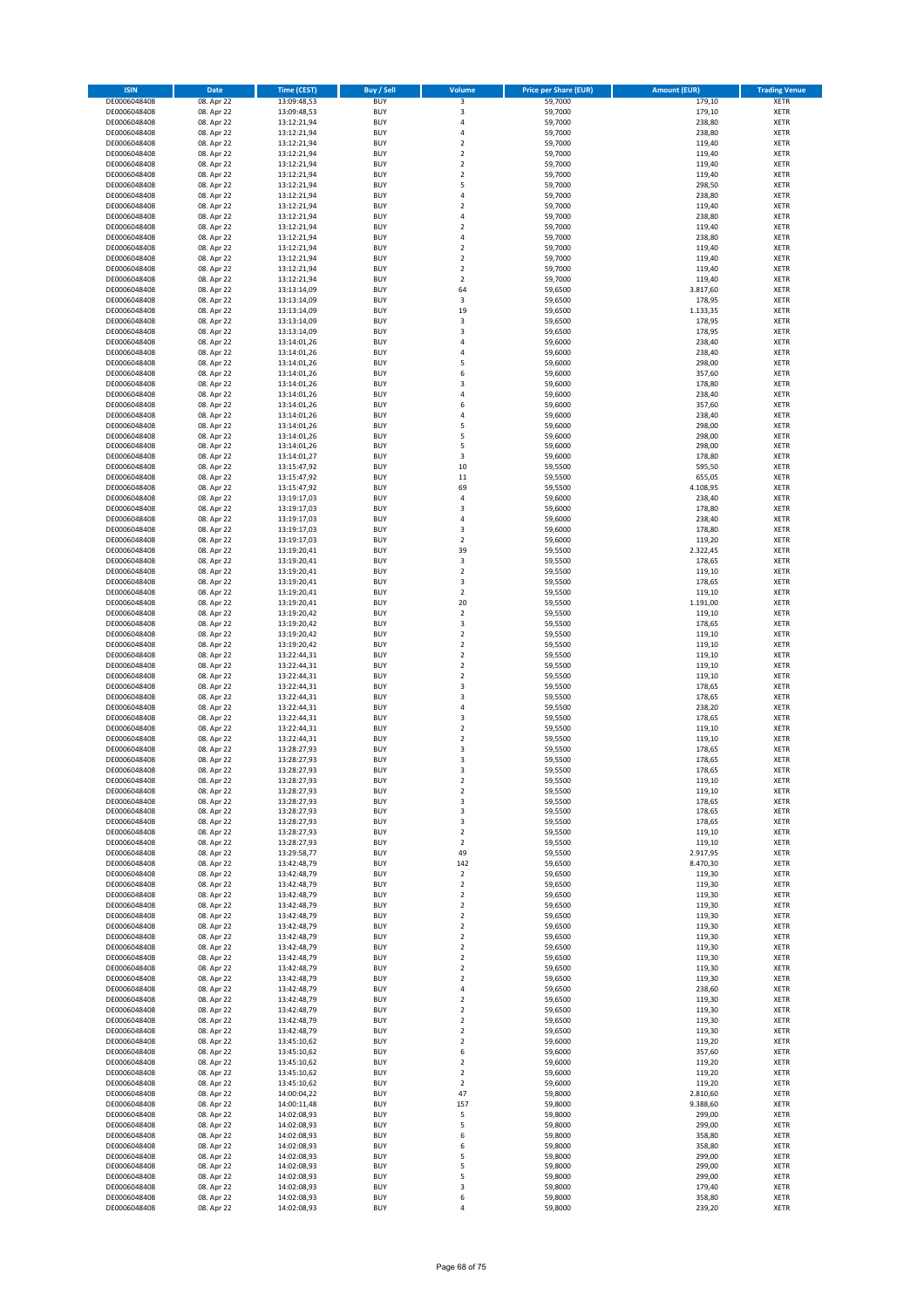| <b>ISIN</b>                  | Date                     | Time (CEST)                | Buy / Sell               | Volume                  | <b>Price per Share (EUR)</b> | <b>Amount (EUR)</b> | <b>Trading Venue</b>       |
|------------------------------|--------------------------|----------------------------|--------------------------|-------------------------|------------------------------|---------------------|----------------------------|
| DE0006048408                 | 08. Apr 22               | 14:02:08,95                | <b>BUY</b>               | $\sqrt{4}$              | 59,8000                      | 239,20              | <b>XETR</b>                |
| DE0006048408                 | 08. Apr 22               | 14:04:34,59                | <b>BUY</b>               | 214                     | 59,8000                      | 12.797,20           | XETR                       |
| DE0006048408                 | 08. Apr 22               | 14:09:00,24                | <b>BUY</b>               | 123                     | 59,7500                      | 7.349,25            | XETR                       |
| DE0006048408                 | 08. Apr 22               | 14:09:00,24                | <b>BUY</b>               | 5                       | 59,7500                      | 298,75              | <b>XETR</b>                |
| DE0006048408                 | 08. Apr 22               | 14:09:00,24                | <b>BUY</b>               | $\mathbf 2$             | 59,7500                      | 119,50              | <b>XETR</b>                |
| DE0006048408                 | 08. Apr 22               | 14:09:00,24                | <b>BUY</b>               | 3                       | 59,7500                      | 179,25              | <b>XETR</b>                |
| DE0006048408<br>DE0006048408 | 08. Apr 22               | 14:09:00,24                | <b>BUY</b><br><b>BUY</b> | $\sqrt{4}$<br>3         | 59,7500                      | 239,00              | <b>XETR</b><br><b>XETR</b> |
| DE0006048408                 | 08. Apr 22<br>08. Apr 22 | 14:09:00,24<br>14:09:00,24 | <b>BUY</b>               | 5                       | 59,7500<br>59,7500           | 179,25<br>298,75    | <b>XETR</b>                |
| DE0006048408                 | 08. Apr 22               | 14:09:00,24                | <b>BUY</b>               | $\sqrt{4}$              | 59,7500                      | 239,00              | <b>XETR</b>                |
| DE0006048408                 | 08. Apr 22               | 14:09:00,24                | <b>BUY</b>               | $\overline{2}$          | 59,7500                      | 119,50              | <b>XETR</b>                |
| DE0006048408                 | 08. Apr 22               | 14:09:00,24                | <b>BUY</b>               | 6                       | 59,7500                      | 358,50              | <b>XETR</b>                |
| DE0006048408                 | 08. Apr 22               | 14:09:00,24                | <b>BUY</b>               | 4                       | 59,7500                      | 239,00              | XETR                       |
| DE0006048408                 | 08. Apr 22               | 14:09:00,24                | <b>BUY</b>               | 167                     | 59,7500                      | 9.978,25            | <b>XETR</b>                |
| DE0006048408                 | 08. Apr 22               | 14:16:03,60                | <b>BUY</b>               | $\boldsymbol{2}$        | 59,7000                      | 119,40              | XETR                       |
| DE0006048408                 | 08. Apr 22               | 14:16:03,60                | <b>BUY</b>               | 3                       | 59,7000                      | 179,10              | <b>XETR</b>                |
| DE0006048408                 | 08. Apr 22               | 14:16:03,60                | <b>BUY</b>               | $\boldsymbol{2}$        | 59,7000                      | 119,40              | <b>XETR</b>                |
| DE0006048408<br>DE0006048408 | 08. Apr 22               | 14:16:03,60<br>14:16:03,60 | <b>BUY</b><br><b>BUY</b> | 63<br>3                 | 59,7000<br>59,7000           | 3.761,10<br>179,10  | <b>XETR</b><br><b>XETR</b> |
| DE0006048408                 | 08. Apr 22<br>08. Apr 22 | 14:16:03,60                | <b>BUY</b>               | 3                       | 59,7000                      | 179,10              | <b>XETR</b>                |
| DE0006048408                 | 08. Apr 22               | 14:16:03,60                | <b>BUY</b>               | $\overline{2}$          | 59,7000                      | 119,40              | <b>XETR</b>                |
| DE0006048408                 | 08. Apr 22               | 14:16:03,60                | <b>BUY</b>               | 3                       | 59,7000                      | 179,10              | <b>XETR</b>                |
| DE0006048408                 | 08. Apr 22               | 14:16:03,60                | <b>BUY</b>               | $\overline{7}$          | 59,7000                      | 417,90              | <b>XETR</b>                |
| DE0006048408                 | 08. Apr 22               | 14:16:03,60                | <b>BUY</b>               | $\mathbf 2$             | 59,7000                      | 119,40              | <b>XETR</b>                |
| DE0006048408                 | 08. Apr 22               | 14:16:03,60                | <b>BUY</b>               | 3                       | 59,7000                      | 179,10              | <b>XETR</b>                |
| DE0006048408                 | 08. Apr 22               | 14:16:03,60                | <b>BUY</b>               | 6                       | 59,7000                      | 358,20              | <b>XETR</b>                |
| DE0006048408                 | 08. Apr 22               | 14:16:03,60                | <b>BUY</b>               | $\overline{2}$          | 59,7000                      | 119,40              | <b>XETR</b>                |
| DE0006048408<br>DE0006048408 | 08. Apr 22<br>08. Apr 22 | 14:16:03,60<br>14:16:03,60 | <b>BUY</b><br><b>BUY</b> | $\mathbf 2$<br>3        | 59,7000<br>59,7000           | 119,40<br>179,10    | <b>XETR</b><br><b>XETR</b> |
| DE0006048408                 | 08. Apr 22               | 14:16:03,60                | <b>BUY</b>               | 4                       | 59,7000                      | 238,80              | XETR                       |
| DE0006048408                 | 08. Apr 22               | 14:16:03,60                | <b>BUY</b>               | $\overline{2}$          | 59,7000                      | 119,40              | <b>XETR</b>                |
| DE0006048408                 | 08. Apr 22               | 14:16:03,61                | <b>BUY</b>               | 4                       | 59,7000                      | 238,80              | XETR                       |
| DE0006048408                 | 08. Apr 22               | 14:16:03,61                | <b>BUY</b>               | $\sqrt{4}$              | 59,7000                      | 238,80              | <b>XETR</b>                |
| DE0006048408                 | 08. Apr 22               | 14:16:03,61                | <b>BUY</b>               | 6                       | 59,7000                      | 358,20              | XETR                       |
| DE0006048408                 | 08. Apr 22               | 14:26:51,47                | <b>BUY</b>               | 5                       | 59,8000                      | 299,00              | <b>XETR</b>                |
| DE0006048408                 | 08. Apr 22               | 14:26:51,47                | <b>BUY</b>               | 6                       | 59,8000                      | 358,80              | XETR                       |
| DE0006048408                 | 08. Apr 22               | 14:26:51,47                | <b>BUY</b>               | 6                       | 59,8000                      | 358,80              | <b>XETR</b>                |
| DE0006048408                 | 08. Apr 22               | 14:31:57,68                | <b>BUY</b>               | 3                       | 59,8000                      | 179,40              | XETR                       |
| DE0006048408<br>DE0006048408 | 08. Apr 22<br>08. Apr 22 | 14:31:57,68<br>14:31:57,68 | <b>BUY</b><br><b>BUY</b> | 5<br>5                  | 59,8000<br>59,8000           | 299,00<br>299,00    | <b>XETR</b><br><b>XETR</b> |
| DE0006048408                 | 08. Apr 22               | 14:31:57,93                | <b>BUY</b>               | 3                       | 59,8000                      | 179,40              | <b>XETR</b>                |
| DE0006048408                 | 08. Apr 22               | 14:32:02,31                | <b>BUY</b>               | 5                       | 59,7500                      | 298,75              | <b>XETR</b>                |
| DE0006048408                 | 08. Apr 22               | 14:32:02,31                | <b>BUY</b>               | 126                     | 59,7500                      | 7.528,50            | <b>XETR</b>                |
| DE0006048408                 | 08. Apr 22               | 14:32:02,31                | <b>BUY</b>               | $\sqrt{4}$              | 59,7500                      | 239,00              | <b>XETR</b>                |
| DE0006048408                 | 08. Apr 22               | 14:32:02,31                | <b>BUY</b>               | 6                       | 59,7500                      | 358,50              | <b>XETR</b>                |
| DE0006048408                 | 08. Apr 22               | 14:32:02,31                | <b>BUY</b>               | 6                       | 59,7500                      | 358,50              | <b>XETR</b>                |
| DE0006048408                 | 08. Apr 22               | 14:32:02,31                | <b>BUY</b>               | 5                       | 59,7500                      | 298,75              | <b>XETR</b>                |
| DE0006048408                 | 08. Apr 22               | 14:32:02,31                | <b>BUY</b>               | 6                       | 59,7500                      | 358,50              | <b>XETR</b>                |
| DE0006048408<br>DE0006048408 | 08. Apr 22               | 14:32:02,31                | <b>BUY</b><br><b>BUY</b> | 5<br>3                  | 59,7500                      | 298,75              | <b>XETR</b><br><b>XETR</b> |
| DE0006048408                 | 08. Apr 22<br>08. Apr 22 | 14:32:02,31<br>14:32:02,31 | <b>BUY</b>               | 4                       | 59,7500<br>59,7500           | 179,25<br>239,00    | <b>XETR</b>                |
| DE0006048408                 | 08. Apr 22               | 14:32:02,31                | <b>BUY</b>               | $\overline{4}$          | 59,7500                      | 239,00              | <b>XETR</b>                |
| DE0006048408                 | 08. Apr 22               | 14:32:02,31                | <b>BUY</b>               | 4                       | 59,7500                      | 239,00              | <b>XETR</b>                |
| DE0006048408                 | 08. Apr 22               | 14:32:02,31                | <b>BUY</b>               | 6                       | 59,7500                      | 358,50              | <b>XETR</b>                |
| DE0006048408                 | 08. Apr 22               | 14:32:02,31                | <b>BUY</b>               | 3                       | 59,7500                      | 179,25              | <b>XETR</b>                |
| DE0006048408                 | 08. Apr 22               | 14:32:02,33                | <b>BUY</b>               | $\sqrt{4}$              | 59,7500                      | 239,00              | <b>XETR</b>                |
| DE0006048408                 | 08. Apr 22               | 14:32:02,33                | <b>BUY</b>               | 5                       | 59,7500                      | 298,75              | <b>XETR</b>                |
| DE0006048408                 | 08. Apr 22               | 14:32:02,33                | <b>BUY</b>               | 5                       | 59,7500                      | 298,75              | <b>XETR</b>                |
| DE0006048408<br>DE0006048408 | 08. Apr 22<br>08. Apr 22 | 14:32:44,12<br>14:32:44,12 | <b>BUY</b><br><b>BUY</b> | 154<br>$\sqrt{4}$       | 59,7000<br>59,7000           | 9.193,80<br>238,80  | XETR<br><b>XETR</b>        |
| DE0006048408                 | 08. Apr 22               | 14:32:44,12                | <b>BUY</b>               | 5                       | 59,7000                      | 298,50              | XETR                       |
| DE0006048408                 | 08. Apr 22               | 14:32:44,12                | <b>BUY</b>               | $\sqrt{4}$              | 59,7000                      | 238,80              | <b>XETR</b>                |
| DE0006048408                 | 08. Apr 22               | 14:32:44,12                | <b>BUY</b>               | 5                       | 59,7000                      | 298,50              | <b>XETR</b>                |
| DE0006048408                 | 08. Apr 22               | 14:32:56,60                | <b>BUY</b>               | $\mathbf 1$             | 59,7000                      | 59,70               | <b>XETR</b>                |
| DE0006048408                 | 08. Apr 22               | 14:32:56,60                | <b>BUY</b>               | $\overline{2}$          | 59,7000                      | 119,40              | <b>XETR</b>                |
| DE0006048408                 | 08. Apr 22               | 14:32:56,60                | <b>BUY</b>               | 1                       | 59,7000                      | 59,70               | <b>XETR</b>                |
| DE0006048408                 | 08. Apr 22               | 14:33:21,05                | <b>BUY</b>               | 3                       | 59,6500                      | 178,95              | <b>XETR</b>                |
| DE0006048408<br>DE0006048408 | 08. Apr 22<br>08. Apr 22 | 14:33:21,05<br>14:33:21,05 | <b>BUY</b><br><b>BUY</b> | 5<br>4                  | 59,6500<br>59,6500           | 298,25<br>238,60    | XETR<br>XETR               |
| DE0006048408                 | 08. Apr 22               | 14:33:21,05                | <b>BUY</b>               | 4                       | 59,6500                      | 238,60              | <b>XETR</b>                |
| DE0006048408                 | 08. Apr 22               | 14:33:21,05                | <b>BUY</b>               | $\boldsymbol{2}$        | 59,6500                      | 119,30              | <b>XETR</b>                |
| DE0006048408                 | 08. Apr 22               | 14:33:21,05                | <b>BUY</b>               | $\boldsymbol{2}$        | 59,6500                      | 119,30              | <b>XETR</b>                |
| DE0006048408                 | 08. Apr 22               | 14:33:21,05                | <b>BUY</b>               | $\sqrt{4}$              | 59,6500                      | 238,60              | <b>XETR</b>                |
| DE0006048408                 | 08. Apr 22               | 14:33:21,05                | <b>BUY</b>               | 4                       | 59,6500                      | 238,60              | <b>XETR</b>                |
| DE0006048408                 | 08. Apr 22               | 14:33:21,05                | <b>BUY</b>               | $\sqrt{4}$              | 59,6500                      | 238,60              | <b>XETR</b>                |
| DE0006048408<br>DE0006048408 | 08. Apr 22               | 14:33:21,05                | <b>BUY</b>               | 6                       | 59,6500                      | 357,90              | <b>XETR</b>                |
| DE0006048408                 | 08. Apr 22<br>08. Apr 22 | 14:33:21,05<br>14:33:21,05 | <b>BUY</b><br><b>BUY</b> | 3<br>3                  | 59,6500<br>59,6500           | 178,95<br>178,95    | <b>XETR</b><br><b>XETR</b> |
| DE0006048408                 | 08. Apr 22               | 14:33:21,05                | <b>BUY</b>               | $\boldsymbol{2}$        | 59,6500                      | 119,30              | <b>XETR</b>                |
| DE0006048408                 | 08. Apr 22               | 14:33:21,05                | <b>BUY</b>               | 4                       | 59,6500                      | 238,60              | <b>XETR</b>                |
| DE0006048408                 | 08. Apr 22               | 14:33:21,05                | <b>BUY</b>               | 4                       | 59,6500                      | 238,60              | <b>XETR</b>                |
| DE0006048408                 | 08. Apr 22               | 14:33:21,05                | <b>BUY</b>               | 3                       | 59,6500                      | 178,95              | <b>XETR</b>                |
| DE0006048408                 | 08. Apr 22               | 14:34:17,12                | <b>BUY</b>               | $\overline{2}$          | 59,7000                      | 119,40              | <b>XETR</b>                |
| DE0006048408                 | 08. Apr 22               | 14:34:17,12                | <b>BUY</b>               | $\overline{\mathbf{2}}$ | 59,7000                      | 119,40              | <b>XETR</b>                |
| DE0006048408                 | 08. Apr 22               | 14:34:17,12                | <b>BUY</b><br><b>BUY</b> | 67<br>65                | 59,6500<br>59,6500           | 3.996,55            | <b>XETR</b>                |
| DE0006048408<br>DE0006048408 | 08. Apr 22<br>08. Apr 22 | 14:34:17,18<br>14:34:17,47 | <b>BUY</b>               | 3                       | 59,6500                      | 3.877,25<br>178,95  | <b>XETR</b><br><b>XETR</b> |
| DE0006048408                 | 08. Apr 22               | 14:34:17,47                | <b>BUY</b>               | 4                       | 59,6500                      | 238,60              | XETR                       |
| DE0006048408                 | 08. Apr 22               | 14:34:17,47                | <b>BUY</b>               | 3                       | 59,6500                      | 178,95              | <b>XETR</b>                |
| DE0006048408                 | 08. Apr 22               | 14:34:17,47                | <b>BUY</b>               | 6                       | 59,6500                      | 357,90              | XETR                       |
| DE0006048408                 | 08. Apr 22               | 14:34:17,47                | <b>BUY</b>               | 4                       | 59,6500                      | 238,60              | <b>XETR</b>                |
| DE0006048408                 | 08. Apr 22               | 14:34:17,47                | <b>BUY</b>               | $\overline{\mathbf{2}}$ | 59,6500                      | 119,30              | XETR                       |
| DE0006048408                 | 08. Apr 22               | 14:34:17,47                | <b>BUY</b>               | 3                       | 59,6500                      | 178,95              | <b>XETR</b>                |
| DE0006048408                 | 08. Apr 22               | 14:34:17,47                | <b>BUY</b>               | $\boldsymbol{2}$        | 59,6500                      | 119,30              | XETR                       |
| DE0006048408<br>DE0006048408 | 08. Apr 22<br>08. Apr 22 | 14:39:47,55<br>14:39:47,55 | <b>BUY</b><br><b>BUY</b> | $\overline{2}$<br>4     | 59,6500<br>59,6500           | 119,30<br>238,60    | <b>XETR</b><br>XETR        |
| DE0006048408                 | 08. Apr 22               | 14:39:47,55                | <b>BUY</b>               | 9                       | 59,6500                      | 536,85              | <b>XETR</b>                |
| DE0006048408                 | 08. Apr 22               | 14:41:46,41                | <b>BUY</b>               | 3                       | 59,7000                      | 179,10              | XETR                       |
| DE0006048408                 | 08. Apr 22               | 14:42:01,86                | <b>BUY</b>               | 4                       | 59,7000                      | 238,80              | <b>XETR</b>                |
| DE0006048408                 | 08. Apr 22               | 14:42:13,23                | <b>BUY</b>               | 3                       | 59,7000                      | 179,10              | <b>XETR</b>                |
| DE0006048408                 | 08. Apr 22               | 14:42:57,19                | <b>BUY</b>               | 4                       | 59,7000                      | 238,80              | <b>XETR</b>                |
| DE0006048408                 | 08. Apr 22               | 14:42:57,19                | <b>BUY</b>               | 6                       | 59,7000                      | 358,20              | XETR                       |
| DE0006048408                 | 08. Apr 22               | 14:43:33,16                | <b>BUY</b>               | 93                      | 59,7500                      | 5.556,75            | <b>XETR</b>                |
| DE0006048408                 | 08. Apr 22               | 14:43:33,16                | <b>BUY</b>               | $\mathbf 2$             | 59,7500                      | 119,50              | XETR                       |
| DE0006048408<br>DE0006048408 | 08. Apr 22<br>08. Apr 22 | 14:43:33,16<br>14:43:33,16 | <b>BUY</b><br><b>BUY</b> | $\boldsymbol{2}$<br>4   | 59,7500<br>59,7500           | 119,50<br>239,00    | <b>XETR</b><br>XETR        |
| DE0006048408                 | 08. Apr 22               | 14:43:33,16                | <b>BUY</b>               | $\overline{2}$          | 59,7500                      | 119,50              | <b>XETR</b>                |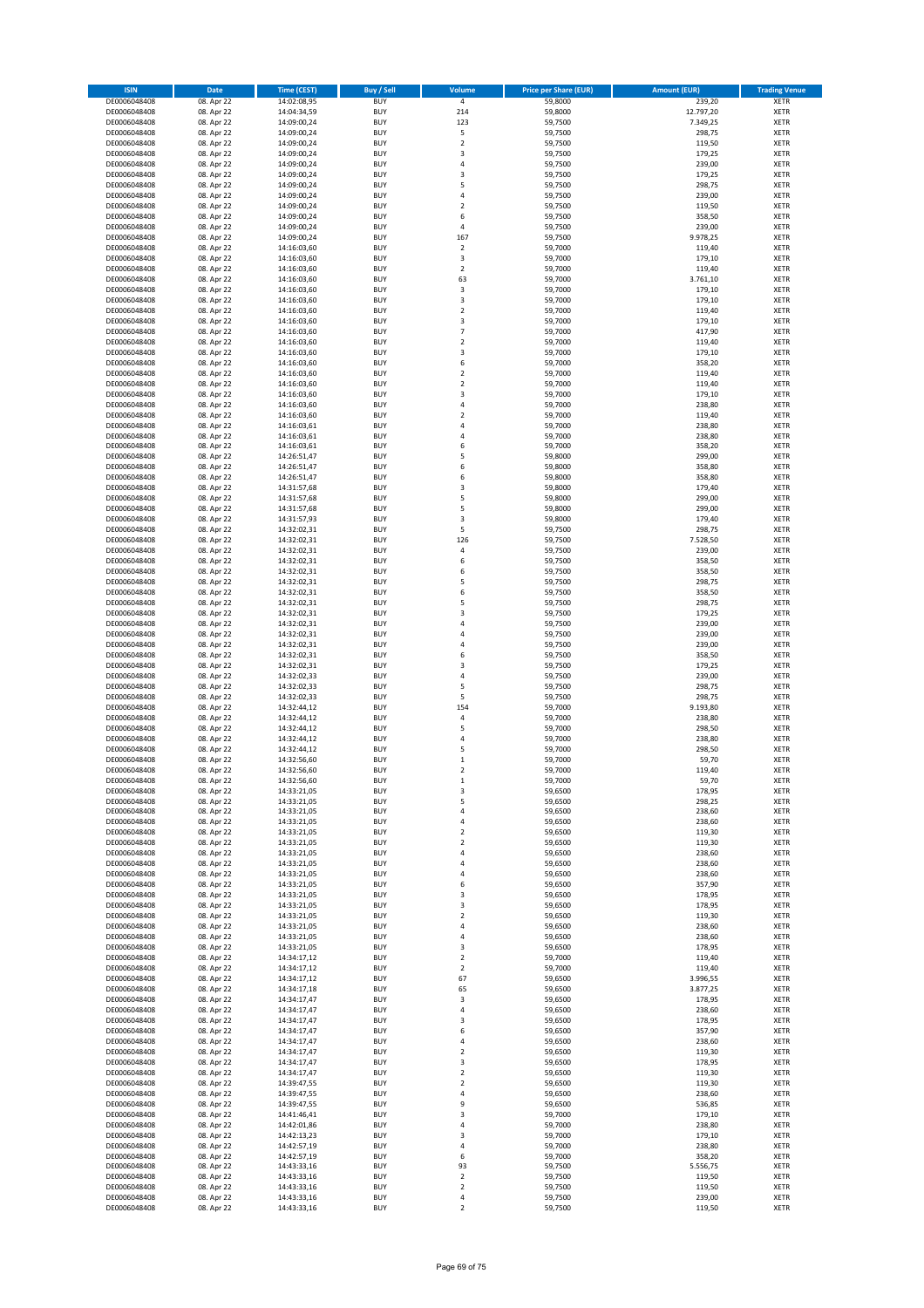| <b>ISIN</b>                  | Date                     | <b>Time (CEST)</b>         | Buy / Sell               | Volume                             | <b>Price per Share (EUR)</b> | <b>Amount (EUR)</b> | <b>Trading Venue</b>       |
|------------------------------|--------------------------|----------------------------|--------------------------|------------------------------------|------------------------------|---------------------|----------------------------|
| DE0006048408                 | 08. Apr 22               | 14:43:33,16                | <b>BUY</b>               | 3                                  | 59,7500                      | 179,25              | <b>XETR</b>                |
| DE0006048408                 | 08. Apr 22               | 14:43:33,16                | <b>BUY</b>               | 6                                  | 59,7500                      | 358,50              | XETR                       |
| DE0006048408                 | 08. Apr 22               | 14:43:33,16                | <b>BUY</b>               | $\overline{7}$                     | 59,7500                      | 418,25              | XETR                       |
| DE0006048408                 | 08. Apr 22               | 14:43:33,16                | <b>BUY</b>               | 6                                  | 59,7500                      | 358,50              | <b>XETR</b>                |
| DE0006048408                 | 08. Apr 22               | 14:43:33,16                | <b>BUY</b>               | 4                                  | 59,7500                      | 239,00              | <b>XETR</b>                |
| DE0006048408                 | 08. Apr 22               | 14:43:33,16                | <b>BUY</b>               | 5                                  | 59,7500                      | 298,75              | <b>XETR</b>                |
| DE0006048408                 | 08. Apr 22               | 14:43:33,16                | <b>BUY</b>               | $\overline{2}$                     | 59,7500                      | 119,50              | <b>XETR</b>                |
| DE0006048408                 | 08. Apr 22<br>08. Apr 22 | 14:43:33,16                | <b>BUY</b>               | 3                                  | 59,7500                      | 179,25              | <b>XETR</b>                |
| DE0006048408<br>DE0006048408 | 08. Apr 22               | 14:43:33,16<br>14:43:33,16 | <b>BUY</b><br><b>BUY</b> | 4<br>5                             | 59,7500<br>59,7500           | 239,00<br>298,75    | <b>XETR</b><br><b>XETR</b> |
| DE0006048408                 | 08. Apr 22               | 14:43:33,16                | <b>BUY</b>               | 66                                 | 59,7500                      | 3.943,50            | XETR                       |
| DE0006048408                 | 08. Apr 22               | 14:43:34,09                | <b>BUY</b>               | 3                                  | 59,7500                      | 179,25              | <b>XETR</b>                |
| DE0006048408                 | 08. Apr 22               | 14:44:10,14                | <b>BUY</b>               | $\boldsymbol{2}$                   | 59,7500                      | 119,50              | XETR                       |
| DE0006048408                 | 08. Apr 22               | 14:44:10,14                | <b>BUY</b>               | $\overline{2}$                     | 59,7500                      | 119,50              | <b>XETR</b>                |
| DE0006048408                 | 08. Apr 22               | 14:44:10,14                | <b>BUY</b>               | 92                                 | 59,7500                      | 5.497,00            | XETR                       |
| DE0006048408                 | 08. Apr 22               | 14:44:10,14                | <b>BUY</b>               | $\overline{\mathbf{2}}$            | 59,7500                      | 119,50              | <b>XETR</b>                |
| DE0006048408                 | 08. Apr 22               | 14:44:10,14                | <b>BUY</b>               | 3                                  | 59,7500                      | 179,25              | <b>XETR</b>                |
| DE0006048408                 | 08. Apr 22               | 14:44:10,14                | <b>BUY</b>               | $\overline{2}$                     | 59,7500                      | 119,50              | <b>XETR</b>                |
| DE0006048408                 | 08. Apr 22<br>08. Apr 22 | 14:44:10,14                | <b>BUY</b><br><b>BUY</b> | $\overline{4}$<br>3                | 59,7500                      | 239,00              | <b>XETR</b>                |
| DE0006048408<br>DE0006048408 | 08. Apr 22               | 14:44:10,14<br>14:44:10,14 | <b>BUY</b>               | $\overline{2}$                     | 59,7500<br>59,7500           | 179,25<br>119,50    | <b>XETR</b><br><b>XETR</b> |
| DE0006048408                 | 08. Apr 22               | 14:44:10,14                | <b>BUY</b>               | $\boldsymbol{2}$                   | 59,7500                      | 119,50              | <b>XETR</b>                |
| DE0006048408                 | 08. Apr 22               | 14:44:10,14                | <b>BUY</b>               | $\mathbf 2$                        | 59,7500                      | 119,50              | <b>XETR</b>                |
| DE0006048408                 | 08. Apr 22               | 14:44:10,14                | <b>BUY</b>               | 3                                  | 59,7500                      | 179,25              | <b>XETR</b>                |
| DE0006048408                 | 08. Apr 22               | 14:44:10,14                | <b>BUY</b>               | $\overline{2}$                     | 59,7500                      | 119,50              | <b>XETR</b>                |
| DE0006048408                 | 08. Apr 22               | 14:44:10,14                | <b>BUY</b>               | 3                                  | 59,7500                      | 179,25              | <b>XETR</b>                |
| DE0006048408                 | 08. Apr 22               | 14:44:10,18                | <b>BUY</b>               | $\overline{4}$                     | 59,7500                      | 239,00              | <b>XETR</b>                |
| DE0006048408                 | 08. Apr 22               | 14:44:10,18                | <b>BUY</b>               | $\overline{2}$                     | 59,7500                      | 119,50              | <b>XETR</b>                |
| DE0006048408                 | 08. Apr 22               | 14:44:10,19<br>14:44:10,45 | <b>BUY</b><br><b>BUY</b> | $\overline{2}$<br>3                | 59,7500<br>59,7000           | 119,50<br>179,10    | <b>XETR</b><br>XETR        |
| DE0006048408<br>DE0006048408 | 08. Apr 22<br>08. Apr 22 | 14:44:10,45                | <b>BUY</b>               | 3                                  | 59,7000                      | 179,10              | <b>XETR</b>                |
| DE0006048408                 | 08. Apr 22               | 14:44:10,45                | <b>BUY</b>               | $\boldsymbol{2}$                   | 59,7000                      | 119,40              | XETR                       |
| DE0006048408                 | 08. Apr 22               | 14:49:03,26                | <b>BUY</b>               | 3                                  | 59,8000                      | 179,40              | <b>XETR</b>                |
| DE0006048408                 | 08. Apr 22               | 14:49:05,82                | <b>BUY</b>               | 4                                  | 59,8000                      | 239,20              | XETR                       |
| DE0006048408                 | 08. Apr 22               | 14:53:27,02                | <b>BUY</b>               | $\overline{4}$                     | 59,8000                      | 239,20              | <b>XETR</b>                |
| DE0006048408                 | 08. Apr 22               | 14:53:28,01                | <b>BUY</b>               | $\sqrt{4}$                         | 59,8000                      | 239,20              | XETR                       |
| DE0006048408                 | 08. Apr 22               | 14:53:31,20                | <b>BUY</b>               | 5                                  | 59,8000                      | 299,00              | <b>XETR</b>                |
| DE0006048408                 | 08. Apr 22               | 14:53:31,20                | <b>BUY</b>               | $\boldsymbol{2}$                   | 59,8000                      | 119,60              | XETR                       |
| DE0006048408                 | 08. Apr 22               | 14:53:37,29                | <b>BUY</b>               | 3                                  | 59,8000                      | 179,40              | <b>XETR</b>                |
| DE0006048408<br>DE0006048408 | 08. Apr 22<br>08. Apr 22 | 14:53:40,21<br>14:53:40,21 | <b>BUY</b><br><b>BUY</b> | $\mathbf 2$<br>3                   | 59,8000<br>59,8000           | 119,60<br>179,40    | <b>XETR</b><br><b>XETR</b> |
| DE0006048408                 | 08. Apr 22               | 14:53:40,21                | <b>BUY</b>               | $\overline{2}$                     | 59,8000                      | 119,60              | <b>XETR</b>                |
| DE0006048408                 | 08. Apr 22               | 14:53:44,04                | <b>BUY</b>               | 3                                  | 59,8000                      | 179,40              | <b>XETR</b>                |
| DE0006048408                 | 08. Apr 22               | 14:53:49,34                | <b>BUY</b>               | $\overline{2}$                     | 59,7500                      | 119,50              | <b>XETR</b>                |
| DE0006048408                 | 08. Apr 22               | 14:53:49,34                | <b>BUY</b>               | $\,$ 1                             | 59,7500                      | 59,75               | <b>XETR</b>                |
| DE0006048408                 | 08. Apr 22               | 14:53:49,34                | <b>BUY</b>               | $\boldsymbol{2}$                   | 59,7500                      | 119,50              | <b>XETR</b>                |
| DE0006048408                 | 08. Apr 22               | 14:53:49,34                | <b>BUY</b>               | 3                                  | 59,7500                      | 179,25              | <b>XETR</b>                |
| DE0006048408                 | 08. Apr 22               | 14:53:49,34                | <b>BUY</b>               | $\sqrt{4}$                         | 59,7500                      | 239,00              | <b>XETR</b>                |
| DE0006048408                 | 08. Apr 22               | 14:53:49,34                | <b>BUY</b>               | $\boldsymbol{2}$                   | 59,7500                      | 119,50              | <b>XETR</b>                |
| DE0006048408                 | 08. Apr 22               | 14:53:49,34                | <b>BUY</b>               | $\boldsymbol{2}$                   | 59,7500                      | 119,50              | <b>XETR</b>                |
| DE0006048408<br>DE0006048408 | 08. Apr 22<br>08. Apr 22 | 14:53:49,34<br>14:53:49,34 | <b>BUY</b><br><b>BUY</b> | $\boldsymbol{2}$<br>$\overline{2}$ | 59,7500<br>59,7500           | 119,50<br>119,50    | <b>XETR</b><br><b>XETR</b> |
| DE0006048408                 | 08. Apr 22               | 14:53:49,34                | <b>BUY</b>               | $\mathbf 2$                        | 59,7500                      | 119,50              | <b>XETR</b>                |
| DE0006048408                 | 08. Apr 22               | 14:53:49,34                | <b>BUY</b>               | $\boldsymbol{2}$                   | 59,7500                      | 119,50              | <b>XETR</b>                |
| DE0006048408                 | 08. Apr 22               | 14:53:49,34                | <b>BUY</b>               | $\boldsymbol{2}$                   | 59,7500                      | 119,50              | <b>XETR</b>                |
| DE0006048408                 | 08. Apr 22               | 14:53:49,34                | <b>BUY</b>               | $\overline{2}$                     | 59,7500                      | 119,50              | <b>XETR</b>                |
| DE0006048408                 | 08. Apr 22               | 14:59:55,04                | <b>BUY</b>               | 30                                 | 59,9000                      | 1.797,00            | <b>XETR</b>                |
| DE0006048408                 | 08. Apr 22               | 15:04:26,33                | <b>BUY</b>               | $\mathbf 1$                        | 59,8500                      | 59,85               | <b>XETR</b>                |
| DE0006048408                 | 08. Apr 22               | 15:04:26,33                | <b>BUY</b>               | 4                                  | 59,8500                      | 239,40              | XETR                       |
| DE0006048408                 | 08. Apr 22               | 15:04:26,33                | <b>BUY</b>               | 5                                  | 59,8500                      | 299,25              | <b>XETR</b>                |
| DE0006048408<br>DE0006048408 | 08. Apr 22               | 15:04:26,33                | <b>BUY</b><br><b>BUY</b> | 601<br>6                           | 59,8500<br>59,8500           | 35.969,85<br>359,10 | XETR<br><b>XETR</b>        |
| DE0006048408                 | 08. Apr 22<br>08. Apr 22 | 15:04:26,33<br>15:04:26,33 | <b>BUY</b>               | 6                                  | 59,8500                      | 359,10              | <b>XETR</b>                |
| DE0006048408                 | 08. Apr 22               | 15:04:26,33                | <b>BUY</b>               | 4                                  | 59,8500                      | 239,40              | <b>XETR</b>                |
| DE0006048408                 | 08. Apr 22               | 15:04:26,33                | <b>BUY</b>               | 4                                  | 59,8500                      | 239,40              | <b>XETR</b>                |
| DE0006048408                 | 08. Apr 22               | 15:04:26,33                | <b>BUY</b>               | 5                                  | 59,8500                      | 299,25              | <b>XETR</b>                |
| DE0006048408                 | 08. Apr 22               | 15:04:26,33                | <b>BUY</b>               | 6                                  | 59,8500                      | 359,10              | <b>XETR</b>                |
| DE0006048408                 | 08. Apr 22               | 15:04:26,33                | <b>BUY</b>               | 4                                  | 59,8500                      | 239,40              | XETR                       |
| DE0006048408                 | 08. Apr 22               | 15:04:26,33                | <b>BUY</b>               | 6                                  | 59,8500                      | 359,10              | XETR                       |
| DE0006048408                 | 08. Apr 22               | 15:04:26,33                | <b>BUY</b>               | 6                                  | 59,8500                      | 359,10              | <b>XETR</b>                |
| DE0006048408<br>DE0006048408 | 08. Apr 22<br>08. Apr 22 | 15:04:26,33<br>15:04:26,33 | <b>BUY</b><br><b>BUY</b> | 5<br>3                             | 59,8500<br>59,8500           | 299,25<br>179,55    | XETR<br><b>XETR</b>        |
| DE0006048408                 | 08. Apr 22               | 15:04:26,35                | <b>BUY</b>               | $\sqrt{4}$                         | 59,8500                      | 239,40              | <b>XETR</b>                |
| DE0006048408                 | 08. Apr 22               | 15:04:26,35                | <b>BUY</b>               | 4                                  | 59,8500                      | 239,40              | <b>XETR</b>                |
| DE0006048408                 | 08. Apr 22               | 15:04:26,35                | <b>BUY</b>               | $\overline{2}$                     | 59,8500                      | 119,70              | <b>XETR</b>                |
| DE0006048408                 | 08. Apr 22               | 15:04:26,78                | <b>BUY</b>               | 3                                  | 59,8000                      | 179,40              | <b>XETR</b>                |
| DE0006048408                 | 08. Apr 22               | 15:04:26,78                | <b>BUY</b>               | $\boldsymbol{2}$                   | 59,8000                      | 119,60              | <b>XETR</b>                |
| DE0006048408                 | 08. Apr 22               | 15:04:41,88                | <b>BUY</b>               | 47                                 | 59,8000                      | 2.810,60            | <b>XETR</b>                |
| DE0006048408                 | 08. Apr 22               | 15:04:41,88                | <b>BUY</b>               | 3                                  | 59,8000<br>59,8000           | 179,40              | XETR                       |
| DE0006048408<br>DE0006048408 | 08. Apr 22<br>08. Apr 22 | 15:04:41,88<br>15:04:47,12 | <b>BUY</b><br><b>BUY</b> | 4<br>3                             | 59,8000                      | 239,20<br>179,40    | <b>XETR</b><br><b>XETR</b> |
| DE0006048408                 | 08. Apr 22               | 15:12:42,15                | <b>BUY</b>               | 8                                  | 59,8500                      | 478,80              | <b>XETR</b>                |
| DE0006048408                 | 08. Apr 22               | 15:12:42,15                | <b>BUY</b>               | 130                                | 59,8500                      | 7.780,50            | <b>XETR</b>                |
| DE0006048408                 | 08. Apr 22               | 15:12:42,15                | <b>BUY</b>               | 6                                  | 59,8500                      | 359,10              | <b>XETR</b>                |
| DE0006048408                 | 08. Apr 22               | 15:12:42,15                | <b>BUY</b>               | $\overline{\mathbf{2}}$            | 59,8500                      | 119,70              | <b>XETR</b>                |
| DE0006048408                 | 08. Apr 22               | 15:12:42,15                | <b>BUY</b>               | $\overline{\phantom{a}}$           | 59,8500                      | 418,95              | <b>XETR</b>                |
| DE0006048408                 | 08. Apr 22               | 15:12:42,15                | <b>BUY</b>               | $\overline{7}$                     | 59,8500                      | 418,95              | <b>XETR</b>                |
| DE0006048408<br>DE0006048408 | 08. Apr 22               | 15:12:42,15                | <b>BUY</b><br><b>BUY</b> | 5<br>$\overline{7}$                | 59,8500                      | 299,25              | XETR<br><b>XETR</b>        |
| DE0006048408                 | 08. Apr 22<br>08. Apr 22 | 15:12:42,15<br>15:14:27,55 | <b>BUY</b>               | 3                                  | 59,8500<br>59,8500           | 418,95<br>179,55    | XETR                       |
| DE0006048408                 | 08. Apr 22               | 15:14:27,55                | <b>BUY</b>               | 3                                  | 59,8500                      | 179,55              | <b>XETR</b>                |
| DE0006048408                 | 08. Apr 22               | 15:14:27,55                | <b>BUY</b>               | 5                                  | 59,8500                      | 299,25              | XETR                       |
| DE0006048408                 | 08. Apr 22               | 15:14:27,55                | <b>BUY</b>               | 6                                  | 59,8500                      | 359,10              | <b>XETR</b>                |
| DE0006048408                 | 08. Apr 22               | 15:14:27,55                | <b>BUY</b>               | 3                                  | 59,8500                      | 179,55              | XETR                       |
| DE0006048408                 | 08. Apr 22               | 15:14:27,55                | <b>BUY</b>               | 6                                  | 59,8500                      | 359,10              | <b>XETR</b>                |
| DE0006048408                 | 08. Apr 22               | 15:14:27,55                | <b>BUY</b>               | 5                                  | 59,8500                      | 299,25              | XETR                       |
| DE0006048408                 | 08. Apr 22               | 15:19:48,22                | <b>BUY</b>               | 10                                 | 59,9000                      | 599,00              | <b>XETR</b>                |
| DE0006048408                 | 08. Apr 22               | 15:19:53,94                | <b>BUY</b>               | 199                                | 59,9500                      | 11.930,05           | XETR                       |
| DE0006048408                 | 08. Apr 22               | 15:20:23,97                | <b>BUY</b>               | 9                                  | 59,9000                      | 539,10              | <b>XETR</b>                |
| DE0006048408<br>DE0006048408 | 08. Apr 22<br>08. Apr 22 | 15:20:23,97<br>15:20:23,97 | <b>BUY</b><br><b>BUY</b> | 4<br>4                             | 59,9000<br>59,9000           | 239,60<br>239,60    | <b>XETR</b><br><b>XETR</b> |
| DE0006048408                 | 08. Apr 22               | 15:20:23,97                | <b>BUY</b>               | 9                                  | 59,9000                      | 539,10              | XETR                       |
| DE0006048408                 | 08. Apr 22               | 15:20:23,97                | <b>BUY</b>               | 5                                  | 59,9000                      | 299,50              | <b>XETR</b>                |
| DE0006048408                 | 08. Apr 22               | 15:20:23,97                | <b>BUY</b>               | 6                                  | 59,9000                      | 359,40              | XETR                       |
| DE0006048408                 | 08. Apr 22               | 15:20:23,97                | <b>BUY</b>               | 6                                  | 59,9000                      | 359,40              | <b>XETR</b>                |
| DE0006048408                 | 08. Apr 22               | 15:20:23,97                | <b>BUY</b>               | 10                                 | 59,9000                      | 599,00              | XETR                       |
| DE0006048408                 | 08. Apr 22               | 15:20:23,97                | <b>BUY</b>               | 6                                  | 59,9000                      | 359,40              | <b>XETR</b>                |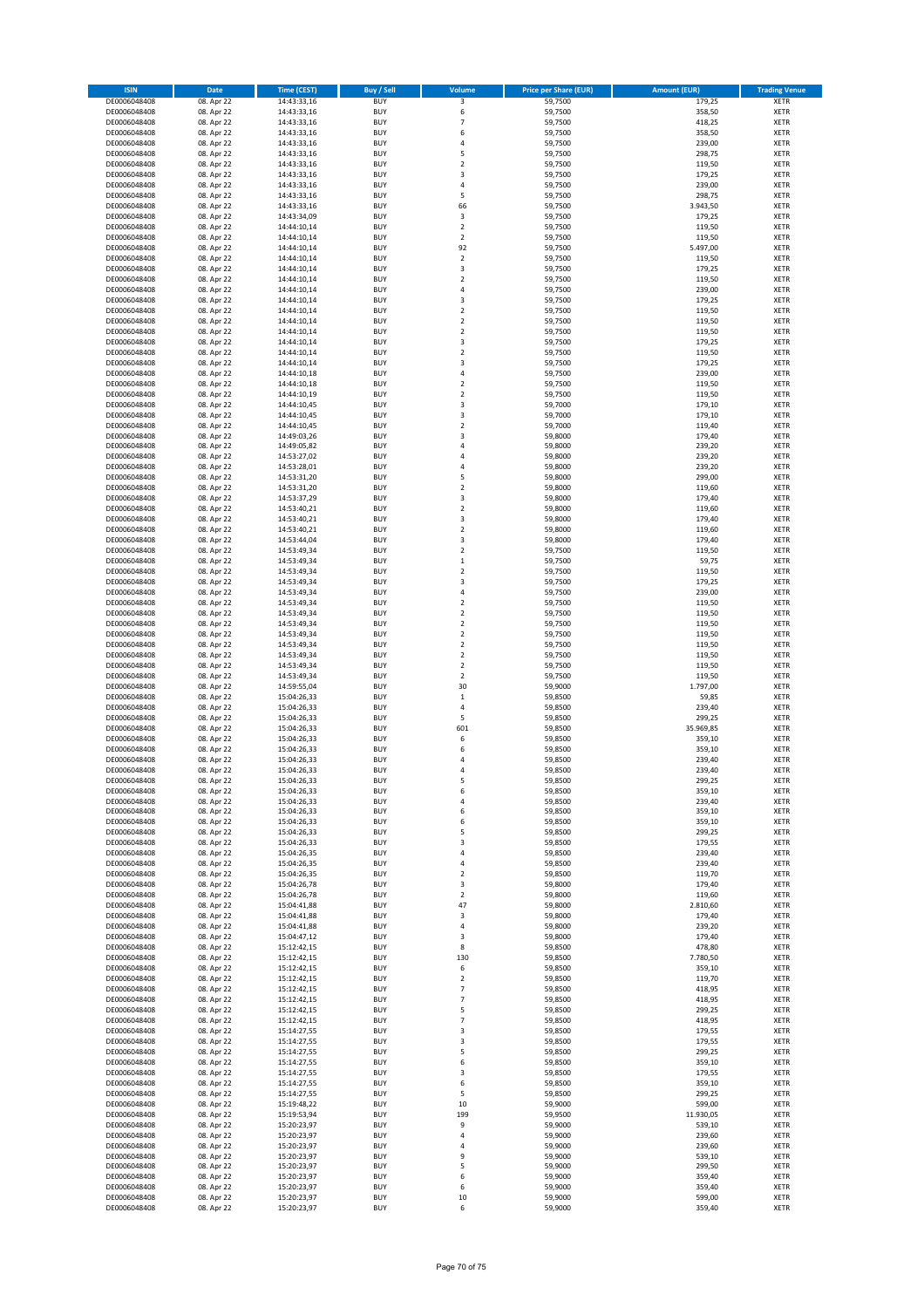| <b>ISIN</b>                  | Date                     | <b>Time (CEST)</b>         | Buy / Sell               | Volume                       | <b>Price per Share (EUR)</b> | <b>Amount (EUR)</b> | <b>Trading Venue</b>       |
|------------------------------|--------------------------|----------------------------|--------------------------|------------------------------|------------------------------|---------------------|----------------------------|
| DE0006048408                 | 08. Apr 22               | 15:20:23,97                | <b>BUY</b>               | $10\,$                       | 59,9000                      | 599,00              | <b>XETR</b>                |
| DE0006048408                 | 08. Apr 22               | 15:20:23,97                | <b>BUY</b>               | 5                            | 59,9000                      | 299,50              | XETR                       |
| DE0006048408                 | 08. Apr 22               | 15:23:23,59                | <b>BUY</b>               | 171                          | 59,8500                      | 10.234,35           | XETR                       |
| DE0006048408                 | 08. Apr 22               | 15:23:23,59                | <b>BUY</b>               | 3                            | 59,8500                      | 179,55              | <b>XETR</b>                |
| DE0006048408                 | 08. Apr 22               | 15:23:23,59                | <b>BUY</b>               | 5                            | 59,8500                      | 299,25              | XETR                       |
| DE0006048408                 | 08. Apr 22               | 15:23:23,59                | <b>BUY</b>               | 6                            | 59,8500                      | 359,10              | <b>XETR</b>                |
| DE0006048408                 | 08. Apr 22               | 15:23:23,59                | <b>BUY</b>               | 5                            | 59,8500                      | 299,25              | <b>XETR</b>                |
| DE0006048408                 | 08. Apr 22               | 15:23:23,59                | <b>BUY</b>               | 3                            | 59,8500                      | 179,55              | <b>XETR</b>                |
| DE0006048408                 | 08. Apr 22               | 15:23:23,59                | <b>BUY</b>               | 4                            | 59,8500                      | 239,40              | <b>XETR</b>                |
| DE0006048408                 | 08. Apr 22               | 15:23:23,59                | <b>BUY</b>               | 3                            | 59,8500                      | 179,55              | <b>XETR</b>                |
| DE0006048408                 | 08. Apr 22               | 15:23:23,59                | <b>BUY</b>               | 5                            | 59,8500                      | 299,25              | XETR                       |
| DE0006048408                 | 08. Apr 22               | 15:23:23,59                | <b>BUY</b>               | $\sqrt{4}$                   | 59,8500                      | 239,40              | <b>XETR</b>                |
| DE0006048408                 | 08. Apr 22               | 15:28:47,48                | <b>BUY</b>               | 6                            | 59,8500                      | 359,10              | XETR                       |
| DE0006048408                 | 08. Apr 22               | 15:28:47,48<br>15:28:47,48 | <b>BUY</b>               | 5<br>$\sqrt{4}$              | 59,8500                      | 299,25              | <b>XETR</b>                |
| DE0006048408<br>DE0006048408 | 08. Apr 22<br>08. Apr 22 | 15:28:47,48                | <b>BUY</b><br><b>BUY</b> | 3                            | 59,8500<br>59,8500           | 239,40<br>179,55    | <b>XETR</b><br><b>XETR</b> |
| DE0006048408                 | 08. Apr 22               | 15:28:47,48                | <b>BUY</b>               | $\sqrt{4}$                   | 59,8500                      | 239,40              | <b>XETR</b>                |
| DE0006048408                 | 08. Apr 22               | 15:28:47,48                | <b>BUY</b>               | 4                            | 59,8500                      | 239,40              | <b>XETR</b>                |
| DE0006048408                 | 08. Apr 22               | 15:28:47,48                | <b>BUY</b>               | $\overline{4}$               | 59,8500                      | 239,40              | <b>XETR</b>                |
| DE0006048408                 | 08. Apr 22               | 15:28:47,50                | <b>BUY</b>               | 3                            | 59,8500                      | 179,55              | <b>XETR</b>                |
| DE0006048408                 | 08. Apr 22               | 15:29:58,54                | <b>BUY</b>               | $\sqrt{4}$                   | 59,8500                      | 239,40              | <b>XETR</b>                |
| DE0006048408                 | 08. Apr 22               | 15:29:58,54                | <b>BUY</b>               | 4                            | 59,8500                      | 239,40              | <b>XETR</b>                |
| DE0006048408                 | 08. Apr 22               | 15:29:58,54                | <b>BUY</b>               | 6                            | 59,8500                      | 359,10              | <b>XETR</b>                |
| DE0006048408                 | 08. Apr 22               | 15:29:58,54                | <b>BUY</b>               | $\overline{2}$               | 59,8500                      | 119,70              | <b>XETR</b>                |
| DE0006048408                 | 08. Apr 22               | 15:29:58,54                | <b>BUY</b>               | $\overline{2}$               | 59,8500                      | 119,70              | <b>XETR</b>                |
| DE0006048408                 | 08. Apr 22               | 15:29:58,54                | <b>BUY</b>               | 3                            | 59,8500                      | 179,55              | <b>XETR</b>                |
| DE0006048408                 | 08. Apr 22               | 15:29:58,54                | <b>BUY</b>               | 3                            | 59,8500                      | 179,55              | <b>XETR</b>                |
| DE0006048408                 | 08. Apr 22               | 15:29:58,54                | <b>BUY</b>               | 3                            | 59,8500                      | 179,55              | <b>XETR</b>                |
| DE0006048408                 | 08. Apr 22               | 15:30:47,04                | <b>BUY</b>               | 192                          | 60,0000                      | 11.520,00           | <b>XETR</b>                |
| DE0006048408                 | 08. Apr 22               | 15:32:58,02                | <b>BUY</b>               | 4                            | 59,9500                      | 239,80              | XETR                       |
| DE0006048408                 | 08. Apr 22               | 15:32:58,02                | <b>BUY</b>               | 3                            | 59,9500                      | 179,85              | <b>XETR</b>                |
| DE0006048408                 | 08. Apr 22               | 15:32:58,02                | <b>BUY</b>               | 6                            | 59,9500                      | 359,70              | <b>XETR</b>                |
| DE0006048408                 | 08. Apr 22               | 15:32:58,02                | <b>BUY</b>               | $\overline{2}$               | 59,9500                      | 119,90              | <b>XETR</b>                |
| DE0006048408                 | 08. Apr 22               | 15:32:58,02                | <b>BUY</b>               | 3                            | 59,9500                      | 179,85              | <b>XETR</b>                |
| DE0006048408                 | 08. Apr 22               | 15:32:58,02                | <b>BUY</b>               | 3                            | 59,9500                      | 179,85              | <b>XETR</b>                |
| DE0006048408                 | 08. Apr 22               | 15:32:58,02                | <b>BUY</b>               | 3                            | 59,9500                      | 179,85              | <b>XETR</b>                |
| DE0006048408                 | 08. Apr 22<br>08. Apr 22 | 15:33:25,37                | <b>BUY</b>               | $\overline{2}$               | 59,9500                      | 119,90              | <b>XETR</b>                |
| DE0006048408<br>DE0006048408 | 08. Apr 22               | 15:33:25,37<br>15:33:25,37 | <b>BUY</b><br><b>BUY</b> | 4<br>$\overline{2}$          | 59,9500<br>59,9500           | 239,80<br>119,90    | XETR<br><b>XETR</b>        |
| DE0006048408                 | 08. Apr 22               | 15:33:25,37                | <b>BUY</b>               | $\mathbf 2$                  | 59,9500                      | 119,90              | <b>XETR</b>                |
| DE0006048408                 | 08. Apr 22               | 15:33:25,37                | <b>BUY</b>               | $\overline{4}$               | 59,9500                      | 239,80              | <b>XETR</b>                |
| DE0006048408                 | 08. Apr 22               | 15:33:25,37                | <b>BUY</b>               | $\overline{\mathbf{c}}$      | 59,9500                      | 119,90              | <b>XETR</b>                |
| DE0006048408                 | 08. Apr 22               | 15:34:52,53                | <b>BUY</b>               | $\overline{\mathbf{c}}$      | 60,0500                      | 120,10              | <b>XETR</b>                |
| DE0006048408                 | 08. Apr 22               | 15:34:52,53                | <b>BUY</b>               | $\overline{7}$               | 60,0500                      | 420,35              | <b>XETR</b>                |
| DE0006048408                 | 08. Apr 22               | 15:34:52,53                | <b>BUY</b>               | 171                          | 60,0500                      | 10.268,55           | <b>XETR</b>                |
| DE0006048408                 | 08. Apr 22               | 15:34:52,53                | <b>BUY</b>               | 5                            | 60,0500                      | 300,25              | <b>XETR</b>                |
| DE0006048408                 | 08. Apr 22               | 15:34:52,53                | <b>BUY</b>               | 4                            | 60,0500                      | 240,20              | <b>XETR</b>                |
| DE0006048408                 | 08. Apr 22               | 15:34:52,53                | <b>BUY</b>               | 10                           | 60,0500                      | 600,50              | <b>XETR</b>                |
| DE0006048408                 | 08. Apr 22               | 15:34:52,53                | <b>BUY</b>               | $\overline{\mathbf{2}}$      | 60,0500                      | 120,10              | <b>XETR</b>                |
| DE0006048408                 | 08. Apr 22               | 15:34:52,53                | <b>BUY</b>               | $\boldsymbol{2}$             | 60,0500                      | 120,10              | <b>XETR</b>                |
| DE0006048408                 | 08. Apr 22               | 15:34:52,53                | <b>BUY</b>               | $\overline{\mathbf{2}}$      | 60,0500                      | 120,10              | <b>XETR</b>                |
| DE0006048408                 | 08. Apr 22               | 15:34:52,53                | <b>BUY</b>               | 10                           | 60,0500                      | 600,50              | <b>XETR</b>                |
| DE0006048408                 | 08. Apr 22               | 15:34:52,53                | <b>BUY</b>               | 9                            | 60,0500                      | 540,45              | <b>XETR</b>                |
| DE0006048408                 | 08. Apr 22               | 15:34:52,53                | <b>BUY</b>               | $\overline{\mathbf{c}}$      | 60,0500                      | 120,10              | <b>XETR</b>                |
| DE0006048408                 | 08. Apr 22               | 15:35:03,89                | <b>BUY</b>               | 3                            | 60,0500                      | 180,15              | <b>XETR</b>                |
| DE0006048408                 | 08. Apr 22               | 15:35:03,89                | <b>BUY</b>               | 5                            | 60,0500                      | 300,25              | <b>XETR</b>                |
| DE0006048408                 | 08. Apr 22               | 15:35:03,89                | <b>BUY</b>               | 101                          | 60,0500                      | 6.065,05            | <b>XETR</b>                |
| DE0006048408                 | 08. Apr 22               | 15:35:03,89                | <b>BUY</b>               | 4                            | 60,0500                      | 240,20              | <b>XETR</b>                |
| DE0006048408                 | 08. Apr 22               | 15:35:03,89                | <b>BUY</b>               | 4                            | 60,0500                      | 240,20              | <b>XETR</b>                |
| DE0006048408                 | 08. Apr 22               | 15:35:03,89                | <b>BUY</b>               | 3                            | 60,0500                      | 180,15              | <b>XETR</b>                |
| DE0006048408                 | 08. Apr 22               | 15:35:03,89                | <b>BUY</b>               | $\overline{7}$               | 60,0500                      | 420,35              | XETR                       |
| DE0006048408                 | 08. Apr 22               | 15:35:03,89                | <b>BUY</b><br><b>BUY</b> | $\overline{2}$               | 60,0500                      | 120,10<br>120,10    | <b>XETR</b><br><b>XETR</b> |
| DE0006048408<br>DE0006048408 | 08. Apr 22<br>08. Apr 22 | 15:35:03,89<br>15:35:03,89 | <b>BUY</b>               | $\overline{\mathbf{2}}$<br>6 | 60,0500<br>60,0500           | 360,30              | <b>XETR</b>                |
| DE0006048408                 | 08. Apr 22               | 15:35:03,89                | <b>BUY</b>               | $\overline{2}$               | 60,0500                      | 120,10              | <b>XETR</b>                |
| DE0006048408                 | 08. Apr 22               | 15:35:03,89                | <b>BUY</b>               | 6                            | 60,0500                      | 360,30              | <b>XETR</b>                |
| DE0006048408                 | 08. Apr 22               | 15:35:03,89                | <b>BUY</b>               | 3                            | 60,0500                      | 180,15              | <b>XETR</b>                |
| DE0006048408                 | 08. Apr 22               | 15:35:09,10                | <b>BUY</b>               | $\boldsymbol{2}$             | 60,0000                      | 120,00              | XETR                       |
| DE0006048408                 | 08. Apr 22               | 15:35:09,10                | <b>BUY</b>               | $\overline{\mathbf{2}}$      | 60,0000                      | 120,00              | <b>XETR</b>                |
| DE0006048408                 | 08. Apr 22               | 15:35:09,10                | <b>BUY</b>               | 4                            | 60,0000                      | 240,00              | <b>XETR</b>                |
| DE0006048408                 | 08. Apr 22               | 15:35:09,10                | <b>BUY</b>               | 3                            | 60,0000                      | 180,00              | XETR                       |
| DE0006048408                 | 08. Apr 22               | 15:35:09,10                | <b>BUY</b>               | 9                            | 60,0000                      | 540,00              | <b>XETR</b>                |
| DE0006048408                 | 08. Apr 22               | 15:35:09,10                | <b>BUY</b>               | 3                            | 60,0000                      | 180,00              | <b>XETR</b>                |
| DE0006048408                 | 08. Apr 22               | 15:36:05,40                | <b>BUY</b>               | 3                            | 60,0000                      | 180,00              | <b>XETR</b>                |
| DE0006048408                 | 08. Apr 22               | 15:36:05,40                | <b>BUY</b>               | $\boldsymbol{2}$             | 60,0000                      | 120,00              | XETR                       |
| DE0006048408                 | 08. Apr 22               | 15:36:05,40                | <b>BUY</b>               | 3                            | 60,0000                      | 180,00              | <b>XETR</b>                |
| DE0006048408                 | 08. Apr 22               | 15:36:05,40                | <b>BUY</b>               | $\sqrt{4}$                   | 60,0000                      | 240,00              | XETR                       |
| DE0006048408<br>DE0006048408 | 08. Apr 22<br>08. Apr 22 | 15:36:06,20                | <b>BUY</b><br><b>BUY</b> | 3<br>35                      | 59,9500<br>59,9000           | 179,85<br>2.096,50  | <b>XETR</b><br>XETR        |
|                              |                          | 15:37:13,57                |                          |                              |                              |                     |                            |
| DE0006048408<br>DE0006048408 | 08. Apr 22<br>08. Apr 22 | 15:37:13,57<br>15:37:13,57 | <b>BUY</b><br><b>BUY</b> | 6<br>$\boldsymbol{2}$        | 59,9000<br>59,9000           | 359,40<br>119,80    | <b>XETR</b><br><b>XETR</b> |
| DE0006048408                 | 08. Apr 22               | 15:37:13,57                | <b>BUY</b>               | $\overline{\mathbf{2}}$      | 59,9000                      | 119,80              | <b>XETR</b>                |
| DE0006048408                 | 08. Apr 22               | 15:37:13,57                | <b>BUY</b>               | 10                           | 59,9000                      | 599,00              | <b>XETR</b>                |
| DE0006048408                 | 08. Apr 22               | 15:37:13,57                | <b>BUY</b>               | 3                            | 59,9000                      | 179,70              | <b>XETR</b>                |
| DE0006048408                 | 08. Apr 22               | 15:37:13,57                | <b>BUY</b>               | 3                            | 59,9000                      | 179,70              | <b>XETR</b>                |
| DE0006048408                 | 08. Apr 22               | 15:37:13,57                | <b>BUY</b>               | 3                            | 59,9000                      | 179,70              | <b>XETR</b>                |
| DE0006048408                 | 08. Apr 22               | 15:37:13,57                | <b>BUY</b>               | $\mathbf 2$                  | 59,9000                      | 119,80              | <b>XETR</b>                |
| DE0006048408                 | 08. Apr 22               | 15:37:13,57                | <b>BUY</b>               | 8                            | 59,9000                      | 479,20              | XETR                       |
| DE0006048408                 | 08. Apr 22               | 15:37:13,57                | <b>BUY</b>               | $\overline{2}$               | 59,9000                      | 119,80              | <b>XETR</b>                |
| DE0006048408                 | 08. Apr 22               | 15:37:13,57                | <b>BUY</b>               | 9                            | 59,9000                      | 539,10              | <b>XETR</b>                |
| DE0006048408                 | 08. Apr 22               | 15:37:13,57                | <b>BUY</b>               | 8                            | 59,9000                      | 479,20              | <b>XETR</b>                |
| DE0006048408                 | 08. Apr 22               | 15:37:13,57                | <b>BUY</b>               | 8                            | 59,9000                      | 479,20              | XETR                       |
| DE0006048408                 | 08. Apr 22               | 15:37:13,57                | <b>BUY</b>               | $\overline{2}$               | 59,9000                      | 119,80              | <b>XETR</b>                |
| DE0006048408                 | 08. Apr 22               | 15:37:13,57                | <b>BUY</b>               | 3                            | 59,9000                      | 179,70              | <b>XETR</b>                |
| DE0006048408                 | 08. Apr 22               | 15:37:13,57                | <b>BUY</b>               | 157                          | 59,9000                      | 9.404,30            | <b>XETR</b>                |
| DE0006048408                 | 08. Apr 22               | 15:38:25,40                | <b>BUY</b>               | $\overline{\mathbf{2}}$      | 59,8500                      | 119,70              | XETR                       |
| DE0006048408<br>DE0006048408 | 08. Apr 22<br>08. Apr 22 | 15:38:25,40<br>15:38:25,40 | <b>BUY</b><br><b>BUY</b> | 31<br>3                      | 59,8500<br>59,8500           | 1.855,35<br>179,55  | <b>XETR</b><br>XETR        |
| DE0006048408                 | 08. Apr 22               | 15:38:25,40                | <b>BUY</b>               | $\overline{\mathbf{2}}$      | 59,8500                      | 119,70              | <b>XETR</b>                |
| DE0006048408                 | 08. Apr 22               | 15:38:25,40                | <b>BUY</b>               | 3                            | 59,8500                      | 179,55              | <b>XETR</b>                |
| DE0006048408                 | 08. Apr 22               | 15:38:25,40                | <b>BUY</b>               | 19                           | 59,8500                      | 1.137,15            | <b>XETR</b>                |
| DE0006048408                 | 08. Apr 22               | 15:42:25,30                | <b>BUY</b>               | $\boldsymbol{2}$             | 59,8500                      | 119,70              | XETR                       |
| DE0006048408                 | 08. Apr 22               | 15:42:25,30                | <b>BUY</b>               | 89                           | 59,8500                      | 5.326,65            | <b>XETR</b>                |
| DE0006048408                 | 08. Apr 22               | 15:43:38,06                | <b>BUY</b>               | 3                            | 59,8000                      | 179,40              | XETR                       |
| DE0006048408                 | 08. Apr 22               | 15:43:38,06                | <b>BUY</b>               | $\boldsymbol{2}$             | 59,8000                      | 119,60              | <b>XETR</b>                |
| DE0006048408                 | 08. Apr 22               | 15:43:38,06                | <b>BUY</b>               | 11                           | 59,8000                      | 657,80              | XETR                       |
| DE0006048408                 | 08. Apr 22               | 15:43:38,06                | <b>BUY</b>               | 9                            | 59,8000                      | 538,20              | <b>XETR</b>                |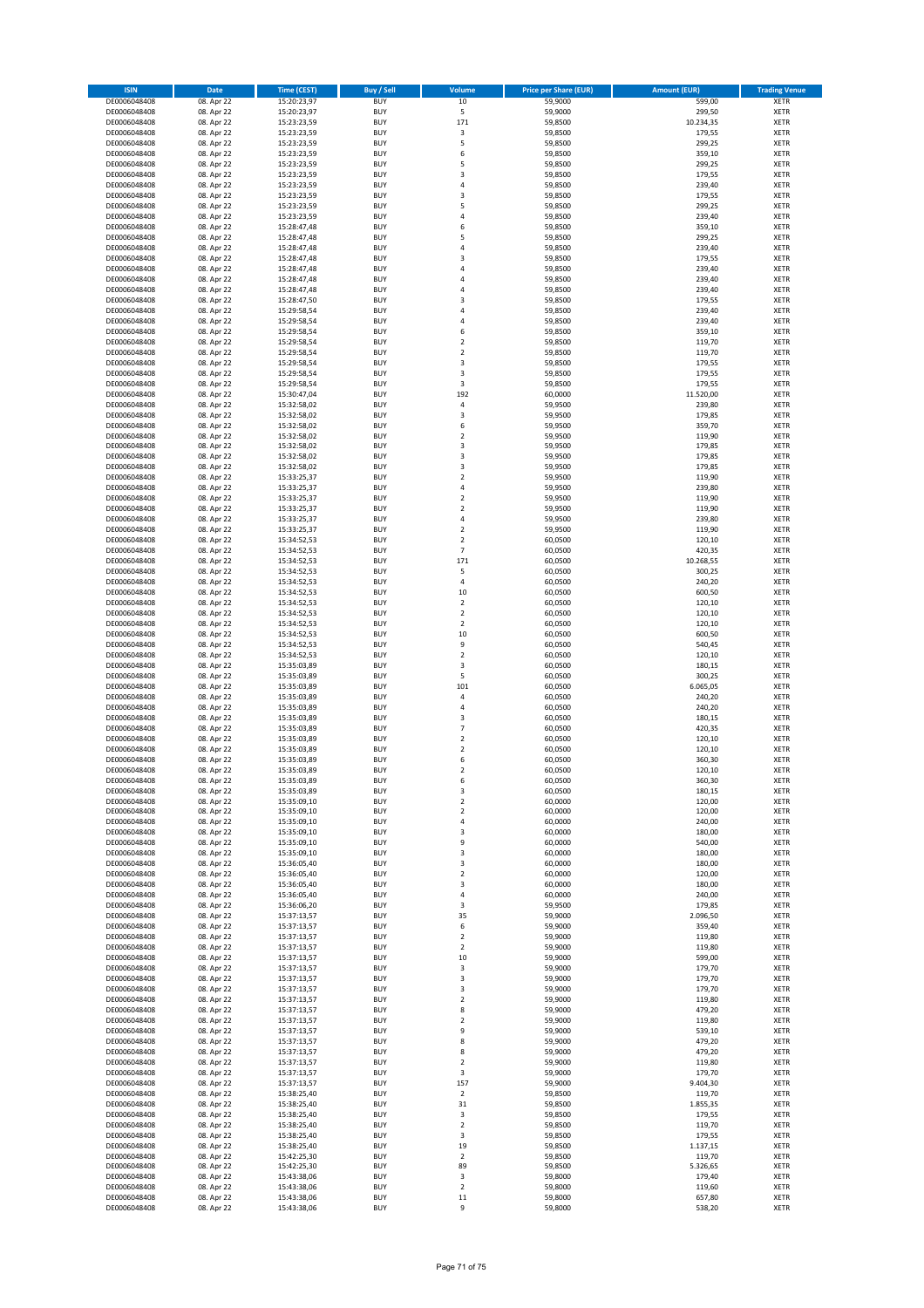| <b>ISIN</b>                  | Date                     | <b>Time (CEST)</b>         | Buy / Sell               | Volume                                      | <b>Price per Share (EUR)</b> | <b>Amount (EUR)</b>   | <b>Trading Venue</b>       |
|------------------------------|--------------------------|----------------------------|--------------------------|---------------------------------------------|------------------------------|-----------------------|----------------------------|
| DE0006048408                 | 08. Apr 22               | 15:43:38,06                | <b>BUY</b>               | 3                                           | 59,8000                      | 179,40                | <b>XETR</b>                |
| DE0006048408                 | 08. Apr 22               | 15:43:38,06                | <b>BUY</b>               | $\overline{2}$                              | 59,8000                      | 119,60                | XETR                       |
| DE0006048408                 | 08. Apr 22               | 15:43:38,06                | BUY                      | 3                                           | 59,8000                      | 179,40                | XETR                       |
| DE0006048408                 | 08. Apr 22               | 15:43:38,06                | <b>BUY</b>               | 3                                           | 59,8000                      | 179,40                | <b>XETR</b>                |
| DE0006048408<br>DE0006048408 | 08. Apr 22<br>08. Apr 22 | 15:43:38,06<br>15:43:38,06 | <b>BUY</b><br><b>BUY</b> | $\overline{7}$<br>$\overline{2}$            | 59,8000<br>59,8000           | 418,60<br>119,60      | XETR<br><b>XETR</b>        |
| DE0006048408                 | 08. Apr 22               | 15:43:38,06                | <b>BUY</b>               | $\overline{2}$                              | 59,8000                      | 119,60                | <b>XETR</b>                |
| DE0006048408                 | 08. Apr 22               | 15:43:38,06                | <b>BUY</b>               | 6                                           | 59,8000                      | 358,80                | <b>XETR</b>                |
| DE0006048408                 | 08. Apr 22               | 15:43:38,06                | <b>BUY</b>               | 3                                           | 59,8000                      | 179,40                | XETR                       |
| DE0006048408                 | 08. Apr 22               | 15:43:38,06                | <b>BUY</b>               | $\overline{2}$                              | 59,8000                      | 119,60                | <b>XETR</b>                |
| DE0006048408                 | 08. Apr 22               | 15:43:38,06                | BUY<br><b>BUY</b>        | 3<br>3                                      | 59,8000<br>59,8000           | 179,40<br>179,40      | XETR<br><b>XETR</b>        |
| DE0006048408<br>DE0006048408 | 08. Apr 22<br>08. Apr 22 | 15:43:38,06<br>15:43:38,06 | <b>BUY</b>               | 23                                          | 59,8000                      | 1.375,40              | XETR                       |
| DE0006048408                 | 08. Apr 22               | 15:43:38,06                | <b>BUY</b>               | $\mathbf 1$                                 | 59,8000                      | 59,80                 | <b>XETR</b>                |
| DE0006048408                 | 08. Apr 22               | 15:43:38,06                | <b>BUY</b>               | 36                                          | 59,8000                      | 2.152,80              | XETR                       |
| DE0006048408                 | 08. Apr 22               | 15:43:38,06                | <b>BUY</b>               | 12                                          | 59,8000                      | 717,60                | <b>XETR</b>                |
| DE0006048408                 | 08. Apr 22               | 15:44:54,23                | <b>BUY</b>               | $\boldsymbol{2}$                            | 59,8000                      | 119,60                | <b>XETR</b>                |
| DE0006048408<br>DE0006048408 | 08. Apr 22<br>08. Apr 22 | 15:44:54,23<br>15:44:54,23 | <b>BUY</b><br>BUY        | $\boldsymbol{2}$<br>$\overline{\mathbf{c}}$ | 59,8000<br>59,8000           | 119,60<br>119,60      | <b>XETR</b><br><b>XETR</b> |
| DE0006048408                 | 08. Apr 22               | 15:44:54,23                | <b>BUY</b>               | 17                                          | 59,8000                      | 1.016,60              | <b>XETR</b>                |
| DE0006048408                 | 08. Apr 22               | 15:44:54,23                | <b>BUY</b>               | $\boldsymbol{2}$                            | 59,8000                      | 119,60                | <b>XETR</b>                |
| DE0006048408                 | 08. Apr 22               | 15:44:54,23                | <b>BUY</b>               | $\boldsymbol{2}$                            | 59,8000                      | 119,60                | <b>XETR</b>                |
| DE0006048408                 | 08. Apr 22               | 15:44:54,23                | <b>BUY</b>               | 3                                           | 59,8000                      | 179,40                | <b>XETR</b>                |
| DE0006048408                 | 08. Apr 22               | 15:44:54,25                | <b>BUY</b>               | 11                                          | 59,8000                      | 657,80                | <b>XETR</b>                |
| DE0006048408<br>DE0006048408 | 08. Apr 22<br>08. Apr 22 | 15:46:12,81<br>15:46:12,81 | <b>BUY</b><br><b>BUY</b> | $\sqrt{4}$<br>86                            | 59,8000<br>59,8000           | 239,20<br>5.142,80    | <b>XETR</b><br><b>XETR</b> |
| DE0006048408                 | 08. Apr 22               | 15:46:12,81                | BUY                      | $\overline{4}$                              | 59,8000                      | 239,20                | <b>XETR</b>                |
| DE0006048408                 | 08. Apr 22               | 15:46:12,81                | <b>BUY</b>               | 6                                           | 59,8000                      | 358,80                | <b>XETR</b>                |
| DE0006048408                 | 08. Apr 22               | 15:46:12,81                | <b>BUY</b>               | 4                                           | 59,8000                      | 239,20                | <b>XETR</b>                |
| DE0006048408                 | 08. Apr 22               | 15:46:12,81                | <b>BUY</b>               | 4                                           | 59,8000                      | 239,20                | XETR                       |
| DE0006048408                 | 08. Apr 22               | 15:46:12,81                | <b>BUY</b>               | $\overline{2}$                              | 59,8000                      | 119,60                | <b>XETR</b>                |
| DE0006048408<br>DE0006048408 | 08. Apr 22<br>08. Apr 22 | 15:47:05,99<br>15:47:05,99 | <b>BUY</b><br><b>BUY</b> | 3<br>84                                     | 59,7500<br>59,7500           | 179,25<br>5.019,00    | <b>XETR</b><br><b>XETR</b> |
| DE0006048408                 | 08. Apr 22               | 15:47:05,99                | <b>BUY</b>               | $\boldsymbol{2}$                            | 59,7500                      | 119,50                | <b>XETR</b>                |
| DE0006048408                 | 08. Apr 22               | 15:47:05,99                | <b>BUY</b>               | $\overline{4}$                              | 59,7500                      | 239,00                | <b>XETR</b>                |
| DE0006048408                 | 08. Apr 22               | 15:47:05,99                | <b>BUY</b>               | $\sqrt{4}$                                  | 59,7500                      | 239,00                | <b>XETR</b>                |
| DE0006048408                 | 08. Apr 22               | 15:47:05,99                | <b>BUY</b>               | 3                                           | 59,7500                      | 179,25                | <b>XETR</b>                |
| DE0006048408                 | 08. Apr 22               | 15:47:05,99                | <b>BUY</b>               | 3                                           | 59,7500                      | 179,25                | XETR                       |
| DE0006048408<br>DE0006048408 | 08. Apr 22<br>08. Apr 22 | 15:47:05,99                | <b>BUY</b><br><b>BUY</b> | $\sqrt{4}$<br>$\overline{\mathbf{3}}$       | 59,7500<br>59,7500           | 239,00<br>179,25      | <b>XETR</b><br><b>XETR</b> |
| DE0006048408                 | 08. Apr 22               | 15:47:05,99<br>15:47:05,99 | <b>BUY</b>               | $\overline{4}$                              | 59,7500                      | 239,00                | <b>XETR</b>                |
| DE0006048408                 | 08. Apr 22               | 15:47:05,99                | <b>BUY</b>               | 3                                           | 59,7500                      | 179,25                | <b>XETR</b>                |
| DE0006048408                 | 08. Apr 22               | 15:47:05,99                | <b>BUY</b>               | 4                                           | 59,7500                      | 239,00                | <b>XETR</b>                |
| DE0006048408                 | 08. Apr 22               | 15:48:06,32                | BUY                      | $\overline{4}$                              | 59,7000                      | 238,80                | <b>XETR</b>                |
| DE0006048408                 | 08. Apr 22               | 15:48:06,32                | <b>BUY</b>               | $\boldsymbol{2}$                            | 59,7000                      | 119,40                | <b>XETR</b>                |
| DE0006048408<br>DE0006048408 | 08. Apr 22<br>08. Apr 22 | 15:48:06,32<br>15:48:06,32 | <b>BUY</b><br><b>BUY</b> | 57<br>$\boldsymbol{2}$                      | 59,7000<br>59,7000           | 3.402,90<br>119,40    | <b>XETR</b><br><b>XETR</b> |
| DE0006048408                 | 08. Apr 22               | 15:48:06,32                | <b>BUY</b>               | $\overline{7}$                              | 59,7000                      | 417,90                | <b>XETR</b>                |
| DE0006048408                 | 08. Apr 22               | 15:48:06,32                | <b>BUY</b>               | 3                                           | 59,7000                      | 179,10                | <b>XETR</b>                |
| DE0006048408                 | 08. Apr 22               | 15:48:06,32                | <b>BUY</b>               | 3                                           | 59,7000                      | 179,10                | <b>XETR</b>                |
| DE0006048408                 | 08. Apr 22               | 15:48:06,32                | <b>BUY</b>               | 3                                           | 59,7000                      | 179,10                | <b>XETR</b>                |
| DE0006048408                 | 08. Apr 22               | 15:48:06,32                | <b>BUY</b>               | 5                                           | 59,7000                      | 298,50                | <b>XETR</b>                |
| DE0006048408<br>DE0006048408 | 08. Apr 22<br>08. Apr 22 | 15:48:06,32<br>15:48:06,32 | <b>BUY</b><br><b>BUY</b> | $\boldsymbol{2}$<br>$\boldsymbol{2}$        | 59,7000<br>59,7000           | 119,40<br>119,40      | <b>XETR</b><br><b>XETR</b> |
| DE0006048408                 | 08. Apr 22               | 15:48:06,33                | <b>BUY</b>               | $\boldsymbol{2}$                            | 59,7000                      | 119,40                | <b>XETR</b>                |
| DE0006048408                 | 08. Apr 22               | 15:48:06,33                | <b>BUY</b>               | $\overline{2}$                              | 59,7000                      | 119,40                | <b>XETR</b>                |
| DE0006048408                 | 08. Apr 22               | 15:48:06,33                | <b>BUY</b>               | $\overline{2}$                              | 59,7000                      | 119,40                | <b>XETR</b>                |
| DE0006048408                 | 08. Apr 22               | 15:50:07,60                | <b>BUY</b>               | $\overline{2}$                              | 59,6500                      | 119,30                | <b>XETR</b>                |
| DE0006048408<br>DE0006048408 | 08. Apr 22<br>08. Apr 22 | 15:50:07,60<br>15:50:07,60 | <b>BUY</b><br><b>BUY</b> | 3<br>28                                     | 59,6500<br>59,6500           | 178,95<br>1.670,20    | XETR<br><b>XETR</b>        |
| DE0006048408                 | 08. Apr 22               | 15:50:07,60                | <b>BUY</b>               | 3                                           | 59,6500                      | 178,95                | XETR                       |
| DE0006048408                 | 08. Apr 22               | 15:50:07,60                | <b>BUY</b>               | $\overline{2}$                              | 59,6500                      | 119,30                | <b>XETR</b>                |
| DE0006048408                 | 08. Apr 22               | 15:50:07,60                | <b>BUY</b>               | $\overline{\mathbf{2}}$                     | 59,6500                      | 119,30                | <b>XETR</b>                |
| DE0006048408                 | 08. Apr 22               | 15:50:07,60                | BUY                      | 3                                           | 59,6500                      | 178,95                | <b>XETR</b>                |
| DE0006048408                 | 08. Apr 22               | 15:50:07,60                | <b>BUY</b>               | $\overline{2}$                              | 59,6500                      | 119,30                | <b>XETR</b>                |
| DE0006048408<br>DE0006048408 | 08. Apr 22               | 15:50:07,60                | <b>BUY</b><br><b>BUY</b> | 5<br>$\boldsymbol{2}$                       | 59,6500<br>59,6500           | 298,25                | <b>XETR</b><br><b>XETR</b> |
| DE0006048408                 | 08. Apr 22<br>08. Apr 22 | 15:50:07,60<br>15:50:07,60 | <b>BUY</b>               | 3                                           | 59,6500                      | 119,30<br>178,95      | XETR                       |
| DE0006048408                 | 08. Apr 22               | 15:50:07,60                | <b>BUY</b>               | 3                                           | 59,6500                      | 178,95                | XETR                       |
| DE0006048408                 | 08. Apr 22               | 15:52:15,78                | <b>BUY</b>               | $\mathbf 2$                                 | 59,6500                      | 119,30                | <b>XETR</b>                |
| DE0006048408                 | 08. Apr 22               | 15:52:15,78                | <b>BUY</b>               | $\boldsymbol{2}$                            | 59,6500                      | 119,30                | XETR                       |
| DE0006048408<br>DE0006048408 | 08. Apr 22<br>08. Apr 22 | 15:52:15,78<br>15:52:15,78 | <b>BUY</b><br><b>BUY</b> | $\boldsymbol{2}$<br>$\sqrt{4}$              | 59,6500<br>59,6500           | 119,30<br>238,60      | <b>XETR</b><br><b>XETR</b> |
| DE0006048408                 | 08. Apr 22               | 15:52:15,78                | <b>BUY</b>               | $\boldsymbol{2}$                            | 59,6500                      | 119,30                | <b>XETR</b>                |
| DE0006048408                 | 08. Apr 22               | 15:52:15,78                | <b>BUY</b>               | $\,1\,$                                     | 59,6500                      | 59,65                 | <b>XETR</b>                |
| DE0006048408                 | 08. Apr 22               | 15:52:15,78                | <b>BUY</b>               | 3                                           | 59,6500                      | 178,95                | <b>XETR</b>                |
| DE0006048408                 | 08. Apr 22               | 15:52:15,78                | <b>BUY</b>               | $\,1\,$                                     | 59,6500                      | 59,65                 | XETR                       |
| DE0006048408                 | 08. Apr 22               | 15:52:15,79                | <b>BUY</b>               | 3                                           | 59,6500                      | 178,95                | <b>XETR</b>                |
| DE0006048408<br>DE0006048408 | 08. Apr 22<br>08. Apr 22 | 15:52:15,80<br>15:57:19,66 | <b>BUY</b><br><b>BUY</b> | $\mathbf 2$<br>$\overline{\mathbf{2}}$      | 59,6500<br>59,6500           | 119,30<br>119,30      | XETR<br><b>XETR</b>        |
| DE0006048408                 | 08. Apr 22               | 15:57:19,66                | <b>BUY</b>               | $\boldsymbol{2}$                            | 59,6500                      | 119,30                | <b>XETR</b>                |
| DE0006048408                 | 08. Apr 22               | 15:57:19,66                | <b>BUY</b>               | 3                                           | 59,6500                      | 178,95                | <b>XETR</b>                |
| DE0006048408                 | 08. Apr 22               | 15:57:19,66                | <b>BUY</b>               | $\overline{2}$                              | 59,6500                      | 119,30                | <b>XETR</b>                |
| DE0006048408                 | 08. Apr 22               | 15:57:19,66                | <b>BUY</b>               | $\overline{\mathbf{2}}$                     | 59,6500                      | 119,30                | <b>XETR</b>                |
| DE0006048408<br>DE0006048408 | 08. Apr 22               | 15:57:19,66<br>15:57:19,66 | <b>BUY</b><br><b>BUY</b> | $\overline{2}$<br>$\boldsymbol{2}$          | 59,6500<br>59,6500           | 119,30<br>119,30      | <b>XETR</b><br><b>XETR</b> |
| DE0006048408                 | 08. Apr 22<br>08. Apr 22 | 15:57:19,66                | <b>BUY</b>               | $\mathbf 2$                                 | 59,6500                      | 119,30                | <b>XETR</b>                |
| DE0006048408                 | 08. Apr 22               | 15:57:19,66                | <b>BUY</b>               | $\overline{\mathbf{2}}$                     | 59,6500                      | 119,30                | XETR                       |
| DE0006048408                 | 08. Apr 22               | 16:00:00,14                | <b>BUY</b>               | 3                                           | 59,7000                      | 179,10                | <b>XETR</b>                |
| DE0006048408                 | 08. Apr 22               | 16:00:00,14                | <b>BUY</b>               | $\boldsymbol{2}$                            | 59,7000                      | 119,40                | XETR                       |
| DE0006048408                 | 08. Apr 22               | 16:00:00,14                | <b>BUY</b>               | $\overline{2}$                              | 59,7000                      | 119,40                | <b>XETR</b>                |
| DE0006048408                 | 08. Apr 22               | 16:00:00,14                | <b>BUY</b>               | 3                                           | 59,7000                      | 179,10                | XETR                       |
| DE0006048408<br>DE0006048408 | 08. Apr 22<br>08. Apr 22 | 16:00:00,14<br>16:00:00,14 | <b>BUY</b><br><b>BUY</b> | $\overline{2}$<br>3                         | 59,7000<br>59,7000           | 119,40<br>179,10      | <b>XETR</b><br>XETR        |
| DE0006048408                 | 08. Apr 22               | 16:00:00,14                | <b>BUY</b>               | 3                                           | 59,7000                      | 179,10                | <b>XETR</b>                |
| DE0006048408                 | 08. Apr 22               | 16:00:00,14                | <b>BUY</b>               | 6                                           | 59,7000                      | 358,20                | XETR                       |
| DE0006048408                 | 08. Apr 22               | 16:00:00,14                | <b>BUY</b>               | $\overline{\mathbf{2}}$                     | 59,7000                      | 119,40                | <b>XETR</b>                |
| DE0006048408                 | 08. Apr 22               | 16:00:00,14                | <b>BUY</b>               | $\boldsymbol{2}$                            | 59,7000                      | 119,40                | XETR                       |
| DE0006048408                 | 08. Apr 22               | 16:00:30,19                | <b>BUY</b>               | 182                                         | 59,8500                      | 10.892,70             | <b>XETR</b>                |
| DE0006048408<br>DE0006048408 | 08. Apr 22<br>08. Apr 22 | 16:03:36,24<br>16:06:11,39 | <b>BUY</b><br><b>BUY</b> | 182<br>154                                  | 59,9500<br>60,0000           | 10.910,90<br>9.240,00 | <b>XETR</b><br><b>XETR</b> |
| DE0006048408                 | 08. Apr 22               | 16:10:11,43                | <b>BUY</b>               | 137                                         | 60,0000                      | 8.220,00              | XETR                       |
| DE0006048408                 | 08. Apr 22               | 16:13:51,05                | <b>BUY</b>               | 6                                           | 59,9500                      | 359,70                | <b>XETR</b>                |
| DE0006048408                 | 08. Apr 22               | 16:13:51,05                | <b>BUY</b>               | 5                                           | 59,9500                      | 299,75                | XETR                       |
| DE0006048408                 | 08. Apr 22               | 16:13:51,05                | <b>BUY</b>               | 6                                           | 59,9500                      | 359,70                | <b>XETR</b>                |
| DE0006048408                 | 08. Apr 22               | 16:13:51,05                | <b>BUY</b>               | 5                                           | 59,9500                      | 299,75                | XETR                       |
| DE0006048408                 | 08. Apr 22               | 16:13:51,05                | <b>BUY</b>               | 6                                           | 59,9500                      | 359,70                | <b>XETR</b>                |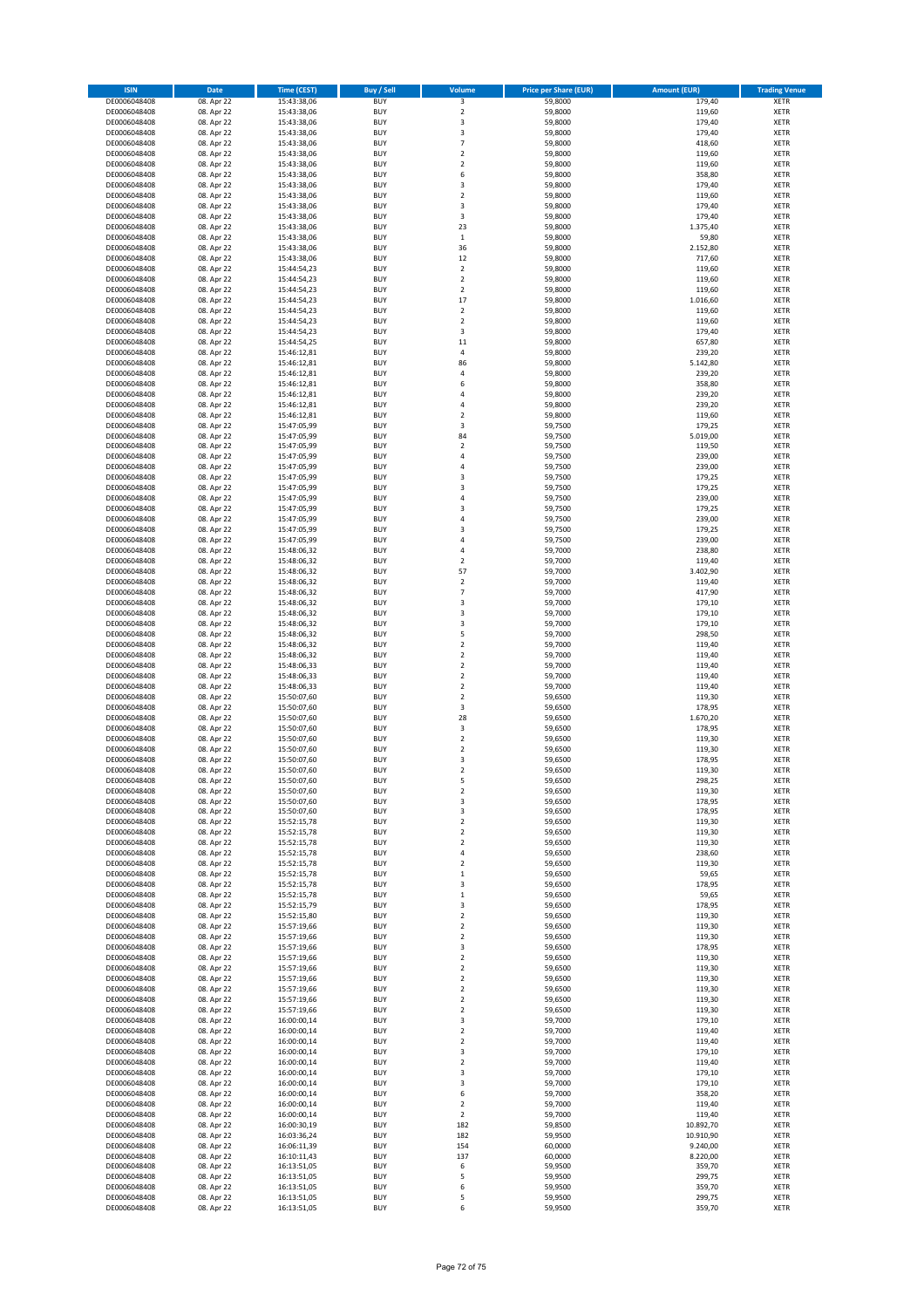| <b>ISIN</b>                  | Date                     | <b>Time (CEST)</b>         | Buy / Sell               | Volume                          | <b>Price per Share (EUR)</b> | <b>Amount (EUR)</b> | <b>Trading Venue</b>       |
|------------------------------|--------------------------|----------------------------|--------------------------|---------------------------------|------------------------------|---------------------|----------------------------|
| DE0006048408                 | 08. Apr 22               | 16:13:51,05                | <b>BUY</b>               | 4                               | 59,9500                      | 239,80              | <b>XETR</b>                |
| DE0006048408                 | 08. Apr 22               | 16:13:51,05                | <b>BUY</b>               | 6                               | 59,9500                      | 359,70              | XETR                       |
| DE0006048408                 | 08. Apr 22               | 16:13:51,05                | <b>BUY</b>               | 3                               | 59,9500                      | 179,85              | XETR                       |
| DE0006048408                 | 08. Apr 22               | 16:14:05,29                | <b>BUY</b>               | 182                             | 59,9000                      | 10.901,80           | <b>XETR</b>                |
| DE0006048408                 | 08. Apr 22               | 16:14:05,29                | <b>BUY</b>               | $\mathsf 3$                     | 59,9000                      | 179,70              | XETR                       |
| DE0006048408                 | 08. Apr 22               | 16:14:05,29                | <b>BUY</b>               | $\overline{2}$                  | 59,9000                      | 119,80              | <b>XETR</b>                |
| DE0006048408                 | 08. Apr 22               | 16:14:05,29                | <b>BUY</b>               | 6                               | 59,9000                      | 359,40              | <b>XETR</b>                |
| DE0006048408                 | 08. Apr 22               | 16:14:05,29                | <b>BUY</b>               | 5                               | 59,9000                      | 299,50              | <b>XETR</b>                |
| DE0006048408                 | 08. Apr 22               | 16:14:05,29                | <b>BUY</b>               | 3                               | 59,9000                      | 179,70              | XETR                       |
| DE0006048408                 | 08. Apr 22               | 16:14:05,29                | <b>BUY</b>               | 6                               | 59,9000                      | 359,40              | <b>XETR</b>                |
| DE0006048408                 | 08. Apr 22               | 16:14:05,29                | <b>BUY</b>               | $\sqrt{4}$                      | 59,9000                      | 239,60              | XETR                       |
| DE0006048408                 | 08. Apr 22               | 16:14:05,29                | <b>BUY</b>               | 3                               | 59,9000                      | 179,70              | <b>XETR</b>                |
| DE0006048408                 | 08. Apr 22               | 16:14:05,29                | <b>BUY</b>               | $\boldsymbol{2}$                | 59,9000                      | 119,80              | XETR                       |
| DE0006048408                 | 08. Apr 22               | 16:14:05,30                | <b>BUY</b>               | $\overline{2}$                  | 59,9000                      | 119,80              | <b>XETR</b>                |
| DE0006048408                 | 08. Apr 22               | 16:14:05,30                | <b>BUY</b>               | 6                               | 59,9000                      | 359,40              | <b>XETR</b>                |
| DE0006048408                 | 08. Apr 22               | 16:17:20,42                | <b>BUY</b>               | 3                               | 59,9000                      | 179,70              | <b>XETR</b>                |
| DE0006048408                 | 08. Apr 22               | 16:17:20,42                | <b>BUY</b>               | 5                               | 59,9000                      | 299,50              | <b>XETR</b>                |
| DE0006048408                 | 08. Apr 22               | 16:18:19,33                | <b>BUY</b>               | $\boldsymbol{2}$                | 59,9000                      | 119,80              | <b>XETR</b>                |
| DE0006048408                 | 08. Apr 22               | 16:20:05,90                | <b>BUY</b>               | 24                              | 59,9000                      | 1.437,60            | <b>XETR</b>                |
| DE0006048408                 | 08. Apr 22               | 16:20:05,90                | <b>BUY</b>               | $\sqrt{4}$                      | 59,9000                      | 239,60              | <b>XETR</b>                |
| DE0006048408                 | 08. Apr 22               | 16:20:05,90                | <b>BUY</b>               | $\overline{2}$                  | 59,9000                      | 119,80              | <b>XETR</b>                |
| DE0006048408                 | 08. Apr 22               | 16:20:05,90                | <b>BUY</b>               | 110                             | 59,9000                      | 6.589,00            | <b>XETR</b>                |
| DE0006048408                 | 08. Apr 22               | 16:20:44,55                | <b>BUY</b>               | $\overline{4}$                  | 59,8500                      | 239,40              | <b>XETR</b>                |
| DE0006048408                 | 08. Apr 22               | 16:20:44,55                | <b>BUY</b>               | 4                               | 59,8500                      | 239,40              | <b>XETR</b>                |
| DE0006048408                 | 08. Apr 22               | 16:20:44,55                | <b>BUY</b>               | 6                               | 59,8500                      | 359,10              | <b>XETR</b>                |
| DE0006048408                 | 08. Apr 22               | 16:20:44,55                | <b>BUY</b>               | 104                             | 59,8500                      | 6.224,40            | <b>XETR</b>                |
| DE0006048408                 | 08. Apr 22               | 16:20:44,55                | <b>BUY</b>               | 3                               | 59,8500                      | 179,55              | <b>XETR</b>                |
| DE0006048408                 | 08. Apr 22               | 16:20:44,55                | <b>BUY</b>               | 5                               | 59,8500                      | 299,25              | <b>XETR</b>                |
| DE0006048408                 | 08. Apr 22               | 16:20:44,55                | <b>BUY</b>               | 3                               | 59,8500                      | 179,55              | <b>XETR</b>                |
| DE0006048408                 | 08. Apr 22               | 16:20:44,55                | <b>BUY</b>               | 6                               | 59,8500                      | 359,10              | XETR                       |
| DE0006048408                 | 08. Apr 22               | 16:20:44,55                | <b>BUY</b>               | 3                               | 59,8500                      | 179,55              | <b>XETR</b>                |
| DE0006048408                 | 08. Apr 22               | 16:20:44,55                | <b>BUY</b>               | 6                               | 59,8500                      | 359,10              | <b>XETR</b>                |
| DE0006048408                 | 08. Apr 22               | 16:20:44,55                | <b>BUY</b>               | $\overline{7}$                  | 59,8500                      | 418,95              | <b>XETR</b>                |
| DE0006048408                 | 08. Apr 22               | 16:20:44,55                | <b>BUY</b>               | 6                               | 59,8500                      | 359,10              | XETR                       |
| DE0006048408                 | 08. Apr 22               | 16:20:44,55                | <b>BUY</b>               | 5                               | 59,8500                      | 299,25              | <b>XETR</b>                |
| DE0006048408                 | 08. Apr 22               | 16:20:44,55                | <b>BUY</b>               | $\sqrt{4}$                      | 59,8500                      | 239,40              | XETR                       |
| DE0006048408                 | 08. Apr 22               | 16:20:44,55                | <b>BUY</b>               | 6                               | 59,8500                      | 359,10              | <b>XETR</b>                |
| DE0006048408                 | 08. Apr 22               | 16:20:44,57                | <b>BUY</b>               | $\boldsymbol{2}$                | 59,8500                      | 119,70              | XETR                       |
| DE0006048408                 | 08. Apr 22               | 16:20:44,57                | <b>BUY</b>               | 6                               | 59,8500                      | 359,10              | <b>XETR</b>                |
| DE0006048408                 | 08. Apr 22               | 16:20:44,57                | <b>BUY</b>               | 5                               | 59,8500                      | 299,25              | <b>XETR</b>                |
| DE0006048408                 | 08. Apr 22               | 16:20:44,57                | <b>BUY</b>               | 3                               | 59,8500                      | 179,55              | <b>XETR</b>                |
| DE0006048408                 | 08. Apr 22               | 16:21:01,17                | <b>BUY</b>               | 3                               | 59,8500                      | 179,55              | <b>XETR</b>                |
| DE0006048408                 | 08. Apr 22               | 16:21:01,17                | <b>BUY</b>               | 4                               | 59,8500                      | 239,40              | <b>XETR</b>                |
| DE0006048408                 | 08. Apr 22               | 16:21:01,17                | <b>BUY</b>               | 5                               | 59,8500                      | 299,25              | <b>XETR</b>                |
| DE0006048408                 | 08. Apr 22               | 16:21:01,17                | <b>BUY</b>               | 4                               | 59,8500                      | 239,40              | <b>XETR</b>                |
| DE0006048408                 | 08. Apr 22               | 16:21:01,17                | <b>BUY</b>               | 6                               | 59,8500                      | 359,10              | <b>XETR</b>                |
| DE0006048408                 | 08. Apr 22               | 16:21:01,17                | <b>BUY</b>               | 6                               | 59,8500                      | 359,10              | <b>XETR</b>                |
| DE0006048408                 | 08. Apr 22               | 16:21:01,17                | <b>BUY</b>               | $\overline{\mathbf{c}}$         | 59,8500                      | 119,70              | <b>XETR</b>                |
| DE0006048408                 | 08. Apr 22               | 16:21:01,17                | <b>BUY</b>               | 4                               | 59,8500                      | 239,40              | <b>XETR</b>                |
| DE0006048408                 | 08. Apr 22               | 16:21:01,17                | <b>BUY</b>               | $\sqrt{4}$                      | 59,8500                      | 239,40              | <b>XETR</b>                |
| DE0006048408                 | 08. Apr 22               | 16:21:01,18                | <b>BUY</b>               | 3                               | 59,8500                      | 179,55              | <b>XETR</b>                |
| DE0006048408                 | 08. Apr 22               | 16:21:04,13                | <b>BUY</b>               | $\overline{\mathbf{c}}$         | 59,8500                      | 119,70              | <b>XETR</b>                |
| DE0006048408                 | 08. Apr 22               | 16:21:04,13                | <b>BUY</b>               | $\sqrt{4}$                      | 59,8500                      | 239,40              | <b>XETR</b>                |
| DE0006048408                 | 08. Apr 22               | 16:21:04,13                | <b>BUY</b>               | 3                               | 59,8500                      | 179,55              | <b>XETR</b>                |
| DE0006048408                 | 08. Apr 22               | 16:21:07,43                | <b>BUY</b>               | $\boldsymbol{2}$                | 59,8500                      | 119,70              | <b>XETR</b>                |
| DE0006048408                 | 08. Apr 22               | 16:21:07,43                | <b>BUY</b>               | 3                               | 59,8500                      | 179,55              | <b>XETR</b>                |
| DE0006048408                 | 08. Apr 22               | 16:21:07,43                | <b>BUY</b>               | 3                               | 59,8500                      | 179,55              | <b>XETR</b>                |
| DE0006048408                 | 08. Apr 22               | 16:21:07,43                | <b>BUY</b>               | $\overline{\mathbf{c}}$         | 59,8500                      | 119,70              | <b>XETR</b>                |
| DE0006048408                 | 08. Apr 22               | 16:21:07,43                | <b>BUY</b>               | $\boldsymbol{2}$                | 59,8500                      | 119,70              | XETR                       |
| DE0006048408                 | 08. Apr 22               | 16:21:07,43                | <b>BUY</b>               | 3                               | 59,8500                      | 179,55              | <b>XETR</b>                |
| DE0006048408                 | 08. Apr 22               | 16:21:07,43                | <b>BUY</b>               | 3                               | 59,8500                      | 179,55              | XETR                       |
| DE0006048408                 | 08. Apr 22               | 16:21:07,43                | <b>BUY</b>               | $\overline{\mathbf{c}}$         | 59,8500                      | 119,70              | <b>XETR</b>                |
| DE0006048408                 | 08. Apr 22               | 16:22:47,28                | <b>BUY</b>               | $\overline{\mathbf{2}}$         | 59,8500                      | 119,70              | <b>XETR</b>                |
| DE0006048408                 | 08. Apr 22               | 16:22:47,28                | <b>BUY</b>               | $\overline{\mathbf{c}}$         | 59,8500                      | 119,70              | <b>XETR</b>                |
| DE0006048408                 | 08. Apr 22               | 16:22:47,28                | <b>BUY</b>               | $\overline{\mathbf{c}}$         | 59,8500                      | 119,70              | <b>XETR</b>                |
| DE0006048408                 | 08. Apr 22               | 16:22:47,28                | <b>BUY</b>               | 3                               | 59,8500                      | 179,55              | <b>XETR</b>                |
| DE0006048408                 | 08. Apr 22               | 16:22:47,28                | <b>BUY</b>               | $\boldsymbol{2}$                | 59,8500                      | 119,70              | <b>XETR</b>                |
| DE0006048408                 | 08. Apr 22               | 16:22:47,28                | <b>BUY</b>               | $\boldsymbol{2}$                | 59,8500                      | 119,70              | XETR                       |
| DE0006048408                 | 08. Apr 22               | 16:22:47,28                | <b>BUY</b>               | $\overline{\mathbf{2}}$         | 59,8500                      | 119,70              | <b>XETR</b>                |
| DE0006048408                 | 08. Apr 22               | 16:22:47,28                | <b>BUY</b>               | $\overline{2}$                  | 59,8500                      | 119,70              | <b>XETR</b>                |
| DE0006048408                 | 08. Apr 22               | 16:32:47,76                | <b>BUY</b>               | 147                             | 59,9500                      | 8.812,65            | <b>XETR</b>                |
| DE0006048408                 | 08. Apr 22               | 16:32:47,76                | <b>BUY</b>               | 3                               | 59,9500                      | 179,85              | <b>XETR</b><br><b>XETR</b> |
| DE0006048408                 | 08. Apr 22               | 16:32:47,76                | <b>BUY</b>               | $\boldsymbol{2}$                | 59,9500                      | 119,90              |                            |
| DE0006048408<br>DE0006048408 | 08. Apr 22<br>08. Apr 22 | 16:32:47,76<br>16:32:47,76 | <b>BUY</b><br><b>BUY</b> | $\mathbf 2$<br>$\boldsymbol{2}$ | 59,9500<br>59,9500           | 119,90<br>119,90    | <b>XETR</b><br><b>XETR</b> |
| DE0006048408                 | 08. Apr 22               | 16:32:47,76                | <b>BUY</b>               | 3                               | 59,9500                      | 179,85              | <b>XETR</b>                |
| DE0006048408                 | 08. Apr 22               | 16:32:47,76                | <b>BUY</b>               | $\sqrt{4}$                      | 59,9500                      | 239,80              | <b>XETR</b>                |
| DE0006048408                 | 08. Apr 22               | 16:32:47,76                | <b>BUY</b>               | 4                               | 59,9500                      | 239,80              | <b>XETR</b>                |
| DE0006048408                 | 08. Apr 22               | 16:32:47,76                | <b>BUY</b>               | 4                               | 59,9500                      | 239,80              | <b>XETR</b>                |
| DE0006048408                 | 08. Apr 22               | 16:32:47,77                | <b>BUY</b>               | $\overline{\mathbf{2}}$         | 59,9500                      | 119,90              | <b>XETR</b>                |
| DE0006048408                 | 08. Apr 22               | 16:38:31,18                | <b>BUY</b>               | 122                             | 59,9500                      | 7.313,90            | <b>XETR</b>                |
| DE0006048408                 | 08. Apr 22               | 16:38:31,18                | <b>BUY</b>               | $\overline{\mathbf{c}}$         | 59,9500                      | 119,90              | <b>XETR</b>                |
| DE0006048408                 | 08. Apr 22               | 16:38:31,18                | <b>BUY</b>               | $\mathbf 2$                     | 59,9500                      | 119,90              | <b>XETR</b>                |
| DE0006048408                 | 08. Apr 22               | 16:38:31,18                | <b>BUY</b>               | $\overline{\mathbf{2}}$         | 59,9500                      | 119,90              | <b>XETR</b>                |
| DE0006048408                 | 08. Apr 22               | 16:38:31,18                | <b>BUY</b>               | $\overline{2}$                  | 59,9500                      | 119,90              | XETR                       |
| DE0006048408                 | 08. Apr 22               | 16:38:31,18                | <b>BUY</b>               | 3                               | 59,9500                      | 179,85              | <b>XETR</b>                |
| DE0006048408                 | 08. Apr 22               | 16:38:31,18                | <b>BUY</b>               | 3                               | 59,9500                      | 179,85              | XETR                       |
| DE0006048408                 | 08. Apr 22               | 16:38:31,18                | <b>BUY</b>               | $\boldsymbol{2}$                | 59,9500                      | 119,90              | XETR                       |
| DE0006048408                 | 08. Apr 22               | 16:42:14,49                | <b>BUY</b>               | 196                             | 60,0500                      | 11.769,80           | <b>XETR</b>                |
| DE0006048408                 | 08. Apr 22               | 16:42:48,97                | <b>BUY</b>               | 122                             | 60,0500                      | 7.326,10            | XETR                       |
| DE0006048408                 | 08. Apr 22               | 16:43:58,04                | <b>BUY</b>               | 11                              | 60,0000                      | 660,00              | <b>XETR</b>                |
| DE0006048408                 | 08. Apr 22               | 16:43:58,04                | <b>BUY</b>               | 10                              | 60,0000                      | 600,00              | XETR                       |
| DE0006048408                 | 08. Apr 22               | 16:43:58,04                | <b>BUY</b>               | 4                               | 60,0000                      | 240,00              | <b>XETR</b>                |
| DE0006048408                 | 08. Apr 22               | 16:43:58,04                | <b>BUY</b>               | $\overline{\mathbf{2}}$         | 60,0000                      | 120,00              | XETR                       |
| DE0006048408                 | 08. Apr 22               | 16:43:58,04                | <b>BUY</b>               | $\overline{7}$                  | 60,0000                      | 420,00              | <b>XETR</b>                |
| DE0006048408                 | 08. Apr 22               | 16:43:58,04                | <b>BUY</b>               | 10                              | 60,0000                      | 600,00              | XETR                       |
| DE0006048408                 | 08. Apr 22               | 16:43:58,04                | <b>BUY</b>               | $\overline{7}$                  | 60,0000                      | 420,00              | <b>XETR</b>                |
| DE0006048408                 | 08. Apr 22               | 16:43:58,04                | <b>BUY</b>               | 6                               | 60,0000                      | 360,00              | XETR                       |
| DE0006048408                 | 08. Apr 22               | 16:43:58,04                | <b>BUY</b>               | 3                               | 60,0000                      | 180,00              | <b>XETR</b>                |
| DE0006048408                 | 08. Apr 22               | 16:45:58,35                | <b>BUY</b>               | 142                             | 59,9500                      | 8.512,90            | XETR                       |
| DE0006048408                 | 08. Apr 22               | 16:45:58,35                | <b>BUY</b>               | 5                               | 59,9500                      | 299,75              | <b>XETR</b>                |
| DE0006048408                 | 08. Apr 22               | 16:45:58,35                | <b>BUY</b>               | 4                               | 59,9500                      | 239,80              | XETR                       |
| DE0006048408                 | 08. Apr 22               | 16:45:58,35                | <b>BUY</b>               | 3                               | 59,9500                      | 179,85              | <b>XETR</b>                |
| DE0006048408                 | 08. Apr 22               | 16:45:58,35                | <b>BUY</b>               | $\,$ 1                          | 59,9500                      | 59,95               | XETR                       |
| DE0006048408                 | 08. Apr 22               | 16:45:58,35                | <b>BUY</b>               | 3<br>$\overline{7}$             | 59,9500                      | 179,85              | <b>XETR</b>                |
| DE0006048408                 | 08. Apr 22               | 16:45:58,35                | <b>BUY</b>               | $\mathbf 2$                     | 59,9500                      | 419,65<br>119,90    | XETR                       |
| DE0006048408                 | 08. Apr 22               | 16:45:58,35                | <b>BUY</b>               |                                 | 59,9500                      |                     | <b>XETR</b>                |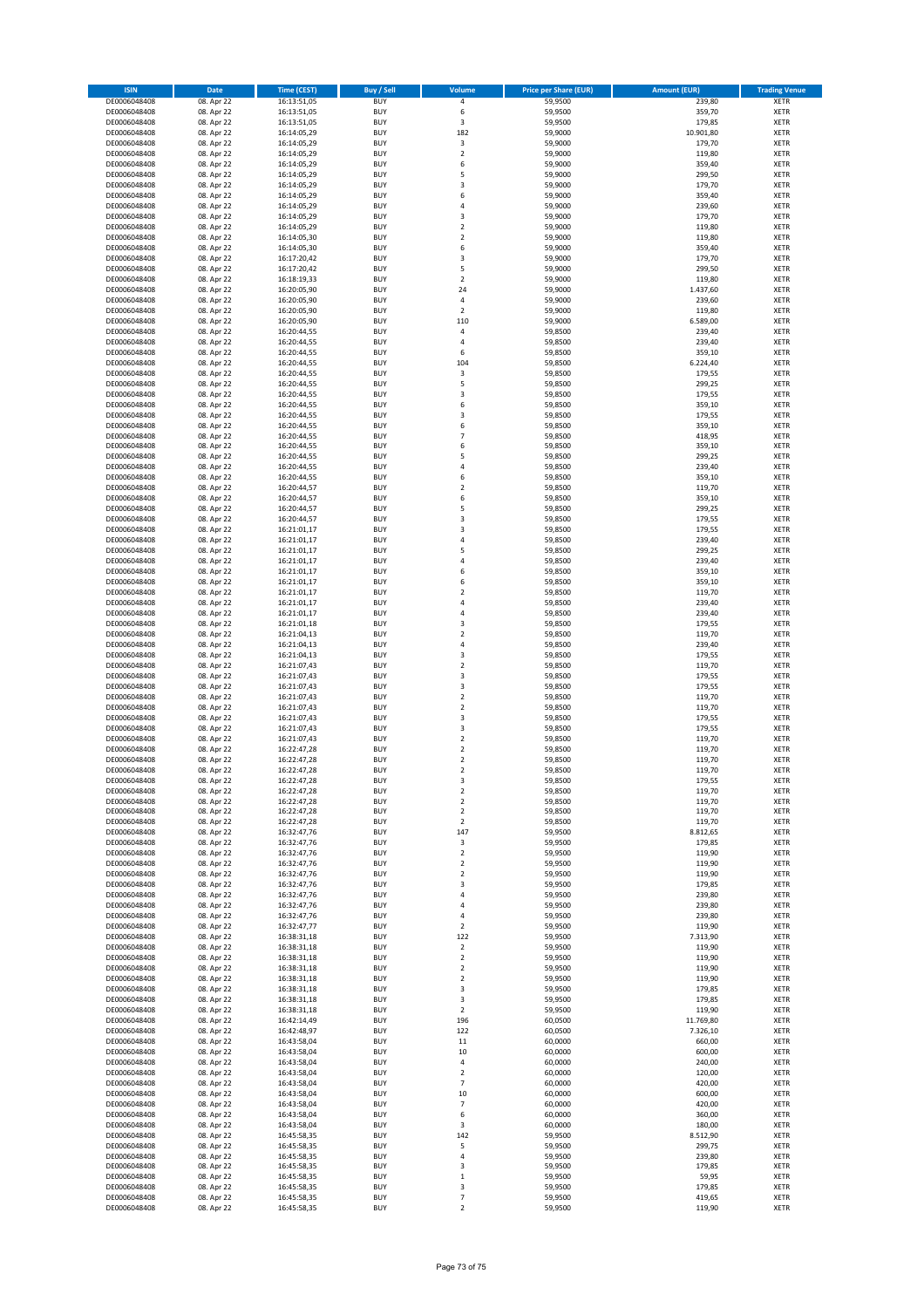| <b>ISIN</b>                  | Date                     | <b>Time (CEST)</b>         | Buy / Sell               | Volume                  | <b>Price per Share (EUR)</b> | <b>Amount (EUR)</b> | <b>Trading Venue</b>       |
|------------------------------|--------------------------|----------------------------|--------------------------|-------------------------|------------------------------|---------------------|----------------------------|
| DE0006048408                 | 08. Apr 22               | 16:45:58,35                | <b>BUY</b>               | 3                       | 59,9500                      | 179,85              | <b>XETR</b>                |
| DE0006048408                 | 08. Apr 22               | 16:45:58,35                | <b>BUY</b>               | 3                       | 59,9500                      | 179,85              | XETR                       |
| DE0006048408                 | 08. Apr 22               | 16:45:58,35                | BUY                      | $\,1\,$                 | 59,9500                      | 59,95               | XETR                       |
| DE0006048408                 | 08. Apr 22               | 16:45:58,37                | <b>BUY</b>               | 50                      | 59,9500                      | 2.997,50            | <b>XETR</b>                |
| DE0006048408                 | 08. Apr 22               | 16:45:58,37                | <b>BUY</b>               | 4                       | 59,9500                      | 239,80              | XETR                       |
| DE0006048408                 | 08. Apr 22               | 16:49:13,18                | <b>BUY</b>               | $\overline{7}$          | 59,9000                      | 419,30              | <b>XETR</b>                |
| DE0006048408                 | 08. Apr 22               | 16:49:13,18                | <b>BUY</b>               | $\overline{7}$          | 59,9000                      | 419,30              | <b>XETR</b>                |
| DE0006048408                 | 08. Apr 22               | 16:49:13,18                | <b>BUY</b>               | $\overline{2}$          | 59,9000                      | 119,80              | <b>XETR</b>                |
| DE0006048408                 | 08. Apr 22               | 16:49:13,18                | <b>BUY</b>               | 48                      | 59,9000                      | 2.875,20            | <b>XETR</b>                |
| DE0006048408                 | 08. Apr 22               | 16:49:13,18                | <b>BUY</b>               | $\overline{2}$          | 59,9000                      | 119,80              | <b>XETR</b>                |
| DE0006048408                 | 08. Apr 22               | 16:49:13,18                | BUY                      | $\sqrt{4}$              | 59,9000                      | 239,60              | XETR                       |
| DE0006048408                 | 08. Apr 22               | 16:49:13,18                | <b>BUY</b>               | $\sqrt{4}$              | 59,9000                      | 239,60              | <b>XETR</b>                |
| DE0006048408                 | 08. Apr 22               | 16:49:13,18                | <b>BUY</b>               | 5                       | 59,9000                      | 299,50              | XETR                       |
| DE0006048408                 | 08. Apr 22               | 16:49:13,18                | <b>BUY</b>               | $\overline{7}$          | 59,9000                      | 419,30              | <b>XETR</b>                |
| DE0006048408                 | 08. Apr 22               | 16:49:13,18                | <b>BUY</b>               | 5                       | 59,9000                      | 299,50              | XETR                       |
| DE0006048408                 | 08. Apr 22               | 16:49:13,18                | <b>BUY</b>               | 3                       | 59,9000                      | 179,70              | <b>XETR</b>                |
| DE0006048408                 | 08. Apr 22               | 16:49:13,18                | <b>BUY</b>               | $\sqrt{4}$              | 59,9000                      | 239,60              | <b>XETR</b>                |
| DE0006048408                 | 08. Apr 22               | 16:49:13,18                | <b>BUY</b>               | 8                       | 59,9000                      | 479,20              | <b>XETR</b>                |
| DE0006048408                 | 08. Apr 22               | 16:49:13,18                | BUY                      | $\overline{4}$          | 59,9000                      | 239,60              | <b>XETR</b>                |
| DE0006048408                 | 08. Apr 22               | 16:49:13,18                | <b>BUY</b>               | 4                       | 59,9000                      | 239,60              | <b>XETR</b>                |
| DE0006048408                 | 08. Apr 22               | 16:49:25,71                | <b>BUY</b>               | 6                       | 59,9000                      | 359,40              | <b>XETR</b>                |
| DE0006048408                 | 08. Apr 22               | 16:49:25,71                | <b>BUY</b>               | 6                       | 59,9000                      | 359,40              | <b>XETR</b>                |
| DE0006048408                 | 08. Apr 22               | 16:49:25,71                | <b>BUY</b>               | $\overline{7}$          | 59,9000                      | 419,30              | <b>XETR</b>                |
| DE0006048408                 | 08. Apr 22               | 16:49:25,71                | <b>BUY</b>               | 6                       | 59,9000                      | 359,40              | <b>XETR</b>                |
| DE0006048408                 | 08. Apr 22               | 16:49:25,71                | <b>BUY</b>               | $\overline{7}$          | 59,9000                      | 419,30              | <b>XETR</b>                |
| DE0006048408                 | 08. Apr 22               | 16:49:25,71                | <b>BUY</b>               | 3                       | 59,9000                      | 179,70              | <b>XETR</b>                |
| DE0006048408                 | 08. Apr 22               | 16:49:25,71                | BUY                      | 5                       | 59,9000                      | 299,50              | <b>XETR</b>                |
| DE0006048408                 | 08. Apr 22               | 16:49:25,71                | <b>BUY</b>               | 3                       | 59,9000                      | 179,70              | <b>XETR</b>                |
| DE0006048408                 | 08. Apr 22               | 16:56:49,44                | <b>BUY</b>               | 4                       | 60,0500                      | 240,20              | <b>XETR</b>                |
| DE0006048408                 | 08. Apr 22               | 16:56:49,44                | <b>BUY</b>               | 4                       | 60,0500                      | 240,20              | XETR                       |
| DE0006048408                 | 08. Apr 22               | 16:56:49,44                | <b>BUY</b>               | 5                       | 60,0500                      | 300,25              | <b>XETR</b>                |
| DE0006048408                 | 08. Apr 22               | 16:56:49,44                | <b>BUY</b>               | $\sqrt{4}$              | 60,0500                      | 240,20              | XETR                       |
| DE0006048408                 | 08. Apr 22               | 16:56:49,44                | <b>BUY</b>               | 5                       | 60,0500                      | 300,25              | <b>XETR</b>                |
| DE0006048408                 | 08. Apr 22               | 16:56:49,44                | <b>BUY</b>               | 4                       | 60,0500                      | 240,20              | XETR                       |
| DE0006048408                 | 08. Apr 22               | 16:56:49,45                | <b>BUY</b>               | $\overline{\mathbf{c}}$ | 60,0500                      | 120,10              | <b>XETR</b>                |
| DE0006048408                 | 08. Apr 22               | 16:58:57,12                | <b>BUY</b>               | 122                     | 60,0500                      | 7.326,10            | XETR                       |
| DE0006048408                 | 08. Apr 22               | 16:58:57,12                | <b>BUY</b>               | 6                       | 60,0500                      | 360,30              | <b>XETR</b>                |
| DE0006048408                 | 08. Apr 22               | 16:58:57,12                | <b>BUY</b>               | 4                       | 60,0500                      | 240,20              | XETR                       |
| DE0006048408                 | 08. Apr 22               | 16:58:57,12                | <b>BUY</b>               | 3                       | 60,0500                      | 180,15              | <b>XETR</b>                |
| DE0006048408                 | 08. Apr 22               | 16:58:57,12                | <b>BUY</b>               | 5                       | 60,0500                      | 300,25              | <b>XETR</b>                |
| DE0006048408                 | 08. Apr 22               | 16:58:57,12                | <b>BUY</b>               | 3                       | 60,0500                      | 180,15              | <b>XETR</b>                |
| DE0006048408                 | 08. Apr 22               | 16:58:57,12                | <b>BUY</b>               | $\overline{2}$          | 60,0500                      | 120,10              | <b>XETR</b>                |
| DE0006048408                 | 08. Apr 22               | 16:58:57,12                | <b>BUY</b>               | 6                       | 60,0500                      | 360,30              | <b>XETR</b>                |
| DE0006048408                 | 08. Apr 22               | 16:58:57,12                | BUY                      | 3                       | 60,0500                      | 180,15              | <b>XETR</b>                |
| DE0006048408                 | 08. Apr 22               | 16:58:57,12                | <b>BUY</b>               | $\overline{2}$          | 60,0500                      | 120,10              | <b>XETR</b>                |
| DE0006048408                 | 08. Apr 22               | 16:58:57,12                | <b>BUY</b>               | 34                      | 60,0500                      | 2.041,70            | <b>XETR</b>                |
| DE0006048408                 | 08. Apr 22               | 16:59:59,25                | <b>BUY</b>               | $\boldsymbol{2}$        | 60,0500                      | 120,10              | <b>XETR</b>                |
| DE0006048408                 | 08. Apr 22               | 17:04:28,68                | <b>BUY</b>               | 176                     | 60,1000                      | 10.577,60           | <b>XETR</b>                |
| DE0006048408                 | 08. Apr 22               | 17:06:17,10                | <b>BUY</b>               | 151                     | 60,1000                      | 9.075,10            | <b>XETR</b>                |
| DE0006048408                 | 08. Apr 22               | 17:06:34,10                | <b>BUY</b>               | 4                       | 60,0500                      | 240,20              | XETR                       |
| DE0006048408                 | 08. Apr 22               | 17:06:34,10                | <b>BUY</b>               | 30                      | 60,0500                      | 1.801,50            | <b>XETR</b>                |
| DE0006048408                 | 08. Apr 22               | 17:06:34,10                | <b>BUY</b>               | $\boldsymbol{2}$        | 60,0500                      | 120,10              | <b>XETR</b>                |
| DE0006048408                 | 08. Apr 22               | 17:08:13,96                | <b>BUY</b>               | 8                       | 60,0500                      | 480,40              | <b>XETR</b>                |
| DE0006048408                 | 08. Apr 22               | 17:08:13,96                | <b>BUY</b>               | $\sqrt{4}$              | 60,0500                      | 240,20              | <b>XETR</b>                |
| DE0006048408                 | 08. Apr 22               | 17:08:13,96                | <b>BUY</b>               | 3                       | 60,0500                      | 180,15              | <b>XETR</b>                |
| DE0006048408                 | 08. Apr 22               | 17:08:13,96                | <b>BUY</b>               | $\overline{2}$          | 60,0500                      | 120,10              | <b>XETR</b>                |
| DE0006048408                 | 08. Apr 22               | 17:08:13,96                | <b>BUY</b>               | $\overline{\mathbf{3}}$ | 60,0500                      | 180,15              | <b>XETR</b>                |
| DE0006048408                 | 08. Apr 22               | 17:08:13,96                | <b>BUY</b>               | $\sqrt{4}$              | 60,0500                      | 240,20              | <b>XETR</b>                |
| DE0006048408                 | 08. Apr 22               | 17:08:13,96                | <b>BUY</b>               | 9                       | 60,0500                      | 540,45              | XETR                       |
| DE0006048408                 | 08. Apr 22               | 17:08:13,96                | <b>BUY</b>               | $\overline{2}$          | 60,0500                      | 120,10              | <b>XETR</b>                |
| DE0006048408                 | 08. Apr 22               | 17:08:13,96                | <b>BUY</b>               | $\sqrt{4}$              | 60,0500                      | 240,20              | XETR                       |
| DE0006048408                 | 08. Apr 22               | 17:08:13,96                | <b>BUY</b>               | 3                       | 60,0500                      | 180,15              | <b>XETR</b>                |
| DE0006048408                 | 08. Apr 22               | 17:08:13,96                | <b>BUY</b>               | $\boldsymbol{2}$        | 60,0500                      | 120,10              | <b>XETR</b>                |
| DE0006048408                 | 08. Apr 22               | 17:08:13,96                | <b>BUY</b>               | 76                      | 60,0500                      | 4.563,80            | <b>XETR</b>                |
| DE0006048408                 | 08. Apr 22               | 17:12:33,31                | <b>BUY</b>               | 96                      | 60,1000                      | 5.769,60            | <b>XETR</b>                |
| DE0006048408                 | 08. Apr 22               | 17:15:43,95                | <b>BUY</b>               | 126                     | 60,1000                      | 7.572,60            | <b>XETR</b>                |
| DE0006048408                 | 08. Apr 22               | 17:18:47,69                | <b>BUY</b>               | 9                       | 60,1000                      | 540,90              | <b>XETR</b>                |
| DE0006048408                 | 08. Apr 22               | 17:18:47,69                | <b>BUY</b>               | 10                      | 60,1000                      | 601,00              | XETR                       |
| DE0006048408                 | 08. Apr 22               | 17:18:47,69                | <b>BUY</b>               | 13                      | 60,1000                      | 781,30              | XETR                       |
| DE0006048408                 | 08. Apr 22               | 17:19:54,53                | <b>BUY</b>               | 148                     | 60,1000                      | 8.894,80            | <b>XETR</b>                |
| DE0006048408                 | 08. Apr 22               | 17:20:31,23                | <b>BUY</b>               | $\sqrt{4}$              | 60,0500                      | 240,20              | XETR                       |
| DE0006048408                 | 08. Apr 22               | 17:20:31,23                | <b>BUY</b>               | 11                      | 60,0500                      | 660,55              | <b>XETR</b>                |
| DE0006048408                 | 08. Apr 22               | 17:20:31,23                | <b>BUY</b>               | 119                     | 60,0500                      | 7.145,95            | <b>XETR</b>                |
| DE0006048408                 | 08. Apr 22               | 17:20:31,23                | <b>BUY</b>               | 3                       | 60,0500                      | 180,15              | <b>XETR</b>                |
| DE0006048408                 | 08. Apr 22               | 17:20:31,23                | <b>BUY</b>               | 6                       | 60,0500                      | 360,30              | <b>XETR</b>                |
| DE0006048408                 | 08. Apr 22               | 17:20:31,23                | <b>BUY</b>               | 4                       | 60,0500                      | 240,20              | <b>XETR</b>                |
| DE0006048408                 | 08. Apr 22               | 17:20:31,23                | <b>BUY</b>               | 6                       | 60,0500                      | 360,30              | XETR                       |
| DE0006048408                 | 08. Apr 22               | 17:20:31,23                | <b>BUY</b>               | 12                      | 60,0500                      | 720,60              | <b>XETR</b>                |
| DE0006048408                 | 08. Apr 22               | 17:20:31,23                | <b>BUY</b>               | 5                       | 60,0500                      | 300,25              | XETR                       |
| DE0006048408                 | 08. Apr 22               | 17:20:31,23                | <b>BUY</b>               | 5                       | 60,0500                      | 300,25              | <b>XETR</b>                |
| DE0006048408                 | 08. Apr 22               | 17:20:31,23                | <b>BUY</b>               | $\overline{7}$          | 60,0500                      | 420,35              | <b>XETR</b>                |
| DE0006048408                 | 08. Apr 22               | 17:20:31,23                | <b>BUY</b>               | 8                       | 60,0500                      | 480,40              | <b>XETR</b>                |
| DE0006048408                 | 08. Apr 22               | 17:20:36,26                | <b>BUY</b>               | 6                       | 60,0500                      | 360,30              | <b>XETR</b>                |
| DE0006048408                 | 08. Apr 22               | 17:20:36,26                | <b>BUY</b>               | $\overline{7}$          | 60,0500                      | 420,35              | <b>XETR</b>                |
| DE0006048408                 | 08. Apr 22               | 17:20:36,26                | <b>BUY</b>               | 5                       | 60,0500                      | 300,25              | <b>XETR</b>                |
| DE0006048408                 | 08. Apr 22               | 17:20:36,26                | <b>BUY</b>               | $\,1\,$                 | 60,0500                      | 60,05               | <b>XETR</b>                |
| DE0006048408                 | 08. Apr 22               | 17:20:36,26                | <b>BUY</b>               | $\sqrt{4}$              | 60,0500                      | 240,20              | <b>XETR</b>                |
| DE0006048408                 | 08. Apr 22               | 17:20:36,26                | <b>BUY</b>               | 6<br>$\overline{7}$     | 60,0500                      | 360,30              | XETR                       |
| DE0006048408                 | 08. Apr 22               | 17:20:36,26                | <b>BUY</b>               | $\sqrt{4}$              | 60,0500                      | 420,35              | <b>XETR</b>                |
| DE0006048408<br>DE0006048408 | 08. Apr 22               | 17:20:36,26                | <b>BUY</b>               | $\overline{7}$          | 60,0500                      | 240,20              | <b>XETR</b>                |
|                              | 08. Apr 22               | 17:20:36,26                | <b>BUY</b>               |                         | 60,0500                      | 420,35              | <b>XETR</b>                |
| DE0006048408                 | 08. Apr 22               | 17:20:36,26                | <b>BUY</b>               | 4                       | 60,0500                      | 240,20              | <b>XETR</b>                |
| DE0006048408                 | 08. Apr 22               | 17:20:36,26                | <b>BUY</b>               | $\overline{2}$          | 60,0500                      | 120,10              | <b>XETR</b>                |
| DE0006048408                 | 08. Apr 22               | 17:20:36,26                | <b>BUY</b>               | $\overline{7}$          | 60,0500                      | 420,35              | XETR                       |
| DE0006048408                 | 08. Apr 22               | 17:20:36,26                | <b>BUY</b>               | 4                       | 60,0500                      | 240,20              | <b>XETR</b>                |
| DE0006048408                 | 08. Apr 22               | 17:22:41,86                | <b>BUY</b>               | 4                       | 60,0000                      | 240,00              | <b>XETR</b>                |
| DE0006048408<br>DE0006048408 | 08. Apr 22               | 17:22:41,86                | <b>BUY</b><br><b>BUY</b> | 6<br>45                 | 60,0000<br>60,0000           | 360,00              | <b>XETR</b><br><b>XETR</b> |
|                              | 08. Apr 22               | 17:22:41,86                |                          |                         |                              | 2.700,00            |                            |
| DE0006048408                 | 08. Apr 22               | 17:22:41,86                | <b>BUY</b><br><b>BUY</b> | 4<br>4                  | 60,0000                      | 240,00              | <b>XETR</b><br><b>XETR</b> |
| DE0006048408                 | 08. Apr 22               | 17:22:41,86                |                          | 4                       | 60,0000                      | 240,00              |                            |
| DE0006048408<br>DE0006048408 | 08. Apr 22<br>08. Apr 22 | 17:22:41,86<br>17:22:41,86 | <b>BUY</b><br><b>BUY</b> | 9                       | 60,0000<br>60,0000           | 240,00<br>540,00    | <b>XETR</b><br><b>XETR</b> |
| DE0006048408                 | 08. Apr 22               | 17:22:41,86                | <b>BUY</b>               | 3                       | 60,0000                      | 180,00              | <b>XETR</b>                |
| DE0006048408                 | 08. Apr 22               | 17:22:41,86                | <b>BUY</b>               | 3                       | 60,0000                      | 180,00              | <b>XETR</b>                |
| DE0006048408                 | 08. Apr 22               | 17:24:50,07                | <b>BUY</b>               | 88                      | 60,0500                      | 5.284,40            | <b>XETR</b>                |
| DE0006048408                 | 08. Apr 22               | 17:25:20,45                | <b>BUY</b>               | 8                       | 60,0000                      | 480,00              | <b>XETR</b>                |
| DE0006048408                 | 08. Apr 22               | 17:25:20,45                | <b>BUY</b>               | 5                       | 60,0000                      | 300,00              | <b>XETR</b>                |
|                              |                          |                            |                          |                         |                              |                     |                            |